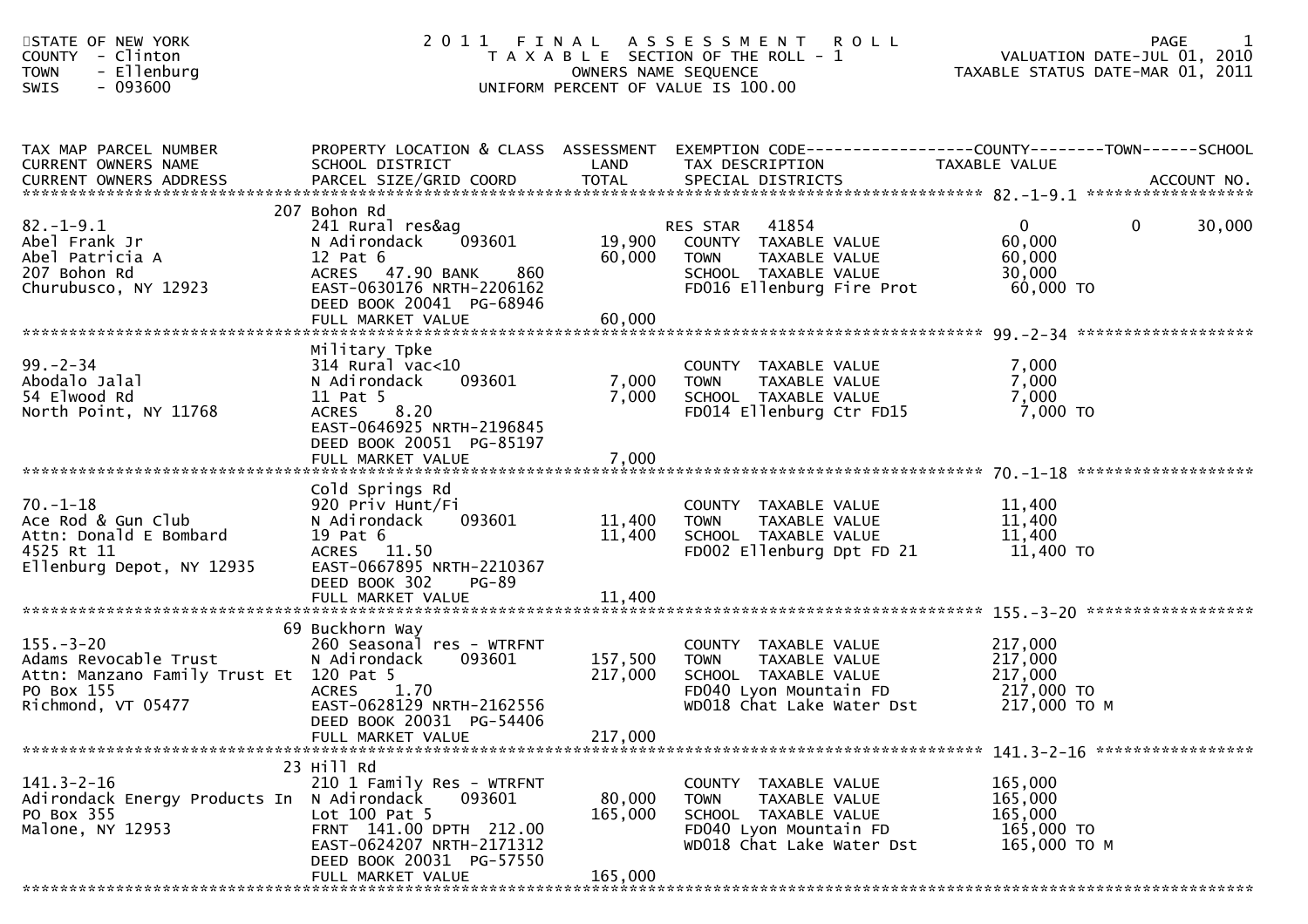| STATE OF NEW YORK<br>COUNTY - Clinton<br>- Ellenburg<br><b>TOWN</b><br>$-093600$<br>SWIS                          |                                                                                                                                                                                        | OWNERS NAME SEQUENCE         | 2011 FINAL ASSESSMENT ROLL<br>T A X A B L E SECTION OF THE ROLL - 1<br>UNIFORM PERCENT OF VALUE IS 100.00                                        | PAGE PAGE 2<br>VALUATION DATE-JUL 01, 2010<br>TAXABLE STATUS DATE MARE 21, 2010                                   |
|-------------------------------------------------------------------------------------------------------------------|----------------------------------------------------------------------------------------------------------------------------------------------------------------------------------------|------------------------------|--------------------------------------------------------------------------------------------------------------------------------------------------|-------------------------------------------------------------------------------------------------------------------|
| TAX MAP PARCEL NUMBER<br>CURRENT OWNERS NAME<br>CURRENT OWNERS ADDRESS                                            | SCHOOL DISTRICT                                                                                                                                                                        | LAND                         | TAX DESCRIPTION                                                                                                                                  | PROPERTY LOCATION & CLASS ASSESSMENT EXEMPTION CODE----------------COUNTY-------TOWN------SCHOOL<br>TAXABLE VALUE |
| $155. - 1 - 7.2$<br>Adventure Bound Camps Inc<br>PO Box 202<br>Roxbury, CT 06783                                  | Gadway Rd<br>$314$ Rural vac< $10$<br>N Adirondack<br>093601<br>Lot $120$ Pat 5<br>ACRES 2.70<br>EAST-0626135 NRTH-2162299<br>DEED BOOK 20082 PG-16249<br>FULL MARKET VALUE            | 6,100<br>6,100<br>6,100      | COUNTY TAXABLE VALUE<br><b>TOWN</b><br>TAXABLE VALUE<br>SCHOOL TAXABLE VALUE<br>FD040 Lyon Mountain FD                                           | 6,100<br>6,100<br>6,100<br>6,100 TO                                                                               |
|                                                                                                                   |                                                                                                                                                                                        |                              |                                                                                                                                                  |                                                                                                                   |
| $155. - 1 - 9$<br>Adventure Bound Camps Inc<br>$S$ Inc<br>Attn: Bernie Rowland<br>PO Box 202<br>Roxbury, CT 06783 | 233 Gadway Rd<br>581 Chd/adt camp - WTRFNT<br>N Adirondack 093601<br>120 Pat 5<br>ACRES 41.00<br>EAST-0625629 NRTH-2161390<br>DEED BOOK 20047 PG-74691                                 | 426,700<br>1755,000          | COUNTY TAXABLE VALUE<br><b>TOWN</b><br>TAXABLE VALUE<br>SCHOOL TAXABLE VALUE<br>FD040 Lyon Mountain FD 1755,000 TO<br>WD018 Chat Lake Water Dst  | 1755,000<br>1755,000<br>1755,000<br>1316,250 то м                                                                 |
|                                                                                                                   | FULL MARKET VALUE                                                                                                                                                                      | 1755,000                     |                                                                                                                                                  |                                                                                                                   |
|                                                                                                                   | 29 Birch Way                                                                                                                                                                           |                              |                                                                                                                                                  |                                                                                                                   |
| $155.3 - 1 - 1$<br>Adventure Bound Camps Inc<br>PO Box 202<br>Roxbury, CT 06783                                   | 260 Seasonal res - WTRFNT<br>N Adirondack<br>093601<br>120 Pat 5<br>1.00<br><b>ACRES</b><br>EAST-0626993 NRTH-2162605<br>DEED BOOK 20072 PG-10092                                      | 92,400<br>143,000            | COUNTY TAXABLE VALUE<br>TAXABLE VALUE<br><b>TOWN</b><br>SCHOOL TAXABLE VALUE<br>FD040 Lyon Mountain FD $143,000$ TO<br>WD018 Chat Lake Water Dst | 143,000<br>143,000<br>143,000<br>143,000 TO M                                                                     |
|                                                                                                                   |                                                                                                                                                                                        |                              |                                                                                                                                                  |                                                                                                                   |
| $155.3 - 1 - 2$<br>Adventure Bound Camps Inc<br>PO Box 202<br>Roxbury, CT 06783                                   | 25 Birch Way<br>260 Seasonal res - WTRFNT<br>093601<br>N Adirondack<br>120 Pat 5<br>1.00<br><b>ACRES</b><br>EAST-0626975 NRTH-2162684<br>DEED BOOK 20072 PG-10093<br>FULL MARKET VALUE | 92,400<br>124,000<br>124,000 | COUNTY TAXABLE VALUE<br>TAXABLE VALUE<br><b>TOWN</b><br>SCHOOL TAXABLE VALUE<br>FD040 Lyon Mountain FD<br>WD018 Chat Lake Water Dst              | 124,000<br>124,000<br>124,000<br>124,000 TO<br>124,000 ТО М                                                       |
|                                                                                                                   |                                                                                                                                                                                        |                              |                                                                                                                                                  |                                                                                                                   |
| $155.4 - 1 - 4$<br>Adventure Bound Camps Inc<br>PO Box 202<br>Roxbury, CT 06783                                   | Rt 374<br>314 Rural vac<10<br>093601<br>N Adirondack<br>19 Pat 6<br>1.00<br><b>ACRES</b><br>EAST-0634299 NRTH-2160131<br>DEED BOOK 20001 PG-20996                                      | 500<br>500                   | COUNTY TAXABLE VALUE<br>TAXABLE VALUE<br><b>TOWN</b><br>SCHOOL TAXABLE VALUE<br>FD040 Lyon Mountain FD                                           | 500<br>500<br>500<br>500 TO                                                                                       |
|                                                                                                                   | FULL MARKET VALUE                                                                                                                                                                      | 500                          |                                                                                                                                                  |                                                                                                                   |
| CTATE OF NEW VOOR                                                                                                 |                                                                                                                                                                                        |                              | ACCECCMENT DOI                                                                                                                                   | <b>DACE</b>                                                                                                       |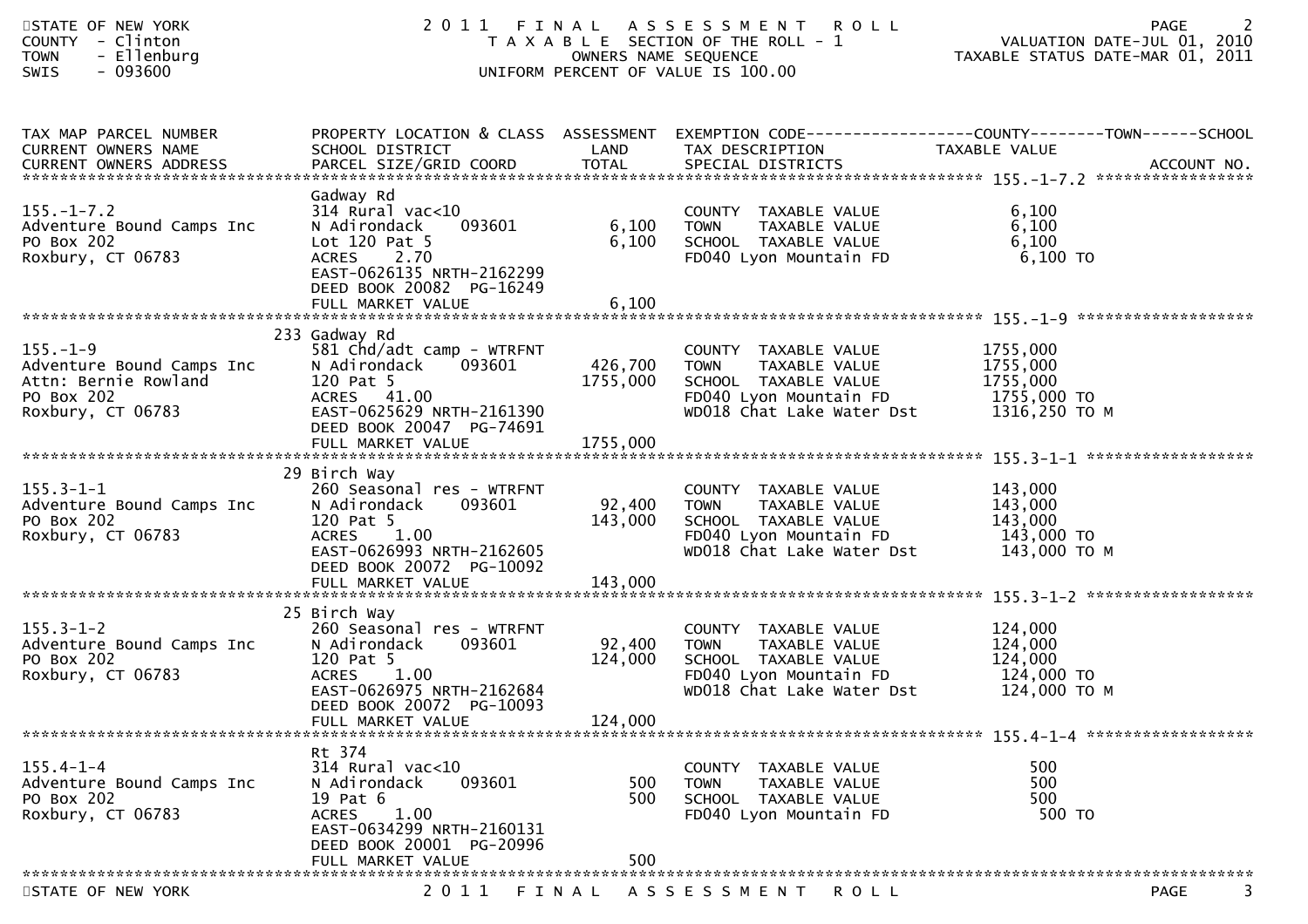| <b>COUNTY</b> | Clinton  |
|---------------|----------|
| <b>TOWN</b>   | Ellenbur |
| <b>CINTC</b>  | 002.COO  |

| TAX MAP PARCEL NUMBER<br><b>CURRENT OWNERS NAME</b><br>. CURRENT OWNERS ADDRESS PARCEL SIZE/GRID COORD TOTAL SPECIAL DISTRICTS ACCOUNT NO ACCOUNT NO ACCOUNT NO AND ANNO | PROPERTY LOCATION & CLASS ASSESSMENT<br>SCHOOL DISTRICT                                                                                                                              | LAND                      | EXEMPTION CODE-----------------COUNTY-------TOWN------SCHOOL<br>TAX DESCRIPTION                                                                                   | TAXABLE VALUE                                                   |             |        |
|--------------------------------------------------------------------------------------------------------------------------------------------------------------------------|--------------------------------------------------------------------------------------------------------------------------------------------------------------------------------------|---------------------------|-------------------------------------------------------------------------------------------------------------------------------------------------------------------|-----------------------------------------------------------------|-------------|--------|
| $114. - 1 - 2.1$<br>Agoney Brian K<br>Mayes Julie D<br>1899 Bradley Pond Rd<br>Ellenburg Center, NY 12934                                                                | 1899 Bradley Pond Rd<br>210 1 Family Res<br>N Adirondack<br>093601<br>30 Pat 5<br>4.20<br><b>ACRES</b><br>EAST-0649951 NRTH-2192095<br>DEED BOOK 20102 PG-32583<br>FULL MARKET VALUE | 6,900<br>90,000<br>90,000 | COUNTY TAXABLE VALUE<br>TAXABLE VALUE<br><b>TOWN</b><br>SCHOOL TAXABLE VALUE<br>FD014 Ellenburg Ctr FD15                                                          | 90,000<br>90,000<br>90,000<br>90,000 TO                         |             |        |
| $71.3 - 2 - 19.3$<br>Agoney Donna J<br>PO Box 35<br>Ellenburg Depot, NY 12935                                                                                            | Rt 11<br>311 Res vac land<br>N Adirondack<br>093601<br>Lot 21 T6omt<br>FRNT 200.00 DPTH 200.00<br>EAST-0674976 NRTH-2213769<br>DEED BOOK 20031 PG-60728                              | 4,900<br>4,900            | COUNTY TAXABLE VALUE<br><b>TOWN</b><br>TAXABLE VALUE<br>SCHOOL TAXABLE VALUE<br>FD002 Ellenburg Dpt FD 21<br>LT011 Ellenburg Light 21                             | 4,900<br>4,900<br>4,900<br>$4,900$ TO<br>$4,900$ TO             |             |        |
| $71.3 - 2 - 25$<br>Agoney Donna J<br>PO Box 35<br>Ellenburg Depot, NY 12935                                                                                              | 5018 Rt 11<br>210 1 Family Res<br>N Adirondack<br>093601<br>20 Pat 6<br>FRNT 214.00 DPTH 100.00<br>EAST-0674927 NRTH-2213648<br>DEED BOOK 99001 PG-13427                             | 3,700<br>34,400           | 41854<br><b>RES STAR</b><br>COUNTY TAXABLE VALUE<br>TAXABLE VALUE<br><b>TOWN</b><br>SCHOOL TAXABLE VALUE<br>FD002 Ellenburg Dpt FD 21<br>LT011 Ellenburg Light 21 | $\Omega$<br>34,400<br>34,400<br>4,400<br>34,400 TO<br>34,400 TO | $\Omega$    | 30,000 |
| $159. - 1 - 12$<br>Agoney Nicole L<br>317 Plank Rd<br>Ellenburg Depot, NY 12935                                                                                          | 317 Plank Rd<br>280 Res Multiple<br>N Adirondack<br>093601<br>Lot 111 Pat 5<br><b>ACRES</b><br>1.70<br>EAST-0682544 NRTH-2168133<br>DEED BOOK 20082 PG-12370                         | 5,100<br>71,000           | 41854<br><b>RES STAR</b><br>COUNTY TAXABLE VALUE<br><b>TOWN</b><br>TAXABLE VALUE<br>SCHOOL TAXABLE VALUE<br>FD016 Ellenburg Fire Prot                             | $\Omega$<br>71,000<br>71,000<br>41,000<br>71,000 TO             | $\Omega$    | 30,000 |
| $83. - 1 - 9.21$<br>Al-Saleh Hadi<br>6 Lancaster<br>Dol Des Ormeaux QC, Canada<br>H9B1J9                                                                                 | Star Rd<br>321 Abandoned ag<br>093601<br>N Adirondack<br>15 T6omt<br>ACRES 50.30<br>EAST-0644438 NRTH-2204623<br>DEED BOOK 915<br>PG-140                                             | 20,200<br>20,200          | COUNTY TAXABLE VALUE<br><b>TOWN</b><br>TAXABLE VALUE<br>SCHOOL TAXABLE VALUE<br>FD014 Ellenburg Ctr FD15                                                          | 20,200<br>20, 200<br>20, 200<br>20,200 TO                       |             |        |
| STATE OF NEW YORK<br>COUNTY - Clinton                                                                                                                                    |                                                                                                                                                                                      |                           | 2011 FINAL ASSESSMENT<br><b>ROLL</b><br>T A X A B L E SECTION OF THE ROLL - 1                                                                                     | VALUATION DATE-JUL 01, 2010                                     | <b>PAGE</b> |        |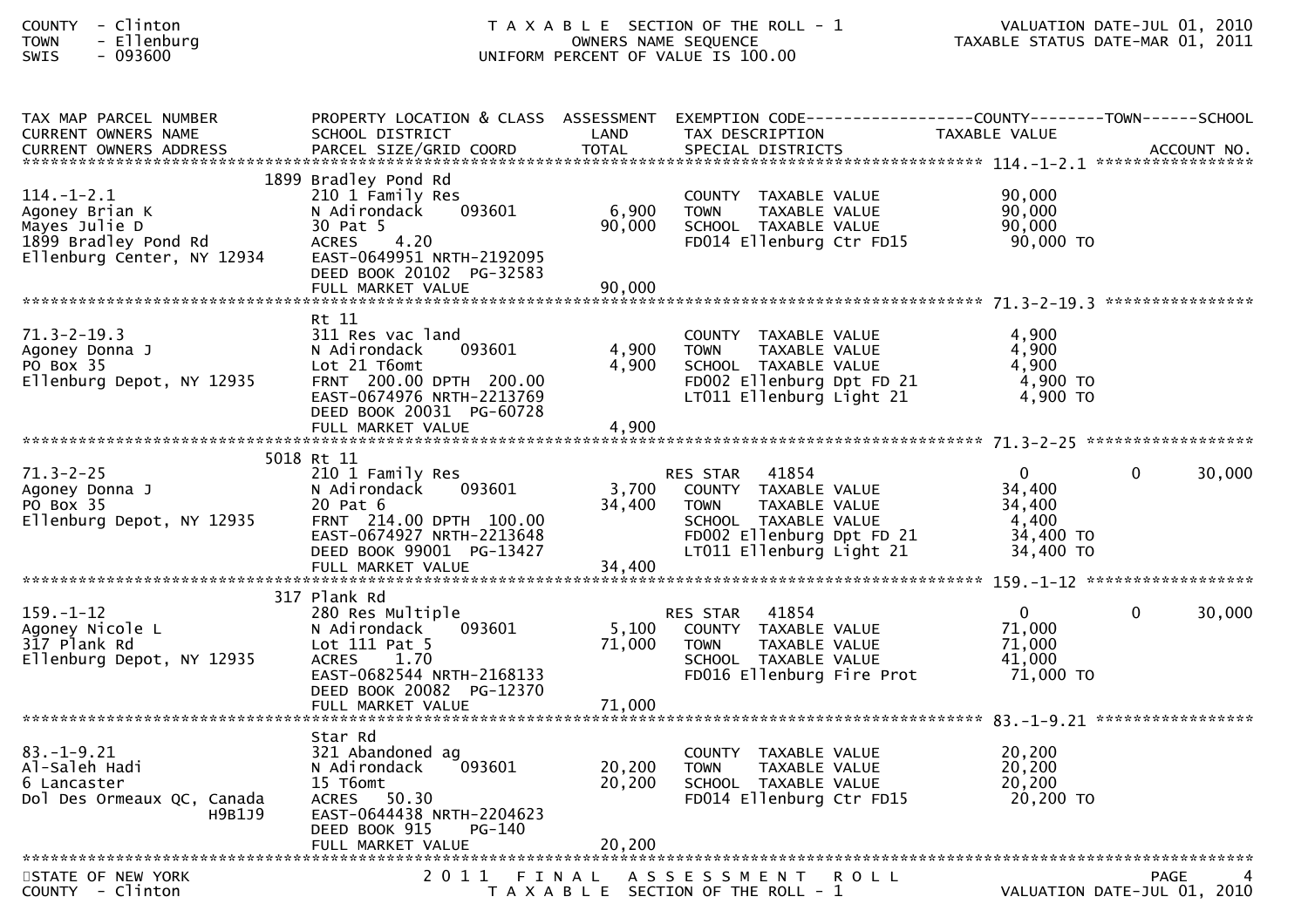| TAX MAP PARCEL NUMBER<br>CURRENT OWNERS NAME                                                                                                           | SCHOOL DISTRICT                                                                                                                                                                         | LAND                         | TAX DESCRIPTION                                                                                                                       | PROPERTY LOCATION & CLASS ASSESSMENT EXEMPTION CODE----------------COUNTY-------TOWN------SCHOOL<br>TAXABLE VALUE<br>ACCOUNT NO.<br>***************** |
|--------------------------------------------------------------------------------------------------------------------------------------------------------|-----------------------------------------------------------------------------------------------------------------------------------------------------------------------------------------|------------------------------|---------------------------------------------------------------------------------------------------------------------------------------|-------------------------------------------------------------------------------------------------------------------------------------------------------|
| $112. - 1 - 7.3$<br>Albanks Lawrence S Sr<br>Albanks Patricia J<br>115 Clover St<br>Roselle, NJ 05302                                                  | Spear Hill Rd<br>322 Rural vac>10<br>093601<br>N Adirondack<br>22 & 23 T5omt<br>ACRES 14.30<br>EAST-0626318 NRTH-2187125<br>DEED BOOK 20051 PG-81372                                    | 12,300<br>12,300             | COUNTY TAXABLE VALUE<br>TAXABLE VALUE<br><b>TOWN</b><br>SCHOOL TAXABLE VALUE<br>FD016 Ellenburg Fire Prot                             | 12,300<br>12,300<br>12,300<br>12,300 TO                                                                                                               |
|                                                                                                                                                        | 62 Narrows Rd                                                                                                                                                                           |                              |                                                                                                                                       |                                                                                                                                                       |
| $155.1 - 1 - 20$<br>Alexander John J<br>Alexander Melissa L<br>78 Bart Merrill Rd<br>Cadyville, NY 12918                                               | 260 Seasonal res - WTRFNT<br>093601<br>N Adirondack<br>Lot 101 T5omt<br>ACRES 1.10 BANK<br>080<br>EAST-0625595 NRTH-2167619<br>DEED BOOK 20021 PG-42512<br>FULL MARKET VALUE            | 94,500<br>174,000<br>174,000 | COUNTY TAXABLE VALUE<br>TAXABLE VALUE<br>TOWN<br>SCHOOL TAXABLE VALUE<br>FD040 Lyon Mountain FD<br>WD018 Chat Lake Water Dst          | 174,000<br>174,000<br>174,000<br>174,000 TO<br>174,000 то м                                                                                           |
|                                                                                                                                                        |                                                                                                                                                                                         |                              |                                                                                                                                       |                                                                                                                                                       |
| 84. –1–19. 227<br>Allen Dennis<br>Allen Julie A<br>790 Jockey Ln<br>North Ferrisburg, VT                                                               | 7047 Star Rd<br>$322$ Rural vac $>10$<br>093601<br>N Adirondack<br>Lot 5 T6omt<br>Cersosimo Sub Lot 7<br>ACRES 17.00<br>05473-9356 EAST-0653308 NRTH-2204536<br>DEED BOOK 983<br>PG-182 | 14,600<br>14,600             | COUNTY TAXABLE VALUE<br>TAXABLE VALUE<br><b>TOWN</b><br>SCHOOL TAXABLE VALUE<br>FD016 Ellenburg Fire Prot                             | 14,600<br>14,600<br>14,600<br>14,600 TO                                                                                                               |
|                                                                                                                                                        |                                                                                                                                                                                         |                              |                                                                                                                                       |                                                                                                                                                       |
| $70. - 1 - 5.3$<br>Allen Harold<br>Allen Lorraine<br>Attn: Cory Larock & Trudey Cas FRNT 165.00 DPTH 215.00<br>PO Box 33<br>Ellenburg Depot, NY 12935  | Rt 11<br>311 Res vac land<br>093601<br>N Adirondack<br>Lot 19 T6omt<br>EAST-0669270 NRTH-2211901<br>DEED BOOK 20051 PG-79960                                                            | 5,000<br>5,000               | COUNTY TAXABLE VALUE<br>TAXABLE VALUE<br><b>TOWN</b><br>SCHOOL TAXABLE VALUE<br>FD002 Ellenburg Dpt FD 21<br>LT011 Ellenburg Light 21 | 5,000<br>5,000<br>5,000<br>5,000 TO<br>5,000 TO                                                                                                       |
|                                                                                                                                                        |                                                                                                                                                                                         |                              |                                                                                                                                       |                                                                                                                                                       |
| $70. - 1 - 12.2$<br>Allen Harold<br>Allen Lorraine<br>Attn: Cory Larock & Trudey Cas FRNT 160.00 DPTH 177.00<br>PO Box 33<br>Ellenburg Depot, NY 12935 | 5276 Rt 11<br>270 Mfg housing<br>N Adirondack<br>093601<br>19 Pat 6<br>EAST-0669136 NRTH-2211844<br>DEED BOOK 20051 PG-79960<br>FULL MARKET VALUE                                       | 4,600<br>54,000<br>54,000    | COUNTY TAXABLE VALUE<br>TAXABLE VALUE<br><b>TOWN</b><br>SCHOOL TAXABLE VALUE<br>FD002 Ellenburg Dpt FD 21<br>LT011 Ellenburg Light 21 | 54,000<br>54,000<br>54,000<br>54,000 TO<br>54,000 TO                                                                                                  |
|                                                                                                                                                        |                                                                                                                                                                                         |                              |                                                                                                                                       |                                                                                                                                                       |
| STATE OF NEW YORK<br>COUNTY - Clinton                                                                                                                  | 2011                                                                                                                                                                                    | FINAL                        | A S S E S S M E N T<br><b>ROLL</b><br>T A X A B L E SECTION OF THE ROLL - 1                                                           | <b>PAGE</b><br>VALUATION DATE-JUL 01, 2010                                                                                                            |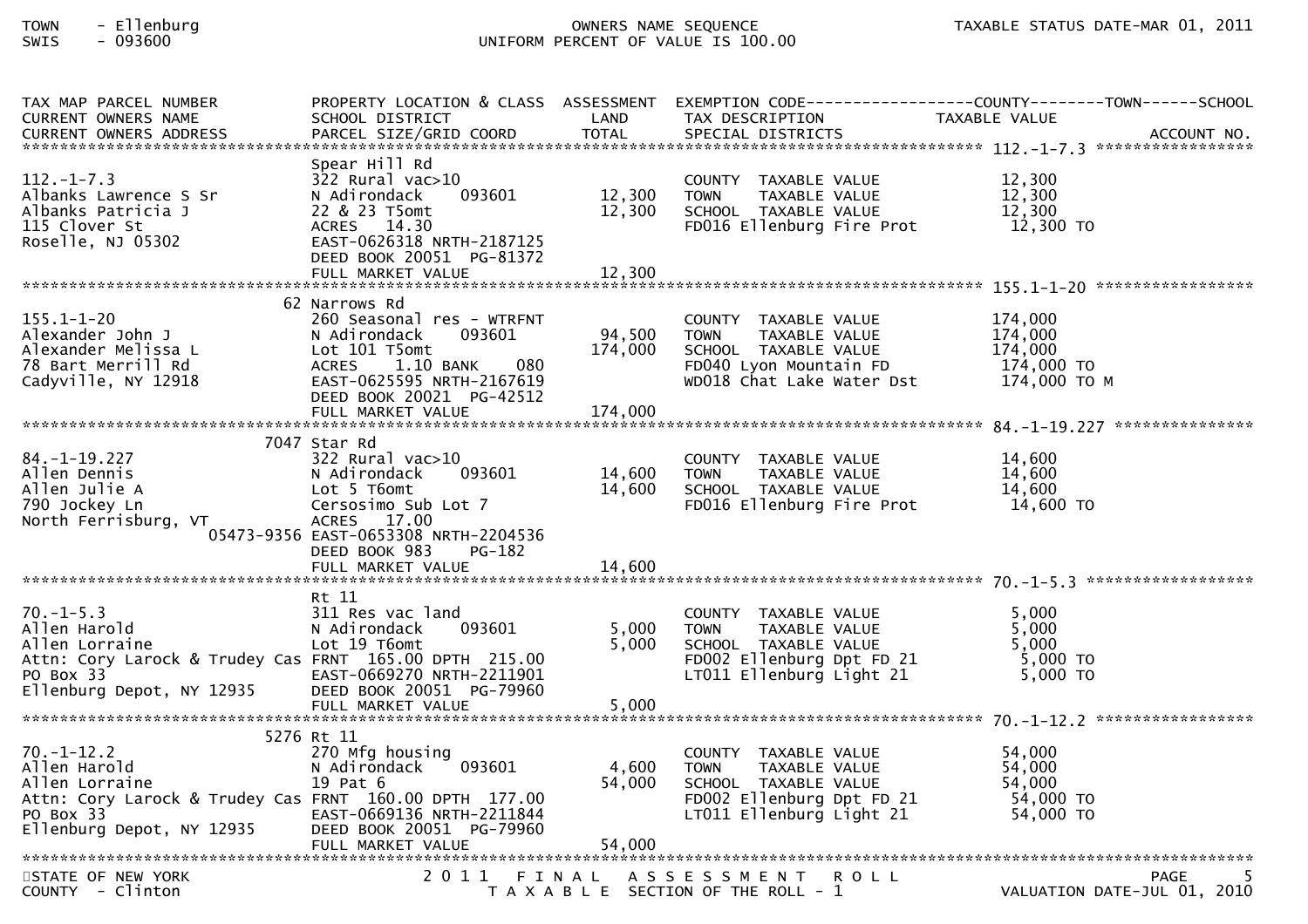| TAX MAP PARCEL NUMBER<br><b>CURRENT OWNERS NAME</b>                                                | SCHOOL DISTRICT                                                                                                                                                                       | LAND                         | PROPERTY LOCATION & CLASS ASSESSMENT EXEMPTION CODE----------------COUNTY-------TOWN------SCHOOL<br>TAX DESCRIPTION                                                                                                            | TAXABLE VALUE                                                                                  |                               |
|----------------------------------------------------------------------------------------------------|---------------------------------------------------------------------------------------------------------------------------------------------------------------------------------------|------------------------------|--------------------------------------------------------------------------------------------------------------------------------------------------------------------------------------------------------------------------------|------------------------------------------------------------------------------------------------|-------------------------------|
| $141.3 - 2 - 39$<br>Allen Lara<br>Allen-Decker Amy<br>1408 Princeton SE<br>Albuquerque, NM 87106   | 5271 Rt 374<br>270 Mfg housing - WTRFNT<br>N Adirondack<br>093601<br>100 Pat 5<br>FRNT 77.00 DPTH 60.00<br>EAST-0623483 NRTH-2172617<br>DEED BOOK 20102 PG-35209<br>FULL MARKET VALUE | 41,600<br>53,600<br>53,600   | COUNTY TAXABLE VALUE<br><b>TOWN</b><br>TAXABLE VALUE<br>SCHOOL TAXABLE VALUE<br>FD040 Lyon Mountain FD<br>WD018 Chat Lake Water Dst                                                                                            | 53,600<br>53,600<br>53,600<br>53,600 TO<br>53,600 TO M                                         |                               |
|                                                                                                    | 373 Trombley Rd                                                                                                                                                                       |                              |                                                                                                                                                                                                                                |                                                                                                |                               |
| $129. - 1 - 2.1$<br>Allen Paul G<br>Allen Robin A<br>373 Trombley Rd<br>Ellenburg Center, NY 12934 | 240 Rural res<br>093601<br>N Adirondack<br>Lot $73/74$ Pat 5<br>115<br>ACRES 51.50 BANK<br>EAST-0660967 NRTH-2182599<br>DEED BOOK 20102 PG-30724<br>FULL MARKET VALUE                 | 20,300<br>135,000<br>135,000 | RES STAR 41854<br>COUNTY TAXABLE VALUE<br><b>TOWN</b><br>TAXABLE VALUE<br>SCHOOL TAXABLE VALUE<br>FD016 Ellenburg Fire Prot                                                                                                    | $\overline{0}$<br>0<br>135,000<br>135,000<br>105,000<br>135,000 TO                             | 30,000                        |
|                                                                                                    | Military Tpke                                                                                                                                                                         |                              |                                                                                                                                                                                                                                |                                                                                                |                               |
| $85. - 1 - 7$<br>Allen Warren<br>Allen Eleanor<br>1404 State St<br>Watertown, NY 13601             | 321 Abandoned ag<br>093601<br>N Adirondack<br>$3/18$ Pat 6<br>ACRES 141.10<br>EAST-0663891 NRTH-2205900<br>DEED BOOK 556<br><b>PG-36</b>                                              | 45,800<br>45,800             | COUNTY TAXABLE VALUE<br><b>TOWN</b><br>TAXABLE VALUE<br>SCHOOL TAXABLE VALUE<br>FD016 Ellenburg Fire Prot<br>LT012 Ellenburg Light 5                                                                                           | 45,800<br>45,800<br>45,800<br>45,800 TO<br>4,580 TO                                            |                               |
|                                                                                                    | FULL MARKET VALUE                                                                                                                                                                     | 45,800                       |                                                                                                                                                                                                                                |                                                                                                |                               |
| $126. - 1 - 5$<br>Allen William<br>1404 State St<br>Watertown, NY 13601                            | Spear Hill Rd<br>910 Priv forest<br>093601<br>N Adirondack<br>59 Pat<br>ACRES 120.00<br>EAST-0627069 NRTH-2183462<br>DEED BOOK 577<br>PG-620                                          | 33,700<br>33,700             | COUNTY TAXABLE VALUE<br><b>TOWN</b><br>TAXABLE VALUE<br>SCHOOL TAXABLE VALUE<br>FD016 Ellenburg Fire Prot                                                                                                                      | 33,700<br>33,700<br>33,700<br>33,700 TO                                                        |                               |
|                                                                                                    | FULL MARKET VALUE                                                                                                                                                                     | 33,700                       |                                                                                                                                                                                                                                |                                                                                                |                               |
| $126. - 1 - 9.2$<br>Altmore R Charles<br>Altmore Mary A<br>614 Spear Hill Rd<br>Merrill, NY 12955  | 614 Spear Hill Rd<br>240 Rural res<br>093601<br>N Adirondack<br>Lot 58 T5omt<br>ACRES 48.00<br>EAST-0630361 NRTH-2183777<br>DEED BOOK 1039<br>PG-191<br>FULL MARKET VALUE             | 62,400                       | 72 PCT OF VALUE USED FOR EXEMPTION PURPOSES<br>WARCOMALL 41131<br>22,300 WARDISALL 41141<br>62,400 RES STAR 41854<br>COUNTY TAXABLE VALUE<br><b>TOWN</b><br>TAXABLE VALUE<br>SCHOOL TAXABLE VALUE<br>FD016 Ellenburg Fire Prot | 11,232<br>11,232<br>8,986<br>8,986<br>0<br>$\Omega$<br>42,182<br>42,182<br>32,400<br>62,400 TO | 0<br>$\overline{0}$<br>30,000 |
| STATE OF NEW YORK<br>COUNTY - Clinton                                                              | 2011                                                                                                                                                                                  |                              | FINAL ASSESSMENT ROLL<br>T A X A B L E SECTION OF THE ROLL - 1                                                                                                                                                                 | <b>PAGE</b><br>VALUATION DATE-JUL 01, 2010                                                     | b                             |
| - Ellenburg<br><b>TOWN</b>                                                                         |                                                                                                                                                                                       |                              | OWNERS NAME SEQUENCE                                                                                                                                                                                                           | TAXABLE STATUS DATE-MAR 01, 2011                                                               |                               |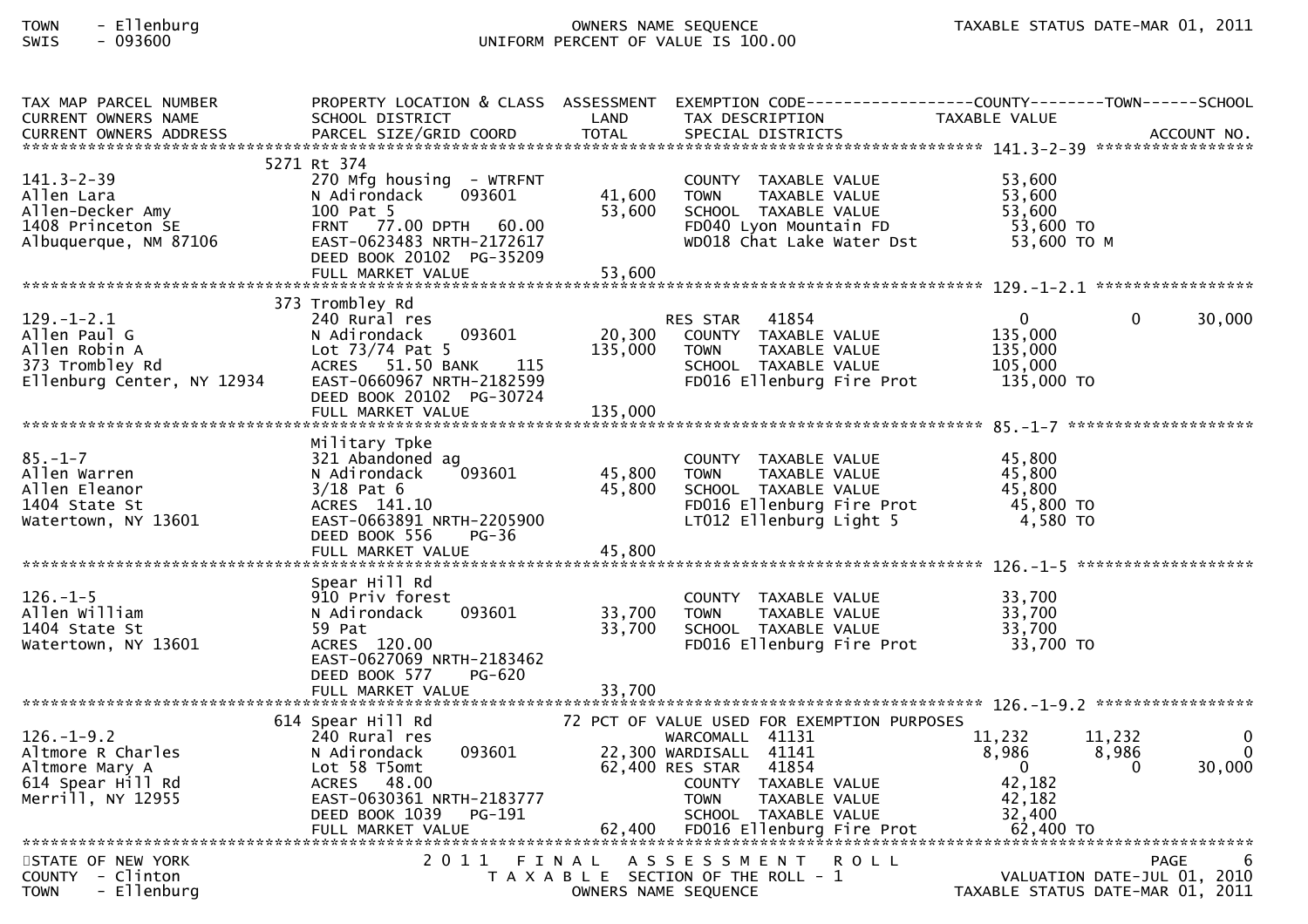| TAX MAP PARCEL NUMBER<br>CURRENT OWNERS NAME                                                                                                | SCHOOL DISTRICT                                                                                                                                                                              |                        | LAND TAX DESCRIPTION                                                                                                                                                                       | PROPERTY LOCATION & CLASS ASSESSMENT EXEMPTION CODE----------------COUNTY-------TOWN------SCHOOL<br>TAXABLE VALUE<br>CURRENT OWNERS ADDRESS FARCEL SIZE/GRID COORD TOTAL SPECIAL DISTRICTS AND MESS ADDRESS FARCEL SIZE/GRID COORD TOTAL SPECIAL DISTRICTS AND MANUSIC MOST DESCRIPT OF A SERVE AND MANUSIC MANUSIC MANUSIC MANUSIC MANUSIC MANUSIC |
|---------------------------------------------------------------------------------------------------------------------------------------------|----------------------------------------------------------------------------------------------------------------------------------------------------------------------------------------------|------------------------|--------------------------------------------------------------------------------------------------------------------------------------------------------------------------------------------|-----------------------------------------------------------------------------------------------------------------------------------------------------------------------------------------------------------------------------------------------------------------------------------------------------------------------------------------------------|
| $127. - 1 - 1$<br>Amwell Valley Farm Inc<br>195 Nassau St<br>Princeton, NJ 08542                                                            | Bigelow Rd<br>910 Priv forest<br>093601<br>N Adirondack<br>55/56 Pat 6<br>ACRES 206.00<br>EAST-0636559 NRTH-2184483<br>DEED BOOK 20031 PG-60456                                              | 60,900<br>60,900       | COUNTY TAXABLE VALUE 60,900<br>TOWN TAXABLE VALUE 60,900<br>SCHOOL TAXABLE VALUE 60,900<br>FD016 Ellenburg Fire Prot 60,900 TO                                                             |                                                                                                                                                                                                                                                                                                                                                     |
|                                                                                                                                             |                                                                                                                                                                                              |                        |                                                                                                                                                                                            |                                                                                                                                                                                                                                                                                                                                                     |
| $85. - 1 - 10.4$<br>85.-1-10.4<br>Ancona Vito<br>Ancona Antoinette<br>12295 wood<br>12295 Wood<br>12295 Wood<br>Montreal QC, Canada H4K2C1  | 6781 Star Rd<br>260 Seasonal res<br>093601<br>N Adirondack<br>3 T5omt<br><b>ACRES</b><br>4.00<br>EAST-0660006 NRTH-2205851                                                                   |                        | COUNTY TAXABLE VALUE $10,400$<br>6,500 TOWN TAXABLE VALUE $10,400$<br>10,400 SCHOOL TAXABLE VALUE $10,400$<br>FD016 Ellenburg Fire Prot 10,400 TO                                          |                                                                                                                                                                                                                                                                                                                                                     |
|                                                                                                                                             | DEED BOOK 590<br>PG-1066                                                                                                                                                                     |                        |                                                                                                                                                                                            |                                                                                                                                                                                                                                                                                                                                                     |
| 141.3-2-18<br>Anick Ronald<br>6710 wallenburg<br>Cote St Luc QC, Canada<br>H4W3K8 EAST-0624115                                              | 29 Hill Rd<br>260 Seasonal res - WTRFNT<br>093601<br>Lot 100 Pat 5<br>FRNT 82.00 DPTH 173.00<br>EAST-0624115 NRTH-2171431<br>DEED BOOK 1002 PG-304                                           | 78,600 TOWN<br>140,000 | COUNTY TAXABLE VALUE 140,000<br>TOWN TAXABLE VALUE 140,000<br>TOWN TAXABLE VALUE<br>SCHOOL TAXABLE VALUE 140,000<br>FD040 Lyon Mountain FD 140,000 TO<br>TARE I ake Water Dst 140,000 TO M |                                                                                                                                                                                                                                                                                                                                                     |
|                                                                                                                                             | 167 Gadway Rd                                                                                                                                                                                |                        |                                                                                                                                                                                            |                                                                                                                                                                                                                                                                                                                                                     |
| 155.3-1-7<br>Anthony Richard J<br>3286 old State Rd<br>Schenectady, NY 12303                                                                | 120 Pat 5<br>ACRES 1.70<br>EAST-0626716 NRTH-2163529<br>DEED BOOK 20041 PG-65328                                                                                                             | 231,500                | SCHOOL TAXABLE VALUE<br>FD040 Lyon Mountain FD 231,500<br>WD018 Chat Lake Water Dst 231,500 TO MD018 Chat Lake Water Dst 231,500 TO M                                                      | 231,500<br>231,500<br>231,500                                                                                                                                                                                                                                                                                                                       |
|                                                                                                                                             |                                                                                                                                                                                              |                        |                                                                                                                                                                                            |                                                                                                                                                                                                                                                                                                                                                     |
| $141.3 - 2 - 54$<br>ודו ווארב.<br>Aqua Nature Of Usa Inc<br>Attr: מבנה ה<br>Attn: Luc Lalonde President<br>5337 Rt 374<br>Merrill, NY 12955 | 5337 Rt 374<br>210 1 Family Res - WTRFNT<br>Chateaugay 1 163401<br>Lot 100 T5omt<br>Survey Map 20092/27172<br>FRNT 128.00 DPTH 210.00<br>EAST-0622387 NRTH-2173756<br>DEED BOOK 983<br>PG-44 | 94,900<br>378,000      | COUNTY TAXABLE VALUE 378,000<br>TAXABLE VALUE 378,000<br>SCHOOL TAXABLE VALUE<br>FD040 Lyon Mountain FD<br>WD018 Chat Lake Water Dst                                                       | 378,000<br>378,000 TO<br>378,000 ТО М                                                                                                                                                                                                                                                                                                               |
|                                                                                                                                             | FULL MARKET VALUE                                                                                                                                                                            | 378,000                |                                                                                                                                                                                            |                                                                                                                                                                                                                                                                                                                                                     |
| STATE OF NEW YORK<br>- Clinton<br><b>COUNTY</b><br>- Ellenburg<br><b>TOWN</b>                                                               |                                                                                                                                                                                              | OWNERS NAME SEQUENCE   | 2011 FINAL ASSESSMENT ROLL<br>T A X A B L E SECTION OF THE ROLL - 1                                                                                                                        | 7<br><b>PAGE</b><br>VALUATION DATE-JUL 01, 2010<br>TAXABLE STATUS DATE-MAR 01, 2011                                                                                                                                                                                                                                                                 |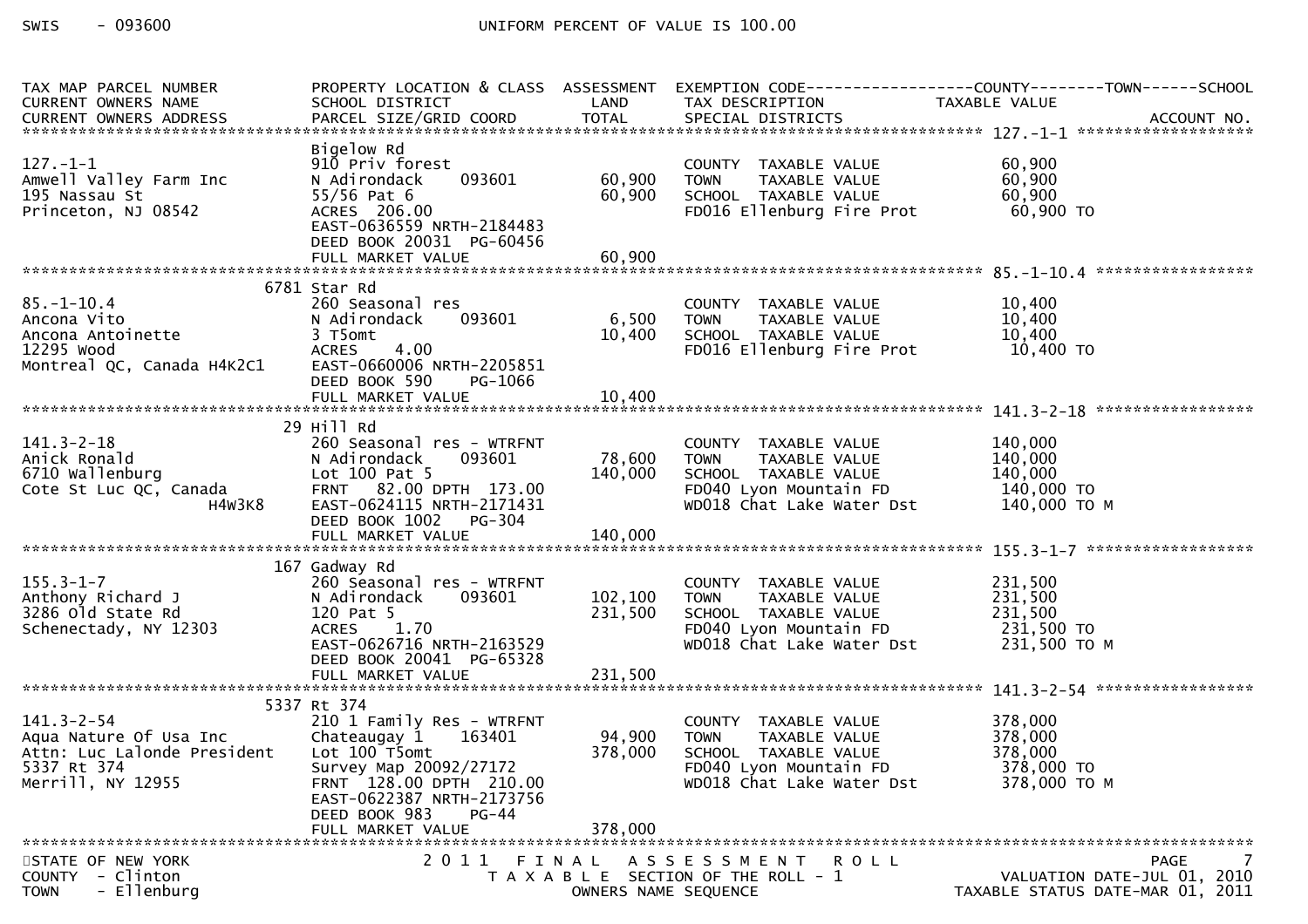| TAX MAP PARCEL NUMBER<br>CURRENT OWNERS NAME                                                                          | PROPERTY LOCATION & CLASS ASSESSMENT<br>SCHOOL DISTRICT                                                                                                                                             | LAND                         | EXEMPTION CODE------------------COUNTY--------TOWN------SCHOOL<br>TAX DESCRIPTION                                                                                                                        | TAXABLE VALUE                                                                      |             |
|-----------------------------------------------------------------------------------------------------------------------|-----------------------------------------------------------------------------------------------------------------------------------------------------------------------------------------------------|------------------------------|----------------------------------------------------------------------------------------------------------------------------------------------------------------------------------------------------------|------------------------------------------------------------------------------------|-------------|
|                                                                                                                       |                                                                                                                                                                                                     |                              |                                                                                                                                                                                                          |                                                                                    |             |
| $141.3 - 2 - 55$<br>Aqua Nature of USA Inc<br>5337 Rt 374<br>Merrill, NY 12955                                        | 5341 Rt 374<br>$312$ Vac w/imprv - WTRFNT<br>163401<br>Chateaugay 1<br>Lot $100$ Pat 5<br>Survey Map 20092/27172<br>FRNT 68.61 DPTH 201.00<br>EAST-0622310 NRTH-2173822<br>DEED BOOK 20092 PG-27174 | 58,100<br>122,000            | COUNTY TAXABLE VALUE<br><b>TOWN</b><br>TAXABLE VALUE<br>SCHOOL TAXABLE VALUE<br>FD040 Lyon Mountain FD<br>WD018 Chat Lake Water Dst                                                                      | 122,000<br>122,000<br>122,000<br>122,000 TO<br>122,000 то м                        |             |
|                                                                                                                       |                                                                                                                                                                                                     |                              |                                                                                                                                                                                                          |                                                                                    |             |
| $82 - 1 - 4.5$<br>Arel Mark H<br>PO Box 66<br>St. Albans, VT 05481                                                    | Ryan Rd<br>321 Abandoned ag<br>163401<br>Chateaugay 1<br>Lot 11 T6omt<br>ACRES 10.00<br>EAST-0624856 NRTH-2205394<br>DEED BOOK 20102 PG-30373                                                       | 10,600<br>10,600             | COUNTY TAXABLE VALUE<br><b>TOWN</b><br>TAXABLE VALUE<br>SCHOOL TAXABLE VALUE<br>FD016 Ellenburg Fire Prot                                                                                                | 10,600<br>10,600<br>10,600<br>$10,600$ TO                                          |             |
|                                                                                                                       | FULL MARKET VALUE                                                                                                                                                                                   | 10,600                       |                                                                                                                                                                                                          |                                                                                    |             |
|                                                                                                                       |                                                                                                                                                                                                     |                              |                                                                                                                                                                                                          |                                                                                    |             |
| $82 - 1 - 4.6$<br>Arel Mark H<br>PO Box 66<br>St. Albans, VT 05481                                                    | Ryan Rd<br>321 Abandoned ag<br>163401<br>Chateaugay 1<br>Lot 11 T6omt<br>ACRES 10.00<br>EAST-0624897 NRTH-2204808<br>DEED BOOK 20102 PG-30373                                                       | 10,600<br>10,600             | COUNTY TAXABLE VALUE<br><b>TOWN</b><br>TAXABLE VALUE<br>SCHOOL TAXABLE VALUE<br>FD016 Ellenburg Fire Prot                                                                                                | 10,600<br>10,600<br>10,600<br>10,600 TO                                            |             |
|                                                                                                                       | FULL MARKET VALUE                                                                                                                                                                                   | 10,600                       |                                                                                                                                                                                                          |                                                                                    |             |
|                                                                                                                       |                                                                                                                                                                                                     |                              |                                                                                                                                                                                                          |                                                                                    |             |
| $84. - 1 - 7.12$<br>Armellino John R<br>Geloso Giuseppe<br>aeroso Gruseppe<br>1622 New Haven Ave<br>Milford, CT 06460 | 5849 Rt 11<br>240 Rural res<br>093601<br>N Adirondack<br>17 Pat 6<br>ACRES 194.90<br>EAST-0656007 NRTH-2207777<br>DEED BOOK 20061 PG-92203<br>FULL MARKET VALUE                                     | 84,300<br>188,000<br>188,000 | 483A EX<br>42100<br>COUNTY TAXABLE VALUE<br><b>TOWN</b><br>TAXABLE VALUE<br>SCHOOL TAXABLE VALUE<br>FD016 Ellenburg Fire Prot<br>6,500 $EX$                                                              | 6,500<br>6,500<br>181,500<br>181,500<br>181,500<br>181,500 TO                      | 6,500       |
|                                                                                                                       |                                                                                                                                                                                                     |                              |                                                                                                                                                                                                          |                                                                                    |             |
| $141. - 1 - 2.1$<br>Arnesen Christopher<br>Arnesen Diane<br>38 Harris Rd<br>Merrill, NY 12955                         | 38 Harris Rd<br>240 Rural res<br>163401<br>Chateaugay 1<br>Lot 100 Pat 5<br>ACRES 15.50<br>EAST-0623709 NRTH-2174348<br>DEED BOOK 668<br>PG-213<br>FULL MARKET VALUE                                | 82,600                       | 91 PCT OF VALUE USED FOR EXEMPTION PURPOSES<br>WARNONALL 41121<br>12,700 RES STAR 41854<br>82,600 COUNTY TAXABLE VALUE<br>TAXABLE VALUE<br><b>TOWN</b><br>SCHOOL TAXABLE VALUE<br>FD040 Lyon Mountain FD | 11,275<br>11,275<br>$\overline{0}$<br>0<br>71,325<br>71,325<br>52,600<br>82,600 TO | 0<br>30,000 |
| STATE OF NEW YORK                                                                                                     | 2011 FINAL                                                                                                                                                                                          |                              |                                                                                                                                                                                                          |                                                                                    | 8           |
| - Clinton<br><b>COUNTY</b><br>- Ellenburg<br><b>TOWN</b>                                                              |                                                                                                                                                                                                     |                              | A S S E S S M E N T<br>R O L L<br>T A X A B L E SECTION OF THE ROLL - 1<br>OWNERS NAME SEQUENCE                                                                                                          | VALUATION DATE-JUL 01, 2010<br>TAXABLE STATUS DATE-MAR 01, 2011                    | <b>PAGE</b> |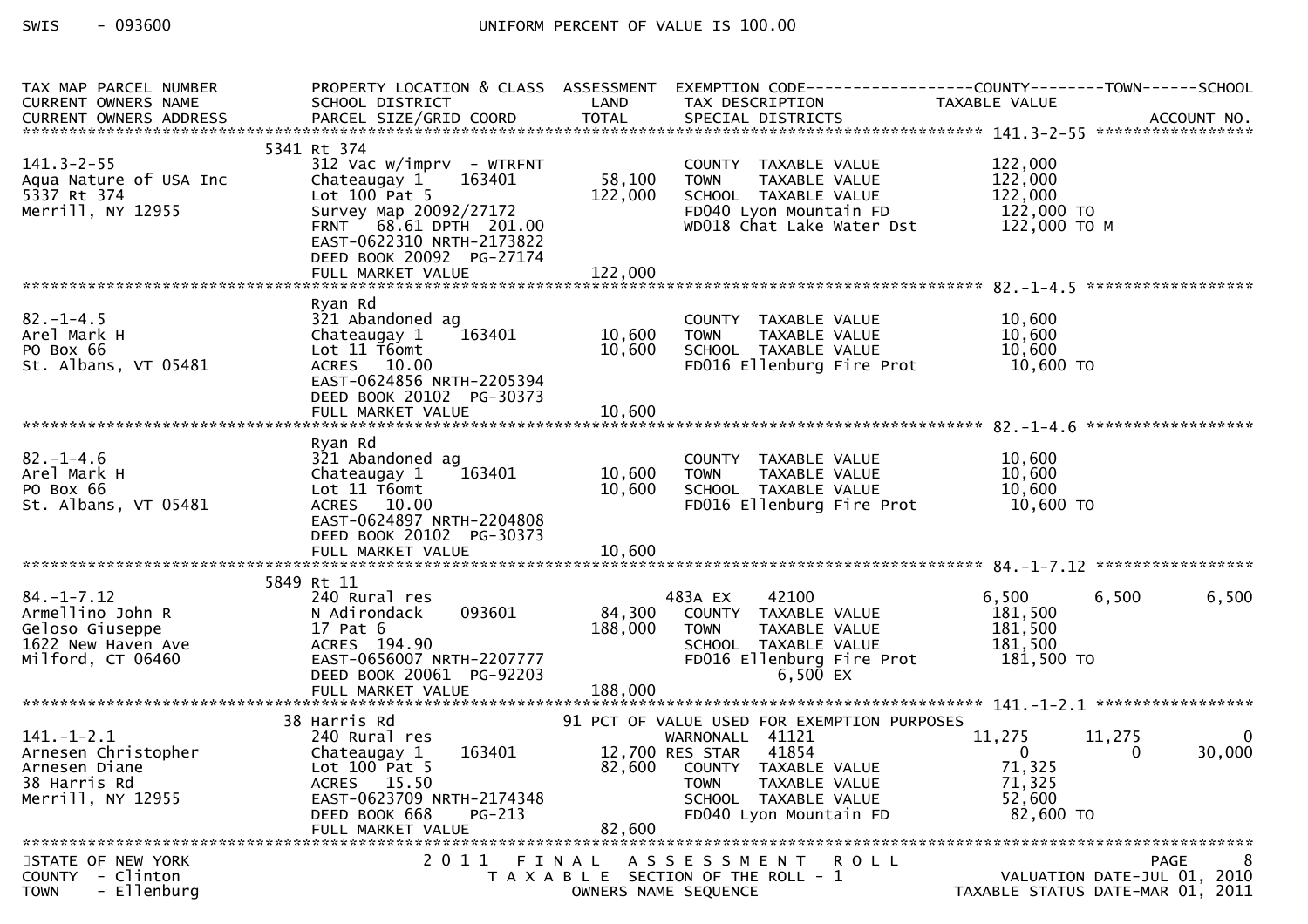| TAX MAP PARCEL NUMBER<br>CURRENT OWNERS NAME                                                                                                                                       | PROPERTY LOCATION & CLASS ASSESSMENT<br>SCHOOL DISTRICT                                                                                                                            | LAND                          | EXEMPTION CODE-----------------COUNTY-------TOWN------SCHOOL<br>TAX DESCRIPTION                                                                  | TAXABLE VALUE                                               |                                                                 |
|------------------------------------------------------------------------------------------------------------------------------------------------------------------------------------|------------------------------------------------------------------------------------------------------------------------------------------------------------------------------------|-------------------------------|--------------------------------------------------------------------------------------------------------------------------------------------------|-------------------------------------------------------------|-----------------------------------------------------------------|
| -CURRENT OWNERS ADDRESS FARCEL SIZE/GRID COORD TOTAL SPECIAL DISTRICTS AND MONERS ADDRESS FARCEL SIZE/GRID COORD TOTAL SPECIAL DISTRICTS AND MONERS ADDRESS FARCEL SIZE/GRID COORD |                                                                                                                                                                                    |                               |                                                                                                                                                  |                                                             |                                                                 |
| $141. - 1 - 4.21$<br>Arnesen Christopher<br>Arnesen Diane M<br>38 Harris Rd<br>Merrill, NY 12955                                                                                   | Harris Rd<br>321 Abandoned ag<br>163401<br>Chateaugay 1<br>Lot 100 T5omt<br>ACRES 53.20<br>EAST-0625271 NRTH-2174968                                                               | 18,000<br>18,000              | COUNTY TAXABLE VALUE<br>TAXABLE VALUE<br><b>TOWN</b><br>SCHOOL TAXABLE VALUE<br>FD040 Lyon Mountain FD                                           | 18,000<br>18,000<br>18,000<br>18,000 TO                     |                                                                 |
|                                                                                                                                                                                    | DEED BOOK 20051 PG-84157                                                                                                                                                           |                               |                                                                                                                                                  |                                                             |                                                                 |
|                                                                                                                                                                                    | 154 Harris Rd                                                                                                                                                                      |                               |                                                                                                                                                  |                                                             |                                                                 |
| $141.-1-4.23$<br>Arnesen Christopher<br>Arnesen Diane M<br>38 Harris Rd<br>Merrill, NY 12955                                                                                       | 260 Seasonal res<br>163401<br>Chateaugay 1<br>Lot 100 T5 Omt<br>ACRES 8.00<br>EAST-0625741 NRTH-2175510<br>DEED BOOK 20051 PG-84157                                                | 6,900<br>28,500               | COUNTY TAXABLE VALUE<br><b>TOWN</b><br>TAXABLE VALUE<br>SCHOOL TAXABLE VALUE<br>FD040 Lyon Mountain FD                                           | 28,500<br>28,500<br>28,500<br>28,500 TO                     |                                                                 |
|                                                                                                                                                                                    | FULL MARKET VALUE                                                                                                                                                                  | 28,500                        |                                                                                                                                                  |                                                             |                                                                 |
|                                                                                                                                                                                    |                                                                                                                                                                                    |                               |                                                                                                                                                  |                                                             |                                                                 |
| $85. - 1 - 9.4$<br>Arno Andrew A<br>195 Arno Rd<br>Ellenburg Center, NY 12934                                                                                                      | 204 Arno Rd<br>240 Rural res<br>093601<br>N Adirondack<br>Lot 6 T5omt<br>ACRES 13.60<br>EAST-0661327 NRTH-2200808<br>DEED BOOK 99001 PG-12069                                      | 12,600<br>53,000              | COUNTY TAXABLE VALUE<br><b>TOWN</b><br>TAXABLE VALUE<br>SCHOOL TAXABLE VALUE<br>FD016 Ellenburg Fire Prot                                        | 53,000<br>53,000<br>53,000<br>53,000 TO                     |                                                                 |
|                                                                                                                                                                                    |                                                                                                                                                                                    |                               |                                                                                                                                                  |                                                             |                                                                 |
|                                                                                                                                                                                    |                                                                                                                                                                                    |                               |                                                                                                                                                  |                                                             |                                                                 |
| $85. - 1 - 9.11$<br>Arno Andrew A<br>Arno Shana<br>195 Arno Rd<br>Ellenburg Center, NY 12934                                                                                       | 195/199 Arno Rd<br>271 Mfg housings<br>093601<br>N Adirondack<br>Lot 3 T6omt<br><b>ACRES</b><br>2.90<br>EAST-0661146 NRTH-2201385<br>DEED BOOK 20102 PG-33612<br>FULL MARKET VALUE | 6,100<br>42,000<br>42,000     | RES STAR 41854<br>ES STAR - 41854<br>COUNTY - TAXABLE VALUE<br>TAXABLE VALUE<br><b>TOWN</b><br>SCHOOL TAXABLE VALUE<br>FD016 Ellenburg Fire Prot | $\mathbf{0}$<br>42,000<br>42,000<br>12,000<br>$-42,000$ TO  | $\mathbf 0$<br>30,000                                           |
|                                                                                                                                                                                    |                                                                                                                                                                                    |                               |                                                                                                                                                  |                                                             |                                                                 |
| $155.1 - 2 - 3.1$<br>Ashline Karl R<br>Jones Shirley L<br>1209 Rt 122<br>Constable, NY 12926                                                                                       | Rt 374<br>314 Rural vac<10 - WTRFNT<br>093601<br>N Adirondack<br>Lot 101<br><b>ACRES</b><br>2.12<br>EAST-0627182 NRTH-2165595<br>DEED BOOK 20051 PG-88858<br>FULL MARKET VALUE     | 104,900<br>104,900<br>104,900 | COUNTY TAXABLE VALUE<br>TAXABLE VALUE<br><b>TOWN</b><br>SCHOOL TAXABLE VALUE<br>FD040 Lyon Mountain FD<br>WD018 Chat Lake Water Dst              | 104,900<br>104,900<br>104,900<br>104,900 TO<br>103,903 ТО М |                                                                 |
| STATE OF NEW YORK                                                                                                                                                                  | 2011 FINAL                                                                                                                                                                         |                               | A S S E S S M E N T R O L L                                                                                                                      |                                                             | 9<br><b>PAGE</b>                                                |
| COUNTY - Clinton<br>- Ellenburg<br><b>TOWN</b><br>$-093600$<br>SWIS                                                                                                                |                                                                                                                                                                                    | OWNERS NAME SEQUENCE          | T A X A B L E SECTION OF THE ROLL - 1<br>UNIFORM PERCENT OF VALUE IS 100.00                                                                      |                                                             | VALUATION DATE-JUL 01, 2010<br>TAXABLE STATUS DATE-MAR 01, 2011 |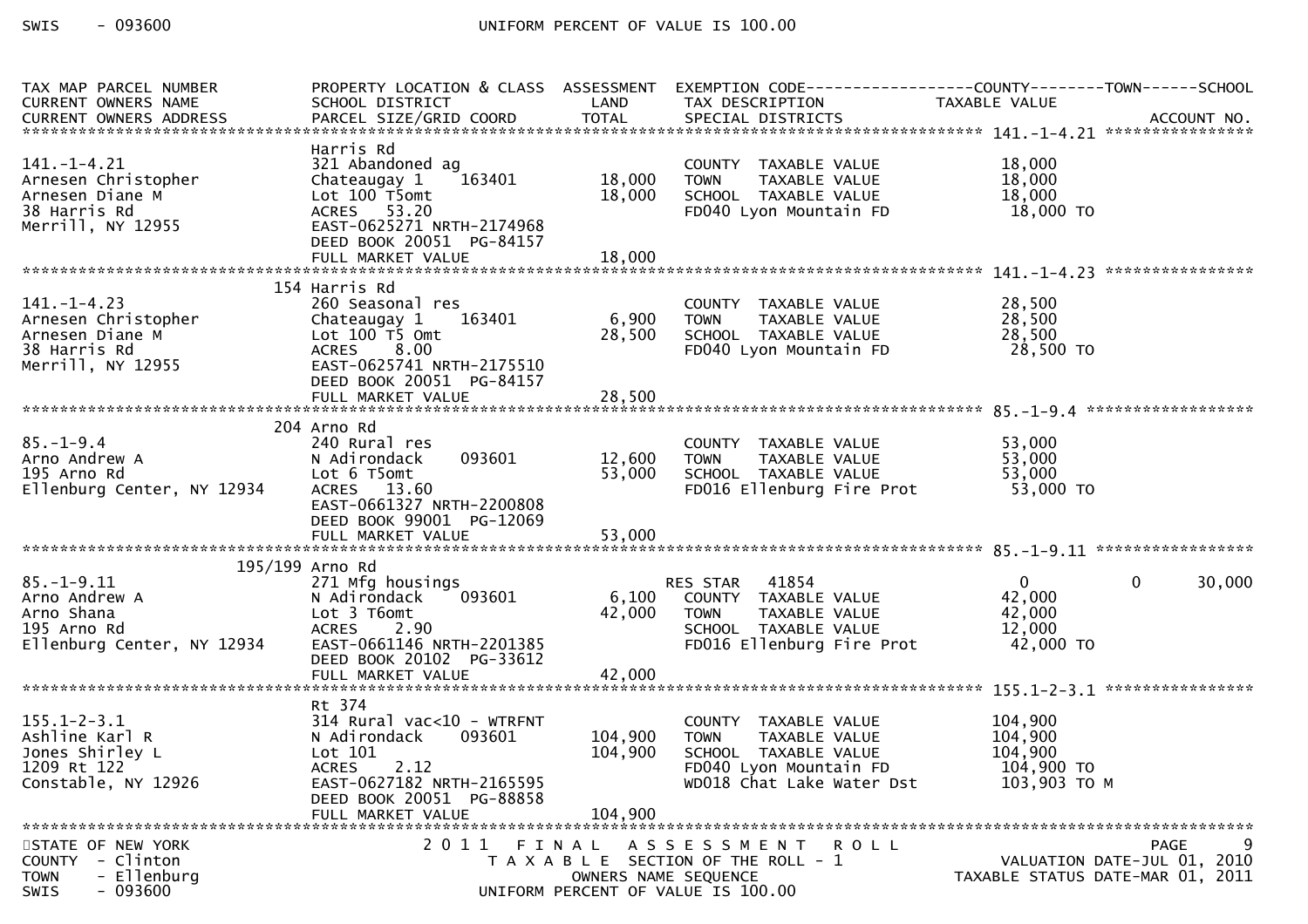| TAX MAP PARCEL NUMBER<br>CURRENT OWNERS NAME                                                       | PROPERTY LOCATION & CLASS ASSESSMENT<br>SCHOOL DISTRICT                                                                                                                                               | LAND                          | TAX DESCRIPTION                                                                                                                       | EXEMPTION CODE-----------------COUNTY-------TOWN------SCHOOL<br>TAXABLE VALUE |
|----------------------------------------------------------------------------------------------------|-------------------------------------------------------------------------------------------------------------------------------------------------------------------------------------------------------|-------------------------------|---------------------------------------------------------------------------------------------------------------------------------------|-------------------------------------------------------------------------------|
| $114. - 1 - 1$<br>Avery Ada M<br>2543 Rt 3<br>Cadyville, NY 12918                                  | 20 Steam Mill Rd<br>240 Rural res<br>093601<br>N Adirondack<br>Lot 29 T5omt<br>ACRES 12.00<br>EAST-0646966 NRTH-2189219<br>DEED BOOK 814<br>$PG-25$                                                   | 11,800<br>48,000              | COUNTY TAXABLE VALUE<br>TAXABLE VALUE<br><b>TOWN</b><br>SCHOOL TAXABLE VALUE<br>FD014 Ellenburg Ctr FD15                              | 48,000<br>48,000<br>48,000<br>48,000 TO                                       |
|                                                                                                    |                                                                                                                                                                                                       |                               |                                                                                                                                       |                                                                               |
| $71.3 - 3 - 12$<br>Avery Gary M<br>Hunter Hazel I<br>PO Box 491<br>West Chesterfield, NH 03466     | Lake Roxanne Rd<br>311 Res vac land - WTRFNT<br>093601<br>N Adirondack<br>20 Pat 6 Lot 12<br>Sunset Shores Ii Lot 12<br>FRNT 107.70 DPTH 198.00<br>EAST-0673158 NRTH-2210288<br>DEED BOOK 20062 PG-38 | 13,100<br>13,100              | COUNTY TAXABLE VALUE<br><b>TOWN</b><br>TAXABLE VALUE<br>SCHOOL TAXABLE VALUE<br>FD002 Ellenburg Dpt FD 21<br>LT011 Ellenburg Light 21 | 13,100<br>13,100<br>13,100<br>13,100 TO<br>13,100 TO                          |
|                                                                                                    |                                                                                                                                                                                                       |                               |                                                                                                                                       |                                                                               |
| $155. - 2 - 2.3$<br>Babbie Jon E<br>385 County Route 25<br>Malone, NY 12953                        | Bigelow Rd<br>910 Priv forest<br>093601<br>N Adirondack<br>Lot 102 T5omt<br>ACRES 51.00<br>EAST-0631248 NRTH-2168621<br>DEED BOOK 20082 PG-18382                                                      | 20,300<br>45,500              | COUNTY TAXABLE VALUE<br>TAXABLE VALUE<br><b>TOWN</b><br>SCHOOL TAXABLE VALUE<br>FD040 Lyon Mountain FD                                | 45,500<br>45,500<br>45,500<br>45,500 TO                                       |
|                                                                                                    | Bigelow Rd                                                                                                                                                                                            |                               |                                                                                                                                       | ****************                                                              |
| $126. - 1 - 15.2$<br>Backus Alan<br>229 School St<br>Harbor Beach, MI 48441                        | 321 Abandoned ag<br>093601<br>N Adirondack<br>Lot 64 T5omt<br>ACRES 12.60<br>EAST-0633096 NRTH-2179591<br>DEED BOOK 605<br>PG-840<br>FULL MARKET VALUE                                                | 11,800<br>11,800<br>11,800    | COUNTY TAXABLE VALUE<br>TAXABLE VALUE<br><b>TOWN</b><br>SCHOOL TAXABLE VALUE<br>FD016 Ellenburg Fire Prot                             | 11,800<br>11,800<br>11,800<br>11,800 TO                                       |
|                                                                                                    |                                                                                                                                                                                                       |                               |                                                                                                                                       |                                                                               |
| $70. - 1 - 35.2$<br>Baker Amy<br>Slade Joshua<br>5745 Rt 11<br>Ellenburg Center, NY 12934          | 5745 Rt 11<br>210 1 Family Res<br>N Adirondack<br>093601<br>Lot 17 T6omt<br>2.00<br><b>ACRES</b><br>EAST-0658791 NRTH-2208778<br>DEED BOOK 20082 PG-14354<br>FULL MARKET VALUE                        | 5,500<br>81,000<br>81,000     | 41854<br>RES STAR<br>COUNTY TAXABLE VALUE<br><b>TOWN</b><br>TAXABLE VALUE<br>SCHOOL TAXABLE VALUE<br>FD016 Ellenburg Fire Prot        | 0<br>30,000<br>$\overline{0}$<br>81,000<br>81,000<br>51,000<br>81,000 TO      |
|                                                                                                    |                                                                                                                                                                                                       |                               |                                                                                                                                       |                                                                               |
| STATE OF NEW YORK<br>- Clinton<br><b>COUNTY</b><br><b>TOWN</b><br>- Ellenburg<br>$-093600$<br>SWIS | 2011                                                                                                                                                                                                  | FINAL<br>OWNERS NAME SEQUENCE | A S S E S S M E N T<br><b>ROLL</b><br>T A X A B L E SECTION OF THE ROLL - 1<br>UNIFORM PERCENT OF VALUE IS 100.00                     | 10<br>PAGE<br>VALUATION DATE-JUL 01, 2010<br>TAXABLE STATUS DATE-MAR 01, 2011 |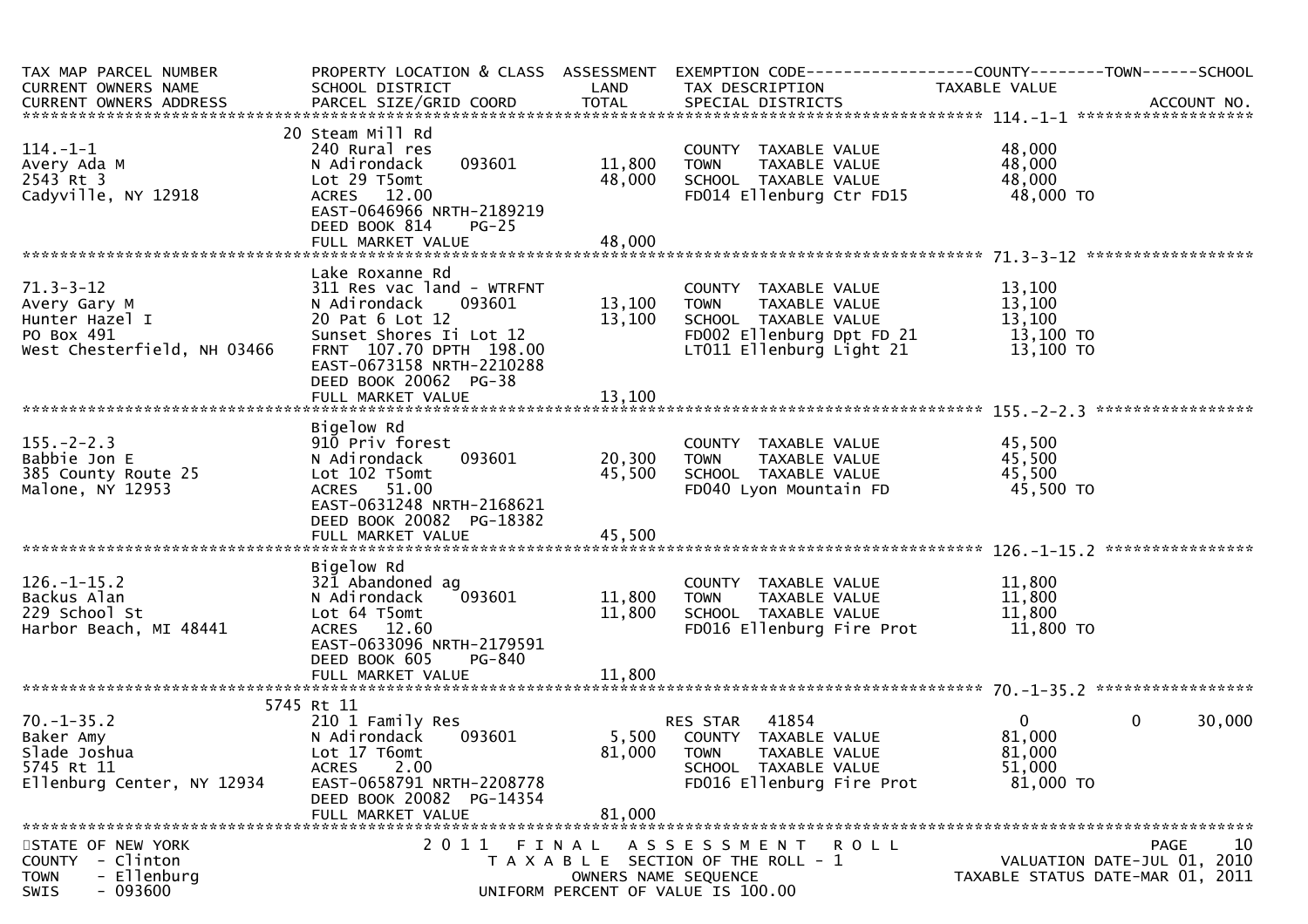| TAX MAP PARCEL NUMBER<br>CURRENT OWNERS NAME<br>CURRENT OWNERS ADDRESS                                | SCHOOL DISTRICT                                                                                                                                                                                    | LAND                          | PROPERTY LOCATION & CLASS ASSESSMENT EXEMPTION CODE----------------COUNTY-------TOWN------SCHOOL<br>TAX DESCRIPTION                                          | TAXABLE VALUE                                                                 |                                                                                |
|-------------------------------------------------------------------------------------------------------|----------------------------------------------------------------------------------------------------------------------------------------------------------------------------------------------------|-------------------------------|--------------------------------------------------------------------------------------------------------------------------------------------------------------|-------------------------------------------------------------------------------|--------------------------------------------------------------------------------|
| $129. - 1 - 1.4$<br>Baker Ernest D<br>Baker Patricia<br>323 Trombley Rd<br>Ellenburg Center, NY 12934 | 323 Trombley Rd<br>210 1 Family Res<br>093601<br>N Adirondack<br>Lot 47 T5omt<br>Survey S/deed Bk 645 Pg 1<br>6.68 BANK 320<br><b>ACRES</b><br>EAST-0660642 NRTH-2183996<br>DEED BOOK 645<br>PG-14 | 114,000                       | CW_10_VET/ 41152<br>8,600 SR STAR<br>41834<br>COUNTY TAXABLE VALUE<br>TAXABLE VALUE<br><b>TOWN</b><br>SCHOOL TAXABLE VALUE<br>FD016 Ellenburg Fire Prot      | 8,000<br>$\overline{0}$<br>106,000<br>114,000<br>53,900<br>114,000 TO         | 0<br>$\mathbf 0$<br>60,100                                                     |
| $115. - 1 - 3$<br>Baker Judith<br>101 Hurds Corner Rd<br>Pawling, NY 12564                            | Smith Rd<br>312 Vac w/imprv<br>093601<br>N Adirondack<br>Lot 34 T5omt<br>ACRES 26.60<br>EAST-0659594 NRTH-2190726<br>DEED BOOK 20041 PG-74715                                                      | 16,300<br>21,400              | COUNTY TAXABLE VALUE<br><b>TOWN</b><br>TAXABLE VALUE<br>SCHOOL TAXABLE VALUE<br>FD016 Ellenburg Fire Prot                                                    | 21,400<br>21,400<br>21,400<br>21,400 TO                                       | ********************                                                           |
| $155.1 - 1 - 4$<br>Baker Lyndon<br>Baker Phyllis<br>131 Gadway Rd<br>Merrill, NY 12955                | 131 Gadway Rd<br>210 1 Family Res - WTRFNT<br>093601<br>N Adirondack<br>101 Pat 5<br>ACRES 1.90<br>EAST-0626298 NRTH-2164993<br>DEED BOOK 966<br>PG-333<br>FULL MARKET VALUE                       | 107,400<br>275,000<br>275,000 | <b>RES STAR 41854</b><br>COUNTY TAXABLE VALUE<br><b>TOWN</b><br>TAXABLE VALUE<br>SCHOOL TAXABLE VALUE<br>FD040 Lyon Mountain FD<br>WD018 Chat Lake Water Dst | $\overline{0}$<br>275,000<br>275,000<br>245,000<br>275,000 TO<br>275,000 TO M | $\overline{0}$<br>30,000                                                       |
| $155.1 - 1 - 19$<br>Baker Norman<br>Baker Elizabeth<br>264 Rt 374<br>Cadyville, NY 12918              | 60 Narrows Rd<br>260 Seasonal res - WTRFNT<br>093601<br>N Adirondack<br>101 Pat 5<br>ACRES 1.16<br>EAST-0625650 NRTH-2167532<br>DEED BOOK 2001<br>PG-35601<br>FULL MARKET VALUE                    | 94,500<br>141,000<br>141,000  | COUNTY TAXABLE VALUE<br>TAXABLE VALUE<br><b>TOWN</b><br>SCHOOL TAXABLE VALUE<br>FD040 Lyon Mountain FD<br>WD018 Chat Lake Water Dst                          | 141,000<br>141,000<br>141,000<br>141,000 TO<br>141,000 ТО М                   |                                                                                |
| $126. - 1 - 8$<br>Baker Robert<br>Baker Judith<br>103 Hurds Corner Rd<br>Pawling, NY 12564            | 582 Spear Hill Rd<br>241 Rural res&ag<br>093601<br>N Adirondack<br>58 Pat 5<br>ACRES 116.00<br>EAST-0629390 NRTH-2183779<br>DEED BOOK 837<br>PG-151<br>FULL MARKET VALUE                           | 35,500<br>52,900<br>52,900    | COUNTY TAXABLE VALUE<br><b>TOWN</b><br>TAXABLE VALUE<br>SCHOOL TAXABLE VALUE<br>FD016 Ellenburg Fire Prot                                                    | 52,900<br>52,900<br>52,900<br>52,900 TO                                       |                                                                                |
| STATE OF NEW YORK<br>- Clinton<br><b>COUNTY</b><br>- Ellenburg<br><b>TOWN</b><br>$-093600$<br>SWIS    | 2011 FINAL                                                                                                                                                                                         |                               | ASSESSMENT ROLL<br>T A X A B L E SECTION OF THE ROLL - 1<br>OWNERS NAME SEQUENCE<br>UNIFORM PERCENT OF VALUE IS 100.00                                       |                                                                               | PAGE<br>-11<br>VALUATION DATE-JUL 01, 2010<br>TAXABLE STATUS DATE-MAR 01, 2011 |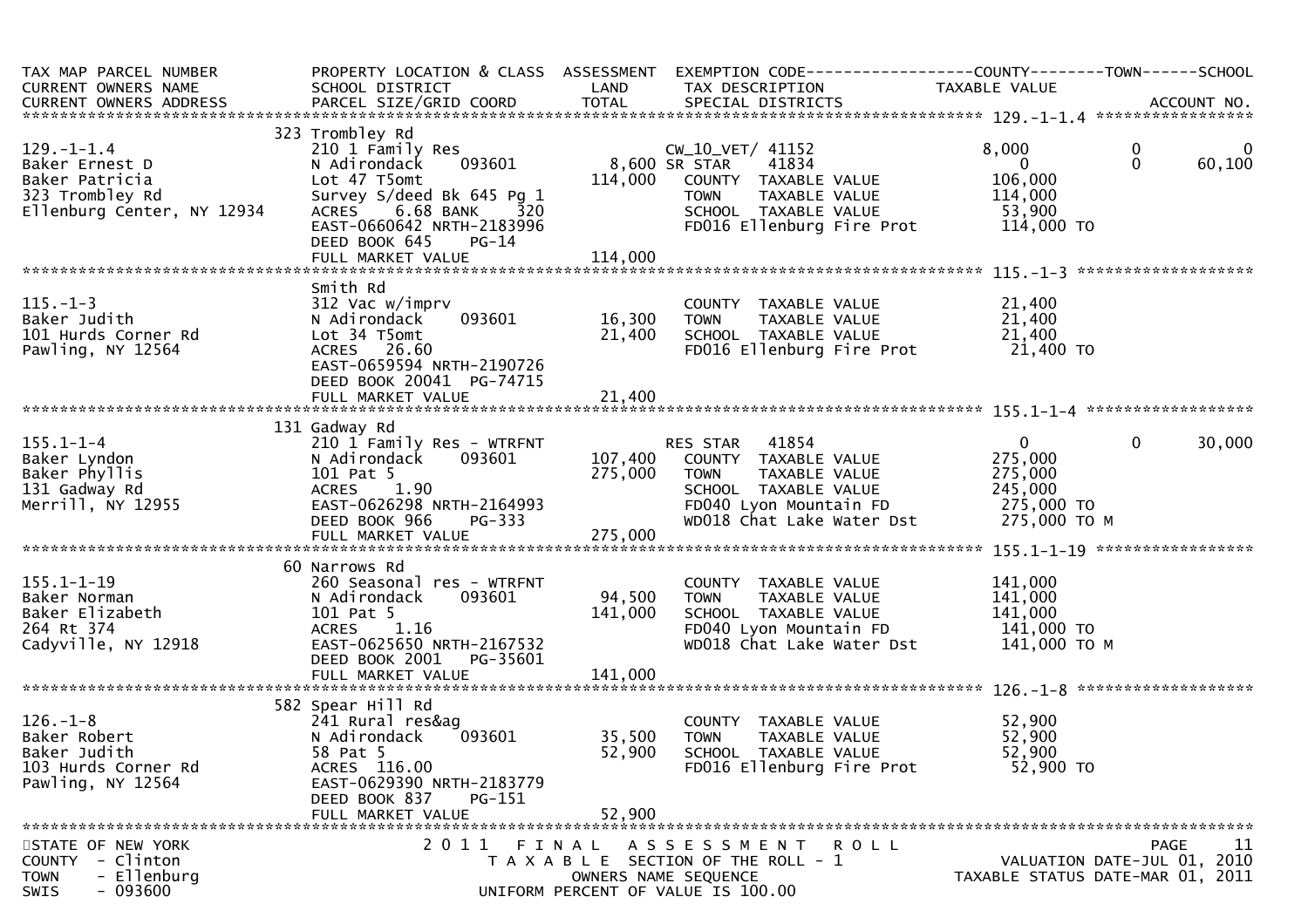| TAX MAP PARCEL NUMBER<br>CURRENT OWNERS NAME<br>CURRENT OWNERS ADDRESS                           | PROPERTY LOCATION & CLASS ASSESSMENT<br>SCHOOL DISTRICT                                                                                                                      | LAND                       | EXEMPTION CODE-----------------COUNTY-------TOWN------SCHOOL<br>TAX DESCRIPTION                                                                     | TAXABLE VALUE                                                       |                                                                               |
|--------------------------------------------------------------------------------------------------|------------------------------------------------------------------------------------------------------------------------------------------------------------------------------|----------------------------|-----------------------------------------------------------------------------------------------------------------------------------------------------|---------------------------------------------------------------------|-------------------------------------------------------------------------------|
| $126. - 1 - 9.1$<br>Baker Robert P<br>Baker Judith A<br>103 Hurds Corner Rd<br>Pawling, NY 12564 | Spear Hill Rd<br>321 Abandoned ag<br>093601<br>N Adirondack<br>Lot 58 T5omt<br>ACRES 49.50<br>EAST-0630004 NRTH-2183816<br>DEED BOOK 971<br>PG-118                           | 22,400<br>22,400           | COUNTY TAXABLE VALUE<br><b>TOWN</b><br>TAXABLE VALUE<br>SCHOOL TAXABLE VALUE<br>FD016 Ellenburg Fire Prot                                           | 22,400<br>22,400<br>22,400<br>22,400 TO                             |                                                                               |
|                                                                                                  |                                                                                                                                                                              |                            |                                                                                                                                                     |                                                                     |                                                                               |
| $155.2 - 1 - 16$<br>Ball Robert A<br>10 Gleneagles Blvd<br>Ballston Lake, NY 12019               | 125 Blanche Rd<br>270 Mfg housing<br>093601<br>N Adirondack<br>Lot 119 T5omt<br>FRNT 150.00 DPTH 150.00<br>EAST-0632826 NRTH-2164273<br>DEED BOOK 822<br>$PG-87$             | 4,300<br>15,900            | COUNTY TAXABLE VALUE<br><b>TOWN</b><br>TAXABLE VALUE<br>SCHOOL TAXABLE VALUE<br>FD040 Lyon Mountain FD                                              | 15,900<br>15,900<br>15,900<br>15,900 TO                             |                                                                               |
|                                                                                                  |                                                                                                                                                                              |                            |                                                                                                                                                     |                                                                     |                                                                               |
|                                                                                                  | 5083 Rt 374                                                                                                                                                                  |                            |                                                                                                                                                     |                                                                     |                                                                               |
| $155.1 - 2 - 31$<br>Bancroft Bruce<br>Bancroft Susan<br>5083 Rt 374<br>Merrill, NY 12955         | 210 1 Family Res - WTRFNT<br>N Adirondack<br>093601<br>Lot 101 Pat 5<br>FRNT 186.89 DPTH 123.00<br>EAST-0625783 NRTH-2168720<br>DEED BOOK 609<br>PG-1198                     |                            | WARNONALL 41121<br>79,300 WARDISALL 41141<br>195,000 RES STAR 41854<br>COUNTY TAXABLE VALUE<br><b>TOWN</b><br>TAXABLE VALUE<br>SCHOOL TAXABLE VALUE | 27,000<br>39,000<br>$\overline{0}$<br>129,000<br>129,000<br>165,000 | 27,000<br>0<br>$\mathbf{0}$<br>39,000<br>30,000<br>$\Omega$                   |
|                                                                                                  | FULL MARKET VALUE                                                                                                                                                            | 195,000                    | FD040 Lyon Mountain FD                                                                                                                              | 195,000 TO                                                          |                                                                               |
|                                                                                                  |                                                                                                                                                                              |                            | WD018 Chat Lake Water Dst                                                                                                                           | 195,000 то м                                                        |                                                                               |
| $127. - 1 - 21$<br>Barber James W<br>PO Box 83<br>Dannemora, NY 12929-0083                       | Bigelow Rd<br>$31\bar{2}$ Vac w/imprv<br>093601<br>N Adirondack<br>56 T5 Omt<br>ACRES 50.00<br>EAST-0635943 NRTH-2181757<br>DEED BOOK 993<br>PG-189<br>FULL MARKET VALUE     | 20,100<br>30,000<br>30,000 | COUNTY TAXABLE VALUE<br>TAXABLE VALUE<br>TOWN<br>SCHOOL TAXABLE VALUE<br>FD016 Ellenburg Fire Prot                                                  | 30,000<br>30,000<br>30,000<br>30,000 TO                             |                                                                               |
|                                                                                                  |                                                                                                                                                                              |                            |                                                                                                                                                     |                                                                     |                                                                               |
| $99. - 2 - 17$<br>Barcomb Daniel F<br>Barcomb Doreen E<br>PO Box 1<br>Ellenburg Center, NY 12934 | Military Tpke<br>120 Field crops<br>N Adirondack<br>093601<br>Lot $8/10$ Pat 5<br>ACRES 230.00<br>EAST-0655020 NRTH-2197153<br>DEED BOOK 20082 PG-15773<br>FULL MARKET VALUE | 85,400<br>85,400           | AGRI DISTR 41720<br>COUNTY TAXABLE VALUE<br><b>TOWN</b><br>TAXABLE VALUE<br>SCHOOL TAXABLE VALUE<br>FD014 Ellenburg Ctr FD15                        | $\overline{0}$<br>85,400<br>85,400<br>85,400<br>85,400 TO           | $\mathbf 0$<br>0                                                              |
| MAY BE SUBJECT TO PAYMENT<br>UNDER AGDIST LAW TIL 2015                                           |                                                                                                                                                                              | 85,400                     |                                                                                                                                                     |                                                                     |                                                                               |
|                                                                                                  |                                                                                                                                                                              |                            |                                                                                                                                                     |                                                                     |                                                                               |
| STATE OF NEW YORK<br><b>COUNTY</b><br>- Clinton<br>- Ellenburg<br><b>TOWN</b>                    | 2011                                                                                                                                                                         |                            | FINAL ASSESSMENT ROLL<br>T A X A B L E SECTION OF THE ROLL - 1<br>OWNERS NAME SEQUENCE                                                              |                                                                     | 12<br>PAGE<br>VALUATION DATE-JUL 01, 2010<br>TAXABLE STATUS DATE-MAR 01, 2011 |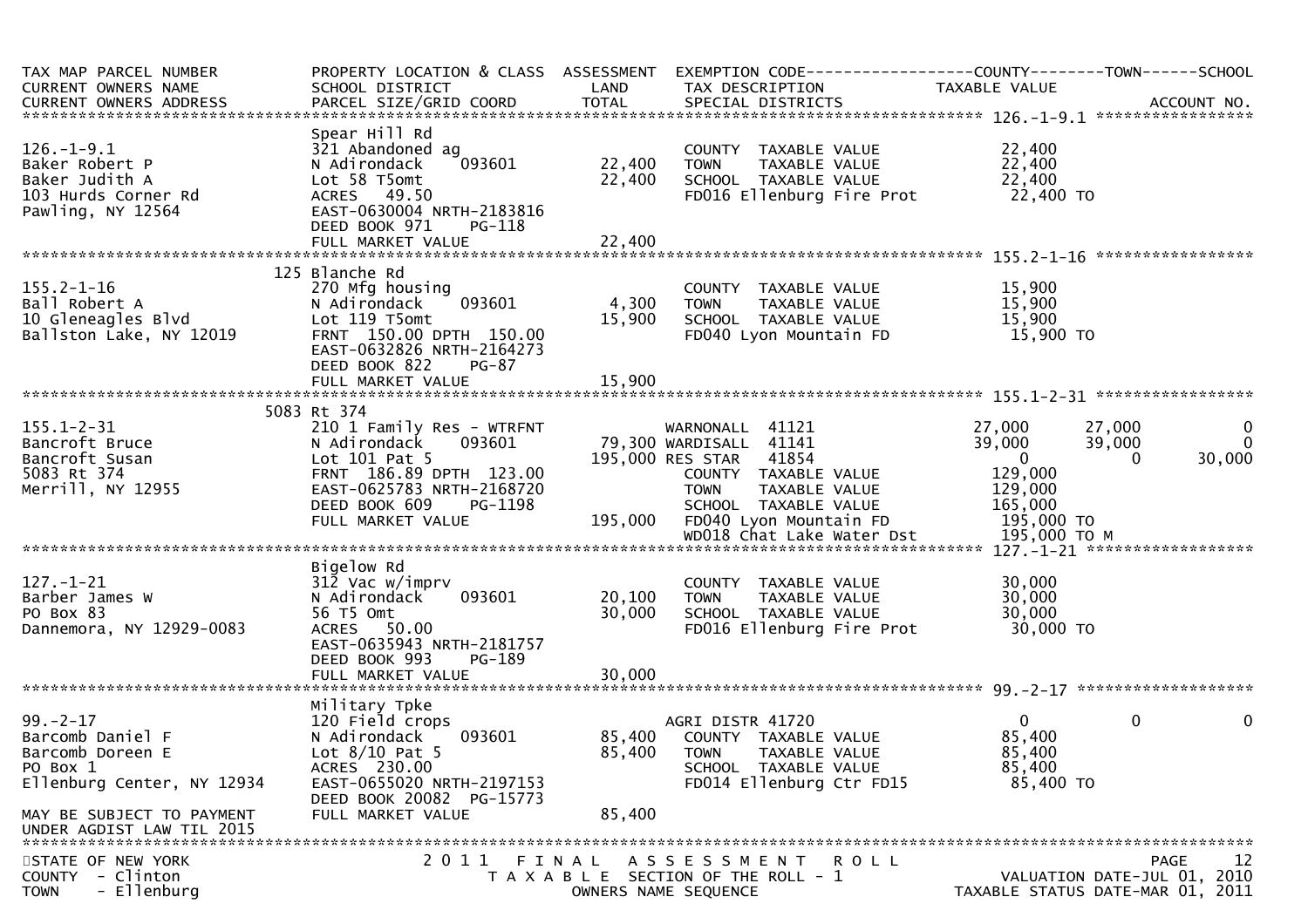| TAX MAP PARCEL NUMBER                                               |                                                    |         | PROPERTY LOCATION & CLASS ASSESSMENT EXEMPTION CODE----------------COUNTY-------TOWN------SCHOOL |                        |              |             |
|---------------------------------------------------------------------|----------------------------------------------------|---------|--------------------------------------------------------------------------------------------------|------------------------|--------------|-------------|
| CURRENT OWNERS NAME                                                 | SCHOOL DISTRICT<br><b>Example 12 District LAND</b> |         | TAX DESCRIPTION                                                                                  | TAXABLE VALUE          |              |             |
|                                                                     |                                                    |         |                                                                                                  |                        |              |             |
|                                                                     |                                                    |         |                                                                                                  |                        |              |             |
|                                                                     | 25/56 Barcomb Rd                                   |         |                                                                                                  |                        |              |             |
| 114.-1-4.1                                                          | 241 Rural res&ag                                   |         | AGRI DISTR 41720                                                                                 | 0                      | $\mathbf 0$  | $\mathbf 0$ |
| Barcomb Daniel F                                                    | 093601<br>N Adirondack                             |         | 114,900 RES STAR 41854                                                                           | $\Omega$               | $\Omega$     | 30,000      |
| Barcomb Doreen E                                                    | 31 Pat 5                                           |         | 42100<br>222,000 483A EX                                                                         | 5,400                  | 5,400        | 5,400       |
| PO Box 1                                                            | ACRES 392.90                                       |         | COUNTY TAXABLE VALUE                                                                             | 216,600                |              |             |
| Ellenburg Center, NY 12934                                          | EAST-0652193 NRTH-2192147                          |         | <b>TOWN</b><br>TAXABLE VALUE                                                                     | 216,600                |              |             |
|                                                                     | DEED BOOK 20082 PG-15772                           |         | SCHOOL TAXABLE VALUE                                                                             | 186,600                |              |             |
| MAY BE SUBJECT TO PAYMENT                                           | FULL MARKET VALUE                                  | 222,000 | FD014 Ellenburg Ctr FD15                                                                         | 151,620 TO             |              |             |
| UNDER AGDIST LAW TIL 2015                                           |                                                    |         | 3,780 EX                                                                                         |                        |              |             |
|                                                                     |                                                    |         | FD016 Ellenburg Fire Prot                                                                        | 64,980 TO              |              |             |
|                                                                     |                                                    |         | 1,620 EX                                                                                         |                        |              |             |
|                                                                     |                                                    |         |                                                                                                  |                        |              |             |
|                                                                     | 1206 Smith Rd                                      |         |                                                                                                  |                        |              |             |
| $114. - 1 - 4.2$                                                    | 210 1 Family Res                                   |         | RES STAR 41854                                                                                   | $\mathbf{0}$<br>62,800 | $\mathbf{0}$ | 30,000      |
| Barcomb Lawrence                                                    | 093601<br>N Adirondack                             |         | 8,500 COUNTY TAXABLE VALUE                                                                       |                        |              |             |
| 1206 Smith St                                                       | Lot 32 T5omt                                       | 62,800  | TAXABLE VALUE<br><b>TOWN</b>                                                                     | 62,800                 |              |             |
| Ellenburg Center, NY 12934                                          | ACRES 1.70                                         |         | SCHOOL TAXABLE VALUE                                                                             | 32,800<br>62,800 TO    |              |             |
|                                                                     | EAST-0653898 NRTH-2193073                          |         | FD014 Ellenburg Ctr FD15                                                                         |                        |              |             |
|                                                                     | DEED BOOK 20001 PG-18365                           |         |                                                                                                  |                        |              |             |
|                                                                     |                                                    |         |                                                                                                  |                        |              |             |
|                                                                     | 131 Bombard Rd                                     |         |                                                                                                  |                        |              |             |
| $70. - 1 - 26$                                                      | 120 Field crops                                    |         | AGRI DISTR 41720                                                                                 | 4,517                  | 4,517        | 4,517       |
|                                                                     | 093601<br>N Adirondack                             | 6,200   | COUNTY TAXABLE VALUE                                                                             | 5,383                  |              |             |
|                                                                     | 18 Pat 6                                           | 9,900   | <b>TOWN</b>                                                                                      | 5,383                  |              |             |
| Barcomb Life Estate Danny<br>Bresett Ardyce<br>PO Box 1<br>PO Box 1 | <b>ACRES</b><br>3.00                               |         | TAXABLE VALUE<br>TAXABLE VALUE<br>SCHOOL TAXABLE VALUE                                           | 5,383                  |              |             |
| Ellenburg Center, NY 12934                                          | EAST-0663655 NRTH-2211971                          |         | FD002 Ellenburg Dpt FD 21                                                                        | 9,900 TO               |              |             |
|                                                                     | DEED BOOK 20001 PG-23828                           |         |                                                                                                  |                        |              |             |
| MAY BE SUBJECT TO PAYMENT                                           | FULL MARKET VALUE                                  | 9,900   |                                                                                                  |                        |              |             |
| UNDER AGDIST LAW TIL 2015                                           |                                                    |         |                                                                                                  |                        |              |             |
|                                                                     |                                                    |         |                                                                                                  |                        |              |             |
|                                                                     | 7621 Star Rd                                       |         |                                                                                                  |                        |              |             |
| $83. - 1 - 25.1$                                                    | 270 Mfg housing                                    |         | COUNTY TAXABLE VALUE                                                                             | 28,000                 |              |             |
| Barcomb Life Use Elizabeth                                          | 093601<br>N Adirondack                             | 5,100   | <b>TOWN</b>                                                                                      | 28,000                 |              |             |
| Barton Shannon                                                      | 7 Pat 6                                            | 28,000  | TAXABLE VALUE<br>TAXABLE VALUE<br>TAXABLE VALUE<br>SCHOOL TAXABLE VALUE                          | 28,000                 |              |             |
| 7621 Star Rd                                                        | <b>ACRES</b><br>1.60                               |         | FD016 Ellenburg Fire Prot 28,000 TO                                                              |                        |              |             |
| Ellenburg Center, NY 12934                                          | EAST-0639791 NRTH-2202644                          |         |                                                                                                  |                        |              |             |
|                                                                     | DEED BOOK 20041 PG-75880                           |         |                                                                                                  |                        |              |             |
|                                                                     |                                                    |         |                                                                                                  |                        |              |             |
|                                                                     |                                                    |         |                                                                                                  |                        |              |             |
|                                                                     | Trombley Rd                                        |         |                                                                                                  |                        |              |             |
| $129. - 1 - 4$                                                      | 260 Seasonal res                                   |         | COUNTY TAXABLE VALUE                                                                             | 22,600                 |              |             |
| Barcomb Richard J                                                   | 093601<br>N Adirondack                             | 11,800  | <b>TOWN</b><br>TAXABLE VALUE                                                                     | 22,600                 |              |             |
| Barcomb Roland F                                                    | Lot $74$ Pat $5$                                   | 22,600  | SCHOOL TAXABLE VALUE                                                                             | 22,600                 |              |             |
| 7127 College St                                                     | ACRES 12.80                                        |         | FD016 Ellenburg Fire Prot                                                                        | 22,600 TO              |              |             |
| Lima, NY 14485                                                      | EAST-0667192 NRTH-2177455                          |         |                                                                                                  |                        |              |             |
|                                                                     | DEED BOOK 779<br><b>PG-76</b>                      |         |                                                                                                  |                        |              |             |
| PRIOR OWNER ON 3/01/2011                                            | FULL MARKET VALUE                                  | 22,600  |                                                                                                  |                        |              |             |
| Barcomb Et Al Richard J                                             |                                                    |         |                                                                                                  |                        |              |             |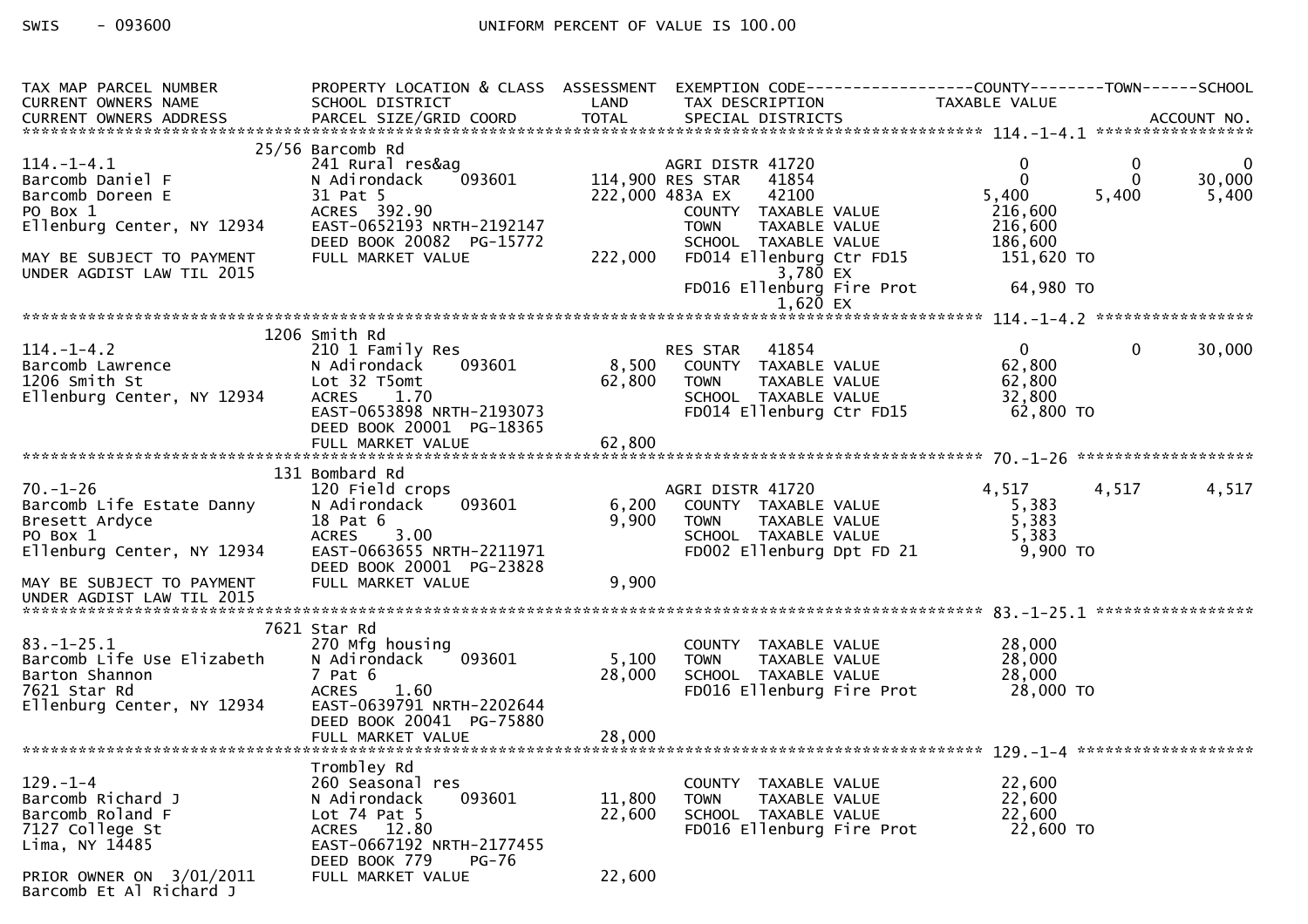| STATE OF NEW YORK<br>COUNTY - Clinton<br><b>TOWN</b><br>- Ellenburg                                      |                                                                                                                                                        |                    | 2011 FINAL ASSESSMENT ROLL<br>T A X A B L E SECTION OF THE ROLL - 1<br>OWNERS NAME SEQUENCE                                   |                                                             | 13<br>PAGE<br>VALUATION DATE-JUL 01, 2010<br>TAXABLE STATUS DATE-MAR 01, 2011 |
|----------------------------------------------------------------------------------------------------------|--------------------------------------------------------------------------------------------------------------------------------------------------------|--------------------|-------------------------------------------------------------------------------------------------------------------------------|-------------------------------------------------------------|-------------------------------------------------------------------------------|
| $-093600$<br><b>SWIS</b>                                                                                 |                                                                                                                                                        |                    | UNIFORM PERCENT OF VALUE IS 100.00                                                                                            |                                                             |                                                                               |
| TAX MAP PARCEL NUMBER<br>CURRENT OWNERS NAME                                                             | PROPERTY LOCATION & CLASS ASSESSMENT<br>SCHOOL DISTRICT<br>CURRENT OWNERS ADDRESS PARCEL SIZE/GRID COORD TOTAL SPECIAL DISTRICTS (2007) ACCOUNT NO.    | LAND               | EXEMPTION CODE-----------------COUNTY--------TOWN------SCHOOL<br>TAX DESCRIPTION                                              | TAXABLE VALUE                                               |                                                                               |
|                                                                                                          |                                                                                                                                                        |                    |                                                                                                                               |                                                             |                                                                               |
| $82 - 1 - 3$<br>Barcombe Life Use Allen<br>Barcombe Life Use Gail<br>287 No 5 Rd<br>Chateaugay, NY 12920 | 287 Number 5 Rd<br>240 Rural res<br>163401<br>Chateaugay 1<br>Lot $11$ Pat $6$<br>ACRES 40.00<br>EAST-0624164 NRTH-2204953<br>DEED BOOK 20051 PG-84703 | 18,900<br>102,700  | 41834<br>SR STAR<br>COUNTY TAXABLE VALUE<br><b>TOWN</b><br>TAXABLE VALUE<br>SCHOOL TAXABLE VALUE<br>FD016 Ellenburg Fire Prot | $\mathbf{0}$<br>102,700<br>102,700<br>42,600<br>102,700 TO  | 60,100<br>$\mathbf 0$                                                         |
|                                                                                                          | FULL MARKET VALUE                                                                                                                                      | 102,700            |                                                                                                                               |                                                             |                                                                               |
| $85. - 2 - 7.4$                                                                                          | 6378 Military Tpke<br>210 1 Family Res                                                                                                                 |                    | 93 PCT OF VALUE USED FOR EXEMPTION PURPOSES<br>WARNONALL 41121                                                                | 8,649                                                       | 8,649<br>$\mathbf{0}$                                                         |
| Barnaby Donald W<br>Barnaby Linda<br>6378 Military Tpke                                                  | 093601<br>N Adirondack<br>Lot 20 T6omt<br>ACRES 7.60                                                                                                   |                    | 9,100 RPTL466_J 41642<br>62,000 RES STAR 41854<br>COUNTY TAXABLE VALUE                                                        | 5,766<br>$\mathbf{0}$<br>47,585                             | $\Omega$<br>0<br>$\mathbf{0}$<br>30,000                                       |
| Ellenburg Depot, NY 12935                                                                                | EAST-0668862 NRTH-2208037<br>PG-318<br>DEED BOOK 634                                                                                                   |                    | <b>TOWN</b><br>TAXABLE VALUE<br>SCHOOL TAXABLE VALUE                                                                          | 53,351<br>32,000                                            |                                                                               |
|                                                                                                          |                                                                                                                                                        |                    |                                                                                                                               |                                                             |                                                                               |
| $141.3 - 3 - 11$<br>Barnewall John S<br>Barnewall Virginia J<br>Box 15<br>Brainardsville, NY 12915       | 14 Spruce Way<br>210 1 Family Res - WTRFNT<br>093601<br>N Adirondack<br>Lot 101<br><b>ACRES</b><br>1.60<br>EAST-0623831 NRTH-2170680                   | 119,700<br>237,000 | RES STAR 41854<br>COUNTY TAXABLE VALUE<br><b>TOWN</b><br>TAXABLE VALUE<br>SCHOOL TAXABLE VALUE<br>FD040 Lyon Mountain FD      | $\mathbf{0}$<br>237,000<br>237,000<br>207,000<br>237,000 TO | $\Omega$<br>30,000                                                            |
|                                                                                                          | DEED BOOK 20092 PG-28819                                                                                                                               |                    | WD018 Chat Lake Water Dst                                                                                                     | 237,000 TO M                                                |                                                                               |
|                                                                                                          | FULL MARKET VALUE                                                                                                                                      | 237,000            |                                                                                                                               |                                                             |                                                                               |
| $155.1 - 2 - 10$<br>Barney Helen S<br>18 Wilson Rd<br>Malone, NY 12953                                   | 4970 Rt 374<br>210 1 Family Res<br>093601<br>N Adirondack<br>Lot 120 Pat 5<br>FRNT 232.00 DPTH 92.00<br>EAST-0627192 NRTH-2166343                      | 3,700<br>52,000    | COUNTY TAXABLE VALUE<br>TAXABLE VALUE<br><b>TOWN</b><br>SCHOOL TAXABLE VALUE<br>FD040 Lyon Mountain FD                        | 52,000<br>52,000<br>52,000<br>52,000 TO                     |                                                                               |
|                                                                                                          | DEED BOOK 20021 PG-41630<br>FULL MARKET VALUE                                                                                                          | 52.000             |                                                                                                                               |                                                             |                                                                               |
| $112 - 2 - 11$<br>Baron Guy J<br>Baron Ghislain J<br>4374 NW 103rd Ave<br>Sunrise, FL 33351-8200         | Spear Hill Rd<br>321 Abandoned ag<br>093601<br>N Adirondack<br>Lot $23$ Pat $5$<br>ACRES 29.10<br>EAST-0632928 NRTH-2187711<br>DEED BOOK 511<br>$PG-1$ | 17,100<br>17,100   | COUNTY TAXABLE VALUE<br><b>TOWN</b><br>TAXABLE VALUE<br>SCHOOL TAXABLE VALUE<br>FD016 Ellenburg Fire Prot                     | 17,100<br>17,100<br>17,100<br>17,100 TO                     |                                                                               |
|                                                                                                          | FULL MARKET VALUE                                                                                                                                      | 17,100             |                                                                                                                               |                                                             |                                                                               |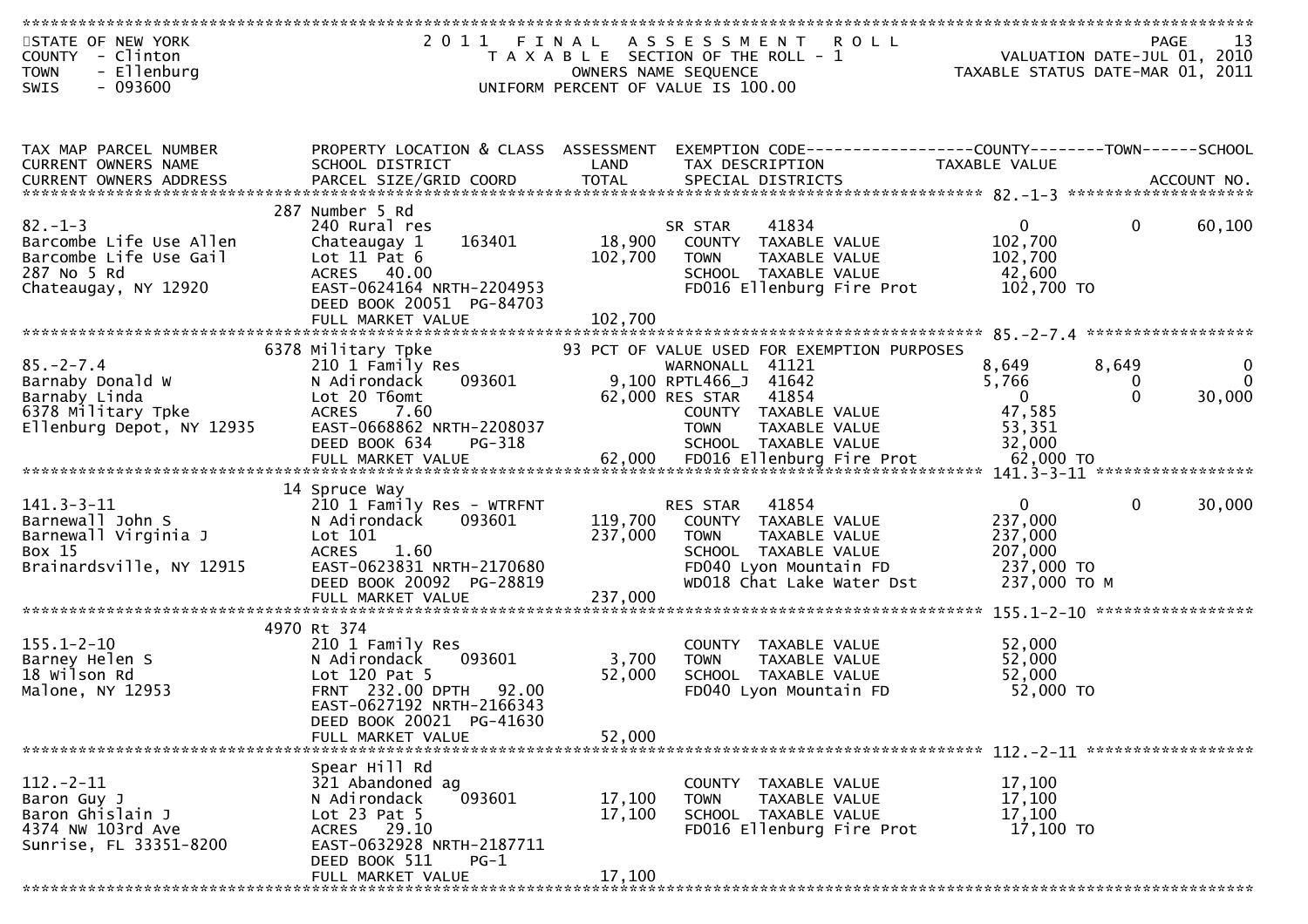| STATE OF NEW YORK<br>COUNTY - Clinton<br>- Ellenburg<br><b>TOWN</b><br>$-093600$<br><b>SWIS</b>           |                                                                                                                                                                                              | OWNERS NAME SEQUENCE       | 2011 FINAL ASSESSMENT ROLL<br>T A X A B L E SECTION OF THE ROLL - 1<br>UNIFORM PERCENT OF VALUE IS 100.00                           |                                                         | 14<br>PAGE<br>VALUATION DATE-JUL 01, 2010<br>TAXABLE STATUS DATE-MAR 01, 2011 |
|-----------------------------------------------------------------------------------------------------------|----------------------------------------------------------------------------------------------------------------------------------------------------------------------------------------------|----------------------------|-------------------------------------------------------------------------------------------------------------------------------------|---------------------------------------------------------|-------------------------------------------------------------------------------|
| TAX MAP PARCEL NUMBER<br>CURRENT OWNERS NAME                                                              | SCHOOL DISTRICT                                                                                                                                                                              | LAND                       | PROPERTY LOCATION & CLASS ASSESSMENT EXEMPTION CODE----------------COUNTY-------TOWN------SCHOOL<br>TAX DESCRIPTION                 | TAXABLE VALUE                                           |                                                                               |
|                                                                                                           | 4875 Rt 374                                                                                                                                                                                  |                            |                                                                                                                                     |                                                         |                                                                               |
| $155.3 - 2 - 8.1$<br>Barrett Thomas J<br>Arno Barrett Susan L<br>154 Ashley Road<br>Plattsburgh, NY 12901 | 312 Vac w/imprv<br>093601<br>N Adirondack<br>120 Pat 5<br>1.23<br><b>ACRES</b><br>EAST-0627941 NRTH-2164177<br>DEED BOOK 20102 PG-35034                                                      | 5,100<br>13,800            | COUNTY TAXABLE VALUE<br>TAXABLE VALUE<br><b>TOWN</b><br>SCHOOL TAXABLE VALUE<br>FD040 Lyon Mountain FD                              | 13,800<br>13,800<br>13,800<br>13,800 TO                 |                                                                               |
|                                                                                                           |                                                                                                                                                                                              |                            |                                                                                                                                     |                                                         |                                                                               |
| $40. -1 - 17$<br>Barthelmes Robert<br>Barthemles Kathleen<br>1401 Longview Ave<br>Peekskill, NY 10566     | 124 Baker Rd<br>260 Seasonal res<br>093601<br>N Adirondack<br>Lot $41$ Pat $6$<br>ACRES 94.90<br>EAST-0669381 NRTH-2225148<br>DEED BOOK 20051 PG-90267                                       | 54,200<br>63,200           | COUNTY TAXABLE VALUE<br><b>TOWN</b><br>TAXABLE VALUE<br>SCHOOL TAXABLE VALUE<br>FD016 Ellenburg Fire Prot                           | 63,200<br>63,200<br>63,200<br>63,200 TO                 |                                                                               |
|                                                                                                           | FULL MARKET VALUE                                                                                                                                                                            | 63,200                     |                                                                                                                                     |                                                         |                                                                               |
|                                                                                                           |                                                                                                                                                                                              |                            |                                                                                                                                     |                                                         |                                                                               |
| $83. - 1 - 2$<br>Barton Gary<br>Barton Karen<br>7622 Star Rd Rt 190<br>Ellenburg Center, NY 12934         | 7622 Star Rd<br>210 1 Family Res<br>N Adirondack<br>093601<br>14 Pat 6<br><b>ACRES</b><br>2.60<br>EAST-0639859 NRTH-2203016<br>DEED BOOK 734<br>$PG-5$                                       | 6,000<br>61,000            | 41854<br>RES STAR<br>COUNTY TAXABLE VALUE<br>TAXABLE VALUE<br><b>TOWN</b><br>SCHOOL TAXABLE VALUE<br>FD016 Ellenburg Fire Prot      | $\mathbf{0}$<br>61,000<br>61,000<br>31,000<br>61,000 TO | $\mathbf{0}$<br>30,000                                                        |
|                                                                                                           |                                                                                                                                                                                              |                            |                                                                                                                                     |                                                         |                                                                               |
|                                                                                                           |                                                                                                                                                                                              |                            |                                                                                                                                     |                                                         |                                                                               |
| $155. - 4 - 9$<br>Baumgardner Kathleen E<br>4476 Rt 374<br>Merrill, NY 12955                              | Rt 374<br>$314$ Rural vac< $10$<br>093601<br>N Adirondack<br>Lot 119 T5 Omt<br>ACRES 10.00 BANK<br>320<br>EAST-0636482 NRTH-2160846<br>DEED BOOK 20011 PG-33861                              | 6,300<br>6,300             | COUNTY TAXABLE VALUE<br><b>TOWN</b><br>TAXABLE VALUE<br>SCHOOL TAXABLE VALUE<br>FD040 Lyon Mountain FD                              | 6,300<br>6,300<br>6,300<br>6,300 TO                     |                                                                               |
|                                                                                                           | FULL MARKET VALUE                                                                                                                                                                            | 6,300                      |                                                                                                                                     |                                                         |                                                                               |
|                                                                                                           |                                                                                                                                                                                              |                            |                                                                                                                                     |                                                         |                                                                               |
| $155.1 - 2 - 37$<br>Beach Scott D<br>Beach Jane M<br>20 Taylor Rd<br>Burke, NY 12917                      | 5105 Rt 374<br>260 Seasonal res - WTRFNT<br>093601<br>N Adirondack<br>Lot $101$ Pat 5<br>FRNT 30.00 DPTH 100.00<br>EAST-0625556 NRTH-2169189<br>DEED BOOK 20072 PG-9916<br>FULL MARKET VALUE | 22,900<br>79,000<br>79,000 | COUNTY TAXABLE VALUE<br><b>TAXABLE VALUE</b><br>TOWN<br>SCHOOL TAXABLE VALUE<br>FD040 Lyon Mountain FD<br>WD018 Chat Lake Water Dst | 79,000<br>79,000<br>79,000<br>79,000 TO<br>79,000 ТО М  |                                                                               |
|                                                                                                           |                                                                                                                                                                                              |                            |                                                                                                                                     |                                                         |                                                                               |
| STATE OF NEW YORK                                                                                         | 2 0 1 1                                                                                                                                                                                      | FINAL                      | A S S E S S M E N T<br><b>ROLL</b>                                                                                                  |                                                         | 15<br><b>PAGE</b>                                                             |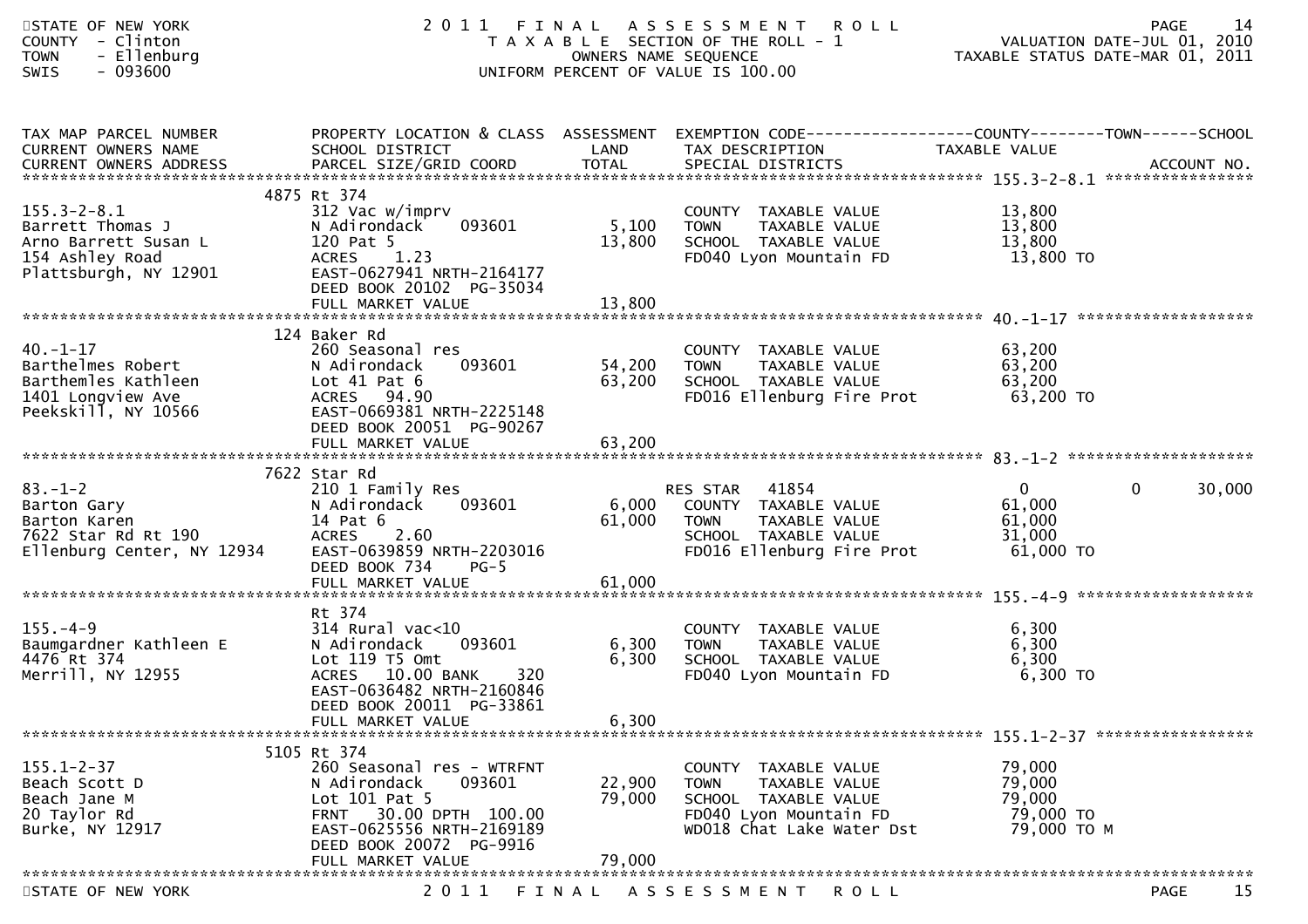| <b>COUNTY</b> | Clinton  |
|---------------|----------|
| <b>TOWN</b>   | Ellenbur |
| $C \cup T C$  | 002COO   |

| TAX MAP PARCEL NUMBER<br><b>CURRENT OWNERS NAME</b>                                                       | SCHOOL DISTRICT                                                                                                                                                                                       | LAND                       | PROPERTY LOCATION & CLASS ASSESSMENT EXEMPTION CODE----------------COUNTY--------TOWN------SCHOOL<br>TAX DESCRIPTION                                              | TAXABLE VALUE                                                               |          |        |
|-----------------------------------------------------------------------------------------------------------|-------------------------------------------------------------------------------------------------------------------------------------------------------------------------------------------------------|----------------------------|-------------------------------------------------------------------------------------------------------------------------------------------------------------------|-----------------------------------------------------------------------------|----------|--------|
|                                                                                                           |                                                                                                                                                                                                       |                            |                                                                                                                                                                   |                                                                             |          |        |
| $142. - 1 - 15$<br>Bechard Edward A<br>Bechard Beverly J<br>1 Dumont Rd<br>Champlain, NY 12919            | 1130 Bradley Pond Rd<br>210 1 Family Res<br>093601<br>N Adirondack<br>Land Contract - Jutta Sur<br>7.00<br><b>ACRES</b><br>EAST-0646597 NRTH-2176402<br>DEED BOOK 20082 PG-13720<br>FULL MARKET VALUE | 8,800<br>72,000<br>72,000  | <b>RES STAR</b><br>41854<br>COUNTY TAXABLE VALUE<br><b>TOWN</b><br>TAXABLE VALUE<br>SCHOOL TAXABLE VALUE<br>FD016 Ellenburg Fire Prot                             | $\mathbf{0}$<br>72,000<br>72,000<br>42,000<br>72,000 TO                     | $\Omega$ | 30,000 |
|                                                                                                           | 27 Gadway Rd                                                                                                                                                                                          |                            |                                                                                                                                                                   |                                                                             |          |        |
| $155.1 - 1 - 12$<br>Becker Dawn<br>27 Gadway Rd<br>Lyon Mountain, NY 12955                                | 210 1 Family Res - WTRFNT<br>N Adirondack<br>093601<br>101 Pat 5<br>1.90<br><b>ACRES</b><br>EAST-0626080 NRTH-2166379<br>DEED BOOK 20021 PG-41968                                                     | 121,800<br>274,000         | 41854<br><b>RES STAR</b><br>COUNTY TAXABLE VALUE<br><b>TOWN</b><br>TAXABLE VALUE<br>SCHOOL TAXABLE VALUE<br>FD040 Lyon Mountain FD<br>WD018 Chat Lake Water Dst   | $\mathbf{0}$<br>274,000<br>274,000<br>244,000<br>274,000 TO<br>274,000 ТО М | $\Omega$ | 30,000 |
|                                                                                                           |                                                                                                                                                                                                       |                            |                                                                                                                                                                   |                                                                             |          |        |
| $141.3 - 2 - 37$<br>Begor Larry<br>Begor Norma<br>2704 Rt 11<br>Mooers, NY 12958                          | 5259 Rt 374<br>260 Seasonal res - WTRFNT<br>N Adirondack<br>093601<br>Lot 100 Pat 5<br>FRNT 122.00 DPTH 138.00<br>EAST-0623607 NRTH-2172394<br>DEED BOOK 20061 PG-98179                               | 85,800<br>135,000          | COUNTY TAXABLE VALUE<br>TAXABLE VALUE<br><b>TOWN</b><br>SCHOOL TAXABLE VALUE<br>FD040 Lyon Mountain FD<br>WD018 Chat Lake Water Dst                               | 135,000<br>135,000<br>135,000<br>135,000 TO<br>135,000 то м                 |          |        |
|                                                                                                           |                                                                                                                                                                                                       |                            |                                                                                                                                                                   |                                                                             |          |        |
| $71.3 - 2 - 35$<br>Begore Karen M<br>PO Box 12<br>Ellenburg Depot, NY 12935                               | 5017 Rt 11<br>210 1 Family Res<br>N Adirondack<br>093601<br>20 Pat 6<br>3.40<br><b>ACRES</b><br>EAST-0674946 NRTH-2213261<br>DEED BOOK 98000 PG-99415<br>FULL MARKET VALUE                            | 17,000<br>55,600<br>55,600 | 41854<br><b>RES STAR</b><br>COUNTY TAXABLE VALUE<br><b>TOWN</b><br>TAXABLE VALUE<br>SCHOOL TAXABLE VALUE<br>FD002 Ellenburg Dpt FD 21<br>LT011 Ellenburg Light 21 | $\overline{0}$<br>55,600<br>55.600<br>25,600<br>55,600 TO<br>55,600 TO      | $\Omega$ | 30,000 |
|                                                                                                           |                                                                                                                                                                                                       |                            |                                                                                                                                                                   |                                                                             |          |        |
| $101 - 1 - 8.2$<br>Belair Irving F<br>Belair Hilda<br>94 Cannon Corners Rd<br>Mooers Forks, NY 12959-2918 | Plank Rd<br>910 Priv forest<br>093601<br>N Adirondack<br>ACRES 95.60<br>EAST-0675457 NRTH-0094200<br>DEED BOOK 992<br>PG-266<br>FULL MARKET VALUE                                                     | 29,600<br>29,600<br>29,600 | COUNTY TAXABLE VALUE<br><b>TOWN</b><br>TAXABLE VALUE<br>SCHOOL TAXABLE VALUE<br>FD016 Ellenburg Fire Prot                                                         | 29,600<br>29,600<br>29,600<br>29,600 TO                                     |          |        |
| STATE OF NEW YORK<br>COUNTY - Clinton<br>- Ellenburg<br><b>TOWN</b>                                       |                                                                                                                                                                                                       | OWNERS NAME SEQUENCE       | 2011 FINAL ASSESSMENT<br><b>ROLL</b><br>T A X A B L E SECTION OF THE ROLL - 1                                                                                     | VALUATION DATE-JUL 01, 2010<br>TAXABLE STATUS DATE-MAR 01, 2011             | PAGE     | 16     |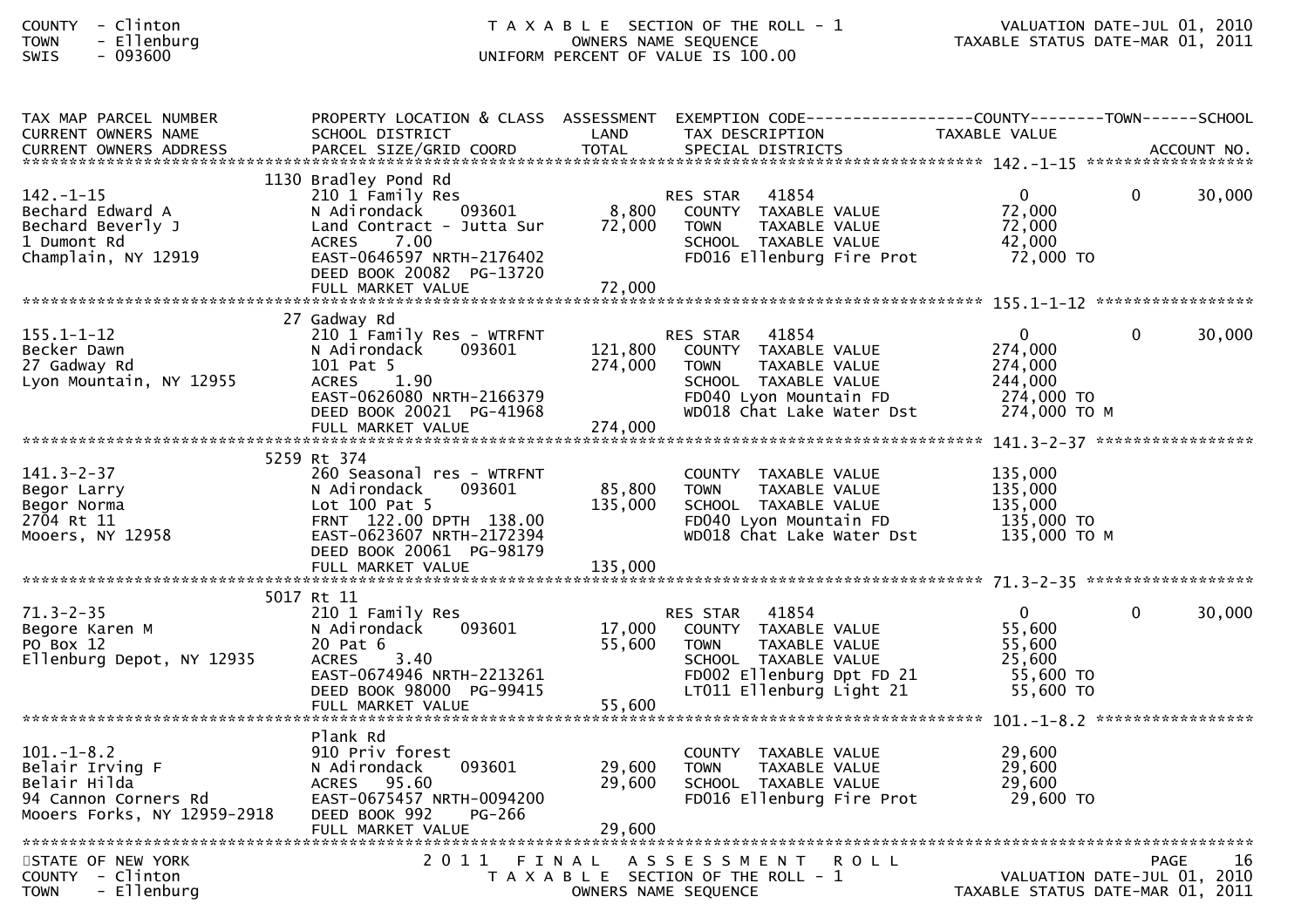| TAX MAP PARCEL NUMBER<br>CURRENT OWNERS NAME                                                                                        | SCHOOL DISTRICT                                                                                                                                                                                     | LAND               | PROPERTY LOCATION & CLASS ASSESSMENT EXEMPTION CODE----------------COUNTY-------TOWN------SCHOOL<br>TAX DESCRIPTION                 | TAXABLE VALUE                                               |        |
|-------------------------------------------------------------------------------------------------------------------------------------|-----------------------------------------------------------------------------------------------------------------------------------------------------------------------------------------------------|--------------------|-------------------------------------------------------------------------------------------------------------------------------------|-------------------------------------------------------------|--------|
|                                                                                                                                     |                                                                                                                                                                                                     |                    |                                                                                                                                     |                                                             |        |
|                                                                                                                                     | Narrows Rd                                                                                                                                                                                          |                    |                                                                                                                                     |                                                             |        |
| $155.1 - 1 - 23.4$<br>Benjamin David J<br>Linney Karen C<br>PO Box 892<br>Dannemora, NY 12929                                       | $314$ Rural vac< $10$ - WTRFNT<br>N Adirondack<br>093601<br>Survey Map 20072/01831 Lo<br>5.87<br><b>ACRES</b><br>EAST-0624802 NRTH-2168970                                                          | 195,500<br>195,500 | COUNTY TAXABLE VALUE<br>TAXABLE VALUE<br><b>TOWN</b><br>SCHOOL TAXABLE VALUE<br>FD040 Lyon Mountain FD<br>WD018 Chat Lake Water Dst | 195,500<br>195,500<br>195,500<br>195,500 TO<br>195,500 то м |        |
|                                                                                                                                     | DEED BOOK 20102 PG-31783<br>FULL MARKET VALUE                                                                                                                                                       | 195,500            |                                                                                                                                     |                                                             |        |
|                                                                                                                                     |                                                                                                                                                                                                     |                    |                                                                                                                                     |                                                             |        |
| $155.1 - 1 - 23.5$<br>Benjamin David J<br>Linney Karen C<br>PO Box 892<br>Dannemora, NY 12929                                       | Narrows Rd<br>314 Rural vac<10 - WTRFNT<br>N Adirondack<br>093601<br>Survey Map 20072/01831 Lo<br>3.94<br><b>ACRES</b><br>EAST-0624573 NRTH-2169138<br>DEED BOOK 20102 PG-31783                     | 124,500<br>124,500 | COUNTY TAXABLE VALUE<br><b>TOWN</b><br>TAXABLE VALUE<br>SCHOOL TAXABLE VALUE<br>FD040 Lyon Mountain FD<br>WD018 Chat Lake Water Dst | 124,500<br>124,500<br>124,500<br>124,500 TO<br>124,500 TO M |        |
|                                                                                                                                     |                                                                                                                                                                                                     |                    |                                                                                                                                     |                                                             |        |
| $155. - 3 - 7$<br>Benjamin William J<br>Benjamin Cheryl A<br>330 Parker Rd<br>West Sand Lake, NY 12196                              | Rt 374<br>$314$ Rural vac< $10$<br>N Adirondack<br>093601<br>119 Pat 5<br>1.20<br><b>ACRES</b><br>EAST-0631034 NRTH-2163515<br>DEED BOOK 98001 PG-02850                                             | 5,000<br>5,000     | COUNTY TAXABLE VALUE<br>TAXABLE VALUE<br><b>TOWN</b><br>SCHOOL TAXABLE VALUE<br>FD040 Lyon Mountain FD                              | 5,000<br>5,000<br>5,000<br>5,000 TO                         |        |
|                                                                                                                                     |                                                                                                                                                                                                     |                    |                                                                                                                                     |                                                             |        |
| $112. - 2 - 6$<br>Bennett Bruce<br>82 So Plain Rd<br>Sunderland, MA 01375<br>MAY BE SUBJECT TO PAYMENT<br>UNDER RPTL480A UNTIL 2020 | Tacey Rd<br>912 Forest s480a<br>093601<br>N Adirondack<br>Lot 23 Pat 5<br>59.32ac Cert 480 El 2/94<br>(15600/58.32)x59.32x.8<br>ACRES 59.32<br>EAST-0629770 NRTH-2189520<br>DEED BOOK 888<br>PG-101 | 23,600<br>23,600   | 480A EX<br>47460<br>COUNTY TAXABLE VALUE<br><b>TOWN</b><br>TAXABLE VALUE<br>SCHOOL TAXABLE VALUE<br>FD016 Ellenburg Fire Prot       | 18,408<br>18,408<br>5,192<br>5,192<br>5,192<br>23,600 TO    | 18,408 |
|                                                                                                                                     |                                                                                                                                                                                                     |                    |                                                                                                                                     |                                                             |        |
| $126. - 1 - 14.1$<br>Bennett Bruce<br>Bennett Debra<br>82 So Plain Rd<br>Sunderland, MA 01375-9469                                  | Bigelow Rd<br>912 Forest s480a<br>N Adirondack<br>093601<br>57 Pat 5 lot #3&4 Subdiv<br>14 Acres Cert elig $2/27/0$<br>$(5100/13)$ 14x.80<br>14.00<br><b>ACRES</b><br>EAST-0633760 NRTH-2182373     | 12,800<br>12,800   | 480A EX<br>47460<br>COUNTY TAXABLE VALUE<br><b>TOWN</b><br>TAXABLE VALUE<br>SCHOOL TAXABLE VALUE<br>FD016 Ellenburg Fire Prot       | 6,673<br>6,673<br>6,127<br>6,127<br>6,127<br>12,800 TO      | 6,673  |
| MAY BE SUBJECT TO PAYMENT<br>UNDER RPTL480A UNTIL 2020                                                                              | DEED BOOK 751<br>PG-326<br>FULL MARKET VALUE                                                                                                                                                        | 12,800             |                                                                                                                                     |                                                             |        |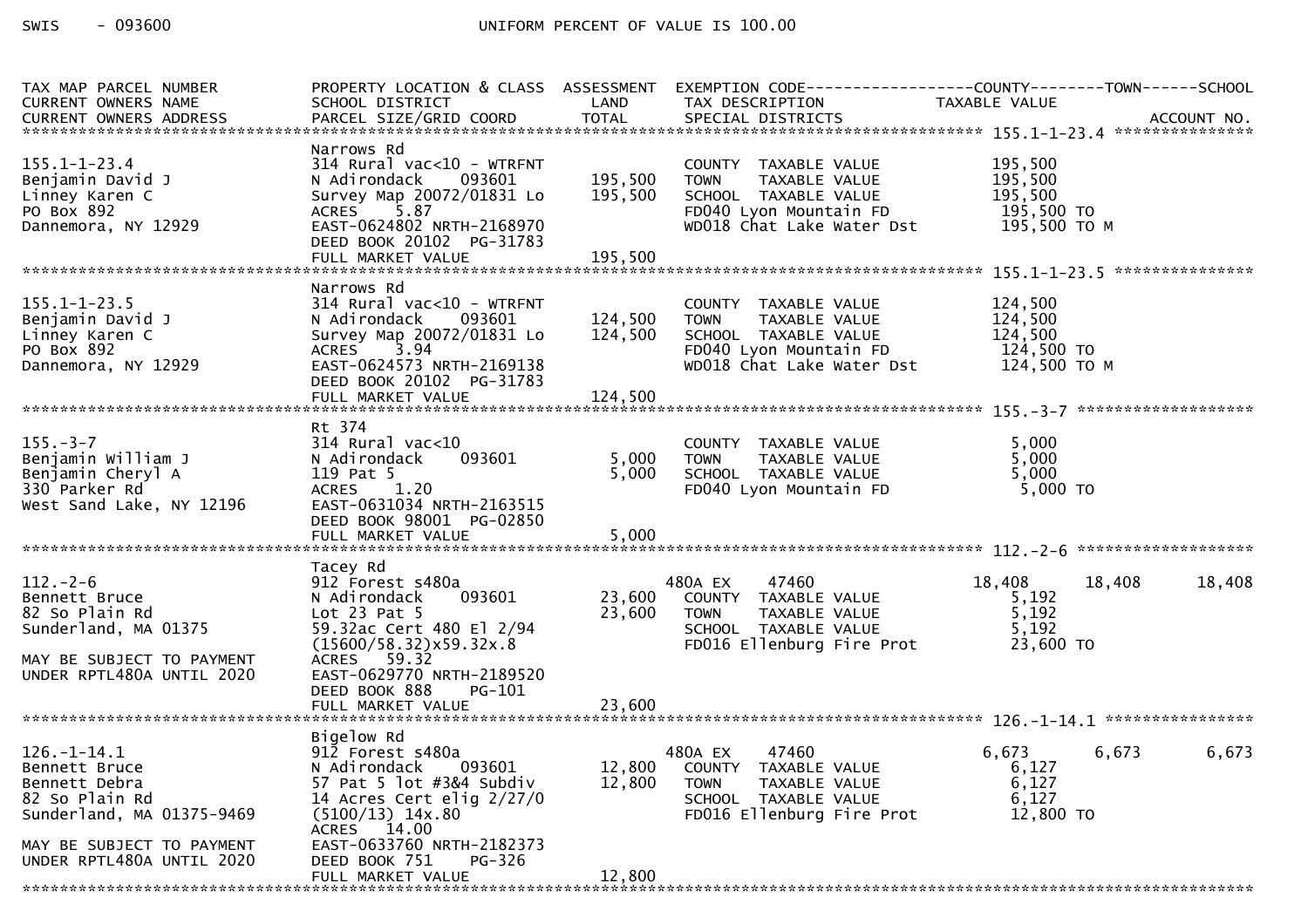| STATE OF NEW YORK<br>COUNTY - Clinton<br>- Ellenburg<br><b>TOWN</b><br><b>SWIS</b><br>- 093600                                                        | 2011                                                                                                                                                                                            | FINAL ASSESSMENT<br>T A X A B L E SECTION OF THE ROLL - 1<br>UNIFORM PERCENT OF VALUE IS 100.00 | OWNERS NAME SEQUENCE                        | <b>ROLL</b>                                                                                                   | VALUATION DATE-JUL 01, 2010<br>VALUATION DATE SUL DI .<br>TAXABLE STATUS DATE-MAR 01, 2011 |        | 17<br><b>PAGE</b>                                |
|-------------------------------------------------------------------------------------------------------------------------------------------------------|-------------------------------------------------------------------------------------------------------------------------------------------------------------------------------------------------|-------------------------------------------------------------------------------------------------|---------------------------------------------|---------------------------------------------------------------------------------------------------------------|--------------------------------------------------------------------------------------------|--------|--------------------------------------------------|
| TAX MAP PARCEL NUMBER<br>CURRENT OWNERS NAME                                                                                                          | PROPERTY LOCATION & CLASS ASSESSMENT EXEMPTION CODE----------------COUNTY-------TOWN------SCHOOL<br>SCHOOL DISTRICT                                                                             | LAND                                                                                            | TAX DESCRIPTION                             |                                                                                                               | TAXABLE VALUE                                                                              |        |                                                  |
| $126. - 1 - 14.4$<br>Bennett Bruce<br>Bennett Debra<br>82 So Plain Rd<br>Sunderland, MA 01375<br>MAY BE SUBJECT TO PAYMENT                            | 775 Bigelow Rd<br>260 Seasonal res<br>N Adirondack<br>093601<br>Lot 57 T5omT Sub L<br>4.0 Acres Cert Elig 02/27<br>$(1800/4)$ x4x.80<br>5.00<br><b>ACRES</b><br>EAST-0633694 NRTH-2183150       | 7,500<br>34,200                                                                                 | 480A EX<br><b>TOWN</b>                      | 47460<br>COUNTY TAXABLE VALUE<br>TAXABLE VALUE<br>SCHOOL TAXABLE VALUE<br>FD016 Ellenburg Fire Prot           | 2,128<br>32,072<br>32,072<br>32,072<br>34,200 TO                                           | 2,128  | 2,128                                            |
| UNDER RPTL480A UNTIL 2020                                                                                                                             | DEED BOOK 751<br>PG-326<br>FULL MARKET VALUE                                                                                                                                                    | 34,200                                                                                          |                                             |                                                                                                               |                                                                                            |        |                                                  |
| $127. - 1 - 16$<br>Bennett Bruce<br>Bennett Debra<br>82 So Plain Rd<br>Sunderland, MA 01375<br>MAY BE SUBJECT TO PAYMENT                              | Bigelow Rd<br>912 Forest s480a<br>093601<br>N Adirondack<br>$65/66$ Pat 5<br>140a Cert 480A Elig 2/93<br>$(33500/186 - 40x1)x140$<br>ACRES 187.00<br>EAST-0637886 NRTH-2178561                  | 44,700<br>44,700                                                                                | 480A EX<br><b>TOWN</b>                      | 47460<br>COUNTY TAXABLE VALUE<br>TAXABLE VALUE<br>SCHOOL TAXABLE VALUE<br>FD016 Ellenburg Fire Prot 44,700 TO | 26,309<br>18,391<br>18,391<br>18,391                                                       | 26,309 | 26,309                                           |
| UNDER RPTL480A UNTIL 2020                                                                                                                             | DEED BOOK 744<br>$PG-102$                                                                                                                                                                       |                                                                                                 |                                             |                                                                                                               |                                                                                            |        |                                                  |
| $127. - 1 - 20$<br>Bennett Bruce<br>Bennett Debra<br>82 So Plain Rd<br>Sunderland, MA 01375<br>MAY BE SUBJECT TO PAYMENT<br>UNDER RPTL480A UNTIL 2020 | Bigelow Rd<br>912 Forest s480a<br>093601<br>N Adirondack<br>56 Pat<br>62.5 Acres Cert Elig 02/2<br>(16110/61.5)x62.5x80<br>ACRES 62.50<br>EAST-0635007 NRTH-2182803<br>DEED BOOK 20001 PG-27170 | 24,100<br>24,100                                                                                | 480A EX<br><b>TOWN</b>                      | 47460<br>COUNTY TAXABLE VALUE<br>TAXABLE VALUE<br>SCHOOL TAXABLE VALUE<br>FD016 Ellenburg Fire Prot           | 18,820<br>5,280<br>5,280<br>5,280<br>24,100 TO                                             | 18,820 | 18,820                                           |
|                                                                                                                                                       |                                                                                                                                                                                                 |                                                                                                 |                                             |                                                                                                               |                                                                                            |        |                                                  |
| $84. -1 - 18.111$<br>Bennett Bruce A<br>82 South Plain Rd<br>Sunderland, MA 01375<br>MAY BE SUBJECT TO PAYMENT                                        | Arno Rd<br>910 Priv forest<br>093601<br>N Adirondack<br>Unfiled HSBC Lot E<br>ACRES 113.88<br>EAST-0695295 NRTH-2199026<br>DEED BOOK 20051 PG-85853                                             | 32,600<br>32,600                                                                                | 480A EX<br><b>TOWN</b>                      | 47460<br>COUNTY TAXABLE VALUE<br>TAXABLE VALUE<br>SCHOOL TAXABLE VALUE<br>FD014 Ellenburg Ctr FD15            | 23,062<br>9,538<br>9,538<br>9,538<br>32,600 TO                                             | 23,062 | 23,062                                           |
| UNDER RPTL480A UNTIL 2020<br>STATE OF NEW YORK<br>- Clinton<br><b>COUNTY</b><br>- Ellenburg<br><b>TOWN</b><br>SWIS<br>- 093600                        | FULL MARKET VALUE<br>2 0 1 1                                                                                                                                                                    | 32,600<br>FINAL<br>T A X A B L E SECTION OF THE ROLL - 1<br>UNIFORM PERCENT OF VALUE IS 100.00  | A S S E S S M E N T<br>OWNERS NAME SEQUENCE | ROLL                                                                                                          | TAXABLE STATUS DATE-MAR 01, 2011                                                           |        | 18<br><b>PAGE</b><br>VALUATION DATE-JUL 01, 2010 |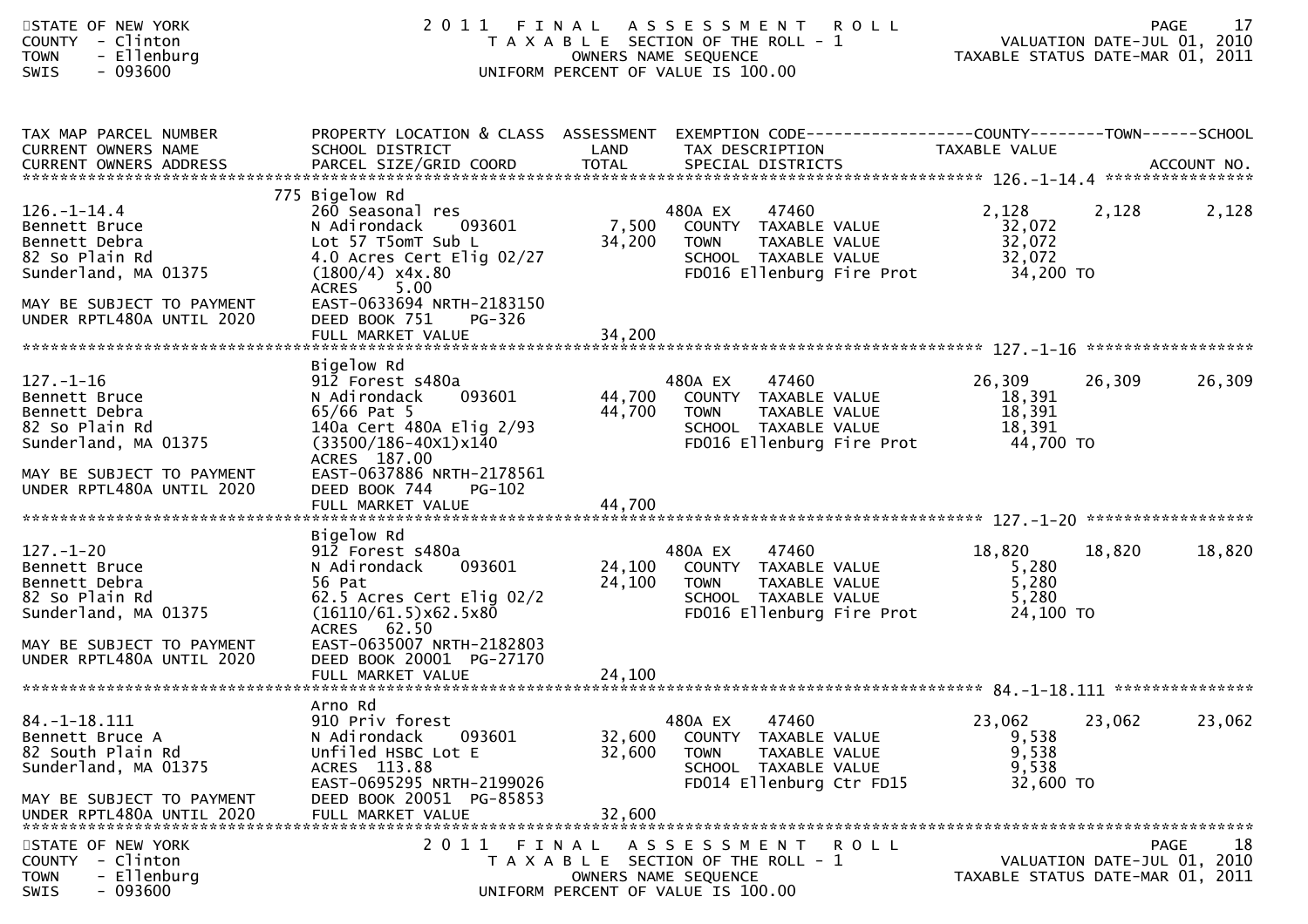| TAX MAP PARCEL NUMBER<br>CURRENT OWNERS NAME                                                                                           | PROPERTY LOCATION & CLASS ASSESSMENT<br>SCHOOL DISTRICT                                                                                                                          | LAND               | EXEMPTION CODE-----------------COUNTY--------TOWN------SCHOOL<br>TAX DESCRIPTION                                                                                 | TAXABLE VALUE                                                           |                       |    |
|----------------------------------------------------------------------------------------------------------------------------------------|----------------------------------------------------------------------------------------------------------------------------------------------------------------------------------|--------------------|------------------------------------------------------------------------------------------------------------------------------------------------------------------|-------------------------------------------------------------------------|-----------------------|----|
|                                                                                                                                        |                                                                                                                                                                                  |                    |                                                                                                                                                                  |                                                                         |                       |    |
| $126. - 1 - 14.2$<br>Bennett Bruce A<br>Bennett Debra M<br>82 So Plain Rd<br>Sunderland, MA 01375-9469                                 | Bigelow Rd<br>912 Forest s480a<br>093601<br>N Adirondack<br>57 Pat 5<br>5.0 Acres Cert Elig 02/27<br>$(1800/4)$ x5.0x.80<br>5.00<br><b>ACRES</b>                                 | 7,700<br>7,700     | 480A EX<br>47460<br>COUNTY TAXABLE VALUE<br><b>TOWN</b><br>TAXABLE VALUE<br>SCHOOL TAXABLE VALUE<br>FD016 Ellenburg Fire Prot                                    | 2,660<br>5,040<br>5,040<br>5,040<br>7,700 TO                            | 2,660<br>2,660        |    |
| MAY BE SUBJECT TO PAYMENT<br>UNDER RPTL480A UNTIL 2020                                                                                 | EAST-0633715 NRTH-2182886<br>DEED BOOK 997<br>PG-288<br>FULL MARKET VALUE                                                                                                        | 7,700              |                                                                                                                                                                  |                                                                         |                       |    |
|                                                                                                                                        |                                                                                                                                                                                  |                    |                                                                                                                                                                  |                                                                         |                       |    |
| $127. - 1 - 18.1$<br>Bennett Bruce A<br>Bennett Debra M<br>82 South Plain Rd<br>Sunderland, MA 01375-9469<br>MAY BE SUBJECT TO PAYMENT | Bigelow Rd<br>910 Priv forest<br>093601<br>N Adirondack<br>$65/66$ Pat 5<br>215 eligible acres<br>ACRES 236.30<br>EAST-0637903 NRTH-2179998<br>DEED BOOK 20031 PG-61627          | 52,900<br>52,900   | 480A EX<br>47460<br>COUNTY TAXABLE VALUE<br><b>TOWN</b><br>TAXABLE VALUE<br>SCHOOL TAXABLE VALUE<br>FD016 Ellenburg Fire Prot                                    | 37,874<br>15,026<br>15,026<br>15,026<br>52,900 TO                       | 37,874<br>37,874      |    |
|                                                                                                                                        |                                                                                                                                                                                  |                    |                                                                                                                                                                  |                                                                         |                       |    |
| $97. - 1 - 20$                                                                                                                         | 656 West Hill Rd<br>270 Mfg housing                                                                                                                                              |                    | RES STAR<br>41854                                                                                                                                                | $\mathbf{0}$                                                            | $\mathbf 0$<br>28,000 |    |
| Benware Elizabeth<br>656 West Hill Rd<br>Ellenburg Center, NY 12934                                                                    | 093601<br>N Adirondack<br>16 Pat 5<br>FRNT 66.00 DPTH 390.00<br>EAST-0634038 NRTH-2194497<br>DEED BOOK 1017<br>PG-124                                                            | 3,600<br>28,000    | COUNTY TAXABLE VALUE<br>TAXABLE VALUE<br>TOWN<br>SCHOOL TAXABLE VALUE<br>FD016 Ellenburg Fire Prot                                                               | 28,000<br>28,000<br>$\overline{0}$<br>28,000 TO                         |                       |    |
|                                                                                                                                        |                                                                                                                                                                                  |                    |                                                                                                                                                                  |                                                                         |                       |    |
| $155.1 - 1 - 18$<br>Benware Gary<br>Benware Ruth<br>56 Narrows Rd<br>Chateaugay, NY 12920                                              | 56 Narrows Rd<br>210 1 Family Res - WTRFNT<br>N Adirondack<br>093601<br>Lot $101$ Pat $5$<br><b>ACRES</b><br>2.20<br>EAST-0625717 NRTH-2167397<br>DEED BOOK 702<br><b>PG-194</b> | 108,600<br>161,000 | 41834<br>SR STAR<br>COUNTY TAXABLE VALUE<br>TAXABLE VALUE<br><b>TOWN</b><br>SCHOOL TAXABLE VALUE<br>FD040 Lyon Mountain FD<br>WD018 Chat Lake Water Dst          | $\Omega$<br>161,000<br>161,000<br>100,900<br>161,000 TO<br>161,000 ТО М | $\mathbf 0$<br>60,100 |    |
|                                                                                                                                        | 107 West Hill Rd                                                                                                                                                                 |                    |                                                                                                                                                                  |                                                                         |                       |    |
| $99.1 - 3 - 3.2$<br>Benware Kimberly<br>Ryan James<br>107 West Hill Rd<br>Ellenburg Center, NY 12934                                   | 210 1 Family Res<br>093601<br>N Adirondack<br>Lot 11 T5omt<br>86.72 DPTH 128.87<br><b>FRNT</b><br>080<br>BANK<br>EAST-0647018 NRTH-2197544<br>DEED BOOK 99001 PG-13878           | 3,400<br>56,700    | 41854<br><b>RES STAR</b><br>COUNTY TAXABLE VALUE<br><b>TOWN</b><br>TAXABLE VALUE<br>SCHOOL TAXABLE VALUE<br>FD014 Ellenburg Ctr FD15<br>LT010 Ellenburg Light 15 | $\mathbf{0}$<br>56,700<br>56,700<br>26,700<br>56,700 TO<br>56,700 TO    | 0<br>30,000           |    |
|                                                                                                                                        | FULL MARKET VALUE                                                                                                                                                                | 56,700             |                                                                                                                                                                  |                                                                         |                       |    |
| STATE OF NEW YORK                                                                                                                      | 2 0 1 1                                                                                                                                                                          | FINAL              | A S S E S S M E N T<br><b>ROLL</b>                                                                                                                               |                                                                         | <b>PAGE</b>           | 19 |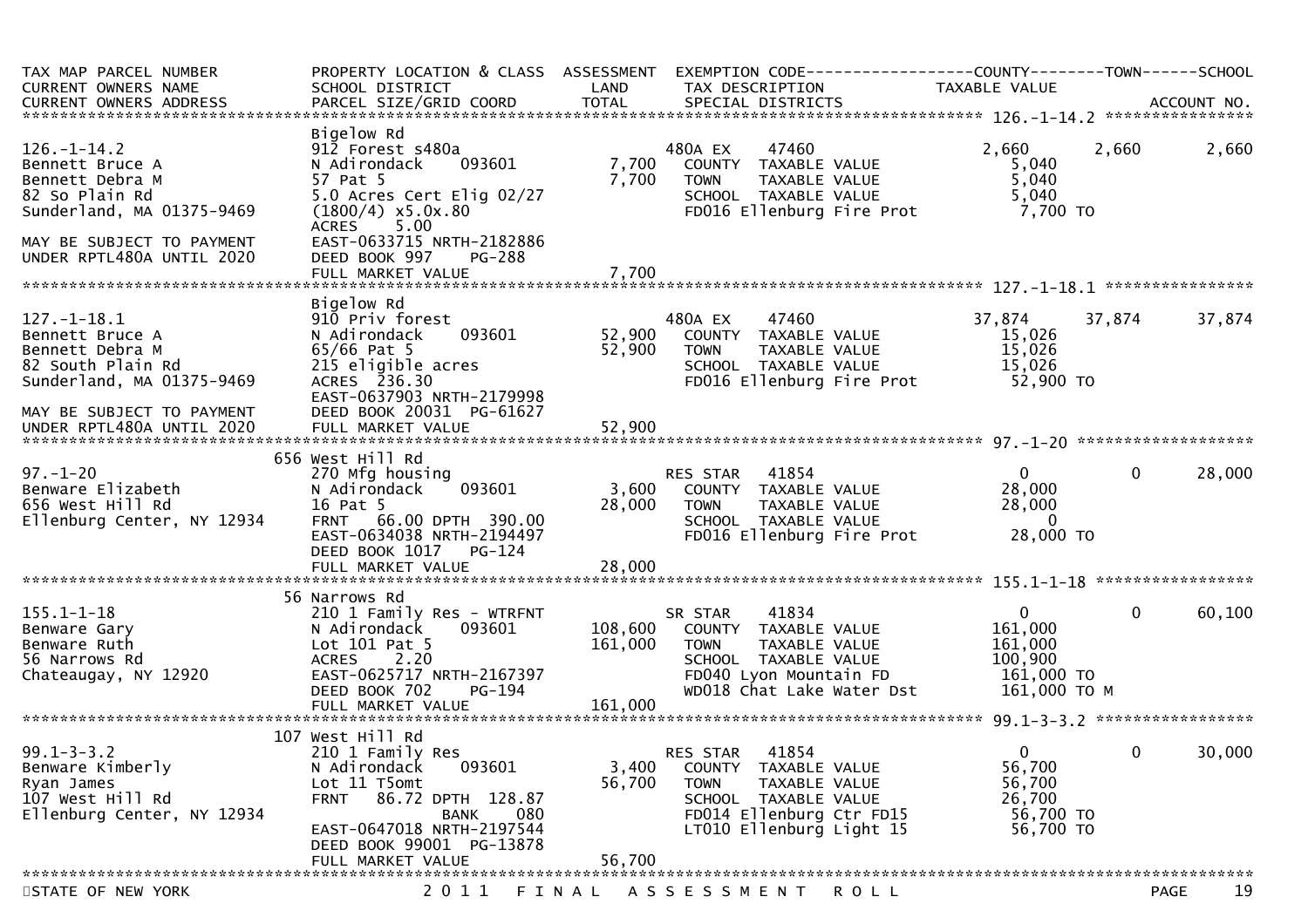| <b>COUNTY</b> | Clinton  |
|---------------|----------|
| <b>TOWN</b>   | Ellenbur |
|               | <i>.</i> |

| TAX MAP PARCEL NUMBER            |                                     |                      |                                                   | PROPERTY LOCATION & CLASS ASSESSMENT EXEMPTION CODE----------------COUNTY--------TOWN------SCHOOL |
|----------------------------------|-------------------------------------|----------------------|---------------------------------------------------|---------------------------------------------------------------------------------------------------|
| <b>CURRENT OWNERS NAME</b>       | SCHOOL DISTRICT                     | LAND<br><b>TOTAL</b> | TAX DESCRIPTION                                   | TAXABLE VALUE                                                                                     |
| <b>CURRENT OWNERS ADDRESS</b>    | PARCEL SIZE/GRID COORD              |                      | SPECIAL DISTRICTS                                 | ACCOUNT NO.                                                                                       |
|                                  | Steam Mill Rd                       |                      |                                                   |                                                                                                   |
| $113. - 1 - 6.3$                 | 312 Vac w/imprv                     |                      | COUNTY TAXABLE VALUE                              | 16,600                                                                                            |
| Benware Robert F                 | N Adirondack<br>093601              | 10.600               | TAXABLE VALUE<br><b>TOWN</b>                      | 16,600                                                                                            |
| Benware Sandra                   | 28 Pat 5                            | 16,600               | SCHOOL TAXABLE VALUE                              | 16,600                                                                                            |
| 152 Steam Mill Rd                | 9.90<br><b>ACRES</b>                |                      | FD016 Ellenburg Fire Prot                         | 16,600 TO                                                                                         |
| Ellenburg Center, NY 12934       | EAST-0644079 NRTH-2189734           |                      |                                                   |                                                                                                   |
|                                  | DEED BOOK 20062 PG-1121             |                      |                                                   |                                                                                                   |
| MAY BE SUBJECT TO PAYMENT        | FULL MARKET VALUE                   | 16,600               |                                                   |                                                                                                   |
| UNDER AGDIST LAW TIL 2011        |                                     |                      |                                                   |                                                                                                   |
|                                  |                                     |                      |                                                   |                                                                                                   |
| $130. - 1 - 9$                   | 56 Rock Rd<br>240 Rural res         |                      | COUNTY TAXABLE VALUE                              | 140,000                                                                                           |
| Bergey Luke                      | 093601<br>N Adirondack              | 94,200               | <b>TOWN</b><br>TAXABLE VALUE                      | 140,000                                                                                           |
| 885 Mill Rd                      | 125 Pat 5                           | 140,000              | SCHOOL TAXABLE VALUE                              | 140,000                                                                                           |
| Harleysville, PA 19438           | ACRES 357.50                        |                      | FD016 Ellenburg Fire Prot                         | 140,000 TO                                                                                        |
|                                  | EAST-0678527 NRTH-2178898           |                      |                                                   |                                                                                                   |
|                                  | DEED BOOK 20082 PG-13643            |                      |                                                   |                                                                                                   |
|                                  | FULL MARKET VALUE                   | 140,000              |                                                   |                                                                                                   |
|                                  |                                     |                      |                                                   |                                                                                                   |
|                                  | 7605 Star Rd                        |                      |                                                   |                                                                                                   |
| $83. - 1 - 24.2$                 | 270 Mfg housing                     |                      | COUNTY TAXABLE VALUE                              | 30,000                                                                                            |
| Bessette Richard                 | 093601<br>N Adirondack              | 5,100<br>30,000      | <b>TOWN</b><br>TAXABLE VALUE                      | 30,000<br>30,000                                                                                  |
| Bessette Jason<br>93 Siminary St | Lot 7 T6omt<br><b>ACRES</b><br>1.60 |                      | SCHOOL TAXABLE VALUE<br>FD016 Ellenburg Fire Prot | 30,000 TO                                                                                         |
| Ft Edward, NY 12828              | EAST-0640047 NRTH-2202681           |                      |                                                   |                                                                                                   |
|                                  | DEED BOOK 20021 PG-48747            |                      |                                                   |                                                                                                   |
|                                  | FULL MARKET VALUE                   | 30,000               |                                                   |                                                                                                   |
|                                  |                                     |                      |                                                   |                                                                                                   |
|                                  | 67 Youngs Rd                        |                      |                                                   |                                                                                                   |
| $155.4 - 1 - 14$                 | 210 1 Family Res - WTRFNT           |                      | COUNTY TAXABLE VALUE                              | 257,500                                                                                           |
| Bessette William S               | 093601<br>N Adirondack              | 135,000              | TAXABLE VALUE<br><b>TOWN</b>                      | 257,500                                                                                           |
| Bessette Robert Q                | 119 Pat                             | 257,500              | SCHOOL TAXABLE VALUE                              | 257,500                                                                                           |
| PO Box 452                       | <b>ACRES</b><br>1.10                |                      | FD040 Lyon Mountain FD                            | 257,500 TO                                                                                        |
| Chateaugay, NY 12920             | EAST-0632917 NRTH-2161358           |                      | WD018 Chat Lake Water Dst                         | 256,290 ТО М                                                                                      |
|                                  | DEED BOOK 879<br>PG-191             |                      |                                                   |                                                                                                   |
|                                  | FULL MARKET VALUE                   | 257,500              |                                                   |                                                                                                   |
|                                  | 4973 Rt 374                         |                      |                                                   |                                                                                                   |
| $155.1 - 2 - 8$                  | 260 Seasonal res - WTRFNT           |                      | COUNTY TAXABLE VALUE                              | 161,000                                                                                           |
| Best Marvin R                    | N Adirondack<br>093601              | 120,400              | TAXABLE VALUE<br><b>TOWN</b>                      | 161,000                                                                                           |
| Best Kathryn A                   | 101 Pat 5                           | 161,000              | SCHOOL TAXABLE VALUE                              | 161,000                                                                                           |
| PO Box 68                        | 1.90<br><b>ACRES</b>                |                      | FD040 Lyon Mountain FD                            | 161,000 TO                                                                                        |
| Saranac Lake, NY 12983           | EAST-0626997 NRTH-2166045           |                      | WD018 Chat Lake Water Dst                         | 160,420 ТО М                                                                                      |
|                                  | DEED BOOK 966<br>$PG-9$             |                      |                                                   |                                                                                                   |
|                                  | FULL MARKET VALUE                   | 161,000              |                                                   |                                                                                                   |
|                                  |                                     |                      |                                                   | 20                                                                                                |
| STATE OF NEW YORK                | 2 0 1 1                             |                      | FINAL ASSESSMENT<br><b>ROLL</b>                   | <b>PAGE</b>                                                                                       |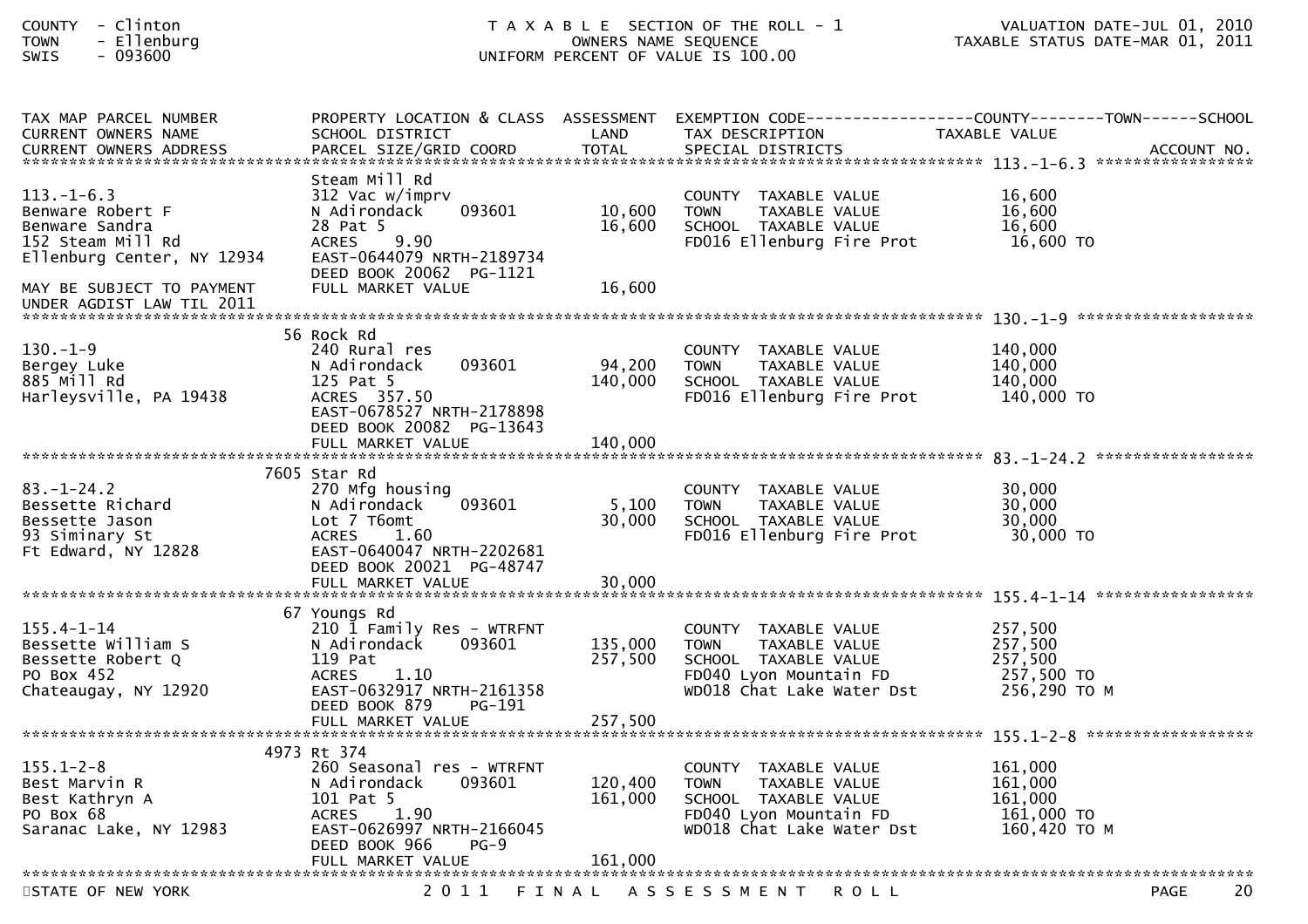| TAX MAP PARCEL NUMBER                                                                                                                             | PROPERTY LOCATION & CLASS ASSESSMENT EXEMPTION CODE----------------COUNTY-------TOWN------SCHOOL                                                           |                  |                                                                                                                                                                                                   |                                                                              |                      |        |
|---------------------------------------------------------------------------------------------------------------------------------------------------|------------------------------------------------------------------------------------------------------------------------------------------------------------|------------------|---------------------------------------------------------------------------------------------------------------------------------------------------------------------------------------------------|------------------------------------------------------------------------------|----------------------|--------|
| CURRENT OWNERS NAME<br>CURRENT OWNERS ADDRESS                                                                                                     | SCHOOL DISTRICT LAND                                                                                                                                       | <b>TOTAL</b>     | TAX DESCRIPTION                                                                                                                                                                                   | TAXABLE VALUE                                                                |                      |        |
|                                                                                                                                                   |                                                                                                                                                            |                  |                                                                                                                                                                                                   |                                                                              |                      |        |
| $71. - 3 - 3.1$<br>Bilow Life Estate James & Barb N Adirondack 093601<br>Bilow Allan J<br>Bilow Allan J<br>PO Box 93<br>Ellenburg Depot, NY 12935 | 2045 Plank Rd<br>240 Rural res<br>20 Pat 6<br>ACRES 34.50<br>EAST-0674667 NRTH-2209927<br>DEED BOOK 20072 PG-5161                                          | 18,200<br>75,400 | SR STAR<br>R STAR      41834<br>COUNTY   TAXABLE  VALUE<br>TAXABLE VALUE<br><b>TOWN</b><br>SCHOOL TAXABLE VALUE<br>FD002 Ellenburg Dpt FD $21$ 75,400 TO                                          | 0<br>75,400<br>75,400<br>15,300                                              | $\Omega$             | 60,100 |
|                                                                                                                                                   | 2035 Plank Rd                                                                                                                                              |                  |                                                                                                                                                                                                   |                                                                              |                      |        |
| %/1.-3-3.21<br>Bilow Russell<br>Bilow Darlene<br>2035 Plank Rd<br>Ellenburg Depot, NY 12935<br>ACRES                                              | 210 1 Family Res<br>093601<br>Survey Map 20092/25028<br>1.18<br>EAST-0675754 NRTH-2209613<br>DEED BOOK 607<br>PG-1132                                      | 112,600          | RPTL466_J 41642<br>5,100 RES STAR 41854<br>COUNTY TAXABLE VALUE<br>TAXABLE VALUE<br><b>TOWN</b><br>SCHOOL TAXABLE VALUE<br>FD002 Ellenburg Dpt FD 21 112,600 TO                                   | 11,260<br>$\overline{0}$<br>101,340<br>112,600<br>82,600                     | $\Omega$<br>$\Omega$ | 30,000 |
|                                                                                                                                                   |                                                                                                                                                            |                  |                                                                                                                                                                                                   |                                                                              |                      |        |
|                                                                                                                                                   | 2025 Plank Rd                                                                                                                                              |                  |                                                                                                                                                                                                   |                                                                              |                      |        |
| 71.-3-3.22<br>Bilow Russell<br>Bilow Darlene<br>2035 Plank Rd<br>Ellenburg Depot, NY 12935                                                        | 210 1 Family Res<br>N Adirondack 093601<br>Lot 20 T6omt<br>Survey Map 20092/25028<br>ACRES 2.59<br>EAST-0675564 NRTH-2209668<br>DEED BOOK 607<br>PG-1132   | 131,000          | 41854<br>RES STAR<br>5,800 COUNTY TAXABLE VALUE<br>TAXABLE VALUE<br>TOWN<br>SCHOOL TAXABLE VALUE<br>FD002 Ellenburg Dpt FD 21                                                                     | $\mathbf{0}$<br>131,000<br>131,000<br>101,000<br>131,000 TO                  | $\Omega$             | 30,000 |
|                                                                                                                                                   |                                                                                                                                                            |                  |                                                                                                                                                                                                   |                                                                              |                      |        |
| $128. - 1 - 8$<br>128.-1-8<br>Bishop Nancy<br>PO Box 197<br>Lyon Mountain, NY 12952<br>Lyon Mountain, NY 12952                                    | 1326 Bradley Pond Rd<br>241 Rural res&ag<br>093601<br>N Adirondack<br>Lot 70 Pat 5<br>ACRES 192.00<br>EAST-0650021 NRTH-2179719<br>DEED BOOK 552<br>PG-366 | 47,400<br>98,000 | COUNTY TAXABLE VALUE<br>TAXABLE VALUE<br><b>TOWN</b><br>SCHOOL TAXABLE VALUE<br>FD016 Ellenburg Fire Prot                                                                                         | 98,000<br>98,000<br>98,000<br>98,000 TO                                      |                      |        |
|                                                                                                                                                   |                                                                                                                                                            |                  |                                                                                                                                                                                                   |                                                                              |                      |        |
|                                                                                                                                                   |                                                                                                                                                            |                  |                                                                                                                                                                                                   |                                                                              |                      |        |
| 155.-3-5.6<br>Blake Robert C<br>PO Box 158<br>Lyon Mt, NY 12952-0058                                                                              | 37 Shutts Rd<br>210 1 Family Res<br>093601<br>N Adirondack<br>Lot 119 T5omt<br>ACRES 9.70<br>EAST-0631925 NRTH-2165283<br>PG-153<br>DEED BOOK 793          | 98,500           | 83 PCT OF VALUE USED FOR EXEMPTION PURPOSES<br>WARNONALL 41121<br>14,400 RES STAR 41854<br>COUNTY TAXABLE VALUE<br>TAXABLE VALUE<br><b>TOWN</b><br>SCHOOL TAXABLE VALUE<br>FD040 Lyon Mountain FD | 12,263<br>$\overline{\mathbf{0}}$<br>86,237<br>86,237<br>68,500<br>98,500 TO | 12,263<br>$\Omega$   | 30,000 |
|                                                                                                                                                   | FULL MARKET VALUE                                                                                                                                          | 98,500           |                                                                                                                                                                                                   |                                                                              |                      |        |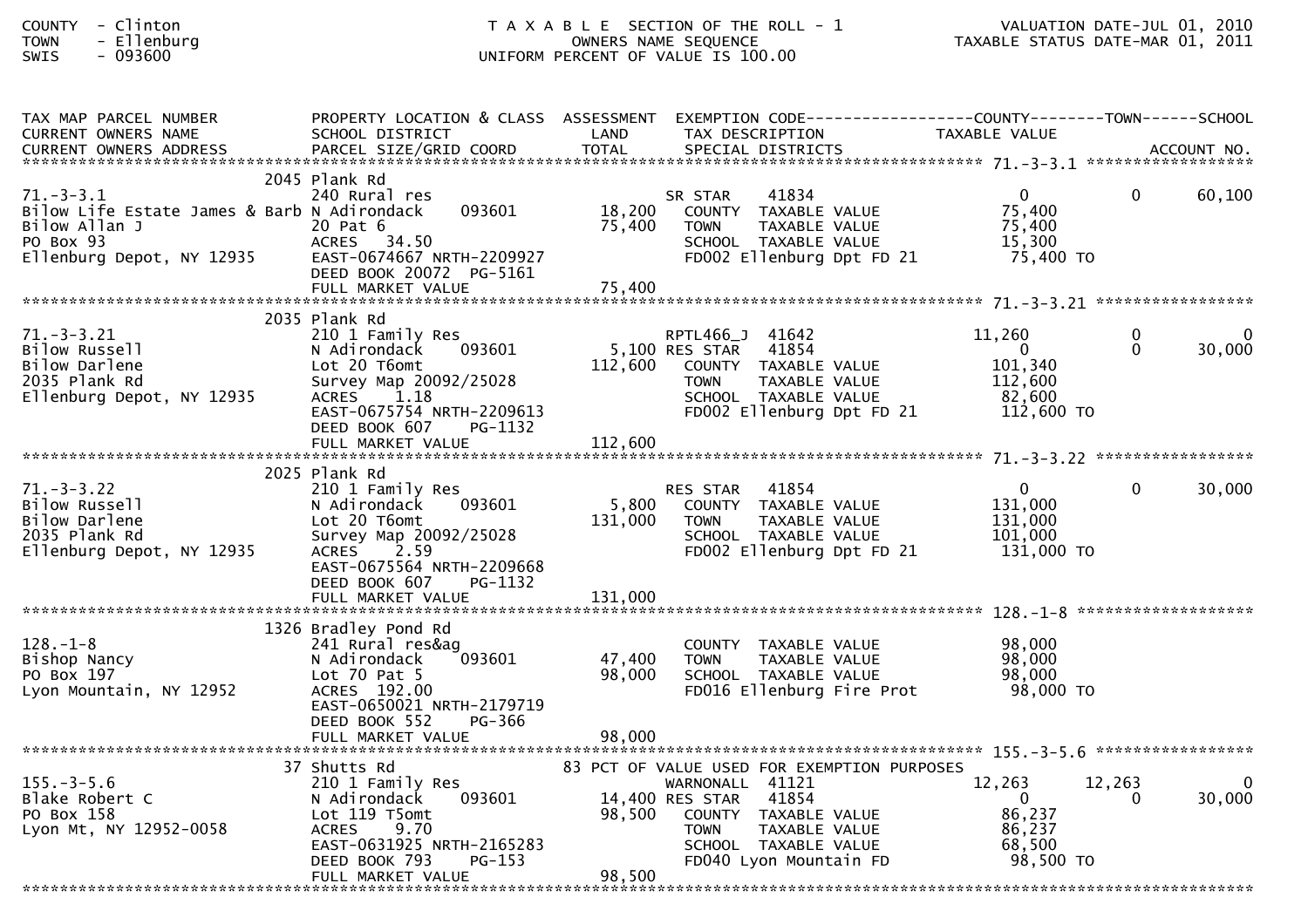| STATE OF NEW YORK<br><b>COUNTY</b><br>- Clinton<br>- Ellenburg<br><b>TOWN</b><br>$-093600$<br><b>SWIS</b> |                                                                                                                                                                                                         |                               | 2011 FINAL ASSESSMENT ROLL<br>T A X A B L E SECTION OF THE ROLL - 1<br>OWNERS NAME SEQUENCE<br>UNIFORM PERCENT OF VALUE IS 100.00                                                                                          |                                                                                         | <b>PAGE</b><br>21<br>VALUATION DATE-JUL 01, 2010<br>TAXABLE STATUS DATE-MAR 01, 2011 |
|-----------------------------------------------------------------------------------------------------------|---------------------------------------------------------------------------------------------------------------------------------------------------------------------------------------------------------|-------------------------------|----------------------------------------------------------------------------------------------------------------------------------------------------------------------------------------------------------------------------|-----------------------------------------------------------------------------------------|--------------------------------------------------------------------------------------|
| TAX MAP PARCEL NUMBER<br>CURRENT OWNERS NAME<br><b>CURRENT OWNERS ADDRESS</b>                             | SCHOOL DISTRICT                                                                                                                                                                                         | LAND                          | PROPERTY LOCATION & CLASS ASSESSMENT EXEMPTION CODE----------------COUNTY-------TOWN------SCHOOL<br>TAX DESCRIPTION                                                                                                        | TAXABLE VALUE                                                                           |                                                                                      |
| $155.1 - 1 - 2.2$<br>Blanch Gregory A<br>Blanch Susan J<br>39 Harrison Ave<br>Delmar, NY 12054            | 139 Gadway Rd<br>260 Seasonal res - WTRFNT<br>N Adirondack<br>093601<br>Lot 120 T5omt<br>320<br><b>ACRES</b><br>2.01 BANK<br>EAST-0626294 NRTH-2164844<br>DEED BOOK 20021 PG-43990<br>FULL MARKET VALUE | 113,600<br>298,000<br>298,000 | COUNTY TAXABLE VALUE<br><b>TOWN</b><br>TAXABLE VALUE<br>SCHOOL TAXABLE VALUE<br>FD040 Lyon Mountain FD 298,000 TO<br>WD018 Chat Lake Water Dst                                                                             | 298,000<br>298,000<br>298,000<br>298,000 ТО М                                           |                                                                                      |
| $155.1 - 2 - 18$<br>Blanch Gregory A<br>Blanch Susan J<br>39 Harrison Ave<br>Delmar, NY 12054             | 16 Norcross Way<br>280 Res Multiple<br>093601<br>N Adirondack<br>ACRES 1.70<br>EAST-0626612 NRTH-2167071<br>DEED BOOK 20041 PG-72371<br>FULL MARKET VALUE                                               | 12,000<br>71,400<br>71,400    | COUNTY TAXABLE VALUE<br>TAXABLE VALUE<br><b>TOWN</b><br>SCHOOL TAXABLE VALUE<br>FD040 Lyon Mountain FD<br>WD018 Chat Lake Water Dst                                                                                        | 71,400<br>71,400<br>71,400<br>71,400 TO<br>71,400 то м                                  |                                                                                      |
| $71.3 - 2 - 7$<br>Blauvelt Christopher G<br>Blauvelt Emily K<br>5094 Rt 11<br>Ellenburg, NY 12935         | 5094 Rt 11<br>210 1 Family Res<br>093601<br>N Adirondack<br>20 Pat 6<br>FRNT 100.00 DPTH 201.00<br>080<br><b>BANK</b><br>EAST-0673131 NRTH-2213459<br>DEED BOOK 20082 PG-20335<br>FULL MARKET VALUE     | 4,400<br>140,000<br>140,000   | COUNTY TAXABLE VALUE<br><b>TOWN</b><br>TAXABLE VALUE<br>SCHOOL TAXABLE VALUE<br>FD002 Ellenburg Dpt FD 21<br>LT011 Ellenburg Light 21                                                                                      | 140,000<br>140,000<br>140,000<br>140,000 TO<br>140,000 TO                               |                                                                                      |
| $141.3 - 1 - 17$<br>Bleakley Andrew<br>Bleakley Patricia<br>228 Narrows Rd<br>Chateaugay, NY 12920        | 228 Narrows Rd<br>210 1 Family Res - WTRFNT<br>N Adirondack<br>093601<br>101 Pat 5<br>ACRES 16.50<br>EAST-0622897 NRTH-2170665<br>DEED BOOK 20021 PG-46443<br>FULL MARKET VALUE                         | 244,000<br>244,000            | 41854<br>RES STAR<br>107,700 COUNTY TAXABLE VALUE<br>TOWN<br>TAXABLE VALUE<br>SCHOOL TAXABLE VALUE<br>FD040 Lyon Mountain FD<br>WD018 Chat Lake Water Dst                                                                  | $\overline{0}$<br>244,000<br>244,000<br>214,000<br>244,000 TO<br>230,556 то м           | $\mathbf 0$<br>30,000                                                                |
| $99.1 - 1 - 34$<br>Blow Audrey<br>PO Box 11<br>Ellenburg Center, NY 12934                                 | 34 West Hill Rd<br>210 1 Family Res<br>093601<br>N Adirondack<br>11 Pat 5<br>56.00 DPTH 239.00<br><b>FRNT</b><br>EAST-0648569 NRTH-2198498<br>DEED BOOK 212<br>PG-490<br>FULL MARKET VALUE              | 55,000                        | 41802<br>AGED COUN<br>3,200 VETERANS<br>41101<br>41834<br>55,000 SR STAR<br><b>COUNTY</b><br>TAXABLE VALUE<br><b>TOWN</b><br>TAXABLE VALUE<br>SCHOOL TAXABLE VALUE<br>FD014 Ellenburg Ctr FD15<br>LT010 Ellenburg Light 15 | 27,225<br>550<br>$\mathbf{0}$<br>27,225<br>54,450<br>$\bf{0}$<br>55,000 TO<br>55,000 TO | $\mathbf 0$<br>0<br>550<br>$\mathbf 0$<br>55,000<br>$\Omega$                         |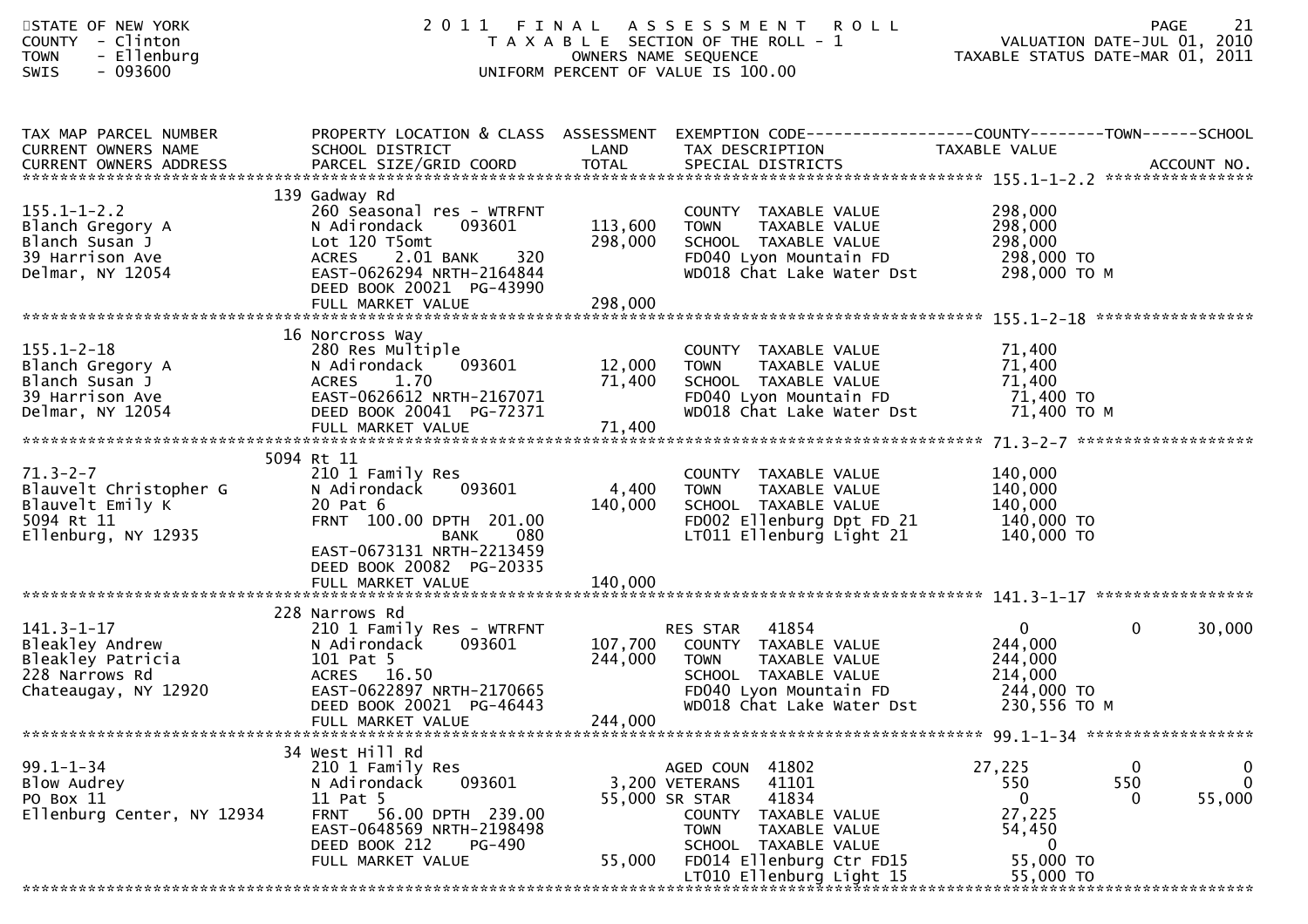| STATE OF NEW YORK<br>COUNTY - Clinton<br>- Ellenburg<br><b>TOWN</b><br>$-093600$<br>SWIS                                           |                                                                                                                                                                                             |                              | 20 1 1 FINAL ASSESSMENT ROLL<br>TAXABLE SECTION OF THE ROLL - 1 VALUATION DATE-JUL 01, 2010<br>OWNERS NAME SEQUENCE TAXABLE STATUS DATE-MAR 01, 2011<br>UNIFORM PERCENT OF VALUE IS 100.00 |                                                                                      |                        |                                |
|------------------------------------------------------------------------------------------------------------------------------------|---------------------------------------------------------------------------------------------------------------------------------------------------------------------------------------------|------------------------------|--------------------------------------------------------------------------------------------------------------------------------------------------------------------------------------------|--------------------------------------------------------------------------------------|------------------------|--------------------------------|
| TAX MAP PARCEL NUMBER<br>CURRENT OWNERS NAME<br><b>CURRENT OWNERS ADDRESS</b>                                                      | SCHOOL DISTRICT                                                                                                                                                                             | LAND                         | PROPERTY LOCATION & CLASS ASSESSMENT EXEMPTION CODE----------------COUNTY-------TOWN------SCHOOL<br>TAX DESCRIPTION                                                                        | TAXABLE VALUE                                                                        |                        |                                |
| $155.1 - 1 - 7$<br>Blow Audrey O<br>PO Box 11<br>Ellenburg Center, NY 12934                                                        | 15 Mcpherson Way<br>260 Seasonal res - WTRFNT<br>N Adirondack<br>093601<br>101 Pat 5<br>FRNT 90.00 DPTH 115.00<br>EAST-0626466 NRTH-2165450<br>DEED BOOK 604<br>PG-812<br>FULL MARKET VALUE | 77,800<br>112,000<br>112,000 | COUNTY TAXABLE VALUE<br>TAXABLE VALUE<br><b>TOWN</b><br>SCHOOL TAXABLE VALUE<br>$FD040$ Lyon Mountain FD<br>WD018 Chat Lake Water Dst                                                      | 112,000<br>112,000<br>112,000<br>$\overline{112}$ ,000 TO<br>112,000 то м            |                        |                                |
| $112. - 2 - 4$<br>Blow Richard<br>PO Box 45<br>Mooers Forks, NY 12959                                                              | 639 Spear Hill Rd<br>210 1 Family Res<br>093601<br>N Adirondack<br>23 Pat 5<br>FRNT 165.00 DPTH 260.00<br>EAST-0630598 NRTH-2187177<br>DEED BOOK 20072 PG-12225<br>FULL MARKET VALUE        | 4,900<br>19,200<br>19,200    | COUNTY TAXABLE VALUE<br>TAXABLE VALUE<br><b>TOWN</b><br>SCHOOL TAXABLE VALUE<br>FD016 Ellenburg Fire Prot                                                                                  | 19,200<br>19,200<br>19,200<br>19,200 то                                              |                        |                                |
| $85.1 - 1 - 44$<br>Blow Roland<br>Blow Roland<br>Blow Eugenia<br>6577 Military Tpke<br>PO Box 41<br>Ellenburg, NY 12933            | 6577 Military Tpke<br>210 1 Family Res<br>N Adirondack<br>093601<br>18 Pat 6<br>FRNT 140.00 DPTH 140.00<br>EAST-0664087 NRTH-2207898<br>DEED BOOK 623<br>PG-896<br>FULL MARKET VALUE        | 4,000<br>41,000<br>41,000    | 41834<br>SR STAR<br>COUNTY TAXABLE VALUE<br><b>TOWN</b><br>TAXABLE VALUE<br>SCHOOL TAXABLE VALUE<br>FD016 Ellenburg Fire Prot<br>LT012 Ellenburg Light 5                                   | $\Omega$<br>41,000<br>41,000<br>$\overline{\phantom{0}}$ 0<br>41,000 TO<br>41,000 TO | $\mathbf{0}$           | 41,000                         |
|                                                                                                                                    | 379 Number 5 Rd                                                                                                                                                                             |                              |                                                                                                                                                                                            |                                                                                      |                        |                                |
| $81.-2-1.1$<br>81.-2-1.1<br>Boadway Donald A<br>Boadway Gary D<br>270 No 5 Rd<br>Chateaugay, NY 12920<br>MAY BE SUBJECT TO PAYMENT | 112 Dairy farm<br>163401<br>Chateaugay 1<br>Lot $11$ Pat $6$<br>ACRES 130.80<br>EAST-0621431 NRTH-2204813<br>DEED BOOK 20031 PG-52432<br>FULL MARKET VALUE                                  | 72,200 RES STAR<br>225,800   | AGRI DISTR 41720<br>41854<br>225,800 483A EX<br>42100<br>COUNTY TAXABLE VALUE<br><b>TOWN</b><br>TAXABLE VALUE<br>SCHOOL TAXABLE VALUE<br>FD016 Ellenburg Fire Prot                         | 0<br>$\overline{0}$<br>9,600<br>216,200<br>216,200<br>186,200<br>216,200 TO          | 0<br>$\Omega$<br>9,600 | $\mathbf 0$<br>30,000<br>9,600 |
| UNDER AGDIST LAW TIL 2015                                                                                                          |                                                                                                                                                                                             |                              | 9,600 EX                                                                                                                                                                                   |                                                                                      |                        |                                |
| $82 - 1 - 2$<br>Boadway Donald A<br>Boadway Gary D<br>379 No 5 Rd<br>Chateaugay, NY 12920                                          | Number 5 Rd<br>321 Abandoned ag<br>163401<br>Chateaugay 1<br>Lot $11$ Pat 5<br>ACRES 55.80<br>EAST-0623278 NRTH-2204849<br>DEED BOOK 20031 PG-52432                                         | 25,600<br>25,600             | AGRI DISTR 41720<br>COUNTY TAXABLE VALUE<br><b>TOWN</b><br>TAXABLE VALUE<br>SCHOOL TAXABLE VALUE<br>FD016 Ellenburg Fire Prot                                                              | 3,894<br>21,706<br>21,706<br>21,706<br>25,600 TO                                     | 3,894                  | 3,894                          |
| MAY BE SUBJECT TO PAYMENT<br>UNDER AGDIST LAW TIL 2015                                                                             | FULL MARKET VALUE                                                                                                                                                                           | 25,600                       |                                                                                                                                                                                            |                                                                                      |                        |                                |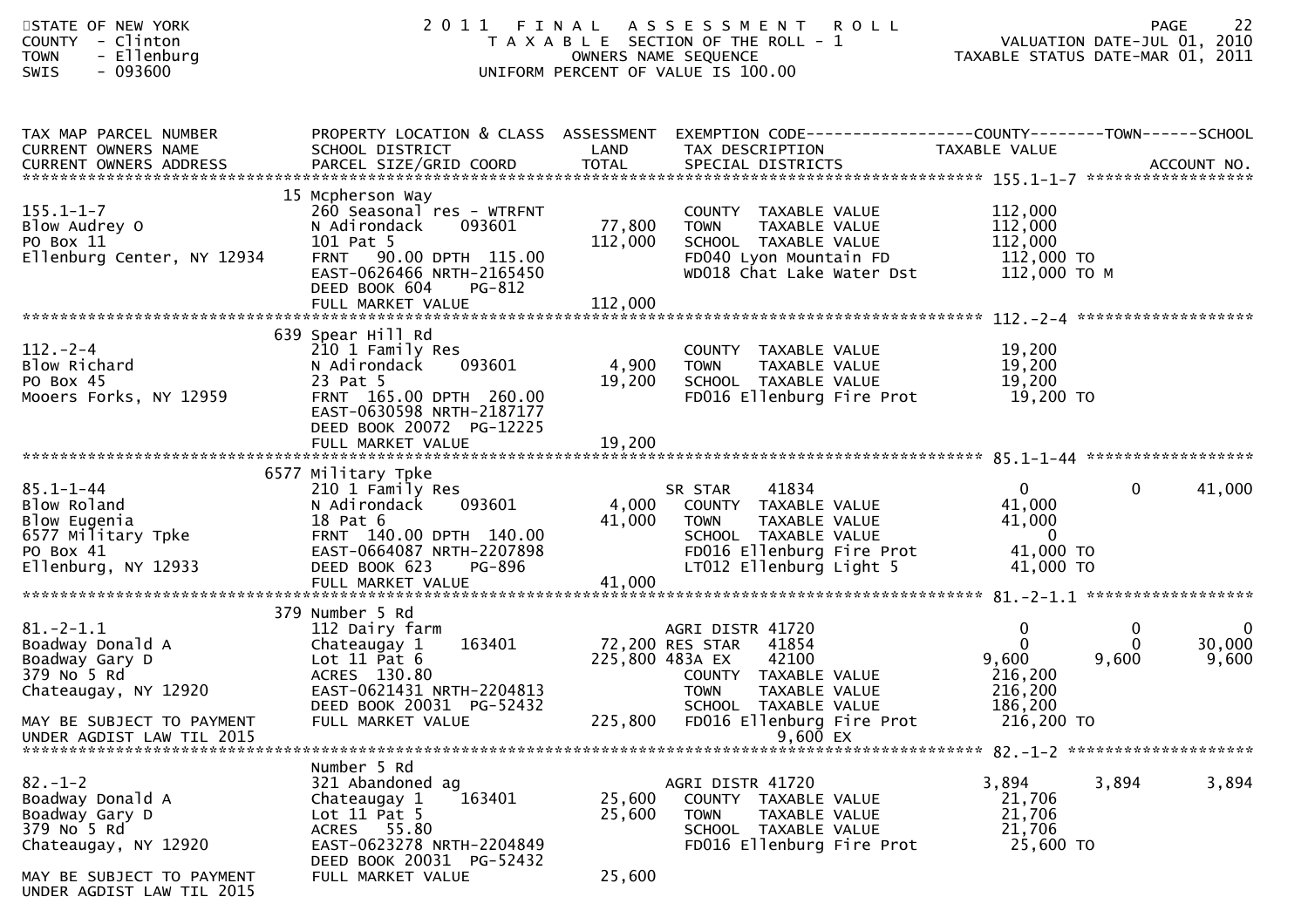| STATE OF NEW YORK<br>COUNTY - Clinton           |                                                       |                 | 2011 FINAL ASSESSMENT ROLL<br>T A X A B L E SECTION OF THE ROLL - 1 |                   | PAGE 23<br>VALUATION DATE-JUL 01, 2010<br>TAXARLE STATUS DATE USE 2010 |
|-------------------------------------------------|-------------------------------------------------------|-----------------|---------------------------------------------------------------------|-------------------|------------------------------------------------------------------------|
| - Ellenburg<br><b>TOWN</b><br>$-093600$<br>SWIS |                                                       |                 | OWNERS NAME SEQUENCE<br>UNIFORM PERCENT OF VALUE IS 100.00          |                   | TAXABLE STATUS DATE-MAR 01, 2011                                       |
|                                                 |                                                       |                 |                                                                     |                   |                                                                        |
|                                                 |                                                       |                 |                                                                     |                   |                                                                        |
|                                                 |                                                       |                 |                                                                     |                   |                                                                        |
| TAX MAP PARCEL NUMBER                           | PROPERTY LOCATION & CLASS ASSESSMENT                  |                 | EXEMPTION CODE-----------------COUNTY--------TOWN------SCHOOL       |                   |                                                                        |
| CURRENT OWNERS NAME                             | SCHOOL DISTRICT                                       | LAND            | TAX DESCRIPTION                                                     | TAXABLE VALUE     |                                                                        |
|                                                 |                                                       |                 |                                                                     |                   |                                                                        |
|                                                 | 314/316 Ryan Rd                                       |                 |                                                                     |                   |                                                                        |
| $82. - 1 - 4.1$                                 | 210 1 Family Res                                      |                 | COUNTY TAXABLE VALUE                                                | 54,000            |                                                                        |
| Boadway Life Lease Armeda                       | 093601<br>N Adirondack                                | 5,800           | TAXABLE VALUE<br><b>TOWN</b>                                        | 54,000            |                                                                        |
| Boadway Lyn N                                   | Lot $12$ Pat $6$                                      | 54,000          | SCHOOL TAXABLE VALUE                                                | 54,000            |                                                                        |
| 322 Ryan Rd                                     | ACRES 2.60                                            |                 | FD016 Ellenburg Fire Prot                                           | 54,000 TO         |                                                                        |
| Chateaugay, NY 12920                            | EAST-0625412 NRTH-2205779                             |                 |                                                                     |                   |                                                                        |
|                                                 | DEED BOOK 801<br>PG-307<br>FULL MARKET VALUE          | 54,000          |                                                                     |                   |                                                                        |
|                                                 |                                                       |                 |                                                                     |                   |                                                                        |
|                                                 | 259 Number 5 Rd                                       |                 | 95 PCT OF VALUE USED FOR EXEMPTION PURPOSES                         |                   |                                                                        |
| $82. - 1 - 4.4$                                 | 240 Rural res                                         |                 | AGED - ALL 41800                                                    | 54,863            | 54,863<br>54,863                                                       |
| Boadway Life Use Lloyd N & Cla Chateaugay 1     | 163401                                                |                 | 10,600 SR STAR<br>41834                                             | $\mathbf{0}$      | 0<br>60,100                                                            |
| Boadway Donald                                  | Lot 11 T6omt                                          | 115,500         | COUNTY TAXABLE VALUE                                                | 60,637            |                                                                        |
| 379 No 5 Rd                                     | ACRES 10.00                                           |                 | TAXABLE VALUE<br><b>TOWN</b>                                        | 60,637            |                                                                        |
| Chateaugay, NY 12953                            | EAST-0624812 NRTH-2205962<br>DEED BOOK 20031 PG-52434 |                 | SCHOOL TAXABLE VALUE<br>FD016 Ellenburg Fire Prot                   | 537<br>115,500 TO |                                                                        |
|                                                 |                                                       |                 |                                                                     |                   |                                                                        |
|                                                 |                                                       |                 |                                                                     |                   |                                                                        |
|                                                 | 322 Ryan Rd                                           |                 |                                                                     |                   |                                                                        |
| $82. - 1 - 4.11$                                | 210 1 Family Res                                      |                 | 41834<br>SR STAR                                                    | 0                 | 35,600<br>$\mathbf{0}$                                                 |
| Boadway Lyn                                     | 093601<br>N Adirondack                                | 5,800<br>35,600 | COUNTY TAXABLE VALUE                                                | 35,600<br>35,600  |                                                                        |
| Boadway Richard<br>322 Ryan Rd                  | Lot 12 T6omt<br><b>ACRES</b><br>2.50                  |                 | <b>TOWN</b><br>TAXABLE VALUE<br>SCHOOL TAXABLE VALUE                | $\overline{0}$    |                                                                        |
| Chateaugay, NY 12920                            | EAST-0625382 NRTH-2206132                             |                 | FD016 Ellenburg Fire Prot                                           | 35,600 TO         |                                                                        |
|                                                 | DEED BOOK 959<br>PG-334                               |                 |                                                                     |                   |                                                                        |
|                                                 | FULL MARKET VALUE                                     | 35,600          |                                                                     |                   |                                                                        |
|                                                 |                                                       |                 |                                                                     |                   |                                                                        |
|                                                 | Number 5 Rd                                           |                 |                                                                     |                   |                                                                        |
| $82. - 1 - 9.8$<br>Boadway Lyn                  | 311 Res vac land<br>093601<br>N Adirondack            | 4,400           | COUNTY TAXABLE VALUE<br><b>TOWN</b><br>TAXABLE VALUE                | 4,400<br>4,400    |                                                                        |
| 322 Ryan Rd                                     | Lot 12 T6omt                                          | 4,400           | SCHOOL TAXABLE VALUE                                                | 4,400             |                                                                        |
| Chateaugay, NY 12920                            | FRNT 100.00 DPTH 182.00                               |                 | FD016 Ellenburg Fire Prot                                           | 4,400 TO          |                                                                        |
|                                                 | EAST-0630740 NRTH-2206829                             |                 |                                                                     |                   |                                                                        |
|                                                 | DEED BOOK 20031 PG-57426                              |                 |                                                                     |                   |                                                                        |
|                                                 | FULL MARKET VALUE                                     | 4.400           |                                                                     |                   |                                                                        |
|                                                 | Sharrett Rd                                           |                 |                                                                     |                   |                                                                        |
| $100. -1 - 7$                                   | 910 Priv forest                                       |                 | COUNTY TAXABLE VALUE                                                | 109,900           |                                                                        |
| Boardman I Munn                                 | 093601<br>N Adirondack                                | 87,600          | <b>TOWN</b><br>TAXABLE VALUE                                        | 109,900           |                                                                        |
| Boardman Colleen A                              | $33/36$ Pat 5                                         | 109,900         | SCHOOL TAXABLE VALUE                                                | 109,900           |                                                                        |
| PO Box 408                                      | ACRES 447.00                                          |                 | FD016 Ellenburg Fire Prot                                           | 109,900 TO        |                                                                        |
| St Albans, VT 05478                             | EAST-0665133 NRTH-2194601                             |                 |                                                                     |                   |                                                                        |
|                                                 | DEED BOOK 20051 PG-79004                              |                 |                                                                     |                   |                                                                        |
|                                                 | FULL MARKET VALUE                                     | 109,900         |                                                                     |                   |                                                                        |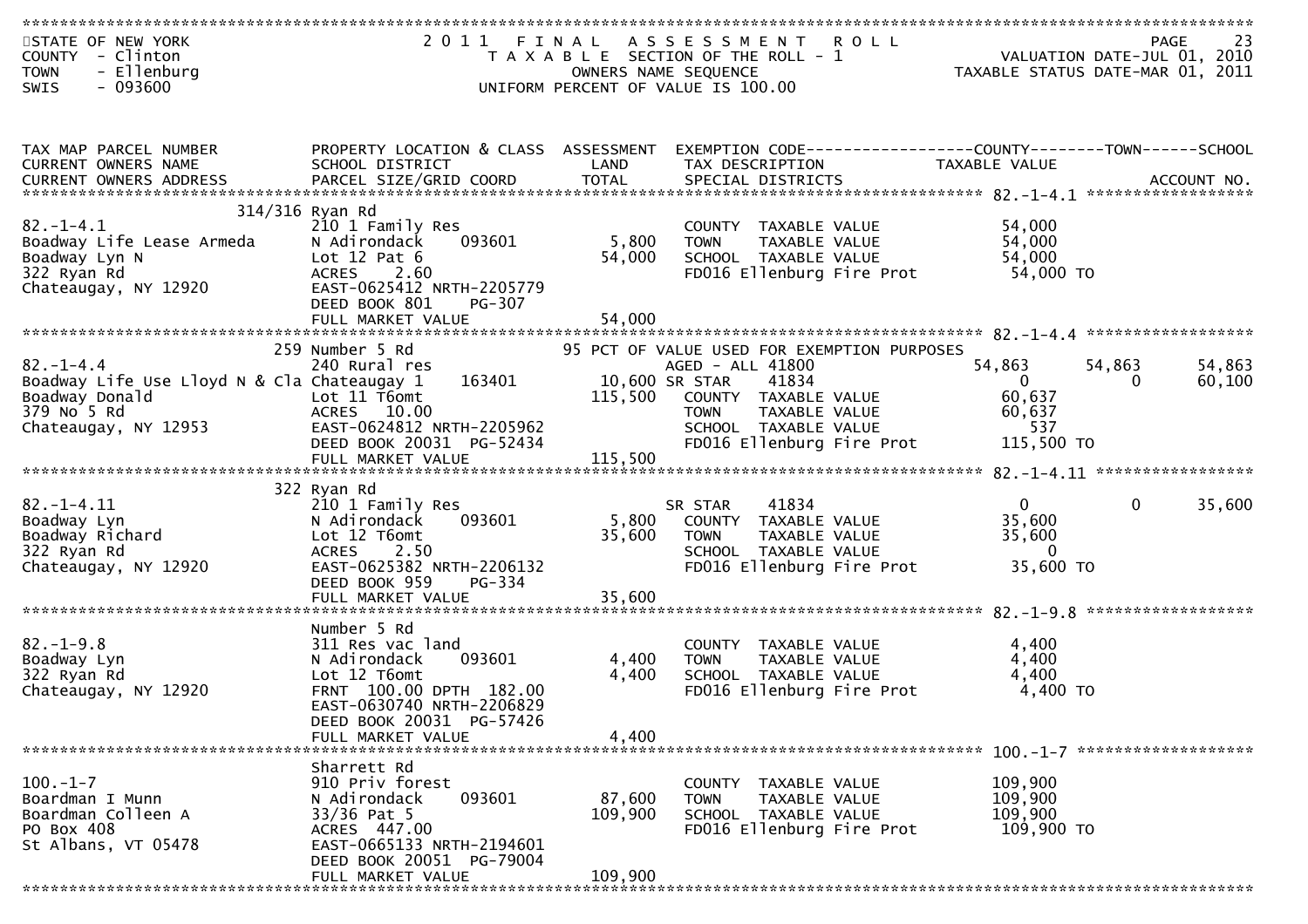| STATE OF NEW YORK<br>COUNTY - Clinton<br>- Ellenburg<br><b>TOWN</b><br>SWIS<br>$-093600$            |                                                                                                                                                                                                                |                                 | 2011 FINAL ASSESSMENT<br><b>ROLL</b><br>T A X A B L E SECTION OF THE ROLL - 1<br>OWNERS NAME SEQUENCE<br>UNIFORM PERCENT OF VALUE IS 100.00 | VALUATION DATE-JUL 01, 2010<br>TAXABLE STATUS DATE-MAR 01, 2011   | 24<br>PAGE                                |
|-----------------------------------------------------------------------------------------------------|----------------------------------------------------------------------------------------------------------------------------------------------------------------------------------------------------------------|---------------------------------|---------------------------------------------------------------------------------------------------------------------------------------------|-------------------------------------------------------------------|-------------------------------------------|
| TAX MAP PARCEL NUMBER<br>CURRENT OWNERS NAME<br>CURRENT OWNERS ADDRESS                              | SCHOOL DISTRICT                                                                                                                                                                                                | LAND                            | PROPERTY LOCATION & CLASS ASSESSMENT EXEMPTION CODE---------------COUNTY-------TOWN------SCHOOL<br>TAX DESCRIPTION                          | TAXABLE VALUE                                                     |                                           |
| $100. - 1 - 8$<br>Boardman Munn III<br>PO Box 408<br>St Albans, VT 05478                            | Sharrett Rd<br>910 Priv forest<br>N Adirondack<br>093601<br>$4/36$ Pat 5<br>ACRES 87.10<br>EAST-0667185 NRTH-2195348<br>DEED BOOK 20061 PG-99437                                                               | 28,200<br>28,200                | COUNTY TAXABLE VALUE<br>TAXABLE VALUE<br><b>TOWN</b><br>SCHOOL TAXABLE VALUE<br>FD016 Ellenburg Fire Prot 28,200 TO                         | 28,200<br>28,200<br>28,200                                        |                                           |
|                                                                                                     |                                                                                                                                                                                                                |                                 |                                                                                                                                             |                                                                   |                                           |
| $113.-1-18.2$<br>roobie Claude<br>Bobbie Darlene<br>381 Steam Mill Rd<br>Ellenburg Center, NY 12934 | 381 Steam Mill Rd<br>270 Mfg housing<br>093601<br>N Adirondack<br>Lot 55 T5omt<br>FRNT 224.00 DPTH 112.00<br>EAST-0638686 NRTH-2187719<br>DEED BOOK 697<br>PG-198<br>FULL MARKET VALUE                         | 18,200                          | RES STAR 41854<br>4,600 COUNTY TAXABLE VALUE<br>18,200 TOWN TAXABLE VALUE<br>SCHOOL TAXABLE VALUE<br>FD016 Ellenburg Fire Prot              | $\overline{0}$<br>18,200<br>18,200<br>$\overline{0}$<br>18,200 TO | $\mathbf{0}$<br>18,200                    |
| $71.3 - 3 - 24$<br>Bohannon Michelle M<br>186 Lake Roxanne Rd<br>Ellenburg Depot, NY 12935          | 186 Lake Roxanne Rd<br>270 Mfg housing<br>N Adirondack <sup>093601</sup><br>Sub Map Bk 3 Pg 102 Lot 2<br>FRNT 100.00 DPTH 150.00<br>EAST-0673689 NRTH-2210503<br>DEED BOOK 20092 PG-25416<br>FULL MARKET VALUE | 9,200<br>32,000<br>32,000       | COUNTY TAXABLE VALUE<br><b>TOWN</b><br>TAXABLE VALUE<br>SCHOOL TAXABLE VALUE<br>FD002 Ellenburg Dpt FD 21<br>LT011 Ellenburg Light 21       | 32,000<br>32,000<br>32,000<br>32,000 TO<br>32,000 TO              |                                           |
|                                                                                                     | Bohon Rd                                                                                                                                                                                                       |                                 |                                                                                                                                             |                                                                   |                                           |
| $82. - 1 - 10.2$<br>Bohon John M<br>Bohon Donna R<br>328 Nance Rd<br>Rutledge, TN 37861             | 321 Abandoned ag<br>093601<br>N Adirondack<br>Lot 13 T6omt<br>ACRES 13.90<br>EAST-0631701 NRTH-2204740<br>FULL MARKET VALUE                                                                                    | 12,700 TOWN<br>12,700<br>12,700 | COUNTY TAXABLE VALUE<br>TAXABLE VALUE<br>SCHOOL TAXABLE VALUE<br>FD016 Ellenburg Fire Prot                                                  | 12,700<br>12,700<br>12,700<br>12,700 TO                           |                                           |
|                                                                                                     | Blanche Rd                                                                                                                                                                                                     |                                 |                                                                                                                                             |                                                                   |                                           |
| $155. - 4 - 2.2$<br>Boland David Lyle<br>105 So 34Th St<br>Belleville, IL 62226-6337                | 311 Res vac land<br>N Adirondack<br>093601<br>Lot 119 T5omt<br>FRNT 100.00 DPTH 400.00<br>EAST-0633672 NRTH-2165067<br>DEED BOOK 579<br>PG-19                                                                  | 2,300<br>2,300                  | COUNTY TAXABLE VALUE<br><b>TOWN</b><br>TAXABLE VALUE<br>SCHOOL TAXABLE VALUE<br>FD040 Lyon Mountain FD                                      | 2,300<br>2,300<br>2,300<br>2,300 TO                               |                                           |
|                                                                                                     | FULL MARKET VALUE                                                                                                                                                                                              | 2,300                           |                                                                                                                                             |                                                                   |                                           |
| STATE OF NEW YORK<br>COUNTY - Clinton                                                               | 2011 FINAL                                                                                                                                                                                                     |                                 | ASSESSMENT ROLL<br>T A X A B L E SECTION OF THE ROLL - 1                                                                                    |                                                                   | PAGE<br>25<br>VALUATION DATE-JUL 01, 2010 |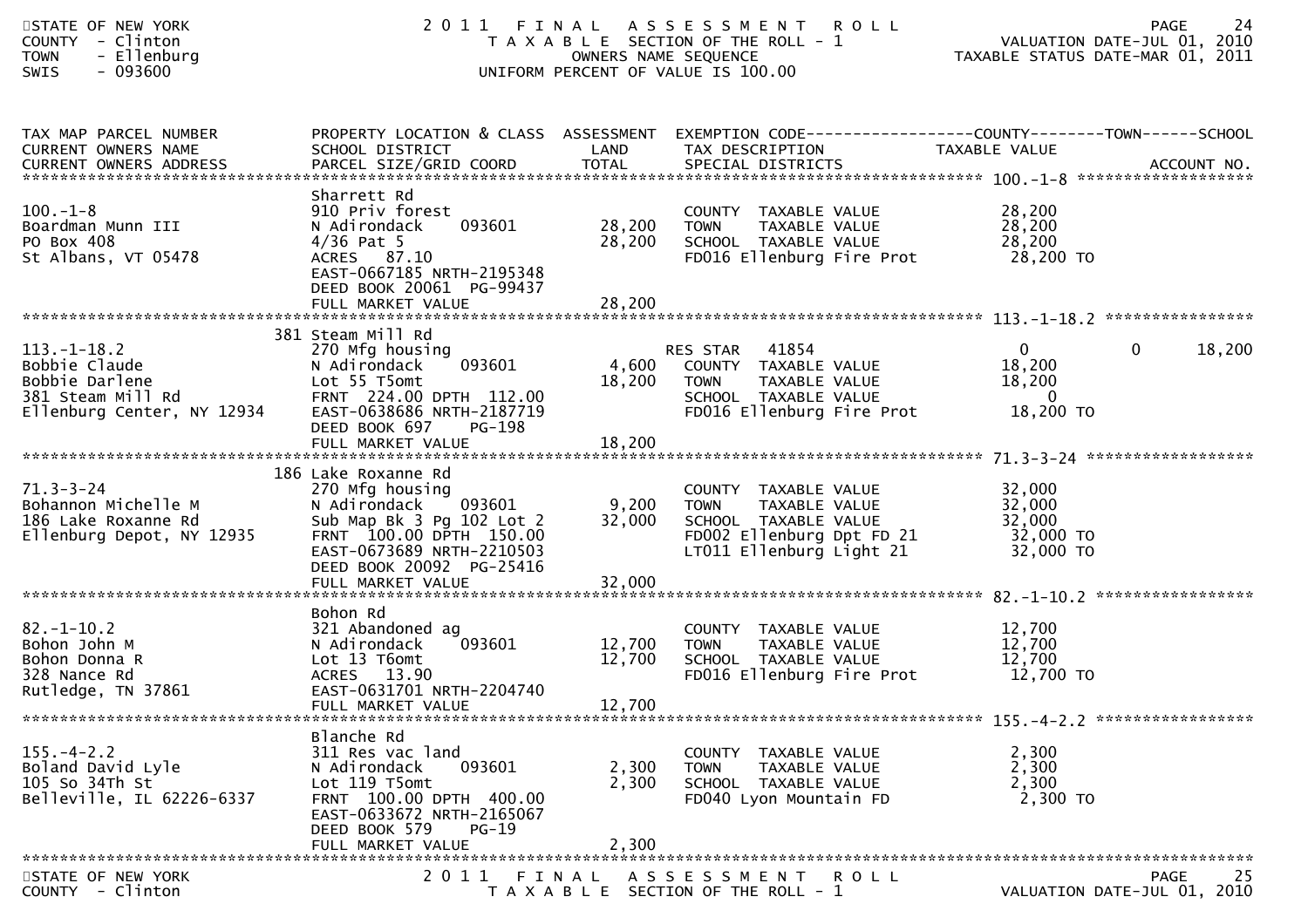| TAX MAP PARCEL NUMBER                                                                                       | PROPERTY LOCATION & CLASS ASSESSMENT EXEMPTION CODE----------------COUNTY-------TOWN------SCHOOL                                                                                              |                           |                                                                                                                                                          |                                                                        |                                     |        |
|-------------------------------------------------------------------------------------------------------------|-----------------------------------------------------------------------------------------------------------------------------------------------------------------------------------------------|---------------------------|----------------------------------------------------------------------------------------------------------------------------------------------------------|------------------------------------------------------------------------|-------------------------------------|--------|
| $85.1 - 1 - 8$<br>Bombard Anita M<br>5521 Rt 11<br>5521 Rt 11<br>א באכנ Kt II<br>Ellenburg Center, NY 12934 | 5521 Rt 11<br>210 1 Family Res<br>093601<br>N Adirondack<br>18 Pat 6<br>FRNT 108.00 DPTH<br>90.00<br>860<br>BANK<br>EAST-0664119 NRTH-2208795<br>DEED BOOK 961<br>PG-115<br>FULL MARKET VALUE | 3,000<br>35,300<br>35,300 | RES STAR 41854<br>COUNTY TAXABLE VALUE<br><b>TOWN</b><br>TAXABLE VALUE<br>SCHOOL TAXABLE VALUE<br>FD002 Ellenburg Dpt FD 21<br>LT012 Ellenburg Light 5   | $\mathbf{0}$<br>35,300<br>35,300<br>5,300<br>35,300 TO<br>35,300 TO    | $\Omega$                            | 30,000 |
|                                                                                                             | 142 Bombard Rd                                                                                                                                                                                |                           |                                                                                                                                                          |                                                                        |                                     |        |
| $70. - 1 - 25$<br>Bombard Gary W Jr<br>Bombard Linda<br>142 Bombard Rd<br>Ellenburg Center, NY 12934        | 241 Rural res&ag<br>093601<br>N Adirondack<br>22 Pat 6<br>ACRES 37.80<br>EAST-0664878 NRTH-2212689<br>DEED BOOK 99001 PG-09169                                                                | 27,100<br>58,300          | 41854<br>RES STAR<br>COUNTY TAXABLE VALUE<br>TOWN     TAXABLE VALUE<br>SCHOOL TAXABLE VALUE<br>FD002 Ellenburg Dpt FD 21                                 | $\mathbf{0}$<br>58,300<br>58,300<br>28,300<br>58,300 TO                | 0                                   | 30,000 |
|                                                                                                             |                                                                                                                                                                                               |                           |                                                                                                                                                          |                                                                        |                                     |        |
| $70. - 1 - 28$                                                                                              | 2 Bombard Rd<br>210 1 Family Res<br>N Adirondack<br>093601<br>6.60<br>EAST-0664108 NRTH-2209633<br>DEED BOOK 975<br>PG-303                                                                    | 11,000<br>77,000          | 41834<br>SR STAR<br>COUNTY TAXABLE VALUE<br>TAXABLE VALUE<br><b>TOWN</b><br>SCHOOL TAXABLE VALUE<br>FD002 Ellenburg Dpt FD 21<br>LT012 Ellenburg Light 5 | $\overline{0}$<br>77,000<br>77,000<br>16,900<br>77,000 TO<br>77,000 TO | $\Omega$                            | 60,100 |
| $128. - 1 - 3.2$<br>Bombardier Louis<br>508 Durand Rd<br>Plattsburgh, NY 12901                              | Pete Laclair Rd<br>321 Abandoned ag<br>093601<br>N Adirondack<br>Lot 49 T5omt<br>ACRES 43.00<br>EAST-0657327 NRTH-2186260<br>DEED BOOK 20082 PG-17987                                         | 19,300<br>19,300          | COUNTY TAXABLE VALUE<br><b>TOWN</b><br>TAXABLE VALUE<br>SCHOOL TAXABLE VALUE<br>FD016 Ellenburg Fire Prot                                                | 19,300<br>19,300<br>19,300<br>19,300 то                                |                                     |        |
|                                                                                                             |                                                                                                                                                                                               |                           |                                                                                                                                                          |                                                                        |                                     |        |
| $155. - 4 - 3$<br>Bond Glenn E<br>Bond Richard G<br>652 Tom Miller Rd Apt 4<br>Plattsburgh, NY 12901        | Blanche Rd<br>314 Rural vac<10<br>N Adirondack<br>093601<br>119 Pat 5<br>ACRES 3.00<br>EAST-0635739 NRTH-2165220<br>DEED BOOK 715<br>$PG-19$<br>FULL MARKET VALUE                             | 900<br>900<br>900         | COUNTY TAXABLE VALUE<br><b>TOWN</b><br>TAXABLE VALUE<br>SCHOOL TAXABLE VALUE<br>FD040 Lyon Mountain FD                                                   | 900<br>900<br>900                                                      | 900 TO                              |        |
|                                                                                                             |                                                                                                                                                                                               |                           |                                                                                                                                                          |                                                                        |                                     |        |
| STATE OF NEW YORK<br>COUNTY - Clinton                                                                       | 2011                                                                                                                                                                                          | FINAL                     | A S S E S S M E N T<br>T A X A B L E SECTION OF THE ROLL - 1                                                                                             | ROLL                                                                   | PAGE<br>VALUATION DATE-JUL 01, 2010 | 26     |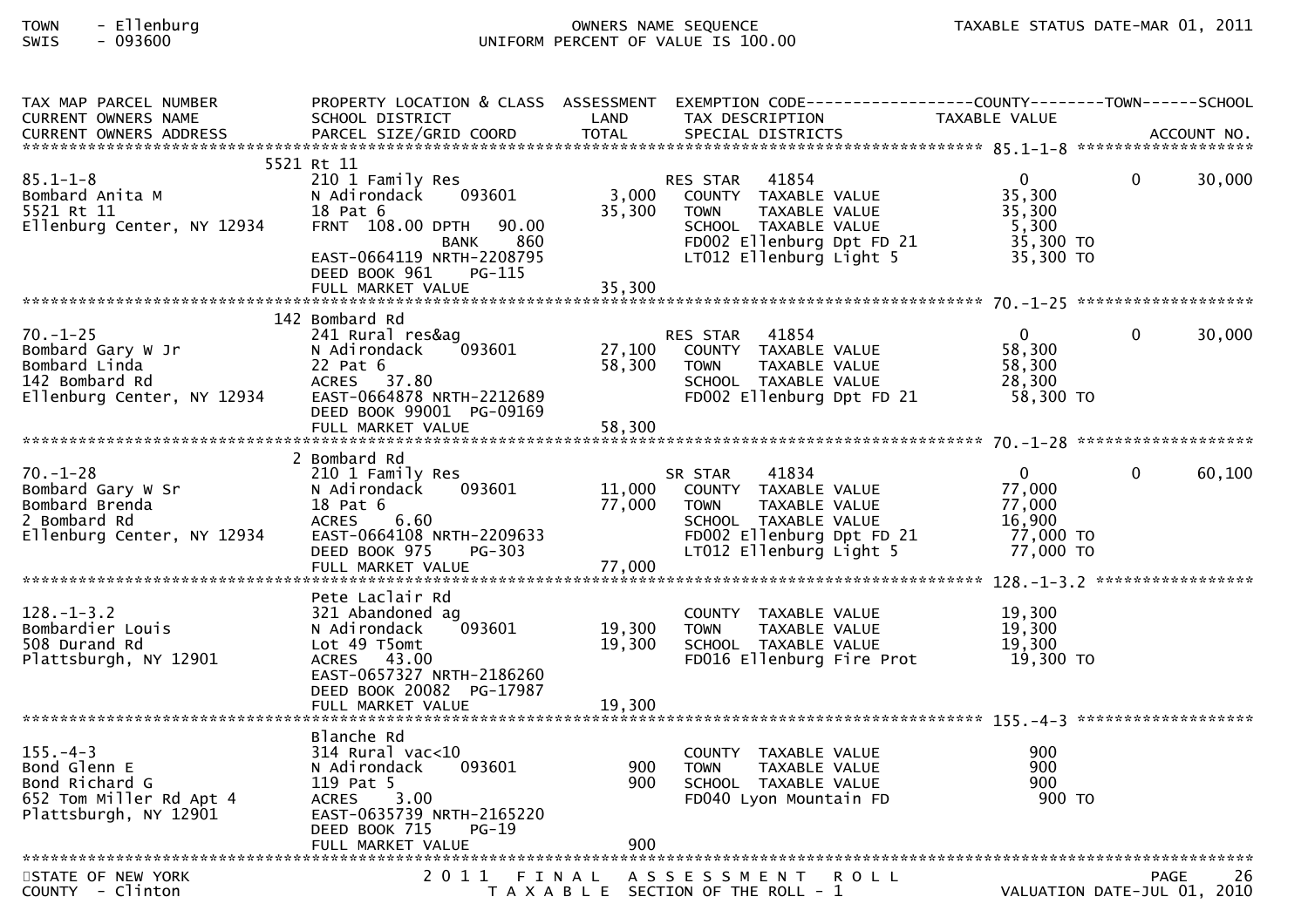| TAX MAP PARCEL NUMBER      | PROPERTY LOCATION & CLASS ASSESSMENT |         | EXEMPTION        CODE-----------------COUNTY-------TOWN------SCHOOL |               |                   |
|----------------------------|--------------------------------------|---------|---------------------------------------------------------------------|---------------|-------------------|
| CURRENT OWNERS NAME        | SCHOOL DISTRICT                      | LAND    | TAX DESCRIPTION                                                     | TAXABLE VALUE |                   |
|                            |                                      |         |                                                                     |               |                   |
|                            |                                      |         |                                                                     |               |                   |
|                            | 5120 Rt 374                          |         |                                                                     |               |                   |
| $141. - 1 - 12$            | 240 Rural res                        |         | 41854<br><b>RES STAR</b>                                            | $\mathbf{0}$  | 0<br>30,000       |
| Bonenfant Diane            | 093601<br>N Adirondack               | 18,400  | COUNTY TAXABLE VALUE                                                | 204,000       |                   |
| 5120 Rt 374                | 101 Pat 5                            | 204,000 | TAXABLE VALUE<br><b>TOWN</b>                                        | 204,000       |                   |
| Merrill, NY 12955          | ACRES 35.95                          |         | SCHOOL TAXABLE VALUE                                                | 174,000       |                   |
|                            | EAST-0626293 NRTH-2169517            |         | FD040 Lyon Mountain FD                                              | 204,000 TO    |                   |
|                            | DEED BOOK 20092 PG-28050             |         |                                                                     |               |                   |
|                            | FULL MARKET VALUE                    | 204,000 |                                                                     |               |                   |
|                            |                                      |         |                                                                     |               |                   |
|                            | Rt 374                               |         |                                                                     |               |                   |
| $155.1 - 2 - 9$            | 311 Res vac land                     |         | COUNTY TAXABLE VALUE                                                | 1,200         |                   |
| Bonner Debra               | 093601<br>N Adirondack               | 1,200   | <b>TOWN</b><br>TAXABLE VALUE                                        | 1,200         |                   |
| 303 W 42nd St Ste 313      | Lot $#120$ Twnshp 5 Pat              | 1,200   | SCHOOL TAXABLE VALUE                                                | 1,200         |                   |
| New York, NY 10038         | FRNT 40.00 DPTH 40.00                |         | FD040 Lyon Mountain FD                                              | 1,200 TO      |                   |
|                            | EAST-0627070 NRTH-2166220            |         |                                                                     |               |                   |
|                            | DEED BOOK 20072 PG-6584              |         |                                                                     |               |                   |
|                            | FULL MARKET VALUE                    | 1,200   |                                                                     |               |                   |
|                            |                                      |         |                                                                     |               |                   |
|                            | 5345 Rt 374                          |         |                                                                     |               |                   |
| $141.3 - 2 - 56$           | 260 Seasonal res - WTRFNT            |         | COUNTY TAXABLE VALUE                                                | 72,700        |                   |
| Bookout Carolyn W          | 163401<br>Chateaugay 1               | 45,300  | <b>TOWN</b><br>TAXABLE VALUE                                        | 72,700        |                   |
| Cayea Michael N            | Lot 100 T5omt                        | 72,700  | SCHOOL TAXABLE VALUE                                                | 72,700        |                   |
| Attn: Luella E Weed        | Survey Map 20092/27172               |         | FD040 Lyon Mountain FD                                              | 72,700 TO     |                   |
| 6344 Montrose St           | FRNT 57.58 DPTH 276.00               |         | WD018 Chat Lake Water Dst                                           | 72,700 TO M   |                   |
| Alexandria, VA 22312       | EAST-0622258 NRTH-2173881            |         |                                                                     |               |                   |
|                            | DEED BOOK 1026<br>PG-296             |         |                                                                     |               |                   |
| PRIOR OWNER ON 3/01/2011   | FULL MARKET VALUE                    | 72,700  |                                                                     |               |                   |
| Bookout Et Al Carolyn W    |                                      |         |                                                                     |               |                   |
|                            |                                      |         |                                                                     |               |                   |
|                            | 152 Bigelow Rd                       |         |                                                                     |               |                   |
| $141. - 3 - 3.1$           | 260 Seasonal res                     |         | COUNTY TAXABLE VALUE                                                | 48,300        |                   |
| Bortner Sydney             | 093601<br>N Adirondack               | 7,600   | TAXABLE VALUE<br><b>TOWN</b>                                        | 48,300        |                   |
| 101 Morgnec Rd Apt M-104   | Lot 102 T5omt                        | 48,300  | SCHOOL TAXABLE VALUE                                                | 48.300        |                   |
| Chestertown, MD 21620      | 5.10<br><b>ACRES</b>                 |         | FD040 Lyon Mountain FD                                              | 48,300 TO     |                   |
|                            | EAST-0632769 NRTH-2169531            |         |                                                                     |               |                   |
| PRIOR OWNER ON 3/01/2011   | DEED BOOK 20021 PG-44891             |         |                                                                     |               |                   |
| Bortner Sydney             | FULL MARKET VALUE                    | 48,300  |                                                                     |               |                   |
|                            |                                      |         |                                                                     |               |                   |
|                            | 6838 Star Rd                         |         |                                                                     |               |                   |
| $84. - 1 - 10.21$          | 312 Vac w/imprv                      |         | COUNTY TAXABLE VALUE                                                | 16,000        |                   |
| Bourgoin Maureen           | N Adirondack<br>093601               | 14,300  | <b>TOWN</b><br>TAXABLE VALUE                                        | 16,000        |                   |
| 3630 Place Octave          | 17 Pat 6                             | 16,000  | SCHOOL TAXABLE VALUE                                                | 16,000        |                   |
| Brossard QC, Canada J4Y2I8 | ACRES 20.30                          |         | FD016 Ellenburg Fire Prot                                           | 16,000 TO     |                   |
|                            | EAST-0658262 NRTH-2207390            |         |                                                                     |               |                   |
|                            | DEED BOOK 593<br>PG-1110             |         |                                                                     |               |                   |
|                            | FULL MARKET VALUE                    | 16,000  |                                                                     |               |                   |
|                            |                                      |         |                                                                     |               |                   |
| STATE OF NEW YORK          | 2011                                 |         | FINAL ASSESSMENT<br><b>ROLL</b>                                     |               | 27<br><b>PAGE</b> |
|                            |                                      |         |                                                                     |               |                   |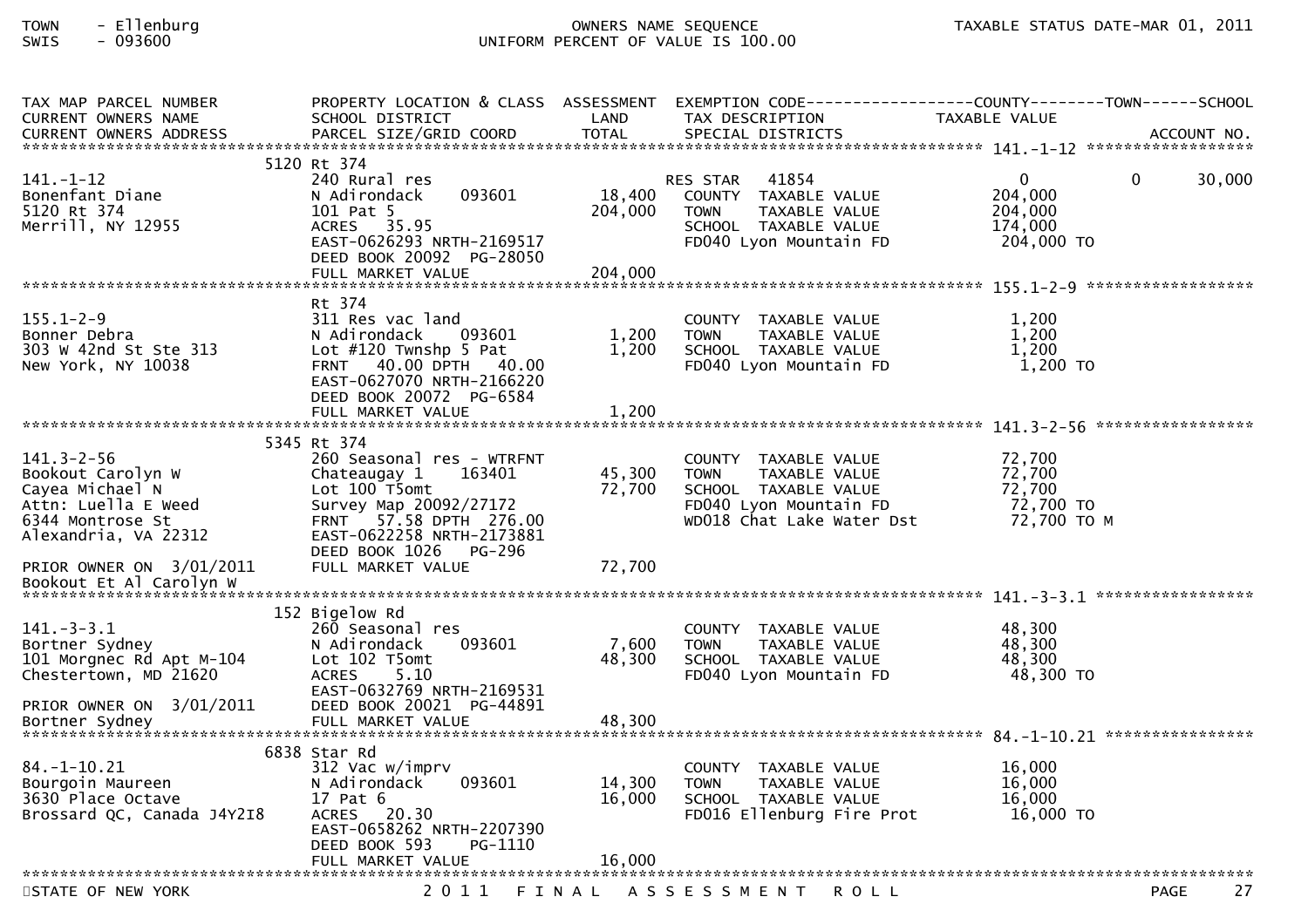| <b>COUNTY</b> | Clinton  |
|---------------|----------|
| <b>TOWN</b>   | Ellenbur |
| CUTC          | 002COO   |

| TAX MAP PARCEL NUMBER<br><b>CURRENT OWNERS NAME</b>                                                      | SCHOOL DISTRICT                                                                                                                                                             | LAND              | PROPERTY LOCATION & CLASS ASSESSMENT EXEMPTION CODE----------------COUNTY-------TOWN------SCHOOL<br>TAX DESCRIPTION                   | TAXABLE VALUE                                               |             |             |
|----------------------------------------------------------------------------------------------------------|-----------------------------------------------------------------------------------------------------------------------------------------------------------------------------|-------------------|---------------------------------------------------------------------------------------------------------------------------------------|-------------------------------------------------------------|-------------|-------------|
| <b>CURRENT OWNERS ADDRESS</b>                                                                            | PARCEL SIZE/GRID COORD                                                                                                                                                      | <b>TOTAL</b>      | SPECIAL DISTRICTS                                                                                                                     |                                                             |             | ACCOUNT NO. |
| $86. - 1 - 5.22$<br>Bouvia Gloria<br>6062 Military Tpke<br>Ellenburg Depot, NY 12935                     | 6062 Military Tpke<br>210 1 Family Res<br>N Adirondack<br>093601<br>Lot 1 T6omt<br>080<br><b>ACRES</b><br>1.80 BANK<br>EAST-0675961 NRTH-2204868<br>DEED BOOK 681<br>PG-293 | 5,100<br>62,000   | 41854<br>RES STAR<br>COUNTY TAXABLE VALUE<br><b>TOWN</b><br>TAXABLE VALUE<br>SCHOOL TAXABLE VALUE<br>FD016 Ellenburg Fire Prot        | $\overline{0}$<br>62,000<br>62,000<br>32,000<br>62,000 TO   | $\Omega$    | 30,000      |
|                                                                                                          |                                                                                                                                                                             |                   |                                                                                                                                       |                                                             |             |             |
|                                                                                                          | 257 Brandy Brook Rd                                                                                                                                                         |                   |                                                                                                                                       |                                                             |             |             |
| $83. - 1 - 11$<br>Bouvia Thomas H<br>Bouvia Marie A<br>257 Brandy Brook Rd<br>Ellenburg Center, NY 12934 | 210 1 Family Res<br>093601<br>N Adirondack<br>Lot 15 T6 Omt<br><b>ACRES</b><br>1.60<br>EAST-0648362 NRTH-2204452<br>DEED BOOK 837<br>$PG-101$                               | 5,400<br>65,800   | 41854<br><b>RES STAR</b><br>COUNTY TAXABLE VALUE<br><b>TOWN</b><br>TAXABLE VALUE<br>SCHOOL TAXABLE VALUE<br>FD014 Ellenburg Ctr FD15  | $\mathbf{0}$<br>65,800<br>65,800<br>35,800<br>65,800 TO     | $\Omega$    | 30,000      |
|                                                                                                          |                                                                                                                                                                             |                   |                                                                                                                                       |                                                             |             |             |
| $112. - 1 - 7.1$<br>Bouyea Mitchell<br>Bouyea Joanne<br>71 Colonial Rd<br>Stillwater, NY 12170           | Spear Hill Rd<br>910 Priv forest<br>093601<br>N Adirondack<br>Lot 22 & 23 T5omt<br>ACRES 22.60<br>EAST-0625808 NRTH-2186749<br>DEED BOOK 946<br>PG-164                      | 15,900<br>15,900  | COUNTY TAXABLE VALUE<br><b>TOWN</b><br>TAXABLE VALUE<br>SCHOOL TAXABLE VALUE<br>FD016 Ellenburg Fire Prot                             | 15,900<br>15,900<br>15,900<br>15,900 TO                     |             |             |
|                                                                                                          |                                                                                                                                                                             |                   |                                                                                                                                       |                                                             |             |             |
| $97. - 1 - 5$<br>Boyea Paul<br>Boyea Christine<br>204 Harrigan Rd<br>Chateaugay, NY 12920                | 204 Harrigan Rd<br>241 Rural res&ag<br>093601<br>N Adirondack<br>Lot $10$ Pat $6$<br>ACRES 104.30<br>EAST-0624395 NRTH-2197148<br>DEED BOOK 569<br>PG-801                   | 37,000<br>130,200 | 41854<br><b>RES STAR</b><br>COUNTY TAXABLE VALUE<br><b>TOWN</b><br>TAXABLE VALUE<br>SCHOOL TAXABLE VALUE<br>FD016 Ellenburg Fire Prot | $\mathbf{0}$<br>130,200<br>130,200<br>100,200<br>130,200 TO | $\Omega$    | 30,000      |
|                                                                                                          |                                                                                                                                                                             |                   |                                                                                                                                       |                                                             |             |             |
| $141.3 - 3 - 3.1$<br>Boyea Ronald H<br>Boyea Helen S<br>PO Box 279<br>Chateaugay, NY 12933               | 34 Hansen Way<br>260 Seasonal res - WTRFNT<br>093601<br>N Adirondack<br>Lot 100 T50mt<br>FRNT 84.00 DPTH 220.00<br>EAST-0624582 NRTH-2169755<br>DEED BOOK 20051 PG-79592    | 84,800<br>119,000 | COUNTY TAXABLE VALUE<br><b>TOWN</b><br>TAXABLE VALUE<br>SCHOOL TAXABLE VALUE<br>FD040 Lyon Mountain FD<br>WD018 Chat Lake Water Dst   | 119,000<br>119,000<br>119,000<br>119,000 TO<br>119,000 то м |             |             |
|                                                                                                          |                                                                                                                                                                             |                   |                                                                                                                                       |                                                             |             |             |
| STATE OF NEW YORK<br>COUNTY - Clinton                                                                    |                                                                                                                                                                             |                   | 2011 FINAL ASSESSMENT<br><b>ROLL</b><br>T A X A B L E SECTION OF THE ROLL - 1                                                         | VALUATION DATE-JUL 01, 2010                                 | <b>PAGE</b> | 28          |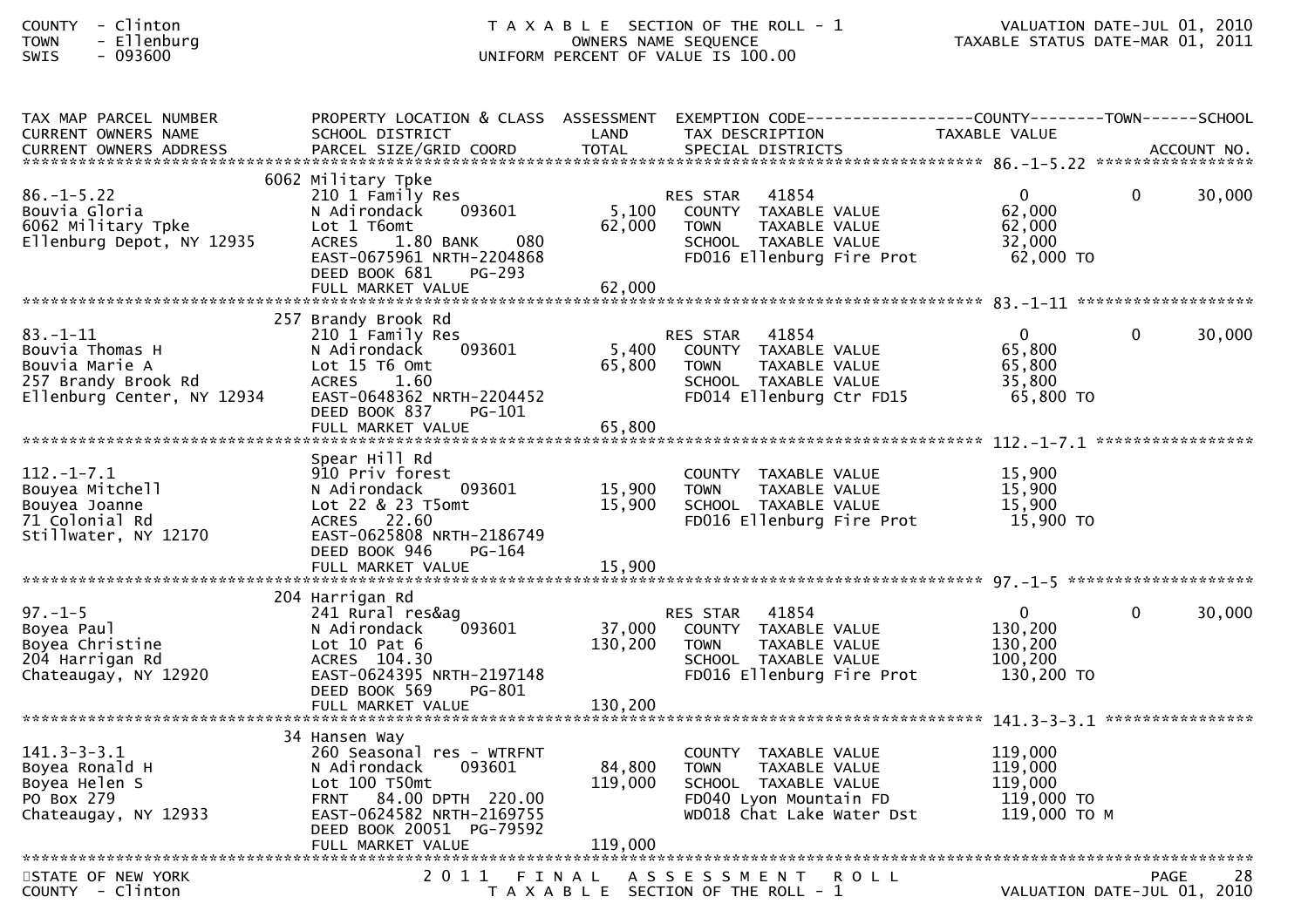| TAX MAP PARCEL NUMBER<br>CURRENT OWNERS NAME                                                                    | SCHOOL DISTRICT                                                                                                                                                                                      | LAND                       | TAX DESCRIPTION                                                                                                                                                  | PROPERTY LOCATION & CLASS ASSESSMENT EXEMPTION CODE----------------COUNTY-------TOWN------SCHOOL<br>TAXABLE VALUE |
|-----------------------------------------------------------------------------------------------------------------|------------------------------------------------------------------------------------------------------------------------------------------------------------------------------------------------------|----------------------------|------------------------------------------------------------------------------------------------------------------------------------------------------------------|-------------------------------------------------------------------------------------------------------------------|
|                                                                                                                 |                                                                                                                                                                                                      |                            |                                                                                                                                                                  |                                                                                                                   |
| $71.3 - 3 - 3$<br>Boyle Sean P<br>Turner Sonya A<br>1455 Valiquette<br>Verdun QC, Canada H4H2E8                 | Lake Roxanne Rd<br>$312$ Vac w/imprv - WTRFNT<br>N Adirondack<br>093601<br>Lot <sub>3</sub><br>FRNT 103.69 DPTH 203.00<br>EAST-0673151 NRTH-2211240<br>DEED BOOK 20011 PG-31218<br>FULL MARKET VALUE | 13,500<br>17,000<br>17,000 | COUNTY TAXABLE VALUE<br><b>TOWN</b><br>TAXABLE VALUE<br>SCHOOL TAXABLE VALUE<br>FD002 Ellenburg Dpt FD 21<br>LT011 Ellenburg Light 21                            | 17,000<br>17,000<br>17,000<br>$12,000$ TO<br>17,000 TO                                                            |
|                                                                                                                 |                                                                                                                                                                                                      |                            |                                                                                                                                                                  |                                                                                                                   |
| $155. - 3 - 3$<br>Bracey Kimberly<br>Perry Gregory<br>1307 Rt 22B<br>Morrisonville, NY 12962                    | Rt 374<br>311 Res vac land<br>093601<br>N Adirondack<br>119 Pat 5<br>FRNT 150.00 DPTH 150.00<br>EAST-0630303 NRTH-2163949<br>DEED BOOK 20082 PG-19767<br>FULL MARKET VALUE                           | 4,300<br>4,300<br>4,300    | COUNTY TAXABLE VALUE<br><b>TOWN</b><br>TAXABLE VALUE<br>SCHOOL TAXABLE VALUE<br>FD040 Lyon Mountain FD                                                           | 4,300<br>4,300<br>4,300<br>4,300 TO                                                                               |
|                                                                                                                 |                                                                                                                                                                                                      |                            |                                                                                                                                                                  |                                                                                                                   |
| 85.1-1-14<br>Bradford Stephen A<br>Aford Linda L<br>Morrisonville, NY 12962                                     | 6610 Military Tpke<br>210 1 Family Res<br>093601<br>N Adirondack<br>10 Pat 5<br>FRNT 90.00 DPTH 297.00<br>EAST-0663216 NRTH-2208143<br>DEED BOOK 20072 PG-5501<br>FULL MARKET VALUE                  | 8,600<br>44,900<br>44,900  | COUNTY TAXABLE VALUE<br><b>TOWN</b><br>TAXABLE VALUE<br>SCHOOL TAXABLE VALUE<br>FD016 Ellenburg Fire Prot<br>LT012 Ellenburg Light 5                             | 44,900<br>44,900<br>44,900<br>4,490 TO<br>44,900 TO                                                               |
|                                                                                                                 |                                                                                                                                                                                                      |                            |                                                                                                                                                                  |                                                                                                                   |
| $99.1 - 3 - 19$<br>Bradford Stephen A<br>Bradford Linda L<br><sup>733 Mason St</sup><br>Morrisonville, NY 12962 | 2149 Bradley Pond Rd<br>210 1 Family Res<br>N Adirondack<br>093601<br>11 Pat 5<br>FRNT 60.00 DPTH 165.00<br>EAST-0649593 NRTH-2198160<br>DEED BOOK 20031 PG-64998                                    | 3,100<br>48,800            | COUNTY TAXABLE VALUE<br><b>TOWN</b><br>TAXABLE VALUE<br>SCHOOL TAXABLE VALUE<br>FD014 Ellenburg Ctr FD15<br>LT010 Ellenburg Light 15                             | 48,800<br>48,800<br>48,800<br>48,800 TO<br>48,800 TO                                                              |
|                                                                                                                 |                                                                                                                                                                                                      |                            |                                                                                                                                                                  |                                                                                                                   |
| $99.1 - 1 - 28$<br>Brady Barbara A<br>3429 Moultree Pl<br>Nottingham, MD 21236-3111                             | 22 West Hill Rd<br>210 1 Family Res<br>N Adirondack<br>093601<br>11 Pat 5<br>FRNT 35.00 DPTH 239.00<br>EAST-0648877 NRTH-2198643<br>DEED BOOK 707<br><b>PG-225</b><br>FULL MARKET VALUE              | 2,100<br>43,700<br>43,700  | 41854<br><b>RES STAR</b><br>COUNTY TAXABLE VALUE<br><b>TOWN</b><br>TAXABLE VALUE<br>SCHOOL TAXABLE VALUE<br>FD014 Ellenburg Ctr FD15<br>LT010 Ellenburg Light 15 | $\mathbf{0}$<br>30,000<br>$\Omega$<br>43,700<br>43,700<br>13,700<br>43,700 TO<br>43,700 TO                        |
|                                                                                                                 |                                                                                                                                                                                                      |                            |                                                                                                                                                                  |                                                                                                                   |
| STATE OF NEW YORK<br>COUNTY - Clinton<br><b>TOWN</b><br>- Ellenburg                                             |                                                                                                                                                                                                      | OWNERS NAME SEQUENCE       | 2011 FINAL ASSESSMENT ROLL<br>T A X A B L E SECTION OF THE ROLL - 1                                                                                              | 29<br>PAGE<br>VALUATION DATE-JUL 01, 2010<br>TAXABLE STATUS DATE-MAR 01, 2011                                     |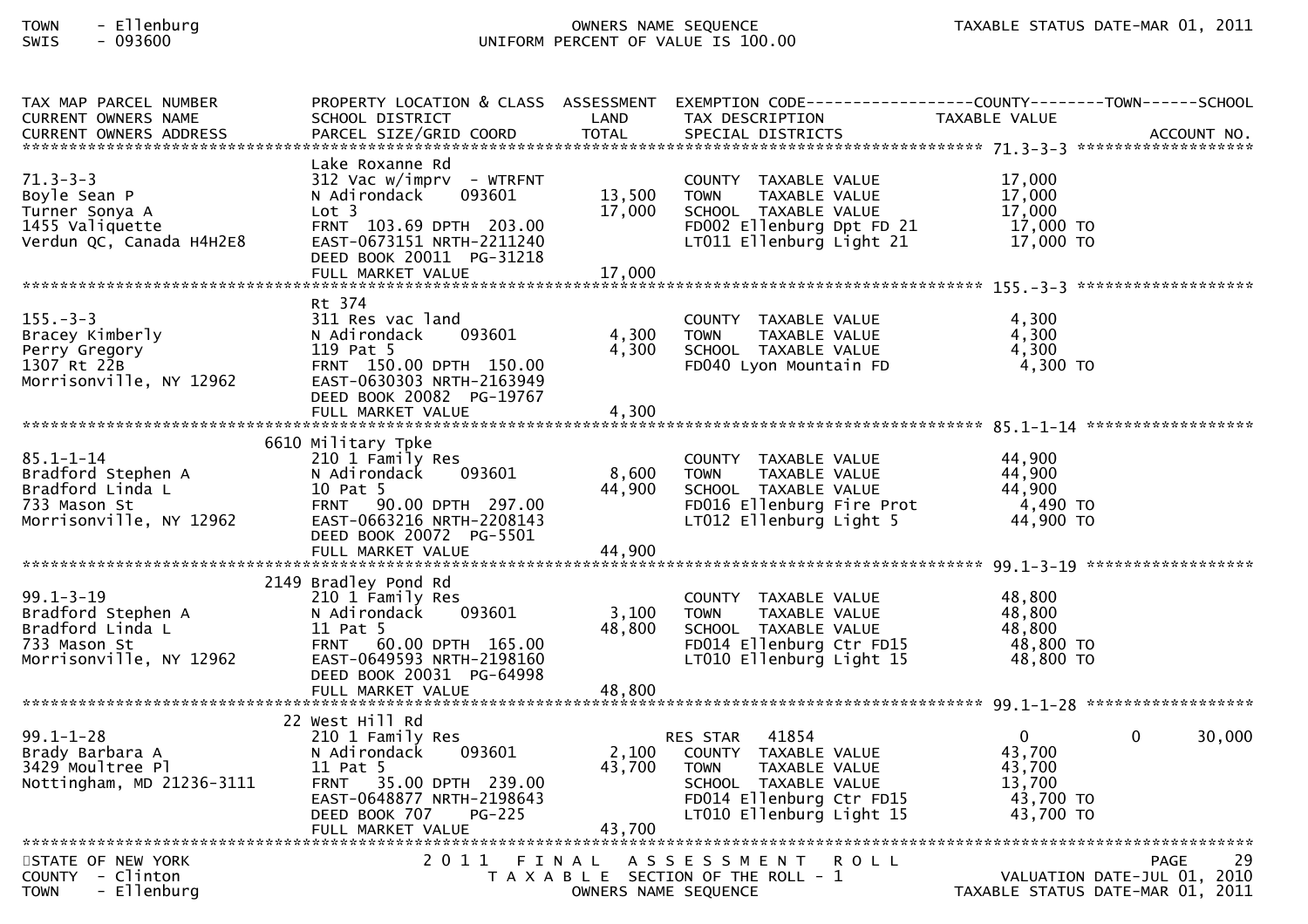| TAX MAP PARCEL NUMBER<br>CURRENT OWNERS NAME<br>CURRENT OWNERS ADDRESS                                              | SCHOOL DISTRICT                                                                                                                                                                              | <b>Example 18 The LAND</b>   | TAX DESCRIPTION                                                                                                                                     | PROPERTY LOCATION & CLASS ASSESSMENT EXEMPTION CODE----------------COUNTY-------TOWN------SCHOOL<br>TAXABLE VALUE |
|---------------------------------------------------------------------------------------------------------------------|----------------------------------------------------------------------------------------------------------------------------------------------------------------------------------------------|------------------------------|-----------------------------------------------------------------------------------------------------------------------------------------------------|-------------------------------------------------------------------------------------------------------------------|
|                                                                                                                     |                                                                                                                                                                                              |                              |                                                                                                                                                     |                                                                                                                   |
| $155.3 - 2 - 4$<br>Brand Theodore R<br>Brand Margaret O<br>8395 S Main St<br>Evans Mills, NY 13637                  | 4887 Rt 374<br>260 Seasonal res - WTRFNT<br>N Adirondack<br>093601<br>120 Pat 5<br>DEED BOOK 971<br>$PG-7$                                                                                   | 124,900<br>161,000           | COUNTY TAXABLE VALUE<br><b>TOWN</b><br>TAXABLE VALUE<br>SCHOOL TAXABLE VALUE<br>FDO16 Ellenburg Fire Prot<br>WD018 Chat Lake Water Dst 159,937 TO M | 161,000<br>161,000<br>161.000<br>161,000                                                                          |
|                                                                                                                     |                                                                                                                                                                                              |                              |                                                                                                                                                     |                                                                                                                   |
|                                                                                                                     |                                                                                                                                                                                              |                              |                                                                                                                                                     |                                                                                                                   |
| $85.1 - 1 - 39$<br>Brandon Christopher<br>6 Yarmouth St<br>6 Yarmouth St<br>Boston, MA 02116                        | Military Tpke<br>311 Res vac land<br>093601<br>N Adirondack<br>.50-A<br>58.00 DPTH 190.00<br><b>FRNT</b><br>EAST-0663486 NRTH-2207862<br>DEED BOOK 543<br>PG-194                             | 3,200                        | COUNTY TAXABLE VALUE<br>TOWN TAXABLE VALUE<br>SCHOOL TAXABLE VALUE<br>FDQ16 Ellenburg Fire Prot<br>3,200 TOWN<br>LT012 Ellenburg Light 5            | 3,200<br>3,200<br>3,200<br>3,200 TO<br>$3,200$ TO                                                                 |
|                                                                                                                     | 117 Brandy Brook Rd                                                                                                                                                                          |                              |                                                                                                                                                     |                                                                                                                   |
| $83. - 1 - 15.4$<br>Brassard Matthew W<br>Brassard Tricia L<br>PO Box 63<br>PO Box 63<br>Ellenburg Center, NY 12934 | 210 1 Family Res<br>093601<br>N Adirondack<br>Lot 6 T6omt<br>FRNT 246.00 DPTH 166.00<br>BANK 080<br>EAST-0648919 NRTH-2201115<br>DEED BOOK 1038 PG-273                                       |                              | RES STAR 41854<br>4,900 COUNTY TAXABLE VALUE<br>62,000 TOWN TAXABLE VALUE<br>SCHOOL TAXABLE VALUE<br>FDO14 Ellenburg Ctr FD15                       | $\overline{0}$<br>$\mathbf 0$<br>30,000<br>62,000<br>62,000<br>32,000<br>62,000 TO                                |
|                                                                                                                     |                                                                                                                                                                                              |                              |                                                                                                                                                     |                                                                                                                   |
|                                                                                                                     |                                                                                                                                                                                              |                              |                                                                                                                                                     |                                                                                                                   |
| $141.3 - 3 - 8$<br>Brewster Bruce<br>Brewster Florence N<br>6 Spruce Way                                            | 6/8 Spruce Way<br>Lot 101 T5 Omt<br>ACRES 5.50                                                                                                                                               |                              | 89 PCT OF VALUE USED FOR EXEMPTION PURPOSES<br>WARNONALL 41121<br>41834<br>210,000 COUNTY TAXABLE_VALUE<br>TOWN      TAXABLE_VALUE                  | 27,000<br>27,000<br>0<br>60,100<br>$\sim$ 0<br>0<br>183,000<br>183,000                                            |
|                                                                                                                     |                                                                                                                                                                                              |                              |                                                                                                                                                     |                                                                                                                   |
|                                                                                                                     |                                                                                                                                                                                              |                              |                                                                                                                                                     |                                                                                                                   |
| $141.3 - 2 - 35$<br>Brewster Robert L<br>Brewster Maureen<br>49 Pratt St<br>Rouses Point, NY 12979                  | 5255 Rt 374<br>260 Seasonal res - WTRFNT<br>093601<br>N Adirondack<br>Lot 100 Pat 5<br>FRNT 100.00 DPTH 150.00<br>EAST-0623687 NRTH-2172244<br>DEED BOOK 20021 PG-38447<br>FULL MARKET VALUE | 90,000<br>128,000<br>128,000 | COUNTY TAXABLE VALUE<br><b>TOWN</b><br>TAXABLE VALUE<br>SCHOOL TAXABLE VALUE<br>FD040 Lyon Mountain FD<br>WD018 Chat Lake Water Dst                 | 128,000<br>128,000<br>128,000<br>128,000 TO<br>128,000 ТО М                                                       |
|                                                                                                                     |                                                                                                                                                                                              |                              |                                                                                                                                                     |                                                                                                                   |
| STATE OF NEW YORK<br>- Clinton<br><b>COUNTY</b><br>- Ellenburg<br><b>TOWN</b>                                       | 2011                                                                                                                                                                                         | FINAL                        | A S S E S S M E N T<br>R O L L<br>T A X A B L E SECTION OF THE ROLL - 1<br>OWNERS NAME SEQUENCE                                                     | 30<br><b>PAGE</b><br>VALUATION DATE-JUL 01, 2010<br>TAXABLE STATUS DATE-MAR 01, 2011                              |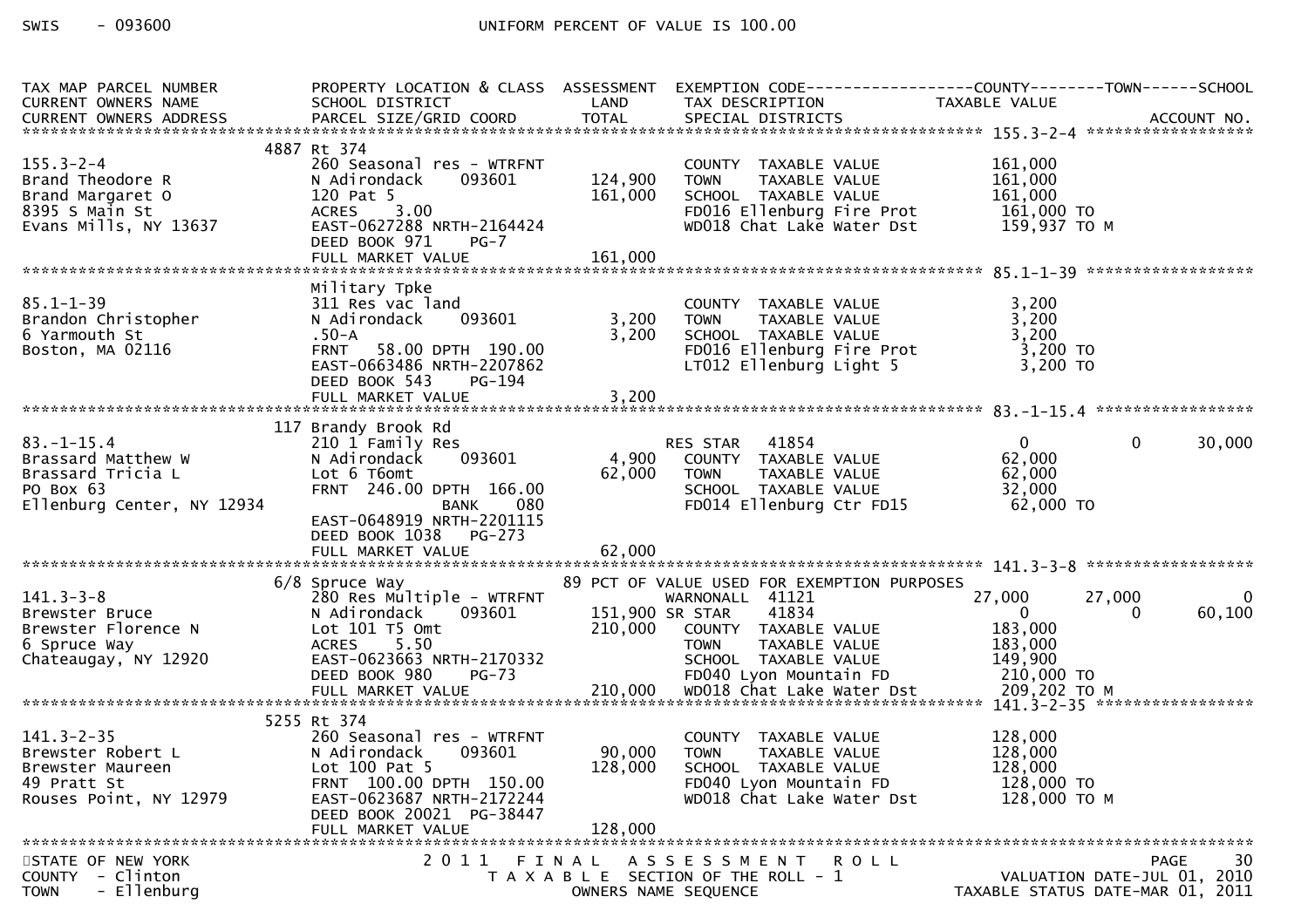| TAX MAP PARCEL NUMBER                                                                    | PROPERTY LOCATION & CLASS ASSESSMENT      |         | EXEMPTION CODE-----------------COUNTY-------TOWN------SCHOOL         |                     |                                            |
|------------------------------------------------------------------------------------------|-------------------------------------------|---------|----------------------------------------------------------------------|---------------------|--------------------------------------------|
| CURRENT OWNERS NAME                                                                      | SCHOOL DISTRICT                           | LAND    | TAX DESCRIPTION                                                      | TAXABLE VALUE       |                                            |
| CURRENT OWNERS ADDRESS PARCEL SIZE/GRID COORD TOTAL SPECIAL DISTRICTS (2007) ACCOUNT NO. |                                           |         |                                                                      |                     |                                            |
|                                                                                          | 7942 Star Rd                              |         |                                                                      |                     |                                            |
| $82 - 1 - 15$                                                                            | 112 Dairy farm                            |         | AGRI DISTR 41720                                                     | 14,409              | 14,409<br>14,409                           |
| Brior Keith                                                                              | 093601<br>N Adirondack                    |         | 31,600 RES STAR<br>41854                                             | $\overline{0}$      | 30,000<br>0                                |
| Brior Vicki                                                                              | $9$ Pat $6$                               |         | 170,000 483A EX<br>42100                                             | 12,750              | 12,750<br>12,750                           |
| 7942 Star Rd Rt 190                                                                      | ACRES 48.50                               |         | COUNTY TAXABLE VALUE                                                 | 142,841             |                                            |
| Ellenburg Center, NY 12934                                                               | EAST-0631831 NRTH-2203116                 |         | <b>TOWN</b><br>TAXABLE VALUE                                         | 142,841             |                                            |
|                                                                                          | DEED BOOK 20031 PG-62482                  |         | SCHOOL TAXABLE VALUE                                                 | 112,841             |                                            |
| MAY BE SUBJECT TO PAYMENT                                                                | FULL MARKET VALUE                         | 170,000 | FD016 Ellenburg Fire Prot                                            | 157,250 TO          |                                            |
| UNDER AGDIST LAW TIL 2015                                                                |                                           |         | 12,750 EX                                                            |                     |                                            |
|                                                                                          |                                           |         |                                                                      |                     |                                            |
| $97. - 1 - 8$                                                                            | Star Rd<br>105 Vac farmland               |         | AGRI DISTR 41720                                                     | 8,381               | 8,381<br>8,381                             |
| Brior Keith                                                                              | 093601<br>N Adirondack                    | 52,300  | COUNTY TAXABLE VALUE                                                 | 43,919              |                                            |
| 7942 Star Rd Rt 190                                                                      | 9 Pat 6                                   | 52,300  | TAXABLE VALUE<br><b>TOWN</b>                                         | 43,919              |                                            |
| Ellenburg Center, NY 12934                                                               | ACRES 98.60                               |         | SCHOOL TAXABLE VALUE                                                 | 43,919              |                                            |
|                                                                                          | EAST-0630675 NRTH-2200633                 |         | FD016 Ellenburg Fire Prot                                            | 52,300 TO           |                                            |
| MAY BE SUBJECT TO PAYMENT                                                                | DEED BOOK 98001 PG-02235                  |         |                                                                      |                     |                                            |
| UNDER AGDIST LAW TIL 2015                                                                | FULL MARKET VALUE                         | 52,300  |                                                                      |                     |                                            |
|                                                                                          |                                           |         |                                                                      |                     |                                            |
|                                                                                          | Tacey Rd                                  |         |                                                                      |                     |                                            |
| $97. - 1 - 10.2$                                                                         | 105 Vac farmland                          |         | AGRI DISTR 41720                                                     | 18,748              | 18,748<br>18,748                           |
| Brior Keith                                                                              | 093601<br>N Adirondack                    | 61,200  | COUNTY TAXABLE VALUE                                                 | 42,452              |                                            |
| Brior Vicki<br>7942 Star Rd Rt 190                                                       | Lot 8 & 9 T6omt                           | 61,200  | <b>TOWN</b><br><br>TAXABLE VALUE<br>TAXABLE VALUE                    | 42,452              |                                            |
| Ellenburg Center, NY 12934                                                               | ACRES 100.50<br>EAST-0630436 NRTH-2199375 |         | SCHOOL TAXABLE VALUE<br>FD016 Ellenburg Fire Prot                    | 42,452<br>61,200 TO |                                            |
|                                                                                          | DEED BOOK 20031 PG-62482                  |         |                                                                      |                     |                                            |
| MAY BE SUBJECT TO PAYMENT                                                                | FULL MARKET VALUE                         | 61,200  |                                                                      |                     |                                            |
| UNDER AGDIST LAW TIL 2015                                                                |                                           |         |                                                                      |                     |                                            |
|                                                                                          |                                           |         |                                                                      |                     |                                            |
|                                                                                          | West Hill Rd                              |         |                                                                      |                     |                                            |
| $97. - 1 - 21.342$                                                                       | 105 Vac farmland                          |         | COUNTY TAXABLE VALUE                                                 | 43,300              |                                            |
| Brior Keith R                                                                            | 093601<br>N Adirondack                    | 43,300  | TAXABLE VALUE<br><b>TOWN</b>                                         | 43,300              |                                            |
| Brior Vicki L                                                                            | Lot 17 T5omt                              | 43,300  | SCHOOL TAXABLE VALUE                                                 | 43,300              |                                            |
| 7942 Star Rt 190                                                                         | ACRES 104.80                              |         | FD016 Ellenburg Fire Prot                                            | 43,300 TO           |                                            |
| Ellenburg Center, NY 12934                                                               | EAST-0631781 NRTH-2195061                 |         |                                                                      |                     |                                            |
|                                                                                          | DEED BOOK 20021 PG-49205                  |         |                                                                      |                     |                                            |
|                                                                                          |                                           |         |                                                                      |                     |                                            |
|                                                                                          | West Hill Rd                              |         |                                                                      |                     |                                            |
| $97. - 1 - 21.343$                                                                       | 105 Vac farmland                          |         | COUNTY TAXABLE VALUE                                                 | 62,600              |                                            |
| Brior Keith R                                                                            | 093601<br>N Adirondack                    | 62,600  | <b>TOWN</b><br>TAXABLE VALUE                                         | 62,600              |                                            |
| Brior Vicki L                                                                            | Lot 18 & 23 T50mt                         | 62,600  | SCHOOL TAXABLE VALUE                                                 | 62,600              |                                            |
| 7942 Star Rt 190                                                                         | ACRES 123.00                              |         | FD016 Ellenburg Fire Prot                                            | 62,600 TO           |                                            |
| Ellenburg Center, NY 12934                                                               | EAST-0629035 NRTH-2192270                 |         |                                                                      |                     |                                            |
|                                                                                          | DEED BOOK 20021 PG-49205                  |         |                                                                      |                     |                                            |
|                                                                                          | FULL MARKET VALUE                         | 62,600  |                                                                      |                     |                                            |
| STATE OF NEW YORK                                                                        | 2011                                      | FINAL   |                                                                      |                     | 31                                         |
| COUNTY - Clinton                                                                         |                                           |         | A S S E S S M E N T R O L L<br>T A X A B L E SECTION OF THE ROLL - 1 |                     | <b>PAGE</b><br>VALUATION DATE-JUL 01, 2010 |
|                                                                                          |                                           |         |                                                                      |                     |                                            |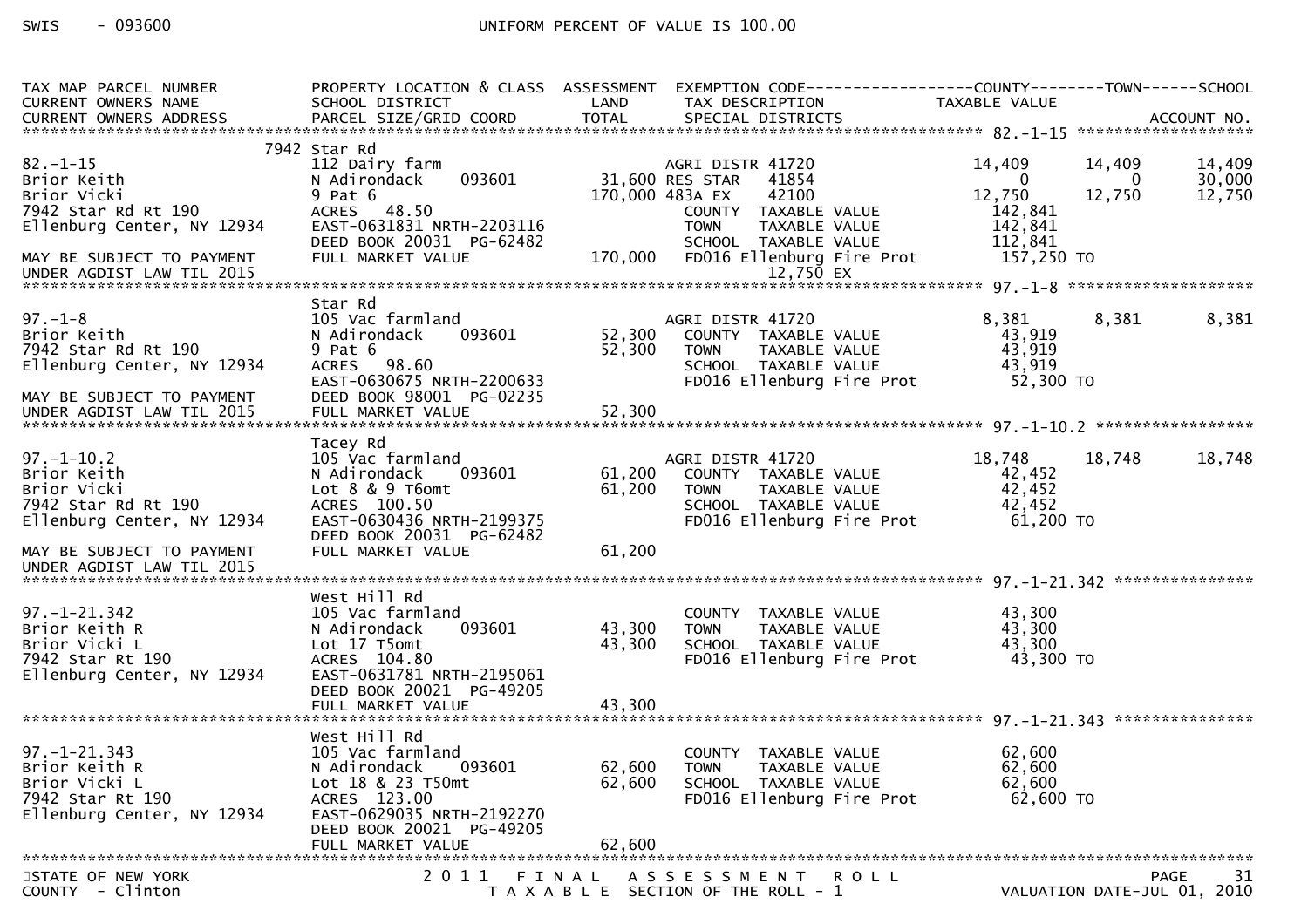| TAX MAP PARCEL NUMBER<br>CURRENT OWNERS NAME                                                                    | PROPERTY LOCATION & CLASS ASSESSMENT<br>SCHOOL DISTRICT                                                                                                                    | LAND               | TAX DESCRIPTION                                                                                                                                                 | TAXABLE VALUE                                                           |                    |        |
|-----------------------------------------------------------------------------------------------------------------|----------------------------------------------------------------------------------------------------------------------------------------------------------------------------|--------------------|-----------------------------------------------------------------------------------------------------------------------------------------------------------------|-------------------------------------------------------------------------|--------------------|--------|
| .CURRENT OWNERS ADDRESS PARCEL SIZE/GRID COORD TOTAL SPECIAL DISTRICTS ACCOUNT NO ACCOUNT NO ACCOUNT NO ACCOUNT |                                                                                                                                                                            |                    |                                                                                                                                                                 |                                                                         |                    |        |
| $85 - 1 - 14$<br>Broderick Scot F<br>Broderick Lorraine P<br>226 Dickson Point Rd<br>Plattsburgh, NY 12901      | Star Rd<br>314 Rural vac<10<br>N Adirondack<br>093601<br>Lot 17&18 Omt #6<br>FRNT 210.00 DPTH 198.00<br>EAST-0659783 NRTH-2206348<br>DEED BOOK 899<br>PG-165               | 5,000<br>5,000     | COUNTY TAXABLE VALUE<br>TAXABLE VALUE<br><b>TOWN</b><br>SCHOOL TAXABLE VALUE<br>FD016 Ellenburg Fire Prot                                                       | 5,000<br>5,000<br>5,000<br>$5,000$ TO                                   |                    |        |
|                                                                                                                 | 5057 Rt 374                                                                                                                                                                |                    |                                                                                                                                                                 |                                                                         |                    |        |
| $155.1 - 2 - 28.1$<br>Brooks James L<br>5057 Rt 374<br>Merrill, NY 12955                                        | 280 Res Multiple - WTRFNT<br>093601<br>N Adirondack<br>101 Pat 5<br>FRNT 190.00 DPTH 200.00<br><b>BANK</b><br>080<br>EAST-0626109 NRTH-2168121<br>DEED BOOK 20021 PG-48903 | 120,200<br>232,000 | 41854<br><b>RES STAR</b><br>COUNTY TAXABLE VALUE<br><b>TOWN</b><br>TAXABLE VALUE<br>SCHOOL TAXABLE VALUE<br>FD040 Lyon Mountain FD<br>WD018 Chat Lake Water Dst | $\Omega$<br>232,000<br>232,000<br>202,000<br>232,000 TO<br>232,000 TO M | $\Omega$           | 30,000 |
|                                                                                                                 |                                                                                                                                                                            |                    |                                                                                                                                                                 |                                                                         |                    |        |
| $141.3 - 2 - 46$<br>Brooks Life Estate Donald<br>Kirouac Laurie<br>10 Lyttle Ln<br>Greenwich, NY 12834          | 15 Brooks Way<br>260 Seasonal res - WTRFNT<br>Chateaugay 1<br>163401<br>Lot 100 T5omt<br>FRNT 70.00 DPTH 190.00<br>EAST-0623144 NRTH-2172899<br>DEED BOOK 641<br>PG-993    | 69,200<br>98,500   | COUNTY TAXABLE VALUE<br>TAXABLE VALUE<br><b>TOWN</b><br>SCHOOL TAXABLE VALUE<br>FD040 Lyon Mountain FD<br>WD018 Chat Lake Water Dst                             | 98,500<br>98,500<br>98,500<br>98,500 TO<br>98,500 ТО М                  |                    |        |
| PRIOR OWNER ON 3/01/2011<br>Brooks Et Al Donald                                                                 | FULL MARKET VALUE                                                                                                                                                          | 98,500             |                                                                                                                                                                 |                                                                         |                    |        |
|                                                                                                                 | 42 Ellenburg Center Rd                                                                                                                                                     |                    |                                                                                                                                                                 |                                                                         |                    |        |
| $85. - 1 - 11.4$<br>Brooks Sara Ann<br>Brooks Christopher G<br>PO Box 75<br>Ellenburg, NY 12933                 | 210 1 Family Res<br>093601<br>N Adirondack<br>Lot 3 T6 OMT<br><b>ACRES</b><br>2.00 BANK<br>320<br>EAST-0661028 NRTH-2205909<br>DEED BOOK 20031 PG-61477                    | 5,500<br>121,100   | RES STAR 41854<br>COUNTY TAXABLE VALUE<br>TAXABLE VALUE<br><b>TOWN</b><br>SCHOOL TAXABLE VALUE<br>FD016 Ellenburg Fire Prot                                     | $\mathbf{0}$<br>121,100<br>121,100<br>91,100<br>$121,100$ TO            | 0                  | 30,000 |
|                                                                                                                 | FULL MARKET VALUE                                                                                                                                                          | 121,100            |                                                                                                                                                                 |                                                                         |                    |        |
|                                                                                                                 | West Hill Rd                                                                                                                                                               |                    |                                                                                                                                                                 |                                                                         | ****************** |        |
| $98. - 1 - 8.3$<br>Brossoit Alcide<br>257 Rue du Zou Ave<br>Salaberry de Valleyfield PQ<br>J6T5M4               | 321 Abandoned ag<br>093601<br>N Adirondack<br>Lot 6 T6OMT<br>Lot 11 T50MT<br>39.20<br>ACRES<br>EAST-0646891 NRTH-2198996<br>DEED BOOK 20041 PG-77910                       | 18,800<br>18,800   | COUNTY TAXABLE VALUE<br>TAXABLE VALUE<br><b>TOWN</b><br>SCHOOL TAXABLE VALUE<br>FD014 Ellenburg Ctr FD15<br>LT010 Ellenburg Light 15                            | 18,800<br>18,800<br>18,800<br>18,800 TO<br>18,800 TO                    |                    |        |
|                                                                                                                 | FULL MARKET VALUE                                                                                                                                                          | 18,800             |                                                                                                                                                                 |                                                                         |                    |        |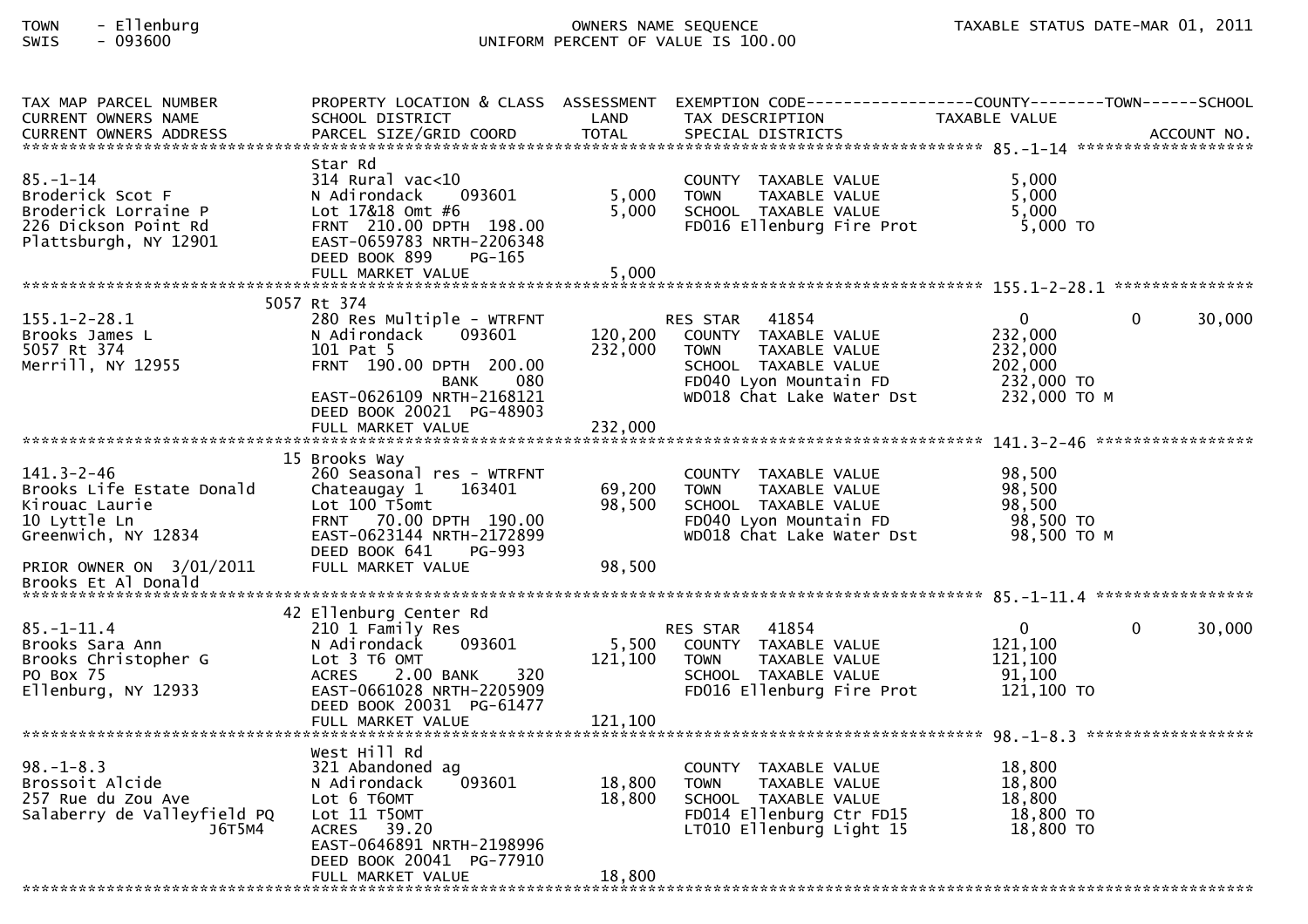| STATE OF NEW YORK<br>COUNTY - Clinton<br>- Ellenburg<br><b>TOWN</b><br>$-093600$<br><b>SWIS</b>                                |                                                                                                                                                                                              |                               | UNIFORM PERCENT OF VALUE IS 100.00                                                                                                                                                  | 2011 FINAL ASSESSMENT ROLL PAGE 32<br>TAXABLE SECTION OF THE ROLL - 1 VALUATION DATE-JUL 01, 2010<br>OWNERS NAME SEQUENCE TAXABLE STATUS DATE-MAR 01, 2011                                                                     |        |
|--------------------------------------------------------------------------------------------------------------------------------|----------------------------------------------------------------------------------------------------------------------------------------------------------------------------------------------|-------------------------------|-------------------------------------------------------------------------------------------------------------------------------------------------------------------------------------|--------------------------------------------------------------------------------------------------------------------------------------------------------------------------------------------------------------------------------|--------|
| TAX MAP PARCEL NUMBER<br>CURRENT OWNERS NAME<br>CURRENT OWNERS ADDRESS                                                         | SCHOOL DISTRICT<br><b>Example 18 Service State LAND</b>                                                                                                                                      |                               | TAX DESCRIPTION                                                                                                                                                                     | PROPERTY LOCATION & CLASS ASSESSMENT EXEMPTION CODE---------------COUNTY-------TOWN------SCHOOL<br>TAXABLE VALUE<br>CURRENT OWNERS ADDRESS FARCEL SIZE/GRID COORD TOTAL SPECIAL DISTRICTS FOR THE SPECIAL POST ACCOUNT NO.     |        |
| $155.4 - 1 - 29$<br>Brothers Martin L<br>Brothers Tina M<br>8133 Rt 22<br>west Chazy, NY 12992                                 | 43 Blanche Rd<br>260 Seasonal res<br>093601<br>N Adirondack<br>119 Pat 5<br>FRNT 83.00 DPTH 124.00<br>EAST-0632584 NRTH-2162296<br>DEED BOOK 20061 PG-97733<br>FULL MARKET VALUE             | 3,200<br>13,100<br>13,100     | COUNTY TAXABLE VALUE<br>TAXABLE VALUE<br>TOWN<br>SCHOOL TAXABLE VALUE<br>FD040 Lyon Mountain FD                                                                                     | 13,100<br>13,100<br>13,100<br>13,100 TO                                                                                                                                                                                        |        |
| $155.3 - 3 - 4$<br>155.5-5- <del>4</del><br>Brown - Jordan Cynthia<br>McGregor Bruce Jr<br>55 Magnolia Cir<br>Ravena, NY 12143 | 41 Holtzman Way<br>260 Seasonal res - WTRFNT<br>N Adirondack<br>093601<br>116 Pat 5<br>FRNT 110.00 DPTH 275.00<br>EAST-0630268 NRTH-2162082<br>DEED BOOK 20102 PG-36066<br>FULL MARKET VALUE | 126,200<br>153,000<br>153,000 | COUNTY TAXABLE VALUE<br>TAXABLE VALUE<br><b>TOWN</b><br>TOWN TAXABLE VALUE<br>SCHOOL TAXABLE VALUE 153,000<br>FD040 Lyon Mountain FD 153,000 TO<br>WD018 Chat Lake Water Dst        | 153,000<br>153,000<br>153,000 то м                                                                                                                                                                                             |        |
| $71.3 - 2 - 31$<br>Brown Nicole M<br>2183 Plank Rd<br>Ellenburg Depot, NY 12935-0139 FRNT 82.50 DPTH 173.00                    | 2183 Plank Rd<br>210 1 Family Res<br>N Adirondack 093601<br>20 Pat 6<br>080<br><b>BANK</b><br>EAST-0675265 NRTH-2213224<br>DEED BOOK 20112 PG-38156                                          | 3,800<br>61,400               | RES STAR 41854<br>COUNTY TAXABLE VALUE<br><b>TOWN</b><br>TAXABLE VALUE<br>SCHOOL TAXABLE VALUE<br>FD002 Ellenburg Dpt FD 21<br>LT011 Ellenburg Light 21<br>OT002 Omitted Tax-County | $\mathbf{0}$<br>$\mathbf{0}$<br>61,400<br>61,400<br>31,400<br>61,400 TO<br>61,400 TO<br>34.44 MT<br>FULL MARKET VALUE 61,400 0T004 Omitted Tax-Town 32.15 MT 32.15 HT FULL MARKET VALUE 61,400 0T004 Omitted Tax-Town 32.15 MT | 30,000 |
| $141.3 - 3 - 1$<br>Brue Peter J<br>Brue Brenda L<br>645 CR 52<br>Chateaugay, NY 12920                                          | 28 Hansen Way<br>260 Seasonal res - WTRFNT<br>093601<br>N Adirondack<br>101 Pat 5<br>FRNT 50.00 DPTH 150.00<br>EAST-0624700 NRTH-2169560<br>DEED BOOK 1008<br>PG-144<br>FULL MARKET VALUE    | 54,600<br>115,000<br>115,000  | COUNTY TAXABLE VALUE<br>TAXABLE VALUE<br>TOWN<br>SCHOOL TAXABLE VALUE<br>FD040 Lyon Mountain FD<br>WD018 Chat Lake Water Dst                                                        | 115,000<br>115,000<br>115,000<br>115,000 TO<br>115,000 то м                                                                                                                                                                    |        |
| $155.1 - 1 - 24$<br>Brue Peter J<br>Brue Brenda L<br>645 CR 52<br>Chateaugay, NY 12920                                         | Narrows Rd<br>314 Rural vac<10<br>093601<br>N Adirondack<br>101 Pat 5<br>4.90<br>ACRES<br>EAST-0624316 NRTH-2169431<br>DEED BOOK 20102 PG-35987<br>FULL MARKET VALUE                         | 7,000<br>7,000<br>7,000       | COUNTY TAXABLE VALUE<br>TAXABLE VALUE<br>TOWN<br>SCHOOL TAXABLE VALUE<br>FD040 Lyon Mountain FD<br>WD018 Chat Lake Water Dst                                                        | 7,000<br>7,000<br>7,000<br>7,000 TO<br>7,000 TO M                                                                                                                                                                              |        |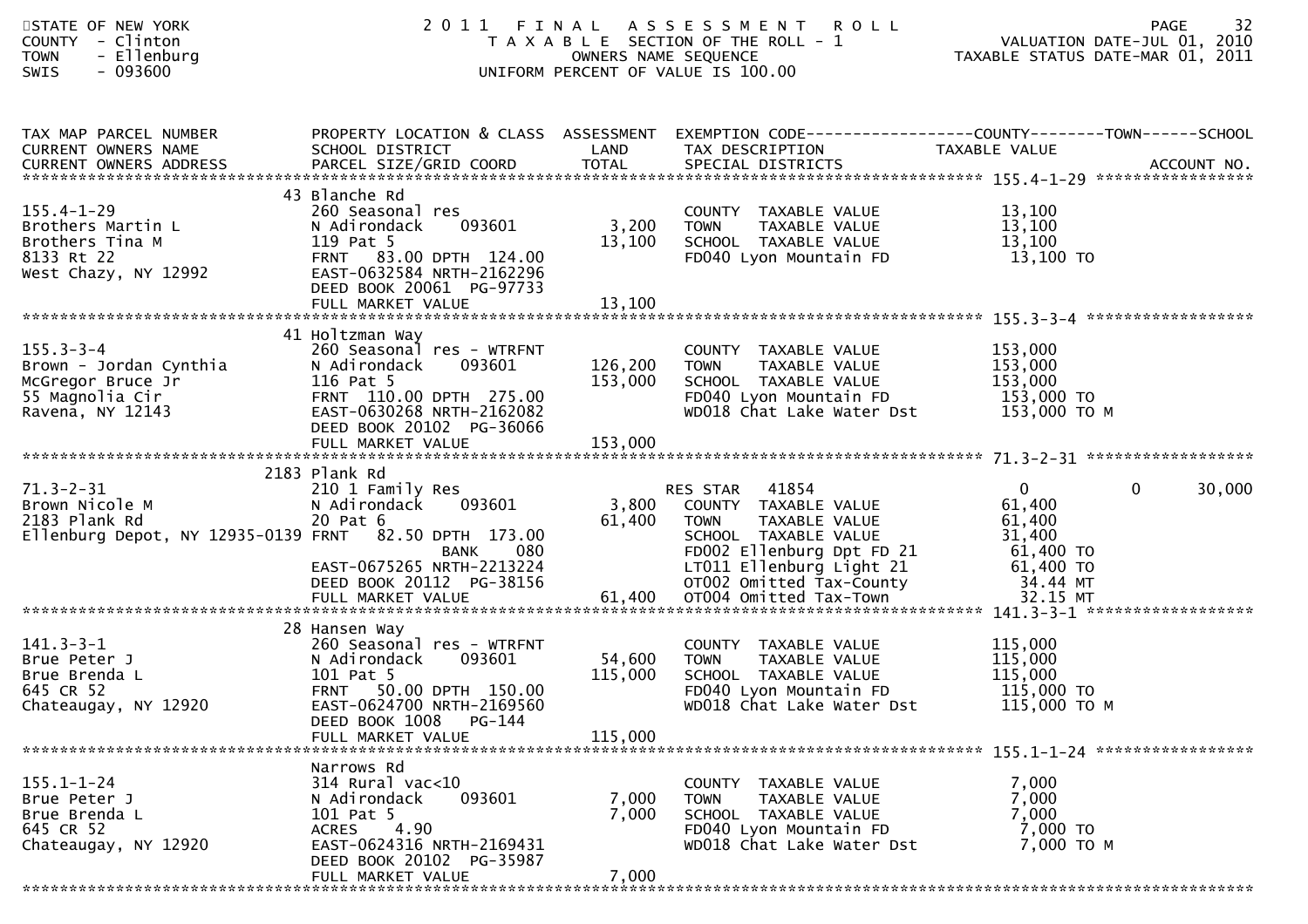| STATE OF NEW YORK<br>- Clinton<br><b>COUNTY</b><br>- Ellenburg<br><b>TOWN</b><br>$-093600$<br><b>SWIS</b> |                                                                                                                                                                                            |                               | 2011 FINAL ASSESSMENT<br><b>ROLL</b><br>T A X A B L E SECTION OF THE ROLL - 1<br>OWNERS NAME SEQUENCE<br>UNIFORM PERCENT OF VALUE IS 100.00                                              | VALUATION DATE-JUL 01, 2010<br>TAXABLE STATUS DATE-MAR 01, 2011            | <b>PAGE</b>       | 33              |
|-----------------------------------------------------------------------------------------------------------|--------------------------------------------------------------------------------------------------------------------------------------------------------------------------------------------|-------------------------------|------------------------------------------------------------------------------------------------------------------------------------------------------------------------------------------|----------------------------------------------------------------------------|-------------------|-----------------|
| TAX MAP PARCEL NUMBER<br>CURRENT OWNERS NAME<br>CURRENT OWNERS ADDRESS                                    | SCHOOL DISTRICT                                                                                                                                                                            | <b>Example 18 The LAND</b>    | PROPERTY LOCATION & CLASS ASSESSMENT EXEMPTION CODE---------------COUNTY-------TOWN------SCHOOL<br>TAX DESCRIPTION                                                                       | TAXABLE VALUE                                                              |                   |                 |
| $155.1 - 1 - 25$<br>Brue Peter J<br>Brue Brenda L<br>645 CR 52<br>Chateaugay, NY 12920                    | 26 Hansen Way<br>260 Seasonal res - WTRFNT<br>N Adirondack<br>093601<br>101 T5omt<br>FRNT 178.50 DPTH 220.00<br>EAST-0624678 NRTH-2169449<br>DEED BOOK 20102 PG-35986<br>FULL MARKET VALUE | 101,500<br>139,300<br>139,300 | COUNTY TAXABLE VALUE<br>TAXABLE VALUE<br><b>TOWN</b><br>SCHOOL TAXABLE VALUE<br>FD040 Lyon Mountain FD 139,300 TO<br>WD018 Chat Lake Water Dst                                           | 139,300<br>139,300<br>139,300<br>139,300 ТО М                              |                   |                 |
| $84. - 1 - 18.114$<br>Brunet Bradley<br>335 Ellenburg Center Rd<br>Ellenburg Center, NY 12934             | Ellenburg Center Rd<br>280 Res Multiple<br>N Adirondack 093601<br>Unfiled HSBC Lot C<br>14.89<br><b>ACRES</b><br>EAST-0656250 NRTH-2200002<br>DEED BOOK 20051 PG-82054                     |                               | RES STAR<br>41854<br>RES STAR    41854<br>17,700 RS STAR MH 41864<br>130,000   COUNTY  TAXABLE VALUE<br>TAXABLE VALUE<br><b>TOWN</b><br>SCHOOL TAXABLE VALUE<br>FD014 Ellenburg Ctr FD15 | $\mathbf{0}$<br>$\mathbf{0}$<br>130,000<br>130,000<br>99,000<br>130,000 TO | 0<br>$\mathbf{0}$ | 30,000<br>1,000 |
|                                                                                                           | FULL MARKET VALUE                                                                                                                                                                          | 130,000                       |                                                                                                                                                                                          |                                                                            |                   |                 |
| $84. - 1 - 18.4$<br>Brunet Dale A<br>Brunet Darlene M<br>8 Arno Rd<br>Ellenburg Center, NY 12934          | 8 Arno Rd<br>210 1 Family Res<br>N Adirondack<br>093601<br>Lot 4 T6omt<br><b>ACRES</b><br>3.00<br>EAST-0656614 NRTH-2200361<br>DEED BOOK 852<br>PG-132<br>FULL MARKET VALUE                | 10,100<br>232,000<br>232,000  | 41854<br>RES STAR<br>COUNTY TAXABLE VALUE<br><b>TOWN</b><br>TAXABLE VALUE<br>SCHOOL TAXABLE VALUE<br>FD014 Ellenburg Ctr FD15                                                            | $\mathbf{0}$<br>232,000<br>232,000<br>202,000<br>232,000 TO                | $\overline{0}$    | 30,000          |
| $71.3 - 3 - 40$<br>Brunet Steve M<br>Brunet Candy F<br>PO Box 149<br>Ellenburg Depot, NY 12935-2334       | 204 Lake Roxanne Rd<br>210 1 Family Res<br>093601<br>N Adirondack<br>Lot $20$ Pat $6$<br>FRNT 105.00 DPTH 150.30<br>BANK<br>080<br>EAST-0673236 NRTH-2210728<br>DEED BOOK 20001 PG-24952   | 86,000                        | 41854<br>RES STAR<br>9,200 COUNTY TAXABLE VALUE<br>TAXABLE VALUE<br><b>TOWN</b><br>SCHOOL TAXABLE VALUE<br>FD002 Ellenburg Dpt FD 21<br>LT011 Ellenburg Light 21                         | $\mathbf{0}$<br>86,000<br>86,000<br>56,000<br>86,000 TO<br>86,000 TO       | $\mathbf{0}$      | 30,000          |
|                                                                                                           | FULL MARKET VALUE                                                                                                                                                                          | 86,000                        |                                                                                                                                                                                          |                                                                            |                   |                 |
| $155.1 - 2 - 34$<br>Buchanan Ralph R<br>75 Rue Salaberry<br>Salab-De-Vall QC, Canada<br>J6T2H2            | 5097 Rt 374<br>270 Mfg housing - WTRFNT<br>N Adirondack<br>093601<br>Lot $101$ Pat 5<br>FRNT 30.00 DPTH 215.00<br>EAST-0625548 NRTH-2168996<br>DEED BOOK 511<br>PG-572                     | 56,700<br>73,700              | COUNTY TAXABLE VALUE<br>TAXABLE VALUE<br>TOWN<br>SCHOOL TAXABLE VALUE<br>FD040 Lyon Mountain FD<br>WD018 Chat Lake Water Dst                                                             | 73,700<br>73,700<br>73,700<br>73,700 TO<br>73,700 TO M                     |                   |                 |
|                                                                                                           | FULL MARKET VALUE                                                                                                                                                                          | 73,700                        |                                                                                                                                                                                          |                                                                            |                   |                 |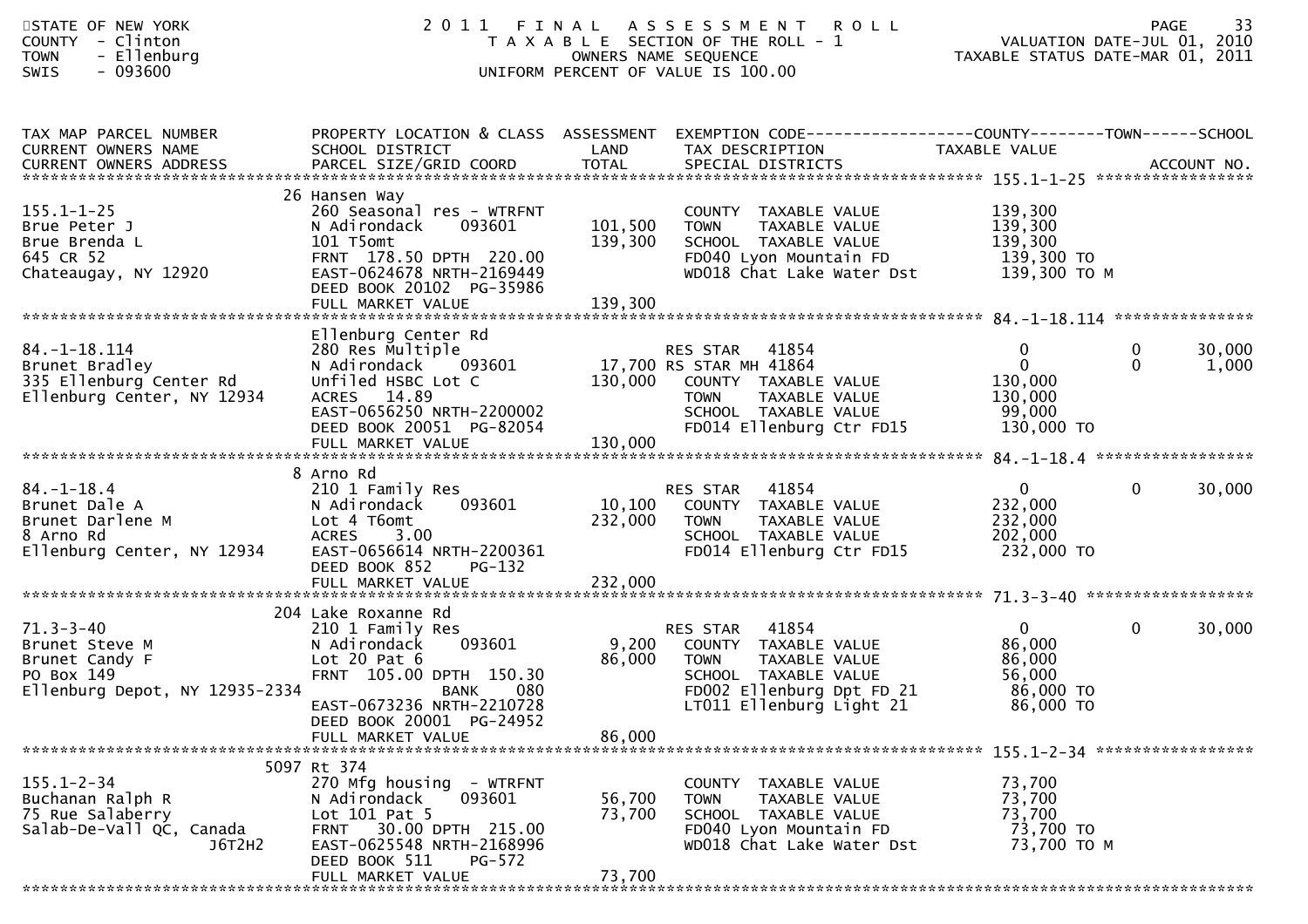| STATE OF NEW YORK<br>COUNTY - Clinton<br>- Ellenburg<br><b>TOWN</b><br>- 093600<br><b>SWIS</b>                                                  |                                                                                                                                                                                                     |                           | 2011 FINAL ASSESSMENT ROLL<br>74 - PAGE<br>2010 VALUATION DATE-JUL 01, 2010<br>TAXABLE STATUS DATE-MAR 01, 2011<br>T A X A B L E SECTION OF THE ROLL - 1<br>OWNERS NAME SEQUENCE<br>UNIFORM PERCENT OF VALUE IS 100.00 |                                                              |             | 34<br><b>PAGE</b>      |
|-------------------------------------------------------------------------------------------------------------------------------------------------|-----------------------------------------------------------------------------------------------------------------------------------------------------------------------------------------------------|---------------------------|------------------------------------------------------------------------------------------------------------------------------------------------------------------------------------------------------------------------|--------------------------------------------------------------|-------------|------------------------|
| TAX MAP PARCEL NUMBER<br>CURRENT OWNERS NAME                                                                                                    | SCHOOL DISTRICT                                                                                                                                                                                     | LAND                      | PROPERTY LOCATION & CLASS ASSESSMENT EXEMPTION CODE---------------COUNTY-------TOWN------SCHOOL<br>TAX DESCRIPTION                                                                                                     | TAXABLE VALUE                                                |             |                        |
| $155. - 2 - 2.2$<br>Buck Brook Timber Co Llc<br>PO Box 2520<br>Concord, NH 03302-2520<br>MAY BE SUBJECT TO PAYMENT<br>UNDER RPTL480A UNTIL 2020 | Rt 374<br>912 Forest s480a<br>093601<br>N Adirondack<br>Lot 101 T5omt<br>189ac Cert 480A Elig 2/99<br>$(34900/196 - 40x1)x189$<br>ACRES 197.00<br>EAST-0628736 NRTH-2168633<br>DEED BOOK 1021 PG-87 | 46,400<br>46,400          | 480A EX<br>47460<br>COUNTY TAXABLE VALUE<br>TAXABLE VALUE<br>TOWN<br>SCHOOL TAXABLE VALUE<br>FD040 Lyon Mountain FD                                                                                                    | 34,973<br>11,427<br>11,427<br>11,427<br>46,400 TO            | 34,973      | 34,973                 |
|                                                                                                                                                 | FULL MARKET VALUE                                                                                                                                                                                   | 46,400                    |                                                                                                                                                                                                                        |                                                              |             |                        |
| $97. - 1 - 18.3$<br>Bulriss Laurie A<br>1424 Guideboard Rd<br>Schuyler Falls, NY 12985                                                          | 671 West Hill Rd<br>210 1 Family Res<br>093601<br>N Adirondack<br>Lot 16 T5omt<br>ACRES 1.00<br>EAST-0633781 NRTH-2194015<br>DEED BOOK 889<br>PG-96<br>FULL MARKET VALUE                            | 5,000<br>83,000<br>83,000 | COUNTY TAXABLE VALUE<br><b>TOWN</b><br>TAXABLE VALUE<br>SCHOOL TAXABLE VALUE<br>FD016 Ellenburg Fire Prot                                                                                                              | 83,000<br>83,000<br>83,000<br>83,000 TO                      |             |                        |
|                                                                                                                                                 | 314 Narrows Rd                                                                                                                                                                                      |                           |                                                                                                                                                                                                                        |                                                              |             |                        |
| $141.3 - 1 - 1.2$<br>Bulriss Leon<br>Bulriss Marilyn<br>1346 County Rt 37<br>West Monroe, NY 13167                                              | 260 Seasonal res - WTRFNT<br>163401<br>Chateaugay 1<br>Lot 100 T5omt<br>ACRES 1.20<br>EAST-0622191 NRTH-2172869<br>DEED BOOK 969<br>PG-211                                                          | 112,200<br>142,000        | COUNTY TAXABLE VALUE<br><b>TOWN</b><br>TAXABLE VALUE<br>SCHOOL TAXABLE VALUE<br>FD040 Lyon Mountain FD<br>WD018 Chat Lake Water Dst                                                                                    | 142,000<br>142,000<br>142,000<br>142,000 TO<br>142,000 то м  |             |                        |
|                                                                                                                                                 | 5070 Rt 11                                                                                                                                                                                          |                           |                                                                                                                                                                                                                        |                                                              |             |                        |
| $71.3 - 2 - 14$<br>Fulriss Milton B<br>Bulriss Beverly<br>FATA 11<br>5070 Rt 11<br>Ellenburg Depot, NY 12935                                    | 210 1 Family Res<br>093601<br>N Adirondack<br>20 Pat 6<br>FRNT 68.90 DPTH 204.24<br>EAST-0673743 NRTH-2213618<br>DEED BOOK 20021 PG-48725                                                           | 3,600 SR STAR<br>68,000   | WARNONALL 41121<br>41834<br>COUNTY TAXABLE VALUE<br>TOWN TAXABLE VALUE<br>SCHOOL TAXABLE VALUE<br>FD002 Ellenburg Dpt FD 21                                                                                            | 10,200<br>$\Omega$<br>57,800<br>57,800<br>7,900<br>68,000 TO | 10,200<br>0 | $\mathbf{0}$<br>60,100 |
|                                                                                                                                                 | FULL MARKET VALUE                                                                                                                                                                                   | 68,000                    | LT011 Ellenburg Light 21                                                                                                                                                                                               | 68,000 TO                                                    |             |                        |
| $85. - 1 - 2.6$<br>Burdo Raymond<br>PO Box 23<br>Ellenburg, NY 12933                                                                            | 6748 Star Rd<br>210 1 Family Res<br>093601<br>N Adirondack<br>Lot 18 T6omt<br>FRNT 150.00 DPTH 165.00<br>EAST-0660797 NRTH-2206463<br>DEED BOOK 98001 PG-00632<br>FULL MARKET VALUE                 | 4,500<br>55,100<br>55,100 | 41854<br>RES STAR<br>COUNTY<br>TAXABLE VALUE<br><b>TOWN</b><br>TAXABLE VALUE<br>SCHOOL TAXABLE VALUE<br>FD016 Ellenburg Fire Prot                                                                                      | 0<br>55,100<br>55,100<br>25,100<br>55,100 TO                 | 0           | 30,000                 |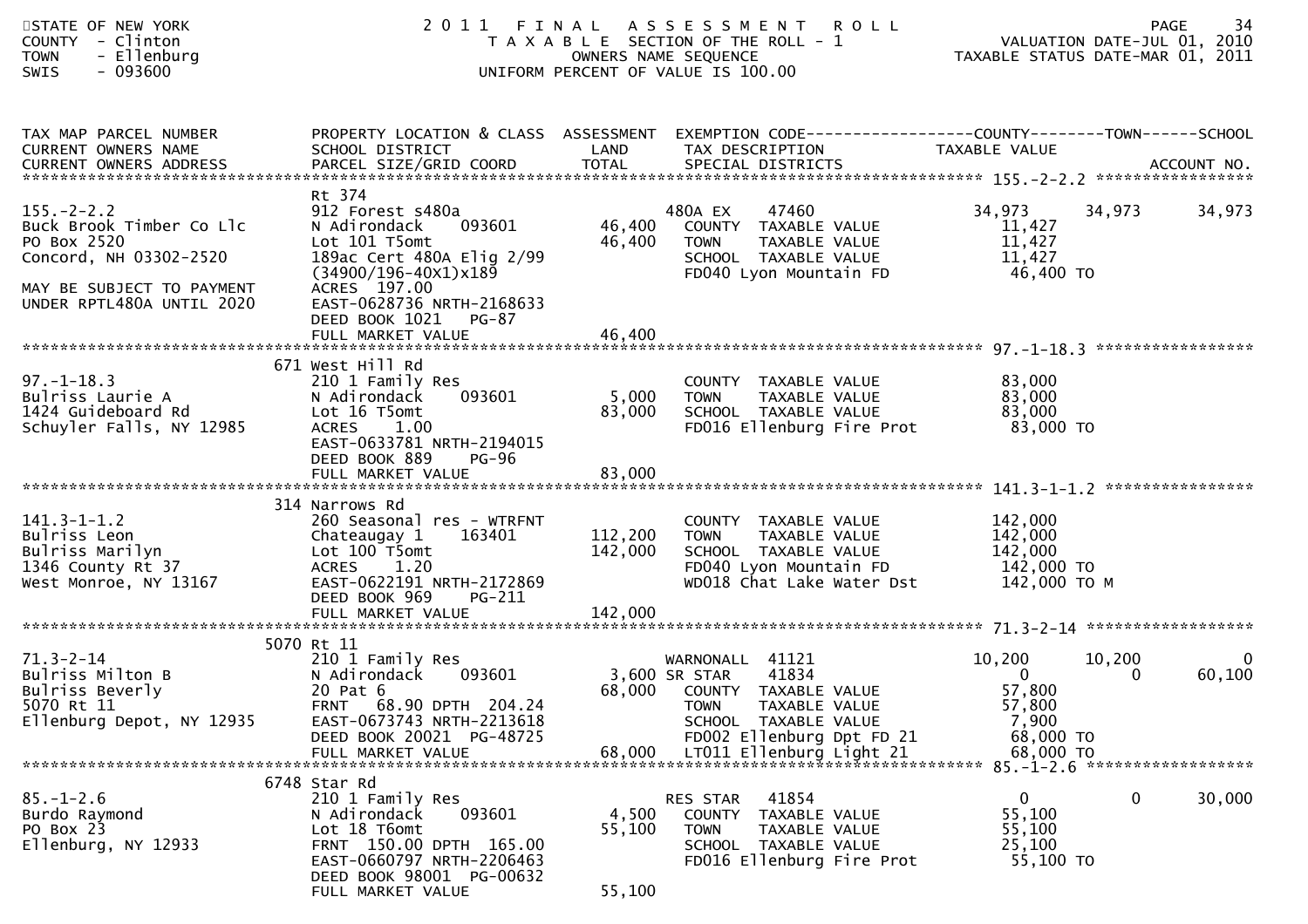| STATE OF NEW YORK<br>COUNTY - Clinton<br>- Ellenburg<br><b>TOWN</b><br>$-093600$<br>SWIS            | 2011 FINAL                                                                                                                                                  | OWNERS NAME SEQUENCE | A S S E S S M E N T<br><b>ROLL</b><br>T A X A B L E SECTION OF THE ROLL - 1<br>UNIFORM PERCENT OF VALUE IS 100.00                 | VALUATION DATE-JUL 01, 2010<br>TAXABLE STATUS DATE-MAR 01, 2011 | 35<br>PAGE             |
|-----------------------------------------------------------------------------------------------------|-------------------------------------------------------------------------------------------------------------------------------------------------------------|----------------------|-----------------------------------------------------------------------------------------------------------------------------------|-----------------------------------------------------------------|------------------------|
|                                                                                                     |                                                                                                                                                             |                      |                                                                                                                                   |                                                                 |                        |
| TAX MAP PARCEL NUMBER<br>CURRENT OWNERS NAME                                                        | PROPERTY LOCATION & CLASS ASSESSMENT<br>SCHOOL DISTRICT                                                                                                     | LAND                 | EXEMPTION CODE------------------COUNTY--------TOWN------SCHOOL<br>TAX DESCRIPTION                                                 | TAXABLE VALUE                                                   |                        |
|                                                                                                     | 674 Smith Rd                                                                                                                                                |                      |                                                                                                                                   |                                                                 |                        |
| $115. - 1 - 9.3$<br>Burger Merwin<br>PO Box 81<br>Ellenburg Center, NY 12934                        | 260 Seasonal res<br>093601<br>N Adirondack<br>45 T5omt<br>ACRES 45.33<br>EAST-0664860 NRTH-2189579<br>DEED BOOK 20031 PG-61920                              | 19,500<br>65,000     | 41854<br>RES STAR<br>COUNTY TAXABLE VALUE<br><b>TOWN</b><br>TAXABLE VALUE<br>SCHOOL TAXABLE VALUE<br>FD016 Ellenburg Fire Prot    | $\overline{0}$<br>65,000<br>65,000<br>35,000<br>65,000 TO       | 30,000<br>$\mathbf{0}$ |
|                                                                                                     |                                                                                                                                                             |                      |                                                                                                                                   |                                                                 |                        |
| $115. - 1 - 16$<br>Burger Merwin Sr<br>10 Circle Dr                                                 | Smith Rd<br>321 Abandoned ag<br>093601<br>N Adirondack<br>45 T5omt                                                                                          | 14,600<br>14,600     | COUNTY TAXABLE VALUE<br><b>TOWN</b><br>TAXABLE VALUE<br>SCHOOL TAXABLE VALUE                                                      | 14,600<br>14,600<br>14,600                                      | ******************     |
| Hyde Park, NY 12538                                                                                 | ACRES 21.40<br>EAST-0666590 NRTH-2186506<br>DEED BOOK 20082 PG-18888<br>FULL MARKET VALUE                                                                   | 14,600               | FD016 Ellenburg Fire Prot                                                                                                         | 14,600 TO                                                       |                        |
|                                                                                                     |                                                                                                                                                             |                      |                                                                                                                                   |                                                                 |                        |
| $83 - 1 - 32$<br>Burt Steven E<br>1069 Columbia St<br>Kingston, NY 12401                            | Patnode Rd<br>260 Seasonal res<br>093601<br>N Adirondack<br>Lot $14$ Pat $6$<br>ACRES 22.80<br>EAST-0637060 NRTH-2205093<br>DEED BOOK 584<br>PG-862         | 15,100<br>25,000     | COUNTY TAXABLE VALUE<br><b>TOWN</b><br>TAXABLE VALUE<br>SCHOOL TAXABLE VALUE<br>FD016 Ellenburg Fire Prot                         | 25,000<br>25,000<br>25,000<br>25,000 TO                         |                        |
|                                                                                                     | FULL MARKET VALUE                                                                                                                                           | 25,000               |                                                                                                                                   |                                                                 |                        |
|                                                                                                     |                                                                                                                                                             |                      |                                                                                                                                   |                                                                 |                        |
| $84. - 1 - 19.23$<br>Bushey Christopher<br>PO Box 162<br>Ellenburg Center, NY 12934                 | 7093 Star Rd<br>210 1 Family Res<br>093601<br>N Adirondack<br>Lot 5 T6 Omt<br><b>ACRES</b><br>3.80<br>EAST-0652572 NRTH-2204692<br>$PG-56$<br>DEED BOOK 926 | 6,400<br>60,000      | 41854<br>RES STAR<br>TAXABLE VALUE<br>COUNTY<br><b>TOWN</b><br>TAXABLE VALUE<br>SCHOOL TAXABLE VALUE<br>FD016 Ellenburg Fire Prot | $\mathbf{0}$<br>60,000<br>60,000<br>30,000<br>60,000 TO         | $\mathbf 0$<br>30,000  |
|                                                                                                     | FULL MARKET VALUE                                                                                                                                           | 60,000               |                                                                                                                                   |                                                                 |                        |
| $86. - 1 - 8$<br>Byrne Alice Ruth<br>Fox Paul R<br>270 Sprout Brook Rd<br>Cortlandt Manor, NY 10567 | Plank Rd<br>314 Rural vac<10<br>N Adirondack<br>093601<br>Pat 6<br>8.87<br><b>ACRES</b><br>EAST-0676349 NRTH-2203771<br>DEED BOOK 20072 PG-5515             | 9,900<br>9,900       | COUNTY TAXABLE VALUE<br><b>TOWN</b><br>TAXABLE VALUE<br>SCHOOL TAXABLE VALUE<br>FD016 Ellenburg Fire Prot                         | 9,900<br>9,900<br>9,900<br>9,900 TO                             |                        |
|                                                                                                     | FULL MARKET VALUE                                                                                                                                           | 9,900                |                                                                                                                                   |                                                                 |                        |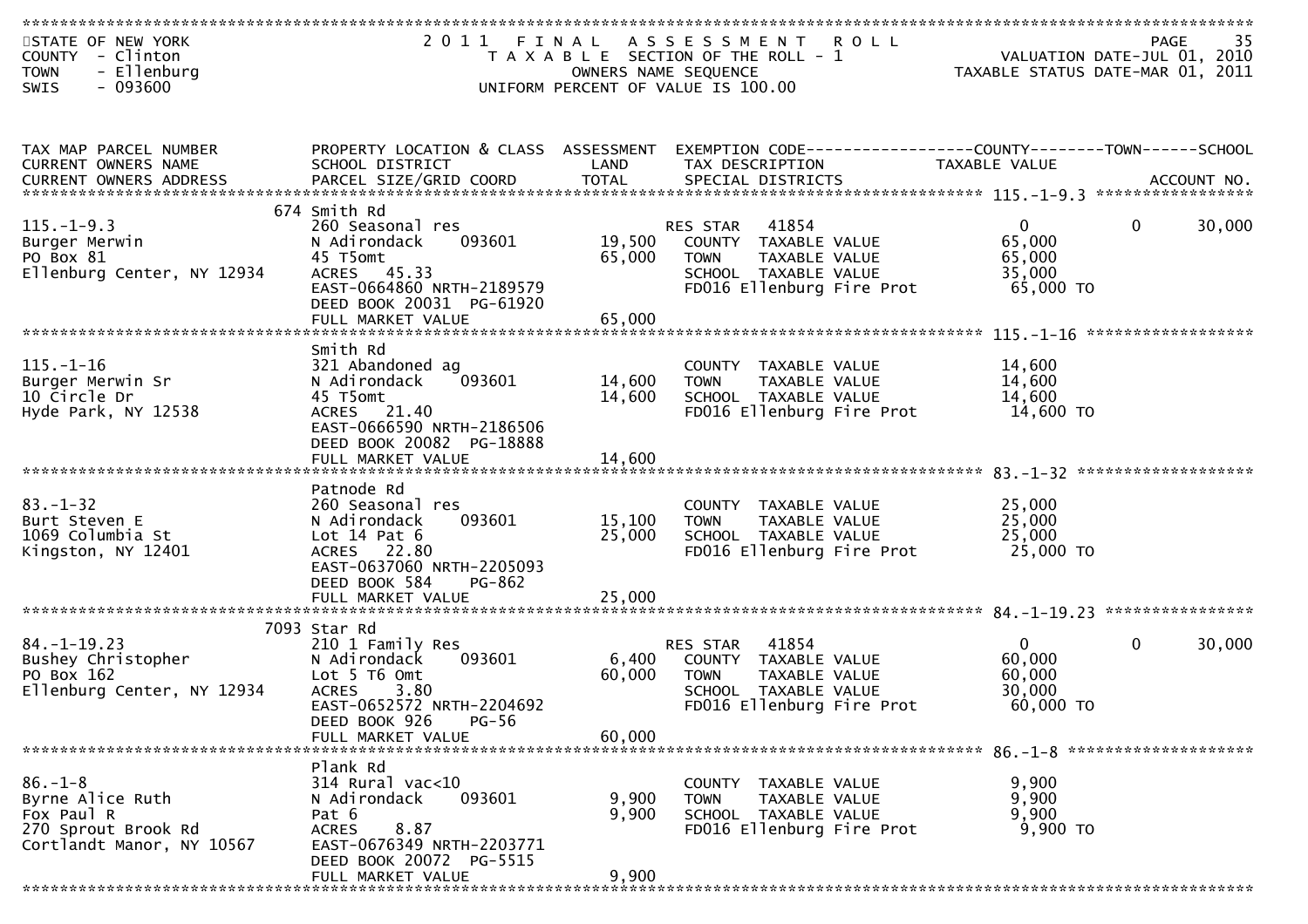| STATE OF NEW YORK<br><b>COUNTY</b><br>- Clinton<br>- Ellenburg<br><b>TOWN</b><br>$-093600$<br><b>SWIS</b>                                                                          | 2011                                                                                                                                                                             |                               | FINAL ASSESSMENT<br><b>ROLL</b><br>T A X A B L E SECTION OF THE ROLL - 1<br>OWNERS NAME SEQUENCE<br>UNIFORM PERCENT OF VALUE IS 100.00                                                                |                                                                     | 36<br><b>PAGE</b><br>VALUATION DATE-JUL 01, 2010<br>TAXABLE STATUS DATE-MAR 01, 2011 |
|------------------------------------------------------------------------------------------------------------------------------------------------------------------------------------|----------------------------------------------------------------------------------------------------------------------------------------------------------------------------------|-------------------------------|-------------------------------------------------------------------------------------------------------------------------------------------------------------------------------------------------------|---------------------------------------------------------------------|--------------------------------------------------------------------------------------|
| TAX MAP PARCEL NUMBER<br>CURRENT OWNERS NAME<br><b>CURRENT OWNERS ADDRESS</b>                                                                                                      | PROPERTY LOCATION & CLASS ASSESSMENT EXEMPTION CODE----------------COUNTY-------TOWN------SCHOOL<br>SCHOOL DISTRICT                                                              | LAND                          | TAX DESCRIPTION                                                                                                                                                                                       | TAXABLE VALUE                                                       |                                                                                      |
| $155.1 - 1 - 16$<br>Cafaro Michael P<br>4719 Madison Ave<br>Trumbull, CT 06611-1733                                                                                                | 30 Narrows Rd<br>210 1 Family Res - WTRFNT<br>N Adirondack<br>093601<br>1.50<br>ACRES<br>EAST-0625881 NRTH-2167145<br>DEED BOOK 981<br>PG-46<br>FULL MARKET VALUE                | 110,300<br>258,000<br>258,000 | COUNTY TAXABLE VALUE<br><b>TOWN</b><br>TAXABLE VALUE<br>SCHOOL TAXABLE VALUE<br>FD040 Lyon Mountain FD<br>WD018 Chat Lake Water Dst                                                                   | 258,000<br>258,000<br>258,000<br>258,000 TO<br>258,000 то м         |                                                                                      |
| $71.3 - 3 - 21$<br>Capitina Giovanni<br>PO Box 12<br>Ellenburg Depot, NY 12935                                                                                                     | 174 Lake Roxanne Rd<br>210 1 Family Res<br>093601<br>N Adirondack<br>Lot 20 Pat $6$<br>ACRES 1.30<br>EAST-0673882 NRTH-2210282<br>DEED BOOK 20092 PG-28090                       | 93,000                        | 93 PCT OF VALUE USED FOR EXEMPTION PURPOSES<br>AGED C&T 41801<br>11,600 SR STAR<br>41834<br>COUNTY TAXABLE VALUE<br><b>TOWN</b><br>TAXABLE VALUE<br>SCHOOL TAXABLE VALUE<br>FD002 Ellenburg Dpt FD 21 | 43,245<br>$\overline{0}$<br>49,755<br>49,755<br>32,900<br>93,000 TO | $\mathbf 0$<br>43,245<br>60,100<br>$\Omega$                                          |
| $141.3 - 2 - 45$<br>Carey Patricia A<br>Carey Francis L<br>Attn: William S & Janet Carey FRNT 50.00 DPTH 130.00<br>1101 Main St<br>Champlain, NY 12919<br>PRIOR OWNER ON 3/01/2011 | 13 Brooks Way<br>260 Seasonal res - WTRFNT<br>Chateaugay 1<br>163401<br>Lot $100$ Pat 5<br>EAST-0623183 NRTH-2172851<br>DEED BOOK 962<br>PG-144<br>FULL MARKET VALUE             | 49,200<br>70,000<br>70,000    | COUNTY TAXABLE VALUE<br><b>TOWN</b><br>TAXABLE VALUE<br>SCHOOL TAXABLE VALUE<br>FD040 Lyon Mountain FD<br>WD018 Chat Lake Water Dst                                                                   | 70,000<br>70,000<br>70,000<br>70,000 TO<br>70,000 то м              |                                                                                      |
| $99. - 1 - 1$<br>Carlson Fordyce I<br>Carlson Anna<br>27 Catalan Forge Rd<br>Standish, NY 12952                                                                                    | Brandy Brook Rd<br>321 Abandoned ag<br>N Adirondack<br>093601<br>6 Pat 6<br>ACRES 24.00<br>EAST-0648434 NRTH-2199430<br>DEED BOOK 691<br>PG-106<br>FULL MARKET VALUE             | 9,900<br>9,900<br>9,900       | COUNTY TAXABLE VALUE<br>TAXABLE VALUE<br><b>TOWN</b><br>SCHOOL TAXABLE VALUE<br>FD014 Ellenburg Ctr FD15<br>LT010 Ellenburg Light 15                                                                  | 9,900<br>9,900<br>9,900<br>9,900 TO<br>9,900 TO                     |                                                                                      |
| $99.1 - 3 - 6$<br>Carpenter Alfred<br>Carpenter Donna<br>89 West Hill Rd<br>Ellenburg Center, NY 12934                                                                             | 91 West Hill Rd<br>312 Vac w/imprv<br>093601<br>N Adirondack<br>11 Pat 5<br>FRNT 66.00 DPTH 132.00<br>EAST-0647391 NRTH-2197683<br>DEED BOOK 20011 PG-35507<br>FULL MARKET VALUE | 3,000<br>4,000<br>4,000       | COUNTY TAXABLE VALUE<br>TAXABLE VALUE<br>TOWN<br>SCHOOL TAXABLE VALUE<br>FD014 Ellenburg Ctr FD15<br>LT010 Ellenburg Light 15                                                                         | 4,000<br>4,000<br>4,000<br>4,000 TO<br>4,000 TO                     |                                                                                      |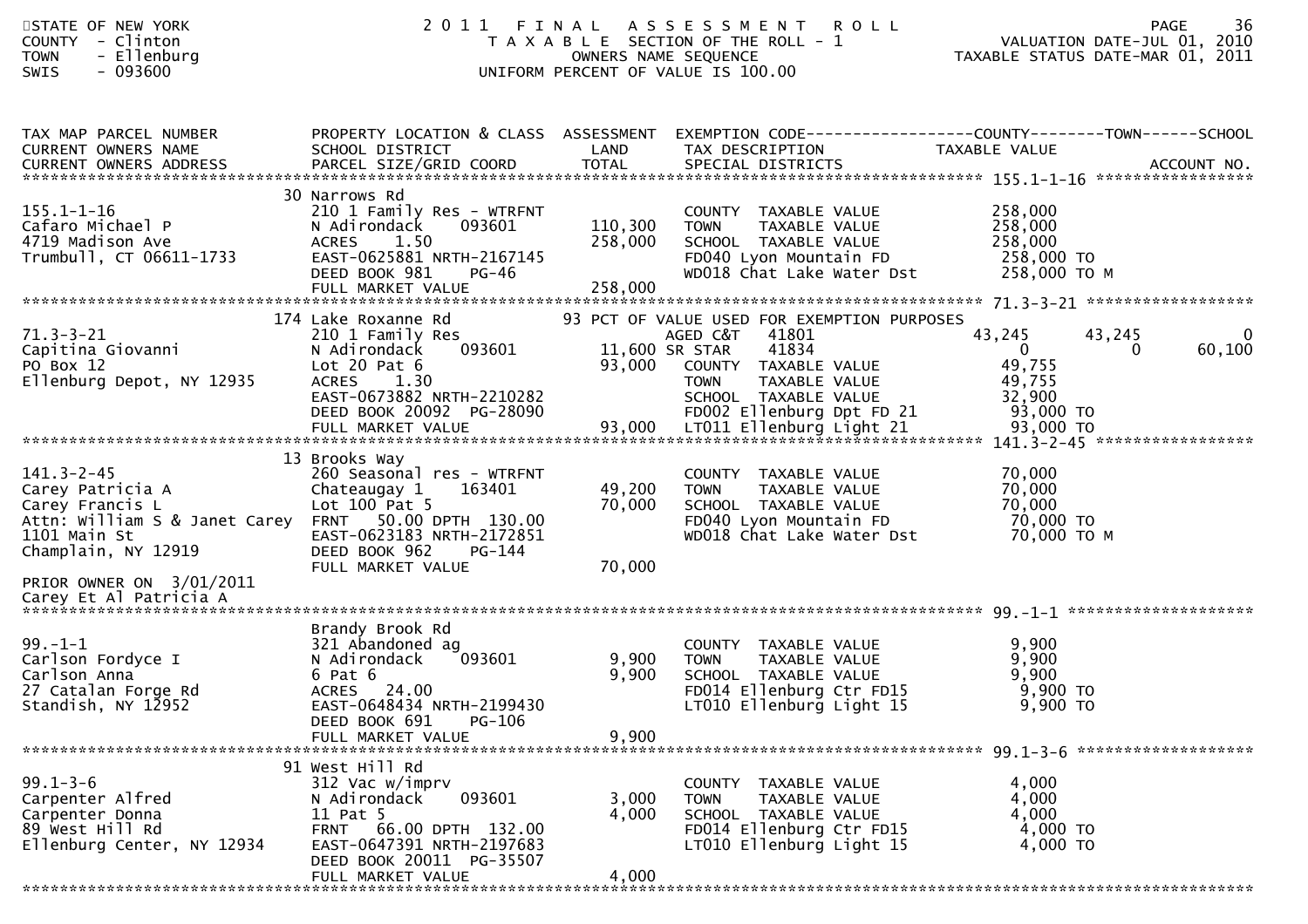| STATE OF NEW YORK<br><b>COUNTY</b><br>- Clinton<br>- Ellenburg<br><b>TOWN</b><br>$-093600$<br><b>SWIS</b>         | 2011                                                                                                                                                                              |                      | FINAL ASSESSMENT<br><b>ROLL</b><br>T A X A B L E SECTION OF THE ROLL - 1<br>OWNERS NAME SEQUENCE<br>UNIFORM PERCENT OF VALUE IS 100.00                    | TAXABLE STATUS DATE-MAR 01, 2011                                     | <b>PAGE</b><br>VALUATION DATE-JUL 01, 2010 | 37                           |
|-------------------------------------------------------------------------------------------------------------------|-----------------------------------------------------------------------------------------------------------------------------------------------------------------------------------|----------------------|-----------------------------------------------------------------------------------------------------------------------------------------------------------|----------------------------------------------------------------------|--------------------------------------------|------------------------------|
| TAX MAP PARCEL NUMBER<br>CURRENT OWNERS NAME<br><b>CURRENT OWNERS ADDRESS</b>                                     | PROPERTY LOCATION & CLASS ASSESSMENT<br>SCHOOL DISTRICT<br>PARCEL SIZE/GRID COORD                                                                                                 | LAND<br><b>TOTAL</b> | EXEMPTION CODE------------------COUNTY--------TOWN------SCHOOL<br>TAX DESCRIPTION<br>SPECIAL DISTRICTS                                                    | TAXABLE VALUE                                                        |                                            | ACCOUNT NO.                  |
|                                                                                                                   |                                                                                                                                                                                   |                      |                                                                                                                                                           |                                                                      |                                            |                              |
| $99.1 - 3 - 7$<br>Carpenter Alfred<br>Carpenter Donna<br>PO Box 35<br>Ellenburg Center, NY 12934                  | 89 West Hill Rd<br>210 1 Family Res<br>N Adirondack<br>093601<br>11 Pat 5<br>FRNT 70.00 DPTH 132.00<br>115<br><b>BANK</b><br>EAST-0647454 NRTH-2197707<br>DEED BOOK 681<br>PG-254 | 3,100<br>56,000      | 41854<br>RES STAR<br>COUNTY TAXABLE VALUE<br>TAXABLE VALUE<br><b>TOWN</b><br>SCHOOL TAXABLE VALUE<br>FD014 Ellenburg Ctr FD15<br>LT010 Ellenburg Light 15 | $\mathbf{0}$<br>56,000<br>56,000<br>26,000<br>56,000 TO<br>56,000 TO | $\mathbf{0}$                               | 30,000                       |
|                                                                                                                   |                                                                                                                                                                                   |                      |                                                                                                                                                           |                                                                      |                                            |                              |
|                                                                                                                   | 4572 Rt 374                                                                                                                                                                       |                      |                                                                                                                                                           |                                                                      |                                            |                              |
| $155.4 - 1 - 3$<br>Carpenter Glen<br>4572 Rt 374<br>Merrill, NY 12955-3015                                        | 210 1 Family Res<br>N Adirondack<br>093601<br>119 Pat 5<br><b>ACRES</b><br>2.10<br>EAST-0634597 NRTH-2160482<br>DEED BOOK 20051 PG-79620                                          | 5,600<br>72,000      | RES STAR<br>41854<br>COUNTY TAXABLE VALUE<br>TAXABLE VALUE<br><b>TOWN</b><br>SCHOOL TAXABLE VALUE<br>FD040 Lyon Mountain FD                               | $\mathbf{0}$<br>72,000<br>72,000<br>42,000<br>72,000 TO              | $\mathbf{0}$                               | 30,000                       |
|                                                                                                                   |                                                                                                                                                                                   |                      |                                                                                                                                                           |                                                                      |                                            |                              |
|                                                                                                                   |                                                                                                                                                                                   |                      |                                                                                                                                                           |                                                                      |                                            |                              |
| $113.-1-6.1$<br>Carpenter Kevin<br>Craig Melinda<br>59 Seymour Rd<br>Ellenburg Center, NY 12934                   | Steam Mill Rd<br>260 Seasonal res<br>N Adirondack<br>093601<br>28 Pat 5<br>ACRES 69.80<br>EAST-0643217 NRTH-2189630                                                               | 22,600<br>24,600     | COUNTY TAXABLE VALUE<br><b>TOWN</b><br>TAXABLE VALUE<br>SCHOOL TAXABLE VALUE<br>FD016 Ellenburg Fire Prot                                                 | 24,600<br>24,600<br>24,600<br>24,600 TO                              |                                            |                              |
| MAY BE SUBJECT TO PAYMENT                                                                                         | DEED BOOK 897<br>$PG-42$<br>FULL MARKET VALUE                                                                                                                                     | 24,600               |                                                                                                                                                           |                                                                      |                                            |                              |
| UNDER AGDIST LAW TIL 2011                                                                                         |                                                                                                                                                                                   |                      |                                                                                                                                                           |                                                                      |                                            |                              |
|                                                                                                                   |                                                                                                                                                                                   |                      |                                                                                                                                                           |                                                                      |                                            |                              |
| $114. - 1 - 11$<br>Carpenter Kevin<br>Craig Melinda<br>59 Seymour Rd<br>Ellenburg Center, NY 12934                | 59 Seymour Rd<br>112 Dairy farm<br>093601<br>N Adirondack<br>Lot $51$ Pat $5$<br>ACRES 356.00<br>EAST-0649540 NRTH-2188423                                                        |                      | 41700<br>10 YR AGR<br>114,100 AGRI DISTR 41720<br>244,000 RES STAR<br>41854<br>COUNTY TAXABLE VALUE<br><b>TOWN</b><br>TAXABLE VALUE                       | 19,000<br>0<br>$\mathbf{0}$<br>225,000<br>225,000                    | 19,000<br>0<br>0                           | 19,000<br>$\Omega$<br>30,000 |
| MAY BE SUBJECT TO PAYMENT<br>UNDER AGDIST LAW TIL 2016                                                            | DEED BOOK 897<br>PG-42<br>FULL MARKET VALUE                                                                                                                                       | 244,000              | SCHOOL TAXABLE VALUE<br>FD014 Ellenburg Ctr FD15                                                                                                          | 195,000<br>244,000 TO                                                |                                            |                              |
| $128. - 1 - 14.511$<br>Carpenter Kevin<br>59 Seymour Rd<br>Ellenburg Center, NY 12934<br>PRIOR OWNER ON 3/01/2011 | Bradley Pond Rd<br>321 Abandoned ag<br>N Adirondack<br>093601<br>Lot 51 & 52 T5 omt<br>ACRES 138.20<br>EAST-0649670 NRTH-2184334<br>DEED BOOK 20112 PG-39858                      | 38,100<br>38,100     | COUNTY TAXABLE VALUE<br><b>TOWN</b><br>TAXABLE VALUE<br>SCHOOL TAXABLE VALUE<br>FD016 Ellenburg Fire Prot                                                 | 38,100<br>38,100<br>38,100<br>38,100 TO                              |                                            |                              |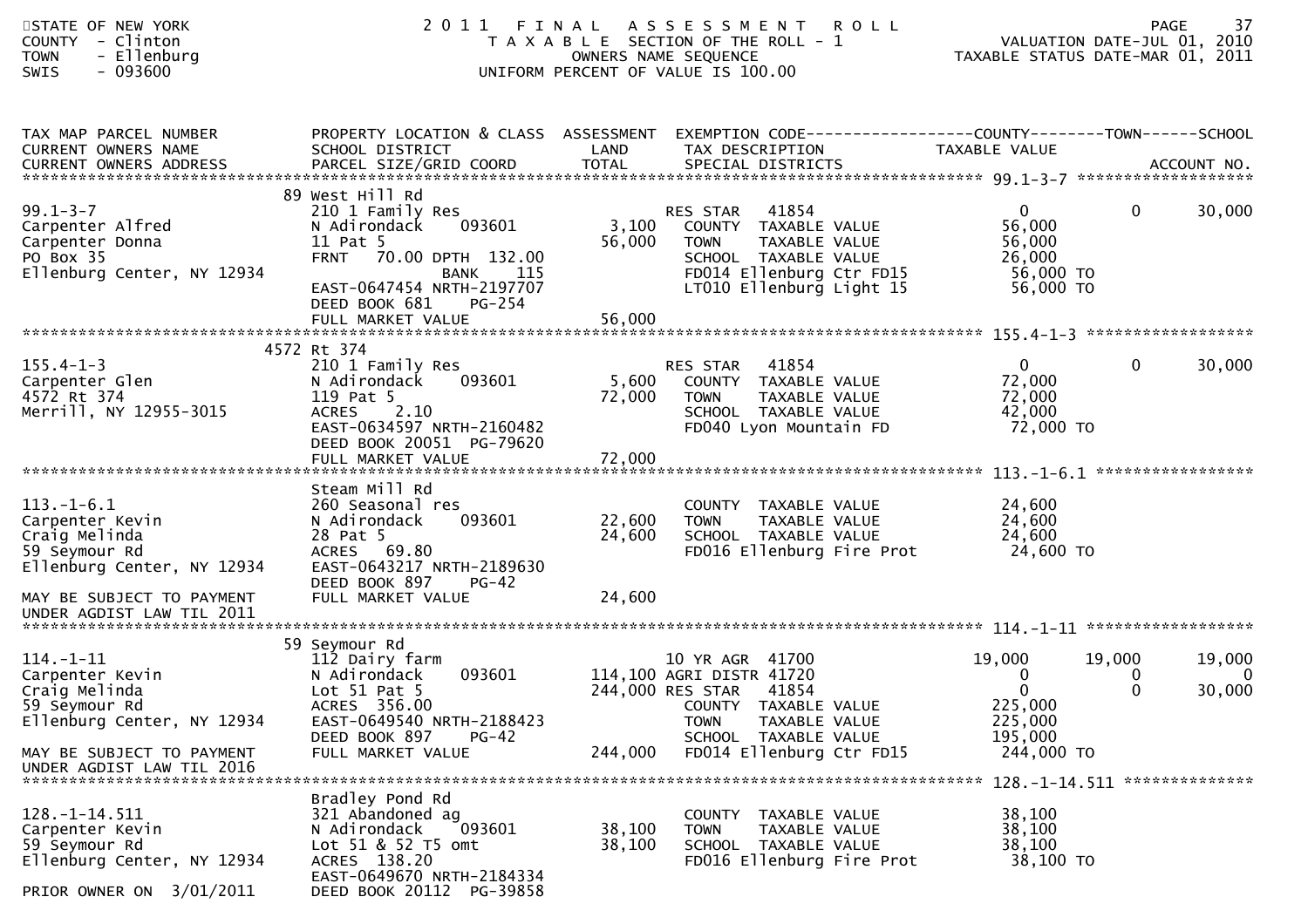| Carter Betty                                                                                                                                                          | FULL MARKET VALUE                                                                                                                                                                   | 38,100                     |                                                                                                                                                                       |                                                         |                                                                               |
|-----------------------------------------------------------------------------------------------------------------------------------------------------------------------|-------------------------------------------------------------------------------------------------------------------------------------------------------------------------------------|----------------------------|-----------------------------------------------------------------------------------------------------------------------------------------------------------------------|---------------------------------------------------------|-------------------------------------------------------------------------------|
| STATE OF NEW YORK<br>COUNTY - Clinton<br>- Ellenburg<br><b>TOWN</b><br>$-093600$<br><b>SWIS</b>                                                                       | 2011<br>FINAL                                                                                                                                                                       |                            | ASSESSMENT<br><b>ROLL</b><br>T A X A B L E SECTION OF THE ROLL - 1<br>OWNERS NAME SEQUENCE<br>UNIFORM PERCENT OF VALUE IS 100.00                                      |                                                         | 38<br>PAGE<br>VALUATION DATE-JUL 01, 2010<br>TAXABLE STATUS DATE-MAR 01, 2011 |
| TAX MAP PARCEL NUMBER<br>CURRENT OWNERS NAME<br>.4CCOUNT NO . PARCEL SIZE/GRID COORD TOTAL SPECIAL DISTRICTS SPERE BELL ACCOUNT NO . ACCOUNT NO . AND A AND RES       | PROPERTY LOCATION & CLASS ASSESSMENT<br>SCHOOL DISTRICT                                                                                                                             | LAND                       | EXEMPTION CODE-----------------COUNTY-------TOWN------SCHOOL<br>TAX DESCRIPTION                                                                                       | TAXABLE VALUE                                           |                                                                               |
| $83. - 1 - 15.5$<br>Carpenter Kevin P<br>Carpenter Melinda A<br>59 Seymour Rd<br>Ellenburg Center, NY 12934                                                           | Brandy Brook Rd<br>105 Vac farmland<br>093601<br>N Adirondack<br>Lot 6T6omt<br>ACRES 112.00<br>EAST-0647577 NRTH-2200786<br>DEED BOOK 20041 PG-69006<br>FULL MARKET VALUE           | 39,300<br>45,100<br>45,100 | COUNTY TAXABLE VALUE<br><b>TOWN</b><br>TAXABLE VALUE<br>SCHOOL TAXABLE VALUE<br>FD014 Ellenburg Ctr FD15<br>LT010 Ellenburg Light 15                                  | 45,100<br>45,100<br>45,100<br>45,100 TO<br>45,100 TO    |                                                                               |
| $99.1 - 1 - 13$<br>Carpenter Kevin P<br>Carpenter Melinda A<br>8 Dupuis Rd<br>PO Box 165<br>Ellenburg Center, NY 12934                                                | 64 Carlson St<br>210 1 Family Res<br>093601<br>N Adirondack<br>Lot 11 T5omt<br>FRNT 124.00 DPTH 308.00<br>EAST-0648066 NRTH-2198432<br>DEED BOOK 20072 PG-6829<br>FULL MARKET VALUE | 9,400<br>63,300<br>63,300  | COUNTY TAXABLE VALUE<br>TAXABLE VALUE<br><b>TOWN</b><br>SCHOOL TAXABLE VALUE<br>FD014 Ellenburg Ctr FD15<br>LT010 Ellenburg Light 15                                  | 63,300<br>63,300<br>63,300<br>63,300 TO<br>63,300 TO    |                                                                               |
| $114. - 1 - 2.2$<br>Carpenter Kevin P<br>Carpenter Melinda A<br>59 Seymour Rd<br>Ellenburg Center, NY 12934<br>MAY BE SUBJECT TO PAYMENT<br>UNDER AGDIST LAW TIL 2015 | 1869 Bradley Pond Rd<br>105 Vac farmland<br>093601<br>N Adirondack<br>ACRES 103.80<br>EAST-0651096 NRTH-2191360<br>DEED BOOK 1032<br>PG-273<br>FULL MARKET VALUE                    | 64,700<br>64,700           | AGRI DISTR 41720<br>38,700 483A EX<br>42100<br>COUNTY TAXABLE VALUE<br>TAXABLE VALUE<br><b>TOWN</b><br>SCHOOL TAXABLE VALUE<br>FD014 Ellenburg Ctr FD15<br>$1,100$ EX | 150<br>1,100<br>63,450<br>63,450<br>63,450<br>63,600 TO | 150<br>150<br>1,100<br>1,100                                                  |
| $99. - 2 - 22.6$<br>Carpenter Kevin Peter<br>Carpenter Melinda Ann<br>59 Seymour Rd<br>Ellenburg Center, NY 12934                                                     | Smith Rd<br>105 Vac farmland<br>093601<br>N Adirondack<br>Lot 32 T5omt<br>ACRES 45.10<br>EAST-0654296 NRTH-2194459<br>DEED BOOK 98001 PG-02999                                      | 31,500<br>31,500           | AGRI DISTR 41720<br>COUNTY TAXABLE VALUE<br><b>TOWN</b><br>TAXABLE VALUE<br>SCHOOL TAXABLE VALUE<br>FD014 Ellenburg Ctr FD15                                          | 8,448<br>23,052<br>23,052<br>23,052<br>31,500 TO        | *****************<br>8,448<br>8,448                                           |
| MAY BE SUBJECT TO PAYMENT<br>UNDER AGDIST LAW TIL 2015                                                                                                                | FULL MARKET VALUE                                                                                                                                                                   | 31,500                     |                                                                                                                                                                       |                                                         |                                                                               |
| $99.1 - 2 - 14$<br>Carpenters Country Cupboard<br>5 Dupuis Rd<br>PO Box 165<br>Ellenburg Center, NY 12934                                                             | 5 Dupuis Rd<br>486 Mini-mart<br>093601<br>N Adirondack<br>11 Pat 5<br>FRNT 135.00 DPTH 190.00<br>EAST-0649122 NRTH-2198380                                                          | 8,200<br>43,100            | <b>COUNTY</b><br>TAXABLE VALUE<br>TAXABLE VALUE<br><b>TOWN</b><br>SCHOOL TAXABLE VALUE<br>FD014 Ellenburg Ctr FD15<br>LT010 Ellenburg Light 15                        | 43,100<br>43,100<br>43,100<br>43,100 TO<br>43,100 TO    |                                                                               |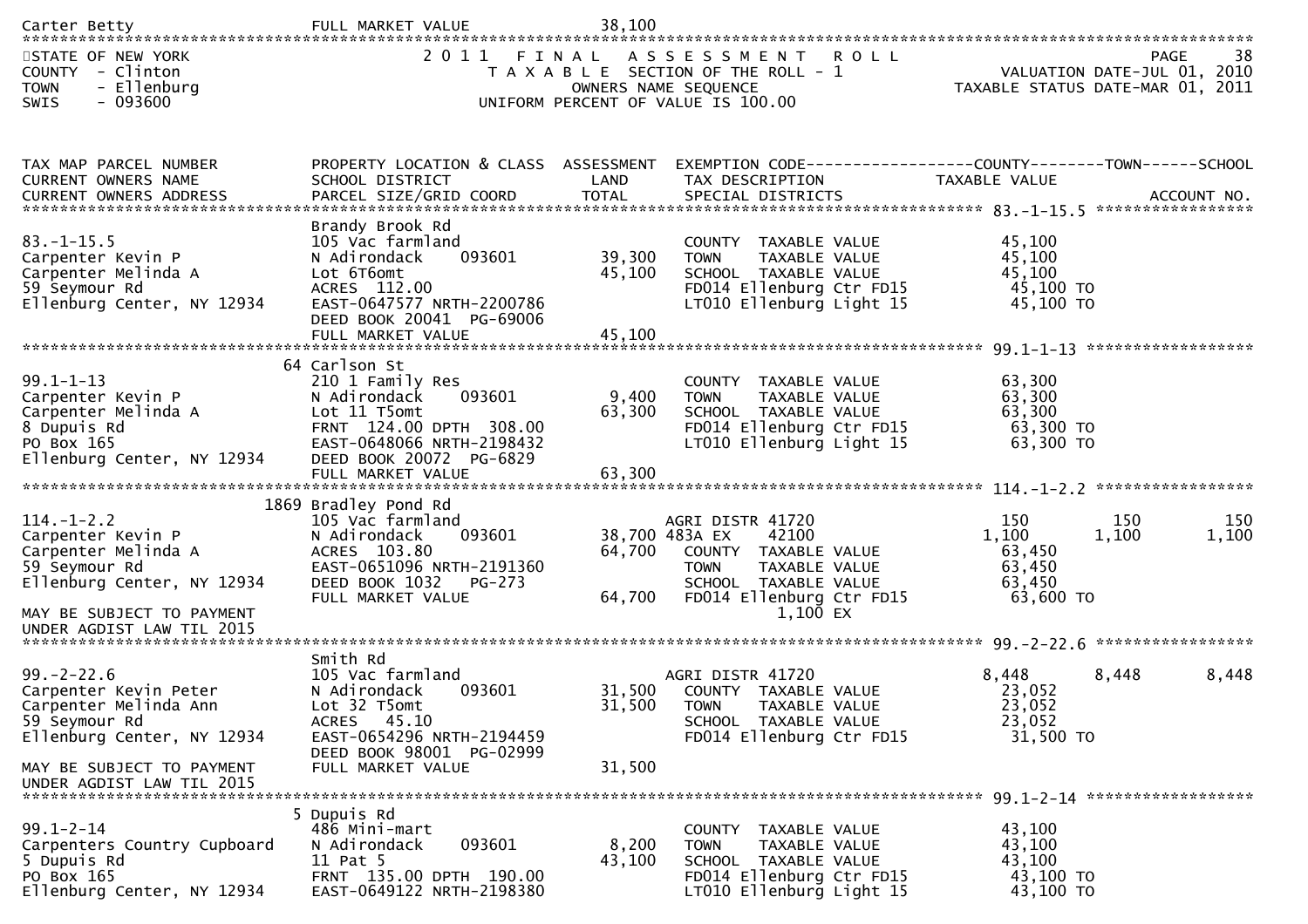|                                                                                                   | DEED BOOK 20092 PG-23056<br>FULL MARKET VALUE | 43.100     |                                                                                                                              |                                                                                |
|---------------------------------------------------------------------------------------------------|-----------------------------------------------|------------|------------------------------------------------------------------------------------------------------------------------------|--------------------------------------------------------------------------------|
| STATE OF NEW YORK<br>- Clinton<br><b>COUNTY</b><br>- Ellenburg<br><b>TOWN</b><br>- 093600<br>SWIS |                                               |            | FINAL ASSESSMENT ROLL<br>T A X A B L E SECTION OF THE ROLL - 1<br>OWNERS NAME SEQUENCE<br>UNIFORM PERCENT OF VALUE IS 100.00 | -39<br>PAGE<br>VALUATION DATE-JUL 01, 2010<br>TAXABLE STATUS DATE-MAR 01, 2011 |
| TAX MAP PARCEL NUMBER                                                                             | PROPERTY LOCATION & CLASS                     | ASSESSMENT | TAX DESCRIPTION                                                                                                              | EXEMPTION CODE------------------COUNTY--------TOWN------SCHOOL                 |
| CURRENT OWNERS NAME                                                                               | SCHOOL DISTRICT                               | LAND       |                                                                                                                              | TAXABLE VALUE                                                                  |
| <b>CURRENT OWNERS ADDRESS</b>                                                                     | PARCEL SIZE/GRID COORD                        | TOTAL      | SPECIAL DISTRICTS                                                                                                            | ACCOUNT NO.                                                                    |
|                                                                                                   | 4894 Rt 374                                   |            | 96 PCT OF VALUE USED FOR EXEMPTION PURPOSES                                                                                  | ****************                                                               |

| CUNNLINI UWINLINJ ADDINLJJ                                                                                                               | <b>I ANCLE SIZE, GIVID COOND</b>                                                                                                            |                 | CIPLE DISINICIO                                                                                                                        |               |                                                                            |          | ALLUUNI IVU. |
|------------------------------------------------------------------------------------------------------------------------------------------|---------------------------------------------------------------------------------------------------------------------------------------------|-----------------|----------------------------------------------------------------------------------------------------------------------------------------|---------------|----------------------------------------------------------------------------|----------|--------------|
| $155. - 2 - 15.5$                                                                                                                        | 4894 Rt 374<br>210 1 Family Res<br>093601                                                                                                   |                 | 96 PCT OF VALUE USED FOR EXEMPTION PURPOSES<br>AGED - ALL 41800                                                                        |               | 29,760                                                                     | 29,760   | 29,760       |
| Carriere Germain D<br>Carriere Gail O<br>4894 Rt 374<br>Merrill, NY 12955                                                                | N Adirondack<br>Lot 120 T5omt<br>ACRES 5.71<br>EAST-0628288 NRTH-2164822<br>DEED BOOK 641<br>PG-960                                         |                 | 7,400 SR STAR<br>41834<br>62,000 COUNTY TAXABLE VALUE<br>TOWN      TAXABLE  VALUE<br>SCHOOL   TAXABLE  VALUE<br>FD040 Lyon Mountain FD |               | $\overline{\mathbf{0}}$<br>32,240<br>32,240<br>$\overline{0}$<br>62,000 TO | $\Omega$ | 32,240       |
|                                                                                                                                          |                                                                                                                                             |                 |                                                                                                                                        |               |                                                                            |          |              |
|                                                                                                                                          |                                                                                                                                             |                 |                                                                                                                                        |               |                                                                            |          |              |
| $99. - 2 - 22.7$<br>Carter Allen F<br>PO Box 151<br>Chateaugay, NY 12920                                                                 | Smith Rd<br>311 Res vac land<br>093601<br>N Adirondack<br>Lot 31 T5omt<br>FRNT 165.00 DPTH 180.00<br>EAST-0653431 NRTH-2194145              | 4,700<br>4,700  | COUNTY TAXABLE VALUE<br><b>TOWN</b><br>SCHOOL TAXABLE VALUE<br>FD014 Ellenburg Ctr FD15                                                | TAXABLE VALUE | 4,700<br>4,700<br>4,700<br>4,700 TO                                        |          |              |
|                                                                                                                                          | DEED BOOK 20011 PG-33344                                                                                                                    |                 |                                                                                                                                        |               |                                                                            |          |              |
|                                                                                                                                          | 7706 Star Rd                                                                                                                                |                 |                                                                                                                                        |               |                                                                            |          |              |
| $83. - 1 - 31.2$<br>Carter Dale<br>PO Box 205<br>Ellenburg Center, NY 12934                                                              | 210 1 Family Res<br>N Adirondack<br>093601<br>14 Pat 6<br>ACRES 1.70<br>EAST-0637643 NRTH-2202785<br>DEED BOOK 575<br>PG-186                | 90,000          | RES STAR 41854<br>5,100 COUNTY TAXABLE VALUE<br>TAXABLE VALUE<br><b>TOWN</b><br>SCHOOL TAXABLE VALUE<br>FD016 Ellenburg Fire Prot      |               | $\overline{0}$<br>90,000<br>90,000<br>60,000<br>90,000 TO                  | $\Omega$ | 30,000       |
|                                                                                                                                          |                                                                                                                                             |                 |                                                                                                                                        |               |                                                                            |          |              |
|                                                                                                                                          | 444 Ellenburg Center Rd                                                                                                                     |                 |                                                                                                                                        |               |                                                                            |          |              |
| $99 - 2 - 12$<br>Carter James L<br>Carter Debra L<br>444 Ellenburg Center Rd<br>Ellenburg Center. NY 12934<br>Ellenburg Center, NY 12934 | 210 1 Family Res<br>093601<br>N Adirondack<br>9 Pat 5<br>ACRES 1.40<br>EAST-0653774 NRTH-2199332<br>DEED BOOK 627<br>PG-388                 | 52,000          | RES STAR 41854<br>5,000 COUNTY TAXABLE VALUE<br><b>TOWN</b><br>SCHOOL TAXABLE VALUE<br>FD014 Ellenburg Ctr FD15                        | TAXABLE VALUE | $\mathbf{0}$<br>52,000<br>52,000<br>22,000<br>52,000 TO                    | $\Omega$ | 30,000       |
|                                                                                                                                          |                                                                                                                                             |                 |                                                                                                                                        |               |                                                                            |          |              |
|                                                                                                                                          | 7960 Star Rd                                                                                                                                |                 |                                                                                                                                        |               |                                                                            |          |              |
| $82 - 1 - 16.3$<br>Carter Jay L<br>Carter Life Use Lawrence<br>PO Box 4<br>Ellenburg, NY 12933                                           | 210 1 Family Res<br>N Adirondack<br>093601<br>Lot 12 T6omt<br><b>ACRES</b><br>1.40<br>EAST-0629950 NRTH-2201777<br>DEED BOOK 20041 PG-70236 | 5,300<br>79,800 | RES STAR 41854<br>COUNTY TAXABLE VALUE<br>TAXABLE VALUE<br><b>TOWN</b><br>SCHOOL TAXABLE VALUE<br>FD016 Ellenburg Fire Prot            |               | $\overline{0}$<br>79,800<br>79,800<br>49,800<br>79,800 TO                  | $\Omega$ | 30,000       |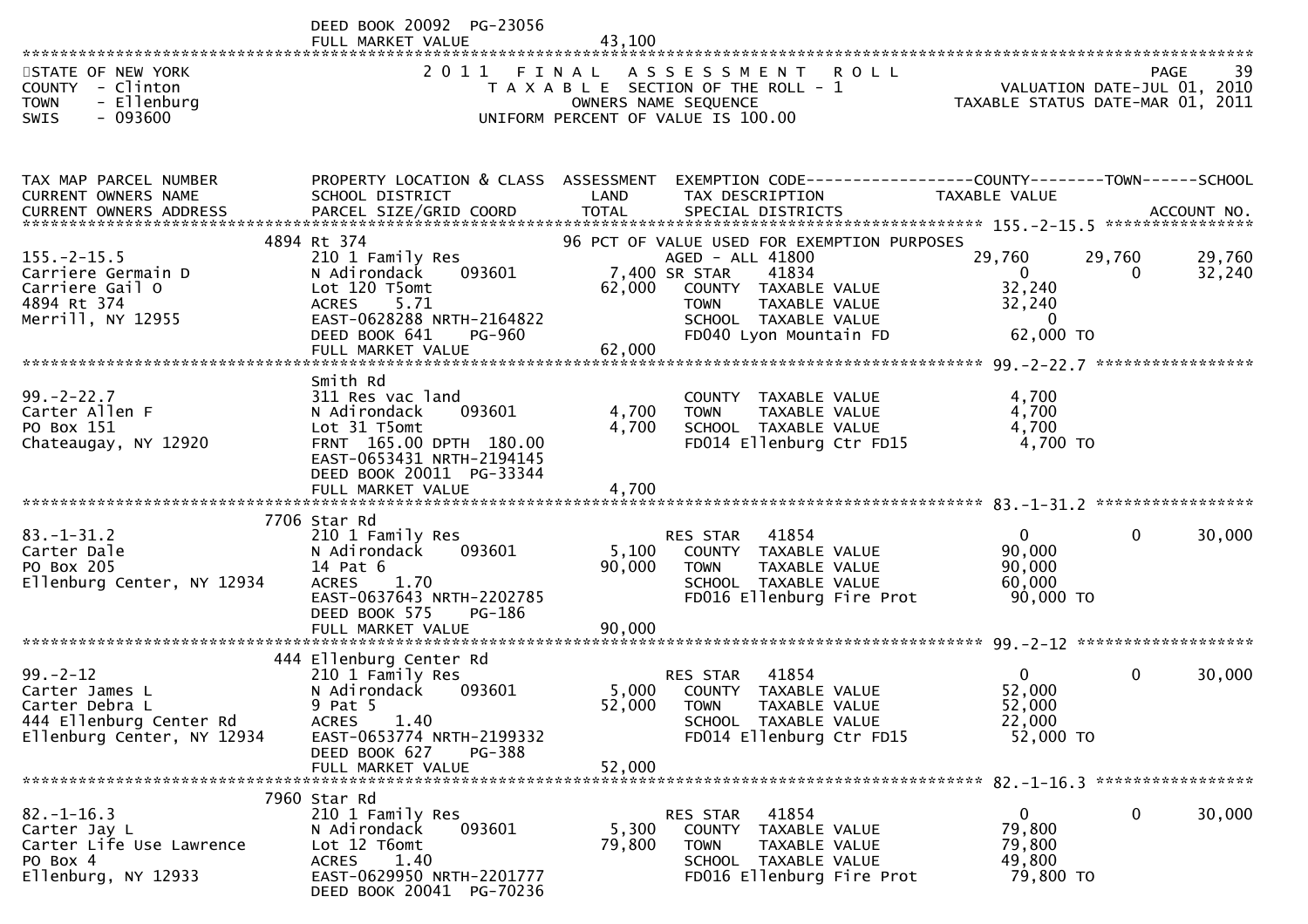|                                                                                                                    | FULL MARKET VALUE                                                                                                                                                                           | 79,800                       |                                                                                                                                                                                      |                                                             |                                                                               |
|--------------------------------------------------------------------------------------------------------------------|---------------------------------------------------------------------------------------------------------------------------------------------------------------------------------------------|------------------------------|--------------------------------------------------------------------------------------------------------------------------------------------------------------------------------------|-------------------------------------------------------------|-------------------------------------------------------------------------------|
| STATE OF NEW YORK<br>COUNTY - Clinton<br>- Ellenburg<br><b>TOWN</b><br>$-093600$<br><b>SWIS</b>                    |                                                                                                                                                                                             |                              | 2011 FINAL ASSESSMENT ROLL<br>T A X A B L E SECTION OF THE ROLL - 1<br>OWNERS NAME SEQUENCE<br>UNIFORM PERCENT OF VALUE IS 100.00                                                    |                                                             | PAGE<br>40<br>VALUATION DATE-JUL 01, 2010<br>TAXABLE STATUS DATE-MAR 01, 2011 |
| TAX MAP PARCEL NUMBER<br><b>CURRENT OWNERS NAME</b><br>CURRENT OWNERS ADDRESS                                      | PROPERTY LOCATION & CLASS ASSESSMENT<br>SCHOOL DISTRICT                                                                                                                                     | LAND                         | EXEMPTION CODE------------------COUNTY--------TOWN------SCHOOL<br>TAX DESCRIPTION                                                                                                    | TAXABLE VALUE                                               |                                                                               |
| 128. - 1 - 14. 4<br>Carter Kevin<br>Carter Gisele<br>1503 Bradley Pond Rd<br>Ellenburg Center, NY 12934            | 1506 Bradley Pond Rd<br>240 Rural res<br>093601<br>N Adirondack<br>Lot 52 T5omt<br><b>ACRES</b><br>32.00<br>EAST-0647196 NRTH-2184690<br>DEED BOOK 20021 PG-44764<br>FULL MARKET VALUE      | 77,000                       | 41854<br><b>RES STAR</b><br>23,800 483A EX<br>42100<br>77,000 COUNTY TAXABLE VALUE<br>TAXABLE VALUE<br><b>TOWN</b><br>SCHOOL TAXABLE VALUE<br>FD016 Ellenburg Fire Prot<br>10,800 EX | 0<br>10,800<br>66,200<br>66,200<br>36,200<br>66,200 TO      | 30,000<br>0<br>10,800<br>10,800                                               |
| $128. - 1 - 14.3$<br>Carter Kevin J<br>Carter Gisele<br>1503 Bradley Pond Rd<br>Ellenburg Center, NY               | 1503 Bradley Pond Rd<br>$322$ Rural vac $>10$<br>093601<br>N Adirondack<br>Lot 51 T5omt<br>ACRES 12.09<br>EAST-0648278 NRTH-2184981<br>12934-1709 DEED BOOK 20001 PG-24795                  | 11,600<br>11,600             | COUNTY TAXABLE VALUE<br>TAXABLE VALUE<br>TOWN<br>SCHOOL TAXABLE VALUE<br>FD016 Ellenburg Fire Prot                                                                                   | 11,600<br>11,600<br>11,600<br>11,600 TO                     |                                                                               |
| 7579/7599 Star Rd<br>$83. - 1 - 24.1$<br>Carter Lee<br>Carter Gladys<br>7599 Star Rd<br>Ellenburg Center, NY 12934 | 240 Rural res<br>093601<br>N Adirondack<br>7 Pat 6<br><b>ACRES</b><br>95.40<br>EAST-0640716 NRTH-2200518<br>DEED BOOK 963<br>PG-132<br>FULL MARKET VALUE                                    | 30,200<br>91,000<br>91,000   | 41854<br><b>RES STAR</b><br>COUNTY TAXABLE VALUE<br>TAXABLE VALUE<br>TOWN<br>SCHOOL TAXABLE VALUE<br>FD016 Ellenburg Fire Prot                                                       | $\overline{0}$<br>91,000<br>91,000<br>61,000<br>91,000 TO   | 30,000<br>$\Omega$                                                            |
| $55. - 2 - 7$<br>Carter Margaret Hansen<br>322 Rt 35<br>Chateaugay, NY 12920                                       | Bull Run Rd<br>$314$ Rural vac<10<br>N Adirondack<br>093601<br>Lot $40/41$ Pat 6<br>ACRES 1.50<br>EAST-0668726 NRTH-2223602<br>DEED BOOK 596<br>PG-428<br>FULL MARKET VALUE                 | 5,300<br>5,300<br>5,300      | <b>COUNTY</b><br>TAXABLE VALUE<br>TAXABLE VALUE<br><b>TOWN</b><br>SCHOOL TAXABLE VALUE<br>FD016 Ellenburg Fire Prot                                                                  | 5,300<br>5,300<br>5,300<br>5,300 TO                         |                                                                               |
| $141.3 - 2 - 22$<br>Carter Nancy A<br>1 Lakeview Mdws<br>Keeseville, NY 12944                                      | 39 Hill Rd<br>260 Seasonal res - WTRFNT<br>N Adirondack<br>093601<br>Lot 100 Pat 5<br>FRNT 116.00 DPTH 130.00<br>EAST-0623991 NRTH-2171683<br>DEED BOOK 20061 PG-99598<br>FULL MARKET VALUE | 83,900<br>108,000<br>108,000 | COUNTY TAXABLE VALUE<br><b>TOWN</b><br>TAXABLE VALUE<br>SCHOOL TAXABLE VALUE<br>FD040 Lyon Mountain FD<br>WD018 Chat Lake Water Dst                                                  | 108,000<br>108,000<br>108,000<br>108,000 TO<br>108,000 ТО М |                                                                               |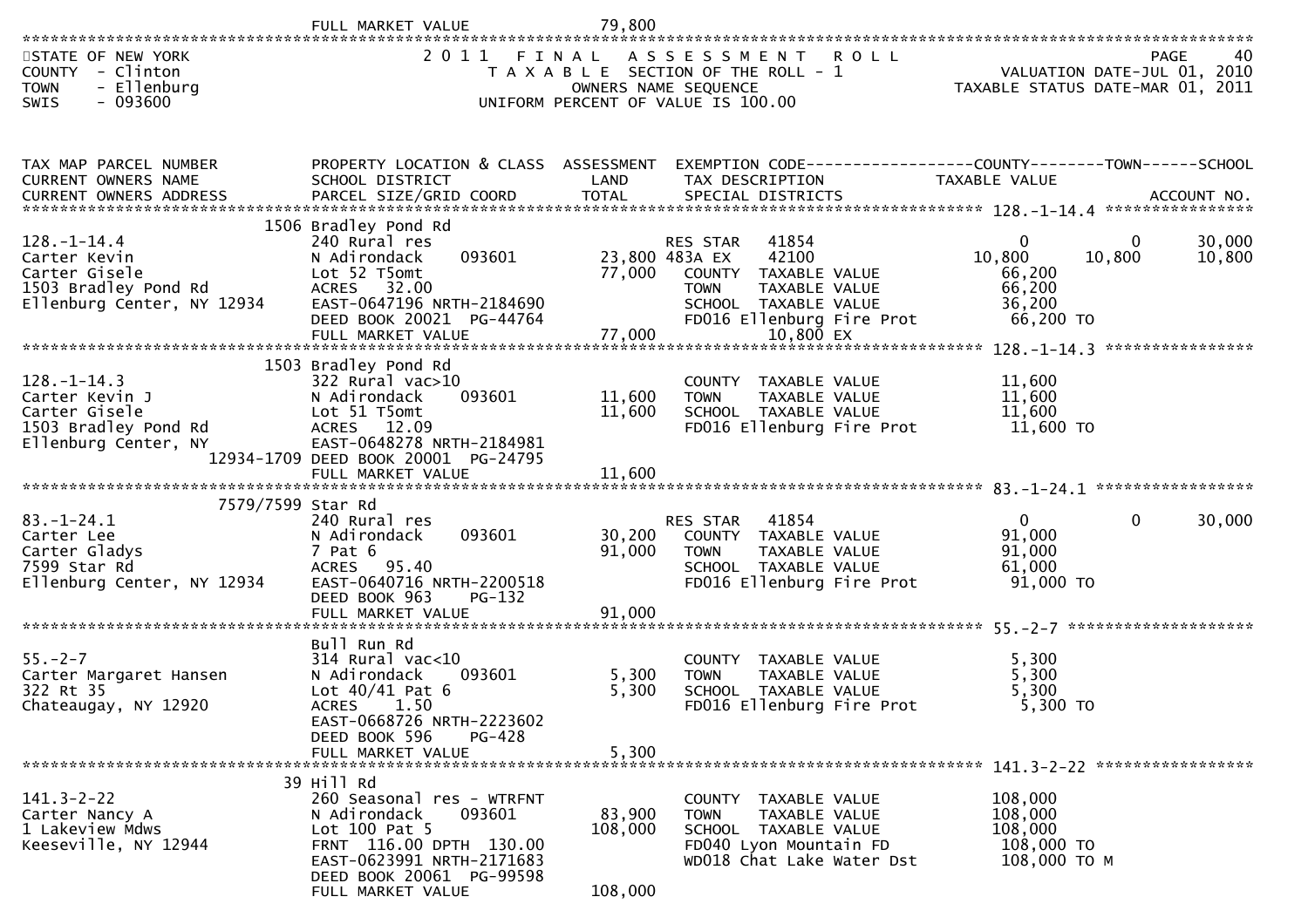| STATE OF NEW YORK<br>COUNTY - Clinton<br><b>TOWN</b><br>- Ellenburg<br>$-093600$<br><b>SWIS</b>              | 2 0 1 1                                                                                                                                                              | OWNERS NAME SEQUENCE | FINAL ASSESSMENT ROLL<br>T A X A B L E SECTION OF THE ROLL - 1<br>UNIFORM PERCENT OF VALUE IS 100.00                                 | VALUATION DATE-JUL 01, 2010<br>TAXABLE STATUS DATE-MAR 01, 2011 | <b>PAGE</b>  | 41     |
|--------------------------------------------------------------------------------------------------------------|----------------------------------------------------------------------------------------------------------------------------------------------------------------------|----------------------|--------------------------------------------------------------------------------------------------------------------------------------|-----------------------------------------------------------------|--------------|--------|
|                                                                                                              |                                                                                                                                                                      |                      |                                                                                                                                      |                                                                 |              |        |
| TAX MAP PARCEL NUMBER<br>CURRENT OWNERS NAME                                                                 | PROPERTY LOCATION & CLASS ASSESSMENT<br>SCHOOL DISTRICT                                                                                                              | LAND                 | EXEMPTION CODE-----------------COUNTY-------TOWN------SCHOOL<br>TAX DESCRIPTION                                                      | <b>TAXABLE VALUE</b>                                            |              |        |
|                                                                                                              | 267 Brandy Brook Rd                                                                                                                                                  |                      |                                                                                                                                      |                                                                 |              |        |
| $83. - 1 - 10.2$<br>Carter Robert<br>Carter Myrna<br>267 Brandy Brook Rd<br>Ellenburg Center, NY 12934       | 210 1 Family Res<br>N Adirondack<br>093601<br>Lot 15 T6omt<br>ACRES 3.20<br>EAST-0648299 NRTH-2204804<br>DEED BOOK 633<br><b>PG-954</b>                              | 6,300<br>65,000      | 41854<br>RES STAR<br>COUNTY TAXABLE VALUE<br><b>TOWN</b><br>TAXABLE VALUE<br>SCHOOL TAXABLE VALUE<br>FD014 Ellenburg Ctr FD15        | $\mathbf{0}$<br>65,000<br>65,000<br>35,000<br>65,000 TO         | $\mathbf 0$  | 30,000 |
|                                                                                                              | FULL MARKET VALUE                                                                                                                                                    | 65,000               |                                                                                                                                      |                                                                 |              |        |
| $85.1 - 1 - 24$<br>Carter Ross<br>8 Lake Forest Dr Apt 203<br>Plattsburgh, NY 12901                          | 6670 Star Rd<br>210 1 Family Res<br>093601<br>N Adirondack<br>18 Pat 6<br>ACRES 2.00<br>EAST-0662204 NRTH-2207335<br>DEED BOOK 335<br>PG-581                         | 5,600<br>75,600      | COUNTY TAXABLE VALUE<br>TAXABLE VALUE<br><b>TOWN</b><br>SCHOOL TAXABLE VALUE<br>FD016 Ellenburg Fire Prot<br>LT012 Ellenburg Light 5 | 75,600<br>75,600<br>75,600<br>75,600 TO<br>75,600 TO            |              |        |
|                                                                                                              |                                                                                                                                                                      |                      |                                                                                                                                      |                                                                 |              |        |
| $82. - 1 - 16.2$<br>Carter Scott<br>Carter Stacey<br>30 Ryan Rd<br>Chateaugay, NY 12920                      | 30 Ryan Rd<br>210 1 Family Res<br>093601<br>N Adirondack<br>Lot 12 T6omt<br>4.80 BANK<br>080<br><b>ACRES</b><br>EAST-0628767 NRTH-2202481<br>DEED BOOK 824<br>PG-195 | 7,400<br>104,000     | RES STAR<br>41854<br>COUNTY TAXABLE VALUE<br>TAXABLE VALUE<br><b>TOWN</b><br>SCHOOL TAXABLE VALUE<br>FD016 Ellenburg Fire Prot       | $\Omega$<br>104,000<br>104,000<br>74,000<br>104,000 TO          | $\Omega$     | 30,000 |
|                                                                                                              |                                                                                                                                                                      |                      |                                                                                                                                      |                                                                 |              |        |
| $84. - 1 - 18.3$<br>Carter Timmy E<br>Carter Lisa A<br>375 Ellenburg Center Rd<br>Ellenburg Center, NY 12934 | 375 Ellenburg Center Rd<br>210 1 Family Res<br>093601<br>N Adirondack<br>8 Pat 5<br>FRNT 235.00 DPTH 84.00<br>EAST-0655303 NRTH-2199785<br>DEED BOOK 1035 PG-66      | 3,600<br>83,500      | 41854<br>RES STAR<br>COUNTY TAXABLE VALUE<br><b>TOWN</b><br>TAXABLE VALUE<br>SCHOOL TAXABLE VALUE<br>FD014 Ellenburg Ctr FD15        | $\mathbf{0}$<br>83,500<br>83,500<br>53,500<br>83,500 TO         | $\mathbf{0}$ | 30,000 |
|                                                                                                              | FULL MARKET VALUE                                                                                                                                                    | 83,500               |                                                                                                                                      |                                                                 |              |        |
| $112. - 1 - 2.2$<br>Casey Ashley L<br>PO Box 8<br>Ellenburg Center, NY 12934                                 | Military Tpke<br>314 Rural vac<10<br>093601<br>N Adirondack<br>Lot 19 T5omt<br>ACRES 1.00<br>EAST-0624977 NRTH-2192292<br>DEED BOOK 98001 PG-06199                   | 5,000<br>5,000       | COUNTY TAXABLE VALUE<br>TAXABLE VALUE<br><b>TOWN</b><br>SCHOOL TAXABLE VALUE<br>FD016 Ellenburg Fire Prot                            | 5,000<br>5,000<br>5,000<br>5,000 TO                             |              |        |
|                                                                                                              | FULL MARKET VALUE                                                                                                                                                    | 5,000                |                                                                                                                                      |                                                                 |              |        |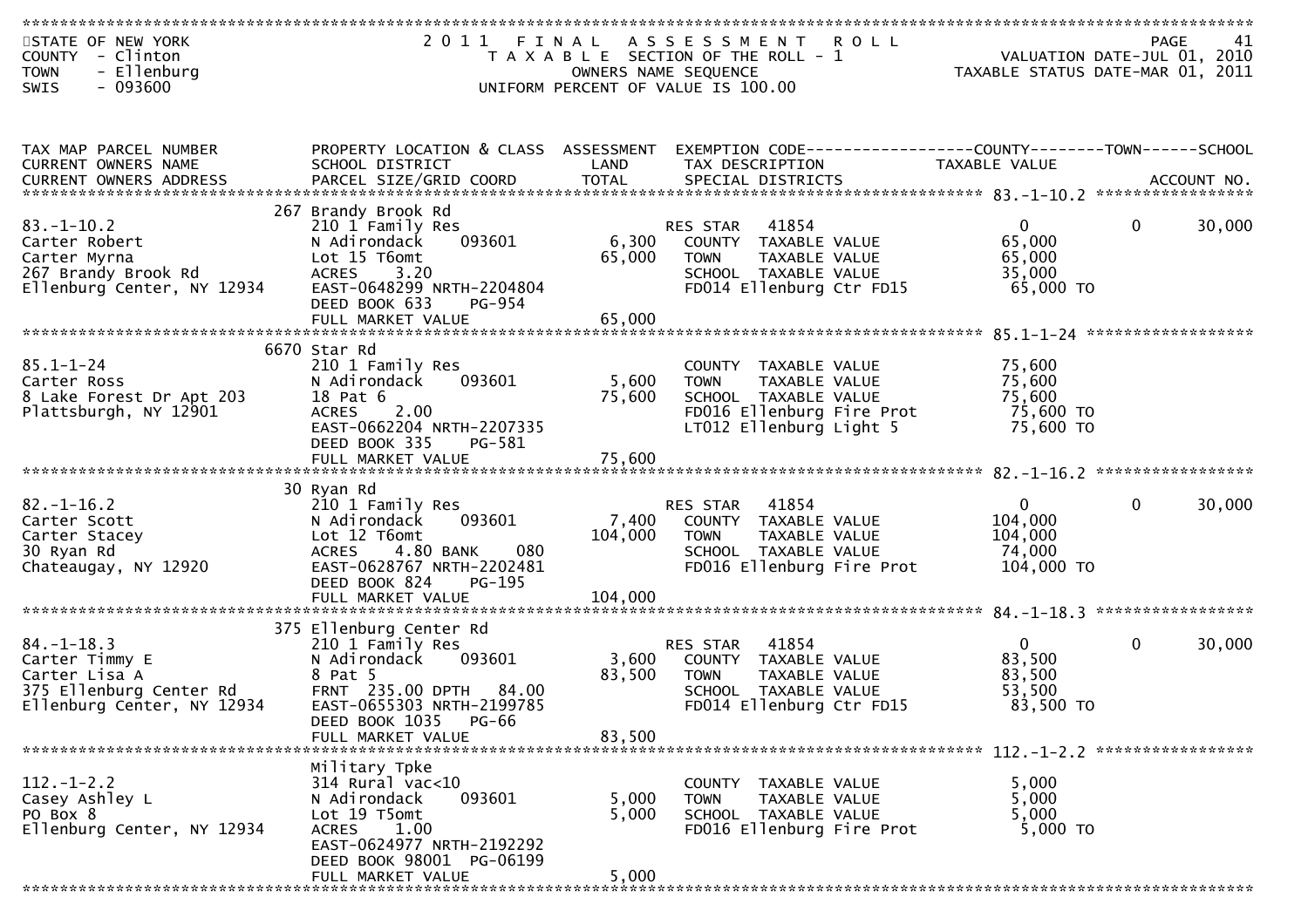| STATE OF NEW YORK<br>- Clinton<br><b>COUNTY</b><br><b>TOWN</b><br>- Ellenburg<br>$-093600$<br><b>SWIS</b>   | 2011                                                                                                                                                                                      |                              | FINAL ASSESSMENT<br><b>ROLL</b><br>T A X A B L E SECTION OF THE ROLL - 1<br>OWNERS NAME SEQUENCE<br>UNIFORM PERCENT OF VALUE IS 100.00                  | 42<br><b>PAGE</b><br>VALUATION DATE-JUL 01, 2010<br>TAXABLE STATUS DATE-MAR 01, 2011                                      |
|-------------------------------------------------------------------------------------------------------------|-------------------------------------------------------------------------------------------------------------------------------------------------------------------------------------------|------------------------------|---------------------------------------------------------------------------------------------------------------------------------------------------------|---------------------------------------------------------------------------------------------------------------------------|
| TAX MAP PARCEL NUMBER<br>CURRENT OWNERS NAME                                                                | PROPERTY LOCATION & CLASS ASSESSMENT<br>SCHOOL DISTRICT                                                                                                                                   | LAND                         | TAX DESCRIPTION                                                                                                                                         | EXEMPTION CODE------------------COUNTY--------TOWN------SCHOOL<br>TAXABLE VALUE                                           |
| $70. - 1 - 4.2$<br>Casey Sticks & Stones LLC<br>1039 West Hill Rd<br>PO Box 8<br>Ellenburg Center, NY 12934 | 172 Bull Run Rd<br>449 Other Storag<br>093601<br>N Adirondack<br>Lot 22 T6omt<br><b>ACRES</b><br>9.20<br>EAST-0668864 NRTH-2215675<br>DEED BOOK 961<br>PG-104<br>FULL MARKET VALUE        | 15,100<br>45,000<br>45,000   | COUNTY TAXABLE VALUE<br>TAXABLE VALUE<br><b>TOWN</b><br>SCHOOL TAXABLE VALUE<br>FD016 Ellenburg Fire Prot 45,000 TO                                     | 45,000<br>45,000<br>45,000                                                                                                |
| $112. - 1 - 5$<br>Caseys Sticks & Stone LLC<br>1039 West Hill Rd<br>PO Box 8<br>Ellenburg Center, NY        | 1039 West Hill Rd<br>210 1 Family Res<br>093601<br>N Adirondack<br>Lot $21$ Pat $5$<br>8.70<br><b>ACRES</b><br>EAST-0624885 NRTH-2190375<br>12934-2182 DEED BOOK 98001 PG-04903           | 14,800<br>76,000             | COUNTY TAXABLE VALUE<br>TAXABLE VALUE<br>TAXABLE VALUE<br><b>TOWN</b><br>SCHOOL TAXABLE VALUE<br>FD016 Ellenburg Fire Prot                              | 76,000<br>76,000<br>76,000<br>76,000 TO                                                                                   |
|                                                                                                             | FULL MARKET VALUE                                                                                                                                                                         | 76,000                       |                                                                                                                                                         |                                                                                                                           |
| $99.1 - 3 - 14$<br>Cashman Vernon<br>PO Box 171<br>Ellenburg Center, NY 12934                               | 45 West Hill Rd<br>210 1 Family Res<br>093601<br>N Adirondack<br>11 Pat 5<br>FRNT 180.00 DPTH 110.00<br>EAST-0648437 NRTH-2198180<br>DEED BOOK 455<br><b>PG-760</b>                       | 47,000                       | AGED C&T<br>41801<br>41834<br>3,100 SR STAR<br>COUNTY TAXABLE VALUE<br>TAXABLE VALUE<br><b>TOWN</b><br>SCHOOL TAXABLE VALUE<br>FD014 Ellenburg Ctr FD15 | $\mathbf{0}$<br>23,500<br>23,500<br>$\overline{0}$<br>47,000<br>$\Omega$<br>23,500<br>23,500<br>$\mathbf{0}$<br>47,000 TO |
| 85.-1-11.1<br>Cashman Wayne C<br>Cashman Ann Marie<br>PO Box 297<br>Malone, NY 12953                        | 41 Ellenburg Center Rd<br>210 1 Family Res<br>093601<br>N Adirondack<br>$3/4$ Pat 6<br>9.90<br><b>ACRES</b><br>EAST-0660939 NRTH-2205897<br>DEED BOOK 99001 PG-13018<br>FULL MARKET VALUE | 10,600<br>128,000<br>128,000 | COUNTY TAXABLE VALUE<br><b>TOWN</b><br>TAXABLE VALUE<br>SCHOOL TAXABLE VALUE<br>FD016 Ellenburg Fire Prot                                               | 128,000<br>128,000<br>128,000<br>128,000 TO                                                                               |
|                                                                                                             | Plank Rd                                                                                                                                                                                  |                              |                                                                                                                                                         |                                                                                                                           |
| $71.-3-1.2$<br>Cassani Anthony C<br>Cassani Jean M<br>424 Sierra Lavin Rd<br>Barre, VT 05641                | 321 Abandoned ag<br>N Adirondack<br>093601<br>Lot 20 T6omt<br>ACRES 80.70<br>EAST-0674767 NRTH-2211413<br>DEED BOOK 20051 PG-84247<br>FULL MARKET VALUE                                   | 24,000<br>24,000<br>24,000   | COUNTY<br>TAXABLE VALUE<br>TAXABLE VALUE<br><b>TOWN</b><br>SCHOOL TAXABLE VALUE<br>FD002 Ellenburg Dpt FD 21                                            | 24,000<br>24,000<br>24,000<br>24,000 TO                                                                                   |
| $NENU$ $NONU$                                                                                               |                                                                                                                                                                                           |                              |                                                                                                                                                         |                                                                                                                           |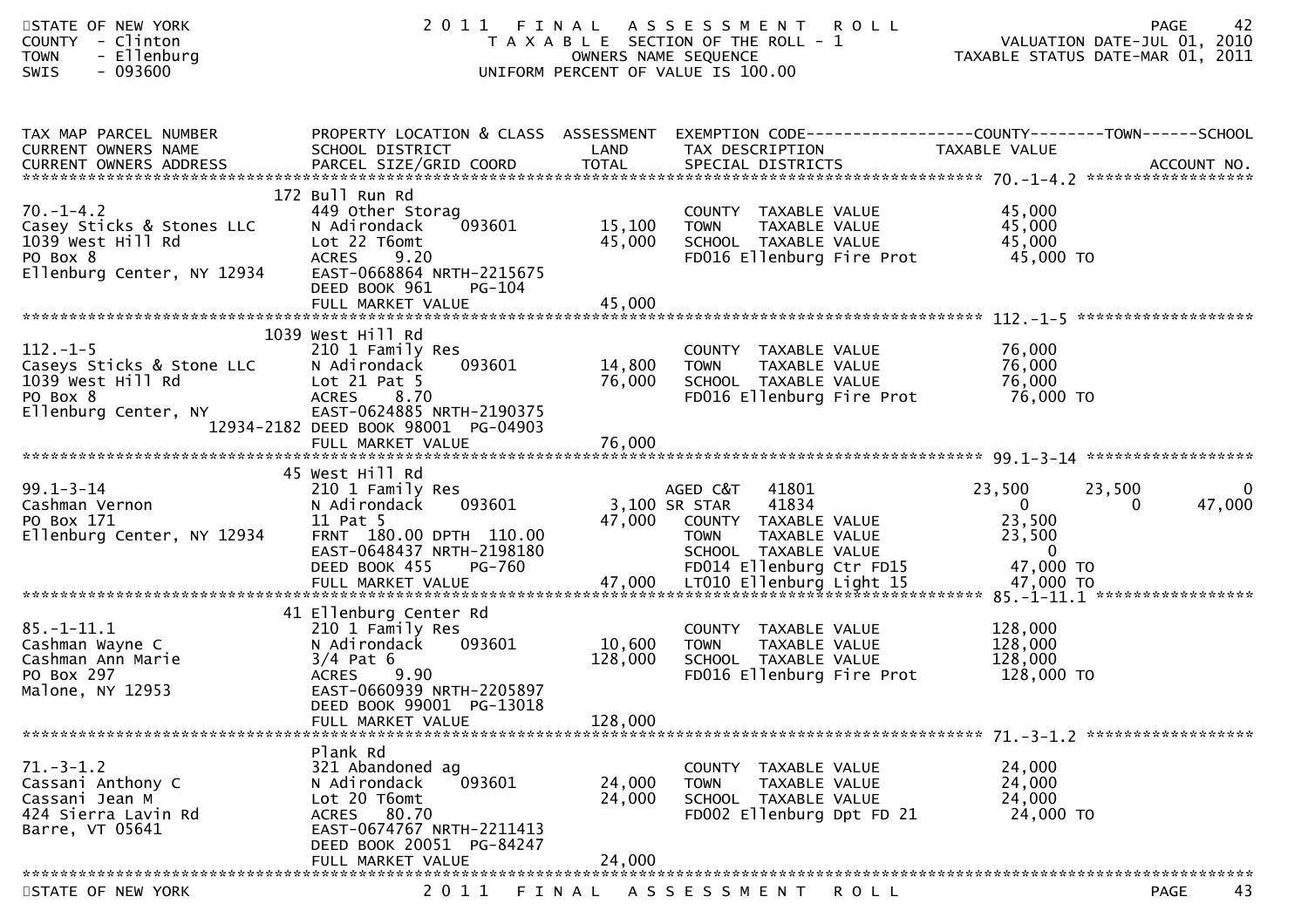## COUNTY - Clinton T A X A B L E SECTION OF THE ROLL - 1 VALUATION DATE-JUL 01, 2010TOWN - Ellenburg OWNERS NAME SEQUENCE TAXABLE STATUS DATE-MAR 01, 2011SWIS - 093600 UNIFORM PERCENT OF VALUE IS 100.00

| TAX MAP PARCEL NUMBER<br><b>CURRENT OWNERS NAME</b>                                                         | PROPERTY LOCATION & CLASS ASSESSMENT EXEMPTION CODE----------------COUNTY-------TOWN------SCHOOL<br>SCHOOL DISTRICT                               | LAND                                  | TAX DESCRIPTION                                        |                                                                                                                       | TAXABLE VALUE                                                          |                                     |                    |
|-------------------------------------------------------------------------------------------------------------|---------------------------------------------------------------------------------------------------------------------------------------------------|---------------------------------------|--------------------------------------------------------|-----------------------------------------------------------------------------------------------------------------------|------------------------------------------------------------------------|-------------------------------------|--------------------|
|                                                                                                             |                                                                                                                                                   |                                       |                                                        |                                                                                                                       |                                                                        |                                     |                    |
|                                                                                                             | 2057 Plank Rd                                                                                                                                     |                                       |                                                        | 98 PCT OF VALUE USED FOR EXEMPTION PURPOSES                                                                           |                                                                        |                                     |                    |
| $71. - 3 - 2$<br>Cayea Gary E<br>Cayea Martha J<br>2057 Plank Rd<br>Ellenburg Depot, NY 12935               | 210 1 Family Res<br>N Adirondack 093601<br>3.80 BANK<br><b>ACRES</b><br>- 080<br>EAST-0675507 NRTH-2210121<br>DEED BOOK 20001 PG-27552            | 89,300                                | WARNONALL 41121<br>6,400 RES STAR<br><b>TOWN</b>       | 41854<br>COUNTY TAXABLE VALUE<br>TAXABLE VALUE<br>SCHOOL TAXABLE VALUE                                                | 13,127<br>$\overline{0}$<br>76,173<br>76,173<br>59,300                 | 13,127<br>$\Omega$                  | $\Omega$<br>30,000 |
|                                                                                                             |                                                                                                                                                   |                                       |                                                        |                                                                                                                       |                                                                        |                                     |                    |
|                                                                                                             | 5469 Rt 11                                                                                                                                        |                                       |                                                        |                                                                                                                       |                                                                        |                                     |                    |
| $70. - 1 - 23$<br>Cayea Gary F<br>PO Box 48<br>Ellenburg Depot, NY 12935                                    | 210 1 Family Res<br>093601<br>N Adirondack<br>19 Pat 6<br>2.30<br><b>ACRES</b><br>EAST-0665477 NRTH-2209264<br>DEED BOOK 20001 PG-24672           | 5,800<br>44,100                       | <b>TOWN</b>                                            | COUNTY TAXABLE VALUE<br>TAXABLE VALUE<br>SCHOOL TAXABLE VALUE<br>FD002 Ellenburg Dpt FD 21<br>LT012 Ellenburg Light 5 | 44.100<br>44.100<br>44,100<br>44,100 TO<br>44,100 TO                   |                                     |                    |
|                                                                                                             | FULL MARKET VALUE                                                                                                                                 | 44,100                                |                                                        |                                                                                                                       |                                                                        |                                     |                    |
| $99.1 - 3 - 27$<br>Cayea Joel L<br>Carbino Gina M<br>PO Box 123<br>Ellenburg Center, NY 12934               | 9 Church St<br>210 1 Family Res<br>093601<br>N Adirondack<br>Lot $11$ Pat 5<br>FRNT 73.00 DPTH 173.00<br>080<br>BANK<br>EAST-0649228 NRTH-2198074 | 3,500<br>45,900                       | RES STAR 41854<br><b>TOWN</b>                          | COUNTY TAXABLE VALUE<br>TAXABLE VALUE<br>SCHOOL TAXABLE VALUE<br>FD014 Ellenburg Ctr FD15<br>LT010 Ellenburg Light 15 | $\overline{0}$<br>45,900<br>45,900<br>15,900<br>45,900 TO<br>45,900 TO | $\Omega$                            | 30,000             |
|                                                                                                             | DEED BOOK 20051 PG-83144                                                                                                                          |                                       |                                                        |                                                                                                                       |                                                                        |                                     |                    |
|                                                                                                             | 8 Bull Run Rd                                                                                                                                     |                                       |                                                        |                                                                                                                       |                                                                        |                                     |                    |
| $70. - 1 - 16$<br>Cayea Lawrence<br>Cayea Sharon<br>8 Bull Run Rd<br>PO Box 44<br>Ellenburg Depot, NY 12935 | 210 1 Family Res<br>N Adirondack<br>093601<br>$21/22$ Pat 6<br>FRNT 175.00 DPTH 142.00<br>EAST-0668127 NRTH-2211812<br>DEED BOOK 607<br>PG-607    | 54,000                                | WARCOMALL 41131<br>4,400 RES STAR 41854<br><b>TOWN</b> | COUNTY TAXABLE VALUE<br>TAXABLE VALUE<br>SCHOOL TAXABLE VALUE<br>FD002 Ellenburg Dpt FD 21                            | 13,500<br>$\Omega$<br>40,500<br>40,500<br>24,000<br>54,000 TO          | 13,500<br>$\Omega$                  | 30,000             |
|                                                                                                             | Plank Rd                                                                                                                                          |                                       |                                                        |                                                                                                                       |                                                                        |                                     |                    |
| $101. - 1 - 4$<br>Chadwick Vernon C<br>Chadwick Gina L<br>8 Couch St<br>Plattsburgh, NY 12901               | 910 Priv forest<br>N Adirondack<br>093601<br>60 Pat 5<br>ACRES 121.50<br>EAST-0676945 NRTH-2196382<br>DEED BOOK 20061 PG-95603                    | 35,000<br>35,000                      | <b>TOWN</b>                                            | COUNTY TAXABLE VALUE<br>TAXABLE VALUE<br>SCHOOL TAXABLE VALUE<br>FD016 Ellenburg Fire Prot                            | 35,000<br>35,000<br>35,000<br>35,000 TO                                |                                     |                    |
|                                                                                                             |                                                                                                                                                   |                                       |                                                        |                                                                                                                       |                                                                        |                                     |                    |
| STATE OF NEW YORK<br>COUNTY - Clinton                                                                       | 2011 FINAL                                                                                                                                        | T A X A B L E SECTION OF THE ROLL - 1 | A S S E S S M E N T                                    | <b>ROLL</b>                                                                                                           |                                                                        | PAGE<br>VALUATION DATE-JUL 01, 2010 | 44                 |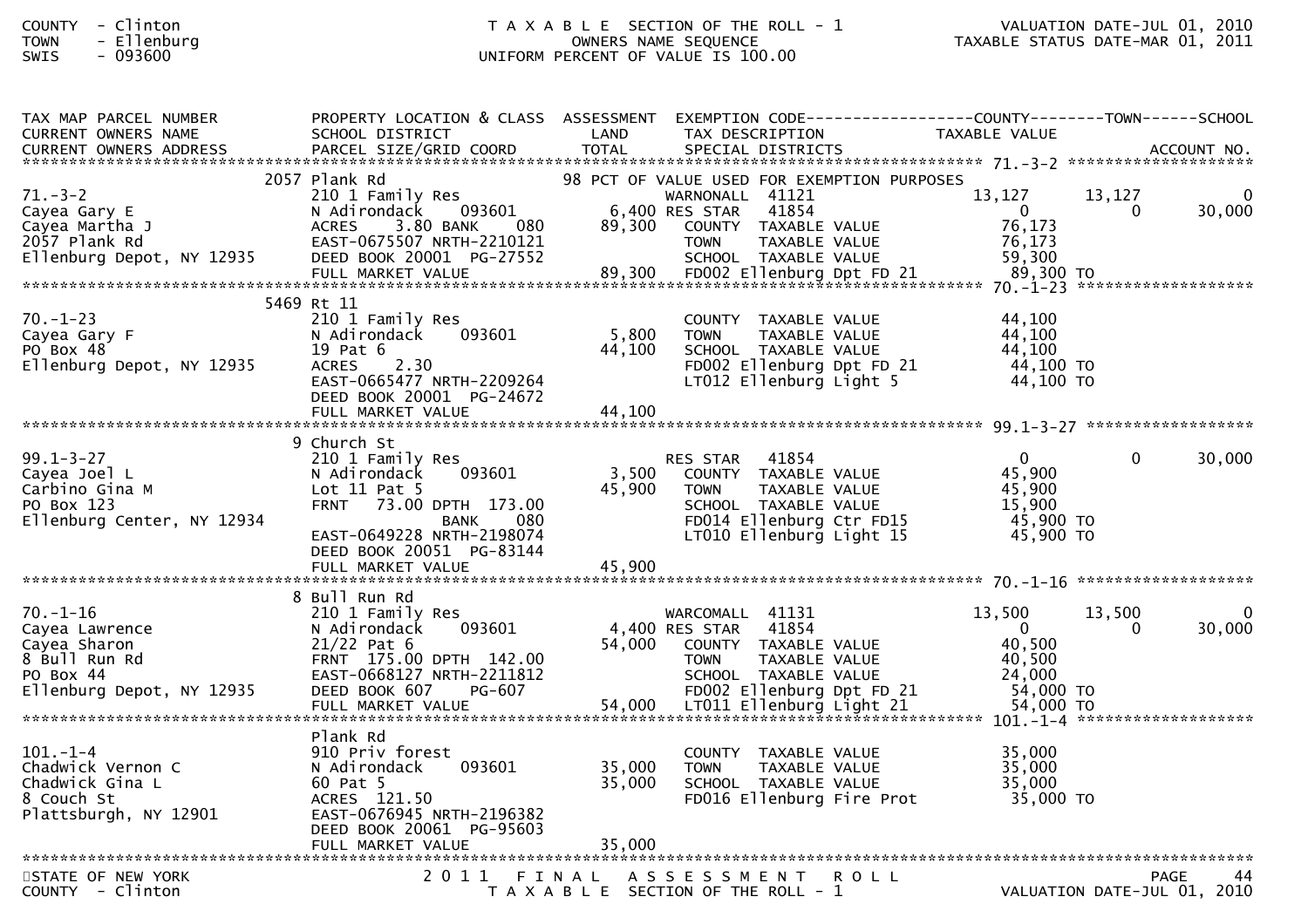## TOWN - Ellenburg OWNERS NAME SEQUENCE TAXABLE STATUS DATE-MAR 01, 2011SWIS - 093600 UNIFORM PERCENT OF VALUE IS 100.00

| TAX MAP PARCEL NUMBER<br>CURRENT OWNERS NAME                                                                                               | PROPERTY LOCATION & CLASS ASSESSMENT<br>SCHOOL DISTRICT                                                                                                                              | LAND               | EXEMPTION CODE-----------------COUNTY--------TOWN------SCHOOL<br>TAX DESCRIPTION                                                    | TAXABLE VALUE                                                |        |
|--------------------------------------------------------------------------------------------------------------------------------------------|--------------------------------------------------------------------------------------------------------------------------------------------------------------------------------------|--------------------|-------------------------------------------------------------------------------------------------------------------------------------|--------------------------------------------------------------|--------|
|                                                                                                                                            |                                                                                                                                                                                      |                    |                                                                                                                                     |                                                              |        |
| $155.1 - 2 - 19$<br>Champagne Bryan<br>Champagne Douglas<br>25 State St<br>Malone, NY 12953                                                | 8 Narrows Rd<br>260 Seasonal res - WTRFNT<br>093601<br>N Adirondack<br>Lot 101 Pat 5<br>FRNT 60.00 DPTH 250.00<br>EAST-0626448 NRTH-2167297<br>DEED BOOK 843<br><b>PG-98</b>         | 63,900<br>85,100   | COUNTY TAXABLE VALUE<br><b>TOWN</b><br>TAXABLE VALUE<br>SCHOOL TAXABLE VALUE<br>FD040 Lyon Mountain FD<br>WD018 Chat Lake Water Dst | 85,100<br>85,100<br>85,100<br>85,100 TO<br>85,100 ТО М       |        |
|                                                                                                                                            | Bradley Pond Rd                                                                                                                                                                      |                    |                                                                                                                                     |                                                              |        |
| $142. - 1 - 13$<br>Chapman Michael L<br>Chapman Judith L<br>468 W Shore Rd<br>South Hero, VT 05486                                         | 910 Priv forest<br>093601<br>N Adirondack<br>93 Pat 5<br>ACRES 167.00<br>EAST-0645383 NRTH-2173336<br>DEED BOOK 20072 PG-2983                                                        | 41,400<br>41,400   | COUNTY TAXABLE VALUE<br><b>TOWN</b><br>TAXABLE VALUE<br>SCHOOL TAXABLE VALUE<br>FD016 Ellenburg Fire Prot                           | 41,400<br>41,400<br>41,400<br>41,400 TO                      |        |
|                                                                                                                                            | FULL MARKET VALUE                                                                                                                                                                    | 41,400             |                                                                                                                                     |                                                              |        |
| $98. - 1 - 15$<br>Charles Robert<br>132 Therrien Rd<br>Ellenburg Depot, NY 12935                                                           | LaBombard Rd<br>323 Vacant rural<br>093601<br>N Adirondack<br>12 Pat 5<br>ACRES 56.00<br>EAST-0645199 NRTH-2195303<br>DEED BOOK 20082 PG-13563                                       | 20,900<br>20,900   | COUNTY TAXABLE VALUE<br><b>TOWN</b><br>TAXABLE VALUE<br>SCHOOL TAXABLE VALUE<br>FD014 Ellenburg Ctr FD15                            | 20,900<br>20,900<br>20,900<br>20,900 TO                      |        |
|                                                                                                                                            | FULL MARKET VALUE                                                                                                                                                                    | 20,900             |                                                                                                                                     |                                                              |        |
| $155.1 - 1 - 23.2$<br>Chase Michael A<br>Chase Kim M<br>PO Box 232<br>Merrill, NY 12955                                                    | 90 Narrows Rd<br>314 Rural vac<10 - WTRFNT<br>093601<br>N Adirondack<br>Survey Map 20072/01831 Lo<br>2.55<br>ACRES<br>EAST-0625222 NRTH-2168339<br>DEED BOOK 20082 PG-16954          | 103,100<br>103,100 | COUNTY TAXABLE VALUE<br><b>TOWN</b><br>TAXABLE VALUE<br>SCHOOL TAXABLE VALUE<br>FD040 Lyon Mountain FD<br>WD018 Chat Lake Water Dst | 103,100<br>103,100<br>103,100<br>103,100 TO<br>103,100 ТО М  |        |
|                                                                                                                                            | FULL MARKET VALUE                                                                                                                                                                    | 103,100            |                                                                                                                                     |                                                              |        |
| $115. - 1 - 12$<br>Chateaugay Woodlands LLC<br>PO Box 155<br>Wellsboro, PA 16901<br>MAY BE SUBJECT TO PAYMENT<br>UNDER RPTL480A UNTIL 2020 | Smith Rd<br>910 Priv forest<br>093601<br>N Adirondack<br>38 Pat 5 1.75 factor rea<br>Conservation Easement CET<br>Alloc .3700 Set 12/08<br>ACRES 722.00<br>EAST-0670391 NRTH-2189717 | 124,614<br>124,614 | 47460<br>480A EX<br>COUNTY TAXABLE VALUE<br>TAXABLE VALUE<br><b>TOWN</b><br>SCHOOL TAXABLE VALUE<br>FD016 Ellenburg Fire Prot       | 97,973<br>97,973<br>26,641<br>26,641<br>26,641<br>124,614 TO | 97,973 |
|                                                                                                                                            | DEED BOOK 20051 PG-78482<br>CONSERVATION ESMT % 37.00<br>FULL MARKET VALUE                                                                                                           | 124,614            |                                                                                                                                     |                                                              |        |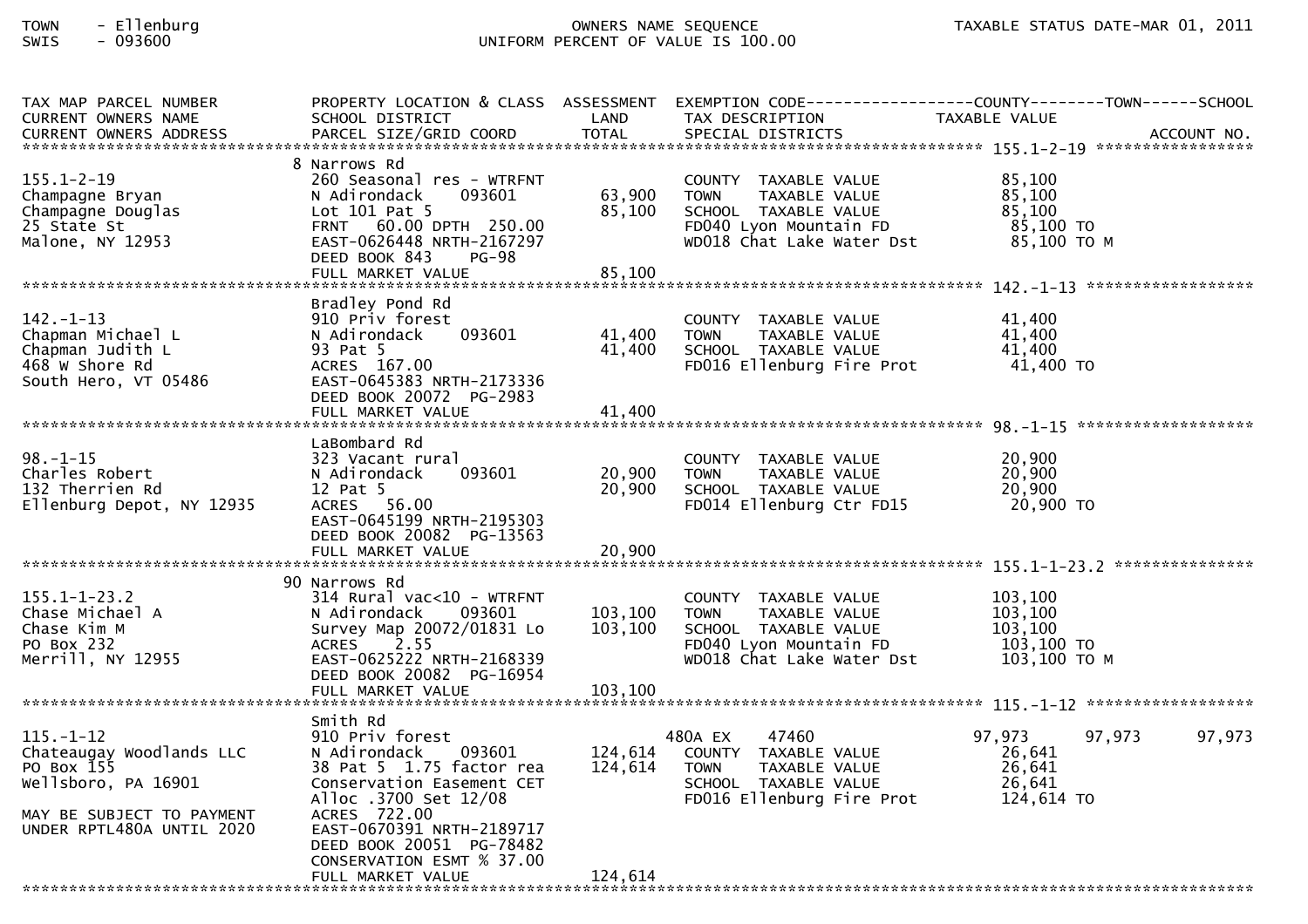| STATE OF NEW YORK<br>COUNTY - Clinton<br><b>TOWN</b><br>- Ellenburg<br>$-093600$<br><b>SWIS</b>                                            |                                                                                                                                                                                                                                                                           | 2011 FINAL ASSESSMENT ROLL<br>T A X A B L E SECTION OF THE ROLL - 1<br>OWNERS NAME SEQUENCE<br>UNIFORM PERCENT OF VALUE IS 100.00                              | 45<br>PAGE<br>VALUATION DATE-JUL 01, 2010<br>TAXABLE STATUS DATE-MAR 01, 2011 |
|--------------------------------------------------------------------------------------------------------------------------------------------|---------------------------------------------------------------------------------------------------------------------------------------------------------------------------------------------------------------------------------------------------------------------------|----------------------------------------------------------------------------------------------------------------------------------------------------------------|-------------------------------------------------------------------------------|
| TAX MAP PARCEL NUMBER<br><b>CURRENT OWNERS NAME</b>                                                                                        | PROPERTY LOCATION & CLASS ASSESSMENT<br>SCHOOL DISTRICT                                                                                                                                                                                                                   | LAND<br>TAX DESCRIPTION                                                                                                                                        | EXEMPTION CODE-----------------COUNTY-------TOWN------SCHOOL<br>TAXABLE VALUE |
| $126. - 1 - 19$<br>Chateaugay Woodlands LLC<br>PO Box 155<br>Wellsboro, PA 16901<br>MAY BE SUBJECT TO PAYMENT<br>UNDER RPTL480A UNTIL 2020 | Tacey Rd<br>911 Forest s480<br>Chateaugay 1<br>163401<br>Lot 16 Pat 5 1.75 factor<br>Conservation Easement CET<br>Alloc .3700 Set 12/08<br>ACRES 99.80<br>EAST-0625466 NRTH-2178053<br>DEED BOOK 20051 PG-78482<br>CONSERVATION ESMT % 37.00<br>FULL MARKET VALUE         | 480A EX<br>47460<br>23,184<br>COUNTY TAXABLE VALUE<br>23,184<br>TAXABLE VALUE<br><b>TOWN</b><br>SCHOOL TAXABLE VALUE<br>FD040 Lyon Mountain FD<br>23,184       | 17,248<br>17,248<br>17,248<br>5,936<br>5,936<br>5,936<br>23,184 TO            |
| $128. - 1 - 7$<br>Chateaugay Woodlands LLC<br>PO Box 155<br>Wellsboro, PA 16901<br>MAY BE SUBJECT TO PAYMENT<br>UNDER RPTL480A UNTIL 2020  | Bradley Pond Rd<br>911 Forest s480<br>N Adirondack<br>093601<br>Lot 71 Pat 5 1.75 Factor<br>Conservation Easement CET<br>Alloc .3700 Set 12/08<br>ACRES 343.20<br>EAST-0652957 NRTH-2180596<br>DEED BOOK 20051 PG-78482<br>CONSERVATION ESMT % 37.00<br>FULL MARKET VALUE | 480A EX<br>47460<br>62,874<br>COUNTY TAXABLE VALUE<br>62,874<br><b>TOWN</b><br>TAXABLE VALUE<br>SCHOOL TAXABLE VALUE<br>FD016 Ellenburg Fire Prot<br>62,874    | 48,951<br>48,951<br>48,951<br>13,923<br>13,923<br>13,923<br>31,512 TO         |
| $141. - 1 - 7$<br>Chateaugay Woodlands LLC<br>PO Box 155<br>Wellsboro, PA 16901<br>MAY BE SUBJECT TO PAYMENT<br>UNDER RPTL480A UNTIL 2020  | Bigelow Rd<br>911 Forest s480<br>N Adirondack<br>093601<br>Lot 62 Pat 5 1.75 Factor<br>Conservation Easement CET<br>Alloc .3700 Set 12/08<br>ACRES 1441.20<br>EAST-0629575 NRTH-2175628<br>DEED BOOK 20051 PG-78482<br>CONSERVATION ESMT % 37.00<br>FULL MARKET VALUE     | 480A EX<br>47460<br>241,857<br>COUNTY TAXABLE VALUE<br>241,857<br>TAXABLE VALUE<br><b>TOWN</b><br>SCHOOL TAXABLE VALUE<br>FD016 Ellenburg Fire Prot<br>241,857 | 190,697<br>190,697<br>190,697<br>51,160<br>51,160<br>51,160<br>120,469 TO     |
| $143. - 1 - 3$<br>Chateaugay Woodlands LLC<br>PO Box 155<br>Wellsboro, PA 16901<br>MAY BE SUBJECT TO PAYMENT<br>UNDER RPTL480A UNTIL 2020  | Bradley Pond Rd<br>911 Forest s480<br>N Adirondack<br>093601<br>Lot 90 Pat 5 1.75 factor<br>Conservation Easement CET<br>Alloc .3700 Set 12/08<br>ACRES 431.60<br>EAST-0653293 NRTH-2175488<br>DEED BOOK 20051 PG-78482<br>CONSERVATION ESMT % 37.00                      | 480A EX<br>47460<br>77,238<br>COUNTY<br>TAXABLE VALUE<br>77,238<br><b>TOWN</b><br>TAXABLE VALUE<br>SCHOOL TAXABLE VALUE<br>FD016 Ellenburg Fire Prot           | 60,469<br>60,469<br>60,469<br>16,769<br>16,769<br>16,769<br>30,779 TO         |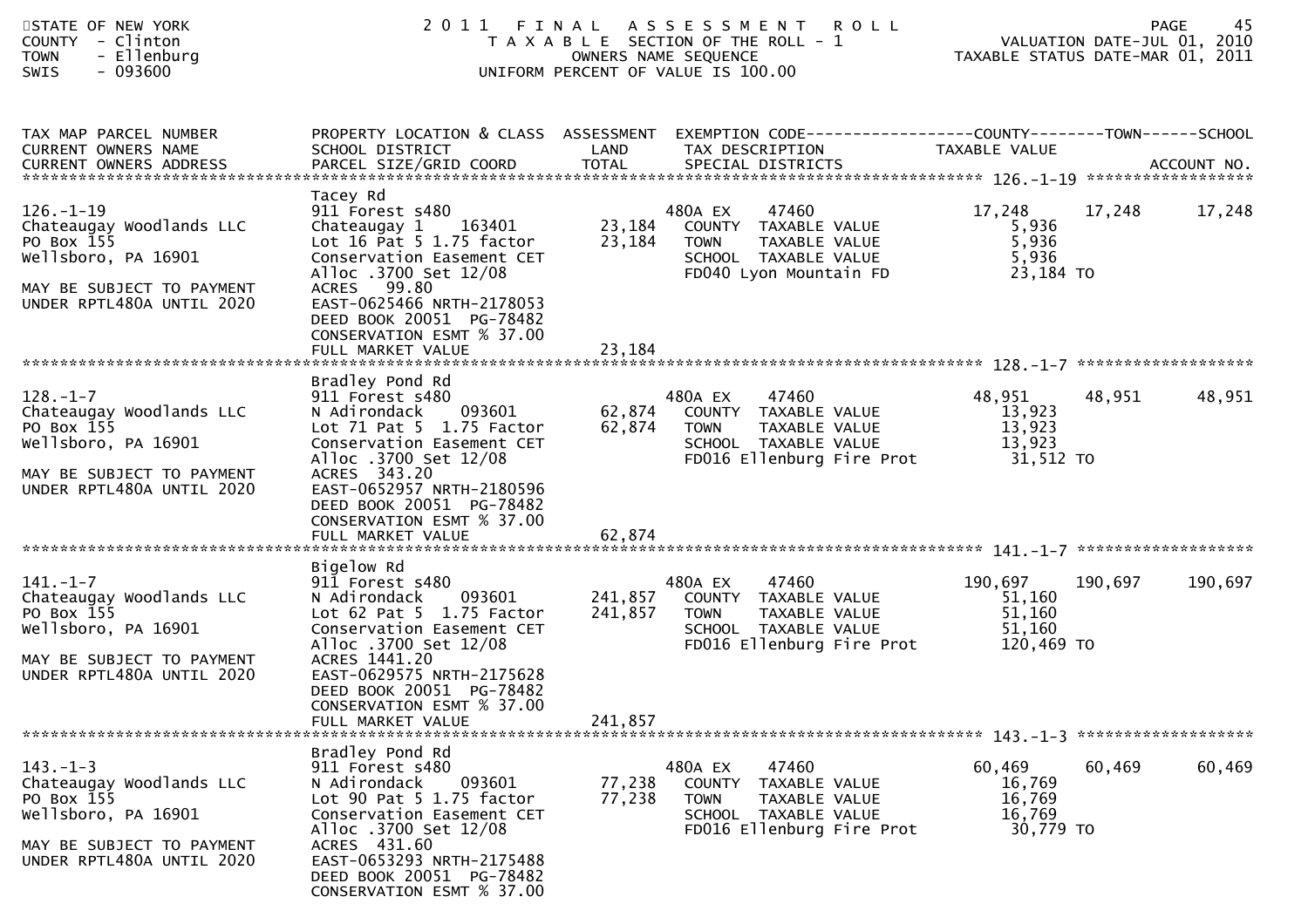|                                                                                                                                                                                     | FULL MARKET VALUE                                                                                                                                                                                                                                                           | 77,238                        |                                                                                                                                   |                                                     |                                                                                      |
|-------------------------------------------------------------------------------------------------------------------------------------------------------------------------------------|-----------------------------------------------------------------------------------------------------------------------------------------------------------------------------------------------------------------------------------------------------------------------------|-------------------------------|-----------------------------------------------------------------------------------------------------------------------------------|-----------------------------------------------------|--------------------------------------------------------------------------------------|
| STATE OF NEW YORK<br>COUNTY - Clinton<br>- Ellenburg<br><b>TOWN</b><br>$-093600$<br>SWIS                                                                                            |                                                                                                                                                                                                                                                                             |                               | 2011 FINAL ASSESSMENT ROLL<br>T A X A B L E SECTION OF THE ROLL - 1<br>OWNERS NAME SEQUENCE<br>UNIFORM PERCENT OF VALUE IS 100.00 |                                                     | 46<br><b>PAGE</b><br>VALUATION DATE-JUL 01, 2010<br>TAXABLE STATUS DATE-MAR 01, 2011 |
| TAX MAP PARCEL NUMBER<br>CURRENT OWNERS NAME<br>.46CCOUNT NO . PARCEL SIZE/GRID COORD TOTAL SPECIAL DISTRICTS SPERENT OWNERS ADDRESS PARCEL SIZE/GRID COORD TOTAL SPECIAL DISTRICTS | PROPERTY LOCATION & CLASS ASSESSMENT<br>SCHOOL DISTRICT                                                                                                                                                                                                                     | LAND                          | EXEMPTION CODE-----------------COUNTY--------TOWN------SCHOOL<br>TAX DESCRIPTION                                                  | TAXABLE VALUE                                       |                                                                                      |
| $143. - 1 - 5$<br>Chateaugay Woodlands LLC<br>PO Box 155<br>Wellsboro, PA 16901<br>MAY BE SUBJECT TO PAYMENT<br>UNDER RPTL480A UNTIL 2020                                           | Bradley Pond Rd<br>911 Forest s480<br>093601<br>N Adirondack<br>Lot 105 Pat 5 1.75 Factor<br>Conservation Easement CET<br>Alloc .3700 Set 12/08<br>ACRES 548.40<br>EAST-0647216 NRTH-2169012<br>DEED BOOK 20051 PG-78482<br>CONSERVATION ESMT % 37.00<br>FULL MARKET VALUE  | 96,327<br>96,327<br>96,327    | 47460<br>480A EX<br>COUNTY TAXABLE VALUE<br>TAXABLE VALUE<br>TOWN<br>SCHOOL TAXABLE VALUE<br>FD016 Ellenburg Fire Prot            | 65,660<br>30,667<br>30,667<br>30,667<br>96,327 TO   | 65,660<br>65,660                                                                     |
|                                                                                                                                                                                     |                                                                                                                                                                                                                                                                             |                               |                                                                                                                                   |                                                     |                                                                                      |
| $156. - 1 - 1$<br>Chateaugay Woodlands LLC<br>PO Box 155<br>Wellsboro, PA 16901<br>MAY BE SUBJECT TO PAYMENT<br>UNDER RPTL480A UNTIL 2020                                           | Bradley Pond Rd<br>911 Forest s480<br>093601<br>N Adirondack<br>Lot 117 Pat 5 1.75 factor<br>Conservation Easement CET<br>Alloc .3700 Set 12/08<br>ACRES 2088.30<br>EAST-0640832 NRTH-2165564<br>DEED BOOK 20051 PG-78482<br>CONSERVATION ESMT % 37.00<br>FULL MARKET VALUE | 347,319<br>347,319<br>347,319 | 47460<br>480A EX<br>COUNTY TAXABLE VALUE<br><b>TOWN</b><br>TAXABLE VALUE<br>SCHOOL TAXABLE VALUE<br>FD016 Ellenburg Fire Prot     | 253,631<br>93,688<br>93,688<br>93,688<br>176,959 TO | 253,631<br>253,631                                                                   |
| $156. - 1 - 4$<br>Chateaugay Woodlands LLC<br>PO Box 155<br>Wellsboro, PA 16901                                                                                                     | Bradley Pond Rd<br>910 Priv forest<br>093601<br>N Adirondack<br>104 Pat 5<br>50.00<br><b>ACRES</b><br>EAST-0646209 NRTH-2167620<br>DEED BOOK 20072 PG-3630<br>FULL MARKET VALUE                                                                                             | 22,100<br>22,100<br>22,100    | COUNTY TAXABLE VALUE<br><b>TOWN</b><br>TAXABLE VALUE<br>SCHOOL TAXABLE VALUE<br>FD040 Lyon Mountain FD                            | 22,100<br>22,100<br>22,100<br>22,100 TO             |                                                                                      |
| $159. - 1 - 14$<br>Chester Barber Florence L<br>366 Jersey Swamp Rd<br>West Chazy, NY 12992                                                                                         | Plank Rd<br>311 Res vac land<br>N Adirondack<br>093601<br>FRNT 132.00 DPTH 250.00<br>EAST-0682760 NRTH-2166736<br>DEED BOOK 762<br>PG-261<br>FULL MARKET VALUE                                                                                                              | 4,800<br>4,800<br>4,800       | COUNTY TAXABLE VALUE<br><b>TOWN</b><br>TAXABLE VALUE<br>SCHOOL TAXABLE VALUE<br>FD016 Ellenburg Fire Prot                         | 4,800<br>4,800<br>4,800<br>4,800 TO                 |                                                                                      |
| STATE OF NEW YORK<br>COUNTY - Clinton<br>- Ellenburg<br><b>TOWN</b>                                                                                                                 | 2 0 1 1                                                                                                                                                                                                                                                                     | FINAL                         | ASSESSMENT ROLL<br>T A X A B L E SECTION OF THE ROLL - 1<br>OWNERS NAME SEQUENCE                                                  |                                                     | 47<br>PAGE<br>VALUATION DATE-JUL 01, 2010<br>TAXABLE STATUS DATE-MAR 01, 2011        |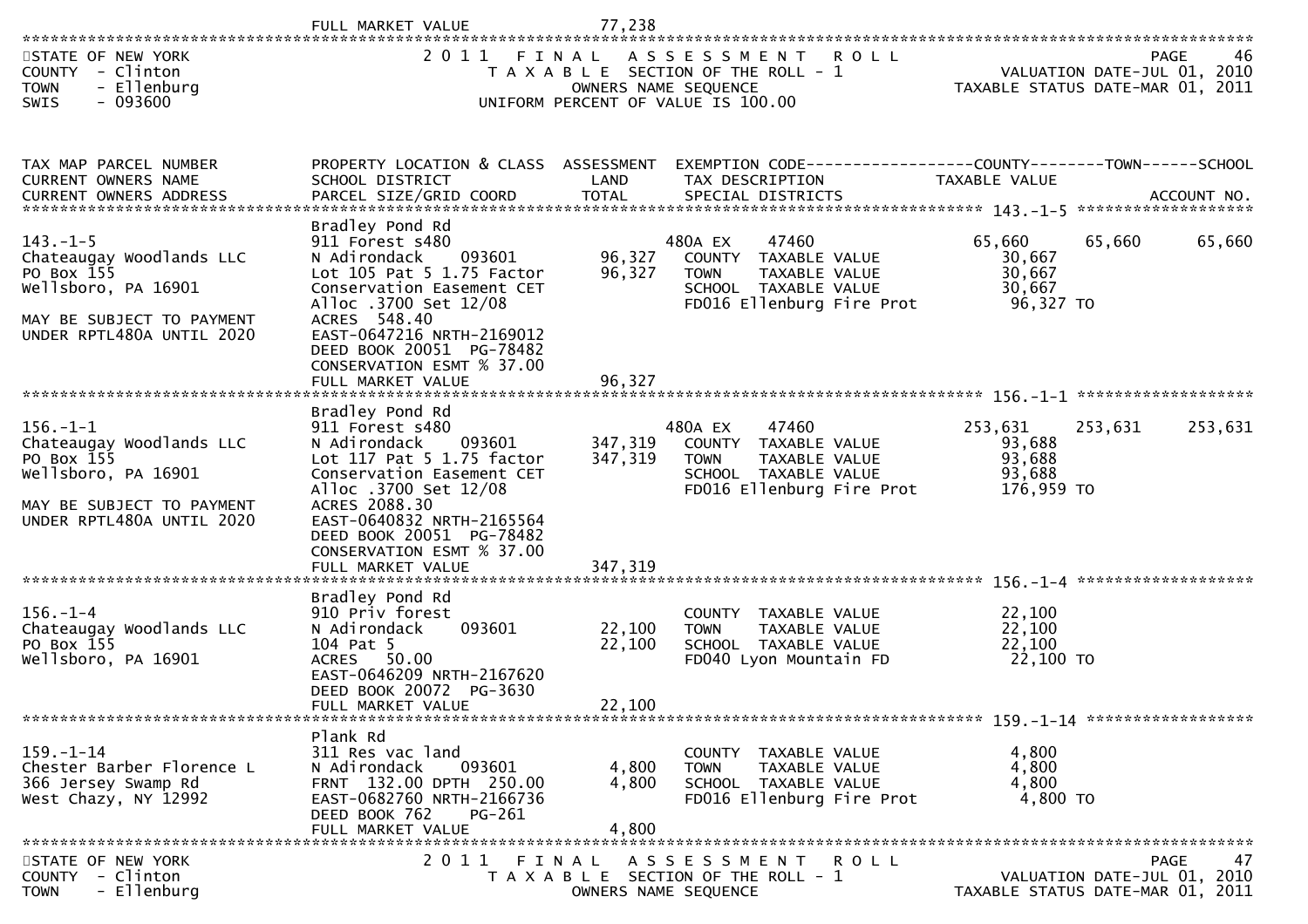| TAX MAP PARCEL NUMBER<br>CURRENT OWNERS NAME                                                                                                                                                                                                                                                                                                                                                                                                 | SCHOOL DISTRICT LAND                                                        |        | PROPERTY LOCATION & CLASS ASSESSMENT EXEMPTION CODE----------------COUNTY-------TOWN------SCHOOL<br>TAX DESCRIPTION                                                                                  | TAXABLE VALUE                    |                |        |
|----------------------------------------------------------------------------------------------------------------------------------------------------------------------------------------------------------------------------------------------------------------------------------------------------------------------------------------------------------------------------------------------------------------------------------------------|-----------------------------------------------------------------------------|--------|------------------------------------------------------------------------------------------------------------------------------------------------------------------------------------------------------|----------------------------------|----------------|--------|
|                                                                                                                                                                                                                                                                                                                                                                                                                                              |                                                                             |        |                                                                                                                                                                                                      |                                  |                |        |
|                                                                                                                                                                                                                                                                                                                                                                                                                                              |                                                                             |        |                                                                                                                                                                                                      |                                  |                |        |
|                                                                                                                                                                                                                                                                                                                                                                                                                                              | 5225 Rt 11                                                                  |        |                                                                                                                                                                                                      |                                  |                |        |
| 5225<br>Chilton Mary Jane<br>5225 Rt 11<br>Ellenburg Depot, NY 12935                                                                                                                                                                                                                                                                                                                                                                         | 210 1 Family Res                                                            |        | SR STAR 41834<br>5,600 COUNTY TAXABLE VALUE                                                                                                                                                          | $\overline{0}$                   | $\overline{0}$ | 60,100 |
|                                                                                                                                                                                                                                                                                                                                                                                                                                              | 093601<br>N Adirondack                                                      |        |                                                                                                                                                                                                      | 82,800                           |                |        |
|                                                                                                                                                                                                                                                                                                                                                                                                                                              |                                                                             |        |                                                                                                                                                                                                      |                                  |                |        |
|                                                                                                                                                                                                                                                                                                                                                                                                                                              |                                                                             |        |                                                                                                                                                                                                      |                                  |                |        |
|                                                                                                                                                                                                                                                                                                                                                                                                                                              |                                                                             |        |                                                                                                                                                                                                      |                                  |                |        |
|                                                                                                                                                                                                                                                                                                                                                                                                                                              |                                                                             |        |                                                                                                                                                                                                      |                                  |                |        |
| 5225 Rt 11<br>Ellenburg Depot, NY 12935 ACRES 2.20<br>ELLENDRIG PRISON CONTROL CONTROL CONTROLL TAXABLE VALUE 22,700<br>ELLENDRIG PRISON SOMENTH-2211728 FOOD Ellenburg Dpt FD 21 82,800 TO<br>ELLENDRIG PRISON SOME DEED BOOK 329 PG-                                                                                                                                                                                                       |                                                                             |        |                                                                                                                                                                                                      |                                  |                |        |
|                                                                                                                                                                                                                                                                                                                                                                                                                                              | 6619 Military Tpke                                                          |        |                                                                                                                                                                                                      |                                  |                |        |
| $85.1 - 1 - 34$                                                                                                                                                                                                                                                                                                                                                                                                                              |                                                                             |        | RES STAR 41854 0<br>2,500 COUNTY TAXABLE VALUE 43,300<br>43,300 TOWN TAXABLE VALUE 43,300<br>SCHOOL TAXABLE VALUE 43,300<br>FDO16 Ellenburg Fire Prot 43,300 TO<br>LTO12 Ellenburg Light 5 43,300 TO |                                  | $\mathbf 0$    | 30,000 |
| 85.1-1-34<br>Chilton Stephen<br>PO Box 50<br>Ellenburg Center, NY 12934                                                                                                                                                                                                                                                                                                                                                                      | 215 1 Fam Res w/<br>N Adirondack  093601                                    |        |                                                                                                                                                                                                      |                                  |                |        |
|                                                                                                                                                                                                                                                                                                                                                                                                                                              | 18 Pat 5                                                                    |        |                                                                                                                                                                                                      |                                  |                |        |
|                                                                                                                                                                                                                                                                                                                                                                                                                                              |                                                                             |        |                                                                                                                                                                                                      |                                  |                |        |
|                                                                                                                                                                                                                                                                                                                                                                                                                                              |                                                                             |        |                                                                                                                                                                                                      |                                  |                |        |
|                                                                                                                                                                                                                                                                                                                                                                                                                                              | 18 Pat 5<br>FRNT 49.00 DPTH 117.71<br>BANK 850<br>EAST-0663026 NRTH-2207905 |        |                                                                                                                                                                                                      |                                  |                |        |
|                                                                                                                                                                                                                                                                                                                                                                                                                                              | DEED BOOK 20031 PG-58459                                                    |        |                                                                                                                                                                                                      |                                  |                |        |
|                                                                                                                                                                                                                                                                                                                                                                                                                                              | FULL MARKET VALUE                                                           | 43,300 |                                                                                                                                                                                                      |                                  |                |        |
|                                                                                                                                                                                                                                                                                                                                                                                                                                              |                                                                             |        |                                                                                                                                                                                                      |                                  |                |        |
|                                                                                                                                                                                                                                                                                                                                                                                                                                              | 6623 Military Tpke                                                          |        |                                                                                                                                                                                                      |                                  |                |        |
|                                                                                                                                                                                                                                                                                                                                                                                                                                              |                                                                             |        |                                                                                                                                                                                                      |                                  |                |        |
|                                                                                                                                                                                                                                                                                                                                                                                                                                              |                                                                             |        |                                                                                                                                                                                                      |                                  |                |        |
|                                                                                                                                                                                                                                                                                                                                                                                                                                              |                                                                             |        |                                                                                                                                                                                                      |                                  |                |        |
|                                                                                                                                                                                                                                                                                                                                                                                                                                              |                                                                             |        |                                                                                                                                                                                                      |                                  |                |        |
|                                                                                                                                                                                                                                                                                                                                                                                                                                              |                                                                             |        |                                                                                                                                                                                                      |                                  |                |        |
|                                                                                                                                                                                                                                                                                                                                                                                                                                              |                                                                             |        |                                                                                                                                                                                                      |                                  |                |        |
|                                                                                                                                                                                                                                                                                                                                                                                                                                              |                                                                             |        |                                                                                                                                                                                                      |                                  |                |        |
| $\begin{array}{lllllllllllllll} 85.1-1-33 & 6623\text{ Military Type} & \text{RES STAR} & 41854 & 0 & 0 & 30,000 \\ \text{Children Stephen H Jr} & \text{A direction} & \text{Cation} & \text{Cation} & \text{Cour} & \text{TXABLE VALUE} & \text{I50,000} & 0 & 30,000 \\ \text{Children Debrah} & \text{Lot 3 Pat 6} & 3.90 & 5000 & 0 & 3000 \\ \text{E1lenburg Center, NY 12934} & \text{ACRES} & 3.90 & \text{SCHOOL TAXABLE VALUE} & $ |                                                                             |        |                                                                                                                                                                                                      |                                  |                |        |
| $127. - 1 - 11$                                                                                                                                                                                                                                                                                                                                                                                                                              | Sears Rd<br>910 Priv forest                                                 |        |                                                                                                                                                                                                      |                                  |                |        |
| Christian Dr Francis T                                                                                                                                                                                                                                                                                                                                                                                                                       | 093601<br>N Adirondack                                                      | 31,300 |                                                                                                                                                                                                      |                                  |                |        |
| 41 Senne Rd                                                                                                                                                                                                                                                                                                                                                                                                                                  | 67/94 Pat 5                                                                 | 33,300 |                                                                                                                                                                                                      |                                  |                |        |
| Northport, NY 11768                                                                                                                                                                                                                                                                                                                                                                                                                          | ACRES 105.70                                                                |        | COUNTY TAXABLE VALUE 33,300<br>TOWN TAXABLE VALUE 33,300<br>SCHOOL TAXABLE VALUE 33,300<br>FDO16 Ellenburg Fire Prot 33,300 TO                                                                       |                                  |                |        |
|                                                                                                                                                                                                                                                                                                                                                                                                                                              | EAST-0642256 NRTH-2177501                                                   |        |                                                                                                                                                                                                      |                                  |                |        |
|                                                                                                                                                                                                                                                                                                                                                                                                                                              | DEED BOOK 518<br>PG-46                                                      |        |                                                                                                                                                                                                      |                                  |                |        |
|                                                                                                                                                                                                                                                                                                                                                                                                                                              |                                                                             |        |                                                                                                                                                                                                      |                                  |                |        |
|                                                                                                                                                                                                                                                                                                                                                                                                                                              |                                                                             |        |                                                                                                                                                                                                      |                                  |                |        |
|                                                                                                                                                                                                                                                                                                                                                                                                                                              | Rt 11                                                                       |        |                                                                                                                                                                                                      |                                  |                |        |
|                                                                                                                                                                                                                                                                                                                                                                                                                                              | 321 Abandoned ag                                                            |        |                                                                                                                                                                                                      | 11,300                           |                |        |
| 69.-2-5<br>Cianfaglione Gary<br>194 Lisa Dr                                                                                                                                                                                                                                                                                                                                                                                                  | 093601<br>N Adirondack                                                      |        | COUNTY TAXABLE VALUE<br>TOWN TAXABLE VALUE<br>COUOL TAVABLE VALUE<br>11,300 TOWN                                                                                                                     | 11,300                           |                |        |
|                                                                                                                                                                                                                                                                                                                                                                                                                                              | Lot $15$ Pat $6$                                                            | 11,300 | SCHOOL TAXABLE VALUE                                                                                                                                                                                 | 11,300                           |                |        |
| So Windsor, CT 06074                                                                                                                                                                                                                                                                                                                                                                                                                         | ACRES 11.30                                                                 |        | FD016 Ellenburg Fire Prot                                                                                                                                                                            | $11,300$ TO                      |                |        |
|                                                                                                                                                                                                                                                                                                                                                                                                                                              | EAST-0655289 NRTH-2209436                                                   |        |                                                                                                                                                                                                      |                                  |                |        |
|                                                                                                                                                                                                                                                                                                                                                                                                                                              | DEED BOOK 639<br>PG-1091                                                    |        |                                                                                                                                                                                                      |                                  |                |        |
|                                                                                                                                                                                                                                                                                                                                                                                                                                              | FULL MARKET VALUE                                                           | 11,300 |                                                                                                                                                                                                      |                                  |                |        |
|                                                                                                                                                                                                                                                                                                                                                                                                                                              | 2011 FINAL                                                                  |        |                                                                                                                                                                                                      |                                  |                |        |
| STATE OF NEW YORK<br>- Clinton<br><b>COUNTY</b>                                                                                                                                                                                                                                                                                                                                                                                              |                                                                             |        | A S S E S S M E N T<br>R O L L                                                                                                                                                                       | VALUATION DATE-JUL 01, 2010      | <b>PAGE</b>    | 48     |
| - Ellenburg<br><b>TOWN</b>                                                                                                                                                                                                                                                                                                                                                                                                                   |                                                                             |        | T A X A B L E SECTION OF THE ROLL - 1<br>OWNERS NAME SEQUENCE                                                                                                                                        | TAXABLE STATUS DATE-MAR 01, 2011 |                |        |
|                                                                                                                                                                                                                                                                                                                                                                                                                                              |                                                                             |        |                                                                                                                                                                                                      |                                  |                |        |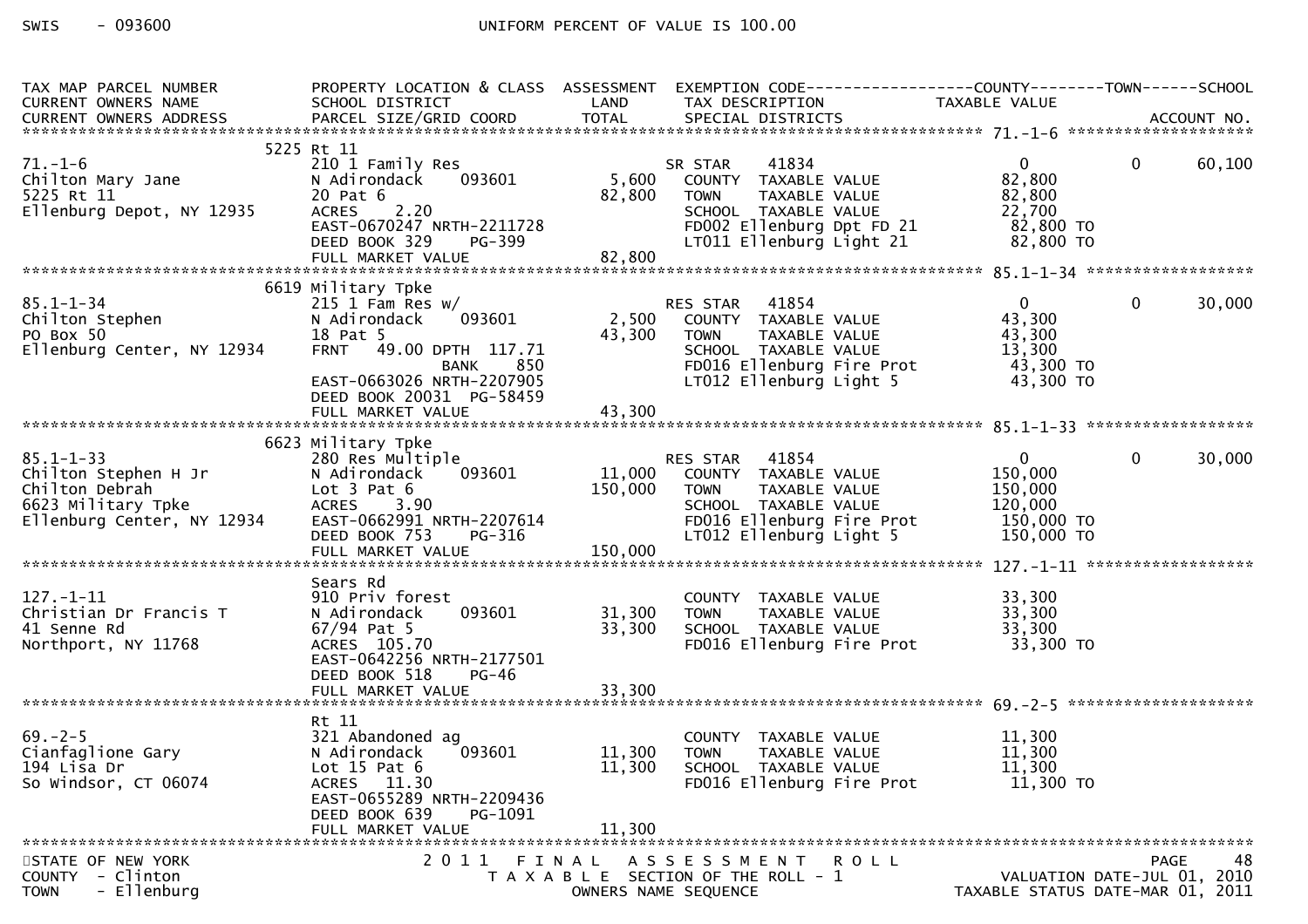| TAX MAP PARCEL NUMBER                             |                                            |             |                                                                             | PROPERTY LOCATION & CLASS ASSESSMENT EXEMPTION CODE----------------COUNTY-------TOWN------SCHOOL |        |
|---------------------------------------------------|--------------------------------------------|-------------|-----------------------------------------------------------------------------|--------------------------------------------------------------------------------------------------|--------|
| <b>CURRENT OWNERS NAME</b>                        | SCHOOL DISTRICT                            | LAND        | TAX DESCRIPTION                                                             | TAXABLE VALUE                                                                                    |        |
|                                                   |                                            |             |                                                                             |                                                                                                  |        |
| 4993/4995 Rt 374                                  |                                            |             |                                                                             |                                                                                                  |        |
| $155.1 - 2 - 15$                                  | 260 Seasonal res - WTRFNT                  |             | COUNTY TAXABLE VALUE                                                        | 226,000                                                                                          |        |
| Cicchinelli Matthew R                             | 093601<br>N Adirondack                     | 79,300 TOWN |                                                                             | 226,000                                                                                          |        |
| Cicchinelli Jane L G<br>Navy Federal Credit Union | 101 Pat 5                                  | 226,000     | SCHOOL TAXABLE VALUE                                                        | 226,000                                                                                          |        |
|                                                   | FRNT 70.00 DPTH 370.00                     |             |                                                                             |                                                                                                  |        |
| PO Box 3303                                       | BANK 080                                   |             | FD040 Lyon Mountain FD 226,000 TO<br>WD018 Chat Lake Water Dst 226,000 TO M |                                                                                                  |        |
| Merrifield, VA 22119                              | EAST-0626665 NRTH-2166712                  |             |                                                                             |                                                                                                  |        |
|                                                   | DEED BOOK 20051 PG-80716                   |             |                                                                             |                                                                                                  |        |
|                                                   | FULL MARKET VALUE                          | 226,000     |                                                                             |                                                                                                  |        |
|                                                   |                                            |             |                                                                             |                                                                                                  |        |
|                                                   | Lake Roxanne Rd                            |             |                                                                             |                                                                                                  |        |
| $71.-3-4.1$                                       | 323 Vacant rural                           |             | COUNTY TAXABLE VALUE                                                        | 36,900                                                                                           |        |
| Ciocca Ralph                                      | N Adirondack                               |             | <b>TOWN</b><br>TAXABLE VALUE                                                | 36,900                                                                                           |        |
| 221 Rue Rodrique                                  | 20 Pat 6                                   | 36,900      | SCHOOL TAXABLE VALUE                                                        | 36,900                                                                                           |        |
| Lafontaine QC, Canada                             | ACRES 36.70                                |             |                                                                             |                                                                                                  |        |
| J7Y3X9                                            | EAST-0672732 NRTH-2211727                  |             | LT011 Ellenburg Light 21                                                    | 36,900 TO                                                                                        |        |
|                                                   | DEED BOOK 20001 PG-18466                   |             |                                                                             |                                                                                                  |        |
|                                                   |                                            |             |                                                                             |                                                                                                  |        |
|                                                   |                                            |             |                                                                             |                                                                                                  |        |
|                                                   | Lake Roxanne Rd                            |             |                                                                             |                                                                                                  |        |
| $71.3 - 3 - 42$<br>Ciocca Ralph                   | 311 Res vac land<br>093601<br>N Adirondack | 6,000       | COUNTY TAXABLE VALUE<br>TAXABLE VALUE<br><b>TOWN</b>                        | 6,000<br>6,000                                                                                   |        |
| 221 Rue Rodrique                                  | 20 Pat 6 Lot 30                            | 6,000       |                                                                             |                                                                                                  |        |
| Lafontaine QC, Canada                             | FRNT 20.55 DPTH 182.43                     |             |                                                                             |                                                                                                  |        |
| J7Y3X9                                            | EAST-0673182 NRTH-2210835                  |             |                                                                             |                                                                                                  |        |
|                                                   | DEED BOOK 20001 PG-18466                   |             |                                                                             |                                                                                                  |        |
|                                                   |                                            |             |                                                                             |                                                                                                  |        |
|                                                   |                                            |             |                                                                             |                                                                                                  |        |
|                                                   | Lake Roxanne Rd                            |             |                                                                             |                                                                                                  |        |
| $71.3 - 3 - 44$                                   | 311 Res vac land                           |             |                                                                             | 9,500                                                                                            |        |
| Ciocca Ralph                                      | 093601<br>N Adirondack                     | 9,500       | COUNTY TAXABLE VALUE<br>TOWN TAXABLE VALUE                                  | 9,500                                                                                            |        |
| 221 Rue Rodrique                                  | 20 Pat 6 Lot 44                            | 9,500       |                                                                             |                                                                                                  |        |
| Lafontaine QC, Canada                             | FRNT 100.15 DPTH 166.21                    |             | SCHOOL TAXABLE VALUE 9,500<br>FD002 Ellenburg Dpt FD 21 9,500 TO            |                                                                                                  |        |
| J7Y3X9                                            | EAST-0673241 NRTH-2211067                  |             | LT011 Ellenburg Light 21                                                    | 9,500 TO                                                                                         |        |
|                                                   | DEED BOOK 20001 PG-18466                   |             |                                                                             |                                                                                                  |        |
|                                                   | FULL MARKET VALUE                          | 9,500       |                                                                             |                                                                                                  |        |
|                                                   |                                            |             |                                                                             |                                                                                                  |        |
|                                                   | 22 Lake Roxanne Rd                         |             |                                                                             |                                                                                                  |        |
| $71.3 - 2 - 53$                                   | 210 1 Family Res<br>093601                 |             | 41854<br>RES STAR                                                           | $\mathbf{0}$<br>0                                                                                | 30,000 |
| Clark Lora L                                      | N Adirondack                               |             | 9,200 COUNTY TAXABLE VALUE                                                  | 90,000                                                                                           |        |
| 22 Lake Roxanne Rd                                | Lot 20<br>FRNT 100.00 DPTH 270.00          | 90,000      | <b>TOWN</b><br>TAXABLE VALUE                                                | 90,000<br>60,000                                                                                 |        |
| Ellenburg Depot, NY 12935                         | 080                                        |             | SCHOOL TAXABLE VALUE<br>FD002 Ellenburg Dpt FD 21                           | 90,000 TO                                                                                        |        |
|                                                   | BANK<br>EAST-0673188 NRTH-2212966          |             | LT011 Ellenburg Light 21                                                    | 90,000 TO                                                                                        |        |
|                                                   | DEED BOOK 20072 PG-9645                    |             |                                                                             |                                                                                                  |        |
|                                                   | FULL MARKET VALUE                          | 90,000      |                                                                             |                                                                                                  |        |
|                                                   |                                            |             |                                                                             |                                                                                                  |        |
| STATE OF NEW YORK                                 | 2011                                       | FINAL       | ASSESSMENT ROLL                                                             | <b>PAGE</b>                                                                                      | 49     |
| COUNTY - Clinton                                  |                                            |             | T A X A B L E SECTION OF THE ROLL - 1                                       | VALUATION DATE-JUL 01, 2010                                                                      |        |
|                                                   |                                            |             |                                                                             |                                                                                                  |        |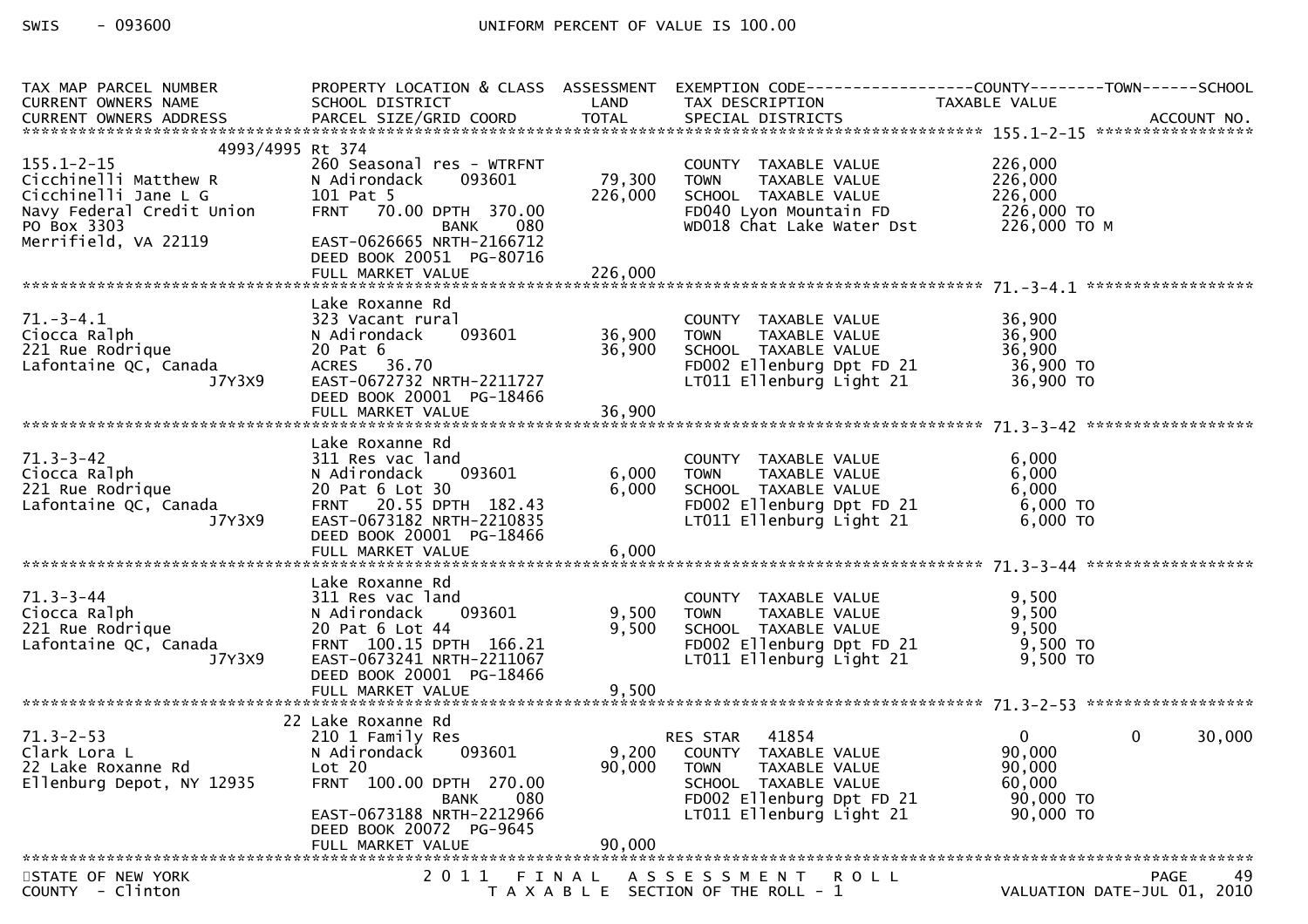## TOWN - Ellenburg OWNERS NAME SEQUENCE TAXABLE STATUS DATE-MAR 01, 2011SWIS - 093600 UNIFORM PERCENT OF VALUE IS 100.00

| TAX MAP PARCEL NUMBER<br><b>CURRENT OWNERS NAME</b>                                                                  | PROPERTY LOCATION & CLASS ASSESSMENT<br>SCHOOL DISTRICT                                                                                                                                | LAND                          | TAX DESCRIPTION                                                                                                                                       | EXEMPTION CODE------------------COUNTY--------TOWN------SCHOOL<br>TAXABLE VALUE<br>.CURRENT OWNERS ADDRESS PARCEL SIZE/GRID COORD TOTAL SPECIAL DISTRICTS ACCOUNT NO ACCOUNT NO ACCOUNT NO ACCOUNT NO |
|----------------------------------------------------------------------------------------------------------------------|----------------------------------------------------------------------------------------------------------------------------------------------------------------------------------------|-------------------------------|-------------------------------------------------------------------------------------------------------------------------------------------------------|-------------------------------------------------------------------------------------------------------------------------------------------------------------------------------------------------------|
| $113.-1-12.1$<br>Clark Richard<br>Clark Elizabeth<br>24 Beaver Pond Rd<br>Waterbury Center, VT 05677                 | Sears Rd<br>321 Abandoned ag<br>N Adirondack<br>093601<br>53/54 Pat 5<br>ACRES 110.00<br>EAST-0642617 NRTH-2185680<br>DEED BOOK 637<br>PG-205                                          | 27,600<br>27,600              | COUNTY TAXABLE VALUE<br>TAXABLE VALUE<br><b>TOWN</b><br>SCHOOL TAXABLE VALUE<br>FD016 Ellenburg Fire Prot                                             | 27,600<br>27,600<br>27,600<br>27,600 TO                                                                                                                                                               |
|                                                                                                                      | 108 Youngs Rd                                                                                                                                                                          |                               |                                                                                                                                                       |                                                                                                                                                                                                       |
| $155.4 - 1 - 21.2$<br>Cleveland William L Jr<br>Cleveland Barbara Bassett<br>108 Youngs Rd<br>Merrill, NY 12955-2403 | 210 1 Family Res - WTRFNT<br>N Adirondack<br>093601<br>Lot 119 T5 Omt<br>080<br>ACRES<br>2.20 BANK<br>EAST-0632243 NRTH-2161472<br>DEED BOOK 903<br>PG-142<br>FULL MARKET VALUE        | 107,500<br>427,400<br>427,400 | RES STAR 41854<br>COUNTY TAXABLE VALUE<br>TAXABLE VALUE<br><b>TOWN</b><br>SCHOOL TAXABLE VALUE<br>FD040 Lyon Mountain FD<br>WD018 Chat Lake Water Dst | $\mathbf 0$<br>$\Omega$<br>30,000<br>427,400<br>427,400<br>397,400<br>427,400 TO<br>427,400 TO M                                                                                                      |
|                                                                                                                      |                                                                                                                                                                                        |                               |                                                                                                                                                       |                                                                                                                                                                                                       |
| $71.3 - 2 - 8$<br>Coakley Susan<br>215 Pellerin Rd<br>PLattsburgh, NY 12901                                          | 5090 Rt 11<br>220 2 Family Res<br>093601<br>N Adirondack<br>Lot 20 & 21 T6omt<br>FRNT 141.00 DPTH 201.00<br>EAST-0673260 NRTH-2213492<br>DEED BOOK 20061 PG-90939<br>FULL MARKET VALUE | 4,700<br>82,000<br>82,000     | COUNTY TAXABLE VALUE<br><b>TOWN</b><br>TAXABLE VALUE<br>SCHOOL TAXABLE VALUE<br>FD002 Ellenburg Dpt FD 21<br>LT011 Ellenburg Light 21                 | 82,000<br>82,000<br>82,000<br>82,000 TO<br>82,000 TO                                                                                                                                                  |
|                                                                                                                      |                                                                                                                                                                                        |                               |                                                                                                                                                       |                                                                                                                                                                                                       |
| $55. - 2 - 2$<br>Cole Richard A<br>822 Hayford Rd<br>Champlain, NY 12919                                             | Bull Run Rd<br>323 Vacant rural<br>093601<br>N Adirondack<br>223942 Pat 6<br>ACRES 15.00<br>EAST-0664369 NRTH-2220227<br>DEED BOOK 20031 PG-58429                                      | 7,900<br>7,900                | COUNTY TAXABLE VALUE<br><b>TOWN</b><br>TAXABLE VALUE<br>SCHOOL TAXABLE VALUE<br>FD016 Ellenburg Fire Prot                                             | 7,900<br>7,900<br>7,900<br>7,900 TO                                                                                                                                                                   |
|                                                                                                                      |                                                                                                                                                                                        |                               |                                                                                                                                                       |                                                                                                                                                                                                       |
|                                                                                                                      | Bigelow Rd                                                                                                                                                                             |                               |                                                                                                                                                       |                                                                                                                                                                                                       |
| $141. - 3 - 6$<br>Collins Dennis<br>Collins Caroline<br>77 Manley Rd<br>Westford, VT 05494                           | 260 Seasonal res<br>N Adirondack<br>093601<br>Lot 102 T5omt<br>ACRES 18.00<br>EAST-0631182 NRTH-2170290<br>DEED BOOK 20041 PG-73138                                                    | 13,500<br>38,200              | COUNTY TAXABLE VALUE<br>TAXABLE VALUE<br><b>TOWN</b><br>SCHOOL TAXABLE VALUE<br>FD040 Lyon Mountain FD                                                | 38,200<br>38,200<br>38,200<br>38,200 TO                                                                                                                                                               |
|                                                                                                                      | FULL MARKET VALUE                                                                                                                                                                      | 38,200                        |                                                                                                                                                       |                                                                                                                                                                                                       |
| STATE OF NEW YORK<br>COUNTY - Clinton<br>- Ellenburg<br><b>TOWN</b>                                                  |                                                                                                                                                                                        | OWNERS NAME SEQUENCE          | 2011 FINAL ASSESSMENT<br><b>ROLL</b><br>T A X A B L E SECTION OF THE ROLL - 1                                                                         | 50<br><b>PAGE</b><br>VALUATION DATE-JUL 01, 2010<br>TAXABLE STATUS DATE-MAR 01, 2011                                                                                                                  |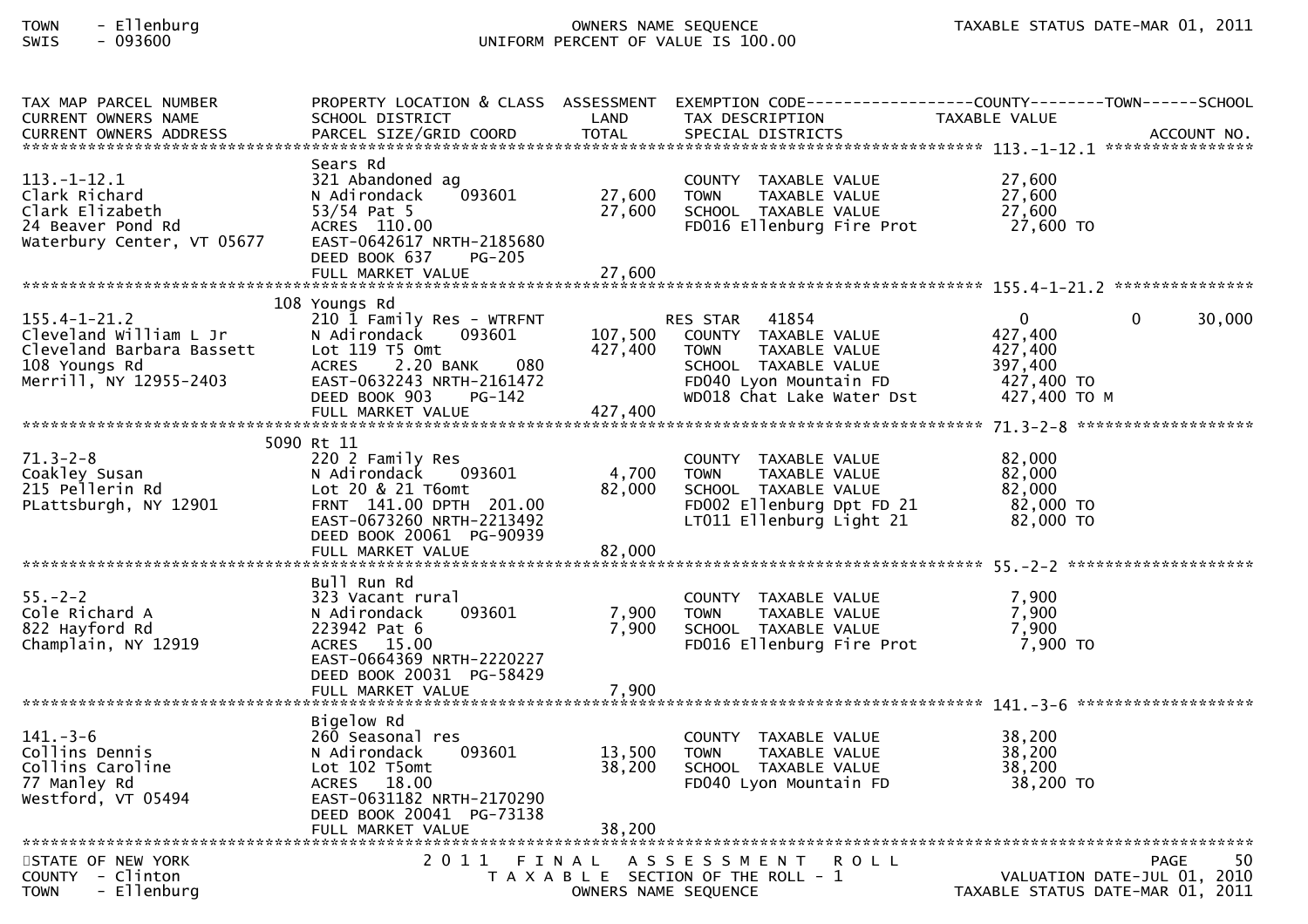| TAX MAP PARCEL NUMBER      | PROPERTY LOCATION & CLASS ASSESSMENT          |        | EXEMPTION CODE-----------------COUNTY-------TOWN------SCHOOL |                                  |                |        |  |  |  |
|----------------------------|-----------------------------------------------|--------|--------------------------------------------------------------|----------------------------------|----------------|--------|--|--|--|
| <b>CURRENT OWNERS NAME</b> | SCHOOL DISTRICT                               | LAND   | TAX DESCRIPTION                                              | TAXABLE VALUE                    |                |        |  |  |  |
|                            |                                               |        |                                                              |                                  |                |        |  |  |  |
| 20 Harris Rd               |                                               |        |                                                              |                                  |                |        |  |  |  |
| $141.-1-2.2$               | 210 1 Family Res                              |        | AGED - ALL 41800                                             | 28,900                           | 28,900         | 28,900 |  |  |  |
| Collins Florence           | 163401<br>Chateaugay 1                        |        | 5,100 SR STAR<br>41834                                       | $\Omega$                         | $\Omega$       | 28,900 |  |  |  |
| 20 Harris Rd               | Lot 100 T5omt                                 | 57,800 | COUNTY TAXABLE VALUE                                         | 28,900                           |                |        |  |  |  |
| Merrill, NY 12955          | FRNT 338.24 DPTH 277.80                       |        | TAXABLE VALUE<br><b>TOWN</b>                                 | 28,900                           |                |        |  |  |  |
|                            | EAST-0622956 NRTH-2174112                     |        | SCHOOL TAXABLE VALUE                                         | - 0                              |                |        |  |  |  |
|                            | DEED BOOK 20031 PG-64198                      |        | FD040 Lyon Mountain FD                                       | 57,800 TO                        |                |        |  |  |  |
|                            | FULL MARKET VALUE                             | 57,800 |                                                              |                                  |                |        |  |  |  |
|                            |                                               |        |                                                              |                                  |                |        |  |  |  |
|                            | 170 Blanche Rd                                |        |                                                              |                                  |                |        |  |  |  |
| $155.2 - 1 - 4$            | 210 1 Family Res                              |        | RES STAR<br>41854                                            | $\mathbf{0}$                     | $\overline{0}$ | 30,000 |  |  |  |
| Collins Floyd R            | 093601<br>N Adirondack                        | 12,500 | COUNTY TAXABLE VALUE                                         | 41,000                           |                |        |  |  |  |
| Rebecca Bentley            | Lot 119 T5omt                                 | 41,000 | TAXABLE VALUE<br>TOWN                                        | 41,000                           |                |        |  |  |  |
| 170 Blanche Rd             | ACRES 1.00<br>EAST-0633276 NRTH-2165413       |        | SCHOOL TAXABLE VALUE<br>FD040 Lyon Mountain FD               | 11,000<br>41,000 TO              |                |        |  |  |  |
| Merrill, NY 12955          | DEED BOOK 20072 PG-6086                       |        |                                                              |                                  |                |        |  |  |  |
|                            | FULL MARKET VALUE                             | 41,000 |                                                              |                                  |                |        |  |  |  |
|                            |                                               |        |                                                              |                                  |                |        |  |  |  |
|                            | Harris Rd                                     |        |                                                              |                                  |                |        |  |  |  |
| $141. - 1 - 4.22$          | 312 Vac w/imprv                               |        | COUNTY TAXABLE VALUE                                         | 41,000                           |                |        |  |  |  |
| Collins Jeremy David       | Chateaugay 1<br>163401                        | 17,600 | TAXABLE VALUE<br><b>TOWN</b>                                 | 41,000                           |                |        |  |  |  |
| Box 100 Harris Rd          | Lot 100 T5omt                                 | 41,000 | SCHOOL TAXABLE VALUE                                         | 41,000                           |                |        |  |  |  |
| Merrill, NY 12955          | ACRES 50.00                                   |        | FD040 Lyon Mountain FD                                       | 41,000 TO                        |                |        |  |  |  |
|                            | EAST-0625322 NRTH-2173936                     |        |                                                              |                                  |                |        |  |  |  |
|                            | DEED BOOK 20062 PG-556                        |        |                                                              |                                  |                |        |  |  |  |
|                            | FULL MARKET VALUE                             | 41,000 |                                                              |                                  |                |        |  |  |  |
|                            |                                               |        |                                                              |                                  |                |        |  |  |  |
| $155. - 3 - 5.7$           | Blanche Rd<br>314 Rural vac<10                |        | COUNTY TAXABLE VALUE                                         | 5,200                            |                |        |  |  |  |
| Collins Rodney R           | N Adirondack<br>093601                        | 5,200  | TAXABLE VALUE<br><b>TOWN</b>                                 | 5,200                            |                |        |  |  |  |
| 117 Blanche Rd             | Lot 119 T5omt                                 | 5,200  | SCHOOL TAXABLE VALUE                                         | 5.200                            |                |        |  |  |  |
| Merrill, NY 12955          | 1.40<br><b>ACRES</b>                          |        | FD040 Lyon Mountain FD                                       | $5,200$ TO                       |                |        |  |  |  |
|                            | EAST-0632694 NRTH-2164111                     |        |                                                              |                                  |                |        |  |  |  |
|                            | DEED BOOK 1043<br>PG-305                      |        |                                                              |                                  |                |        |  |  |  |
|                            |                                               |        |                                                              |                                  |                |        |  |  |  |
|                            |                                               |        |                                                              |                                  |                |        |  |  |  |
|                            | 117 Blanche Rd                                |        |                                                              |                                  |                |        |  |  |  |
| $155.2 - 1 - 15$           | 210 1 Family Res                              |        | 41854<br><b>RES STAR</b>                                     | $\Omega$                         | $\Omega$       | 30,000 |  |  |  |
| Collins Rodney R           | 093601<br>N Adirondack                        | 4,100  | COUNTY TAXABLE VALUE                                         | 63,000                           |                |        |  |  |  |
| 117 Blanche Rd             | FRNT 100.00 DPTH 150.00                       | 63,000 | <b>TOWN</b><br>TAXABLE VALUE                                 | 63,000                           |                |        |  |  |  |
| Merrill, NY 12955          | EAST-0632805 NRTH-2164150                     |        | SCHOOL TAXABLE VALUE                                         | 33,000                           |                |        |  |  |  |
|                            | DEED BOOK 640<br>PG-1068<br>FULL MARKET VALUE | 63,000 | FD040 Lyon Mountain FD                                       | 63,000 TO                        |                |        |  |  |  |
|                            |                                               |        |                                                              |                                  |                |        |  |  |  |
| STATE OF NEW YORK          | 2011 FINAL                                    |        | A S S E S S M E N T<br><b>ROLL</b>                           |                                  | <b>PAGE</b>    | 51     |  |  |  |
| COUNTY - Clinton           |                                               |        | T A X A B L E SECTION OF THE ROLL - 1                        | VALUATION DATE-JUL $01$ , 2010   |                |        |  |  |  |
| <b>TOWN</b><br>- Ellenburg |                                               |        | OWNERS NAME SEQUENCE                                         | TAXABLE STATUS DATE-MAR 01, 2011 |                |        |  |  |  |
| <b>SWIS</b><br>- 093600    |                                               |        | UNIFORM PERCENT OF VALUE IS 100.00                           |                                  |                |        |  |  |  |
|                            |                                               |        |                                                              |                                  |                |        |  |  |  |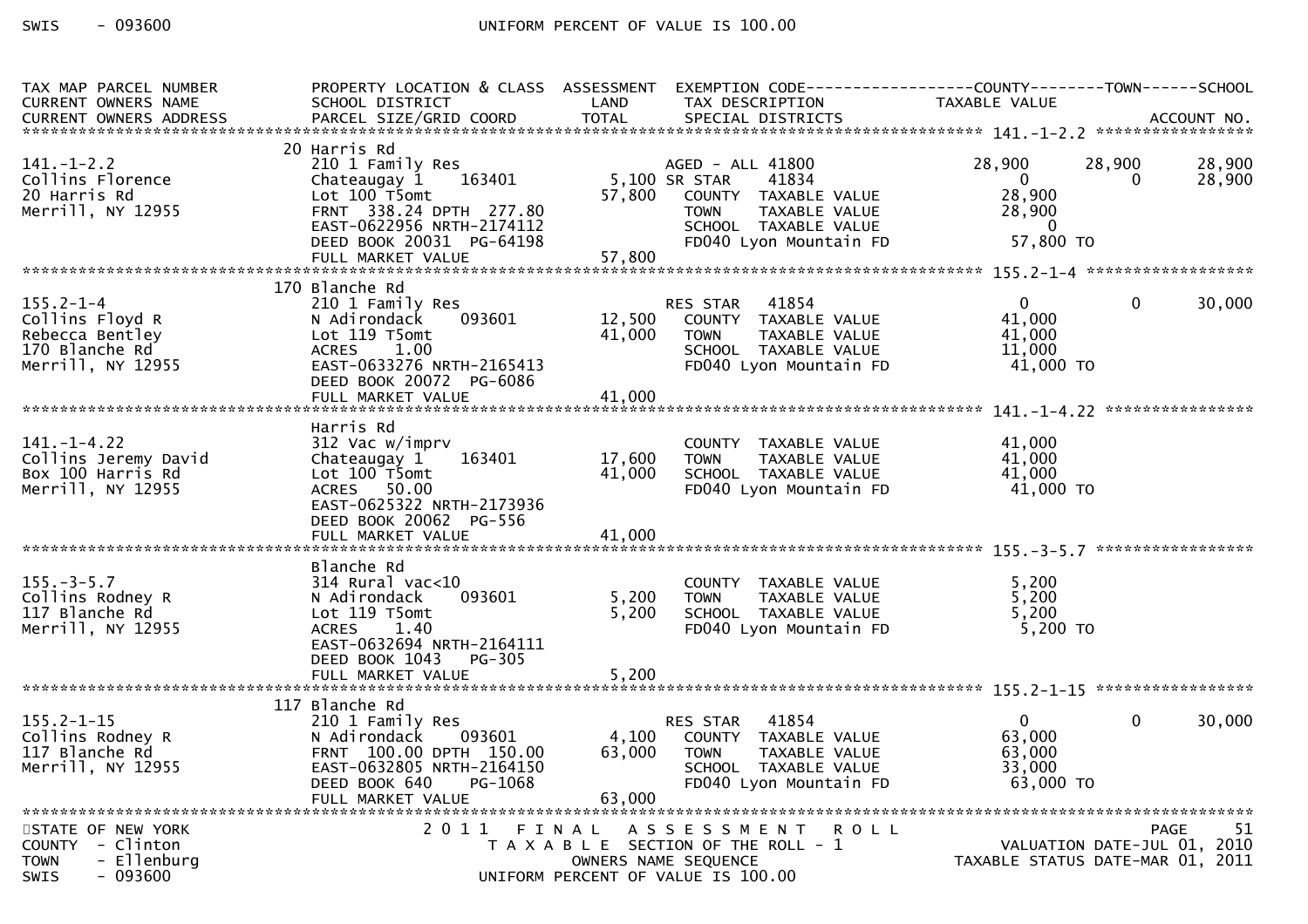| TAX MAP PARCEL NUMBER<br>CURRENT OWNERS NAME<br>CURRENT OWNERS NAME SCHOOL DISTRICT LAND TAX DESCRIPTION TAXABLE VALUE<br>TOTAL SPECIAL DISTRICTS ACCOUNT NO.<br>TOTAL SPECIAL DISTRICTS TO TATE SPECIAL DISTRICTS ACCOUNT NO. | PROPERTY LOCATION & CLASS ASSESSMENT EXEMPTION CODE----------------COUNTY-------TOWN------SCHOOL                                                                                                          |                         |                                                                                                                     |                                        |                                  |
|--------------------------------------------------------------------------------------------------------------------------------------------------------------------------------------------------------------------------------|-----------------------------------------------------------------------------------------------------------------------------------------------------------------------------------------------------------|-------------------------|---------------------------------------------------------------------------------------------------------------------|----------------------------------------|----------------------------------|
|                                                                                                                                                                                                                                |                                                                                                                                                                                                           |                         |                                                                                                                     |                                        |                                  |
| $155.3 - 3 - 13$                                                                                                                                                                                                               | 75 Holtzman Way<br>260 Seasonal res - WTRFNT                                                                                                                                                              | NT COUNT<br>88,200 TOWN | COUNTY TAXABLE VALUE<br>TOWN     TAXABLE VALUE                                                                      | 115,000<br>115,000<br>115,000          |                                  |
|                                                                                                                                                                                                                                | N Adirondack<br>093601<br>N Adironaack (1990)<br>Lot 120 Pat 5 (115,000)<br>FRNT 97.00 DPTH 155.00 (115,000)<br>EAST-0629543 NRTH-2162086                                                                 |                         |                                                                                                                     |                                        |                                  |
|                                                                                                                                                                                                                                |                                                                                                                                                                                                           |                         | CONN<br>SCHOOL TAXABLE VALUE 115,000<br>FDO40 Lyon Mountain FD 115,000 TO<br>WDO18 Chat Lake Water Dst 115,000 TO M |                                        |                                  |
|                                                                                                                                                                                                                                |                                                                                                                                                                                                           |                         |                                                                                                                     |                                        |                                  |
| Carpenter Bonnie<br>Carpenter Bonnie<br>210 Cook Dr<br>Underhill, VT 05489                                                                                                                                                     | DEED BOOK 1039 PG-327                                                                                                                                                                                     |                         |                                                                                                                     |                                        |                                  |
|                                                                                                                                                                                                                                |                                                                                                                                                                                                           |                         |                                                                                                                     |                                        |                                  |
|                                                                                                                                                                                                                                | 6602 Military Tpke                                                                                                                                                                                        |                         |                                                                                                                     |                                        |                                  |
| $85.1 - 1 - 12$                                                                                                                                                                                                                |                                                                                                                                                                                                           |                         |                                                                                                                     | $\mathbf{0}$                           | $\mathbf 0$<br>30,000            |
| Cook Robert                                                                                                                                                                                                                    | 210 1 Family Res<br>N Adirondack 093601 10,000 COUNTY TAXABLE VALUE                                                                                                                                       |                         |                                                                                                                     | 84,000                                 |                                  |
| PO Box 152                                                                                                                                                                                                                     |                                                                                                                                                                                                           |                         | TAXABLE VALUE                                                                                                       | 84,000                                 |                                  |
| Ellenburg, NY 12933                                                                                                                                                                                                            |                                                                                                                                                                                                           |                         | SCHOOL TAXABLE VALUE                                                                                                | $54,000$<br>$79,800$ TO<br>$31,000$ TO |                                  |
|                                                                                                                                                                                                                                |                                                                                                                                                                                                           |                         | FD016 Ellenburg Fire Prot                                                                                           |                                        |                                  |
|                                                                                                                                                                                                                                |                                                                                                                                                                                                           |                         | LT012 Ellenburg Light 5                                                                                             | 84,000 TO                              |                                  |
|                                                                                                                                                                                                                                | 18 Pat 6<br>ACRES 1.00<br>EAST-0663441 NRTH-2208201<br>DEED BOOK 728 PG-183<br>FULL MARKET VALUE<br>FULL MARKET VALUE<br>FULL MARKET VALUE<br>FULL MARKET VALUE<br>FULL MARKET VALUE<br>FULL MARKET VALUE |                         |                                                                                                                     |                                        |                                  |
|                                                                                                                                                                                                                                |                                                                                                                                                                                                           |                         |                                                                                                                     |                                        |                                  |
|                                                                                                                                                                                                                                | 6908 Star Rd                                                                                                                                                                                              |                         |                                                                                                                     |                                        |                                  |
|                                                                                                                                                                                                                                | 270 Mfg housing                                                                                                                                                                                           |                         |                                                                                                                     |                                        |                                  |
|                                                                                                                                                                                                                                | 093601<br>N Adirondack                                                                                                                                                                                    | 6,200 TOWN              |                                                                                                                     |                                        |                                  |
|                                                                                                                                                                                                                                |                                                                                                                                                                                                           | 28,400                  |                                                                                                                     |                                        |                                  |
|                                                                                                                                                                                                                                | ACRES 2.90                                                                                                                                                                                                |                         | FD016 Ellenburg Fire Prot 28,400 TO                                                                                 |                                        |                                  |
| Coolidge Walter<br>Coolidge Loyola<br>77 Station St (Altona, NY 12910)<br>270 Mfg hou<br>270 Mfg hou<br>270 Mfg hou<br>270 Mfg hou<br>270 Mfg hou<br>271 Madirondac<br>285T-0656809                                            | EAST-0656809 NRTH-2205968<br>DEED BOOK 99001 PG-12360                                                                                                                                                     |                         |                                                                                                                     |                                        |                                  |
|                                                                                                                                                                                                                                |                                                                                                                                                                                                           |                         |                                                                                                                     |                                        |                                  |
|                                                                                                                                                                                                                                |                                                                                                                                                                                                           |                         |                                                                                                                     |                                        |                                  |
|                                                                                                                                                                                                                                | 5219 Rt 11                                                                                                                                                                                                |                         |                                                                                                                     |                                        |                                  |
|                                                                                                                                                                                                                                | 210 1 Family Res                                                                                                                                                                                          |                         | s<br>093601 15,000 COUNTY TAXABLE VALUE 71,800                                                                      | $0 \qquad \qquad$                      | $\mathbf 0$<br>30,000            |
|                                                                                                                                                                                                                                | N Adirondack                                                                                                                                                                                              |                         |                                                                                                                     |                                        |                                  |
| 71.-1-5<br>Coons Howard E Jr<br>Coons Wendy L<br>PO Box 17<br>Ellenburgh Depot, NY 12935                                                                                                                                       | N Adironuack bussels<br>20 Pat 6 71,800 TOWN<br>ACRES 1.10 BANK 080 SCHOO SCHOO                                                                                                                           |                         |                                                                                                                     | TAXABLE VALUE 71,800                   |                                  |
|                                                                                                                                                                                                                                |                                                                                                                                                                                                           |                         | SCHOOL TAXABLE VALUE                                                                                                | 41,800                                 |                                  |
|                                                                                                                                                                                                                                |                                                                                                                                                                                                           |                         |                                                                                                                     |                                        |                                  |
|                                                                                                                                                                                                                                | DEED BOOK 98001 PG-03162                                                                                                                                                                                  | 71,800                  | LT011 Ellenburg Light 21 71,800 TO                                                                                  |                                        |                                  |
|                                                                                                                                                                                                                                |                                                                                                                                                                                                           |                         |                                                                                                                     |                                        |                                  |
|                                                                                                                                                                                                                                |                                                                                                                                                                                                           |                         |                                                                                                                     |                                        |                                  |
| $142. - 1 - 7$                                                                                                                                                                                                                 | Nichols Rd<br>910 Priv forest                                                                                                                                                                             |                         |                                                                                                                     |                                        |                                  |
| Cordick Daniel R                                                                                                                                                                                                               | 093601                                                                                                                                                                                                    | 43,600                  | COUNTY TAXABLE VALUE<br><b>TOWN</b><br>TAXABLE VALUE                                                                | 67,000                                 |                                  |
| Cordick Leila G                                                                                                                                                                                                                | N Adirondack<br>94 Pat 5                                                                                                                                                                                  | 67,000                  |                                                                                                                     | 67,000<br>67,000                       |                                  |
| 944 Elizabeth St                                                                                                                                                                                                               | ACRES 180.00                                                                                                                                                                                              |                         | SCHOOL TAXABLE VALUE<br>FD016 Ellenburg Fire Prot                                                                   | 67,000 TO                              |                                  |
| Ogdensburg, NY 13669                                                                                                                                                                                                           | EAST-0642797 NRTH-2173593                                                                                                                                                                                 |                         |                                                                                                                     |                                        |                                  |
|                                                                                                                                                                                                                                | DEED BOOK 849<br>PG-181                                                                                                                                                                                   |                         |                                                                                                                     |                                        |                                  |
|                                                                                                                                                                                                                                | FULL MARKET VALUE                                                                                                                                                                                         | 67,000                  |                                                                                                                     |                                        |                                  |
|                                                                                                                                                                                                                                |                                                                                                                                                                                                           |                         |                                                                                                                     |                                        |                                  |
| STATE OF NEW YORK                                                                                                                                                                                                              | 2011 FINAL                                                                                                                                                                                                |                         | A S S E S S M E N T<br>R O L L                                                                                      |                                        | 52<br><b>PAGE</b>                |
| COUNTY - Clinton                                                                                                                                                                                                               |                                                                                                                                                                                                           |                         | T A X A B L E SECTION OF THE ROLL - 1                                                                               |                                        | VALUATION DATE-JUL 01, 2010      |
| - Ellenburg<br><b>TOWN</b>                                                                                                                                                                                                     |                                                                                                                                                                                                           |                         | OWNERS NAME SEQUENCE                                                                                                |                                        | TAXABLE STATUS DATE-MAR 01, 2011 |
| $-093600$<br>SWIS                                                                                                                                                                                                              |                                                                                                                                                                                                           |                         | UNIFORM PERCENT OF VALUE IS 100.00                                                                                  |                                        |                                  |
|                                                                                                                                                                                                                                |                                                                                                                                                                                                           |                         |                                                                                                                     |                                        |                                  |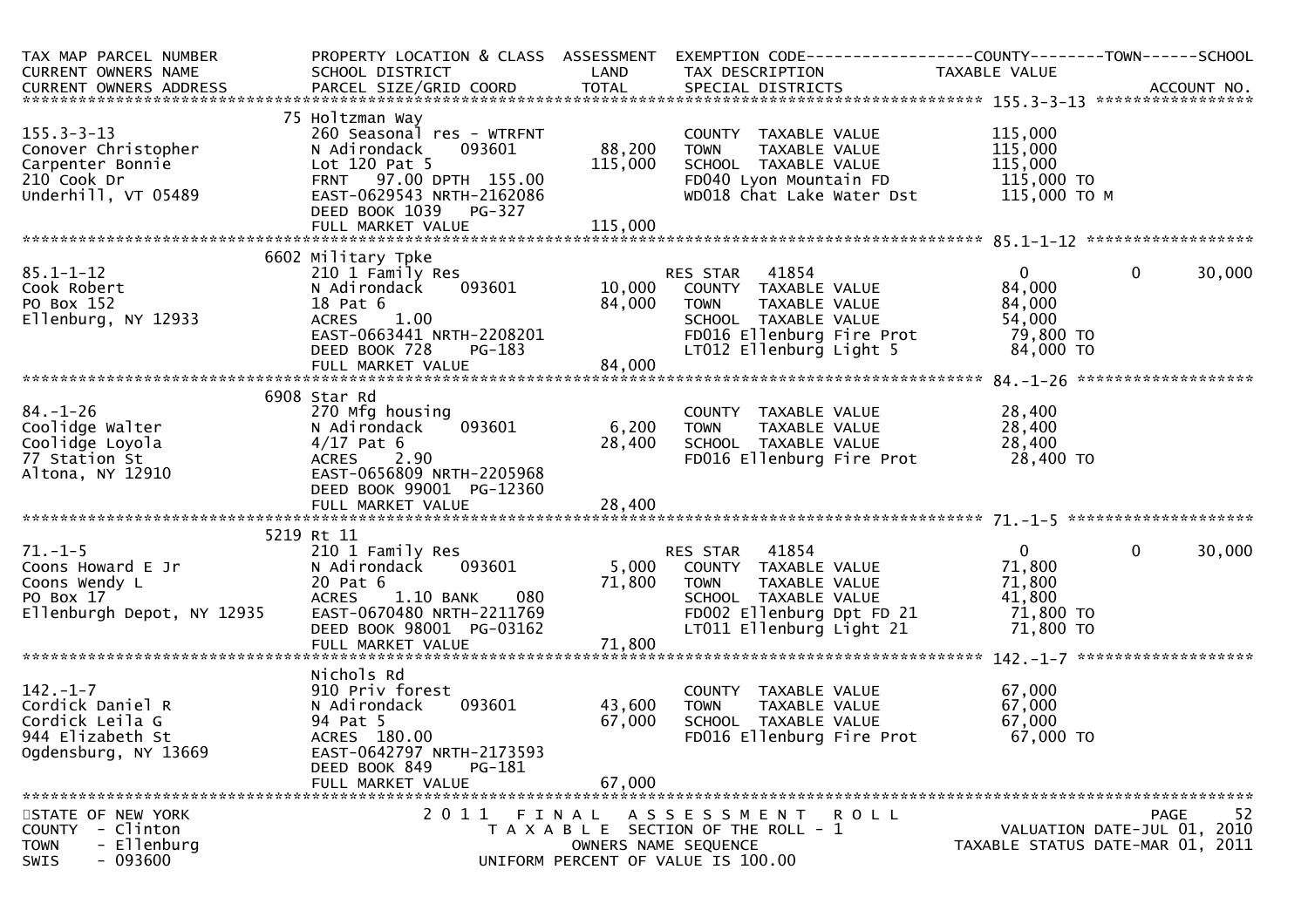| TAX MAP PARCEL NUMBER                                                                              | PROPERTY LOCATION & CLASS ASSESSMENT |                | EXEMPTION CODE-----------------COUNTY-------TOWN------SCHOOL |                                  |                             |
|----------------------------------------------------------------------------------------------------|--------------------------------------|----------------|--------------------------------------------------------------|----------------------------------|-----------------------------|
| CURRENT OWNERS NAME                                                                                | SCHOOL DISTRICT                      | LAND           | TAX DESCRIPTION                                              | TAXABLE VALUE                    |                             |
|                                                                                                    |                                      |                |                                                              |                                  |                             |
|                                                                                                    |                                      |                |                                                              |                                  |                             |
|                                                                                                    | 5051 Rt 374                          |                |                                                              |                                  |                             |
| $155.1 - 2 - 28.2$                                                                                 | 270 Mfg housing - WTRFNT             |                | 41834<br>SR STAR                                             | $0 \qquad \qquad$                | $\mathbf{0}$<br>60,100      |
| Corral Joseph R Jr                                                                                 | 093601<br>N Adirondack               | 93,700         | COUNTY TAXABLE VALUE                                         | 127,000                          |                             |
| Alexander Marilyn                                                                                  | Lot 101 T5omt                        | 127,000        | <b>TOWN</b><br>TAXABLE VALUE                                 | 127,000                          |                             |
| 226 Ganong Dr                                                                                      | FRNT 80.00 DPTH 200.00               |                | SCHOOL TAXABLE VALUE                                         | 66,900                           |                             |
| Saranac, ÑY 12981                                                                                  | EAST-0626139 NRTH-2168008            |                | FD040 Lyon Mountain FD                                       | 127,000 TO                       |                             |
|                                                                                                    | DEED BOOK 20082 PG-17977             |                | WD018 Chat Lake Water Dst                                    | 127,000 TO M                     |                             |
|                                                                                                    |                                      |                |                                                              |                                  |                             |
|                                                                                                    |                                      |                |                                                              |                                  |                             |
|                                                                                                    | 12 Station Hill Rd                   |                |                                                              |                                  |                             |
| $71.3 - 1 - 14.3$                                                                                  | 210 1 Family Res                     |                | 41854<br>RES STAR                                            | 0                                | $\mathbf 0$<br>30,000       |
| riis-1-14:5<br>Coryea Eugene G<br>Coryea Bertha<br>12 Station Hill Rd<br>Ellenburg Depot, NY 12935 | 093601<br>N Adirondack               | 4,000          | COUNTY TAXABLE VALUE                                         | 32,400                           |                             |
|                                                                                                    | Lot 20 T5omt                         | 32,400         | <b>TOWN</b><br>TAXABLE VALUE                                 | 32,400                           |                             |
|                                                                                                    | FRNT 166.56 DPTH 121.50              |                | SCHOOL TAXABLE VALUE                                         | 2,400                            |                             |
|                                                                                                    | EAST-0672520 NRTH-2213315            |                | FD002 Ellenburg Dpt FD 21                                    | 32,400 TO                        |                             |
|                                                                                                    | DEED BOOK 20041 PG-74515             |                | LT011 Ellenburg Light 21                                     | 32,400 TO                        |                             |
|                                                                                                    |                                      |                |                                                              |                                  |                             |
|                                                                                                    |                                      |                |                                                              |                                  |                             |
|                                                                                                    | 1311 Bradley Pond Rd                 |                |                                                              |                                  |                             |
| $128. - 1 - 10.1$                                                                                  | 241 Rural res&ag                     |                | 41834<br>SR STAR                                             | $0 \qquad \qquad$                | $\mathbf 0$<br>60,100       |
| Coryea Maurice H                                                                                   | 093601<br>N Adirondack               |                | 28,900 COUNTY TAXABLE VALUE                                  | 98,000                           |                             |
| Coryea June M                                                                                      | 69 Pat 5                             | 98,000         | TAXABLE VALUE<br><b>TOWN</b>                                 | 98,000                           |                             |
| 1311 Bradley Pond Rd                                                                               | ACRES 120.40                         |                | SCHOOL TAXABLE VALUE                                         | 37,900                           |                             |
| Ellenburg Center, NY 12934                                                                         | EAST-0647341 NRTH-2180736            |                | FD016 Ellenburg Fire Prot                                    | 98,000 TO                        |                             |
|                                                                                                    | DEED BOOK 792<br><b>PG-203</b>       |                |                                                              |                                  |                             |
|                                                                                                    |                                      |                |                                                              |                                  |                             |
|                                                                                                    |                                      |                |                                                              |                                  |                             |
|                                                                                                    | 13 Station Hill Rd                   |                |                                                              |                                  |                             |
| $71.3 - 1 - 16$                                                                                    | 210 1 Family Res                     |                | 41854<br>RES STAR                                            | $\overline{0}$                   | $\mathbf{0}$<br>30,000      |
| Coryea Sepha                                                                                       | 093601<br>N Adirondack               | 3,400          | COUNTY TAXABLE VALUE                                         | 36,000                           |                             |
| 13 Station Hill Rd                                                                                 | 20 Pat 6                             | 36,000         | <b>TOWN</b><br>TAXABLE VALUE                                 | 36,000                           |                             |
| Ellenburg Depot, NY 12935                                                                          | FRNT 76.50 DPTH 155.00               |                | SCHOOL TAXABLE VALUE                                         | 6,000                            |                             |
|                                                                                                    | EAST-0672346 NRTH-2213313            |                | FD002 Ellenburg Dpt FD 21                                    | 36,000 TO                        |                             |
|                                                                                                    | DEED BOOK 730<br>PG-46               |                | LT011 Ellenburg Light 21                                     | 36,000 TO                        |                             |
|                                                                                                    | FULL MARKET VALUE                    | 36,000         |                                                              |                                  |                             |
|                                                                                                    |                                      |                |                                                              |                                  |                             |
|                                                                                                    | 869 Plank Rd                         |                |                                                              |                                  |                             |
| $130 - 1 - 4$                                                                                      | 210 1 Family Res                     |                | WARNONALL 41121                                              | 13,875                           | 13,875<br>$\mathbf{0}$      |
| Coss Richard L                                                                                     | N Adirondack<br>093601               | 5,000 RES STAR | 41854                                                        | $\overline{0}$                   | 30,000<br>0                 |
| 869 Plank Rd                                                                                       | Lot $81$ Pat $1$                     | 92,500         | COUNTY TAXABLE VALUE                                         | 78,625                           |                             |
| Ellenburg Depot, NY 12935                                                                          | 1.20 BANK<br>320<br><b>ACRES</b>     |                | <b>TOWN</b><br>TAXABLE VALUE                                 | 78,625                           |                             |
|                                                                                                    | EAST-0680001 NRTH-2181387            |                | SCHOOL TAXABLE VALUE                                         | 62,500                           |                             |
|                                                                                                    | DEED BOOK 20011 PG-34373             |                | FD016 Ellenburg Fire Prot                                    | 92,500 TO                        |                             |
|                                                                                                    | FULL MARKET VALUE                    | 92,500         |                                                              |                                  |                             |
|                                                                                                    |                                      |                |                                                              |                                  |                             |
| STATE OF NEW YORK                                                                                  | 2011 FINAL                           |                | A S S E S S M E N T<br>R O L L                               |                                  | 53<br>PAGE                  |
| - Clinton<br><b>COUNTY</b>                                                                         |                                      |                | T A X A B L E SECTION OF THE ROLL - 1                        |                                  | VALUATION DATE-JUL 01, 2010 |
| - Ellenburg<br><b>TOWN</b>                                                                         |                                      |                | OWNERS NAME SEQUENCE                                         | TAXABLE STATUS DATE-MAR 01, 2011 |                             |
| - 093600<br><b>SWIS</b>                                                                            |                                      |                | UNIFORM PERCENT OF VALUE IS 100.00                           |                                  |                             |
|                                                                                                    |                                      |                |                                                              |                                  |                             |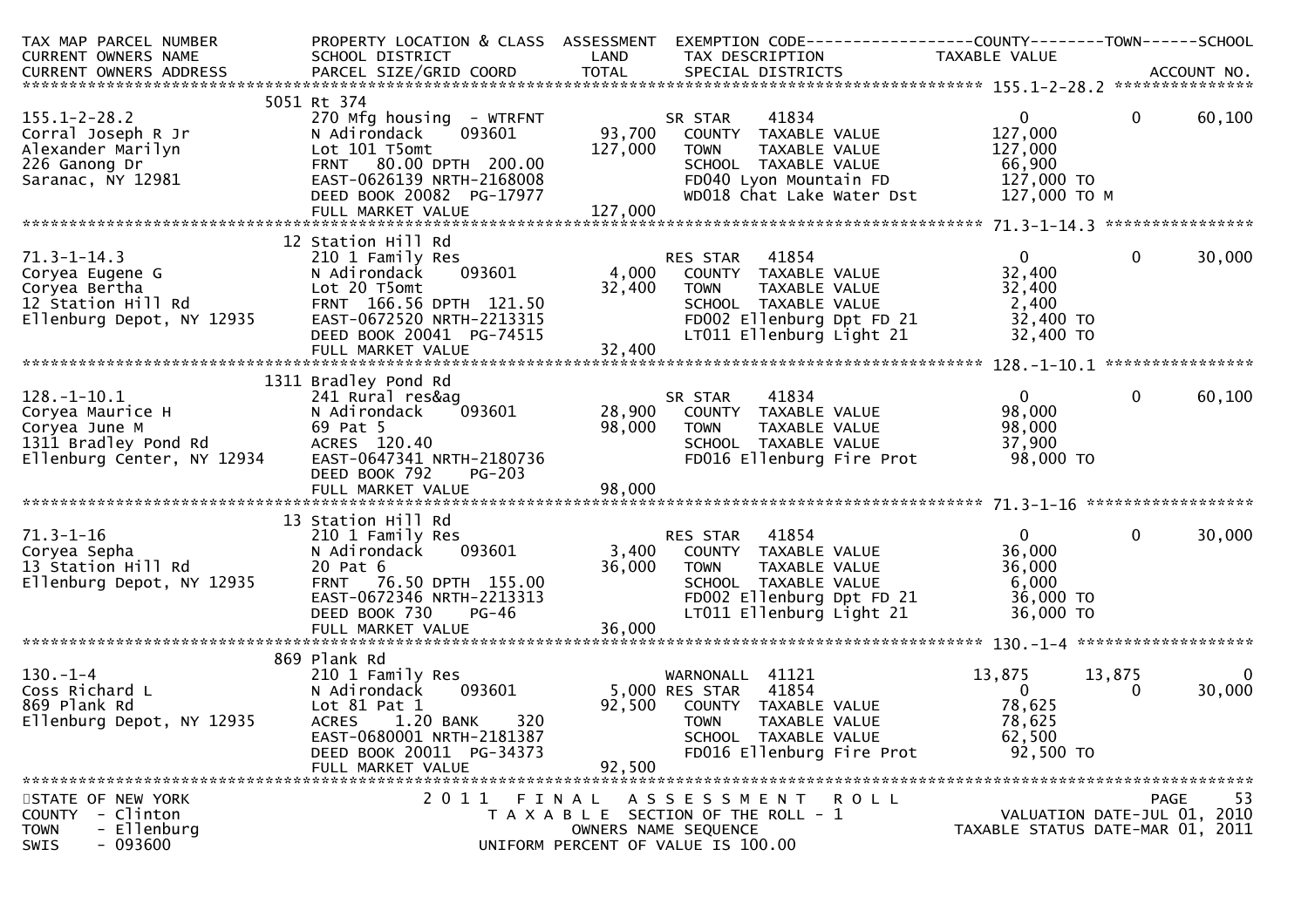| TAX MAP PARCEL NUMBER                                                                                                                    | PROPERTY LOCATION & CLASS ASSESSMENT          |                         | EXEMPTION CODE------------------COUNTY--------TOWN------SCHOOL |                                  |                |                             |
|------------------------------------------------------------------------------------------------------------------------------------------|-----------------------------------------------|-------------------------|----------------------------------------------------------------|----------------------------------|----------------|-----------------------------|
| CURRENT OWNERS NAME                                                                                                                      | SCHOOL DISTRICT<br><b>Example 18 The LAND</b> |                         | TAX DESCRIPTION                                                | TAXABLE VALUE                    |                |                             |
|                                                                                                                                          |                                               |                         |                                                                |                                  |                |                             |
|                                                                                                                                          |                                               |                         |                                                                |                                  |                |                             |
|                                                                                                                                          | 6 Dumas Rd                                    |                         |                                                                |                                  |                |                             |
| $71.3 - 2 - 57$                                                                                                                          | 210 1 Family Res                              |                         | <b>RES STAR 41854</b>                                          | $0 \qquad \qquad$                | $\overline{0}$ | 30,000                      |
| Coughenour John M                                                                                                                        | 093601<br>N Adirondack                        |                         | 4,800 COUNTY TAXABLE VALUE                                     | 100,300                          |                |                             |
|                                                                                                                                          |                                               | 100,300                 | <b>TOWN</b><br>TAXABLE VALUE                                   | 100,300                          |                |                             |
| Coughenour Mary Jane<br>6 Dumas Rd<br>6 Dumas Rd<br>Ellenburg Depot, NY 12935<br>EAST-0673064                                            | FRNT 143.00 DPTH 235.00                       | 100, 300                | SCHOOL TAXABLE VALUE                                           | 70,300                           |                |                             |
|                                                                                                                                          | EAST-0673064 NRTH-2212612                     |                         |                                                                | 100,300 TO                       |                |                             |
|                                                                                                                                          | DEED BOOK 589                                 |                         | FD002 Ellenburg Dpt FD 21<br>LT011 Ellenburg Light 21          | 100,300 TO                       |                |                             |
|                                                                                                                                          |                                               | $PG-603$<br>$= 100,300$ |                                                                |                                  |                |                             |
|                                                                                                                                          |                                               |                         |                                                                |                                  |                |                             |
|                                                                                                                                          | 1187 West Hill Rd                             |                         |                                                                |                                  |                |                             |
| $111.-1-4.2$                                                                                                                             |                                               |                         | RES STAR 41854                                                 | $0 \qquad \qquad$                | $\mathbf 0$    | 30,000                      |
| 111.-1-4.2<br>Coulman Genevieve Land Machiman Senevieve Land Machiman<br>1187 Westhill Rd Lot 21 T5omt<br>Merrill, NY 12955 MacRES 10.40 | 240 Rural res                                 |                         | ES STAR - 41854<br>COUNTY - TAXABLE VALUE                      |                                  |                |                             |
|                                                                                                                                          |                                               |                         |                                                                | 54,000                           |                |                             |
|                                                                                                                                          |                                               | 54,000                  | TAXABLE VALUE<br><b>TOWN</b>                                   | 54,000                           |                |                             |
| Merrill, NY 12955                                                                                                                        | ACRES 10.40                                   |                         | SCHOOL TAXABLE VALUE                                           | 24,000                           |                |                             |
|                                                                                                                                          | EAST-0621788 NRTH-2190540                     |                         | FD016 Ellenburg Fire Prot                                      | 54,000 TO                        |                |                             |
|                                                                                                                                          | DEED BOOK 967<br>PG-232                       |                         |                                                                |                                  |                |                             |
|                                                                                                                                          |                                               |                         |                                                                |                                  |                |                             |
|                                                                                                                                          |                                               |                         |                                                                |                                  |                |                             |
|                                                                                                                                          | 1568 Bradley Pond Rd                          |                         |                                                                |                                  |                |                             |
| $113.-1-10.4$                                                                                                                            | 241 Rural res&ag                              |                         | COUNTY TAXABLE VALUE                                           | 113,000                          |                |                             |
| 113.-1-10.4<br>County of Clinton                                                                                                         | 093601<br>N Adirondack                        | 44,700                  | TAXABLE VALUE<br>TOWN                                          | 113,000                          |                |                             |
| 137 Margaret St                                                                                                                          |                                               | 113,000                 | SCHOOL TAXABLE VALUE 113,000                                   |                                  |                |                             |
| 137 Margaret St                         Lot 51 T5omt<br>Plattsburgh, NY 12901             ACRES  151.50                                  | ACRES 151.50                                  |                         | FD016 Ellenburg Fire Prot                                      | 113,000 TO                       |                |                             |
|                                                                                                                                          | EAST-0649337 NRTH-2186574                     |                         |                                                                |                                  |                |                             |
|                                                                                                                                          | DEED BOOK 20112 PG-39196                      |                         |                                                                |                                  |                |                             |
| PRIOR OWNER ON 3/01/2011<br>Williamson Larry C                                                                                           |                                               |                         |                                                                |                                  |                |                             |
|                                                                                                                                          |                                               |                         |                                                                |                                  |                |                             |
|                                                                                                                                          | 124 Blanche Rd                                |                         |                                                                |                                  |                |                             |
| $155.2 - 1 - 14$                                                                                                                         | 260 Seasonal res                              |                         |                                                                | 27,000                           |                |                             |
|                                                                                                                                          | 093601<br>N Adirondack                        | 4,800                   | COUNTY TAXABLE VALUE 27,000<br>TOWN TAXABLE VALUE 27,000       |                                  |                |                             |
| County of Clinton                                                                                                                        |                                               |                         |                                                                |                                  |                |                             |
| 137 Margaret St<br>Plattsburgh, NY 12901<br>PRIOR OWNER ON 3/01/2011                                                                     | 119 Pat 5                                     | 27,000                  | SCHOOL TAXABLE VALUE                                           | 27,000<br>27,000 TO              |                |                             |
|                                                                                                                                          | FRNT 160.00 DPTH 215.00                       |                         | FD040 Lyon Mountain FD                                         |                                  |                |                             |
|                                                                                                                                          | EAST-0633065 NRTH-2164283                     |                         |                                                                |                                  |                |                             |
|                                                                                                                                          | DEED BOOK 20112 PG-39196                      |                         |                                                                |                                  |                |                             |
|                                                                                                                                          |                                               |                         |                                                                |                                  |                |                             |
|                                                                                                                                          |                                               |                         |                                                                |                                  |                |                             |
|                                                                                                                                          | Bull Run Rd                                   |                         |                                                                |                                  |                |                             |
| $40. - 1 - 19$                                                                                                                           | 323 Vacant rural                              |                         | COUNTY TAXABLE VALUE                                           | 18,900                           |                |                             |
| Courneene Daniel                                                                                                                         | 093601<br>N Adirondack                        | 18,900                  | TAXABLE VALUE<br><b>TOWN</b>                                   | 18,900                           |                |                             |
| Courneeme Heather                                                                                                                        | 41 Pat 6                                      | 18,900                  | SCHOOL TAXABLE VALUE                                           | 18,900                           |                |                             |
| 29 Lake Breeze Dr                                                                                                                        | ACRES 40.00                                   |                         | FD016 Ellenburg Fire Prot                                      | 18,900 TO                        |                |                             |
| Plattsburgh, NY 12901                                                                                                                    | EAST-0668993 NRTH-2229013                     |                         |                                                                |                                  |                |                             |
|                                                                                                                                          | DEED BOOK 20072 PG-3569                       |                         |                                                                |                                  |                |                             |
|                                                                                                                                          | FULL MARKET VALUE                             | 18,900                  |                                                                |                                  |                |                             |
|                                                                                                                                          |                                               |                         |                                                                |                                  |                |                             |
| STATE OF NEW YORK                                                                                                                        | 2011 FINAL                                    |                         | ASSESSMENT ROLL                                                |                                  |                | 54<br>PAGE                  |
| - Clinton<br>COUNTY                                                                                                                      |                                               |                         | T A X A B L E SECTION OF THE ROLL - 1                          |                                  |                | VALUATION DATE-JUL 01, 2010 |
| - Ellenburg<br><b>TOWN</b>                                                                                                               |                                               |                         | OWNERS NAME SEQUENCE                                           | TAXABLE STATUS DATE-MAR 01, 2011 |                |                             |
| <b>SWIS</b><br>- 093600                                                                                                                  |                                               |                         | UNIFORM PERCENT OF VALUE IS 100.00                             |                                  |                |                             |
|                                                                                                                                          |                                               |                         |                                                                |                                  |                |                             |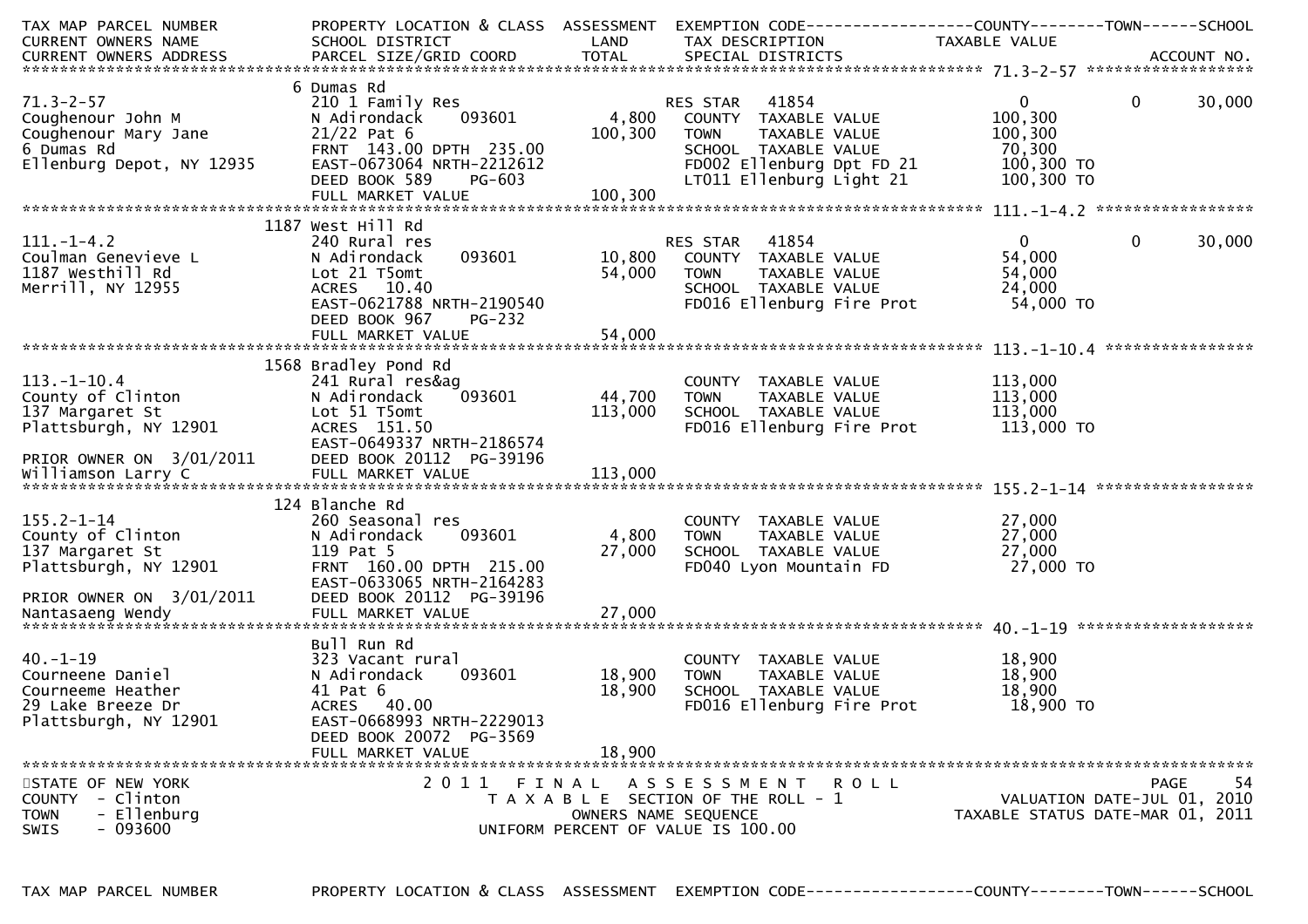| CURRENT OWNERS NAME                                                                                      | SCHOOL DISTRICT                                                                                                                                                                                            | LAND                          | TAX DESCRIPTION                                                                                                                                           | TAXABLE VALUE                                                       |                                                                               |
|----------------------------------------------------------------------------------------------------------|------------------------------------------------------------------------------------------------------------------------------------------------------------------------------------------------------------|-------------------------------|-----------------------------------------------------------------------------------------------------------------------------------------------------------|---------------------------------------------------------------------|-------------------------------------------------------------------------------|
| $71.3 - 3 - 9$<br>Courneene Daniel P<br>Courneene Heather<br>29 Lake Breeze Dr<br>Plattsburgh, NY 12901  | 122 Lake Roxanne Rd<br>210 1 Family Res - WTRFNT<br>093601<br>N Adirondack<br>20 Pat 6 Lot 9<br>Sunset Shores Ii Lot 9<br>FRNT 211.60 DPTH 176.00<br>EAST-0673066 NRTH-2210671<br>DEED BOOK 20061 PG-96282 | 13,500<br>82,900              | COUNTY TAXABLE VALUE<br>TAXABLE VALUE<br><b>TOWN</b><br>SCHOOL TAXABLE VALUE<br>FD002 Ellenburg Dpt FD 21<br>LT011 Ellenburg Light 21                     | 82,900<br>82,900<br>82,900<br>82,900 TO<br>82,900 TO                |                                                                               |
|                                                                                                          | FULL MARKET VALUE                                                                                                                                                                                          | 82,900                        |                                                                                                                                                           |                                                                     |                                                                               |
| $141.3 - 3 - 6$<br>Cox Robert S<br>Cox Debra J<br>3 Cox Rd<br>Malone, NY 12953                           | 2 Balsam Way<br>260 Seasonal res - WTRFNT<br>N Adirondack<br>093601<br>Lot $100$ Pat $5$<br>FRNT 100.00 DPTH 350.00<br>EAST-0624470 NRTH-2170004<br>DEED BOOK 20061 PG-97985<br>FULL MARKET VALUE          | 104,300<br>148,500<br>148,500 | COUNTY TAXABLE VALUE<br><b>TOWN</b><br>TAXABLE VALUE<br>SCHOOL TAXABLE VALUE<br>FD040 Lyon Mountain FD<br>WD018 Chat Lake Water Dst                       | 148,500<br>148,500<br>148,500<br>148,500 TO<br>148,500 TO M         |                                                                               |
|                                                                                                          |                                                                                                                                                                                                            |                               |                                                                                                                                                           |                                                                     |                                                                               |
| $155.3 - 2 - 8.2$<br>Cudworth Dennis J<br>Cudworth Donna L<br>872 O'Neil Rd<br>West Chazy, NY 12992-3315 | 15 Tallman Way<br>260 Seasonal res<br>N Adirondack<br>093601<br>Lot 120 T5omt<br><b>ACRES</b><br>2.16<br>EAST-0627815 NRTH-2164296<br>DEED BOOK 20041 PG-69744                                             | 5,700<br>40,900               | COUNTY TAXABLE VALUE<br><b>TOWN</b><br>TAXABLE VALUE<br>SCHOOL TAXABLE VALUE<br>FD040 Lyon Mountain FD                                                    | 40,900<br>40,900<br>40,900<br>40,900 TO                             |                                                                               |
|                                                                                                          |                                                                                                                                                                                                            |                               |                                                                                                                                                           |                                                                     |                                                                               |
| $155.2 - 1 - 17$<br>Cummings Associates Inc<br>PO Box 9<br>Cadyville, NY 12918                           | Blanche Rd<br>270 Mfg housing<br>093601<br>N Adirondack<br>119 Pat 5<br>FRNT 100.00 DPTH 150.00<br>EAST-0632850 NRTH-2164395<br>DEED BOOK 20011 PG-36345<br>FULL MARKET VALUE                              | 4,100<br>22,000<br>22,000     | COUNTY TAXABLE VALUE<br><b>TOWN</b><br>TAXABLE VALUE<br>SCHOOL TAXABLE VALUE<br>FD040 Lyon Mountain FD                                                    | 22,000<br>22,000<br>22,000<br>22,000 TO                             |                                                                               |
|                                                                                                          | 6599 Military Tpke                                                                                                                                                                                         |                               |                                                                                                                                                           |                                                                     |                                                                               |
| $85.1 - 1 - 40$<br>Curry Christopher D<br>6599 Military Tpke<br>Ellenburg Center, NY 12934               | 210 1 Family Res<br>N Adirondack<br>093601<br>18 Pat 6<br>FRNT 180.00 DPTH 190.00<br>EAST-0663608 NRTH-2207864<br>DEED BOOK 20021 PG-38536<br>FULL MARKET VALUE                                            | 4,800<br>37,000<br>37,000     | 41854<br>RES STAR<br>COUNTY TAXABLE VALUE<br><b>TOWN</b><br>TAXABLE VALUE<br>SCHOOL TAXABLE VALUE<br>FD016 Ellenburg Fire Prot<br>LT012 Ellenburg Light 5 | $\mathbf{0}$<br>37,000<br>37,000<br>7,000<br>37,000 TO<br>37,000 TO | $\mathbf 0$<br>30,000                                                         |
|                                                                                                          |                                                                                                                                                                                                            |                               |                                                                                                                                                           |                                                                     |                                                                               |
| STATE OF NEW YORK<br>COUNTY - Clinton<br>- Ellenburg<br><b>TOWN</b><br>- 093600<br><b>SWIS</b>           | 2011 FINAL                                                                                                                                                                                                 | OWNERS NAME SEQUENCE          | A S S E S S M E N T<br>ROLL<br>T A X A B L E SECTION OF THE ROLL - 1<br>UNIFORM PERCENT OF VALUE IS 100.00                                                |                                                                     | 55<br>PAGE<br>VALUATION DATE-JUL 01, 2010<br>TAXABLE STATUS DATE-MAR 01, 2011 |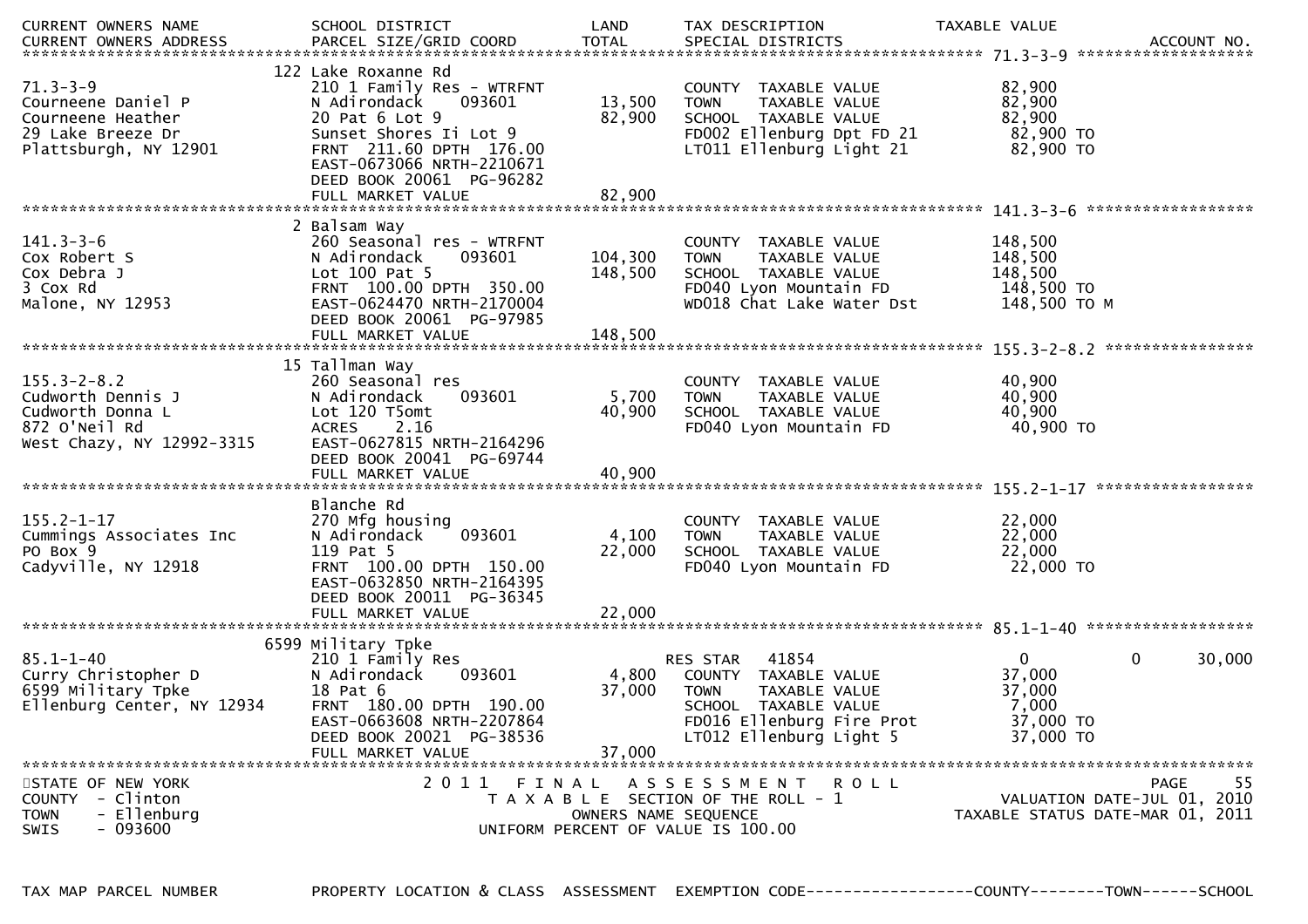| CURRENT OWNERS NAME                                   | SCHOOL DISTRICT                      | LAND         | TAX DESCRIPTION                                            | TAXABLE VALUE                                                  |                                  |
|-------------------------------------------------------|--------------------------------------|--------------|------------------------------------------------------------|----------------------------------------------------------------|----------------------------------|
| <b>CURRENT OWNERS ADDRESS</b>                         | PARCEL SIZE/GRID COORD               | <b>TOTAL</b> | SPECIAL DISTRICTS                                          |                                                                | ACCOUNT NO.                      |
|                                                       |                                      |              |                                                            |                                                                |                                  |
|                                                       | 61 West Hill Rd                      |              | 97 PCT OF VALUE USED FOR EXEMPTION PURPOSES                |                                                                |                                  |
| $99.1 - 3 - 10$                                       | 210 1 Family Res                     |              | WARNONALL 41121                                            | 8,439                                                          | 8,439<br>0                       |
| Curry Dane C                                          | 093601<br>N Adirondack               |              | 41834<br>6,900 SR STAR                                     | $\overline{0}$                                                 | 58,000<br>0                      |
| 61 West Hill Rd                                       | 11 Pat 5                             | 58,000       | COUNTY TAXABLE VALUE                                       | 49,561                                                         |                                  |
| PO Box 130                                            | <b>ACRES</b><br>4.10                 |              | TAXABLE VALUE<br><b>TOWN</b>                               | 49,561                                                         |                                  |
| Ellenburg Center, NY 12934                            | EAST-0648193 NRTH-2197668            |              | SCHOOL TAXABLE VALUE                                       | $\bf{0}$<br>58,000 TO                                          |                                  |
|                                                       | DEED BOOK 475<br>PG-306              | 58,000       | FD014 Ellenburg Ctr FD15                                   |                                                                |                                  |
|                                                       | FULL MARKET VALUE                    |              | LT010 Ellenburg Light 15                                   | 58,000 TO                                                      |                                  |
| 5581/5585 Rt 11                                       |                                      |              |                                                            |                                                                |                                  |
| $85.1 - 1 - 17$                                       | $485 > 1$ use sm bld                 |              | COUNTY TAXABLE VALUE                                       | 170,600                                                        |                                  |
| Curry Life Use Michael D                              | N Adirondack<br>093601               | 10,100       | TAXABLE VALUE<br><b>TOWN</b>                               | 170,600                                                        |                                  |
| Curry Susan M                                         | Lot $18$ Pat $6$                     | 170,600      | SCHOOL TAXABLE VALUE                                       | 170,600                                                        |                                  |
| E Apart. Leonard & Marie Curry Title Deed 444/443     |                                      |              | FD016 Ellenburg Fire Prot                                  | 170,600 то                                                     |                                  |
| 5581 Rt 11                                            | 1.00<br><b>ACRES</b>                 |              | LT012 Ellenburg Light 5                                    | 170,600 TO                                                     |                                  |
| Ellenburg, NY 12933                                   | EAST-0662687 NRTH-2208042            |              |                                                            |                                                                |                                  |
|                                                       | DEED BOOK 99001 PG-13158             |              |                                                            |                                                                |                                  |
|                                                       | FULL MARKET VALUE                    | 170,600      |                                                            |                                                                |                                  |
|                                                       |                                      |              |                                                            |                                                                |                                  |
|                                                       | Arno Rd                              |              |                                                            |                                                                |                                  |
| $85. - 1 - 9.124$                                     | 322 Rural vac>10                     |              | COUNTY TAXABLE VALUE                                       | 14,900                                                         |                                  |
| Curry Michael                                         | 093601<br>N Adirondack               | 14,900       | TAXABLE VALUE<br><b>TOWN</b>                               | 14,900                                                         |                                  |
| Curry Susan                                           | Lot 3 T6 OMT                         | 14,900       | SCHOOL TAXABLE VALUE                                       | 14,900                                                         |                                  |
| 6618 Military Tpke                                    | ACRES 22.30                          |              | FD016 Ellenburg Fire Prot                                  | 14,900 TO                                                      |                                  |
| Ellenburg, NY 12933                                   | EAST-0662816 NRTH-2203067            |              |                                                            |                                                                |                                  |
|                                                       | DEED BOOK 20061 PG-91271             |              |                                                            |                                                                |                                  |
|                                                       | FULL MARKET VALUE                    | 14,900       |                                                            |                                                                |                                  |
|                                                       |                                      |              |                                                            |                                                                |                                  |
|                                                       | 6618 Military Tpke                   |              |                                                            |                                                                |                                  |
| $85.1 - 1 - 15$                                       | 210 1 Family Res                     |              | 41854<br><b>RES STAR</b>                                   | $\mathbf{0}$                                                   | 0<br>30,000                      |
| Curry Michael                                         | N Adirondack<br>093601               | 9,100        | COUNTY TAXABLE VALUE                                       | 84,000                                                         |                                  |
| 6618 Military Tpke                                    | FRNT 190.00 DPTH 190.00              | 84,000       | TAXABLE VALUE<br><b>TOWN</b>                               | 84,000                                                         |                                  |
| PO Box 118                                            | EAST-0663098 NRTH-2208117            |              | SCHOOL TAXABLE VALUE                                       | 54,000                                                         |                                  |
| Ellenburg, NY 12933                                   | DEED BOOK 551<br><b>PG-302</b>       |              | FD016 Ellenburg Fire Prot                                  | 8,400 TO                                                       |                                  |
|                                                       |                                      |              |                                                            |                                                                |                                  |
|                                                       |                                      |              |                                                            |                                                                |                                  |
|                                                       | 1311 Plank Rd                        |              |                                                            |                                                                |                                  |
| $116. - 1 - 3$                                        | 240 Rural res                        |              | 41854<br><b>RES STAR</b>                                   | $\overline{0}$                                                 | 0<br>30,000                      |
| Curry Patrick E                                       | 093601<br>N Adirondack               | 20,100       | COUNTY TAXABLE VALUE                                       | 94,000                                                         |                                  |
| Curry Donna L                                         | <b>ACRES</b><br>50.00                | 94,000       | TAXABLE VALUE<br><b>TOWN</b>                               | 94,000                                                         |                                  |
| 1311 Plank Rd                                         | EAST-0675818 NRTH-2191775            |              | SCHOOL TAXABLE VALUE                                       | 64,000                                                         |                                  |
| Ellenburg Depot, NY 12935                             | DEED BOOK 590<br><b>PG-438</b>       |              | FD016 Ellenburg Fire Prot                                  | 94,000 TO                                                      |                                  |
|                                                       | FULL MARKET VALUE                    | 94,000       |                                                            |                                                                |                                  |
|                                                       |                                      |              |                                                            |                                                                |                                  |
| STATE OF NEW YORK<br>COUNTY - Clinton                 | 2011 FINAL                           |              | ASSESSMENT ROLL                                            |                                                                | 56<br><b>PAGE</b>                |
|                                                       |                                      |              | T A X A B L E SECTION OF THE ROLL - 1                      |                                                                | VALUATION DATE-JUL 01, 2010      |
| - Ellenburg<br><b>TOWN</b><br>- 093600<br><b>SWIS</b> |                                      |              | OWNERS NAME SEQUENCE<br>UNIFORM PERCENT OF VALUE IS 100.00 |                                                                | TAXABLE STATUS DATE-MAR 01, 2011 |
|                                                       |                                      |              |                                                            |                                                                |                                  |
|                                                       |                                      |              |                                                            |                                                                |                                  |
|                                                       |                                      |              |                                                            |                                                                |                                  |
| TAX MAP PARCEL NUMBER                                 | PROPERTY LOCATION & CLASS ASSESSMENT |              |                                                            | EXEMPTION CODE------------------COUNTY--------TOWN------SCHOOL |                                  |
| CURRENT OWNERS NAME                                   | SCHOOL DISTRICT                      | LAND         | TAX DESCRIPTION                                            | TAXABLE VALUE                                                  |                                  |
| <b>CURRENT OWNERS ADDRESS</b>                         | PARCEL SIZE/GRID COORD               | <b>TOTAL</b> | SPECIAL DISTRICTS                                          |                                                                | ACCOUNT NO.                      |
|                                                       |                                      |              |                                                            |                                                                |                                  |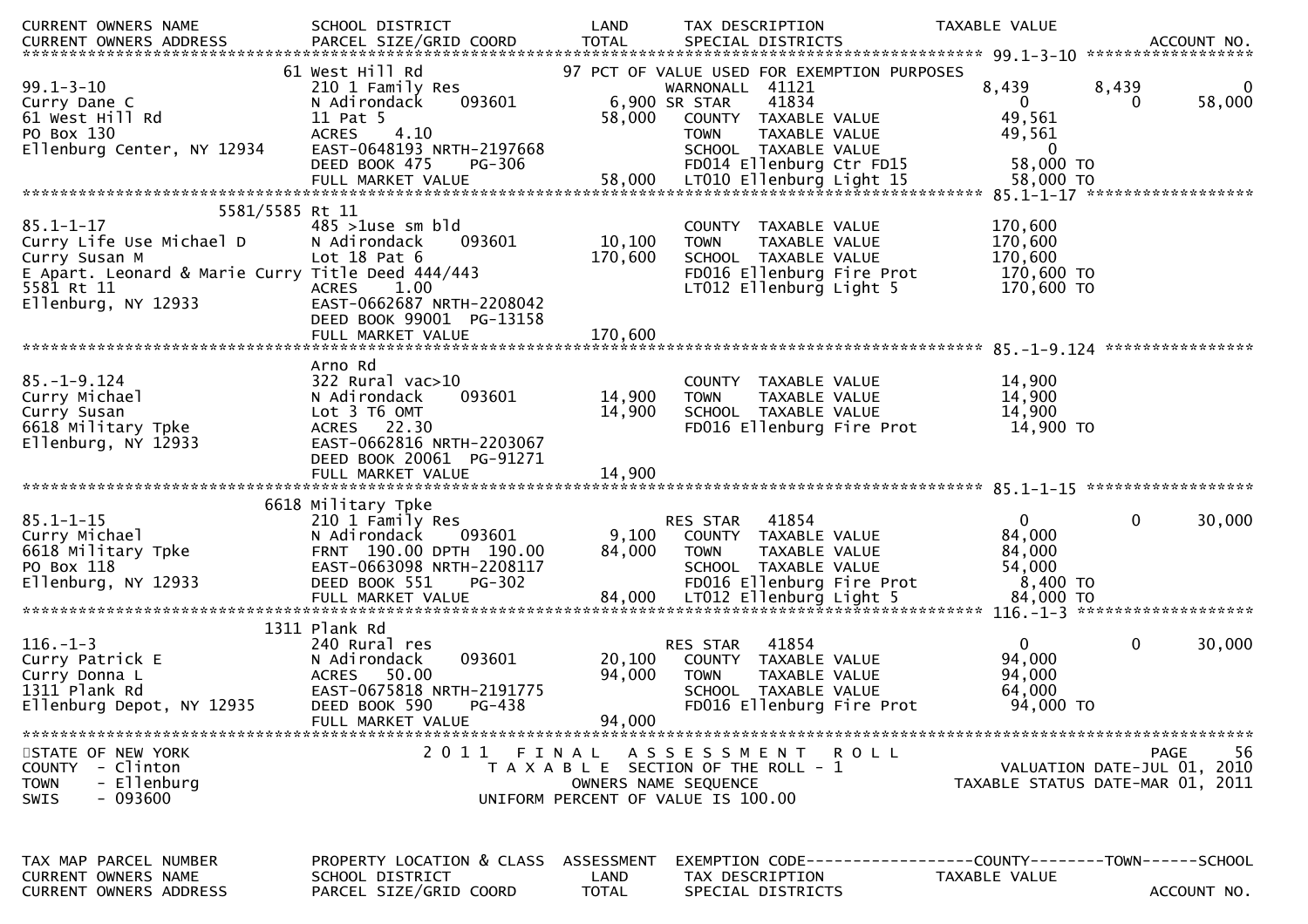|                                             | 185 West Hill Rd                     |                      |                                       |                                                               |    |
|---------------------------------------------|--------------------------------------|----------------------|---------------------------------------|---------------------------------------------------------------|----|
| $98. - 1 - 19$                              | 271 Mfg housings                     |                      | COUNTY TAXABLE VALUE                  | 42,000                                                        |    |
| Czaharyn Eileen M R                         | N Adirondack<br>093601               | 13,200               | <b>TOWN</b><br>TAXABLE VALUE          | 42,000                                                        |    |
| 448 Scott                                   | 11 Pat 5                             | 42,000               | SCHOOL TAXABLE VALUE                  | 42,000                                                        |    |
| Longuevil QC, Canada                        | ACRES 17.00                          |                      | FD014 Ellenburg Ctr FD15              | 42,000 TO                                                     |    |
| J4L3E2                                      | EAST-0645211 NRTH-2196273            |                      |                                       |                                                               |    |
|                                             | DEED BOOK 776<br>$PG-145$            |                      |                                       |                                                               |    |
|                                             |                                      | 42,000               |                                       |                                                               |    |
|                                             | FULL MARKET VALUE                    |                      |                                       |                                                               |    |
|                                             |                                      |                      |                                       |                                                               |    |
|                                             | Carter Rd                            |                      |                                       |                                                               |    |
| $115. - 1 - 22.1$                           | 312 Vac w/imprv                      |                      | COUNTY TAXABLE VALUE                  | 26,900                                                        |    |
| D'amico Michael J                           | 093601<br>N Adirondack               | 25,000               | <b>TOWN</b><br>TAXABLE VALUE          | 26,900                                                        |    |
| Kelley Maureen                              | Lot $44/46$                          | 26,900               | SCHOOL TAXABLE VALUE                  | 26,900                                                        |    |
| 71 East Grand Ave                           | ACRES 89.00                          |                      | FD016 Ellenburg Fire Prot             | 26,900 TO                                                     |    |
| Rohway, NJ 07065                            | EAST-0664864 NRTH-2185246            |                      |                                       |                                                               |    |
|                                             | DEED BOOK 868<br>PG-115              |                      |                                       |                                                               |    |
|                                             | FULL MARKET VALUE                    | 26,900               |                                       |                                                               |    |
|                                             |                                      |                      |                                       | *****************                                             |    |
|                                             | 5050 Rt 374                          |                      |                                       |                                                               |    |
| $155. - 2 - 1.1$                            | 240 Rural res                        |                      | COUNTY TAXABLE VALUE                  | 135,000                                                       |    |
| Dade Russell                                | 093601<br>N Adirondack               | 11,500               | TAXABLE VALUE<br><b>TOWN</b>          | 135,000                                                       |    |
|                                             | 101 Pat 5                            | 135,000              | SCHOOL TAXABLE VALUE                  | 135,000                                                       |    |
| Dade Mary                                   |                                      |                      |                                       |                                                               |    |
| 530 Salaberry                               | ACRES 11.80                          |                      | FD040 Lyon Mountain FD                | 135,000 TO                                                    |    |
| Mercier QC, Canada J6R2L8                   | EAST-0626801 NRTH-2167907            |                      |                                       |                                                               |    |
|                                             | DEED BOOK 936<br>PG-337              |                      |                                       |                                                               |    |
|                                             |                                      |                      |                                       |                                                               |    |
|                                             |                                      |                      |                                       |                                                               |    |
|                                             | 50 Brandy Brook Rd                   |                      |                                       |                                                               |    |
| $99.1 - 2 - 2$                              | 210 1 Family Res                     |                      | COUNTY TAXABLE VALUE                  | 19,500                                                        |    |
| Daignault Life Estate Alfred H N Adirondack | 093601                               | 4,800                | TAXABLE VALUE<br>TOWN                 | 19,500                                                        |    |
| Daignault Life Estate Ramona A 5 Pat 6      |                                      | 19,500               | SCHOOL TAXABLE VALUE                  | 19,500                                                        |    |
| 413 Saratoga Rd Lot 20                      | FRNT 145.00 DPTH 240.90              |                      | FD014 Ellenburg Ctr FD15              | 19,500 TO                                                     |    |
| Scotia, NY 12302                            | EAST-0649399 NRTH-2199569            |                      | LT010 Ellenburg Light 15              | 19,500 TO                                                     |    |
|                                             | DEED BOOK 20041 PG-76469             |                      |                                       |                                                               |    |
|                                             |                                      |                      |                                       |                                                               |    |
|                                             |                                      |                      |                                       |                                                               |    |
|                                             |                                      |                      |                                       |                                                               |    |
|                                             |                                      |                      |                                       |                                                               |    |
|                                             | 21 Birch Way                         |                      |                                       |                                                               |    |
| $155.3 - 1 - 3$                             | 260 Seasonal res - WTRFNT            |                      | COUNTY TAXABLE VALUE                  | 123,000                                                       |    |
| Dailey Robert E                             | N Adirondack<br>093601               | 92,400               | TAXABLE VALUE<br><b>TOWN</b>          | 123,000                                                       |    |
| 38 Grace Ave                                | 120 Pat 5                            | 123,000              | SCHOOL TAXABLE VALUE                  | 123,000                                                       |    |
| Plattsburgh, NY 12901                       | 1.00<br><b>ACRES</b>                 |                      | FD040 Lyon Mountain FD                | 123,000 TO                                                    |    |
|                                             | EAST-0626951 NRTH-2162762            |                      | WD018 Chat Lake Water Dst             | 123,000 ТО М                                                  |    |
|                                             | DEED BOOK 601<br>PG-1120             |                      |                                       |                                                               |    |
|                                             | FULL MARKET VALUE                    | 123,000              |                                       |                                                               |    |
|                                             |                                      |                      |                                       |                                                               |    |
| STATE OF NEW YORK                           | 2011 FINAL                           |                      | A S S E S S M E N T<br>R O L L        | <b>PAGE</b>                                                   | 57 |
| COUNTY - Clinton                            |                                      |                      | T A X A B L E SECTION OF THE ROLL - 1 | VALUATION DATE-JUL 01, 2010                                   |    |
| - Ellenburg<br><b>TOWN</b>                  |                                      | OWNERS NAME SEQUENCE |                                       | TAXABLE STATUS DATE-MAR 01, 2011                              |    |
| - 093600<br><b>SWIS</b>                     |                                      |                      | UNIFORM PERCENT OF VALUE IS 100.00    |                                                               |    |
|                                             |                                      |                      |                                       |                                                               |    |
|                                             |                                      |                      |                                       |                                                               |    |
|                                             |                                      |                      |                                       |                                                               |    |
| TAX MAP PARCEL NUMBER                       |                                      |                      |                                       |                                                               |    |
|                                             | PROPERTY LOCATION & CLASS ASSESSMENT |                      |                                       | EXEMPTION CODE-----------------COUNTY--------TOWN------SCHOOL |    |
| CURRENT OWNERS NAME                         | SCHOOL DISTRICT                      | LAND                 | TAX DESCRIPTION                       | TAXABLE VALUE<br>ACCOUNT NO.                                  |    |
| <b>CURRENT OWNERS ADDRESS</b>               | PARCEL SIZE/GRID COORD               | <b>TOTAL</b>         | SPECIAL DISTRICTS                     |                                                               |    |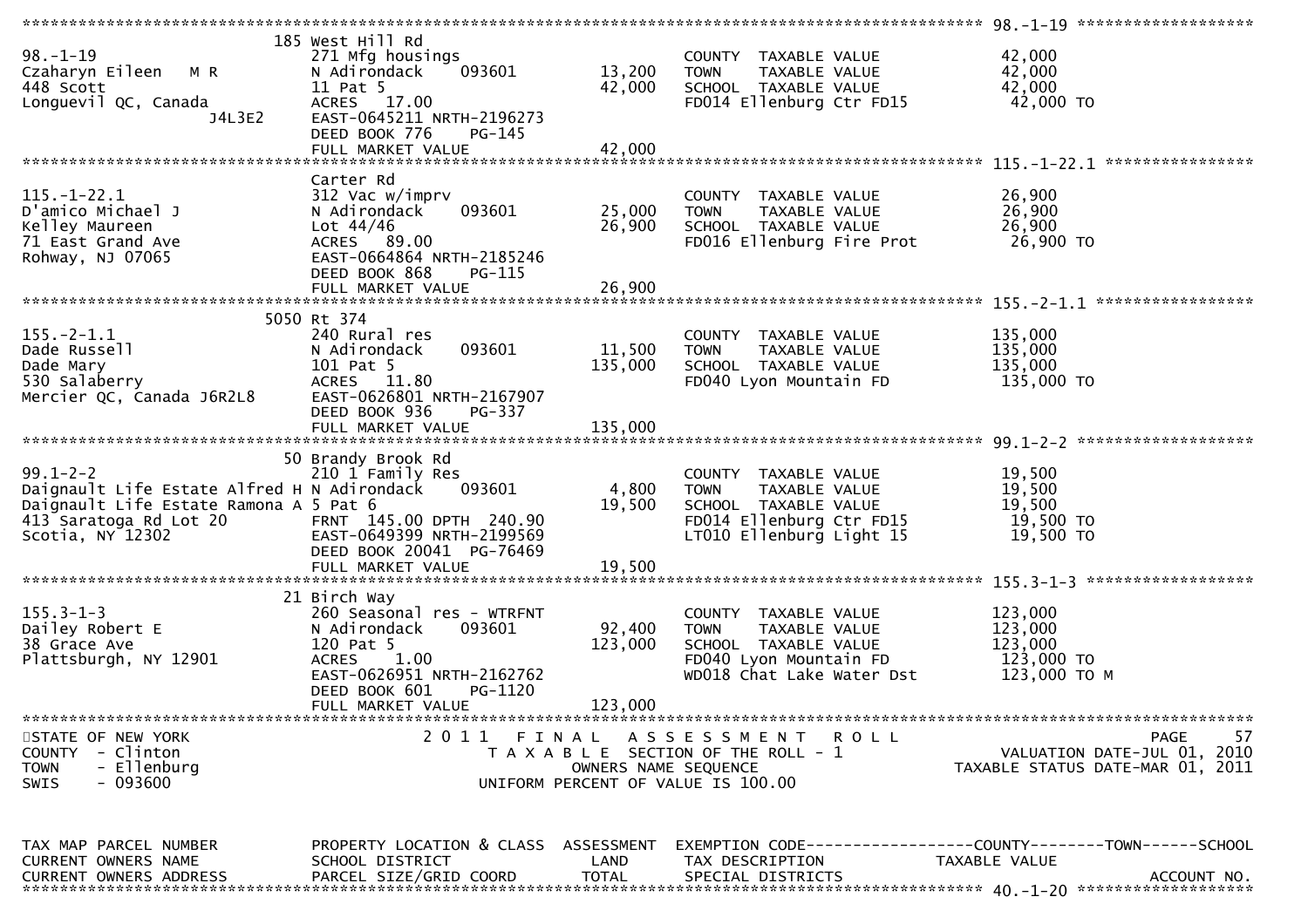| $40. - 1 - 20$<br>Danforth Earl R Jr<br>Danforth Hilda<br>805 Bull Run Rd<br>Ellenburg Depot, NY 12935<br>MAY BE SUBJECT TO PAYMENT<br>UNDER AGDIST LAW TIL 2015                   | Bull Run Rd<br>105 Vac farmland<br>093601<br>N Adirondack<br>60 Pat 6<br>ACRES 54.00<br>EAST-0668875 NRTH-2229806<br>DEED BOOK 686<br>PG-240<br>FULL MARKET VALUE                           | 20,600<br>20,600<br>20,600       | AGRI DISTR 41720<br>COUNTY TAXABLE VALUE<br><b>TOWN</b><br>TAXABLE VALUE<br>SCHOOL TAXABLE VALUE<br>FD016 Ellenburg Fire Prot                                                                                                                                        | 7,830<br>12,770<br>12,770<br>12,770<br>20,600 TO                                    | 7,830                                                           | 7,830                                     |
|------------------------------------------------------------------------------------------------------------------------------------------------------------------------------------|---------------------------------------------------------------------------------------------------------------------------------------------------------------------------------------------|----------------------------------|----------------------------------------------------------------------------------------------------------------------------------------------------------------------------------------------------------------------------------------------------------------------|-------------------------------------------------------------------------------------|-----------------------------------------------------------------|-------------------------------------------|
| $99. -2 - 22.21$<br>Danforth Earl R Jr<br>Danforth Earl R Jr<br>Danforth Donna<br>807 Bull Run Rd<br>Ellenburg Depot, NY 12935                                                     | Booth Rd<br>105 Vac farmland<br>N Adirondack<br>093601<br>Lot 10 & 31 T5omt<br>ACRES 53.00<br>EAST-0652168 NRTH-2195489<br>DEED BOOK 683<br>PG-80                                           | 34,800<br>34,800                 | COUNTY TAXABLE VALUE<br><b>TOWN</b><br>TAXABLE VALUE<br>SCHOOL TAXABLE VALUE                                                                                                                                                                                         | 34,800<br>34,800<br>34,800<br>FD014 Ellenburg Ctr FD15 34,800 TO                    |                                                                 |                                           |
| $40. -1 - 13$<br>Danforth Earl R Sr<br>Danforth Earl R Sr<br>Larsen Jeanne<br>575 Canaan Rd<br>Ellenburg Depot, NY 12935<br>MAY BE SUBJECT TO PAYMENT<br>UNDER AGDIST LAW TIL 2015 | 575 Canaan Rd<br>112 Dairy farm<br>093601<br>N Adirondack<br>41 Pat 6<br>ACRES 286.90<br>EAST-0670869 NRTH-2227723<br>DEED BOOK 766<br>PG-106<br>FULL MARKET VALUE                          | 97,200 SR STAR                   | AGRI DISTR 41720<br>41834<br>158,700 483A EX<br>42100<br>COUNTY TAXABLE VALUE<br><b>TOWN</b><br>TAXABLE VALUE<br>SCHOOL TAXABLE VALUE<br>158,700 FD016 Ellenburg Fire Prot<br>$1,850$ EX                                                                             | 1,509<br>$\overline{0}$<br>1,850<br>155,341<br>155,341<br>95,241<br>156,850 TO      | 1,509<br>0<br>1,850                                             | 1,509<br>60,100<br>1,850                  |
| $40. - 1 - 22$<br>Danforth Hilda<br>Danforth Earl<br>805 Bull Run Rd<br>Ellenburg Depot, NY 12935<br>MAY BE SUBJECT TO PAYMENT<br>UNDER AGDIST LAW TIL 2015                        | 805 Bull Run Rd<br>241 Rural res&ag<br>093601<br>N Adirondack<br>58 Pat 6<br>ACRES 111.00<br>EAST-0665944 NRTH-2230715<br>DEED BOOK 686<br>PG-240<br>FULL MARKET VALUE                      | 155,000                          | 60 PCT OF VALUE USED FOR EXEMPTION PURPOSES<br>AGRI DISTR 41720<br>67,700 AGED COUN 41802<br>155,000 SR STAR<br>41834<br>42100<br>483A EX<br>COUNTY TAXABLE VALUE<br>TAXABLE VALUE<br><b>TOWN</b><br>SCHOOL TAXABLE VALUE<br>FD016 Ellenburg Fire Prot<br>$1,000$ EX | 18,538<br>32,550<br>$\Omega$<br>1,000<br>102,912<br>135,462<br>75,362<br>154,000 TO | 18,538<br>$\bf{0}$<br>$\Omega$<br>1,000                         | 18,538<br>$\mathbf{0}$<br>60,100<br>1,000 |
| $155.3 - 2 - 2$<br>Danforth Hilda<br>Danforth Earl R Jr<br>805 Bull Run Rd<br>Ellenburg Depot, NY 12935<br>STATE OF NEW YORK                                                       | 27 Tallman Way<br>312 Vac w/imprv<br>N Adirondack<br>093601<br>120 Pat 5<br>FRNT 56.00 DPTH<br>88.00<br>EAST-0627595 NRTH-2164200<br>DEED BOOK 686<br>$PG-243$<br>FULL MARKET VALUE<br>2011 | 4,000<br>4,500<br>4,500<br>FINAL | COUNTY TAXABLE VALUE<br>TAXABLE VALUE<br><b>TOWN</b><br>SCHOOL TAXABLE VALUE<br>FD040 Lyon Mountain FD<br>WD018 Chat Lake Water Dst<br>A S S E S S M E N T<br><b>ROLL</b>                                                                                            | 4,500<br>4,500<br>4,500<br>4,500 TO<br>4,500 TO M                                   | <b>PAGE</b>                                                     | 58                                        |
| COUNTY - Clinton<br>- Ellenburg<br><b>TOWN</b><br>$-093600$<br>SWIS                                                                                                                |                                                                                                                                                                                             |                                  | T A X A B L E SECTION OF THE ROLL - 1<br>OWNERS NAME SEQUENCE<br>UNIFORM PERCENT OF VALUE IS 100.00                                                                                                                                                                  |                                                                                     | VALUATION DATE-JUL 01, 2010<br>TAXABLE STATUS DATE-MAR 01, 2011 |                                           |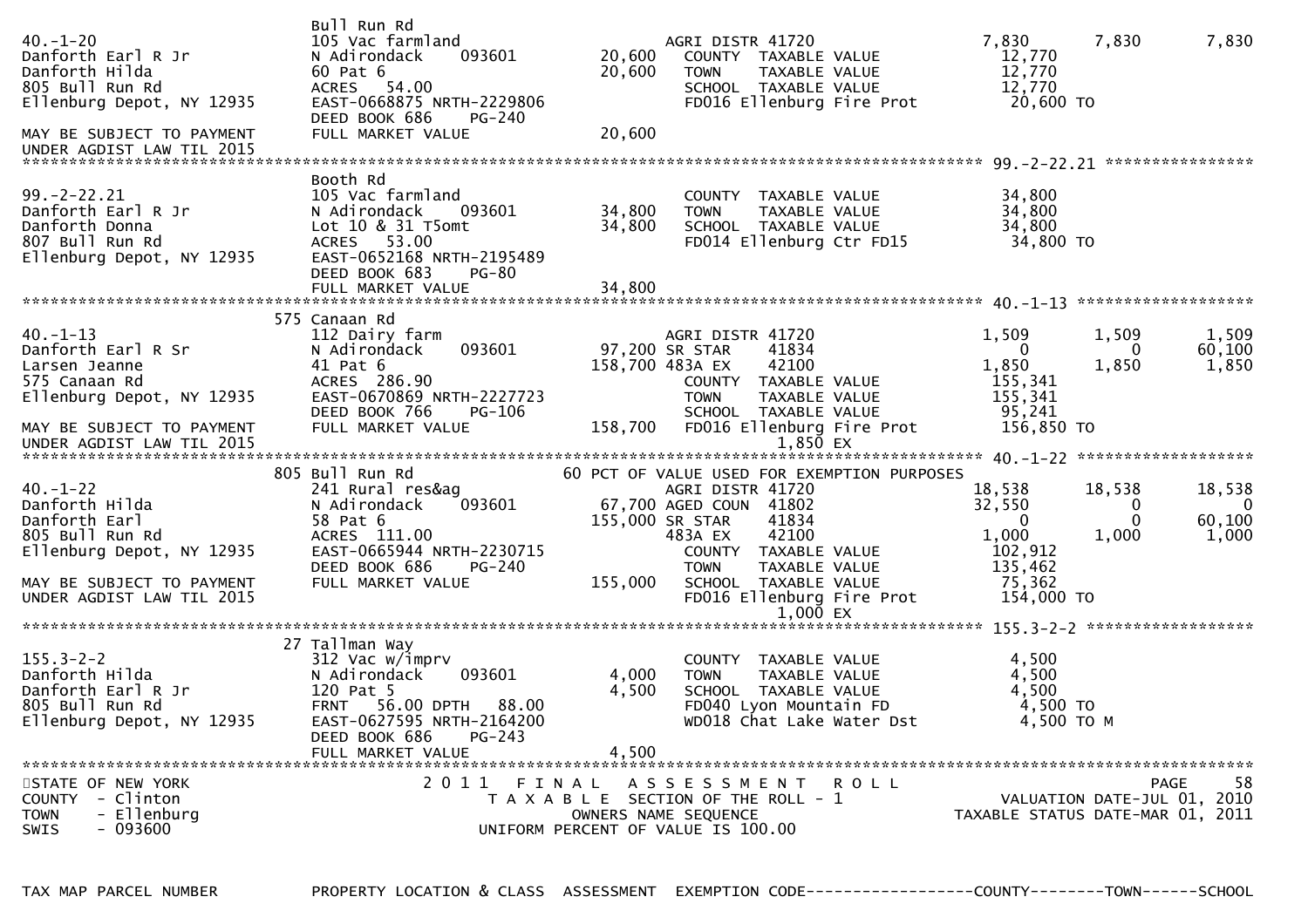| CURRENT OWNERS NAME                                                                               | SCHOOL DISTRICT                                                                                                                                                  | LAND              | TAX DESCRIPTION                                                                                                                       | TAXABLE VALUE                                               |                                                  |
|---------------------------------------------------------------------------------------------------|------------------------------------------------------------------------------------------------------------------------------------------------------------------|-------------------|---------------------------------------------------------------------------------------------------------------------------------------|-------------------------------------------------------------|--------------------------------------------------|
| $141. - 1 - 1.11$<br>Danussi Anthony M<br>Danussi Kathryn H<br>5386 Rt 374<br>Merrill, NY 12955   | 5386 Rt 374<br>240 Rural res<br>163401<br>Chateaugay 1<br>Lot 100 Pat 5<br>Also Deed 318/213<br>ACRES 18.50<br>EAST-0622528 NRTH-2174709                         | 40,700<br>115,000 | COUNTY TAXABLE VALUE<br>TAXABLE VALUE<br><b>TOWN</b><br>SCHOOL TAXABLE VALUE<br>FD040 Lyon Mountain FD                                | 115,000<br>115,000<br>115,000<br>115,000 TO                 |                                                  |
|                                                                                                   | DEED BOOK 668<br><b>PG-209</b>                                                                                                                                   |                   |                                                                                                                                       |                                                             |                                                  |
|                                                                                                   | 5402 Rt 374                                                                                                                                                      |                   |                                                                                                                                       |                                                             |                                                  |
| $141. - 1 - 1.2$<br>Danussi Gregory J<br>Danussi Kalma<br>5402 Rt 374<br>Merrill, NY 12955        | 240 Rural res<br>163401<br>Chateaugay 1<br>Lot 100 T5 Omt<br>ACRES 24.20<br>EAST-0623382 NRTH-2175107<br>DEED BOOK 815<br>$PG-129$                               | 15,500<br>122,000 | 41854<br>RES STAR<br>COUNTY TAXABLE VALUE<br>TAXABLE VALUE<br><b>TOWN</b><br>SCHOOL TAXABLE VALUE<br>FD040 Lyon Mountain FD           | $\mathbf{0}$<br>122,000<br>122,000<br>92,000<br>122,000 TO  | 0<br>30,000                                      |
|                                                                                                   | FULL MARKET VALUE                                                                                                                                                | 122,000           |                                                                                                                                       |                                                             |                                                  |
|                                                                                                   |                                                                                                                                                                  |                   |                                                                                                                                       |                                                             |                                                  |
| 141. - 1 - 1.14<br>Danussi Sandra A<br>PO Box 347<br>Lake Placid, NY 12946                        | Rt 374<br>311 Res vac land<br>163401<br>Chateaugay 1<br>Lot 100 Pat 5<br><b>ACRES</b><br>1.28<br>EAST-0622105 NRTH-2174649<br>DEED BOOK 20051 PG-84376           | 5,200<br>5,200    | COUNTY TAXABLE VALUE<br><b>TOWN</b><br>TAXABLE VALUE<br>SCHOOL TAXABLE VALUE<br>FD040 Lyon Mountain FD                                | 5,200<br>5,200<br>5,200<br>5,200 TO                         |                                                  |
|                                                                                                   |                                                                                                                                                                  |                   |                                                                                                                                       |                                                             |                                                  |
|                                                                                                   |                                                                                                                                                                  |                   |                                                                                                                                       |                                                             |                                                  |
| $69. - 2 - 6$<br>Danussi Stephen<br>Danussi Betty E<br>7075 Star Rd<br>Ellenburg Center, NY 12934 | 107 old State Rd<br>210 1 Family Res<br>093601<br>N Adirondack<br>16 Pat 6<br><b>ACRES</b><br>1.00<br>EAST-0653660 NRTH-2209327<br>DEED BOOK 589<br><b>PG-66</b> | 5,000<br>71,800   | RES STAR<br>41854<br>COUNTY TAXABLE VALUE<br>TAXABLE VALUE<br>TOWN<br>SCHOOL TAXABLE VALUE<br>FD016 Ellenburg Fire Prot               | $\mathbf{0}$<br>71,800<br>71,800<br>41,800<br>71,800 TO     | 0<br>30,000                                      |
|                                                                                                   | FULL MARKET VALUE                                                                                                                                                | 71,800            |                                                                                                                                       |                                                             |                                                  |
|                                                                                                   | 7076 Star Rd                                                                                                                                                     |                   |                                                                                                                                       |                                                             |                                                  |
| $84. - 1 - 19.224$<br>Danussi Stephen A Jr<br>7075 Star Rd Rt 190<br>Ellenburg Center, NY 12934   | 210 1 Family Res<br>N Adirondack<br>093601<br>Lot 5 T6omt<br><b>ACRES</b><br>4.50<br>EAST-0652974 NRTH-2204864<br>DEED BOOK 941<br>PG-234                        | 6,800<br>136,000  | 41854<br>RES STAR<br>COUNTY TAXABLE VALUE<br><b>TOWN</b><br><b>TAXABLE VALUE</b><br>SCHOOL TAXABLE VALUE<br>FD016 Ellenburg Fire Prot | $\mathbf{0}$<br>136,000<br>136,000<br>106,000<br>136,000 TO | 0<br>30,000                                      |
|                                                                                                   | FULL MARKET VALUE                                                                                                                                                | 136,000           |                                                                                                                                       |                                                             |                                                  |
| STATE OF NEW YORK<br>COUNTY - Clinton<br>- Ellenburg<br><b>TOWN</b><br>SWIS<br>- 093600           | 2011<br>FINAL                                                                                                                                                    |                   | A S S E S S M E N T<br>R O L L<br>T A X A B L E SECTION OF THE ROLL - 1<br>OWNERS NAME SEQUENCE<br>UNIFORM PERCENT OF VALUE IS 100.00 | TAXABLE STATUS DATE-MAR 01, 2011                            | 59<br><b>PAGE</b><br>VALUATION DATE-JUL 01, 2010 |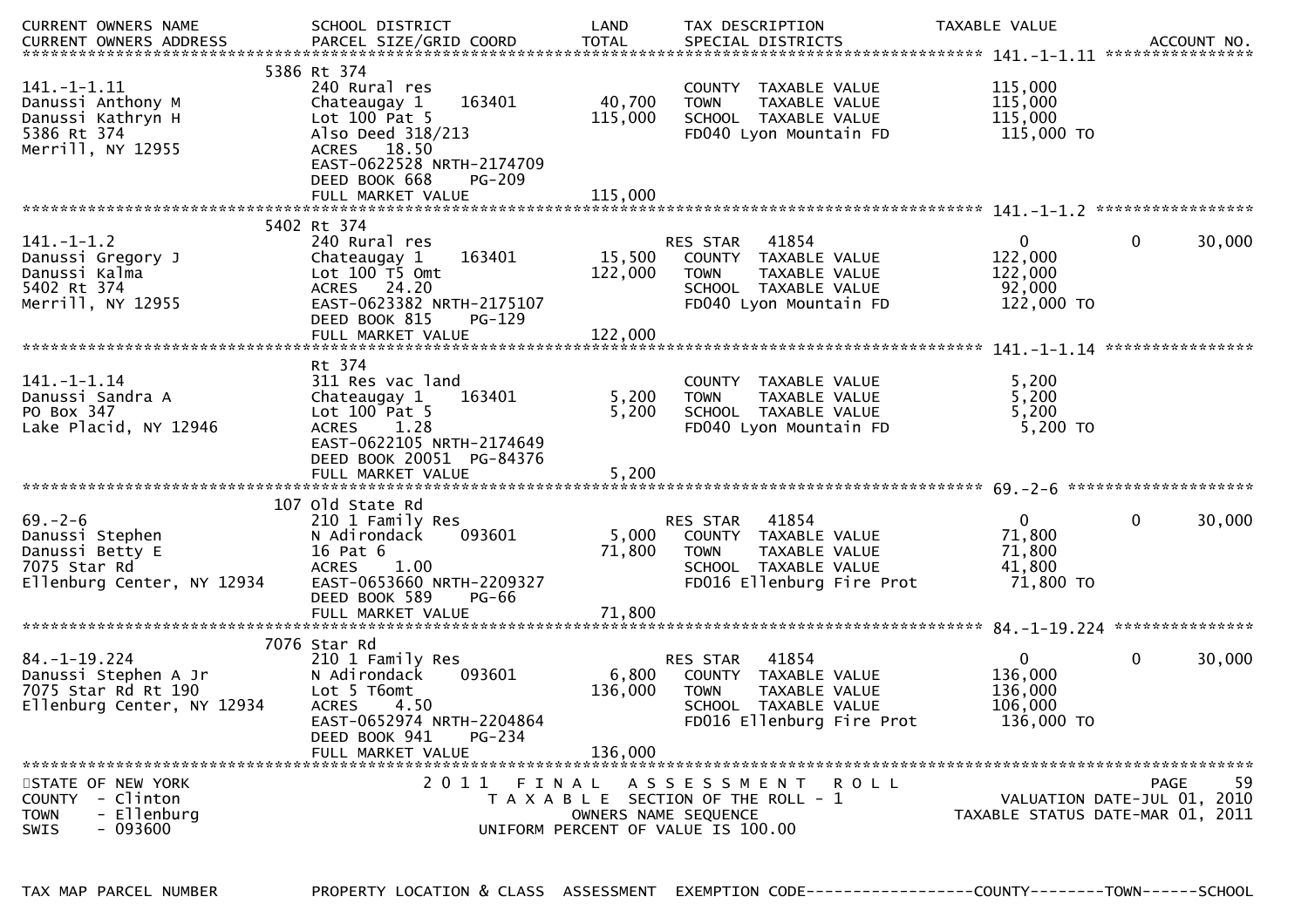| CURRENT OWNERS NAME                                                                                             | SCHOOL DISTRICT                                                                                                                                                       | LAND               | TAX DESCRIPTION                                                                                                                                            | TAXABLE VALUE                                                                     |                                            |
|-----------------------------------------------------------------------------------------------------------------|-----------------------------------------------------------------------------------------------------------------------------------------------------------------------|--------------------|------------------------------------------------------------------------------------------------------------------------------------------------------------|-----------------------------------------------------------------------------------|--------------------------------------------|
| <b>CURRENT OWNERS ADDRESS</b>                                                                                   | PARCEL SIZE/GRID COORD                                                                                                                                                | <b>TOTAL</b>       | SPECIAL DISTRICTS                                                                                                                                          |                                                                                   | ACCOUNT NO.                                |
|                                                                                                                 |                                                                                                                                                                       |                    |                                                                                                                                                            |                                                                                   |                                            |
| $71.3 - 3 - 20$<br>Danville Bruce C<br>172 Lakeview Dr                                                          | 172 Lake Roxanne Rd<br>210 1 Family Res<br>N Adirondack<br>093601<br><b>ACRES</b><br>1.10 BANK<br>080                                                                 | 11,400<br>110,000  | 41834<br>SR STAR<br>COUNTY TAXABLE VALUE<br>TAXABLE VALUE<br><b>TOWN</b>                                                                                   | $\mathbf 0$<br>110,000<br>110,000                                                 | 60,100<br>0                                |
| Ellenburg Depot, NY 12935                                                                                       | EAST-0674016 NRTH-2210139<br>DEED BOOK 860<br>PG-247                                                                                                                  |                    | SCHOOL TAXABLE VALUE<br>FD002 Ellenburg Dpt FD 21                                                                                                          | 49,900<br>110,000 TO                                                              |                                            |
|                                                                                                                 |                                                                                                                                                                       |                    |                                                                                                                                                            |                                                                                   |                                            |
| $159. - 1 - 6.2$<br>Darrah Ralph A<br>219 Rabideau St<br>Cadyville, NY 12918                                    | Rt 374<br>323 Vacant rural<br>093601<br>N Adirondack<br>Lot 183<br>ACRES 17.50<br>EAST-0677679 NRTH-2166416<br>DEED BOOK 804<br>PG-312                                | 6,700<br>6,700     | COUNTY TAXABLE VALUE<br>TAXABLE VALUE<br><b>TOWN</b><br>SCHOOL TAXABLE VALUE<br>FD016 Ellenburg Fire Prot                                                  | 6,700<br>6,700<br>6,700<br>6,700 TO                                               |                                            |
|                                                                                                                 | FULL MARKET VALUE                                                                                                                                                     | 6,700              |                                                                                                                                                            |                                                                                   |                                            |
|                                                                                                                 |                                                                                                                                                                       |                    |                                                                                                                                                            |                                                                                   |                                            |
| $141.3 - 3 - 2$<br>Davis Anthony D<br>Davis Nicholas R<br>689 Winchester Ave<br>Union, NJ 07083                 | 30 Hansen Way<br>260 Seasonal res - WTRFNT<br>N Adirondack<br>093601<br>101 Pat 5<br>FRNT 150.00 DPTH 150.00<br>EAST-0624685 NRTH-2169653<br>DEED BOOK 20102 PG-36444 | 95,700<br>124,000  | COUNTY TAXABLE VALUE<br>TAXABLE VALUE<br><b>TOWN</b><br>SCHOOL TAXABLE VALUE<br>FD040 Lyon Mountain FD<br>WD018 Chat Lake Water Dst                        | 124,000<br>124,000<br>124,000<br>124,000 TO<br>124,000 TO M                       |                                            |
|                                                                                                                 |                                                                                                                                                                       |                    |                                                                                                                                                            |                                                                                   |                                            |
| $83 - 1 - 22.2$<br>Davis William Everett<br>Davis Kimberly Renee King<br>1051 West Larona Ln<br>Tempe, AZ 85284 | Star Rd<br>$314$ Rural vac<10<br>093601<br>N Adirondack<br>Lot 6 T6omt<br>2.60<br><b>ACRES</b><br>EAST-0642706 NRTH-2202922<br>DEED BOOK 20092 PG-22785               | 6,000<br>6,000     | COUNTY TAXABLE VALUE<br><b>TOWN</b><br>TAXABLE VALUE<br>SCHOOL TAXABLE VALUE<br>FD016 Ellenburg Fire Prot                                                  | 6,000<br>6,000<br>6,000<br>$6,000$ TO                                             |                                            |
|                                                                                                                 | FULL MARKET VALUE                                                                                                                                                     | 6,000              |                                                                                                                                                            |                                                                                   |                                            |
|                                                                                                                 | 877 Bull Run Rd                                                                                                                                                       |                    |                                                                                                                                                            |                                                                                   |                                            |
| $40. - 1 - 4$<br>Deane Michael L<br>877 Bull Run Rd<br>Ellenburg Depot, NY 12935<br>MAY BE SUBJECT TO PAYMENT   | 240 Rural res<br>093601<br>N Adirondack<br>9 Pat 6<br>ACRES 195.40<br>EAST-0665519 NRTH-2232810<br>DEED BOOK 20061 PG-93169                                           | 231,100            | AGRI DISTR 41720<br>101,100 RES STAR<br>41854<br>COUNTY TAXABLE VALUE<br><b>TOWN</b><br>TAXABLE VALUE<br>SCHOOL TAXABLE VALUE<br>FD016 Ellenburg Fire Prot | 16,352<br>16,352<br>$\overline{0}$<br>214,748<br>214,748<br>184,748<br>231,100 TO | 16,352<br>30,000<br>$\Omega$               |
| UNDER AGDIST LAW TIL 2015                                                                                       | FULL MARKET VALUE                                                                                                                                                     | 231,100            |                                                                                                                                                            |                                                                                   |                                            |
|                                                                                                                 |                                                                                                                                                                       |                    |                                                                                                                                                            |                                                                                   |                                            |
| STATE OF NEW YORK<br>COUNTY<br>- Clinton<br>- Ellenburg<br><b>TOWN</b><br>$-093600$<br><b>SWIS</b>              | 2011 FINAL                                                                                                                                                            |                    | A S S E S S M E N T R O L L<br>T A X A B L E SECTION OF THE ROLL - 1<br>OWNERS NAME SEQUENCE<br>UNIFORM PERCENT OF VALUE IS 100.00                         | TAXABLE STATUS DATE-MAR 01, 2011                                                  | -60<br>PAGE<br>VALUATION DATE-JUL 01, 2010 |
| TAX MAP PARCEL NUMBER<br>CURRENT OWNERS NAME                                                                    | PROPERTY LOCATION & CLASS<br>SCHOOL DISTRICT                                                                                                                          | ASSESSMENT<br>LAND | EXEMPTION        CODE-----------------COUNTY-------TOWN------SCHOOL<br>TAX DESCRIPTION                                                                     | TAXABLE VALUE                                                                     |                                            |
| CURRENT OWNERS ADDRESS                                                                                          | PARCEL SIZE/GRID COORD                                                                                                                                                | <b>TOTAL</b>       | SPECIAL DISTRICTS                                                                                                                                          |                                                                                   | ACCOUNT NO.                                |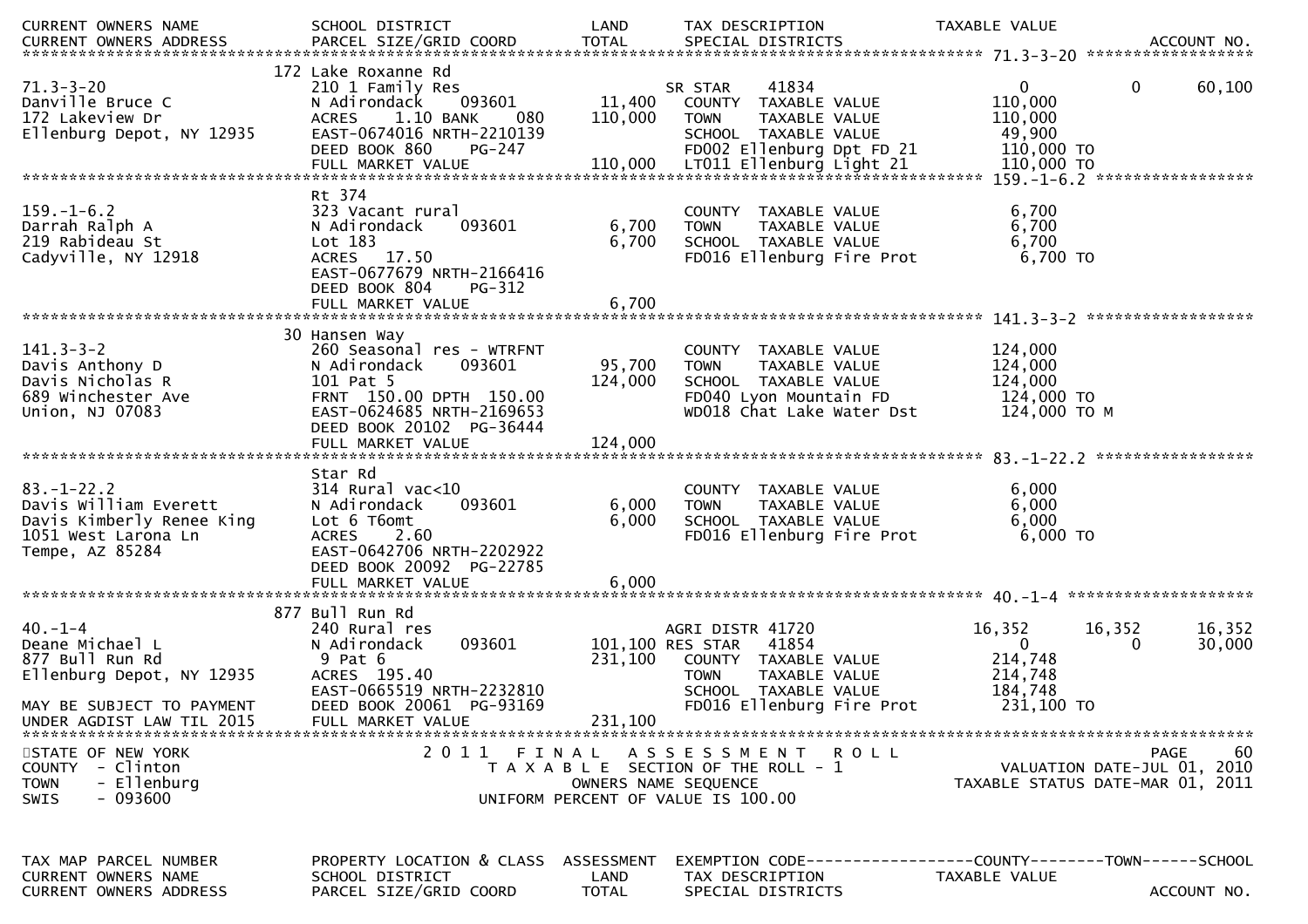| $85.1 - 1 - 22$<br>Decker Donald L<br>Decker Linda M<br>Box 24<br>$E1$ enburg, NY 12933                                     | 6656 Star Rd<br>210 1 Family Res<br>093601<br>N Adirondack<br>18 Pat 6<br>FRNT 100.00 DPTH 238.50<br>EAST-0662364 NRTH-2207547<br>DEED BOOK 622<br>PG-895<br>FULL MARKET VALUE | 4,500<br>43,000<br>43,000 | RES STAR 41854<br>COUNTY TAXABLE VALUE<br><b>TOWN</b><br>TAXABLE VALUE<br>SCHOOL TAXABLE VALUE<br>FD016 Ellenburg Fire Prot<br>LT012 Ellenburg Light 5     |             | $\Omega$<br>43,000<br>43,000<br>13,000<br>43,000 TO<br>43,000 TO     | $\mathbf 0$  | 30,000      |
|-----------------------------------------------------------------------------------------------------------------------------|--------------------------------------------------------------------------------------------------------------------------------------------------------------------------------|---------------------------|------------------------------------------------------------------------------------------------------------------------------------------------------------|-------------|----------------------------------------------------------------------|--------------|-------------|
|                                                                                                                             | 6702 Star Rd                                                                                                                                                                   |                           |                                                                                                                                                            |             |                                                                      |              |             |
| $85. - 1 - 2.5$<br>Decker Lisa L<br>75 Cheviot Rd<br>Germantown, NY 12528                                                   | 270 Mfg housing<br>093601<br>N Adirondack<br>Lot 18 T6omt<br>FRNT 170.00 DPTH 175.00<br>EAST-0661802 NRTH-2206630<br>DEED BOOK 20061 PG-99274<br>FULL MARKET VALUE             | 3,700<br>39,000<br>39,000 | COUNTY TAXABLE VALUE<br><b>TAXABLE VALUE</b><br><b>TOWN</b><br>SCHOOL TAXABLE VALUE<br>FD016 Ellenburg Fire Prot<br>LT012 Ellenburg Light 5                |             | 39,000<br>39,000<br>39,000<br>39,000 TO<br>39,000 TO                 |              |             |
|                                                                                                                             |                                                                                                                                                                                |                           |                                                                                                                                                            |             |                                                                      |              |             |
| $85. - 1 - 3$<br>Decosse Casey M<br>Decosse Kierstin<br>6694 Route 190 Rd<br>Ellenburg, NY 12933                            | 6694 Star Rd<br>210 1 Family Res<br>093601<br>N Adirondack<br>FRNT 150.00 DPTH 130.00<br>EAST-0661966 NRTH-2206885<br>DEED BOOK 20102 PG-36369<br>FULL MARKET VALUE            | 3,600<br>87,500<br>87,500 | RES STAR 41854<br>COUNTY TAXABLE VALUE<br><b>TOWN</b><br>TAXABLE VALUE<br>SCHOOL TAXABLE VALUE<br>FD016 Ellenburg Fire Prot<br>LT012 Ellenburg Light 5     |             | $\mathbf{0}$<br>87,500<br>87,500<br>57,500<br>87,500 TO<br>87,500 TO | $\mathbf{0}$ | 30,000      |
|                                                                                                                             | 5148 Rt 11                                                                                                                                                                     |                           |                                                                                                                                                            |             |                                                                      |              |             |
| 71.3-1-6<br>Decoste Curtis<br>5148 Rt 11<br>Ellenburg Depot, NY 12935-0175 FRNT 65.00 DPTH 310.00                           | 220 2 Family Res<br>093601<br>N Adirondack<br>20 Pat 5<br>EAST-0671931 NRTH-2212732<br>DEED BOOK 98001 PG-04900                                                                | 3,500<br>51,000           | COUNTY TAXABLE VALUE<br>TAXABLE VALUE<br><b>TOWN</b><br>SCHOOL TAXABLE VALUE<br>FD002 Ellenburg Dpt FD 21<br>LT011 Ellenburg Light 21                      |             | 51,000<br>51,000<br>51,000<br>51,000 TO<br>51,000 TO                 |              |             |
|                                                                                                                             | 5140 Rt 11                                                                                                                                                                     |                           |                                                                                                                                                            |             |                                                                      |              |             |
| $71.3 - 1 - 9$<br>Decoste Curtis<br>Decoste Anita<br>PO Box 175<br>Ellenburg Depot, NY 12935-2425 EAST-0672161 NRTH-2212951 | 210 1 Family Res<br>093601<br>N Adirondack<br>Lot 20 T6omt<br><b>ACRES</b><br>1.14<br>DEED BOOK 98001 PG-05673                                                                 | 5,000<br>56,300           | 41854<br>RES STAR<br>COUNTY TAXABLE VALUE<br>TAXABLE VALUE<br><b>TOWN</b><br>SCHOOL TAXABLE VALUE<br>FD002 Ellenburg Dpt FD 21<br>LT011 Ellenburg Light 21 |             | $\mathbf{0}$<br>56,300<br>56,300<br>26,300<br>56,300 TO<br>56,300 TO | $\mathbf 0$  | 30,000      |
|                                                                                                                             | FULL MARKET VALUE                                                                                                                                                              | 56,300                    |                                                                                                                                                            |             |                                                                      |              |             |
| STATE OF NEW YORK<br>COUNTY - Clinton<br>- Ellenburg<br><b>TOWN</b><br>- 093600<br><b>SWIS</b>                              | 2011                                                                                                                                                                           | OWNERS NAME SEQUENCE      | FINAL ASSESSMENT<br>T A X A B L E SECTION OF THE ROLL - 1<br>UNIFORM PERCENT OF VALUE IS 100.00                                                            | <b>ROLL</b> | VALUATION DATE-JUL 01, 2010<br>TAXABLE STATUS DATE-MAR 01, 2011      | PAGE         | 61          |
| TAX MAP PARCEL NUMBER<br>CURRENT OWNERS NAME<br><b>CURRENT OWNERS ADDRESS</b>                                               | PROPERTY LOCATION & CLASS ASSESSMENT<br>SCHOOL DISTRICT<br>PARCEL SIZE/GRID COORD                                                                                              | LAND<br><b>TOTAL</b>      | TAX DESCRIPTION<br>SPECIAL DISTRICTS                                                                                                                       |             | TAXABLE VALUE                                                        |              | ACCOUNT NO. |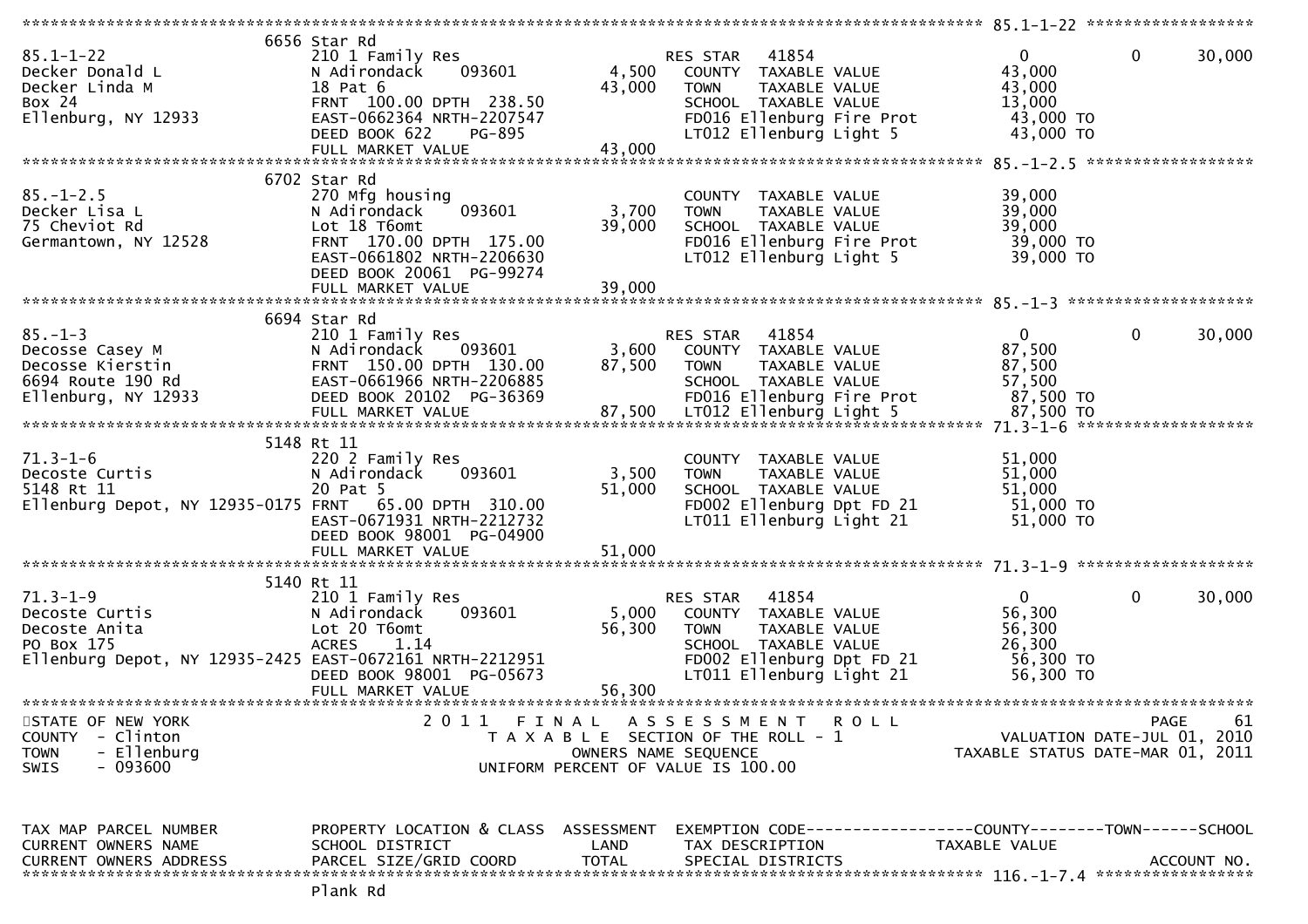| $116. - 1 - 7.4$<br>Decoste Mark<br>1129 Plank Rd<br>Ellenburg Depot, NY 12935                           | 910 Priv forest<br>093601<br>N Adirondack<br>Lot $79/80$ T5omt<br>ACRES 101.10<br>EAST-0677699 NRTH-2186061<br>DEED BOOK 20092 PG-28525<br>FULL MARKET VALUE             | 30,500<br>30,500<br>30,500 | COUNTY TAXABLE VALUE<br>TAXABLE VALUE<br><b>TOWN</b><br>SCHOOL TAXABLE VALUE<br>FD016 Ellenburg Fire Prot                                 | 30,500<br>30,500<br>30,500<br>30,500 TO                 |                                                  |
|----------------------------------------------------------------------------------------------------------|--------------------------------------------------------------------------------------------------------------------------------------------------------------------------|----------------------------|-------------------------------------------------------------------------------------------------------------------------------------------|---------------------------------------------------------|--------------------------------------------------|
|                                                                                                          | 1129 Plank Rd                                                                                                                                                            |                            |                                                                                                                                           |                                                         |                                                  |
| $116. - 1 - 7.1$<br>Decoste Mark A<br>Decoste Gail A<br>1129 Plank Rd<br>Ellenburg Depot, NY 12935       | 241 Rural res&ag<br>N Adirondack<br>093601<br>$41/42$ T5omt<br>ACRES 156.00 BANK<br>850<br>EAST-0676384 NRTH-2187273<br>DEED BOOK 99001 PG-18144<br>FULL MARKET VALUE    | 33,400<br>73,200<br>73,200 | 41854<br>RES STAR<br>COUNTY TAXABLE VALUE<br>TAXABLE VALUE<br><b>TOWN</b><br>SCHOOL TAXABLE VALUE<br>FD016 Ellenburg Fire Prot            | $\mathbf{0}$<br>73,200<br>73,200<br>43,200<br>73,200 TO | $\mathbf 0$<br>30,000                            |
|                                                                                                          |                                                                                                                                                                          |                            |                                                                                                                                           |                                                         |                                                  |
| $84. - 1 - 19.225$<br>Decoteau Clay<br>Decoteau Judy<br>7097 Star Rd<br>Ellenburg Center, NY             | 7097 Star Rd<br>210 1 Family Res<br>N Adirondack<br>093601<br>Lot 5 T6omt<br>4.20<br><b>ACRES</b><br>EAST-0652267 NRTH-2204614<br>12934-2016 DEED BOOK 957<br>PG-114     | 6,600<br>76,000            | 41854<br>RES STAR<br>COUNTY TAXABLE VALUE<br><b>TOWN</b><br>TAXABLE VALUE<br>SCHOOL TAXABLE VALUE<br>FD016 Ellenburg Fire Prot            | $\mathbf{0}$<br>76,000<br>76,000<br>46,000<br>76,000 TO | $\mathbf{0}$<br>30,000                           |
|                                                                                                          | FULL MARKET VALUE                                                                                                                                                        | 76,000                     |                                                                                                                                           |                                                         | ******************                               |
| $126. - 1 - 17$<br>DeGaetano Edward J<br>2 Copperleaf Ln<br>Colts Neck, NJ 07722                         | Bigelow Rd<br>910 Priv forest<br>093601<br>N Adirondack<br>Lot $64$ Pat $5$<br>ACRES 75.00<br>EAST-0633364 NRTH-2177195<br>DEED BOOK 20061 PG-91201<br>FULL MARKET VALUE | 26,300<br>26,300<br>26,300 | COUNTY TAXABLE VALUE<br>TAXABLE VALUE<br><b>TOWN</b><br>SCHOOL TAXABLE VALUE<br>FD016 Ellenburg Fire Prot                                 | 26,300<br>26,300<br>26,300<br>26,300 TO                 |                                                  |
|                                                                                                          |                                                                                                                                                                          |                            |                                                                                                                                           |                                                         |                                                  |
| $97. - 1 - 21.33$<br>DeGraff Catherine E<br>1204 New Brunswick Ave<br>Rahway, NJ 87065                   | 441 Tacey Rd<br>321 Abandoned ag<br>093601<br>N Adirondack<br>Lot 18 T5omt<br>ACRES 122.00<br>EAST-0628665 NRTH-2195881<br>DEED BOOK 20072 PG-6726                       | 50,500<br>50,500           | COUNTY TAXABLE VALUE<br><b>TOWN</b><br>TAXABLE VALUE<br>SCHOOL TAXABLE VALUE<br>FD016 Ellenburg Fire Prot                                 | 50,500<br>50,500<br>50,500<br>50,500 TO                 |                                                  |
|                                                                                                          | FULL MARKET VALUE                                                                                                                                                        | 50,500                     |                                                                                                                                           |                                                         |                                                  |
|                                                                                                          |                                                                                                                                                                          |                            |                                                                                                                                           |                                                         |                                                  |
| STATE OF NEW YORK<br><b>COUNTY</b><br>- Clinton<br><b>TOWN</b><br>- Ellenburg<br>- 093600<br><b>SWIS</b> | 2011<br>FINAL                                                                                                                                                            |                            | A S S E S S M E N T<br><b>ROLL</b><br>T A X A B L E SECTION OF THE ROLL - 1<br>OWNERS NAME SEQUENCE<br>UNIFORM PERCENT OF VALUE IS 100.00 | TAXABLE STATUS DATE-MAR 01, 2011                        | 62<br><b>PAGE</b><br>VALUATION DATE-JUL 01, 2010 |
|                                                                                                          |                                                                                                                                                                          |                            |                                                                                                                                           |                                                         |                                                  |
| TAX MAP PARCEL NUMBER<br>CURRENT OWNERS NAME                                                             | PROPERTY LOCATION & CLASS ASSESSMENT<br>SCHOOL DISTRICT                                                                                                                  | LAND                       | TAX DESCRIPTION                                                                                                                           | TAXABLE VALUE                                           |                                                  |
| $155.3 - 2 - 1$                                                                                          | 29 Tallman Way<br>260 Seasonal res - WTRFNT                                                                                                                              |                            | COUNTY TAXABLE VALUE                                                                                                                      | 138,000                                                 |                                                  |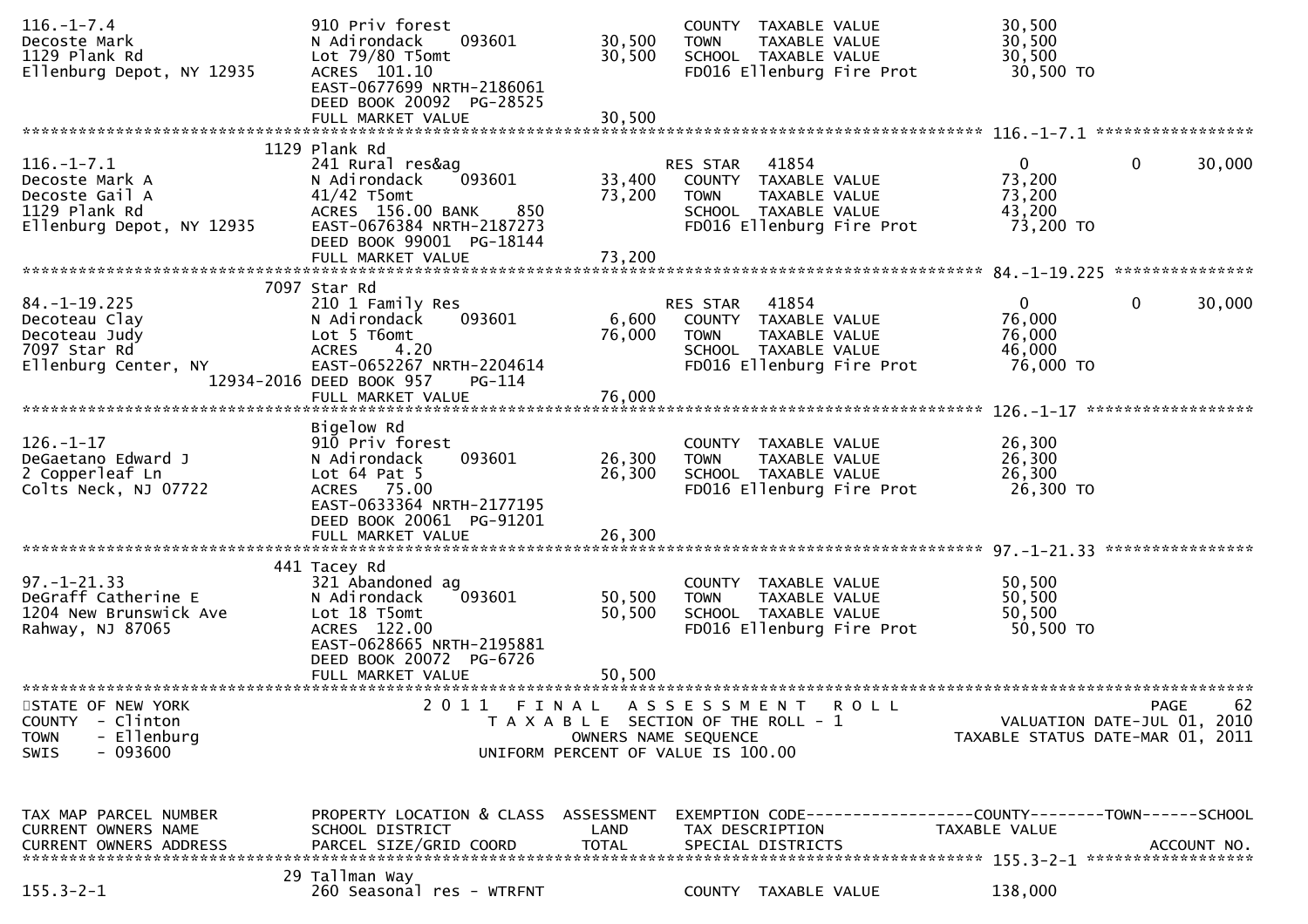| Delong Jon David S<br>Lanier Dara J<br>24 Chestnut St<br>Potsdam, NY 13676                           | N Adirondack<br>093601<br>120 Pat 5<br>1.20<br><b>ACRES</b><br>EAST-0627577 NRTH-2163980<br>DEED BOOK 20051 PG-84960                                                          | 120,700<br>138,000      | TAXABLE VALUE<br><b>TOWN</b><br>SCHOOL TAXABLE VALUE<br>FD040 Lyon Mountain FD<br>WD018 Chat Lake Water Dst                          | 138,000<br>138,000<br>138,000 TO<br>138,000 TO M                |                        |
|------------------------------------------------------------------------------------------------------|-------------------------------------------------------------------------------------------------------------------------------------------------------------------------------|-------------------------|--------------------------------------------------------------------------------------------------------------------------------------|-----------------------------------------------------------------|------------------------|
|                                                                                                      |                                                                                                                                                                               |                         |                                                                                                                                      |                                                                 |                        |
| $116. - 1 - 8.2$<br>Demarais Daniel<br>Demarais Rita A<br>1069 Plank Rd<br>Ellenburg Depot, NY 12935 | 1069 Plank Rd<br>270 Mfg housing<br>093601<br>N Adirondack<br>79/80 Pat 5<br>FRNT 132.00 DPTH 140.00<br>EAST-0679243 NRTH-2186256<br>DEED BOOK 620<br>PG-987                  | 4,100<br>26,500         | 41854<br>RES STAR<br>COUNTY TAXABLE VALUE<br>TAXABLE VALUE<br><b>TOWN</b><br>SCHOOL TAXABLE VALUE<br>FD016 Ellenburg Fire Prot       | $\mathbf{0}$<br>26,500<br>26,500<br>$\Omega$<br>26,500 TO       | 26,500<br>$\mathbf{0}$ |
|                                                                                                      |                                                                                                                                                                               |                         |                                                                                                                                      |                                                                 |                        |
| $145. - 1 - 8.1$<br>Demarais James R<br>Demarais Annette L<br>1370 Rand Hill Rd<br>Altona, NY 12910  | Plank Rd<br>910 Priv forest<br>093601<br>N Adirondack<br>$110/111$ Pat 5<br>ACRES 175.50<br>EAST-0680892 NRTH-2172669<br>DEED BOOK 20041 PG-75795                             | 42,800<br>42,800        | COUNTY TAXABLE VALUE<br>TAXABLE VALUE<br><b>TOWN</b><br>SCHOOL TAXABLE VALUE<br>FD016 Ellenburg Fire Prot                            | 42,800<br>42,800<br>42,800<br>42,800 TO                         |                        |
|                                                                                                      |                                                                                                                                                                               |                         |                                                                                                                                      |                                                                 |                        |
| $101. -1 - 4.1$<br>Dennehy Jerome C<br>44 W 62st Ph-A<br>New York, NY 10023                          | Plank Rd<br>311 Res vac land<br>093601<br>N Adirondack<br>38/43 Pat 5<br>FRNT 125.00 DPTH 125.00<br>EAST-0677599 NRTH-2197368<br>DEED BOOK 558<br>PG-680<br>FULL MARKET VALUE | 3,900<br>3,900<br>3,900 | COUNTY TAXABLE VALUE<br>TAXABLE VALUE<br><b>TOWN</b><br>SCHOOL TAXABLE VALUE<br>FD016 Ellenburg Fire Prot                            | 3,900<br>3,900<br>3,900<br>$3,900$ TO                           |                        |
|                                                                                                      |                                                                                                                                                                               |                         |                                                                                                                                      |                                                                 |                        |
| $99.1 - 1 - 3$<br>Dennehy Thomas<br>10737 110th St<br>Richmond Hill, NY 11419                        | Military Tpke<br>311 Res vac land<br>093601<br>N Adirondack<br>11 Pat 5<br>FRNT 160.00 DPTH 49.50<br>EAST-0646841 NRTH-2198013<br>DEED BOOK 564<br>PG-1065                    | 2,800<br>2,800          | COUNTY TAXABLE VALUE<br>TAXABLE VALUE<br><b>TOWN</b><br>SCHOOL TAXABLE VALUE<br>FD014 Ellenburg Ctr FD15<br>LT010 Ellenburg Light 15 | 2,800<br>2,800<br>2,800<br>2,800 TO<br>2,800 TO                 |                        |
| STATE OF NEW YORK<br>COUNTY - Clinton<br>- Ellenburg<br><b>TOWN</b><br>$-093600$<br>SWIS             |                                                                                                                                                                               |                         | 2011 FINAL ASSESSMENT ROLL<br>T A X A B L E SECTION OF THE ROLL - 1<br>OWNERS NAME SEQUENCE<br>UNIFORM PERCENT OF VALUE IS 100.00    | VALUATION DATE-JUL 01, 2010<br>TAXABLE STATUS DATE-MAR 01, 2011 | 63<br><b>PAGE</b>      |
| TAX MAP PARCEL NUMBER<br><b>CURRENT OWNERS NAME</b><br><b>CURRENT OWNERS ADDRESS</b>                 | PROPERTY LOCATION & CLASS ASSESSMENT<br>SCHOOL DISTRICT<br>PARCEL SIZE/GRID COORD                                                                                             | LAND<br><b>TOTAL</b>    | EXEMPTION CODE-----------------COUNTY-------TOWN------SCHOOL<br>TAX DESCRIPTION<br>SPECIAL DISTRICTS                                 | <b>TAXABLE VALUE</b>                                            | ACCOUNT NO.            |
| $141.3 - 2 - 42$<br>Denny Wendell                                                                    | 7 Brooks Way<br>260 Seasonal res - WTRFNT<br>Chateaugay 1<br>163401                                                                                                           | 68,900                  | COUNTY<br>TAXABLE VALUE<br><b>TOWN</b><br>TAXABLE VALUE                                                                              | 99,000<br>99,000                                                |                        |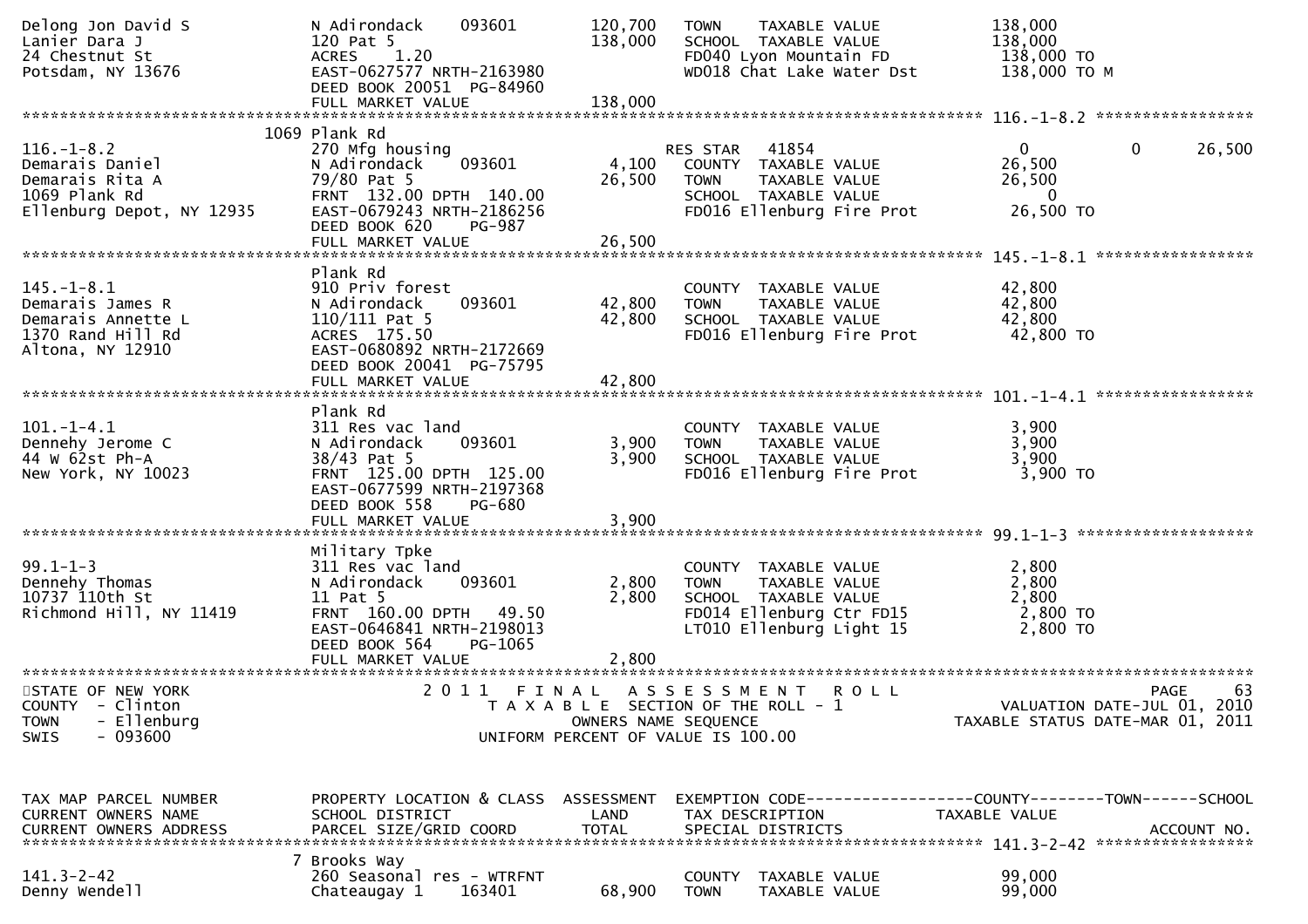| Denny Muriel<br>PO Box 115<br>Lyon Mt, NY 12952                                                       | Lot 100 Pat 5<br>FRNT 114.00 DPTH<br>90.00<br>EAST-0623306 NRTH-2172739<br>DEED BOOK 338<br>PG-115<br>FULL MARKET VALUE                                          | 99,000<br>99,000           | SCHOOL TAXABLE VALUE<br>FD040 Lyon Mountain FD<br>WD018 Chat Lake Water Dst                                                    | 99,000<br>99,000 TO<br>99,000 ТО М                        |                             |
|-------------------------------------------------------------------------------------------------------|------------------------------------------------------------------------------------------------------------------------------------------------------------------|----------------------------|--------------------------------------------------------------------------------------------------------------------------------|-----------------------------------------------------------|-----------------------------|
|                                                                                                       |                                                                                                                                                                  |                            |                                                                                                                                |                                                           |                             |
| $84. - 1 - 18.113$<br>Derkevics Peter<br>Derkevics Penny R<br>8 Southhold Rd<br>South Beach, NY 11789 | Arno Rd<br>$322$ Rural vac $>10$<br>093601<br>N Adirondack<br>Unfiled HSBC Lot D<br>ACRES 42.03<br>EAST-0657610 NRTH-2200052<br>DEED BOOK 20061 PG-92347         | 29,600<br>29,600           | COUNTY TAXABLE VALUE<br><b>TOWN</b><br>TAXABLE VALUE<br>SCHOOL TAXABLE VALUE<br>FD014 Ellenburg Ctr FD15                       | 29,600<br>29,600<br>29,600<br>29,600 TO                   |                             |
|                                                                                                       |                                                                                                                                                                  |                            |                                                                                                                                |                                                           |                             |
|                                                                                                       |                                                                                                                                                                  |                            |                                                                                                                                |                                                           |                             |
| $85. - 2 - 7.7$<br>Dezan Jason<br>Dezan Michelle<br>6407 Military Tpke<br>Ellenburg Depot, NY 12935   | 6407 Military Tpke<br>270 Mfg housing<br>093601<br>N Adirondack<br>Lot 19 T6omt<br><b>ACRES</b><br>1.60<br>EAST-0668114 NRTH-2207765<br>DEED BOOK 20061 PG-99035 | 5,100<br>44,000            | RES STAR<br>41854<br>COUNTY TAXABLE VALUE<br>TAXABLE VALUE<br><b>TOWN</b><br>SCHOOL TAXABLE VALUE<br>FD016 Ellenburg Fire Prot | $\mathbf{0}$<br>44,000<br>44,000<br>14,000<br>44,000 TO   | 0<br>30,000                 |
|                                                                                                       |                                                                                                                                                                  |                            |                                                                                                                                |                                                           |                             |
| $55. - 2 - 3.3$<br>Dezan Jonah<br>Dezan Brenda L<br>319 Bull Run Rd<br>Ellenburg Depot, NY 12935      | 319 Bull Run Rd<br>280 Res Multiple<br>N Adirondack<br>093601<br>Lot 39 T6 Omt<br><b>ACRES</b><br>1.90<br>EAST-0667020 NRTH-2219387<br>DEED BOOK 778<br>$PG-250$ | 9,500<br>92,000            | RES STAR 41854<br>COUNTY TAXABLE VALUE<br><b>TOWN</b><br>TAXABLE VALUE<br>SCHOOL TAXABLE VALUE<br>FD016 Ellenburg Fire Prot    | $\overline{0}$<br>92,000<br>92,000<br>62,000<br>92,000 TO | $\mathbf{0}$<br>30,000      |
|                                                                                                       | Bull Run Rd                                                                                                                                                      |                            |                                                                                                                                |                                                           |                             |
| $55. - 2 - 3.1$<br>Dezan Jonah P<br>Dezan Brenda Lee<br>319 Bull Run Rd<br>Ellenburg Depot, NY 12935  | 321 Abandoned ag<br>093601<br>N Adirondack<br>Lot 39 T6 Omt<br>ACRES 111.10<br>EAST-0665846 NRTH-2220032<br>DEED BOOK 20001 PG-21469<br>FULL MARKET VALUE        | 32,500<br>32,500<br>32,500 | COUNTY TAXABLE VALUE<br><b>TOWN</b><br>TAXABLE VALUE<br>SCHOOL TAXABLE VALUE<br>FD016 Ellenburg Fire Prot                      | 32,500<br>32,500<br>32,500<br>32,500 TO                   |                             |
| STATE OF NEW YORK                                                                                     | 2011                                                                                                                                                             |                            | <b>ROLL</b><br>FINAL ASSESSMENT                                                                                                |                                                           | 64<br><b>PAGE</b>           |
| COUNTY - Clinton<br>TOWN - Ellenburg<br>$-093600$<br>SWIS                                             |                                                                                                                                                                  | OWNERS NAME SEQUENCE       | T A X A B L E SECTION OF THE ROLL - 1<br>UNIFORM PERCENT OF VALUE IS 100.00                                                    | TAXABLE STATUS DATE-MAR 01, 2011                          | VALUATION DATE-JUL 01, 2010 |
| TAX MAP PARCEL NUMBER<br>CURRENT OWNERS NAME                                                          | PROPERTY LOCATION & CLASS ASSESSMENT<br>SCHOOL DISTRICT                                                                                                          | LAND                       | EXEMPTION CODE------------------COUNTY--------TOWN------SCHOOL<br>TAX DESCRIPTION                                              | TAXABLE VALUE                                             |                             |
|                                                                                                       |                                                                                                                                                                  |                            |                                                                                                                                |                                                           |                             |
| $70. - 1 - 3.1$<br>Dezan Joseph M<br>Dezan Marilyn                                                    | 256 Bull Run Rd<br>240 Rural res<br>N Adirondack<br>093601<br>22 Pat 6                                                                                           | 10,000<br>111,000          | RES STAR<br>41854<br>COUNTY TAXABLE VALUE<br><b>TOWN</b><br>TAXABLE VALUE                                                      | 0<br>111,000<br>111,000                                   | 0<br>30,000                 |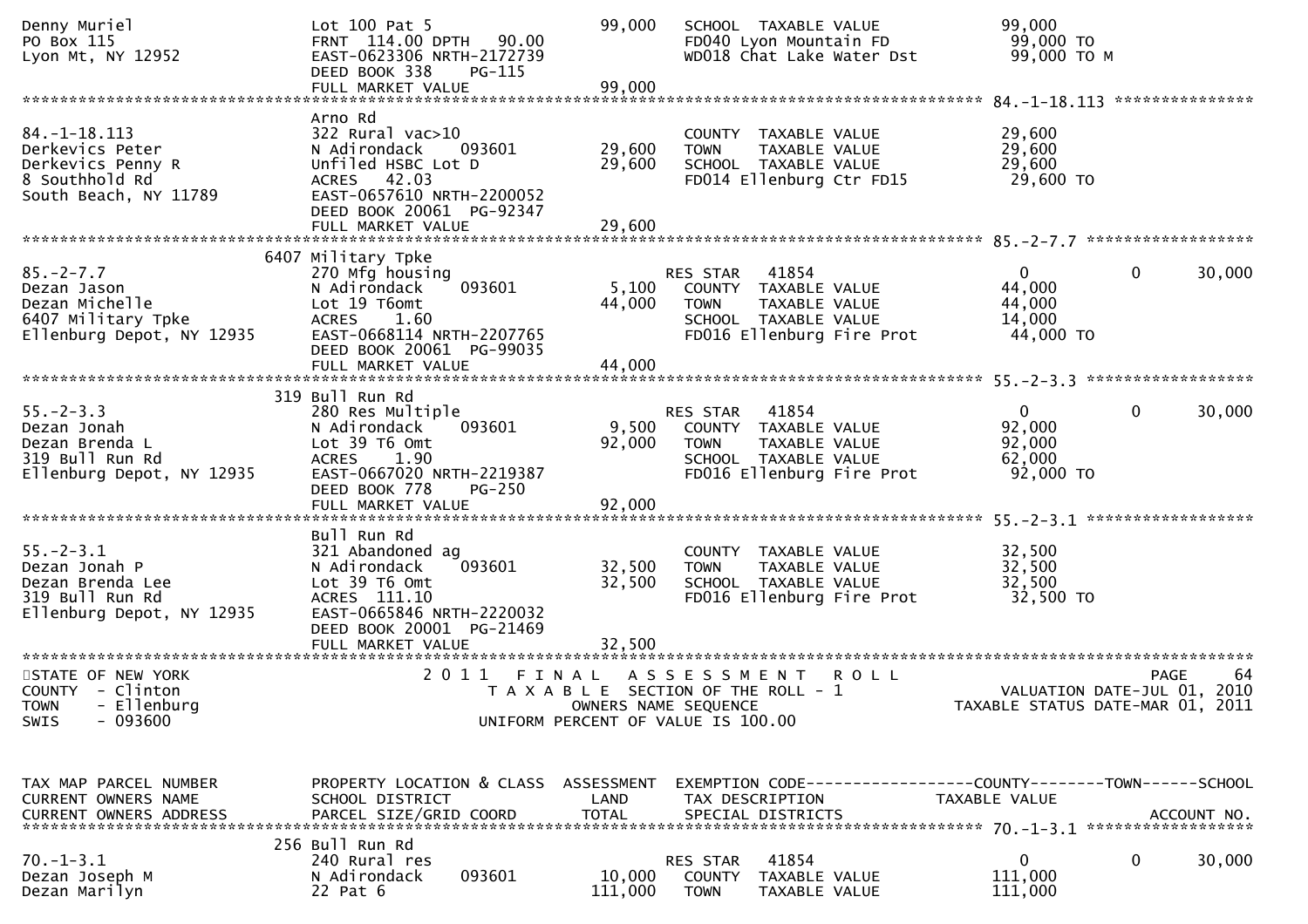| 256 Bull Run Rd<br>Ellenburg Depot, NY 12935                                                                                       | 9.30<br><b>ACRES</b><br>EAST-0667311 NRTH-2218184<br>DEED BOOK 559<br>PG-538<br>FULL MARKET VALUE                                                                       | 111,000                      | SCHOOL TAXABLE VALUE<br>FD016 Ellenburg Fire Prot                                                                                                          | 81,000<br>111,000 TO                                                 |                                                  |
|------------------------------------------------------------------------------------------------------------------------------------|-------------------------------------------------------------------------------------------------------------------------------------------------------------------------|------------------------------|------------------------------------------------------------------------------------------------------------------------------------------------------------|----------------------------------------------------------------------|--------------------------------------------------|
| $70. - 1 - 3.4$<br>Dezan Joseph M<br>Dezan Marilyn<br>256 Bull Run Rd<br>Ellenburg Depot, NY 12935                                 | Bull Run Rd<br>312 Vac w/imprv<br>093601<br>N Adirondack<br>Survey Map 20112/38313<br>ACRES 7.80<br>EAST-0667434 NRTH-2217209<br>DEED BOOK 20112 PG-38313               | 9,000<br>14,000              | COUNTY TAXABLE VALUE<br><b>TOWN</b><br>TAXABLE VALUE<br>SCHOOL TAXABLE VALUE<br>FD016 Ellenburg Fire Prot                                                  | 14,000<br>14,000<br>14,000<br>14,000 TO                              |                                                  |
| $83. - 1 - 9.25$<br>Dhaliwal Harjap S<br>Dhaliwal Janet T<br>7356 Star Rd Rt 190<br>Ellenburg Center, NY 12934                     | 7356 Star Rd<br>240 Rural res<br>093601<br>N Adirondack<br>Lot #15 T6omt<br>ACRES 15.49<br>EAST-0645823 NRTH-2204689<br>DEED BOOK 942<br>PG-181<br>FULL MARKET VALUE    | 13,700<br>118,200<br>118,200 | 41854<br>RES STAR<br>COUNTY TAXABLE VALUE<br><b>TOWN</b><br>TAXABLE VALUE<br>SCHOOL TAXABLE VALUE<br>FD014 Ellenburg Ctr FD15                              | $\mathbf{0}$<br>118,200<br>118,200<br>88,200<br>118,200 TO           | 0<br>30,000                                      |
| $82. - 1 - 5.3$<br>Dibenedetto Nunzio<br>Dibenedetto Kimberly Ann<br>Anthony Peter<br>36 Shuttle Meadow Rd<br>Plainville, CT 06062 | Ryan Rd<br>321 Abandoned ag<br>N Adirondack<br>093601<br>Lot 12 T6omt<br>ACRES 11.00<br>EAST-0626025 NRTH-2204346<br>DEED BOOK 99001 PG-10361                           | 11,300<br>11,300             | COUNTY TAXABLE VALUE<br>TAXABLE VALUE<br><b>TOWN</b><br>SCHOOL TAXABLE VALUE<br>FD016 Ellenburg Fire Prot                                                  | 11,300<br>11,300<br>11,300<br>11,300 TO                              |                                                  |
| $71.3 - 2 - 60.1$<br>DiBernardo Angelo S<br>Currier Heather L<br>PO Box 506<br>Champlain, NY 12919                                 | 24 Dumas Rd<br>210 1 Family Res<br>093601<br>N Adirondack<br>$21/22$ Pat 6<br><b>ACRES</b><br>2.40 BANK<br>115<br>EAST-0673161 NRTH-2212270<br>DEED BOOK 20082 PG-21345 | 5,700<br>99,000<br>99,000    | 41854<br>RES STAR<br>COUNTY TAXABLE VALUE<br><b>TOWN</b><br>TAXABLE VALUE<br>SCHOOL TAXABLE VALUE<br>FD002 Ellenburg Dpt FD 21<br>LT011 Ellenburg Light 21 | $\mathbf{0}$<br>99,000<br>99,000<br>69,000<br>99,000 TO<br>99,000 TO | 0<br>30,000                                      |
| STATE OF NEW YORK<br>COUNTY - Clinton<br>- Ellenburg<br><b>TOWN</b><br>SWIS - 093600                                               | 2011 FINAL                                                                                                                                                              | OWNERS NAME SEQUENCE         | A S S E S S M E N T<br><b>ROLL</b><br>T A X A B L E SECTION OF THE ROLL - 1<br>UNIFORM PERCENT OF VALUE IS 100.00                                          | TAXABLE STATUS DATE-MAR 01, 2011                                     | <b>PAGE</b><br>65<br>VALUATION DATE-JUL 01, 2010 |
| TAX MAP PARCEL NUMBER<br>CURRENT OWNERS NAME                                                                                       | PROPERTY LOCATION & CLASS ASSESSMENT<br>SCHOOL DISTRICT<br>5141 Rt 374                                                                                                  | LAND                         | EXEMPTION CODE-----------------COUNTY-------TOWN------SCHOOL<br>TAX DESCRIPTION                                                                            | <b>TAXABLE VALUE</b>                                                 |                                                  |
| $141.3 - 2 - 7$<br>DiGiulio Carl M<br>DiGiulio Debra A<br>151 Flynns Line Rd                                                       | 210 1 Family Res - WTRFNT<br>N Adirondack<br>093601<br>101 Pat 5<br>FRNT 133.15 DPTH 210.00                                                                             | 97,000<br>192,000            | COUNTY TAXABLE VALUE<br><b>TOWN</b><br>TAXABLE VALUE<br>SCHOOL TAXABLE VALUE<br>FD040 Lyon Mountain FD                                                     | 192,000<br>192,000<br>192,000<br>192,000 TO                          |                                                  |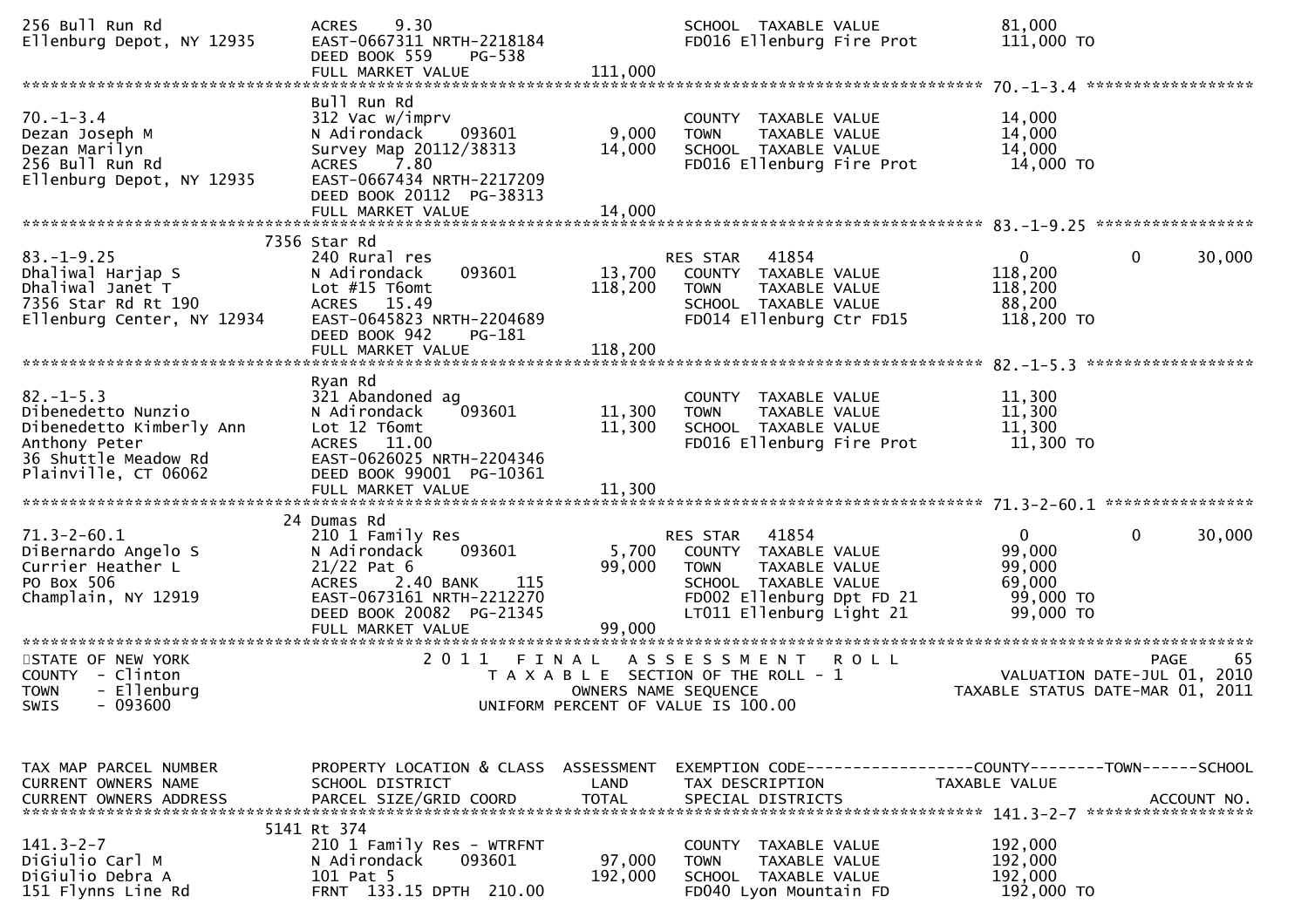| Burke, NY 12917                                                                                                 | 320<br><b>BANK</b><br>EAST-0625282 NRTH-2169971<br>DEED BOOK 20051 PG-79760                                                                                             |                      | WD018 Chat Lake Water Dst                                                                                                                                 | 192,000 ТО М                                                         |                                                                               |
|-----------------------------------------------------------------------------------------------------------------|-------------------------------------------------------------------------------------------------------------------------------------------------------------------------|----------------------|-----------------------------------------------------------------------------------------------------------------------------------------------------------|----------------------------------------------------------------------|-------------------------------------------------------------------------------|
|                                                                                                                 |                                                                                                                                                                         |                      |                                                                                                                                                           |                                                                      |                                                                               |
| $141.3 - 2 - 53$<br>DiPerno Audrey<br>5331 Rt 374<br>Merrill, NY 12955                                          | 5331 Rt 374<br>210 1 Family Res - WTRFNT<br>Chateaugay 1<br>163401<br>Lot 100 T5omt<br>FRNT 110.00 DPTH 210.00<br>EAST-0622349 NRTH-2173645<br>DEED BOOK 20051 PG-84575 | 103,000<br>224,000   | COUNTY TAXABLE VALUE<br>TAXABLE VALUE<br><b>TOWN</b><br>SCHOOL TAXABLE VALUE<br>FD040 Lyon Mountain FD<br>WD018 Chat Lake Water Dst                       | 224,000<br>224,000<br>224,000<br>224,000 TO<br>224,000 ТО М          |                                                                               |
|                                                                                                                 |                                                                                                                                                                         |                      |                                                                                                                                                           |                                                                      |                                                                               |
| $71. - 1 - 8.2$<br>Dominic James W<br>Dominic Lynn M<br>6559 Military Tpke<br>Ellenburg Center, NY 12934        | 5195 Rt 11<br>450 Retail srvce<br>093601<br>N Adirondack<br>20 T6omt<br><b>ACRES</b><br>3.80<br>EAST-0671291 NRTH-2211958<br>DEED BOOK 20092 PG-26921                   | 11,100<br>121,000    | COUNTY TAXABLE VALUE<br>TAXABLE VALUE<br><b>TOWN</b><br>SCHOOL TAXABLE VALUE<br>FD002 Ellenburg Dpt FD 21<br>LT011 Ellenburg Light 21                     | 121,000<br>121,000<br>121,000<br>121,000 TO<br>121,000 TO            |                                                                               |
|                                                                                                                 | 6559 Military Tpke                                                                                                                                                      |                      |                                                                                                                                                           |                                                                      |                                                                               |
| $85.1 - 1 - 46$<br>Dominic James W<br>Cardin Dominic Lynn M<br>6559 Military Tpke<br>Ellenburg Center, NY 12934 | 210 1 Family Res<br>093601<br>N Adirondack<br>Lot $19$ Pat $6$<br>FRNT 82.50 DPTH 220.00<br>EAST-0664535 NRTH-2207847<br>DEED BOOK 898<br>PG-323                        | 4,000<br>71,500      | 41854<br>RES STAR<br>COUNTY TAXABLE VALUE<br><b>TOWN</b><br>TAXABLE VALUE<br>SCHOOL TAXABLE VALUE<br>FD016 Ellenburg Fire Prot<br>LT012 Ellenburg Light 5 | $\mathbf{0}$<br>71,500<br>71,500<br>41,500<br>71,500 TO<br>71,500 TO | 0<br>30,000                                                                   |
|                                                                                                                 |                                                                                                                                                                         |                      |                                                                                                                                                           |                                                                      |                                                                               |
| $126. - 1 - 11$<br>Dominic Lawrence A<br>Dominic Valerie S<br>4423 Rt 11<br>Mooers Forks, NY 12959              | Spear Hill Rd<br>910 Priv forest<br>093601<br>N Adirondack<br>20 Pat 5<br>ACRES 282.50<br>EAST-0632192 NRTH-2184141<br>DEED BOOK 944<br>PG-320                          | 73,500<br>73,500     | AGRI DISTR 41720<br>COUNTY TAXABLE VALUE<br>TAXABLE VALUE<br><b>TOWN</b><br>SCHOOL TAXABLE VALUE<br>FD016 Ellenburg Fire Prot                             | 5,993<br>67,507<br>67,507<br>67,507<br>73,500 TO                     | 5,993<br>5,993                                                                |
| MAY BE SUBJECT TO PAYMENT<br>UNDER AGDIST LAW TIL 2015                                                          | FULL MARKET VALUE                                                                                                                                                       | 73,500               |                                                                                                                                                           |                                                                      |                                                                               |
| STATE OF NEW YORK<br>COUNTY - Clinton<br><b>TOWN</b><br>- Ellenburg<br>$-093600$<br><b>SWIS</b>                 | 2 0 1 1                                                                                                                                                                 | OWNERS NAME SEQUENCE | FINAL ASSESSMENT<br><b>ROLL</b><br>T A X A B L E SECTION OF THE ROLL - 1<br>UNIFORM PERCENT OF VALUE IS 100.00                                            |                                                                      | 66<br>PAGE<br>VALUATION DATE-JUL 01, 2010<br>TAXABLE STATUS DATE-MAR 01, 2011 |
| TAX MAP PARCEL NUMBER<br>CURRENT OWNERS NAME                                                                    | PROPERTY LOCATION & CLASS ASSESSMENT<br>SCHOOL DISTRICT                                                                                                                 | LAND                 | EXEMPTION CODE-----------------COUNTY--------TOWN------SCHOOL<br>TAX DESCRIPTION                                                                          | TAXABLE VALUE                                                        |                                                                               |
| $85.1 - 1 - 43$<br>Dominic Roland M<br>Dominic Shirley A                                                        | 6587 Military Tpke<br>210 1 Family Res<br>093601<br>N Adirondack<br>18 Pat 6                                                                                            | 4,900<br>56,500      | 41834<br>SR STAR<br><b>COUNTY</b><br>TAXABLE VALUE<br><b>TOWN</b><br>TAXABLE VALUE                                                                        | $\mathbf{0}$<br>56,500<br>56,500                                     | 0<br>56,500                                                                   |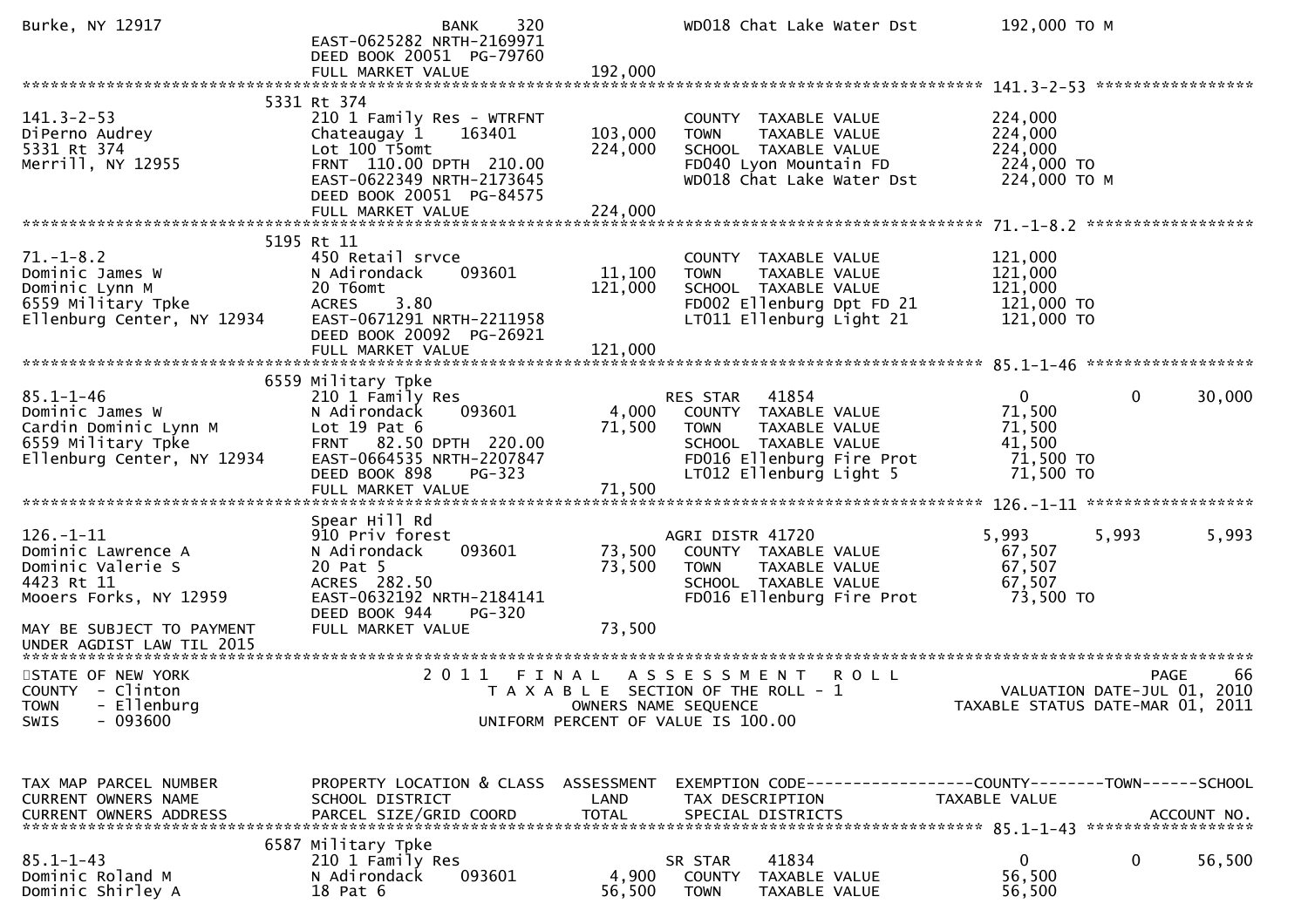| 6587 Military Tpke<br>Ellenburg Center, NY 12934                                                      | FRNT 202.00 DPTH 190.00<br>EAST-0663801 NRTH-2207868<br>DEED BOOK 775<br><b>PG-276</b><br>FULL MARKET VALUE                                                                              | 56,500                             | SCHOOL TAXABLE VALUE<br>FD016 Ellenburg Fire Prot<br>LT012 Ellenburg Light 5                                                        | $\mathbf{0}$<br>56,500 TO<br>56,500 TO                                                                |
|-------------------------------------------------------------------------------------------------------|------------------------------------------------------------------------------------------------------------------------------------------------------------------------------------------|------------------------------------|-------------------------------------------------------------------------------------------------------------------------------------|-------------------------------------------------------------------------------------------------------|
|                                                                                                       |                                                                                                                                                                                          |                                    |                                                                                                                                     |                                                                                                       |
| $141.3 - 2 - 2$<br>Donah Kim A<br>34 Grant St<br>Cohoes, NY 12047                                     | 5117 Rt 374<br>210 1 Family Res - WTRFNT<br>N Adirondack<br>093601<br>101 Pat 5<br>FRNT 235.00 DPTH 130.00<br>EAST-0625455 NRTH-2169490<br>DEED BOOK 20011 PG-33623<br>FULL MARKET VALUE | 79,900<br>154,000<br>154,000       | COUNTY TAXABLE VALUE<br>TAXABLE VALUE<br><b>TOWN</b><br>SCHOOL TAXABLE VALUE<br>FD040 Lyon Mountain FD<br>WD018 Chat Lake Water Dst | 154,000<br>154,000<br>154,000<br>154,000 TO<br>154,000 TO M                                           |
|                                                                                                       |                                                                                                                                                                                          |                                    |                                                                                                                                     |                                                                                                       |
| $141.3 - 2 - 60$<br>Donahue Thomas E<br>Donahue Dana C<br>77 Hugh Herron Rd<br>Saranac, NY 12981      | 5367 Rt 374<br>260 Seasonal res<br>163401<br>Chateaugay 1<br>Lot $100$ Pat 5<br>FRNT 75.00 DPTH 100.00<br>EAST-0621971 NRTH-2174318<br>DEED BOOK 98001 PG-07213<br>FULL MARKET VALUE     | 4,600<br>46,100<br>46,100          | COUNTY TAXABLE VALUE<br><b>TOWN</b><br>TAXABLE VALUE<br>SCHOOL TAXABLE VALUE<br>FD040 Lyon Mountain FD<br>WD018 Chat Lake Water Dst | 46,100<br>46,100<br>46,100<br>46,100 TO<br>46,100 ТО М                                                |
|                                                                                                       |                                                                                                                                                                                          |                                    |                                                                                                                                     |                                                                                                       |
| $141.3 - 2 - 61.1$<br>Donahue Thomas E<br>Donahue Dana C<br>77 Hugh Herron Rd<br>Saranac, NY 12981    | Rt 374<br>311 Res vac land<br>Chateaugay 1<br>163401<br>Lot 100 T5omt<br>FRNT 55.00 DPTH 60.00<br>EAST-0621955 NRTH-2174387<br>DEED BOOK 1017<br>PG-67                                   | 14,800<br>14,800                   | COUNTY TAXABLE VALUE<br><b>TOWN</b><br><b>TAXABLE VALUE</b><br>SCHOOL TAXABLE VALUE<br>FD040 Lyon Mountain FD                       | 14,800<br>14,800<br>14,800<br>14,800 TO                                                               |
|                                                                                                       |                                                                                                                                                                                          |                                    |                                                                                                                                     |                                                                                                       |
| $115. - 1 - 4.2$<br>Donderi Verna Holcombe<br>5719 Chemin Cote St Antoi<br>Montreal QC, Canada H4A1R8 | 95 Trombley Rd<br>260 Seasonal res<br>N Adirondack<br>093601<br>ACRES 41.70<br>EAST-0659746 NRTH-2189148<br>DEED BOOK 609<br>PG-199<br>FULL MARKET VALUE                                 | 19,100<br>27,300<br>27,300         | COUNTY TAXABLE VALUE<br><b>TOWN</b><br>TAXABLE VALUE<br>SCHOOL TAXABLE VALUE<br>FD016 Ellenburg Fire Prot                           | 27,300<br>27,300<br>27,300<br>27,300 TO                                                               |
| STATE OF NEW YORK                                                                                     | 2011 FINAL                                                                                                                                                                               |                                    | A S S E S S M E N T<br><b>ROLL</b>                                                                                                  | <b>PAGE</b><br>67                                                                                     |
| COUNTY - Clinton<br>- Ellenburg<br><b>TOWN</b><br>$-093600$<br>SWIS                                   |                                                                                                                                                                                          | OWNERS NAME SEQUENCE               | T A X A B L E SECTION OF THE ROLL - 1<br>UNIFORM PERCENT OF VALUE IS 100.00                                                         | VALUATION DATE-JUL 01, 2010<br>TAXABLE STATUS DATE-MAR 01, 2011                                       |
| TAX MAP PARCEL NUMBER<br>CURRENT OWNERS NAME<br><b>CURRENT OWNERS ADDRESS</b>                         | PROPERTY LOCATION & CLASS<br>SCHOOL DISTRICT<br>PARCEL SIZE/GRID COORD                                                                                                                   | ASSESSMENT<br>LAND<br><b>TOTAL</b> | TAX DESCRIPTION<br>SPECIAL DISTRICTS                                                                                                | EXEMPTION CODE------------------COUNTY--------TOWN------SCHOOL<br><b>TAXABLE VALUE</b><br>ACCOUNT NO. |
| $141.3 - 1 - 14$<br>Doody Dennis C<br>Doody Debra J<br>320 Thompson Rd<br>Mooers, NY 12958            | 218 Narrows Rd<br>260 Seasonal res - WTRFNT<br>N Adirondack<br>093601<br>100 T5 Omt<br>99.28 DPTH 315.00<br><b>FRNT</b><br>EAST-0623663 NRTH-2170842                                     | 101,400<br>146,000                 | COUNTY TAXABLE VALUE<br>TAXABLE VALUE<br><b>TOWN</b><br>SCHOOL TAXABLE VALUE<br>FD040 Lyon Mountain FD<br>WD018 Chat Lake Water Dst | 146,000<br>146,000<br>146,000<br>146,000 TO<br>146,000 ТО М                                           |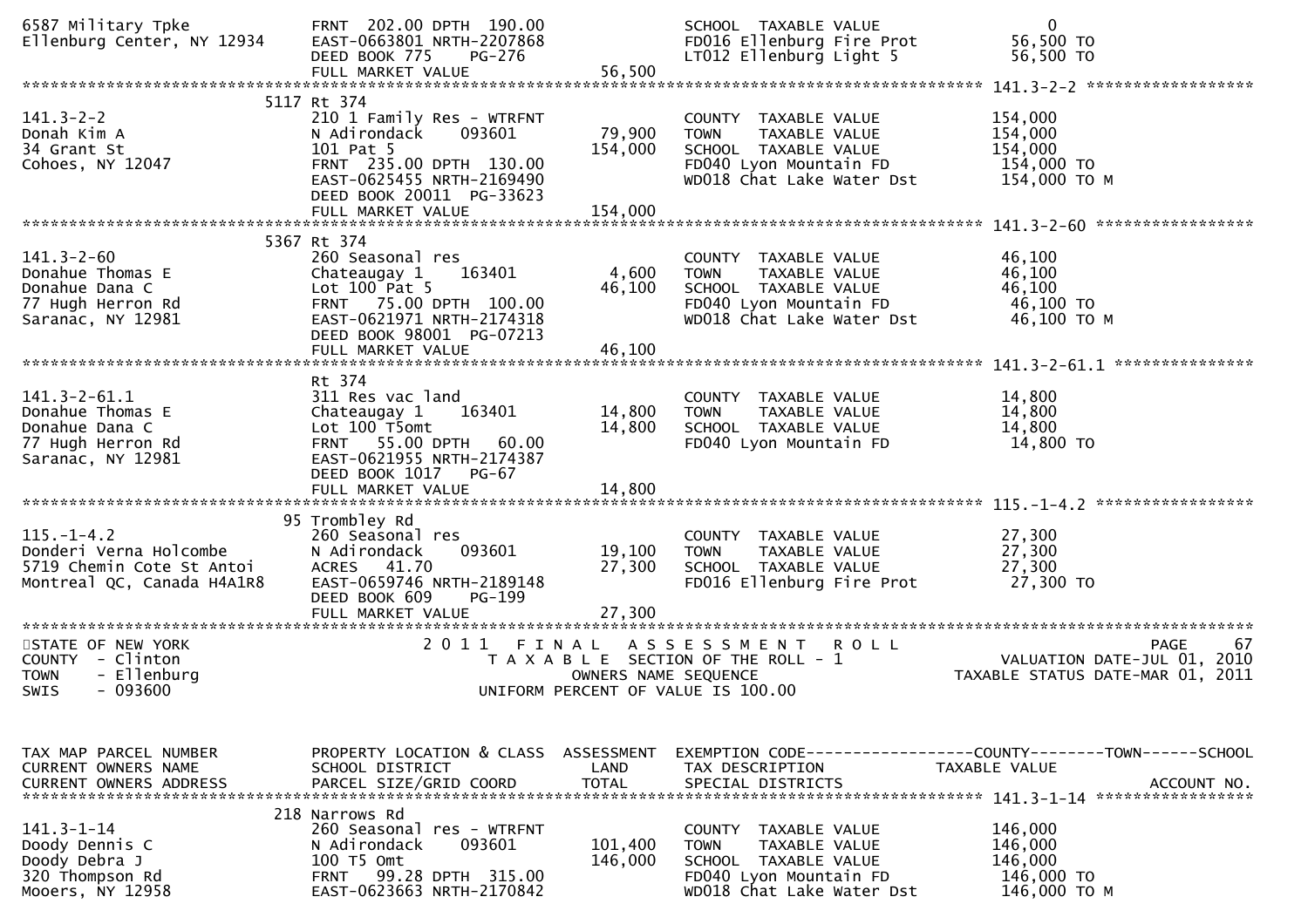|                                                                                                              | DEED BOOK 1017<br>PG-244<br>FULL MARKET VALUE                                                                                                                                          | 146,000                            |                                                                                                                                       |                                                                                      |
|--------------------------------------------------------------------------------------------------------------|----------------------------------------------------------------------------------------------------------------------------------------------------------------------------------------|------------------------------------|---------------------------------------------------------------------------------------------------------------------------------------|--------------------------------------------------------------------------------------|
| $155.3 - 3 - 2$<br>Doud H J<br>Attn: Mrs Ralph Ives<br>74 Northwood Dr<br>Lake George, NY 12845              | Holtzman Way<br>260 Seasonal res - WTRFNT<br>N Adirondack<br>093601<br>120 Pat 5<br><b>ACRES</b><br>1.50<br>EAST-0629569 NRTH-2162296<br>DEED BOOK 140<br>PG-139<br>FULL MARKET VALUE  | 98,300<br>165,000<br>165,000       | COUNTY TAXABLE VALUE<br>TAXABLE VALUE<br><b>TOWN</b><br>SCHOOL TAXABLE VALUE<br>FD040 Lyon Mountain FD<br>WD018 Chat Lake Water Dst   | 165,000<br>165,000<br>165,000<br>165,000 TO<br>157,443 TO M                          |
|                                                                                                              |                                                                                                                                                                                        |                                    |                                                                                                                                       |                                                                                      |
| $155.3 - 3 - 12.1$<br>Doud Robert<br>Doud Wallace Lucia Emily<br>3182 Aldan Rd<br>Plymouth Meeting, PA 19462 | 70 Holtzman Way<br>260 Seasonal res - WTRFNT<br>N Adirondack<br>093601<br>120 Pat 5<br>FRNT 41.00 DPTH 155.00<br>EAST-0629663 NRTH-2162170<br>DEED BOOK 20072 PG-6945                  | 68,900<br>103,900                  | COUNTY TAXABLE VALUE<br><b>TOWN</b><br>TAXABLE VALUE<br>SCHOOL TAXABLE VALUE<br>FD040 Lyon Mountain FD<br>WD018 Chat Lake Water Dst   | 103,900<br>103,900<br>103,900<br>103,900 TO<br>103,900 ТО М                          |
| PRIOR OWNER ON 3/01/2011                                                                                     | FULL MARKET VALUE                                                                                                                                                                      | 103,900                            |                                                                                                                                       |                                                                                      |
| Doud Et Al Robert                                                                                            |                                                                                                                                                                                        |                                    |                                                                                                                                       |                                                                                      |
|                                                                                                              | 7446 Star Rd                                                                                                                                                                           |                                    |                                                                                                                                       |                                                                                      |
| $83. - 1 - 5$<br>Dowd James W Jr<br>7446 Star Rd<br>Ellenburg Center, NY 12934                               | 241 Rural res&ag<br>093601<br>N Adirondack<br>15 Pat 6<br>74.80 BANK<br><b>ACRES</b><br>115<br>EAST-0643503 NRTH-2205404<br>DEED BOOK 1017<br>PG-311<br>FULL MARKET VALUE              | 28,000<br>140,000<br>140,000       | 41854<br><b>RES STAR</b><br>COUNTY TAXABLE VALUE<br>TAXABLE VALUE<br><b>TOWN</b><br>SCHOOL TAXABLE VALUE<br>FD016 Ellenburg Fire Prot | $\mathbf 0$<br>0<br>30,000<br>140,000<br>140,000<br>110,000<br>140,000 TO            |
|                                                                                                              |                                                                                                                                                                                        |                                    |                                                                                                                                       |                                                                                      |
| $155. - 3 - 12.1$<br>Dowd John H<br>Dowd James W<br>7063 Rt 374<br>Chateaugay, NY 12920                      | Rt 374<br>$312$ Vac w/imprv - WTRFNT<br>093601<br>N Adirondack<br>Lot 119 T5omt<br>23.10<br><b>ACRES</b><br>EAST-0631351 NRTH-2162169<br>DEED BOOK 1017<br>PG-314<br>FULL MARKET VALUE | 173,900<br>188,900<br>188,900      | COUNTY TAXABLE VALUE<br><b>TOWN</b><br>TAXABLE VALUE<br>SCHOOL TAXABLE VALUE<br>FD040 Lyon Mountain FD<br>WD018 Chat Lake Water Dst   | 188,900<br>188,900<br>188,900<br>188,900 TO<br>186,274 ТО М                          |
| **********************                                                                                       | ***************************                                                                                                                                                            |                                    |                                                                                                                                       |                                                                                      |
| STATE OF NEW YORK<br>COUNTY - Clinton<br>- Ellenburg<br><b>TOWN</b><br>$-093600$<br><b>SWIS</b>              | 2011<br>FINAL                                                                                                                                                                          | OWNERS NAME SEQUENCE               | ASSESSMENT ROLL<br>T A X A B L E SECTION OF THE ROLL - 1<br>UNIFORM PERCENT OF VALUE IS 100.00                                        | 68<br><b>PAGE</b><br>VALUATION DATE-JUL 01, 2010<br>TAXABLE STATUS DATE-MAR 01, 2011 |
| TAX MAP PARCEL NUMBER<br><b>CURRENT OWNERS NAME</b><br><b>CURRENT OWNERS ADDRESS</b>                         | PROPERTY LOCATION & CLASS<br>SCHOOL DISTRICT<br>PARCEL SIZE/GRID COORD                                                                                                                 | ASSESSMENT<br>LAND<br><b>TOTAL</b> | EXEMPTION CODE-----------------COUNTY-------TOWN------SCHOOL<br>TAX DESCRIPTION<br>SPECIAL DISTRICTS                                  | TAXABLE VALUE<br>ACCOUNT NO.<br>****************                                     |
| $155. - 3 - 12.2$<br>Dowd John H<br>LaClair Giesele<br>PO Box 853<br>Chateaugay, NY 12920                    | 111 Youngs Rd<br>210 1 Family Res - WTRFNT<br>N Adirondack<br>093601<br>Lot 119 T5omt<br><b>ACRES</b><br>1.20 BANK<br>850<br>EAST-0632082 NRTH-2161778                                 | 148,300<br>303,000                 | RES STAR<br>41854<br><b>COUNTY</b><br>TAXABLE VALUE<br><b>TOWN</b><br>TAXABLE VALUE<br>SCHOOL TAXABLE VALUE<br>FD040 Lyon Mountain FD | $\mathbf{0}$<br>0<br>30,000<br>303,000<br>303,000<br>273,000<br>303,000 TO           |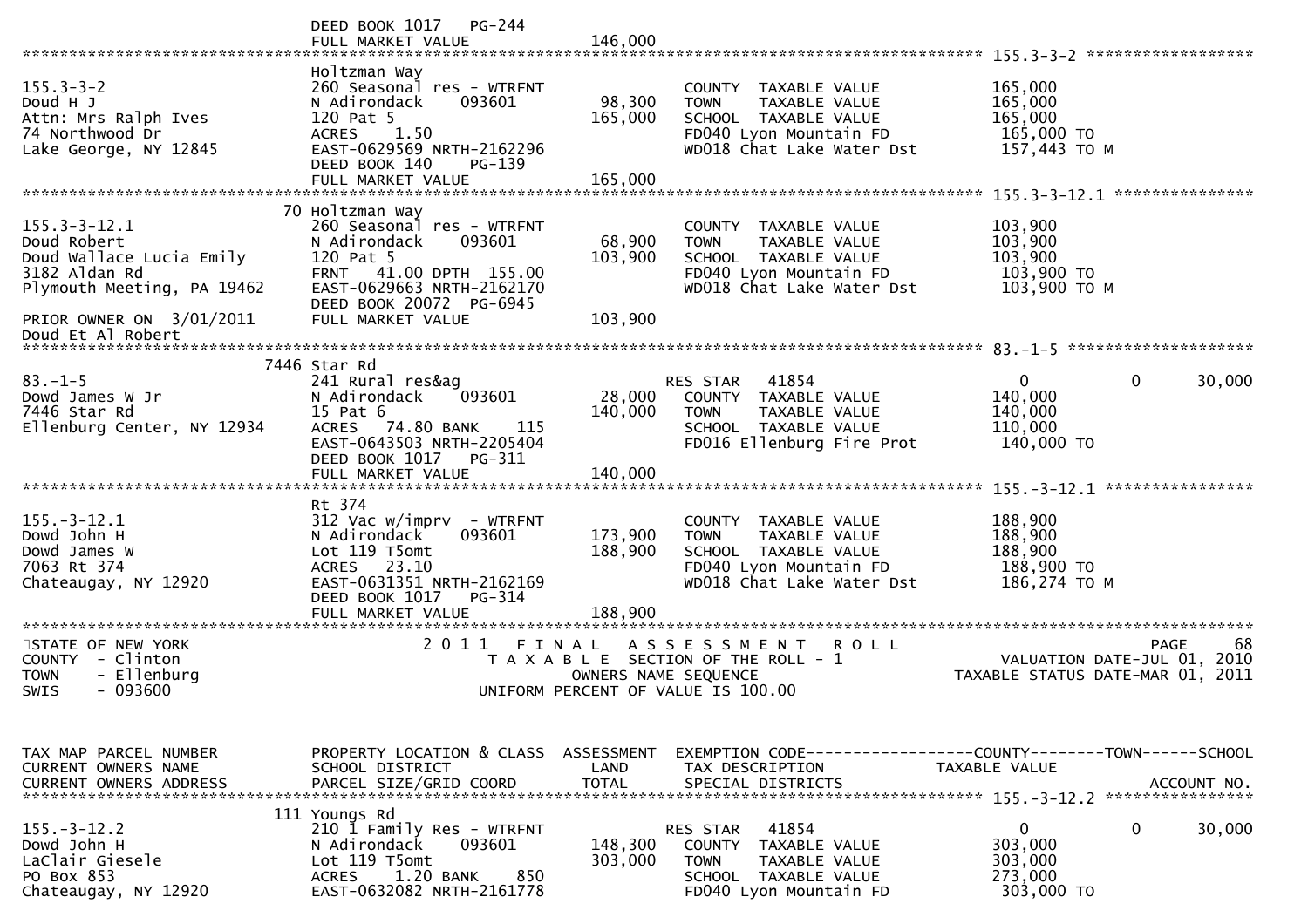| PRIOR OWNER ON 3/01/2011                                                                                            | DEED BOOK 20031 PG-64410<br>FULL MARKET VALUE                                                                                                                                     | 303,000                            | WD018 Chat Lake Water Dst                                                                                                             | 303,000 ТО М                                                                         |
|---------------------------------------------------------------------------------------------------------------------|-----------------------------------------------------------------------------------------------------------------------------------------------------------------------------------|------------------------------------|---------------------------------------------------------------------------------------------------------------------------------------|--------------------------------------------------------------------------------------|
| Dowd John H                                                                                                         |                                                                                                                                                                                   |                                    |                                                                                                                                       |                                                                                      |
| $125. - 1 - 13.2$<br>Dowd Troy John<br>Dowd Jennifer<br>5426 Rt 374<br>Merrill, NY 12955                            | 5426 Rt 374<br>240 Rural res<br>163401<br>Chateaugay 1<br>Lot 61 T5omt<br>ACRES 52.60<br>EAST-0623489 NRTH-2176325                                                                | 20,500<br>63,000                   | 41854<br><b>RES STAR</b><br>TAXABLE VALUE<br>COUNTY<br><b>TOWN</b><br>TAXABLE VALUE<br>SCHOOL TAXABLE VALUE<br>FD040 Lyon Mountain FD | 30,000<br>$\mathbf{0}$<br>0<br>63,000<br>63,000<br>33,000<br>63,000 TO               |
|                                                                                                                     | DEED BOOK 1009<br>$PG-1$<br>FULL MARKET VALUE                                                                                                                                     | 63,000                             |                                                                                                                                       |                                                                                      |
|                                                                                                                     | 5424 Rt 374                                                                                                                                                                       |                                    |                                                                                                                                       |                                                                                      |
| $125. - 1 - 13.1$<br>Dowd William J<br>Dowd Cynthia F<br>154 Lake Rd<br>Chateaugay, NY 12920                        | 322 Rural vac>10<br>163401<br>Chateaugay 1<br>Lot $61$ Pat 5<br>ACRES 15.30<br>EAST-0623537 NRTH-2175898<br>DEED BOOK 20041 PG-76320                                              | 12,600<br>12,600                   | COUNTY TAXABLE VALUE<br><b>TOWN</b><br>TAXABLE VALUE<br>SCHOOL TAXABLE VALUE<br>FD040 Lyon Mountain FD                                | 12,600<br>12,600<br>12,600<br>12,600 TO                                              |
|                                                                                                                     | FULL MARKET VALUE                                                                                                                                                                 | 12,600                             |                                                                                                                                       |                                                                                      |
| $97. - 1 - 15.3$<br>Downer Terri L<br>Downer Roderick T<br>169 Drew Ln<br>Chateaugay, NY 12920                      | 7891 Star Rd<br>$314$ Rural vac<10<br>N Adirondack<br>093601<br>Lot 8 T6omt<br><b>ACRES</b><br>4.40<br>EAST-0633151 NRTH-2201675<br>DEED BOOK 20102 PG-33927<br>FULL MARKET VALUE | 6,700<br>6,700<br>6,700            | COUNTY TAXABLE VALUE<br>TAXABLE VALUE<br><b>TOWN</b><br>SCHOOL TAXABLE VALUE<br>FD016 Ellenburg Fire Prot                             | 6,700<br>6,700<br>6,700<br>6,700 TO                                                  |
|                                                                                                                     |                                                                                                                                                                                   |                                    |                                                                                                                                       |                                                                                      |
| $141. - 1 - 10$<br>Downs Irrevocable Living Trust N Adirondack<br>96A Oak St<br>Plattsburgh, NY 12901               | 270 Bigelow Rd<br>910 Priv forest<br>093601<br>102 Pat 5<br>ACRES 100.00<br>EAST-0634318 NRTH-2170190<br>DEED BOOK 20051 PG-80628<br>FULL MARKET VALUE                            | 26,400<br>45,000<br>45,000         | COUNTY TAXABLE VALUE<br>TAXABLE VALUE<br><b>TOWN</b><br>SCHOOL TAXABLE VALUE<br>FD040 Lyon Mountain FD                                | 45,000<br>45,000<br>45,000<br>45,000 TO                                              |
| ***********************<br>STATE OF NEW YORK<br>COUNTY - Clinton<br>- Ellenburg<br><b>TOWN</b><br>$-093600$<br>SWIS | ****************************<br>2011 FINAL                                                                                                                                        | OWNERS NAME SEQUENCE               | ASSESSMENT ROLL<br>T A X A B L E SECTION OF THE ROLL - 1<br>UNIFORM PERCENT OF VALUE IS 100.00                                        | <b>PAGE</b><br>69<br>VALUATION DATE-JUL 01, 2010<br>TAXABLE STATUS DATE-MAR 01, 2011 |
| TAX MAP PARCEL NUMBER<br>CURRENT OWNERS NAME<br><b>CURRENT OWNERS ADDRESS</b>                                       | PROPERTY LOCATION & CLASS<br>SCHOOL DISTRICT<br>PARCEL SIZE/GRID COORD                                                                                                            | ASSESSMENT<br>LAND<br><b>TOTAL</b> | EXEMPTION CODE------------------COUNTY--------TOWN------SCHOOL<br>TAX DESCRIPTION<br>SPECIAL DISTRICTS                                | TAXABLE VALUE<br>ACCOUNT NO.                                                         |
| $155.3 - 1 - 5$<br>Downs Irrevocable Living Trust N Adirondack<br>96A Oak St<br>Plattsburgh, NY 12901               | 11-30 Gadway Rd<br>240 Rural res<br>- WTRFNT<br>093601<br>120 Pat 5<br>ACRES 13.90<br>EAST-0626660 NRTH-2163078                                                                   | 241,600<br>372,000                 | COUNTY TAXABLE VALUE<br>TAXABLE VALUE<br>TOWN<br>SCHOOL TAXABLE VALUE<br>FD040 Lyon Mountain FD<br>WD018 Chat Lake Water Dst          | 372,000<br>372,000<br>372,000<br>372,000 TO<br>372,000 TO M                          |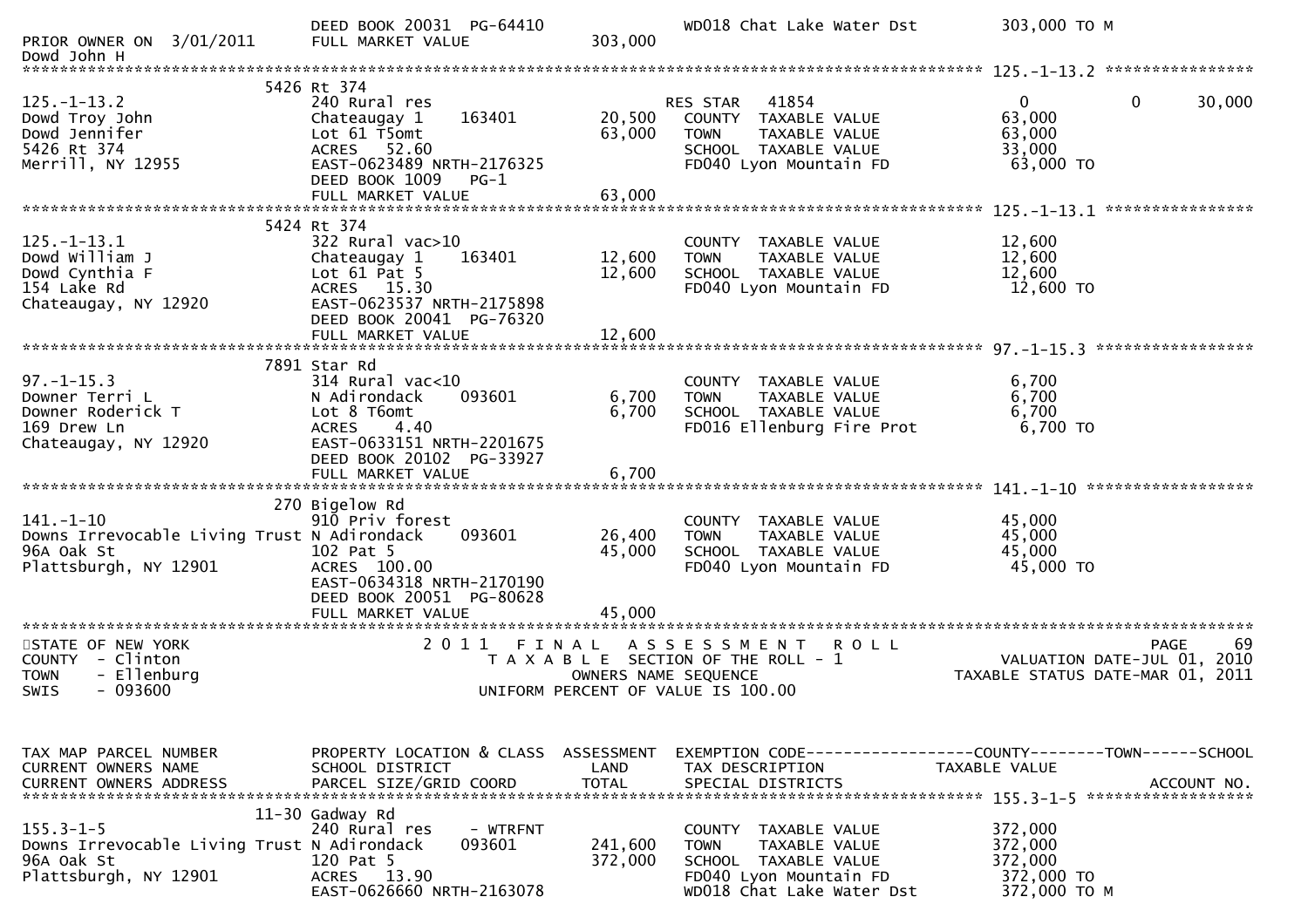|                                                                                                       | DEED BOOK 20051 PG-80628                                                                                                                                                                  |                                    |                                                                                                                                                         |                                                                                               |
|-------------------------------------------------------------------------------------------------------|-------------------------------------------------------------------------------------------------------------------------------------------------------------------------------------------|------------------------------------|---------------------------------------------------------------------------------------------------------------------------------------------------------|-----------------------------------------------------------------------------------------------|
| $84. - 1 - 5$<br>Dragon Brad<br>Dragon Heather<br>PO Box 166<br>Altona, NY 12910                      | Cashman Rd<br>321 Abandoned ag<br>093601<br>N Adirondack<br>ACRES 14.10<br>EAST-0653309 NRTH-2208152<br>DEED BOOK 20041 PG-78164                                                          | 12,300<br>12,300                   | COUNTY TAXABLE VALUE<br><b>TOWN</b><br>TAXABLE VALUE<br>SCHOOL TAXABLE VALUE<br>FD016 Ellenburg Fire Prot                                               | 12,300<br>12,300<br>12,300<br>12,300 TO                                                       |
| $84. - 1 - 6$<br>Dragon Brad<br>PO Box 166<br>Altona, NY 12910                                        | 57 Cashman Rd<br>240 Rural res<br>093601<br>N Adirondack<br>16 Pat 6<br>ACRES 167.50<br>EAST-0654107 NRTH-2206026<br>DEED BOOK 938<br>$PG-58$<br>FULL MARKET VALUE                        | 34,800<br>43,700<br>43,700         | COUNTY TAXABLE VALUE<br>TAXABLE VALUE<br><b>TOWN</b><br>SCHOOL TAXABLE VALUE<br>FD016 Ellenburg Fire Prot                                               | 43,700<br>43,700<br>43,700<br>43,700 TO                                                       |
| $142. - 1 - 14$<br>Dragon Raymond N<br>203 Pudvah Hill Rd<br>Enosburg Falls, VT 05450                 | Bradley Pond Rd<br>$314$ Rural vac<10<br>093601<br>N Adirondack<br>Lot $93$ Pat $5$<br><b>ACRES</b><br>9.80<br>EAST-0646524 NRTH-2174946<br>DEED BOOK 20102 PG-34038<br>FULL MARKET VALUE | 10,500<br>10,500<br>10,500         | COUNTY TAXABLE VALUE<br><b>TOWN</b><br>TAXABLE VALUE<br>SCHOOL TAXABLE VALUE<br>FD016 Ellenburg Fire Prot                                               | 10,500<br>10,500<br>10,500<br>10,500 TO                                                       |
|                                                                                                       |                                                                                                                                                                                           |                                    |                                                                                                                                                         |                                                                                               |
| $71.3 - 2 - 2$<br>Drown Donald<br>Drown Leah<br>5110 Rt 11<br>Ellenburg Depot, NY 12935               | 5110 Rt 11<br>210 1 Family Res<br>093601<br>N Adirondack<br>20 Pat 6<br>FRNT 130.00 DPTH 252.00<br>EAST-0672772 NRTH-2213298<br>DEED BOOK 445<br>PG-291<br>FULL MARKET VALUE              | 4,700<br>73,700<br>73,700          | RES STAR 41854<br>COUNTY TAXABLE VALUE<br>TAXABLE VALUE<br><b>TOWN</b><br>SCHOOL TAXABLE VALUE<br>FD002 Ellenburg Dpt FD 21<br>LT011 Ellenburg Light 21 | $\mathbf 0$<br>$\mathbf{0}$<br>30,000<br>73,700<br>73,700<br>43,700<br>73,700 TO<br>73,700 TO |
| STATE OF NEW YORK<br>COUNTY - Clinton<br>- Ellenburg<br><b>TOWN</b><br>$-093600$<br><b>SWIS</b>       | 2011 FINAL                                                                                                                                                                                | OWNERS NAME SEQUENCE               | ASSESSMENT ROLL<br>T A X A B L E SECTION OF THE ROLL - 1<br>UNIFORM PERCENT OF VALUE IS 100.00                                                          | 70<br><b>PAGE</b><br>2010<br>VALUATION DATE-JUL 01,<br>TAXABLE STATUS DATE-MAR 01, 2011       |
| TAX MAP PARCEL NUMBER<br>CURRENT OWNERS NAME<br><b>CURRENT OWNERS ADDRESS</b>                         | PROPERTY LOCATION & CLASS<br>SCHOOL DISTRICT<br>PARCEL SIZE/GRID COORD                                                                                                                    | ASSESSMENT<br>LAND<br><b>TOTAL</b> | TAX DESCRIPTION<br>SPECIAL DISTRICTS                                                                                                                    | EXEMPTION CODE-----------------COUNTY-------TOWN------SCHOOL<br>TAXABLE VALUE<br>ACCOUNT NO.  |
| $71.3 - 2 - 28$<br>Drown Frank L<br>Drown Lori A<br>452 Brandy Brook Rd<br>Ellenburg Center, NY 12934 | 5010 Rt 11<br>422 Diner/lunch<br>093601<br>N Adirondack<br>Lot $2$ Pat $6$<br>FRNT 165.00 DPTH 130.00<br>EAST-0675226 NRTH-2213610<br>DEED BOOK 20021 PG-41485<br>FULL MARKET VALUE       | 8,400<br>98,900<br>98,900          | COUNTY TAXABLE VALUE<br>TAXABLE VALUE<br><b>TOWN</b><br>SCHOOL TAXABLE VALUE<br>FD002 Ellenburg Dpt FD 21<br>LT011 Ellenburg Light 21                   | 98,900<br>98,900<br>98,900<br>98,900 TO<br>98,900 TO                                          |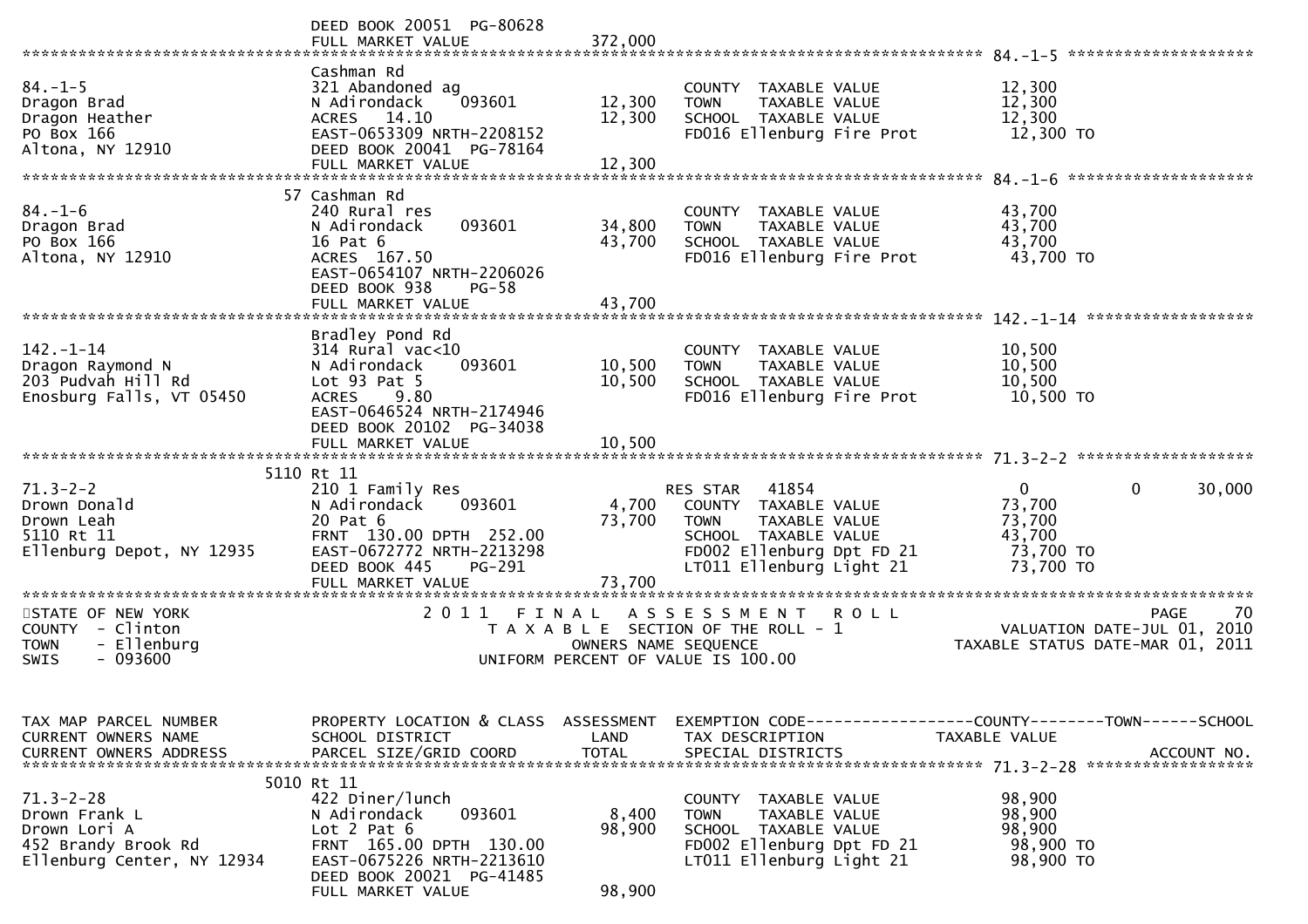| $71.3 - 2 - 29$<br>Drown Frank L<br>Drown Lori A<br>452 Brandy Brook Rd<br>Ellenburg Center, NY 12934                               | 7 Canaan Rd<br>220 2 Family Res<br>N Adirondack<br>093601<br>20 Pat 6<br>FRNT 60.00 DPTH 140.00<br>EAST-0675218 NRTH-2213696<br>DEED BOOK 20021 PG-41485                               | 5,700<br>53,000           | COUNTY TAXABLE VALUE<br><b>TOWN</b><br>TAXABLE VALUE<br>SCHOOL TAXABLE VALUE<br>FD002 Ellenburg Dpt FD 21<br>LT011 Ellenburg Light 21    | 53,000<br>53,000<br>53,000<br>53,000 TO<br>53,000 TO                                         |        |
|-------------------------------------------------------------------------------------------------------------------------------------|----------------------------------------------------------------------------------------------------------------------------------------------------------------------------------------|---------------------------|------------------------------------------------------------------------------------------------------------------------------------------|----------------------------------------------------------------------------------------------|--------|
|                                                                                                                                     |                                                                                                                                                                                        |                           |                                                                                                                                          |                                                                                              |        |
|                                                                                                                                     |                                                                                                                                                                                        |                           |                                                                                                                                          |                                                                                              |        |
| $83. - 1 - 8.2$<br>Drown Frank L<br>Drown Lori A<br>452 Brandy Brook Rd<br>Fllenburg Center. NY 12934<br>Ellenburg Center, NY 12934 | 452 Brandy Brook Rd<br>210 1 Family Res<br>093601<br>N Adirondack<br>Lot 16 T6omt<br>ACRES 2.20<br>EAST-0647886 NRTH-2209191<br>DEED BOOK 1014 PG-119                                  | 5,800<br>110,000          | 41854<br>RES STAR<br>COUNTY TAXABLE VALUE<br>TAXABLE VALUE<br><b>TOWN</b><br>SCHOOL TAXABLE VALUE<br>FD016 Ellenburg Fire Prot           | $\mathbf{0}$<br>$\mathbf{0}$<br>110,000<br>110,000<br>80,000<br>110,000 TO                   | 30,000 |
|                                                                                                                                     |                                                                                                                                                                                        |                           |                                                                                                                                          |                                                                                              |        |
|                                                                                                                                     |                                                                                                                                                                                        |                           |                                                                                                                                          |                                                                                              |        |
| $55. - 2 - 4.1$<br>Drown Kevin D<br>Drown Janet M<br>363 Bull Run Rd<br>Ellenburg Depot, NY 12935                                   | Bull Run Rd<br>113 Cattle farm<br>093601<br>N Adirondack<br>39 Pat 6<br>ACRES 49.40<br>EAST-0666652 NRTH-2220836                                                                       | 20,100<br>45,000          | COUNTY TAXABLE VALUE<br>TAXABLE VALUE<br>TOWN      TAXABLE  VALUE<br>SCHOOL   TAXABLE  VALUE<br>FD016 Ellenburg Fire Prot                | 45,000<br>45,000<br>45,000<br>45,000 TO                                                      |        |
|                                                                                                                                     | DEED BOOK 997<br>PG-148<br>FULL MARKET VALUE                                                                                                                                           | 45,000                    |                                                                                                                                          |                                                                                              |        |
| $55. - 2 - 4.2$<br>Drown Kevin D<br>Drown Janet M<br>363 Bull Run Rd<br>Ellenburg Depot, NY 12935                                   | 363 Bull Run Rd<br>210 1 Family Res<br>093601<br>N Adirondack<br>Lot 39 T6omt<br>FRNT 150.00 DPTH 175.00<br>EAST-0667952 NRTH-2220107<br>DEED BOOK 664<br>$PG-63$                      | 34,000                    | RES STAR 41854<br>4,500 COUNTY TAXABLE VALUE<br><b>TOWN</b><br>TAXABLE VALUE<br>SCHOOL TAXABLE VALUE<br>FD016 Ellenburg Fire Prot        | $\mathbf 0$<br>$\Omega$<br>34,000<br>34,000<br>4,000<br>34,000 TO                            | 30,000 |
|                                                                                                                                     |                                                                                                                                                                                        |                           |                                                                                                                                          |                                                                                              |        |
|                                                                                                                                     |                                                                                                                                                                                        |                           |                                                                                                                                          |                                                                                              |        |
| STATE OF NEW YORK<br>COUNTY - Clinton<br>- Ellenburg<br><b>TOWN</b><br>$-093600$<br>SWIS                                            |                                                                                                                                                                                        |                           | 2011 FINAL ASSESSMENT ROLL<br>T A X A B L E SECTION OF THE ROLL - 1<br>OWNERS NAME SEQUENCE<br>UNIFORM PERCENT OF VALUE IS 100.00        | <b>PAGE</b>                                                                                  | 71     |
| TAX MAP PARCEL NUMBER<br>CURRENT OWNERS NAME<br><b>CURRENT OWNERS ADDRESS</b>                                                       | PROPERTY LOCATION & CLASS ASSESSMENT<br>SCHOOL DISTRICT<br>PARCEL SIZE/GRID COORD                                                                                                      | LAND<br><b>TOTAL</b>      | TAX DESCRIPTION<br>SPECIAL DISTRICTS                                                                                                     | EXEMPTION CODE-----------------COUNTY-------TOWN------SCHOOL<br>TAXABLE VALUE<br>ACCOUNT NO. |        |
| $71.3 - 2 - 47$<br>Drown Kevin D<br>Drown Janet<br>363 Bull Run Rd<br>Ellenburg Depot, NY 12935                                     | 5091 Rt 11<br>230 3 Family Res<br>093601<br>N Adirondack<br>20 Pat 6<br>96.00 DPTH 150.00<br><b>FRNT</b><br>EAST-0673279 NRTH-2213263<br>DEED BOOK 20061 PG-99146<br>FULL MARKET VALUE | 7,500<br>74,600<br>74,600 | COUNTY<br>TAXABLE VALUE<br>TAXABLE VALUE<br><b>TOWN</b><br>SCHOOL TAXABLE VALUE<br>FD002 Ellenburg Dpt FD 21<br>LT011 Ellenburg Light 21 | 74,600<br>74,600<br>74,600<br>74,600 TO<br>74,600 TO                                         |        |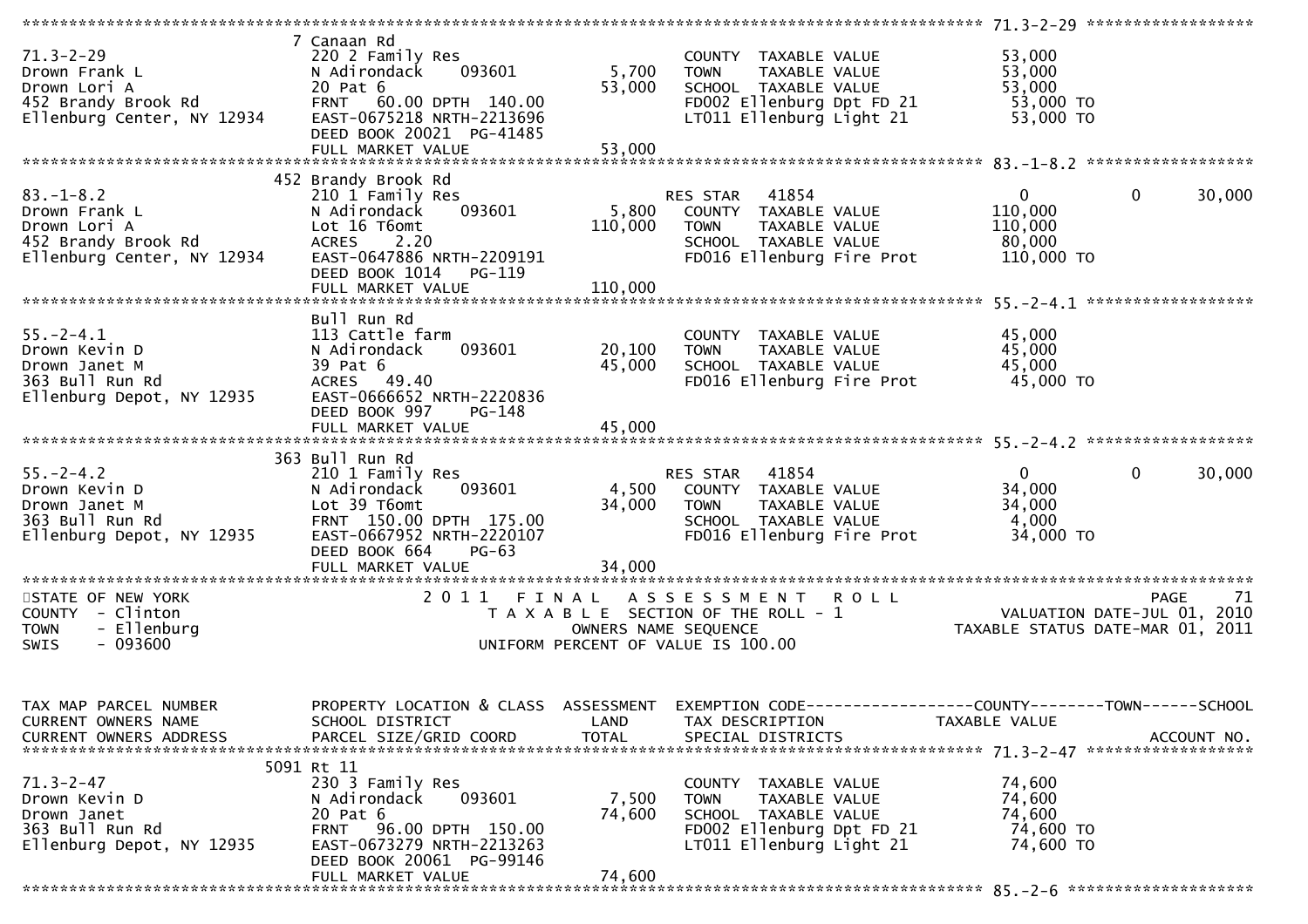| $85. - 2 - 6$<br>Drown Kevin E<br>Drown Janet M<br>363 Bull Run Rd<br>Ellenburg Depot, NY 12935      | Military Tpke<br>323 Vacant rural<br>093601<br>N Adirondack<br>$2$ Pat $6$<br>ACRES 75.20<br>EAST-0669951 NRTH-2206151<br>DEED BOOK 20031 PG-59647                                       | 23,300<br>23,300          | COUNTY TAXABLE VALUE<br><b>TOWN</b><br>TAXABLE VALUE<br>SCHOOL TAXABLE VALUE<br>FD016 Ellenburg Fire Prot                                        | 23,300<br>23,300<br>23,300<br>23,300 TO                                                             |
|------------------------------------------------------------------------------------------------------|------------------------------------------------------------------------------------------------------------------------------------------------------------------------------------------|---------------------------|--------------------------------------------------------------------------------------------------------------------------------------------------|-----------------------------------------------------------------------------------------------------|
| $71.3 - 1 - 3$<br>Drown Kristin<br>PO Box 122<br>Ellenburg Depot, NY 12935                           | 5166 Rt 11<br>210 1 Family Res<br>093601<br>N Adirondack<br>20 Pat 6<br>2.70<br><b>ACRES</b><br>EAST-0671535 NRTH-2212595<br>DEED BOOK 20092 PG-25924                                    | 5,900<br>56,000           | RES STAR 41854<br>COUNTY TAXABLE VALUE<br>TAXABLE VALUE<br>TOWN<br>SCHOOL TAXABLE VALUE<br>FD002 Ellenburg Dpt FD 21<br>LT011 Ellenburg Light 21 | $\mathbf{0}$<br>30,000<br>$\mathbf{0}$<br>56,000<br>56,000<br>26,000<br>56,000 TO<br>56,000 TO      |
| $86. - 1 - 1$<br>Drown Stephen L II<br>88 Blue Chip Way<br>West Chazy, NY 12992                      | 2015 Plank Rd<br>312 Vac w/imprv<br>093601<br>N Adirondack<br>Lot $20$ Pat $6$<br>FRNT 88.00 DPTH 85.00<br>EAST-0675912 NRTH-2209125<br>DEED BOOK 702<br>$PG-23$                         | 6,000<br>7,000            | COUNTY TAXABLE VALUE<br>TAXABLE VALUE<br><b>TOWN</b><br>SCHOOL TAXABLE VALUE<br>FD002 Ellenburg Dpt FD 21                                        | 7,000<br>7,000<br>7,000<br>7,000 TO                                                                 |
| $70. - 1 - 11.3$<br>Drown Stephen L III<br>88 Blue Chip Way<br>West Chazy, NY 12992                  | Cold Springs Rd<br>$314$ Rural vac<10<br>093601<br>N Adirondack<br>ACRES 1.20<br>EAST-0667994 NRTH-2210928<br>DEED BOOK 704<br><b>PG-54</b><br>FULL MARKET VALUE                         | 5,000<br>5,000<br>5,000   | COUNTY TAXABLE VALUE<br>TAXABLE VALUE<br><b>TOWN</b><br>SCHOOL TAXABLE VALUE<br>FD002 Ellenburg Dpt FD 21                                        | 5,000<br>5,000<br>5,000<br>5,000 TO                                                                 |
| STATE OF NEW YORK<br>COUNTY - Clinton<br><b>TOWN</b><br>- Ellenburg<br>$-093600$<br><b>SWIS</b>      |                                                                                                                                                                                          |                           | 2011 FINAL ASSESSMENT ROLL<br>T A X A B L E SECTION OF THE ROLL - 1<br>OWNERS NAME SEQUENCE<br>UNIFORM PERCENT OF VALUE IS 100.00                | 72<br><b>PAGE</b><br>0 L L<br>VALUATION DATE-JUL 01, 2010<br>TAXABLE STATUS DATE-MAR 01, 2011       |
| TAX MAP PARCEL NUMBER<br>CURRENT OWNERS NAME<br>CURRENT OWNERS ADDRESS                               | PROPERTY LOCATION & CLASS ASSESSMENT<br>SCHOOL DISTRICT<br>PARCEL SIZE/GRID COORD                                                                                                        | LAND<br><b>TOTAL</b>      | TAX DESCRIPTION<br>SPECIAL DISTRICTS                                                                                                             | EXEMPTION CODE-----------------COUNTY-------TOWN------SCHOOL<br><b>TAXABLE VALUE</b><br>ACCOUNT NO. |
| $99.1 - 2 - 23$<br>Duberry Alfred<br>Duberry Alain<br>10025 Demartigny<br>Montreal QC, Canada H2B2M2 | 600 Ellenburg Center Rd<br>210 1 Family Res<br>093601<br>N Adirondack<br>10 Pat 5<br>FRNT 67.00 DPTH 330.00<br>EAST-0650031 NRTH-2198578<br>DEED BOOK 843<br>PG-129<br>FULL MARKET VALUE | 4,000<br>24,000<br>24,000 | COUNTY TAXABLE VALUE<br>TAXABLE VALUE<br><b>TOWN</b><br>SCHOOL TAXABLE VALUE<br>FD014 Ellenburg Ctr FD15<br>LT010 Ellenburg Light 15             | 24,000<br>24,000<br>24,000<br>24,000 TO<br>24,000 TO                                                |
| $159. - 1 - 1$                                                                                       | Rt 374<br>323 Vacant rural                                                                                                                                                               |                           | COUNTY TAXABLE VALUE                                                                                                                             | 10,600                                                                                              |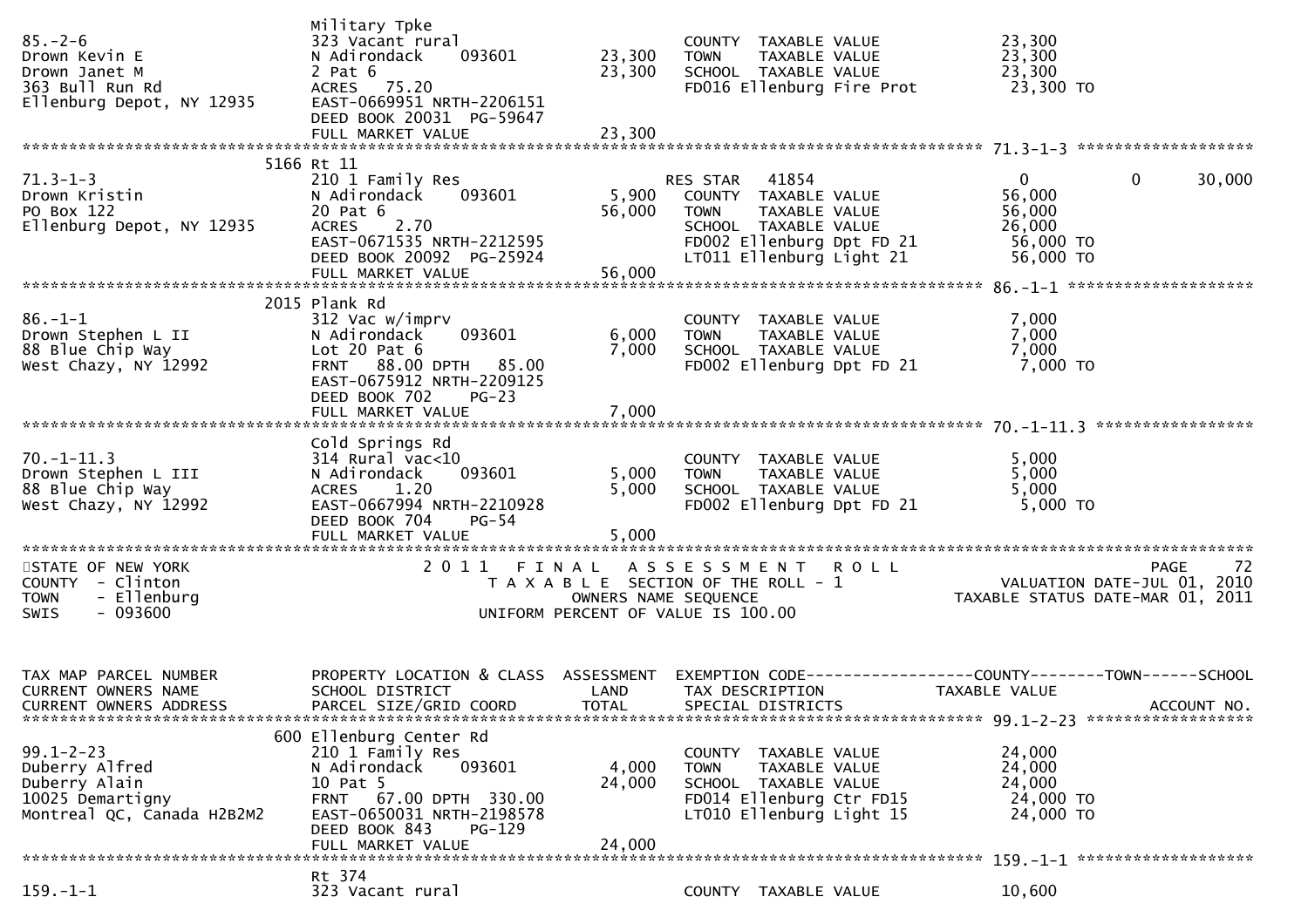| Dubray Daniel L<br>Dubray Dorothy P<br>2566 Rt 374<br>Ellenburg Depot, NY 12935-9727 EAST-0671431 NRTH-2165275 | 093601<br>N Adirondack<br>112 Pat 5<br>ACRES 23.50<br>DEED BOOK 662<br>$PG-42$                                                                                                       | 10,600<br>10,600           | <b>TOWN</b><br>TAXABLE VALUE<br>SCHOOL TAXABLE VALUE<br>FD016 Ellenburg Fire Prot                                                                         | 10,600<br>10,600<br>10,600 TO                                                  |                                                                                              |
|----------------------------------------------------------------------------------------------------------------|--------------------------------------------------------------------------------------------------------------------------------------------------------------------------------------|----------------------------|-----------------------------------------------------------------------------------------------------------------------------------------------------------|--------------------------------------------------------------------------------|----------------------------------------------------------------------------------------------|
|                                                                                                                |                                                                                                                                                                                      |                            |                                                                                                                                                           |                                                                                |                                                                                              |
| $155.4 - 1 - 47$<br>Dubray Scott<br>Dubray Shannon<br>48 Blanche Rd<br>Merrill, NY 12955                       | 48 Blanche Rd<br>260 Seasonal res<br>093601<br>N Adirondack<br>119 Pat 5<br>FRNT 100.00 DPTH 275.00<br>EAST-0632848 NRTH-2162462<br>DEED BOOK 20112 PG-38586<br>FULL MARKET VALUE    | 3,600<br>24,000<br>24,000  | 41854<br>RES STAR<br>COUNTY TAXABLE VALUE<br><b>TOWN</b><br>TAXABLE VALUE<br>SCHOOL TAXABLE VALUE<br>FD040 Lyon Mountain FD                               | 0<br>24,000<br>24,000<br>- 0<br>24,000 TO                                      | 24,000<br>$\mathbf{0}$                                                                       |
|                                                                                                                |                                                                                                                                                                                      |                            |                                                                                                                                                           |                                                                                |                                                                                              |
| $71.3 - 2 - 51$<br>Duchene Emil R<br>PO Box 2042<br>Jametown, NC 27282                                         | Rt 11<br>311 Res vac land<br>N Adirondack<br>093601<br>20 Pat 6<br>FRNT 324.00 DPTH 100.00<br>EAST-0672838 NRTH-2213070<br>DEED BOOK 20082 PG-19846<br>FULL MARKET VALUE             | 6,700<br>6,700<br>6,700    | COUNTY TAXABLE VALUE<br>TAXABLE VALUE<br><b>TOWN</b><br>SCHOOL TAXABLE VALUE<br>FD002 Ellenburg Dpt FD 21<br>LT011 Ellenburg Light 21                     | 6,700<br>6,700<br>6,700<br>6,700 TO<br>6,700 TO                                |                                                                                              |
|                                                                                                                |                                                                                                                                                                                      |                            |                                                                                                                                                           |                                                                                |                                                                                              |
| $155. - 2 - 2.15$<br>Dudak Michael<br>34 old wood Rd<br>Morris Plains, NJ 07950                                | Shutts Rd<br>910 Priv forest<br>093601<br>N Adirondack<br>Lot 102 & 119 Omt T5<br>ACRES 52.00<br>EAST-0634954 NRTH-2166209<br>DEED BOOK 20092 PG-26850<br>FULL MARKET VALUE          | 22,400<br>22,400<br>22,400 | COUNTY TAXABLE VALUE<br><b>TOWN</b><br>TAXABLE VALUE<br>SCHOOL TAXABLE VALUE<br>FD040 Lyon Mountain FD                                                    | 22,400<br>22,400<br>22,400<br>22,400 TO                                        |                                                                                              |
|                                                                                                                |                                                                                                                                                                                      |                            |                                                                                                                                                           |                                                                                |                                                                                              |
| STATE OF NEW YORK<br>COUNTY - Clinton<br>- Ellenburg<br><b>TOWN</b><br>$-093600$<br><b>SWIS</b>                | 2011 FINAL                                                                                                                                                                           |                            | ASSESSMENT ROLL<br>T A X A B L E SECTION OF THE ROLL - 1<br>OWNERS NAME SEQUENCE<br>UNIFORM PERCENT OF VALUE IS 100.00                                    |                                                                                | 73<br><b>PAGE</b><br><br>10) VALUATION DATE-JUL 01, 2010<br>1102 TAXABLE STATUS DATE-MAR 01, |
| TAX MAP PARCEL NUMBER<br>CURRENT OWNERS NAME<br>CURRENT OWNERS ADDRESS                                         | PROPERTY LOCATION & CLASS ASSESSMENT<br>SCHOOL DISTRICT<br>PARCEL SIZE/GRID COORD                                                                                                    | LAND<br><b>TOTAL</b>       | TAX DESCRIPTION<br>SPECIAL DISTRICTS                                                                                                                      | EXEMPTION CODE-----------------COUNTY--------TOWN------SCHOOL<br>TAXABLE VALUE | ACCOUNT NO.                                                                                  |
| $99.1 - 2 - 28.2$<br>Dufrane David L<br>580 old Rt 190<br>Ellenburg Center, NY 12934                           | 580 Ellenburg Center Rd<br>210 1 Family Res<br>093601<br>N Adirondack<br>Lot 10 T5omt<br>1.80<br>ACRES<br>EAST-0650521 NRTH-2198810<br>DEED BOOK 20001 PG-20758<br>FULL MARKET VALUE | 5,400<br>59,700<br>59,700  | 41854<br>RES STAR<br>COUNTY TAXABLE VALUE<br><b>TOWN</b><br>TAXABLE VALUE<br>SCHOOL TAXABLE VALUE<br>FD014 Ellenburg Ctr FD15<br>LT010 Ellenburg Light 15 | $\overline{0}$<br>59,700<br>59,700<br>29,700<br>59,700 TO<br>59,700 TO         | $\mathbf 0$<br>30,000                                                                        |
| 5138 Rt 374                                                                                                    |                                                                                                                                                                                      |                            |                                                                                                                                                           |                                                                                |                                                                                              |
| $141. - 1 - 5$<br>Dufrane William J                                                                            | 210 1 Family Res<br>093601<br>N Adirondack                                                                                                                                           | 5,000                      | 41834<br>SR STAR<br>COUNTY<br>TAXABLE VALUE                                                                                                               | 0<br>78,000                                                                    | 0<br>60,100                                                                                  |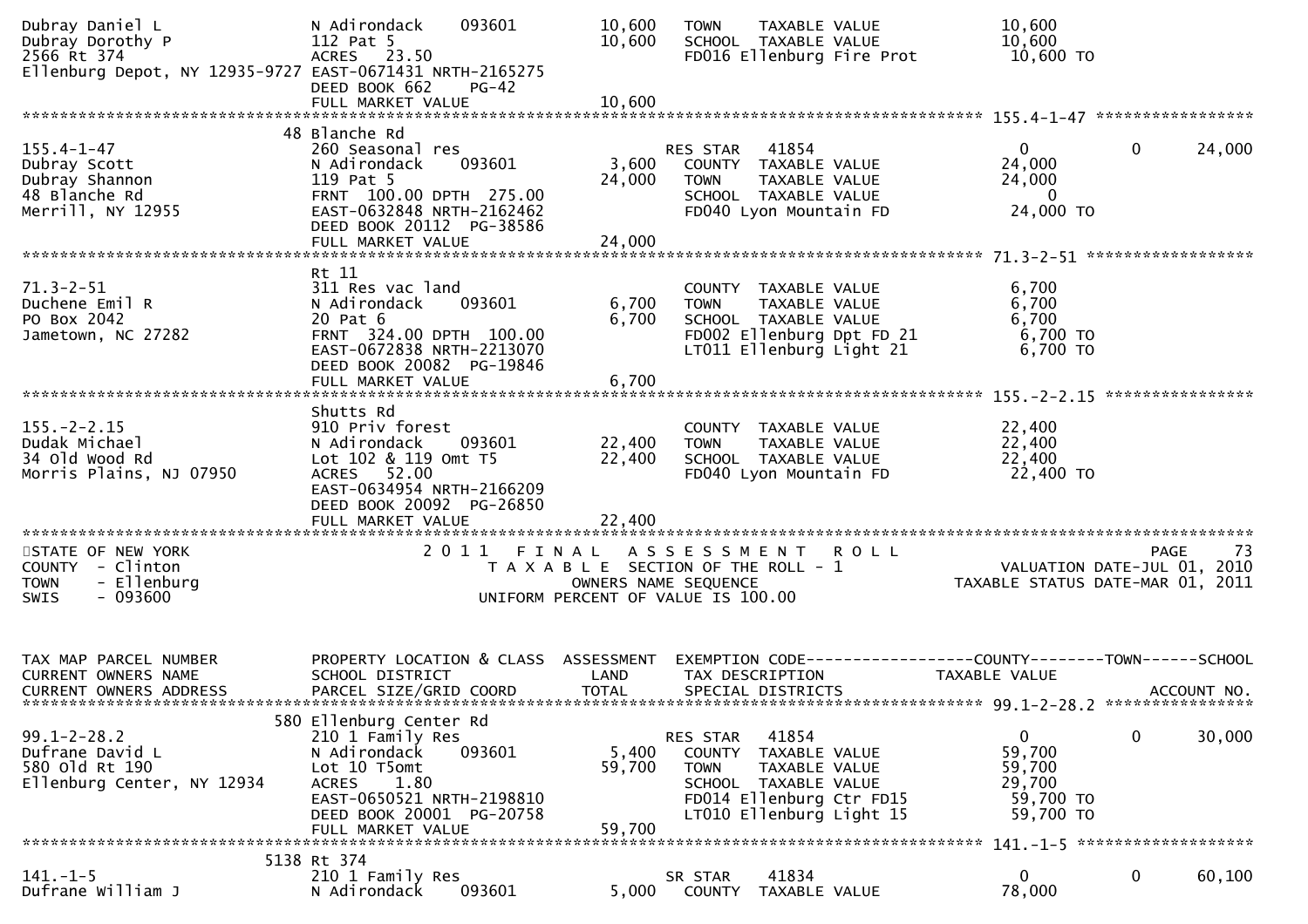| Dufrane June V<br>5138 Rt 374<br>Merrill, NY 12955                                                                | 101 Pat 5<br>1.30<br><b>ACRES</b><br>EAST-0625595 NRTH-2169937<br>DEED BOOK 20051 PG-82507<br>FULL MARKET VALUE                                                    | 78,000<br>78,000           | <b>TOWN</b><br>TAXABLE VALUE<br>SCHOOL TAXABLE VALUE<br>FD040 Lyon Mountain FD                                                       | 78,000<br>17,900<br>78,000 TO                                                                   |
|-------------------------------------------------------------------------------------------------------------------|--------------------------------------------------------------------------------------------------------------------------------------------------------------------|----------------------------|--------------------------------------------------------------------------------------------------------------------------------------|-------------------------------------------------------------------------------------------------|
|                                                                                                                   | 5183 Rt 374                                                                                                                                                        |                            |                                                                                                                                      |                                                                                                 |
| $141.3 - 2 - 13.1$<br>Duheme Raymond N<br>c/o Bridget Bombard<br>Box 906<br>151 W Main St<br>Chateaugay, NY 12920 | 210 1 Family Res - WTRFNT<br>N Adirondack<br>093601<br>100 Pat 5<br>FRNT 250.00 DPTH 180.00<br>EAST-0624703 NRTH-2170808<br>DEED BOOK 1012 PG-324                  | 119,600<br>225,000         | COUNTY TAXABLE VALUE<br><b>TOWN</b><br>TAXABLE VALUE<br>SCHOOL TAXABLE VALUE<br>FD040 Lyon Mountain FD<br>WD018 Chat Lake Water Dst  | 225,000<br>225,000<br>225,000<br>225,000 TO<br>225,000 ТО М                                     |
|                                                                                                                   | Rt 374                                                                                                                                                             |                            |                                                                                                                                      |                                                                                                 |
| $141.3 - 2 - 61.2$<br>Dumas Carolyn L<br>5381 Rt 374<br>Merrill, NY 12955                                         | 311 Res vac land<br>Chateaugay 1<br>163401<br>Lot 100 T5omt<br>FRNT 151.00 DPTH 145.00<br>EAST-0621926 NRTH-2174481<br>DEED BOOK 20092 PG-28494                    | 3,000<br>3,000             | COUNTY TAXABLE VALUE<br>TAXABLE VALUE<br><b>TOWN</b><br>SCHOOL TAXABLE VALUE<br>FD040 Lyon Mountain FD                               | 3,000<br>3,000<br>3,000<br>3,000 TO                                                             |
|                                                                                                                   | FULL MARKET VALUE                                                                                                                                                  | 3,000                      |                                                                                                                                      |                                                                                                 |
| $85. - 1 - 6$<br>Dumas Terry<br>4 Ellenburg Center Rd<br>Ellenburg Center, NY 12934                               | 5 Ellenburg Center Rd<br>312 Vac w/imprv<br>093601<br>N Adirondack<br>Lot 3 T6omt<br>3.40<br><b>ACRES</b><br>EAST-0661989 NRTH-2206326<br>DEED BOOK 20061 PG-91272 | 6,200<br>21,700            | COUNTY TAXABLE VALUE<br><b>TOWN</b><br>TAXABLE VALUE<br>SCHOOL TAXABLE VALUE<br>FD016 Ellenburg Fire Prot<br>LT012 Ellenburg Light 5 | 21,700<br>21,700<br>21,700<br>21,700 TO<br>21,700 TO                                            |
| STATE OF NEW YORK<br>COUNTY - Clinton<br>- Ellenburg<br><b>TOWN</b><br><b>SWIS</b><br>- 093600                    |                                                                                                                                                                    | OWNERS NAME SEQUENCE       | 2011 FINAL ASSESSMENT ROLL<br>T A X A B L E SECTION OF THE ROLL - 1<br>UNIFORM PERCENT OF VALUE IS 100.00                            | <b>PAGE</b><br>74<br>4/ PAGE<br>VALUATION DATE-JUL 01, 2010<br>TAXABLE STATUS DATE-MAR 01, 2011 |
| TAX MAP PARCEL NUMBER<br>CURRENT OWNERS NAME                                                                      | PROPERTY LOCATION & CLASS ASSESSMENT<br>SCHOOL DISTRICT                                                                                                            | LAND                       | TAX DESCRIPTION                                                                                                                      | TAXABLE VALUE                                                                                   |
| $85. - 1 - 9.121$<br>Dumas Terry<br>4 Ellenburg Center Rd<br>Ellenburg Center, NY 12934                           | Arno Rd<br>910 Priv forest<br>093601<br>N Adirondack<br>Lot 3 T6omt<br>ACRES 88.00<br>EAST-0662508 NRTH-2204818<br>DEED BOOK 20021 PG-42005<br>FULL MARKET VALUE   | 28,400<br>30,900<br>30,900 | TAXABLE VALUE<br><b>COUNTY</b><br>TAXABLE VALUE<br><b>TOWN</b><br>SCHOOL TAXABLE VALUE<br>FD016 Ellenburg Fire Prot                  | 30,900<br>30,900<br>30,900<br>30,900 TO                                                         |
|                                                                                                                   | 4 Ellenburg Center Rd                                                                                                                                              |                            |                                                                                                                                      |                                                                                                 |
| $85. - 1 - 13$<br>Dumas Terry<br>4 Ellenburg Center Rd                                                            | 210 1 Family Res<br>093601<br>N Adirondack<br>$3$ Pat $6$                                                                                                          | 5,000<br>56,000            | RES STAR<br>41854<br>COUNTY<br>TAXABLE VALUE<br><b>TOWN</b><br>TAXABLE VALUE                                                         | 0<br>30,000<br>$\mathbf{0}$<br>56,000<br>56,000                                                 |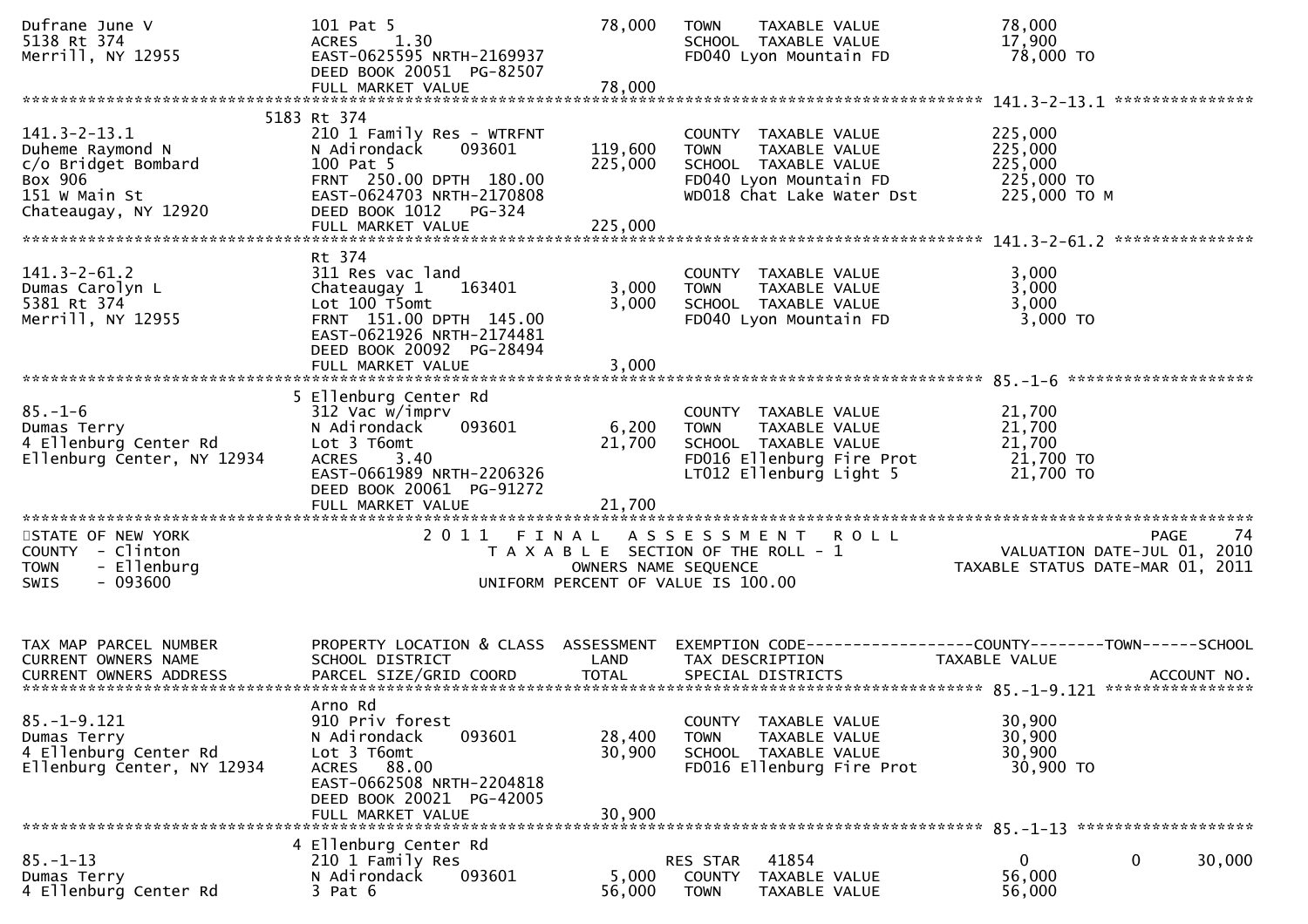| Ellenburg Center, NY                                                                                   | 1.10<br><b>ACRES</b><br>12934-1920 EAST-0661572 NRTH-2206292<br>DEED BOOK 944<br>PG-182<br>FULL MARKET VALUE                                                                                                       | 56,000                       | SCHOOL TAXABLE VALUE<br>FD016 Ellenburg Fire Prot<br>LT012 Ellenburg Light 5                                                                                 | 26,000<br>56,000 TO<br>56,000 TO                                     |              |            |
|--------------------------------------------------------------------------------------------------------|--------------------------------------------------------------------------------------------------------------------------------------------------------------------------------------------------------------------|------------------------------|--------------------------------------------------------------------------------------------------------------------------------------------------------------|----------------------------------------------------------------------|--------------|------------|
| $155. - 1 - 5$<br>Dumont Jeremy R<br>70 Gadway Rd<br>Merrill, NY 12955                                 | 70 Gadway Rd<br>240 Rural res<br>093601<br>N Adirondack<br>Lot $101$ T5 Omt<br>ACRES 40.50<br>EAST-0624453 NRTH-2164938<br>DEED BOOK 20082 PG-14285<br>FULL MARKET VALUE                                           | 18,900<br>119,000<br>119,000 | 41854<br><b>RES STAR</b><br>COUNTY TAXABLE VALUE<br>TAXABLE VALUE<br><b>TOWN</b><br>SCHOOL TAXABLE VALUE<br>FD040 Lyon Mountain FD                           | 0<br>119,000<br>119,000<br>89,000<br>119,000 TO                      | $\mathbf{0}$ | 30,000     |
| $155. - 2 - 2.7$<br>Dunham Scott<br>294 Shunpike Rd<br>Williston, VT 05495                             | Bigelow Rd<br>$31\overline{4}$ Rural vac<10<br>093601<br>N Adirondack<br>Lot 102 T5omt<br>Lot #8 Subdivision<br><b>ACRES</b><br>5.30<br>EAST-0632959 NRTH-2168123<br>DEED BOOK 20011 PG-28632<br>FULL MARKET VALUE | 7,700<br>7,700<br>7,700      | COUNTY TAXABLE VALUE<br>TAXABLE VALUE<br><b>TOWN</b><br>SCHOOL TAXABLE VALUE<br>FD040 Lyon Mountain FD                                                       | 7,700<br>7,700<br>7,700<br>7,700 TO                                  |              |            |
| $125. - 1 - 6$<br>Dunne Alexandria V<br>36-34 211 St<br>Bayside, NY 11361<br>MAY BE SUBJECT TO PAYMENT | 160 Spear Hill Rd<br>240 Rural res<br>163401<br>Chateaugay 1<br>Lot $60$ Pat $5$<br>ACRES 25.00<br>EAST-0621554 NRTH-2181388<br>DEED BOOK 891<br>PG-346                                                            | 19,500<br>67,500             | OS AG DIST 41730<br>COUNTY TAXABLE VALUE<br><b>TOWN</b><br>TAXABLE VALUE<br>SCHOOL TAXABLE VALUE<br>FD016 Ellenburg Fire Prot                                | 8,013<br>59,487<br>59,487<br>59,487<br>67,500 TO                     | 8,013        | 8,013      |
| STATE OF NEW YORK<br>COUNTY - Clinton<br>- Ellenburg<br><b>TOWN</b><br>SWIS<br>- 093600                | 2011 FINAL                                                                                                                                                                                                         | OWNERS NAME SEQUENCE         | A S S E S S M E N T<br><b>ROLL</b><br>T A X A B L E SECTION OF THE ROLL - 1<br>UNIFORM PERCENT OF VALUE IS 100.00                                            | VALUATION DATE-JUL 01, 2010<br>TAXABLE STATUS DATE-MAR 01, 2011      |              | 75<br>PAGE |
| TAX MAP PARCEL NUMBER<br>CURRENT OWNERS NAME                                                           | PROPERTY LOCATION & CLASS ASSESSMENT<br>SCHOOL DISTRICT                                                                                                                                                            | LAND                         | EXEMPTION CODE-----------------COUNTY-------TOWN------SCHOOL<br>TAX DESCRIPTION                                                                              | TAXABLE VALUE                                                        |              |            |
| $99.1 - 2 - 7$<br>Dupis Michael J<br>30 Brandy Brook Dr<br>Ellenburg Center, NY 12934                  | 30 Brandy Brook Rd<br>210 1 Family Res<br>N Adirondack<br>093601<br>11 Pat 5<br>5.60<br><b>ACRES</b><br>EAST-0649745 NRTH-2198941<br>DEED BOOK 20051 PG-83034<br>FULL MARKET VALUE                                 | 7,900<br>55,900<br>55,900    | 41854<br>RES STAR<br>COUNTY<br>TAXABLE VALUE<br><b>TOWN</b><br>TAXABLE VALUE<br>SCHOOL TAXABLE VALUE<br>FD014 Ellenburg Ctr FD15<br>LT010 Ellenburg Light 15 | $\mathbf{0}$<br>55,900<br>55,900<br>25,900<br>55,900 TO<br>55,900 TO | 0            | 30,000     |
|                                                                                                        |                                                                                                                                                                                                                    |                              |                                                                                                                                                              |                                                                      |              |            |
| $114. - 1 - 4.3$<br>Dupuis Alison<br>1187 Smith Rd                                                     | 1187 Smith Rd<br>210 1 Family Res<br>093601<br>N Adirondack<br>Lot 32 T5omt                                                                                                                                        | 4,000<br>84,800              | 41854<br>RES STAR<br><b>COUNTY</b><br>TAXABLE VALUE<br><b>TOWN</b><br>TAXABLE VALUE                                                                          | 0<br>84,800<br>84,800                                                | 0            | 30,000     |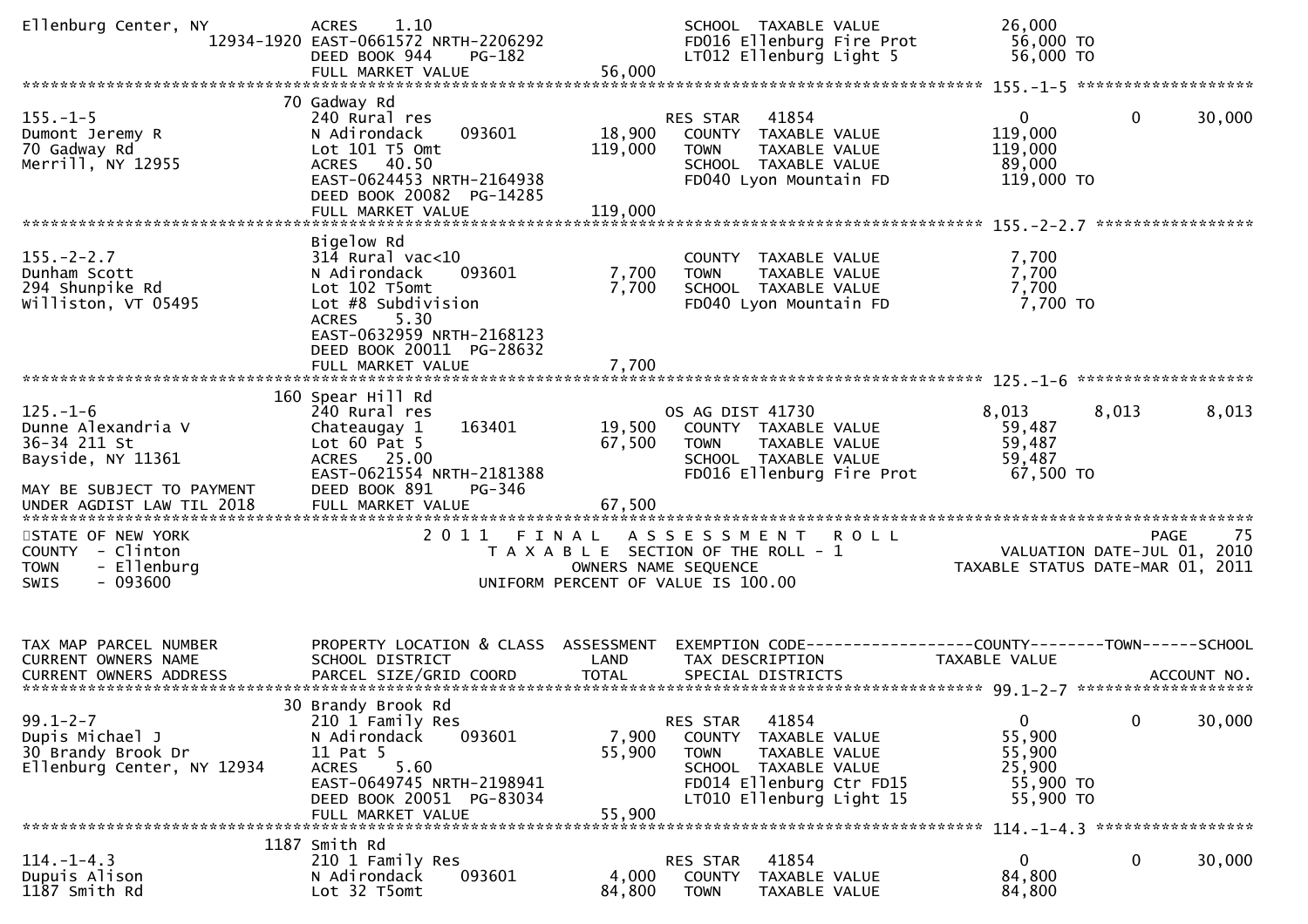| Ellenburg Center, NY 12934                                                                                                           | FRNT 150.00 DPTH 125.00<br>EAST-0654186 NRTH-2192817<br>DEED BOOK 20031 PG-56669<br>FULL MARKET VALUE                                                                                                 | 84,800                     | SCHOOL TAXABLE VALUE<br>FD014 Ellenburg Ctr FD15                                                                                      | 54,800<br>84,800 TO                                                       |                 |
|--------------------------------------------------------------------------------------------------------------------------------------|-------------------------------------------------------------------------------------------------------------------------------------------------------------------------------------------------------|----------------------------|---------------------------------------------------------------------------------------------------------------------------------------|---------------------------------------------------------------------------|-----------------|
| $69 - 2 - 3$<br>Dupuis Gerald<br>PO Box 161<br>Ellenburg Depot, NY 12935                                                             | Rt 11<br>323 Vacant rural<br>N Adirondack<br>093601<br>Lot $15$ Pat $5$<br>ACRES 17.80<br>EAST-0654886 NRTH-2210220<br>DEED BOOK 755<br>$PG-79$                                                       | 13,500<br>13,500           | COUNTY TAXABLE VALUE<br>TAXABLE VALUE<br><b>TOWN</b><br>SCHOOL TAXABLE VALUE<br>FD016 Ellenburg Fire Prot                             | 13,500<br>13,500<br>13,500<br>13,500 TO                                   |                 |
| $155.1 - 2 - 20$<br>Dupuis Gerald<br>179 West Hill Rd<br>Ellenburg Center, NY 12934                                                  | 6 Narrows Rd<br>270 Mfg housing - WTRFNT<br>093601<br>N Adirondack<br>Lot 101 Pat 5<br>70.00 DPTH 212.00<br><b>FRNT</b><br>EAST-0626428 NRTH-2167368<br>DEED BOOK 20102 PG-35022<br>FULL MARKET VALUE | 69,100<br>84,800<br>84,800 | COUNTY TAXABLE VALUE<br>TAXABLE VALUE<br><b>TOWN</b><br>SCHOOL TAXABLE VALUE<br>FD040 Lyon Mountain FD<br>WD018 Chat Lake Water Dst   | 84,800<br>84,800<br>84,800<br>84,800 TO<br>84,800 TO M                    |                 |
| $71.3 - 1 - 19$<br>Dupuis Gerald C<br>Dupuis Rolland<br>PO Box 161<br>Ellenburg Depot, NY 12935                                      | 5/7 Station Hill Rd<br>449 Other Storag<br>093601<br>N Adirondack<br>20 Pat 6<br>FRNT 39.24 DPTH 265.73<br>EAST-0672386 NRTH-2213114<br>DEED BOOK 969<br>PG-344                                       | 2,400<br>7,400             | COUNTY TAXABLE VALUE<br>TAXABLE VALUE<br><b>TOWN</b><br>SCHOOL TAXABLE VALUE<br>FD002 Ellenburg Dpt FD 21<br>LT011 Ellenburg Light 21 | 7,400<br>7,400<br>7,400<br>7,400 TO<br>7,400 TO                           |                 |
| STATE OF NEW YORK<br>COUNTY - Clinton<br>- Ellenburg<br><b>TOWN</b><br>$-093600$<br><b>SWIS</b>                                      |                                                                                                                                                                                                       |                            | 2011 FINAL ASSESSMENT ROLL<br>T A X A B L E SECTION OF THE ROLL - 1<br>OWNERS NAME SEQUENCE<br>UNIFORM PERCENT OF VALUE IS 100.00     | VALUATION DATE-JUL 01, 2010<br>TAXABLE STATUS DATE-MAR 01, 2011           | 76<br>PAGE      |
| TAX MAP PARCEL NUMBER<br>CURRENT OWNERS NAME                                                                                         | PROPERTY LOCATION & CLASS ASSESSMENT<br>SCHOOL DISTRICT                                                                                                                                               | LAND                       | EXEMPTION CODE-----------------COUNTY-------TOWN------SCHOOL<br>TAX DESCRIPTION                                                       | TAXABLE VALUE                                                             |                 |
| $128.-1-2.1$<br>Dupuis Gerald C<br>PO Box 161<br>Ellenburg Depot, NY 12935<br>MAY BE SUBJECT TO PAYMENT<br>UNDER AGDIST LAW TIL 2015 | 219 Seymour Rd<br>$341$ Ind vac w/im<br>093601<br>N Adirondack<br>50 Pat 5<br>ACRES 292.00<br>EAST-0652995 NRTH-2184560<br>DEED BOOK 20001 PG-26439<br>FULL MARKET VALUE                              | 62,000<br>69,100<br>69,100 | AGRI DISTR 41720<br>COUNTY TAXABLE VALUE<br>TAXABLE VALUE<br><b>TOWN</b><br>SCHOOL TAXABLE VALUE<br>FD016 Ellenburg Fire Prot         | $\overline{0}$<br>$\mathbf{0}$<br>69,100<br>69,100<br>69,100<br>69,100 TO | 0               |
| $98. - 1 - 16$<br>Dupuis Life Estate Gerald<br>Dupuis Rolland<br>179 West Hill Rd                                                    | 179 West Hill Rd<br>270 Mfg housing<br>093601<br>N Adirondack<br>24 A<br>47.20<br><b>ACRES</b>                                                                                                        | 81,500                     | AGRI DISTR 41720<br>19,800 SR STAR<br>41834<br>COUNTY TAXABLE VALUE<br><b>TOWN</b><br>TAXABLE VALUE                                   | 5,559<br>5,559<br>$\bf{0}$<br>0<br>75,941<br>75,941                       | 5,559<br>60,100 |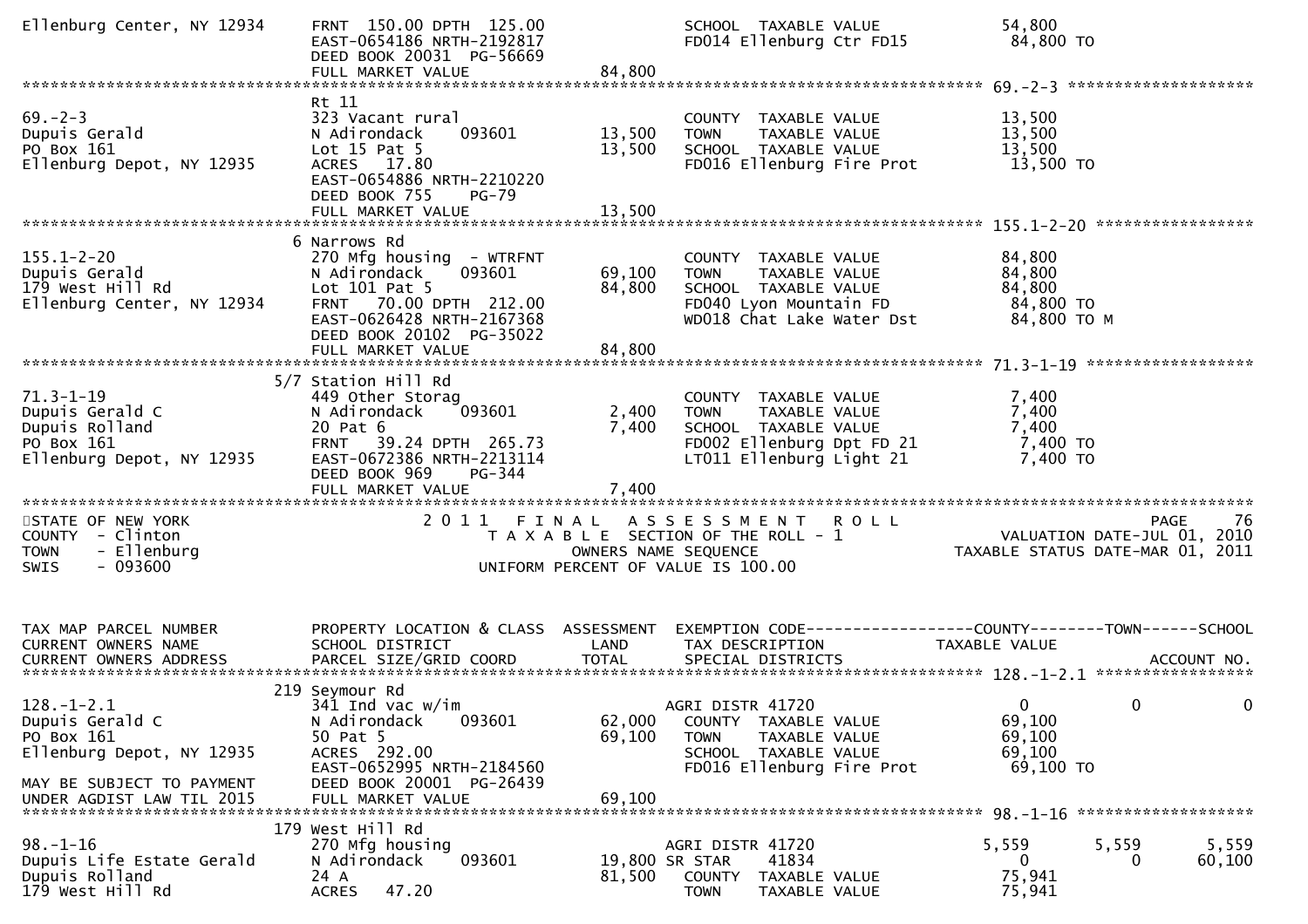| Ellenburg Center, NY 12934<br>MAY BE SUBJECT TO PAYMENT                                         | EAST-0645969 NRTH-2196568<br>DEED BOOK 20021 PG-48067<br>FULL MARKET VALUE                                                                                                          | 81,500               | SCHOOL TAXABLE VALUE<br>FD014 Ellenburg Ctr FD15                                                                                                                                                    | 15,841<br>81,500 то                                                                       |        |
|-------------------------------------------------------------------------------------------------|-------------------------------------------------------------------------------------------------------------------------------------------------------------------------------------|----------------------|-----------------------------------------------------------------------------------------------------------------------------------------------------------------------------------------------------|-------------------------------------------------------------------------------------------|--------|
| UNDER AGDIST LAW TIL 2015                                                                       |                                                                                                                                                                                     |                      |                                                                                                                                                                                                     |                                                                                           |        |
| $99.1 - 2 - 9$<br>Dupuis Michael J<br>30 Brandy Brook Rd<br>Ellenburg Center, NY 12934          | 24 Brandy Brook Rd<br>230 3 Family Res<br>093601<br>N Adirondack<br>11 Pat 5<br>FRNT 140.00 DPTH 261.00<br>EAST-0649450 NRTH-2198893<br>DEED BOOK 20031 PG-58232                    | 4,700<br>100,000     | COUNTY<br>TAXABLE VALUE<br>TAXABLE VALUE<br><b>TOWN</b><br>SCHOOL TAXABLE VALUE<br>FD014 Ellenburg Ctr FD15<br>LT010 Ellenburg Light 15                                                             | 100,000<br>100,000<br>100,000<br>100,000 TO<br>100,000 TO                                 |        |
| $99.1 - 2 - 13$<br>Dupuis Richard<br>Dupuis Kathy A<br>PO Box 173<br>Ellenburg Center, NY 12934 | 3 Dupuis Rd<br>220 2 Family Res<br>093601<br>N Adirondack<br>11 Pat 5<br>FRNT 40.00 DPTH 180.00<br>EAST-0649199 NRTH-2198513<br>DEED BOOK 774<br>$PG-3$                             | 2,300<br>48,000      | COUNTY TAXABLE VALUE<br>TAXABLE VALUE<br><b>TOWN</b><br>SCHOOL TAXABLE VALUE<br>FD014 Ellenburg Ctr FD15<br>LT010 Ellenburg Light 15                                                                | 48,000<br>48,000<br>48,000<br>48,000 TO<br>48,000 TO                                      |        |
| $114. - 1 - 10$<br>Dupuis Richard<br>PO Box 173<br>Ellenburg Center, NY 12934                   | Pete Laclair Rd<br>260 Seasonal res<br>N Adirondack<br>093601<br>Lot 49 T5omt<br>ACRES 54.00<br>EAST-0655501 NRTH-2187089<br>DEED BOOK 828<br>$PG-27$                               | 20,600<br>34,000     | COUNTY TAXABLE VALUE<br>TAXABLE VALUE<br><b>TOWN</b><br>SCHOOL TAXABLE VALUE<br>FD016 Ellenburg Fire Prot                                                                                           | 34,000<br>34,000<br>34,000<br>34,000 TO                                                   |        |
| STATE OF NEW YORK<br>COUNTY - Clinton<br>- Ellenburg<br><b>TOWN</b><br>$-093600$<br>SWIS        |                                                                                                                                                                                     | OWNERS NAME SEQUENCE | 2011 FINAL ASSESSMENT ROLL<br>T A X A B L E SECTION OF THE ROLL - 1<br>UNIFORM PERCENT OF VALUE IS 100.00                                                                                           | <b>PAGE</b><br>VALUATION DATE-JUL 01, 2010<br>TAXABLE STATUS DATE-MAR 01, 2011            | 77     |
| TAX MAP PARCEL NUMBER<br><b>CURRENT OWNERS NAME</b>                                             | PROPERTY LOCATION & CLASS ASSESSMENT<br>SCHOOL DISTRICT                                                                                                                             | LAND                 | TAX DESCRIPTION                                                                                                                                                                                     | EXEMPTION CODE-----------------COUNTY-------TOWN------SCHOOL<br>TAXABLE VALUE             |        |
| $98. - 1 - 5$<br>Dupuis Richard J<br>Dupuis Kathy<br>PO Box 173<br>Ellenburg Center, NY 12934   | 208 West Hill Rd<br>210 1 Family Res<br>093601<br>N Adirondack<br>Lot 12 T5omt<br>8.70<br><b>ACRES</b><br>EAST-0644539 NRTH-2197517<br>DEED BOOK 608<br>PG-393<br>FULL MARKET VALUE | 74,500<br>74,500     | 94 PCT OF VALUE USED FOR EXEMPTION PURPOSES<br>AGED C&T 41801<br>9,800 SR STAR<br>41834<br>COUNTY TAXABLE VALUE<br><b>TOWN</b><br>TAXABLE VALUE<br>SCHOOL TAXABLE VALUE<br>FD014 Ellenburg Ctr FD15 | 35,015<br>35,015<br>$\overline{0}$<br>$\Omega$<br>39,485<br>39,485<br>14,400<br>74,500 TO | 60,100 |
| $98. - 1 - 12$<br>Dupuis Rolland L<br>Dupuis Carol J<br>245 Campbell Rd                         | 157 West Hill Rd<br>312 Vac w/imprv<br>093601<br>N Adirondack<br>Lot $10$ Pat $5$<br>1.00<br><b>ACRES</b>                                                                           | 10,000<br>33,000     | COUNTY TAXABLE VALUE<br>TAXABLE VALUE<br>TOWN<br>SCHOOL TAXABLE VALUE<br>FD014 Ellenburg Ctr FD15                                                                                                   | 33,000<br>33,000<br>33,000<br>33,000 TO                                                   |        |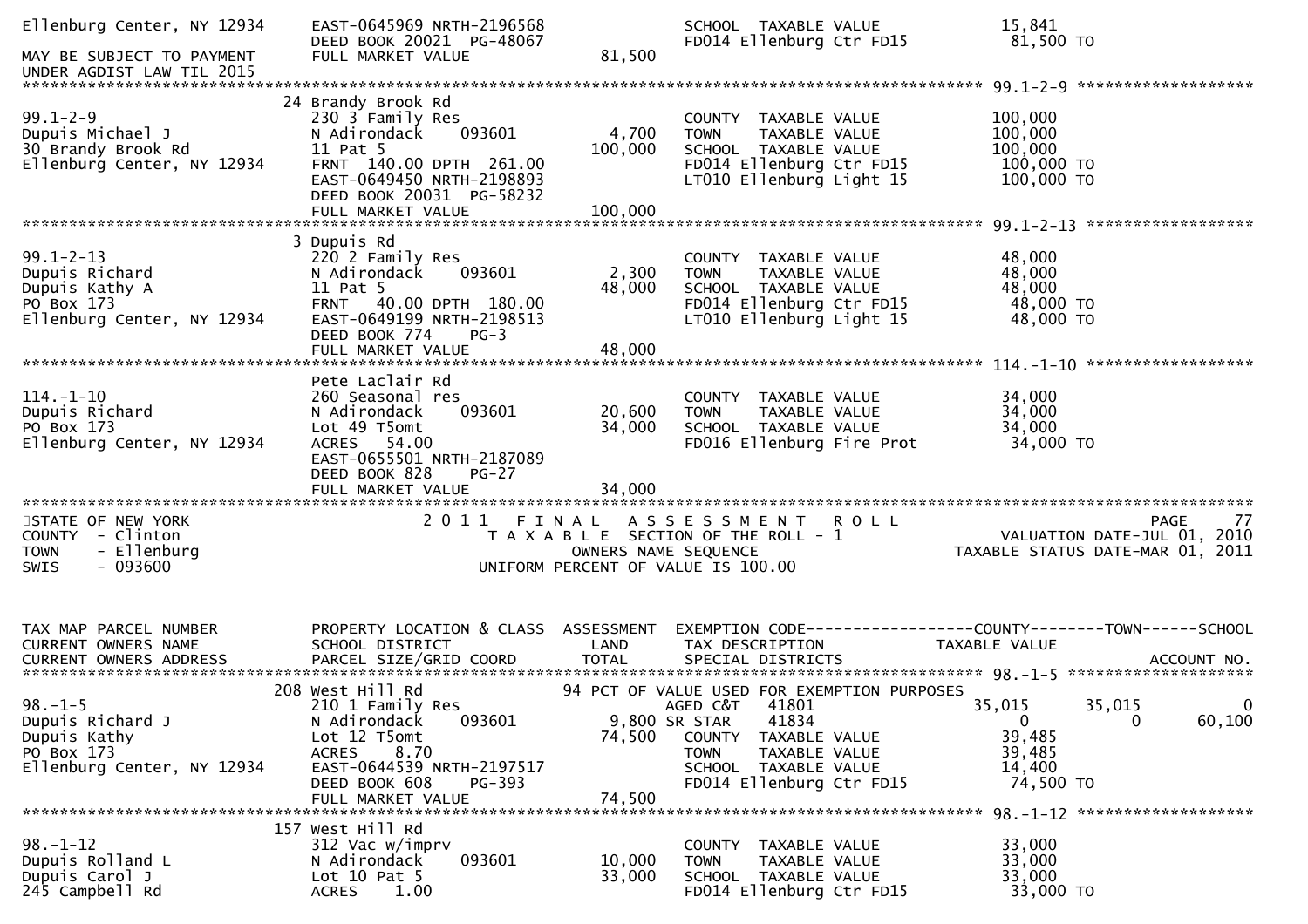| Churubusco, NY 12923                                                                                   | EAST-0645856 NRTH-2197341<br>DEED BOOK 1023 PG-70<br>FULL MARKET VALUE                                                                                     | 33,000                    |                                                                                                                                                          |                                                                                                      |
|--------------------------------------------------------------------------------------------------------|------------------------------------------------------------------------------------------------------------------------------------------------------------|---------------------------|----------------------------------------------------------------------------------------------------------------------------------------------------------|------------------------------------------------------------------------------------------------------|
|                                                                                                        |                                                                                                                                                            |                           |                                                                                                                                                          |                                                                                                      |
| $71.3 - 2 - 1$<br>Durkin Charles E<br>4 Flaglar Dr<br>Plattsburgh, NY 12901                            | 5114 Rt 11<br>411 Apartment<br>093601<br>N Adirondack<br>20 Pat 6<br>FRNT 150.00 DPTH 310.00<br>EAST-0672662 NRTH-2213232<br>DEED BOOK 960<br><b>PG-65</b> | 9,500<br>101,000          | COUNTY TAXABLE VALUE<br>TAXABLE VALUE<br><b>TOWN</b><br>SCHOOL TAXABLE VALUE<br>FD002 Ellenburg Dpt FD 21<br>LT011 Ellenburg Light 21                    | 101,000<br>101,000<br>101,000<br>101,000 TO<br>101,000 TO                                            |
|                                                                                                        | FULL MARKET VALUE                                                                                                                                          | 101,000                   |                                                                                                                                                          |                                                                                                      |
|                                                                                                        |                                                                                                                                                            |                           |                                                                                                                                                          |                                                                                                      |
|                                                                                                        | 5171 Rt 11                                                                                                                                                 |                           |                                                                                                                                                          |                                                                                                      |
| $71.3 - 1 - 29$<br>Duval Garven O<br>Duval Priscilla<br>Cottage Ave<br>PO Box 256                      | 260 Seasonal res<br>N Adirondack<br>093601<br>20 Pat 6<br>ACRES 2.50<br>EAST-0671723 NRTH-2211959                                                          | 5,800<br>43,900           | COUNTY TAXABLE VALUE<br>TAXABLE VALUE<br><b>TOWN</b><br>SCHOOL TAXABLE VALUE<br>FD002 Ellenburg Dpt FD 21<br>LT011 Ellenburg Light 21                    | 43,900<br>43,900<br>43,900<br>43,900 TO<br>43,900 TO                                                 |
| Wingdale, NY 12594                                                                                     | DEED BOOK 98001 PG-05503                                                                                                                                   |                           |                                                                                                                                                          |                                                                                                      |
|                                                                                                        |                                                                                                                                                            |                           |                                                                                                                                                          |                                                                                                      |
|                                                                                                        | 325 West Hill Rd                                                                                                                                           |                           |                                                                                                                                                          |                                                                                                      |
| $98. - 1 - 24$<br>Duval Paul<br>325 West Hill Rd<br>Ellenburg Center, NY 12934                         | 210 1 Family Res<br>093601<br>N Adirondack<br>Lot $13$ Pat $5$<br>FRNT 75.00 DPTH 117.00<br>EAST-0641879 NRTH-2196203<br>DEED BOOK 622<br>$PG-44$          | 3,000<br>28,000           | RES STAR 41854<br>COUNTY TAXABLE VALUE<br><b>TOWN</b><br>TAXABLE VALUE<br>SCHOOL TAXABLE VALUE<br>FD014 Ellenburg Ctr FD15                               | $\mathbf 0$<br>$\overline{0}$<br>28,000<br>28,000<br>28,000<br>$\overline{\phantom{0}}$<br>28,000 TO |
|                                                                                                        | FULL MARKET VALUE                                                                                                                                          | 28,000                    |                                                                                                                                                          |                                                                                                      |
| STATE OF NEW YORK<br>COUNTY - Clinton<br>- Ellenburg<br><b>TOWN</b><br>$-093600$<br><b>SWIS</b>        |                                                                                                                                                            | OWNERS NAME SEQUENCE      | 2011 FINAL ASSESSMENT ROLL<br>T A X A B L E SECTION OF THE ROLL - 1<br>UNIFORM PERCENT OF VALUE IS 100.00                                                | PAGE 78<br>VALUATION DATE-JUL 01, 2010<br>TAXABLE STATUS DATE 110 01, 2010                           |
| TAX MAP PARCEL NUMBER<br>CURRENT OWNERS NAME                                                           | PROPERTY LOCATION & CLASS ASSESSMENT<br>SCHOOL DISTRICT                                                                                                    | LAND                      | TAX DESCRIPTION                                                                                                                                          | EXEMPTION CODE------------------COUNTY--------TOWN------SCHOOL<br><b>TAXABLE VALUE</b>               |
|                                                                                                        |                                                                                                                                                            |                           |                                                                                                                                                          |                                                                                                      |
| $55. - 2 - 14$<br>Eastman Donald<br>Eastman Jo Ann<br>5146 Rt 11<br>Ellenburg Depot, NY 12935          | 303 Canaan Rd<br>112 Dairy farm<br>N Adirondack 093601<br>22 Pat 6<br>ACRES 349.80<br>EAST-0670249 NRTH-2220076<br>DEED BOOK 20041 PG-72594                | 203,000                   | COUNTY TAXABLE VALUE<br>119,700 TOWN TAXABLE VALUE<br>SCHOOL TAXABLE VALUE<br>FD016 Ellenburg Fire Prot                                                  | 203,000<br>203,000<br>203,000<br>203,000 TO                                                          |
|                                                                                                        | FULL MARKET VALUE                                                                                                                                          | 203,000                   |                                                                                                                                                          |                                                                                                      |
| 7517-7527 Star Rd<br>$83. - 1 - 23$<br>Eastman Donald Sr<br>7535 Star Rd<br>Ellenburg Center, NY 12934 | 113 Cattle farm<br>093601<br>N Adirondack<br>7 T5omt<br>ACRES 149.00<br>EAST-0641831 NRTH-2201155                                                          | 60,500 SR STAR<br>161,000 | 66 PCT OF VALUE USED FOR EXEMPTION PURPOSES<br>AGED - ALL 41800<br>41834<br>COUNTY TAXABLE VALUE<br><b>TOWN</b><br>TAXABLE VALUE<br>SCHOOL TAXABLE VALUE | 53,130<br>53,130<br>53,130<br>$\mathbf{0}$<br>60,100<br>0<br>107,870<br>107,870<br>47,770            |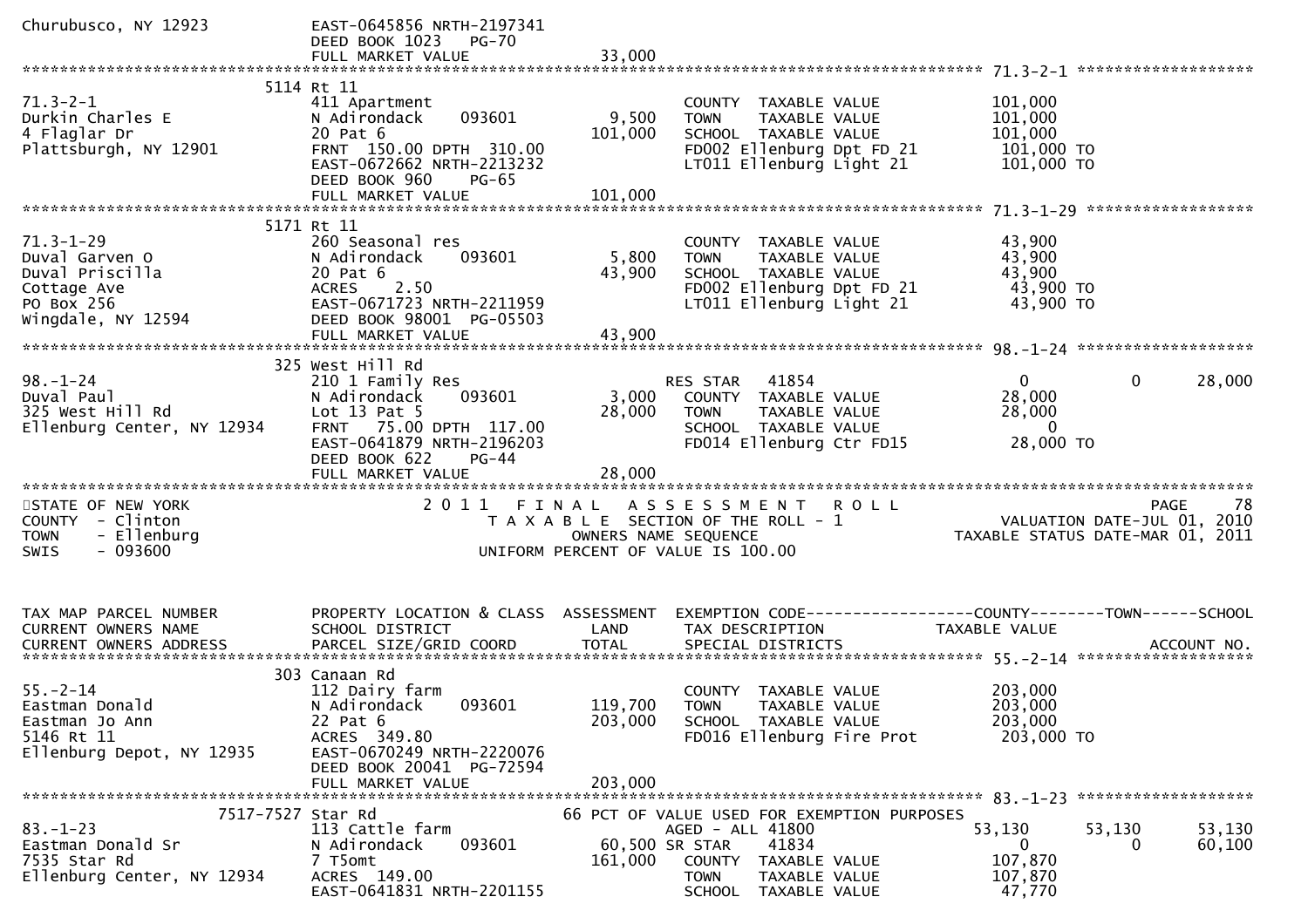|                                                        | DEED BOOK 20082 PG-19945<br>FULL MARKET VALUE               | 161,000         | FD016 Ellenburg Fire Prot                                              | 161,000 TO                                                                                       |
|--------------------------------------------------------|-------------------------------------------------------------|-----------------|------------------------------------------------------------------------|--------------------------------------------------------------------------------------------------|
|                                                        |                                                             |                 |                                                                        |                                                                                                  |
| $130. - 1 - 8$                                         | 699 Plank Rd<br>270 Mfg housing                             | 4,600<br>30,000 | RES STAR 41854<br>COUNTY TAXABLE VALUE<br>TAXABLE VALUE<br><b>TOWN</b> | $\overline{0}$<br>$\mathbf{0}$<br>30,000<br>30,000<br>30,000                                     |
|                                                        | FULL MARKET VALUE                                           | 30,000          | SCHOOL TAXABLE VALUE<br>FD016 Ellenburg Fire Prot                      | $\overline{\phantom{0}}$ 0<br>30,000 TO                                                          |
|                                                        |                                                             |                 |                                                                        |                                                                                                  |
|                                                        | 5132 Rt 11                                                  |                 |                                                                        |                                                                                                  |
| $71.3 - 1 - 10$<br>Ellenburg Hardware Inc              | 484 1 use sm bld<br>093601<br>N Adirondack                  | 9,500           | COUNTY TAXABLE VALUE<br><b>TOWN</b><br>TAXABLE VALUE                   | 140,800<br>140,800                                                                               |
| PO Box 161                                             | 20 Pat 6                                                    | 140,800         | SCHOOL TAXABLE VALUE                                                   | 140,800                                                                                          |
| Ellenburg Depot, NY 12935-0161 FRNT 140.00 DPTH 250.00 |                                                             |                 | FD002 Ellenburg Dpt FD 21 140,800 TO                                   |                                                                                                  |
|                                                        | EAST-0672304 NRTH-2213006                                   |                 | LT011 Ellenburg Light 21                                               | 140,800 TO                                                                                       |
|                                                        | DEED BOOK 619<br>PG-620                                     |                 |                                                                        |                                                                                                  |
|                                                        |                                                             |                 |                                                                        |                                                                                                  |
|                                                        | Rt 11                                                       |                 |                                                                        |                                                                                                  |
|                                                        | 311 Res vac land                                            |                 | COUNTY TAXABLE VALUE                                                   | 400                                                                                              |
| 71.3-1-21<br>Ellenburg Hardware Inc<br>PO Box 161      | N Adirondack 093601                                         | 400             | <b>TOWN</b><br>TAXABLE VALUE                                           | 400                                                                                              |
| PO Box 161                                             | 20 Pat 6                                                    | 400             | TOWN<br>SCHOOL TAXABLE VALUE<br>FD002 Ellenburg Dpt FD 21              | 400                                                                                              |
| Ellenburg Depot, NY 12935-0161 FRNT 190.00 DPTH 35.00  |                                                             |                 |                                                                        | 400 TO                                                                                           |
|                                                        | EAST-0672500 NRTH-2212831<br>DEED BOOK 619<br><b>PG-620</b> |                 | LT011 Ellenburg Light 21                                               | 400 TO                                                                                           |
|                                                        | FULL MARKET VALUE                                           | 400             |                                                                        |                                                                                                  |
|                                                        |                                                             |                 |                                                                        |                                                                                                  |
|                                                        |                                                             |                 |                                                                        |                                                                                                  |
| STATE OF NEW YORK                                      |                                                             |                 |                                                                        |                                                                                                  |
| COUNTY - Clinton                                       |                                                             |                 |                                                                        |                                                                                                  |
| - Ellenburg<br><b>TOWN</b>                             |                                                             |                 |                                                                        |                                                                                                  |
| $-093600$<br><b>SWIS</b>                               |                                                             |                 | UNIFORM PERCENT OF VALUE IS 100.00                                     |                                                                                                  |
|                                                        |                                                             |                 |                                                                        |                                                                                                  |
|                                                        |                                                             |                 |                                                                        |                                                                                                  |
| TAX MAP PARCEL NUMBER                                  |                                                             |                 |                                                                        | PROPERTY LOCATION & CLASS ASSESSMENT EXEMPTION CODE----------------COUNTY-------TOWN------SCHOOL |
| CURRENT OWNERS NAME                                    | SCHOOL DISTRICT                                             | LAND            | TAX DESCRIPTION                                                        | TAXABLE VALUE                                                                                    |
| CURRENT OWNERS ADDRESS                                 |                                                             |                 |                                                                        |                                                                                                  |
|                                                        | 5614 Rt 11                                                  |                 |                                                                        |                                                                                                  |
| $70. - 1 - 31$                                         | 471 Funeral home                                            |                 | COUNTY TAXABLE VALUE                                                   | 105,000                                                                                          |
| Ellenburg Methodist Church                             | N Adirondack<br>093601                                      | 28,700          | TAXABLE VALUE<br><b>TOWN</b>                                           | 105,000                                                                                          |
| PO Box 104                                             | 18 Pat 6                                                    | 105,000         | SCHOOL TAXABLE VALUE                                                   | 105,000                                                                                          |
| Ellenburg Corners, NY 12933                            | ACRES 21.40                                                 |                 | FD016 Ellenburg Fire Prot                                              | 105.000 TO                                                                                       |
|                                                        | EAST-0661698 NRTH-2209338                                   |                 | LT012 Ellenburg Light 5                                                | 105,000 TO                                                                                       |
|                                                        | DEED BOOK 493<br>PG-421<br>FULL MARKET VALUE                | 105,000         |                                                                        |                                                                                                  |
|                                                        |                                                             |                 |                                                                        |                                                                                                  |
|                                                        | 24 Station Hill Rd                                          |                 |                                                                        |                                                                                                  |
| $71.3 - 1 - 14.2$                                      | 449 Other Storag                                            |                 | COUNTY TAXABLE VALUE                                                   | 40,200                                                                                           |
| Ellenburg Recycles Inc                                 | 093601<br>N Adirondack                                      | 4,100           | <b>TOWN</b><br>TAXABLE VALUE                                           | 40,200                                                                                           |
| Glenn Woods Realty Inc<br>6726 Star Rd                 | Lot 21 T6omt                                                | 40,200          | SCHOOL TAXABLE VALUE                                                   | 40,200                                                                                           |
| Ellenburg Center, NY 12934                             | FRNT 173.49 DPTH 146.80<br>EAST-0672490 NRTH-2213578        |                 | FD002 Ellenburg Dpt FD 21                                              | 40,200 TO                                                                                        |
|                                                        | DEED BOOK 20001 PG-24708<br>FULL MARKET VALUE               | 40,200          |                                                                        |                                                                                                  |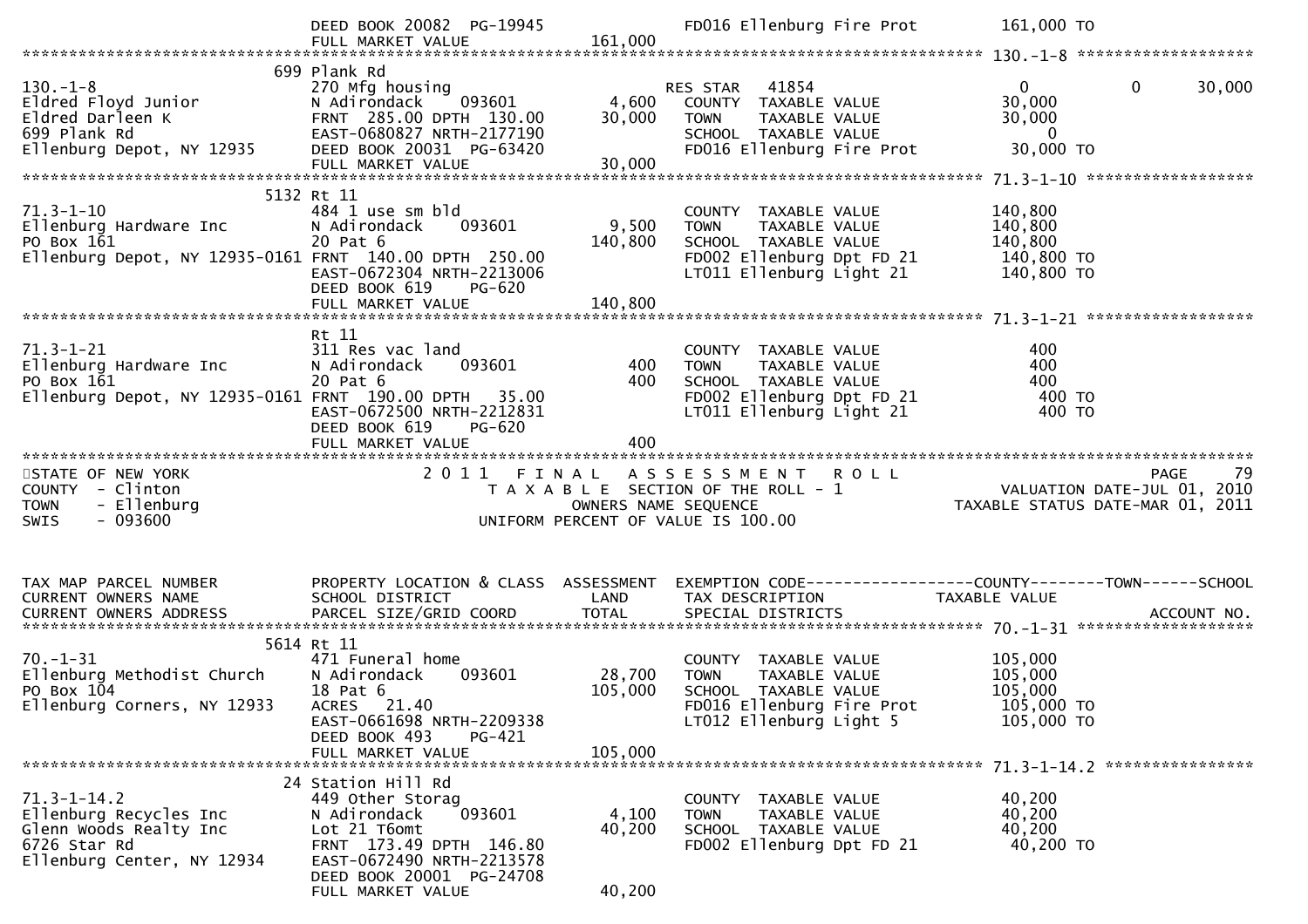| $83 - 1 - 4$<br>Elliott Raymond R<br>Elliott William M<br>58 Sylvan Ave<br>Latham, NY 12110                | Star Rd<br>321 Abandoned ag<br>093601<br>N Adirondack<br>15 Pat 6<br>ACRES 217.95<br>EAST-0643243 NRTH-2206991<br>DEED BOOK 20051 PG-90158<br>FULL MARKET VALUE                                                                                         | 41,100<br>41,100<br>41,100    | COUNTY TAXABLE VALUE<br><b>TOWN</b><br>TAXABLE VALUE<br>SCHOOL TAXABLE VALUE<br>FD016 Ellenburg Fire Prot                                               | 41,100<br>41,100<br>41,100<br>41,100 TO                                                                 |
|------------------------------------------------------------------------------------------------------------|---------------------------------------------------------------------------------------------------------------------------------------------------------------------------------------------------------------------------------------------------------|-------------------------------|---------------------------------------------------------------------------------------------------------------------------------------------------------|---------------------------------------------------------------------------------------------------------|
|                                                                                                            |                                                                                                                                                                                                                                                         |                               |                                                                                                                                                         |                                                                                                         |
| $155.1 - 1 - 13$<br>Elsaesser Wayne J<br>Elsaesser Callie<br>34 Park St<br>Holland, NY 14080               | 17 Gadway Rd<br>260 Seasonal res - WTRFNT<br>093601<br>N Adirondack<br>101 Pat 5<br><b>ACRES</b><br>1.40<br>EAST-0626036 NRTH-2166532<br>DEED BOOK 20092 PG-24021                                                                                       | 118,800<br>148,000            | COUNTY TAXABLE VALUE<br>TAXABLE VALUE<br><b>TOWN</b><br>SCHOOL TAXABLE VALUE<br>FD040 Lyon Mountain FD<br>WD018 Chat Lake Water Dst                     | 148,000<br>148,000<br>148,000<br>148,000 TO<br>148,000 ТО М                                             |
|                                                                                                            |                                                                                                                                                                                                                                                         |                               |                                                                                                                                                         |                                                                                                         |
| $155.1 - 2 - 13$<br>l55.1-2-1<br>Empsall William A<br>מחבר בר<br>4983 Rt 374<br>Merrill, NY 12955          | 4983 Rt 374<br>210 1 Family Res - WTRFNT<br>093601<br>N Adirondack<br>101 Pat 5<br>FRNT 147.00 DPTH 277.90<br>EAST-0626805 NRTH-2166483<br>DEED BOOK 783<br>PG-267<br>FULL MARKET VALUE                                                                 | 111,600<br>270,000<br>270,000 | 41834<br>SR STAR<br>COUNTY TAXABLE VALUE<br>TAXABLE VALUE<br><b>TOWN</b><br>SCHOOL TAXABLE VALUE<br>FD040 Lyon Mountain FD<br>WD018 Chat Lake Water Dst | $\overline{0}$<br>$\mathbf{0}$<br>60,100<br>270,000<br>270,000<br>209,900<br>270,000 TO<br>270,000 ТО М |
|                                                                                                            |                                                                                                                                                                                                                                                         |                               |                                                                                                                                                         |                                                                                                         |
| STATE OF NEW YORK<br>COUNTY - Clinton<br>- Ellenburg<br><b>TOWN</b><br>$-093600$<br><b>SWIS</b>            | 2011 FINAL                                                                                                                                                                                                                                              | OWNERS NAME SEQUENCE          | ASSESSMENT ROLL<br>T A X A B L E SECTION OF THE ROLL - 1<br>UNIFORM PERCENT OF VALUE IS 100.00                                                          | 80<br><b>PAGE</b><br>00 PAGE<br>101, 2010 VALUATION DATE-JUL<br>101, TAXABLE STATUS DATE-MAR            |
| TAX MAP PARCEL NUMBER<br>CURRENT OWNERS NAME                                                               | PROPERTY LOCATION & CLASS ASSESSMENT<br>SCHOOL DISTRICT                                                                                                                                                                                                 | LAND                          | TAX DESCRIPTION                                                                                                                                         | TAXABLE VALUE                                                                                           |
| $141.3 - 1 - 6$<br>English Madeline Lucia<br>Spaziano Ruth Lucia<br>184 Carlisle St<br>Rochester, NY 14615 | 28 Three Point Way<br>260 Seasonal res - WTRFNT<br>N Adirondack<br>093601<br>Lot 100 T5omt<br>Survey Map 20092/25920<br>Survey Map 20102/32156<br>FRNT 109.95 DPTH 238.00<br>EAST-0623546 NRTH-2171821<br>DEED BOOK 20092 PG-27497<br>FULL MARKET VALUE | 104,000<br>131,000<br>131,000 | COUNTY TAXABLE VALUE<br>TAXABLE VALUE<br><b>TOWN</b><br>SCHOOL TAXABLE VALUE<br>FD040 Lyon Mountain FD<br>WD018 Chat Lake Water Dst                     | 131,000<br>131,000<br>131,000<br>131,000 TO<br>131,000 ТО М                                             |
|                                                                                                            |                                                                                                                                                                                                                                                         |                               |                                                                                                                                                         |                                                                                                         |
| $126. - 1 - 13.1$<br>Equity Trust Co.<br>82 South Plain Rd<br>Sunderland, MA 01375                         | Bigelow Rd<br>321 Abandoned ag<br>093601<br>N Adirondack<br>ACRES 35.40<br>EAST-0633571 NRTH-2184268<br>DEED BOOK 20102 PG-32449<br>FULL MARKET VALUE                                                                                                   | 18,300<br>18,300<br>18,300    | COUNTY<br>TAXABLE VALUE<br><b>TOWN</b><br>TAXABLE VALUE<br>SCHOOL TAXABLE VALUE<br>FD016 Ellenburg Fire Prot                                            | 18,300<br>18,300<br>18,300<br>18,300 TO                                                                 |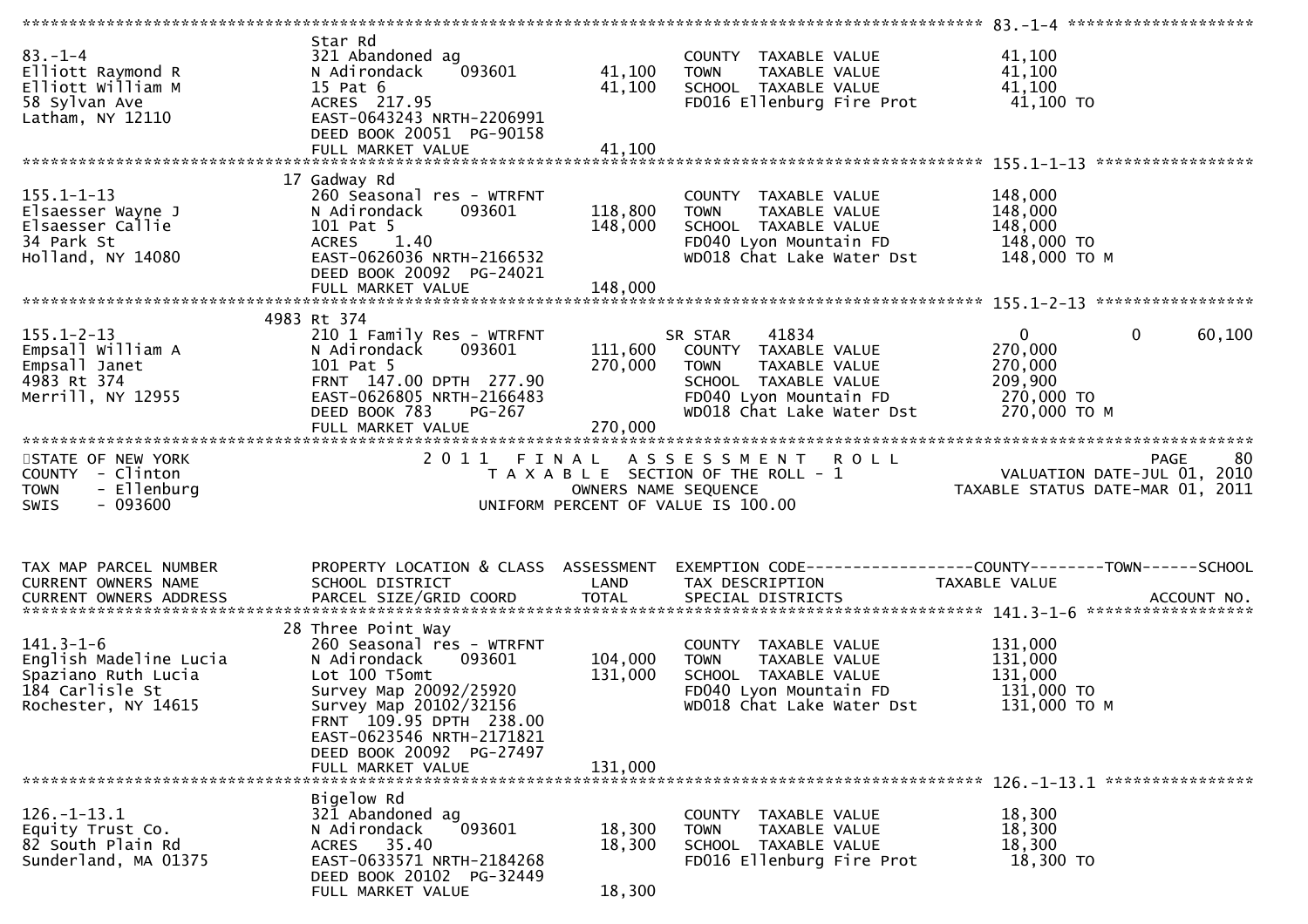| $126. - 1 - 13.2$<br>Equity Trust Co.<br>82 South Plain Rd<br>Sunderland, MA 01375                      | Bigelow Rd<br>$314$ Rural vac<10<br>093601<br>N Adirondack<br>Lot 57 T5 Omt<br>1.80<br><b>ACRES</b><br>EAST-0633740 NRTH-2185241<br>DEED BOOK 20102 PG-32449<br>FULL MARKET VALUE                       | 5,100<br>5,100<br>5,100      | COUNTY TAXABLE VALUE<br><b>TOWN</b><br>TAXABLE VALUE<br>SCHOOL TAXABLE VALUE<br>FD016 Ellenburg Fire Prot                                    | 5,100<br>5,100<br>5,100<br>5,100 TO                                                             |                   |
|---------------------------------------------------------------------------------------------------------|---------------------------------------------------------------------------------------------------------------------------------------------------------------------------------------------------------|------------------------------|----------------------------------------------------------------------------------------------------------------------------------------------|-------------------------------------------------------------------------------------------------|-------------------|
|                                                                                                         |                                                                                                                                                                                                         |                              |                                                                                                                                              |                                                                                                 |                   |
| $126. - 1 - 16$<br>Equity Trust Company FBO Bruce N Adirondack<br>82 S Plain Rd<br>Sunderland, MA 01375 | Bigelow Rd<br>910 Priv forest<br>093601<br>64 Pat 5<br>ACRES 100.00<br>EAST-0633196 NRTH-2178662<br>DEED BOOK 20102 PG-35273                                                                            | 30,300<br>30,300             | COUNTY TAXABLE VALUE<br>TAXABLE VALUE<br>TOWN<br>SCHOOL TAXABLE VALUE<br>FD016 Ellenburg Fire Prot                                           | 30,300<br>30,300<br>30,300<br>30,300 TO                                                         |                   |
|                                                                                                         |                                                                                                                                                                                                         |                              |                                                                                                                                              |                                                                                                 |                   |
| $99.1 - 1 - 40$<br>Ero Constance Rivers<br>PO Box 68<br>Ellenburg Center, NY 12934                      | 58 West Hill Rd<br>210 1 Family Res<br>N Adirondack<br>093601<br>20 Pat 6<br><b>FRNT</b><br>82.50 DPTH 231.00<br>EAST-0648060 NRTH-2198225<br>DEED BOOK 588<br>PG-1184                                  | 4,100 SR STAR                | AGED - ALL 41800<br>41834<br>40,600 COUNTY TAXABLE VALUE<br><b>TOWN</b><br>TAXABLE VALUE<br>SCHOOL TAXABLE VALUE<br>FD014 Ellenburg Ctr FD15 | 20,300<br>20,300<br>$\ddot{\mathbf{0}}$<br>0<br>20,300<br>20,300<br>$\overline{0}$<br>40,600 TO | 20,300<br>20,300  |
|                                                                                                         |                                                                                                                                                                                                         |                              |                                                                                                                                              |                                                                                                 |                   |
| STATE OF NEW YORK<br>COUNTY - Clinton<br>- Ellenburg<br><b>TOWN</b><br><b>SWIS</b><br>- 093600          | 2011 FINAL                                                                                                                                                                                              | OWNERS NAME SEQUENCE         | ASSESSMENT<br><b>ROLL</b><br>T A X A B L E SECTION OF THE ROLL - 1<br>UNIFORM PERCENT OF VALUE IS 100.00                                     | VALUATION DATE-JUL 01, 2010<br>TAXABLE STATUS DATE-MAR 01, 2011                                 | <b>PAGE</b><br>81 |
| TAX MAP PARCEL NUMBER<br>CURRENT OWNERS NAME                                                            | PROPERTY LOCATION & CLASS ASSESSMENT<br>SCHOOL DISTRICT                                                                                                                                                 | LAND                         | TAX DESCRIPTION                                                                                                                              | TAXABLE VALUE                                                                                   |                   |
| $155. - 1 - 2$<br>Esposito Peter F<br>10 Aztec Dr<br>North Adams, MA 01247                              | Narrows Rd<br>322 Rural vac>10<br>093601<br>N Adirondack<br>101 Pat 5<br>ACRES 13.10<br>EAST-0624207 NRTH-2166547<br>PG-193<br>DEED BOOK 713<br>FULL MARKET VALUE                                       | 11,900<br>11,900<br>11,900   | COUNTY TAXABLE VALUE<br>TAXABLE VALUE<br><b>TOWN</b><br>SCHOOL TAXABLE VALUE<br>FD040 Lyon Mountain FD                                       | 11,900<br>11,900<br>11,900<br>11,900 TO                                                         |                   |
|                                                                                                         |                                                                                                                                                                                                         |                              |                                                                                                                                              |                                                                                                 |                   |
| $141.3 - 3 - 4$<br>Evangelisto Anthony<br>13 Flemming Way<br>Plattsburgh, NY 12901                      | 38 Hansen Way<br>210 1 Family Res - WTRFNT<br>093601<br>N Adirondack<br>Lot 101 Pat 5<br>90.00 DPTH 120.00<br><b>FRNT</b><br>EAST-0624552 NRTH-2169846<br>DEED BOOK 20041 PG-74782<br>FULL MARKET VALUE | 85,600<br>147,000<br>147,000 | COUNTY TAXABLE VALUE<br><b>TAXABLE VALUE</b><br><b>TOWN</b><br>SCHOOL TAXABLE VALUE<br>FD040 Lyon Mountain FD<br>WD018 Chat Lake Water Dst   | 147,000<br>147,000<br>147,000<br>147,000 TO<br>147,000 TO M                                     |                   |
|                                                                                                         |                                                                                                                                                                                                         |                              |                                                                                                                                              |                                                                                                 |                   |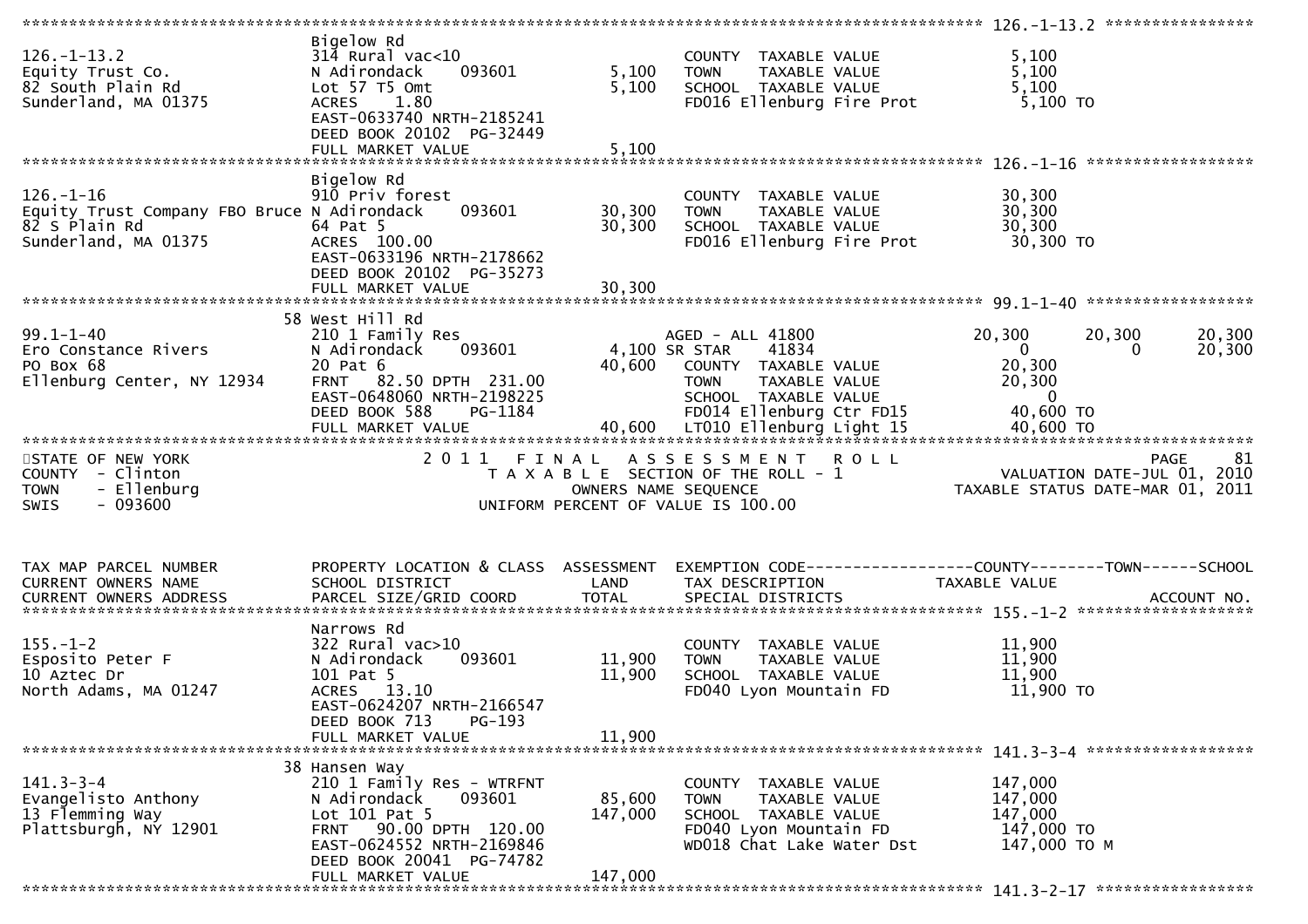| $141.3 - 2 - 17$<br>Everett Warren<br>1169 Rt 94<br>New Windsor, NY 12553                                                        | 27 Hill Rd<br>260 Seasonal res - WTRFNT<br>N Adirondack<br>093601<br>Lot 100 Pat 5<br>FRNT 50.00 DPTH 160.00<br>EAST-0624164 NRTH-2171383<br>DEED BOOK 786<br>PG-266<br>FULL MARKET VALUE  | 54,600<br>93,500<br>93,500 | COUNTY TAXABLE VALUE<br><b>TOWN</b><br>TAXABLE VALUE<br>SCHOOL TAXABLE VALUE<br>FD040 Lyon Mountain FD<br>WD018 Chat Lake Water Dst                   | 93,500<br>93,500<br>93,500<br>93,500 TO<br>93,500 TO M                                      |                   |
|----------------------------------------------------------------------------------------------------------------------------------|--------------------------------------------------------------------------------------------------------------------------------------------------------------------------------------------|----------------------------|-------------------------------------------------------------------------------------------------------------------------------------------------------|---------------------------------------------------------------------------------------------|-------------------|
|                                                                                                                                  |                                                                                                                                                                                            |                            |                                                                                                                                                       |                                                                                             |                   |
| $130.-1-1.2$<br>Faisal Muhammad<br>84-55 162nd St Fl 2<br>Jamaica, NY 11432                                                      | Smith Rd<br>311 Res vac land<br>093601<br>N Adirondack<br>Lot 80 T5omt<br>FRNT 208.70 DPTH 208.70<br>EAST-0678239 NRTH-2182342<br>DEED BOOK 20051 PG-85909<br>FULL MARKET VALUE            | 4,600<br>4,600<br>4,600    | COUNTY TAXABLE VALUE<br>TAXABLE VALUE<br><b>TOWN</b><br>SCHOOL TAXABLE VALUE<br>FD016 Ellenburg Fire Prot                                             | 4,600<br>4,600<br>4,600<br>4,600 TO                                                         |                   |
|                                                                                                                                  |                                                                                                                                                                                            |                            |                                                                                                                                                       |                                                                                             |                   |
| $141.3 - 2 - 19$<br>Farrell Walter J<br>Farrell Sally P<br>31 Hill Rd<br>Merrill, NY 12955                                       | 31 Hill Rd<br>210 1 Family Res - WTRFNT<br>093601<br>N Adirondack<br>Lot 100 Pat 5<br>FRNT 66.00 DPTH 173.00<br>EAST-0624079 NRTH-2171491<br>DEED BOOK 20001 PG-25769<br>FULL MARKET VALUE | 145,000<br>145,000         | 41854<br>RES STAR<br>70,600 COUNTY TAXABLE VALUE<br>TOWN TAXABLE VALUE<br>SCHOOL TAXABLE VALUE<br>FD040 Lyon Mountain FD<br>WD018 Chat Lake Water Dst | $\mathbf{0}$<br>$\mathbf{0}$<br>145,000<br>145,000<br>115,000<br>145,000 TO<br>145,000 TO M | 30,000            |
|                                                                                                                                  |                                                                                                                                                                                            |                            |                                                                                                                                                       |                                                                                             |                   |
| STATE OF NEW YORK<br>COUNTY - Clinton<br>- Ellenburg<br><b>TOWN</b><br>$-093600$<br>SWIS                                         |                                                                                                                                                                                            | OWNERS NAME SEQUENCE       | 2011 FINAL ASSESSMENT ROLL<br>T A X A B L E SECTION OF THE ROLL - 1<br>UNIFORM PERCENT OF VALUE IS 100.00                                             | ں ہے ہی ہے ۔<br>101, VALUATION DATE-JUL 01, 2010<br>101, TAXABLE STATUS DATE-MAR 01, 2011   | 82<br><b>PAGE</b> |
| TAX MAP PARCEL NUMBER<br>CURRENT OWNERS NAME                                                                                     | PROPERTY LOCATION & CLASS ASSESSMENT<br>SCHOOL DISTRICT                                                                                                                                    | LAND                       | EXEMPTION CODE-----------------COUNTY--------TOWN------SCHOOL                                                                                         |                                                                                             |                   |
|                                                                                                                                  |                                                                                                                                                                                            |                            | TAX DESCRIPTION                                                                                                                                       | TAXABLE VALUE                                                                               |                   |
| 84. –1–18.112<br>Favreau Maryellen<br>Normandin Larry<br>220 Flat Rock Rd<br>Morrisonville, NY 12962<br>PRIOR OWNER ON 3/01/2011 | 384 Ellenburg Center Rd<br>210 1 Family Res<br>093601<br>N Adirondack<br>PLD 441 Lot B<br>ACRES 9.32<br>EAST-0655163 NRTH-2200206<br>DEED BOOK 20112 PG-39885<br>FULL MARKET VALUE         | 10,200<br>62,000<br>62,000 | COUNTY TAXABLE VALUE<br><b>TOWN</b><br>TAXABLE VALUE<br>SCHOOL TAXABLE VALUE<br>FD014 Ellenburg Ctr FD15                                              | 62,000<br>62,000<br>62,000<br>62,000 TO                                                     |                   |
| Molloy Arthur J                                                                                                                  |                                                                                                                                                                                            |                            |                                                                                                                                                       |                                                                                             |                   |
| $115. - 1 - 29$<br>Fein Irving W<br>281 Richmond Ave<br>Massapequa, NY 11758                                                     | Trombley Rd<br>321 Abandoned ag<br>093601<br>N Adirondack<br>9.00<br><b>ACRES</b><br>EAST-0658788 NRTH-2189982<br>DEED BOOK 559<br>PG-1050                                                 | 10,000<br>10,000           | COUNTY TAXABLE VALUE<br>TAXABLE VALUE<br><b>TOWN</b><br>SCHOOL TAXABLE VALUE<br>FD016 Ellenburg Fire Prot                                             | 10,000<br>10,000<br>10,000<br>10,000 TO                                                     |                   |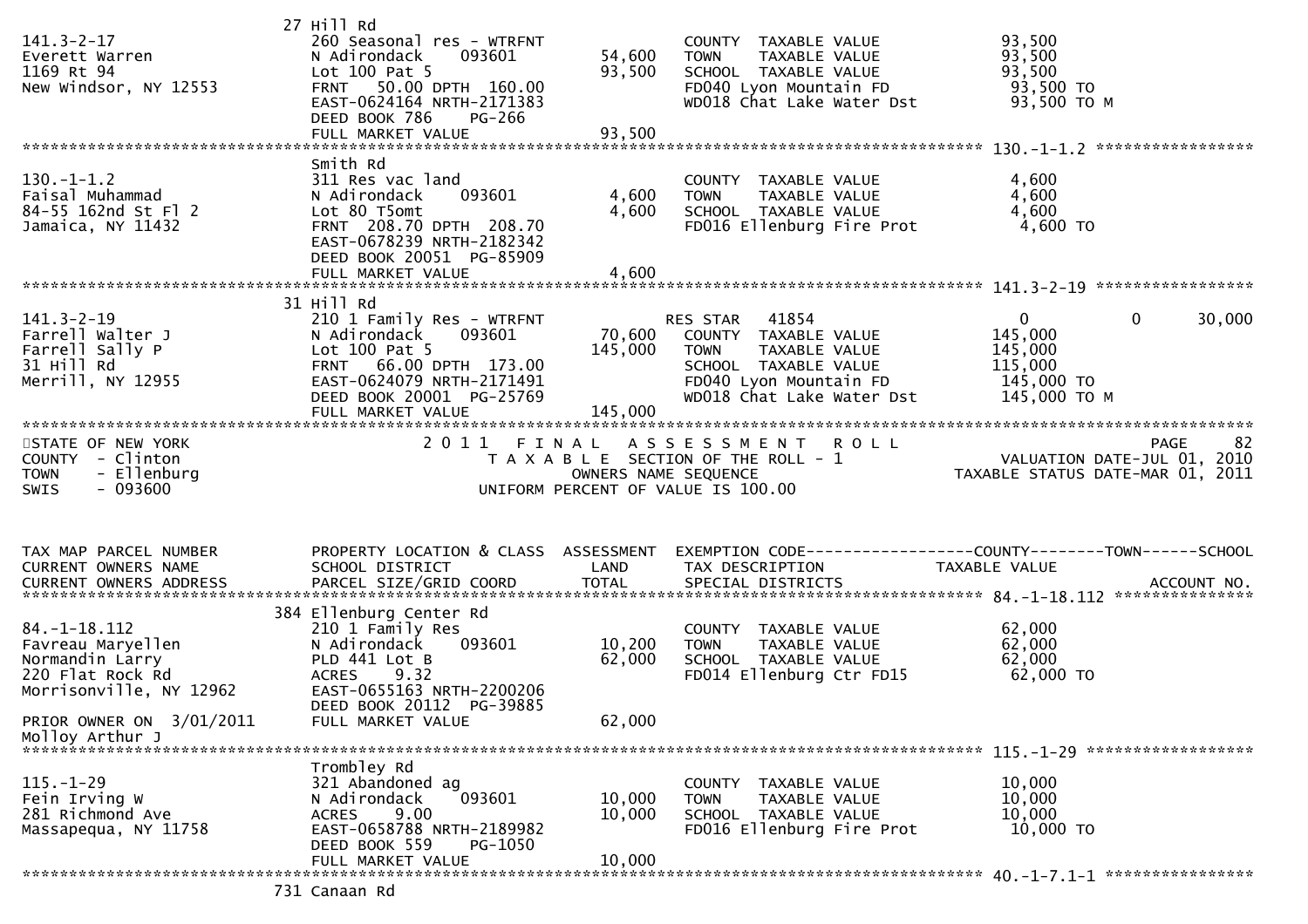| $40. -1 - 7.1 - 1$<br>Felch Life Use Alton<br>Felch Life Use Mary<br>731 Canaan Rd<br>Ellenburg Depot, NY 12935<br>MAY BE SUBJECT TO PAYMENT | 210 1 Family Res<br>093601<br>N Adirondack<br>60 Pat 6<br>2.00<br><b>ACRES</b><br>EAST-0671286 NRTH-2230495<br>DEED BOOK 20102 PG-32672<br>FULL MARKET VALUE                                            | 5,600<br>38,400<br>38,400 | 41854<br>RES STAR<br>COUNTY TAXABLE VALUE<br>TAXABLE VALUE<br><b>TOWN</b><br>SCHOOL TAXABLE VALUE<br>FD016 Ellenburg Fire Prot                          | $\mathbf{0}$<br>38,400<br>38,400<br>8,400<br>38,400 TO             | $\mathbf{0}$<br>30,000           |
|----------------------------------------------------------------------------------------------------------------------------------------------|---------------------------------------------------------------------------------------------------------------------------------------------------------------------------------------------------------|---------------------------|---------------------------------------------------------------------------------------------------------------------------------------------------------|--------------------------------------------------------------------|----------------------------------|
| UNDER AGDIST LAW TIL 2015                                                                                                                    |                                                                                                                                                                                                         |                           |                                                                                                                                                         |                                                                    |                                  |
| $40. -1 - 8$<br>Felch Molly M<br>Seguin Jason P<br>717 Canaan Rd<br>Ellenburg Depot, NY 12935                                                | 717 Canaan Rd<br>210 1 Family Res<br>093601<br>N Adirondack<br>Lot $60$ Pat $6$<br>FRNT 115.00 DPTH 215.00<br>020<br>BANK<br>EAST-0672518 NRTH-2230897<br>DEED BOOK 20001 PG-23603<br>FULL MARKET VALUE | 66,000<br>66,000          | RPTL466_J 41642<br>4,600 RES STAR<br>41854<br>COUNTY TAXABLE VALUE<br>TAXABLE VALUE<br><b>TOWN</b><br>SCHOOL TAXABLE VALUE<br>FD016 Ellenburg Fire Prot | 6,600<br>$\overline{0}$<br>59,400<br>66,000<br>36,000<br>66,000 TO | 0<br>0<br>$\Omega$<br>30,000     |
|                                                                                                                                              | 30 Blanche Rd                                                                                                                                                                                           |                           |                                                                                                                                                         |                                                                    |                                  |
| $155. - 4 - 6$<br>Fichten Jacob<br>5718 Melling Ave<br>Montreal QC, Canada H4W2C4                                                            | 240 Rural res<br>093601<br>N Adirondack<br>119 Pat 5<br>ACRES 14.30<br>EAST-0633769 NRTH-2161807                                                                                                        | 12,300<br>63,500          | COUNTY TAXABLE VALUE<br>TAXABLE VALUE<br><b>TOWN</b><br>SCHOOL TAXABLE VALUE<br>FD040 Lyon Mountain FD                                                  | 63,500<br>63,500<br>63,500<br>63,500 TO                            |                                  |
|                                                                                                                                              | DEED BOOK 644<br>PG-538<br>FULL MARKET VALUE                                                                                                                                                            | 63,500                    |                                                                                                                                                         |                                                                    |                                  |
| STATE OF NEW YORK<br>COUNTY - Clinton<br>- Ellenburg<br><b>TOWN</b><br>$-093600$<br><b>SWIS</b>                                              | 2011 FINAL                                                                                                                                                                                              |                           | ASSESSMENT ROLL<br>T A X A B L E SECTION OF THE ROLL - 1<br>OWNERS NAME SEQUENCE<br>UNIFORM PERCENT OF VALUE IS 100.00                                  | VALUATION DATE-JUL 01, 2010<br>TAXABLE STATUS DATE-MAR 01, 2011    | <b>PAGE</b><br>83                |
| TAX MAP PARCEL NUMBER<br>CURRENT OWNERS NAME                                                                                                 | PROPERTY LOCATION & CLASS ASSESSMENT<br>SCHOOL DISTRICT                                                                                                                                                 | LAND                      | EXEMPTION CODE-----------------COUNTY--------TOWN------SCHOOL<br>TAX DESCRIPTION                                                                        | TAXABLE VALUE                                                      |                                  |
| $155. - 2 - 1.4$<br>Filion Gilles E II<br>Filion Amy M<br>540 Patnode Rd<br>Churubusco, NY 12923                                             | Rt 374<br>$314$ Rural vac< $10$<br>093601<br>N Adirondack<br>101 Pat 5<br>ACRES 10.00<br>EAST-0627021 NRTH-2167355<br>DEED BOOK 20082 PG-20895                                                          | 10,600<br>10,600          | COUNTY TAXABLE VALUE<br><b>TOWN</b><br>TAXABLE VALUE<br>SCHOOL TAXABLE VALUE<br>FD040 Lyon Mountain FD                                                  | 10,600<br>10,600<br>10,600<br>10,600 TO                            |                                  |
|                                                                                                                                              | FULL MARKET VALUE                                                                                                                                                                                       | 10,600                    |                                                                                                                                                         |                                                                    |                                  |
| $82. - 1 - 9.6$<br>Filion Life Use Molly<br>Filion Lyn<br>322 Ryan Rd<br>Chateaugay, NY 12920                                                | 13 Number 5 Rd<br>210 1 Family Res<br>093601<br>N Adirondack<br>Lot 12 T6 Omt<br>FRNT 207.00 DPTH 182.00<br>EAST-0630586 NRTH-2206810<br>DEED BOOK 947<br>$PG-132$<br>FULL MARKET VALUE                 | 47,000                    | AGED COUN 41802<br>41834<br>4,900 SR STAR<br>COUNTY TAXABLE VALUE<br><b>TOWN</b><br>TAXABLE VALUE<br>SCHOOL TAXABLE VALUE<br>FD016 Ellenburg Fire Prot  | 16,450<br>0<br>30,550<br>47,000<br>0<br>47,000 TO                  | 0<br>0<br>47,000<br>$\mathbf{0}$ |
|                                                                                                                                              |                                                                                                                                                                                                         | 47,000                    |                                                                                                                                                         |                                                                    |                                  |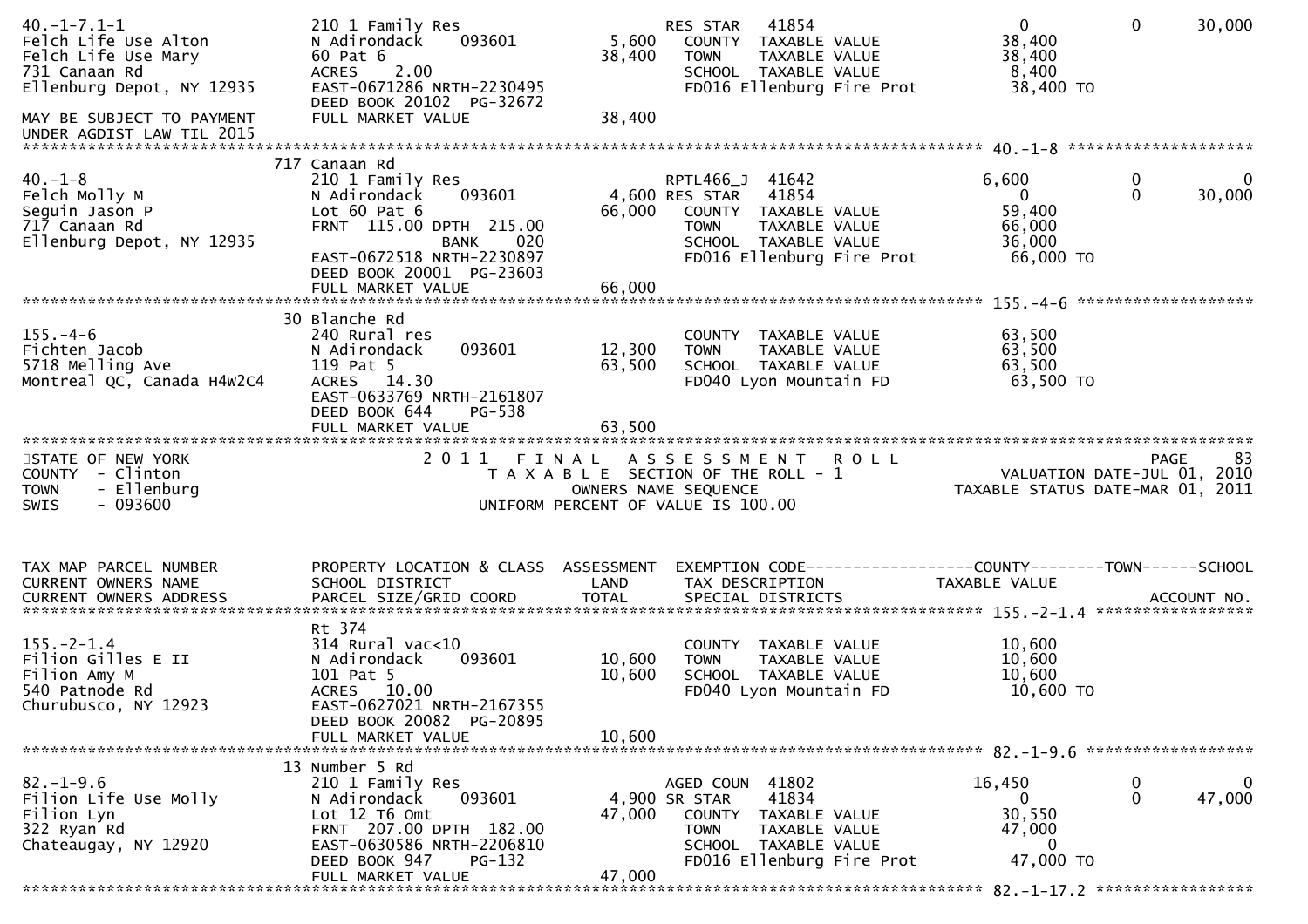| 49 Number 5 Rd<br>$82. - 1 - 9.2$<br>13,000<br>210 1 Family Res<br>COUNTY TAXABLE VALUE<br>Filion Richard<br>093601<br>5,100<br>13,000<br>N Adirondack<br>TAXABLE VALUE<br><b>TOWN</b><br>13,000<br>8149 Star Rd<br>Lot 12 T6omt<br>13,000<br>SCHOOL TAXABLE VALUE<br>FRNT 207.00 DPTH 207.00<br>13,000 TO<br>Chateaugay, NY 12920<br>FD016 Ellenburg Fire Prot<br>EAST-0629686 NRTH-2206683<br>DEED BOOK 20031 PG-57437<br>195 Bohon Rd<br>$82. - 1 - 9.4$<br>270 Mfg housing<br>10,500<br>LIM INC DI 41932<br>0<br>0<br>093601<br>$\Omega$<br>21,000<br>Filion Robert<br>4,900 RES STAR<br>41854<br>N Adirondack<br>$\overline{0}$<br>10,500<br>195 Bohon Rd<br>Lot 12 T6omt<br>21,000<br>COUNTY TAXABLE VALUE<br>Ellenburg Center, NY 12934<br>FRNT 184.00 DPTH 198.00<br>21,000<br>TAXABLE VALUE<br><b>TOWN</b><br>$\mathbf{0}$<br>EAST-0630894 NRTH-2206552<br>SCHOOL TAXABLE VALUE<br>DEED BOOK 20031 PG-53247<br>FD016 Ellenburg Fire Prot<br>21,000 TO<br>21,000<br>FULL MARKET VALUE<br>STATE OF NEW YORK<br>2 0 1 1<br>ASSESSMENT<br><b>ROLL</b><br><b>PAGE</b><br>FINAL<br>84<br>VALUATION DATE-JUL 01, 2010<br>TAXABLE STATUS DATE-MAR 01, 2011<br>COUNTY - Clinton<br>T A X A B L E SECTION OF THE ROLL - 1<br>- Ellenburg<br><b>TOWN</b><br>OWNERS NAME SEQUENCE<br>$-093600$<br>UNIFORM PERCENT OF VALUE IS 100.00<br><b>SWIS</b><br>PROPERTY LOCATION & CLASS ASSESSMENT<br>EXEMPTION CODE-----------------COUNTY--------TOWN------SCHOOL<br>TAX MAP PARCEL NUMBER<br>CURRENT OWNERS NAME<br>SCHOOL DISTRICT<br>LAND<br>TAX DESCRIPTION<br>TAXABLE VALUE<br><b>TOTAL</b><br>SPECIAL DISTRICTS<br>PARCEL SIZE/GRID COORD<br><b>CURRENT OWNERS ADDRESS</b><br>ACCOUNT NO.<br>157 Bohon Rd<br>$82. - 1 - 9.5$<br>270 Mfg housing<br>41854<br>$\mathbf{0}$<br>$\mathbf{0}$<br>29,000<br>RES STAR<br>093601<br>Filion Robin<br>5,100<br>29,000<br>N Adirondack<br>COUNTY TAXABLE VALUE<br>Lot 12 T6omt<br>29,000<br>157 Bohon Rd<br>29,000<br><b>TOWN</b><br>TAXABLE VALUE<br>$\mathbf{0}$<br>Churubusco, NY 12923<br>FRNT 208.00 DPTH 207.50<br>SCHOOL TAXABLE VALUE<br>29,000 TO<br>EAST-0630994 NRTH-2205633<br>FD016 Ellenburg Fire Prot<br>DEED BOOK 796<br>$PG-58$<br>29,000<br>FULL MARKET VALUE<br>44 West Hill Rd<br>0<br>$99.1 - 1 - 36$<br>41854<br>30,000<br>210 1 Family Res<br>RES STAR<br>$\mathbf{0}$<br>Finlayson Nathalie<br>093601<br>4,800<br>46,600<br>N Adirondack<br>COUNTY TAXABLE VALUE<br>44 West Hill Rd<br>46,600<br>11 Pat 5<br>TAXABLE VALUE<br>46,600<br><b>TOWN</b><br>Ellenburg Center, NY 12934<br>FRNT 165.00 DPTH 223.00<br>16,600<br>SCHOOL TAXABLE VALUE<br>46,600 TO<br>080<br>FD014 Ellenburg Ctr FD15<br>BANK<br>EAST-0648419 NRTH-2198397<br>46,600 TO<br>LT010 Ellenburg Light 15<br>DEED BOOK 929<br>PG-318<br>46,600<br>FULL MARKET VALUE | $82. - 1 - 17.2$<br>Filion Patricia D<br>8149 Star Rd<br>Chateaugay, NY 12920 | 8149 Star Rd<br>312 Vac w/imprv<br>N Adirondack<br>093601<br>9 T6omt<br>13.50<br><b>ACRES</b><br>EAST-0626704 NRTH-2200814<br>DEED BOOK 20102 PG-34768<br>FULL MARKET VALUE | 12,100<br>32,000<br>32,000 | 41854<br><b>RES STAR</b><br>COUNTY TAXABLE VALUE<br><b>TOWN</b><br>SCHOOL TAXABLE VALUE | TAXABLE VALUE<br>FD016 Ellenburg Fire Prot<br>OT002 Omitted Tax-County<br>OT004 Omitted Tax-Town | $\mathbf{0}$<br>32,000<br>32,000<br>3,840<br>32,000 TO<br>68.52 MT<br>65.81 MT | $\mathbf{0}$ | 28,160 |
|---------------------------------------------------------------------------------------------------------------------------------------------------------------------------------------------------------------------------------------------------------------------------------------------------------------------------------------------------------------------------------------------------------------------------------------------------------------------------------------------------------------------------------------------------------------------------------------------------------------------------------------------------------------------------------------------------------------------------------------------------------------------------------------------------------------------------------------------------------------------------------------------------------------------------------------------------------------------------------------------------------------------------------------------------------------------------------------------------------------------------------------------------------------------------------------------------------------------------------------------------------------------------------------------------------------------------------------------------------------------------------------------------------------------------------------------------------------------------------------------------------------------------------------------------------------------------------------------------------------------------------------------------------------------------------------------------------------------------------------------------------------------------------------------------------------------------------------------------------------------------------------------------------------------------------------------------------------------------------------------------------------------------------------------------------------------------------------------------------------------------------------------------------------------------------------------------------------------------------------------------------------------------------------------------------------------------------------------------------------------------------------------------------------------------------------------------------------------------------------------------------------------------------------------------------------------------------------------------------------------------------------------------------------------------------------------------------------------------------------------------------------------------------------------------|-------------------------------------------------------------------------------|-----------------------------------------------------------------------------------------------------------------------------------------------------------------------------|----------------------------|-----------------------------------------------------------------------------------------|--------------------------------------------------------------------------------------------------|--------------------------------------------------------------------------------|--------------|--------|
|                                                                                                                                                                                                                                                                                                                                                                                                                                                                                                                                                                                                                                                                                                                                                                                                                                                                                                                                                                                                                                                                                                                                                                                                                                                                                                                                                                                                                                                                                                                                                                                                                                                                                                                                                                                                                                                                                                                                                                                                                                                                                                                                                                                                                                                                                                                                                                                                                                                                                                                                                                                                                                                                                                                                                                                                   |                                                                               |                                                                                                                                                                             |                            |                                                                                         |                                                                                                  |                                                                                |              |        |
|                                                                                                                                                                                                                                                                                                                                                                                                                                                                                                                                                                                                                                                                                                                                                                                                                                                                                                                                                                                                                                                                                                                                                                                                                                                                                                                                                                                                                                                                                                                                                                                                                                                                                                                                                                                                                                                                                                                                                                                                                                                                                                                                                                                                                                                                                                                                                                                                                                                                                                                                                                                                                                                                                                                                                                                                   |                                                                               |                                                                                                                                                                             |                            |                                                                                         |                                                                                                  |                                                                                |              |        |
|                                                                                                                                                                                                                                                                                                                                                                                                                                                                                                                                                                                                                                                                                                                                                                                                                                                                                                                                                                                                                                                                                                                                                                                                                                                                                                                                                                                                                                                                                                                                                                                                                                                                                                                                                                                                                                                                                                                                                                                                                                                                                                                                                                                                                                                                                                                                                                                                                                                                                                                                                                                                                                                                                                                                                                                                   |                                                                               |                                                                                                                                                                             |                            |                                                                                         |                                                                                                  |                                                                                |              |        |
|                                                                                                                                                                                                                                                                                                                                                                                                                                                                                                                                                                                                                                                                                                                                                                                                                                                                                                                                                                                                                                                                                                                                                                                                                                                                                                                                                                                                                                                                                                                                                                                                                                                                                                                                                                                                                                                                                                                                                                                                                                                                                                                                                                                                                                                                                                                                                                                                                                                                                                                                                                                                                                                                                                                                                                                                   |                                                                               |                                                                                                                                                                             |                            |                                                                                         |                                                                                                  |                                                                                |              |        |
|                                                                                                                                                                                                                                                                                                                                                                                                                                                                                                                                                                                                                                                                                                                                                                                                                                                                                                                                                                                                                                                                                                                                                                                                                                                                                                                                                                                                                                                                                                                                                                                                                                                                                                                                                                                                                                                                                                                                                                                                                                                                                                                                                                                                                                                                                                                                                                                                                                                                                                                                                                                                                                                                                                                                                                                                   |                                                                               |                                                                                                                                                                             |                            |                                                                                         |                                                                                                  |                                                                                |              |        |
|                                                                                                                                                                                                                                                                                                                                                                                                                                                                                                                                                                                                                                                                                                                                                                                                                                                                                                                                                                                                                                                                                                                                                                                                                                                                                                                                                                                                                                                                                                                                                                                                                                                                                                                                                                                                                                                                                                                                                                                                                                                                                                                                                                                                                                                                                                                                                                                                                                                                                                                                                                                                                                                                                                                                                                                                   |                                                                               |                                                                                                                                                                             |                            |                                                                                         |                                                                                                  |                                                                                |              |        |
|                                                                                                                                                                                                                                                                                                                                                                                                                                                                                                                                                                                                                                                                                                                                                                                                                                                                                                                                                                                                                                                                                                                                                                                                                                                                                                                                                                                                                                                                                                                                                                                                                                                                                                                                                                                                                                                                                                                                                                                                                                                                                                                                                                                                                                                                                                                                                                                                                                                                                                                                                                                                                                                                                                                                                                                                   |                                                                               |                                                                                                                                                                             |                            |                                                                                         |                                                                                                  |                                                                                |              |        |
|                                                                                                                                                                                                                                                                                                                                                                                                                                                                                                                                                                                                                                                                                                                                                                                                                                                                                                                                                                                                                                                                                                                                                                                                                                                                                                                                                                                                                                                                                                                                                                                                                                                                                                                                                                                                                                                                                                                                                                                                                                                                                                                                                                                                                                                                                                                                                                                                                                                                                                                                                                                                                                                                                                                                                                                                   |                                                                               |                                                                                                                                                                             |                            |                                                                                         |                                                                                                  |                                                                                |              |        |
|                                                                                                                                                                                                                                                                                                                                                                                                                                                                                                                                                                                                                                                                                                                                                                                                                                                                                                                                                                                                                                                                                                                                                                                                                                                                                                                                                                                                                                                                                                                                                                                                                                                                                                                                                                                                                                                                                                                                                                                                                                                                                                                                                                                                                                                                                                                                                                                                                                                                                                                                                                                                                                                                                                                                                                                                   |                                                                               |                                                                                                                                                                             |                            |                                                                                         |                                                                                                  |                                                                                |              |        |
|                                                                                                                                                                                                                                                                                                                                                                                                                                                                                                                                                                                                                                                                                                                                                                                                                                                                                                                                                                                                                                                                                                                                                                                                                                                                                                                                                                                                                                                                                                                                                                                                                                                                                                                                                                                                                                                                                                                                                                                                                                                                                                                                                                                                                                                                                                                                                                                                                                                                                                                                                                                                                                                                                                                                                                                                   |                                                                               |                                                                                                                                                                             |                            |                                                                                         |                                                                                                  |                                                                                |              |        |
|                                                                                                                                                                                                                                                                                                                                                                                                                                                                                                                                                                                                                                                                                                                                                                                                                                                                                                                                                                                                                                                                                                                                                                                                                                                                                                                                                                                                                                                                                                                                                                                                                                                                                                                                                                                                                                                                                                                                                                                                                                                                                                                                                                                                                                                                                                                                                                                                                                                                                                                                                                                                                                                                                                                                                                                                   |                                                                               |                                                                                                                                                                             |                            |                                                                                         |                                                                                                  |                                                                                |              |        |
|                                                                                                                                                                                                                                                                                                                                                                                                                                                                                                                                                                                                                                                                                                                                                                                                                                                                                                                                                                                                                                                                                                                                                                                                                                                                                                                                                                                                                                                                                                                                                                                                                                                                                                                                                                                                                                                                                                                                                                                                                                                                                                                                                                                                                                                                                                                                                                                                                                                                                                                                                                                                                                                                                                                                                                                                   |                                                                               |                                                                                                                                                                             |                            |                                                                                         |                                                                                                  |                                                                                |              |        |
|                                                                                                                                                                                                                                                                                                                                                                                                                                                                                                                                                                                                                                                                                                                                                                                                                                                                                                                                                                                                                                                                                                                                                                                                                                                                                                                                                                                                                                                                                                                                                                                                                                                                                                                                                                                                                                                                                                                                                                                                                                                                                                                                                                                                                                                                                                                                                                                                                                                                                                                                                                                                                                                                                                                                                                                                   |                                                                               |                                                                                                                                                                             |                            |                                                                                         |                                                                                                  |                                                                                |              |        |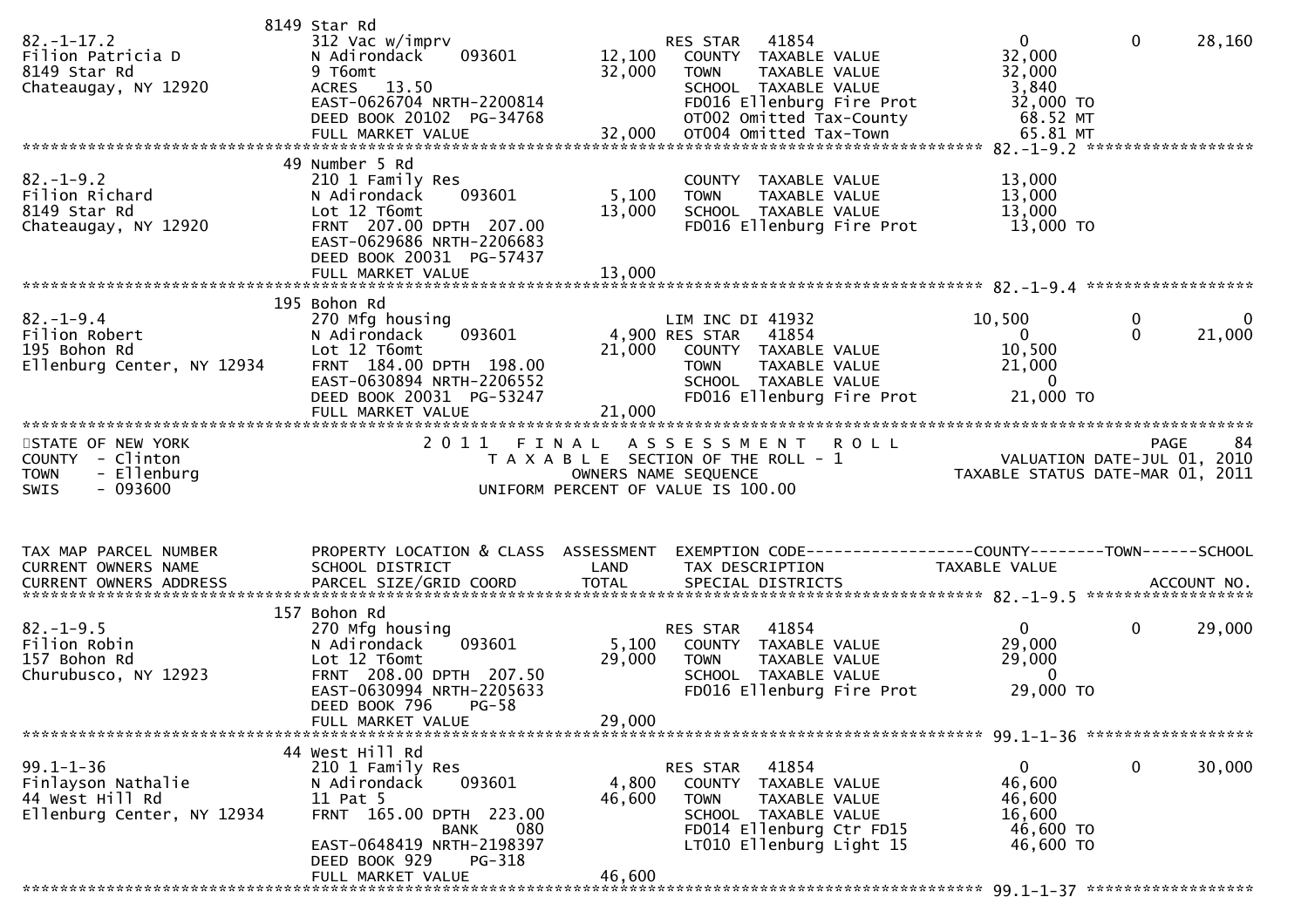| $99.1 - 1 - 37$<br>Finlayson Nathalie<br>44 West Hill Rd<br>Ellenburg Center, NY 12934                                | 65 Carlson St<br>210 1 Family Res<br>093601<br>N Adirondack<br>11 Pat 5<br>96.00 DPTH<br>85.00<br><b>FRNT</b><br>080<br>BANK<br>EAST-0648330 NRTH-2198444<br>DEED BOOK 929<br>PG-318<br>FULL MARKET VALUE | 3,000<br>20,000<br>20,000   | COUNTY TAXABLE VALUE<br>TAXABLE VALUE<br><b>TOWN</b><br>SCHOOL TAXABLE VALUE<br>FD014 Ellenburg Ctr FD15<br>LT010 Ellenburg Light 15  | 20,000<br>20,000<br>20,000<br>20,000 TO<br>20,000 TO                                                                                                                                 |
|-----------------------------------------------------------------------------------------------------------------------|-----------------------------------------------------------------------------------------------------------------------------------------------------------------------------------------------------------|-----------------------------|---------------------------------------------------------------------------------------------------------------------------------------|--------------------------------------------------------------------------------------------------------------------------------------------------------------------------------------|
|                                                                                                                       |                                                                                                                                                                                                           |                             |                                                                                                                                       |                                                                                                                                                                                      |
| $71.3 - 2 - 17$<br>Finley Kevin<br>Finley Julie B<br>632 Canaan Rd<br>Ellenburg Depot, NY 12935                       | 5042 Rt 11<br>210 1 Family Res<br>N Adirondack<br>093601<br>20 Pat 6<br>FRNT 222.00 DPTH 170.00<br>EAST-0674485 NRTH-2213719<br>DEED BOOK 20092 PG-28567<br>FULL MARKET VALUE                             | 4,900<br>126,200<br>126,200 | COUNTY TAXABLE VALUE<br>TAXABLE VALUE<br><b>TOWN</b><br>SCHOOL TAXABLE VALUE<br>FD002 Ellenburg Dpt FD 21<br>LT011 Ellenburg Light 21 | 126,200<br>126,200<br>126,200<br>126,200 TO<br>126,200 TO                                                                                                                            |
|                                                                                                                       |                                                                                                                                                                                                           |                             |                                                                                                                                       |                                                                                                                                                                                      |
| $71.3 - 2 - 33$<br>Finley Kevin<br>Finley Julie<br>632 Canaan Rd<br>Ellenburg Depot, NY 12935                         | 5011 Rt 11<br>311 Res vac land<br>093601<br>N Adirondack<br>20 Pat 6<br>FRNT 85.25 DPTH 510.00<br>EAST-0675161 NRTH-2213303<br>DEED BOOK 20082 PG-18628                                                   | 3,800<br>3,800              | COUNTY TAXABLE VALUE<br>TAXABLE VALUE<br>TOWN<br>SCHOOL TAXABLE VALUE<br>FD002 Ellenburg Dpt FD 21<br>LT011 Ellenburg Light 21        | 3,800<br>3,800<br>3,800<br>3,800 TO<br>3,800 TO                                                                                                                                      |
| STATE OF NEW YORK<br>COUNTY - Clinton<br>- Ellenburg<br><b>TOWN</b><br>$-093600$<br>SWIS                              |                                                                                                                                                                                                           |                             | 2011 FINAL ASSESSMENT ROLL<br>UNIFORM PERCENT OF VALUE IS 100.00                                                                      | 85<br><b>PAGE</b><br>לא PAGE 8 S E S S M E N T R O L L<br>T A X A B L E SECTION OF THE ROLL - 1 VALUATION DATE-JUL 01, 2010<br>OWNERS NAME SEQUENCE TAXABLE STATUS DATE-MAR 01, 2011 |
| TAX MAP PARCEL NUMBER<br><b>CURRENT OWNERS NAME</b>                                                                   | PROPERTY LOCATION & CLASS ASSESSMENT<br>SCHOOL DISTRICT                                                                                                                                                   | LAND                        | TAX DESCRIPTION                                                                                                                       | EXEMPTION CODE-----------------COUNTY--------TOWN------SCHOOL<br>TAXABLE VALUE                                                                                                       |
| $71.3 - 2 - 34$<br>$\frac{2}{\sqrt{1}}$<br>Finley Kevin<br>Finley Julie<br>632 Canaan Rd<br>Ellenburg Depot, NY 12935 | 5013 Rt 11<br>210 1 Family Res<br>093601<br>N Adirondack<br>20 Pat 6<br>FRNT 50.70 DPTH 528.00<br>EAST-0675102 NRTH-2213278<br>DEED BOOK 20082 PG-18628                                                   | 3,000<br>51,000             | COUNTY TAXABLE VALUE<br>TAXABLE VALUE<br><b>TOWN</b><br>SCHOOL TAXABLE VALUE<br>FD002 Ellenburg Dpt FD 21<br>LT011 Ellenburg Light 21 | 51,000<br>51,000<br>51,000<br>51,000 TO<br>51,000 TO                                                                                                                                 |
|                                                                                                                       | FULL MARKET VALUE                                                                                                                                                                                         | 51,000                      |                                                                                                                                       |                                                                                                                                                                                      |
| $85.1 - 1 - 30$<br>Finley Kevin C<br>Finley Julie B<br>632 Canaan Rd<br>Ellenburg Depot, NY 12935                     | 6649 Star Rd<br>220 2 Family Res<br>093601<br>N Adirondack<br>18 Pat 6<br><b>ACRES</b><br>1.20<br>EAST-0662751 NRTH-2207453<br>DEED BOOK 99001 PG-08665<br>FULL MARKET VALUE                              | 5,000<br>45,000<br>45,000   | COUNTY TAXABLE VALUE<br>TAXABLE VALUE<br>TOWN<br>SCHOOL TAXABLE VALUE<br>FD016 Ellenburg Fire Prot<br>LT012 Ellenburg Light 5         | 45,000<br>45,000<br>45,000<br>45,000 TO<br>45,000 TO                                                                                                                                 |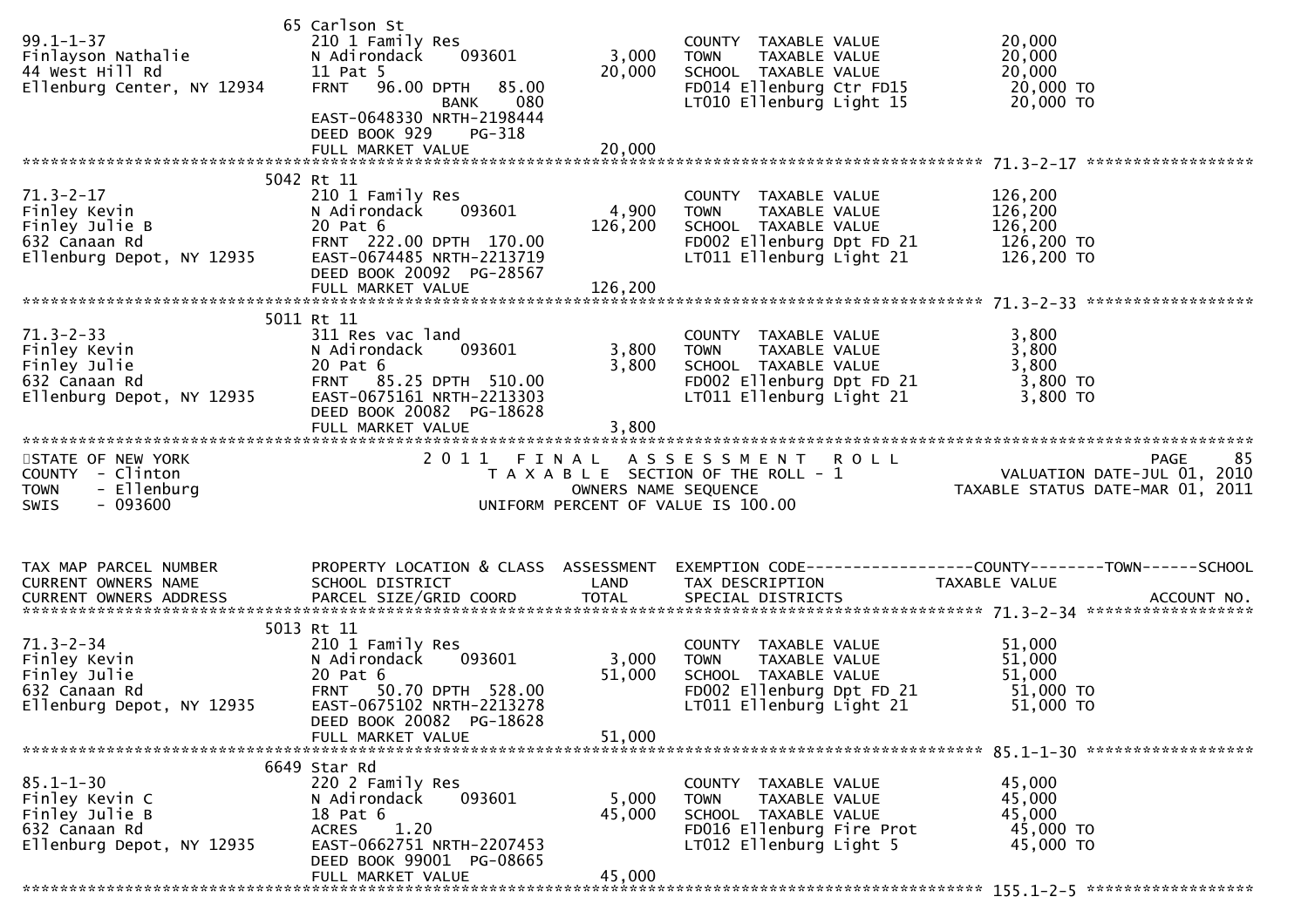|                                            | 4949 Rt 374                                   |                    |                                                                     |                                                                 |                    |
|--------------------------------------------|-----------------------------------------------|--------------------|---------------------------------------------------------------------|-----------------------------------------------------------------|--------------------|
| $155.1 - 2 - 5$                            | 260 Seasonal res - WTRFNT                     |                    | COUNTY TAXABLE VALUE                                                | 165,800                                                         |                    |
| Fischer Carolyn L<br>Littwin Charles       | N Adirondack<br>093601<br>101 Pat 5           | 116,700<br>165,800 | TAXABLE VALUE<br><b>TOWN</b><br>SCHOOL TAXABLE VALUE                | 165,800<br>165,800                                              |                    |
| 638 Arbor Ct                               | 2.30<br><b>ACRES</b>                          |                    | FD040 Lyon Mountain FD                                              | 165,800 TO                                                      |                    |
| River Vale, NJ 07675                       | EAST-0627094 NRTH-2165755                     |                    | WD018 Chat Lake Water Dst                                           | 164,988 ТО М                                                    |                    |
|                                            | DEED BOOK 766<br>PG-155                       |                    |                                                                     |                                                                 |                    |
|                                            |                                               |                    |                                                                     |                                                                 |                    |
|                                            |                                               |                    |                                                                     |                                                                 |                    |
| $99.1 - 1 - 38$                            | 50 West Hill Rd<br>210 1 Family Res           |                    | 41854<br>RES STAR                                                   | $\mathbf{0}$                                                    | $\Omega$<br>30,000 |
| Forcier Amy                                | 093601<br>N Adirondack                        | 4,500              | COUNTY TAXABLE VALUE                                                | 38,500                                                          |                    |
| 50 West Hill Rd                            | 11 Pat 5                                      | 38,500             | <b>TOWN</b><br>TAXABLE VALUE                                        | 38,500                                                          |                    |
| Ellenburg Center, NY 12934                 | FRNT 98.00 DPTH 231.00                        |                    | SCHOOL TAXABLE VALUE                                                | 8,500                                                           |                    |
|                                            | EAST-0648230 NRTH-2198318                     |                    | FD014 Ellenburg Ctr FD15                                            | 38,500 TO                                                       |                    |
|                                            | DEED BOOK 20031 PG-58888                      |                    | LT010 Ellenburg Light 15                                            | 38,500 TO                                                       |                    |
|                                            |                                               |                    |                                                                     |                                                                 |                    |
|                                            | 77 Vanderbogart Rd                            |                    |                                                                     |                                                                 |                    |
| $113. - 1 - 3$                             | 112 Dairy farm                                |                    | RES STAR<br>41854                                                   | $\mathbf{0}$                                                    | 30,000<br>0        |
| Fortin Daniel M                            | 093601<br>N Adirondack                        |                    | 63,100 483A EX<br>42100                                             | 3,300                                                           | 3,300<br>3,300     |
| Fortin Patricia L                          | 27 Pat 5                                      | 194,400            | COUNTY TAXABLE VALUE                                                | 191,100                                                         |                    |
| 77 Vanderbogart Rd                         | ACRES 165.20                                  |                    | TAXABLE VALUE<br><b>TOWN</b>                                        | 191,100                                                         |                    |
| Ellenburg Center, NY 12934                 | EAST-0638280 NRTH-2189668                     |                    | SCHOOL TAXABLE VALUE                                                | 161,100                                                         |                    |
| MAY BE SUBJECT TO PAYMENT                  | DEED BOOK 20061 PG-92484<br>FULL MARKET VALUE |                    | FD016 Ellenburg Fire Prot<br>3,300 EX                               | 191,100 TO                                                      |                    |
|                                            |                                               | 194,400            |                                                                     |                                                                 |                    |
|                                            |                                               |                    |                                                                     |                                                                 |                    |
| STATE OF NEW YORK                          |                                               |                    |                                                                     |                                                                 | 86                 |
|                                            |                                               |                    | 2011 FINAL ASSESSMENT ROLL                                          |                                                                 | <b>PAGE</b>        |
| COUNTY - Clinton                           |                                               |                    | T A X A B L E SECTION OF THE ROLL - 1                               |                                                                 |                    |
| - Ellenburg<br><b>TOWN</b>                 |                                               |                    | OWNERS NAME SEQUENCE                                                | VALUATION DATE-JUL 01, 2010<br>TAXABLE STATUS DATE-MAR 01, 2011 |                    |
| SWIS<br>$-093600$                          |                                               |                    | UNIFORM PERCENT OF VALUE IS 100.00                                  |                                                                 |                    |
|                                            |                                               |                    |                                                                     |                                                                 |                    |
|                                            |                                               |                    |                                                                     |                                                                 |                    |
| TAX MAP PARCEL NUMBER                      | PROPERTY LOCATION & CLASS ASSESSMENT          |                    | EXEMPTION        CODE-----------------COUNTY-------TOWN------SCHOOL |                                                                 |                    |
| CURRENT OWNERS NAME                        | SCHOOL DISTRICT                               | LAND               | TAX DESCRIPTION                                                     | TAXABLE VALUE                                                   |                    |
| CURRENT OWNERS ADDRESS                     |                                               |                    |                                                                     |                                                                 |                    |
|                                            |                                               |                    |                                                                     |                                                                 |                    |
|                                            | 4684 Rt 374                                   |                    |                                                                     |                                                                 | $\mathbf 0$        |
| $155.4 - 1 - 26$<br>Fountain Christopher R | 210 1 Family Res<br>N Adirondack<br>093601    | 8,300              | RES STAR<br>41854<br>COUNTY TAXABLE VALUE                           | $\overline{0}$<br>55,700                                        | 30,000             |
| Hynes Lori                                 | Lot 119 T5omt                                 | 55,700             | <b>TOWN</b><br>TAXABLE VALUE                                        | 55,700                                                          |                    |
| 4684 Rt 374                                | <b>ACRES</b><br>6.20                          |                    | SCHOOL TAXABLE VALUE                                                | 25,700                                                          |                    |
| Merrill, NY 12955                          | EAST-0632347 NRTH-2162404                     |                    | FD040 Lyon Mountain FD                                              | 55,700 TO                                                       |                    |
|                                            | DEED BOOK 20051 PG-78859                      |                    |                                                                     |                                                                 |                    |
|                                            | FULL MARKET VALUE                             | 55,700             |                                                                     |                                                                 |                    |
|                                            | Plank Rd                                      |                    |                                                                     |                                                                 |                    |
| $86. - 1 - 9$                              | 314 Rural vac<10                              |                    | COUNTY TAXABLE VALUE                                                | 10,000                                                          |                    |
| Fox Michael J                              | 093601<br>N Adirondack                        | 10,000             | TAXABLE VALUE<br><b>TOWN</b>                                        | 10,000                                                          |                    |
| Fox Christine                              | Lot $1$ Pat $6$                               | 10,000             | SCHOOL TAXABLE VALUE                                                | 10,000                                                          |                    |
| 125 North More Dr                          | 9.00<br><b>ACRES</b>                          |                    | FD016 Ellenburg Fire Prot                                           | 10,000 TO                                                       |                    |
| Yorktown Heights, NY 10598                 | EAST-0676376 NRTH-2203316                     |                    |                                                                     |                                                                 |                    |
|                                            | DEED BOOK 530<br>PG-194<br>FULL MARKET VALUE  | 10,000             |                                                                     |                                                                 |                    |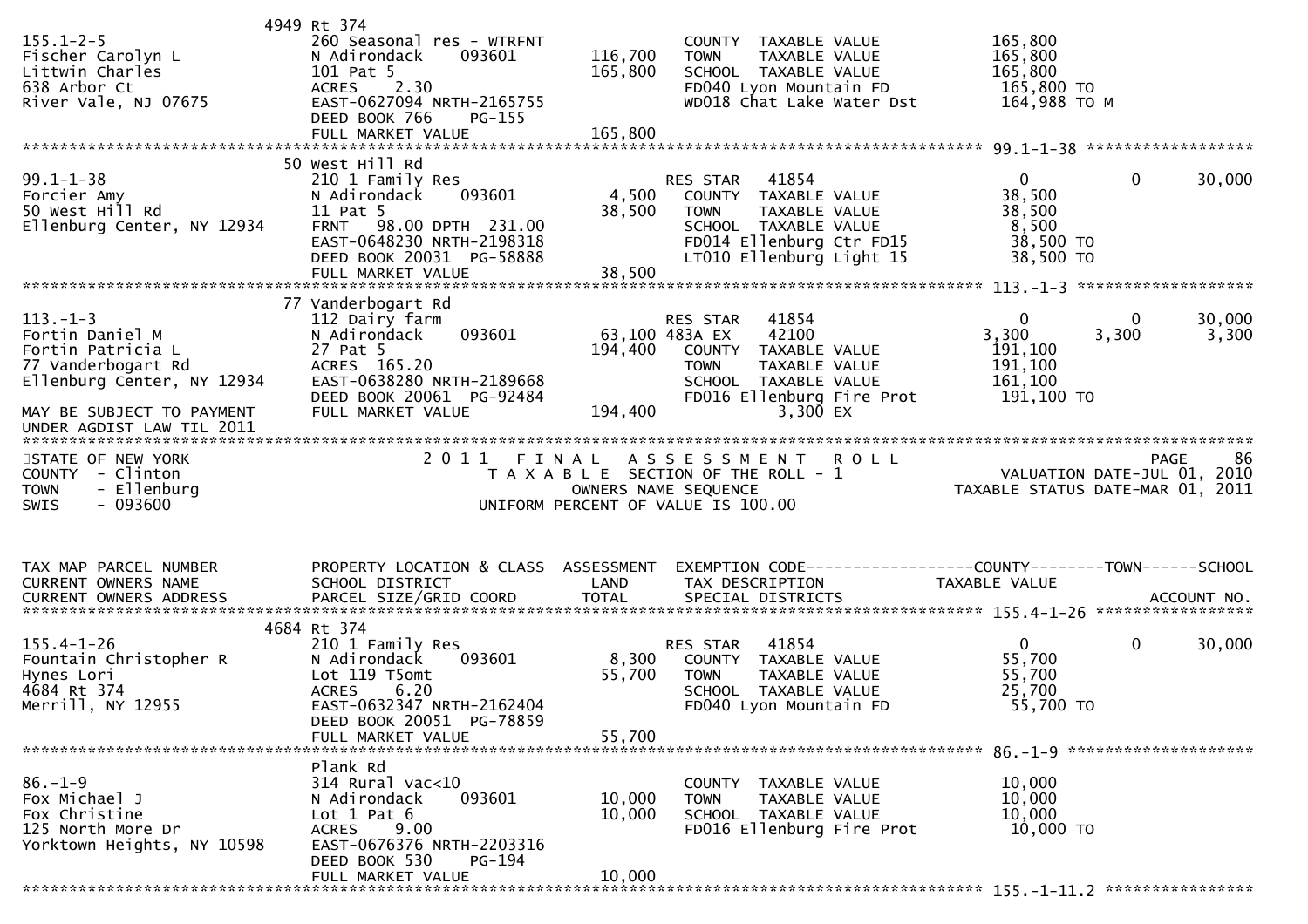| $155. - 1 - 11.2$<br>Franklin Dr William G<br>2450 N Powhatan St<br>Arlington, VA 22207                     | Chateaugay Lk<br>$314$ Rural vac< $10$ - WTRFNT<br>093601<br>N Adirondack<br>Lot 120 T5omt<br>ACRES 46.10<br>EAST-0627596 NRTH-2160481<br>DEED BOOK 99001 PG-17988                          | 183,200<br>183,200                 | COUNTY TAXABLE VALUE<br>TAXABLE VALUE<br><b>TOWN</b><br>SCHOOL TAXABLE VALUE<br>FD040 Lyon Mountain FD<br>WD018 Chat Lake Water Dst                               | 183,200<br>183,200<br>183,200<br>183,200 TO<br>183,200 ТО М                                                                     |
|-------------------------------------------------------------------------------------------------------------|---------------------------------------------------------------------------------------------------------------------------------------------------------------------------------------------|------------------------------------|-------------------------------------------------------------------------------------------------------------------------------------------------------------------|---------------------------------------------------------------------------------------------------------------------------------|
| $155. - 3 - 13$<br>Franklin William G<br>1715 No Geo Mason Dr<br>Arlington, VA 22205                        | 4731 Rt 374<br>260 Seasonal res - WTRFNT<br>093601<br>N Adirondack<br>119 Pat 5<br>ACRES 22.10<br>EAST-0630686 NRTH-2162646<br>DEED BOOK 751<br>PG-154<br>FULL MARKET VALUE                 | 171,800<br>330,000<br>330,000      | COUNTY TAXABLE VALUE<br><b>TOWN</b><br>TAXABLE VALUE<br>SCHOOL TAXABLE VALUE<br>FD040 Lyon Mountain FD<br>WD018 Chat Lake Water Dst                               | 330,000<br>330,000<br>330,000<br>330,000 TO<br>320,595 TO M<br>****************                                                 |
| $141.3 - 1 - 1.1$<br>Freeman Patrick<br>Freeman Kathleen<br>46 Ron Craig Rd<br>Cadyville, NY 12918          | Narrows Rd<br>314 Rural vac<10 - WTRFNT<br>Chateaugay 1<br>163401<br>Lot 100 T5omt<br>FRNT 193.00 DPTH 285.00<br>EAST-0622107 NRTH-2172983<br>DEED BOOK 20041 PG-72323<br>FULL MARKET VALUE | 108,900<br>108,900<br>108,900      | COUNTY TAXABLE VALUE<br><b>TOWN</b><br>TAXABLE VALUE<br>SCHOOL TAXABLE VALUE<br>FD040 Lyon Mountain FD<br>WD018 Chat Lake Water Dst                               | 108,900<br>108,900<br>108,900<br>108,900 TO<br>108,900 ТО М                                                                     |
| STATE OF NEW YORK<br>COUNTY - Clinton<br>- Ellenburg<br><b>TOWN</b><br>$-093600$<br><b>SWIS</b>             |                                                                                                                                                                                             | OWNERS NAME SEQUENCE               | 2011 FINAL ASSESSMENT ROLL<br>T A X A B L E SECTION OF THE ROLL - 1<br>UNIFORM PERCENT OF VALUE IS 100.00                                                         | 87<br>PAGE<br>VALUATION DATE-JUL 01, 2010<br>TAXABLE STATUS DATE-MAR 01, 2011                                                   |
| TAX MAP PARCEL NUMBER<br>CURRENT OWNERS NAME                                                                | PROPERTY LOCATION & CLASS ASSESSMENT<br>SCHOOL DISTRICT                                                                                                                                     | LAND                               | TAX DESCRIPTION                                                                                                                                                   | EXEMPTION CODE------------------COUNTY--------TOWN------SCHOOL<br>TAXABLE VALUE                                                 |
| $71.3 - 1 - 24$<br>Fritz Life Use Jane M<br>Coughenour Mary Jane<br>PO Box 173<br>Ellenburg Depot, NY 12935 | 5143 Rt 11<br>210 1 Family Res<br>N Adirondack<br>093601<br>20 Pat 6<br>FRNT 115.00 DPTH 220.00<br>EAST-0672252 NRTH-2212604<br>DEED BOOK 20102 PG-30351<br>FULL MARKET VALUE               | 4,500 RES STAR<br>93,500<br>93,500 | WARCOMALL 41131<br>41854<br>COUNTY TAXABLE VALUE<br><b>TOWN</b><br>TAXABLE VALUE<br>SCHOOL TAXABLE VALUE<br>FD002 Ellenburg Dpt FD 21<br>LT011 Ellenburg Light 21 | $\mathbf 0$<br>23,375<br>23,375<br>$\overline{0}$<br>30,000<br>$\Omega$<br>70,125<br>70,125<br>63,500<br>93,500 TO<br>93,500 TO |
| $40. - 1 - 9.2$<br>Gadway William<br>Gadway Cynthia<br>691 Canaan Rd<br>Ellenburg Depot, NY 12935           | 691 Canaan Rd<br>210 1 Family Res<br>093601<br>N Adirondack<br>Lot 60 T6 Omt<br>4.30<br><b>ACRES</b><br>EAST-0672523 NRTH-2230104<br>DEED BOOK 779<br><b>PG-232</b><br>FULL MARKET VALUE    | 7,100<br>81,000<br>81,000          | 41854<br>RES STAR<br><b>COUNTY</b><br>TAXABLE VALUE<br><b>TOWN</b><br>TAXABLE VALUE<br>SCHOOL TAXABLE VALUE<br>FD016 Ellenburg Fire Prot                          | $\mathbf{0}$<br>0<br>30,000<br>81,000<br>81,000<br>51,000<br>81,000 TO                                                          |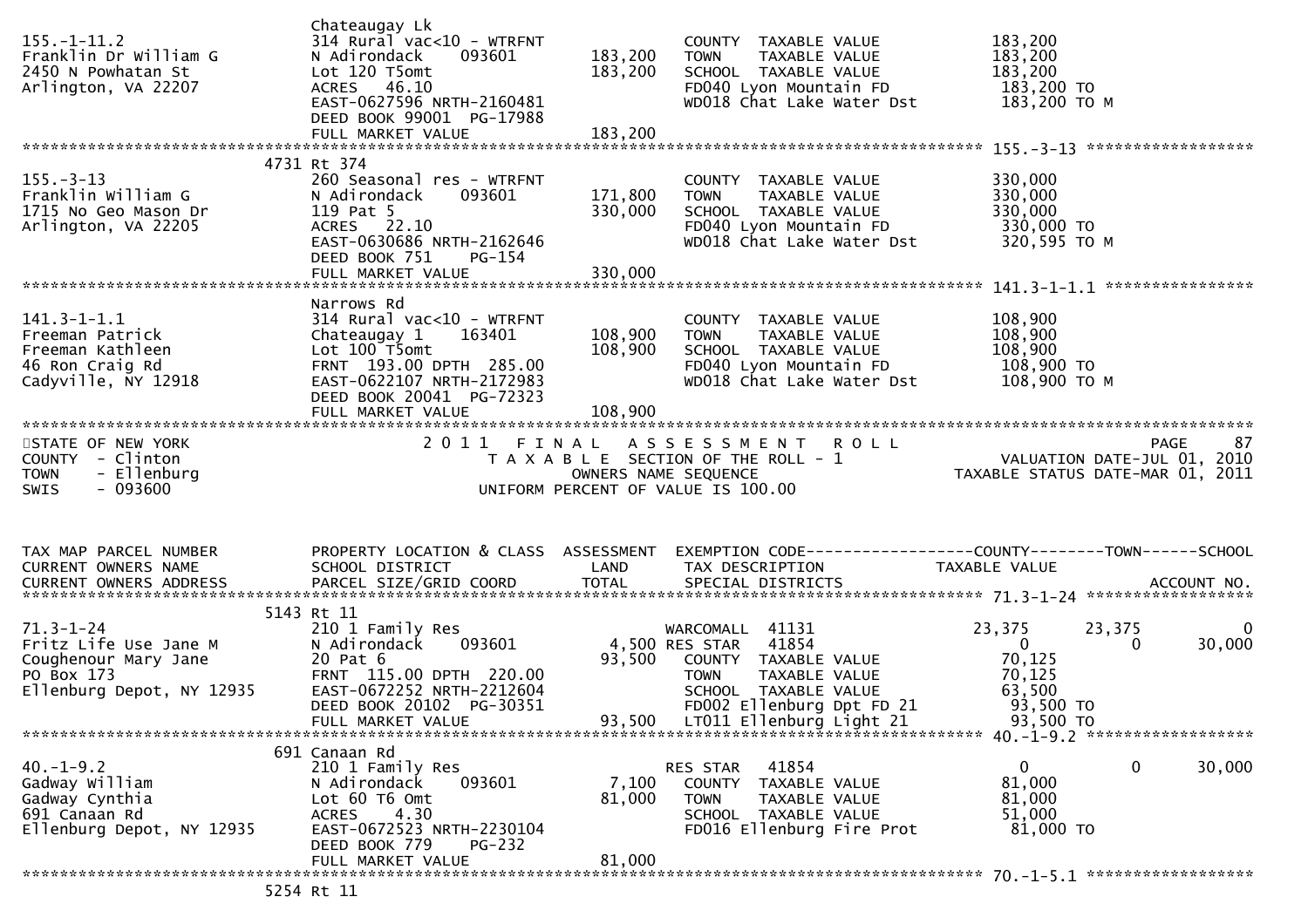| $70. - 1 - 5.1$<br>Gadway William<br>691 Caanan Rd<br>Ellenburg Depot, NY 12935-2625 ACRES 14.90  | 416 Mfg hsing pk<br>N Adirondack<br>093601<br>19 Pat 6<br>EAST-0669387 NRTH-2212343<br>DEED BOOK 639<br>PG-330                                                      | 57,800<br>70,800           | COUNTY TAXABLE VALUE<br>TAXABLE VALUE<br><b>TOWN</b><br>SCHOOL TAXABLE VALUE<br>FD002 Ellenburg Dpt FD 21<br>LT011 Ellenburg Light 21 | 70,800<br>70,800<br>70,800<br>70,800 TO<br>8,496 то                            |        |
|---------------------------------------------------------------------------------------------------|---------------------------------------------------------------------------------------------------------------------------------------------------------------------|----------------------------|---------------------------------------------------------------------------------------------------------------------------------------|--------------------------------------------------------------------------------|--------|
|                                                                                                   | 5990 Rt 11                                                                                                                                                          |                            |                                                                                                                                       |                                                                                |        |
| $69. - 2 - 1.1$<br>Gagnier Cindy<br>PO Box 327<br>Ellenburg Depot, NY 12935                       | 210 1 Family Res<br>N Adirondack<br>093601<br>Lot $15$ Pat $6$<br><b>ACRES</b><br>4.10<br>EAST-0653030 NRTH-2210249<br>DEED BOOK 20102 PG-30853                     | 6,900<br>77,000            | 41854<br>RES STAR<br>COUNTY TAXABLE VALUE<br>TAXABLE VALUE<br>TOWN<br>SCHOOL TAXABLE VALUE<br>FD016 Ellenburg Fire Prot               | $\mathbf{0}$<br>$\mathbf 0$<br>77,000<br>77,000<br>47,000<br>77,000 TO         | 30,000 |
|                                                                                                   | 544 Spear Hill Rd                                                                                                                                                   |                            |                                                                                                                                       |                                                                                |        |
| $126. - 1 - 7.1$<br>Garceau Michael R<br>Trombley Amy L<br>544 Spear Hill Rd<br>Merrill, NY 12955 | 210 1 Family Res<br>N Adirondack<br>093601<br>58 Pat 5<br>FRNT 173.00 DPTH 209.00<br>EAST-0628316 NRTH-2186630<br>DEED BOOK 20092 PG-27092<br>FULL MARKET VALUE     | 4,900<br>51,000<br>51,000  | COUNTY TAXABLE VALUE<br><b>TOWN</b><br>TAXABLE VALUE<br>SCHOOL TAXABLE VALUE<br>FD016 Ellenburg Fire Prot                             | 51,000<br>51,000<br>51,000<br>51,000 TO                                        |        |
|                                                                                                   |                                                                                                                                                                     |                            |                                                                                                                                       |                                                                                |        |
| STATE OF NEW YORK<br>COUNTY - Clinton<br>- Ellenburg<br><b>TOWN</b><br>$-093600$<br>SWIS          |                                                                                                                                                                     | OWNERS NAME SEQUENCE       | 2011 FINAL ASSESSMENT ROLL<br>T A X A B L E SECTION OF THE ROLL - 1<br>UNIFORM PERCENT OF VALUE IS 100.00                             | <b>PAGE</b><br>VALUATION DATE-JUL 01, 2010<br>TAXABLE STATUS DATE-MAR 01, 2011 | 88     |
|                                                                                                   |                                                                                                                                                                     |                            |                                                                                                                                       |                                                                                |        |
|                                                                                                   |                                                                                                                                                                     |                            |                                                                                                                                       |                                                                                |        |
| TAX MAP PARCEL NUMBER<br>CURRENT OWNERS NAME                                                      | PROPERTY LOCATION & CLASS ASSESSMENT<br>SCHOOL DISTRICT                                                                                                             | LAND                       | TAX DESCRIPTION                                                                                                                       | EXEMPTION CODE-----------------COUNTY-------TOWN------SCHOOL<br>TAXABLE VALUE  |        |
|                                                                                                   |                                                                                                                                                                     |                            |                                                                                                                                       |                                                                                |        |
| $130. - 1 - 2$<br>Garceau Richard R<br>PO Box 186<br>Champlain, NY 12919                          | 48 Smith Rd<br>321 Abandoned ag<br>093601<br>N Adirondack<br>Lot 80 T5 Omt<br>ACRES 26.20<br>EAST-0679401 NRTH-2182162<br>DEED BOOK 20092 PG-27055                  | 16,200<br>16,200           | COUNTY TAXABLE VALUE<br>TAXABLE VALUE<br><b>TOWN</b><br>SCHOOL TAXABLE VALUE<br>FD016 Ellenburg Fire Prot                             | 16,200<br>16,200<br>16,200<br>16,200 TO                                        |        |
|                                                                                                   | FULL MARKET VALUE                                                                                                                                                   | 16,200                     |                                                                                                                                       |                                                                                |        |
| $85 - 2 - 3$<br>Gardenier Dr Turkan<br>115 St Andrews Dr NE<br>Vienna, VA 22180                   | Military Tpke<br>323 Vacant rural<br>093601<br>N Adirondack<br>19 Pat 6<br>ACRES 38.10<br>EAST-0667499 NRTH-2208798<br>DEED BOOK 544<br>PG-164<br>FULL MARKET VALUE | 18,600<br>18,600<br>18,600 | COUNTY TAXABLE VALUE<br>TAXABLE VALUE<br><b>TOWN</b><br>SCHOOL TAXABLE VALUE<br>FD016 Ellenburg Fire Prot                             | 18,600<br>18,600<br>18,600<br>18,600 TO                                        |        |
|                                                                                                   | 144 Blanche Rd                                                                                                                                                      |                            |                                                                                                                                       |                                                                                |        |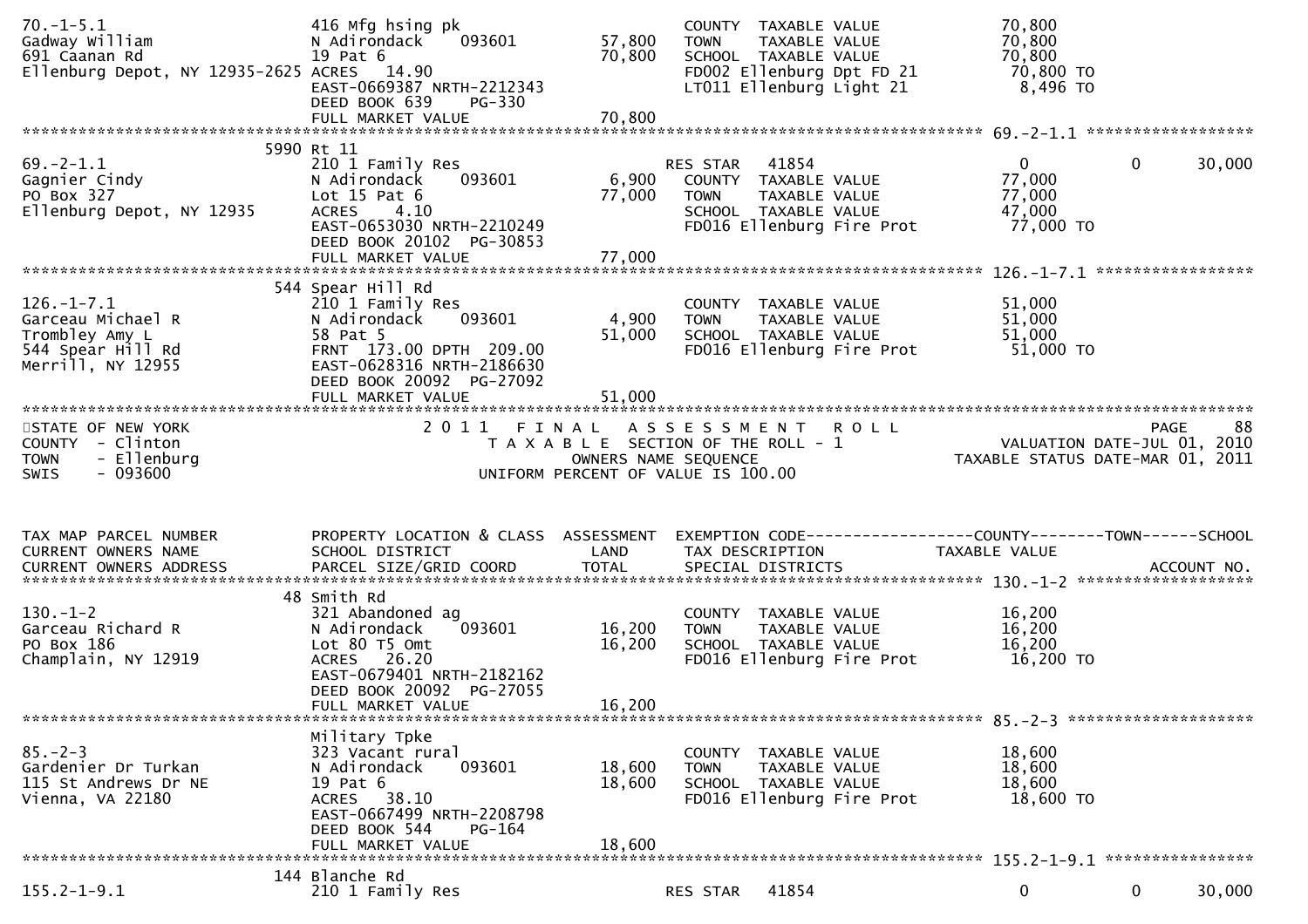| Gardner Gary H Jr<br>Gardner Tracy<br>144 Blanche Rd<br>Merrill, NY 12955                                      | 093601<br>N Adirondack<br>Lot 119 T5 Omt<br>FRNT 75.00 DPTH 429.00<br>EAST-0633260 NRTH-2164788<br>DEED BOOK 844<br><b>PG-203</b>                                                         | 3,900<br>33,000                                                             | <b>TOWN</b>                                        | COUNTY TAXABLE VALUE<br>TAXABLE VALUE<br>SCHOOL TAXABLE VALUE<br>FD040 Lyon Mountain FD                        | 33,000<br>33,000<br>3,000<br>33,000 TO                                                           |                       |                        |
|----------------------------------------------------------------------------------------------------------------|-------------------------------------------------------------------------------------------------------------------------------------------------------------------------------------------|-----------------------------------------------------------------------------|----------------------------------------------------|----------------------------------------------------------------------------------------------------------------|--------------------------------------------------------------------------------------------------|-----------------------|------------------------|
|                                                                                                                |                                                                                                                                                                                           |                                                                             |                                                    |                                                                                                                |                                                                                                  |                       |                        |
| $85. - 1 - 2.8$<br>Gardner Leslie A<br>Gardner Heather M<br>6740 Star Rd<br>Ellenburg Center, NY 12934         | 6740 Star Rd<br>210 1 Family Res<br>093601<br>N Adirondack<br>Lot 18 T6omt<br>FRNT 145.00 DPTH 218.00<br>EAST-0660984 NRTH-2206523<br>DEED BOOK 20041 PG-74490<br>FULL MARKET VALUE       | 4,800<br>116,000<br>116,000                                                 | RES STAR<br>TOWN                                   | 41854<br>COUNTY TAXABLE VALUE<br>TAXABLE VALUE<br>SCHOOL TAXABLE VALUE<br>FD016 Ellenburg Fire Prot            | $\mathbf{0}$<br>116,000<br>116,000<br>86,000<br>116,000 TO                                       | 0                     | 30,000                 |
|                                                                                                                | 6 Saxe Way                                                                                                                                                                                |                                                                             |                                                    |                                                                                                                |                                                                                                  |                       |                        |
| $155. - 2 - 6$<br>Gardner Richard G<br>PO Box 136<br>Lyon Mountain, NY 12952                                   | 210 1 Family Res<br>N Adirondack<br>093601<br>102 Pat 5<br>3.80<br><b>ACRES</b><br>EAST-0632476 NRTH-2167161<br>DEED BOOK 974<br>$PG-41$                                                  | 103,000                                                                     | <b>VETERANS</b><br>12,800 SR STAR<br>TOWN          | 41101<br>41834<br>COUNTY TAXABLE VALUE<br>TAXABLE VALUE<br>SCHOOL TAXABLE VALUE<br>FD040 Lyon Mountain FD      | 5,000<br>$\overline{0}$<br>98,000<br>98,000<br>42,900<br>103,000 TO                              | 5,000<br>$\mathbf{0}$ | $\mathbf{0}$<br>60,100 |
|                                                                                                                |                                                                                                                                                                                           |                                                                             |                                                    |                                                                                                                |                                                                                                  |                       |                        |
| STATE OF NEW YORK<br>COUNTY - Clinton<br>- Ellenburg<br><b>TOWN</b><br><b>SWIS</b><br>- 093600                 | 2011 FINAL ASSESSMENT ROLL                                                                                                                                                                | T A X A B L E SECTION OF THE ROLL - 1<br>UNIFORM PERCENT OF VALUE IS 100.00 | OWNERS NAME SEQUENCE                               |                                                                                                                | PAGE 89<br>VALUATION DATE-JUL 01, 2010<br>TAYARLE CTATUS ALT<br>TAXABLE STATUS DATE-MAR 01, 2011 |                       | 89                     |
|                                                                                                                |                                                                                                                                                                                           |                                                                             |                                                    |                                                                                                                |                                                                                                  |                       |                        |
| TAX MAP PARCEL NUMBER<br>CURRENT OWNERS NAME                                                                   | PROPERTY LOCATION & CLASS ASSESSMENT<br>SCHOOL DISTRICT                                                                                                                                   | LAND                                                                        | TAX DESCRIPTION                                    |                                                                                                                | EXEMPTION CODE------------------COUNTY--------TOWN------SCHOOL<br>TAXABLE VALUE                  |                       |                        |
|                                                                                                                | 6481 Military Tpke                                                                                                                                                                        |                                                                             |                                                    |                                                                                                                |                                                                                                  |                       |                        |
| $85 - 2 - 11$<br>Garlock Roger A<br>Garlock Laurie A<br>6481 Military Tpke<br>PO Box 76<br>Ellenburg, NY 12933 | 270 Mfg housing<br>093601<br>N Adirondack<br>Lot $19$ Pat $6$<br>ACRES<br>18.70<br>EAST-0666504 NRTH-2207495<br>DEED BOOK 20011 PG-37035<br>FULL MARKET VALUE                             | 36,000<br>36,000                                                            | LIM INC DI 41932<br>13,800 RES STAR<br><b>TOWN</b> | 41854<br>COUNTY TAXABLE VALUE<br>TAXABLE VALUE<br>SCHOOL TAXABLE VALUE<br>FD016 Ellenburg Fire Prot            | 13,680<br>$\overline{0}$<br>22,320<br>36,000<br>6,000<br>36,000 TO                               | 0<br>$\mathbf{0}$     | 0<br>30,000            |
|                                                                                                                |                                                                                                                                                                                           |                                                                             |                                                    |                                                                                                                |                                                                                                  |                       |                        |
| $99.1 - 2 - 22$<br>Garrow Gerald<br>PO Box 61<br>Ellenburg Center, NY 12934                                    | Military Tpke<br>311 Res vac land<br>093601<br>N Adirondack<br>10 Pat 5<br>68.00 DPTH 102.00<br><b>FRNT</b><br>EAST-0649939 NRTH-2198439<br>DEED BOOK 20051 PG-86259<br>FULL MARKET VALUE | 4,800<br>4,800<br>4,800                                                     | COUNTY<br><b>TOWN</b>                              | TAXABLE VALUE<br>TAXABLE VALUE<br>SCHOOL TAXABLE VALUE<br>FD014 Ellenburg Ctr FD15<br>LT010 Ellenburg Light 15 | 4,800<br>4,800<br>4,800<br>4,800 TO<br>4,800 TO                                                  |                       |                        |
|                                                                                                                | 596 Ellenburg Center Rd                                                                                                                                                                   |                                                                             |                                                    |                                                                                                                |                                                                                                  |                       |                        |
| $99.1 - 2 - 24$<br>Garrow Life Estate Theresa O                                                                | 210 1 Family Res<br>093601<br>N Adirondack                                                                                                                                                |                                                                             | AGED C&T<br>3,600 SR STAR                          | 41801<br>41834                                                                                                 | 20,300<br>0                                                                                      | 20,300<br>0           | 0<br>40,600            |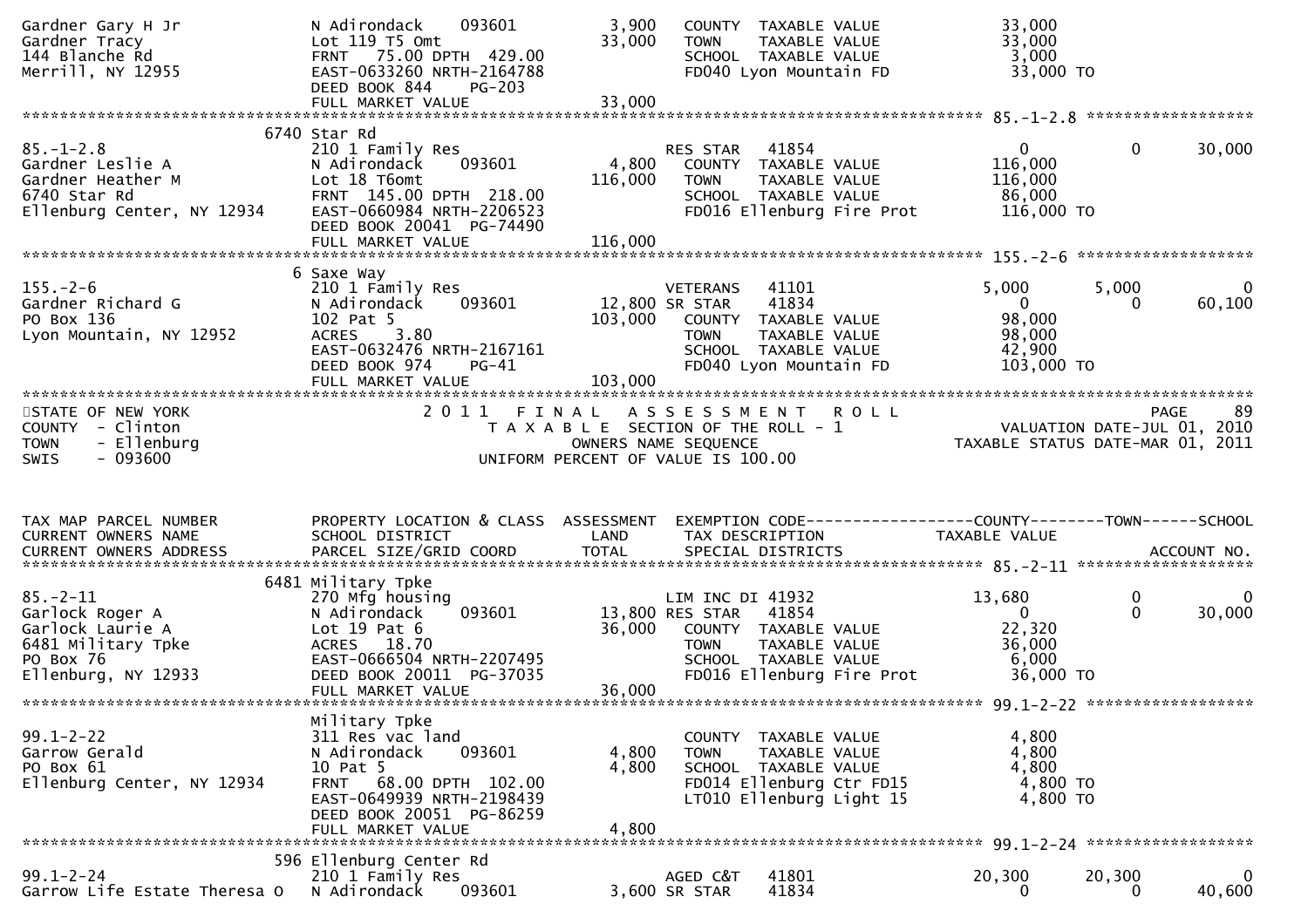| Curtin Debra<br>PO Box 61<br>Ellenburg Center, NY 12934                                          | 10 Pat 5<br>FRNT 65.00 DPTH 380.00<br>EAST-0650105 NRTH-2198613<br>DEED BOOK 20041 PG-74675                                                                                               | 40,600                     | COUNTY TAXABLE VALUE<br>TAXABLE VALUE<br><b>TOWN</b><br>SCHOOL TAXABLE VALUE<br>FD014 Ellenburg Ctr FD15                             | 20,300<br>20,300<br>- 0<br>40,600 TO                                                         |
|--------------------------------------------------------------------------------------------------|-------------------------------------------------------------------------------------------------------------------------------------------------------------------------------------------|----------------------------|--------------------------------------------------------------------------------------------------------------------------------------|----------------------------------------------------------------------------------------------|
| $99.1 - 2 - 25$<br>Garrow Theresa O<br>PO Box 61<br>Ellenburg Center, NY 12934                   | 594 Ellenburg Center Rd<br>311 Res vac land<br>093601<br>N Adirondack<br>10 Pat 5<br>FRNT 70.00 DPTH 425.00<br>EAST-0650171 NRTH-2198647<br>DEED BOOK 20051 PG-86259<br>FULL MARKET VALUE | 3,800<br>3,800<br>3,800    | COUNTY TAXABLE VALUE<br><b>TOWN</b><br>TAXABLE VALUE<br>SCHOOL TAXABLE VALUE<br>FD014 Ellenburg Ctr FD15<br>LT010 Ellenburg Light 15 | 3,800<br>3,800<br>3,800<br>$3,800$ TO<br>3,800 TO                                            |
|                                                                                                  |                                                                                                                                                                                           |                            |                                                                                                                                      |                                                                                              |
| $155.4 - 1 - 37$<br>Garsow Myrtle V<br>Attn: Welch<br>114 Blanche Rd<br>Merrill, NY 12955-2503   | 110 Blanche Rd<br>$314$ Rural vac<10<br>093601<br>N Adirondack<br>119 Pat 5<br>ACRES 2.90<br>EAST-0633214 NRTH-2163876<br>DEED BOOK 737<br>PG-339<br>FULL MARKET VALUE                    | 6,000<br>6,000<br>6,000    | COUNTY TAXABLE VALUE<br>TAXABLE VALUE<br><b>TOWN</b><br>SCHOOL TAXABLE VALUE<br>FD040 Lyon Mountain FD                               | 6,000<br>6,000<br>6,000<br>6,000 TO                                                          |
|                                                                                                  |                                                                                                                                                                                           |                            |                                                                                                                                      |                                                                                              |
| STATE OF NEW YORK<br>COUNTY - Clinton<br>- Ellenburg<br><b>TOWN</b><br>$-093600$<br><b>SWIS</b>  | 2011 FINAL                                                                                                                                                                                |                            | ASSESSMENT ROLL<br>T A X A B L E SECTION OF THE ROLL - 1<br>OWNERS NAME SEQUENCE<br>UNIFORM PERCENT OF VALUE IS 100.00               | 90<br><b>PAGE</b><br>VALUATION DATE-JUL $01$ , 2010<br>TAXABLE STATUS DATE-MAR 01, 2011      |
|                                                                                                  |                                                                                                                                                                                           |                            |                                                                                                                                      |                                                                                              |
|                                                                                                  |                                                                                                                                                                                           |                            |                                                                                                                                      |                                                                                              |
| TAX MAP PARCEL NUMBER<br>CURRENT OWNERS NAME                                                     | PROPERTY LOCATION & CLASS ASSESSMENT<br>SCHOOL DISTRICT                                                                                                                                   | LAND                       | TAX DESCRIPTION                                                                                                                      | TAXABLE VALUE                                                                                |
|                                                                                                  |                                                                                                                                                                                           |                            |                                                                                                                                      |                                                                                              |
| $86 - 1 - 2.4$<br>Gay Bruce<br>Gay Martha<br>2005 Plank Rd<br>Ellenburg Depot, NY 12935          | 2005 Plank Rd<br>210 1 Family Res<br>093601<br>N Adirondack<br>Lot 20 T6omt<br>FRNT 150.00 DPTH 230.00<br>EAST-0675875 NRTH-2208923                                                       | 41,000                     | AGED C&T<br>41801<br>41834<br>4,800 SR STAR<br>COUNTY TAXABLE VALUE<br><b>TOWN</b><br>TAXABLE VALUE<br>SCHOOL TAXABLE VALUE          | 20,500<br>20,500<br>$\Omega$<br>$\overline{0}$<br>41,000<br>20,500<br>20,500<br>$\mathbf{0}$ |
|                                                                                                  | DEED BOOK 889<br>PG-286                                                                                                                                                                   |                            | FD016 Ellenburg Fire Prot                                                                                                            | 41,000 TO                                                                                    |
|                                                                                                  |                                                                                                                                                                                           |                            |                                                                                                                                      |                                                                                              |
| $115. - 1 - 17$<br>Geddes Charles N<br>Geddes Elizabeth<br>18 S Awixa Ave<br>Bay Shore, NY 11706 | Smith Rd<br>321 Abandoned ag<br>N Adirondack<br>093601<br>45 T5omt<br>ACRES 28.50<br>EAST-0666059 NRTH-2186588<br>DEED BOOK 870<br>PG-309                                                 | 16,900<br>16,900<br>16,900 | COUNTY TAXABLE VALUE<br>TAXABLE VALUE<br><b>TOWN</b><br>SCHOOL TAXABLE VALUE<br>FD016 Ellenburg Fire Prot                            | 16,900<br>16,900<br>16,900<br>16,900 TO                                                      |
|                                                                                                  | FULL MARKET VALUE<br>5142 Rt 11                                                                                                                                                           |                            |                                                                                                                                      |                                                                                              |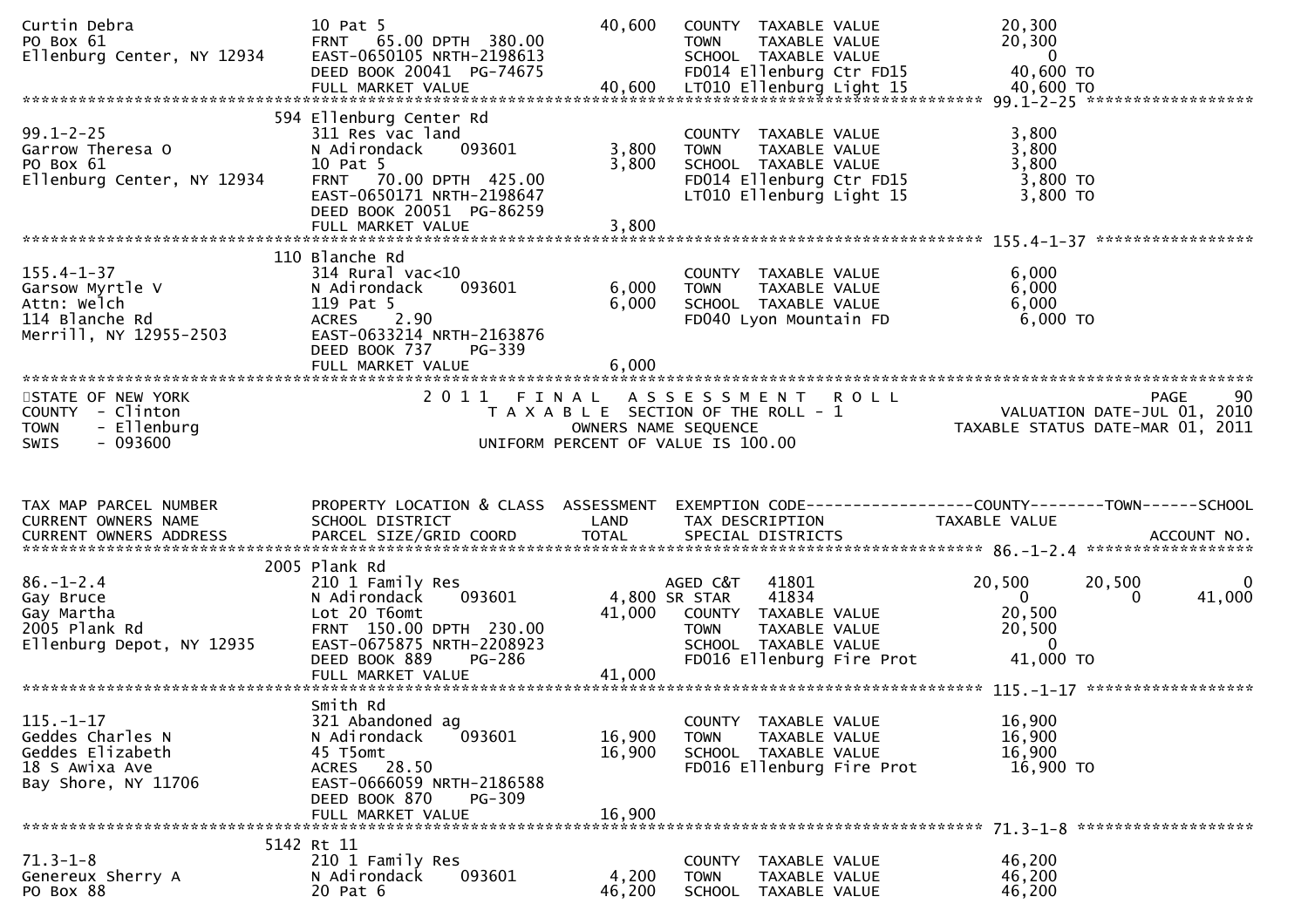| Ellenburg Depot, NY 12935-0088 Will (16-245)                                                                                    | FRNT 97.00 DPTH 310.00<br>EAST-0672073 NRTH-2212858<br>DEED BOOK 99001 PG-11245<br>FULL MARKET VALUE                                                                                      | 46,200                     | FD002 Ellenburg Dpt FD 21<br>LT011 Ellenburg Light 21                                                                               | 46,200 TO<br>46,200 TO                                                                         |
|---------------------------------------------------------------------------------------------------------------------------------|-------------------------------------------------------------------------------------------------------------------------------------------------------------------------------------------|----------------------------|-------------------------------------------------------------------------------------------------------------------------------------|------------------------------------------------------------------------------------------------|
| $126. - 1 - 7.21$<br>Germain Adrian B<br>Germain Cheryl<br>215 Allen Rd<br>Plattsburgh, NY 12901                                | Spear Hill Rd<br>321 Abandoned ag<br>093601<br>N Adirondack<br>Lot 58 T5omt<br>ACRES 44.70<br>EAST-0628807 NRTH-2183333<br>DEED BOOK 804<br>$PG-156$<br>FULL MARKET VALUE                 | 26,100<br>26,100<br>26,100 | COUNTY TAXABLE VALUE<br>TAXABLE VALUE<br><b>TOWN</b><br>SCHOOL TAXABLE VALUE<br>FD016 Ellenburg Fire Prot                           | 26,100<br>26,100<br>26,100<br>26,100 TO                                                        |
| $126. - 1 - 7.22$<br>Germain Adrian B<br>Germain Cheryl A<br>Depo Michael J & Pamela R<br>215 Allen Rd<br>Plattsburgh, NY 12901 | 554 Spear Hill Rd<br>312 Vac w/imprv<br>093601<br>N Adirondack<br>Lot 58 T5omt<br>8.50<br><b>ACRES</b><br>EAST-0628564 NRTH-2186071<br>DEED BOOK 99001 PG-11010<br>FULL MARKET VALUE      | 9,700<br>14,400<br>14,400  | COUNTY TAXABLE VALUE<br>TAXABLE VALUE<br><b>TOWN</b><br>SCHOOL TAXABLE VALUE<br>FD016 Ellenburg Fire Prot                           | 14,400<br>14,400<br>14,400<br>14,400 TO                                                        |
| STATE OF NEW YORK<br>COUNTY - Clinton<br>- Ellenburg<br><b>TOWN</b><br>$-093600$<br><b>SWIS</b>                                 | 2011 FINAL                                                                                                                                                                                | OWNERS NAME SEQUENCE       | A S S E S S M E N T<br><b>ROLL</b><br>T A X A B L E SECTION OF THE ROLL - 1<br>UNIFORM PERCENT OF VALUE IS 100.00                   | <b>PAGE</b><br>91<br>VALUATION DATE-JUL 01, 2010<br>TAXABLE STATUS DATE-MAR 01, 2011           |
|                                                                                                                                 |                                                                                                                                                                                           |                            |                                                                                                                                     |                                                                                                |
| TAX MAP PARCEL NUMBER<br>CURRENT OWNERS NAME<br>CURRENT OWNERS ADDRESS                                                          | PROPERTY LOCATION & CLASS ASSESSMENT<br>SCHOOL DISTRICT<br>PARCEL SIZE/GRID COORD                                                                                                         | LAND<br><b>TOTAL</b>       | TAX DESCRIPTION<br>SPECIAL DISTRICTS                                                                                                | EXEMPTION CODE------------------COUNTY--------TOWN------SCHOOL<br>TAXABLE VALUE<br>ACCOUNT NO. |
| $155.3 - 3 - 9$<br>Gero Ernest<br>Gero Genevieve S<br>5059 Rt 11<br>Burke, NY 12917                                             | Holtzman Way<br>311 Res vac land - WTRFNT<br>N Adirondack<br>093601<br>Lot 120<br>28.00 DPTH 144.00<br><b>FRNT</b><br>EAST-0629799 NRTH-2162091<br>DEED BOOK 20051 PG-90043               | 17,400<br>17,400           | COUNTY TAXABLE VALUE<br>TAXABLE VALUE<br><b>TOWN</b><br>SCHOOL TAXABLE VALUE<br>FD040 Lyon Mountain FD<br>WD018 Chat Lake Water Dst | 17,400<br>17,400<br>17,400<br>17,400 TO<br>17,400 TO M                                         |
| $155.3 - 3 - 10$<br>Gero Ernest<br>Gero Genevieve S<br>5059 Rt 11<br>Burke, NY 12917                                            | 64 Holtzman Way<br>260 Seasonal res<br>N Adirondack<br>093601<br>Lot 120<br>53.00<br><b>FRNT 49.00 DPTH</b><br>EAST-0629769 NRTH-2162260<br>DEED BOOK 20051 PG-90043<br>FULL MARKET VALUE | 3,200<br>55,000<br>55,000  | COUNTY TAXABLE VALUE<br>TAXABLE VALUE<br><b>TOWN</b><br>SCHOOL TAXABLE VALUE<br>FD040 Lyon Mountain FD<br>WD018 Chat Lake Water Dst | 55,000<br>55,000<br>55,000<br>55,000 TO<br>55,000 TO M                                         |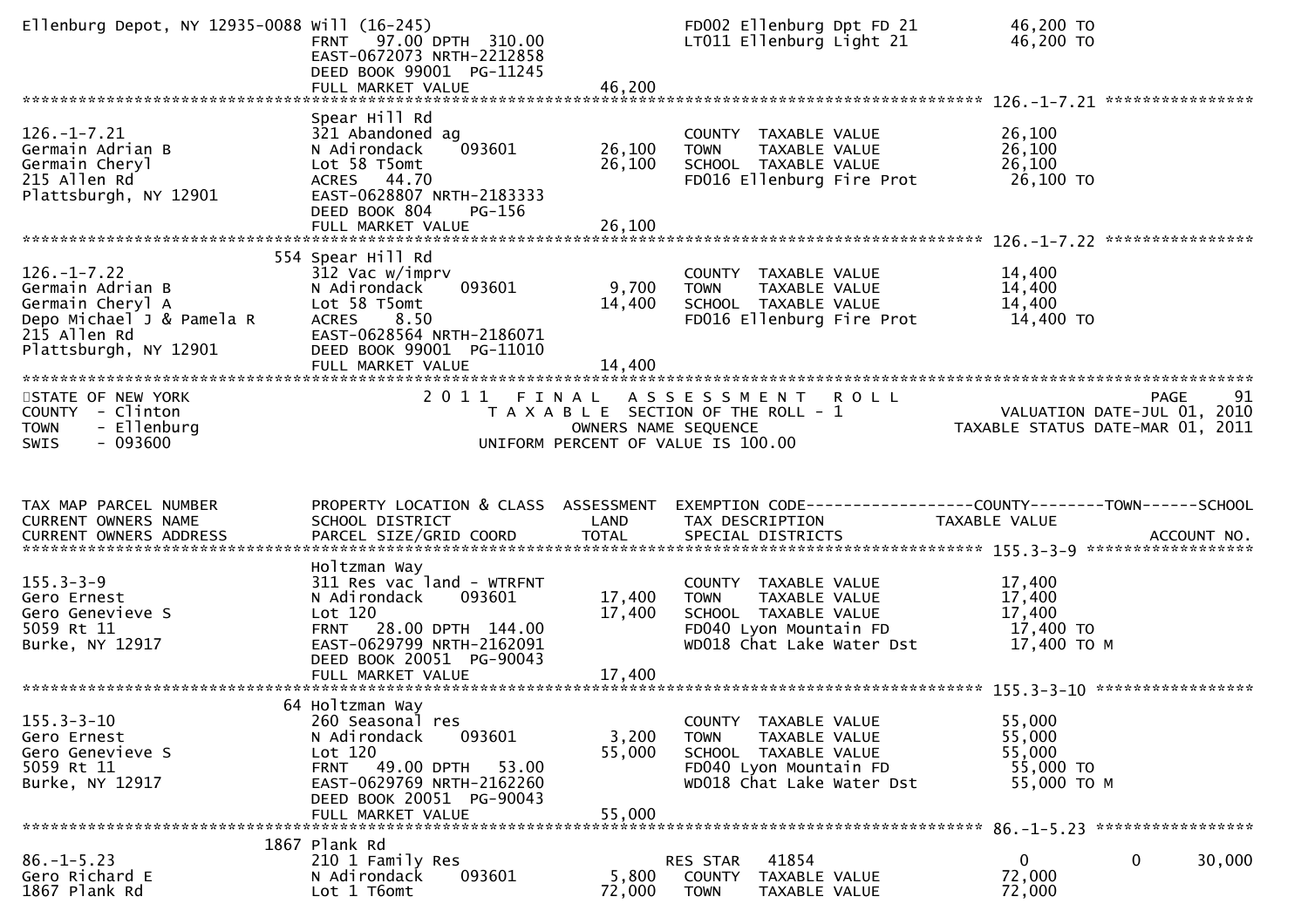| Ellenburg Depot, NY 12935                                                                                                    | 890<br>2.50 BANK<br><b>ACRES</b><br>EAST-0676322 NRTH-2205661<br>DEED BOOK 1020 PG-251<br>FULL MARKET VALUE                                                                                                 | 72,000                       | SCHOOL TAXABLE VALUE<br>FD016 Ellenburg Fire Prot                                                                                                  |             | 42,000<br>72,000 TO                                                  |                    |                        |
|------------------------------------------------------------------------------------------------------------------------------|-------------------------------------------------------------------------------------------------------------------------------------------------------------------------------------------------------------|------------------------------|----------------------------------------------------------------------------------------------------------------------------------------------------|-------------|----------------------------------------------------------------------|--------------------|------------------------|
|                                                                                                                              |                                                                                                                                                                                                             |                              |                                                                                                                                                    |             |                                                                      |                    |                        |
| $69. -2 - 1.2$<br>Gianetti Massimo<br>PO Box 8<br>Swiftwater, PA 18370                                                       | Rt 11<br>$314$ Rural vac<10<br>093601<br>N Adirondack<br>17 T5omt<br>8.10<br><b>ACRES</b><br>EAST-0653546 NRTH-2209748<br>DEED BOOK 20051 PG-84559<br>FULL MARKET VALUE                                     | 9,400<br>9,400<br>9,400      | COUNTY<br>TAXABLE VALUE<br>TAXABLE VALUE<br><b>TOWN</b><br>SCHOOL TAXABLE VALUE<br>FD016 Ellenburg Fire Prot                                       |             | 9,400<br>9,400<br>9,400<br>9,400 TO                                  |                    |                        |
|                                                                                                                              |                                                                                                                                                                                                             |                              |                                                                                                                                                    |             |                                                                      |                    |                        |
| $85.1 - 1 - 5$<br>Gibson Erin L<br>LaClair Matthew L<br>5548 Rt 11<br>Ellenburg Center, NY 12934                             | 5548 Rt 11<br>210 1 Family Res<br>093601<br>N Adirondack<br>Lot $18$ Pat $6$<br>FRNT 111.50 DPTH 225.00<br><b>BANK</b><br>890<br>EAST-0663442 NRTH-2208682<br>DEED BOOK 20021 PG-47669<br>FULL MARKET VALUE | 4,600<br>92,000<br>92,000    | 41854<br>RES STAR<br>COUNTY TAXABLE VALUE<br>TAXABLE VALUE<br>TOWN<br>SCHOOL TAXABLE VALUE<br>FD002 Ellenburg Dpt FD 21<br>LT012 Ellenburg Light 5 |             | $\mathbf{0}$<br>92,000<br>92,000<br>62,000<br>92,000 TO<br>92,000 TO | $\mathbf{0}$       | 30,000                 |
|                                                                                                                              |                                                                                                                                                                                                             |                              |                                                                                                                                                    |             |                                                                      |                    |                        |
| STATE OF NEW YORK<br>COUNTY - Clinton<br>- Ellenburg<br><b>TOWN</b><br>$-093600$<br><b>SWIS</b>                              | 2 0 1 1                                                                                                                                                                                                     | FINAL                        | A S S E S S M E N T<br>T A X A B L E SECTION OF THE ROLL - 1<br>OWNERS NAME SEQUENCE<br>UNIFORM PERCENT OF VALUE IS 100.00                         | <b>ROLL</b> | VALUATION DATE-JUL 01, 2010<br>TAXABLE STATUS DATE-MAR 01, 2011      |                    | 92<br>PAGE             |
|                                                                                                                              |                                                                                                                                                                                                             |                              |                                                                                                                                                    |             |                                                                      |                    |                        |
| TAX MAP PARCEL NUMBER<br>CURRENT OWNERS NAME                                                                                 | PROPERTY LOCATION & CLASS ASSESSMENT<br>SCHOOL DISTRICT                                                                                                                                                     | LAND                         | EXEMPTION CODE------------------COUNTY--------TOWN------SCHOOL<br>TAX DESCRIPTION                                                                  |             | TAXABLE VALUE                                                        |                    |                        |
|                                                                                                                              | 514 Bull Run Rd                                                                                                                                                                                             |                              | 98 PCT OF VALUE USED FOR EXEMPTION PURPOSES                                                                                                        |             |                                                                      |                    |                        |
| $55. - 2 - 5.3$<br>Gibson Life Estate Kelley J & N Adirondack<br>Gibson Erin<br>514 Bull Run Rd<br>Ellenburg Depot, NY 12935 | 210 1 Family Res<br>093601<br>Lot 40 T6omt<br><b>ACRES</b><br>4.40<br>EAST-0668750 NRTH-2223202                                                                                                             | 85,700                       | AGED C&T<br>41801<br>41834<br>7,000 SR STAR<br>COUNTY TAXABLE VALUE<br><b>TOWN</b><br>TAXABLE VALUE<br>SCHOOL TAXABLE VALUE                        |             | 41,993<br>$\mathbf{0}$<br>43,707<br>43,707<br>25,600                 | 41,993<br>$\Omega$ | $\mathbf{0}$<br>60,100 |
|                                                                                                                              | DEED BOOK 20001 PG-25033                                                                                                                                                                                    |                              | FD016 Ellenburg Fire Prot                                                                                                                          |             | 85,700 TO                                                            |                    |                        |
|                                                                                                                              |                                                                                                                                                                                                             |                              |                                                                                                                                                    |             |                                                                      |                    |                        |
| $155. - 2 - 7$<br>Gillette Donald<br>Gillette Nancy<br>PO Box 78<br>Chateaugay, NY 12920                                     | 57 Bigelow Rd<br>210 1 Family Res<br>093601<br>N Adirondack<br>Lot $102$ T5 Omt<br>1.50<br><b>ACRES</b><br>EAST-0632656 NRTH-2167058<br>DEED BOOK 746<br>PG-184<br>FULL MARKET VALUE                        | 15,000<br>150,000<br>150,000 | TAXABLE VALUE<br>COUNTY<br><b>TOWN</b><br>TAXABLE VALUE<br>SCHOOL TAXABLE VALUE<br>FD040 Lyon Mountain FD                                          |             | 150,000<br>150,000<br>150,000<br>150,000 TO                          |                    |                        |
|                                                                                                                              |                                                                                                                                                                                                             |                              |                                                                                                                                                    |             |                                                                      |                    |                        |
|                                                                                                                              | 749 Plank Rd                                                                                                                                                                                                |                              |                                                                                                                                                    |             |                                                                      |                    |                        |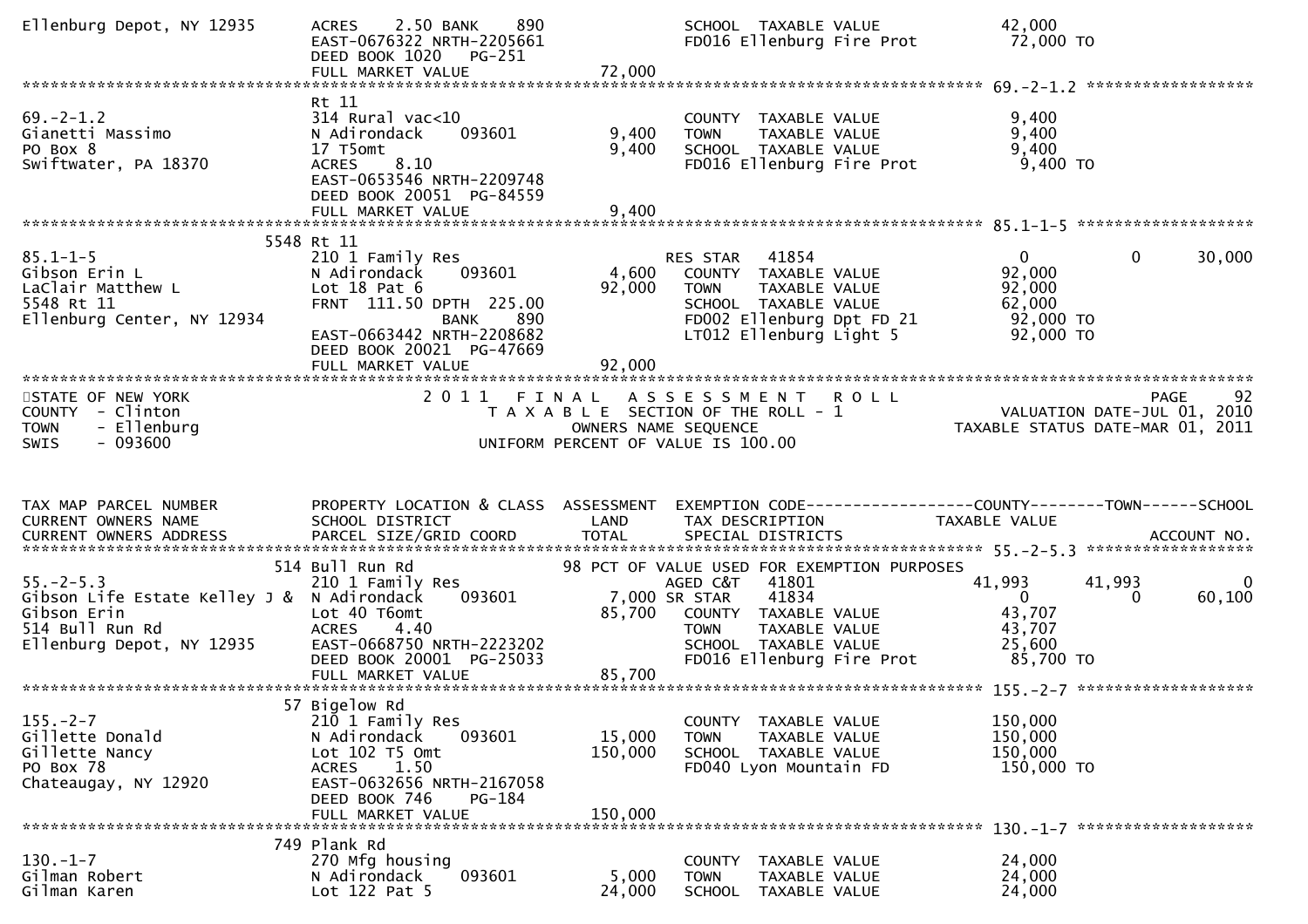| 88 Lake Roxanne Rd<br>Ellenburg Depot, NY 12935                                                        | 1.00<br><b>ACRES</b><br>EAST-0680458 NRTH-2178466<br>DEED BOOK 20092 PG-27487<br>FULL MARKET VALUE                                                                                                                       | 24,000                     | FD016 Ellenburg Fire Prot                                                                                                                           | 24,000 TO                                                            |                       |
|--------------------------------------------------------------------------------------------------------|--------------------------------------------------------------------------------------------------------------------------------------------------------------------------------------------------------------------------|----------------------------|-----------------------------------------------------------------------------------------------------------------------------------------------------|----------------------------------------------------------------------|-----------------------|
|                                                                                                        |                                                                                                                                                                                                                          |                            |                                                                                                                                                     |                                                                      |                       |
| $71.3 - 3 - 1$<br>Gilman Robert F<br>Gilman Karen<br>88 Lake Roxanne Rd<br>Ellenburg Depot, NY 12935   | 86 Lake Roxanne Rd<br>210 1 Family Res<br>093601<br>N Adirondack<br>Lot 20 Pat $6$<br>Lot 0 Well A<br>FRNT 150.00 DPTH 115.00<br>EAST-0672995 NRTH-2211566<br>DEED BOOK 20011 PG-29359                                   | 9,700<br>82,300            | COUNTY TAXABLE VALUE<br>TAXABLE VALUE<br><b>TOWN</b><br>SCHOOL TAXABLE VALUE<br>FD002 Ellenburg Dpt FD 21<br>LT011 Ellenburg Light 21               | 82,300<br>82,300<br>82,300<br>82,300 TO<br>82,300 TO                 |                       |
|                                                                                                        |                                                                                                                                                                                                                          |                            |                                                                                                                                                     |                                                                      |                       |
| $71.3 - 3 - 2$<br>Gilman Robert F<br>Gilman Karen K<br>88 Lake Roxanne Rd<br>Ellenburg Depot, NY 12935 | 88 Lake Roxanne Rd<br>210 1 Family Res<br>093601<br>N Adirondack<br>Lot 20 Pat $6$<br>Sub Lot 1 & 2<br>well B&C<br>FRNT 216.90 DPTH 184.00<br>EAST-0672913 NRTH-2211400<br>DEED BOOK 20011 PG-29359<br>FULL MARKET VALUE | 14,500<br>96,400<br>96,400 | RES STAR<br>41854<br>COUNTY TAXABLE VALUE<br>TAXABLE VALUE<br>TOWN<br>SCHOOL TAXABLE VALUE<br>FD002 Ellenburg Dpt FD 21<br>LT011 Ellenburg Light 21 | $\mathbf{0}$<br>96,400<br>96,400<br>66,400<br>96,400 TO<br>96,400 TO | $\mathbf 0$<br>30,000 |
|                                                                                                        |                                                                                                                                                                                                                          |                            |                                                                                                                                                     |                                                                      |                       |
| STATE OF NEW YORK<br>COUNTY - Clinton<br>- Ellenburg<br><b>TOWN</b><br>$-093600$<br>SWIS               |                                                                                                                                                                                                                          | OWNERS NAME SEQUENCE       | 2011 FINAL ASSESSMENT ROLL<br>T A X A B L E SECTION OF THE ROLL - 1<br>UNIFORM PERCENT OF VALUE IS 100.00                                           | VALUATION DATE-JUL 01, 2010<br>TAXABLE STATUS DATE-MAR 01, 2011      | 93<br><b>PAGE</b>     |
| TAX MAP PARCEL NUMBER                                                                                  | PROPERTY LOCATION & CLASS ASSESSMENT                                                                                                                                                                                     |                            |                                                                                                                                                     | EXEMPTION CODE-----------------COUNTY-------TOWN------SCHOOL         |                       |
| CURRENT OWNERS NAME                                                                                    | SCHOOL DISTRICT                                                                                                                                                                                                          | LAND                       | TAX DESCRIPTION                                                                                                                                     | TAXABLE VALUE                                                        |                       |
|                                                                                                        |                                                                                                                                                                                                                          |                            |                                                                                                                                                     |                                                                      |                       |
| $98. - 1 - 8.1$<br>Gilmet Randy<br>Gilmet Mary Lou<br>1385 Hardscrabble Rd<br>Cadyville, NY 12918      | Military Tpke<br>105 Vac farmland<br>N Adirondack<br>093601<br>11 Pat 6<br>ACRES 10.20<br>EAST-0647485 NRTH-2199037<br>DEED BOOK 20061 PG-99856                                                                          | 4,700<br>4,700             | COUNTY TAXABLE VALUE<br>TAXABLE VALUE<br>TOWN<br>SCHOOL TAXABLE VALUE<br>FD014 Ellenburg Ctr FD15                                                   | 4,700<br>4,700<br>4,700<br>4,700 TO                                  |                       |
|                                                                                                        | FULL MARKET VALUE                                                                                                                                                                                                        | 4,700                      |                                                                                                                                                     |                                                                      |                       |
|                                                                                                        |                                                                                                                                                                                                                          |                            |                                                                                                                                                     |                                                                      |                       |
| $155. - 4 - 2.1$<br>Gilmore Cinthia R<br>Gilmore Linda J<br>1499 Ashley Rd<br>West Chazy, NY 12992     | Blanche Rd<br>321 Abandoned ag<br>093601<br>N Adirondack<br>Lot 119 Pat 5<br>ACRES 20.00<br>EAST-0634666 NRTH-2165022<br>DEED BOOK 20021 PG-48126<br>FULL MARKET VALUE                                                   | 9,500<br>9,500<br>9,500    | COUNTY TAXABLE VALUE<br>TAXABLE VALUE<br>TOWN<br>SCHOOL TAXABLE VALUE<br>FD040 Lyon Mountain FD                                                     | 9,500<br>9,500<br>9,500<br>9,500 TO                                  |                       |
|                                                                                                        |                                                                                                                                                                                                                          |                            |                                                                                                                                                     |                                                                      |                       |
| 292 West Hill Rd                                                                                       |                                                                                                                                                                                                                          |                            |                                                                                                                                                     |                                                                      |                       |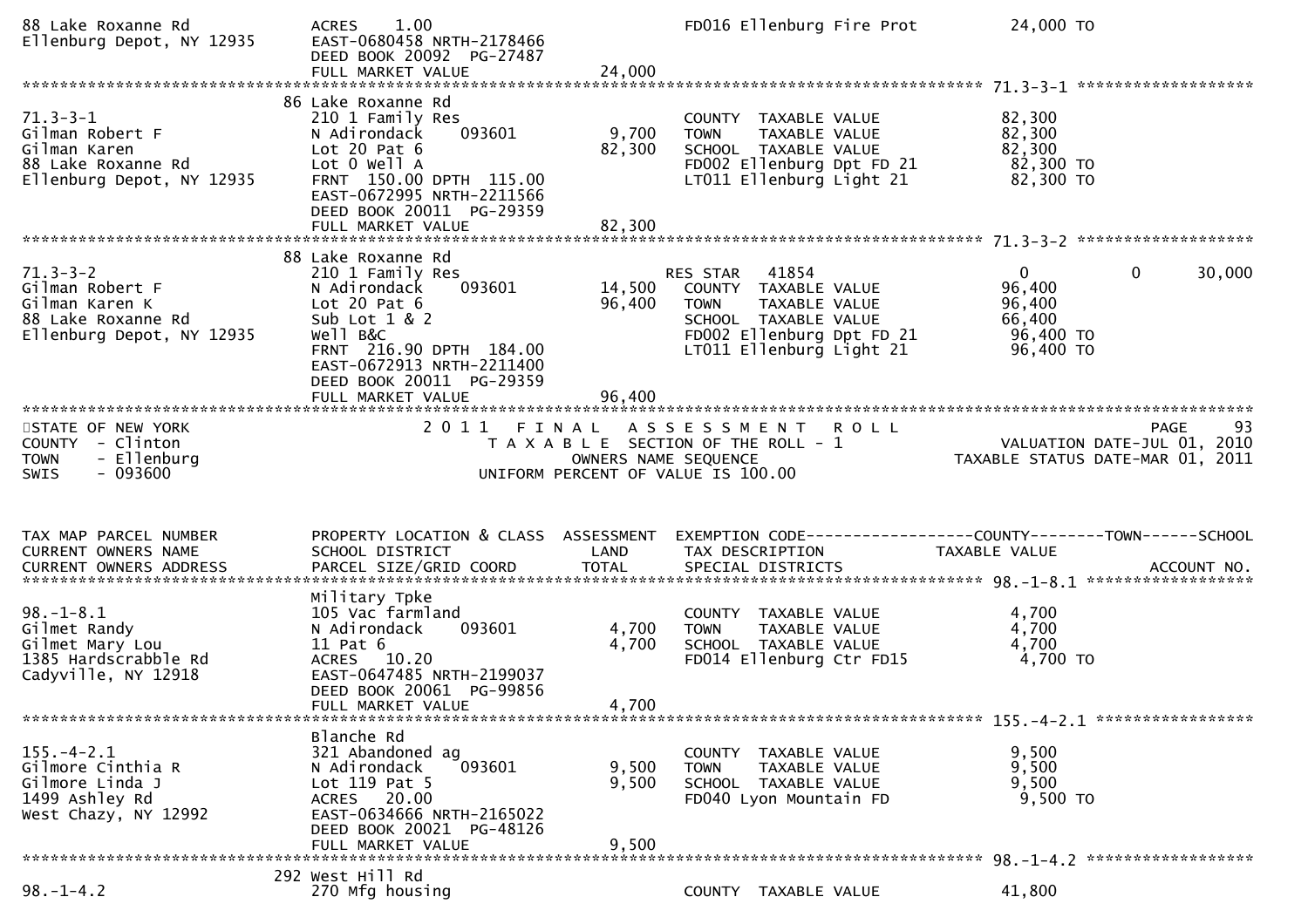| Gilmore Irene<br>300 West Hill Rd<br>PO Box 90<br>ro вох эо<br>Ellenburg Center, NY 12934         | 093601<br>N Adirondack<br>Lot 13 T50mt<br>ACRES 78.00<br>EAST-0642530 NRTH-2197493<br>DEED BOOK 20011 PG-33347<br>FULL MARKET VALUE                                                              | 30,800<br>41,800<br>41,800  | <b>TOWN</b><br>TAXABLE VALUE<br>SCHOOL TAXABLE VALUE<br>FD014 Ellenburg Ctr FD15                                                                                | 41,800<br>41,800<br>41,800 TO                                                        |                   |
|---------------------------------------------------------------------------------------------------|--------------------------------------------------------------------------------------------------------------------------------------------------------------------------------------------------|-----------------------------|-----------------------------------------------------------------------------------------------------------------------------------------------------------------|--------------------------------------------------------------------------------------|-------------------|
|                                                                                                   |                                                                                                                                                                                                  |                             |                                                                                                                                                                 |                                                                                      |                   |
| $99. - 2 - 6$<br>Gilmore Joey L<br>Gilmore Jennifer<br>35 Gero Rd<br>Mooers Forks, NY 12959       | 24/26 Carpenter St<br>280 Res Multiple<br>N Adirondack<br>093601<br>10 Pat 5<br>850<br><b>ACRES</b><br>$1.00$ BANK<br>EAST-0650973 NRTH-2199233<br>DEED BOOK 20102 PG-30339<br>FULL MARKET VALUE | 10, 100<br>52,000<br>52,000 | COUNTY TAXABLE VALUE<br>TAXABLE VALUE<br><b>TOWN</b><br>SCHOOL TAXABLE VALUE<br>FD014 Ellenburg Ctr FD15<br>LT010 Ellenburg Light 15                            | 52,000<br>52,000<br>52,000<br>52,000 TO<br>52,000 TO                                 |                   |
|                                                                                                   |                                                                                                                                                                                                  |                             |                                                                                                                                                                 |                                                                                      |                   |
| $55. - 2 - 3.2$<br>Gilmore Kelley P<br>Gilmore Jessica L<br>79 white Rd<br>Mooers Forks, NY 12959 | 311 Bull Run Rd<br>270 Mfg housing<br>093601<br>N Adirondack<br>Lot 39 T6 Omt<br>850<br><b>ACRES</b><br>2.00 BANK<br>EAST-0666908 NRTH-2219020<br>DEED BOOK 20082 PG-13584                       | 5,600<br>35,000             | COUNTY TAXABLE VALUE<br>TAXABLE VALUE<br><b>TOWN</b><br>SCHOOL TAXABLE VALUE<br>FD016 Ellenburg Fire Prot                                                       | 35,000<br>35,000<br>35,000<br>35,000 TO                                              |                   |
| STATE OF NEW YORK<br>COUNTY - Clinton<br>- Ellenburg<br><b>TOWN</b><br>$-093600$<br>SWIS          |                                                                                                                                                                                                  |                             | 2011 FINAL ASSESSMENT ROLL<br>T A X A B L E SECTION OF THE ROLL - 1<br>OWNERS NAME SEQUENCE<br>UNIFORM PERCENT OF VALUE IS 100.00                               | VALUATION DATE-JUL $01$ , $2010$<br>TAXABLE STATUS DATE-MAR 01, 2011                 | 94<br><b>PAGE</b> |
| TAX MAP PARCEL NUMBER<br><b>CURRENT OWNERS NAME</b>                                               | PROPERTY LOCATION & CLASS ASSESSMENT<br>SCHOOL DISTRICT                                                                                                                                          | LAND                        | TAX DESCRIPTION                                                                                                                                                 | <b>TAXABLE VALUE</b>                                                                 |                   |
| $99. - 2 - 4$<br>Gilmore Kelley P<br>PO Box 190<br>Altona, NY 12910                               | 30 Carpenter St<br>210 1 Family Res<br>093601<br>N Adirondack<br>10 Pat 5<br>3.40<br><b>ACRES</b><br>EAST-0651078 NRTH-2199460<br>DEED BOOK 20021 PG-41031<br>FULL MARKET VALUE                  | 6,500<br>44,000<br>44,000   | 41854<br>RES STAR<br>COUNTY TAXABLE VALUE<br><b>TOWN</b><br>TAXABLE VALUE<br>SCHOOL TAXABLE VALUE<br>FD014 Ellenburg Ctr FD15<br>LT010 Ellenburg Light 15       | $\mathbf{0}$<br>$\mathbf{0}$<br>44,000<br>44,000<br>14,000<br>44,000 TO<br>44,000 TO | 30,000            |
|                                                                                                   | 176 Blanche Rd                                                                                                                                                                                   |                             |                                                                                                                                                                 |                                                                                      |                   |
| $155.2 - 1 - 3$<br>Gilmore Norman<br>176 Blanche Rd<br>Merrill, NY 12955                          | 210 1 Family Res<br>093601<br>N Adirondack<br>119 Pat 5<br>FRNT 150.00 DPTH 275.00<br>EAST-0633291 NRTH-2165571<br>DEED BOOK 324<br>PG-189<br>FULL MARKET VALUE                                  | 30,100<br>30.100            | 41801<br>AGED C&T<br>4,800 SR STAR<br>41834<br><b>COUNTY</b><br>TAXABLE VALUE<br><b>TOWN</b><br>TAXABLE VALUE<br>SCHOOL TAXABLE VALUE<br>FD040 Lyon Mountain FD | 15,050<br>15,050<br>0<br>0<br>15,050<br>15,050<br>0<br>30,100 TO                     | 0<br>30, 100      |
|                                                                                                   | 136 Blanche Rd                                                                                                                                                                                   |                             |                                                                                                                                                                 |                                                                                      |                   |
| $155.2 - 1 - 2$<br>Gilmore Paul G                                                                 | 210 1 Family Res<br>N Adirondack<br>093601                                                                                                                                                       | 5,000                       | 41854<br>RES STAR<br>COUNTY<br>TAXABLE VALUE                                                                                                                    | 0<br>0<br>49,000                                                                     | 30,000            |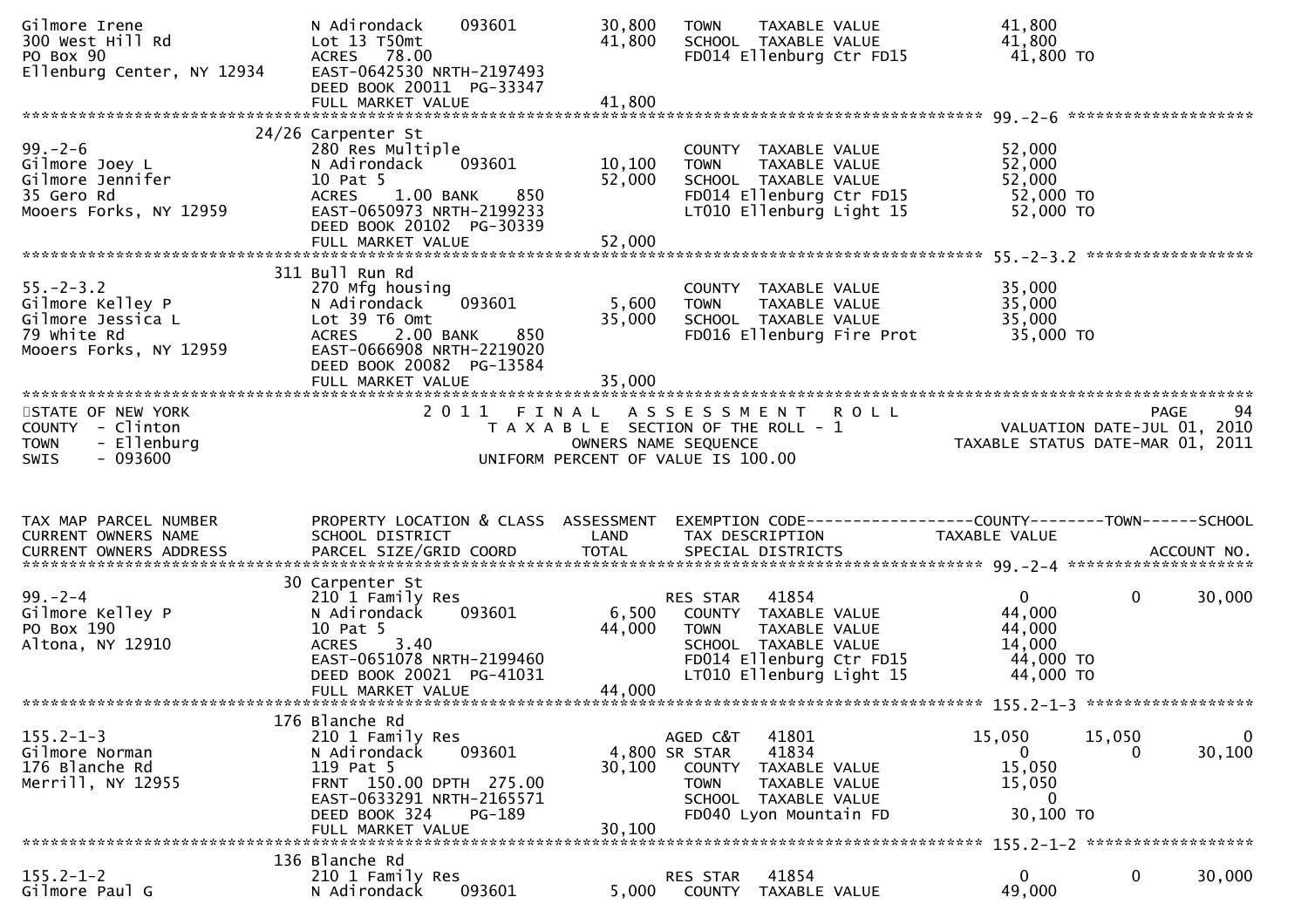| Gilmore Amanda E<br>184 Blanche Rd<br>Merrill, NY 12955                                                  | 119 Pat 5<br>1.10<br><b>ACRES</b><br>EAST-0633299 NRTH-2165751<br>DEED BOOK 984<br>PG-103<br>FULL MARKET VALUE                                                             | 49,000<br>49,000           | TAXABLE VALUE<br><b>TOWN</b><br>SCHOOL TAXABLE VALUE<br>FD040 Lyon Mountain FD                                                            | 49,000<br>19,000<br>49,000 TO                                   |                       |
|----------------------------------------------------------------------------------------------------------|----------------------------------------------------------------------------------------------------------------------------------------------------------------------------|----------------------------|-------------------------------------------------------------------------------------------------------------------------------------------|-----------------------------------------------------------------|-----------------------|
| $86. - 1 - 12$<br>Gingras Richard R<br>Gingras Kathleen<br>752 Maquam Shore Rd<br>Swanton, VT 05488      | Military Tpke<br>323 Vacant rural<br>093601<br>N Adirondack<br>Lot 1 T6 Omt<br>ACRES 83.00<br>EAST-0673068 NRTH-2203855<br>DEED BOOK 20061 PG-96858                        | 24,300<br>24,300           | COUNTY TAXABLE VALUE<br><b>TOWN</b><br>TAXABLE VALUE<br>SCHOOL TAXABLE VALUE<br>FD016 Ellenburg Fire Prot                                 | 24,300<br>24,300<br>24,300<br>24,300 TO                         |                       |
|                                                                                                          | FULL MARKET VALUE                                                                                                                                                          | 24,300                     |                                                                                                                                           |                                                                 | ****************      |
| $126. - 1 - 15.1$<br>Giordani Sandro<br>Giordani Fabio<br>39 Elizabeth St<br>Port Chester, NY 10573-3003 | Bigelow Rd<br>260 Seasonal res<br>N Adirondack<br>093601<br>64 Pat 5<br>ACRES 87.40<br>EAST-0632994 NRTH-2180407<br>DEED BOOK 797<br>PG-161<br>FULL MARKET VALUE           | 24,800<br>41,000<br>41,000 | COUNTY TAXABLE VALUE<br>TAXABLE VALUE<br>TOWN<br>SCHOOL TAXABLE VALUE<br>FD016 Ellenburg Fire Prot                                        | 41,000<br>41,000<br>41,000<br>41,000 TO                         |                       |
|                                                                                                          |                                                                                                                                                                            |                            |                                                                                                                                           |                                                                 |                       |
| STATE OF NEW YORK<br>COUNTY - Clinton<br>- Ellenburg<br><b>TOWN</b><br>$-093600$<br><b>SWIS</b>          | 2011 FINAL                                                                                                                                                                 |                            | <b>ROLL</b><br>A S S E S S M E N T<br>T A X A B L E SECTION OF THE ROLL - 1<br>OWNERS NAME SEQUENCE<br>UNIFORM PERCENT OF VALUE IS 100.00 | VALUATION DATE-JUL 01, 2010<br>TAXABLE STATUS DATE-MAR 01, 2011 | 95<br><b>PAGE</b>     |
|                                                                                                          |                                                                                                                                                                            |                            |                                                                                                                                           |                                                                 |                       |
|                                                                                                          |                                                                                                                                                                            |                            |                                                                                                                                           |                                                                 |                       |
| TAX MAP PARCEL NUMBER<br>CURRENT OWNERS NAME                                                             | PROPERTY LOCATION & CLASS ASSESSMENT<br>SCHOOL DISTRICT                                                                                                                    | LAND                       | TAX DESCRIPTION                                                                                                                           | TAXABLE VALUE                                                   |                       |
|                                                                                                          | 6397 Military Tpke                                                                                                                                                         |                            |                                                                                                                                           |                                                                 |                       |
| $85. - 2 - 7.8$<br>Glaude Brandon<br>6397 Military Tpke<br>Ellenburg Depot, NY 12935                     | 210 1 Family Res<br>093601<br>N Adirondack<br>Lot 19 T6omt<br><b>ACRES</b><br>1.60 BANK<br>890<br>EAST-0668363 NRTH-2207697                                                | 5,100<br>75,000            | 41854<br>RES STAR<br>COUNTY TAXABLE VALUE<br><b>TOWN</b><br>TAXABLE VALUE<br>SCHOOL TAXABLE VALUE<br>FD016 Ellenburg Fire Prot            | $\overline{0}$<br>75,000<br>75,000<br>45,000<br>75,000 TO       | $\mathbf 0$<br>30,000 |
|                                                                                                          | DEED BOOK 20092 PG-28447                                                                                                                                                   |                            |                                                                                                                                           |                                                                 |                       |
|                                                                                                          |                                                                                                                                                                            |                            |                                                                                                                                           |                                                                 |                       |
| $70. - 1 - 27.12$<br>Glaude Brandon J<br>Duprey Courtney<br>5506 Rt 11<br>Ellenburg Center, NY 12934     | Bombard Rd<br>311 Res vac land<br>093601<br>N Adirondack<br>18 Pat 6<br>2.10<br><b>ACRES</b><br>EAST-0663861 NRTH-2211282<br>DEED BOOK 20051 PG-82109<br>FULL MARKET VALUE | 5,700<br>5,700<br>5,700    | COUNTY TAXABLE VALUE<br><b>TOWN</b><br>TAXABLE VALUE<br>SCHOOL TAXABLE VALUE<br>FD002 Ellenburg Dpt FD 21<br>LT012 Ellenburg Light 5      | 5,700<br>5,700<br>5,700<br>5,700 TO<br>5,700 TO                 |                       |
|                                                                                                          | 5506 Rt 11                                                                                                                                                                 |                            |                                                                                                                                           |                                                                 |                       |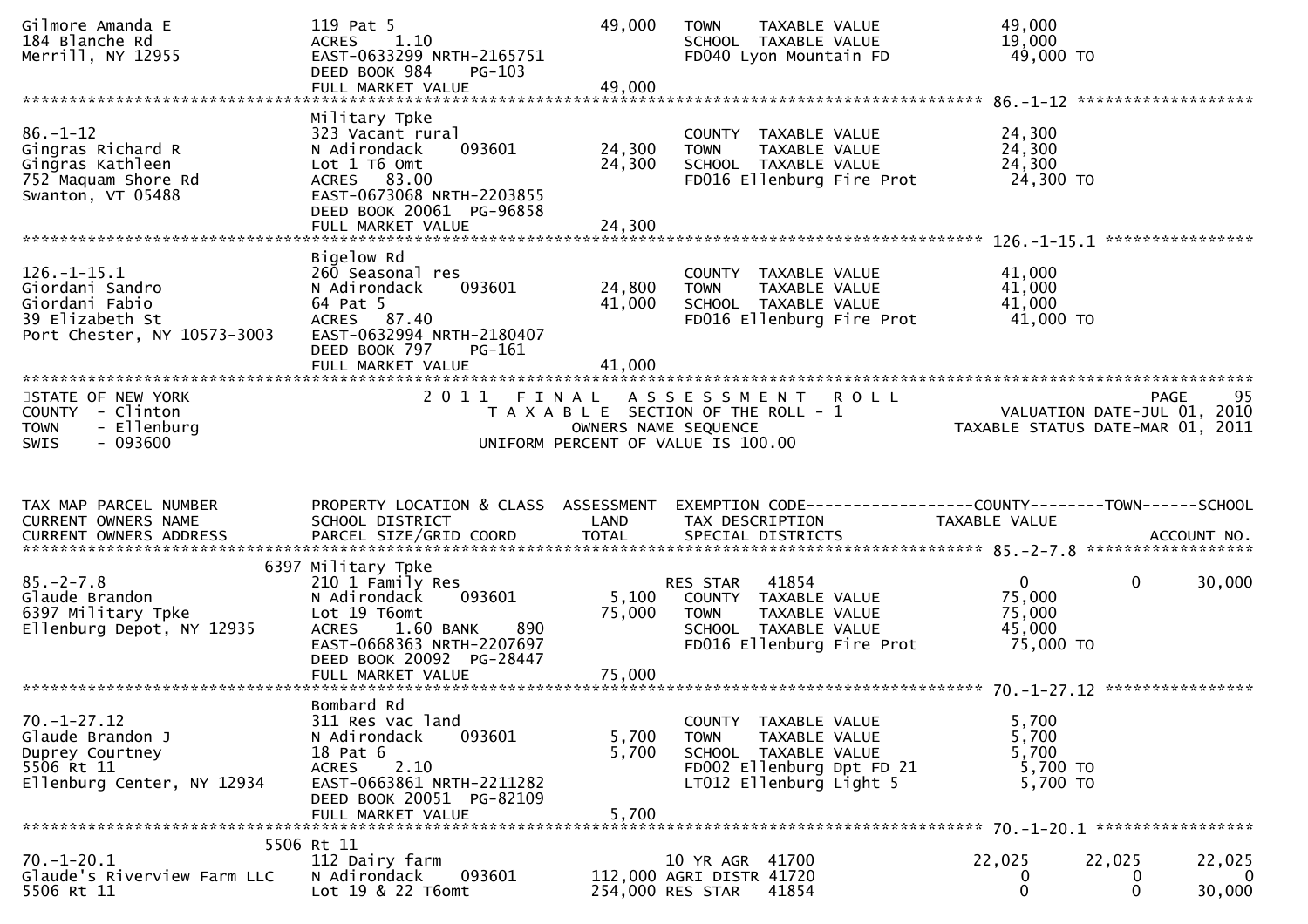| Ellenburg Center, NY 12934<br>MAY BE SUBJECT TO PAYMENT<br>UNDER AGDIST LAW TIL 2015                                                                   | ACRES 235.40<br>EAST-0664676 NRTH-2208892<br>DEED BOOK 20051 PG-82018<br>FULL MARKET VALUE                                                          | 254,000                    | 483A EX<br>42100<br>COUNTY TAXABLE VALUE<br><b>TOWN</b><br>TAXABLE VALUE<br>SCHOOL TAXABLE VALUE<br>FD002 Ellenburg Dpt FD 21<br>$6,600$ EX<br>LT012 Ellenburg Light 5 | 6,600<br>225,375<br>225,375<br>195,375<br>247,400 TO<br>244,258 TO | 6,600                          | 6,600                          |
|--------------------------------------------------------------------------------------------------------------------------------------------------------|-----------------------------------------------------------------------------------------------------------------------------------------------------|----------------------------|------------------------------------------------------------------------------------------------------------------------------------------------------------------------|--------------------------------------------------------------------|--------------------------------|--------------------------------|
|                                                                                                                                                        |                                                                                                                                                     |                            | $6,51\bar{6}$ EX                                                                                                                                                       |                                                                    |                                |                                |
|                                                                                                                                                        | Rt 11                                                                                                                                               |                            |                                                                                                                                                                        |                                                                    |                                |                                |
| $70. - 1 - 27.11$<br>Glaude's Riverview Farm LLC<br>5506 Rt 11<br>Ellenburg Center, NY 12934<br>MAY BE SUBJECT TO PAYMENT<br>UNDER AGDIST LAW TIL 2016 | 105 Vac farmland<br>093601<br>N Adirondack<br>18 Pat 6<br>ACRES 39.90<br>EAST-0663488 NRTH-2210477<br>DEED BOOK 20051 PG-82017<br>FULL MARKET VALUE | 21,700<br>21,700<br>21,700 | AGRI DISTR 41720<br>COUNTY TAXABLE VALUE<br>TAXABLE VALUE<br><b>TOWN</b><br>SCHOOL TAXABLE VALUE<br>FD002 Ellenburg Dpt FD 21<br>LT012 Ellenburg Light 5               | 4,194<br>17,506<br>17,506<br>17,506<br>21,700 TO<br>21,700 TO      | 4,194                          | 4,194                          |
|                                                                                                                                                        |                                                                                                                                                     |                            |                                                                                                                                                                        |                                                                    |                                |                                |
| STATE OF NEW YORK<br>COUNTY - Clinton<br>- Ellenburg<br><b>TOWN</b><br>$-093600$<br>SWIS                                                               | 2011 FINAL                                                                                                                                          |                            | A S S E S S M E N T R O L L<br>T A X A B L E SECTION OF THE ROLL - 1<br>OWNERS NAME SEQUENCE<br>UNIFORM PERCENT OF VALUE IS 100.00                                     | VALUATION DATE-JUL 01, 2010<br>TAXABLE STATUS DATE-MAR 01, 2011    |                                | 96<br><b>PAGE</b>              |
|                                                                                                                                                        |                                                                                                                                                     |                            |                                                                                                                                                                        |                                                                    |                                |                                |
| TAX MAP PARCEL NUMBER<br>CURRENT OWNERS NAME                                                                                                           | PROPERTY LOCATION & CLASS ASSESSMENT<br>SCHOOL DISTRICT                                                                                             | LAND                       | TAX DESCRIPTION                                                                                                                                                        | <b>TAXABLE VALUE</b>                                               |                                |                                |
|                                                                                                                                                        | Ellenburg Center Rd                                                                                                                                 |                            |                                                                                                                                                                        |                                                                    |                                |                                |
| $84. - 1 - 18.12$<br>Glaude's Riverview Farm LLC<br>5506 Rt 11<br>Ellenburg Center, NY 12934<br>MAY BE SUBJECT TO PAYMENT                              | 112 Dairy farm<br>093601<br>N Adirondack<br>4 Pat 6<br>PLD 441 + PLD 442<br>ACRES 186.17<br>EAST-0656025 NRTH-2201800                               |                            | AGRI DISTR 41720<br>84,900 483A EX<br>42100<br>124,000 483A EX<br>42100<br>42100<br>483A EX<br>COUNTY<br>TAXABLE VALUE<br><b>TOWN</b><br>TAXABLE VALUE                 | 9,656<br>1,800<br>3,500<br>900<br>108,144<br>108,144               | 9,656<br>1,800<br>3,500<br>900 | 9,656<br>1,800<br>3,500<br>900 |
| UNDER AGDIST LAW TIL 2015                                                                                                                              | DEED BOOK 20051 PG-82016<br>FULL MARKET VALUE                                                                                                       | 124,000                    | SCHOOL TAXABLE VALUE<br>FD014 Ellenburg Ctr FD15<br>6,200 $EX$                                                                                                         | 108,144<br>117,800 TO                                              |                                |                                |
|                                                                                                                                                        |                                                                                                                                                     |                            |                                                                                                                                                                        |                                                                    |                                |                                |
| $71.3 - 1 - 14.1$<br>Glenn Woods Realty Inc<br>Attn: Aaron Rowe<br>PO Box 327<br>Ellenburg Depot, NY 12935                                             | 19 Station Hill Rd<br>449 Other Storag<br>N Adirondack<br>093601<br><b>ACRES</b><br>6.60<br>EAST-0672390 NRTH-2213898<br>DEED BOOK 20001 PG-22889   | 33,000<br>296,600          | COUNTY TAXABLE VALUE<br>TAXABLE VALUE<br><b>TOWN</b><br>SCHOOL TAXABLE VALUE<br>FD002 Ellenburg Dpt FD 21                                                              | 296,600<br>296,600<br>296,600<br>296,600 TO                        |                                |                                |
|                                                                                                                                                        | FULL MARKET VALUE                                                                                                                                   | 296,600                    |                                                                                                                                                                        |                                                                    |                                |                                |
| $82. - 1 - 9.7$<br>Glennon Robin<br>157 Bohen Rd<br>Churubusco, NY 12923                                                                               | Bohon Rd<br>323 Vacant rural<br>093601<br>N Adirondack<br>Lot 12 T6omt<br>ACRES 18.47<br>EAST-0630614 NRTH-2205657                                  | 13,700<br>13,700           | COUNTY TAXABLE VALUE<br><b>TOWN</b><br>TAXABLE VALUE<br>SCHOOL TAXABLE VALUE<br>FD016 Ellenburg Fire Prot                                                              | 13,700<br>13,700<br>13,700<br>13,700 TO                            |                                |                                |
|                                                                                                                                                        | DEED BOOK 20031 PG-57425<br>FULL MARKET VALUE                                                                                                       | 13,700                     |                                                                                                                                                                        |                                                                    |                                |                                |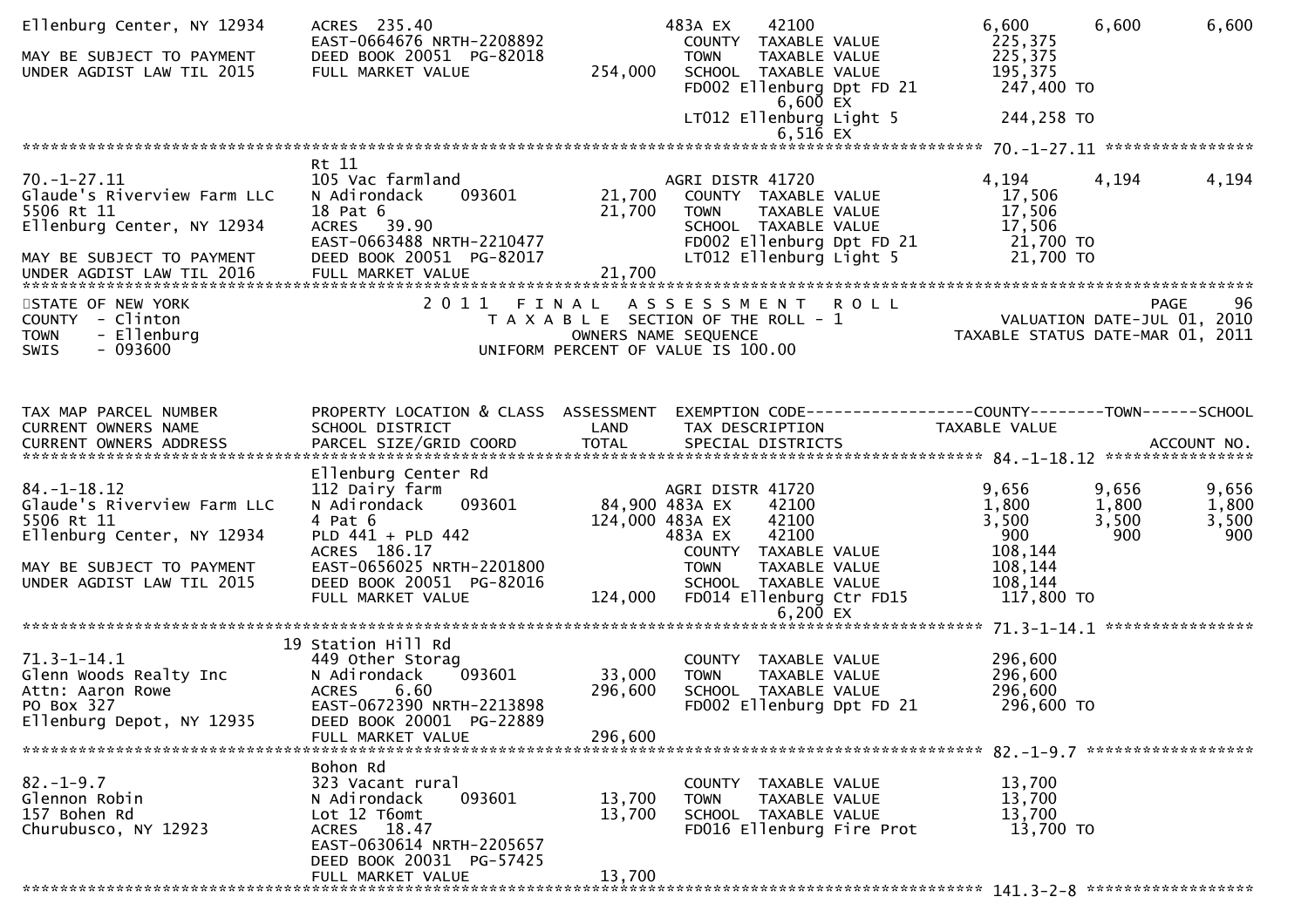|                                                                          | 5147 Rt 374                          |         |                                             |                                                                                                                                                                                     |              |
|--------------------------------------------------------------------------|--------------------------------------|---------|---------------------------------------------|-------------------------------------------------------------------------------------------------------------------------------------------------------------------------------------|--------------|
| $141.3 - 2 - 8$                                                          | 230 3 Family Res - WTRFNT            |         | COUNTY TAXABLE VALUE                        | 264,500                                                                                                                                                                             |              |
| 141.3-2-8<br>Gokey Leonard<br>5147 Rt 374<br>Lyon Mountain, NY 12955     | N Adirondack<br>093601               | 127,000 | <b>TOWN</b><br>TAXABLE VALUE                | 264,500                                                                                                                                                                             |              |
|                                                                          | Lot 100 Pat 5                        | 264,500 | SCHOOL TAXABLE VALUE                        | 264,500                                                                                                                                                                             |              |
|                                                                          | <b>ACRES</b><br>1.10                 |         | FD040 Lyon Mountain FD                      | 264,500 TO                                                                                                                                                                          |              |
|                                                                          | EAST-0625154 NRTH-2170087            |         | WD018 Chat Lake Water Dst                   | 264,500 ТО М                                                                                                                                                                        |              |
|                                                                          | DEED BOOK 744<br>$PG-205$            |         |                                             |                                                                                                                                                                                     |              |
|                                                                          | FULL MARKET VALUE                    | 264,500 |                                             |                                                                                                                                                                                     |              |
|                                                                          |                                      |         |                                             |                                                                                                                                                                                     |              |
|                                                                          |                                      |         |                                             |                                                                                                                                                                                     |              |
| 5315/5321 Rt 374                                                         |                                      |         | 92 PCT OF VALUE USED FOR EXEMPTION PURPOSES |                                                                                                                                                                                     |              |
| $141.3 - 2 - 49$                                                         | 280 Res Multiple - WTRFNT            |         | WARCOMALL 41131                             | 37,490<br>37,490                                                                                                                                                                    | $\mathbf{0}$ |
| Gonzales Vina Elizabeth                                                  | Chateaugay 1 163401                  |         | 125,100 AGED COUN 41802                     | 44,988<br>0                                                                                                                                                                         | $\mathbf{0}$ |
| Gonzales Louis F                                                         | Lot 100 T5omt                        |         | 163,000 SR STAR<br>41834                    | $\overline{\mathbf{0}}$<br>$\Omega$<br>60,100                                                                                                                                       |              |
| 5321 Rt 374                                                              | 1.40<br>ACRES                        |         | COUNTY TAXABLE VALUE                        | 80,522                                                                                                                                                                              |              |
| Merrill, NY 12955                                                        | EAST-0622735 NRTH-2173389            |         | <b>TOWN</b><br>TAXABLE VALUE                | 125,510                                                                                                                                                                             |              |
|                                                                          | PG-457<br>DEED BOOK 365              |         | SCHOOL TAXABLE VALUE                        | 102,900                                                                                                                                                                             |              |
|                                                                          |                                      |         |                                             |                                                                                                                                                                                     |              |
|                                                                          |                                      |         |                                             |                                                                                                                                                                                     |              |
|                                                                          |                                      |         |                                             |                                                                                                                                                                                     |              |
| STATE OF NEW YORK                                                        |                                      |         | 2011 FINAL ASSESSMENT ROLL                  | PAGE 97<br>T A X A B L E SECTION OF THE ROLL - 1<br>OWNERS NAME SEQUENCE THE ROLL - 1<br>OWNERS NAME SEQUENCE TAXABLE STATUS DATE-MAR 01, 2011<br>DIFORM PERCENT OF VALUE IS 100.00 |              |
| COUNTY - Clinton                                                         |                                      |         |                                             |                                                                                                                                                                                     |              |
| <b>TOWN</b><br>- Ellenburg                                               |                                      |         |                                             |                                                                                                                                                                                     |              |
| $-093600$<br><b>SWIS</b>                                                 |                                      |         | UNIFORM PERCENT OF VALUE IS 100.00          |                                                                                                                                                                                     |              |
|                                                                          |                                      |         |                                             |                                                                                                                                                                                     |              |
|                                                                          |                                      |         |                                             |                                                                                                                                                                                     |              |
|                                                                          |                                      |         |                                             |                                                                                                                                                                                     |              |
| TAX MAP PARCEL NUMBER                                                    | PROPERTY LOCATION & CLASS ASSESSMENT |         |                                             | EXEMPTION CODE-----------------COUNTY--------TOWN------SCHOOL                                                                                                                       |              |
| CURRENT OWNERS NAME                                                      | SCHOOL DISTRICT                      | LAND    | TAX DESCRIPTION                             | TAXABLE VALUE                                                                                                                                                                       |              |
|                                                                          |                                      |         |                                             |                                                                                                                                                                                     |              |
|                                                                          |                                      |         |                                             |                                                                                                                                                                                     |              |
|                                                                          | 550 Tacey Rd                         |         |                                             |                                                                                                                                                                                     |              |
|                                                                          |                                      |         |                                             |                                                                                                                                                                                     |              |
|                                                                          |                                      |         |                                             |                                                                                                                                                                                     |              |
| $97. - 1 - 7$                                                            | 210 1 Family Res                     |         | RES STAR 41854                              | $0 \qquad \qquad$<br>$\mathbf 0$<br>30,000                                                                                                                                          |              |
|                                                                          | 093601<br>N Adirondack               | 5,000   | COUNTY TAXABLE VALUE                        | 34,000                                                                                                                                                                              |              |
|                                                                          | 1.20<br><b>ACRES</b>                 | 34,000  | TAXABLE VALUE<br>TOWN                       | 34,000                                                                                                                                                                              |              |
| <br>Goodchild Larry<br>Goodchild Deborah<br>550 Tacev Rd<br>550 Tacey Rd | EAST-0629569 NRTH-2198532            |         | SCHOOL TAXABLE VALUE                        | 4,000                                                                                                                                                                               |              |
| Ellenburg Center, NY 12934                                               | DEED BOOK 776<br>PG-193              |         | FD016 Ellenburg Fire Prot                   | 34,000 TO                                                                                                                                                                           |              |
|                                                                          | FULL MARKET VALUE                    | 34,000  |                                             |                                                                                                                                                                                     |              |
|                                                                          |                                      |         |                                             |                                                                                                                                                                                     |              |
|                                                                          | Carlson St                           |         |                                             |                                                                                                                                                                                     |              |
|                                                                          | 314 Rural vac<10                     |         | COUNTY TAXABLE VALUE                        | 6,300                                                                                                                                                                               |              |
|                                                                          | 093601<br>N Adirondack               |         | <b>TOWN</b>                                 |                                                                                                                                                                                     |              |
|                                                                          |                                      | 6,300   | TAXABLE VALUE                               | 6,300                                                                                                                                                                               |              |
| 99.-1-3<br>Goodell Ruby<br>Goodell Richard                               | 11 Pat 5                             | 6,300   | SCHOOL TAXABLE VALUE                        | 6,300                                                                                                                                                                               |              |
| 39 Carlson St                                                            | <b>ACRES</b><br>3.50                 |         | FD014 Ellenburg Ctr FD15                    | 6,300 TO                                                                                                                                                                            |              |
| Ellenburg Center, NY 12934                                               | EAST-0648075 NRTH-2198817            |         | LT010 Ellenburg Light 15                    | 6,300 TO                                                                                                                                                                            |              |
|                                                                          | DEED BOOK 20051 PG-89986             |         |                                             |                                                                                                                                                                                     |              |
|                                                                          | FULL MARKET VALUE                    | 6,300   |                                             |                                                                                                                                                                                     |              |
|                                                                          |                                      |         |                                             |                                                                                                                                                                                     |              |
|                                                                          | 39 Carlson St                        |         |                                             |                                                                                                                                                                                     |              |
| $99.1 - 1 - 16$                                                          | 210 1 Family Res                     |         | COUNTY TAXABLE VALUE                        | 81,000                                                                                                                                                                              |              |
| Goodell Ruby                                                             | 093601<br>N Adirondack               | 5,000   | <b>TOWN</b><br>TAXABLE VALUE                | 81,000                                                                                                                                                                              |              |
| Goodell Richard                                                          | 11 Pat 5                             | 81,000  | SCHOOL TAXABLE VALUE                        | 81,000                                                                                                                                                                              |              |
| 39 Carlson St                                                            | 1.00<br><b>ACRES</b>                 |         | FD014 Ellenburg Ctr FD15                    | 81,000 TO                                                                                                                                                                           |              |
| Ellenburg Center, NY 12934                                               | EAST-0648440 NRTH-2198798            |         | LT010 Ellenburg Light 15                    | 81,000 TO                                                                                                                                                                           |              |
|                                                                          | DEED BOOK 20051 PG-89986             |         |                                             |                                                                                                                                                                                     |              |
|                                                                          | FULL MARKET VALUE                    | 81,000  |                                             |                                                                                                                                                                                     |              |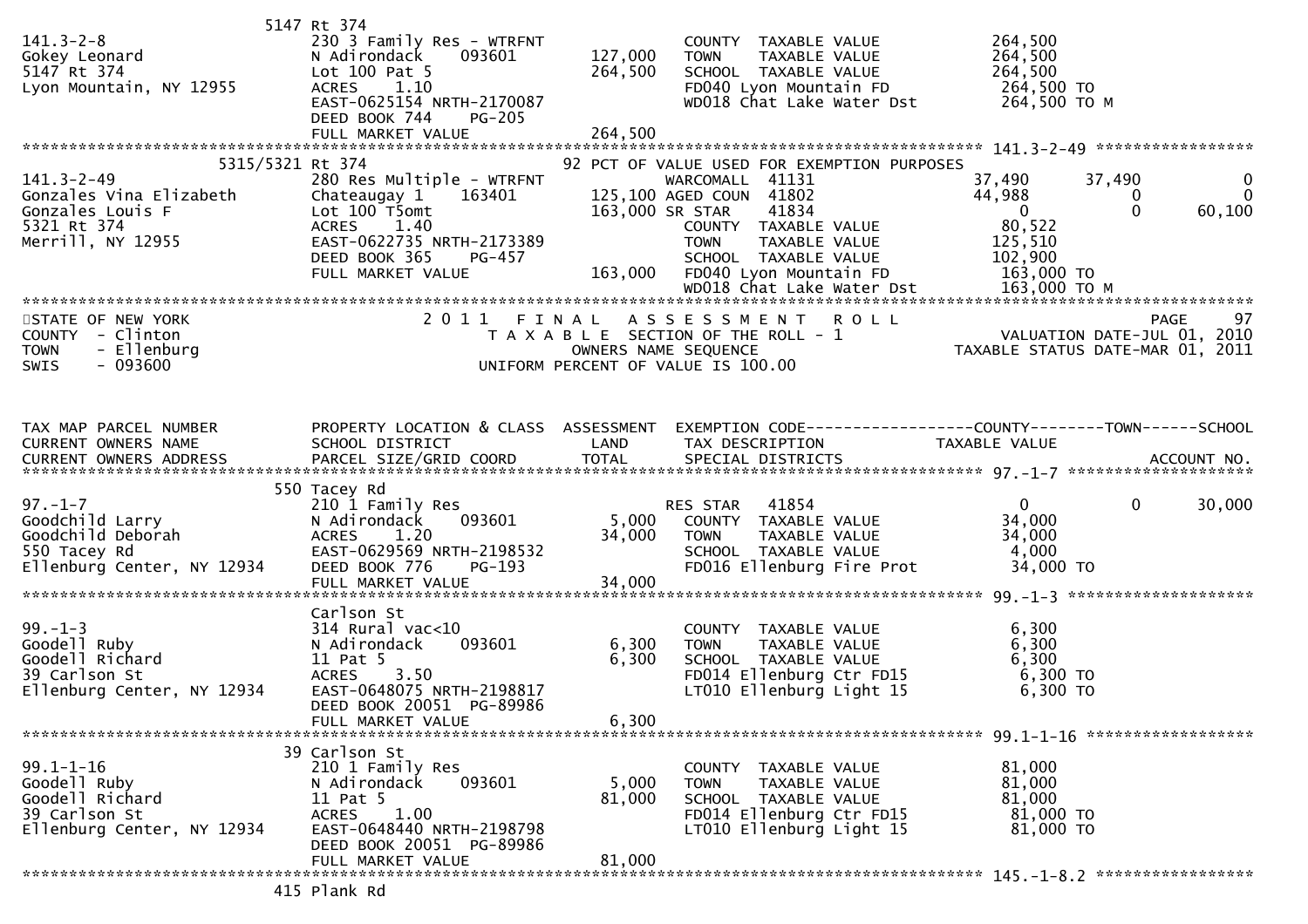| $145. - 1 - 8.2$<br>Goodman David C<br>Goodman Neva J<br>415 Plank Rd<br>Ellenburg Depot, NY 12935 | 240 Rural res<br>093601<br>N Adirondack<br>Lot 110 T5omt<br>ACRES 17.60<br>EAST-0681429 NRTH-2170775<br>DEED BOOK 652<br>PG-41<br>FULL MARKET VALUE                               | 13,400<br>71,000<br>71,000                                                                          | <b>RES STAR</b><br><b>TOWN</b>                         | 41854<br>COUNTY TAXABLE VALUE<br>TAXABLE VALUE<br>SCHOOL TAXABLE VALUE   | FD016 Ellenburg Fire Prot | $\mathbf{0}$<br>71,000<br>71,000<br>41,000<br>71,000 TO                  | $\mathbf 0$ | 30,000                |
|----------------------------------------------------------------------------------------------------|-----------------------------------------------------------------------------------------------------------------------------------------------------------------------------------|-----------------------------------------------------------------------------------------------------|--------------------------------------------------------|--------------------------------------------------------------------------|---------------------------|--------------------------------------------------------------------------|-------------|-----------------------|
|                                                                                                    | 6 Balsam Way                                                                                                                                                                      |                                                                                                     |                                                        |                                                                          |                           |                                                                          |             |                       |
| $141.3 - 3 - 5.2$<br>Goodrow Dale A<br>Goodrow Sheila A<br>PO Box 155<br>Lyon Mountain, NY 12952   | 210 1 Family Res - WTRFNT<br>N Adirondack<br>093601<br>78.88 DPTH 178.00<br><b>FRNT</b><br>5.20<br><b>ACRES</b><br>EAST-0624171 NRTH-2170013<br>DEED BOOK 20011 PG-34528          | 67,400 RES STAR<br>138,800                                                                          | WARCOMALL 41131<br>COUNTY TAXABLE VALUE<br><b>TOWN</b> | 41854<br>TAXABLE VALUE<br>SCHOOL TAXABLE VALUE<br>FD040 Lyon Mountain FD |                           | 34,700<br>$\mathbf{0}$<br>104,100<br>104,100<br>108,800<br>138,800 TO    | 34,700<br>0 | $\mathbf 0$<br>30,000 |
| STATE OF NEW YORK                                                                                  | 2011 FINAL                                                                                                                                                                        |                                                                                                     | ASSESSMENT                                             |                                                                          | <b>ROLL</b>               |                                                                          | PAGE        | 98                    |
| COUNTY - Clinton<br>- Ellenburg<br><b>TOWN</b><br>$-093600$<br>SWIS                                |                                                                                                                                                                                   | T A X A B L E SECTION OF THE ROLL - 1<br>OWNERS NAME SEQUENCE<br>UNIFORM PERCENT OF VALUE IS 100.00 |                                                        |                                                                          |                           | VALUATION DATE-JUL 01, 2010<br>TAXABLE STATUS DATE-MAR 01, 2011          |             |                       |
|                                                                                                    |                                                                                                                                                                                   |                                                                                                     |                                                        |                                                                          |                           |                                                                          |             |                       |
| TAX MAP PARCEL NUMBER                                                                              | PROPERTY LOCATION & CLASS ASSESSMENT EXEMPTION CODE----------------COUNTY-------TOWN------SCHOOL                                                                                  |                                                                                                     |                                                        |                                                                          |                           |                                                                          |             |                       |
| CURRENT OWNERS NAME                                                                                | SCHOOL DISTRICT                                                                                                                                                                   | LAND                                                                                                | TAX DESCRIPTION                                        |                                                                          |                           | TAXABLE VALUE                                                            |             |                       |
|                                                                                                    | 307/309 Brandy Brook Rd                                                                                                                                                           |                                                                                                     |                                                        |                                                                          |                           |                                                                          |             |                       |
| $83. - 1 - 9.5$<br>Goodyear Ross S<br>309 Brandy Brook Rd<br>Ellenburg Center, NY 12934            | 270 Mfg housing<br>093601<br>N Adirondack<br>15 T6omt<br>ACRES 29.10<br>EAST-0647566 NRTH-2205328<br>DEED BOOK 20001 PG-26380                                                     | 21,300<br>51,000                                                                                    | SR STAR<br>COUNTY TAXABLE VALUE<br><b>TOWN</b>         | 41834<br>TAXABLE VALUE<br>SCHOOL TAXABLE VALUE                           | FD014 Ellenburg Ctr FD15  | $\mathbf{0}$<br>51,000<br>51,000<br>$\overline{\mathbf{0}}$<br>51,000 TO | $\mathbf 0$ | 51,000                |
|                                                                                                    |                                                                                                                                                                                   |                                                                                                     |                                                        |                                                                          |                           |                                                                          |             |                       |
| $129. - 1 - 2.2$<br>Gopen Family Trust<br>4484 Desert Bloom Ct<br>Las Vegas, NV 89129              | Trombley Rd<br>$322$ Rural vac $>10$<br>093601<br>N Adirondack<br>Lot $73/74$ Pat 5<br>ACRES 117.40<br>EAST-0659228 NRTH-2181952<br>DEED BOOK 20072 PG-10883<br>FULL MARKET VALUE | 28,600<br>28,600<br>28,600                                                                          | <b>TOWN</b>                                            | COUNTY TAXABLE VALUE<br>TAXABLE VALUE<br>SCHOOL TAXABLE VALUE            | FD016 Ellenburg Fire Prot | 28,600<br>28,600<br>28,600<br>28,600 TO                                  |             |                       |
|                                                                                                    |                                                                                                                                                                                   |                                                                                                     |                                                        |                                                                          |                           |                                                                          |             |                       |
| $159. - 1 - 9.1$<br>Goslin David<br>Goslin James C<br>407 Beartown Rd<br>West Chazy, NY 12992      | Plank Rd<br>314 Rural vac<10<br>093601<br>N Adirondack<br>1.40<br><b>ACRES</b><br>EAST-0682398 NRTH-2169106<br>DEED BOOK 20072 PG-4396<br>FULL MARKET VALUE                       | 5,500<br>5,500<br>5,500                                                                             | <b>TOWN</b>                                            | COUNTY TAXABLE VALUE<br>TAXABLE VALUE<br>SCHOOL TAXABLE VALUE            | FD016 Ellenburg Fire Prot | 5,500<br>5,500<br>5,500<br>5,500 TO                                      |             |                       |
|                                                                                                    | 649/651 Canaan Rd                                                                                                                                                                 |                                                                                                     |                                                        |                                                                          |                           |                                                                          |             |                       |
| $40. -1 - 11$<br>Goss Brian                                                                        | 270 Mfg housing<br>093601<br>N Adirondack                                                                                                                                         | 5,100                                                                                               | RES STAR                                               | 41854<br>COUNTY TAXABLE VALUE                                            |                           | 0<br>26,000                                                              | $\mathbf 0$ | 26,000                |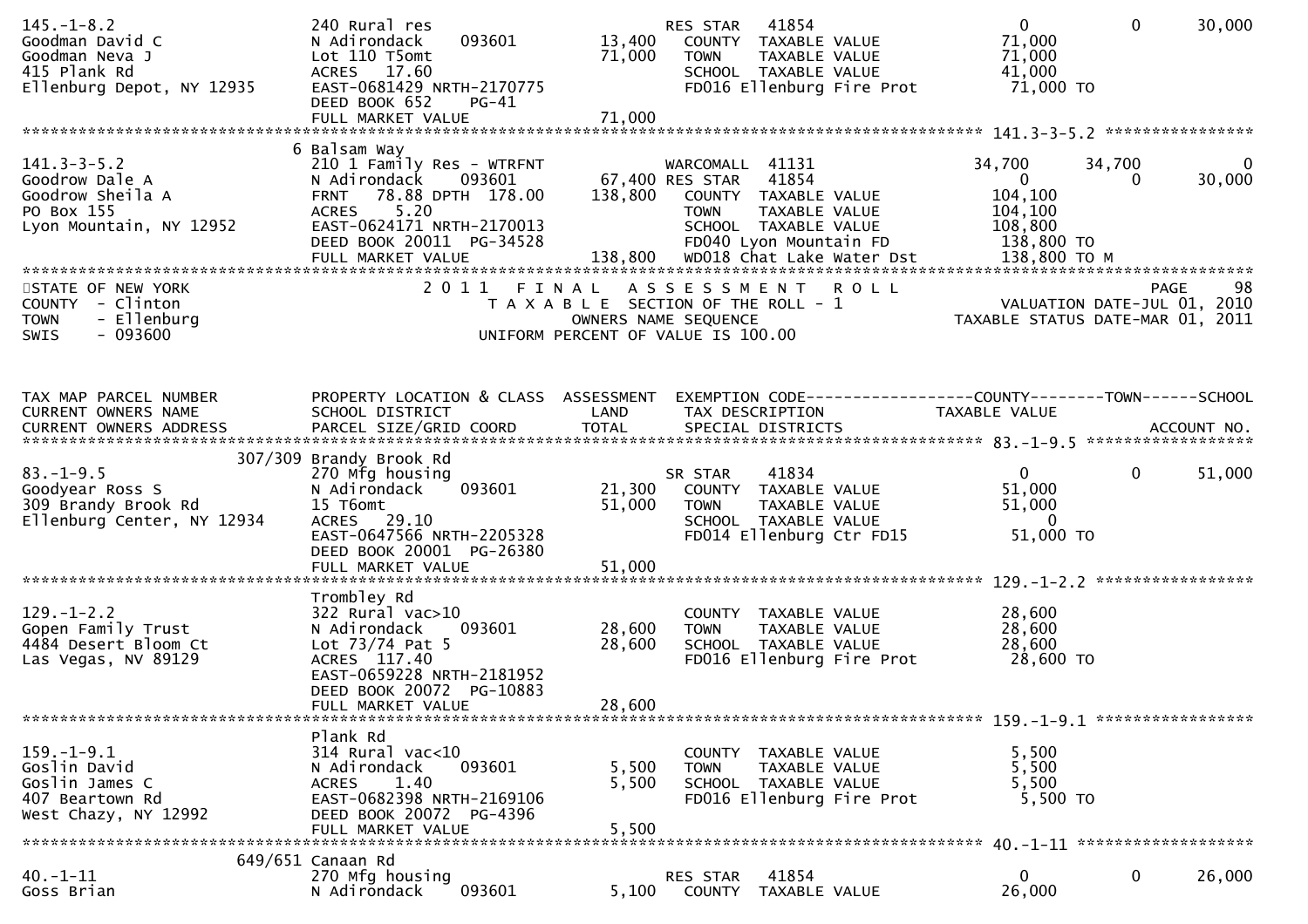| Goss Christina<br>649 Canaan Rd<br>Ellenburg, NY 12935                                                          | 41 Pat 6<br>ACRES 1.50<br>EAST-0672780 NRTH-2229399<br>DEED BOOK 20001 PG-24451<br>FULL MARKET VALUE                                                                | 26,000<br>26,000           | <b>TOWN</b><br>TAXABLE VALUE<br>SCHOOL TAXABLE VALUE<br>FD016 Ellenburg Fire Prot                                                                                                                                                                       | 26,000<br>$\overline{\phantom{0}}$<br>26,000 TO                                 |              |        |
|-----------------------------------------------------------------------------------------------------------------|---------------------------------------------------------------------------------------------------------------------------------------------------------------------|----------------------------|---------------------------------------------------------------------------------------------------------------------------------------------------------------------------------------------------------------------------------------------------------|---------------------------------------------------------------------------------|--------------|--------|
|                                                                                                                 |                                                                                                                                                                     |                            |                                                                                                                                                                                                                                                         |                                                                                 |              |        |
| $99.1 - 1 - 8$<br>Goss Carol<br>7134 Star Rd Rt 190<br>Ellenburg Center, NY 12934<br>Ellenburg Center, NY 12934 | 76 West Hill Rd<br>432 Gas station<br>093601<br>N Adirondack<br>11 Pat 5<br>ACRES 3.00<br>EAST-0647595 NRTH-2198485<br>DEED BOOK 530<br>PG-210<br>FULL MARKET VALUE | 10,200<br>35,000<br>35,000 | COUNTY TAXABLE VALUE<br>TAXABLE VALUE<br>TOWN<br>SCHOOL TAXABLE VALUE<br>FD014 Ellenburg Ctr FD15<br>LT010 Ellenburg Light 15                                                                                                                           | 35,000<br>35,000<br>35,000<br>35,000 TO<br>35,000 TO                            |              |        |
|                                                                                                                 |                                                                                                                                                                     |                            |                                                                                                                                                                                                                                                         |                                                                                 |              |        |
| STATE OF NEW YORK<br>COUNTY - Clinton<br>- Ellenburg<br><b>TOWN</b><br>$-093600$<br>SWIS                        |                                                                                                                                                                     |                            | 2011 FINAL ASSESSMENT ROLL<br>ב יא אייך אין א דאר א בין א בין דאר א דאר א דאר א דאר א דאר א דאר א דאר א דאר א דאר א דאר א דאר א דאר א דאר בי<br>101, 2010 VALUATION DATE-JUL 01, 2010<br>103 OWNERS NAME SEQUENCE<br>UNIFORM PERCENT OF VALUE IS 100.00 |                                                                                 | <b>PAGE</b>  | 99     |
| TAX MAP PARCEL NUMBER<br>CURRENT OWNERS NAME                                                                    | PROPERTY LOCATION & CLASS ASSESSMENT<br>SCHOOL DISTRICT                                                                                                             | <b>Example 12</b>          | TAX DESCRIPTION                                                                                                                                                                                                                                         | EXEMPTION CODE------------------COUNTY--------TOWN------SCHOOL<br>TAXABLE VALUE |              |        |
|                                                                                                                 |                                                                                                                                                                     |                            |                                                                                                                                                                                                                                                         |                                                                                 |              |        |
| $84. - 1 - 23$<br>Goss Carol R<br>7134 Star Rd Rt 190<br>Contor NY 12934<br>Ellenburg Center, NY 12934          | 7134 Star Rd<br>210 1 Family Res<br>N Adirondack<br>093601<br>16 Pat 6<br>ACRES 1.40<br>EAST-0651592 NRTH-2204973<br>DEED BOOK 598<br>PG-977                        | 46,000                     | RES STAR 41854<br>5,000 COUNTY TAXABLE VALUE<br><b>TOWN</b><br>TAXABLE VALUE<br>SCHOOL TAXABLE VALUE<br>FD016 Ellenburg Fire Prot                                                                                                                       | $\mathbf{0}$<br>46,000<br>46,000<br>16,000<br>46,000 TO                         | $\mathbf 0$  | 30,000 |
|                                                                                                                 | FULL MARKET VALUE                                                                                                                                                   | 46,000                     |                                                                                                                                                                                                                                                         |                                                                                 |              |        |
|                                                                                                                 |                                                                                                                                                                     |                            |                                                                                                                                                                                                                                                         |                                                                                 |              |        |
| 71.3-2-5<br>Goss Richard<br>Goss Barbara<br>5096 Rt 11<br>Ellenburg Depot, NY 12935<br>EAST-0673030 NRT         | 5096 Rt 11<br>210 1 Family Res<br>093601<br>FRNT 84.50 DPTH 108.00<br>EAST-0673030 NRTH-2213474                                                                     | 27,000                     | RES STAR 41854<br>3,000 COUNTY TAXABLE VALUE<br>TAXABLE VALUE<br>TOWN<br>SCHOOL TAXABLE VALUE<br>FD002 Ellenburg Dpt FD 21                                                                                                                              | 0<br>27,000<br>27,000<br>$\overline{\phantom{0}}$<br>27,000 TO                  | $\mathbf{0}$ | 27,000 |
|                                                                                                                 | DEED BOOK 20072 PG-10395                                                                                                                                            |                            | LT011 Ellenburg Light 21                                                                                                                                                                                                                                | 27,000 TO                                                                       |              |        |
| $116. - 1 - 1$<br>Goss Richard E<br>Goss Barbara<br>PO Box 110<br>Ellenburg Depot, NY 12935                     | Plank Rd<br>321 Abandoned ag<br>N Adirondack<br>093601<br>39/40 Pat 5<br>ACRES 100.00<br>EAST-0675701 NRTH-2192609<br>DEED BOOK 992<br>PG-178<br>FULL MARKET VALUE  | 26,400<br>26,400<br>26,400 | COUNTY TAXABLE VALUE<br><b>TOWN</b><br>TAXABLE VALUE<br>SCHOOL TAXABLE VALUE<br>FD016 Ellenburg Fire Prot                                                                                                                                               | 26,400<br>26,400<br>26,400<br>26,400 TO                                         |              |        |
|                                                                                                                 | Plank Rd                                                                                                                                                            |                            |                                                                                                                                                                                                                                                         |                                                                                 |              |        |
| $116. - 1 - 2$<br>Gounaris Angela<br>Hakim Glen                                                                 | 321 Abandoned ag<br>N Adirondack<br>093601<br>39/40 Pat 5                                                                                                           | 15,800<br>15,800           | COUNTY TAXABLE VALUE<br>TAXABLE VALUE<br><b>TOWN</b><br><b>SCHOOL</b><br>TAXABLE VALUE                                                                                                                                                                  | 15,800<br>15,800<br>15,800                                                      |              |        |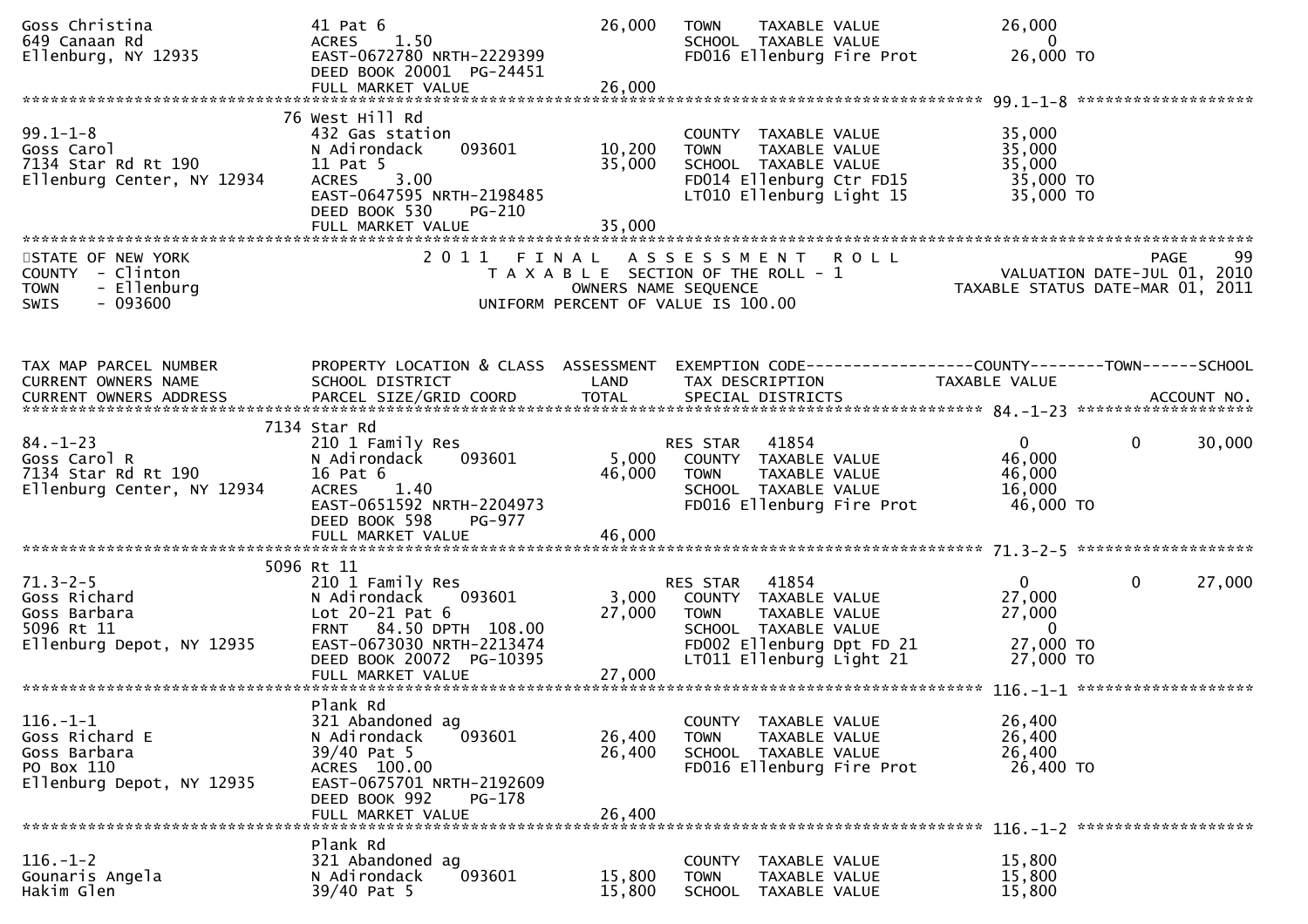| PO Box 1391<br>Wainscott, NY 11975                                                               | ACRES 25.00<br>EAST-0675775 NRTH-2192092<br>DEED BOOK 645<br>PG-483<br>FULL MARKET VALUE                                                                                                  | 15,800                     | FD016 Ellenburg Fire Prot                                                                                                           | 15,800 TO                                                       |                    |
|--------------------------------------------------------------------------------------------------|-------------------------------------------------------------------------------------------------------------------------------------------------------------------------------------------|----------------------------|-------------------------------------------------------------------------------------------------------------------------------------|-----------------------------------------------------------------|--------------------|
|                                                                                                  |                                                                                                                                                                                           |                            |                                                                                                                                     |                                                                 |                    |
| $155.4 - 1 - 43$<br>Goyarts Michael<br>2460 Benny Crescent Apt 424<br>Montreal QC, Canada H4B2P9 | 74 Blanche Rd<br>260 Seasonal res<br>093601<br>N Adirondack<br>119 Pat 5<br>1.10<br><b>ACRES</b><br>EAST-0633102 NRTH-2163055<br>DEED BOOK 572<br>PG-401                                  | 5,000<br>23,400            | COUNTY TAXABLE VALUE<br>TAXABLE VALUE<br><b>TOWN</b><br>SCHOOL TAXABLE VALUE<br>FD040 Lyon Mountain FD                              | 23,400<br>23,400<br>23,400<br>23,400 TO                         |                    |
|                                                                                                  |                                                                                                                                                                                           |                            |                                                                                                                                     |                                                                 |                    |
| STATE OF NEW YORK<br>COUNTY - Clinton<br>- Ellenburg<br><b>TOWN</b><br>$-093600$<br><b>SWIS</b>  |                                                                                                                                                                                           | OWNERS NAME SEQUENCE       | 2011 FINAL ASSESSMENT ROLL<br>T A X A B L E SECTION OF THE ROLL - 1<br>UNIFORM PERCENT OF VALUE IS 100.00                           | VALUATION DATE-JUL 01, 2010<br>TAXABLE STATUS DATE-MAR 01, 2011 | 100<br><b>PAGE</b> |
| TAX MAP PARCEL NUMBER<br>CURRENT OWNERS NAME                                                     | PROPERTY LOCATION & CLASS ASSESSMENT<br>SCHOOL DISTRICT                                                                                                                                   | LAND                       | EXEMPTION CODE------------------COUNTY--------TOWN------SCHOOL<br>TAX DESCRIPTION                                                   | TAXABLE VALUE                                                   |                    |
| $141.3 - 2 - 26.2$<br>Graham David<br>PO Box 31<br>Brainardsville, NY 12915-0031                 | 47 Hill Rd<br>260 Seasonal res - WTRFNT<br>093601<br>N Adirondack<br>Lot 100 T5omt<br>FRNT 34.00 DPTH 95.00<br>EAST-0623925 NRTH-2171868<br>DEED BOOK 700<br>$PG-33$<br>FULL MARKET VALUE | 33,000<br>61,000<br>61,000 | COUNTY TAXABLE VALUE<br>TAXABLE VALUE<br><b>TOWN</b><br>SCHOOL TAXABLE VALUE<br>FD040 Lyon Mountain FD<br>WD018 Chat Lake Water Dst | 61,000<br>61,000<br>61,000<br>$61,000$ TO<br>61,000 ТО М        |                    |
|                                                                                                  |                                                                                                                                                                                           |                            |                                                                                                                                     |                                                                 |                    |
| $130. - 1 - 1.1$<br>Grant Allen<br>Grant Cynthia<br>28049 CTH "X"<br>Cashton, WI 54619           | Smith Rd<br>910 Priv forest<br>093601<br>N Adirondack<br>$118/119$ Pat 5<br>ACRES 233.10<br>EAST-0675905 NRTH-2182596<br>DEED BOOK 20031 PG-61865                                         | 52,300<br>52,300           | COUNTY TAXABLE VALUE<br>TAXABLE VALUE<br><b>TOWN</b><br>SCHOOL TAXABLE VALUE<br>FD016 Ellenburg Fire Prot                           | 52,300<br>52,300<br>52,300<br>52,300 TO                         |                    |
|                                                                                                  |                                                                                                                                                                                           |                            |                                                                                                                                     |                                                                 |                    |
| $155.3 - 2 - 6$<br>Green John<br>Green James<br>1659 County Rt # 23<br>Chateaugay, NY 12920      | 38 Tallman Way<br>260 Seasonal res<br>093601<br>N Adirondack<br>100 Pat 5<br>FRNT 99.00 DPTH 132.00<br>EAST-0627335 NRTH-2164291<br>DEED BOOK 525<br><b>PG-308</b><br>FULL MARKET VALUE   | 5,700<br>15,600<br>15,600  | COUNTY TAXABLE VALUE<br><b>TOWN</b><br>TAXABLE VALUE<br>SCHOOL TAXABLE VALUE<br>FD040 Lyon Mountain FD<br>WD018 Chat Lake Water Dst | 15,600<br>15,600<br>15,600<br>15,600 TO<br>15,600 TO M          |                    |
|                                                                                                  |                                                                                                                                                                                           |                            |                                                                                                                                     |                                                                 |                    |
| $127. - 1 - 3.2$<br>Gregory Bernard W<br>Gregory Deborah J<br>232 Sears Rd                       | 232 Sears Rd<br>270 Mfg housing<br>093601<br>N Adirondack<br>Lot 53 T5omt<br>ACRES 13.20                                                                                                  | 12,000<br>38,500           | 41854<br>RES STAR<br>COUNTY TAXABLE VALUE<br><b>TOWN</b><br>TAXABLE VALUE<br><b>SCHOOL</b><br>TAXABLE VALUE                         | $\mathbf{0}$<br>38,500<br>38,500<br>8,500                       | 30,000<br>0        |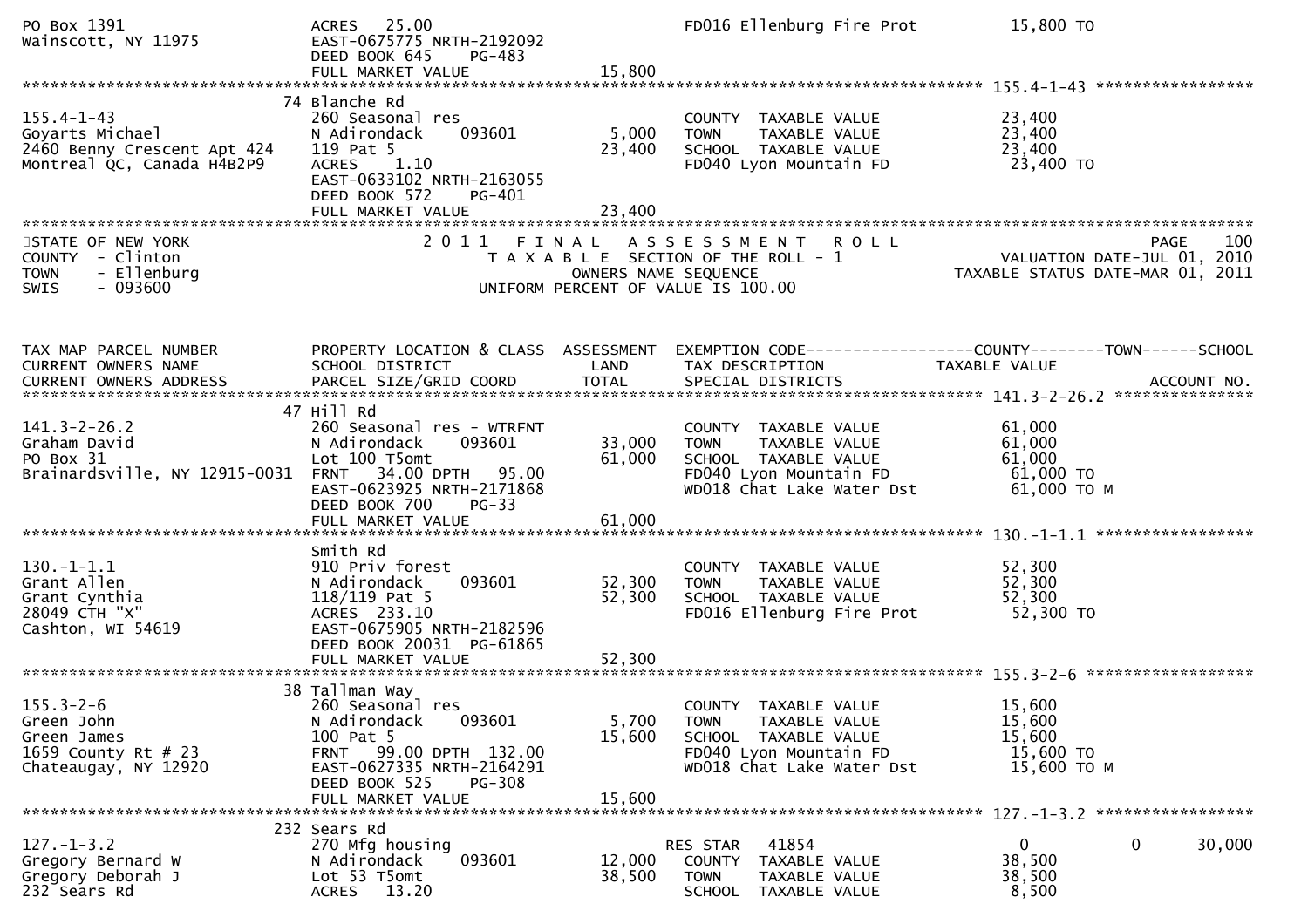| Ellenburg Center, NY 12934                                                                                          | EAST-0643866 NRTH-2182652<br>DEED BOOK 98001 PG-02360<br>FULL MARKET VALUE                                                                                                                  | 38,500                     | FD016 Ellenburg Fire Prot                                                                                                                                       |             | 38,500 TO                                                           |                                                                                       |
|---------------------------------------------------------------------------------------------------------------------|---------------------------------------------------------------------------------------------------------------------------------------------------------------------------------------------|----------------------------|-----------------------------------------------------------------------------------------------------------------------------------------------------------------|-------------|---------------------------------------------------------------------|---------------------------------------------------------------------------------------|
|                                                                                                                     |                                                                                                                                                                                             |                            |                                                                                                                                                                 |             |                                                                     | *******************                                                                   |
| $143. - 1 - 6$<br>Gregory Daniel R<br>Gregory Kevin M<br>134 Hammondtown Rd<br>Amsterdam, NY 12010                  | 878 Bradley Pond Rd<br>260 Seasonal res<br>N Adirondack<br>093601<br>Lot $19$ Pat $5$<br>1.90<br><b>ACRES</b><br>EAST-0648786 NRTH-2172460<br>DEED BOOK 20041 PG-68679<br>FULL MARKET VALUE | 5,100<br>20,000<br>20,000  | COUNTY TAXABLE VALUE<br>TAXABLE VALUE<br><b>TOWN</b><br>SCHOOL TAXABLE VALUE<br>FD016 Ellenburg Fire Prot                                                       |             | 20,000<br>20,000<br>20,000<br>20,000 TO                             |                                                                                       |
|                                                                                                                     |                                                                                                                                                                                             |                            |                                                                                                                                                                 |             |                                                                     |                                                                                       |
| STATE OF NEW YORK<br>COUNTY - Clinton<br>- Ellenburg<br><b>TOWN</b><br>$-093600$<br><b>SWIS</b>                     | 2011 FINAL                                                                                                                                                                                  |                            | A S S E S S M E N T<br>T A X A B L E SECTION OF THE ROLL - 1<br>OWNERS NAME SEQUENCE<br>UNIFORM PERCENT OF VALUE IS 100.00                                      | <b>ROLL</b> |                                                                     | 101<br><b>PAGE</b><br>VALUATION DATE-JUL 01, 2010<br>TAXABLE STATUS DATE-MAR 01, 2011 |
| TAX MAP PARCEL NUMBER<br>CURRENT OWNERS NAME                                                                        | PROPERTY LOCATION & CLASS ASSESSMENT<br>SCHOOL DISTRICT                                                                                                                                     | LAND                       | TAX DESCRIPTION                                                                                                                                                 |             | TAXABLE VALUE                                                       | EXEMPTION CODE-----------------COUNTY-------TOWN------SCHOOL                          |
|                                                                                                                     | 1405 Bradley Pond Rd                                                                                                                                                                        |                            |                                                                                                                                                                 |             |                                                                     |                                                                                       |
| $128. - 1 - 10.2$<br>Gregory Dennis<br>1405 Bradley Pond Rd<br>Ellenburg Center, NY 12934                           | 210 1 Family Res<br>N Adirondack<br>093601<br>Lot 69 T5 Omt<br>9.40<br><b>ACRES</b><br>EAST-0647249 NRTH-2182415<br>DEED BOOK 835<br><b>PG-282</b>                                          | 10,300<br>67,900           | 41854<br>RES STAR<br>COUNTY TAXABLE VALUE<br>TAXABLE VALUE<br><b>TOWN</b><br>SCHOOL TAXABLE VALUE<br>FD016 Ellenburg Fire Prot                                  |             | $\overline{0}$<br>67,900<br>67,900<br>37,900<br>67,900 TO           | 0<br>30,000                                                                           |
|                                                                                                                     | FULL MARKET VALUE                                                                                                                                                                           | 67,900                     |                                                                                                                                                                 |             |                                                                     |                                                                                       |
|                                                                                                                     |                                                                                                                                                                                             |                            |                                                                                                                                                                 |             |                                                                     |                                                                                       |
| $99. - 2 - 22.4$<br>Gregory Deryl<br>Gregory Christine<br>1219 Smith Rd<br>PO Box 117<br>Ellenburg Center, NY 12934 | 1219 Smith Rd<br>241 Rural res&ag<br>N Adirondack<br>093601<br>Lot 31 T5omt<br>ACRES 67.80<br>EAST-0652037 NRTH-2192996<br>DEED BOOK 99001 PG-12538<br>FULL MARKET VALUE                    | 127,600<br>127,600         | AGRI DISTR 41720<br>41,500 RES STAR<br>41854<br>COUNTY TAXABLE VALUE<br><b>TOWN</b><br><b>TAXABLE VALUE</b><br>SCHOOL TAXABLE VALUE<br>FD014 Ellenburg Ctr FD15 |             | 7,487<br>$\mathbf{0}$<br>120,113<br>120,113<br>90,113<br>127,600 TO | 7,487<br>7,487<br>30,000<br>0                                                         |
| MAY BE SUBJECT TO PAYMENT<br>UNDER AGDIST LAW TIL 2015                                                              |                                                                                                                                                                                             |                            |                                                                                                                                                                 |             |                                                                     |                                                                                       |
| $128. - 1 - 14.1$<br>Gregory Jessie M<br>423 Irona Rd<br>Altona, NY 12910                                           | Bradley Pond Rd<br>321 Abandoned ag<br>N Adirondack<br>093601<br>Lot 52 T5omt<br>ACRES 17.20<br>EAST-0647443 NRTH-2182844<br>DEED BOOK 20051 PG-86457<br>FULL MARKET VALUE                  | 13,300<br>13,300<br>13,300 | TAXABLE VALUE<br><b>COUNTY</b><br><b>TOWN</b><br>TAXABLE VALUE<br>SCHOOL TAXABLE VALUE<br>FD016 Ellenburg Fire Prot                                             |             | 13,300<br>13,300<br>13,300<br>13,300 TO                             |                                                                                       |
|                                                                                                                     | 1116 Smith Rd                                                                                                                                                                               |                            |                                                                                                                                                                 |             |                                                                     |                                                                                       |
| $114. - 1 - 5$<br>Gregory Loyal<br>Gregory Faye                                                                     | 241 Rural res&ag<br>093601<br>N Adirondack<br>Lot $32$ Pat $5$                                                                                                                              | 52,300<br>104,000          | AGRI DISTR 41720<br>COUNTY TAXABLE VALUE<br><b>TOWN</b><br>TAXABLE VALUE                                                                                        |             | 2,608<br>101,392<br>101,392                                         | 2,608<br>2,608                                                                        |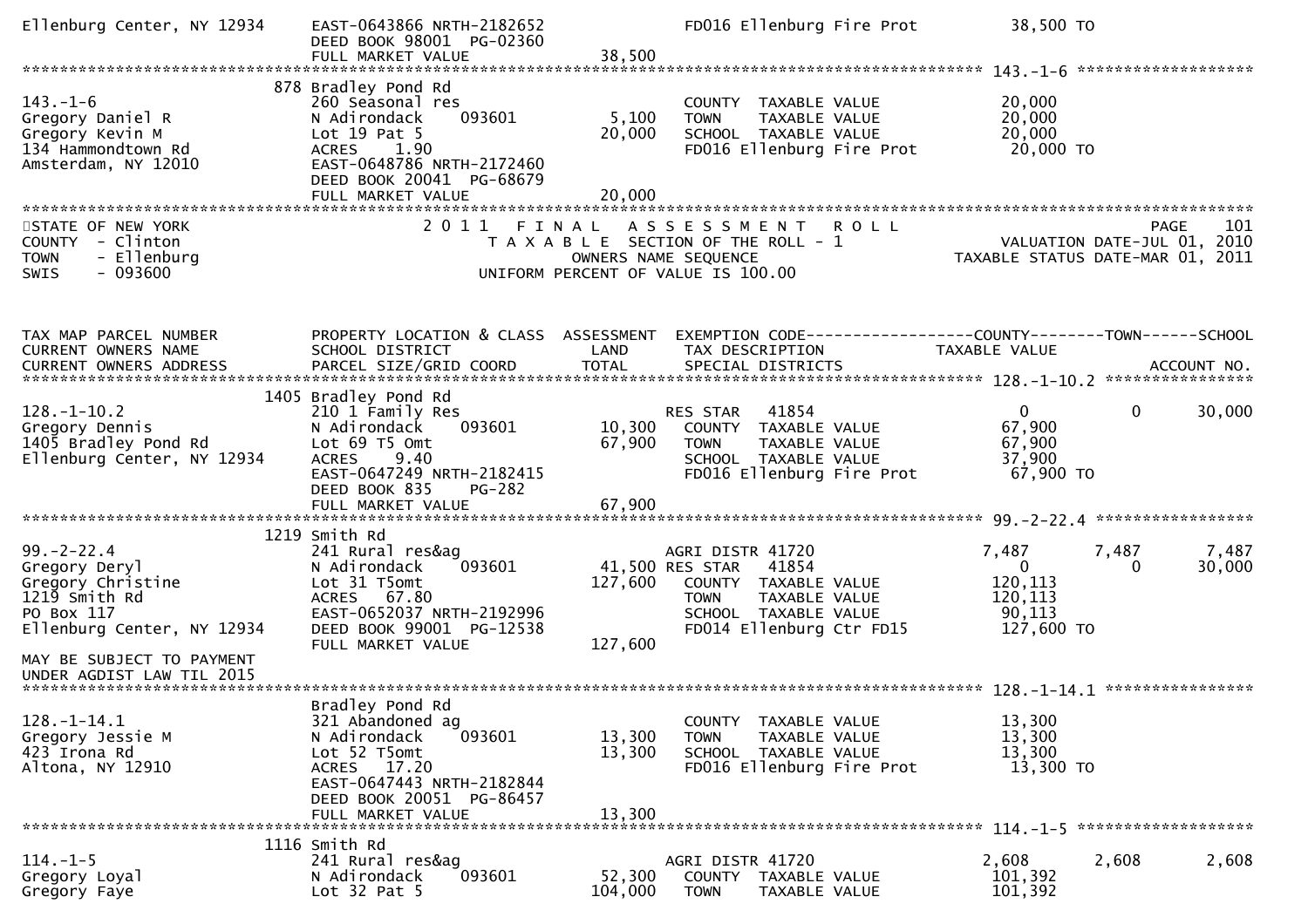| PO Box 140<br>Ellenburg Center, NY 12934                                                                              | ACRES 155.71<br>EAST-0656475 NRTH-2191295<br>DEED BOOK 548<br>PG-288                                                                                                                    |                           | SCHOOL TAXABLE VALUE<br>FD016 Ellenburg Fire Prot                                                                                                                 | 101,392<br>104,000 TO                                                |                                                                                       |
|-----------------------------------------------------------------------------------------------------------------------|-----------------------------------------------------------------------------------------------------------------------------------------------------------------------------------------|---------------------------|-------------------------------------------------------------------------------------------------------------------------------------------------------------------|----------------------------------------------------------------------|---------------------------------------------------------------------------------------|
| MAY BE SUBJECT TO PAYMENT<br>UNDER AGDIST LAW TIL 2015                                                                | FULL MARKET VALUE                                                                                                                                                                       | 104,000                   |                                                                                                                                                                   |                                                                      |                                                                                       |
|                                                                                                                       | 1312 Smith Rd                                                                                                                                                                           |                           |                                                                                                                                                                   |                                                                      |                                                                                       |
| $99. - 2 - 19$<br>Gregory Loyal B<br>Gregory Faye E<br>PO Box 140<br>Ellenburg Center, NY 12934                       | 120 Field crops<br>093601<br>N Adirondack<br>9 Pat 5<br>ACRES 146.50<br>EAST-0656774 NRTH-2195358<br>DEED BOOK 471<br>PG-557                                                            | 86,800                    | <b>VETERANS</b><br>41101<br>53,600 AGRI DISTR 41720<br>COUNTY TAXABLE VALUE<br>TAXABLE VALUE<br><b>TOWN</b><br>SCHOOL TAXABLE VALUE<br>FD014 Ellenburg Ctr FD15   | 5,000<br>$\overline{0}$<br>81,800<br>81,800<br>86,800<br>86,800 TO   | 5,000<br>0<br>$\mathbf{0}$<br>0                                                       |
| MAY BE SUBJECT TO PAYMENT<br>UNDER AGDIST LAW TIL 2015                                                                | FULL MARKET VALUE                                                                                                                                                                       | 86,800                    |                                                                                                                                                                   |                                                                      |                                                                                       |
| STATE OF NEW YORK<br>COUNTY - Clinton<br>- Ellenburg<br><b>TOWN</b><br>$-093600$<br>SWIS                              |                                                                                                                                                                                         |                           | 2011 FINAL ASSESSMENT ROLL<br>T A X A B L E SECTION OF THE ROLL - 1<br>OWNERS NAME SEQUENCE<br>UNIFORM PERCENT OF VALUE IS 100.00                                 |                                                                      | 102<br><b>PAGE</b><br>VALUATION DATE-JUL 01, 2010<br>TAXABLE STATUS DATE-MAR 01, 2011 |
|                                                                                                                       |                                                                                                                                                                                         |                           |                                                                                                                                                                   |                                                                      |                                                                                       |
| TAX MAP PARCEL NUMBER<br>CURRENT OWNERS NAME                                                                          | PROPERTY LOCATION & CLASS ASSESSMENT<br>SCHOOL DISTRICT                                                                                                                                 | LAND                      | EXEMPTION CODE-----------------COUNTY-------TOWN------SCHOOL<br>TAX DESCRIPTION                                                                                   | TAXABLE VALUE                                                        |                                                                                       |
| <b>CURRENT OWNERS ADDRESS</b>                                                                                         |                                                                                                                                                                                         |                           |                                                                                                                                                                   |                                                                      |                                                                                       |
|                                                                                                                       | 6 Brandy Brook Rd                                                                                                                                                                       |                           |                                                                                                                                                                   |                                                                      |                                                                                       |
| $99.1 - 2 - 16$<br>Gregory Loyal B<br>Gregory Faye E<br>6 Brandy Brook Rd<br>PO Box 140<br>Ellenburg Center, NY 12934 | 210 1 Family Res<br>093601<br>N Adirondack<br>11 Pat 5<br>FRNT 312.00 DPTH 273.00<br>EAST-0649532 NRTH-2198454<br>DEED BOOK 20082 PG-20899<br>FULL MARKET VALUE                         | 4,900<br>60,500<br>60,500 | RES STAR<br>41854<br>COUNTY TAXABLE VALUE<br>TAXABLE VALUE<br>TOWN<br>SCHOOL TAXABLE VALUE<br>FD014 Ellenburg Ctr FD15<br>LT010 Ellenburg Light 15                | $\mathbf{0}$<br>60,500<br>60,500<br>30,500<br>60,500 TO<br>60,500 TO | $\mathbf 0$<br>30,000                                                                 |
|                                                                                                                       |                                                                                                                                                                                         |                           |                                                                                                                                                                   |                                                                      |                                                                                       |
| $143. - 1 - 1.1$<br>Gregory Martin Jr<br>Gregory Betty A<br>1194 Bradley Pond Rd<br>Ellenburg Center, NY 12934        | 1192 Bradley Pond Rd<br>210 1 Family Res<br>N Adirondack<br>093601<br>Lot 2 T5omt<br><b>ACRES</b><br>2.10<br>EAST-0648159 NRTH-2177123<br>DEED BOOK 20061 PG-98837<br>FULL MARKET VALUE | 5,100<br>42,800<br>42,800 | 41854<br>RES STAR<br>COUNTY TAXABLE VALUE<br><b>TOWN</b><br>TAXABLE VALUE<br>SCHOOL TAXABLE VALUE<br>FD016 Ellenburg Fire Prot                                    | $\mathbf{0}$<br>42,800<br>42,800<br>12,800<br>42,800 TO              | $\mathbf 0$<br>30,000                                                                 |
|                                                                                                                       | 202 Sears Rd                                                                                                                                                                            |                           | 57 PCT OF VALUE USED FOR EXEMPTION PURPOSES                                                                                                                       |                                                                      |                                                                                       |
| $127. - 1 - 3.1$<br>Gregory Roy Thomas<br>Gregory Judy<br>PO Box 112<br>Ellenburg Center, NY 12934                    | 241 Rural res&ag<br>093601<br>N Adirondack<br>$50/59$ Pat 5<br>ACRES 218.00<br>EAST-0645091 NRTH-2182899<br>DEED BOOK 20011 PG-34997<br>FULL MARKET VALUE                               | 83,000<br>83,000          | 41834<br>SR STAR<br>41,100 AGED COUN 41802<br><b>COUNTY</b><br>TAXABLE VALUE<br><b>TOWN</b><br>TAXABLE VALUE<br>SCHOOL TAXABLE VALUE<br>FD016 Ellenburg Fire Prot | 0<br>11,828<br>71,172<br>83,000<br>22,900<br>83,000 TO               | 0<br>60,100<br>$\mathbf 0$<br>$\overline{0}$                                          |
|                                                                                                                       |                                                                                                                                                                                         |                           |                                                                                                                                                                   |                                                                      |                                                                                       |
| $126. - 1 - 10.1$<br>Gregory Walter Joseph L                                                                          | 632 Spear Hill Rd<br>240 Rural res<br>093601<br>N Adirondack                                                                                                                            | 35,500                    | 41854<br>RES STAR<br>COUNTY<br>TAXABLE VALUE                                                                                                                      | $\overline{0}$<br>52,600                                             | 0<br>30,000                                                                           |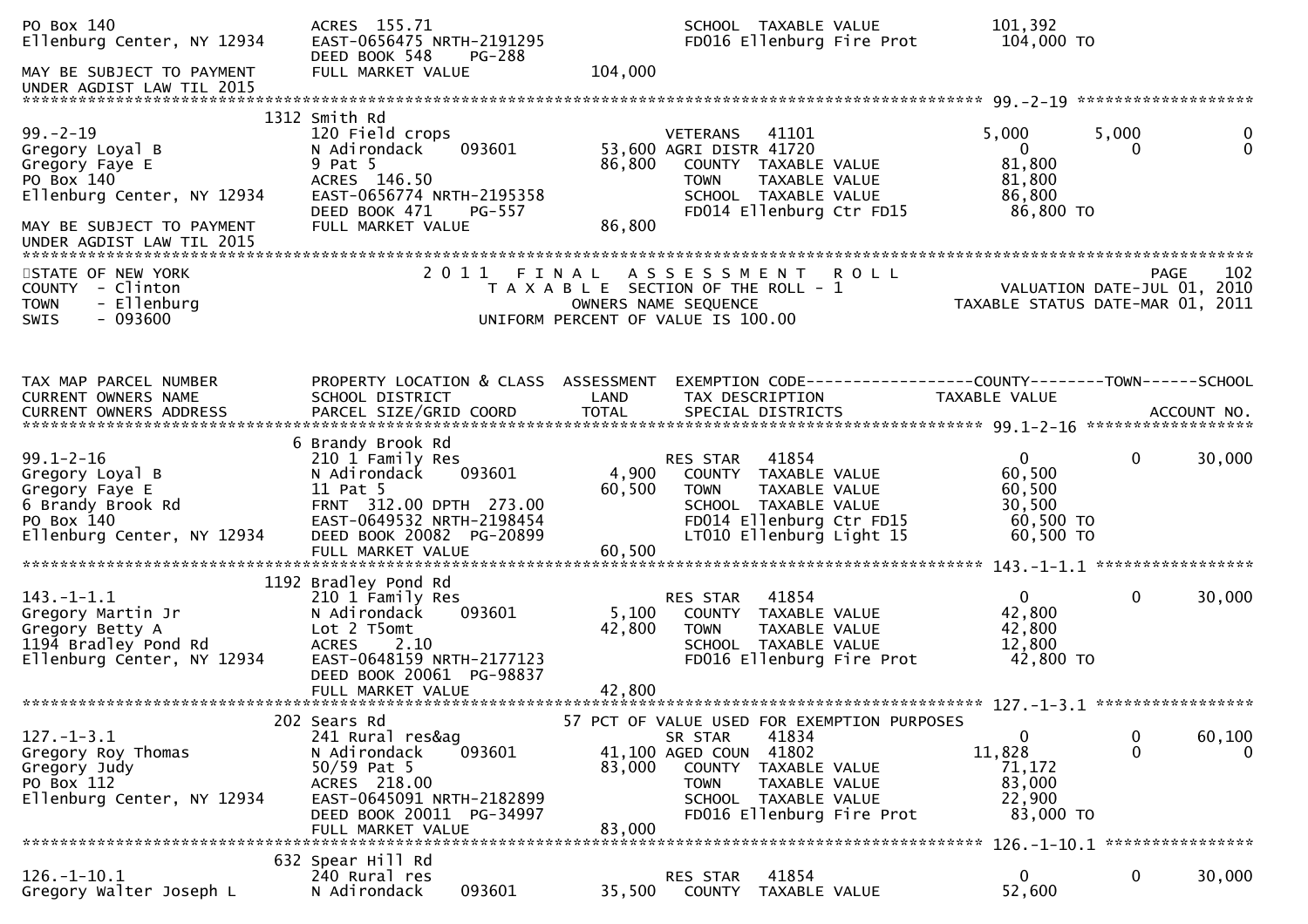| 632 Spear Hill Rd<br>Lyon Mt, NY 12955                                                                       | $Lot$ 58 $T50mt$<br>ACRES 135.20<br>EAST-0630700 NRTH-2184954<br>DEED BOOK 881<br>$PG-189$<br>FULL MARKET VALUE                                                                 | 52,600<br>52,600             | <b>TOWN</b><br>TAXABLE VALUE<br>SCHOOL TAXABLE VALUE<br>FD016 Ellenburg Fire Prot                                                   | 52,600<br>22,600<br>52,600 TO                                                         |     |
|--------------------------------------------------------------------------------------------------------------|---------------------------------------------------------------------------------------------------------------------------------------------------------------------------------|------------------------------|-------------------------------------------------------------------------------------------------------------------------------------|---------------------------------------------------------------------------------------|-----|
| $82. - 1 - 9.3$<br>Griffin David J<br>168 Bohon Rd<br>Churubusco, NY 12923                                   | Bohon Rd<br>311 Res vac land<br>093601<br>N Adirondack<br>Lot 13 T6omt<br>FRNT 125.00 DPTH 125.00<br>EAST-0631089 NRTH-2206777<br>DEED BOOK 20041 PG-73270<br>FULL MARKET VALUE | 3,900<br>3,900<br>3,900      | COUNTY TAXABLE VALUE<br><b>TOWN</b><br>TAXABLE VALUE<br>SCHOOL TAXABLE VALUE<br>FD016 Ellenburg Fire Prot                           | 3,900<br>3,900<br>3,900<br>$3,900$ TO                                                 |     |
| STATE OF NEW YORK<br>COUNTY - Clinton<br>- Ellenburg<br><b>TOWN</b><br>$-093600$<br><b>SWIS</b>              | 2011 FINAL                                                                                                                                                                      |                              | ASSESSMENT ROLL<br>T A X A B L E SECTION OF THE ROLL - 1<br>OWNERS NAME SEQUENCE<br>UNIFORM PERCENT OF VALUE IS 100.00              | <b>PAGE</b><br>VALUATION DATE-JUL 01, 2010<br>TAXABLE STATUS DATE-MAR 01, 2011        | 103 |
| TAX MAP PARCEL NUMBER<br>CURRENT OWNERS NAME                                                                 | PROPERTY LOCATION & CLASS ASSESSMENT<br>SCHOOL DISTRICT                                                                                                                         | LAND                         | TAX DESCRIPTION                                                                                                                     | EXEMPTION CODE-----------------COUNTY--------TOWN------SCHOOL<br>TAXABLE VALUE        |     |
| $82.-1-10.1$<br>Griffin David J<br>Griffin Pamela T<br>168 Bohon Rd<br>Churubusco, NY 12923                  | 168 Bohon Rd<br>241 Rural res&ag<br>093601<br>N Adirondack<br>13 T6omt<br>ACRES 66.70<br>EAST-0632436 NRTH-2206288<br>DEED BOOK 20001 PG-27605<br>FULL MARKET VALUE             | 19,700<br>116,000<br>116,000 | 41854<br>RES STAR<br>COUNTY TAXABLE VALUE<br>TAXABLE VALUE<br>TOWN<br>SCHOOL TAXABLE VALUE<br>FD016 Ellenburg Fire Prot             | $\overline{0}$<br>$\mathbf 0$<br>30,000<br>116,000<br>116,000<br>86,000<br>116,000 TO |     |
| $141.3 - 2 - 27$<br>Griffin Estate Mrs James<br>Attn: Betty Marlow<br>257 Center Rd #54<br>Merrill, NY 12955 | 49 Hill Rd<br>260 Seasonal res - WTRFNT<br>093601<br>N Adirondack<br>Lot 100 Pat 5<br>FRNT 32.00 DPTH 82.00<br>EAST-0623920 NRTH-2171903<br>DEED BOOK 166<br>PG-325             | 30,000<br>49,000             | COUNTY TAXABLE VALUE<br>TAXABLE VALUE<br><b>TOWN</b><br>SCHOOL TAXABLE VALUE<br>FD040 Lyon Mountain FD<br>WD018 Chat Lake Water Dst | 49,000<br>49,000<br>49,000<br>49,000 TO<br>49,000 ТО М                                |     |
| $84. - 1 - 25.3$<br>Grogan Douglas A<br>Grogan Debra<br>6932 Star Rd Rt 190<br>Ellenburg Center, NY 12934    | 6932 Star Rd<br>210 1 Family Res<br>093601<br>N Adirondack<br>Lot 17 T6omt<br>4.00<br><b>ACRES</b><br>EAST-0656199 NRTH-2205814<br>DEED BOOK 863<br>PG-105<br>FULL MARKET VALUE | 6,900<br>102,000<br>102,000  | 41854<br>RES STAR<br>COUNTY TAXABLE VALUE<br><b>TOWN</b><br>TAXABLE VALUE<br>SCHOOL TAXABLE VALUE<br>FD016 Ellenburg Fire Prot      | $\overline{0}$<br>0<br>30,000<br>102,000<br>102,000<br>72,000<br>102,000 TO           |     |
| $86. - 1 - 2.2$<br>Guay Bruce A Jr<br>2023 Plank Rd                                                          | 2023 Plank Rd<br>210 1 Family Res<br>093601<br>N Adirondack<br>Lot 20 T6omt                                                                                                     | 30,000                       | LIM INC DI 41932<br>3,700 RES STAR<br>41854<br>COUNTY TAXABLE VALUE                                                                 | 15,000<br>0<br>0<br>30,000<br>$\mathbf{0}$<br>15,000                                  | 0   |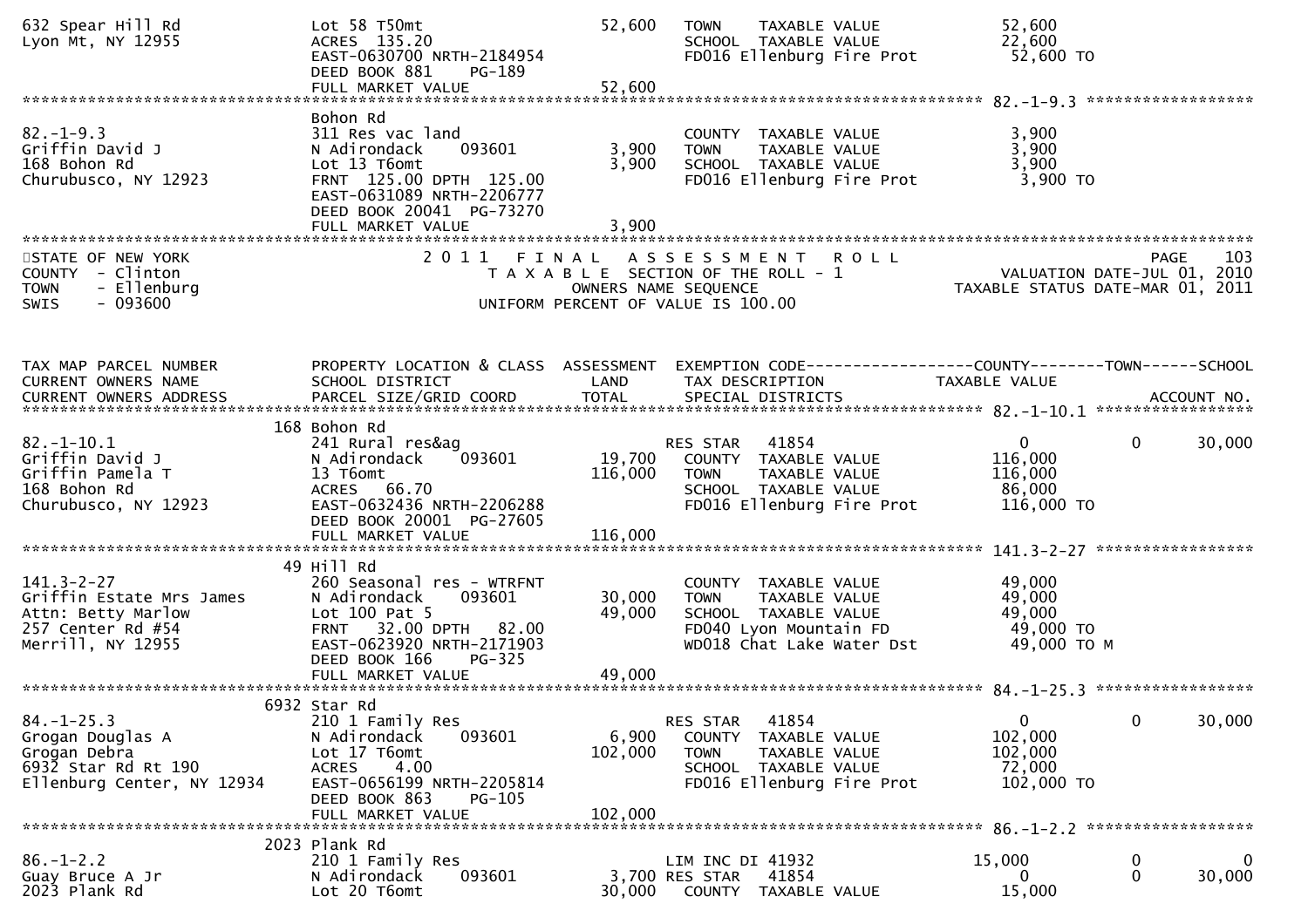| Ellenburg Depot, NY 12935                                                                                       | 80.00 DPTH 180.00<br><b>FRNT</b><br>EAST-0675841 NRTH-2209376<br>DEED BOOK 20001 PG-25776<br>FULL MARKET VALUE                                                                                  | 30,000                        | <b>TOWN</b><br>TAXABLE VALUE<br>SCHOOL TAXABLE VALUE<br>FD002 Ellenburg Dpt FD 21                                                     | 30,000<br>$\overline{\mathbf{0}}$<br>30,000 TO                                                            |                    |
|-----------------------------------------------------------------------------------------------------------------|-------------------------------------------------------------------------------------------------------------------------------------------------------------------------------------------------|-------------------------------|---------------------------------------------------------------------------------------------------------------------------------------|-----------------------------------------------------------------------------------------------------------|--------------------|
| $86. - 1 - 2.3$<br>Guay John M<br>2019 Plank Rd<br>Ellenburg Depot, NY 12935                                    | 2019 Plank Rd<br>210 1 Family Res<br>093601<br>N Adirondack<br>Lot 20 T6omt<br>FRNT 150.00 DPTH 180.00<br>EAST-0675842 NRTH-2209255<br>DEED BOOK 799<br>PG-139                                  | 4,500<br>58,600               | 41854<br>RES STAR<br>COUNTY TAXABLE VALUE<br><b>TOWN</b><br>TAXABLE VALUE<br>SCHOOL TAXABLE VALUE<br>FD002 Ellenburg Dpt FD 21        | $\mathbf{0}$<br>58,600<br>58,600<br>28,600<br>58,600 TO                                                   | $\Omega$<br>30,000 |
| STATE OF NEW YORK<br>COUNTY - Clinton<br>- Ellenburg<br><b>TOWN</b><br>$-093600$<br>SWIS                        |                                                                                                                                                                                                 |                               | 2011 FINAL ASSESSMENT ROLL<br>T A X A B L E SECTION OF THE ROLL - 1<br>OWNERS NAME SEQUENCE<br>UNIFORM PERCENT OF VALUE IS 100.00     | PAGE 104<br>VALUATION DATE-JUL 01, 2010<br>TAXARLE STATILE DATE  2010<br>TAXABLE STATUS DATE-MAR 01, 2011 |                    |
| TAX MAP PARCEL NUMBER<br>CURRENT OWNERS NAME                                                                    | PROPERTY LOCATION & CLASS ASSESSMENT<br>SCHOOL DISTRICT                                                                                                                                         | LAND                          | EXEMPTION CODE-----------------COUNTY-------TOWN------SCHOOL<br>TAX DESCRIPTION                                                       | <b>TAXABLE VALUE</b>                                                                                      |                    |
| $155.1 - 2 - 33$<br>Guindi Adeena<br>2695 Napolean<br>Brossard QC, Canada J4Y1Y5                                | 5095 Rt 374<br>270 Mfg housing - WTRFNT<br>093601<br>N Adirondack<br>Lot 101 Pat 5<br>FRNT 99.44 DPTH 224.00<br>EAST-0625573 NRTH-2168919<br>DEED BOOK 907<br><b>PG-73</b><br>FULL MARKET VALUE | 87,300<br>131,300<br>131,300  | COUNTY TAXABLE VALUE<br><b>TOWN</b><br>TAXABLE VALUE<br>SCHOOL TAXABLE VALUE<br>FD040 Lyon Mountain FD<br>WD018 Chat Lake Water Dst   | 131,300<br>131,300<br>131,300<br>131,300 TO<br>131,300 ТО М                                               |                    |
| $115. - 1 - 9.2$<br>Gulick Sidney L<br>4309 Clark St<br>Montreal QC, Canada H2W1X2                              | Sharrett Rd<br>910 Priv forest<br>093601<br>N Adirondack<br>35 T5omt<br>ACRES 50.70<br>EAST-0663483 NRTH-2190851<br>DEED BOOK 587<br>PG-913<br>FULL MARKET VALUE                                | 22,200<br>22,200<br>22,200    | COUNTY TAXABLE VALUE<br>TAXABLE VALUE<br><b>TOWN</b><br>SCHOOL TAXABLE VALUE<br>FD016 Ellenburg Fire Prot                             | 22,200<br>22,200<br>22,200<br>22,200 TO                                                                   |                    |
| $70. - 1 - 11.2$<br>Gunboat Rock Campsite Inc<br>Attn: John Momot<br>240 Tom Miller Rd<br>Plattsburgh, NY 12901 | 5253 Rt 11<br>582 Camping park<br>093601<br>N Adirondack<br>19 Pat 6<br>ACRES 110.50<br>EAST-0669265 NRTH-2210601<br>DEED BOOK 1004<br>PG-117<br>FULL MARKET VALUE                              | 540,900<br>930,000<br>930,000 | COUNTY TAXABLE VALUE<br>TAXABLE VALUE<br><b>TOWN</b><br>SCHOOL TAXABLE VALUE<br>FD002 Ellenburg Dpt FD 21<br>LT011 Ellenburg Light 21 | 930,000<br>930,000<br>930,000<br>930,000 TO<br>65,100 TO                                                  |                    |
| $83. - 1 - 17.3$<br>Hackel Danny C<br>Hackel Linda L<br>7355 Star Rd Rt 190                                     | 7355 Star Rd<br>210 1 Family Res<br>093601<br>N Adirondack<br>Lot 6 T6omt<br>080<br>1.20 BANK<br><b>ACRES</b>                                                                                   | 5,000<br>35,900               | 41854<br>RES STAR<br>COUNTY TAXABLE VALUE<br>TOWN<br>TAXABLE VALUE<br>SCHOOL TAXABLE VALUE                                            | $\mathbf{0}$<br>35,900<br>35,900<br>5,900                                                                 | 30,000<br>0        |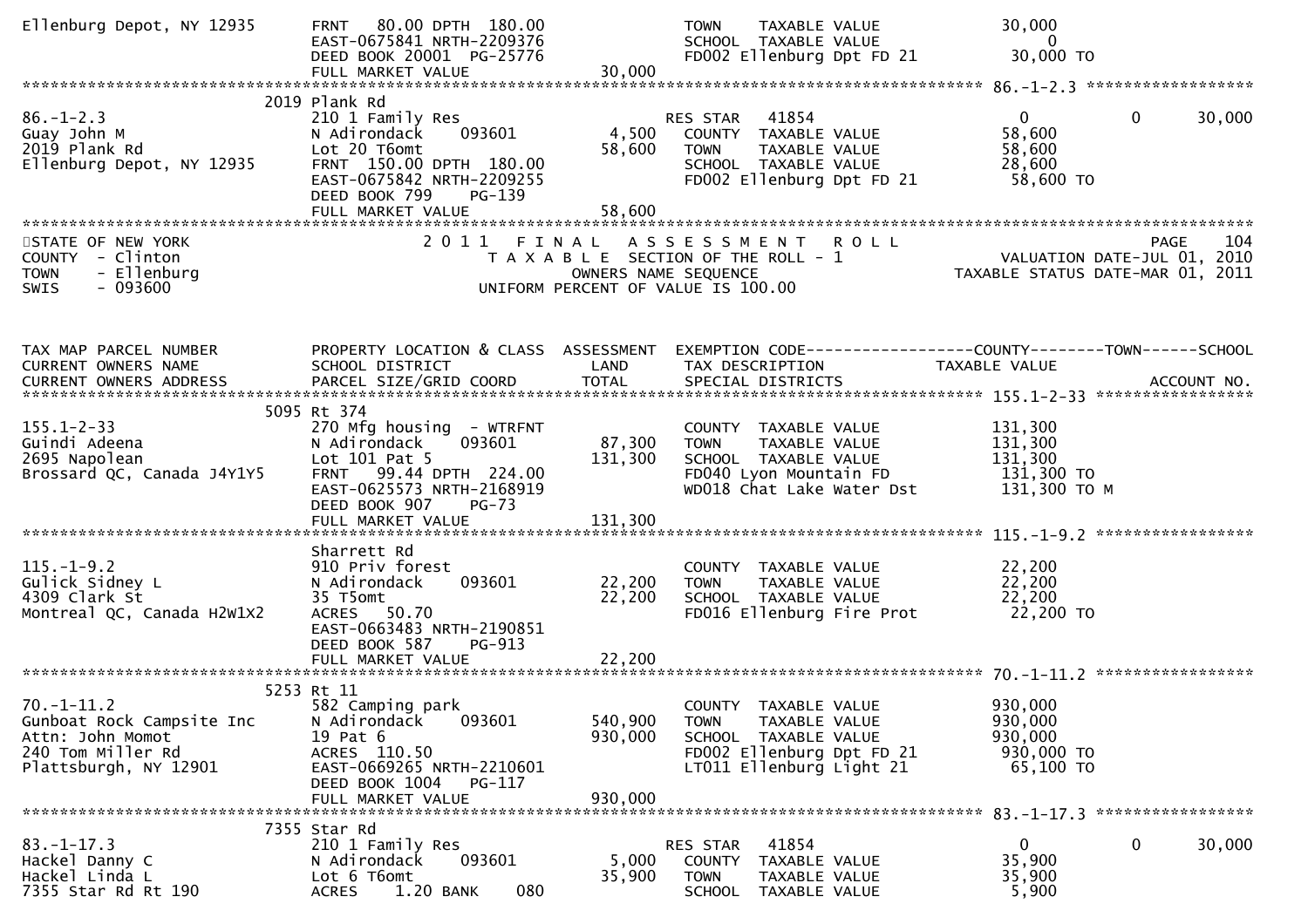| Ellenburg Center, NY                                                                                                           | EAST-0646319 NRTH-2203741<br>12934-9708 DEED BOOK 931<br>PG-126<br>FULL MARKET VALUE                                                                             | 35,900               | FD014 Ellenburg Ctr FD15                                                                                                                    | 35,900 TO                                                                                                  |
|--------------------------------------------------------------------------------------------------------------------------------|------------------------------------------------------------------------------------------------------------------------------------------------------------------|----------------------|---------------------------------------------------------------------------------------------------------------------------------------------|------------------------------------------------------------------------------------------------------------|
|                                                                                                                                |                                                                                                                                                                  |                      |                                                                                                                                             |                                                                                                            |
| $155.1 - 1 - 9.1$<br>Hadden Charles R<br>Hadden Ann H<br>57 Gadway Rd<br>Merrill, NY 12955                                     | 57 Gadway Rd<br>260 Seasonal res - WTRFNT<br>N Adirondack<br>093601<br>101 Pat 5<br>ACRES 2.80<br>EAST-0626211 NRTH-2165677<br>DEED BOOK 966<br>$PG-4$           | 122,800<br>175,000   | COUNTY TAXABLE VALUE<br>TAXABLE VALUE<br><b>TOWN</b><br>SCHOOL TAXABLE VALUE<br>FD040 Lyon Mountain FD<br>WD018 Chat Lake Water Dst         | 175,000<br>175,000<br>175,000<br>175,000 TO<br>175,000 то м                                                |
|                                                                                                                                | FULL MARKET VALUE                                                                                                                                                | 175,000              |                                                                                                                                             |                                                                                                            |
| STATE OF NEW YORK<br>COUNTY - Clinton<br>- Ellenburg<br><b>TOWN</b><br>$-093600$<br><b>SWIS</b>                                |                                                                                                                                                                  | OWNERS NAME SEQUENCE | 2011 FINAL ASSESSMENT ROLL<br>T A X A B L E SECTION OF THE ROLL - 1<br>UNIFORM PERCENT OF VALUE IS 100.00                                   | 105<br><b>PAGE</b><br>PAGE 105<br>ROLL - 1 VALUATION DATE-JUL 01, 2010<br>TAXABLE STATUS DATE-MAR 01, 2011 |
|                                                                                                                                |                                                                                                                                                                  |                      |                                                                                                                                             |                                                                                                            |
| TAX MAP PARCEL NUMBER<br>CURRENT OWNERS NAME                                                                                   | PROPERTY LOCATION & CLASS ASSESSMENT<br>SCHOOL DISTRICT                                                                                                          | LAND                 | TAX DESCRIPTION                                                                                                                             | EXEMPTION CODE------------------COUNTY--------TOWN------SCHOOL<br>TAXABLE VALUE                            |
|                                                                                                                                |                                                                                                                                                                  |                      |                                                                                                                                             |                                                                                                            |
| $155. -1-12$<br>Hadden Life Use Charles R & An N Adirondack<br>Hadden Carrie L<br>10094 Dudley Dr<br>Ijamsville, MD 21754-9610 | 1 Bluff Pt Penninsola<br>260 Seasonal res - WTRFNT<br>093601<br>120 Pat 5<br>ACRES 2.40<br>EAST-0628794 NRTH-2159884<br>DEED BOOK 99001 PG-16848                 | 124,500<br>185,000   | COUNTY TAXABLE VALUE<br><b>TOWN</b><br>TAXABLE VALUE<br>SCHOOL TAXABLE VALUE<br>SCHOOL TAANDEL WILLE<br>FD040 Lyon Mountain FD 185,000 TO M | 185,000<br>185,000<br>185,000                                                                              |
|                                                                                                                                |                                                                                                                                                                  |                      |                                                                                                                                             |                                                                                                            |
| 155.-3-19<br>Hagar Sheldon R<br>The Mosen St<br>Morrisonville, NY 12962                                                        | 1 Squaw Is<br>260 Seasonal res - WTRFNT<br>093601<br>N Adirondack<br>120 Pat 5<br>FRNT 480.00 DPTH 30.00<br>EAST-0628386 NRTH-2162033<br>DEED BOOK 523<br>PG-768 | 77,400<br>119,500    | COUNTY TAXABLE VALUE<br>TOWN TAXABLE VALUE<br>SCHOOL TAXABLE VALUE<br>FD040 Lyon Mountain FD<br>WD018 Chat Lake Water Dst                   | 119,500<br>119,500<br>119,500<br>119,500 TO<br>119,500 то м                                                |
|                                                                                                                                |                                                                                                                                                                  |                      |                                                                                                                                             |                                                                                                            |
| $141. - 1 - 3$<br>Hall Robert<br>Hall Doris<br>1938 Chelton Rd<br>Colorado Springs, CO 80909                                   | Rt 374<br>321 Abandoned ag<br>Chateaugay 1 163401<br>Lot 100 T5omt<br>ACRES 42.00<br>EAST-0623714 NRTH-2173526<br>DEED BOOK 419<br>$PG-15$                       | 19,100               | COUNTY TAXABLE VALUE<br>19,100 TOWN TAXABLE VALUE<br>SCHOOL TAXABLE VALUE<br>FD040 Lyon Mountain FD                                         | 19,100<br>19,100<br>19,100<br>19,100 TO                                                                    |
|                                                                                                                                | FULL MARKET VALUE                                                                                                                                                | 19,100               |                                                                                                                                             |                                                                                                            |
| $141.3 - 2 - 51$<br>Hall Robert<br>Hall Doris<br>1938 Chelton Rd<br>Colorado Springs, CO 80909                                 | Rt 374<br>311 Res vac land - WTRFNT<br>Chateaugay 1<br>163401<br>Lot 100 T5omt<br>FRNT 120.00 DPTH 207.00<br>EAST-0622686 NRTH-2173523                           | 24,200<br>24,200     | COUNTY TAXABLE VALUE<br>TAXABLE VALUE<br><b>TOWN</b><br>SCHOOL TAXABLE VALUE<br>FD040 Lyon Mountain FD<br>WD018 Chat Lake Water Dst         | 24,200<br>24,200<br>24,200<br>24,200 TO<br>24,200 TO M                                                     |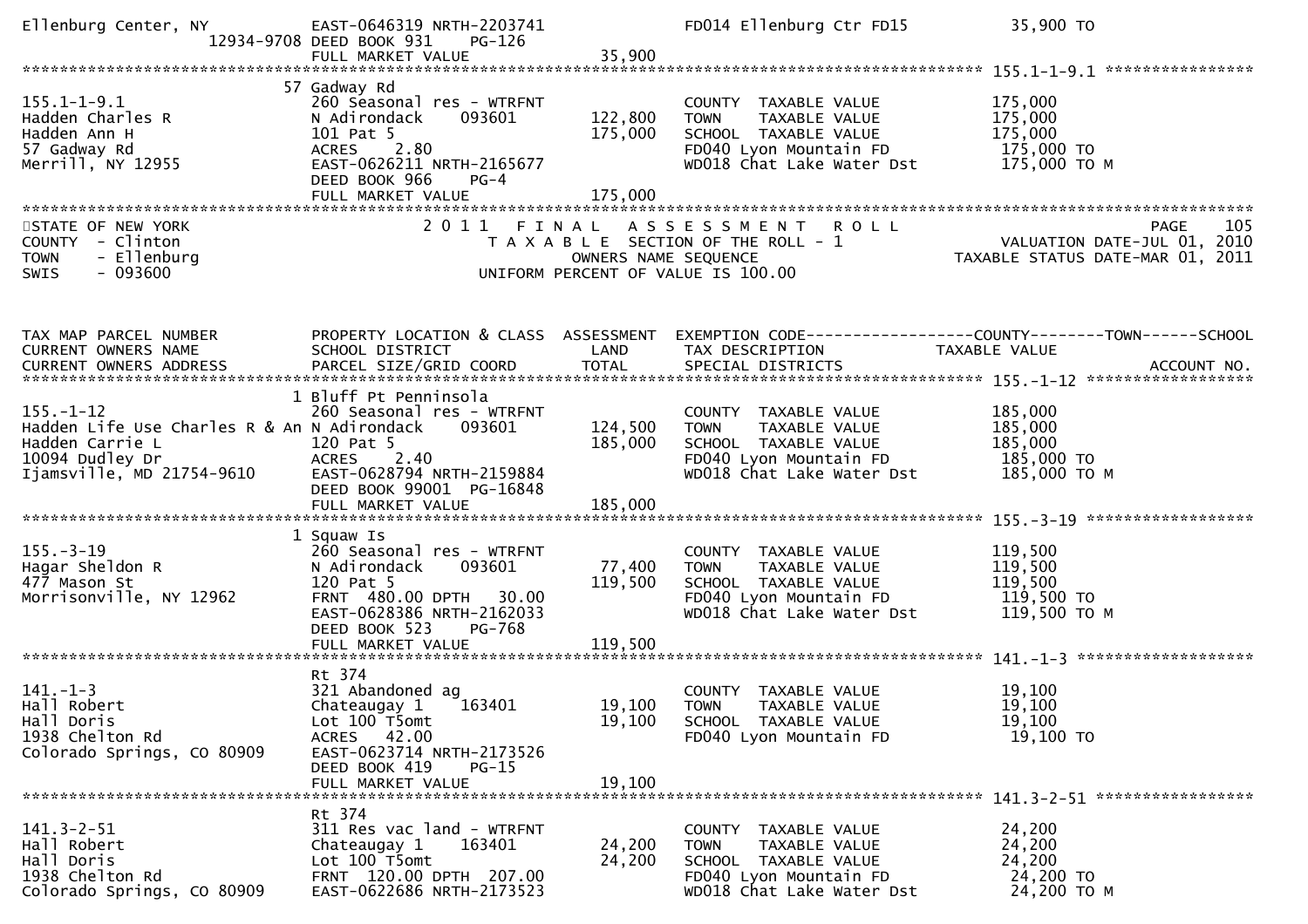|                                                                                                                        | DEED BOOK 419<br>$PG-15$                                                                                                                                                         |                            |                                                                                                                                                         |                                                               |                                                                                |
|------------------------------------------------------------------------------------------------------------------------|----------------------------------------------------------------------------------------------------------------------------------------------------------------------------------|----------------------------|---------------------------------------------------------------------------------------------------------------------------------------------------------|---------------------------------------------------------------|--------------------------------------------------------------------------------|
| $155.4 - 1 - 30$<br>Hamelin Gerald<br>Hamelin Constance<br>47 Blanche Rd<br>Merrill, NY 12955                          | 47 Blanche Rd<br>210 1 Family Res<br>093601<br>N Adirondack<br>119 Pat 5<br>FRNT 115.50 DPTH 124.00<br>EAST-0632586 NRTH-2162412<br>DEED BOOK 609<br>PG-483<br>FULL MARKET VALUE | 3,800<br>69,200<br>69,200  | RES STAR 41854<br>COUNTY TAXABLE VALUE<br><b>TOWN</b><br>TAXABLE VALUE<br>SCHOOL TAXABLE VALUE<br>FD040 Lyon Mountain FD                                | $\mathbf{0}$<br>69,200<br>69,200<br>39,200<br>69,200 TO       | $\mathbf{0}$<br>30,000                                                         |
| STATE OF NEW YORK<br>COUNTY - Clinton<br>- Ellenburg<br><b>TOWN</b><br>$-093600$<br>SWIS                               | 2011 FINAL                                                                                                                                                                       |                            | <b>ROLL</b><br>ASSESSMENT<br>T A X A B L E SECTION OF THE ROLL - 1<br>OWNERS NAME SEQUENCE<br>UNIFORM PERCENT OF VALUE IS 100.00                        |                                                               | 106<br>PAGE<br>VALUATION DATE-JUL 01, 2010<br>TAXABLE STATUS DATE-MAR 01, 2011 |
| TAX MAP PARCEL NUMBER<br><b>CURRENT OWNERS NAME</b>                                                                    | PROPERTY LOCATION & CLASS ASSESSMENT<br>SCHOOL DISTRICT                                                                                                                          | LAND                       | TAX DESCRIPTION                                                                                                                                         | <b>TAXABLE VALUE</b>                                          |                                                                                |
| $125. - 1 - 2$<br>Hanley Gary L<br>64 West St<br>Malone, NY 12953                                                      | 201 Spear Hill Rd<br>241 Rural res&ag<br>163401<br>Chateaugay 1<br>Lot $60$ T50 $m$ t<br>ACRES 35.84<br>EAST-0621660 NRTH-2182480<br>DEED BOOK 809<br><b>PG-82</b>               | 23,200<br>255,000          | 41854<br>RES STAR<br>COUNTY TAXABLE VALUE<br><b>TOWN</b><br><b>TAXABLE VALUE</b><br>SCHOOL TAXABLE VALUE<br>FD016 Ellenburg Fire Prot                   | $\overline{0}$<br>255,000<br>255,000<br>225,000<br>255,000 TO | 30,000<br>$\mathbf{0}$                                                         |
| $127. - 1 - 6$<br>Harman Herbert<br>508 Rockaway St<br>West Islip, NY 11795                                            | Sears Rd<br>321 Abandoned ag<br>093601<br>N Adirondack<br>Lot $68$ Pat $5$<br>ACRES 35.50<br>EAST-0645477 NRTH-2180968<br>DEED BOOK 572<br>PG-169                                | 18,300<br>18,300           | COUNTY TAXABLE VALUE<br><b>TOWN</b><br>TAXABLE VALUE<br>SCHOOL TAXABLE VALUE<br>FD016 Ellenburg Fire Prot                                               | 18,300<br>18,300<br>18,300<br>18,300 TO                       |                                                                                |
| $125. - 1 - 9$<br>Harrigan Barbara<br>Harrigan Francis<br>545 No 5 Rd<br>Chateaugay, NY 12920                          | Spear Hill Rd<br>910 Priv forest<br>163401<br>Chateaugay 1<br>Lot $61$ Pat $5$<br>ACRES 85.00<br>EAST-0623039 NRTH-2179508<br>DEED BOOK 20051 PG-87828<br>FULL MARKET VALUE      | 29,000<br>29,000<br>29,000 | COUNTY TAXABLE VALUE<br>TAXABLE VALUE<br><b>TOWN</b><br>SCHOOL TAXABLE VALUE<br>FD040 Lyon Mountain FD                                                  | 29,000<br>29,000<br>29,000<br>29,000 TO                       |                                                                                |
|                                                                                                                        | 8341 Star Rd                                                                                                                                                                     |                            |                                                                                                                                                         |                                                               |                                                                                |
| $96. - 1 - 1$<br>Harrigan Brothers Dairy Farm<br>8305 Rt 190<br>Chateaugay, NY 12920-1775<br>MAY BE SUBJECT TO PAYMENT | 112 Dairy farm<br>093601<br>N Adirondack<br>10 Pat 6<br>ACRES 178.00<br>EAST-0621519 NRTH-2199379<br>DEED BOOK 1025<br>PG-332                                                    |                            | 10 YR AGR 41700<br>85,100 AGRI DISTR 41720<br>322,000 RES STAR<br>41854<br>COUNTY TAXABLE VALUE<br><b>TOWN</b><br>TAXABLE VALUE<br>SCHOOL TAXABLE VALUE | 70,000<br>0<br>$\mathbf 0$<br>252,000<br>252,000<br>222,000   | 70,000<br>70,000<br>$\overline{0}$<br>0<br>$\Omega$<br>30,000                  |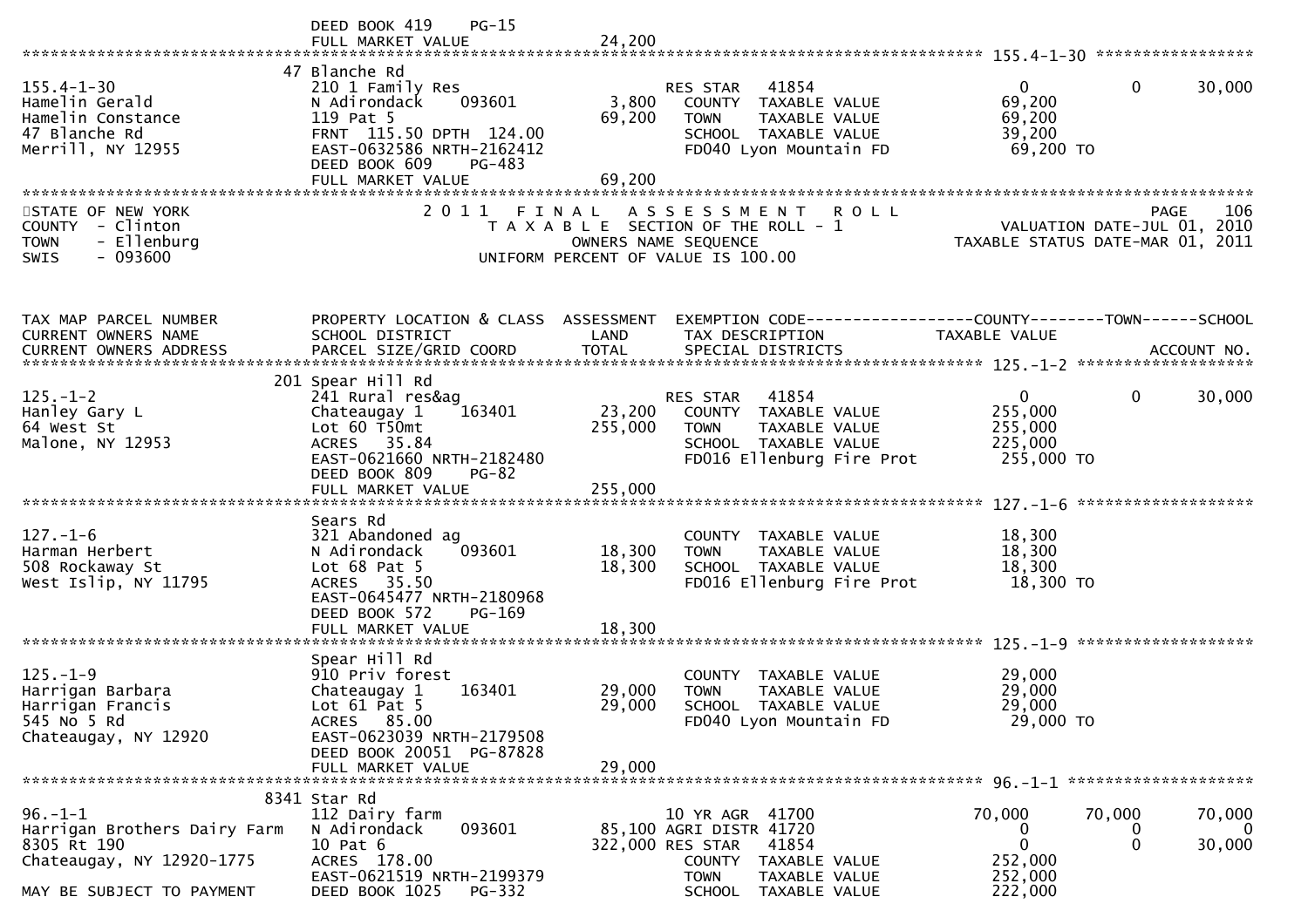| $96. - 1 - 2.1$<br>Harrigan Brothers Dairy Farm<br>Rd 1<br>PO Box 420<br>Chateaugay, NY 12920   | Harrigan Rd<br>105 Vac farmland<br>N Adirondack<br>093601<br>10 Pat 6<br>ACRES 103.30<br>EAST-0621521 NRTH-2197031<br>DEED BOOK 20051 PG-79090                                     | 58,700<br>58,700<br>58,700 | AGRI DISTR 41720<br>COUNTY TAXABLE VALUE<br>TAXABLE VALUE<br><b>TOWN</b><br>SCHOOL TAXABLE VALUE<br>FD016 Ellenburg Fire Prot |             | 4,343<br>54,357<br>54,357<br>54,357<br>58,700 TO                | 4,343        | 4,343  |
|-------------------------------------------------------------------------------------------------|------------------------------------------------------------------------------------------------------------------------------------------------------------------------------------|----------------------------|-------------------------------------------------------------------------------------------------------------------------------|-------------|-----------------------------------------------------------------|--------------|--------|
| MAY BE SUBJECT TO PAYMENT                                                                       | FULL MARKET VALUE                                                                                                                                                                  |                            |                                                                                                                               |             |                                                                 |              |        |
| STATE OF NEW YORK<br>COUNTY - Clinton<br>- Ellenburg<br><b>TOWN</b><br>$-093600$<br><b>SWIS</b> | 2011 FINAL                                                                                                                                                                         |                            | A S S E S S M E N T<br>T A X A B L E SECTION OF THE ROLL - 1<br>OWNERS NAME SEQUENCE<br>UNIFORM PERCENT OF VALUE IS 100.00    | <b>ROLL</b> | VALUATION DATE-JUL 01, 2010<br>TAXABLE STATUS DATE-MAR 01, 2011 | <b>PAGE</b>  | 107    |
|                                                                                                 |                                                                                                                                                                                    |                            |                                                                                                                               |             |                                                                 |              |        |
| TAX MAP PARCEL NUMBER<br>CURRENT OWNERS NAME<br>CURRENT OWNERS ADDRESS                          | PROPERTY LOCATION & CLASS ASSESSMENT<br>SCHOOL DISTRICT                                                                                                                            | LAND                       | EXEMPTION CODE-----------------COUNTY-------TOWN------SCHOOL<br>TAX DESCRIPTION                                               |             | TAXABLE VALUE                                                   |              |        |
|                                                                                                 | 145 Harrigan Rd                                                                                                                                                                    |                            |                                                                                                                               |             |                                                                 |              |        |
| $96. - 1 - 3$<br>Harrigan Brothers Dairy Farm<br>Rd 1<br>PO Box 420<br>Chateaugay, NY 12920     | 120 Field crops<br>N Adirondack<br>093601<br>20 Pat 5<br>ACRES 150.00<br>EAST-0621549 NRTH-2194982<br>DEED BOOK 20051 PG-79090                                                     | 56,400<br>116,000          | AGRI DISTR 41720<br>COUNTY TAXABLE VALUE<br><b>TOWN</b><br>TAXABLE VALUE<br>SCHOOL TAXABLE VALUE<br>FD016 Ellenburg Fire Prot |             | $\mathbf{0}$<br>116,000<br>116,000<br>116,000<br>116,000 TO     | $\mathbf{0}$ | 0      |
| MAY BE SUBJECT TO PAYMENT<br>UNDER AGDIST LAW TIL 2015                                          | FULL MARKET VALUE                                                                                                                                                                  | 116,000                    |                                                                                                                               |             |                                                                 |              |        |
| $111.-1-2.1$<br>Harrigan Brothers Dairy Farm<br>Rd 1<br>PO Box 420<br>Chateaugay, NY 12920      | Harrigan Rd<br>321 Abandoned ag<br>N Adirondack<br>093601<br>20 T5omt<br>ACRES 74.00<br>EAST-0622154 NRTH-2192975                                                                  | 23,100<br>23,100           | AGRI DISTR 41720<br>COUNTY TAXABLE VALUE<br>TAXABLE VALUE<br><b>TOWN</b><br>SCHOOL TAXABLE VALUE<br>FD016 Ellenburg Fire Prot |             | $\mathbf{0}$<br>23,100<br>23,100<br>23,100<br>23,100 TO         | $\pmb{0}$    | 0      |
| MAY BE SUBJECT TO PAYMENT<br>UNDER AGDIST LAW TIL 2015                                          | DEED BOOK 20051 PG-79090<br>FULL MARKET VALUE                                                                                                                                      | 23,100                     |                                                                                                                               |             |                                                                 |              |        |
| $111. - 1 - 2.2$<br>Harrigan Brothers Dairy Farm<br>Rd 1<br>PO Box 420<br>Chateaugay, NY 12920  | Harrigan Rd<br>311 Res vac land<br>093601<br>N Adirondack<br>Lot 20 T5omt<br>FRNT 200.00 DPTH 200.00<br>EAST-0622867 NRTH-2193862<br>DEED BOOK 20051 PG-79090<br>FULL MARKET VALUE | 5,000<br>5,000<br>5,000    | COUNTY TAXABLE VALUE<br><b>TOWN</b><br>TAXABLE VALUE<br>SCHOOL TAXABLE VALUE<br>FD016 Ellenburg Fire Prot                     |             | 5,000<br>5,000<br>5,000<br>5,000 TO                             |              |        |
| $96. - 1 - 2.2$<br>Harrigan Life Use Mary M<br>Harrigan Kenneth J<br>197 Harrigan Rd            | 197 Harrigan Rd<br>210 1 Family Res<br>093601<br>N Adirondack<br>Lor 10 T6omt<br>7.20<br><b>ACRES</b>                                                                              | 8,900<br>58,000            | 41834<br>SR STAR<br>COUNTY TAXABLE VALUE<br><b>TOWN</b><br>TAXABLE VALUE<br>SCHOOL TAXABLE VALUE                              |             | 0<br>58,000<br>58,000<br>0                                      | 0            | 58,000 |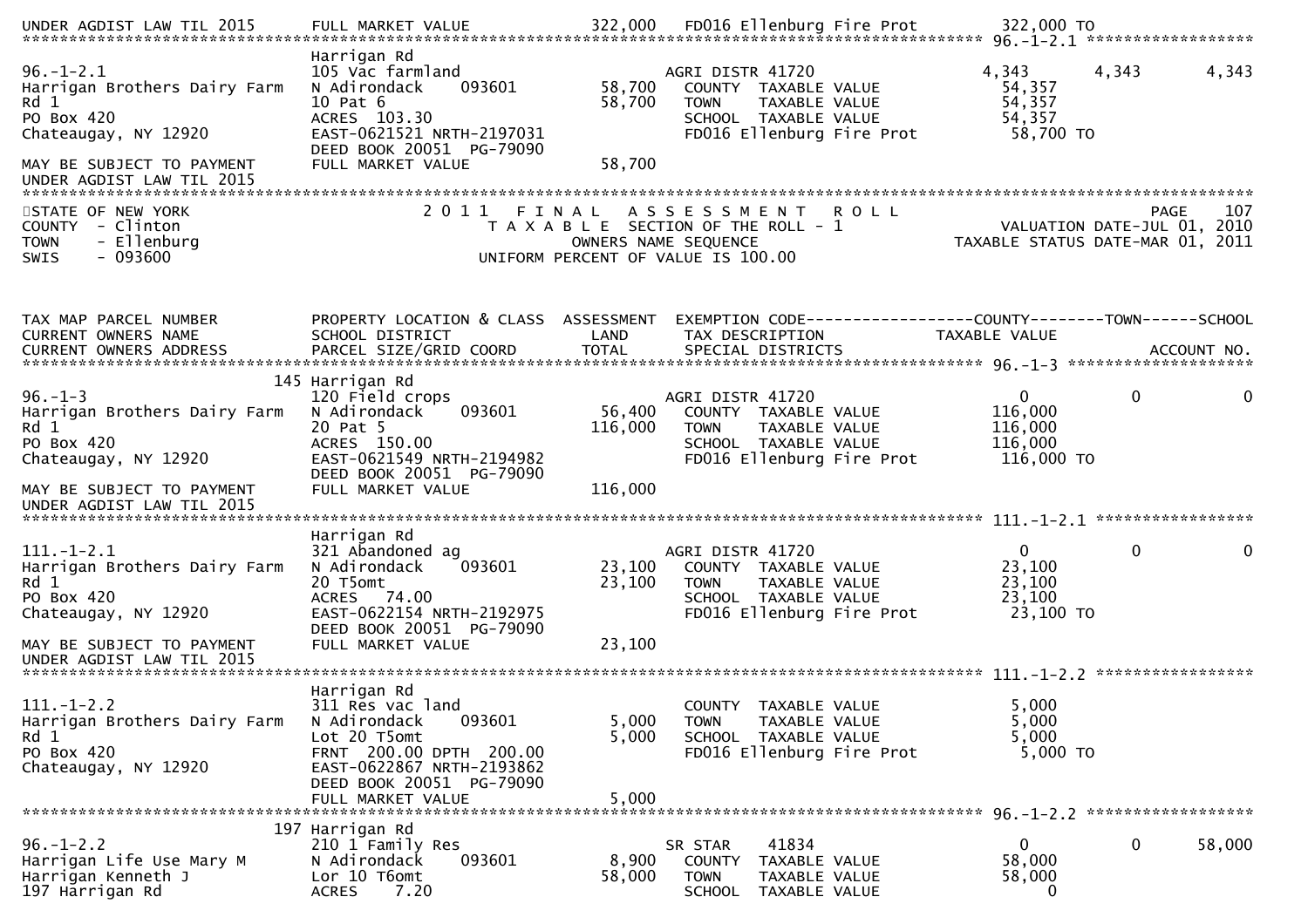| Chateaugay, NY 12920                                                                                                                                        | EAST-0622627 NRTH-2196558<br>DEED BOOK 20021 PG-47295<br>FULL MARKET VALUE                                                                                                                       | 58,000             | FD016 Ellenburg Fire Prot                                                                                                                                           | 58,000 TO                                                                   |                  |                        |
|-------------------------------------------------------------------------------------------------------------------------------------------------------------|--------------------------------------------------------------------------------------------------------------------------------------------------------------------------------------------------|--------------------|---------------------------------------------------------------------------------------------------------------------------------------------------------------------|-----------------------------------------------------------------------------|------------------|------------------------|
|                                                                                                                                                             |                                                                                                                                                                                                  |                    |                                                                                                                                                                     |                                                                             |                  |                        |
| $97. - 1 - 4.1$<br>Harrigan Robert J<br>Waters Renee A<br>146 Harrigan Rd<br>Chateaugay, NY 12920<br>MAY BE SUBJECT TO PAYMENT<br>UNDER AGDIST LAW TIL 2015 | 146 Harrigan Rd<br>241 Rural res&ag<br>N Adirondack<br>093601<br>19 Pat 5<br>Lot A Harrigan Survey<br>ACRES 168.50<br>EAST-0625088 NRTH-2195507<br>DEED BOOK 20021 PG-47293<br>FULL MARKET VALUE | 249,500<br>249,500 | AGRI DISTR 41720<br>44,400 RES STAR<br>41854<br><b>COUNTY</b><br>TAXABLE VALUE<br><b>TOWN</b><br>TAXABLE VALUE<br>SCHOOL TAXABLE VALUE<br>FD016 Ellenburg Fire Prot | 3,121<br>$\mathbf{0}$<br>246,379<br>246,379<br>216,379<br>249,500 TO        | 3,121<br>0       | 3,121<br>30,000        |
| STATE OF NEW YORK<br>COUNTY - Clinton<br>- Ellenburg<br><b>TOWN</b><br>$-093600$<br><b>SWIS</b>                                                             |                                                                                                                                                                                                  |                    | 2011 FINAL ASSESSMENT<br><b>ROLL</b><br>T A X A B L E SECTION OF THE ROLL - 1<br>OWNERS NAME SEQUENCE<br>UNIFORM PERCENT OF VALUE IS 100.00                         | VALUATION DATE-JUL 01, 2010<br>TAXABLE STATUS DATE-MAR 01, 2011             | PAGE             | 108                    |
| TAX MAP PARCEL NUMBER<br>CURRENT OWNERS NAME                                                                                                                | PROPERTY LOCATION & CLASS ASSESSMENT<br>SCHOOL DISTRICT                                                                                                                                          | LAND               | EXEMPTION CODE------------------COUNTY--------TOWN------SCHOOL<br>TAX DESCRIPTION                                                                                   | TAXABLE VALUE                                                               |                  |                        |
|                                                                                                                                                             | 8416 Star Rd                                                                                                                                                                                     |                    |                                                                                                                                                                     |                                                                             |                  |                        |
| $81 - 2 - 2$<br>Harrigan Stephen<br>Harrigan Gary<br>8305 Rt 190<br>Chateaugay, NY 12920-1775                                                               | 240 Rural res<br>093601<br>N Adirondack<br>$11$ Pat $6$<br>ACRES 218.70<br>EAST-0621949 NRTH-2202424<br>DEED BOOK 715<br>PG-124                                                                  | 143,800            | AGRI DISTR 41720<br>97,200 RES STAR<br>41854<br>COUNTY TAXABLE VALUE<br><b>TOWN</b><br>TAXABLE VALUE<br>SCHOOL TAXABLE VALUE<br>FD016 Ellenburg Fire Prot           | $\mathbf{0}$<br>$\mathbf{0}$<br>143,800<br>143,800<br>113,800<br>143,800 TO | 0<br>$\mathbf 0$ | $\mathbf{0}$<br>30,000 |
| MAY BE SUBJECT TO PAYMENT<br>UNDER AGDIST LAW TIL 2015                                                                                                      | FULL MARKET VALUE                                                                                                                                                                                | 143,800            |                                                                                                                                                                     |                                                                             |                  |                        |
|                                                                                                                                                             | 8305 Star Rd                                                                                                                                                                                     |                    |                                                                                                                                                                     |                                                                             |                  |                        |
| $97. - 1 - 1$<br>Harrigan Stephen A<br>Harrigan Gary L<br>8305 Rt 190<br>Chateaugay, NY 12920-1775                                                          | 120 Field crops<br>N Adirondack<br>093601<br>10 Pat 6<br>ACRES 155.50<br>EAST-0625514 NRTH-2200192<br>DEED BOOK 863<br>PG-221                                                                    | 86,100<br>149,000  | AGRI DISTR 41720<br>COUNTY TAXABLE VALUE<br><b>TOWN</b><br>TAXABLE VALUE<br>SCHOOL TAXABLE VALUE<br>FD016 Ellenburg Fire Prot                                       | 8,157<br>140,843<br>140,843<br>140,843<br>149,000 TO                        | 8,157            | 8,157                  |
| MAY BE SUBJECT TO PAYMENT<br>UNDER AGDIST LAW TIL 2015                                                                                                      | FULL MARKET VALUE                                                                                                                                                                                | 149,000            |                                                                                                                                                                     |                                                                             |                  |                        |
|                                                                                                                                                             | 676 West Hill Rd                                                                                                                                                                                 |                    |                                                                                                                                                                     |                                                                             |                  |                        |
| $97. - 1 - 21.35$<br>Harrigan William F<br>Harrigan Angela M<br>142 Reynolds Rd<br>Chateaugay, NY 12920                                                     | 241 Rural res&ag<br>093601<br>N Adirondack<br>Lots 16 & 17 T5omt<br>ACRES 99.00<br>EAST-0632956 NRTH-2195916<br>DEED BOOK 20092 PG-26674                                                         | 54,800<br>141,000  | 483A EX<br>42100<br><b>COUNTY</b><br>TAXABLE VALUE<br><b>TOWN</b><br>TAXABLE VALUE<br>SCHOOL TAXABLE VALUE<br>FD016 Ellenburg Fire Prot<br>5,800 EX                 | 5,800<br>135,200<br>135,200<br>135,200<br>135,200 TO                        | 5,800            | 5,800                  |
|                                                                                                                                                             | FULL MARKET VALUE                                                                                                                                                                                | 141,000            |                                                                                                                                                                     |                                                                             |                  | *****************      |
| $116. - 1 - 5.1$<br>Hart Delbert                                                                                                                            | 1303 Plank Rd<br>240 Rural res<br>093601<br>N Adirondack                                                                                                                                         | 20,100             | 41854<br>RES STAR<br>COUNTY<br>TAXABLE VALUE                                                                                                                        | $\mathbf{0}$<br>98,000                                                      | $\mathbf 0$      | 30,000                 |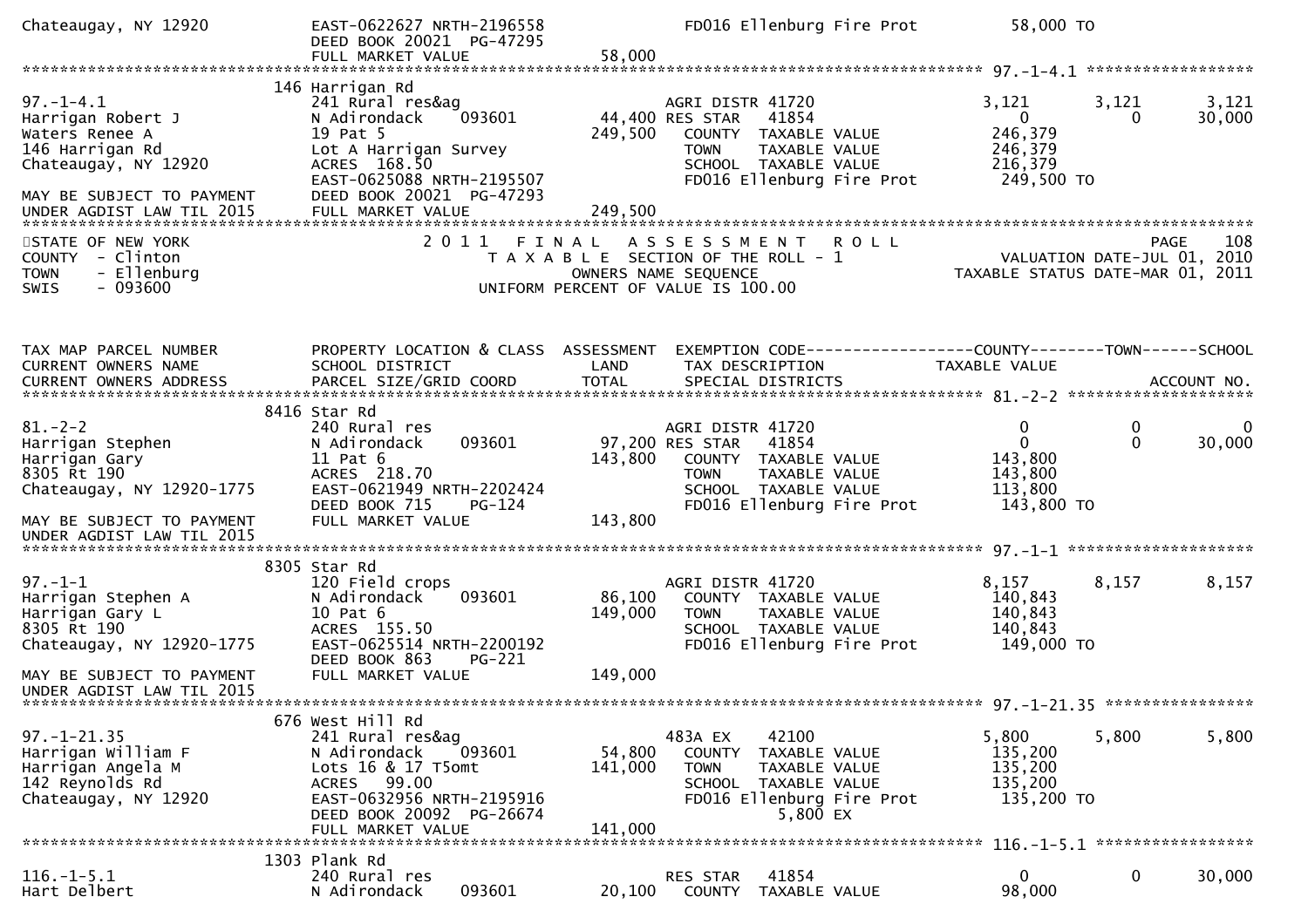| Hart Deborah<br>1303 Plank Rd<br>Ellenburg Depot, NY 12935                                                   | $41/42$ Pat 5<br>ACRES 50.00<br>EAST-0675911 NRTH-2191358<br>DEED BOOK 674<br>$PG-33$                                                                                                           | 98,000                        | <b>TOWN</b><br>TAXABLE VALUE<br>SCHOOL TAXABLE VALUE<br>FD016 Ellenburg Fire Prot                                           | 98,000<br>68,000<br>98,000 TO                                                         |
|--------------------------------------------------------------------------------------------------------------|-------------------------------------------------------------------------------------------------------------------------------------------------------------------------------------------------|-------------------------------|-----------------------------------------------------------------------------------------------------------------------------|---------------------------------------------------------------------------------------|
|                                                                                                              |                                                                                                                                                                                                 |                               |                                                                                                                             |                                                                                       |
| $116. - 1 - 5.2$<br>Hart Delbert R<br>PO Box 201<br>Ellenburg Depot, NY 12935                                | Plank Rd<br>910 Priv forest<br>093601<br>N Adirondack<br>Lot $41/42$ T5omt<br>ACRES 94.00<br>EAST-0675944 NRTH-2190761<br>DEED BOOK 20021 PG-47788                                              | 29,300<br>29,300              | COUNTY TAXABLE VALUE<br>TAXABLE VALUE<br><b>TOWN</b><br>SCHOOL TAXABLE VALUE<br>FD016 Ellenburg Fire Prot                   | 29,300<br>29,300<br>29,300<br>29,300 TO                                               |
|                                                                                                              | FULL MARKET VALUE                                                                                                                                                                               | 29,300                        |                                                                                                                             |                                                                                       |
| STATE OF NEW YORK<br>COUNTY - Clinton<br>- Ellenburg<br><b>TOWN</b><br>$-093600$<br>SWIS                     | 2011 FINAL                                                                                                                                                                                      | OWNERS NAME SEQUENCE          | ASSESSMENT ROLL<br>T A X A B L E SECTION OF THE ROLL - 1<br>UNIFORM PERCENT OF VALUE IS 100.00                              | 109<br><b>PAGE</b><br>VALUATION DATE-JUL 01, 2010<br>TAXABLE STATUS DATE-MAR 01, 2011 |
| TAX MAP PARCEL NUMBER<br>CURRENT OWNERS NAME                                                                 | PROPERTY LOCATION & CLASS ASSESSMENT<br>SCHOOL DISTRICT                                                                                                                                         | LAND                          | TAX DESCRIPTION                                                                                                             | EXEMPTION CODE-----------------COUNTY--------TOWN------SCHOOL<br>TAXABLE VALUE        |
| $40. - 1 - 24.1$<br>Hart Life Use George H<br>Hart Delbert R<br>637 Bull Run Rd<br>Ellenburg Depot, NY 12935 | 637 Bull Run Rd<br>241 Rural res&ag<br>093601<br>N Adirondack<br>42 Pat 6<br>ACRES 416.00<br>EAST-0665515 NRTH-2226145<br>DEED BOOK 20011 PG-34805<br>FULL MARKET VALUE                         | 106,400<br>125,000<br>125,000 | COUNTY TAXABLE VALUE<br>TAXABLE VALUE<br><b>TOWN</b><br>SCHOOL TAXABLE VALUE<br>FD016 Ellenburg Fire Prot                   | 125,000<br>125,000<br>125,000<br>125,000 TO                                           |
| $142. - 1 - 12$<br>Hartigan Scott<br>Terry Adrienne<br>33 Rue Brebeuf<br>Chateaugay QC, Canada<br>J6K2A2     | Bradley Pond Rd<br>321 Abandoned ag<br>093601<br>N Adirondack<br>Lot $93$ Pat $5$<br>ACRES 35.00<br>EAST-0645003 NRTH-2174893<br>DEED BOOK 20092 PG-25645                                       | 18,300<br>18,300              | COUNTY TAXABLE VALUE<br>TAXABLE VALUE<br><b>TOWN</b><br>SCHOOL TAXABLE VALUE<br>FD016 Ellenburg Fire Prot                   | 18,300<br>18,300<br>18,300<br>18,300 TO                                               |
|                                                                                                              |                                                                                                                                                                                                 |                               |                                                                                                                             |                                                                                       |
| $155. - 2 - 1.3$<br>Hartman Brian R<br>Spinner Jacqueline F<br>5072 Rt 374<br>Merrill, NY 12955              | 5072 Rt 374<br>210 1 Family Res<br>N Adirondack<br>093601<br>Lot $101$ T5 Omt<br>9.20 BANK<br>080<br><b>ACRES</b><br>EAST-0626627 NRTH-2168415<br>DEED BOOK 20051 PG-86016<br>FULL MARKET VALUE | 10,100<br>159,200<br>159,200  | 41854<br>RES STAR<br>COUNTY TAXABLE VALUE<br><b>TOWN</b><br>TAXABLE VALUE<br>SCHOOL TAXABLE VALUE<br>FD040 Lyon Mountain FD | $\mathbf 0$<br>0<br>30,000<br>159,200<br>159,200<br>129,200<br>159,200 TO             |
|                                                                                                              |                                                                                                                                                                                                 |                               |                                                                                                                             | ******************                                                                    |
| $159. - 1 - 16$<br>Hawthorne Alice Marie<br>Attn: Alice M Matton                                             | Plank Rd<br>321 Abandoned ag<br>N Adirondack<br>093601<br>10.50<br><b>ACRES</b>                                                                                                                 | 10,900<br>10,900              | COUNTY TAXABLE VALUE<br><b>TOWN</b><br>TAXABLE VALUE<br><b>SCHOOL</b><br>TAXABLE VALUE                                      | 10,900<br>10,900<br>10,900                                                            |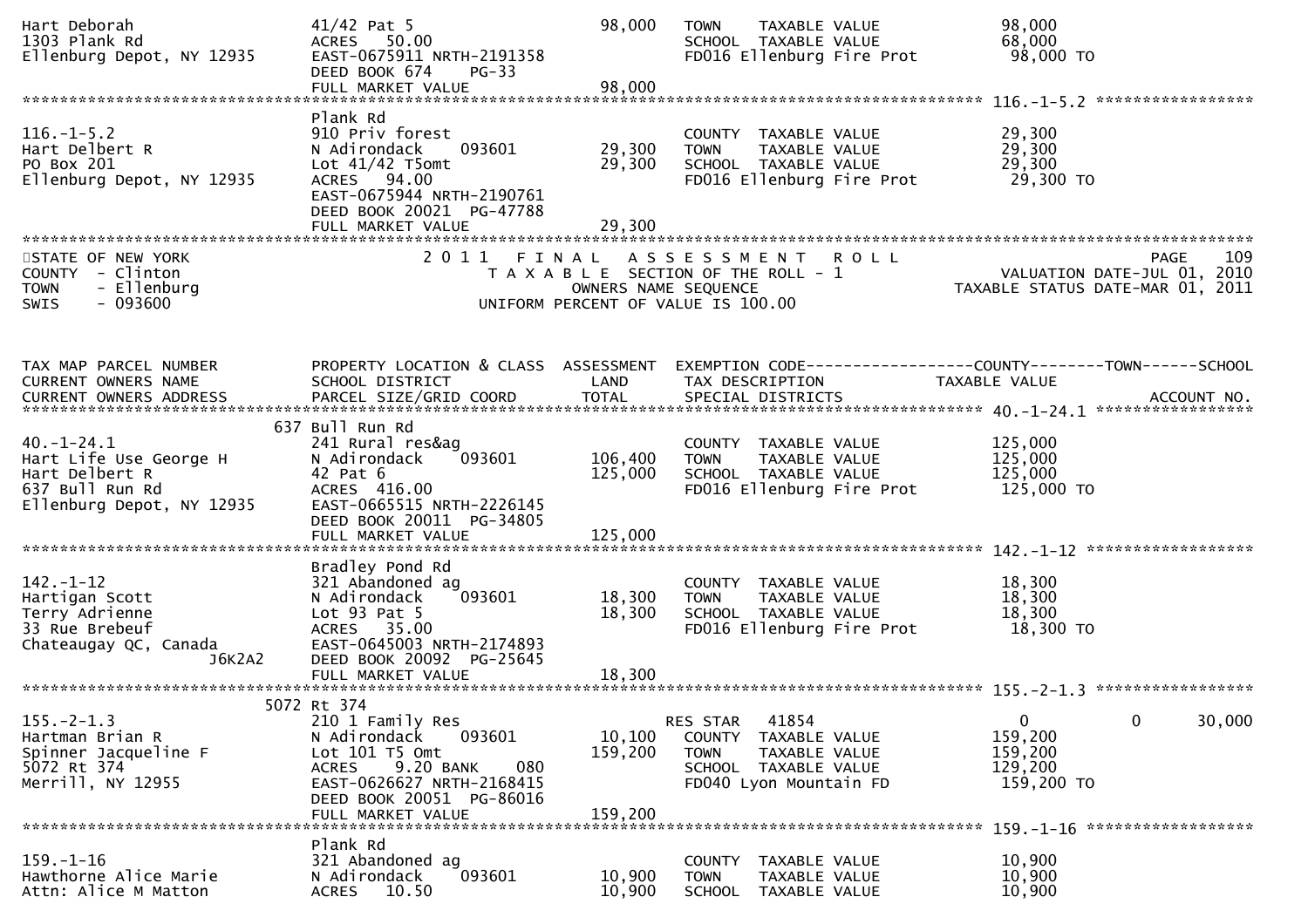| 751 Nashville Rd<br>Saranac, NY 12981-3422                                                                                 | EAST-0682359 NRTH-2166402<br>DEED BOOK 570<br>PG-472<br>FULL MARKET VALUE                                                                                                                                                                      | 10,900                      | FD016 Ellenburg Fire Prot                                                                                                                           | 10,900 TO                                                            |                    |
|----------------------------------------------------------------------------------------------------------------------------|------------------------------------------------------------------------------------------------------------------------------------------------------------------------------------------------------------------------------------------------|-----------------------------|-----------------------------------------------------------------------------------------------------------------------------------------------------|----------------------------------------------------------------------|--------------------|
| $71.3 - 2 - 60.2$<br>Hayes Jason L<br>Hayes Amy L                                                                          | 27 Lightbourn Way<br>210 1 Family Res<br>093601<br>N Adirondack<br>Lot 20 T6omt<br>2.00 BANK<br>080<br>ACRES<br>EAST-0673249 NRTH-2211925<br>DEED BOOK 20021 PG-44639<br>FULL MARKET VALUE                                                     | 5,500<br>109,600<br>109,600 | RES STAR<br>41854<br>COUNTY TAXABLE VALUE<br><b>TOWN</b><br>TAXABLE VALUE<br>SCHOOL TAXABLE VALUE<br>FD002 Ellenburg Dpt FD 21                      | $\mathbf{0}$<br>109,600<br>109,600<br>79,600<br>109,600 TO           | $\Omega$<br>30,000 |
| STATE OF NEW YORK<br>COUNTY - Clinton<br>- Ellenburg<br><b>TOWN</b><br>$-093600$<br><b>SWIS</b>                            | 2011                                                                                                                                                                                                                                           |                             | <b>ROLL</b><br>FINAL ASSESSMENT<br>T A X A B L E SECTION OF THE ROLL - 1<br>OWNERS NAME SEQUENCE<br>UNIFORM PERCENT OF VALUE IS 100.00              | VALUATION DATE-JUL 01, 2010<br>TAXABLE STATUS DATE-MAR 01, 2011      | 110<br><b>PAGE</b> |
| TAX MAP PARCEL NUMBER<br>CURRENT OWNERS NAME                                                                               | PROPERTY LOCATION & CLASS ASSESSMENT<br>SCHOOL DISTRICT                                                                                                                                                                                        | LAND                        | TAX DESCRIPTION                                                                                                                                     | TAXABLE VALUE                                                        |                    |
| $71.3 - 3 - 38$<br>Hayes Joseph E<br>135 Lake Roxanne Rd<br>Ellenburg Depot, NY 12935                                      | 135 Lake Roxanne Rd<br>210 1 Family Res<br>093601<br>N Adirondack<br>Lot <sub>35</sub><br>Survey Map 2001/23484<br>FRNT 185.87 DPTH 151.07<br><b>BANK</b><br>115<br>EAST-0673352 NRTH-2210394<br>DEED BOOK 20102 PG-35544<br>FULL MARKET VALUE | 10,000<br>91,000<br>91,000  | 41854<br>RES STAR<br>COUNTY TAXABLE VALUE<br>TAXABLE VALUE<br>TOWN<br>SCHOOL TAXABLE VALUE<br>FD002 Ellenburg Dpt FD 21<br>LT011 Ellenburg Light 21 | $\mathbf{0}$<br>91,000<br>91,000<br>61,000<br>91,000 TO<br>91,000 TO | 0<br>30,000        |
| $141. - 1 - 9$<br>Hefner Annadell P<br>c/o Cynthia H Meeker<br>120 S Black Ave Apt A<br>Bozeman, MT 59715                  | Bigelow Rd<br>910 Priv forest<br>093601<br>N Adirondack<br>$97/102$ Pat 5<br>ACRES 109.00<br>EAST-0634521 NRTH-2172423<br>DEED BOOK 616<br>PG-1110                                                                                             | 31,800<br>31,800            | COUNTY TAXABLE VALUE<br>TAXABLE VALUE<br><b>TOWN</b><br>SCHOOL TAXABLE VALUE<br>FD016 Ellenburg Fire Prot                                           | 31,800<br>31,800<br>31,800<br>31,800 TO                              |                    |
| $82. - 1 - 4.7$<br>Hemingway Mark A<br>259 Ryan Rd<br>Chateaugay, NY 12920<br>PRIOR OWNER ON 3/01/2011<br>Hemingway Mark A | 235/259 Ryan Rd<br>280 Res Multiple<br>Chateaugay 1<br>163401<br>Lot 11 T6omt<br>ACRES 12.00<br>EAST-0624947 NRTH-2204148<br>DEED BOOK 20082 PG-18983<br>FULL MARKET VALUE                                                                     | 16,300<br>62,400<br>62,400  | TAXABLE VALUE<br><b>COUNTY</b><br>TAXABLE VALUE<br><b>TOWN</b><br>SCHOOL TAXABLE VALUE<br>FD016 Ellenburg Fire Prot                                 | 62,400<br>62,400<br>62,400<br>62,400 TO                              |                    |
| $141.3 - 2 - 13.2$<br>Henderson Ronald R<br>Henderson Janice A                                                             | Rt 374<br>210 1 Family Res - WTRFNT<br>093601<br>N Adirondack<br>Lot 100 T5omt                                                                                                                                                                 | 100,600<br>207,500          | 41834<br>SR STAR<br><b>COUNTY</b><br>TAXABLE VALUE<br><b>TOWN</b><br>TAXABLE VALUE                                                                  | $\mathbf{0}$<br>207,500<br>207,500                                   | 0<br>60,100        |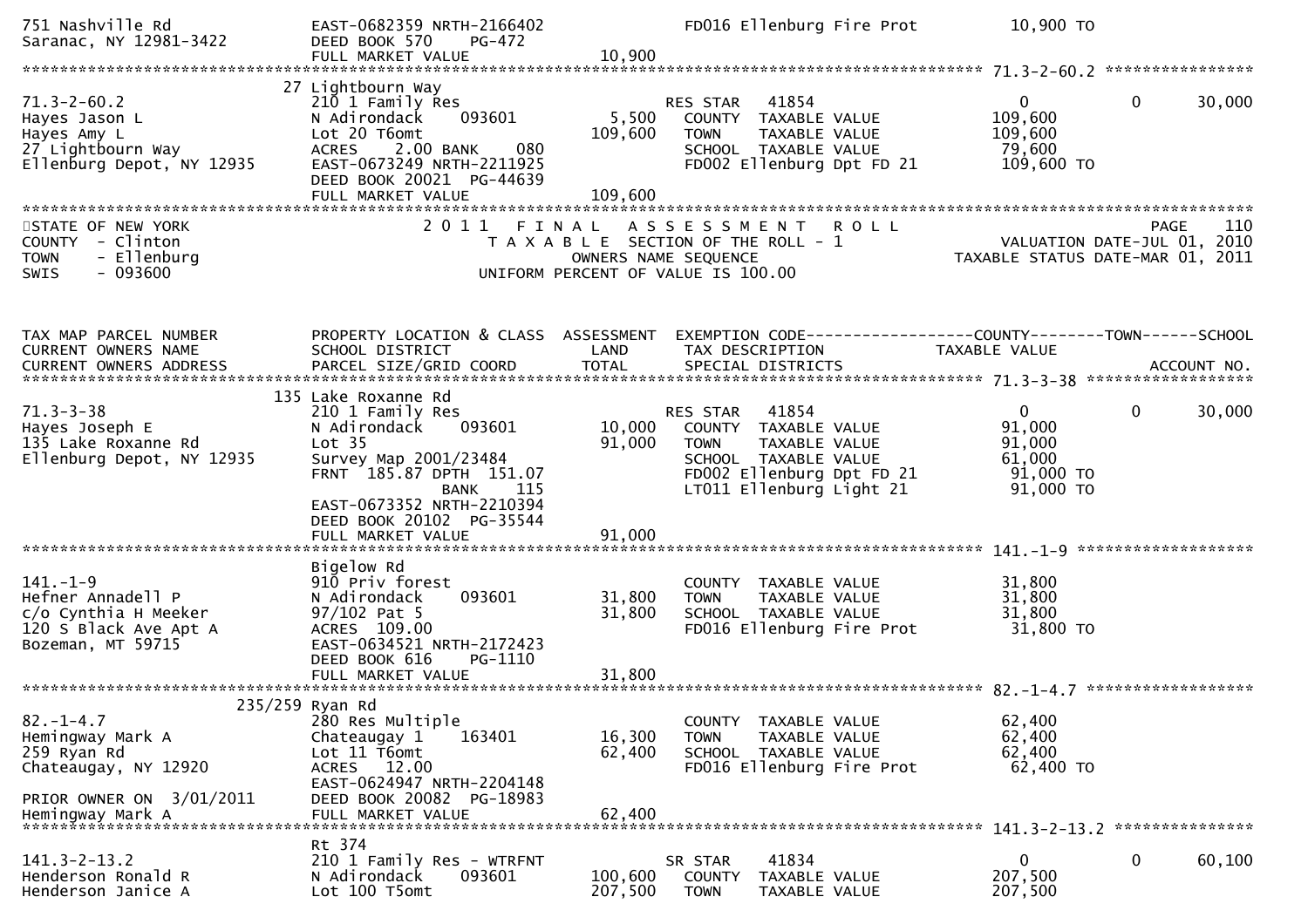| 5181 State Rt 374<br>Merrill, NY 12955                                                                                          | 1.00<br><b>ACRES</b><br>EAST-0624894 NRTH-2170561<br>DEED BOOK 1027<br>PG-151<br>FULL MARKET VALUE                                                               | SCHOOL TAXABLE VALUE<br>FD040 Lyon Mountain FD<br>WD018 Chat Lake Water Dst<br>207,500                                                                   | 147,400<br>207,500 TO<br>207,500 ТО М                                                                                  |
|---------------------------------------------------------------------------------------------------------------------------------|------------------------------------------------------------------------------------------------------------------------------------------------------------------|----------------------------------------------------------------------------------------------------------------------------------------------------------|------------------------------------------------------------------------------------------------------------------------|
|                                                                                                                                 | 150 Ryan Rd                                                                                                                                                      | 99 PCT OF VALUE USED FOR EXEMPTION PURPOSES                                                                                                              |                                                                                                                        |
| $82 - 1 - 6$<br>Hess Life Use Louie<br>McIntosh Susan<br>150 Ryan Rd<br>Chateaugay, NY 12920                                    | 210 1 Family Res<br>093601<br>N Adirondack<br>Lot $12$ Pat $6$<br>2.30<br><b>ACRES</b><br>EAST-0626614 NRTH-2203112<br>DEED BOOK 20082 PG-12995                  | WARCOMALL 41131<br>5,700 AGED COUN 41802<br>62,000 SR STAR<br>41834<br>COUNTY TAXABLE VALUE<br><b>TOWN</b><br>TAXABLE VALUE<br>SCHOOL TAXABLE VALUE      | 15,345<br>15,345<br>0<br>2,302<br>$\mathbf{0}$<br>0<br>$\mathbf{0}$<br>$\Omega$<br>60,100<br>44,353<br>46,655<br>1,900 |
| STATE OF NEW YORK                                                                                                               | 2011<br>FINAL                                                                                                                                                    | A S S E S S M E N T<br><b>ROLL</b>                                                                                                                       | -111<br><b>PAGE</b>                                                                                                    |
| <b>COUNTY</b><br>- Clinton<br>- Ellenburg<br><b>TOWN</b><br>- 093600<br><b>SWIS</b>                                             |                                                                                                                                                                  | T A X A B L E SECTION OF THE ROLL - 1<br>OWNERS NAME SEQUENCE<br>UNIFORM PERCENT OF VALUE IS 100.00                                                      | VALUATION DATE-JUL 01, 2010<br>TAXABLE STATUS DATE-MAR 01, 2011                                                        |
|                                                                                                                                 |                                                                                                                                                                  |                                                                                                                                                          |                                                                                                                        |
| TAX MAP PARCEL NUMBER<br>CURRENT OWNERS NAME                                                                                    | PROPERTY LOCATION & CLASS ASSESSMENT<br>SCHOOL DISTRICT                                                                                                          | LAND<br>TAX DESCRIPTION                                                                                                                                  | EXEMPTION CODE-----------------COUNTY-------TOWN------SCHOOL<br>TAXABLE VALUE                                          |
|                                                                                                                                 |                                                                                                                                                                  |                                                                                                                                                          |                                                                                                                        |
| $155. - 2 - 15.3$<br>Hetman Keith M<br>Hetman Maya<br>134 Shutts Rd<br>Merrill, NY 12955                                        | 134 Shutts Rd<br>240 Rural res<br>093601<br>N Adirondack<br>101 T5omt<br>ACRES 37.82 BANK<br>080<br>EAST-0629704 NRTH-2166431<br>DEED BOOK 20021 PG-49053        | 41854<br><b>RES STAR</b><br>18,600<br>COUNTY TAXABLE VALUE<br>162,000<br>TAXABLE VALUE<br><b>TOWN</b><br>SCHOOL TAXABLE VALUE<br>FD040 Lyon Mountain FD  | $\mathbf{0}$<br>0<br>30,000<br>162,000<br>162,000<br>132,000<br>162,000 TO                                             |
|                                                                                                                                 | FULL MARKET VALUE                                                                                                                                                | 162,000                                                                                                                                                  |                                                                                                                        |
| $99.1 - 1 - 35$<br>Hewson Raymond J<br>LaValley Gerard R<br>c/o Oval Development LLC<br>48 Spellman Rd<br>Plattsburgh, NY 12901 | 38 West Hill Rd<br>210 1 Family Res<br>N Adirondack<br>093601<br>11 Pat 5<br>75.15 DPTH 240.26<br><b>FRNT</b><br>080<br><b>BANK</b><br>EAST-0648512 NRTH-2198468 | COUNTY TAXABLE VALUE<br>3,800<br>TAXABLE VALUE<br><b>TOWN</b><br>53,100<br>SCHOOL TAXABLE VALUE<br>FD014 Ellenburg Ctr FD15<br>LT010 Ellenburg Light 15  | 53,100<br>53,100<br>53,100<br>53,100 TO<br>53,100 TO                                                                   |
|                                                                                                                                 | DEED BOOK 20031 PG-64748                                                                                                                                         |                                                                                                                                                          |                                                                                                                        |
|                                                                                                                                 | 4786 Rt 374                                                                                                                                                      |                                                                                                                                                          |                                                                                                                        |
| $155. - 3 - 4$<br>Hicks George J<br>Hicks Jeanne L<br>44 Hurlburt Rd<br>Mooers Forks, NY 12959                                  | 210 1 Family Res<br>093601<br>N Adirondack<br>119 Pat 5<br>FRNT 125.00 DPTH 175.00<br>EAST-0630595 NRTH-2163819<br>DEED BOOK 770<br>$PG-11$<br>FULL MARKET VALUE | 41854<br>RES STAR<br>4,400<br>COUNTY TAXABLE VALUE<br>53,000<br><b>TOWN</b><br>TAXABLE VALUE<br>SCHOOL TAXABLE VALUE<br>FD040 Lyon Mountain FD<br>53,000 | $\overline{0}$<br>$\mathbf 0$<br>30,000<br>53,000<br>53,000<br>23,000<br>53,000 TO                                     |
|                                                                                                                                 | 5247 Rt 374                                                                                                                                                      |                                                                                                                                                          |                                                                                                                        |
| $141.3 - 2 - 34$<br>Higgins Anne T<br>PO Box 833                                                                                | 260 Seasonal res - WTRFNT<br>093601<br>N Adirondack<br>Lot 100 Pat 5                                                                                             | COUNTY TAXABLE VALUE<br>81,400<br><b>TOWN</b><br>TAXABLE VALUE<br>106,000<br>SCHOOL<br>TAXABLE VALUE                                                     | 106,000<br>106,000<br>106,000                                                                                          |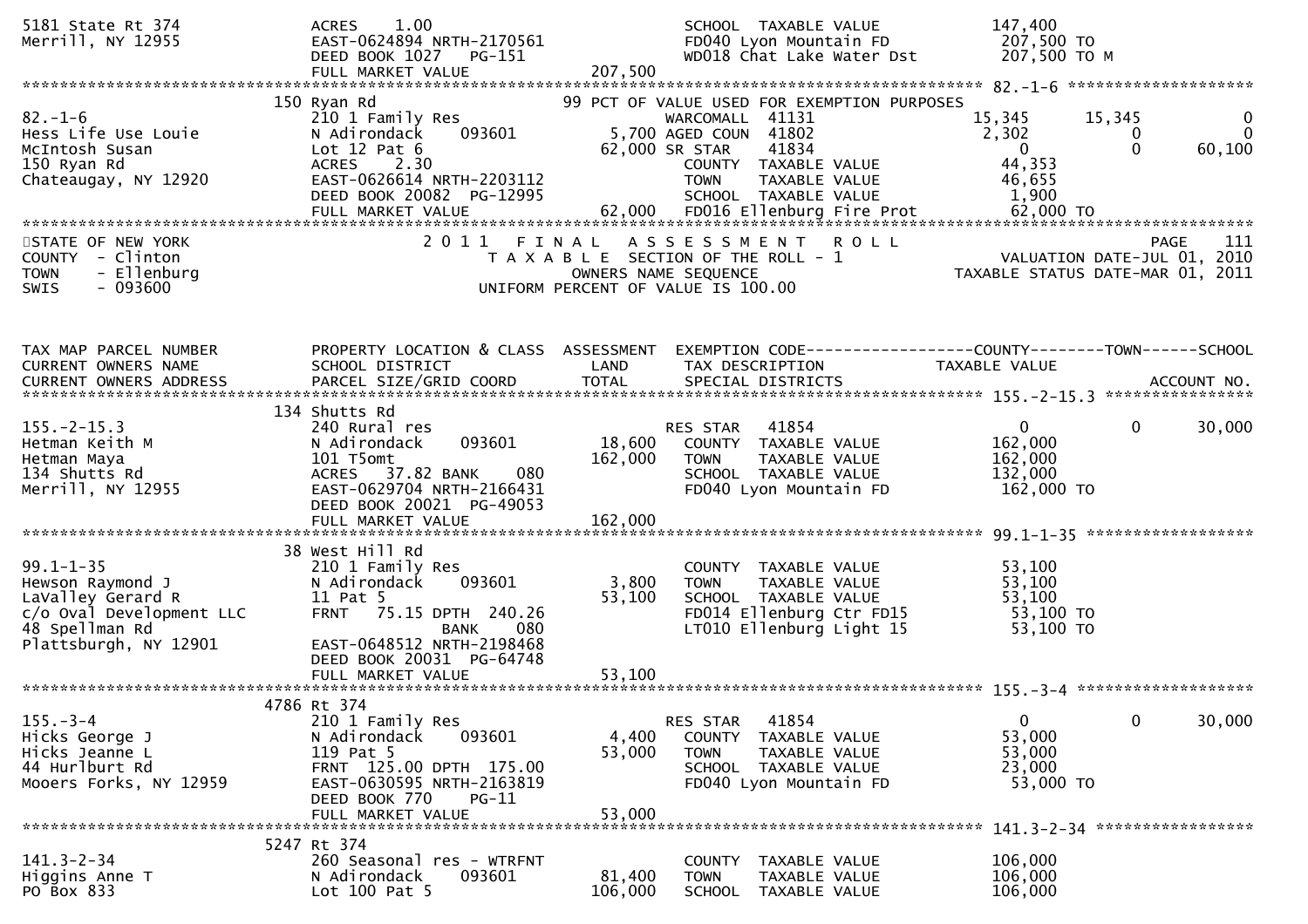| Chateaugay, NY 12920-0833                                                                                             | FRNT 120.00 DPTH 140.00<br>EAST-0623763 NRTH-2172164<br>DEED BOOK 1017 PG-197<br>FULL MARKET VALUE                                                                                | 106,000                      | FD040 Lyon Mountain FD<br>WD018 Chat Lake Water Dst                                                                                 | 106,000 TO<br>106,000 ТО М                                                             |
|-----------------------------------------------------------------------------------------------------------------------|-----------------------------------------------------------------------------------------------------------------------------------------------------------------------------------|------------------------------|-------------------------------------------------------------------------------------------------------------------------------------|----------------------------------------------------------------------------------------|
| $155.3 - 3 - 14$<br>Hill Donal H<br>Rio Hill Eileen<br>47675 Lucas Cove Rd<br>Lexington Park, MD 20653                | 77 Holtzman Way<br>260 Seasonal res - WTRFNT<br>N Adirondack<br>093601<br>120 Pat 5<br>FRNT 140.00 DPTH 127.00<br>EAST-0629483 NRTH-2162109<br>DEED BOOK 650<br>PG-249            | 80,700<br>112,700            | COUNTY TAXABLE VALUE<br>TAXABLE VALUE<br><b>TOWN</b><br>SCHOOL TAXABLE VALUE<br>FD040 Lyon Mountain FD<br>WD018 Chat Lake Water Dst | 112,700<br>112,700<br>112,700<br>112,700 TO<br>112,700 TO M                            |
| STATE OF NEW YORK<br>COUNTY - Clinton<br>- Ellenburg<br><b>TOWN</b><br>$-093600$<br>SWIS                              |                                                                                                                                                                                   | OWNERS NAME SEQUENCE         | 2011 FINAL ASSESSMENT<br><b>ROLL</b><br>T A X A B L E SECTION OF THE ROLL - 1<br>UNIFORM PERCENT OF VALUE IS 100.00                 | 112<br>PAGE<br>VALUATION DATE-JUL 01, 2010<br>TAXABLE STATUS DATE-MAR 01, 2011         |
| TAX MAP PARCEL NUMBER<br>CURRENT OWNERS NAME                                                                          | PROPERTY LOCATION & CLASS ASSESSMENT<br>SCHOOL DISTRICT                                                                                                                           | LAND                         | TAX DESCRIPTION                                                                                                                     | EXEMPTION CODE------------------COUNTY--------TOWN------SCHOOL<br><b>TAXABLE VALUE</b> |
| $155.4 - 1 - 12$<br>Hinds Life Estate Lucille R<br>McCoy Lynn Hinds<br>889 Clemons Rd<br>Frankport, NY 13340          | 4651 Rt 374<br>210 1 Family Res<br>093601<br>N Adirondack<br>Lot 119 Pat 5<br>FRNT 86.80 DPTH 133.05<br>EAST-0632976 NRTH-2161491<br>DEED BOOK 20092 PG-27862                     | 3,500<br>61,000              | COUNTY TAXABLE VALUE<br>TAXABLE VALUE<br><b>TOWN</b><br>SCHOOL TAXABLE VALUE<br>FD040 Lyon Mountain FD                              | 61,000<br>61,000<br>61,000<br>61,000 TO                                                |
| $155. - 2 - 14$<br>Hirshberg Marion C<br>Hirshberg Robert L<br>3116 Chartwell Crescent Ln<br>Adamstown, MD 21710-9643 | $114/116$ Shutts Rd<br>260 Seasonal res<br>093601<br>N Adirondack<br>101 Pat<br>6.33<br><b>ACRES</b><br>EAST-0630041 NRTH-2165612<br>DEED BOOK 950<br>PG-146<br>FULL MARKET VALUE | 21,200<br>107,200<br>107,200 | COUNTY<br>TAXABLE VALUE<br><b>TOWN</b><br>TAXABLE VALUE<br>SCHOOL TAXABLE VALUE<br>FD040 Lyon Mountain FD                           | 107,200<br>107,200<br>107,200<br>107,200 TO                                            |
| $155. -2 - 15.8$<br>Hirshberg Robert L<br>Hirshberg Marion C<br>3116 Chartwell Crescent Ln<br>Adamstown, MD 21710     | Shutts Rd<br>322 Rural vac>10<br>093601<br>N Adirondack<br>Lot 120 T5omt<br>ACRES 12.54<br>EAST-0629957 NRTH-2165019<br>DEED BOOK 20051 PG-87865<br>FULL MARKET VALUE             | 11,800<br>11,800<br>11,800   | COUNTY TAXABLE VALUE<br>TAXABLE VALUE<br><b>TOWN</b><br>SCHOOL TAXABLE VALUE<br>FD040 Lyon Mountain FD                              | 11,800<br>11,800<br>11,800<br>11,800 TO                                                |
| $155.1 - 1 - 21$<br>Hirshberg Robert L<br>3116 Chartwell Crescent Ln<br>Adamstown, MD 21710-9643                      | Narrows Rd<br>$312$ Vac w/imprv - WTRFNT<br>N Adirondack<br>093601<br>101 Pat 5<br>3.20<br><b>ACRES</b>                                                                           | 144,800<br>145,000           | COUNTY TAXABLE VALUE<br>TAXABLE VALUE<br><b>TOWN</b><br>SCHOOL TAXABLE VALUE<br>FD040 Lyon Mountain FD                              | 145,000<br>145,000<br>145,000<br>145,000 TO                                            |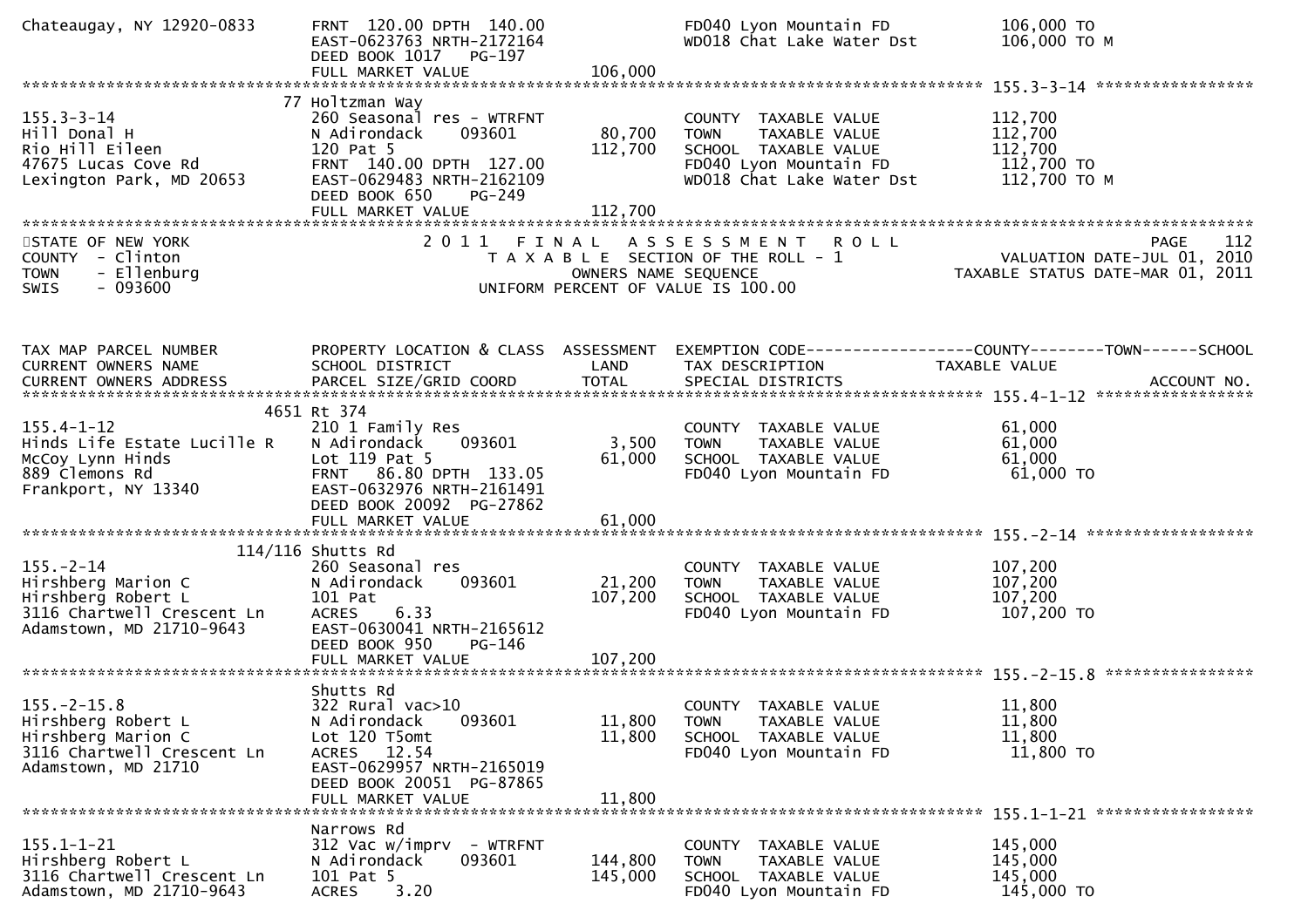|                                                                                                             | EAST-0625532 NRTH-2167810<br>DEED BOOK 493<br>PG-256<br>FULL MARKET VALUE                                                                                                        | 145,000                    | WD018 Chat Lake Water Dst                                                                                                            | 145,000 TO M                                                                                                     |
|-------------------------------------------------------------------------------------------------------------|----------------------------------------------------------------------------------------------------------------------------------------------------------------------------------|----------------------------|--------------------------------------------------------------------------------------------------------------------------------------|------------------------------------------------------------------------------------------------------------------|
|                                                                                                             |                                                                                                                                                                                  |                            |                                                                                                                                      |                                                                                                                  |
| $99. - 2 - 3.1$<br>Hobbs Family Trust<br>Hobbs Trustee Thomas B<br>2320 Stanton Hill<br>Nichols, NY 13812   | Carpenter St<br>$322$ Rural vac $>10$<br>093601<br>N Adirondack<br>$5/10$ Pat $5/6$<br>ACRES 52.00<br>EAST-0650532 NRTH-2200589<br>DEED BOOK 20041 PG-75288<br>FULL MARKET VALUE | 20,400<br>20,400<br>20,400 | COUNTY TAXABLE VALUE<br>TAXABLE VALUE<br><b>TOWN</b><br>SCHOOL TAXABLE VALUE<br>FD014 Ellenburg Ctr FD15<br>LT010 Ellenburg Light 15 | 20,400<br>20,400<br>20,400<br>20,400 TO<br>20,400 ТО                                                             |
|                                                                                                             |                                                                                                                                                                                  |                            |                                                                                                                                      |                                                                                                                  |
| STATE OF NEW YORK<br>COUNTY - Clinton<br><b>TOWN</b><br>- Ellenburg<br>$-093600$<br><b>SWIS</b>             |                                                                                                                                                                                  | OWNERS NAME SEQUENCE       | 2011 FINAL ASSESSMENT ROLL<br>T A X A B L E SECTION OF THE ROLL - 1<br>UNIFORM PERCENT OF VALUE IS 100.00                            | PAGE 113<br>VALUATION DATE-JUL 01, 2010<br>TAXARLE STATUS DATE :::- 21, 2010<br>TAXABLE STATUS DATE-MAR 01, 2011 |
| TAX MAP PARCEL NUMBER<br><b>CURRENT OWNERS NAME</b>                                                         | PROPERTY LOCATION & CLASS ASSESSMENT<br>SCHOOL DISTRICT                                                                                                                          | LAND                       | TAX DESCRIPTION                                                                                                                      | EXEMPTION CODE------------------COUNTY--------TOWN------SCHOOL<br>TAXABLE VALUE                                  |
|                                                                                                             | Sears Rd                                                                                                                                                                         |                            |                                                                                                                                      |                                                                                                                  |
| $127. - 1 - 5$<br>Hobbs Family Trust<br>Hobbs Trustee Thomas B<br>2320 Stanton Hill Rd<br>Nichols, NY 13812 | 321 Abandoned ag<br>093601<br>N Adirondack<br>53/68 Pat 5<br>ACRES 48.50<br>EAST-0645698 NRTH-2182072<br>DEED BOOK 20041 PG-66288<br>FULL MARKET VALUE                           | 17,400<br>17,400<br>17,400 | COUNTY TAXABLE VALUE<br><b>TOWN</b><br>TAXABLE VALUE<br>SCHOOL TAXABLE VALUE<br>FD016 Ellenburg Fire Prot                            | 17,400<br>17,400<br>17,400<br>17,400 TO                                                                          |
|                                                                                                             |                                                                                                                                                                                  |                            |                                                                                                                                      |                                                                                                                  |
| $128. - 1 - 4$<br>Hobbs Family Trust<br>Attn: Thomas & Yvonne<br>2320 Stanton Hill Rd<br>Nichol, NY 13812   | Pete Laclair Rd<br>323 Vacant rural<br>093601<br>N Adirondack<br>T5 Omt Lot 49<br>ACRES 16.80<br>EAST-0657091 NRTH-2184261<br>DEED BOOK 20061 PG-90865                           | 13,100<br>13,100           | COUNTY TAXABLE VALUE<br>TAXABLE VALUE<br><b>TOWN</b><br>SCHOOL TAXABLE VALUE<br>FD016 Ellenburg Fire Prot                            | 13,100<br>13,100<br>13,100<br>13,100 TO                                                                          |
|                                                                                                             | FULL MARKET VALUE                                                                                                                                                                | 13,100                     |                                                                                                                                      |                                                                                                                  |
| $128. - 1 - 6$<br>Hobbs Family Trust<br>Hobbs Trustee Thomas B<br>2320 Stanton Hill Rd<br>Nichols, NY 13812 | Pete Laclair Rd<br>910 Priv forest<br>093601<br>N Adirondack<br>72 Pat 5<br>ACRES 60.90<br>EAST-0656660 NRTH-2180679<br>DEED BOOK 20041 PG-66287                                 | 19,000                     | COUNTY TAXABLE VALUE<br>19,000 TOWN TAXABLE VALUE<br>SCHOOL TAXABLE VALUE<br>FD016 Ellenburg Fire Prot                               | 19,000<br>19,000<br>19,000<br>19,000 TO                                                                          |
|                                                                                                             | FULL MARKET VALUE                                                                                                                                                                | 19,000                     |                                                                                                                                      |                                                                                                                  |
|                                                                                                             |                                                                                                                                                                                  |                            |                                                                                                                                      |                                                                                                                  |
| $70. - 1 - 9$<br>Hobbs Lori L<br>5275 Rt 11<br>Ellenburg Depot, NY 12935                                    | 5275 Rt 11<br>210 1 Family Res<br>093601<br>N Adirondack<br>Lot 20 T6omt<br>1.10<br>ACRES<br>EAST-0669202 NRTH-2211550                                                           | 5,000<br>118,000           | 41854<br>RES STAR<br>COUNTY TAXABLE VALUE<br><b>TOWN</b><br>TAXABLE VALUE<br>SCHOOL TAXABLE VALUE<br>FD002 Ellenburg Dpt FD 21       | $\mathbf{0}$<br>0<br>30,000<br>118,000<br>118,000<br>88,000<br>118,000 TO                                        |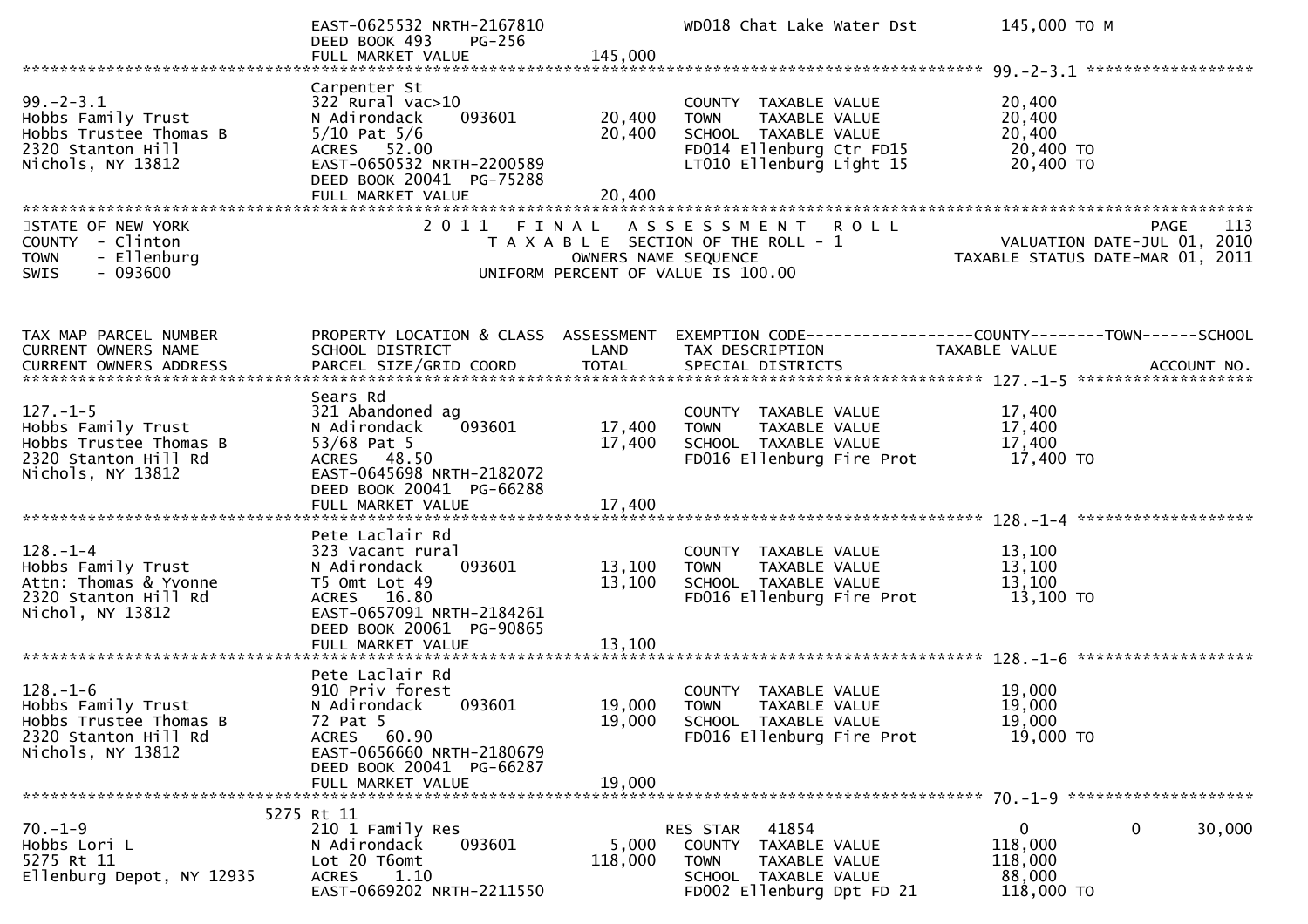|                                                                                                                                                           | DEED BOOK 20041 PG-71771<br>FULL MARKET VALUE                                                                                                                                                           | 118,000                      | LT011 Ellenburg Light 21                                                                                                                                                   | 118,000 TO                                                                           |             |
|-----------------------------------------------------------------------------------------------------------------------------------------------------------|---------------------------------------------------------------------------------------------------------------------------------------------------------------------------------------------------------|------------------------------|----------------------------------------------------------------------------------------------------------------------------------------------------------------------------|--------------------------------------------------------------------------------------|-------------|
| $113. - 1 - 1$<br>Hobbs Robert<br>Hobbs Joan E<br>15 Carpenter St<br>Ellenburg Center, NY 12934<br>MAY BE SUBJECT TO PAYMENT<br>UNDER AGDIST LAW TIL 2018 | West Hill Rd<br>321 Abandoned ag<br>N Adirondack<br>093601<br>Lots 16, 25 & 26 T5 Omt<br>ACRES 109.60<br>EAST-0636456 NRTH-2192634<br>DEED BOOK 20001 PG-28056<br>FULL MARKET VALUE                     | 39,500<br>39,500<br>39,500   | OS AG DIST 41730<br>COUNTY TAXABLE VALUE<br>TAXABLE VALUE<br><b>TOWN</b><br>SCHOOL TAXABLE VALUE<br>FD016 Ellenburg Fire Prot                                              | 3,287<br>3,287<br>36,213<br>36,213<br>36,213<br>39,500 TO                            | 3,287       |
| STATE OF NEW YORK<br>COUNTY - Clinton<br><b>TOWN</b><br>- Ellenburg<br>$-093600$<br><b>SWIS</b>                                                           |                                                                                                                                                                                                         |                              | 2011 FINAL ASSESSMENT<br><b>ROLL</b><br>T A X A B L E SECTION OF THE ROLL - 1<br>OWNERS NAME SEQUENCE<br>UNIFORM PERCENT OF VALUE IS 100.00                                | VALUATION DATE-JUL 01, 2010<br>TAXABLE STATUS DATE-MAR 01, 2011                      | 114<br>PAGE |
| TAX MAP PARCEL NUMBER<br>CURRENT OWNERS NAME                                                                                                              | PROPERTY LOCATION & CLASS ASSESSMENT<br>SCHOOL DISTRICT                                                                                                                                                 | LAND                         | EXEMPTION CODE-----------------COUNTY-------TOWN------SCHOOL<br>TAX DESCRIPTION                                                                                            | TAXABLE VALUE                                                                        |             |
| $99.1 - 1 - 30$<br>Hobbs Robert D<br>Hobbs Joan E<br>Attn: John & Casey Collins<br>Land Contract<br>PO Box 182                                            | 24 West Hill Rd<br>210 1 Family Res<br>093601<br>N Adirondack<br>Lot 11 T5omt<br>FRNT 112.00 DPTH 239.00<br>EAST-0648807 NRTH-2198614<br>DEED BOOK 891<br><b>PG-78</b>                                  | 4,700<br>40,900              | RES STAR 41854<br>COUNTY TAXABLE VALUE<br><b>TOWN</b><br>TAXABLE VALUE<br>SCHOOL TAXABLE VALUE<br>FD014 Ellenburg Ctr FD15<br>LT010 Ellenburg Light 15                     | $\mathbf{0}$<br>$\mathbf{0}$<br>40,900<br>40,900<br>10,900<br>40,900 TO<br>40,900 TO | 30,000      |
| $99. - 2 - 3.2$<br>Hobbs Robert David<br>Hobbs Joan E<br>PO Box 12<br>Ellenburg Center, NY 12934                                                          | 15 Carpenter St<br>240 Rural res<br>093601<br>N Adirondack<br>Lot 10 T5omt<br>ACRES 13.48<br>EAST-0651116 NRTH-2198864<br>DEED BOOK 20041 PG-72511<br>FULL MARKET VALUE                                 | 12,100<br>124,000<br>124,000 | RES STAR<br>41854<br>COUNTY TAXABLE VALUE<br><b>TOWN</b><br>TAXABLE VALUE<br>SCHOOL TAXABLE VALUE<br>FD014 Ellenburg Ctr FD15<br>LT010 Ellenburg Light 15                  | $\Omega$<br>0<br>124,000<br>124,000<br>94,000<br>124,000 TO<br>124,000 TO            | 30,000      |
| $155.1 - 1 - 23.3$<br>Hodgdon Frederick W<br>Hodgdon Marlene L<br>1092 Osgood Hill Rd<br>Westford, VT 05494                                               | 134 Narrows Rd<br>314 Rural vac<10 - WTRFNT<br>N Adirondack<br>093601<br>Survey Map 20072/01831 Lo<br>2.96<br><b>ACRES</b><br>EAST-0625061 NRTH-2168552<br>DEED BOOK 20072 PG-2581<br>FULL MARKET VALUE | 160,000<br>160,000           | COUNTY TAXABLE VALUE<br>124,900 TOWN<br>TAXABLE VALUE<br>SCHOOL TAXABLE VALUE<br>FD040 Lyon Mountain FD<br>WD018 Chat Lake Water Dst                                       | 160,000<br>160,000<br>160,000<br>160,000 TO<br>160,000 ТО М                          |             |
| $99.1 - 2 - 5$<br>Hoff David<br>439 Brandy Brook Rd<br>PO Box 5<br>Ellenburg Center, NY 12934                                                             | 38 Brandy Brook Rd<br>$485 > 1$ use sm bld<br>093601<br>N Adirondack<br>11 Pat 5<br>1.70<br>ACRES<br>EAST-0649418 NRTH-2199343                                                                          | 160,300                      | 48 PCT OF VALUE USED FOR EXEMPTION PURPOSES<br>WARNONALL 41121<br>13,500 RES STAR<br>41854<br>COUNTY TAXABLE VALUE<br><b>TOWN</b><br>TAXABLE VALUE<br>SCHOOL TAXABLE VALUE | 11,542<br>11,542<br>0<br>0<br>148,758<br>148,758<br>130,300                          | 0<br>30,000 |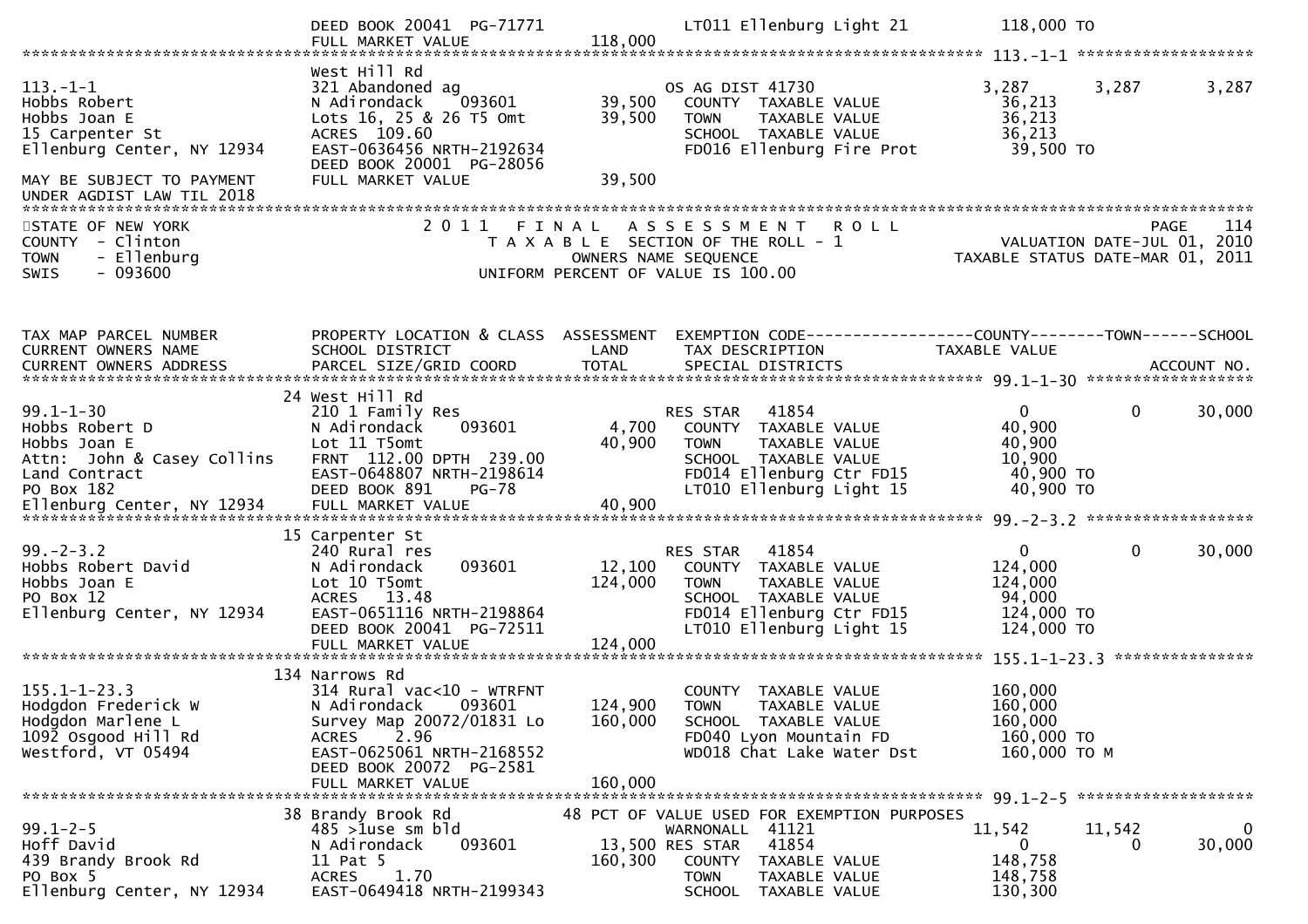|                                                                                                                                   | PG-204<br>DEED BOOK 484                                                                                                                                                 |                            | FD014 Ellenburg Ctr FD15                                                                                                            | 160,300 TO<br>160,300 LTO DULL MARKET VALUE<br>FULL MARKET VALUE 160,300 LTOIO Ellemburg Light 15 160,300 TO FUNTARKET VALUE 160,300 TO FULL MARKET VALUE |
|-----------------------------------------------------------------------------------------------------------------------------------|-------------------------------------------------------------------------------------------------------------------------------------------------------------------------|----------------------------|-------------------------------------------------------------------------------------------------------------------------------------|-----------------------------------------------------------------------------------------------------------------------------------------------------------|
| $99. - 2 - 23.2$<br>Hoff David E<br>PO Box 5<br>Ellenburg Center, NY 12934                                                        | Smith Rd<br>$314$ Rural vac<10<br>N Adirondack<br>093601<br>10 T5 Omt<br>ACRES 3.80<br>EAST-0652689 NRTH-2197531<br>DEED BOOK 20082 PG-21304<br>FULL MARKET VALUE       | 5,300<br>5,300<br>5,300    | COUNTY TAXABLE VALUE<br>TAXABLE VALUE<br>TOWN<br>SCHOOL TAXABLE VALUE<br>FD014 Ellenburg Ctr FD15                                   | 5,300<br>5,300<br>5,300<br>5,300 TO                                                                                                                       |
| STATE OF NEW YORK<br>COUNTY - Clinton<br>- Ellenburg<br><b>TOWN</b><br>$-093600$<br><b>SWIS</b>                                   | 2011 FINAL                                                                                                                                                              | OWNERS NAME SEQUENCE       | A S S E S S M E N T R O L L<br>T A X A B L E SECTION OF THE ROLL - 1<br>UNIFORM PERCENT OF VALUE IS 100.00                          | 115<br>PAGE<br>VALUATION DATE-JUL 01, 2010<br>TAXABLE STATUS DATE-MAR 01, 2011                                                                            |
| TAX MAP PARCEL NUMBER<br>CURRENT OWNERS NAME                                                                                      | PROPERTY LOCATION & CLASS ASSESSMENT<br>SCHOOL DISTRICT                                                                                                                 | LAND                       | TAX DESCRIPTION                                                                                                                     | EXEMPTION CODE-----------------COUNTY-------TOWN------SCHOOL<br>TAXABLE VALUE                                                                             |
| $141.3 - 3 - 10$<br>Hogarty Thomas<br>Hogarty Rachel<br>27 York Dr<br>New York City, NY 10956                                     | 10 Spruce Way<br>270 Mfg housing - WTRFNT<br>093601<br>N Adirondack<br>Lot 100 Pat 5<br>FRNT 31.00 DPTH 516.00<br>EAST-0623982 NRTH-2170666<br>DEED BOOK 958<br>PG-183  | 105,500<br>133,000         | COUNTY TAXABLE VALUE<br><b>TOWN</b><br>TAXABLE VALUE<br>SCHOOL TAXABLE VALUE<br>FD040 Lyon Mountain FD<br>WD018 Chat Lake Water Dst | 133,000<br>133,000<br>133,000<br>133,000 TO<br>133,000 TO M                                                                                               |
| $155.4 - 1 - 44$<br>Holdridge James E<br>68 Blanche Rd<br>Ellenburg, NY 12955                                                     | 68 Blanche Rd<br>210 1 Family Res<br>093601<br>N Adirondack<br>119 Pat 5<br><b>ACRES</b><br>5.00 BANK<br>320<br>EAST-0633079 NRTH-2162859<br>DEED BOOK 20061 PG-90971   | 7,000<br>61,100            | COUNTY TAXABLE VALUE<br>TAXABLE VALUE<br><b>TOWN</b><br>SCHOOL TAXABLE VALUE<br>FD040 Lyon Mountain FD                              | 61,100<br>61,100<br>61,100<br>61,100 TO                                                                                                                   |
| $100. - 1 - 2$<br>Holland Noel<br>222 W 83rd St<br>New York, NY 10014                                                             | Sharrett Rd<br>910 Priv forest<br>093601<br>N Adirondack<br>Lot $5$ Pat $5$<br>ACRES 31.20<br>EAST-0664282 NRTH-2201266<br>DEED BOOK 526<br>PG-208<br>FULL MARKET VALUE | 19,000<br>19,000<br>19,000 | COUNTY TAXABLE VALUE<br>TAXABLE VALUE<br><b>TOWN</b><br>SCHOOL TAXABLE VALUE<br>FD016 Ellenburg Fire Prot                           | 19,000<br>19,000<br>19,000<br>19,000 TO                                                                                                                   |
| $97. - 1 - 21.2$<br>Holt Life Use Peter<br>Associate Omni-Lambda Assoc In 18 T5omt<br>3921 Rt 374<br>Lyon Mountain, NY 12952-2103 | West Hill Rd<br>$314$ Rural vac<10<br>093601<br>N Adirondack<br>5.00<br><b>ACRES</b><br>EAST-0627414 NRTH-2193529<br>DEED BOOK 20011 PG-31623                           | 7,500<br>7,500             | COUNTY TAXABLE VALUE<br>TAXABLE VALUE<br><b>TOWN</b><br>SCHOOL TAXABLE VALUE<br>FD016 Ellenburg Fire Prot                           | 7,500<br>7,500<br>7,500<br>7,500 TO                                                                                                                       |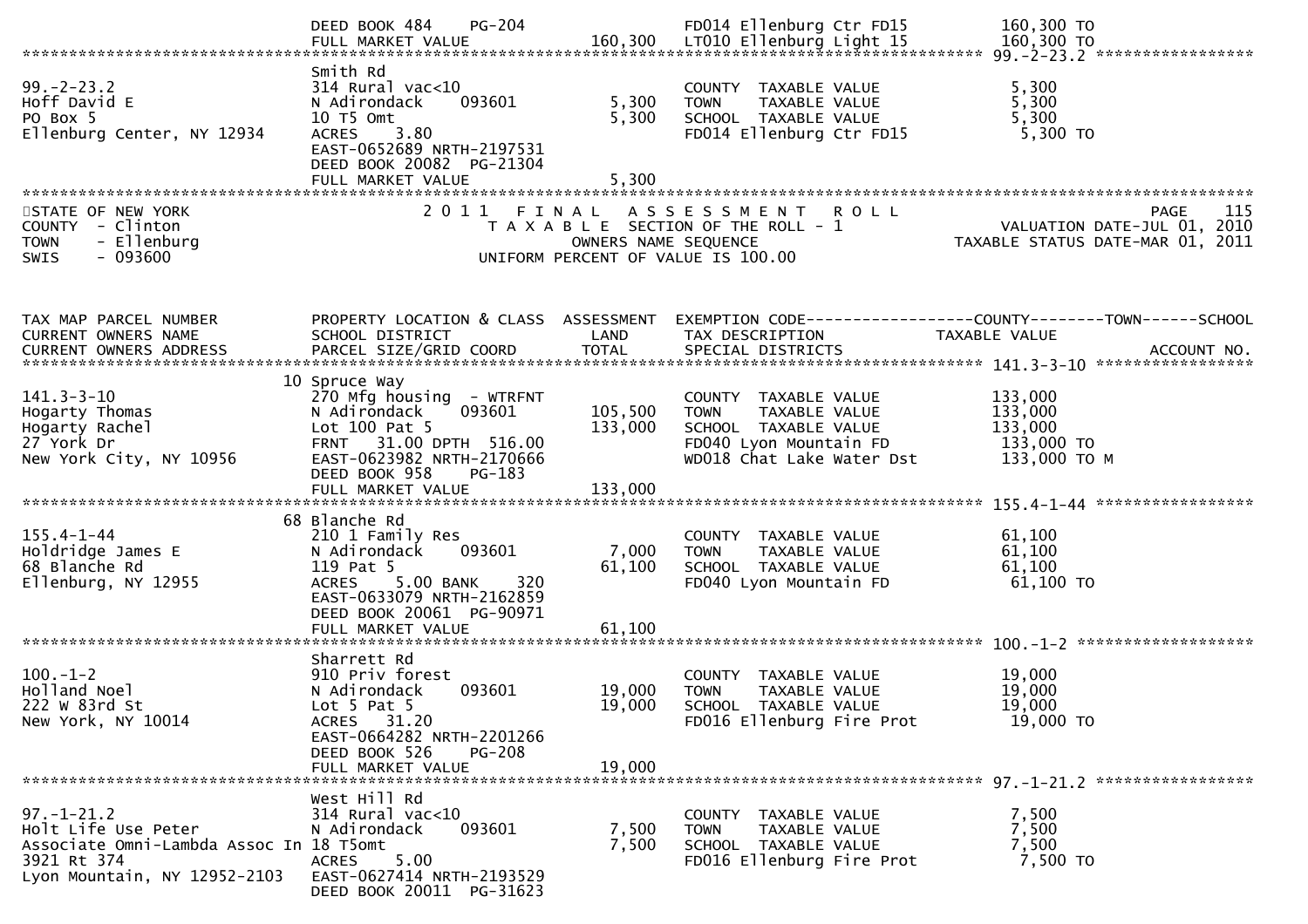| $83 - 1 - 19$<br>Honness Trevor<br>7445 Star Rd Rt 190<br>Ellenburg, NY 12934           | 7445 Star Rd<br>240 Rural res<br>093601<br>N Adirondack<br>6 Pat 6<br>860<br>ACRES 64.60 BANK<br>EAST-0644087 NRTH-2202253<br>DEED BOOK 20011 PG-37791 | 22,000<br>113,000  | 41854<br>RES STAR<br>COUNTY TAXABLE VALUE<br>TAXABLE VALUE<br><b>TOWN</b><br>SCHOOL TAXABLE VALUE<br>FD014 Ellenburg Ctr FD15             | $\mathbf{0}$<br>0<br>30,000<br>113,000<br>113,000<br>83,000<br>113,000 TO             |
|-----------------------------------------------------------------------------------------|--------------------------------------------------------------------------------------------------------------------------------------------------------|--------------------|-------------------------------------------------------------------------------------------------------------------------------------------|---------------------------------------------------------------------------------------|
|                                                                                         | FULL MARKET VALUE                                                                                                                                      | 113,000            |                                                                                                                                           |                                                                                       |
|                                                                                         |                                                                                                                                                        |                    |                                                                                                                                           |                                                                                       |
| STATE OF NEW YORK<br>COUNTY - Clinton<br>- Ellenburg<br><b>TOWN</b><br>SWIS<br>- 093600 | 2011<br>FINAL                                                                                                                                          |                    | A S S E S S M E N T<br><b>ROLL</b><br>T A X A B L E SECTION OF THE ROLL - 1<br>OWNERS NAME SEQUENCE<br>UNIFORM PERCENT OF VALUE IS 100.00 | <b>PAGE</b><br>116<br>VALUATION DATE-JUL 01, 2010<br>TAXABLE STATUS DATE-MAR 01, 2011 |
| TAX MAP PARCEL NUMBER                                                                   | PROPERTY LOCATION & CLASS ASSESSMENT                                                                                                                   |                    |                                                                                                                                           | EXEMPTION CODE------------------COUNTY--------TOWN------SCHOOL                        |
| CURRENT OWNERS NAME                                                                     | SCHOOL DISTRICT                                                                                                                                        | LAND               | TAX DESCRIPTION                                                                                                                           | <b>TAXABLE VALUE</b>                                                                  |
|                                                                                         |                                                                                                                                                        |                    |                                                                                                                                           |                                                                                       |
|                                                                                         | 376 West Hill Rd                                                                                                                                       |                    |                                                                                                                                           |                                                                                       |
| $98. - 1 - 3$<br>Honsinger Kermet Jr                                                    | 210 1 Family Res<br>N Adirondack<br>093601                                                                                                             | 5,000              | 41834<br>SR STAR<br>COUNTY TAXABLE VALUE                                                                                                  | $\mathbf{0}$<br>$\mathbf{0}$<br>57,100<br>57,100                                      |
| 376 West Hill Rd                                                                        | Lot $13/14$ Pat 5<br>ACRES 1.00                                                                                                                        | 57,100             | TAXABLE VALUE<br><b>TOWN</b>                                                                                                              | 57,100<br>$\overline{0}$                                                              |
| Ellenburg Center, NY 12933                                                              | EAST-0640680 NRTH-2196014                                                                                                                              |                    | SCHOOL TAXABLE VALUE<br>FD014 Ellenburg Ctr FD15                                                                                          | 57,100 TO                                                                             |
|                                                                                         | DEED BOOK 521<br>$PG-519$                                                                                                                              |                    |                                                                                                                                           |                                                                                       |
|                                                                                         |                                                                                                                                                        |                    |                                                                                                                                           |                                                                                       |
| $99.1 - 2 - 6$                                                                          | 34 Brandy Brook Rd<br>210 1 Family Res                                                                                                                 |                    | COUNTY TAXABLE VALUE                                                                                                                      | 42,400                                                                                |
| Honsinger Kermit                                                                        | 093601<br>N Adirondack                                                                                                                                 | 4,700              | TAXABLE VALUE<br><b>TOWN</b>                                                                                                              | 42,400                                                                                |
| Honsinger Gloria<br>376 West Hill Rd                                                    | Village<br>FRNT 112.00 DPTH 266.00                                                                                                                     | 42,400             | SCHOOL TAXABLE VALUE<br>FD014 Ellenburg Ctr FD15                                                                                          | 42,400<br>42,400 TO                                                                   |
| Ellenburg Center, NY 12934                                                              | EAST-0649437 NRTH-2199111<br>DEED BOOK 20061 PG-91964                                                                                                  |                    | LT010 Ellenburg Light 15                                                                                                                  | 42,400 TO                                                                             |
|                                                                                         | FULL MARKET VALUE                                                                                                                                      | 42,400             |                                                                                                                                           |                                                                                       |
|                                                                                         | Bull Run Rd                                                                                                                                            |                    |                                                                                                                                           |                                                                                       |
| $40. - 1 - 23$                                                                          | 321 Abandoned ag                                                                                                                                       |                    | COUNTY TAXABLE VALUE                                                                                                                      | 34,000                                                                                |
| Honsinger Life Use Velma<br>Honsinger Peter                                             | N Adirondack<br>093601<br>59 Pat 6                                                                                                                     | 34,000<br>34,000   | TAXABLE VALUE<br><b>TOWN</b><br>SCHOOL TAXABLE VALUE                                                                                      | 34,000<br>34,000                                                                      |
| 16432 Phillips Rd                                                                       | ACRES 73.60                                                                                                                                            |                    | FD016 Ellenburg Fire Prot                                                                                                                 | 34,000 TO                                                                             |
| Holley, NY 14470                                                                        | EAST-0665814 NRTH-2229452<br>DEED BOOK 20092 PG-29416                                                                                                  |                    |                                                                                                                                           |                                                                                       |
|                                                                                         | FULL MARKET VALUE                                                                                                                                      | 34,000             |                                                                                                                                           |                                                                                       |
|                                                                                         | 57 Holtzman Way                                                                                                                                        |                    |                                                                                                                                           |                                                                                       |
| $155.3 - 3 - 7$                                                                         | 260 Seasonal res - WTRFNT                                                                                                                              |                    | COUNTY TAXABLE VALUE                                                                                                                      | 242,800                                                                               |
| Hooker Patricia S<br>PO Box 57                                                          | 093601<br>N Adirondack<br>120 Pat 5                                                                                                                    | 150,000<br>242,800 | TAXABLE VALUE<br><b>TOWN</b><br>SCHOOL TAXABLE VALUE                                                                                      | 242,800<br>242,800                                                                    |
| Bangor, NY 12966                                                                        | 2.20<br>ACRES                                                                                                                                          |                    | FD040 Lyon Mountain FD                                                                                                                    | 242,800 TO                                                                            |
|                                                                                         | EAST-0629945 NRTH-2162218<br>DEED BOOK 563<br>PG-792                                                                                                   |                    | WD018 Chat Lake Water Dst                                                                                                                 | 241,367 TO M                                                                          |
|                                                                                         | FULL MARKET VALUE                                                                                                                                      | 242,800            |                                                                                                                                           |                                                                                       |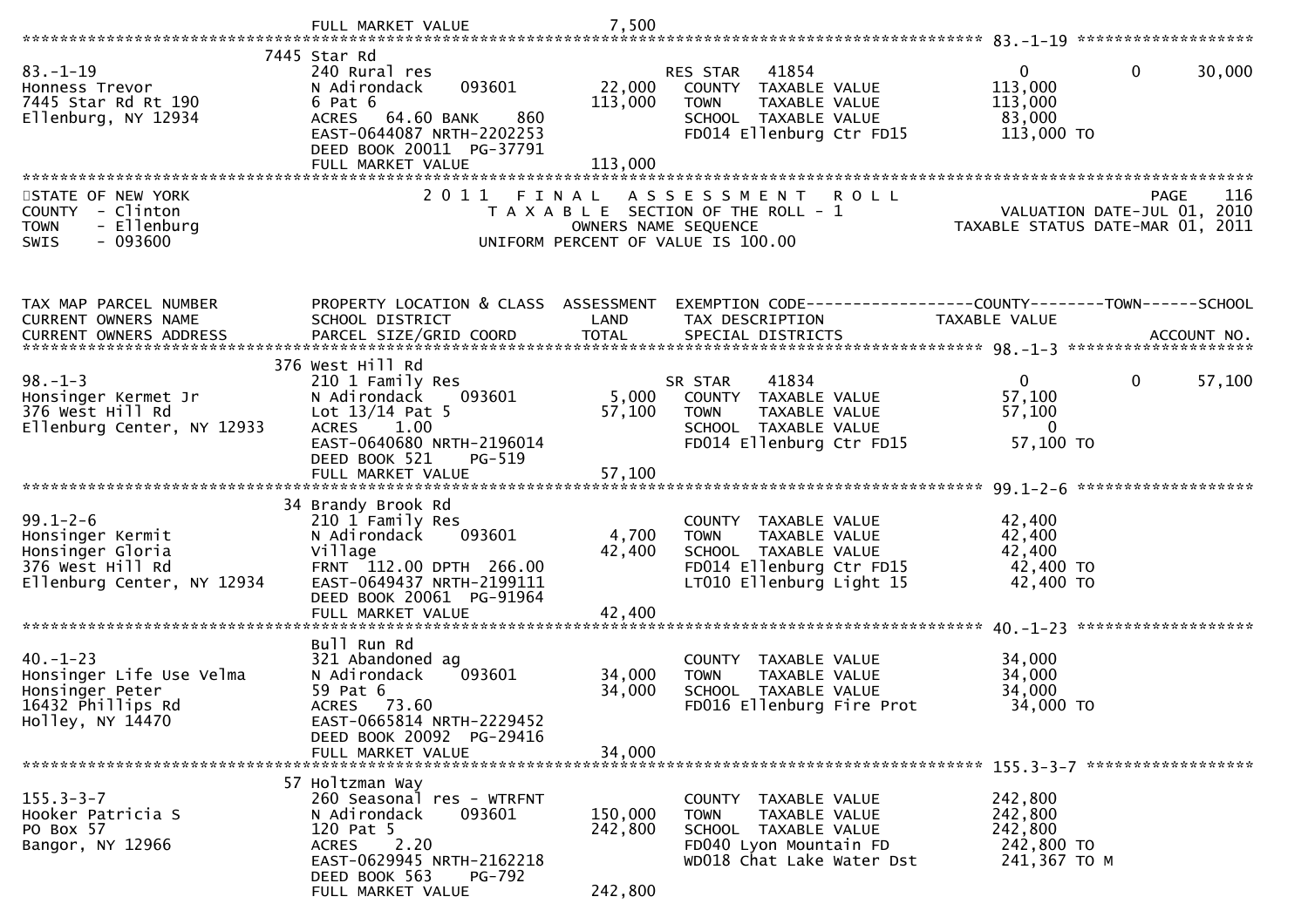| $155.1 - 2 - 36$<br>Horne Jeffrey M<br>Horne Sun T<br>PO Box 288<br>Mooers, NY 12958                                              | 5103 Rt 374<br>260 Seasonal res - WTRFNT<br>093601<br>N Adirondack<br>Lot $101$ Pat 5<br>FRNT 25.00 DPTH 100.00<br>EAST-0625560 NRTH-2169156<br>DEED BOOK 20051 PG-85727<br>FULL MARKET VALUE | 18,000<br>51,000<br>51,000 | COUNTY TAXABLE VALUE<br><b>TOWN</b><br>TAXABLE VALUE<br>SCHOOL TAXABLE VALUE<br>FD040 Lyon Mountain FD 51,000 TO<br>WD018 Chat Lake Water Dst                                                            | 51,000<br>51,000<br>51,000<br>51,000 ТО М                                                                                                                 |
|-----------------------------------------------------------------------------------------------------------------------------------|-----------------------------------------------------------------------------------------------------------------------------------------------------------------------------------------------|----------------------------|----------------------------------------------------------------------------------------------------------------------------------------------------------------------------------------------------------|-----------------------------------------------------------------------------------------------------------------------------------------------------------|
|                                                                                                                                   |                                                                                                                                                                                               |                            |                                                                                                                                                                                                          |                                                                                                                                                           |
| STATE OF NEW YORK<br>COUNTY - Clinton<br>- Ellenburg<br><b>TOWN</b><br>$-093600$<br><b>SWIS</b>                                   |                                                                                                                                                                                               |                            | 2011 FINAL ASSESSMENT ROLL                                                                                                                                                                               | TAXABLE ASSESSMENT ROLL<br>TAXABLE SECTION OF THE ROLL - 1<br>OWNERS NAME SEQUENCE TAXABLE STATUS DATE-JUL 01, 2010<br>UNIFORM PERCENT OF VALUE IS 100.00 |
| TAX MAP PARCEL NUMBER<br>CURRENT OWNERS NAME                                                                                      | PROPERTY LOCATION & CLASS ASSESSMENT<br>SCHOOL DISTRICT                                                                                                                                       | LAND                       | TAX DESCRIPTION                                                                                                                                                                                          | EXEMPTION CODE------------------COUNTY--------TOWN------SCHOOL<br>TAXABLE VALUE                                                                           |
| Hubbell Christine<br>Decoste Ethel<br>36 Lake C<br>36 Lake Roxanne Rd<br>Ellenburg Depot, NY 12935-0175 EAST-0672950 NRTH-2212882 | 36 Lake Roxanne Rd<br>210 1 Family Res<br>093601<br>N Adirondack<br>20 Pat 6<br><b>ACRES</b><br>2.70<br>DEED BOOK 20061 PG-97445                                                              | 63,500                     | 89 PCT OF VALUE USED FOR EXEMPTION PURPOSES<br>AGED C&T<br>41801<br>41834<br>11,700 SR STAR<br>COUNTY TAXABLE VALUE<br><b>TOWN</b><br>TAXABLE VALUE<br>SCHOOL TAXABLE VALUE<br>FD002 Ellenburg Dpt FD 21 | 28,258<br>28,258<br>0<br>$\Omega$<br>60,100<br>$\Omega$<br>35,242<br>35,242<br>3,400<br>$63,500$ TO                                                       |
|                                                                                                                                   |                                                                                                                                                                                               |                            |                                                                                                                                                                                                          |                                                                                                                                                           |
| $155.4 - 1 - 45$<br>Hulkow Eric S<br>58 Blanche Rd<br>Merrill, NY 12955<br>PRIOR OWNER ON 3/01/2011                               | 58 Blanche Rd<br>210 1 Family Res<br>093601<br>N Adirondack<br>119 Pat 5<br>1.50<br><b>ACRES</b><br>EAST-0633038 NRTH-2162649<br>DEED BOOK 20112 PG-39010                                     | 5,100<br>33,500            | COUNTY TAXABLE VALUE<br>TAXABLE VALUE<br><b>TOWN</b><br>TOWN        TAXABLE  VALUE<br>SCHOOL    TAXABLE  VALUE<br>FD040 Lyon Mountain FD                                                                 | 33,500<br>33,500<br>33,500<br>33,500 TO                                                                                                                   |
|                                                                                                                                   |                                                                                                                                                                                               |                            |                                                                                                                                                                                                          |                                                                                                                                                           |
| $141.3 - 1 - 13$<br>Humiston Daniel J<br>Jacqueline Kim<br>1928 Maple Hollow Way<br>Bountiful, UT 84010-1041                      | Narrows Rd<br>$314$ Rural vac<10 - WTRFNT<br>093601<br>N Adirondack<br>Lot 100 T5omt<br>Pearl Sub Lot 1<br>128' Lake Front<br>1.24<br><b>ACRES</b>                                            | 105,900<br>105,900         | COUNTY TAXABLE VALUE<br>TAXABLE VALUE<br><b>TOWN</b><br>SCHOOL TAXABLE VALUE<br>FD040 Lyon Mountain FD<br>WD018 Chat Lake Water Dst                                                                      | 105,900<br>105,900<br>105,900<br>105,900 TO<br>105,900 ТО М                                                                                               |
|                                                                                                                                   | EAST-0623482 NRTH-2171097<br>DEED BOOK 949<br>PG-107<br>FULL MARKET VALUE                                                                                                                     | 105,900                    |                                                                                                                                                                                                          |                                                                                                                                                           |
| $141.3 - 1 - 5$<br>Humiston Gerard E<br>Humiston Jean D<br>102 McCormack Dr<br>Lake George, NY 12845                              | 278 Narrows Rd<br>260 Seasonal res - WTRFNT<br>093601<br>N Adirondack<br>Lot 100 T5omt<br>1.60<br><b>ACRES</b><br>EAST-0623412 NRTH-2171955<br>DEED BOOK 20102 PG-33717                       | 142,100<br>172,000         | COUNTY TAXABLE VALUE<br><b>TOWN</b><br>TAXABLE VALUE<br>SCHOOL TAXABLE VALUE<br>FD040 Lyon Mountain FD<br>WD018 Chat Lake Water Dst                                                                      | 172,000<br>172,000<br>172,000<br>172,000 TO<br>172,000 TO M                                                                                               |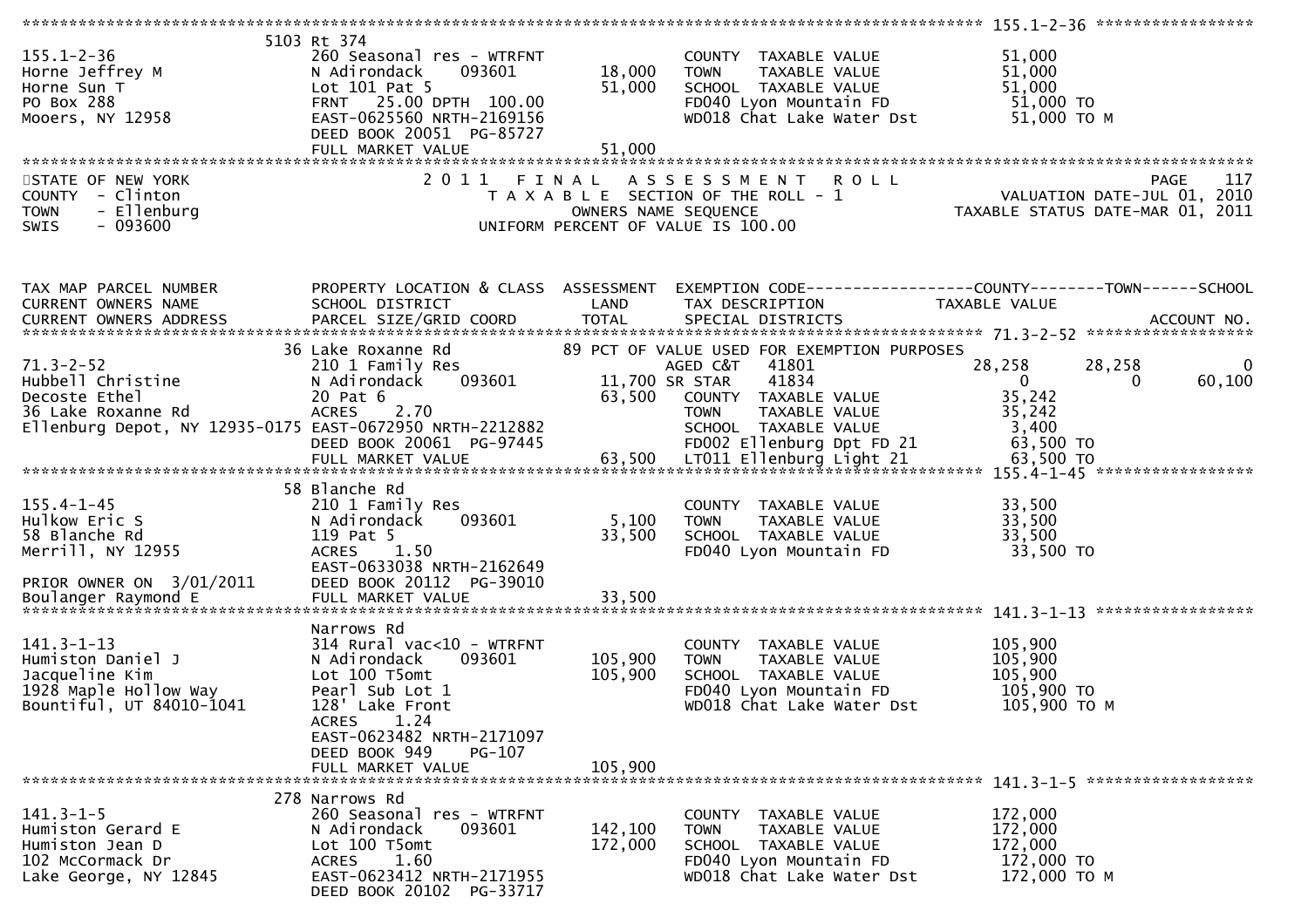| $141.3 - 1 - 8$<br>Humiston Gerard E<br>Humiston Jean D<br>102 McCormack Dr<br>Lake George, NY 12845            | Narrows Rd<br>314 Rural vac<10<br>N Adirondack<br>093601<br>Lot 100 T5omt/Pearl Sub L<br>Survey Map 20102/32736<br>Survey Map 20092/25920<br>6.60<br><b>ACRES</b><br>EAST-0622896 NRTH-2171800<br>DEED BOOK 20102 PG-33717<br>FULL MARKET VALUE | 8,500<br>8,500<br>8,500       | COUNTY TAXABLE VALUE<br><b>TOWN</b><br>TAXABLE VALUE<br>SCHOOL TAXABLE VALUE<br>FD040 Lyon Mountain FD<br>WD018 Chat Lake Water Dst | 8,500<br>8,500<br>8,500<br>8,500 TO<br>8,500 ТО М                                             |
|-----------------------------------------------------------------------------------------------------------------|-------------------------------------------------------------------------------------------------------------------------------------------------------------------------------------------------------------------------------------------------|-------------------------------|-------------------------------------------------------------------------------------------------------------------------------------|-----------------------------------------------------------------------------------------------|
| STATE OF NEW YORK<br>COUNTY - Clinton<br>- Ellenburg<br><b>TOWN</b><br>$-093600$<br><b>SWIS</b>                 |                                                                                                                                                                                                                                                 | OWNERS NAME SEQUENCE          | 2011 FINAL ASSESSMENT<br><b>ROLL</b><br>T A X A B L E SECTION OF THE ROLL - 1<br>UNIFORM PERCENT OF VALUE IS 100.00                 | 118<br><b>PAGE</b><br>VALUATION DATE-JUL 01, 2010<br>TAXABLE STATUS DATE-MAR 01, 2011         |
| TAX MAP PARCEL NUMBER<br>CURRENT OWNERS NAME                                                                    | PROPERTY LOCATION & CLASS ASSESSMENT<br>SCHOOL DISTRICT                                                                                                                                                                                         | LAND                          | EXEMPTION CODE-----------------COUNTY-------TOWN------SCHOOL<br>TAX DESCRIPTION                                                     | <b>TAXABLE VALUE</b>                                                                          |
| 141.3-1-11<br>Humiston James B<br>Humiston Mary<br>River St N<br>PO Box 7<br>Chateaugay, NY 12920               | Narrows Rd<br>$314$ Rural vac< $10$ - WTRFNT<br>093601<br>N Adirondack<br>Lot 100 T5omt<br>Pearl Sub Lot 3<br><b>ACRES</b><br>1.35<br>EAST-0623370 NRTH-2171297<br>DEED BOOK 949<br>PG-117<br>FULL MARKET VALUE                                 | 100,800<br>100,800<br>100,800 | COUNTY TAXABLE VALUE<br><b>TOWN</b><br>TAXABLE VALUE<br>SCHOOL TAXABLE VALUE<br>FD040 Lyon Mountain FD<br>WD018 Chat Lake Water Dst | 100,800<br>100,800<br>100,800<br>100,800 TO<br>100,800 ТО М                                   |
| $141.3 - 1 - 18$<br>Humiston James B<br>Humiston Mary H<br>River St N<br>PO Box 7<br>Chateaugay, NY 12920       | Narrows Rd<br>321 Abandoned ag<br>093601<br>N Adirondack<br>101 Pat 5<br>ACRES 16.40<br>EAST-0622563 NRTH-2171341<br>DEED BOOK 949<br><b>PG-136</b>                                                                                             | 13,000<br>13,000              | COUNTY TAXABLE VALUE<br>TAXABLE VALUE<br><b>TOWN</b><br>SCHOOL TAXABLE VALUE<br>FD040 Lyon Mountain FD                              | 13,000<br>13,000<br>13,000<br>13,000 TO                                                       |
| $141.3 - 1 - 9$<br>Humiston Kenneth W<br>Humiston Maureen<br>15 Ellis Ave Apt E-8<br>Saratoga Springs, NY 12866 | 20 Three Point Way<br>260 Seasonal res - WTRFNT<br>093601<br>N Adirondack<br>Lot 100 T5omt<br>Pearl Sub Lots 4 & 5<br>5.97<br><b>ACRES</b><br>EAST-0623311 NRTH-2171499<br>DEED BOOK 20102 PG-33718<br>FULL MARKET VALUE                        | 145,300<br>207,000<br>207,000 | COUNTY TAXABLE VALUE<br>TAXABLE VALUE<br><b>TOWN</b><br>SCHOOL TAXABLE VALUE<br>FD040 Lyon Mountain FD<br>WD018 Chat Lake Water Dst | 207,000<br>207,000<br>207,000<br>207,000 TO<br>207,000 ТО М<br>141.3-1-4 ******************** |
| $141.3 - 1 - 4$<br>Humiston Trustee Gerard E<br>Humiston Trustee Jean D                                         | 286 Narrows Rd<br>260 Seasonal res - WTRFNT<br>N Adirondack<br>093601<br>100 Pat 5                                                                                                                                                              | 188,900<br>239,000            | COUNTY<br>TAXABLE VALUE<br>TAXABLE VALUE<br><b>TOWN</b><br>SCHOOL TAXABLE VALUE                                                     | 239,000<br>239,000<br>239,000                                                                 |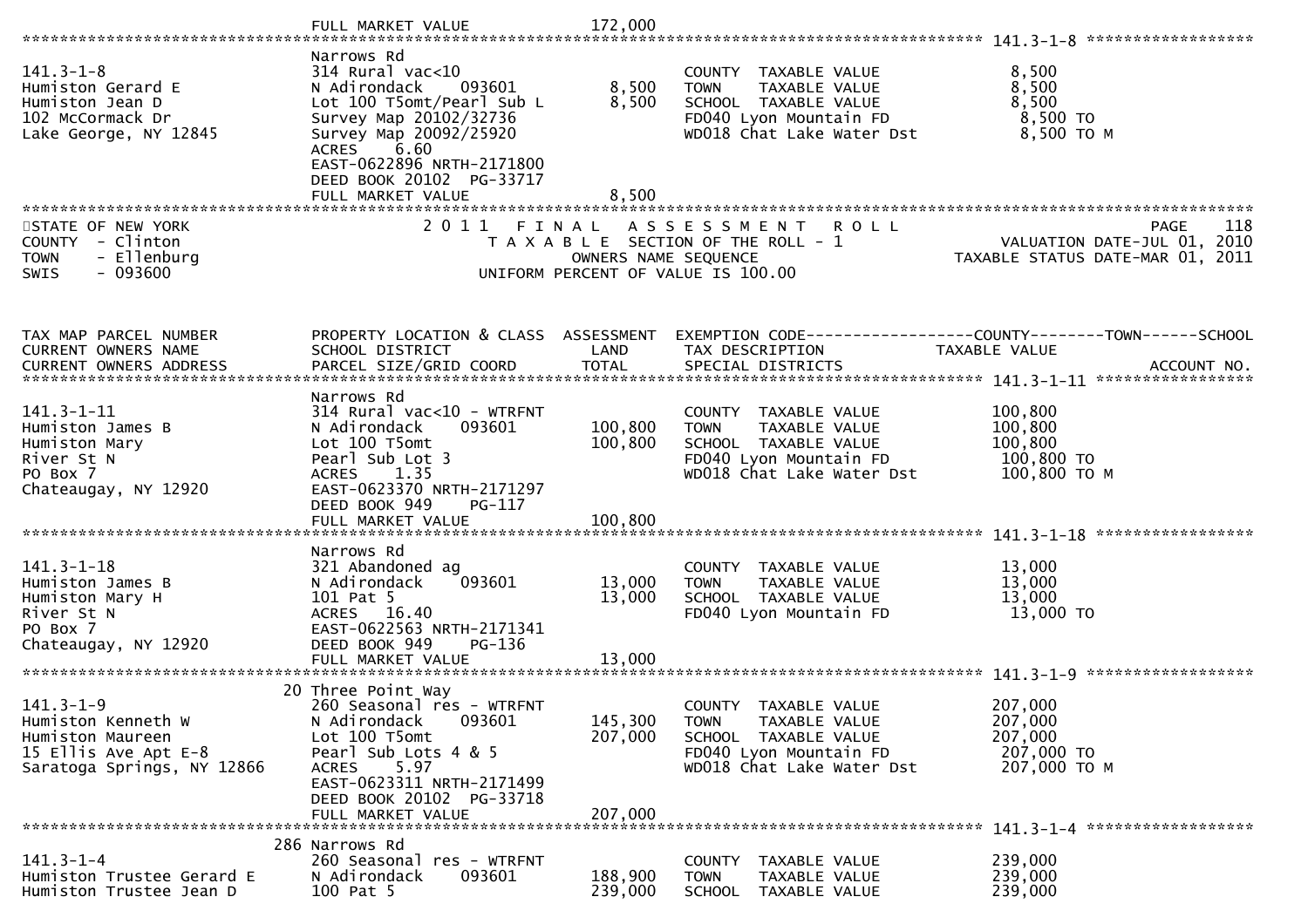| 102 McCormack Dr<br>Lake George, NY 12845                                                                    | 4.30<br><b>ACRES</b><br>EAST-0623142 NRTH-2172208<br>DEED BOOK 20102 PG-30772<br>FULL MARKET VALUE                                                                                                     | 239,000                      | FD040 Lyon Mountain FD<br>WD018 Chat Lake Water Dst                                                                                           | 239,000 TO<br>239,000 ТО М                                                     |
|--------------------------------------------------------------------------------------------------------------|--------------------------------------------------------------------------------------------------------------------------------------------------------------------------------------------------------|------------------------------|-----------------------------------------------------------------------------------------------------------------------------------------------|--------------------------------------------------------------------------------|
| $116. - 1 - 6.2$<br>Hungerford Thomas W<br>Hungerford Barbara L<br>268 N Main St<br>St Albans, VT 05478      | Plank Rd<br>910 Priv forest<br>N Adirondack<br>093601<br>Lot 41 & 42 Pat 5<br>ACRES 290.00<br>EAST-0676167 NRTH-2189181<br>DEED BOOK 20041 PG-74652<br>FULL MARKET VALUE                               | 61,700<br>61,700<br>61,700   | COUNTY TAXABLE VALUE<br>TAXABLE VALUE<br><b>TOWN</b><br>SCHOOL TAXABLE VALUE<br>FD016 Ellenburg Fire Prot                                     | 61,700<br>61,700<br>61,700<br>61,700 TO                                        |
| STATE OF NEW YORK<br>COUNTY - Clinton<br>- Ellenburg<br><b>TOWN</b><br>$-093600$<br>SWIS                     |                                                                                                                                                                                                        | OWNERS NAME SEQUENCE         | 2011 FINAL ASSESSMENT<br>R O L L<br>T A X A B L E SECTION OF THE ROLL - 1<br>UNIFORM PERCENT OF VALUE IS 100.00                               | 119<br>PAGE<br>VALUATION DATE-JUL 01, 2010<br>TAXABLE STATUS DATE-MAR 01, 2011 |
| TAX MAP PARCEL NUMBER<br>CURRENT OWNERS NAME                                                                 | PROPERTY LOCATION & CLASS ASSESSMENT<br>SCHOOL DISTRICT                                                                                                                                                | LAND                         | TAX DESCRIPTION                                                                                                                               | <b>TAXABLE VALUE</b>                                                           |
| 4873-4869 Rt 374<br>$155. - 3 - 25$<br>Hunt John<br>Hunt Roma<br>1039 Glenwood Blvd<br>Schenectady, NY 12308 | 210 1 Family Res<br>093601<br>N Adirondack<br>120 Pat 5<br>5.30<br><b>ACRES</b><br>EAST-0628250 NRTH-2164107<br>DEED BOOK 20041 PG-76521<br>FULL MARKET VALUE                                          | 68,700<br>110,800<br>110,800 | COUNTY TAXABLE VALUE<br><b>TOWN</b><br>TAXABLE VALUE<br>SCHOOL TAXABLE VALUE<br>FD040 Lyon Mountain FD                                        | 110,800<br>110,800<br>110,800<br>110,800 TO                                    |
| $71.3 - 3 - 11$<br>Hunter Hazel I<br>Avery Gary M<br>PO Box 491<br>West Chesterfield, NH 03466               | Lake Roxanne Rd<br>311 Res vac land - WTRFNT<br>N Adirondack<br>093601<br>20 Pat 6 Lot 11<br>Sunset Shores Ii Lot 11<br>FRNT 107.70 DPTH 198.00<br>EAST-0673110 NRTH-2210388<br>DEED BOOK 20062 PG-263 | 13,600<br>13,600             | COUNTY<br>TAXABLE VALUE<br><b>TOWN</b><br>TAXABLE VALUE<br>SCHOOL TAXABLE VALUE<br>FD002 Ellenburg Dpt FD 21<br>LT011 Ellenburg Light 21      | 13,600<br>13,600<br>13,600<br>13,600 TO<br>13,600 TO                           |
| $141.3 - 2 - 30$<br>Hutchins Alaric C<br>Hutchins Sandra J<br>8 Lawndale Ave<br>Schenectady, NY 12306        | 5243 Rt 374<br>260 Seasonal res - WTRFNT<br>N Adirondack<br>093601<br>Lot 100 Pat 5<br>FRNT 115.00 DPTH<br>85.00<br>EAST-0623853 NRTH-2172067<br>DEED BOOK 20001 PG-24257<br>FULL MARKET VALUE         | 63,900<br>93,000<br>93,000   | TAXABLE VALUE<br><b>COUNTY</b><br><b>TOWN</b><br>TAXABLE VALUE<br>SCHOOL TAXABLE VALUE<br>FD040 Lyon Mountain FD<br>WD018 Chat Lake Water Dst | 93,000<br>93,000<br>93,000<br>93,000 TO<br>93,000 TO M                         |
| $86. - 1 - 15$<br>Hyland Patrick<br>25 34 Union St Apt 6f                                                    | Military Tpke<br>323 Vacant rural<br>093601<br>N Adirondack<br>Lot $1$ Pat $6$                                                                                                                         | 21,400<br>21,400             | COUNTY TAXABLE VALUE<br><b>TAXABLE VALUE</b><br><b>TOWN</b><br><b>SCHOOL</b><br>TAXABLE VALUE                                                 | 21,400<br>21,400<br>21,400                                                     |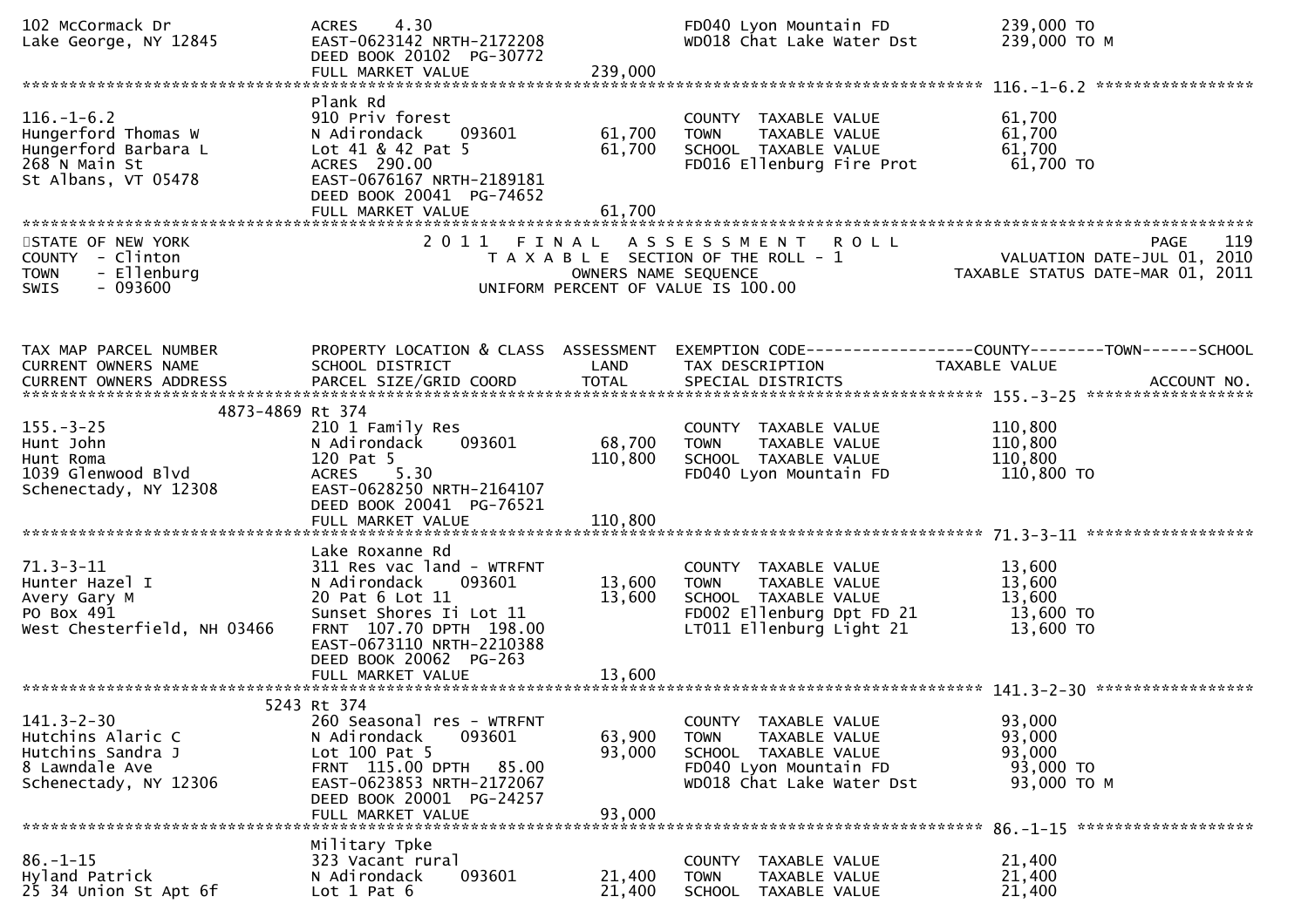| Flushing, NY 11354                                                                                                                                           | 60.40<br><b>ACRES</b><br>EAST-0675162 NRTH-2203826<br>DEED BOOK 591<br>PG-570<br>FULL MARKET VALUE                                                                                                 | 21,400                                                     | FD016 Ellenburg Fire Prot                                                                                                             | 21,400 TO                                                                      |     |
|--------------------------------------------------------------------------------------------------------------------------------------------------------------|----------------------------------------------------------------------------------------------------------------------------------------------------------------------------------------------------|------------------------------------------------------------|---------------------------------------------------------------------------------------------------------------------------------------|--------------------------------------------------------------------------------|-----|
|                                                                                                                                                              | 34 Blanche Rd                                                                                                                                                                                      |                                                            |                                                                                                                                       |                                                                                |     |
| $155. - 4 - 5$<br>JAC Realty Holding LLC<br>47 Orchard St<br>Jersey City, NJ 07306                                                                           | 240 Rural res<br>N Adirondack<br>093601<br>119 Pat 5<br>ACRES 65.00<br>EAST-0634104 NRTH-2162742                                                                                                   | 22,000<br>60,000                                           | COUNTY TAXABLE VALUE<br>TAXABLE VALUE<br><b>TOWN</b><br>SCHOOL TAXABLE VALUE<br>FD040 Lyon Mountain FD                                | 60,000<br>60,000<br>60,000<br>60,000 TO                                        |     |
|                                                                                                                                                              | DEED BOOK 20092 PG-26101<br>FULL MARKET VALUE                                                                                                                                                      | 60,000                                                     |                                                                                                                                       |                                                                                |     |
|                                                                                                                                                              |                                                                                                                                                                                                    |                                                            |                                                                                                                                       |                                                                                |     |
| STATE OF NEW YORK<br>COUNTY - Clinton<br>- Ellenburg<br><b>TOWN</b><br>$-093600$<br><b>SWIS</b>                                                              | 2011                                                                                                                                                                                               | OWNERS NAME SEQUENCE<br>UNIFORM PERCENT OF VALUE IS 100.00 | FINAL ASSESSMENT<br><b>ROLL</b><br>T A X A B L E SECTION OF THE ROLL - 1                                                              | <b>PAGE</b><br>VALUATION DATE-JUL 01, 2010<br>TAXABLE STATUS DATE-MAR 01, 2011 | 120 |
|                                                                                                                                                              |                                                                                                                                                                                                    |                                                            |                                                                                                                                       |                                                                                |     |
| TAX MAP PARCEL NUMBER<br>CURRENT OWNERS NAME                                                                                                                 | PROPERTY LOCATION & CLASS ASSESSMENT<br>SCHOOL DISTRICT                                                                                                                                            | LAND                                                       | EXEMPTION CODE-----------------COUNTY-------TOWN------SCHOOL<br>TAX DESCRIPTION                                                       | TAXABLE VALUE                                                                  |     |
|                                                                                                                                                              |                                                                                                                                                                                                    |                                                            |                                                                                                                                       |                                                                                |     |
| $141.3 - 1 - 12$<br>Jean D Humiston Revocable Livi N Adirondack<br>Gerard E Humiston Revocable Li Lot 100 T5omt<br>102 McCormick Dr<br>Lake George, NY 12845 | Narrows Rd<br>$314$ Rural vac< $10$ - WTRFNT<br>093601<br>Pearl Sub Lot 2<br>101' Lake Front<br><b>ACRES</b><br>1.21<br>EAST-0623435 NRTH-2171202<br>DEED BOOK 20092 PG-21664<br>FULL MARKET VALUE | 100,500<br>100,500<br>100,500                              | COUNTY TAXABLE VALUE<br><b>TOWN</b><br>TAXABLE VALUE<br>SCHOOL TAXABLE VALUE<br>FD040 Lyon Mountain FD<br>WD018 Chat Lake Water Dst   | 100,500<br>100,500<br>100,500<br>100,500 TO<br>100,500 ТО М                    |     |
|                                                                                                                                                              |                                                                                                                                                                                                    |                                                            |                                                                                                                                       |                                                                                |     |
| $71.3 - 4 - 1$<br>Jean Henry I<br>9661 E Empress Ave<br>Mesa, AZ 85208                                                                                       | 52 Lake Roxanne Rd<br>210 1 Family Res<br>N Adirondack<br>093601<br>50 Pat 6<br>1.10<br><b>ACRES</b><br>EAST-0672622 NRTH-2212501<br>DEED BOOK 20041 PG-77939<br>FULL MARKET VALUE                 | 10,000<br>30,000<br>30,000                                 | COUNTY TAXABLE VALUE<br>TAXABLE VALUE<br><b>TOWN</b><br>SCHOOL TAXABLE VALUE<br>FD002 Ellenburg Dpt FD 21<br>LT011 Ellenburg Light 21 | 30,000<br>30,000<br>30,000<br>30,000 TO<br>30,000 TO                           |     |
|                                                                                                                                                              | 154 Gadway Rd                                                                                                                                                                                      |                                                            |                                                                                                                                       |                                                                                |     |
| $155. - 1 - 6.1 - 1$<br>Jeanne D'arc Invest Prop Inc<br>154 Gadway Rd<br>Merrill, NY 12955                                                                   | 581 Chd/adt camp<br>N Adirondack<br>093601<br>120 Pat 5<br>ACRES 90.20<br>EAST-0624561 NRTH-2163958<br>DEED BOOK 813<br>$PG-122$<br>FULL MARKET VALUE                                              | 117,800<br>533,300<br>533,300                              | COUNTY TAXABLE VALUE<br>TAXABLE VALUE<br><b>TOWN</b><br>SCHOOL TAXABLE VALUE<br>FD040 Lyon Mountain FD                                | 533,300<br>533,300<br>533,300<br>533,300 TO                                    |     |
|                                                                                                                                                              | Gadway Rd                                                                                                                                                                                          |                                                            |                                                                                                                                       |                                                                                |     |
| $155.3 - 1 - 8.2$<br>Jeanne D'arc Invest Prop Inc                                                                                                            | 581 Chd/adt camp - WTRFNT<br>N Adirondack<br>093601                                                                                                                                                | 219,400                                                    | <b>COUNTY</b><br>TAXABLE VALUE<br><b>TOWN</b><br>TAXABLE VALUE                                                                        | 315,500<br>315,500                                                             |     |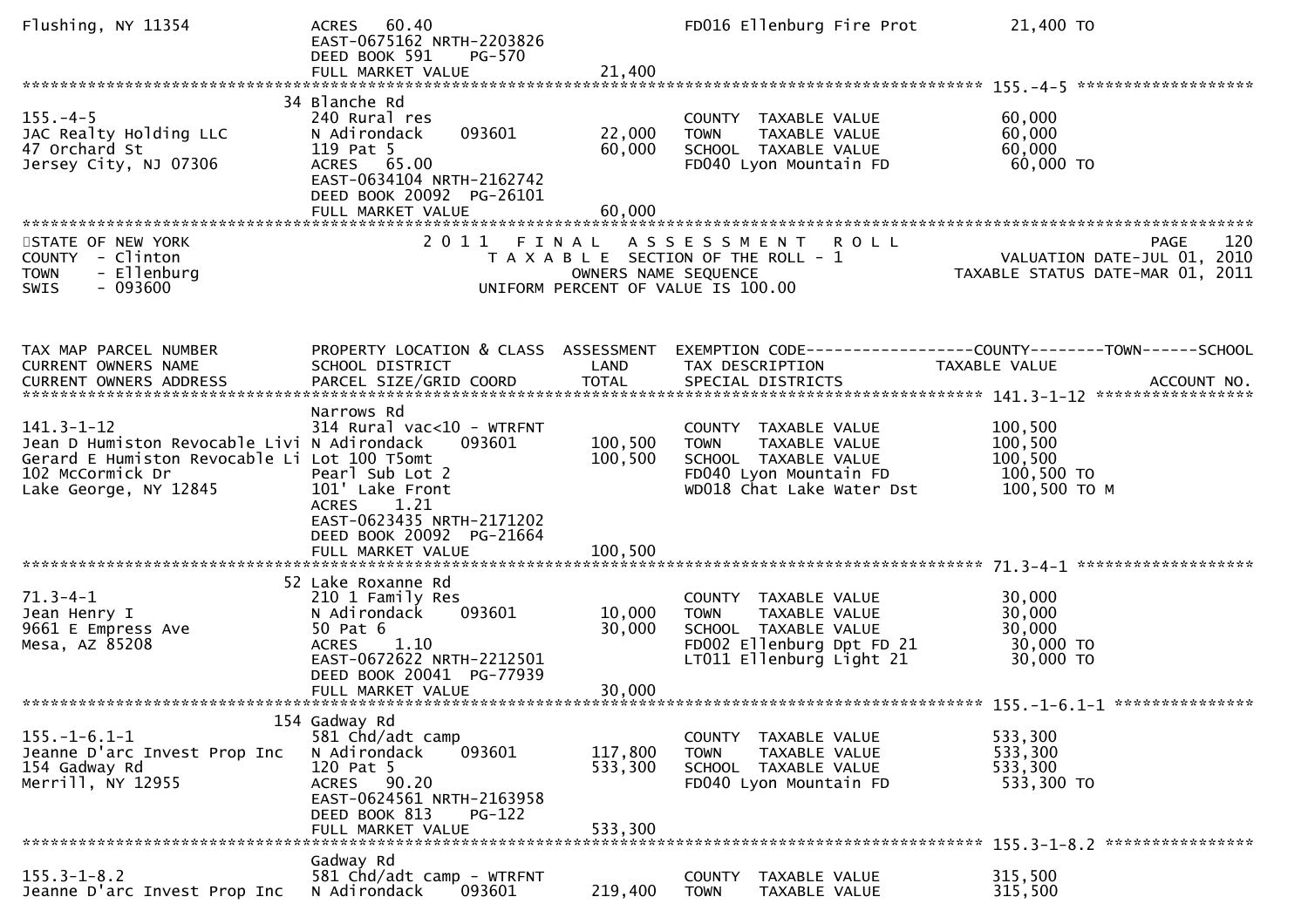| 154 Gadway Rd<br>Merrill, NY 12955                                                                    | ACRES 11.30<br>EAST-0626376 NRTH-2164023<br>DEED BOOK 813<br>PG-122<br>FULL MARKET VALUE                                                                                          | 315,500<br>315,500         | SCHOOL TAXABLE VALUE<br>FD040 Lyon Mountain FD<br>WD018 Chat Lake Water Dst                                                                               | 315,500<br>315,500 TO<br>315,500 ТО М                                                        |             |
|-------------------------------------------------------------------------------------------------------|-----------------------------------------------------------------------------------------------------------------------------------------------------------------------------------|----------------------------|-----------------------------------------------------------------------------------------------------------------------------------------------------------|----------------------------------------------------------------------------------------------|-------------|
| $155. - 1 - 6.2$<br>Jeanne D'Arc Investment Proper N Adirondack<br>154 Gadway Rd<br>Merrill, NY 12955 | 138 Gadway Rd<br>260 Seasonal res<br>093601<br>Lot $120$ Omt $5$<br><b>ACRES</b><br>1.90<br>EAST-0625833 NRTH-2164581<br>DEED BOOK 20051 PG-85193<br>FULL MARKET VALUE            | 5,500<br>52,000<br>52,000  | COUNTY TAXABLE VALUE<br>TAXABLE VALUE<br><b>TOWN</b><br>SCHOOL TAXABLE VALUE<br>FD040 Lyon Mountain FD                                                    | 52,000<br>52,000<br>52,000<br>52,000 TO                                                      |             |
| STATE OF NEW YORK<br>COUNTY - Clinton<br>- Ellenburg<br><b>TOWN</b><br><b>SWIS</b><br>- 093600        |                                                                                                                                                                                   |                            | 2011 FINAL ASSESSMENT ROLL<br>T A X A B L E SECTION OF THE ROLL - 1<br>OWNERS NAME SEQUENCE<br>UNIFORM PERCENT OF VALUE IS 100.00                         | VALUATION DATE-JUL 01, 2010<br>TAXABLE STATUS DATE-MAR 01, 2011                              | 121<br>PAGE |
| TAX MAP PARCEL NUMBER<br>CURRENT OWNERS NAME                                                          | PROPERTY LOCATION & CLASS ASSESSMENT<br>SCHOOL DISTRICT                                                                                                                           | LAND                       | EXEMPTION CODE-----------------COUNTY-------TOWN------SCHOOL<br>TAX DESCRIPTION                                                                           | TAXABLE VALUE                                                                                |             |
| $85.1 - 1 - 19$<br>Jock Jeffrey<br>Labombard Cynthia<br>5609 Rt 11<br>Ellenburg Center, NY 12934      | 5609 Rt 11<br>210 1 Family Res<br>093601<br>N Adirondack<br>18 Pat 6<br><b>ACRES</b><br>1.50<br>EAST-0662113 NRTH-2207995<br>DEED BOOK 1018<br>PG-54<br>FULL MARKET VALUE         | 10,100<br>33,000<br>33,000 | RES STAR<br>41854<br>COUNTY TAXABLE VALUE<br><b>TOWN</b><br>TAXABLE VALUE<br>SCHOOL TAXABLE VALUE<br>FD016 Ellenburg Fire Prot<br>LT012 Ellenburg Light 5 | $\Omega$<br>$\mathbf{0}$<br>33,000<br>33,000<br>3,000<br>33,000 TO<br>33,000 TO              | 30,000      |
| $99.1 - 1 - 1$<br>Jock Norman<br>Jock Barbara<br>PO Box 154<br>Ellenburg Center, NY 12934             | 114 West Hill Rd<br>210 1 Family Res<br>093601<br>N Adirondack<br>11 Pat 5<br><b>ACRES</b><br>2.50<br>EAST-0646762 NRTH-2197881<br>DEED BOOK 567<br>$PG-213$<br>FULL MARKET VALUE | 5,900<br>17,000<br>17,000  | 41834<br>SR STAR<br>COUNTY TAXABLE VALUE<br><b>TOWN</b><br>TAXABLE VALUE<br>SCHOOL TAXABLE VALUE<br>FD014 Ellenburg Ctr FD15<br>LT010 Ellenburg Light 15  | $\mathbf{0}$<br>$\mathbf{0}$<br>17,000<br>17,000<br>$\overline{0}$<br>17,000 TO<br>17,000 TO | 17,000      |
| $85.1 - 1 - 42$<br>Johnson Cleveland Jr<br>47 Doral Ln<br>Bayshore, NY 11706-8841                     | Military Tpke<br>314 Rural vac<10<br>093601<br>N Adirondack<br>Lot $18$ Pat $6$<br>ACRES 2.00<br>EAST-0663557 NRTH-2207628<br>DEED BOOK 536<br>PG-699<br>FULL MARKET VALUE        | 3,100<br>3,100<br>3,100    | COUNTY TAXABLE VALUE<br>TAXABLE VALUE<br><b>TOWN</b><br>SCHOOL TAXABLE VALUE<br>FD016 Ellenburg Fire Prot<br>LT012 Ellenburg Light 5                      | 3,100<br>3,100<br>3,100<br>3,100 TO<br>3,100 TO                                              |             |
| $113 - 1 - 14$<br>Johnson Walter F<br>Johnson Mara L<br>6 Lori Dr                                     | Steam Mill Rd<br>260 Seasonal res<br>093601<br>N Adirondack<br>54 Pat 5<br>ACRES 35.48                                                                                            | 18,300<br>32,500           | COUNTY TAXABLE VALUE<br><b>TOWN</b><br>TAXABLE VALUE<br>SCHOOL TAXABLE VALUE<br>FD016 Ellenburg Fire Prot                                                 | 32,500<br>32,500<br>32,500<br>32,500 TO                                                      |             |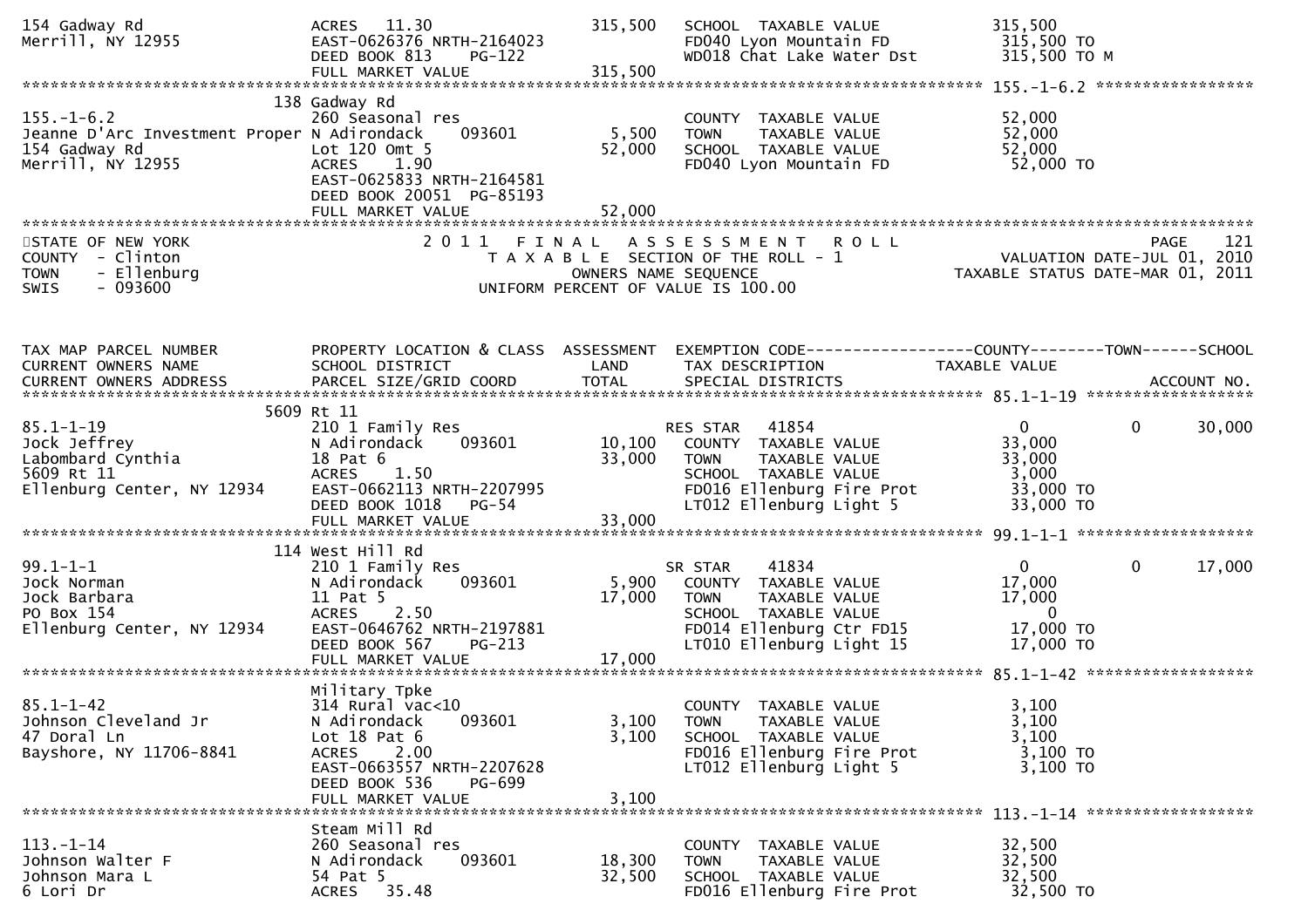| Franklin, MA 02038             | EAST-0641521 NRTH-2187379<br>DEED BOOK 783<br>$PG-227$<br>FULL MARKET VALUE | 32,500  |                                                      |                                                                             |        |
|--------------------------------|-----------------------------------------------------------------------------|---------|------------------------------------------------------|-----------------------------------------------------------------------------|--------|
|                                |                                                                             |         |                                                      |                                                                             |        |
|                                | 370 Brandy Brook Rd                                                         |         |                                                      |                                                                             |        |
| $83. - 1 - 9.1$                | 240 Rural res                                                               |         | 41854<br>RES STAR                                    | $\mathbf{0}$<br>$\Omega$                                                    | 30,000 |
| Johnson-Gregory Jeanne         | 093601<br>N Adirondack                                                      | 22,100  | COUNTY TAXABLE VALUE                                 | 75,000                                                                      |        |
| 370 Brandy Brook Rd            | 16 T6omt                                                                    | 75,000  | TAXABLE VALUE<br><b>TOWN</b>                         | 75,000                                                                      |        |
| Ellenburg Center, NY 12934     | ACRES 34.30 BANK<br>230                                                     |         | SCHOOL TAXABLE VALUE                                 | 45,000                                                                      |        |
|                                | EAST-0648805 NRTH-2207456<br>DEED BOOK 693<br>PG-234                        |         | FD016 Ellenburg Fire Prot                            | 75,000 TO                                                                   |        |
|                                | FULL MARKET VALUE                                                           | 75,000  |                                                      |                                                                             |        |
|                                |                                                                             |         |                                                      |                                                                             |        |
| STATE OF NEW YORK              |                                                                             |         | 2011 FINAL ASSESSMENT<br><b>ROLL</b>                 |                                                                             |        |
| COUNTY - Clinton               |                                                                             |         | T A X A B L E SECTION OF THE ROLL - 1                | PAGE 122<br>VALUATION DATE-JUL 01, 2010<br>TAXARLE STATUS DATE WAS 01, 2010 |        |
| - Ellenburg<br><b>TOWN</b>     |                                                                             |         | OWNERS NAME SEQUENCE                                 | TAXABLE STATUS DATE-MAR 01, 2011                                            |        |
| $-093600$<br><b>SWIS</b>       |                                                                             |         | UNIFORM PERCENT OF VALUE IS 100.00                   |                                                                             |        |
|                                |                                                                             |         |                                                      |                                                                             |        |
|                                |                                                                             |         |                                                      |                                                                             |        |
|                                |                                                                             |         |                                                      |                                                                             |        |
| TAX MAP PARCEL NUMBER          | PROPERTY LOCATION & CLASS ASSESSMENT                                        | LAND    |                                                      | EXEMPTION CODE------------------COUNTY--------TOWN------SCHOOL              |        |
| CURRENT OWNERS NAME            | SCHOOL DISTRICT                                                             |         | TAX DESCRIPTION                                      | TAXABLE VALUE                                                               |        |
|                                |                                                                             |         |                                                      |                                                                             |        |
|                                | Split Rock Pt Way                                                           |         |                                                      |                                                                             |        |
| $155. - 1 - 8$                 | 910 Priv forest                                                             |         | COUNTY TAXABLE VALUE                                 | 24,500                                                                      |        |
| Johnston Hunting Club          | 093601<br>N Adirondack                                                      | 24,500  | <b>TOWN</b><br>TAXABLE VALUE                         | 24,500                                                                      |        |
| Attn: Spencer Dumont Tr        | Lot 120 Pat 5                                                               | 24,500  | SCHOOL TAXABLE VALUE                                 | 24,500                                                                      |        |
| 152 County Rt 39               | ACRES 85.30                                                                 |         | FD040 Lyon Mountain FD                               | 24,500 TO                                                                   |        |
| Chateaugay, NY 12920           | EAST-0625004 NRTH-2159522                                                   |         |                                                      |                                                                             |        |
|                                | DEED BOOK 507<br>$PG-525$                                                   |         |                                                      |                                                                             |        |
|                                | FULL MARKET VALUE                                                           | 24,500  |                                                      |                                                                             |        |
|                                | Trombley Rd                                                                 |         |                                                      |                                                                             |        |
| $129. - 1 - 3.2$               | 323 Vacant rural                                                            |         | COUNTY TAXABLE VALUE                                 | 18,800                                                                      |        |
| Jordan Mary                    | 093601<br>N Adirondack                                                      | 18,800  | TAXABLE VALUE<br><b>TOWN</b>                         | 18,800                                                                      |        |
| PO Box 241                     | Lot 73 T5omt                                                                | 18,800  | SCHOOL TAXABLE VALUE                                 | 18,800                                                                      |        |
| Gaylordsville, CT 06755-0241   | ACRES 39.50                                                                 |         | FD016 Ellenburg Fire Prot                            | 18,800 TO                                                                   |        |
|                                | EAST-0659480 NRTH-2180050                                                   |         |                                                      |                                                                             |        |
|                                | DEED BOOK 789<br>PG-257                                                     |         |                                                      |                                                                             |        |
|                                |                                                                             |         |                                                      |                                                                             |        |
|                                |                                                                             |         |                                                      |                                                                             |        |
| $155.4 - 1 - 16$               | 77 Youngs Rd<br>210 1 Family Res - WTRFNT                                   |         | WARNONALL 41121                                      | 27,000<br>27,000                                                            | 0      |
| Jost Claire                    | N Adirondack<br>093601                                                      |         | 41854<br>113,000 RES STAR                            | $\mathbf{0}$<br>$\Omega$                                                    | 30,000 |
| 77 Youngs Rd                   | Lot 119 Pat 5                                                               | 195,000 | TAXABLE VALUE<br>COUNTY                              | 168,000                                                                     |        |
| Merrill, NY 12955              | FRNT 120.00 DPTH 200.00                                                     |         | TAXABLE VALUE<br><b>TOWN</b>                         | 168,000                                                                     |        |
|                                | EAST-0632618 NRTH-2161171                                                   |         | SCHOOL TAXABLE VALUE                                 | 165,000                                                                     |        |
|                                | DEED BOOK 791<br>PG-294                                                     |         | FD040 Lyon Mountain FD                               | 195,000 TO                                                                  |        |
|                                | FULL MARKET VALUE                                                           | 195,000 | WD018 Chat Lake Water Dst                            | 195,000 ТО М                                                                |        |
|                                |                                                                             |         |                                                      | 100.-1-10.1 *****************                                               |        |
|                                | Plank Rd                                                                    |         |                                                      |                                                                             |        |
| $100.-1-10.1$<br>Juneau Gerald | 912 Forest s480a<br>N Adirondack<br>093601                                  | 31,500  | <b>COUNTY</b><br>TAXABLE VALUE                       | 34,000<br>34,000                                                            |        |
| 6016 Military Tpk              | $1$ Pat $6$                                                                 | 34,000  | TAXABLE VALUE<br><b>TOWN</b><br>SCHOOL TAXABLE VALUE | 34,000                                                                      |        |
| Ellenburgh Depot, NY 12935     | ACRES 107.00                                                                |         | FD016 Ellenburg Fire Prot                            | 34,000 TO                                                                   |        |
|                                | EAST-0671387 NRTH-2199710                                                   |         |                                                      |                                                                             |        |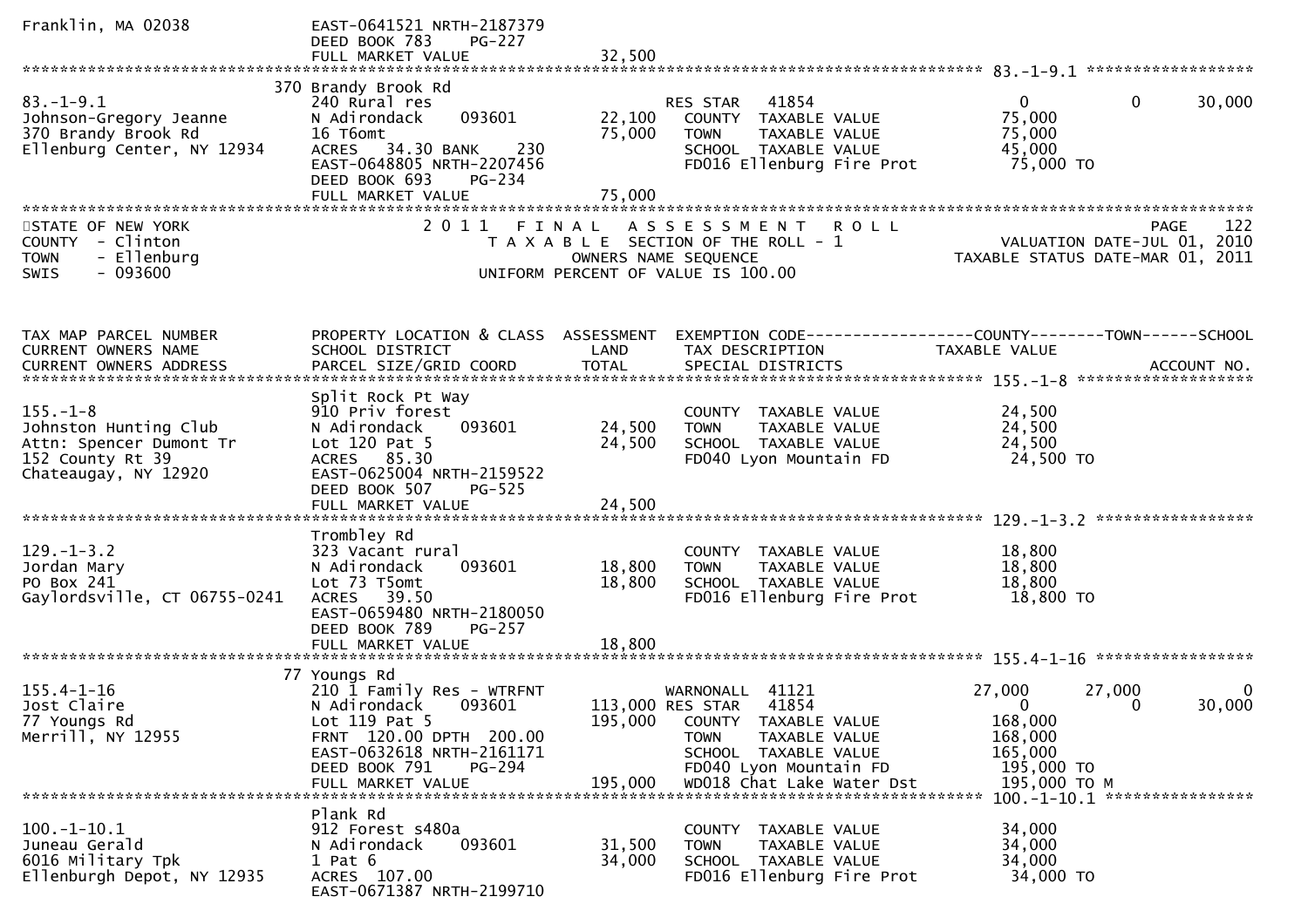|                                                                                                    | DEED BOOK 1029 PG-90<br>FULL MARKET VALUE                                                                                                                                           | 34,000                                                                      |                                                                                                            |                                                                                                  |                                                                               |                                |                                                       |
|----------------------------------------------------------------------------------------------------|-------------------------------------------------------------------------------------------------------------------------------------------------------------------------------------|-----------------------------------------------------------------------------|------------------------------------------------------------------------------------------------------------|--------------------------------------------------------------------------------------------------|-------------------------------------------------------------------------------|--------------------------------|-------------------------------------------------------|
| $155. - 2 - 9$<br>Juntunen Bryan E<br>Juntunen Randie A<br>52 Shutts Rd<br>Merrill, NY 12955       | 52 Shutts Rd<br>210 1 Family Res<br>093601<br>N Adirondack<br>119 Pat 5<br>ACRES 2.50<br>EAST-0631646 NRTH-2165846<br>DEED BOOK 20021 PG-48690<br>FULL MARKET VALUE                 | 8,300<br>117,000<br>117,000                                                 | RES STAR<br><b>TOWN</b>                                                                                    | 41854<br>COUNTY TAXABLE VALUE<br>TAXABLE VALUE<br>SCHOOL TAXABLE VALUE<br>FD040 Lyon Mountain FD | $\Omega$<br>117,000<br>117,000<br>87,000<br>117,000 TO                        | 0                              | 30,000                                                |
| STATE OF NEW YORK<br>COUNTY - Clinton<br>- Ellenburg<br><b>TOWN</b><br>$-093600$<br><b>SWIS</b>    |                                                                                                                                                                                     | T A X A B L E SECTION OF THE ROLL - 1<br>UNIFORM PERCENT OF VALUE IS 100.00 | OWNERS NAME SEQUENCE                                                                                       | 2011 FINAL ASSESSMENT ROLL                                                                       | VALUATION DATE-JUL 01, 2010<br>TAXABLE STATUS DATE-MAR 01, 2011               | <b>PAGE</b>                    | 123                                                   |
| TAX MAP PARCEL NUMBER<br>CURRENT OWNERS NAME                                                       | PROPERTY LOCATION & CLASS ASSESSMENT<br>SCHOOL DISTRICT                                                                                                                             | LAND                                                                        | TAX DESCRIPTION                                                                                            |                                                                                                  | EXEMPTION CODE-----------------COUNTY-------TOWN------SCHOOL<br>TAXABLE VALUE |                                |                                                       |
| $155. - 2 - 2.4$<br>Juntunen Jamey<br>Juntunen Tammy<br>43 Lapoint Rd<br>Ellenburg Depot, NY 12935 | Bigelow Rd<br>$314$ Rural vac<10<br>N Adirondack<br>093601<br>6.10<br><b>ACRES</b><br>EAST-0633012 NRTH-2167728<br>DEED BOOK 20102 PG-34331<br>FULL MARKET VALUE                    | 8,200<br>8,200<br>8,200                                                     | <b>TOWN</b>                                                                                                | COUNTY TAXABLE VALUE<br>TAXABLE VALUE<br>SCHOOL TAXABLE VALUE<br>FD040 Lyon Mountain FD          | 8,200<br>8,200<br>8,200<br>$8,200$ TO                                         |                                |                                                       |
| $127. - 1 - 12$<br>Kaneshiro Christa E<br>PO Box 934<br>Oregon House, CA 95962                     | Sears Rd<br>$314$ Rural vac<10<br>093601<br>N Adirondack<br>Lot $67$ Pat $5$<br>1.90<br><b>ACRES</b><br>EAST-0643012 NRTH-2178027<br>DEED BOOK 559<br>$PG-143$<br>FULL MARKET VALUE | 5,100<br>5,100<br>5,100                                                     | <b>TOWN</b>                                                                                                | COUNTY TAXABLE VALUE<br>TAXABLE VALUE<br>SCHOOL TAXABLE VALUE<br>FD016 Ellenburg Fire Prot       | 5,100<br>5,100<br>5,100<br>5,100 TO                                           |                                |                                                       |
| $82. - 1 - 4.8$<br>Kanzler Kathleen<br>Mc Givney Janet<br>94 Ryan Rd<br>Chateaugay, NY 12920       | Ryan Rd<br>321 Abandoned ag<br>N Adirondack<br>093601<br>Lot 11 T6omt<br>ACRES 15.00<br>EAST-0624835 NRTH-2203458<br>DEED BOOK 799<br>$PG-83$                                       | 13,400<br>13,400                                                            | AGRI DISTR 41720<br><b>TOWN</b>                                                                            | COUNTY TAXABLE VALUE<br>TAXABLE VALUE<br>SCHOOL TAXABLE VALUE<br>FD016 Ellenburg Fire Prot       | 4,985<br>8,415<br>8,415<br>8,415<br>13,400 TO                                 | 4,985                          | 4,985                                                 |
| MAY BE SUBJECT TO PAYMENT<br>UNDER AGDIST LAW TIL 2015                                             | FULL MARKET VALUE                                                                                                                                                                   | 13,400                                                                      |                                                                                                            |                                                                                                  |                                                                               |                                |                                                       |
| $82 - 1 - 7$<br>Kanzler Norbert<br>Kanzler Kathleen<br>94 Ryan Rd<br>Chateaugay, NY 12920          | 94 Ryan Rd<br>241 Rural res&ag<br>093601<br>N Adirondack<br>$12$ Pat $6$<br>080<br>ACRES 155.50 BANK<br>EAST-0627274 NRTH-2204594<br>DEED BOOK 581<br>$PG-19$                       |                                                                             | WARCOMALL 41131<br>73,700 WARDISALL 41141<br>178,000 AGRI DISTR 41720<br>RES STAR<br>COUNTY<br><b>TOWN</b> | 61 PCT OF VALUE USED FOR EXEMPTION PURPOSES<br>41854<br>TAXABLE VALUE<br>TAXABLE VALUE           | 27,145<br>21,716<br>9,531<br>$\bf{0}$<br>119,608<br>119,608                   | 27,145<br>21,716<br>9,531<br>0 | $\boldsymbol{0}$<br>$\overline{0}$<br>9,531<br>30,000 |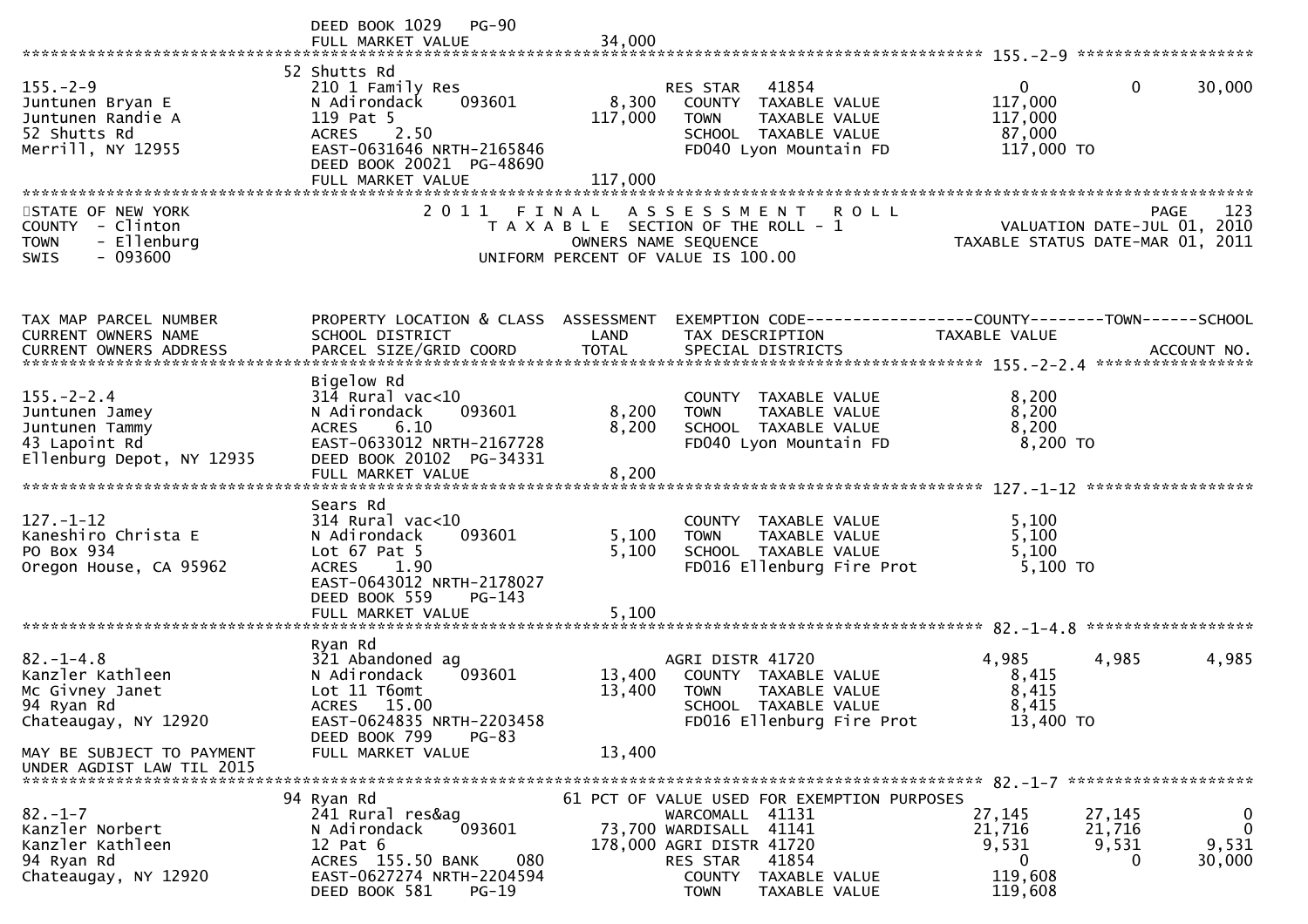| MAY BE SUBJECT TO PAYMENT                                                                    | FULL MARKET VALUE                                                                                                                                                                                     | 178,000                      | SCHOOL TAXABLE VALUE                                                                                                                                        | 138,469                                                                       |                        |
|----------------------------------------------------------------------------------------------|-------------------------------------------------------------------------------------------------------------------------------------------------------------------------------------------------------|------------------------------|-------------------------------------------------------------------------------------------------------------------------------------------------------------|-------------------------------------------------------------------------------|------------------------|
| $141.3 - 3 - 5.3$<br>Kaska Joann<br>Chateaugay Lake<br>10 Balsam Way<br>Chateaugay, NY 12920 | 10 Balsam Way<br>210 1 Family Res - WTRFNT<br>093601<br>N Adirondack<br>Lot 100 T5 Omt<br>FRNT 100.00 DPTH 275.00<br>EAST-0624427 NRTH-2170243<br>DEED BOOK 985<br><b>PG-179</b><br>FULL MARKET VALUE | 91,800<br>323,000<br>323,000 | RES STAR<br>41854<br>COUNTY TAXABLE VALUE<br><b>TOWN</b><br>TAXABLE VALUE<br>SCHOOL TAXABLE VALUE<br>FD016 Ellenburg Fire Prot<br>WD018 Chat Lake Water Dst | $\overline{0}$<br>323,000<br>323,000<br>293,000<br>323,000 TO<br>323,000 ТО М | $\mathbf{0}$<br>30,000 |
| STATE OF NEW YORK<br>COUNTY - Clinton<br>- Ellenburg<br><b>TOWN</b><br>- 093600<br>SWIS      |                                                                                                                                                                                                       | OWNERS NAME SEQUENCE         | 2011 FINAL ASSESSMENT ROLL<br>T A X A B L E SECTION OF THE ROLL - 1<br>UNIFORM PERCENT OF VALUE IS 100.00                                                   | PAGE 124<br>VALUATION DATE-JUL 01, 2010<br>TAXABLE STATUS DATE 115 2010       |                        |
| TAX MAP PARCEL NUMBER<br>CURRENT OWNERS NAME                                                 | PROPERTY LOCATION & CLASS ASSESSMENT<br>SCHOOL DISTRICT                                                                                                                                               | LAND                         | EXEMPTION CODE------------------COUNTY--------TOWN------SCHOOL<br>TAX DESCRIPTION                                                                           | TAXABLE VALUE                                                                 |                        |
|                                                                                              |                                                                                                                                                                                                       |                              |                                                                                                                                                             |                                                                               |                        |
| $141. - 1 - 1.12$<br>Kaska Nancy T<br>5360 Rt 374<br>PO Box 108<br>Lyon Mountain, NY 12952   | 5360 Rt 374<br>210 1 Family Res<br>Chateaugay 1<br>163401<br>Lot 100 Pat 5<br>ACRES 1.54<br>EAST-0622219 NRTH-2174348<br>DEED BOOK 20051 PG-82864                                                     | 122,900                      | RES STAR 41854<br>5,300 COUNTY TAXABLE VALUE<br><b>TOWN</b><br>TAXABLE VALUE<br>SCHOOL TAXABLE VALUE<br>FD040 Lyon Mountain FD                              | $\overline{0}$<br>122,900<br>122,900<br>92,900<br>122,900 TO                  | 30,000<br>$\mathbf{0}$ |
|                                                                                              |                                                                                                                                                                                                       |                              |                                                                                                                                                             |                                                                               |                        |
| $141. - 1 - 1.15$<br>Kaska Nancy T<br>5360 Rt 374<br>Merill, NY 12952                        | Rt 374<br>314 Rural vac<10<br>Chateaugay 1<br>163401<br>Lot $100$ Pat 5<br>ACRES 5.90<br>EAST-0622492 NRTH-2174261<br>DEED BOOK 20092 PG-25755                                                        | 8,100<br>8,100               | COUNTY TAXABLE VALUE<br><b>TOWN</b><br>TAXABLE VALUE<br>SCHOOL TAXABLE VALUE<br>FD040 Lyon Mountain FD                                                      | 8,100<br>8,100<br>8,100<br>$8,100$ TO                                         |                        |
|                                                                                              |                                                                                                                                                                                                       |                              |                                                                                                                                                             |                                                                               |                        |
| $70. - 1 - 8$<br>Kavanaugh MIchael B<br>5267 Rt 11<br>Ellenburg Depot, NY 12935              | 5267 Rt 11<br>210 1 Family Res<br>N Adirondack<br>093601<br>20 Pat 6<br>1.00<br><b>ACRES</b><br>EAST-0669363 NRTH-2211577<br>DEED BOOK 20102 PG-30112                                                 | 93,800 TOWN                  | RES STAR 41854<br>5,000 COUNTY TAXABLE VALUE<br>TAXABLE VALUE<br>SCHOOL TAXABLE VALUE<br>FD002 Ellenburg Dpt FD 21<br>LT011 Ellenburg Light 21              | $\mathbf{0}$<br>93,800<br>93,800<br>63,800<br>93,800 TO<br>93,800 TO          | 0<br>30,000            |
|                                                                                              | FULL MARKET VALUE                                                                                                                                                                                     | 93,800                       |                                                                                                                                                             |                                                                               |                        |
|                                                                                              | 19 Saxe Way                                                                                                                                                                                           |                              |                                                                                                                                                             |                                                                               |                        |
| $155. - 2 - 10.2$<br>Kelting Jane Saxe<br>19 Saxe Way<br>Merrill, NY 12955                   | 240 Rural res<br>093601<br>N Adirondack<br>Lot 102 T5omt<br>ACRES 87.60<br>EAST-0631792 NRTH-2167002<br>DEED BOOK 794<br>PG-295                                                                       | 38,000<br>149,000            | RES STAR<br>41854<br>COUNTY TAXABLE VALUE<br>TAXABLE VALUE<br><b>TOWN</b><br>SCHOOL TAXABLE VALUE<br>FD040 Lyon Mountain FD                                 | $\mathbf{0}$<br>149,000<br>149,000<br>119,000<br>149,000 TO                   | 0<br>30,000            |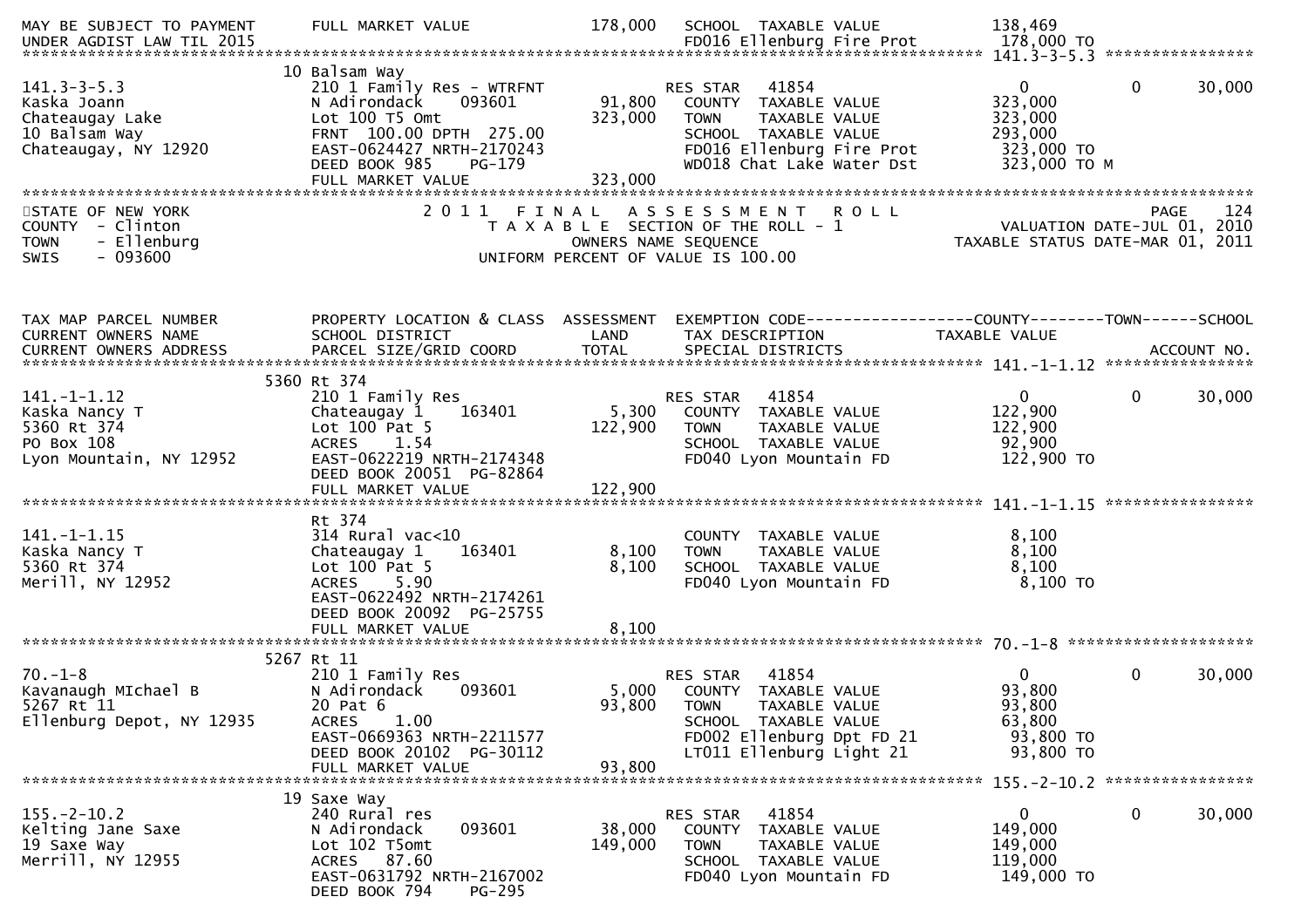| $155.1 - 1 - 15$<br>Kelting Jane Saxe<br>19 Saxe Way<br>Merrill, NY 12955                           | 3 Gadway Rd<br>$312$ Vac w/imprv - WTRFNT<br>093601<br>N Adirondack<br>101 Pat 5<br>3.30<br><b>ACRES</b><br>EAST-0626007 NRTH-2166861<br>DEED BOOK 845<br><b>PG-221</b>    | 142,900<br>164,000   | COUNTY TAXABLE VALUE<br><b>TOWN</b><br>TAXABLE VALUE<br>SCHOOL TAXABLE VALUE<br>FD040 Lyon Mountain FD<br>WD018 Chat Lake Water Dst | 164,000<br>164,000<br>164,000<br>164,000 TO<br>164,000 ТО М                    |
|-----------------------------------------------------------------------------------------------------|----------------------------------------------------------------------------------------------------------------------------------------------------------------------------|----------------------|-------------------------------------------------------------------------------------------------------------------------------------|--------------------------------------------------------------------------------|
|                                                                                                     | FULL MARKET VALUE                                                                                                                                                          | 164,000              |                                                                                                                                     |                                                                                |
| STATE OF NEW YORK<br>COUNTY - Clinton<br>- Ellenburg<br><b>TOWN</b><br>$-093600$<br>SWIS            | 2011                                                                                                                                                                       | OWNERS NAME SEQUENCE | FINAL ASSESSMENT ROLL<br>T A X A B L E SECTION OF THE ROLL - 1<br>UNIFORM PERCENT OF VALUE IS 100.00                                | PAGE<br>125<br>VALUATION DATE-JUL 01, 2010<br>TAXABLE STATUS DATE-MAR 01, 2011 |
| TAX MAP PARCEL NUMBER                                                                               | PROPERTY LOCATION & CLASS ASSESSMENT                                                                                                                                       |                      | EXEMPTION CODE-----------------COUNTY--------TOWN------SCHOOL                                                                       |                                                                                |
| CURRENT OWNERS NAME                                                                                 | SCHOOL DISTRICT                                                                                                                                                            | LAND                 | TAX DESCRIPTION                                                                                                                     | TAXABLE VALUE                                                                  |
|                                                                                                     |                                                                                                                                                                            |                      |                                                                                                                                     |                                                                                |
|                                                                                                     | Hill Rd                                                                                                                                                                    |                      |                                                                                                                                     |                                                                                |
| $141.3 - 2 - 26.1$<br>Kennedy Raymond J<br>Kennedy Deborah A<br>PO Box 34<br>East Durham, NY 12423  | $312$ Vac w/imprv - WTRFNT<br>N Adirondack<br>093601<br>Lot 100 Pat 5<br>FRNT 41.40 DPTH 95.00<br>EAST-0623942 NRTH-2171837<br>DEED BOOK 20061 PG-97615                    | 34,900<br>65,000     | COUNTY TAXABLE VALUE<br><b>TOWN</b><br>TAXABLE VALUE<br>SCHOOL TAXABLE VALUE<br>FD040 Lyon Mountain FD<br>WD018 Chat Lake Water Dst | 65,000<br>65,000<br>65,000<br>65,000 TO<br>65,000 TO M                         |
|                                                                                                     | FULL MARKET VALUE                                                                                                                                                          | 65,000               |                                                                                                                                     |                                                                                |
| $142. - 1 - 17$<br>Kerflacken Lodge LLC<br>32 Trudeau Rd<br>Cadyville, NY 12918                     | 950 Bradley Pond Rd<br>910 Priv forest<br>N Adirondack<br>093601<br>Lot 93/96 Pat 5<br>ACRES 40.00<br>EAST-0647235 NRTH-2173460                                            | 15,600<br>15,600     | COUNTY TAXABLE VALUE<br><b>TOWN</b><br>TAXABLE VALUE<br>SCHOOL TAXABLE VALUE<br>FD016 Ellenburg Fire Prot                           | 15,600<br>15,600<br>15,600<br>15,600 TO                                        |
| PRIOR OWNER ON 3/01/2011<br>Poitras et al Robert                                                    | DEED BOOK 20112 PG-39062<br>FULL MARKET VALUE                                                                                                                              | 15,600               |                                                                                                                                     |                                                                                |
|                                                                                                     | 267 Trombley Rd                                                                                                                                                            |                      |                                                                                                                                     |                                                                                |
| $115. - 1 - 23.3$<br>Kerr Alden G<br>Kerr Amanda M<br>267 Trombley Rd<br>Ellenburg Center, NY 12934 | 240 Rural res<br>093601<br>N Adirondack<br>Lot 47 T5omt<br>080<br>ACRES 64.70 BANK<br>EAST-0660943 NRTH-2186783<br>DEED BOOK 20011 PG-38039                                | 22,000<br>98,000     | 41854<br>RES STAR<br>COUNTY TAXABLE VALUE<br><b>TOWN</b><br>TAXABLE VALUE<br>SCHOOL TAXABLE VALUE<br>FD016 Ellenburg Fire Prot      | $\mathbf{0}$<br>0<br>30,000<br>98,000<br>98,000<br>68,000<br>98,000 TO         |
|                                                                                                     | FULL MARKET VALUE                                                                                                                                                          | 98,000               |                                                                                                                                     |                                                                                |
|                                                                                                     |                                                                                                                                                                            |                      |                                                                                                                                     |                                                                                |
| $129. - 1 - 1.2$<br>King Heidi J<br>242 Trombley Rd<br>Ellenburg Center, NY 12934                   | 242 Trombley Rd<br>210 1 Family Res<br>093601<br>N Adirondack<br>Lot 48 T5omt<br>5.20 BANK<br>080<br><b>ACRES</b><br>EAST-0659467 NRTH-2185785<br>DEED BOOK 20011 PG-28513 | 7,600<br>95,000      | 41854<br>RES STAR<br>COUNTY TAXABLE VALUE<br>TAXABLE VALUE<br><b>TOWN</b><br>SCHOOL TAXABLE VALUE<br>FD016 Ellenburg Fire Prot      | 0<br>0<br>30,000<br>95,000<br>95,000<br>65,000<br>95,000 TO                    |
|                                                                                                     | FULL MARKET VALUE                                                                                                                                                          | 95,000               |                                                                                                                                     |                                                                                |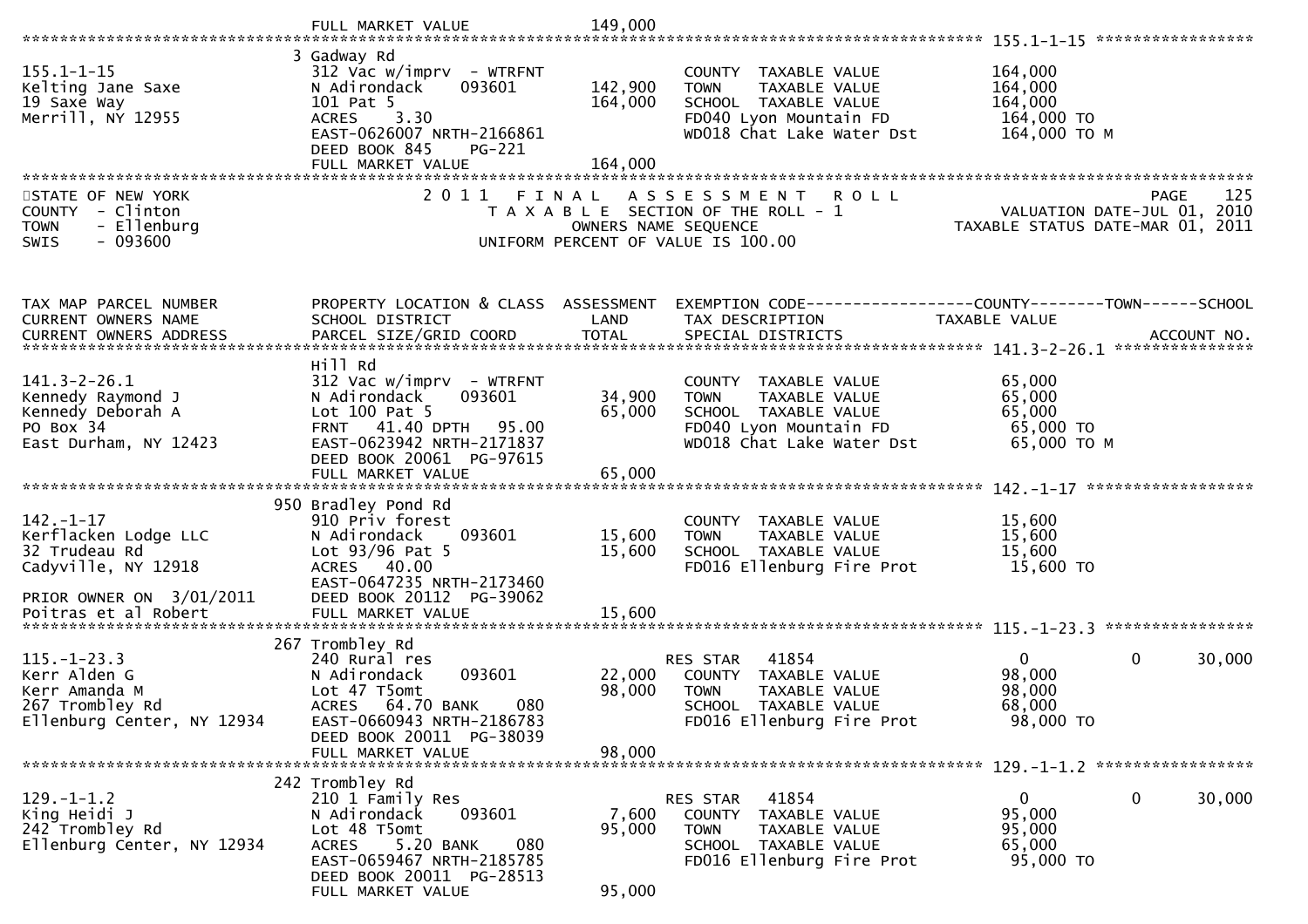| $85. - 1 - 2.2$<br>King Lisa E<br>6714 Star Rd<br>Ellenburg, NY 12934<br>STATE OF NEW YORK        | 6714 Star Rd<br>210 1 Family Res<br>093601<br>N Adirondack<br>$1/2$ A<br>FRNT 150.00 DPTH 181.00<br>EAST-0661696 NRTH-2206546<br>DEED BOOK 20072 PG-7263<br>FULL MARKET VALUE<br>2011 | 4,200<br>61,000<br>61,000<br>FINAL | RES STAR 41854<br>COUNTY TAXABLE VALUE<br>TAXABLE VALUE<br><b>TOWN</b><br>SCHOOL TAXABLE VALUE<br>FD016 Ellenburg Fire Prot<br>LT012 Ellenburg Light 5<br><b>ROLL</b><br>A S S E S S M E N T | 0<br>61,000<br>61,000<br>31,000<br>61,000 TO<br>61,000 TO           | $\mathbf 0$<br>30,000<br>126<br><b>PAGE</b>                     |
|---------------------------------------------------------------------------------------------------|---------------------------------------------------------------------------------------------------------------------------------------------------------------------------------------|------------------------------------|----------------------------------------------------------------------------------------------------------------------------------------------------------------------------------------------|---------------------------------------------------------------------|-----------------------------------------------------------------|
| COUNTY - Clinton<br>- Ellenburg<br><b>TOWN</b>                                                    |                                                                                                                                                                                       |                                    | T A X A B L E SECTION OF THE ROLL - 1<br>OWNERS NAME SEQUENCE                                                                                                                                |                                                                     | VALUATION DATE-JUL 01, 2010<br>TAXABLE STATUS DATE-MAR 01, 2011 |
| SWIS<br>- 093600                                                                                  |                                                                                                                                                                                       |                                    | UNIFORM PERCENT OF VALUE IS 100.00                                                                                                                                                           |                                                                     |                                                                 |
| TAX MAP PARCEL NUMBER<br>CURRENT OWNERS NAME                                                      | PROPERTY LOCATION & CLASS ASSESSMENT<br>SCHOOL DISTRICT                                                                                                                               | LAND                               | EXEMPTION CODE------------------COUNTY--------TOWN------SCHOOL<br>TAX DESCRIPTION                                                                                                            | TAXABLE VALUE                                                       |                                                                 |
|                                                                                                   |                                                                                                                                                                                       |                                    |                                                                                                                                                                                              |                                                                     |                                                                 |
|                                                                                                   | 2111/2117 Bradley Pond Rd                                                                                                                                                             |                                    |                                                                                                                                                                                              |                                                                     |                                                                 |
| $99. - 2 - 29$<br>King Patrick                                                                    | 210 1 Family Res<br>093601<br>N Adirondack                                                                                                                                            |                                    | AGED - ALL 41800<br>41834<br>9,900 SR STAR                                                                                                                                                   | 4,770<br>$\bf{0}$                                                   | 4,770<br>4,770<br>60,100<br>$\mathbf 0$                         |
| King Sandra                                                                                       | 11 Pat 5                                                                                                                                                                              |                                    | 95,400 RS STAR MH 41864                                                                                                                                                                      | $\mathbf{0}$                                                        | $\Omega$<br>4,000                                               |
| PO Box 78<br>Ellenburg Center, NY 12934                                                           | FRNT 193.00 DPTH 197.00<br>EAST-0649650 NRTH-2197370                                                                                                                                  |                                    | COUNTY TAXABLE VALUE<br><b>TOWN</b><br>TAXABLE VALUE                                                                                                                                         | 90,630<br>90,630                                                    |                                                                 |
|                                                                                                   | DEED BOOK 536<br>PG-151<br>FULL MARKET VALUE                                                                                                                                          | 95,400                             | SCHOOL TAXABLE VALUE<br>FD014 Ellenburg Ctr FD15                                                                                                                                             | 26,530<br>95,400 TO                                                 |                                                                 |
|                                                                                                   |                                                                                                                                                                                       |                                    |                                                                                                                                                                                              |                                                                     |                                                                 |
|                                                                                                   | 6663 Star Rd                                                                                                                                                                          |                                    | 95 PCT OF VALUE USED FOR EXEMPTION PURPOSES                                                                                                                                                  |                                                                     |                                                                 |
| $85.1 - 1 - 28$<br>King Paul E<br>King Viola<br>6663 Rt 190<br>Ellenburg Center, NY 12934         | 210 1 Family Res<br>093601<br>N Adirondack<br>Lot $18$ Pat $6$<br>ACRES 7.30 BANK<br>080<br>EAST-0662698 NRTH-2206992<br>DEED BOOK 898<br><b>PG-96</b>                                | 72,600                             | WARCOMALL 41131<br>8,800 SR STAR<br>41834<br>COUNTY TAXABLE VALUE<br><b>TOWN</b><br>TAXABLE VALUE<br>SCHOOL TAXABLE VALUE<br>FD016 Ellenburg Fire Prot                                       | 17,243<br>$\overline{0}$<br>55,357<br>55,357<br>12,500<br>72,600 TO | 17,243<br>0<br>60,100<br>0                                      |
|                                                                                                   |                                                                                                                                                                                       |                                    |                                                                                                                                                                                              |                                                                     |                                                                 |
|                                                                                                   | Star Rd                                                                                                                                                                               |                                    |                                                                                                                                                                                              |                                                                     |                                                                 |
| $84. - 1 - 19.223$<br>King Stewart J<br>King Sherri A<br>PO Box 191<br>Ellenburg Center, NY 12934 | 314 Rural vac<10<br>093601<br>N Adirondack<br>Lot 5 T6omt<br>4.80<br><b>ACRES</b><br>EAST-0651640 NRTH-2204400                                                                        | 6,900<br>6,900                     | COUNTY TAXABLE VALUE<br><b>TAXABLE VALUE</b><br><b>TOWN</b><br>SCHOOL TAXABLE VALUE<br>FD016 Ellenburg Fire Prot                                                                             | 6,900<br>6,900<br>6,900<br>6,900 TO                                 |                                                                 |
|                                                                                                   | DEED BOOK 20061 PG-94089<br>FULL MARKET VALUE                                                                                                                                         | 6,900                              |                                                                                                                                                                                              |                                                                     |                                                                 |
|                                                                                                   |                                                                                                                                                                                       |                                    |                                                                                                                                                                                              |                                                                     |                                                                 |
| $71.3 - 1 - 7$<br>King Troy<br>Ashline Kylie<br>5146 Rt 11<br>Ellenburg Depot, NY 12935           | 5146 Rt 11<br>210 1 Family Res<br>N Adirondack<br>093601<br>20 Pat 6<br>FRNT 100.00 DPTH 310.00<br>EAST-0671983 NRTH-2212814<br>DEED BOOK 20061 PG-98416                              | 4,600<br>53,000                    | COUNTY TAXABLE VALUE<br>TAXABLE VALUE<br><b>TOWN</b><br>SCHOOL TAXABLE VALUE<br>FD002 Ellenburg Dpt FD 21<br>LT011 Ellenburg Light 21                                                        | 53,000<br>53,000<br>53,000<br>53,000 TO<br>53,000 TO                |                                                                 |
|                                                                                                   | FULL MARKET VALUE                                                                                                                                                                     | 53,000                             |                                                                                                                                                                                              |                                                                     |                                                                 |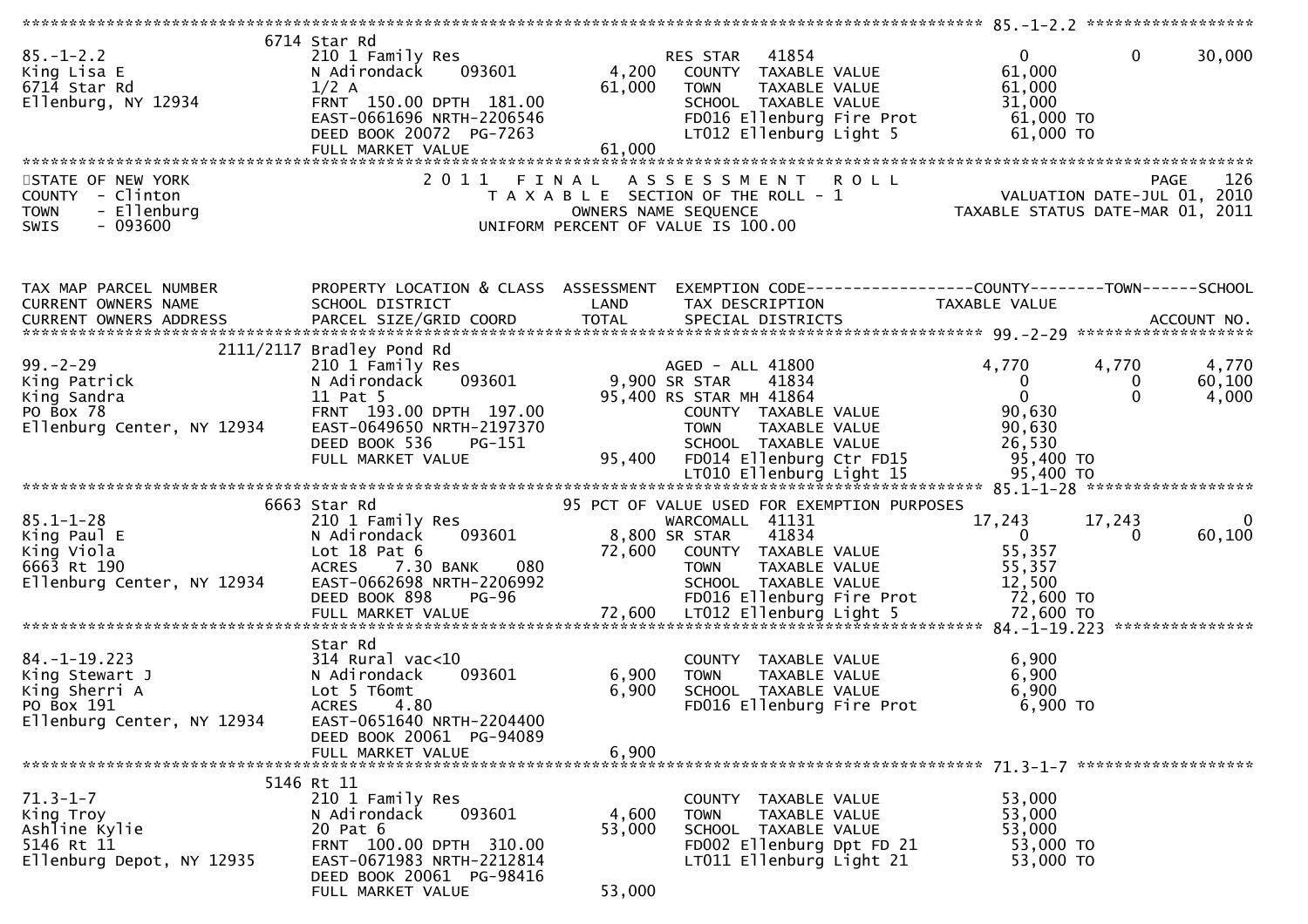| $71.3 - 2 - 58$<br>Kitchen Dennis<br>23 Munsee Dr                             | 38 Lake Roxanne Rd<br>449 Other Storag<br>093601<br>N Adirondack<br>Lot $20$ Pat $6$               | 6,500<br>21,500      | COUNTY TAXABLE VALUE<br><b>TOWN</b><br>TAXABLE VALUE<br>SCHOOL TAXABLE VALUE | 21,500<br>21,500<br>21,500                                                                          |
|-------------------------------------------------------------------------------|----------------------------------------------------------------------------------------------------|----------------------|------------------------------------------------------------------------------|-----------------------------------------------------------------------------------------------------|
| Cranford, NJ 07016                                                            | <b>ACRES</b><br>1.30<br>EAST-0672990 NRTH-2212462<br>DEED BOOK 20092 PG-24835<br>FULL MARKET VALUE | 21,500               | FD002 Ellenburg Dpt FD 21<br>LT011 Ellenburg Light 21                        | 21,500 TO<br>21,500 TO                                                                              |
|                                                                               |                                                                                                    |                      |                                                                              |                                                                                                     |
| STATE OF NEW YORK<br>COUNTY - Clinton<br>- Ellenburg<br><b>TOWN</b>           | 2011 FINAL                                                                                         | OWNERS NAME SEQUENCE | A S S E S S M E N T<br><b>ROLL</b><br>T A X A B L E SECTION OF THE ROLL - 1  | 127<br>PAGE<br>ROLL - I<br>PAUL - 1 VALUATION DATE-JUL 01, 2010<br>TAXABLE STATUS DATE-MAR 01, 2011 |
| $-093600$<br><b>SWIS</b>                                                      |                                                                                                    |                      | UNIFORM PERCENT OF VALUE IS 100.00                                           |                                                                                                     |
| TAX MAP PARCEL NUMBER<br>CURRENT OWNERS NAME<br><b>CURRENT OWNERS ADDRESS</b> | PROPERTY LOCATION & CLASS ASSESSMENT<br>SCHOOL DISTRICT                                            | LAND                 | TAX DESCRIPTION                                                              | EXEMPTION CODE------------------COUNTY--------TOWN------SCHOOL<br>TAXABLE VALUE                     |
|                                                                               |                                                                                                    |                      |                                                                              |                                                                                                     |
|                                                                               | 225 Arno Rd                                                                                        |                      |                                                                              |                                                                                                     |
| $85. - 1 - 9.123$<br>Klaszky Carl W                                           | 210 1 Family Res<br>N Adirondack<br>093601                                                         | 26,900               | COUNTY TAXABLE VALUE<br><b>TOWN</b><br>TAXABLE VALUE                         | 146,000<br>146,000                                                                                  |
| Klaszky Manon C                                                               | Lot 3 T6 OMT                                                                                       | 146,000              | SCHOOL TAXABLE VALUE                                                         | 146,000                                                                                             |
| 9 Pike Dr                                                                     | ACRES 103.80                                                                                       |                      | FD016 Ellenburg Fire Prot                                                    | 146,000 TO                                                                                          |
| Swanton, VT 05488                                                             | EAST-0661393 NRTH-2202943<br>DEED BOOK 20051 PG-88428                                              |                      |                                                                              |                                                                                                     |
|                                                                               |                                                                                                    |                      |                                                                              |                                                                                                     |
|                                                                               | 5029 Rt 374                                                                                        |                      |                                                                              |                                                                                                     |
| $155.1 - 2 - 22$                                                              | 210 1 Family Res - WTRFNT                                                                          |                      | 41854<br>RES STAR                                                            | $\mathbf{0}$<br>$\mathbf{0}$<br>30,000                                                              |
| Kloiber Paul<br>Kloiber Rose Mary                                             | 093601<br>N Adirondack<br>Lot 101 Pat 5                                                            | 200,000              | 101,000 COUNTY TAXABLE VALUE<br>TAXABLE VALUE<br><b>TOWN</b>                 | 200,000<br>200,000                                                                                  |
| 5029 Rt 374                                                                   | FRNT 100.00 DPTH 215.00                                                                            |                      | SCHOOL TAXABLE VALUE                                                         | 170,000                                                                                             |
| Merrill, NY 12955-9722                                                        | 890<br>BANK                                                                                        |                      | FD040 Lyon Mountain FD                                                       | 200,000 TO                                                                                          |
|                                                                               | EAST-0626363 NRTH-2167510<br>DEED BOOK 707<br>PG-294                                               |                      | WD018 Chat Lake Water Dst                                                    | 200,000 ТО М                                                                                        |
|                                                                               | FULL MARKET VALUE                                                                                  | 200,000              |                                                                              |                                                                                                     |
|                                                                               | 12 Balsam Way                                                                                      |                      |                                                                              |                                                                                                     |
| $141.3 - 3 - 5.4$                                                             | 210 1 Family Res - WTRFNT                                                                          |                      | COUNTY TAXABLE VALUE                                                         | 212,000                                                                                             |
| Konefal Robert T<br>Konefal Valerie A                                         | N Adirondack<br>093601<br>Lot 100 T5omt                                                            | 94,500<br>212,000    | <b>TOWN</b><br>TAXABLE VALUE                                                 | 212,000<br>212,000                                                                                  |
| Main St                                                                       | FRNT 121.00 DPTH 331.00                                                                            |                      | SCHOOL TAXABLE VALUE<br>FD040 Lyon Mountain FD                               | 212,000 TO                                                                                          |
| PO Box 225                                                                    | EAST-0624419 NRTH-2170336                                                                          |                      | WD018 Chat Lake Water Dst                                                    | 212,000 ТО М                                                                                        |
| Pine Hill, NY 12465                                                           | DEED BOOK 20001 PG-23973<br>FULL MARKET VALUE                                                      | 212,000              |                                                                              |                                                                                                     |
|                                                                               |                                                                                                    |                      |                                                                              |                                                                                                     |
| $85. - 1 - 2.9$                                                               | 6734 Star Rd                                                                                       |                      |                                                                              |                                                                                                     |
| Kordupel Bohdan                                                               | 270 Mfg housing<br>N Adirondack<br>093601                                                          | 4,400                | COUNTY TAXABLE VALUE<br>TAXABLE VALUE<br><b>TOWN</b>                         | 22,000<br>22,000                                                                                    |
| Kordupel Emily                                                                | Lot 18 T6omt                                                                                       | 22,000               | SCHOOL TAXABLE VALUE                                                         | 22,000                                                                                              |
| 1106 Hart St<br>Greenfield Park PQ, J4V1H9                                    | FRNT 150.00 DPTH 175.00<br>EAST-0661146 NRTH-2206513                                               |                      | FD016 Ellenburg Fire Prot                                                    | 22,000 TO                                                                                           |
|                                                                               | DEED BOOK 20011 PG-36371                                                                           |                      |                                                                              |                                                                                                     |
|                                                                               | FULL MARKET VALUE                                                                                  | 22,000               |                                                                              |                                                                                                     |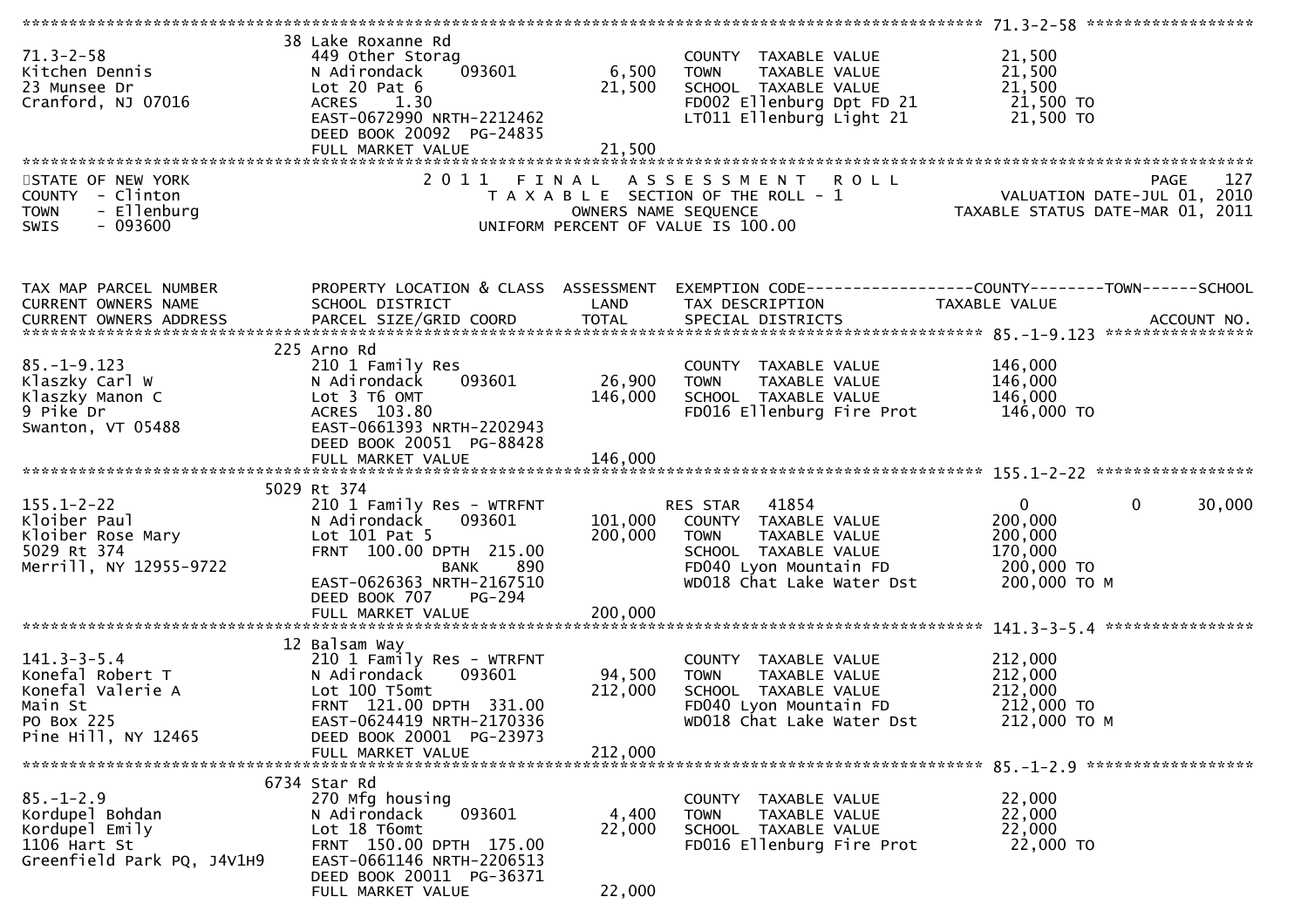| $155. - 2 - 1.2$<br>Kourofsky Brian M<br>Kourofsky Cathy A<br>5082 Rt 374<br>Merrill, NY 12955<br>STATE OF NEW YORK                                                | 5082 Rt 374<br>240 Rural res<br>093601<br>N Adirondack<br>Lot 101 Pat 5<br>ACRES 10.00<br>EAST-0626507 NRTH-2168784<br>DEED BOOK 707<br>PG-117<br>FULL MARKET VALUE                      | 10,600<br>119,000<br>119,000 | 41854<br>RES STAR<br>COUNTY TAXABLE VALUE<br>TAXABLE VALUE<br>TOWN<br>SCHOOL TAXABLE VALUE<br>FD040 Lyon Mountain FD<br>2011 FINAL ASSESSMENT<br><b>ROLL</b> | $\mathbf{0}$<br>119,000<br>119,000<br>89,000<br>119,000 TO             | $\mathbf{0}$<br>30,000<br>128<br>PAGE |
|--------------------------------------------------------------------------------------------------------------------------------------------------------------------|------------------------------------------------------------------------------------------------------------------------------------------------------------------------------------------|------------------------------|--------------------------------------------------------------------------------------------------------------------------------------------------------------|------------------------------------------------------------------------|---------------------------------------|
| COUNTY - Clinton<br>- Ellenburg<br><b>TOWN</b><br>$-093600$<br><b>SWIS</b>                                                                                         |                                                                                                                                                                                          |                              | T A X A B L E SECTION OF THE ROLL - 1<br>OWNERS NAME SEQUENCE<br>UNIFORM PERCENT OF VALUE IS 100.00                                                          |                                                                        |                                       |
| TAX MAP PARCEL NUMBER<br>CURRENT OWNERS NAME<br>CURRENT OWNERS ADDRESS                                                                                             | PROPERTY LOCATION & CLASS ASSESSMENT<br>SCHOOL DISTRICT<br>192 West Hill Rd                                                                                                              | LAND                         | EXEMPTION CODE------------------COUNTY--------TOWN------SCHOOL<br>TAX DESCRIPTION                                                                            | TAXABLE VALUE                                                          |                                       |
| $98. - 1 - 6.2$<br>Kourofsky Joseph W<br>Kourofsky Barbara<br>4001 Military Tpke<br>West Chazy, NY 12992<br>MAY BE SUBJECT TO PAYMENT<br>UNDER AGDIST LAW TIL 2015 | 260 Seasonal res<br>N Adirondack<br>093601<br>Lot $#6 & 7$ T6omt<br>ACRES 166.30<br>EAST-0643542 NRTH-2199271<br>DEED BOOK 20041 PG-73171<br>FULL MARKET VALUE                           | 34,700<br>78,000<br>78,000   | AGRI DISTR 41720<br>COUNTY TAXABLE VALUE<br><b>TOWN</b><br>TAXABLE VALUE<br>SCHOOL TAXABLE VALUE<br>FD014 Ellenburg Ctr FD15<br>FD016 Ellenburg Fire Prot    | $\overline{0}$<br>78,000<br>78,000<br>78,000<br>50,700 TO<br>27,300 TO | $\mathbf{0}$<br>0                     |
| $125. - 1 - 4.1$<br>Kramer Joseph M<br>Kramer Barbara<br>232 Spear Hill Rd<br>Merrill, NY 12955                                                                    | 232 Spear Hill Rd<br>240 Rural res<br>163401<br>Chateaugay 1<br>Lot $60$ Pat $5$<br>ACRES 12.20 BANK<br>150<br>EAST-0622703 NRTH-2182339<br>DEED BOOK 650<br>PG-554<br>FULL MARKET VALUE | 67,500<br>67,500             | 41834<br>SR STAR<br>11,600 COUNTY TAXABLE VALUE<br><b>TOWN</b><br>TAXABLE VALUE<br>SCHOOL TAXABLE VALUE<br>FD016 Ellenburg Fire Prot                         | 0<br>67,500<br>67,500<br>7,400<br>67,500 TO                            | $\mathbf 0$<br>60,100                 |
| $125. - 1 - 7$<br>Kramer Joseph M<br>232 Spear Hill Rd<br>Merrill, NY 12955                                                                                        | 114 Spear Hill Rd<br>241 Rural res&ag<br>Chateaugay 1<br>163401<br>Lot $60$ Pat 5<br>ACRES 75.00<br>EAST-0622952 NRTH-2180629<br>DEED BOOK 20082 PG-20558<br>FULL MARKET VALUE           | 23,300<br>55,400<br>55,400   | COUNTY TAXABLE VALUE<br><b>TOWN</b><br>TAXABLE VALUE<br>SCHOOL TAXABLE VALUE<br>FD016 Ellenburg Fire Prot                                                    | 55,400<br>55,400<br>55,400<br>55,400 TO                                |                                       |
| $125. - 1 - 8$<br>Kramer Joseph M<br>232 Spear Hill Rd<br>Merrill, NY 12955                                                                                        | Spear Hill Rd<br>323 Vacant rural<br>163401<br>Chateaugay 1<br>Lot $61$ Pat $5$<br>ACRES 28.00<br>EAST-0624435 NRTH-2180472<br>DEED BOOK 20082 PG-20558<br>FULL MARKET VALUE             | 12,100<br>12,100<br>12,100   | COUNTY TAXABLE VALUE<br>TAXABLE VALUE<br><b>TOWN</b><br>SCHOOL TAXABLE VALUE<br>FD016 Ellenburg Fire Prot                                                    | 12,100<br>12,100<br>12,100<br>12,100 TO                                |                                       |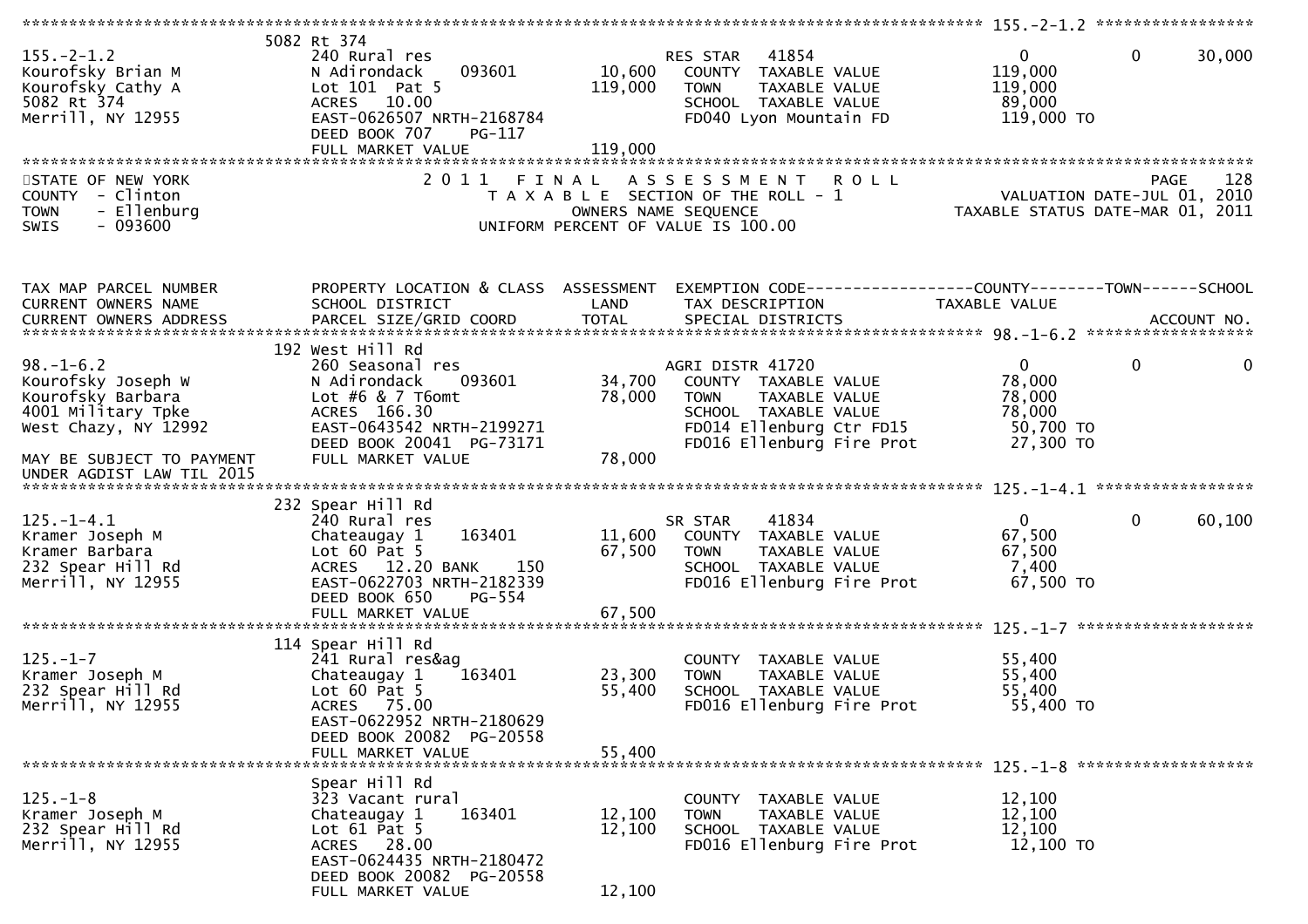| $128. - 1 - 11$<br>Kramer Richard<br>114 Spear Hill Rd<br>Merrill, NY 12955                            | 1377 Bradley Pond Rd<br>210 1 Family Res<br>N Adirondack<br>093601<br>Lot $69$ Pat $5$<br>FRNT 330.00 DPTH 107.00<br>EAST-0648079 NRTH-2181847<br>DEED BOOK 935<br>PG-63<br>FULL MARKET VALUE               | 4,400<br>22,000<br>22,000 | 41854<br>RES STAR<br>COUNTY TAXABLE VALUE<br>TAXABLE VALUE<br>TOWN<br>SCHOOL TAXABLE VALUE<br>FD016 Ellenburg Fire Prot                             | $\mathbf{0}$<br>22,000<br>$\mathbf{0}$<br>22,000<br>22,000<br>$\overline{0}$<br>22,000 TO                |
|--------------------------------------------------------------------------------------------------------|-------------------------------------------------------------------------------------------------------------------------------------------------------------------------------------------------------------|---------------------------|-----------------------------------------------------------------------------------------------------------------------------------------------------|----------------------------------------------------------------------------------------------------------|
| STATE OF NEW YORK<br>COUNTY - Clinton<br>- Ellenburg<br><b>TOWN</b><br>$-093600$<br><b>SWIS</b>        | 2011                                                                                                                                                                                                        | FINAL                     | <b>ROLL</b><br>A S S E S S M E N T<br>T A X A B L E SECTION OF THE ROLL - 1<br>OWNERS NAME SEQUENCE<br>UNIFORM PERCENT OF VALUE IS 100.00           | 129<br><b>PAGE</b><br>rage 129<br>10 VALUATION DATE-JUL 01, 2010<br>110 TAXABLE STATUS DATE-MAR 01, 2011 |
| TAX MAP PARCEL NUMBER<br>CURRENT OWNERS NAME<br>CURRENT OWNERS ADDRESS                                 | PROPERTY LOCATION & CLASS ASSESSMENT<br>SCHOOL DISTRICT                                                                                                                                                     | LAND                      | TAX DESCRIPTION                                                                                                                                     | EXEMPTION CODE------------------COUNTY--------TOWN------SCHOOL<br>TAXABLE VALUE                          |
| $71.3 - 1 - 28$<br>Labarge Andree<br>5167 Rt 11<br>Ellenburg Depot, NY 12935                           | 5167 Rt 11<br>210 1 Family Res<br>093601<br>N Adirondack<br>20 Pat 6<br><b>ACRES</b><br>2.70<br>EAST-0671927 NRTH-2211981<br>DEED BOOK 519<br>PG-525                                                        | 5,900<br>104,000          | 41854<br>RES STAR<br>COUNTY TAXABLE VALUE<br>TAXABLE VALUE<br>TOWN<br>SCHOOL TAXABLE VALUE<br>FD002 Ellenburg Dpt FD 21<br>LT011 Ellenburg Light 21 | $\overline{0}$<br>30,000<br>$\mathbf{0}$<br>104,000<br>104,000<br>74,000<br>104,000 TO<br>104,000 TO     |
|                                                                                                        | 24 Three Point Way                                                                                                                                                                                          |                           |                                                                                                                                                     |                                                                                                          |
| $141.3 - 1 - 7$<br>Labarge Andree<br>5167 Rt 11<br>Ellenburg Depot, NY 12935                           | 260 Seasonal res - WTRFNT<br>N Adirondack<br>093601<br>Lot 100 T5omt<br>Survey Map 20092/25920<br>Survey Map 20102/32156<br>FRNT 60.00 DPTH 217.00<br>EAST-0623544 NRTH-2171737<br>DEED BOOK 20092 PG-27498 | 68,400<br>117,000         | COUNTY TAXABLE VALUE<br>TAXABLE VALUE<br>TOWN<br>SCHOOL TAXABLE VALUE<br>FD040 Lyon Mountain FD<br>WD018 Chat Lake Water Dst                        | 117,000<br>117,000<br>117,000<br>117,000 TO<br>117,000 TO M                                              |
|                                                                                                        |                                                                                                                                                                                                             |                           |                                                                                                                                                     |                                                                                                          |
| $98. - 1 - 1.1$<br>LaBarge Clarence J Jr<br>LaBarge Shannon<br>582 Campbell Rd<br>Churubusco, NY 12923 | 522 West Hill Rd<br>220 2 Family Res<br>093601<br>N Adirondack<br>15 Pat 5<br>2.20 BANK<br><b>ACRES</b><br>080<br>EAST-0637217 NRTH-2195097<br>DEED BOOK 20061 PG-97829<br>FULL MARKET VALUE                | 5,700<br>62,900<br>62,900 | COUNTY TAXABLE VALUE<br><b>TOWN</b><br>TAXABLE VALUE<br>SCHOOL TAXABLE VALUE<br>FD016 Ellenburg Fire Prot                                           | 62,900<br>62,900<br>62,900<br>$62,900$ TO                                                                |
|                                                                                                        |                                                                                                                                                                                                             |                           |                                                                                                                                                     |                                                                                                          |
| $99.1 - 3 - 17.1$<br>LaBarge Gary<br>10 Church St<br>PO Box 6<br>Ellenburg Center, NY 12934            | Church St<br>312 Vac w/imprv<br>093601<br>N Adirondack<br>11 Pat 5<br>FRNT 172.00 DPTH 173.00<br>EAST-0649117 NRTH-2198067<br>DEED BOOK 656<br>$PG-10$                                                      | 4,300<br>9,800            | COUNTY TAXABLE VALUE<br>TAXABLE VALUE<br><b>TOWN</b><br>SCHOOL TAXABLE VALUE<br>FD014 Ellenburg Ctr FD15<br>LT010 Ellenburg Light 15                | 9,800<br>9,800<br>9,800<br>9,800 TO<br>9,800 TO                                                          |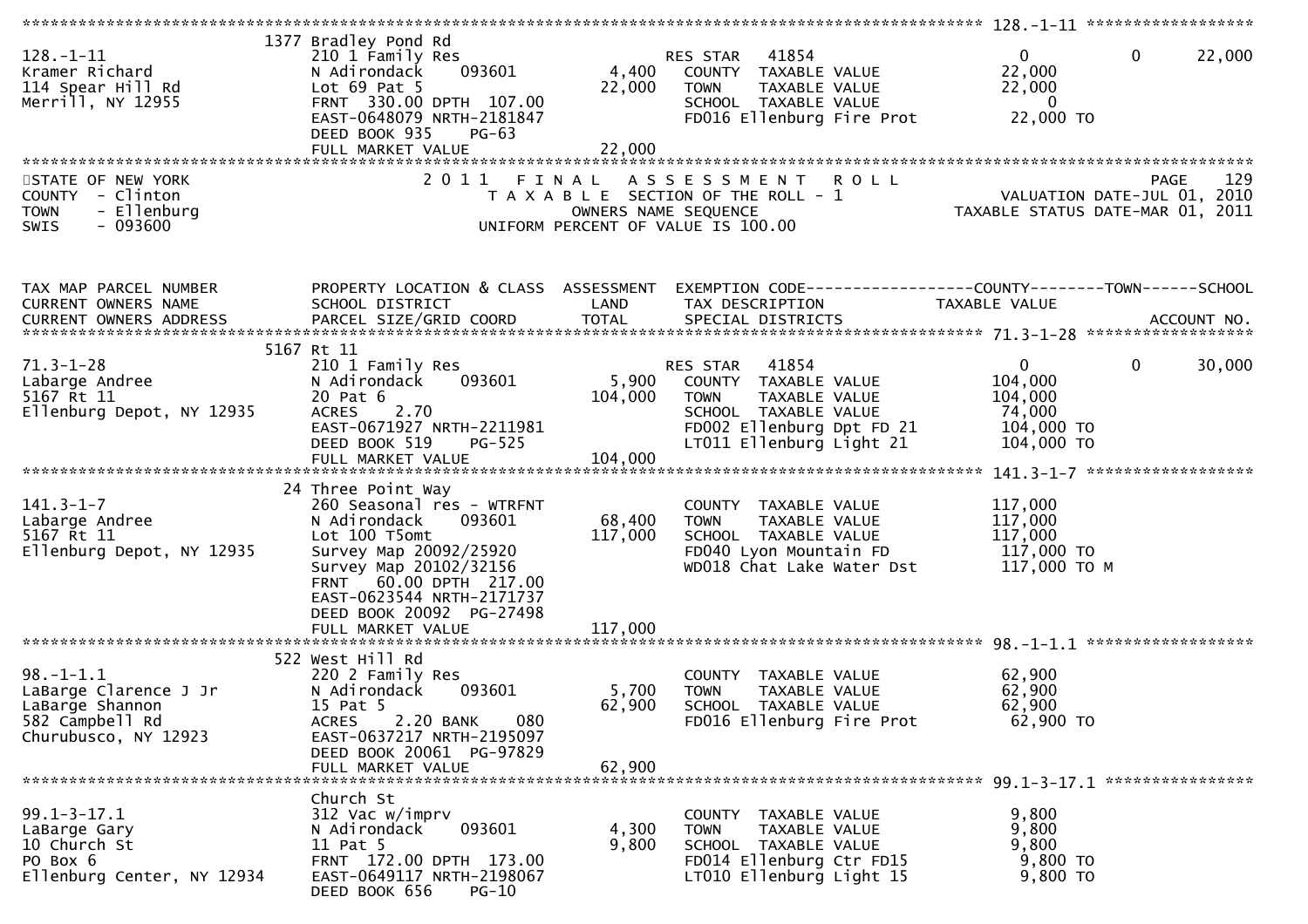|                                                                                                                    | FULL MARKET VALUE                                                                                                                                              | 9,800                |                                                                                                                                                           |                                                                                           |
|--------------------------------------------------------------------------------------------------------------------|----------------------------------------------------------------------------------------------------------------------------------------------------------------|----------------------|-----------------------------------------------------------------------------------------------------------------------------------------------------------|-------------------------------------------------------------------------------------------|
|                                                                                                                    |                                                                                                                                                                |                      |                                                                                                                                                           |                                                                                           |
| $99.1 - 3 - 17.21$<br>LaBarge Gary L<br>LaBarge Debbie L<br>10 Church St<br>PO Box 6<br>Ellenburg Center, NY 12934 | 10 Church St<br>210 1 Family Res<br>093601<br>N Adirondack<br>Lot 11 T5omt<br>FRNT 200.00 DPTH 294.50<br>EAST-0649241 NRTH-2198276<br>DEED BOOK 861<br>$PG-33$ | 8,200<br>70,300      | RES STAR<br>41854<br>COUNTY TAXABLE VALUE<br><b>TOWN</b><br>TAXABLE VALUE<br>SCHOOL TAXABLE VALUE<br>FD014 Ellenburg Ctr FD15<br>LT010 Ellenburg Light 15 | $\Omega$<br>$\mathbf 0$<br>30,000<br>70,300<br>70,300<br>40,300<br>70,300 TO<br>70,300 TO |
|                                                                                                                    | FULL MARKET VALUE                                                                                                                                              | 70,300               |                                                                                                                                                           |                                                                                           |
|                                                                                                                    |                                                                                                                                                                |                      |                                                                                                                                                           |                                                                                           |
| STATE OF NEW YORK<br>COUNTY - Clinton<br>- Ellenburg<br><b>TOWN</b><br>$-093600$<br><b>SWIS</b>                    | 2011<br>FINAL                                                                                                                                                  | OWNERS NAME SEQUENCE | <b>ROLL</b><br>A S S E S S M E N T<br>T A X A B L E SECTION OF THE ROLL - 1<br>UNIFORM PERCENT OF VALUE IS 100.00                                         | 130<br><b>PAGE</b><br>VALUATION DATE-JUL 01, 2010<br>TAXABLE STATUS DATE-MAR 01, 2011     |
|                                                                                                                    |                                                                                                                                                                |                      |                                                                                                                                                           |                                                                                           |
| TAX MAP PARCEL NUMBER<br>CURRENT OWNERS NAME                                                                       | PROPERTY LOCATION & CLASS ASSESSMENT<br>SCHOOL DISTRICT                                                                                                        | LAND                 | TAX DESCRIPTION                                                                                                                                           | EXEMPTION CODE-----------------COUNTY-------TOWN------SCHOOL<br>TAXABLE VALUE             |
| <b>CURRENT OWNERS ADDRESS</b>                                                                                      |                                                                                                                                                                |                      |                                                                                                                                                           |                                                                                           |
|                                                                                                                    | 307 Plank Rd                                                                                                                                                   |                      |                                                                                                                                                           |                                                                                           |
| $159. - 1 - 13$<br>LaBarge John T                                                                                  | 210 1 Family Res<br>093601<br>N Adirondack                                                                                                                     | 5,600                | 41854<br>RES STAR<br>COUNTY TAXABLE VALUE                                                                                                                 | $\overline{0}$<br>$\mathbf 0$<br>30,000<br>59,200                                         |
| LaBarge Katrina A                                                                                                  | 181 Pat 5                                                                                                                                                      | 59,200               | <b>TOWN</b><br>TAXABLE VALUE                                                                                                                              | 59,200                                                                                    |
| 307 Plank Rd                                                                                                       | <b>ACRES</b><br>2.00                                                                                                                                           |                      | SCHOOL TAXABLE VALUE                                                                                                                                      | 29,200                                                                                    |
| Ellenburg Depot, NY 12935                                                                                          | EAST-0682591 NRTH-2167834                                                                                                                                      |                      | FD016 Ellenburg Fire Prot                                                                                                                                 | 59,200 TO                                                                                 |
|                                                                                                                    | DEED BOOK 20061 PG-93337                                                                                                                                       |                      |                                                                                                                                                           |                                                                                           |
|                                                                                                                    |                                                                                                                                                                |                      |                                                                                                                                                           |                                                                                           |
|                                                                                                                    | 6646 Star Rd                                                                                                                                                   |                      |                                                                                                                                                           |                                                                                           |
| $85.1 - 1 - 21$                                                                                                    | 210 1 Family Res                                                                                                                                               |                      | COUNTY TAXABLE VALUE                                                                                                                                      | 48,000                                                                                    |
| LaBarge Mary<br>PO Box 31                                                                                          | 093601<br>N Adirondack<br>18 Pat 6                                                                                                                             | 13,100<br>48,000     | TAXABLE VALUE<br><b>TOWN</b><br>SCHOOL TAXABLE VALUE                                                                                                      | 48,000<br>48,000                                                                          |
| Ellenburg, NY 12933                                                                                                | 3.50<br><b>ACRES</b>                                                                                                                                           |                      | FD016 Ellenburg Fire Prot                                                                                                                                 | 48,000 TO                                                                                 |
|                                                                                                                    | EAST-0662376 NRTH-2207729<br>DEED BOOK 960<br>$PG-77$                                                                                                          |                      | LT012 Ellenburg Light 5                                                                                                                                   | 48,000 TO                                                                                 |
|                                                                                                                    | FULL MARKET VALUE                                                                                                                                              | 48,000               |                                                                                                                                                           |                                                                                           |
|                                                                                                                    |                                                                                                                                                                |                      |                                                                                                                                                           |                                                                                           |
|                                                                                                                    | 6053 Military Tpke                                                                                                                                             |                      | 41854                                                                                                                                                     | $\mathbf{0}$<br>$\mathbf 0$                                                               |
| $86. - 1 - 6$<br>LaBarge Sara L                                                                                    | 210 1 Family Res<br>N Adirondack<br>093601                                                                                                                     | 7,400                | RES STAR<br>COUNTY TAXABLE VALUE                                                                                                                          | 30,000<br>72,000                                                                          |
| LaBarge Earl K                                                                                                     | Lot T6 Omt                                                                                                                                                     | 72,000               | <b>TOWN</b><br>TAXABLE VALUE                                                                                                                              | 72,000                                                                                    |
| 6062 Military Tpke                                                                                                 | 860<br>4.80 BANK<br><b>ACRES</b>                                                                                                                               |                      | SCHOOL TAXABLE VALUE                                                                                                                                      | 42,000                                                                                    |
| Ellenburg Depot, NY 12935                                                                                          | EAST-0676090 NRTH-2204259                                                                                                                                      |                      | FD016 Ellenburg Fire Prot                                                                                                                                 | 72,000 TO                                                                                 |
|                                                                                                                    | DEED BOOK 20041 PG-73264<br>FULL MARKET VALUE                                                                                                                  | 72,000               |                                                                                                                                                           |                                                                                           |
|                                                                                                                    |                                                                                                                                                                |                      |                                                                                                                                                           |                                                                                           |
|                                                                                                                    | 12 Dupuis Rd                                                                                                                                                   |                      |                                                                                                                                                           |                                                                                           |
| $99.1 - 1 - 27$                                                                                                    | 210 1 Family Res                                                                                                                                               |                      | COUNTY<br>TAXABLE VALUE                                                                                                                                   | 38,500                                                                                    |
| LaBarre Dennis                                                                                                     | 093601<br>N Adirondack                                                                                                                                         | 3,200                | <b>TOWN</b><br>TAXABLE VALUE<br>SCHOOL TAXABLE VALUE                                                                                                      | 38,500<br>38,500                                                                          |
| 3606 Jan Ave<br>Tyler, TX 75701                                                                                    | 11 Pat 5<br>FRNT 53.50 DPTH 239.00                                                                                                                             | 38,500               | FD014 Ellenburg Ctr FD15                                                                                                                                  | 38,500 TO                                                                                 |
|                                                                                                                    | EAST-0648916 NRTH-2198666                                                                                                                                      |                      | LT010 Ellenburg Light 15                                                                                                                                  | 38,500 TO                                                                                 |
|                                                                                                                    | DEED BOOK 20092 PG-26041                                                                                                                                       |                      |                                                                                                                                                           |                                                                                           |
|                                                                                                                    | FULL MARKET VALUE                                                                                                                                              | 38,500               |                                                                                                                                                           |                                                                                           |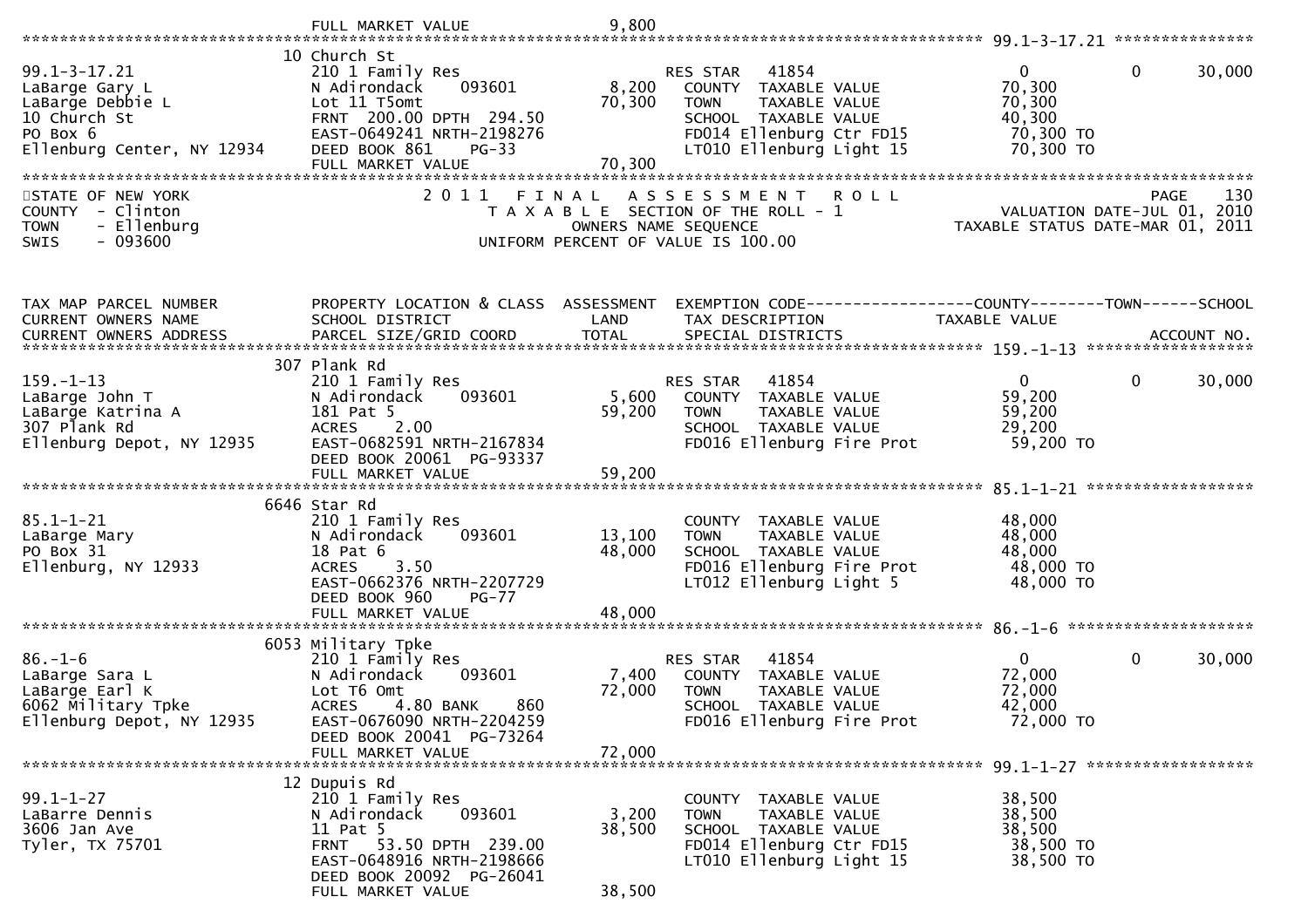| $83. - 1 - 30$<br>Labarre Gerard<br>Labarre Aletha M<br>7738 Star Rd Rt 190<br>Ellenburg Center, NY 12934<br>MAY BE SUBJECT TO PAYMENT<br>UNDER AGDIST LAW TIL 2018<br>STATE OF NEW YORK<br>COUNTY - Clinton<br>- Ellenburg<br><b>TOWN</b><br>$-093600$<br><b>SWIS</b> | 7738 Star Rd<br>240 Rural res<br>093601<br>N Adirondack<br>14 Pat 6<br>ACRES 35.60<br>EAST-0636923 NRTH-2203541<br>DEED BOOK 762<br>$PG-4$<br>FULL MARKET VALUE<br>2011 FINAL        | 101,900 RES STAR<br>101,900<br>OWNERS NAME SEQUENCE<br>UNIFORM PERCENT OF VALUE IS 100.00 | 83 PCT OF VALUE USED FOR EXEMPTION PURPOSES<br>WARNONALL 41121<br>22,200 OS AG DIST 41730<br>41854<br>COUNTY TAXABLE VALUE<br><b>TOWN</b><br>TAXABLE VALUE<br>SCHOOL TAXABLE VALUE<br>FD016 Ellenburg Fire Prot<br><b>ROLL</b><br>A S S E S S M E N T<br>T A X A B L E SECTION OF THE ROLL - 1 | 12,687<br>5,718<br>$\Omega$<br>83,495<br>83,495<br>66,182<br>101,900 TO<br>TAXABLE STATUS DATE-MAR 01, 2011 | $\overline{0}$<br>12,687<br>5,718<br>5,718<br>30,000<br>$\Omega$<br>131<br>PAGE<br>VALUATION DATE-JUL 01, 2010 |
|------------------------------------------------------------------------------------------------------------------------------------------------------------------------------------------------------------------------------------------------------------------------|--------------------------------------------------------------------------------------------------------------------------------------------------------------------------------------|-------------------------------------------------------------------------------------------|------------------------------------------------------------------------------------------------------------------------------------------------------------------------------------------------------------------------------------------------------------------------------------------------|-------------------------------------------------------------------------------------------------------------|----------------------------------------------------------------------------------------------------------------|
| TAX MAP PARCEL NUMBER<br>CURRENT OWNERS NAME<br>CURRENT OWNERS ADDRESS                                                                                                                                                                                                 | PROPERTY LOCATION & CLASS ASSESSMENT<br>SCHOOL DISTRICT                                                                                                                              | LAND                                                                                      | EXEMPTION CODE-----------------COUNTY-------TOWN------SCHOOL<br>TAX DESCRIPTION                                                                                                                                                                                                                | TAXABLE VALUE                                                                                               | ACCOUNT NO.<br>******************                                                                              |
| $82. - 1 - 14.1$<br>LaBarre Gerard J<br>LaBarre Aleta Mae<br>7738 Star Rd<br>Ellenburg Center, NY 12934<br>MAY BE SUBJECT TO PAYMENT<br>UNDER AGDIST LAW TIL 2015                                                                                                      | 7908 Star Rd<br>241 Rural res&ag<br>N Adirondack<br>093601<br>14 Pat 6<br>ACRES 54.70<br>EAST-0632683 NRTH-2203222<br>DEED BOOK 20061 PG-98562<br>FULL MARKET VALUE                  | 30,200<br>90,000<br>90,000                                                                | AGRI DISTR 41720<br>COUNTY TAXABLE VALUE<br><b>TOWN</b><br><b>TAXABLE VALUE</b><br>SCHOOL TAXABLE VALUE<br>FD016 Ellenburg Fire Prot                                                                                                                                                           | 4,027<br>85,973<br>85,973<br>85,973<br>90,000 TO                                                            | 4,027<br>4,027                                                                                                 |
| $83. - 1 - 1.1$<br>Labarre Gerard J<br>Labarre Aleta<br>7738 Star Rd Rt 190<br>Ellenburg Center, NY 12934<br>MAY BE SUBJECT TO PAYMENT                                                                                                                                 | Patnode Rd<br>321 Abandoned ag<br>N Adirondack<br>093601<br>14 Pat 6<br>ACRES 100.00<br>EAST-0637245 NRTH-2206629<br>DEED BOOK 792<br>$PG-35$<br>FULL MARKET VALUE                   | 45,400<br>45,400<br>45,400                                                                | OS AG DIST 41730<br>COUNTY TAXABLE VALUE<br>TAXABLE VALUE<br><b>TOWN</b><br>SCHOOL TAXABLE VALUE<br>FD016 Ellenburg Fire Prot                                                                                                                                                                  | 16,112<br>29,288<br>29,288<br>29,288<br>45,400 TO                                                           | 16,112<br>16,112                                                                                               |
| $85.1 - 1 - 32.1$<br>LaBarre Gregory E<br>LaBarre Joanne R<br>6635 Rt 190<br>PO Box 98<br>Ellenburg, NY 12933                                                                                                                                                          | 6635 Star Rd<br>210 1 Family Res<br>N Adirondack<br>093601<br>18 Pat 6<br>FRNT 121.00 DPTH 151.00<br>EAST-0662843 NRTH-2207797<br>DEED BOOK 843<br><b>PG-86</b><br>FULL MARKET VALUE | 4,000<br>78,000<br>78,000                                                                 | 41854<br>RES STAR<br>COUNTY TAXABLE VALUE<br>TAXABLE VALUE<br><b>TOWN</b><br>SCHOOL TAXABLE VALUE<br>FD016 Ellenburg Fire Prot<br>LT012 Ellenburg Light 5                                                                                                                                      | 0<br>78,000<br>78,000<br>48,000<br>78,000 TO<br>78,000 TO                                                   | 0<br>30,000                                                                                                    |
| $82 - 1 - 20$<br>Labarre Henry<br>Labarre Sandra<br>7777 Star Rd Rt 190<br>PO Box 141                                                                                                                                                                                  | 7777 Star Rd<br>240 Rural res<br>093601<br>N Adirondack<br>Lot 8 T6omt<br>ACRES 11.20<br>EAST-0636255 NRTH-2201957                                                                   | 11,200 RES STAR<br>84,500                                                                 | AGRI DISTR 41720<br>41854<br>COUNTY<br>TAXABLE VALUE<br><b>TOWN</b><br>TAXABLE VALUE<br>SCHOOL TAXABLE VALUE                                                                                                                                                                                   | 3,176<br>$\mathbf{0}$<br>81,324<br>81,324<br>51,324                                                         | 3,176<br>3,176<br>30,000<br>0                                                                                  |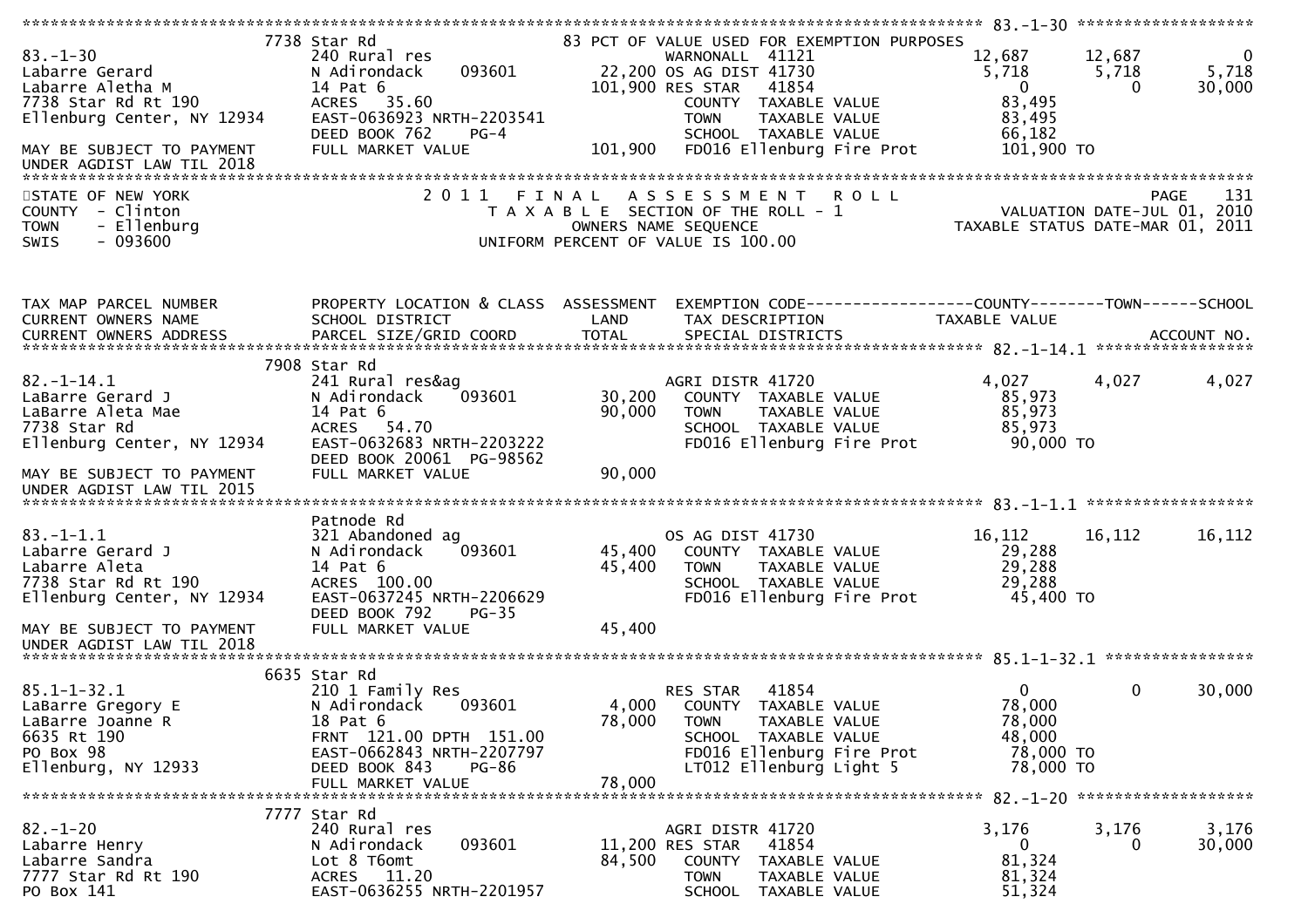| Ellenburg Center, NY 12934                                                                         | DEED BOOK 805<br><b>PG-59</b><br>FULL MARKET VALUE                                                                                                                           | 84,500                     | FD016 Ellenburg Fire Prot                                                                                                                                      | 84,500 TO                                                                                    |                          |
|----------------------------------------------------------------------------------------------------|------------------------------------------------------------------------------------------------------------------------------------------------------------------------------|----------------------------|----------------------------------------------------------------------------------------------------------------------------------------------------------------|----------------------------------------------------------------------------------------------|--------------------------|
| MAY BE SUBJECT TO PAYMENT<br>UNDER AGDIST LAW TIL 2015                                             |                                                                                                                                                                              |                            |                                                                                                                                                                |                                                                                              |                          |
|                                                                                                    | 1719 Plank Rd                                                                                                                                                                |                            |                                                                                                                                                                |                                                                                              |                          |
| $86. - 1 - 10$<br>LaBarre Susan R<br>1719 Plank Rd<br>Ellenburg Depot, NY 12935                    | 240 Rural res<br>093601<br>N Adirondack<br>$1/2$ Pat 5<br>ACRES 173.43<br>EAST-0675188 NRTH-2201871<br>DEED BOOK 637<br>PG-426                                               | 35,600<br>105,800          | 41854<br><b>RES STAR</b><br>COUNTY TAXABLE VALUE<br><b>TOWN</b><br>TAXABLE VALUE<br>SCHOOL TAXABLE VALUE<br>FD016 Ellenburg Fire Prot                          | $\overline{0}$<br>$\Omega$<br>105,800<br>105,800<br>75,800<br>105,800 TO                     | 30,000                   |
|                                                                                                    | FULL MARKET VALUE                                                                                                                                                            | 105,800                    |                                                                                                                                                                |                                                                                              |                          |
| STATE OF NEW YORK<br>COUNTY - Clinton<br>- Ellenburg<br><b>TOWN</b><br>SWIS<br>- 093600            | 2011                                                                                                                                                                         |                            | FINAL ASSESSMENT<br><b>ROLL</b><br>T A X A B L E SECTION OF THE ROLL - 1<br>OWNERS NAME SEQUENCE<br>UNIFORM PERCENT OF VALUE IS 100.00                         | <b>PAGE</b><br>VALUATION DATE-JUL 01, 2010<br>TAXABLE STATUS DATE-MAR 01, 2011               | 132                      |
| TAX MAP PARCEL NUMBER<br>CURRENT OWNERS NAME                                                       | PROPERTY LOCATION & CLASS ASSESSMENT<br>SCHOOL DISTRICT                                                                                                                      | LAND                       | TAX DESCRIPTION                                                                                                                                                | EXEMPTION CODE-----------------COUNTY-------TOWN------SCHOOL<br><b>TAXABLE VALUE</b>         |                          |
|                                                                                                    | Spear Hill Rd                                                                                                                                                                |                            |                                                                                                                                                                |                                                                                              |                          |
| $112 - 2 - 2$<br>LaBombard Armand<br>LaBombard Brenda<br>364 Spear Hill Rd<br>Merrill, NY 12955    | 105 Vac farmland<br>093601<br>N Adirondack<br>23 Pat 5<br>ACRES 40.70<br>EAST-0628388 NRTH-2187558<br>DEED BOOK 20031 PG-61187                                               | 28,800<br>28,800           | OS AG DIST 41730<br>COUNTY TAXABLE VALUE<br>TAXABLE VALUE<br>TOWN<br>SCHOOL TAXABLE VALUE<br>FD016 Ellenburg Fire Prot                                         | 13,949<br>13,949<br>14,851<br>14,851<br>14,851<br>28,800 TO                                  | 13,949                   |
| MAY BE SUBJECT TO PAYMENT<br>UNDER AGDIST LAW TIL 2018                                             | FULL MARKET VALUE                                                                                                                                                            | 28,800                     |                                                                                                                                                                |                                                                                              |                          |
|                                                                                                    | 331 Spear Hill Rd                                                                                                                                                            |                            |                                                                                                                                                                |                                                                                              |                          |
| $126. - 1 - 1.1$<br>Labombard Armand<br>Labombard Brenda<br>364 Spear Hill Rd<br>Merrill, NY 12955 | 112 Dairy farm<br>093601<br>N Adirondack<br>16 Pat 5<br>ACRES 269.70<br>EAST-0624181 NRTH-2183845<br>DEED BOOK 20031 PG-61187                                                |                            | 10 YR AGR 41700<br>83,200 OS AG DIST 41730<br>177,000 RES STAR<br>41854<br>COUNTY TAXABLE VALUE<br><b>TOWN</b><br><b>TAXABLE VALUE</b><br>SCHOOL TAXABLE VALUE | 6,200<br>6,200<br>7,908<br>7,908<br>$\mathbf 0$<br>$\Omega$<br>162,892<br>162,892<br>132,892 | 6,200<br>7,908<br>30,000 |
| MAY BE SUBJECT TO PAYMENT<br>UNDER AGDIST LAW TIL 2018                                             | FULL MARKET VALUE                                                                                                                                                            | 177,000                    | FD016 Ellenburg Fire Prot                                                                                                                                      | 177,000 TO                                                                                   |                          |
|                                                                                                    |                                                                                                                                                                              |                            |                                                                                                                                                                |                                                                                              |                          |
| $126. - 1 - 1.2$<br>Labombard Armand<br>Labombard Brenda<br>364 Spear Hill Rd<br>Merrill, NY 12955 | 364 Spear Hill Rd<br>210 1 Family Res<br>093601<br>N Adirondack<br>9.10<br><b>ACRES</b><br>EAST-0624928 NRTH-2184593<br>DEED BOOK 1029<br><b>PG-268</b><br>FULL MARKET VALUE | 10,700<br>55,000<br>55,000 | COUNTY TAXABLE VALUE<br><b>TOWN</b><br>TAXABLE VALUE<br>SCHOOL TAXABLE VALUE<br>FD016 Ellenburg Fire Prot                                                      | 55,000<br>55,000<br>55,000<br>55,000 TO                                                      |                          |
|                                                                                                    |                                                                                                                                                                              |                            |                                                                                                                                                                |                                                                                              |                          |
| $85. - 1 - 12.1$<br>LaBombard Barbara J<br>LaBombard Brian E                                       | 20 Ellenburg Center Rd<br>210 1 Family Res<br>093601<br>N Adirondack<br>$3$ Pat $6$                                                                                          | 4,400<br>40,900            | COUNTY TAXABLE VALUE<br><b>TOWN</b><br>TAXABLE VALUE<br><b>SCHOOL</b><br>TAXABLE VALUE                                                                         | 40,900<br>40,900<br>40,900                                                                   |                          |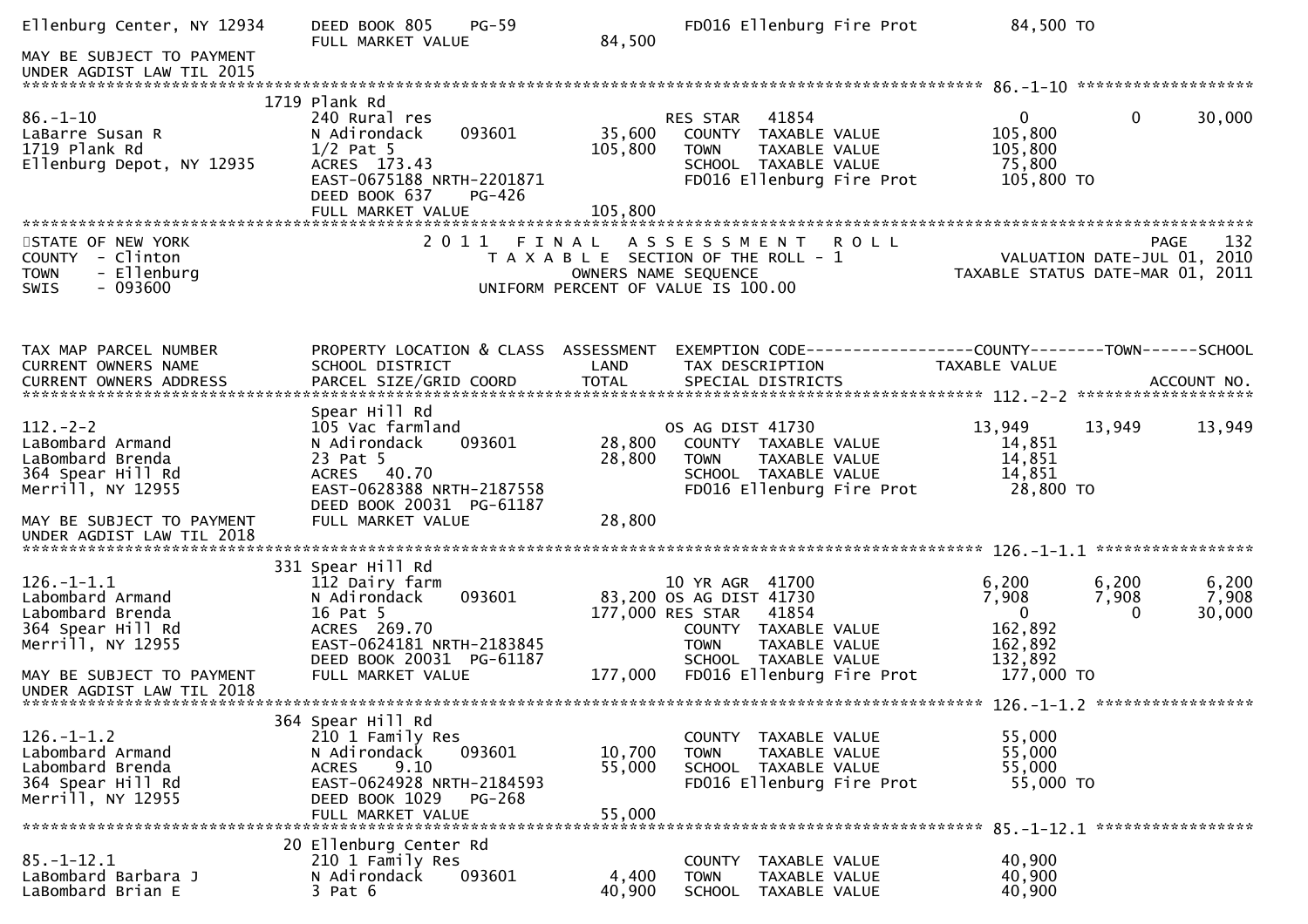| PO Box 93<br>Ellenburg, NY 12933                                                                           | FRNT 250.00 DPTH 170.00<br>EAST-0661397 NRTH-2206054<br>DEED BOOK 20011 PG-30654<br>FULL MARKET VALUE                                                                            | 40,900                       | FD016 Ellenburg Fire Prot                                                                                                                                 | 40,900 TO                                                            |                                                 |
|------------------------------------------------------------------------------------------------------------|----------------------------------------------------------------------------------------------------------------------------------------------------------------------------------|------------------------------|-----------------------------------------------------------------------------------------------------------------------------------------------------------|----------------------------------------------------------------------|-------------------------------------------------|
| $84. - 1 - 12.3$<br>LaBombard Brandon Michael<br>141 Arno Rd<br>Ellenburg Center, NY 12934                 | 159 Arno Rd<br>210 1 Family Res<br>093601<br>N Adirondack<br>Lot 4 T6omt<br>4.90<br><b>ACRES</b><br>EAST-0660100 NRTH-2201333<br>DEED BOOK 20082 PG-18754<br>FULL MARKET VALUE   | 7,400<br>85,700<br>85,700    | RES STAR<br>41854<br>COUNTY TAXABLE VALUE<br><b>TOWN</b><br>TAXABLE VALUE<br>SCHOOL TAXABLE VALUE<br>FD014 Ellenburg Ctr FD15                             | $\overline{0}$<br>85,700<br>85,700<br>55,700<br>85,700 TO            | $\mathbf{0}$<br>30,000                          |
| STATE OF NEW YORK<br>COUNTY - Clinton<br>- Ellenburg<br><b>TOWN</b><br>$-093600$<br><b>SWIS</b>            |                                                                                                                                                                                  |                              | 2011 FINAL ASSESSMENT<br><b>ROLL</b><br>T A X A B L E SECTION OF THE ROLL - 1<br>OWNERS NAME SEQUENCE<br>UNIFORM PERCENT OF VALUE IS 100.00               | VALUATION DATE-JUL 01, 2010                                          | 133<br>PAGE<br>TAXABLE STATUS DATE-MAR 01, 2011 |
| TAX MAP PARCEL NUMBER<br>CURRENT OWNERS NAME                                                               | PROPERTY LOCATION & CLASS ASSESSMENT<br>SCHOOL DISTRICT                                                                                                                          | LAND                         | TAX DESCRIPTION                                                                                                                                           | TAXABLE VALUE                                                        |                                                 |
| $85. - 1 - 12.2$<br>Labombard Brian<br>6727 Star Rd Rt 190<br>Ellenburg, NY 12933                          | 6727 Star Rd<br>210 1 Family Res<br>093601<br>N Adirondack<br>Lot 3 T6omt<br>ACRES 1.40<br>EAST-0661376 NRTH-2206262<br>DEED BOOK 685<br>PG-154<br>FULL MARKET VALUE             | 5,200<br>59,300<br>59,300    | 41854<br>RES STAR<br>COUNTY TAXABLE VALUE<br><b>TOWN</b><br>TAXABLE VALUE<br>SCHOOL TAXABLE VALUE<br>FD016 Ellenburg Fire Prot<br>LT012 Ellenburg Light 5 | $\mathbf{0}$<br>59,300<br>59,300<br>29,300<br>59,300 TO<br>59,300 TO | $\mathbf{0}$<br>30,000                          |
| $99.1 - 1 - 7$<br>Labombard Dale A<br>Labombard Darlene R<br>299 Ryan Rd<br>Saranac, NY 12981              | Military Tpke<br>312 Vac w/imprv<br>093601<br>N Adirondack<br>11 Pat 5<br>FRNT 113.00 DPTH 165.00<br>EAST-0647584 NRTH-2197981<br>DEED BOOK 98001 PG-04851<br>FULL MARKET VALUE  | 4,200<br>4,900<br>4,900      | COUNTY TAXABLE VALUE<br><b>TOWN</b><br>TAXABLE VALUE<br>SCHOOL TAXABLE VALUE<br>FD014 Ellenburg Ctr FD15<br>LT010 Ellenburg Light 15                      | 4,900<br>4,900<br>4,900<br>4,900 TO<br>4,900 TO                      |                                                 |
| $97. - 1 - 21.11$<br>LaBombard David E<br>Winter Barbara<br>733 West Hill Rd<br>Ellenburg Center, NY 12934 | 733 West Hill Rd<br>240 Rural res<br>093601<br>N Adirondack<br>17 T5omt<br>ACRES 10.00 BANK<br>850<br>EAST-0632089 NRTH-2193550<br>DEED BOOK 20082 PG-17667<br>FULL MARKET VALUE | 10,600<br>104,500<br>104,500 | RES STAR 41854<br>COUNTY TAXABLE VALUE<br>TAXABLE VALUE<br><b>TOWN</b><br>SCHOOL TAXABLE VALUE<br>FD016 Ellenburg Fire Prot                               | $\overline{0}$<br>104,500<br>104,500<br>74,500<br>104,500 TO         | 30,000<br>$\mathbf{0}$                          |
| $71.3 - 2 - 22$<br>LaBombard Dennis F<br>9 Canaan Rd<br>Ellenburg Depot, NY 12935                          | 9 Canaan Rd<br>210 1 Family Res<br>093601<br>N Adirondack<br>20 Pat 6<br>FRNT 132.00 DPTH 140.00                                                                                 | 4,100<br>69,500              | 41854<br>RES STAR<br>COUNTY TAXABLE VALUE<br><b>TOWN</b><br>TAXABLE VALUE<br>SCHOOL TAXABLE VALUE                                                         | $\overline{0}$<br>69,500<br>69,500<br>39,500                         | 30,000<br>0                                     |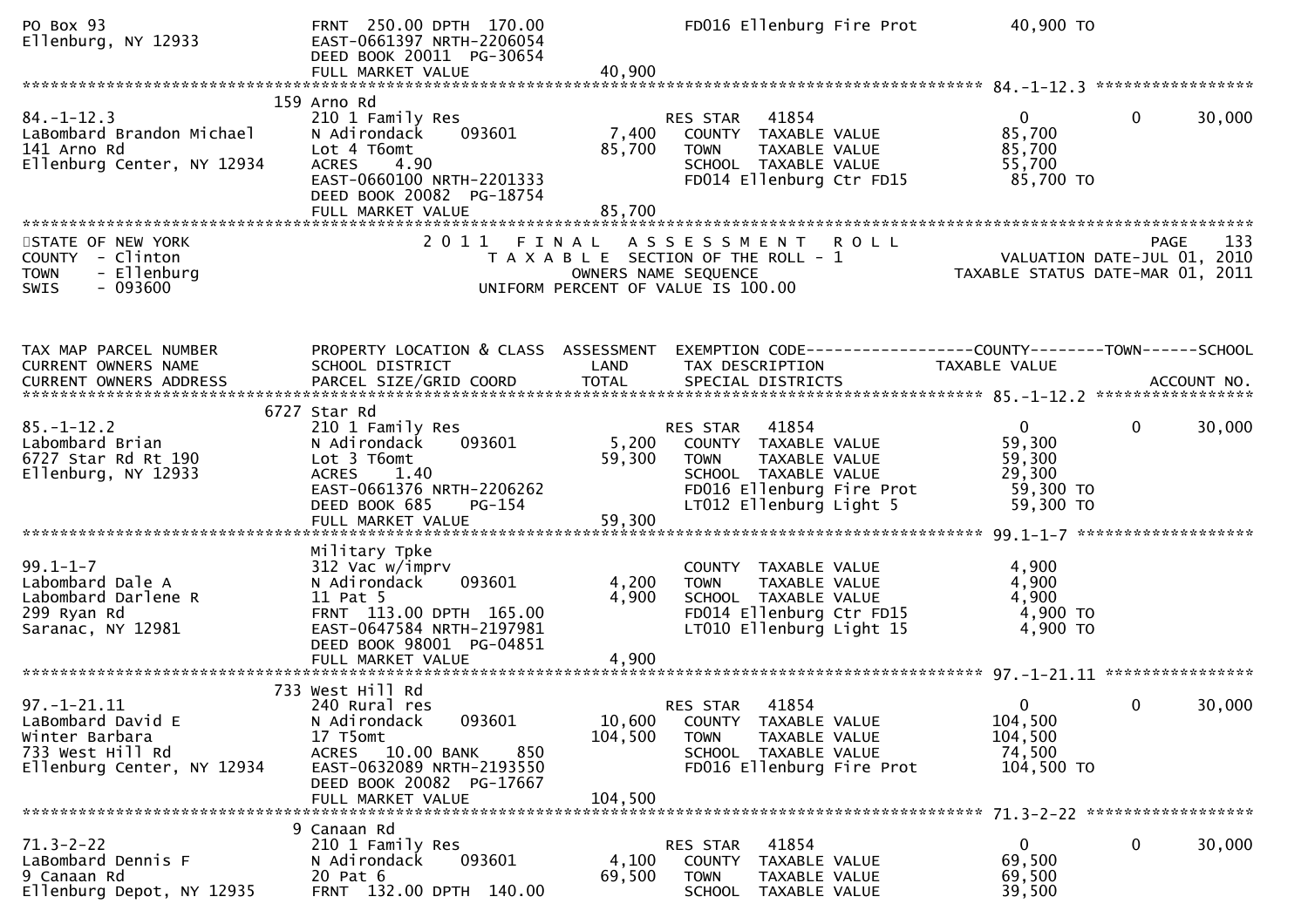|                                                                                                   | EAST-0675198 NRTH-2213791<br>DEED BOOK 522<br>PG-245<br>FULL MARKET VALUE                                                                                                             | 69,500                     | FD002 Ellenburg Dpt FD 21<br>LT011 Ellenburg Light 21                                                                                                    | 69,500 TO<br>69,500 TO                                                                                   |                        |
|---------------------------------------------------------------------------------------------------|---------------------------------------------------------------------------------------------------------------------------------------------------------------------------------------|----------------------------|----------------------------------------------------------------------------------------------------------------------------------------------------------|----------------------------------------------------------------------------------------------------------|------------------------|
|                                                                                                   | 4810 Rt 374                                                                                                                                                                           |                            |                                                                                                                                                          |                                                                                                          |                        |
| $155. - 3 - 2$<br>LaBombard Eric A. H<br>LaBombard Jennifer S<br>4810 Rt 374<br>Merrill, NY 12955 | 270 Mfg housing<br>093601<br>N Adirondack<br>119 Pat 5<br>FRNT 125.00 DPTH 175.00<br>EAST-0630080 NRTH-2164060<br>DEED BOOK 20102 PG-34931<br>FULL MARKET VALUE                       | 4,200<br>43,000<br>43,000  | RES STAR<br>41854<br>COUNTY TAXABLE VALUE<br><b>TOWN</b><br>TAXABLE VALUE<br>SCHOOL TAXABLE VALUE<br>FD040 Lyon Mountain FD                              | $\mathbf{0}$<br>43,000<br>43,000<br>13,000<br>43,000 TO                                                  | 30,000<br>$\mathbf{0}$ |
| STATE OF NEW YORK<br>COUNTY - Clinton<br>- Ellenburg<br><b>TOWN</b><br>$-093600$<br><b>SWIS</b>   |                                                                                                                                                                                       |                            | 2011 FINAL ASSESSMENT<br>ROLL<br>T A X A B L E SECTION OF THE ROLL - 1<br>OWNERS NAME SEQUENCE<br>UNIFORM PERCENT OF VALUE IS 100.00                     | PAGE 134<br>VALUATION DATE-JUL 01, 2010<br>TAXARLE STATUS DATE  2010<br>TAXABLE STATUS DATE-MAR 01, 2011 |                        |
| TAX MAP PARCEL NUMBER<br>CURRENT OWNERS NAME                                                      | PROPERTY LOCATION & CLASS ASSESSMENT<br>SCHOOL DISTRICT                                                                                                                               | LAND                       | EXEMPTION CODE------------------COUNTY--------TOWN------SCHOOL<br>TAX DESCRIPTION                                                                        | TAXABLE VALUE                                                                                            |                        |
| $97. - 1 - 22$<br>LaBombard Eric W<br>803 West Hill Rd<br>Ellenburg Center, NY 12934              | 803 West Hill Rd<br>241 Rural res&ag<br>093601<br>N Adirondack<br>$10 - A$<br>ACRES 35.70<br>EAST-0631096 NRTH-2193040<br>DEED BOOK 20021 PG-48062<br>FULL MARKET VALUE               | 26,100<br>84,000<br>84,000 | 41854<br>RES STAR<br>COUNTY TAXABLE VALUE<br><b>TOWN</b><br>TAXABLE VALUE<br>SCHOOL TAXABLE VALUE<br>FD016 Ellenburg Fire Prot                           | $\Omega$<br>84,000<br>84,000<br>54,000<br>84,000 TO                                                      | 30,000<br>$\Omega$     |
| $99.1 - 1 - 10$<br>Labombard Eugene<br>Labombard Mona<br>PO Box 26<br>Ellenburg Center, NY 12934  | 54 Carlson St<br>210 1 Family Res<br>093601<br>N Adirondack<br>11 Pat 5<br>FRNT 123.50 DPTH 260.00<br>EAST-0648040 NRTH-2198554<br>DEED BOOK 724<br><b>PG-65</b><br>FULL MARKET VALUE | 5,000<br>46,000<br>46,000  | 41834<br>SR STAR<br>COUNTY TAXABLE VALUE<br><b>TOWN</b><br>TAXABLE VALUE<br>SCHOOL TAXABLE VALUE<br>FD014 Ellenburg Ctr FD15<br>LT010 Ellenburg Light 15 | $\mathbf{0}$<br>46,000<br>46,000<br>$\Omega$<br>46,000 TO<br>46,000 TO                                   | 46,000<br>$\mathbf{0}$ |
| $84. - 1 - 12.2$<br>Labombard James Dean<br>141 Arno Rd<br>Ellenburg Center, NY 12934             | 141 Arno Rd<br>210 1 Family Res<br>093601<br>N Adirondack<br>Lot 4Tomt<br><b>ACRES</b><br>1.40<br>EAST-0659766 NRTH-2201173<br>DEED BOOK 99001 PG-08599<br>FULL MARKET VALUE          | 5,300<br>92,000<br>92,000  | 41854<br>RES STAR<br>COUNTY TAXABLE VALUE<br>TAXABLE VALUE<br><b>TOWN</b><br>SCHOOL TAXABLE VALUE<br>FD016 Ellenburg Fire Prot                           | $\mathbf{0}$<br>92,000<br>92,000<br>62,000<br>$92,000$ TO                                                | 0<br>30,000            |
| $84. - 1 - 14$<br>Labombard James J<br>141 Arno Rd<br>Ellenburg Center, NY 12934                  | 108 Arno Rd<br>270 Mfg housing<br>093601<br>N Adirondack<br>10.00<br>ACRES<br>EAST-0659127 NRTH-2200647<br>DEED BOOK 20082 PG-15366                                                   | 10,600<br>38,000           | 41854<br>RES STAR<br>COUNTY TAXABLE VALUE<br><b>TOWN</b><br>TAXABLE VALUE<br>SCHOOL TAXABLE VALUE<br>FD014 Ellenburg Ctr FD15                            | 0<br>38,000<br>38,000<br>8,000<br>38,000 TO                                                              | 0<br>30,000            |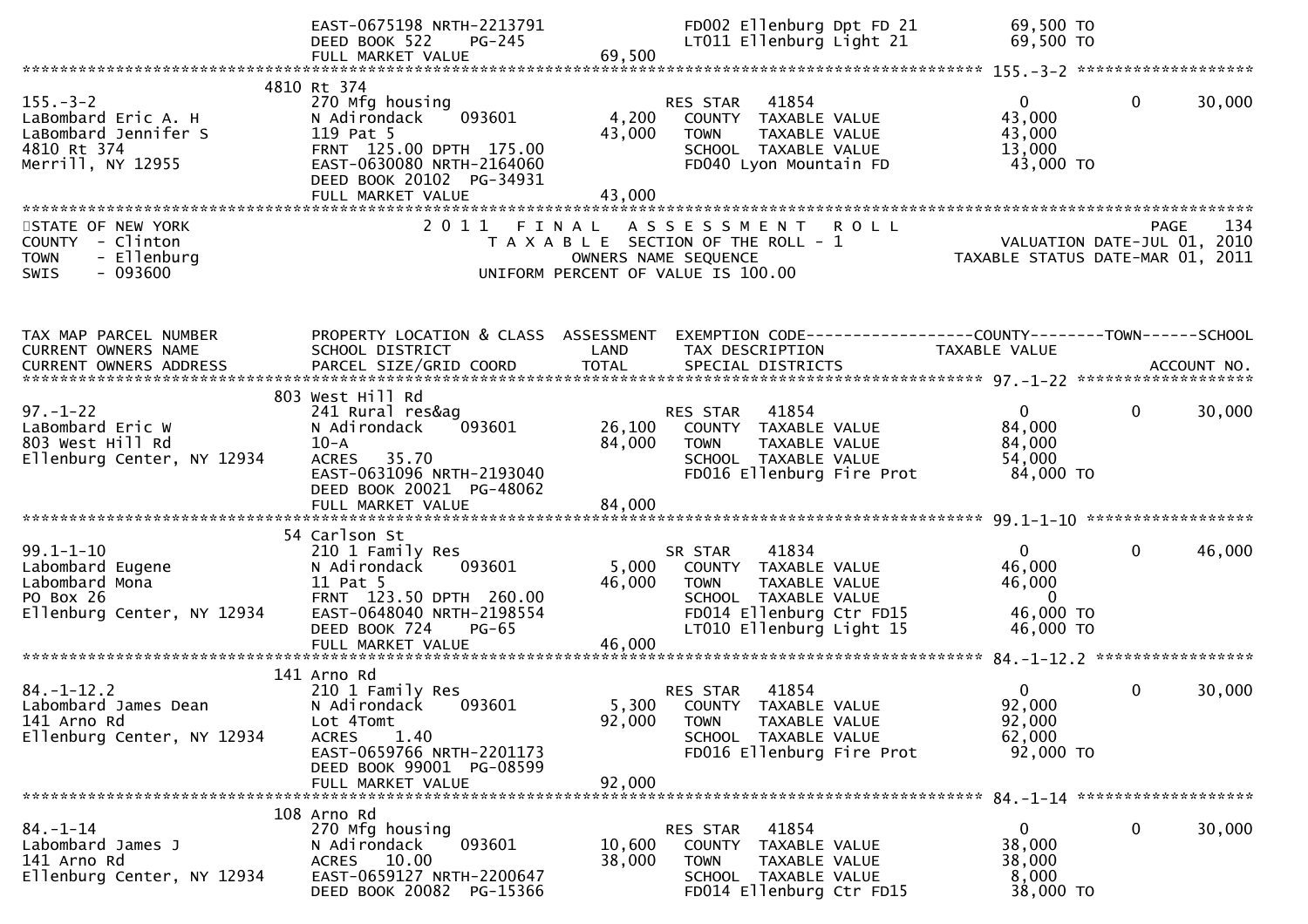|                                                                                                                               | FULL MARKET VALUE                                                                                                                                                                              | 38,000                    |                                                                                                                                                                                                        |                                                                              |                                                                                       |
|-------------------------------------------------------------------------------------------------------------------------------|------------------------------------------------------------------------------------------------------------------------------------------------------------------------------------------------|---------------------------|--------------------------------------------------------------------------------------------------------------------------------------------------------------------------------------------------------|------------------------------------------------------------------------------|---------------------------------------------------------------------------------------|
| $113.-1-6.2$<br>Labombard John<br>Labombard Pamela<br>182 Steam Hill Rd<br>Ellenburg Center, NY 12934                         | 182 Steam Mill Rd<br>210 1 Family Res<br>093601<br>N Adirondack<br>Lot 28 T5omt<br>FRNT 175.00 DPTH 245.00<br>EAST-0643417 NRTH-2188744<br>DEED BOOK 615<br><b>PG-100</b><br>FULL MARKET VALUE | 5,000<br>54,200<br>54,200 | RES STAR<br>41854<br>COUNTY TAXABLE VALUE<br><b>TOWN</b><br>TAXABLE VALUE<br>SCHOOL TAXABLE VALUE<br>FD016 Ellenburg Fire Prot                                                                         | $\mathbf{0}$<br>54,200<br>54,200<br>24,200<br>54,200 TO                      | $\mathbf{0}$<br>30,000                                                                |
| STATE OF NEW YORK<br>COUNTY - Clinton<br>- Ellenburg<br><b>TOWN</b><br>SWIS<br>$-093600$                                      | 2011                                                                                                                                                                                           | FINAL                     | A S S E S S M E N T<br><b>ROLL</b><br>T A X A B L E SECTION OF THE ROLL - 1<br>OWNERS NAME SEQUENCE<br>UNIFORM PERCENT OF VALUE IS 100.00                                                              |                                                                              | <b>PAGE</b><br>135<br>VALUATION DATE-JUL 01, 2010<br>TAXABLE STATUS DATE-MAR 01, 2011 |
| TAX MAP PARCEL NUMBER<br>CURRENT OWNERS NAME<br><b>CURRENT OWNERS ADDRESS</b>                                                 | PROPERTY LOCATION & CLASS ASSESSMENT<br>SCHOOL DISTRICT                                                                                                                                        | LAND                      | EXEMPTION CODE-----------------COUNTY-------TOWN------SCHOOL<br>TAX DESCRIPTION                                                                                                                        | <b>TAXABLE VALUE</b>                                                         |                                                                                       |
| $99. - 2 - 18.22$<br>LaBombard Kevin L<br>LaBombard Cynthia<br>401 Ellenburg Center Rd<br>Ellenburg Center, NY 12934          | Ellenburg Center Rd<br>210 1 Family Res<br>093601<br>N Adirondack<br>Lot 9 T50MT<br><b>ACRES</b><br>1.37<br>EAST-0654926 NRTH-2199533<br>DEED BOOK 20041 PG-76477                              | 5,000<br>75,000           | 41854<br>RES STAR<br>COUNTY TAXABLE VALUE<br><b>TOWN</b><br>TAXABLE VALUE<br>SCHOOL TAXABLE VALUE<br>FD014 Ellenburg Ctr FD15                                                                          | $\mathbf{0}$<br>75,000<br>75,000<br>45,000<br>75,000 TO                      | $\mathbf{0}$<br>30,000                                                                |
| $99.1 - 3 - 21$<br>Labombard Lawrence L<br>Labombard Ruthann<br>PO Box 206<br>Ellenburg Center, NY 12934                      | 607 Ellenburg Center Rd<br>449 Other Storag<br>093601<br>N Adirondack<br>10 Pat 5<br>1.20<br><b>ACRES</b><br>EAST-0649902 NRTH-2198154<br>DEED BOOK 894<br>PG-238<br>FULL MARKET VALUE         | 50,200<br>50,200          | 41834<br>SR STAR<br>6,000 COUNTY TAXABLE VALUE<br><b>TOWN</b><br>TAXABLE VALUE<br>SCHOOL TAXABLE VALUE<br>FD014 Ellenburg Ctr FD15<br>LT010 Ellenburg Light 15                                         | $\mathbf{0}$<br>50,200<br>50,200<br>$\overline{0}$<br>50,200 TO<br>50,200 TO | $\mathbf{0}$<br>50,200                                                                |
| $113.-1-8$<br>Labombard Leo<br>171 Labombard Rd<br>Ellenburg Center, NY 12934                                                 | 171 Labombard Rd<br>241 Rural res&ag<br>093601<br>N Adirondack<br>28/29 Pat<br>ACRES 218.00<br>EAST-0645564 NRTH-2192658<br>DEED BOOK 489<br>PG-659<br>FULL MARKET VALUE                       | 94,000<br>94,000          | 39 PCT OF VALUE USED FOR EXEMPTION PURPOSES<br>SR STAR<br>41834<br>62,500 AGED - ALL 41800<br>COUNTY TAXABLE VALUE<br><b>TOWN</b><br>TAXABLE VALUE<br>SCHOOL TAXABLE VALUE<br>FD014 Ellenburg Ctr FD15 | $\mathbf{0}$<br>18,330<br>75,670<br>75,670<br>15,570<br>94,000 TO            | 0<br>60,100<br>18,330<br>18,330                                                       |
| $99.1 - 1 - 6$<br>Labombard Life Use Esther<br>Labombard John L<br>84 West Hill Rd<br>PO Box 41<br>Ellenburg Center, NY 12934 | 84 West Hill Rd<br>210 1 Family Res<br>N Adirondack<br>093601<br>11 Pat 5<br>FRNT 156.00 DPTH 165.00<br>EAST-0647474 NRTH-2197943<br>DEED BOOK 20031 PG-59128<br>FULL MARKET VALUE             | 49,600<br>49,600          | AGED - ALL 41800<br>4,400 SR STAR<br>41834<br>COUNTY TAXABLE VALUE<br><b>TOWN</b><br>TAXABLE VALUE<br>SCHOOL TAXABLE VALUE<br>FD014 Ellenburg Ctr FD15<br>LT010 Ellenburg Light 15                     | 24,800<br>$\mathbf{0}$<br>24,800<br>24,800<br>0<br>49,600 TO<br>49,600 TO    | 24,800<br>24,800<br>24,800<br>0                                                       |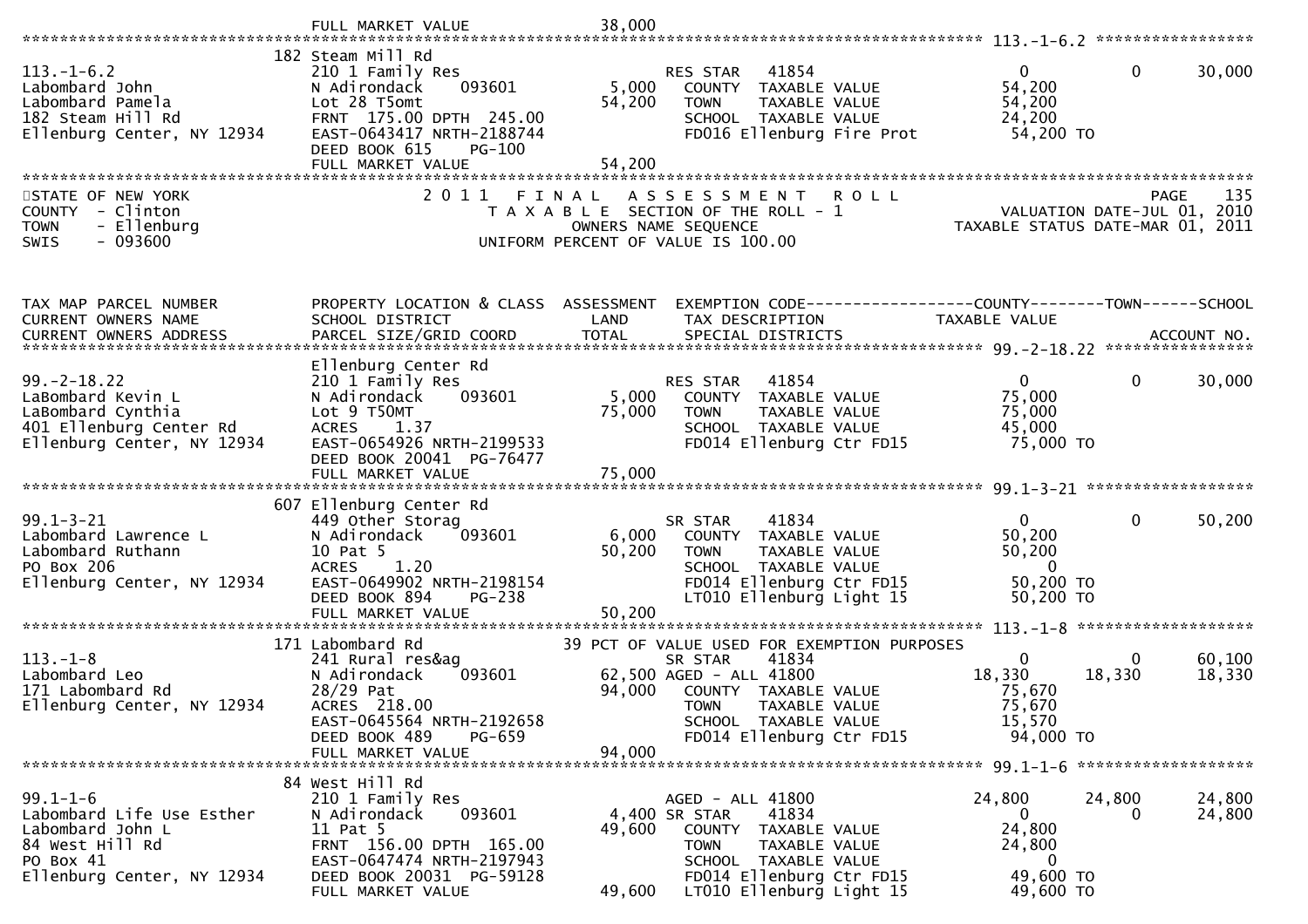| $85.1 - 1 - 20$<br>LaBombard Life Use James A<br>LaBombard Life Use Mary<br>1831 Bradley Pond Rd<br>Ellenburg Center, NY 12934                                                | 5611 Rt 11<br>210 1 Family Res<br>N Adirondack<br>093601<br>Lot $19$ Pat $6$<br><b>ACRES</b><br>1.00<br>EAST-0661973 NRTH-2207997<br>DEED BOOK 20102 PG-35743<br>FULL MARKET VALUE<br>2 0 1 1 | 10,000<br>59,000<br>59,000 | 41834<br>SR STAR<br>COUNTY TAXABLE VALUE<br>TAXABLE VALUE<br><b>TOWN</b><br>SCHOOL TAXABLE VALUE<br>FD016 Ellenburg Fire Prot<br>LT012 Ellenburg Light 5<br>R O L L                       | $\mathbf{0}$<br>59,000<br>59,000<br>$\overline{\mathbf{0}}$<br>59,000 TO<br>59,000 TO | $\mathbf{0}$<br>59,000<br>136                                                               |
|-------------------------------------------------------------------------------------------------------------------------------------------------------------------------------|-----------------------------------------------------------------------------------------------------------------------------------------------------------------------------------------------|----------------------------|-------------------------------------------------------------------------------------------------------------------------------------------------------------------------------------------|---------------------------------------------------------------------------------------|---------------------------------------------------------------------------------------------|
| STATE OF NEW YORK<br>COUNTY - Clinton<br>- Ellenburg<br><b>TOWN</b><br>$-093600$<br>SWIS                                                                                      | FINAL                                                                                                                                                                                         |                            | ASSESSMENT<br>T A X A B L E SECTION OF THE ROLL - 1<br>OWNERS NAME SEQUENCE<br>UNIFORM PERCENT OF VALUE IS 100.00                                                                         |                                                                                       | PAGE<br>VALUATION DATE-JUL 01, 2010<br>TAXABLE STATUS DATE-MAR 01, 2011                     |
| TAX MAP PARCEL NUMBER<br>CURRENT OWNERS NAME<br><b>CURRENT OWNERS ADDRESS</b>                                                                                                 | PROPERTY LOCATION & CLASS ASSESSMENT<br>SCHOOL DISTRICT<br>PARCEL SIZE/GRID COORD<br>Peets Rd                                                                                                 | LAND<br><b>TOTAL</b>       | TAX DESCRIPTION<br>SPECIAL DISTRICTS                                                                                                                                                      | TAXABLE VALUE                                                                         | ACCOUNT NO.                                                                                 |
| $112. - 2 - 7$<br>LaBombard Life Use James A<br>LaBombard Life Use Mary T<br>141 Arno Rd<br>Ellenburg Center, NY 12934<br>MAY BE SUBJECT TO PAYMENT                           | 105 Vac farmland<br>N Adirondack<br>093601<br>$20/24$ Pat 5<br>ACRES 127.20<br>EAST-0631055 NRTH-2190584<br>DEED BOOK 20102 PG-35798<br>FULL MARKET VALUE                                     | 66,900<br>73,700<br>73,700 | AGRI DISTR 41720<br>COUNTY TAXABLE VALUE<br><b>TOWN</b><br>TAXABLE VALUE<br>SCHOOL TAXABLE VALUE<br>FD016 Ellenburg Fire Prot                                                             | 18,097<br>55,603<br>55,603<br>55,603<br>73,700 TO                                     | 18,097<br>18,097                                                                            |
| UNDER AGDIST LAW TIL 2015                                                                                                                                                     |                                                                                                                                                                                               |                            |                                                                                                                                                                                           |                                                                                       |                                                                                             |
| $99.1 - 1 - 5$<br>Labombard Life Use Thelma L<br>Labombard Philip L<br>106 West Hill Rd<br>PO Box 21<br>Ellenburg Center, NY 12934                                            | 106 West Hill Rd<br>210 1 Family Res<br>N Adirondack<br>093601<br>11 Pat 5<br>FRNT 208.00 DPTH 135.00<br>EAST-0647039 NRTH-2197760<br>DEED BOOK 98000 PG-99897                                | 55,000                     | AGED COUN 41802<br>4,400 SR STAR<br>41834<br>COUNTY TAXABLE VALUE<br><b>TOWN</b><br>TAXABLE VALUE<br>SCHOOL TAXABLE VALUE<br>FD014 Ellenburg Ctr FD15                                     | 19,250<br>$\mathbf{0}$<br>35,750<br>55,000<br>$\bf{0}$<br>55,000 TO                   | 0<br>0<br>55,000<br>$\Omega$                                                                |
| $84. - 1 - 12.1$<br>LaBombard Lorin E<br>LaBombard Donna M<br>161 Ellenburg Center Rd<br>Ellenburg Center, NY 12934<br>MAY BE SUBJECT TO PAYMENT<br>UNDER AGDIST LAW TIL 2015 | 127 Ellenburg Center Rd<br>240 Rural res<br>N Adirondack<br>093601<br>4 Pat 6<br>ACRES 177.60<br>EAST-0659873 NRTH-2202802<br>DEED BOOK 20031 PG-59650<br>FULL MARKET VALUE                   | 160,000                    | 10 YR AGR 41700<br>86,000 AGRI DISTR 41720<br>160,000 483A EX<br>42100<br>COUNTY TAXABLE VALUE<br>TAXABLE VALUE<br>TOWN<br>SCHOOL TAXABLE VALUE<br>FD016 Ellenburg Fire Prot<br>13,000 EX | 16,000<br>16,220<br>13,000<br>114,780<br>114,780<br>114,780<br>147,000 TO             | 16,000<br>16,000<br>16,220<br>16,220<br>13,000<br>13,000<br>84. -1-13. 3 ****************** |
| $84. - 1 - 13.3$<br>LaBombard Lorin E<br>LaBombard Donna M<br>161 Ellenburg Center Rd<br>Ellenburg Center, NY 12934                                                           | 161 Ellenburg Center Rd<br>210 1 Family Res<br>093601<br>N Adirondack<br>4 Pat 5<br><b>ACRES</b><br>1.72<br>EAST-0659142 NRTH-2203417<br>DEED BOOK 20092 PG-22741                             | 5,400<br>127,800           | 41834<br>SR STAR<br>TAXABLE VALUE<br>COUNTY<br><b>TOWN</b><br>TAXABLE VALUE<br>SCHOOL TAXABLE VALUE<br>FD014 Ellenburg Ctr FD15<br>FD016 Ellenburg Fire Prot                              | $\overline{0}$<br>127,800<br>127,800<br>67,700<br>19,170 TO<br>108,630 TO             | 0<br>60,100                                                                                 |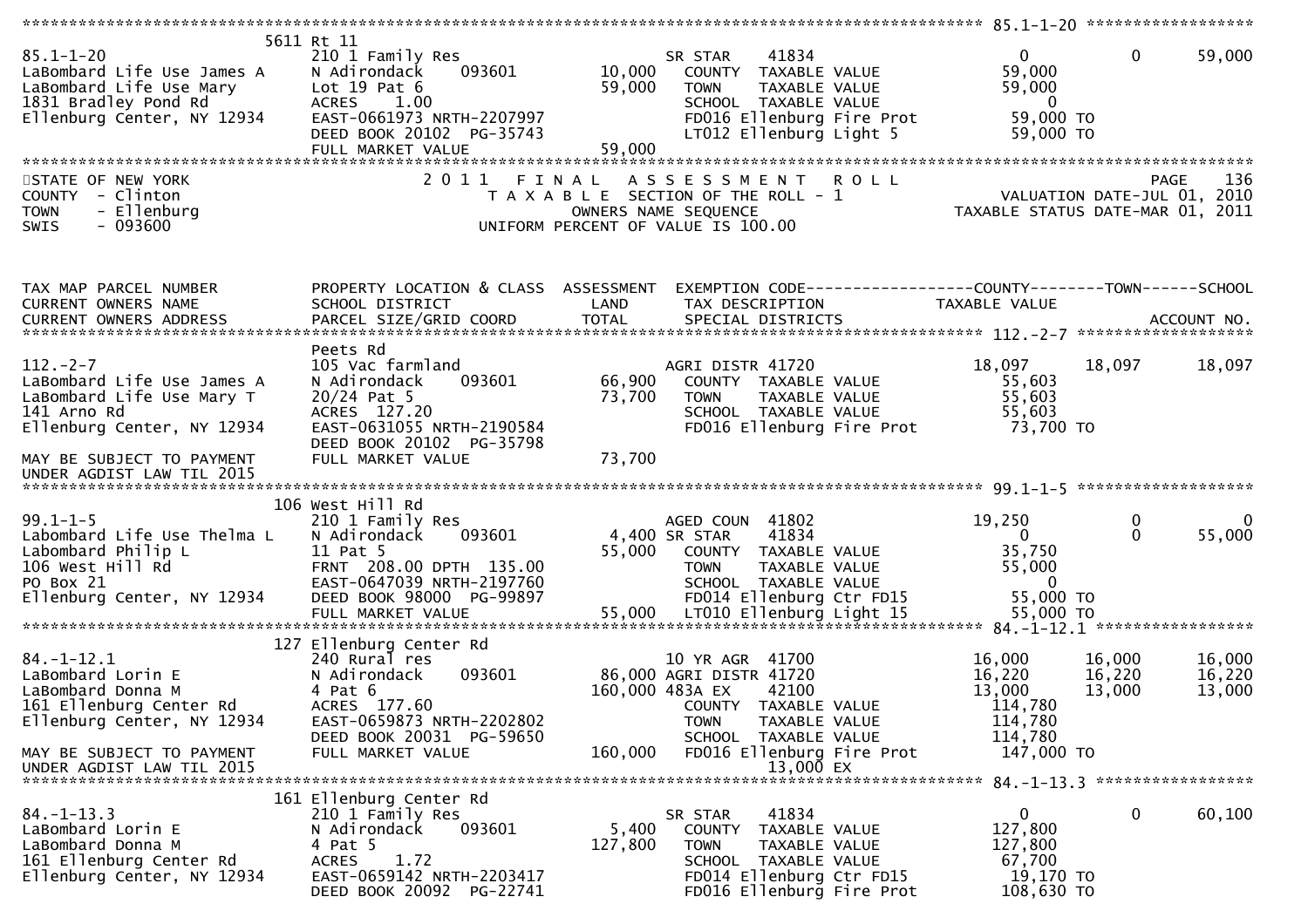| MAY BE SUBJECT TO PAYMENT<br>UNDER AGDIST LAW TIL 2014                                                                                                                        | FULL MARKET VALUE                                                                                                                                                                                                 | 127,800                                                                                                                                                                                |                                                                                                           |
|-------------------------------------------------------------------------------------------------------------------------------------------------------------------------------|-------------------------------------------------------------------------------------------------------------------------------------------------------------------------------------------------------------------|----------------------------------------------------------------------------------------------------------------------------------------------------------------------------------------|-----------------------------------------------------------------------------------------------------------|
| $85. - 1 - 10.1$<br>LaBombard Lorin E<br>LaBombard Donna M<br>161 Ellenburg Center Rd<br>Ellenburg Center, NY 12934<br>MAY BE SUBJECT TO PAYMENT<br>UNDER AGDIST LAW TIL 2015 | Ellenburg Center Rd<br>105 Vac farmland<br>093601<br>N Adirondack<br>$3/4$ Pat 6<br>ACRES 78.20<br>EAST-0660604 NRTH-2203786<br>DEED BOOK 20031 PG-59650<br>FULL MARKET VALUE                                     | AGRI DISTR 41720<br>37,000<br>COUNTY TAXABLE VALUE<br>37,000<br><b>TOWN</b><br>TAXABLE VALUE<br>SCHOOL TAXABLE VALUE<br>FD016 Ellenburg Fire Prot<br>37,000                            | 16,505<br>16,505<br>16,505<br>20,495<br>20,495<br>20,495<br>37,000 TO                                     |
| STATE OF NEW YORK<br>COUNTY - Clinton<br>- Ellenburg<br><b>TOWN</b><br>$-093600$<br>SWIS                                                                                      |                                                                                                                                                                                                                   | 2011 FINAL ASSESSMENT ROLL<br>T A X A B L E SECTION OF THE ROLL - 1<br>OWNERS NAME SEQUENCE<br>UNIFORM PERCENT OF VALUE IS 100.00                                                      | 137<br>PAGE 137<br>VALUATION DATE-JUL 01, 2010<br>TAYARLE STATUS SITE<br>TAXABLE STATUS DATE-MAR 01, 2011 |
| TAX MAP PARCEL NUMBER<br>CURRENT OWNERS NAME<br>CURRENT OWNERS ADDRESS                                                                                                        | PROPERTY LOCATION & CLASS ASSESSMENT<br>SCHOOL DISTRICT                                                                                                                                                           | LAND<br>TAX DESCRIPTION                                                                                                                                                                | EXEMPTION CODE------------------COUNTY--------TOWN------SCHOOL<br>TAXABLE VALUE                           |
| $99.1 - 1 - 32$<br>Labombard Matthew J<br>PO Box 26<br>Ellenburg Center, NY 12933                                                                                             | 30 West Hill Rd<br>210 1 Family Res<br>093601<br>N Adirondack<br>11 Pat 5<br><b>FRNT</b><br>56.00 DPTH 264.00<br><b>BANK</b><br>080<br>EAST-0648681 NRTH-2198554<br>DEED BOOK 20021 PG-40274<br>FULL MARKET VALUE | 41854<br>RES STAR<br>3,200<br>COUNTY TAXABLE VALUE<br>38,200<br><b>TOWN</b><br>TAXABLE VALUE<br>SCHOOL TAXABLE VALUE<br>FD014 Ellenburg Ctr FD15<br>LT010 Ellenburg Light 15<br>38,200 | $\mathbf{0}$<br>30,000<br>$\mathbf{0}$<br>38,200<br>38,200<br>8,200<br>38,200 TO<br>38,200 TO             |
| $84. - 1 - 21.2$<br>LaBombard Michael E<br>LaBombard Tammy P<br>7196 Star Rd<br>Ellenburg Center, NY 12934                                                                    | 7196 Star Rd<br>210 1 Family Res<br>093601<br>N Adirondack<br>Lot 16 T60MT<br><b>ACRES</b><br>2.70<br>EAST-0649954 NRTH-2204753<br>DEED BOOK 20051 PG-78503                                                       | 41854<br>RES STAR<br>6,000<br>COUNTY TAXABLE VALUE<br>178,000<br><b>TOWN</b><br>TAXABLE VALUE<br>SCHOOL TAXABLE VALUE<br>FD014 Ellenburg Ctr FD15                                      | $\overline{0}$<br>$\mathbf 0$<br>30,000<br>178,000<br>178,000<br>148,000<br>178,000 TO                    |
| $99.1 - 3 - 22$<br>LaBombard Nathan J<br>605 Ellenburg Center Rd<br>Ellenburg Center, NY 12934                                                                                | 605 Ellenburg Center Rd<br>210 1 Family Res<br>093601<br>N Adirondack<br>Lot $10$ Pat $5$<br>FRNT 78.00 DPTH 131.00<br>EAST-0649963 NRTH-2198257<br>DEED BOOK 20041 PG-70408<br>FULL MARKET VALUE                 | 41854<br>RES STAR<br>3,300<br>COUNTY TAXABLE VALUE<br>31,000<br><b>TOWN</b><br>TAXABLE VALUE<br>SCHOOL TAXABLE VALUE<br>FD014 Ellenburg Ctr FD15<br>LT010 Ellenburg Light 15<br>31,000 | $\Omega$<br>$\mathbf{0}$<br>30,000<br>31,000<br>31,000<br>1,000<br>31,000 TO<br>31,000 TO                 |
| $99 - 2 - 9$<br>Labombard Roger G<br>Labombard Joyce M<br>458 Ellenburg Center Rd                                                                                             | 458 Ellenburg Center Rd<br>210 1 Family Res<br>093601<br>N Adirondack<br>9 Pat 6<br>4.00<br><b>ACRES</b>                                                                                                          | 41834<br>SR STAR<br>6,800<br>COUNTY TAXABLE VALUE<br>79,000<br><b>TOWN</b><br>TAXABLE VALUE<br>SCHOOL TAXABLE VALUE                                                                    | $\bf{0}$<br>$\mathbf{0}$<br>60,100<br>79,000<br>79,000<br>18,900                                          |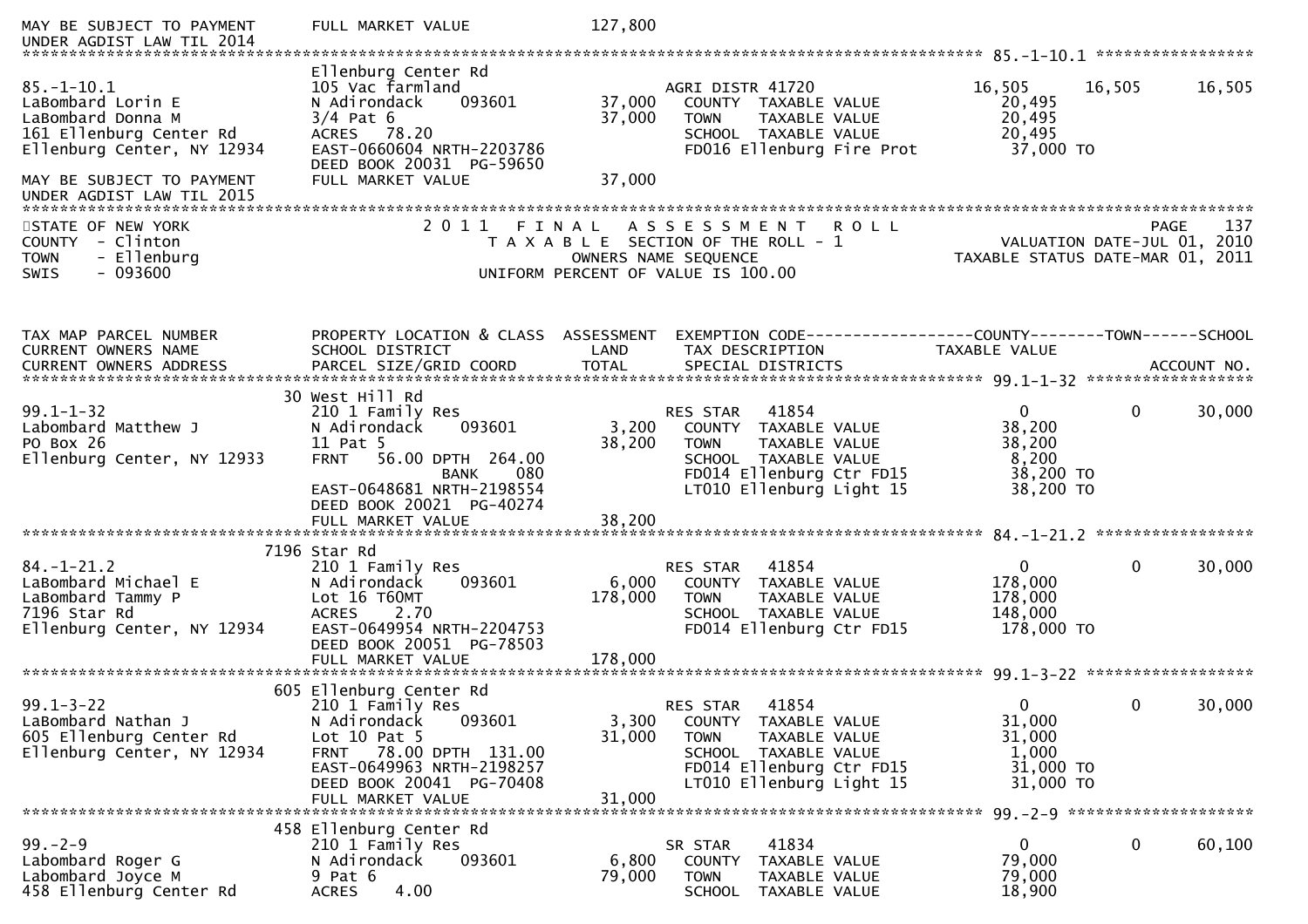| Ellenburg Center, NY 12934                                                                           | EAST-0653411 NRTH-2199607<br>DEED BOOK 589<br>$PG-143$<br>FULL MARKET VALUE                                                                                                                          | 79,000                    | FD014 Ellenburg Ctr FD15                                                                                                                            | 79,000 TO                                                               |                         |
|------------------------------------------------------------------------------------------------------|------------------------------------------------------------------------------------------------------------------------------------------------------------------------------------------------------|---------------------------|-----------------------------------------------------------------------------------------------------------------------------------------------------|-------------------------------------------------------------------------|-------------------------|
|                                                                                                      |                                                                                                                                                                                                      |                           |                                                                                                                                                     |                                                                         |                         |
| $129. - 1 - 1.3$<br>Labombard Sandra J<br>274 Trombley Rd<br>PO Box 58<br>Ellenburg Center, NY 12934 | 274 Trombley Rd<br>270 Mfg housing<br>093601<br>N Adirondack<br>Lot 48 T5omt<br>ACRES 1.60<br>EAST-0659878 NRTH-2185046<br>DEED BOOK 944<br>$PG-253$<br>FULL MARKET VALUE                            | 5,100<br>32,000<br>32,000 | RES STAR<br>41854<br>COUNTY TAXABLE VALUE<br>TAXABLE VALUE<br><b>TOWN</b><br>SCHOOL TAXABLE VALUE<br>FD016 Ellenburg Fire Prot                      | $\overline{0}$<br>32,000<br>32,000<br>2,000<br>32,000 TO                | $\mathbf{0}$<br>30,000  |
| STATE OF NEW YORK<br>COUNTY - Clinton<br><b>TOWN</b><br>- Ellenburg<br>$-093600$<br><b>SWIS</b>      |                                                                                                                                                                                                      |                           | 2011 FINAL ASSESSMENT ROLL<br>T A X A B L E SECTION OF THE ROLL - 1<br>OWNERS NAME SEQUENCE<br>UNIFORM PERCENT OF VALUE IS 100.00                   | PAGE 138<br>VALUATION DATE-JUL 01, 2010<br>TAXABLE STATIIS DATE 110 2.1 |                         |
| TAX MAP PARCEL NUMBER<br>CURRENT OWNERS NAME                                                         | PROPERTY LOCATION & CLASS ASSESSMENT<br>SCHOOL DISTRICT                                                                                                                                              | LAND                      | TAX DESCRIPTION                                                                                                                                     | TAXABLE VALUE                                                           |                         |
| $99.1 - 2 - 18$<br>Labombard Thelma L<br>106 West Hill Rd<br>PO Box 21<br>Ellenburg Center, NY 12934 | 614 Ellenburg Center Rd<br>432 Gas station<br>093601<br>N Adirondack<br>10 Pat 5<br>FRNT 110.00 DPTH 226.00<br>EAST-0649675 NRTH-2198407<br>DEED BOOK 1027<br><b>PG-209</b>                          | 8,000<br>32,000           | COUNTY TAXABLE VALUE<br><b>TOWN</b><br>TAXABLE VALUE<br>SCHOOL TAXABLE VALUE<br>FD014 Ellenburg Ctr FD15<br>LT010 Ellenburg Light 15                | 32,000<br>32,000<br>32,000<br>32,000 TO<br>32,000 TO                    |                         |
| $128. - 1 - 12$<br>LaClair Darwin E<br>298 Narrows Rd<br>Chateaugay, NY 12920                        | 1364 Bradley Pond Rd<br>312 Vac w/imprv<br>093601<br>N Adirondack<br>70 Pat 5<br>ACRES 93.00<br>EAST-0649719 NRTH-2181663                                                                            | 39,800<br>48,000          | AGRI DISTR 41720<br>COUNTY TAXABLE VALUE<br><b>TOWN</b><br>TAXABLE VALUE<br>SCHOOL TAXABLE VALUE<br>FD016 Ellenburg Fire Prot                       | 12,346<br>12,346<br>35,654<br>35,654<br>35,654<br>48,000 TO             | 12,346                  |
| MAY BE SUBJECT TO PAYMENT<br>UNDER AGDIST LAW TIL 2015                                               | DEED BOOK 20021 PG-40798<br>FULL MARKET VALUE                                                                                                                                                        | 48,000                    |                                                                                                                                                     |                                                                         |                         |
| $141.3 - 1 - 3.6 - 1$<br>LaClair Darwin E<br>298 Narrows Rd<br>Chateaugay, NY 12920                  | Narrows Rd<br>$314$ Rural vac<10<br>093601<br>N Adirondack<br>Lots 5 6 7 & 8<br>Stephenson Sub<br>2.50<br><b>ACRES</b><br>EAST-0622443 NRTH-2172577<br>DEED BOOK 20021 PG-40761<br>FULL MARKET VALUE | 1,100<br>1.100            | COUNTY TAXABLE VALUE<br>1,100 TOWN TAXABLE VALUE<br>SCHOOL TAXABLE VALUE<br>FD040 Lyon Mountain FD<br>WD018 Chat Lake Water Dst                     | 1,100<br>1,100<br>1,100<br>1,100 TO<br>$1,100$ TO M                     |                         |
| $141.3 - 1 - 3.6 - 2$<br>LaClair Darwin E<br>298 Narrows Rd<br>Chateaugay, NY 12920                  | 298 Narrows Rd<br>210 1 Family Res - WTRFNT<br>163401<br>Chateaugay 1<br>Lots $5 \, 6 \, 7 \, 8$<br>Stephenson Sub                                                                                   | 290,000                   | 90 PCT OF VALUE USED FOR EXEMPTION PURPOSES<br>WARNONALL 41121<br>144,900 RES STAR<br>41854<br>COUNTY TAXABLE VALUE<br><b>TOWN</b><br>TAXABLE VALUE | 27,000<br>27,000<br>$\mathbf{0}$<br>263,000<br>263,000                  | $\bf{0}$<br>30,000<br>0 |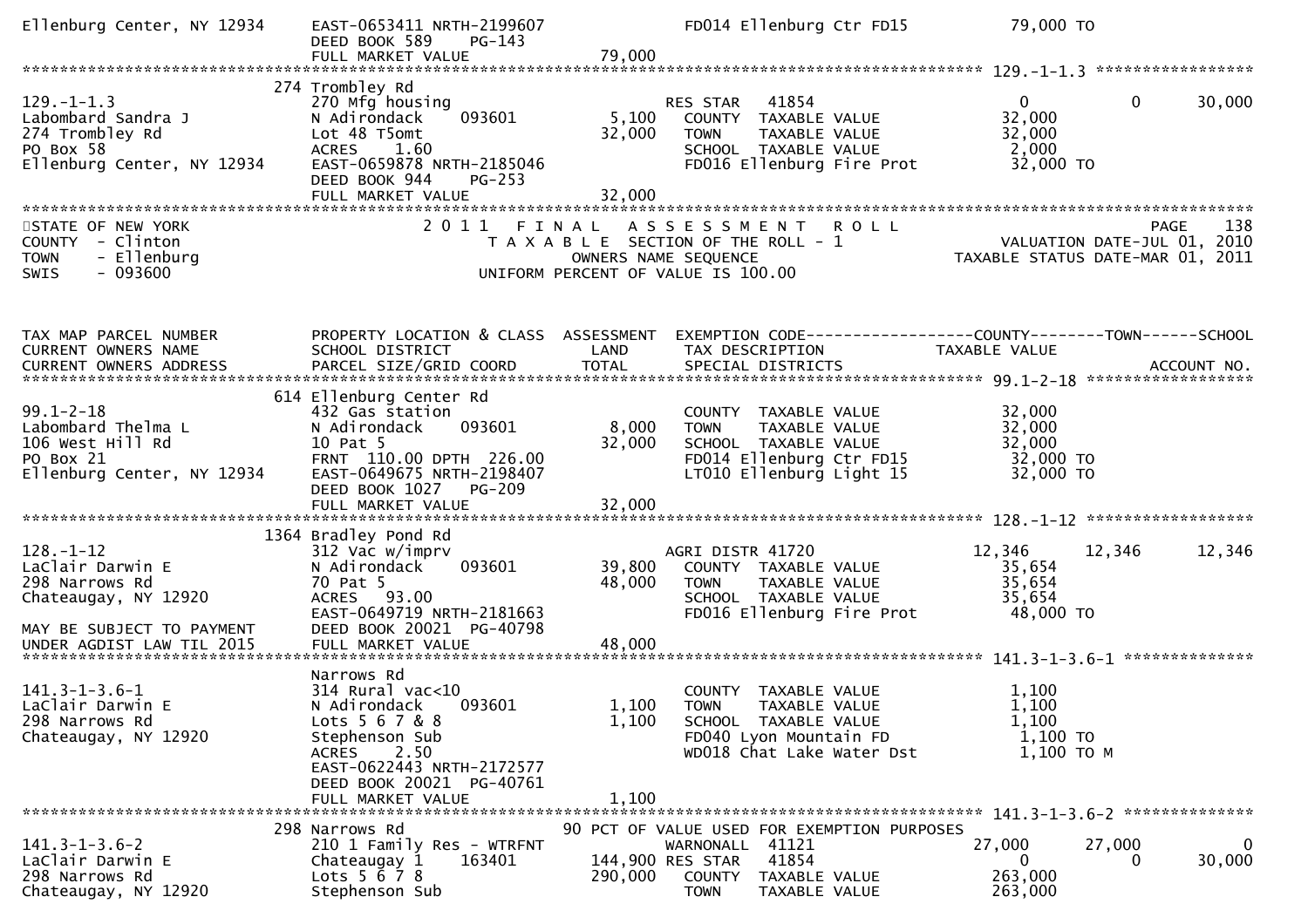|                                                                                                                                                                         | 3.90 BANK<br>080<br><b>ACRES</b><br>EAST-0622443 NRTH-2172577<br>DEED BOOK 20021 PG-40761<br>FULL MARKET VALUE                                                                       | 290,000                                                    | SCHOOL TAXABLE VALUE<br>FD040 Lyon Mountain FD<br>WD018 Chat Lake Water Dst                                                                     | 260,000<br>290,000 TO<br>290,000 ТО М                                                                           |                             |                           |
|-------------------------------------------------------------------------------------------------------------------------------------------------------------------------|--------------------------------------------------------------------------------------------------------------------------------------------------------------------------------------|------------------------------------------------------------|-------------------------------------------------------------------------------------------------------------------------------------------------|-----------------------------------------------------------------------------------------------------------------|-----------------------------|---------------------------|
| $83. - 1 - 29$<br>Laclair Francis D<br>Laclair Janet L<br>7741 Star Rd Rt 190<br>Ellenburg Center, NY 12934<br>MAY BE SUBJECT TO PAYMENT                                | 7741 Star Rd<br>112 Dairy farm<br>N Adirondack<br>093601<br>$7$ Pat $6$<br>ACRES 100.00<br>EAST-0637496 NRTH-2200628<br>DEED BOOK 983<br>$PG-229$<br>FULL MARKET VALUE               | 43,000 RES STAR<br>143,700 483A EX<br>143,700              | AGRI DISTR 41720<br>41854<br>42100<br>COUNTY TAXABLE VALUE<br><b>TOWN</b><br>TAXABLE VALUE<br>SCHOOL TAXABLE VALUE<br>FD016 Ellenburg Fire Prot | 12,315<br>$\overline{0}$<br>5,600<br>125,785<br>125,785<br>95,785<br>138,100 TO                                 | 12,315<br>$\bf{0}$<br>5,600 | 12,315<br>30,000<br>5,600 |
| STATE OF NEW YORK<br>COUNTY - Clinton<br>- Ellenburg<br><b>TOWN</b><br>SWIS<br>- 093600                                                                                 |                                                                                                                                                                                      | OWNERS NAME SEQUENCE<br>UNIFORM PERCENT OF VALUE IS 100.00 | 2011 FINAL ASSESSMENT ROLL<br>T A X A B L E SECTION OF THE ROLL - 1                                                                             | 139 - FAGE<br>VALUATION DATE-JUL 01, 2010<br>TAXARLE STATUS DATE ::: - 2017<br>TAXABLE STATUS DATE-MAR 01, 2011 |                             | 139<br><b>PAGE</b>        |
| TAX MAP PARCEL NUMBER<br>CURRENT OWNERS NAME<br>CURRENT OWNERS ADDRESS                                                                                                  | PROPERTY LOCATION & CLASS ASSESSMENT<br>SCHOOL DISTRICT                                                                                                                              | LAND                                                       | EXEMPTION CODE------------------COUNTY--------TOWN------SCHOOL<br>TAX DESCRIPTION                                                               | TAXABLE VALUE                                                                                                   |                             |                           |
| $97. - 1 - 12.1$<br>Laclair Francis D<br>Laclair Janet L<br>7741 Star Rd Rt 190<br>Ellenburg Center, NY 12934<br>MAY BE SUBJECT TO PAYMENT<br>UNDER AGDIST LAW TIL 2015 | Star Rd<br>105 Vac farmland<br>093601<br>N Adirondack<br>8 Pat 6<br>50.75<br><b>ACRES</b><br>EAST-0632631 NRTH-2200469<br>DEED BOOK 983<br>$PG-229$<br>FULL MARKET VALUE             | 32,400<br>32,400<br>32,400                                 | AGRI DISTR 41720<br>COUNTY TAXABLE VALUE<br>TAXABLE VALUE<br>TOWN<br>SCHOOL TAXABLE VALUE<br>FD016 Ellenburg Fire Prot                          | 10,445<br>21,955<br>21,955<br>21,955<br>32,400 TO                                                               | 10,445                      | 10,445                    |
|                                                                                                                                                                         |                                                                                                                                                                                      |                                                            |                                                                                                                                                 |                                                                                                                 |                             |                           |
| $97. - 1 - 14$<br>Laclair Francis D<br>Laclair Janet L<br>7741 Star Rd Rt 190<br>Ellenburg Center, NY 12934                                                             | Star Rd<br>105 Vac farmland<br>093601<br>N Adirondack<br>$9$ Pat $6$<br>ACRES 61.10<br>EAST-0634260 NRTH-2200685<br>DEED BOOK 983<br>$PG-229$                                        | 41,200<br>41,200                                           | AGRI DISTR 41720<br>COUNTY TAXABLE VALUE<br><b>TOWN</b><br>TAXABLE VALUE<br>SCHOOL TAXABLE VALUE<br>FD016 Ellenburg Fire Prot                   | 16,260<br>24,940<br>24,940<br>24,940<br>41,200 TO                                                               | 16,260                      | 16,260                    |
| MAY BE SUBJECT TO PAYMENT<br>UNDER AGDIST LAW TIL 2015                                                                                                                  | FULL MARKET VALUE                                                                                                                                                                    | 41,200                                                     |                                                                                                                                                 |                                                                                                                 |                             |                           |
|                                                                                                                                                                         |                                                                                                                                                                                      |                                                            |                                                                                                                                                 |                                                                                                                 |                             |                           |
| $155.4 - 1 - 32$<br>LaClair John E<br>139 Fieldwood Dr<br>Rochester, NY 14609                                                                                           | 57 Blanche Rd<br>210 1 Family Res<br>093601<br>N Adirondack<br>Lot 119 Pat 5<br>FRNT 66.00 DPTH 125.00<br>EAST-0632615 NRTH-2162652<br>DEED BOOK 20092 PG-28775<br>FULL MARKET VALUE | 2,900<br>30,300<br>30,300                                  | COUNTY TAXABLE VALUE<br><b>TOWN</b><br>TAXABLE VALUE<br>SCHOOL TAXABLE VALUE<br>FD040 Lyon Mountain FD                                          | 30,300<br>30,300<br>30,300<br>30,300 TO                                                                         |                             |                           |
|                                                                                                                                                                         |                                                                                                                                                                                      |                                                            |                                                                                                                                                 |                                                                                                                 |                             |                           |
| $82. - 1 - 4.21$                                                                                                                                                        | 217 Number 5 Rd<br>210 1 Family Res                                                                                                                                                  |                                                            | 41854<br>RES STAR                                                                                                                               | 0                                                                                                               | 0                           | 30,000                    |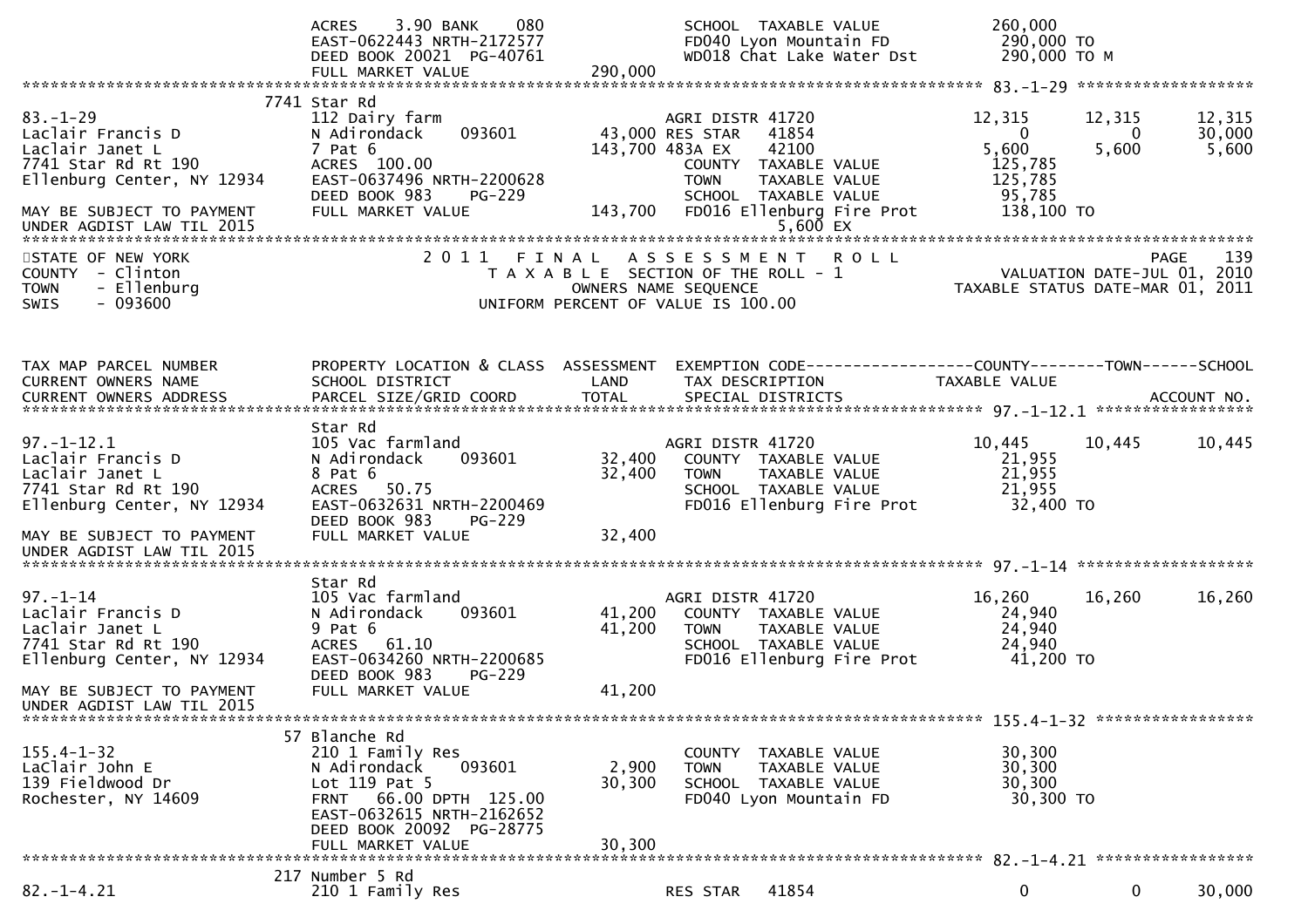| Laclair Larry J<br>217 No 5 Rd<br>Churubusco, NY 12923                                                             | 093601<br>N Adirondack<br>Lot 12 T6omt<br>850<br>4.00 BANK<br><b>ACRES</b><br>EAST-0625680 NRTH-2205982<br>DEED BOOK 98001 PG-06200                                                   | 6,500<br>120,000             | COUNTY TAXABLE VALUE<br><b>TOWN</b><br>TAXABLE VALUE<br>SCHOOL TAXABLE VALUE<br>FD016 Ellenburg Fire Prot                                                                                                                        | 120,000<br>120,000<br>90,000<br>120,000 TO                                         |                                                              |
|--------------------------------------------------------------------------------------------------------------------|---------------------------------------------------------------------------------------------------------------------------------------------------------------------------------------|------------------------------|----------------------------------------------------------------------------------------------------------------------------------------------------------------------------------------------------------------------------------|------------------------------------------------------------------------------------|--------------------------------------------------------------|
|                                                                                                                    | FULL MARKET VALUE                                                                                                                                                                     | 120,000                      |                                                                                                                                                                                                                                  |                                                                                    |                                                              |
| $125. - 1 - 11.1$<br>Laclair Stephen E<br>Laclair Eugenia F<br>32 Spear Hill Rd<br>Merrill, NY 12955               | 32 Spear Hill Rd<br>240 Rural res<br>163401<br>Chateaugay 1<br>Lot $61$ Pat $5$<br>ACRES 44.90<br>EAST-0622646 NRTH-2178480<br>DEED BOOK 20082 PG-12428<br>FULL MARKET VALUE          | 19,400<br>140,000<br>140,000 | 41854<br><b>RES STAR</b><br>COUNTY TAXABLE VALUE<br><b>TOWN</b><br>TAXABLE VALUE<br>SCHOOL TAXABLE VALUE<br>FD040 Lyon Mountain FD                                                                                               | $\mathbf{0}$<br>140,000<br>140,000<br>110,000<br>140,000 TO                        | $\mathbf{0}$<br>30,000                                       |
| STATE OF NEW YORK<br>COUNTY - Clinton<br><b>TOWN</b><br>- Ellenburg<br>$-093600$<br><b>SWIS</b>                    | 2011                                                                                                                                                                                  | FINAL                        | <b>ROLL</b><br>A S S E S S M E N T<br>T A X A B L E SECTION OF THE ROLL - 1<br>OWNERS NAME SEQUENCE<br>UNIFORM PERCENT OF VALUE IS 100.00                                                                                        | rage 140<br>10. VALUATION DATE-JUL 01, 2010<br>1102 TAXABLE STATUS DATE-MAR 01, 20 | PAGE<br>140                                                  |
| TAX MAP PARCEL NUMBER<br><b>CURRENT OWNERS NAME</b><br><b>CURRENT OWNERS ADDRESS</b>                               | PROPERTY LOCATION & CLASS ASSESSMENT<br>SCHOOL DISTRICT<br>PARCEL SIZE/GRID COORD                                                                                                     | LAND<br><b>TOTAL</b>         | EXEMPTION CODE------------------COUNTY--------TOWN------SCHOOL<br>TAX DESCRIPTION<br>SPECIAL DISTRICTS                                                                                                                           | TAXABLE VALUE                                                                      | ACCOUNT NO.                                                  |
| $82. - 1 - 17.12$<br>LaClair Sylvester<br>LaClair Joyce M<br>8175 Star Rd Rt 190<br>Chateaugay, NY 12920           | 8175 Star Rd<br>270 Mfg housing<br>093601<br>N Adirondack<br>Lot $#9$ T6omt<br><b>ACRES</b><br>9.40<br>EAST-0626075 NRTH-2200744<br>DEED BOOK 20051 PG-88062<br>FULL MARKET VALUE     | 33,400                       | 84 PCT OF VALUE USED FOR EXEMPTION PURPOSES<br>WARCOMALL 41131<br>10,300 AGED COUN 41802<br>33,400 SR STAR<br>41834<br>COUNTY TAXABLE VALUE<br><b>TOWN</b><br>TAXABLE VALUE<br>SCHOOL TAXABLE VALUE<br>FD016 Ellenburg Fire Prot | 7,014<br>10,521<br>$\overline{0}$<br>15,865<br>26,386<br>0<br>33,400 TO            | 7,014<br>$\mathbf{0}$<br>$\Omega$<br>0<br>$\Omega$<br>33,400 |
| $99.1 - 1 - 26$<br>LaClair Wayne L<br>LaCair Geraldine M<br>8 Dupuis Rd<br>PO Box 77<br>Ellenburg Center, NY 12934 | 8 Dupuis Rd<br>210 1 Family Res<br>093601<br>N Adirondack<br>11 Pat 5<br>FRNT 110.00 DPTH 367.00<br>EAST-0648962 NRTH-2198753<br>DEED BOOK 951<br>$PG-61$<br>FULL MARKET VALUE        | 4,700<br>41,200<br>41,200    | 41854<br>RES STAR<br>COUNTY TAXABLE VALUE<br>TAXABLE VALUE<br><b>TOWN</b><br>SCHOOL TAXABLE VALUE<br>FD014 Ellenburg Ctr FD15<br>LT010 Ellenburg Light 15                                                                        | $\overline{0}$<br>41,200<br>41,200<br>11,200<br>41,200 TO<br>41,200 TO             | $\mathbf{0}$<br>30,000                                       |
| $85. - 2 - 7.61$<br>LaCount Life Use William J<br>Begore Lorie<br>188 Boas Rd<br>Mooers Forks, NY 12959            | 8 Cold Springs Rd<br>210 1 Family Res<br>N Adirondack<br>093601<br>Lot 19 Omt T6<br>2.20<br><b>ACRES</b><br>EAST-0668470 NRTH-2208095<br>DEED BOOK 20072 PG-2133<br>FULL MARKET VALUE | 5,800<br>80,500<br>80,500    | 41834<br>SR STAR<br>COUNTY<br>TAXABLE VALUE<br>TAXABLE VALUE<br><b>TOWN</b><br>SCHOOL TAXABLE VALUE<br>FD016 Ellenburg Fire Prot                                                                                                 | 0<br>80,500<br>80,500<br>20,400<br>80,500 TO                                       | $\mathbf{0}$<br>60,100                                       |
| $97. - 1 - 3$<br>Lafar Steven L                                                                                    | 314 Harrigan Rd<br>260 Seasonal res<br>093601<br>N Adirondack                                                                                                                         | 26,600                       | TAXABLE VALUE<br><b>COUNTY</b><br><b>TOWN</b><br>TAXABLE VALUE                                                                                                                                                                   | 34,600<br>34,600                                                                   |                                                              |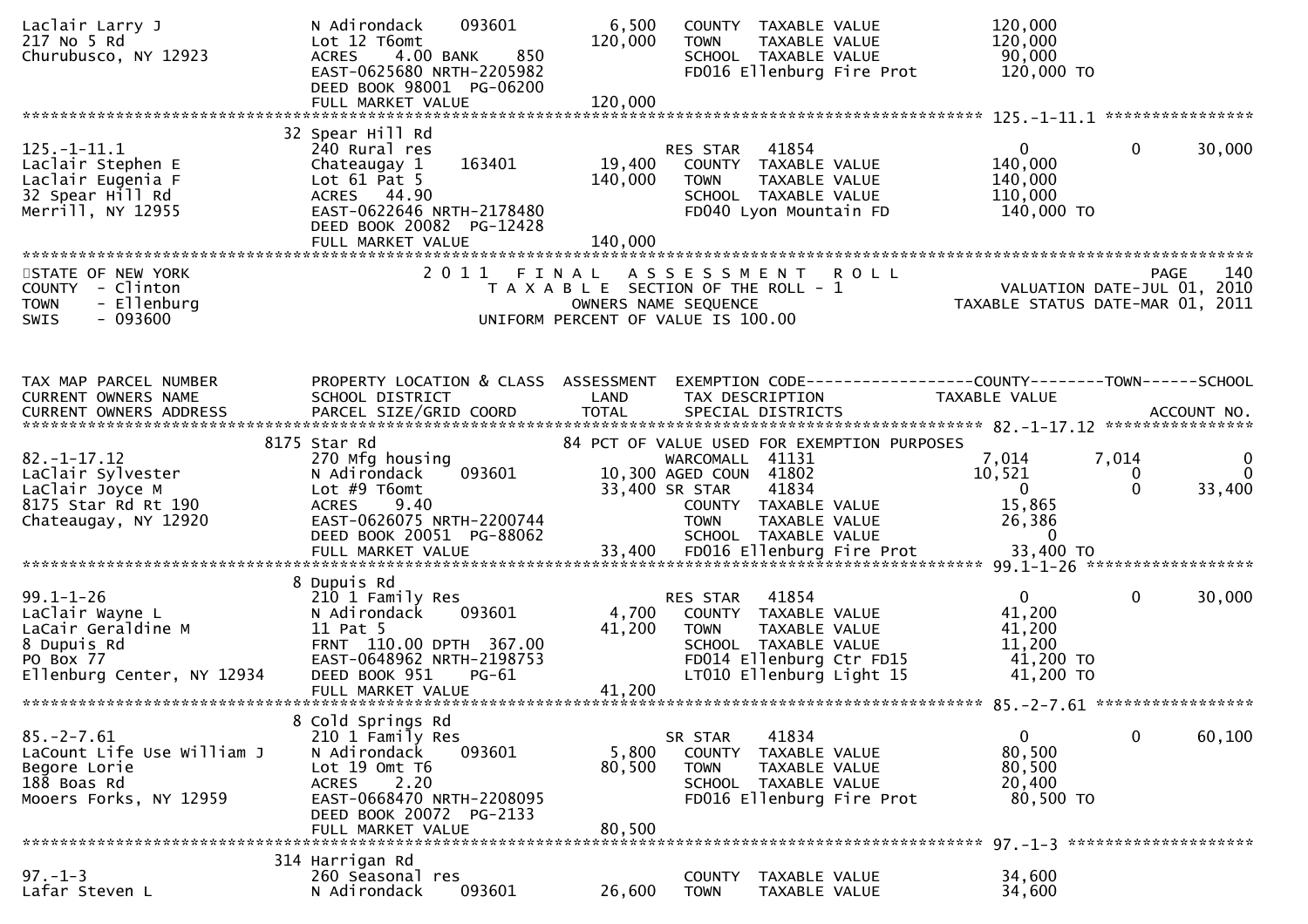| Lafar Joyce D<br>694 Gore Rd<br>Highgate Center, VT 05459                                                                          | 10 Pat 6<br>ACRES 102.00<br>EAST-0624151 NRTH-2198781<br>DEED BOOK 20001 PG-24146<br>FULL MARKET VALUE                                                                       | 34,600<br>34,600          | SCHOOL TAXABLE VALUE<br>FD016 Ellenburg Fire Prot                                                                                                         | 34,600<br>34,600 TO                                                  |              |        |
|------------------------------------------------------------------------------------------------------------------------------------|------------------------------------------------------------------------------------------------------------------------------------------------------------------------------|---------------------------|-----------------------------------------------------------------------------------------------------------------------------------------------------------|----------------------------------------------------------------------|--------------|--------|
|                                                                                                                                    | 277 Trombley Rd                                                                                                                                                              |                           |                                                                                                                                                           |                                                                      |              |        |
| $115. - 1 - 23.2$<br>Lafave Kenneth A<br>$\overline{\phantom{a}}$<br>277 Trombley Rd<br>Ellenburg Center, NY 12934                 | 240 Rural res<br>093601<br>N Adirondack<br>Lot 47 T5omt<br>080<br>ACRES 62.10 BANK<br>EAST-0661570 NRTH-2186076<br>DEED BOOK 20001 PG-19573<br>FULL MARKET VALUE             | 78,500<br>78,500          | 41854<br>RES STAR<br>21,600 COUNTY TAXABLE VALUE<br>TAXABLE VALUE<br><b>TOWN</b><br>SCHOOL TAXABLE VALUE<br>FD016 Ellenburg Fire Prot                     | $0 \qquad \qquad$<br>78,500<br>78,500<br>48,500<br>78,500 TO         | $\mathbf{0}$ | 30,000 |
|                                                                                                                                    |                                                                                                                                                                              |                           |                                                                                                                                                           |                                                                      |              |        |
| STATE OF NEW YORK<br>COUNTY - Clinton<br>- Ellenburg<br><b>TOWN</b><br>$-093600$<br>SWIS                                           |                                                                                                                                                                              |                           | 2011 FINAL ASSESSMENT<br><b>ROLL</b><br>T A X A B L E SECTION OF THE ROLL - 1<br>OWNERS NAME SEQUENCE<br>UNIFORM PERCENT OF VALUE IS 100.00               | VALUATION DATE-JUL 01, 2010<br>TAXABLE STATUS DATE-MAR 01, 2011      | <b>PAGE</b>  | 141    |
|                                                                                                                                    |                                                                                                                                                                              |                           |                                                                                                                                                           |                                                                      |              |        |
| TAX MAP PARCEL NUMBER<br>CURRENT OWNERS NAME                                                                                       | PROPERTY LOCATION & CLASS ASSESSMENT<br>SCHOOL DISTRICT                                                                                                                      | LAND                      | EXEMPTION CODE-----------------COUNTY-------TOWN------SCHOOL<br>TAX DESCRIPTION                                                                           | TAXABLE VALUE                                                        |              |        |
|                                                                                                                                    |                                                                                                                                                                              |                           |                                                                                                                                                           |                                                                      |              |        |
|                                                                                                                                    | 5076 Rt 11                                                                                                                                                                   |                           |                                                                                                                                                           |                                                                      |              |        |
| $71.3 - 2 - 12$<br>Lafave Kenneth N<br>Lafave Sharon<br>5076 Rt 11<br>PO Box 79                                                    | 210 1 Family Res<br>N Adirondack<br>093601<br>20 Pat 6<br>FRNT 150.00 DPTH 160.00<br>EAST-0673551 NRTH-2213564                                                               | 4,400<br>98,000           | 41834<br>SR STAR<br>COUNTY TAXABLE VALUE<br><b>TOWN</b><br>TAXABLE VALUE<br>SCHOOL TAXABLE VALUE<br>FD002 Ellenburg Dpt FD 21                             | $\mathbf{0}$<br>98,000<br>98,000<br>37,900<br>98,000 TO              | $\mathbf 0$  | 60,100 |
| Ellenburg Depot, NY 12935                                                                                                          | DEED BOOK 537<br><b>PG-712</b><br>FULL MARKET VALUE                                                                                                                          | 98,000                    | LT011 Ellenburg Light 21                                                                                                                                  | 98,000 TO                                                            |              |        |
|                                                                                                                                    | 6720 Star Rd                                                                                                                                                                 |                           |                                                                                                                                                           |                                                                      |              |        |
| $85. - 1 - 2.3$<br>oɔ.-⊥-∠.ɔ<br>Lafave Nicholas A<br>Lafave Kristi L<br>6720 star Pd<br>6720 Star Rd<br>Ellenburg Center, NY 12934 | 210 1 Family Res<br>N Adirondack<br>093601<br>18 Pat 6<br>FRNT 150.00 DPTH 175.00<br>EAST-0661493 NRTH-2206550<br>DEED BOOK 20082 PG-16653                                   | 4,600<br>87,000           | 41854<br>RES STAR<br>COUNTY TAXABLE VALUE<br>TAXABLE VALUE<br><b>TOWN</b><br>SCHOOL TAXABLE VALUE<br>FD016 Ellenburg Fire Prot<br>LT012 Ellenburg Light 5 | $\mathbf{0}$<br>87,000<br>87,000<br>57,000<br>87,000 TO<br>87,000 TO | $\mathbf 0$  | 30,000 |
|                                                                                                                                    |                                                                                                                                                                              |                           |                                                                                                                                                           |                                                                      |              |        |
|                                                                                                                                    | 6782 Star Rd                                                                                                                                                                 |                           |                                                                                                                                                           |                                                                      |              |        |
| $85. - 1 - 15$<br>LaFave Ricky J<br>6782 Star Rd Rt 190<br>Ellenburg Center, NY 12934                                              | 210 1 Family Res<br>N Adirondack<br>093601<br>Lot 18 T6omt<br><b>ACRES</b><br>1.40 BANK<br>320<br>EAST-0659990 NRTH-2206426<br>DEED BOOK 20031 PG-62307<br>FULL MARKET VALUE | 5,000<br>93,000<br>93,000 | 41854<br>RES STAR<br>COUNTY TAXABLE VALUE<br>TAXABLE VALUE<br><b>TOWN</b><br>SCHOOL TAXABLE VALUE<br>FD016 Ellenburg Fire Prot                            | $\mathbf{0}$<br>93,000<br>93,000<br>63,000<br>93,000 TO              | 0            | 30,000 |
|                                                                                                                                    |                                                                                                                                                                              |                           |                                                                                                                                                           |                                                                      |              |        |
| $85. - 1 - 16$<br>LaFave Russell N<br>LaFave Linda                                                                                 | 6760 Star Rd<br>210 1 Family Res<br>093601<br>N Adirondack<br>Lot 18 T6 OMT                                                                                                  | 5,600<br>147,000          | 41854<br>RES STAR<br><b>COUNTY</b><br>TAXABLE VALUE<br><b>TOWN</b><br>TAXABLE VALUE                                                                       | $\mathbf{0}$<br>147,000<br>147,000                                   | 0            | 30,000 |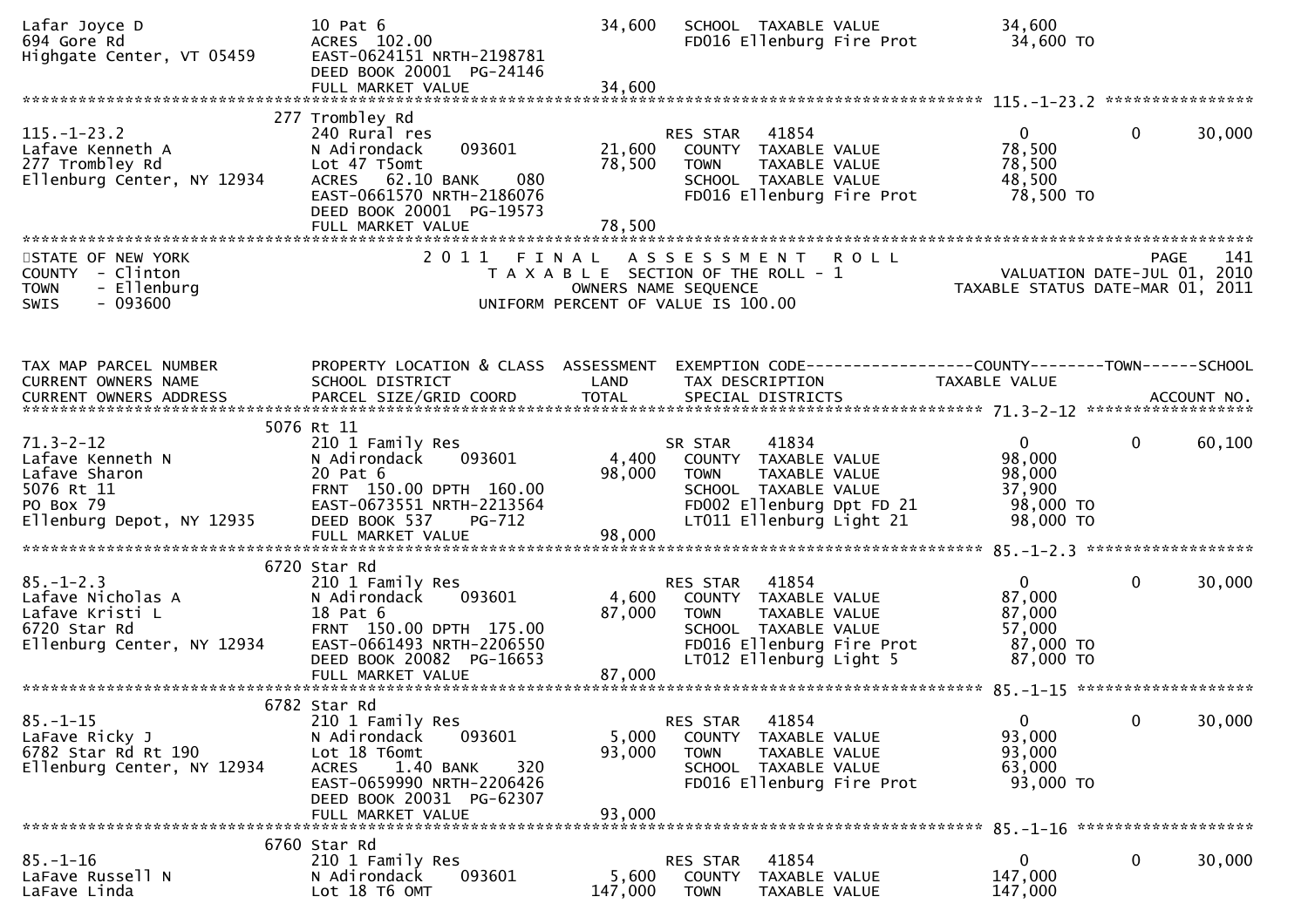| 6760 Star Rd<br>Ellenburg Center, NY 12934                                                                          | 080<br>2.00 BANK<br><b>ACRES</b><br>EAST-0660381 NRTH-2206446<br>DEED BOOK 20051 PG-87580<br>FULL MARKET VALUE                                                                   | 147,000                   | SCHOOL TAXABLE VALUE<br>FD016 Ellenburg Fire Prot                                                                                                                                                            | 117,000<br>147,000 TO                                                                      |                                 |                             |
|---------------------------------------------------------------------------------------------------------------------|----------------------------------------------------------------------------------------------------------------------------------------------------------------------------------|---------------------------|--------------------------------------------------------------------------------------------------------------------------------------------------------------------------------------------------------------|--------------------------------------------------------------------------------------------|---------------------------------|-----------------------------|
|                                                                                                                     |                                                                                                                                                                                  |                           |                                                                                                                                                                                                              |                                                                                            |                                 |                             |
| $70. - 1 - 33.25$<br>Lafountain Thomas<br>Prevo Lynn<br>5755 Rt 11<br>Ellenburg Center, NY                          | 5755 Rt 11<br>210 1 Family Res<br>093601<br>N Adirondack<br>Lot 17 T6omt<br>080<br><b>ACRES</b><br>2.90 BANK<br>EAST-0658450 NRTH-2208837<br>12934-2908 DEED BOOK 98001 PG-04010 | 6,000<br>118,000          | 41854<br>RES STAR<br>COUNTY TAXABLE VALUE<br><b>TOWN</b><br>TAXABLE VALUE<br>SCHOOL TAXABLE VALUE<br>FD016 Ellenburg Fire Prot                                                                               | $\mathbf{0}$<br>118,000<br>118,000<br>88,000<br>118,000 TO                                 | $\Omega$                        | 30,000                      |
|                                                                                                                     |                                                                                                                                                                                  |                           |                                                                                                                                                                                                              |                                                                                            |                                 |                             |
| STATE OF NEW YORK<br>COUNTY - Clinton<br>- Ellenburg<br><b>TOWN</b><br>$-093600$<br>SWIS                            |                                                                                                                                                                                  |                           | 2011 FINAL ASSESSMENT<br>T A X A B L E SECTION OF THE ROLL - 1<br>OWNERS NAME SEQUENCE<br>UNIFORM PERCENT OF VALUE IS 100.00                                                                                 | <b>ROLL</b><br>PAGE 142<br>VALUATION DATE-JUL 01, 2010<br>TAXABLE STATUS DATE-MAR 01, 2011 |                                 |                             |
|                                                                                                                     |                                                                                                                                                                                  |                           |                                                                                                                                                                                                              |                                                                                            |                                 |                             |
| TAX MAP PARCEL NUMBER<br>CURRENT OWNERS NAME                                                                        | PROPERTY LOCATION & CLASS ASSESSMENT<br>SCHOOL DISTRICT                                                                                                                          | LAND                      | TAX DESCRIPTION                                                                                                                                                                                              | <b>TAXABLE VALUE</b>                                                                       |                                 |                             |
|                                                                                                                     |                                                                                                                                                                                  |                           |                                                                                                                                                                                                              |                                                                                            |                                 |                             |
| $70. - 1 - 4.1$<br>Lafreniere Randall C<br>86 Bull Run Rd<br>Ellenburg Depot, NY 12935<br>MAY BE SUBJECT TO PAYMENT | 86 Bull Run Rd<br>241 Rural res&ag<br>093601<br>N Adirondack<br>22 Pat 6<br>ACRES 265.30<br>EAST-0668642 NRTH-2214725<br>DEED BOOK 898<br>PG-347                                 |                           | 54 PCT OF VALUE USED FOR EXEMPTION PURPOSES<br>WARNONALL 41121<br>85,500 AGRI DISTR 41720<br>174,000 RES STAR<br>41854<br>COUNTY TAXABLE VALUE<br>TAXABLE VALUE<br><b>TOWN</b><br>SCHOOL TAXABLE VALUE       | 14,094<br>5,332<br>$\mathbf 0$<br>154,574<br>154,574<br>138,668                            | 14,094<br>5,332<br>$\mathbf{0}$ | $\bf{0}$<br>5,332<br>30,000 |
|                                                                                                                     |                                                                                                                                                                                  |                           |                                                                                                                                                                                                              |                                                                                            |                                 |                             |
| $99. - 2 - 16$<br>Lagasse Gary<br>Lagasse Shirley<br>1329 Smith Rd<br>Ellenburg Center, NY 12934                    | 1329 Smith Rd<br>210 1 Family Res<br>N Adirondack<br>093601<br>$4 - A$<br><b>ACRES</b><br>4.90<br>EAST-0653303 NRTH-2195961<br>$PG-56$<br>DEED BOOK 567<br>FULL MARKET VALUE     | 35,000<br>35,000          | 94 PCT OF VALUE USED FOR EXEMPTION PURPOSES<br>WARNONALL 41121<br>41854<br>7,000 RES STAR<br>COUNTY TAXABLE VALUE<br><b>TAXABLE VALUE</b><br><b>TOWN</b><br>SCHOOL TAXABLE VALUE<br>FD014 Ellenburg Ctr FD15 | 4,935<br>$\overline{0}$<br>30,065<br>30,065<br>5,000<br>35,000 TO                          | 4,935<br>$\Omega$               | 0<br>30,000                 |
|                                                                                                                     |                                                                                                                                                                                  |                           |                                                                                                                                                                                                              |                                                                                            |                                 |                             |
| $115. - 1 - 24$<br>Lagree Nicholas J<br>Laclair Alicia M<br>232 Trombley Rd<br>Ellenburg Center, NY 12934           | 232 Trombley Rd<br>210 1 Family Res<br>093601<br>N Adirondack<br>4.10 BANK<br>080<br><b>ACRES</b><br>EAST-0659378 NRTH-2185999<br>DEED BOOK 20082 PG-16936<br>FULL MARKET VALUE  | 6,900<br>58,700<br>58,700 | RES STAR<br>41854<br>COUNTY TAXABLE VALUE<br><b>TOWN</b><br>TAXABLE VALUE<br>SCHOOL TAXABLE VALUE<br>FD016 Ellenburg Fire Prot                                                                               | 0<br>58,700<br>58,700<br>28,700<br>58,700 TO                                               | $\bf{0}$                        | 30,000                      |
| $127. - 1 - 14$<br>LaLima Michael A<br>LaLima Deborah L<br>40 Alder Dr<br>Mastic Beach, NY 11951                    | Sears Rd<br>910 Priv forest<br>093601<br>N Adirondack<br>Lots 67 & 68 T5omt<br>ACRES 72.50<br>EAST-0642684 NRTH-2180935                                                          | 25,800<br>25,800          | COUNTY TAXABLE VALUE<br>TAXABLE VALUE<br><b>TOWN</b><br>SCHOOL TAXABLE VALUE<br>FD016 Ellenburg Fire Prot                                                                                                    | 25,800<br>25,800<br>25,800<br>25,800 TO                                                    |                                 |                             |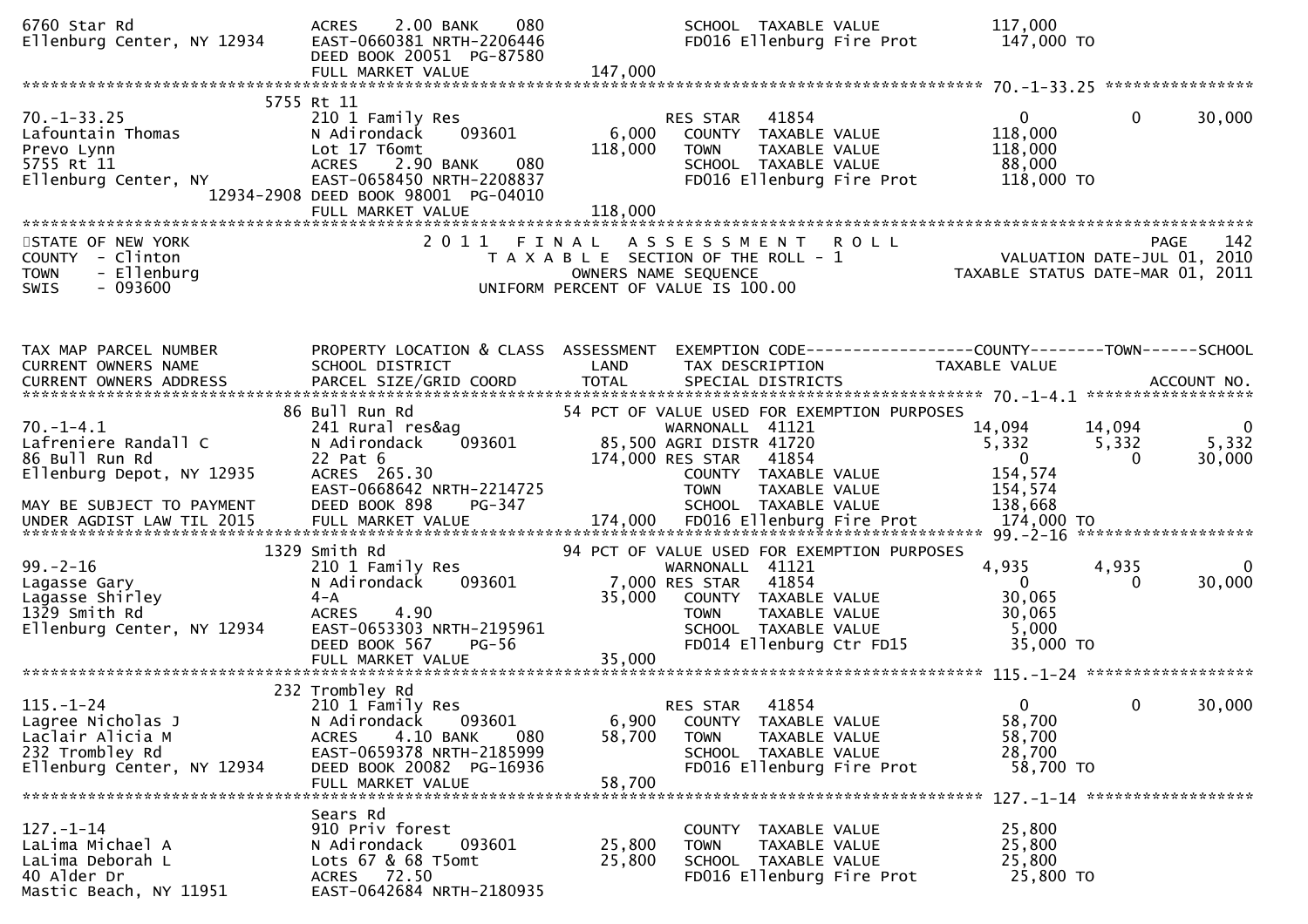|                                                                                                      | DEED BOOK 20092 PG-22601<br>FULL MARKET VALUE                                                                                                                                 | 25,800                     |                                                                                                                                                                                                                                                |                                                                                                                                                                             |
|------------------------------------------------------------------------------------------------------|-------------------------------------------------------------------------------------------------------------------------------------------------------------------------------|----------------------------|------------------------------------------------------------------------------------------------------------------------------------------------------------------------------------------------------------------------------------------------|-----------------------------------------------------------------------------------------------------------------------------------------------------------------------------|
| $84. - 1 - 13.2$<br>LaMare Scott<br>LaMare Adrian<br>30 Vaughn Rd<br>Morrisonville, NY 12962         | Arno Rd<br>$322$ Rural vac $>10$<br>093601<br>N Adirondack<br>Lot 6 & 7 T50mt<br>ACRES 76.80<br>EAST-0660599 NRTH-2199541<br>DEED BOOK 20102 PG-35244<br>FULL MARKET VALUE    | 23,500<br>23,500<br>23,500 | COUNTY TAXABLE VALUE<br><b>TOWN</b><br>TAXABLE VALUE<br>SCHOOL TAXABLE VALUE<br>FD014 Ellenburg Ctr FD15                                                                                                                                       | 23,500<br>23,500<br>23,500<br>23,500 TO                                                                                                                                     |
| STATE OF NEW YORK<br>COUNTY - Clinton<br>- Ellenburg<br><b>TOWN</b><br>$-093600$<br><b>SWIS</b>      | 2011<br>FINAL                                                                                                                                                                 |                            | A S S E S S M E N T<br><b>ROLL</b><br>T A X A B L E SECTION OF THE ROLL - 1<br>OWNERS NAME SEQUENCE<br>UNIFORM PERCENT OF VALUE IS 100.00                                                                                                      | PAGE 143<br>VALUATION DATE-JUL 01, 2010<br>TAXABLE STATUS DATE USE 101 TAXABLE<br>TAXABLE STATUS DATE-MAR 01, 2011                                                          |
| TAX MAP PARCEL NUMBER<br>CURRENT OWNERS NAME<br>CURRENT OWNERS ADDRESS                               | PROPERTY LOCATION & CLASS ASSESSMENT<br>SCHOOL DISTRICT                                                                                                                       | LAND                       | TAX DESCRIPTION                                                                                                                                                                                                                                | EXEMPTION CODE-----------------COUNTY-------TOWN------SCHOOL<br>TAXABLE VALUE                                                                                               |
| $70. - 1 - 33.1$<br>Lamb Eric<br>Lamb Bernice<br>5706 Rt 11<br>Ellenburg Center, NY 12934            | 5706 Rt 11<br>210 1 Family Res<br>093601<br>N Adirondack<br>Lot $18$ Omt#6<br><b>ACRES</b><br>3.10<br>EAST-0659694 NRTH-2208945<br>DEED BOOK 1008<br>$PG-75$                  | 6,300<br>86,000            | 41834<br>SR STAR<br>COUNTY TAXABLE VALUE<br>TAXABLE VALUE<br><b>TOWN</b><br>SCHOOL TAXABLE VALUE<br>FD016 Ellenburg Fire Prot                                                                                                                  | 60,100<br>$\Omega$<br>$\mathbf{0}$<br>86,000<br>86,000<br>25,900<br>86,000 TO                                                                                               |
| $155.2 - 1 - 10$<br>LaMere John<br>140 Blanche Rd<br>Merrill, NY 12955                               | Blanche Rd<br>$314$ Rural vac<10<br>093601<br>N Adirondack<br>119 Pat 5<br>3.00<br><b>ACRES</b><br>EAST-0634265 NRTH-2164754<br>DEED BOOK 566<br>PG-1152<br>FULL MARKET VALUE | 6,300<br>6,300<br>6,300    | COUNTY TAXABLE VALUE<br>TAXABLE VALUE<br>TOWN<br>SCHOOL TAXABLE VALUE<br>FD040 Lyon Mountain FD                                                                                                                                                | 6,300<br>6,300<br>6,300<br>6,300 то                                                                                                                                         |
| $155.2 - 1 - 11$<br>LaMere John<br>140 Blanche Rd<br>Merrill, NY 12955                               | 140 Blanche Rd<br>210 1 Family Res<br>093601<br>N Adirondack<br>119 Pat 5<br>6.00<br>ACRES<br>EAST-0634221 NRTH-2164676<br>DEED BOOK 522<br>PG-496<br>FULL MARKET VALUE       | 63,000                     | 95 PCT OF VALUE USED FOR EXEMPTION PURPOSES<br>WARNONALL 41121<br>8,100 WARDISALL 41141<br>63,000 AGED C&T 41801<br>41834<br>SR STAR<br>COUNTY TAXABLE VALUE<br><b>TOWN</b><br>TAXABLE VALUE<br>SCHOOL TAXABLE VALUE<br>FD040 Lyon Mountain FD | 8,978<br>8,978<br>$\bf{0}$<br>$\mathbf 0$<br>8,978<br>8,978<br>20,947<br>20,947<br>$\Omega$<br>60,100<br>$\mathbf{0}$<br>$\Omega$<br>24,097<br>24,097<br>2,900<br>63,000 TO |
| $155. - 3 - 23$<br>Lamountain Norman Jr<br>548 Palmer Rd<br>PO Box 213<br>Dickinson Center, NY 12930 | 4859 Rt 374<br>240 Rural res<br>N Adirondack<br>093601<br>Lot 120 T5omt<br>ACRES 10.00<br>EAST-0628948 NRTH-2163966                                                           | 8,500<br>16,200            | COUNTY TAXABLE VALUE<br><b>TOWN</b><br>TAXABLE VALUE<br>SCHOOL TAXABLE VALUE<br>FD040 Lyon Mountain FD                                                                                                                                         | 16,200<br>16,200<br>16,200<br>16,200 TO                                                                                                                                     |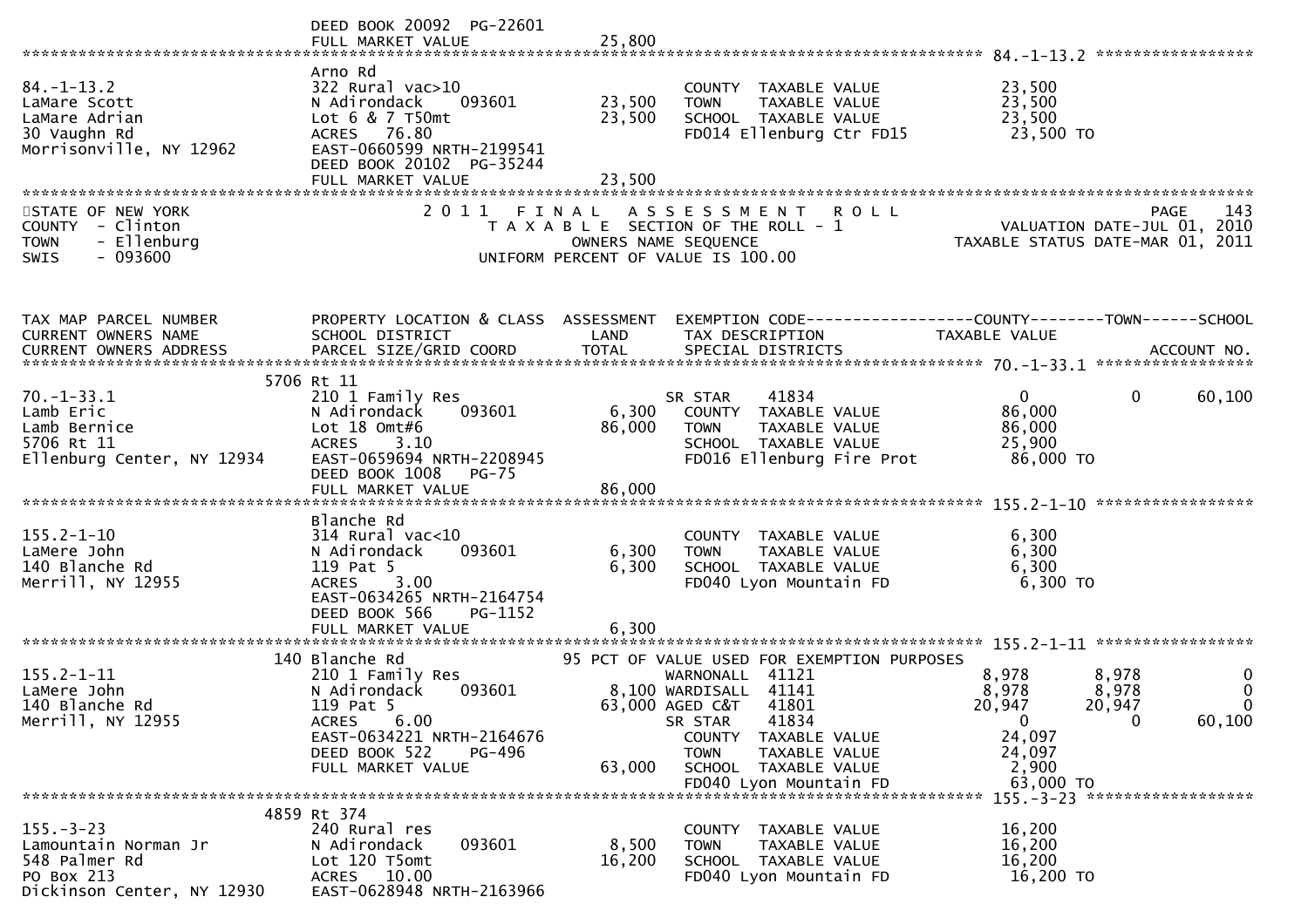|                                                                                                    | DEED BOOK 1003<br>$PG-189$<br>FULL MARKET VALUE                                                                                                                                                          | 16,200                    |                                                                                                                                                                                                         |                                                                                             |                    |
|----------------------------------------------------------------------------------------------------|----------------------------------------------------------------------------------------------------------------------------------------------------------------------------------------------------------|---------------------------|---------------------------------------------------------------------------------------------------------------------------------------------------------------------------------------------------------|---------------------------------------------------------------------------------------------|--------------------|
| $70. - 1 - 27.2$<br>Landry Edward M<br>Landry Anne<br>121 Bombard Rd<br>Ellenburg Center, NY 12934 | 121 Bombard Rd<br>240 Rural res<br>093601<br>N Adirondack<br>Lot 18 T6omt<br>ACRES 14.00<br>EAST-0663343 NRTH-2211660<br>DEED BOOK 809<br><b>PG-88</b>                                                   | 140,500                   | 94 PCT OF VALUE USED FOR EXEMPTION PURPOSES<br>WARCOMALL 41131<br>41854<br>12,800 RES STAR<br>COUNTY TAXABLE VALUE<br>TAXABLE VALUE<br><b>TOWN</b><br>SCHOOL TAXABLE VALUE<br>FD002 Ellenburg Dpt FD 21 | 33,018<br>33,018<br>$\mathbf{0}$<br>$\Omega$<br>107,482<br>107,482<br>110,500<br>140,500 TO | 0<br>30,000        |
| STATE OF NEW YORK<br>COUNTY - Clinton<br>- Ellenburg<br><b>TOWN</b><br>$-093600$<br><b>SWIS</b>    | 2011 FINAL                                                                                                                                                                                               |                           | <b>ROLL</b><br>A S S E S S M E N T<br>T A X A B L E SECTION OF THE ROLL - 1<br>OWNERS NAME SEQUENCE<br>UNIFORM PERCENT OF VALUE IS 100.00                                                               | VALUATION DATE-JUL 01, 2010<br>TAXABLE STATUS DATE-MAR 01, 2011                             | 144<br><b>PAGE</b> |
| TAX MAP PARCEL NUMBER<br><b>CURRENT OWNERS NAME</b>                                                | PROPERTY LOCATION & CLASS ASSESSMENT<br>SCHOOL DISTRICT                                                                                                                                                  | LAND                      | TAX DESCRIPTION                                                                                                                                                                                         | EXEMPTION CODE------------------COUNTY--------TOWN------SCHOOL<br><b>TAXABLE VALUE</b>      |                    |
| $97. - 1 - 6.42$<br>Lapierre Miller Lisa<br>16 St Edmonds Way<br>Ellenburg, NY 12933               | Tacey Rd<br>314 Rural vac<10<br>N Adirondack<br>093601<br>Lot 9 T6omt<br>4.50<br><b>ACRES</b><br>EAST-0628797 NRTH-2199692<br>DEED BOOK 20072 PG-5141                                                    | 7,100<br>7,100            | COUNTY TAXABLE VALUE<br>TAXABLE VALUE<br><b>TOWN</b><br>SCHOOL TAXABLE VALUE<br>FD016 Ellenburg Fire Prot                                                                                               | 7,100<br>7,100<br>7,100<br>7,100 TO                                                         |                    |
| $155. - 2 - 13$<br>LaPoint Albert<br>Charland Betty<br>96 Shutts Rd<br>Merrill, NY 12955           | 104 Shutts Rd<br>280 Res Multiple<br>N Adirondack<br>093601<br>119 Pat 5<br>70.00 DPTH 335.00<br><b>FRNT</b><br>ACRES 50.90<br>EAST-0630621 NRTH-2166820<br>DEED BOOK 832<br>PG-180<br>FULL MARKET VALUE | 89,000<br>89,000          | AGED COUN 41802<br>25,100 SR STAR<br>41834<br>COUNTY TAXABLE VALUE<br><b>TOWN</b><br>TAXABLE VALUE<br>SCHOOL TAXABLE VALUE<br>FD040 Lyon Mountain FD                                                    | 40,050<br>0<br>$\Omega$<br>$\overline{0}$<br>48,950<br>89,000<br>28,900<br>89,000 TO        | 0<br>60,100        |
| $155. - 3 - 5.3$<br>LaPoint Albert E<br>93 Shutts Rd<br>Merrill, NY 12955                          | 87 Shutts Rd<br>270 Mfg housing<br>N Adirondack<br>093601<br>Lot 119 Tun 5<br><b>ACRES</b><br>1.10<br>EAST-0630842 NRTH-2165233<br>DEED BOOK 20041 PG-73841<br>FULL MARKET VALUE                         | 5,000<br>30,200<br>30,200 | COUNTY<br>TAXABLE VALUE<br><b>TOWN</b><br>TAXABLE VALUE<br>SCHOOL TAXABLE VALUE<br>FD040 Lyon Mountain FD                                                                                               | 30,200<br>30,200<br>30,200<br>30,200 TO                                                     |                    |
| $155. - 2 - 15.61$<br>Lapoint Brenda<br>4198 Rt 3<br>Saranac, NY 12981                             | Shutts Rd<br>312 Vac w/imprv<br>093601<br>N Adirondack<br>Lot 120 T5omt<br>4.80<br><b>ACRES</b><br>EAST-0629299 NRTH-2164963                                                                             | 6,900<br>11,700           | COUNTY<br>TAXABLE VALUE<br>TAXABLE VALUE<br><b>TOWN</b><br>SCHOOL TAXABLE VALUE<br>FD040 Lyon Mountain FD                                                                                               | 11,700<br>11,700<br>11,700<br>11,700 TO                                                     |                    |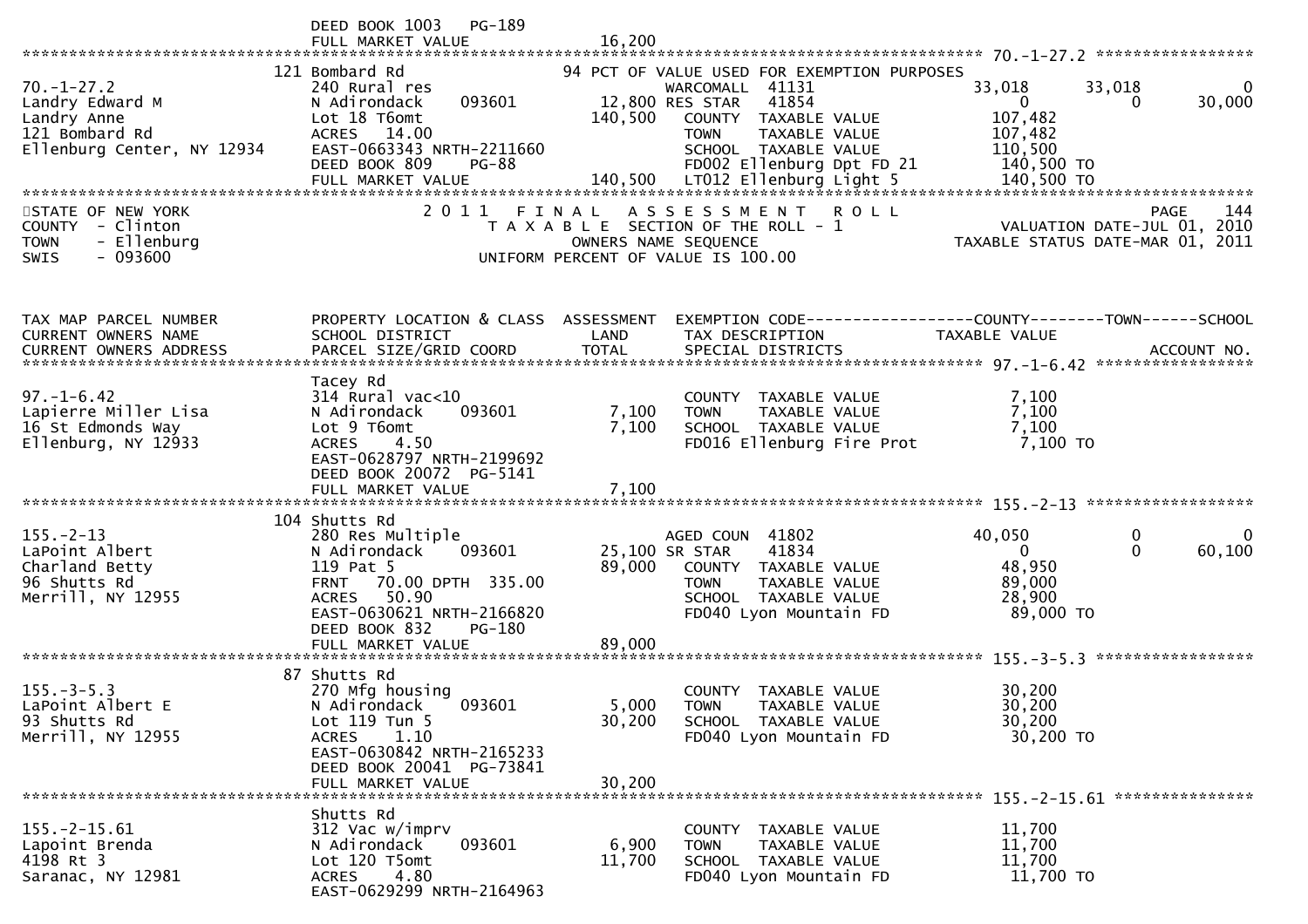|                                                                                                                                     | DEED BOOK 20061 PG-90660<br>FULL MARKET VALUE                                                                                                                                              | 11,700                     |                                                                                                                                                       |                                                                              |                    |
|-------------------------------------------------------------------------------------------------------------------------------------|--------------------------------------------------------------------------------------------------------------------------------------------------------------------------------------------|----------------------------|-------------------------------------------------------------------------------------------------------------------------------------------------------|------------------------------------------------------------------------------|--------------------|
| $155. - 2 - 12.2$<br>LaPoint David<br>LaPoint Noreen<br>76 Shutts Rd<br>Merrill, NY 12955                                           | 76 Shutts Rd<br>210 1 Family Res<br>093601<br>N Adirondack<br>Lot 102 T5omt<br>FRNT 264.00 DPTH 140.00<br>EAST-0631051 NRTH-2165585<br>DEED BOOK 695<br><b>PG-302</b><br>FULL MARKET VALUE | 4,700<br>80,800<br>80,800  | RES STAR<br>41854<br>COUNTY TAXABLE VALUE<br><b>TOWN</b><br>TAXABLE VALUE<br>SCHOOL TAXABLE VALUE<br>FD040 Lyon Mountain FD                           | $\Omega$<br>$\mathbf{0}$<br>80,800<br>80,800<br>50,800<br>80,800 TO          | 30,000             |
| STATE OF NEW YORK<br>COUNTY - Clinton<br>- Ellenburg<br><b>TOWN</b><br>$-093600$<br><b>SWIS</b>                                     |                                                                                                                                                                                            | OWNERS NAME SEQUENCE       | 2011 FINAL ASSESSMENT ROLL<br>T A X A B L E SECTION OF THE ROLL - 1<br>UNIFORM PERCENT OF VALUE IS 100.00                                             | VALUATION DATE-JUL 01, 2010<br>TAXABLE STATUS DATE-MAR 01, 2011              | 145<br><b>PAGE</b> |
| TAX MAP PARCEL NUMBER<br>CURRENT OWNERS NAME                                                                                        | SCHOOL DISTRICT                                                                                                                                                                            | LAND                       | PROPERTY LOCATION & CLASS ASSESSMENT EXEMPTION CODE----------------COUNTY-------TOWN------SCHOOL<br>TAX DESCRIPTION                                   | TAXABLE VALUE                                                                |                    |
| $155. - 3 - 8$<br>LaPoint Francis<br>LaPoint Jacqueline<br>4722 Rt 374<br>Merrill, NY 12955                                         | 4722 Rt 374<br>210 1 Family Res<br>093601<br>N Adirondack<br>119 Pat 5<br>FRNT 150.00 DPTH 125.00<br>EAST-0631623 NRTH-2162624<br>DEED BOOK 566<br>PG-449                                  | 3,900<br>42,000            | 41834<br>SR STAR<br>COUNTY TAXABLE VALUE<br><b>TOWN</b><br>TAXABLE VALUE<br>SCHOOL TAXABLE VALUE<br>FD040 Lyon Mountain FD                            | $\mathbf{0}$<br>$\mathbf 0$<br>42,000<br>42,000<br>$\mathbf{0}$<br>42,000 TO | 42,000             |
| $55. - 2 - 9$<br>LaPoint Gwynn<br>4988 Rt 11<br>Ellenburg Depot, NY 12935<br>MAY BE SUBJECT TO PAYMENT<br>UNDER AGDIST LAW TIL 2015 | 467 Canaan Rd<br>241 Rural res&ag<br>093601<br>N Adirondack<br>$40/41$ Pat 6<br>ACRES 113.80<br>EAST-0672330 NRTH-2224966<br>DEED BOOK 20082 PG-18393<br>FULL MARKET VALUE                 | 51,300<br>87,000<br>87,000 | AGRI DISTR 41720<br>COUNTY TAXABLE VALUE<br><b>TOWN</b><br>TAXABLE VALUE<br>SCHOOL TAXABLE VALUE<br>FD016 Ellenburg Fire Prot                         | 3,447<br>3,447<br>83,553<br>83,553<br>83,553<br>87,000 TO                    | 3,447              |
| $159. - 1 - 7.1$<br>LaPoint James<br>LaPoint Penelaine<br>231 Plank Rd<br>Ellenburg Depot, NY 12935                                 | Plank Rd<br>910 Priv forest<br>N Adirondack<br>093601<br>111 Pat 5<br>ACRES 54.10 BANK<br>080<br>EAST-0679267 NRTH-2166347<br>DEED BOOK 20041 PG-69369<br>FULL MARKET VALUE                | 20,300<br>20,300<br>20,300 | COUNTY TAXABLE VALUE<br><b>TOWN</b><br>TAXABLE VALUE<br>SCHOOL TAXABLE VALUE<br>FD016 Ellenburg Fire Prot                                             | 20,300<br>20,300<br>20,300<br>20,300 TO                                      |                    |
| $155.2 - 1 - 9.2$<br>LaPoint Jean B<br>146 Blanche Rd<br>Merrill, NY 12955                                                          | 146 Blanche Rd<br>270 Mfg housing<br>093601<br>N Adirondack<br>Lot 119 T5 Omt<br>FRNT 74.00 DPTH 429.00<br>EAST-0633278 NRTH-2164863<br>DEED BOOK 816<br>PG-191                            | 31,000                     | AGED C&T<br>41801<br>41834<br>3,900 SR STAR<br>COUNTY TAXABLE VALUE<br><b>TOWN</b><br>TAXABLE VALUE<br>SCHOOL TAXABLE VALUE<br>FD040 Lyon Mountain FD | 15,500<br>15,500<br>0<br>0<br>15,500<br>15,500<br>0<br>31,000 TO             | $\bf{0}$<br>31,000 |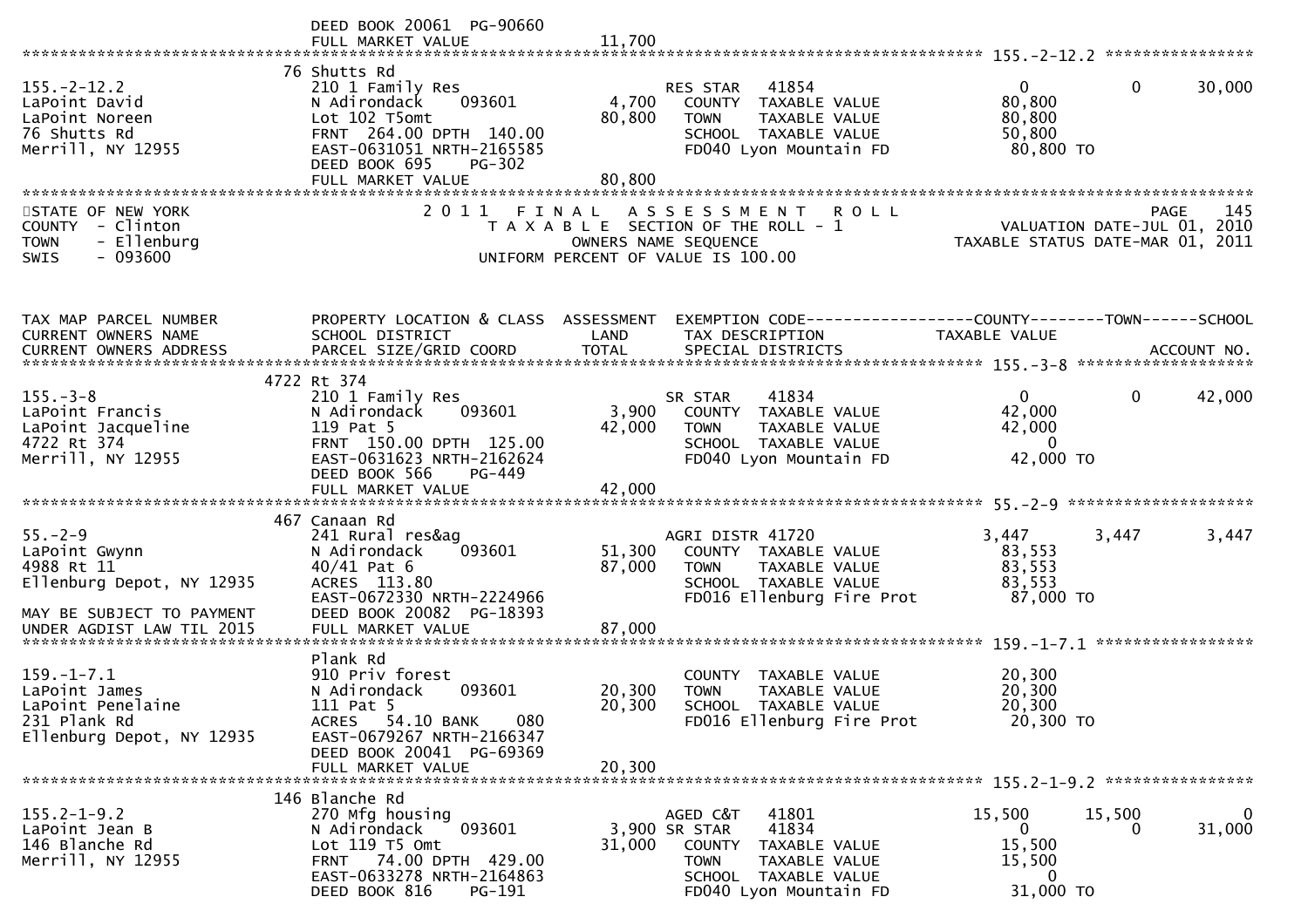| $155. - 3 - 17$<br>LaPoint Scott H<br>LaPoint Leasha A<br>4821 Rt 374<br>Merrill, NY 12955    | 4821 Rt 374<br>240 Rural res<br>093601<br>N Adirondack<br>120 Pat 5<br>ACRES 11.70<br>EAST-0629456 NRTH-2163648<br>DEED BOOK 20061 PG-97019<br>FULL MARKET VALUE                                  | 11,500<br>173,000<br>173,000 | RES STAR 41854<br>COUNTY TAXABLE VALUE<br>TOWN<br>TAXABLE VALUE<br>SCHOOL TAXABLE VALUE<br>FD040 Lyon Mountain FD                     | $\mathbf{0}$<br>$\mathbf{0}$<br>30,000<br>173,000<br>173,000<br>143,000<br>173,000 TO                                                                                                                                                                                                                                                               |
|-----------------------------------------------------------------------------------------------|---------------------------------------------------------------------------------------------------------------------------------------------------------------------------------------------------|------------------------------|---------------------------------------------------------------------------------------------------------------------------------------|-----------------------------------------------------------------------------------------------------------------------------------------------------------------------------------------------------------------------------------------------------------------------------------------------------------------------------------------------------|
| STATE OF NEW YORK<br>COUNTY - Clinton<br>- Ellenburg<br><b>TOWN</b><br>SWIS<br>$-093600$      | 2011 FINAL                                                                                                                                                                                        | OWNERS NAME SEQUENCE         | ASSESSMENT ROLL<br>T A X A B L E SECTION OF THE ROLL - 1<br>UNIFORM PERCENT OF VALUE IS 100.00                                        | PAGE<br>146                                                                                                                                                                                                                                                                                                                                         |
| TAX MAP PARCEL NUMBER<br>CURRENT OWNERS NAME                                                  | SCHOOL DISTRICT                                                                                                                                                                                   | LAND                         | TAX DESCRIPTION                                                                                                                       | PROPERTY LOCATION & CLASS ASSESSMENT EXEMPTION CODE----------------COUNTY-------TOWN------SCHOOL<br>TAXABLE VALUE<br>.4CCOUNT NO . PARCEL SIZE/GRID COORD TOTAL SPECIAL DISTRICTS . ACCOUNT NO . ACCOUNT NO . ACCOUNT NO . بالمكتبة المستوى المستوى المستوى المستوى المستوى المستوى المستوى المستوى المستوى المستوى المستوى المستوى المستوى المستوى |
| $71.3 - 3 - 28$<br>Larocca Michael<br>Larocca Mary C<br>30 Sunny Ridge Rd<br>Easton, CT 06425 | Lake Roxanne Rd<br>311 Res vac land<br>093601<br>N Adirondack<br>20 T6omt Lot 43 Sub<br>FRNT 133.01 DPTH 140.27<br>EAST-0673412 NRTH-2210586<br>DEED BOOK 784<br>$PG-51$                          | 8,000<br>8,000               | COUNTY TAXABLE VALUE<br><b>TOWN</b><br>TAXABLE VALUE<br>SCHOOL TAXABLE VALUE<br>FD002 Ellenburg Dpt FD 21<br>LT011 Ellenburg Light 21 | 8,000<br>8,000<br>8,000<br>8,000 TO<br>$8,000$ TO                                                                                                                                                                                                                                                                                                   |
| $71.3 - 3 - 29$<br>Larocca Michael<br>Larocca Mary C<br>30 Sunny Ridge Rd<br>Easton, CT 06425 | Lake Roxanne Rd<br>311 Res vac land<br>N Adirondack 093601<br>20 T6omt Sub Lot #42<br>FRNT 110.00 DPTH 150.40<br>EAST-0673466 NRTH-2210489<br>DEED BOOK 784<br>PG-51<br>FULL MARKET VALUE         | 9,200<br>9,200<br>9,200      | COUNTY TAXABLE VALUE<br><b>TOWN</b><br>TAXABLE VALUE<br>SCHOOL TAXABLE VALUE<br>FD002 Ellenburg Dpt FD 21<br>LT011 Ellenburg Light 21 | 9,200<br>9,200<br>9,200<br>9,200 TO<br>$9,200$ TO                                                                                                                                                                                                                                                                                                   |
| $71.3 - 3 - 30$<br>Larocca Michael<br>Larocca Mary C<br>30 Sunny Ridge Rd<br>Easton, CT 06425 | Lake Roxanne Rd<br>311 Res vac land<br>N Adirondack<br>093601<br>Lot 20 T6omt Sub Lot 41<br>FRNT 106.00 DPTH 151.00<br>EAST-0673515 NRTH-2210380<br>DEED BOOK 784<br>$PG-51$<br>FULL MARKET VALUE | 9,300<br>9,300<br>9,300      | COUNTY TAXABLE VALUE<br>TAXABLE VALUE<br><b>TOWN</b><br>SCHOOL TAXABLE VALUE<br>FD002 Ellenburg Dpt FD 21<br>LT011 Ellenburg Light 21 | 9,300<br>9,300<br>9,300<br>9,300 TO<br>9,300 TO                                                                                                                                                                                                                                                                                                     |
| $71.3 - 3 - 36$<br>Larocca Michael<br>Larocca Mary<br>30 Sunny Ridge Rd<br>Easton, CT 06612   | Lake Roxanne Rd<br>311 Res vac land<br>N Adirondack<br>093601<br>Lot 20 T6omt Sub Lot 35<br>FRNT 130.00 DPTH 150.00<br>EAST-0673449 NRTH-2210211<br>DEED BOOK 2061 PG-98611<br>FULL MARKET VALUE  | 9,300<br>9,300<br>9,300      | COUNTY TAXABLE VALUE<br>TAXABLE VALUE<br><b>TOWN</b><br>SCHOOL TAXABLE VALUE<br>FD002 Ellenburg Dpt FD 21<br>LT011 Ellenburg Light 21 | 9,300<br>9,300<br>9,300<br>9,300 TO<br>9,300 TO                                                                                                                                                                                                                                                                                                     |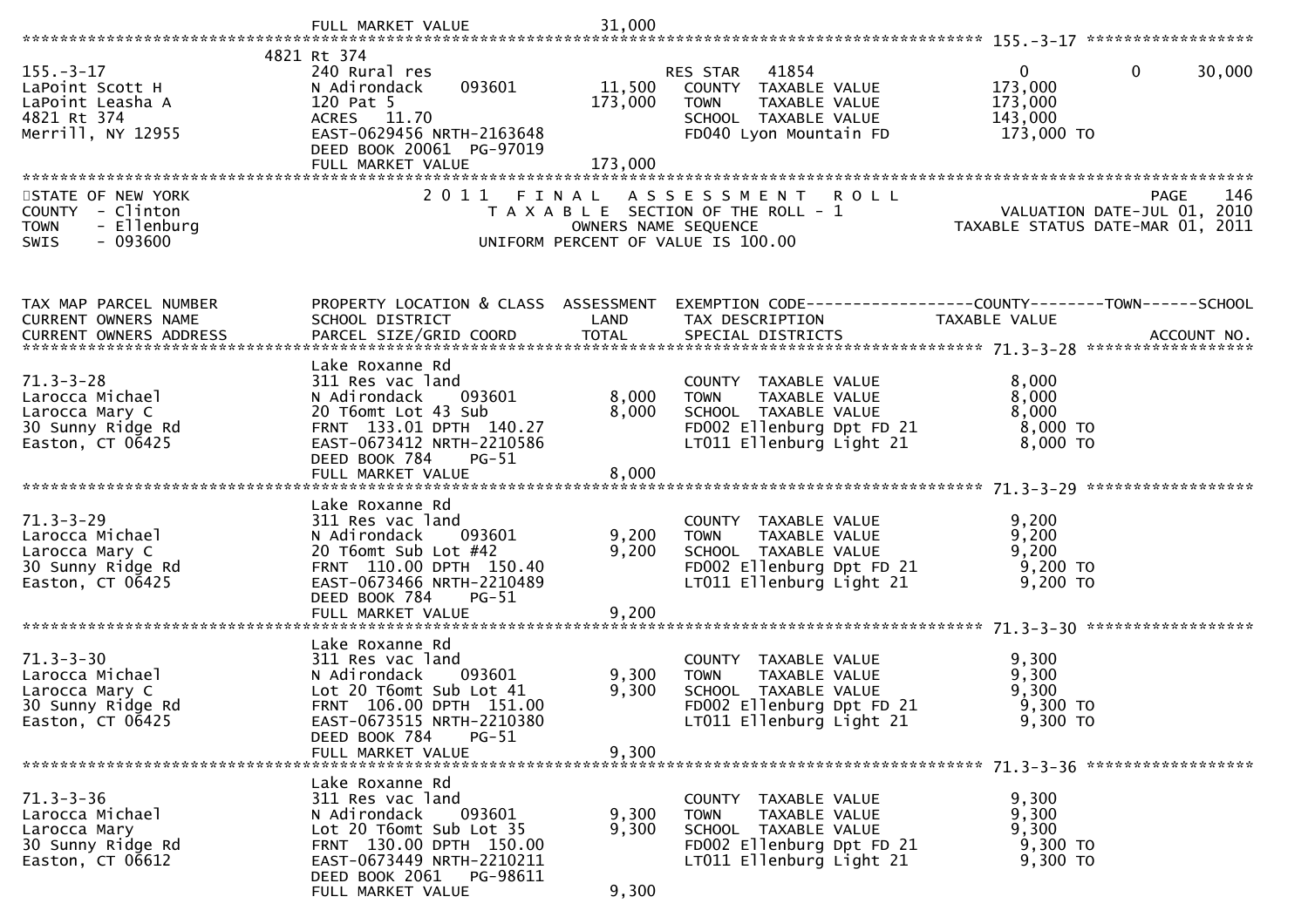| Lake Roxanne Rd<br>$71.3 - 3 - 37$<br>9,500<br>311 Res vac land<br>COUNTY TAXABLE VALUE<br>9,500 TOWN TAXABLE VALUE<br>9,500 SCHOOL TAXABLE VALUE<br>71.3-3-37<br>Larocca Michael<br>Larocca Mary C<br>30 Sunny Ridge Rd<br>Easton, CT 06425<br>N Adirondack 093601<br>9,500<br>9,500<br>Lot 20 T6omt Lot 34<br>FD002 Ellenburg Dpt FD $21$ 9,500 TO<br>FRNT 66.00 DPTH 151.00<br>LT011 Ellenburg Light 21 9,500 TO<br>EAST-0673405 NRTH-2210288<br>DEED BOOK 784<br><b>PG-51</b><br>FULL MARKET VALUE<br>9,500<br>STATE OF NEW YORK<br>2011 FINAL ASSESSMENT ROLL PAGE 147<br>TAXABLE SECTION OF THE ROLL - 1<br>OWNERS NAME SEQUENCE TAXABLE STATUS DATE-JUL 01, 2010<br>UNIFORM PERCENT OF VALUE IS 100.00<br>COUNTY - Clinton<br><b>TOWN</b><br>- Ellenburg<br>$-093600$<br><b>SWIS</b><br>PROPERTY LOCATION & CLASS ASSESSMENT EXEMPTION CODE---------------COUNTY-------TOWN------SCHOOL<br>TAX MAP PARCEL NUMBER<br>CURRENT OWNERS NAME<br>SCHOOL DISTRICT<br><b>Example 18 The LAND</b><br>TAX DESCRIPTION<br>TAXABLE VALUE<br>CURRENT OWNERS ADDRESS<br>Lake Roxanne Rd<br>$71.3 - 3 - 39$<br>9,100<br>311 Res vac land<br>COUNTY TAXABLE VALUE<br>TOWN - TAXABLE VALUE<br>SCHOOL - TAXABLE VALUE<br>9,100<br>N Adirondack     093601<br>20 Pat 6 Lot 32<br>9,100 TOWN<br>9,100<br>9,100<br>20 Pat 6 Lot 32<br>Larocca Mary C<br>FD002 Ellenburg Dpt FD 21 9,100 TO<br>30 Sunny Ridge Rd<br>FRNT 138.00 DPTH 146.21<br>LT011 Ellenburg Light 21 9,100 TO<br>Easton, CT 06425<br>EAST-0673289 NRTH-2210540<br>DEED BOOK 784<br>PG-51<br>Lake Roxanne Rd<br>71.3-3-46<br>Larocca Michael<br>Larocca Mary<br>30 Sunny Ridge Rd<br>311 Res vac land - WTRFNT<br>COUNTY TAXABLE VALUE 13,300<br>13,300 TOWN TAXABLE VALUE 13,300<br>13,300 SCHOOL TAXABLE VALUE 13,300<br>FD002 Ellenburg Dpt FD 21 13,300 TO<br>N Adirondack 093601<br>Lot 20 T6<br>Sunset Shores Ii Lot 45<br>LT011 Ellenburg Light 21 13,300 TO<br>FRNT 107.70 DPTH 199.00<br>Easton, CT 06612<br>EAST-0673271 NRTH-2210089<br>DEED BOOK 99001 PG-17403<br>13,300<br>FULL MARKET VALUE<br>Lake Roxanne Rd<br>$71.3 - 3 - 47$<br>311 Res vac land - WTRFNT<br>12,600<br>COUNTY TAXABLE VALUE<br>$\bar{1}2,600$<br>Larocca Michael<br>Larocca Mary C<br>30 Sunny Bidse Rd<br>093601<br>12,600 TOWN<br>TAXABLE VALUE<br>N Adirondack<br>12,600<br>12,600<br>Lot 20 T6omt<br>SCHOOL TAXABLE VALUE<br>FD002 Ellenburg Dpt FD 21<br>12,600 TO<br>30 Sunny Ridge Rd<br>Sunset Shores Ii Lot 44<br>FRNT 107.70 DPTH 170.00<br>LT011 Ellenburg Light 21<br>$12,600$ TO<br>Easton, $CT$ 06425<br>EAST-0673223 NRTH-2210197<br>DEED BOOK 784<br><b>PG-51</b><br>FULL MARKET VALUE<br>12,600<br>Lake Roxanne Rd<br>$71. - 3 - 4.2$<br>$314$ Rural vac<10<br>11,300<br>COUNTY TAXABLE VALUE |
|-------------------------------------------------------------------------------------------------------------------------------------------------------------------------------------------------------------------------------------------------------------------------------------------------------------------------------------------------------------------------------------------------------------------------------------------------------------------------------------------------------------------------------------------------------------------------------------------------------------------------------------------------------------------------------------------------------------------------------------------------------------------------------------------------------------------------------------------------------------------------------------------------------------------------------------------------------------------------------------------------------------------------------------------------------------------------------------------------------------------------------------------------------------------------------------------------------------------------------------------------------------------------------------------------------------------------------------------------------------------------------------------------------------------------------------------------------------------------------------------------------------------------------------------------------------------------------------------------------------------------------------------------------------------------------------------------------------------------------------------------------------------------------------------------------------------------------------------------------------------------------------------------------------------------------------------------------------------------------------------------------------------------------------------------------------------------------------------------------------------------------------------------------------------------------------------------------------------------------------------------------------------------------------------------------------------------------------------------------------------------------------------------------------------------------------------------------------------------------------------------------------------------------------------------------------------------------------------------------------------------------------------------------------------------------------------------------------------------------------------------------|
|                                                                                                                                                                                                                                                                                                                                                                                                                                                                                                                                                                                                                                                                                                                                                                                                                                                                                                                                                                                                                                                                                                                                                                                                                                                                                                                                                                                                                                                                                                                                                                                                                                                                                                                                                                                                                                                                                                                                                                                                                                                                                                                                                                                                                                                                                                                                                                                                                                                                                                                                                                                                                                                                                                                                                       |
|                                                                                                                                                                                                                                                                                                                                                                                                                                                                                                                                                                                                                                                                                                                                                                                                                                                                                                                                                                                                                                                                                                                                                                                                                                                                                                                                                                                                                                                                                                                                                                                                                                                                                                                                                                                                                                                                                                                                                                                                                                                                                                                                                                                                                                                                                                                                                                                                                                                                                                                                                                                                                                                                                                                                                       |
|                                                                                                                                                                                                                                                                                                                                                                                                                                                                                                                                                                                                                                                                                                                                                                                                                                                                                                                                                                                                                                                                                                                                                                                                                                                                                                                                                                                                                                                                                                                                                                                                                                                                                                                                                                                                                                                                                                                                                                                                                                                                                                                                                                                                                                                                                                                                                                                                                                                                                                                                                                                                                                                                                                                                                       |
|                                                                                                                                                                                                                                                                                                                                                                                                                                                                                                                                                                                                                                                                                                                                                                                                                                                                                                                                                                                                                                                                                                                                                                                                                                                                                                                                                                                                                                                                                                                                                                                                                                                                                                                                                                                                                                                                                                                                                                                                                                                                                                                                                                                                                                                                                                                                                                                                                                                                                                                                                                                                                                                                                                                                                       |
|                                                                                                                                                                                                                                                                                                                                                                                                                                                                                                                                                                                                                                                                                                                                                                                                                                                                                                                                                                                                                                                                                                                                                                                                                                                                                                                                                                                                                                                                                                                                                                                                                                                                                                                                                                                                                                                                                                                                                                                                                                                                                                                                                                                                                                                                                                                                                                                                                                                                                                                                                                                                                                                                                                                                                       |
|                                                                                                                                                                                                                                                                                                                                                                                                                                                                                                                                                                                                                                                                                                                                                                                                                                                                                                                                                                                                                                                                                                                                                                                                                                                                                                                                                                                                                                                                                                                                                                                                                                                                                                                                                                                                                                                                                                                                                                                                                                                                                                                                                                                                                                                                                                                                                                                                                                                                                                                                                                                                                                                                                                                                                       |
|                                                                                                                                                                                                                                                                                                                                                                                                                                                                                                                                                                                                                                                                                                                                                                                                                                                                                                                                                                                                                                                                                                                                                                                                                                                                                                                                                                                                                                                                                                                                                                                                                                                                                                                                                                                                                                                                                                                                                                                                                                                                                                                                                                                                                                                                                                                                                                                                                                                                                                                                                                                                                                                                                                                                                       |
|                                                                                                                                                                                                                                                                                                                                                                                                                                                                                                                                                                                                                                                                                                                                                                                                                                                                                                                                                                                                                                                                                                                                                                                                                                                                                                                                                                                                                                                                                                                                                                                                                                                                                                                                                                                                                                                                                                                                                                                                                                                                                                                                                                                                                                                                                                                                                                                                                                                                                                                                                                                                                                                                                                                                                       |
|                                                                                                                                                                                                                                                                                                                                                                                                                                                                                                                                                                                                                                                                                                                                                                                                                                                                                                                                                                                                                                                                                                                                                                                                                                                                                                                                                                                                                                                                                                                                                                                                                                                                                                                                                                                                                                                                                                                                                                                                                                                                                                                                                                                                                                                                                                                                                                                                                                                                                                                                                                                                                                                                                                                                                       |
|                                                                                                                                                                                                                                                                                                                                                                                                                                                                                                                                                                                                                                                                                                                                                                                                                                                                                                                                                                                                                                                                                                                                                                                                                                                                                                                                                                                                                                                                                                                                                                                                                                                                                                                                                                                                                                                                                                                                                                                                                                                                                                                                                                                                                                                                                                                                                                                                                                                                                                                                                                                                                                                                                                                                                       |
|                                                                                                                                                                                                                                                                                                                                                                                                                                                                                                                                                                                                                                                                                                                                                                                                                                                                                                                                                                                                                                                                                                                                                                                                                                                                                                                                                                                                                                                                                                                                                                                                                                                                                                                                                                                                                                                                                                                                                                                                                                                                                                                                                                                                                                                                                                                                                                                                                                                                                                                                                                                                                                                                                                                                                       |
|                                                                                                                                                                                                                                                                                                                                                                                                                                                                                                                                                                                                                                                                                                                                                                                                                                                                                                                                                                                                                                                                                                                                                                                                                                                                                                                                                                                                                                                                                                                                                                                                                                                                                                                                                                                                                                                                                                                                                                                                                                                                                                                                                                                                                                                                                                                                                                                                                                                                                                                                                                                                                                                                                                                                                       |
|                                                                                                                                                                                                                                                                                                                                                                                                                                                                                                                                                                                                                                                                                                                                                                                                                                                                                                                                                                                                                                                                                                                                                                                                                                                                                                                                                                                                                                                                                                                                                                                                                                                                                                                                                                                                                                                                                                                                                                                                                                                                                                                                                                                                                                                                                                                                                                                                                                                                                                                                                                                                                                                                                                                                                       |
|                                                                                                                                                                                                                                                                                                                                                                                                                                                                                                                                                                                                                                                                                                                                                                                                                                                                                                                                                                                                                                                                                                                                                                                                                                                                                                                                                                                                                                                                                                                                                                                                                                                                                                                                                                                                                                                                                                                                                                                                                                                                                                                                                                                                                                                                                                                                                                                                                                                                                                                                                                                                                                                                                                                                                       |
|                                                                                                                                                                                                                                                                                                                                                                                                                                                                                                                                                                                                                                                                                                                                                                                                                                                                                                                                                                                                                                                                                                                                                                                                                                                                                                                                                                                                                                                                                                                                                                                                                                                                                                                                                                                                                                                                                                                                                                                                                                                                                                                                                                                                                                                                                                                                                                                                                                                                                                                                                                                                                                                                                                                                                       |
|                                                                                                                                                                                                                                                                                                                                                                                                                                                                                                                                                                                                                                                                                                                                                                                                                                                                                                                                                                                                                                                                                                                                                                                                                                                                                                                                                                                                                                                                                                                                                                                                                                                                                                                                                                                                                                                                                                                                                                                                                                                                                                                                                                                                                                                                                                                                                                                                                                                                                                                                                                                                                                                                                                                                                       |
|                                                                                                                                                                                                                                                                                                                                                                                                                                                                                                                                                                                                                                                                                                                                                                                                                                                                                                                                                                                                                                                                                                                                                                                                                                                                                                                                                                                                                                                                                                                                                                                                                                                                                                                                                                                                                                                                                                                                                                                                                                                                                                                                                                                                                                                                                                                                                                                                                                                                                                                                                                                                                                                                                                                                                       |
|                                                                                                                                                                                                                                                                                                                                                                                                                                                                                                                                                                                                                                                                                                                                                                                                                                                                                                                                                                                                                                                                                                                                                                                                                                                                                                                                                                                                                                                                                                                                                                                                                                                                                                                                                                                                                                                                                                                                                                                                                                                                                                                                                                                                                                                                                                                                                                                                                                                                                                                                                                                                                                                                                                                                                       |
|                                                                                                                                                                                                                                                                                                                                                                                                                                                                                                                                                                                                                                                                                                                                                                                                                                                                                                                                                                                                                                                                                                                                                                                                                                                                                                                                                                                                                                                                                                                                                                                                                                                                                                                                                                                                                                                                                                                                                                                                                                                                                                                                                                                                                                                                                                                                                                                                                                                                                                                                                                                                                                                                                                                                                       |
|                                                                                                                                                                                                                                                                                                                                                                                                                                                                                                                                                                                                                                                                                                                                                                                                                                                                                                                                                                                                                                                                                                                                                                                                                                                                                                                                                                                                                                                                                                                                                                                                                                                                                                                                                                                                                                                                                                                                                                                                                                                                                                                                                                                                                                                                                                                                                                                                                                                                                                                                                                                                                                                                                                                                                       |
|                                                                                                                                                                                                                                                                                                                                                                                                                                                                                                                                                                                                                                                                                                                                                                                                                                                                                                                                                                                                                                                                                                                                                                                                                                                                                                                                                                                                                                                                                                                                                                                                                                                                                                                                                                                                                                                                                                                                                                                                                                                                                                                                                                                                                                                                                                                                                                                                                                                                                                                                                                                                                                                                                                                                                       |
|                                                                                                                                                                                                                                                                                                                                                                                                                                                                                                                                                                                                                                                                                                                                                                                                                                                                                                                                                                                                                                                                                                                                                                                                                                                                                                                                                                                                                                                                                                                                                                                                                                                                                                                                                                                                                                                                                                                                                                                                                                                                                                                                                                                                                                                                                                                                                                                                                                                                                                                                                                                                                                                                                                                                                       |
|                                                                                                                                                                                                                                                                                                                                                                                                                                                                                                                                                                                                                                                                                                                                                                                                                                                                                                                                                                                                                                                                                                                                                                                                                                                                                                                                                                                                                                                                                                                                                                                                                                                                                                                                                                                                                                                                                                                                                                                                                                                                                                                                                                                                                                                                                                                                                                                                                                                                                                                                                                                                                                                                                                                                                       |
|                                                                                                                                                                                                                                                                                                                                                                                                                                                                                                                                                                                                                                                                                                                                                                                                                                                                                                                                                                                                                                                                                                                                                                                                                                                                                                                                                                                                                                                                                                                                                                                                                                                                                                                                                                                                                                                                                                                                                                                                                                                                                                                                                                                                                                                                                                                                                                                                                                                                                                                                                                                                                                                                                                                                                       |
|                                                                                                                                                                                                                                                                                                                                                                                                                                                                                                                                                                                                                                                                                                                                                                                                                                                                                                                                                                                                                                                                                                                                                                                                                                                                                                                                                                                                                                                                                                                                                                                                                                                                                                                                                                                                                                                                                                                                                                                                                                                                                                                                                                                                                                                                                                                                                                                                                                                                                                                                                                                                                                                                                                                                                       |
|                                                                                                                                                                                                                                                                                                                                                                                                                                                                                                                                                                                                                                                                                                                                                                                                                                                                                                                                                                                                                                                                                                                                                                                                                                                                                                                                                                                                                                                                                                                                                                                                                                                                                                                                                                                                                                                                                                                                                                                                                                                                                                                                                                                                                                                                                                                                                                                                                                                                                                                                                                                                                                                                                                                                                       |
|                                                                                                                                                                                                                                                                                                                                                                                                                                                                                                                                                                                                                                                                                                                                                                                                                                                                                                                                                                                                                                                                                                                                                                                                                                                                                                                                                                                                                                                                                                                                                                                                                                                                                                                                                                                                                                                                                                                                                                                                                                                                                                                                                                                                                                                                                                                                                                                                                                                                                                                                                                                                                                                                                                                                                       |
|                                                                                                                                                                                                                                                                                                                                                                                                                                                                                                                                                                                                                                                                                                                                                                                                                                                                                                                                                                                                                                                                                                                                                                                                                                                                                                                                                                                                                                                                                                                                                                                                                                                                                                                                                                                                                                                                                                                                                                                                                                                                                                                                                                                                                                                                                                                                                                                                                                                                                                                                                                                                                                                                                                                                                       |
|                                                                                                                                                                                                                                                                                                                                                                                                                                                                                                                                                                                                                                                                                                                                                                                                                                                                                                                                                                                                                                                                                                                                                                                                                                                                                                                                                                                                                                                                                                                                                                                                                                                                                                                                                                                                                                                                                                                                                                                                                                                                                                                                                                                                                                                                                                                                                                                                                                                                                                                                                                                                                                                                                                                                                       |
|                                                                                                                                                                                                                                                                                                                                                                                                                                                                                                                                                                                                                                                                                                                                                                                                                                                                                                                                                                                                                                                                                                                                                                                                                                                                                                                                                                                                                                                                                                                                                                                                                                                                                                                                                                                                                                                                                                                                                                                                                                                                                                                                                                                                                                                                                                                                                                                                                                                                                                                                                                                                                                                                                                                                                       |
|                                                                                                                                                                                                                                                                                                                                                                                                                                                                                                                                                                                                                                                                                                                                                                                                                                                                                                                                                                                                                                                                                                                                                                                                                                                                                                                                                                                                                                                                                                                                                                                                                                                                                                                                                                                                                                                                                                                                                                                                                                                                                                                                                                                                                                                                                                                                                                                                                                                                                                                                                                                                                                                                                                                                                       |
|                                                                                                                                                                                                                                                                                                                                                                                                                                                                                                                                                                                                                                                                                                                                                                                                                                                                                                                                                                                                                                                                                                                                                                                                                                                                                                                                                                                                                                                                                                                                                                                                                                                                                                                                                                                                                                                                                                                                                                                                                                                                                                                                                                                                                                                                                                                                                                                                                                                                                                                                                                                                                                                                                                                                                       |
|                                                                                                                                                                                                                                                                                                                                                                                                                                                                                                                                                                                                                                                                                                                                                                                                                                                                                                                                                                                                                                                                                                                                                                                                                                                                                                                                                                                                                                                                                                                                                                                                                                                                                                                                                                                                                                                                                                                                                                                                                                                                                                                                                                                                                                                                                                                                                                                                                                                                                                                                                                                                                                                                                                                                                       |
|                                                                                                                                                                                                                                                                                                                                                                                                                                                                                                                                                                                                                                                                                                                                                                                                                                                                                                                                                                                                                                                                                                                                                                                                                                                                                                                                                                                                                                                                                                                                                                                                                                                                                                                                                                                                                                                                                                                                                                                                                                                                                                                                                                                                                                                                                                                                                                                                                                                                                                                                                                                                                                                                                                                                                       |
|                                                                                                                                                                                                                                                                                                                                                                                                                                                                                                                                                                                                                                                                                                                                                                                                                                                                                                                                                                                                                                                                                                                                                                                                                                                                                                                                                                                                                                                                                                                                                                                                                                                                                                                                                                                                                                                                                                                                                                                                                                                                                                                                                                                                                                                                                                                                                                                                                                                                                                                                                                                                                                                                                                                                                       |
|                                                                                                                                                                                                                                                                                                                                                                                                                                                                                                                                                                                                                                                                                                                                                                                                                                                                                                                                                                                                                                                                                                                                                                                                                                                                                                                                                                                                                                                                                                                                                                                                                                                                                                                                                                                                                                                                                                                                                                                                                                                                                                                                                                                                                                                                                                                                                                                                                                                                                                                                                                                                                                                                                                                                                       |
|                                                                                                                                                                                                                                                                                                                                                                                                                                                                                                                                                                                                                                                                                                                                                                                                                                                                                                                                                                                                                                                                                                                                                                                                                                                                                                                                                                                                                                                                                                                                                                                                                                                                                                                                                                                                                                                                                                                                                                                                                                                                                                                                                                                                                                                                                                                                                                                                                                                                                                                                                                                                                                                                                                                                                       |
|                                                                                                                                                                                                                                                                                                                                                                                                                                                                                                                                                                                                                                                                                                                                                                                                                                                                                                                                                                                                                                                                                                                                                                                                                                                                                                                                                                                                                                                                                                                                                                                                                                                                                                                                                                                                                                                                                                                                                                                                                                                                                                                                                                                                                                                                                                                                                                                                                                                                                                                                                                                                                                                                                                                                                       |
|                                                                                                                                                                                                                                                                                                                                                                                                                                                                                                                                                                                                                                                                                                                                                                                                                                                                                                                                                                                                                                                                                                                                                                                                                                                                                                                                                                                                                                                                                                                                                                                                                                                                                                                                                                                                                                                                                                                                                                                                                                                                                                                                                                                                                                                                                                                                                                                                                                                                                                                                                                                                                                                                                                                                                       |
|                                                                                                                                                                                                                                                                                                                                                                                                                                                                                                                                                                                                                                                                                                                                                                                                                                                                                                                                                                                                                                                                                                                                                                                                                                                                                                                                                                                                                                                                                                                                                                                                                                                                                                                                                                                                                                                                                                                                                                                                                                                                                                                                                                                                                                                                                                                                                                                                                                                                                                                                                                                                                                                                                                                                                       |
|                                                                                                                                                                                                                                                                                                                                                                                                                                                                                                                                                                                                                                                                                                                                                                                                                                                                                                                                                                                                                                                                                                                                                                                                                                                                                                                                                                                                                                                                                                                                                                                                                                                                                                                                                                                                                                                                                                                                                                                                                                                                                                                                                                                                                                                                                                                                                                                                                                                                                                                                                                                                                                                                                                                                                       |
|                                                                                                                                                                                                                                                                                                                                                                                                                                                                                                                                                                                                                                                                                                                                                                                                                                                                                                                                                                                                                                                                                                                                                                                                                                                                                                                                                                                                                                                                                                                                                                                                                                                                                                                                                                                                                                                                                                                                                                                                                                                                                                                                                                                                                                                                                                                                                                                                                                                                                                                                                                                                                                                                                                                                                       |
|                                                                                                                                                                                                                                                                                                                                                                                                                                                                                                                                                                                                                                                                                                                                                                                                                                                                                                                                                                                                                                                                                                                                                                                                                                                                                                                                                                                                                                                                                                                                                                                                                                                                                                                                                                                                                                                                                                                                                                                                                                                                                                                                                                                                                                                                                                                                                                                                                                                                                                                                                                                                                                                                                                                                                       |
|                                                                                                                                                                                                                                                                                                                                                                                                                                                                                                                                                                                                                                                                                                                                                                                                                                                                                                                                                                                                                                                                                                                                                                                                                                                                                                                                                                                                                                                                                                                                                                                                                                                                                                                                                                                                                                                                                                                                                                                                                                                                                                                                                                                                                                                                                                                                                                                                                                                                                                                                                                                                                                                                                                                                                       |
|                                                                                                                                                                                                                                                                                                                                                                                                                                                                                                                                                                                                                                                                                                                                                                                                                                                                                                                                                                                                                                                                                                                                                                                                                                                                                                                                                                                                                                                                                                                                                                                                                                                                                                                                                                                                                                                                                                                                                                                                                                                                                                                                                                                                                                                                                                                                                                                                                                                                                                                                                                                                                                                                                                                                                       |
|                                                                                                                                                                                                                                                                                                                                                                                                                                                                                                                                                                                                                                                                                                                                                                                                                                                                                                                                                                                                                                                                                                                                                                                                                                                                                                                                                                                                                                                                                                                                                                                                                                                                                                                                                                                                                                                                                                                                                                                                                                                                                                                                                                                                                                                                                                                                                                                                                                                                                                                                                                                                                                                                                                                                                       |
|                                                                                                                                                                                                                                                                                                                                                                                                                                                                                                                                                                                                                                                                                                                                                                                                                                                                                                                                                                                                                                                                                                                                                                                                                                                                                                                                                                                                                                                                                                                                                                                                                                                                                                                                                                                                                                                                                                                                                                                                                                                                                                                                                                                                                                                                                                                                                                                                                                                                                                                                                                                                                                                                                                                                                       |
|                                                                                                                                                                                                                                                                                                                                                                                                                                                                                                                                                                                                                                                                                                                                                                                                                                                                                                                                                                                                                                                                                                                                                                                                                                                                                                                                                                                                                                                                                                                                                                                                                                                                                                                                                                                                                                                                                                                                                                                                                                                                                                                                                                                                                                                                                                                                                                                                                                                                                                                                                                                                                                                                                                                                                       |
| 093601<br>11,300<br>11,300<br>Larrow Christopher<br>N Adirondack<br>TAXABLE VALUE<br><b>TOWN</b>                                                                                                                                                                                                                                                                                                                                                                                                                                                                                                                                                                                                                                                                                                                                                                                                                                                                                                                                                                                                                                                                                                                                                                                                                                                                                                                                                                                                                                                                                                                                                                                                                                                                                                                                                                                                                                                                                                                                                                                                                                                                                                                                                                                                                                                                                                                                                                                                                                                                                                                                                                                                                                                      |
| 11,300<br>526 West Shore Rd<br>Lot 20 T5omt<br>11,300<br>SCHOOL TAXABLE VALUE                                                                                                                                                                                                                                                                                                                                                                                                                                                                                                                                                                                                                                                                                                                                                                                                                                                                                                                                                                                                                                                                                                                                                                                                                                                                                                                                                                                                                                                                                                                                                                                                                                                                                                                                                                                                                                                                                                                                                                                                                                                                                                                                                                                                                                                                                                                                                                                                                                                                                                                                                                                                                                                                         |
| FD002 Ellenburg Dpt FD 21<br>11,300 TO<br>So Hero, VT 05486<br>2.30<br>ACRES                                                                                                                                                                                                                                                                                                                                                                                                                                                                                                                                                                                                                                                                                                                                                                                                                                                                                                                                                                                                                                                                                                                                                                                                                                                                                                                                                                                                                                                                                                                                                                                                                                                                                                                                                                                                                                                                                                                                                                                                                                                                                                                                                                                                                                                                                                                                                                                                                                                                                                                                                                                                                                                                          |
| EAST-0672615 NRTH-2211964<br>LT011 Ellenburg Light 21<br>11,300 TO                                                                                                                                                                                                                                                                                                                                                                                                                                                                                                                                                                                                                                                                                                                                                                                                                                                                                                                                                                                                                                                                                                                                                                                                                                                                                                                                                                                                                                                                                                                                                                                                                                                                                                                                                                                                                                                                                                                                                                                                                                                                                                                                                                                                                                                                                                                                                                                                                                                                                                                                                                                                                                                                                    |
| DEED BOOK 20051 PG-79943                                                                                                                                                                                                                                                                                                                                                                                                                                                                                                                                                                                                                                                                                                                                                                                                                                                                                                                                                                                                                                                                                                                                                                                                                                                                                                                                                                                                                                                                                                                                                                                                                                                                                                                                                                                                                                                                                                                                                                                                                                                                                                                                                                                                                                                                                                                                                                                                                                                                                                                                                                                                                                                                                                                              |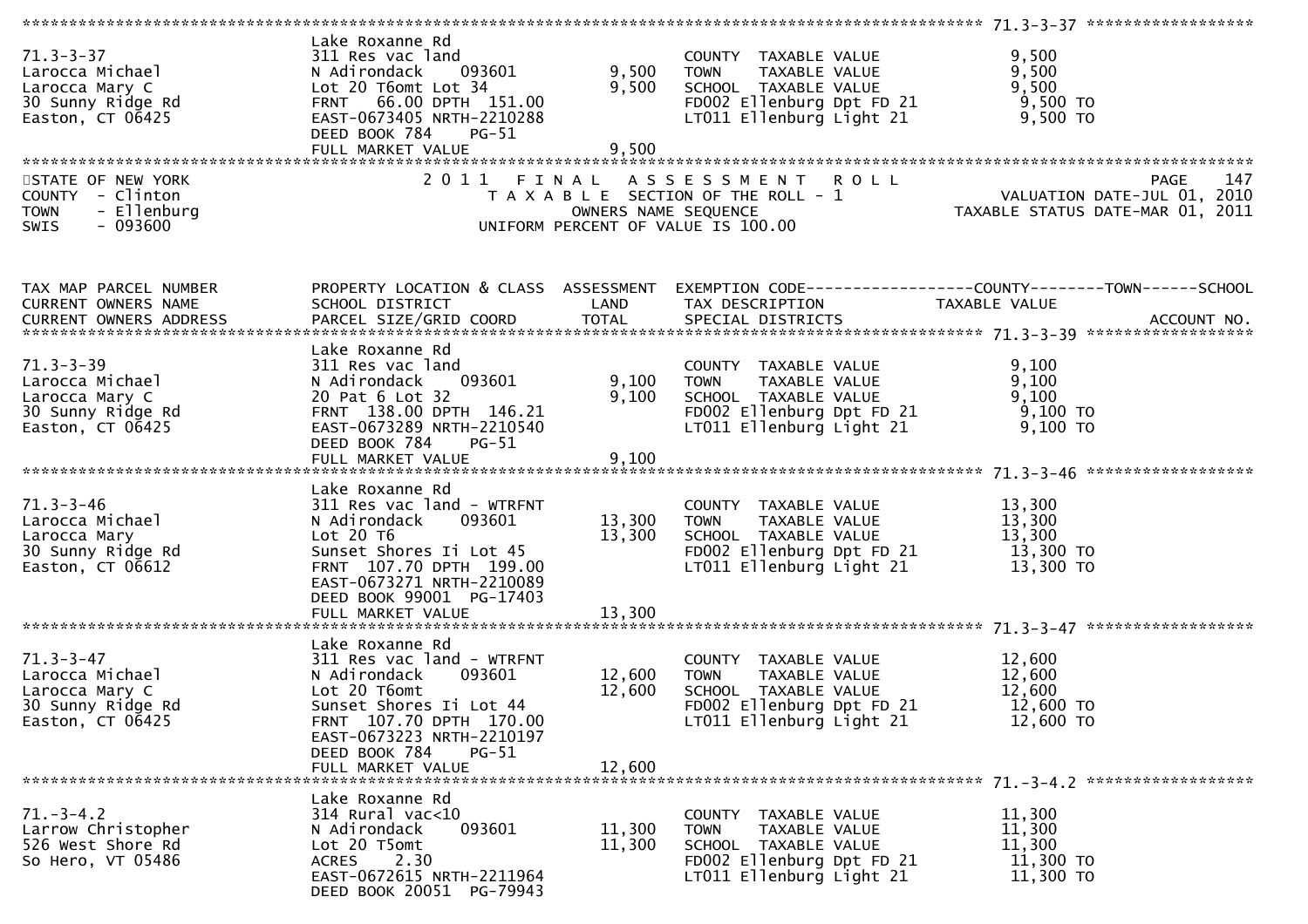|                                                                                                                                   | FULL MARKET VALUE                                                                                                                                                       | 11,300                     |                                                                                                                                      |                                                                                                             |
|-----------------------------------------------------------------------------------------------------------------------------------|-------------------------------------------------------------------------------------------------------------------------------------------------------------------------|----------------------------|--------------------------------------------------------------------------------------------------------------------------------------|-------------------------------------------------------------------------------------------------------------|
|                                                                                                                                   | 5600 Rt 11                                                                                                                                                              |                            |                                                                                                                                      |                                                                                                             |
| $85.1 - 1 - 1$<br>Lashomb Carl<br>PO Box 334<br>Norfolk, NY 13667                                                                 | 210 1 Family Res<br>093601<br>N Adirondack<br>18 Pat 6<br>080<br><b>ACRES</b><br>2.30 BANK<br>EAST-0662288 NRTH-2208383<br>DEED BOOK 20072 PG-4994<br>FULL MARKET VALUE | 5,800<br>44,500<br>44.500  | COUNTY TAXABLE VALUE<br>TAXABLE VALUE<br><b>TOWN</b><br>SCHOOL TAXABLE VALUE<br>FD016 Ellenburg Fire Prot<br>LT012 Ellenburg Light 5 | 44,500<br>44,500<br>44,500<br>44,500 TO<br>44,500 TO                                                        |
|                                                                                                                                   |                                                                                                                                                                         |                            |                                                                                                                                      |                                                                                                             |
| STATE OF NEW YORK<br>COUNTY - Clinton<br>- Ellenburg<br><b>TOWN</b><br>$-093600$<br>SWIS                                          | 2011 FINAL                                                                                                                                                              | OWNERS NAME SEQUENCE       | <b>ROLL</b><br>A S S E S S M E N T<br>T A X A B L E SECTION OF THE ROLL - 1<br>UNIFORM PERCENT OF VALUE IS 100.00                    | PAGE 148<br>VALUATION DATE-JUL 01, 2010<br>TAXARLE STATUS DATE  TAXARLE<br>TAXABLE STATUS DATE-MAR 01, 2011 |
| TAX MAP PARCEL NUMBER                                                                                                             | PROPERTY LOCATION & CLASS ASSESSMENT                                                                                                                                    |                            |                                                                                                                                      | EXEMPTION CODE------------------COUNTY--------TOWN------SCHOOL                                              |
| CURRENT OWNERS NAME                                                                                                               | SCHOOL DISTRICT                                                                                                                                                         | LAND                       | TAX DESCRIPTION                                                                                                                      | TAXABLE VALUE                                                                                               |
| CURRENT OWNERS ADDRESS                                                                                                            | PARCEL SIZE/GRID COORD                                                                                                                                                  | <b>TOTAL</b>               | SPECIAL DISTRICTS                                                                                                                    | ACCOUNT NO.                                                                                                 |
| $115. - 1 - 26$<br>Lashway Laurie A<br>Letourneau Arlene<br>115 W Curtis St<br>Tampa, FL 33603                                    | Trombley Rd<br>321 Abandoned ag<br>093601<br>N Adirondack<br>Lot 48 T5omt<br>ACRES 11.70<br>EAST-0659012 NRTH-2188194<br>DEED BOOK 20021 PG-48352<br>FULL MARKET VALUE  | 11,500<br>11,500<br>11,500 | COUNTY TAXABLE VALUE<br>TAXABLE VALUE<br><b>TOWN</b><br>SCHOOL TAXABLE VALUE<br>FD016 Ellenburg Fire Prot                            | 11,500<br>11,500<br>11,500<br>11,500 TO                                                                     |
|                                                                                                                                   | Trombley Rd                                                                                                                                                             |                            |                                                                                                                                      |                                                                                                             |
| $115. - 1 - 27$<br>Lashway Laurie A<br>Letourneau Arlene<br>115 W Curtis St<br>Tampa, FL 33603                                    | 321 Abandoned ag<br>093601<br>N Adirondack<br>ACRES 11.90<br>EAST-0658904 NRTH-2188771<br>DEED BOOK 20021 PG-48352<br>FULL MARKET VALUE                                 | 11,500<br>11,500<br>11,500 | COUNTY TAXABLE VALUE<br><b>TOWN</b><br>TAXABLE VALUE<br>SCHOOL TAXABLE VALUE<br>FD016 Ellenburg Fire Prot                            | 11,500<br>11,500<br>11,500<br>11,500 TO                                                                     |
|                                                                                                                                   |                                                                                                                                                                         |                            |                                                                                                                                      |                                                                                                             |
| $55. - 2 - 1.12$<br>Lashway Living Trust Leonard<br>Lashway Living Trust Pearl<br>5583 Military Tpke<br>Ellenburg Depot, NY 12935 | Bull Run Rd<br>910 Priv forest<br>093601<br>N Adirondack<br>Lot 39 T6omt Patent<br>Sub $PL-A-274$<br>ACRES 109.11<br>EAST-0667640 NRTH-2221739                          | 31,800<br>31,800           | COUNTY TAXABLE VALUE<br><b>TOWN</b><br><b>TAXABLE VALUE</b><br>SCHOOL TAXABLE VALUE<br>FD016 Ellenburg Fire Prot                     | 31,800<br>31,800<br>31,800<br>31,800 TO                                                                     |
|                                                                                                                                   | DEED BOOK 20011 PG-31966<br>FULL MARKET VALUE                                                                                                                           | 31,800                     |                                                                                                                                      |                                                                                                             |
|                                                                                                                                   |                                                                                                                                                                         |                            |                                                                                                                                      |                                                                                                             |
| $86. - 1 - 13.2$<br>Lashway Living Trust Pearl<br>Lashway Pearl & Leonard<br>5583 Military Tpke<br>Ellenburg Depot, NY 12935      | Military Tpke<br>910 Priv forest<br>N Adirondack<br>093601<br>$1$ Pat $6$<br>ACRES 21.13<br>EAST-0674228 NRTH-2204095<br>DEED BOOK 20061 PG-97586                       | 14,500<br>14,500           | COUNTY TAXABLE VALUE<br><b>TOWN</b><br><b>TAXABLE VALUE</b><br>SCHOOL TAXABLE VALUE<br>FD016 Ellenburg Fire Prot                     | 14,500<br>14,500<br>14,500<br>14,500 TO                                                                     |
|                                                                                                                                   | FULL MARKET VALUE                                                                                                                                                       | 14,500                     |                                                                                                                                      |                                                                                                             |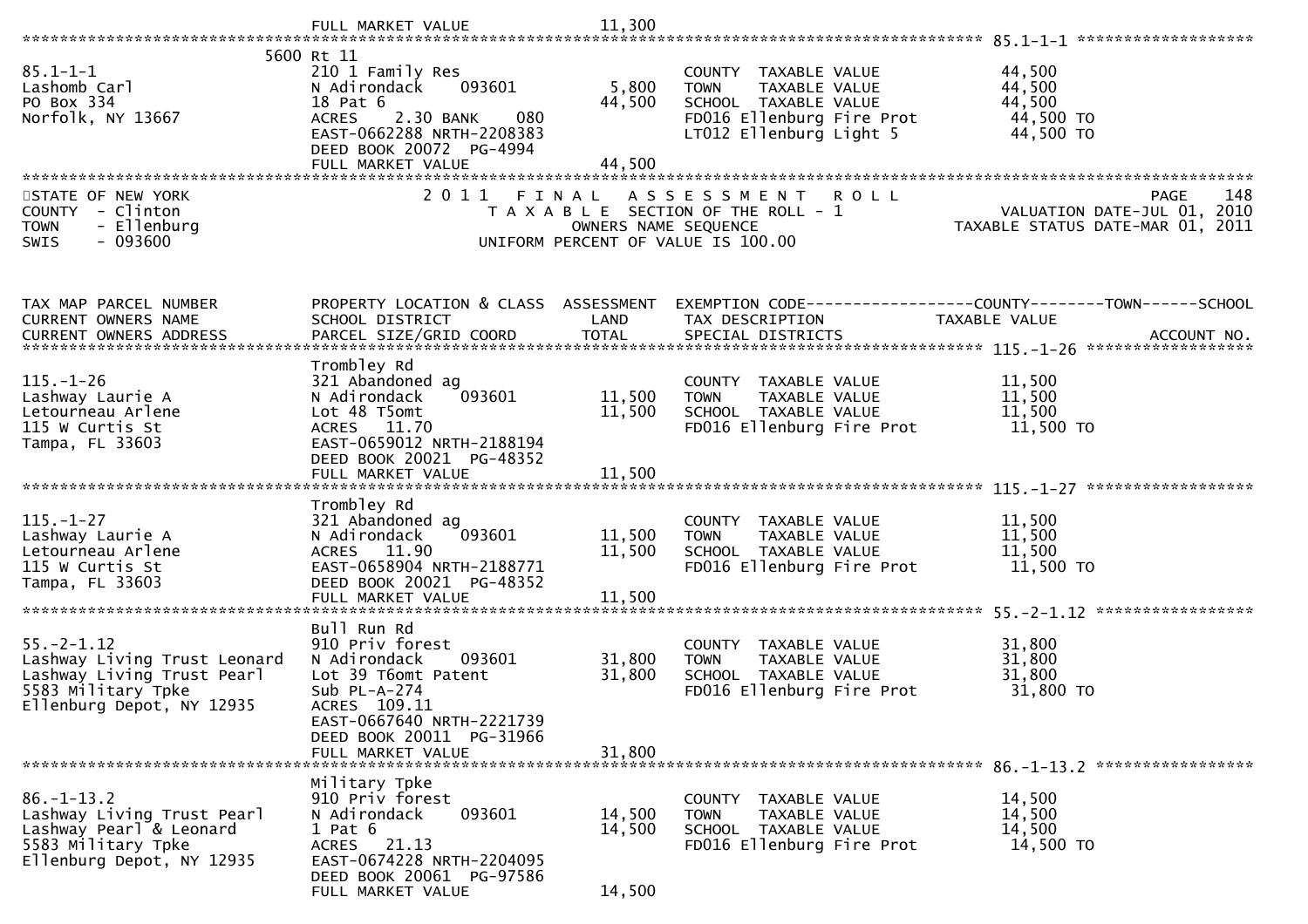| $84. - 1 - 18.6$<br>Lashway Thomas<br>17 Arno Rd<br>Ellenburg Center, NY 12934                       | 17 Arno Rd<br>210 1 Family Res<br>093601<br>N Adirondack<br>Lot 4 T6omt<br>FRNT 130.00 DPTH 110.00<br>EAST-0656756 NRTH-2200639<br>DEED BOOK 940<br>$PG-230$<br>FULL MARKET VALUE | 3,500<br>92,000<br>92,000     | 41854<br>RES STAR<br>COUNTY TAXABLE VALUE<br>TAXABLE VALUE<br><b>TOWN</b><br>SCHOOL TAXABLE VALUE<br>FD014 Ellenburg Ctr FD15                             | $\mathbf{0}$<br>$\mathbf{0}$<br>30,000<br>92,000<br>92,000<br>62,000<br>92,000 TO                                |
|------------------------------------------------------------------------------------------------------|-----------------------------------------------------------------------------------------------------------------------------------------------------------------------------------|-------------------------------|-----------------------------------------------------------------------------------------------------------------------------------------------------------|------------------------------------------------------------------------------------------------------------------|
| STATE OF NEW YORK<br>COUNTY - Clinton<br>- Ellenburg<br><b>TOWN</b><br>$-093600$<br><b>SWIS</b>      | 2011                                                                                                                                                                              | FINAL<br>OWNERS NAME SEQUENCE | ASSESSMENT ROLL<br>T A X A B L E SECTION OF THE ROLL - 1<br>UNIFORM PERCENT OF VALUE IS 100.00                                                            | 149<br>PAGE<br>VALUATION DATE-JUL 01, 2010<br>TAXABLE STATUS DATE-MAR 01, 2011                                   |
| TAX MAP PARCEL NUMBER<br>CURRENT OWNERS NAME                                                         | SCHOOL DISTRICT                                                                                                                                                                   | LAND                          | TAX DESCRIPTION                                                                                                                                           | PROPERTY LOCATION & CLASS ASSESSMENT EXEMPTION CODE---------------COUNTY-------TOWN------SCHOOL<br>TAXABLE VALUE |
| $82. - 1 - 18.2$<br>Laufer Ray<br>157 Ryan Rd<br>Chateaugay, NY 12920                                | 157 Ryan Rd<br>240 Rural res<br>N Adirondack<br>093601<br>Lot 12 T6omt<br>ACRES 13.00<br>EAST-0626338 NRTH-2202506<br>DEED BOOK 599<br>PG-341                                     | 11,900<br>14,000              | COUNTY TAXABLE VALUE<br>TAXABLE VALUE<br><b>TOWN</b><br>SCHOOL TAXABLE VALUE<br>FD016 Ellenburg Fire Prot                                                 | 14,000<br>14,000<br>14,000<br>14,000 TO                                                                          |
| $115. - 1 - 30$<br>Laufer Ray<br>157 Ryan Rd 480<br>Chateaugay, NY 12920                             | Smith Rd<br>321 Abandoned ag<br>093601<br>N Adirondack<br>Lot $45$ Pat $5$<br>20.00<br><b>ACRES</b><br>EAST-0662886 NRTH-2188603<br>DEED BOOK 603<br>PG-866                       | 14,200<br>14,200<br>14,200    | COUNTY TAXABLE VALUE<br><b>TOWN</b><br>TAXABLE VALUE<br>SCHOOL TAXABLE VALUE<br>FD016 Ellenburg Fire Prot                                                 | 14,200<br>14,200<br>14,200<br>14,200 TO                                                                          |
|                                                                                                      | FULL MARKET VALUE                                                                                                                                                                 |                               |                                                                                                                                                           |                                                                                                                  |
| $159. - 1 - 11$<br>Laufer Ray<br>157 Ryan Rd Box 480<br>Chateaugay, NY 12920                         | Plank Rd<br>$314$ Rural vac< $10$<br>N Adirondack<br>093601<br>111 Pat 5<br>2.00<br><b>ACRES</b><br>EAST-0682514 NRTH-2168392<br>$PG-24$<br>DEED BOOK 548                         | 5,600<br>5,600                | COUNTY TAXABLE VALUE<br>TAXABLE VALUE<br><b>TOWN</b><br>SCHOOL TAXABLE VALUE<br>FD016 Ellenburg Fire Prot                                                 | 5,600<br>5,600<br>5,600<br>$5,600$ TO                                                                            |
|                                                                                                      | FULL MARKET VALUE                                                                                                                                                                 | 5,600                         |                                                                                                                                                           |                                                                                                                  |
|                                                                                                      |                                                                                                                                                                                   |                               |                                                                                                                                                           |                                                                                                                  |
| $70. - 1 - 22$<br>Lavalley James O<br>Lavalley Crystal L<br>5437 Rt 11<br>Ellenburg Center, NY 12934 | 5437 Rt 11<br>210 1 Family Res<br>093601<br>N Adirondack<br>19 Pat 6<br>FRNT 92.00 DPTH 110.00<br>EAST-0665905 NRTH-2209835<br>DEED BOOK 20082 PG-14536                           | 3,400<br>30,000               | 41854<br>RES STAR<br>COUNTY TAXABLE VALUE<br>TAXABLE VALUE<br><b>TOWN</b><br>SCHOOL TAXABLE VALUE<br>FD002 Ellenburg Dpt FD 21<br>LT012 Ellenburg Light 5 | 0<br>0<br>30,000<br>30,000<br>30,000<br>0<br>30,000 TO<br>30,000 TO                                              |
|                                                                                                      | FULL MARKET VALUE                                                                                                                                                                 | 30,000                        |                                                                                                                                                           |                                                                                                                  |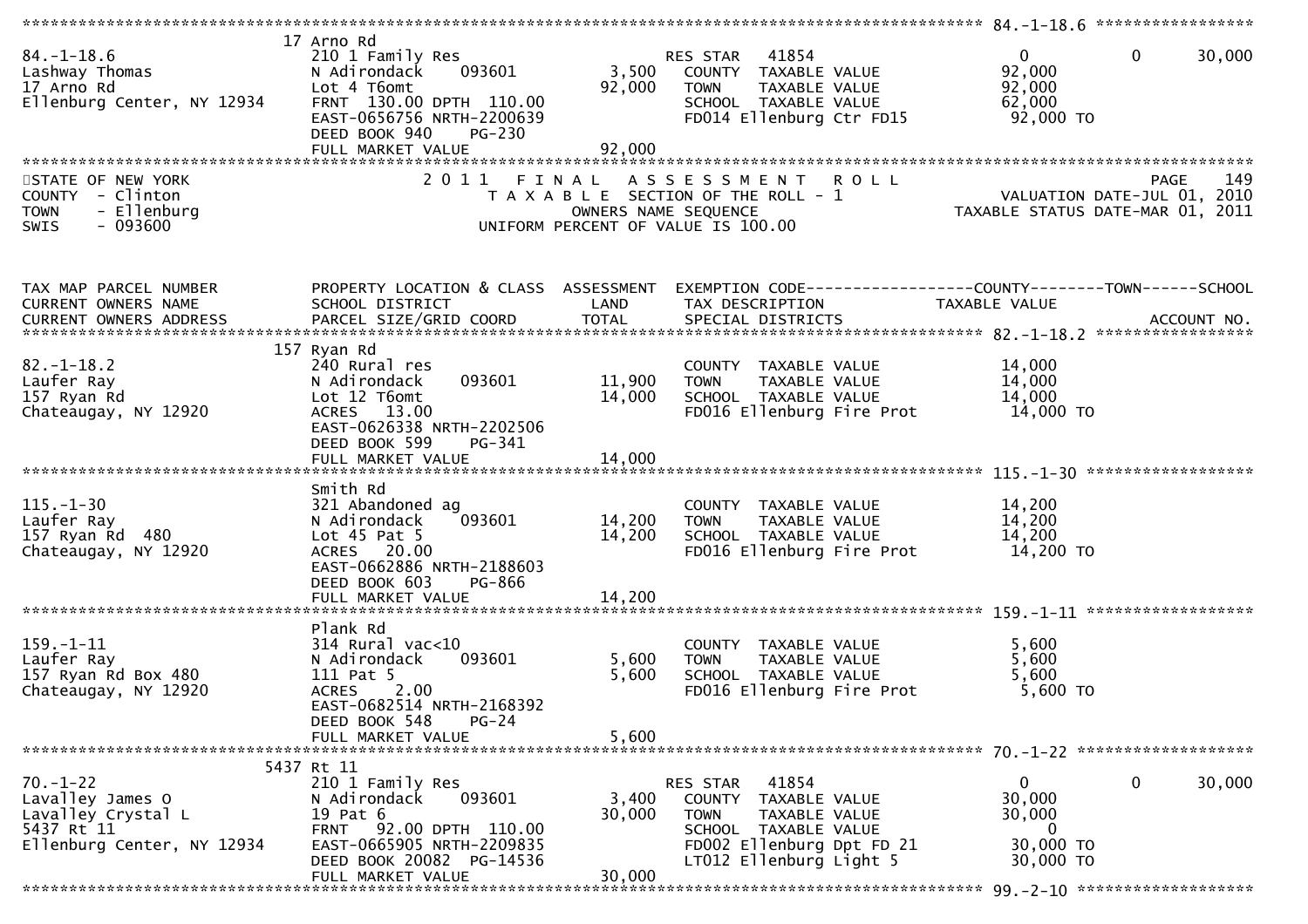| $99. - 2 - 10$<br>LaValley Jennifer E<br>450 Route 190<br>Ellenburg Center, NY 12934                   | 450 Military Tpke<br>210 1 Family Res<br>N Adirondack<br>093601<br>9 Pat 5<br>080<br><b>ACRES</b><br>1.70 BANK<br>EAST-0653549 NRTH-2199629<br>DEED BOOK 20041 PG-76885<br>FULL MARKET VALUE | 5,400<br>90,300<br>90,300  | 41854<br>RES STAR<br>COUNTY TAXABLE VALUE<br>TAXABLE VALUE<br><b>TOWN</b><br>SCHOOL TAXABLE VALUE<br>FD014 Ellenburg Ctr FD15                             | $\mathbf{0}$<br>$\mathbf{0}$<br>30,000<br>90,300<br>90,300<br>60,300<br>90,300 TO     |  |
|--------------------------------------------------------------------------------------------------------|----------------------------------------------------------------------------------------------------------------------------------------------------------------------------------------------|----------------------------|-----------------------------------------------------------------------------------------------------------------------------------------------------------|---------------------------------------------------------------------------------------|--|
| STATE OF NEW YORK<br>COUNTY - Clinton<br>- Ellenburg<br><b>TOWN</b><br>$-093600$<br>SWIS               | 2 0 1 1                                                                                                                                                                                      | FINAL                      | <b>ROLL</b><br>A S S E S S M E N T<br>T A X A B L E SECTION OF THE ROLL - 1<br>OWNERS NAME SEQUENCE<br>UNIFORM PERCENT OF VALUE IS 100.00                 | 150<br><b>PAGE</b><br>VALUATION DATE-JUL 01, 2010<br>TAXABLE STATUS DATE-MAR 01, 2011 |  |
| TAX MAP PARCEL NUMBER<br><b>CURRENT OWNERS NAME</b>                                                    | PROPERTY LOCATION & CLASS ASSESSMENT<br>SCHOOL DISTRICT                                                                                                                                      | LAND                       | TAX DESCRIPTION                                                                                                                                           | EXEMPTION CODE-----------------COUNTY--------TOWN------SCHOOL<br>TAXABLE VALUE        |  |
| $55. - 2 - 5.4$<br>LaValley Jesse<br>LaValley Katy<br>25 Rushford Rd<br>Ellenburg Depot, NY 12935      | Bull Run Rd<br>$314$ Rural vac<10<br>N Adirondack<br>093601<br>Lot 40 T6omt<br>ACRES 19.00<br>EAST-0668235 NRTH-2223871<br>DEED BOOK 20092 PG-24079<br>FULL MARKET VALUE                     | 15,800<br>15,800<br>15,800 | COUNTY TAXABLE VALUE<br>TAXABLE VALUE<br><b>TOWN</b><br>SCHOOL TAXABLE VALUE<br>FD016 Ellenburg Fire Prot                                                 | 15,800<br>15,800<br>15,800<br>15,800 TO                                               |  |
| $99.1 - 3 - 9$<br>LaValley Kathleen<br>PO Box 51<br>Ellenburg Center, NY 12934                         | 65 West Hill Rd<br>210 1 Family Res<br>093601<br>N Adirondack<br>11 Pat 5<br>FRNT 107.00 DPTH 260.00<br>EAST-0648015 NRTH-2197864<br>DEED BOOK 915<br>$PG-39$<br>FULL MARKET VALUE           | 4,600<br>36,600<br>36,600  | 41854<br>RES STAR<br>COUNTY TAXABLE VALUE<br><b>TOWN</b><br>TAXABLE VALUE<br>SCHOOL TAXABLE VALUE<br>FD014 Ellenburg Ctr FD15<br>LT010 Ellenburg Light 15 | $\mathbf{0}$<br>30,000<br>0<br>36,600<br>36,600<br>6,600<br>36,600 TO<br>36,600 TO    |  |
| $115. - 1 - 25.21$<br>Lawrence Dave<br>Lawrence Daryl<br>208 Trombley Rd<br>Ellenburg Center, NY 12934 | 208 Trombley Rd<br>240 Rural res<br>093601<br>N Adirondack<br>Lot $47/48$ Pat 5<br>ACRES 15.50<br>EAST-0659257 NRTH-2186545<br>DEED BOOK 647<br>PG-488<br>FULL MARKET VALUE                  | 12,700<br>98,000<br>98,000 | RES STAR<br>41854<br>COUNTY<br>TAXABLE VALUE<br><b>TOWN</b><br>TAXABLE VALUE<br>SCHOOL TAXABLE VALUE<br>FD016 Ellenburg Fire Prot                         | $\Omega$<br>$\mathbf{0}$<br>30,000<br>98,000<br>98,000<br>68,000<br>98,000 TO         |  |
| $115. - 1 - 20$<br>Lawrence Zina M<br>15 Dusenberry Rd<br>Troy, NY 12182-1005                          | Smith Rd<br>$314$ Rural vac<10<br>093601<br>N Adirondack<br>4.90<br><b>ACRES</b><br>EAST-0664278 NRTH-2188453<br>DEED BOOK 20011 PG-30485<br>FULL MARKET VALUE                               | 7,400<br>7,400<br>7,400    | COUNTY<br>TAXABLE VALUE<br><b>TOWN</b><br>TAXABLE VALUE<br>SCHOOL TAXABLE VALUE<br>FD016 Ellenburg Fire Prot                                              | 7,400<br>7,400<br>7,400<br>7,400 TO                                                   |  |
| $115. - 1 - 22.2$                                                                                      | Carter Rd<br>910 Priv forest                                                                                                                                                                 |                            | COUNTY TAXABLE VALUE                                                                                                                                      | 36,400                                                                                |  |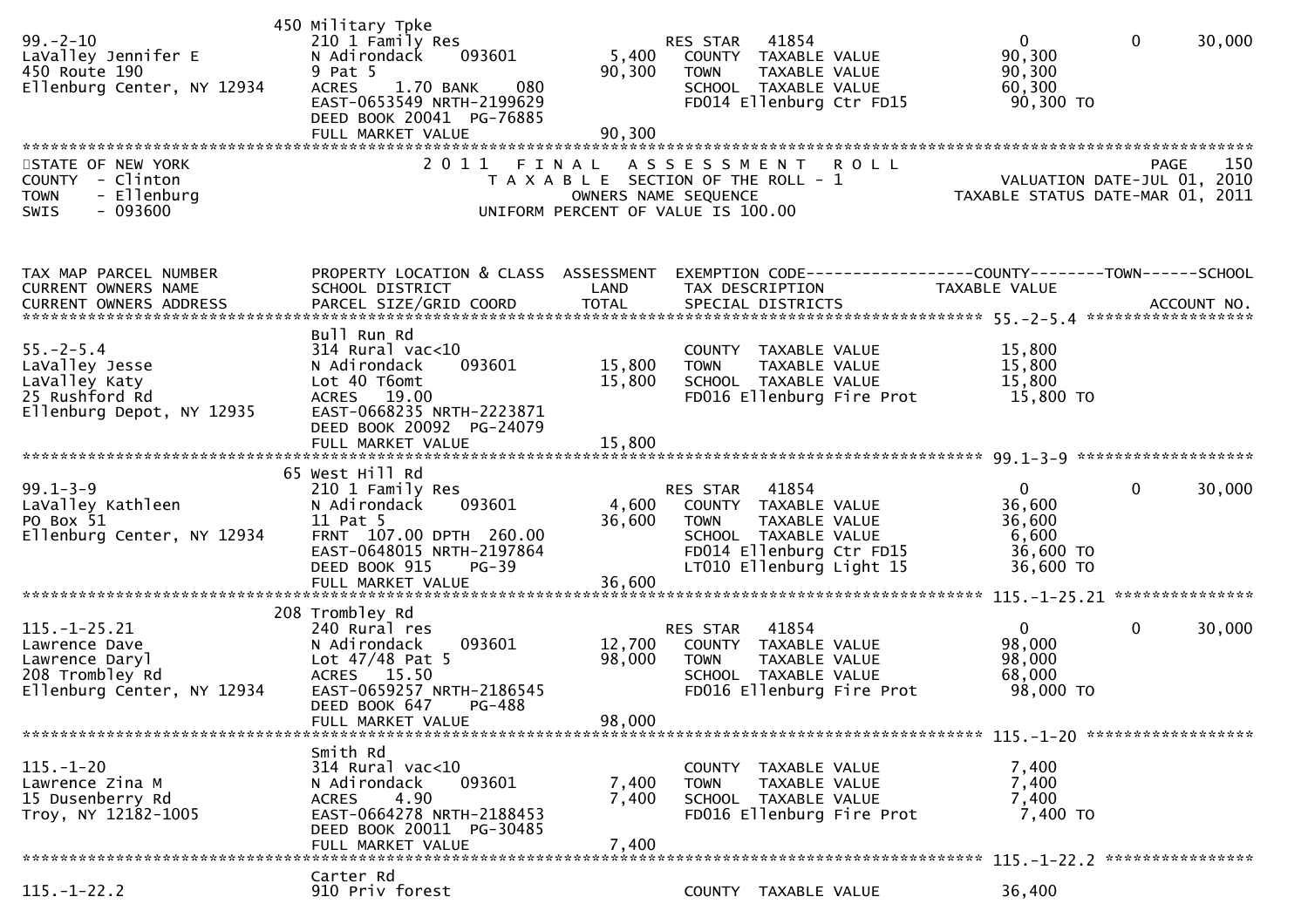| Lawrence Zina M<br>15 Dusenburry Rd<br>Troy, NY 12182-1005                                        | N Adirondack<br>093601<br>Lot 46 & 47 T5omt<br>ACRES 137.00<br>EAST-0663511 NRTH-2186878<br>DEED BOOK 854<br>$PG-57$                                   | 36,400<br>36,400             | <b>TAXABLE VALUE</b><br><b>TOWN</b><br>SCHOOL TAXABLE VALUE<br>FD016 Ellenburg Fire Prot                                            | 36,400<br>36,400<br>36,400 TO                                                  |
|---------------------------------------------------------------------------------------------------|--------------------------------------------------------------------------------------------------------------------------------------------------------|------------------------------|-------------------------------------------------------------------------------------------------------------------------------------|--------------------------------------------------------------------------------|
|                                                                                                   |                                                                                                                                                        |                              |                                                                                                                                     |                                                                                |
| STATE OF NEW YORK<br>COUNTY - Clinton<br>- Ellenburg<br><b>TOWN</b><br>$-093600$<br>SWIS          |                                                                                                                                                        | OWNERS NAME SEQUENCE         | 2011 FINAL ASSESSMENT<br><b>ROLL</b><br>T A X A B L E SECTION OF THE ROLL - 1<br>UNIFORM PERCENT OF VALUE IS 100.00                 | 151<br>PAGE<br>VALUATION DATE-JUL 01, 2010<br>TAXABLE STATUS DATE-MAR 01, 2011 |
| TAX MAP PARCEL NUMBER<br><b>CURRENT OWNERS NAME</b>                                               | PROPERTY LOCATION & CLASS ASSESSMENT<br>SCHOOL DISTRICT                                                                                                | LAND                         | TAX DESCRIPTION                                                                                                                     | TAXABLE VALUE                                                                  |
| $40. - 1 - 2.1$<br>Leading Edge Group Inc<br>PO Box 69<br>Saranac, NY 12981                       | Clinton Mills Rd<br>321 Abandoned ag<br>093601<br>N Adirondack<br>59 Pat 5<br>ACRES 43.00<br>EAST-0663175 NRTH-2232316<br>DEED BOOK 20031 PG-61335     | 28,300<br>28,300             | COUNTY TAXABLE VALUE<br><b>TOWN</b><br>TAXABLE VALUE<br>SCHOOL TAXABLE VALUE<br>FD016 Ellenburg Fire Prot                           | 28,300<br>28,300<br>28,300<br>28,300 TO                                        |
|                                                                                                   | FULL MARKET VALUE                                                                                                                                      | 28,300                       |                                                                                                                                     |                                                                                |
|                                                                                                   | 5190 Rt 374                                                                                                                                            |                              |                                                                                                                                     |                                                                                |
| $141. - 1 - 4.3 - 1$<br>Leary Carol A<br>Leary Brian D<br>Box 137<br>Chateaugay, NY 12920         | 240 Rural res<br>N Adirondack<br>093601<br>Lot 100 T5omt<br>ACRES 219.10<br>EAST-0623521 NRTH-2172572<br>DEED BOOK 20051 PG-81369<br>FULL MARKET VALUE | 71,300<br>122,000<br>122,000 | COUNTY TAXABLE VALUE<br>TAXABLE VALUE<br><b>TOWN</b><br>SCHOOL TAXABLE VALUE<br>FD040 Lyon Mountain FD<br>WD018 Chat Lake Water Dst | 122,000<br>122,000<br>122,000<br>122,000 TO<br>12,542 TO M                     |
|                                                                                                   | Rt 374                                                                                                                                                 |                              |                                                                                                                                     |                                                                                |
| $141. - 1 - 4.3 - 2$<br>Leary Carol A<br>Leary Brian D<br>Box 137<br>Chateaugay, NY 12920         | 321 Abandoned ag<br>163401<br>Chateaugay 1<br>100 Pat 5<br>ACRES 31.30<br>EAST-0623521 NRTH-2172572                                                    | 12,900<br>12,900             | COUNTY TAXABLE VALUE<br><b>TOWN</b><br>TAXABLE VALUE<br>SCHOOL TAXABLE VALUE<br>FD040 Lyon Mountain FD                              | 12,900<br>12,900<br>12,900<br>12,900 TO                                        |
|                                                                                                   | DEED BOOK 20051 PG-81369<br>FULL MARKET VALUE                                                                                                          | 12,900                       |                                                                                                                                     |                                                                                |
|                                                                                                   | Hill Rd                                                                                                                                                |                              |                                                                                                                                     |                                                                                |
| $141.3 - 2 - 28$<br>Leary Francis K<br>Leary Jerry<br>3 Shamrock Ct<br>Plattsburgh, NY 12901-2412 | $312$ Vac w/imprv - WTRFNT<br>093601<br>N Adirondack<br>100 Pat 5<br>38.50 DPTH<br>80.00<br><b>FRNT</b><br>EAST-0623912 NRTH-2171943                   | 26,900<br>30,900             | COUNTY TAXABLE VALUE<br>TAXABLE VALUE<br><b>TOWN</b><br>SCHOOL TAXABLE VALUE<br>FD040 Lyon Mountain FD<br>WD018 Chat Lake Water Dst | 30,900<br>30,900<br>30,900<br>30,900 TO<br>30,900 TO M                         |
|                                                                                                   | DEED BOOK 765<br>$PG-25$<br>FULL MARKET VALUE                                                                                                          | 30,900                       |                                                                                                                                     |                                                                                |
|                                                                                                   | 5168 Rt 374                                                                                                                                            |                              |                                                                                                                                     |                                                                                |
| $141. - 1 - 4.1$<br>Leary Jeremiah B Jr                                                           | 210 1 Family Res<br>093601<br>N Adirondack                                                                                                             | 5,000                        | TAXABLE VALUE<br><b>COUNTY</b><br><b>TOWN</b><br>TAXABLE VALUE                                                                      | 55,000<br>55,000                                                               |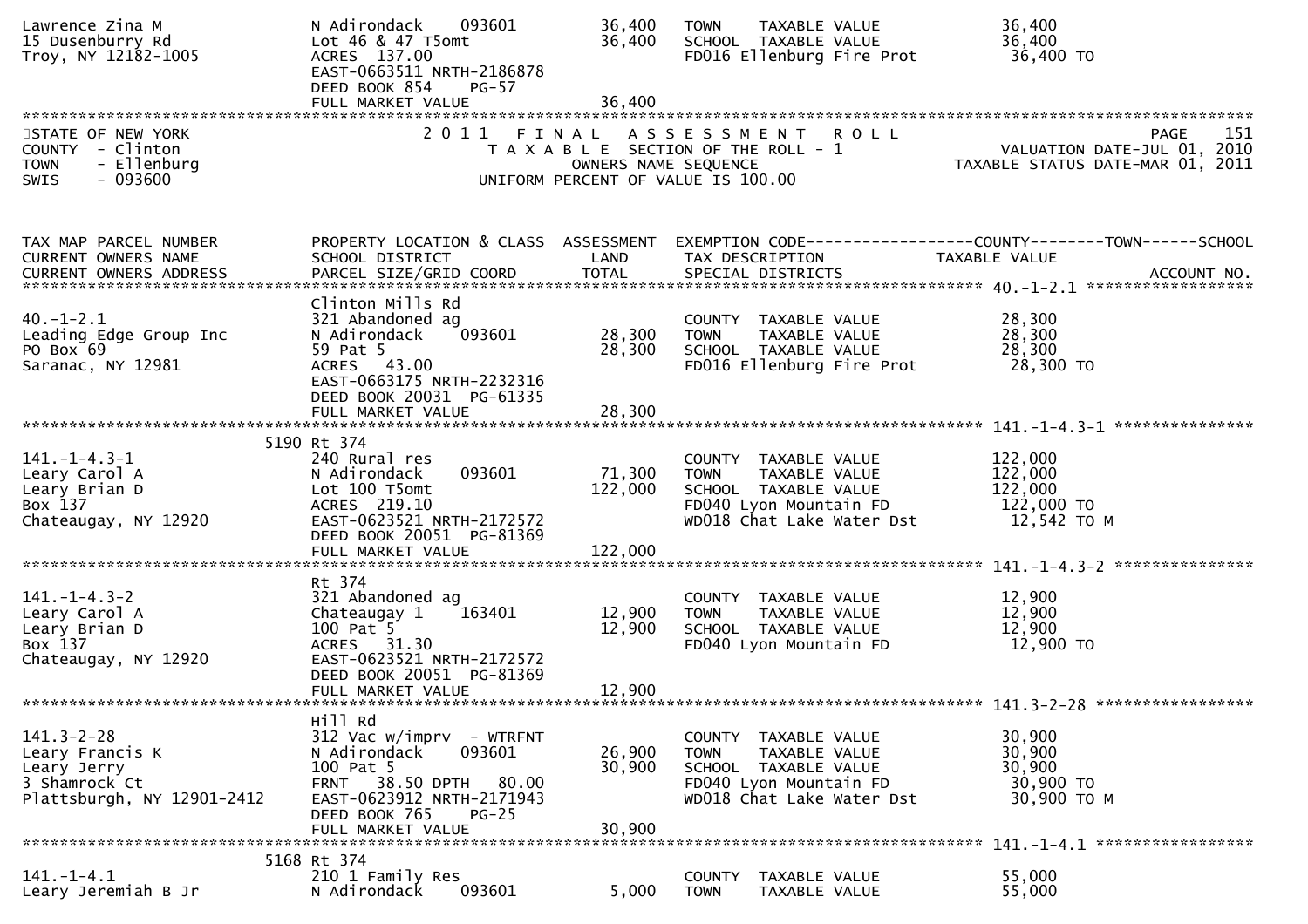| 817 Turbeville Ter<br>The Villages, FL 32162                                                                                                                          | 100 Pat 5<br>FRNT 274.90 DPTH 157.70<br>EAST-0625140 NRTH-2170575<br>DEED BOOK 20041 PG-75109<br>FULL MARKET VALUE                                                                      | 55,000<br>55,000          | SCHOOL TAXABLE VALUE<br>FD040 Lyon Mountain FD                                                                                                              | 55,000<br>55,000 TO                                                                          |
|-----------------------------------------------------------------------------------------------------------------------------------------------------------------------|-----------------------------------------------------------------------------------------------------------------------------------------------------------------------------------------|---------------------------|-------------------------------------------------------------------------------------------------------------------------------------------------------------|----------------------------------------------------------------------------------------------|
| STATE OF NEW YORK<br>COUNTY - Clinton<br>- Ellenburg<br><b>TOWN</b><br>$-093600$<br>SWIS                                                                              | 2011 FINAL                                                                                                                                                                              |                           | ASSESSMENT ROLL<br>T A X A B L E SECTION OF THE ROLL - 1<br>OWNERS NAME SEQUENCE<br>UNIFORM PERCENT OF VALUE IS 100.00                                      | 152<br><b>PAGE</b><br>VALUATION DATE-JUL 01, 2010<br>TAXABLE STATUS DATE-MAR 01, 2011        |
| TAX MAP PARCEL NUMBER<br><b>CURRENT OWNERS NAME</b>                                                                                                                   | PROPERTY LOCATION & CLASS ASSESSMENT<br>SCHOOL DISTRICT                                                                                                                                 | LAND                      | TAX DESCRIPTION                                                                                                                                             | TAXABLE VALUE                                                                                |
| $141.3 - 2 - 13.3$<br>Leary John F<br>Leary Carol A<br>Box 137<br>Chateaugay, NY 12920                                                                                | Rt 374<br>$312$ Vac w/imprv - WTRFNT<br>N Adirondack<br>093601<br>Lot 100 T5 Omt<br>FRNT 158.00 DPTH 180.00<br>EAST-0624575 NRTH-2170944<br>DEED BOOK 751<br>PG-289                     | 104,800<br>105,000        | COUNTY TAXABLE VALUE<br>TAXABLE VALUE<br><b>TOWN</b><br>SCHOOL TAXABLE VALUE<br>FD040 Lyon Mountain FD<br>WD018 Chat Lake Water Dst                         | 105,000<br>105,000<br>105,000<br>105,000 TO<br>105,000 ТО М                                  |
| $155.2 - 1 - 13$<br>LeClair Cynthia<br>132 Blanche Rd<br>Merrill, NY 12955                                                                                            | 132 Blanche Rd<br>210 1 Family Res<br>093601<br>N Adirondack<br>119 Pat 5<br>FRNT 157.00 DPTH 218.00<br>EAST-0633105 NRTH-2164454<br>DEED BOOK 860<br><b>PG-71</b><br>FULL MARKET VALUE | 4,900<br>37,000<br>37,000 | RES STAR 41854<br>COUNTY TAXABLE VALUE<br><b>TOWN</b><br>TAXABLE VALUE<br>SCHOOL TAXABLE VALUE<br>FD040 Lyon Mountain FD                                    | $\Omega$<br>$\mathbf 0$<br>30,000<br>37,000<br>37,000<br>7,000<br>37,000 TO                  |
| $85.1 - 1 - 10.1$<br>LeClair Herbert<br>6606 Military Tpke<br>Ellenburg, NY 12933                                                                                     | Military Tpke<br>312 Vac w/imprv<br>N Adirondack<br>093601<br>18 Pat 6<br>FRNT 99.00 DPTH 113.00<br>EAST-0664208 NRTH-2207885<br>DEED BOOK 217<br>$PG-85$                               | 3,400<br>4,700            | COUNTY TAXABLE VALUE<br><b>TOWN</b><br>TAXABLE VALUE<br>SCHOOL TAXABLE VALUE<br>FD016 Ellenburg Fire Prot<br>LT012 Ellenburg Light 5                        | 4,700<br>4,700<br>4,700<br>4,700 TO<br>4,700 TO                                              |
| $83. - 1 - 15.2$<br>LeClair Jerome F<br>Leclair Sharon<br>7325 Star Rd Rt 190<br>Ellenburg Center, NY 12934<br>MAY BE SUBJECT TO PAYMENT<br>UNDER AGDIST LAW TIL 2015 | 7325 Star Rd<br>241 Rural res&ag<br>N Adirondack<br>093601<br>Lot 6 T6omt<br>ACRES 66.70<br>EAST-0647613 NRTH-2203315<br>DEED BOOK 781<br><b>PG-229</b><br>FULL MARKET VALUE            | 134,000<br>134,000        | AGRI DISTR 41720<br>36,300 RES STAR<br>41854<br>COUNTY<br>TAXABLE VALUE<br><b>TOWN</b><br>TAXABLE VALUE<br>SCHOOL TAXABLE VALUE<br>FD014 Ellenburg Ctr FD15 | 13,223<br>13,223<br>13,223<br>0<br>30,000<br>0<br>120,777<br>120,777<br>90,777<br>134,000 TO |
| $84. - 1 - 18.2$<br>Leclair Julian                                                                                                                                    | Star Rd<br>910 Priv forest<br>093601<br>N Adirondack                                                                                                                                    | 26,300                    | TAXABLE VALUE<br><b>COUNTY</b><br><b>TOWN</b><br>TAXABLE VALUE                                                                                              | 84. -1-18.2 ******************<br>26,300<br>26,300                                           |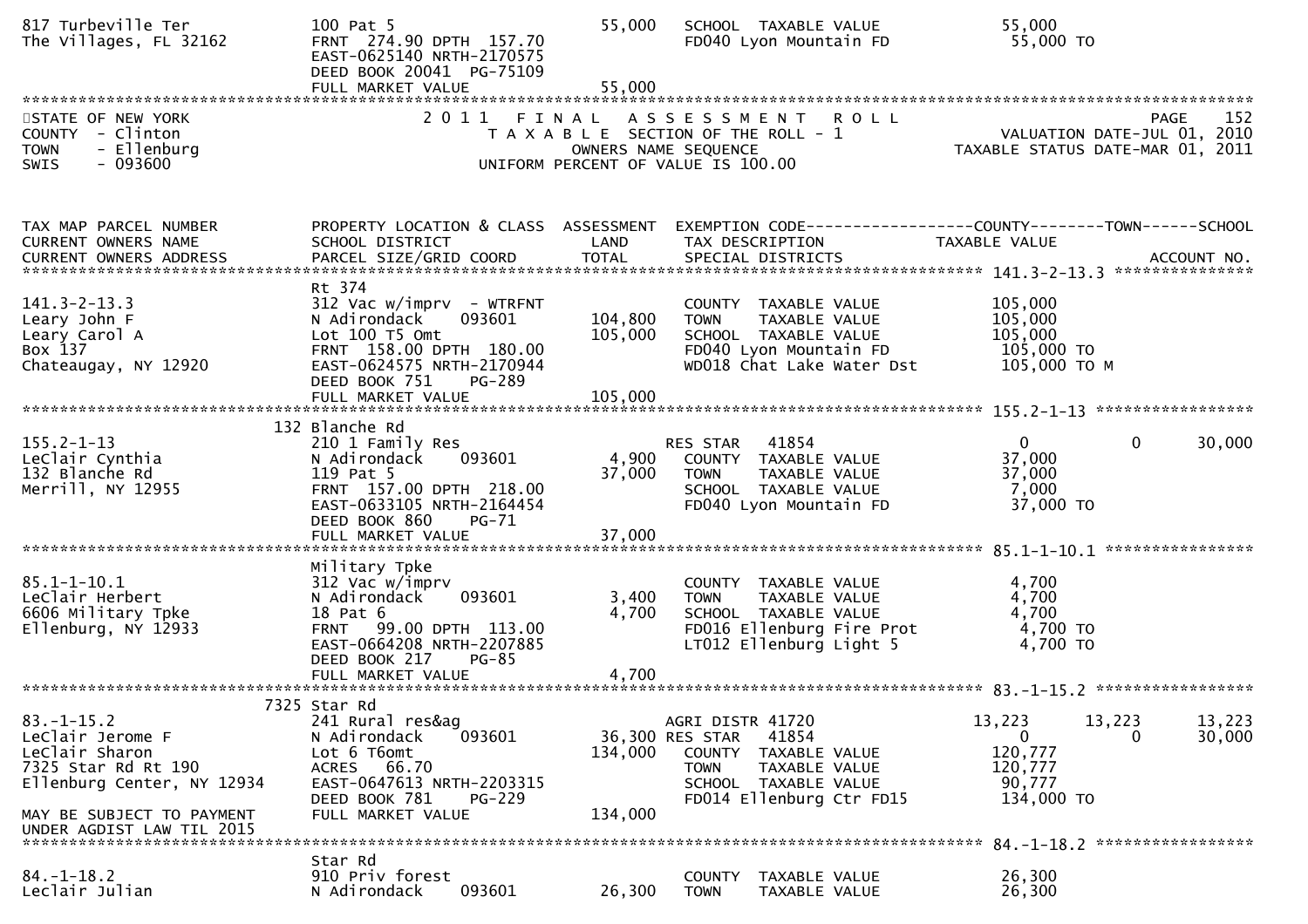| Leclair Patricia<br>147 Brandy Brook Rd<br>Ellenburg Center, NY 12934                                         | 4p5 Pat<br>ACRES 104.60<br>EAST-0653859 NRTH-2202918<br>DEED BOOK 99001 PG-11837<br>FULL MARKET VALUE                                                                              | 26,300<br>26,300             | SCHOOL TAXABLE VALUE<br>FD014 Ellenburg Ctr FD15                                                                                                          | 26,300<br>26,300 TO                                                           |                                                                                       |
|---------------------------------------------------------------------------------------------------------------|------------------------------------------------------------------------------------------------------------------------------------------------------------------------------------|------------------------------|-----------------------------------------------------------------------------------------------------------------------------------------------------------|-------------------------------------------------------------------------------|---------------------------------------------------------------------------------------|
| STATE OF NEW YORK<br>COUNTY - Clinton<br><b>TOWN</b><br>- Ellenburg<br>$-093600$<br>SWIS                      | 2011                                                                                                                                                                               | FINAL                        | A S S E S S M E N T<br><b>ROLL</b><br>T A X A B L E SECTION OF THE ROLL - 1<br>OWNERS NAME SEQUENCE<br>UNIFORM PERCENT OF VALUE IS 100.00                 |                                                                               | 153<br><b>PAGE</b><br>VALUATION DATE-JUL 01, 2010<br>TAXABLE STATUS DATE-MAR 01, 2011 |
| TAX MAP PARCEL NUMBER<br><b>CURRENT OWNERS NAME</b><br><b>CURRENT OWNERS ADDRESS</b>                          | PROPERTY LOCATION & CLASS ASSESSMENT<br>SCHOOL DISTRICT<br>PARCEL SIZE/GRID COORD                                                                                                  | LAND<br><b>TOTAL</b>         | TAX DESCRIPTION<br>SPECIAL DISTRICTS                                                                                                                      | EXEMPTION CODE-----------------COUNTY--------TOWN-----SCHOOL<br>TAXABLE VALUE | ACCOUNT NO.                                                                           |
| $84. - 1 - 25.2$<br>Leclair Julian<br>Leclair Patricia<br>147 Brandy Brook Rd<br>Ellenburg Center, NY 12934   | Star Rd<br>910 Priv forest<br>093601<br>N Adirondack<br>21 A<br>20.30<br><b>ACRES</b><br>EAST-0654830 NRTH-2204915<br>DEED BOOK 99001 PG-11837<br>FULL MARKET VALUE                | 16,700<br>16,700<br>16,700   | COUNTY TAXABLE VALUE<br>TAXABLE VALUE<br><b>TOWN</b><br>SCHOOL TAXABLE VALUE<br>FD016 Ellenburg Fire Prot                                                 | 16,700<br>16,700<br>16,700<br>16,700 TO                                       |                                                                                       |
| $83. - 1 - 13$<br>LeClair Julian E<br>LeClair Patricia J<br>147 Brandy Brook Rd<br>Ellenburg Center, NY 12934 | 147 Brandy Brook Rd<br>240 Rural res<br>093601<br>N Adirondack<br>Lot $6$ Pat $6$<br>ACRES 13.90<br>EAST-0648475 NRTH-2202241<br>DEED BOOK 647<br>PG-490<br>FULL MARKET VALUE      | 12,200<br>129,600<br>129,600 | 41854<br>RES STAR<br>COUNTY TAXABLE VALUE<br><b>TOWN</b><br>TAXABLE VALUE<br>SCHOOL TAXABLE VALUE<br>FD014 Ellenburg Ctr FD15                             | $\overline{0}$<br>129,600<br>129,600<br>99,600<br>129,600 TO                  | 0<br>30,000                                                                           |
| $83.-1-14.1$<br>LeClair Julian E<br>LeClair Patricia J<br>147 Brandy Brook Rd<br>Ellenburg Center, NY 12934   | 185 Brandy Brook Rd<br>210 1 Family Res<br>093601<br>N Adirondack<br>$6$ Pat $6$<br><b>ACRES</b><br>1.70<br>EAST-0648608 NRTH-2202675<br>DEED BOOK 20051 PG-86983                  | 5,100<br>14,800              | COUNTY TAXABLE VALUE<br>TAXABLE VALUE<br>TOWN<br>SCHOOL TAXABLE VALUE<br>FD014 Ellenburg Ctr FD15                                                         | 14,800<br>14,800<br>14,800<br>14,800 TO                                       |                                                                                       |
| $85.1 - 1 - 13$<br>Leclair Lawrence H<br>PO Box 52<br>Ellenburg, NY 12933                                     | 6606 Military Tpke<br>210 1 Family Res<br>N Adirondack<br>093601<br>18 Pat 6<br>1.00<br><b>ACRES</b><br>EAST-0663323 NRTH-2208172<br>DEED BOOK 20001 PG-26491<br>FULL MARKET VALUE | 10,000<br>31,200<br>31,200   | 41854<br>RES STAR<br>COUNTY TAXABLE VALUE<br><b>TOWN</b><br>TAXABLE VALUE<br>SCHOOL TAXABLE VALUE<br>FD016 Ellenburg Fire Prot<br>LT012 Ellenburg Light 5 | $\overline{0}$<br>31,200<br>31,200<br>1,200<br>28,080 TO<br>31,200 TO         | $\mathbf{0}$<br>30,000                                                                |
| $145. - 1 - 7$<br>Leclair William P Jr<br>LeClair Janice M                                                    | 633 Plank Rd<br>210 1 Family Res<br>093601<br>N Adirondack<br>110 Pat 5                                                                                                            | 5,100<br>62,000              | 41854<br>RES STAR<br>COUNTY<br>TAXABLE VALUE<br><b>TOWN</b><br>TAXABLE VALUE                                                                              | 0<br>62,000<br>62,000                                                         | 0<br>30,000                                                                           |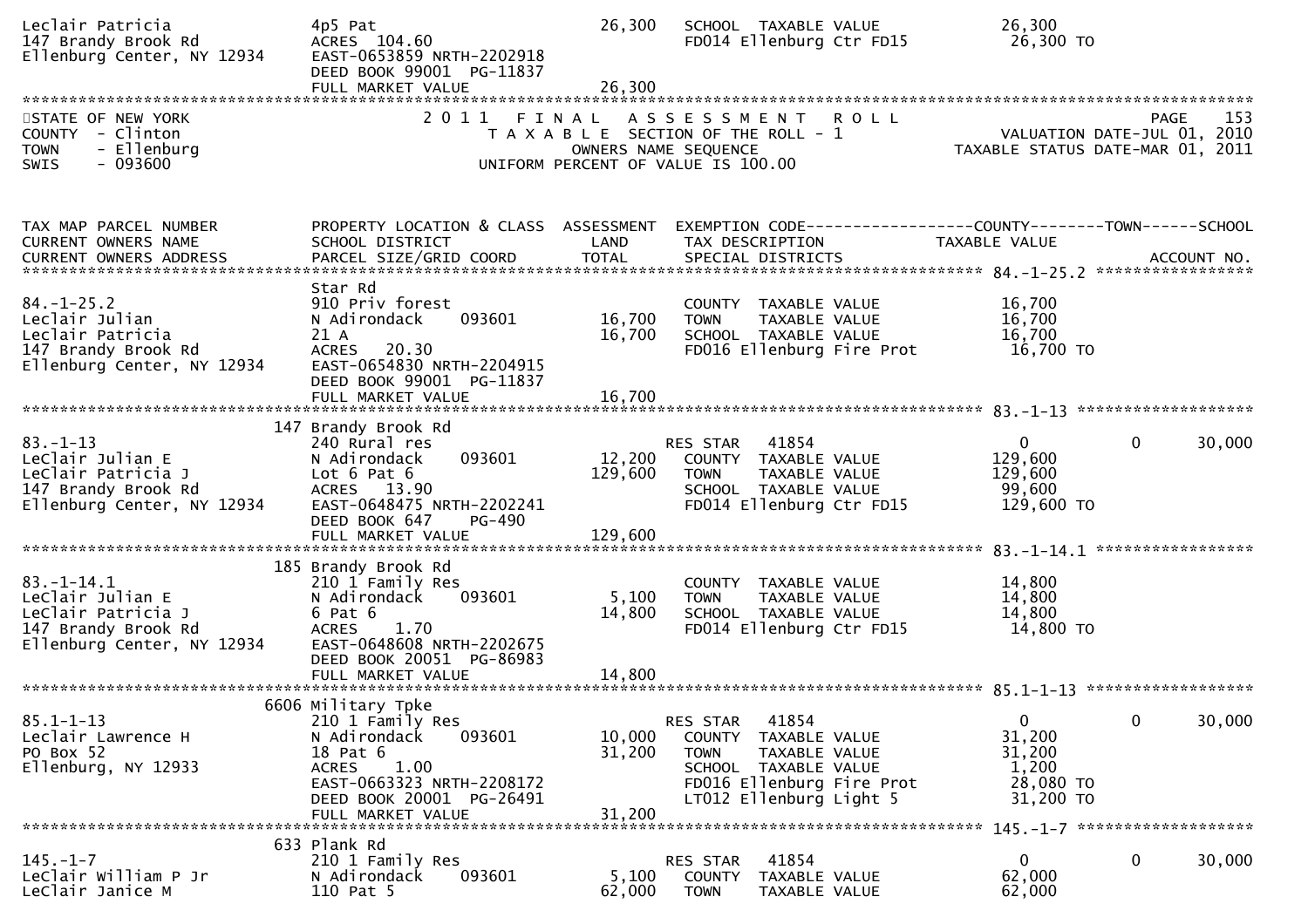| 633 Plank Rd<br>Ellenburg Depot, NY 12935                                                         | 1.50 BANK<br>860<br><b>ACRES</b><br>EAST-0681180 NRTH-2175714<br>DEED BOOK 20092 PG-25309<br>FULL MARKET VALUE                                                                              | 62,000                       | SCHOOL TAXABLE VALUE<br>FD016 Ellenburg Fire Prot                                                                                                         | 32,000<br>62,000 TO                                                                                             |
|---------------------------------------------------------------------------------------------------|---------------------------------------------------------------------------------------------------------------------------------------------------------------------------------------------|------------------------------|-----------------------------------------------------------------------------------------------------------------------------------------------------------|-----------------------------------------------------------------------------------------------------------------|
| STATE OF NEW YORK<br>COUNTY - Clinton<br>- Ellenburg<br><b>TOWN</b><br>$-093600$<br>SWIS          | 2011 FINAL                                                                                                                                                                                  |                              | <b>ROLL</b><br>A S S E S S M E N T<br>T A X A B L E SECTION OF THE ROLL - 1<br>OWNERS NAME SEQUENCE<br>UNIFORM PERCENT OF VALUE IS 100.00                 | PAGE<br>154                                                                                                     |
| TAX MAP PARCEL NUMBER<br>CURRENT OWNERS NAME                                                      | PROPERTY LOCATION & CLASS ASSESSMENT<br>SCHOOL DISTRICT                                                                                                                                     | LAND                         | TAX DESCRIPTION                                                                                                                                           | EXEMPTION CODE-----------------COUNTY--------TOWN-----SCHOOL<br>TAXABLE VALUE                                   |
| $155. - 3 - 10$<br>LeDuc Claude<br>4706 Rt 374<br>Merrill, NY 12952                               | 4706 Rt 374<br>210 1 Family Res<br>N Adirondack<br>093601<br>Lot 119 Pat 5<br>ACRES 3.70<br>EAST-0631976 NRTH-2162545<br>DEED BOOK 20092 PG-22242<br>FULL MARKET VALUE                      | 6,700<br>36,000<br>36,000    | RES STAR<br>41854<br>COUNTY TAXABLE VALUE<br><b>TOWN</b><br>TAXABLE VALUE<br>SCHOOL TAXABLE VALUE<br>FD040 Lyon Mountain FD                               | $\mathbf{0}$<br>$\mathbf{0}$<br>30,000<br>36,000<br>36,000<br>6,000<br>36,000 TO                                |
| $155.1 - 2 - 27$<br>LeFevre Stephen A<br>LeFevre Nancy L<br>50 Akey Rd<br>Morrisonville, NY 12962 | 5049 Rt 374<br>270 Mfg housing - WTRFNT<br>093601<br>N Adirondack<br>Lot 101 Pat 5<br>FRNT 100.00 DPTH 225.00<br>EAST-0626179 NRTH-2167930<br>DEED BOOK 20041 PG-66711<br>FULL MARKET VALUE | 92,900<br>112,500<br>112,500 | COUNTY TAXABLE VALUE<br><b>TOWN</b><br>TAXABLE VALUE<br>SCHOOL TAXABLE VALUE<br>FD040 Lyon Mountain FD<br>WD018 Chat Lake Water Dst                       | 112,500<br>112,500<br>112,500<br>112,500 TO<br>112,500 TO M                                                     |
| $99 - 2 - 31$<br>Legacy Donald<br>PO Box 100<br>Ellenburg Center, NY 12934                        | 70 West Hill Rd<br>270 Mfg housing<br>093601<br>N Adirondack<br>FRNT 96.00 DPTH 150.00<br>EAST-0647662 NRTH-2197778<br>DEED BOOK 20031 PG-51288<br>FULL MARKET VALUE                        | 4,000<br>26,000<br>26,000    | RES STAR<br>41854<br>COUNTY TAXABLE VALUE<br><b>TOWN</b><br>TAXABLE VALUE<br>SCHOOL TAXABLE VALUE<br>FD014 Ellenburg Ctr FD15<br>LT010 Ellenburg Light 15 | 26,000<br>0<br>$\overline{0}$<br>26,000<br>26,000<br>$\mathbf{0}$<br>26,000 TO<br>26,000 TO<br>**************** |
| $128. - 1 - 14.6$<br>Leonard David<br>PO Box 313<br>Lyon Mountain, NY 12952                       | 1455 Bradley Pond Rd<br>210 1 Family Res<br>093601<br>N Adirondack<br>Lot 52 T5omt<br><b>ACRES</b><br>8.75<br>EAST-0647713 NRTH-2183468<br>DEED BOOK 20041 PG-72127<br>FULL MARKET VALUE    | 64,600<br>64,600             | COUNTY TAXABLE VALUE<br>9,800 TOWN<br>TAXABLE VALUE<br>SCHOOL TAXABLE VALUE<br>FD016 Ellenburg Fire Prot                                                  | 64,600<br>64,600<br>64,600<br>64,600 TO                                                                         |
| $128. - 1 - 14.52$<br>Leonard David F<br>Martin Martha<br>PO Box 313<br>Lyon Mountain, NY 12952   | Bradley Pond Rd<br>321 Abandoned ag<br>093601<br>N Adirondack<br>Lot 52 T5 OMT<br>ACRES 43.40<br>EAST-0646864 NRTH-2183648                                                                  | 19,300<br>19,300             | COUNTY TAXABLE VALUE<br><b>TAXABLE VALUE</b><br><b>TOWN</b><br>SCHOOL TAXABLE VALUE<br>FD016 Ellenburg Fire Prot                                          | 19,300<br>19,300<br>19,300<br>19,300 TO                                                                         |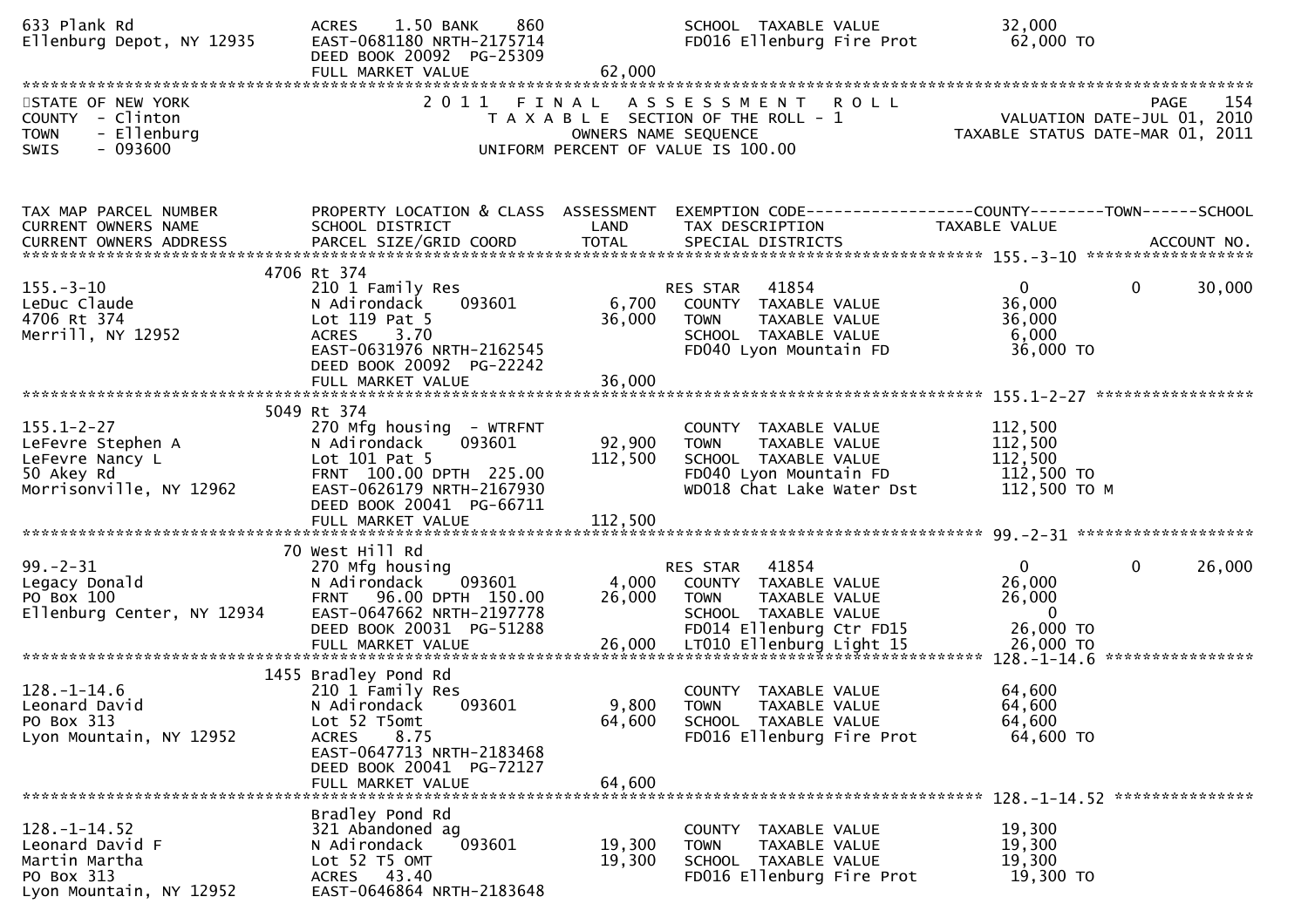|                                                                                               | DEED BOOK 20051 PG-80249<br>FULL MARKET VALUE                                                                                                                                             | 19,300                     |                                                                                                                     |                                                                                       |
|-----------------------------------------------------------------------------------------------|-------------------------------------------------------------------------------------------------------------------------------------------------------------------------------------------|----------------------------|---------------------------------------------------------------------------------------------------------------------|---------------------------------------------------------------------------------------|
| STATE OF NEW YORK<br>COUNTY - Clinton<br>- Ellenburg<br><b>TOWN</b><br>$-093600$<br>SWIS      | 2011 FINAL                                                                                                                                                                                | OWNERS NAME SEQUENCE       | ASSESSMENT ROLL<br>T A X A B L E SECTION OF THE ROLL - 1<br>UNIFORM PERCENT OF VALUE IS 100.00                      | 155<br><b>PAGE</b><br>VALUATION DATE-JUL 01, 2010<br>TAXABLE STATUS DATE-MAR 01, 2011 |
| TAX MAP PARCEL NUMBER                                                                         | PROPERTY LOCATION & CLASS ASSESSMENT                                                                                                                                                      |                            |                                                                                                                     | EXEMPTION CODE-----------------COUNTY-------TOWN------SCHOOL                          |
| CURRENT OWNERS NAME                                                                           | SCHOOL DISTRICT                                                                                                                                                                           | LAND                       | TAX DESCRIPTION                                                                                                     | TAXABLE VALUE                                                                         |
| $142. - 1 - 10$<br>Leonard Kimberly<br>Leonard David<br>PO Box 313<br>Lyon Mountain, NY 12952 | 1109 Bradley Pond Rd<br>260 Seasonal res<br>093601<br>N Adirondack<br>93 Pat 5<br>FRNT 167.00 DPTH<br>88.00<br>EAST-0646315 NRTH-2176611<br>DEED BOOK 20021 PG-45351<br>FULL MARKET VALUE | 3,300<br>8,000<br>8,000    | <b>COUNTY</b><br>TAXABLE VALUE<br><b>TOWN</b><br>TAXABLE VALUE<br>SCHOOL TAXABLE VALUE<br>FD016 Ellenburg Fire Prot | 8,000<br>8,000<br>8,000<br>8,000 TO                                                   |
|                                                                                               | 90 Trombley Rd                                                                                                                                                                            |                            |                                                                                                                     |                                                                                       |
| $115. - 1 - 28$<br>Leslie Marion Magee<br>28 Locust Rd<br>Pleasantville, NY 10570             | 240 Rural res<br>093601<br>N Adirondack<br>ACRES 11.40<br>EAST-0658835 NRTH-2189372<br>DEED BOOK 559<br>PG-1052                                                                           | 11,400<br>96,000<br>96,000 | COUNTY TAXABLE VALUE<br>TAXABLE VALUE<br><b>TOWN</b><br>SCHOOL TAXABLE VALUE<br>FD016 Ellenburg Fire Prot           | 96,000<br>96,000<br>96,000<br>96,000 TO                                               |
|                                                                                               | FULL MARKET VALUE                                                                                                                                                                         |                            |                                                                                                                     |                                                                                       |
| $84. - 1 - 19.226$<br>Levesque Andre R<br>PO Box 24<br>Ellenburg Center, NY 12934             | Star Rd<br>321 Abandoned ag<br>093601<br>N Adirondack<br>Lot 5 T6omt<br><b>ACRES</b><br>61.50<br>EAST-0651506 NRTH-2202860<br>DEED BOOK 20011 PG-32552                                    | 21,600<br>21,600           | COUNTY TAXABLE VALUE<br>TAXABLE VALUE<br><b>TOWN</b><br>SCHOOL TAXABLE VALUE<br>FD016 Ellenburg Fire Prot           | 21,600<br>21,600<br>21,600<br>21,600 TO                                               |
|                                                                                               | FULL MARKET VALUE                                                                                                                                                                         | 21,600                     |                                                                                                                     |                                                                                       |
| $84. -1 - 19.228$<br>Levesque Andre R<br>PO Box 24<br>Ellenburg Center, NY 12934              | Star Rd<br>321 Abandoned ag<br>N Adirondack<br>093601<br>Lot 5 T6omt<br>Cersosimo Sub Lot 8<br>ACRES 34.50                                                                                | 24,800<br>24,800           | <b>COUNTY</b><br>TAXABLE VALUE<br>TAXABLE VALUE<br><b>TOWN</b><br>SCHOOL TAXABLE VALUE<br>FD016 Ellenburg Fire Prot | 24,800<br>24,800<br>24,800<br>24,800 TO                                               |
|                                                                                               | EAST-0652537 NRTH-2203253<br>DEED BOOK 20072 PG-3109<br>FULL MARKET VALUE                                                                                                                 | 24,800                     |                                                                                                                     |                                                                                       |
| $100. - 1 - 9$<br>Levy Gabe<br>787 Ocean Ave Apt 807<br>Long Branch, NJ 07740                 | Sharrett Rd<br>910 Priv forest<br>093601<br>N Adirondack<br>Lot $4/36$ Pat 5<br>ACRES 82.00<br>EAST-0666929 NRTH-2197515<br>DEED BOOK 604<br>PG-1002                                      | 27,400<br>27,400           | COUNTY TAXABLE VALUE<br><b>TOWN</b><br>TAXABLE VALUE<br>SCHOOL TAXABLE VALUE<br>FD016 Ellenburg Fire Prot           | 27,400<br>27,400<br>27,400<br>27,400 TO                                               |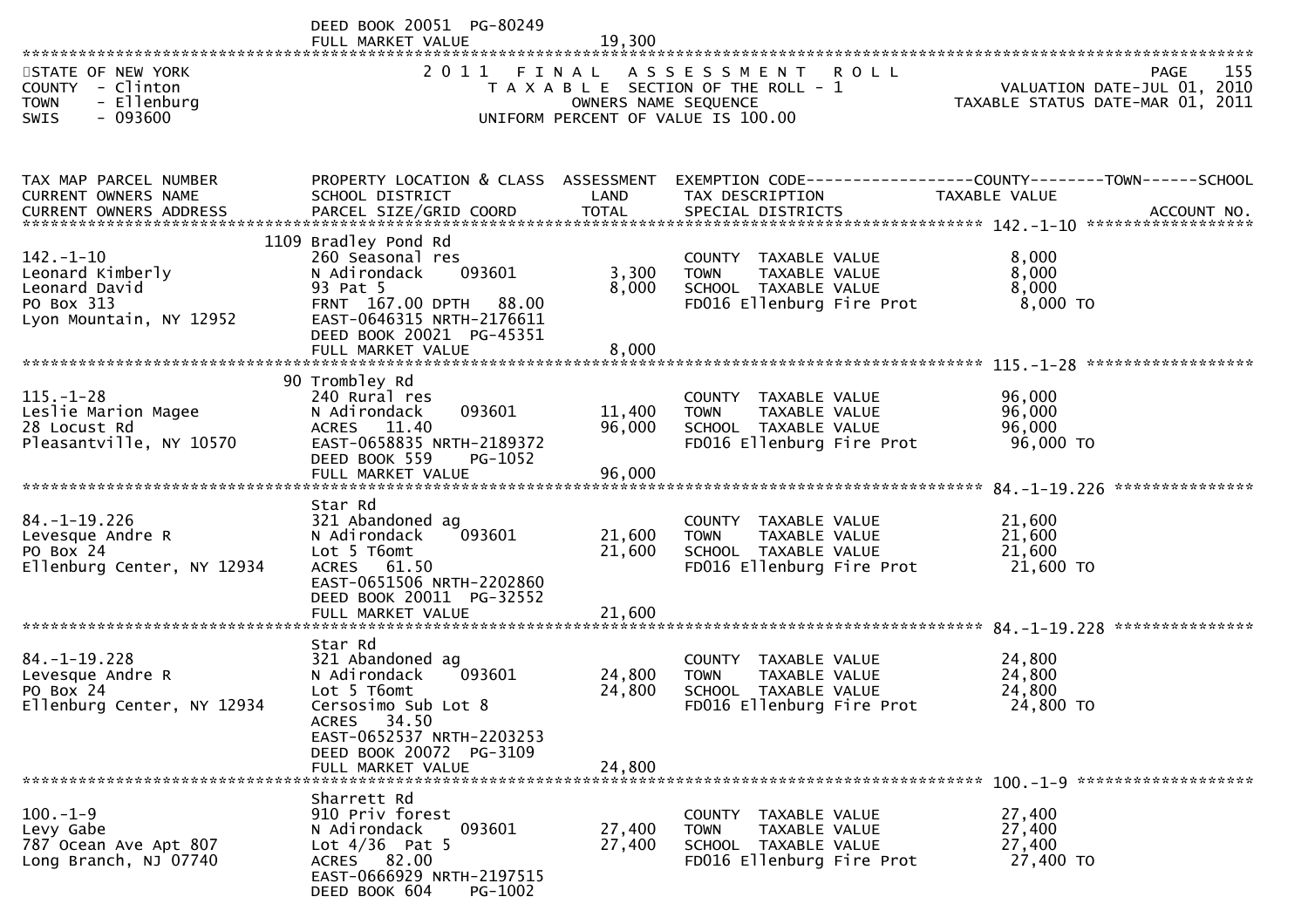| STATE OF NEW YORK<br>COUNTY - Clinton<br>- Ellenburg<br><b>TOWN</b><br>$-093600$<br><b>SWIS</b>  |                                                                                                                                                                                            | OWNERS NAME SEQUENCE        | 2011 FINAL ASSESSMENT ROLL<br>T A X A B L E SECTION OF THE ROLL - 1<br>UNIFORM PERCENT OF VALUE IS 100.00                                                         | TAXABLE STATUS DATE-MAR 01, 2011                                     | 156<br>PAGE<br>VALUATION DATE-JUL 01, 2010 |
|--------------------------------------------------------------------------------------------------|--------------------------------------------------------------------------------------------------------------------------------------------------------------------------------------------|-----------------------------|-------------------------------------------------------------------------------------------------------------------------------------------------------------------|----------------------------------------------------------------------|--------------------------------------------|
| TAX MAP PARCEL NUMBER<br>CURRENT OWNERS NAME                                                     | PROPERTY LOCATION & CLASS ASSESSMENT<br>SCHOOL DISTRICT                                                                                                                                    | LAND                        | EXEMPTION CODE-----------------COUNTY--------TOWN------SCHOOL<br>TAX DESCRIPTION                                                                                  | TAXABLE VALUE                                                        |                                            |
| $155.1 - 1 - 2.1$<br>Lifwynn Camp Inc<br>Attn: Marwede<br>PO Box 343<br>Worcester, VT 05682      | Gadway Rd<br>$314$ Rural vac< $10$ - WTRFNT<br>N Adirondack<br>093601<br>120t5omt<br><b>ACRES</b><br>1.80<br>EAST-0626245 NRTH-2164674<br>DEED BOOK 578<br>PG-306<br>FULL MARKET VALUE     | 65,500<br>65,500<br>65,500  | COUNTY TAXABLE VALUE<br><b>TOWN</b><br>TAXABLE VALUE<br>SCHOOL TAXABLE VALUE<br>FD040 Lyon Mountain FD<br>WD018 Chat Lake Water Dst                               | 65,500<br>65,500<br>65,500<br>65,500 TO<br>65,500 ТО М               |                                            |
| $111. - 1 - 1$<br>Light Loreen<br>1741 Orange Manor Dr<br>Melbourne, FL 32934                    | 1184 West Hill Rd<br>260 Seasonal res<br>N Adirondack<br>093601<br>20 T5omt<br>ACRES 38.50<br>EAST-0622132 NRTH-2191696<br>DEED BOOK 20011 PG-31617<br>FULL MARKET VALUE                   | 18,700<br>28,000<br>28,000  | COUNTY TAXABLE VALUE<br>TAXABLE VALUE<br><b>TOWN</b><br>SCHOOL TAXABLE VALUE<br>FD016 Ellenburg Fire Prot                                                         | 28,000<br>28,000<br>28,000<br>28,000 TO                              |                                            |
| $155. - 2 - 2.12$<br>Lightfoot Leslie D<br>30 West Shore Dr<br>Ashburnham, MA 01430              | Bigelow Rd<br>$314$ Rural vac< $10$<br>093601<br>N Adirondack<br>102 Pat 5<br>5.17<br><b>ACRES</b><br>EAST-0633178 NRTH-2166902<br>DEED BOOK 98001 PG-00586<br>FULL MARKET VALUE           | 12,100<br>12,100<br>12,100  | COUNTY TAXABLE VALUE<br><b>TOWN</b><br>TAXABLE VALUE<br>SCHOOL TAXABLE VALUE<br>FD040 Lyon Mountain FD                                                            | 12,100<br>12,100<br>12,100<br>12,100 TO                              |                                            |
| $71.3 - 2 - 46.1$<br>Lindert Eric<br>Boudreau Chantal<br>5083 Rt 11<br>Ellenburg Depot, NY 12935 | 5083 Rt 11<br>220 2 Family Res<br>093601<br>N Adirondack<br>20 Pat 6<br>FRNT 121.80 DPTH 170.00<br>EAST-0673467 NRTH-2213322<br>DEED BOOK 20092 PG-25294<br>FULL MARKET VALUE              | 8,800<br>106,200<br>106,200 | 41854<br><b>RES STAR</b><br>COUNTY TAXABLE VALUE<br><b>TOWN</b><br>TAXABLE VALUE<br>SCHOOL TAXABLE VALUE<br>FD002 Ellenburg Dpt FD 21<br>LT011 Ellenburg Light 21 | $\Omega$<br>106,200<br>106,200<br>76,200<br>106,200 TO<br>106,200 TO | 30,000<br>$\Omega$                         |
| $71.3 - 2 - 46.2$<br>Lindert Eric<br>Boudreau Chantal<br>5083 Rt 11<br>Ellenburg Depot, NY 12935 | 5087 Rt 11<br>210 1 Family Res<br>093601<br>N Adirondack<br>Lot 20 T6omt<br>62.00 DPTH 170.00<br><b>FRNT</b><br>EAST-0673384 NRTH-2213283<br>DEED BOOK 20092 PG-29480<br>FULL MARKET VALUE | 3,300<br>28,000<br>28,000   | COUNTY TAXABLE VALUE<br>TAXABLE VALUE<br><b>TOWN</b><br>SCHOOL TAXABLE VALUE<br>FD002 Ellenburg Dpt FD 21<br>LT011 Ellenburg Light 21                             | 28,000<br>28,000<br>28,000<br>28,000 TO<br>28,000 TO                 |                                            |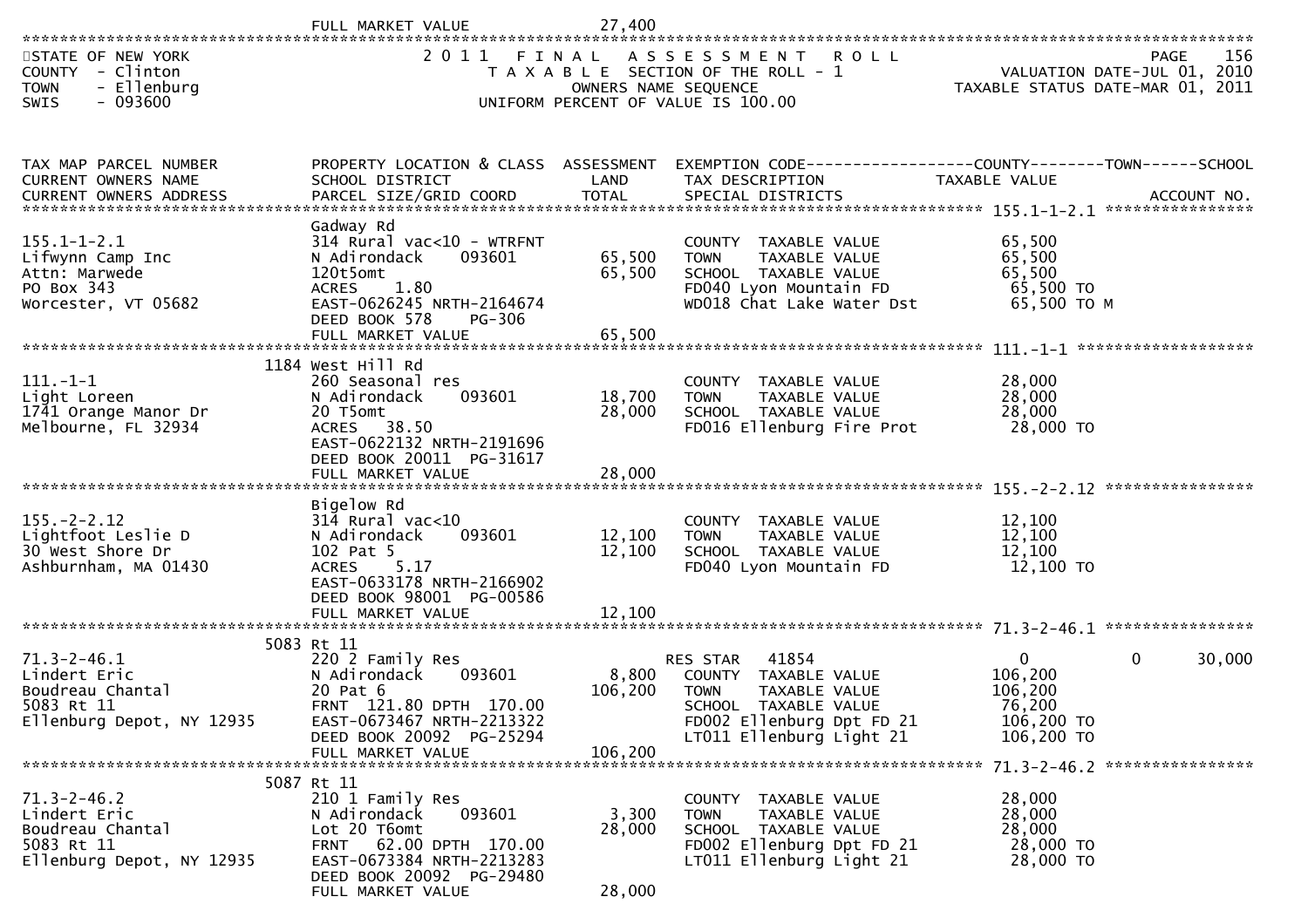| STATE OF NEW YORK<br>COUNTY - Clinton<br>- Ellenburg<br><b>TOWN</b><br>$-093600$<br><b>SWIS</b>                               |                                                                                                                                                                      | OWNERS NAME SEQUENCE          | 2011 FINAL ASSESSMENT ROLL<br>T A X A B L E SECTION OF THE ROLL - 1<br>UNIFORM PERCENT OF VALUE IS 100.00                           | VALUATION DATE-JUL 01, 2010<br>TAXABLE STATUS DATE-MAR 01, 2011 | 157<br>PAGE        |
|-------------------------------------------------------------------------------------------------------------------------------|----------------------------------------------------------------------------------------------------------------------------------------------------------------------|-------------------------------|-------------------------------------------------------------------------------------------------------------------------------------|-----------------------------------------------------------------|--------------------|
|                                                                                                                               |                                                                                                                                                                      |                               |                                                                                                                                     |                                                                 |                    |
| TAX MAP PARCEL NUMBER<br>CURRENT OWNERS NAME                                                                                  | PROPERTY LOCATION & CLASS ASSESSMENT<br>SCHOOL DISTRICT                                                                                                              | LAND                          | EXEMPTION CODE-----------------COUNTY-------TOWN------SCHOOL<br>TAX DESCRIPTION                                                     | TAXABLE VALUE                                                   |                    |
| $155. - 1 - 4$<br>Lobdell Living Trust<br>Lobdell Trustee Leon W<br>62 Sayles St<br>Alfred, NY 14802                          | Gadway Rd<br>910 Priv forest<br>N Adirondack<br>093601<br>101 Pat 5<br>ACRES 40.50<br>EAST-0624378 NRTH-2165535<br>DEED BOOK 98001 PG-04269<br>FULL MARKET VALUE     | 20,500<br>20,500<br>20,500    | COUNTY TAXABLE VALUE<br><b>TOWN</b><br>TAXABLE VALUE<br>SCHOOL TAXABLE VALUE<br>FD040 Lyon Mountain FD                              | 20,500<br>20,500<br>20,500<br>20,500 TO                         |                    |
| $155.1 - 1 - 9.2$<br>Lobdell Living Trust<br>Attn: Leon & Evelyn Lobdell Tr Lot 101 T5omt<br>62 Sayles St<br>Alfred, NY 14802 | 45 Gadway Rd<br>210 1 Family Res - WTRFNT<br>N Adirondack<br>093601<br>4.70<br>ACRES<br>EAST-0626178 NRTH-2165944<br>DEED BOOK 98001 PG-04269<br>FULL MARKET VALUE   | 151,400<br>228,000<br>228,000 | COUNTY TAXABLE VALUE<br>TAXABLE VALUE<br><b>TOWN</b><br>SCHOOL TAXABLE VALUE<br>FD040 Lyon Mountain FD<br>WD018 Chat Lake Water Dst | 228,000<br>228,000<br>228,000<br>228,000 TO<br>228,000 TO M     |                    |
|                                                                                                                               | 451 Ellenburg Center Rd                                                                                                                                              |                               |                                                                                                                                     |                                                                 |                    |
| $99 - 2 - 14$<br>Longtemps Charles F<br>Miller Lisa<br>451 Ellenburg Center Rd<br>Ellenburg Center, NY 12934                  | 210 1 Family Res<br>093601<br>N Adirondack<br>9 Pat 5<br>2.17<br><b>ACRES</b><br>EAST-0653750 NRTH-2198977<br>DEED BOOK 931<br><b>PG-49</b>                          | 5,700<br>49,700               | 41854<br>RES STAR<br>COUNTY TAXABLE VALUE<br><b>TOWN</b><br>TAXABLE VALUE<br>SCHOOL TAXABLE VALUE<br>FD014 Ellenburg Ctr FD15       | 0<br>49,700<br>49,700<br>19,700<br>49,700 TO                    | $\Omega$<br>30,000 |
|                                                                                                                               | FULL MARKET VALUE                                                                                                                                                    | 49,700                        |                                                                                                                                     |                                                                 |                    |
| $82 - 1 - 4.22$<br>Lord Timothy E<br>Lord Jamie L<br>7318 Rt 190<br>Ellenburg Center, NY                                      | 280 Ryan Rd<br>312 Vac w/imprv<br>093601<br>N Adirondack<br>Lot 12 T6omt<br><b>ACRES</b><br>8.60<br>EAST-0625581 NRTH-2205280<br>12934-2502 DEED BOOK 20001 PG-26656 | 9,800<br>19,200               | COUNTY TAXABLE VALUE<br>TAXABLE VALUE<br>TOWN<br>SCHOOL TAXABLE VALUE<br>FD016 Ellenburg Fire Prot                                  | 19,200<br>19,200<br>19,200<br>19,200 TO                         |                    |
|                                                                                                                               | FULL MARKET VALUE                                                                                                                                                    | 19,200                        |                                                                                                                                     |                                                                 |                    |
| $82. - 1 - 5.4$<br>Lord Timothy E<br>Lord Jamie L<br>7318 Rt 190<br>Ellenburg Center, NY                                      | Ryan Rd<br>321 Abandoned ag<br>093601<br>N Adirondack<br>Lot 12 T6omt<br>ACRES 15.00<br>EAST-0625994 NRTH-2204752<br>12934-2502 DEED BOOK 20001 PG-26656             | 12,600<br>12,600              | COUNTY TAXABLE VALUE<br><b>TOWN</b><br>TAXABLE VALUE<br>SCHOOL TAXABLE VALUE<br>FD016 Ellenburg Fire Prot                           | 12,600<br>12,600<br>12,600<br>12,600 TO                         |                    |
|                                                                                                                               | FULL MARKET VALUE                                                                                                                                                    | 12,600                        |                                                                                                                                     |                                                                 |                    |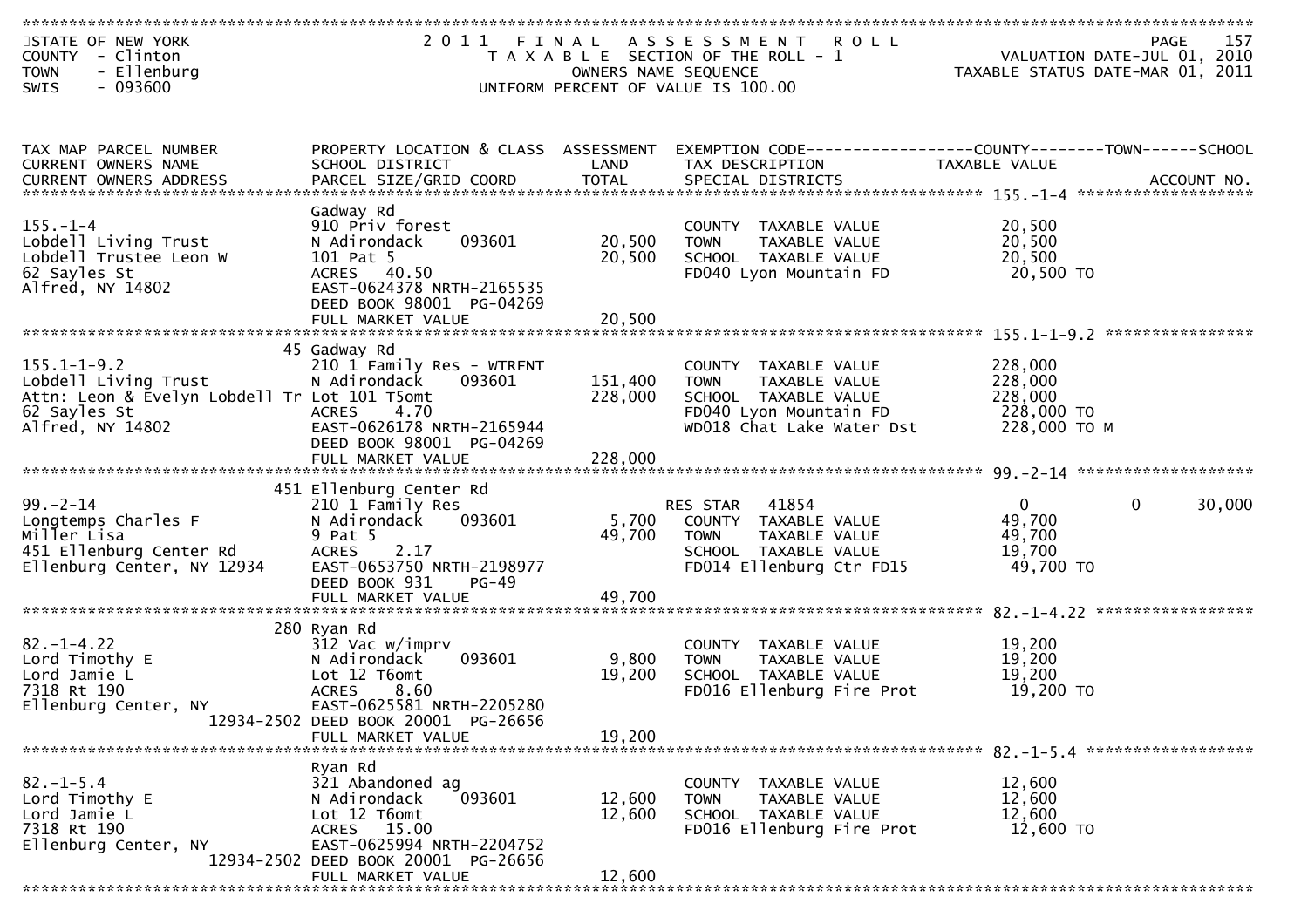| STATE OF NEW YORK<br>- Clinton<br><b>COUNTY</b><br>- Ellenburg<br><b>TOWN</b><br>$-093600$<br><b>SWIS</b>             | 2011                                                                                                                                                                                             |                            | FINAL ASSESSMENT<br><b>ROLL</b><br>T A X A B L E SECTION OF THE ROLL - 1<br>OWNERS NAME SEQUENCE<br>UNIFORM PERCENT OF VALUE IS 100.00 | VALUATION DATE-JUL 01, 2010<br>TAXABLE STATUS DATE-MAR 01, 2011 | <b>PAGE</b>  | 158    |
|-----------------------------------------------------------------------------------------------------------------------|--------------------------------------------------------------------------------------------------------------------------------------------------------------------------------------------------|----------------------------|----------------------------------------------------------------------------------------------------------------------------------------|-----------------------------------------------------------------|--------------|--------|
| TAX MAP PARCEL NUMBER<br>CURRENT OWNERS NAME<br>CURRENT OWNERS ADDRESS                                                | PROPERTY LOCATION & CLASS ASSESSMENT<br>SCHOOL DISTRICT                                                                                                                                          | LAND                       | EXEMPTION CODE------------------COUNTY--------TOWN------SCHOOL<br>TAX DESCRIPTION                                                      | TAXABLE VALUE                                                   |              |        |
| 7318/7330 Star Rd<br>$83. - 1 - 9.23$<br>Lord Timothy E<br>Lord Jamie L<br>7318 Star Rd<br>Ellenburg Center, NY 12934 | 241 Rural res&ag<br>093601<br>N Adirondack<br>Lot 15 T6omt<br>ACRES 16.30<br>EAST-0646703 NRTH-2204738<br>DEED BOOK 20011 PG-32349<br>FULL MARKET VALUE                                          | 14,300<br>91,700<br>91,700 | 41854<br>RES STAR<br>COUNTY TAXABLE VALUE<br>TAXABLE VALUE<br><b>TOWN</b><br>SCHOOL TAXABLE VALUE<br>FD014 Ellenburg Ctr FD15          | $\overline{0}$<br>91,700<br>91,700<br>61,700<br>91,700 TO       | $\mathbf{0}$ | 30,000 |
|                                                                                                                       |                                                                                                                                                                                                  |                            |                                                                                                                                        |                                                                 |              |        |
| $116. - 1 - 4$<br>Lorenzo Jose M<br>Lorenzo Lisa M<br>1317 Plank Rd<br>Ellenburg Depot, NY 12935                      | 1317 Plank Rd<br>210 1 Family Res<br>N Adirondack<br>093601<br>Lot $41/42$ Pat 5<br>FRNT 137.00 DPTH 175.00<br>EAST-0678329 NRTH-2192208<br>DEED BOOK 20061 PG-92913<br>FULL MARKET VALUE        | 4,500<br>61,000<br>61,000  | 41854<br>RES STAR<br>COUNTY TAXABLE VALUE<br>TAXABLE VALUE<br><b>TOWN</b><br>SCHOOL TAXABLE VALUE<br>FD016 Ellenburg Fire Prot         | $\overline{0}$<br>61,000<br>61,000<br>31,000<br>61,000 TO       | $\mathbf{0}$ | 30,000 |
|                                                                                                                       |                                                                                                                                                                                                  |                            |                                                                                                                                        |                                                                 |              |        |
| $128. - 1 - 3.1$<br>Lothian Kevin<br>5026 Hanna Rd<br>Franklin, VT 05457                                              | Pete Laclair Rd<br>260 Seasonal res<br>093601<br>N Adirondack<br>Lot 49 T5omt<br>ACRES 83.00<br>EAST-0657490 NRTH-2184547<br>DEED BOOK 20021 PG-48201                                            | 24,300<br>50,100           | COUNTY TAXABLE VALUE<br>TAXABLE VALUE<br><b>TOWN</b><br>SCHOOL TAXABLE VALUE<br>FD016 Ellenburg Fire Prot                              | 50,100<br>50,100<br>50,100<br>50,100 TO                         |              |        |
|                                                                                                                       |                                                                                                                                                                                                  |                            |                                                                                                                                        |                                                                 |              |        |
| $86. - 1 - 11$<br>Louis William A<br>PO Box 119<br>Cadyville, NY 12918                                                | Plank Rd<br>323 Vacant rural<br>093601<br>N Adirondack<br>3 Pat 5 1950<br>ACRES 163.60<br>EAST-0672646 NRTH-2200518<br>DEED BOOK 20031 PG-51023                                                  | 29,200<br>29,200           | COUNTY TAXABLE VALUE<br>TAXABLE VALUE<br><b>TOWN</b><br>SCHOOL TAXABLE VALUE<br>FD016 Ellenburg Fire Prot                              | 29,200<br>29,200<br>29,200<br>29,200 TO                         |              |        |
|                                                                                                                       | FULL MARKET VALUE                                                                                                                                                                                | 29,200                     |                                                                                                                                        |                                                                 |              |        |
| $99.1 - 1 - 20$<br>Lucia Amy L<br>16 Carlson St<br>Ellenburg Center, NY 12934                                         | 16 Carlson St<br>210 1 Family Res<br>093601<br>N Adirondack<br>Lot $6$ Pat $6$<br>1.20 BANK<br><b>ACRES</b><br>080<br>EAST-0648865 NRTH-2199307<br>DEED BOOK 20072 PG-10207<br>FULL MARKET VALUE | 5,000<br>87,500<br>87,500  | COUNTY TAXABLE VALUE<br><b>TOWN</b><br>TAXABLE VALUE<br>SCHOOL TAXABLE VALUE<br>FD014 Ellenburg Ctr FD15<br>LT010 Ellenburg Light 15   | 87,500<br>87,500<br>87,500<br>87,500 TO<br>87,500 TO            |              |        |
|                                                                                                                       |                                                                                                                                                                                                  |                            |                                                                                                                                        |                                                                 |              | 1.50   |

STATE OF NEW YORK 2 0 1 1 F I N A L A S S E S S M E N T R O L L PAGE <sup>159</sup>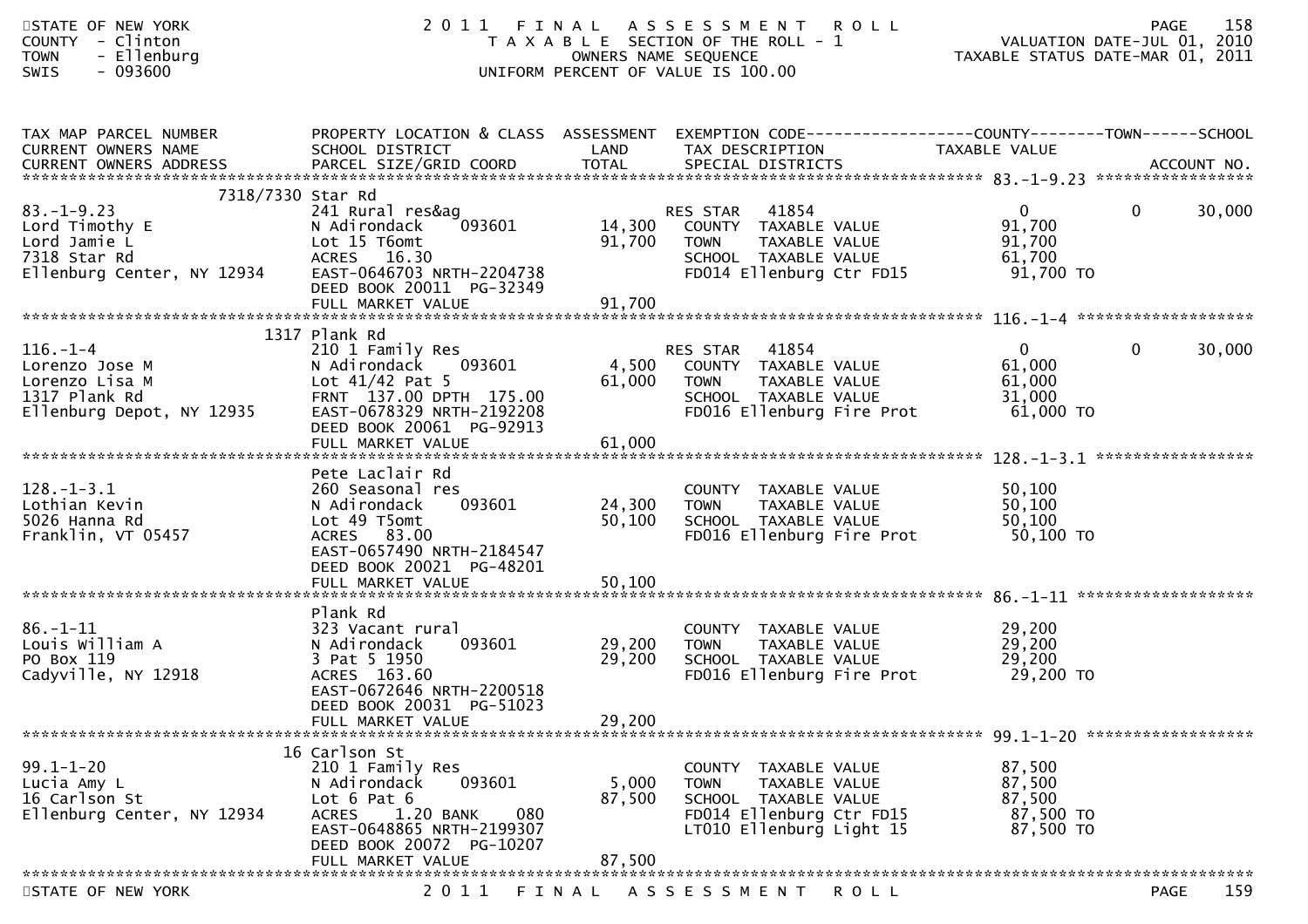| <b>COUNTY</b> | Clinton  |
|---------------|----------|
| <b>TOWN</b>   | Ellenbur |
| -----         | 003000   |

## COUNTY - Clinton T A X A B L E SECTION OF THE ROLL - 1 VALUATION DATE-JUL 01, 2010 TOWN - Ellenburg OWNERS NAME SEQUENCE TAXABLE STATUS DATE-MAR 01, 2011SWIS - 093600 UNIFORM PERCENT OF VALUE IS 100.00

| TAX MAP PARCEL NUMBER                                                                                                                                                                                                          |                                                                                                                                                                                                  |                   | PROPERTY LOCATION & CLASS ASSESSMENT EXEMPTION CODE----------------COUNTY-------TOWN------SCHOOL                                    |                                                             |                    |
|--------------------------------------------------------------------------------------------------------------------------------------------------------------------------------------------------------------------------------|--------------------------------------------------------------------------------------------------------------------------------------------------------------------------------------------------|-------------------|-------------------------------------------------------------------------------------------------------------------------------------|-------------------------------------------------------------|--------------------|
| CURRENT OWNERS NAME                                                                                                                                                                                                            | SCHOOL DISTRICT                                                                                                                                                                                  | LAND              | TAX DESCRIPTION                                                                                                                     | TAXABLE VALUE                                               |                    |
| .4CCOUNT NO . PARCEL SIZE/GRID COORD TOTAL SPECIAL DISTRICTS . ACCOUNT NO . ACCOUNT NO . ACCOUNT NO . بالمحتمد المستوى المستوى المستوى المستوى المستوى المستوى المستوى المستوى المستوى المستوى المستوى المستوى المستوى المستوى |                                                                                                                                                                                                  |                   |                                                                                                                                     |                                                             |                    |
| $155. - 2 - 2.6$<br>Luckas Helmut<br>Meier Heide<br>2664 Rowel Dr<br>Saint-Lazare QC, Canada                                                                                                                                   | Bigelow Rd<br>$314$ Rural vac $<$ 10<br>093601<br>N Adirondack<br>Lot 102 T5omt<br>Lot 6 Subdivision<br>5.30<br><b>ACRES</b>                                                                     | 7,700<br>7,700    | COUNTY TAXABLE VALUE<br><b>TOWN</b><br>TAXABLE VALUE<br>SCHOOL TAXABLE VALUE<br>FD040 Lyon Mountain FD                              | 7,700<br>7,700<br>7,700<br>7,700 TO                         |                    |
| J7T2A1                                                                                                                                                                                                                         | EAST-0632863 NRTH-2168831<br>DEED BOOK 618<br>PG-1091<br>FULL MARKET VALUE                                                                                                                       | 7,700             |                                                                                                                                     |                                                             |                    |
|                                                                                                                                                                                                                                | 1458 Bradley Pond Rd                                                                                                                                                                             |                   |                                                                                                                                     |                                                             |                    |
| $128. - 1 - 14.2$<br>Luebbers John R<br>ושא כובאצבה<br>1458 Bradley Pond Rd<br>Ellenburg Center, NY 12934                                                                                                                      | 210 1 Family Res<br>093601<br>N Adirondack<br>T5omt Lot 51<br>860<br>ACRES 2.10 BANK<br>EAST-0648231 NRTH-2183320<br>DEED BOOK 20021 PG-39305                                                    | 5,600<br>59,000   | RES STAR 41854<br>COUNTY TAXABLE VALUE<br>TAXABLE VALUE<br><b>TOWN</b><br>SCHOOL TAXABLE VALUE<br>FD016 Ellenburg Fire Prot         | $\mathbf{0}$<br>59,000<br>59,000<br>29,000<br>59,000 TO     | $\Omega$<br>30,000 |
|                                                                                                                                                                                                                                | FULL MARKET VALUE                                                                                                                                                                                | 59,000            |                                                                                                                                     |                                                             |                    |
|                                                                                                                                                                                                                                |                                                                                                                                                                                                  |                   |                                                                                                                                     |                                                             |                    |
| $82. - 1 - 17.11$<br>Lynehan Francis<br>5 Archambault Ln<br>Dover plains, NY 12522                                                                                                                                             | Star Rd<br>312 Vac w/imprv<br>093601<br>N Adirondack<br>9 T6omt<br>4.70<br>ACRES<br>EAST-0625697 NRTH-2200707<br>DEED BOOK 20041 PG-76208                                                        | 6,900<br>7,900    | COUNTY TAXABLE VALUE<br><b>TOWN</b><br>TAXABLE VALUE<br>SCHOOL TAXABLE VALUE<br>FD016 Ellenburg Fire Prot                           | 7,900<br>7,900<br>7,900<br>7,900 TO                         |                    |
|                                                                                                                                                                                                                                | Bull Run Rd                                                                                                                                                                                      |                   |                                                                                                                                     |                                                             |                    |
| $55. - 2 - 5.1$<br>Lyons Warren<br>Lyons Sheila C<br>1633 E Derry Rd<br>Hershey, PA 17033                                                                                                                                      | 321 Abandoned ag<br>093601<br>N Adirondack<br>Lot 40 T6omt<br>ACRES 104.70<br>EAST-0670048 NRTH-2222773<br>DEED BOOK 20031 PG-61789                                                              | 65,000<br>65,000  | COUNTY TAXABLE VALUE<br><b>TOWN</b><br>TAXABLE VALUE<br>SCHOOL TAXABLE VALUE<br>FD016 Ellenburg Fire Prot                           | 65,000<br>65,000<br>65,000<br>65,000 TO                     |                    |
|                                                                                                                                                                                                                                | FULL MARKET VALUE                                                                                                                                                                                | 65,000            |                                                                                                                                     |                                                             |                    |
|                                                                                                                                                                                                                                |                                                                                                                                                                                                  |                   |                                                                                                                                     |                                                             |                    |
| $141.3 - 2 - 14$<br>Mackey Roger A<br>5183 Rt 374<br>Merrill, NY 12955                                                                                                                                                         | 7 Hill Rd<br>260 Seasonal res - WTRFNT<br>093601<br>N Adirondack<br>Lot 100 Pat 5<br>Survey Map 20072 / 09197<br>FRNT 81.00 DPTH 150.00<br>EAST-0624491 NRTH-2171024<br>DEED BOOK 20072 PG-10891 | 78,800<br>162,000 | COUNTY TAXABLE VALUE<br><b>TOWN</b><br>TAXABLE VALUE<br>SCHOOL TAXABLE VALUE<br>FD040 Lyon Mountain FD<br>WD018 Chat Lake Water Dst | 162,000<br>162,000<br>162,000<br>162,000 TO<br>162,000 то м |                    |
|                                                                                                                                                                                                                                | FULL MARKET VALUE                                                                                                                                                                                | 162,000           |                                                                                                                                     |                                                             |                    |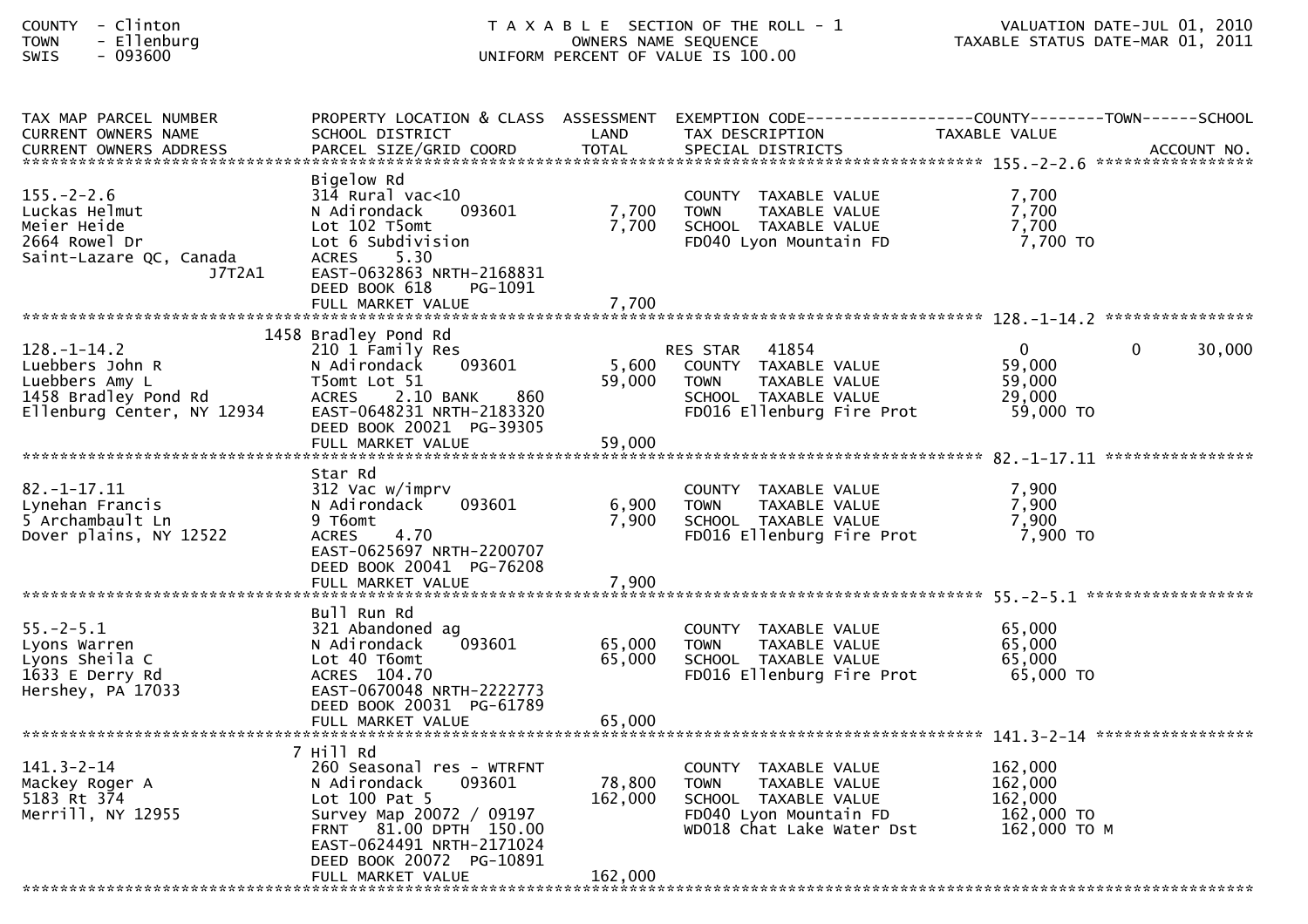| STATE OF NEW YORK<br>COUNTY - Clinton<br>- Ellenburg<br><b>TOWN</b><br>SWIS<br>$-093600$                                                                     |                                                                                                                                                                                                            |                              | 2011 FINAL ASSESSMENT ROLL<br>PAGE 160<br>ROLL - 1 VALUATION DATE-JUL 01, 2010<br>TAXABLE STATUS DATE WARE 2010<br>T A X A B L E SECTION OF THE ROLL - 1<br>OWNERS NAME SEQUENCE<br>UNIFORM PERCENT OF VALUE IS 100.00 |                                                                           |                    |                 |
|--------------------------------------------------------------------------------------------------------------------------------------------------------------|------------------------------------------------------------------------------------------------------------------------------------------------------------------------------------------------------------|------------------------------|------------------------------------------------------------------------------------------------------------------------------------------------------------------------------------------------------------------------|---------------------------------------------------------------------------|--------------------|-----------------|
| TAX MAP PARCEL NUMBER<br>CURRENT OWNERS NAME<br>.CURRENT OWNERS ADDRESS PARCEL SIZE/GRID COORD TOTAL SPECIAL DISTRICTS ACCOUNT NO ACCOUNT NO ACCOUNT NO CORP | SCHOOL DISTRICT                                                                                                                                                                                            | <b>Example 18 The LAND</b>   | PROPERTY LOCATION & CLASS ASSESSMENT EXEMPTION CODE---------------COUNTY-------TOWN------SCHOOL<br>TAX DESCRIPTION                                                                                                     | TAXABLE VALUE                                                             |                    |                 |
| $155.1 - 2 - 26$<br>MacMillan William<br>2 Windsor Dr<br>Newton, NJ 07860                                                                                    | 5045 Rt 374<br>260 Seasonal res - WTRFNT<br>N Adirondack<br>093601<br>Lot 101 Pat 5<br>FRNT 70.00 DPTH 225.00<br>EAST-0626217 NRTH-2167858<br>DEED BOOK 908<br>PG-95<br>FULL MARKET VALUE                  | 78,200<br>105,000<br>105,000 | COUNTY TAXABLE VALUE<br><b>TOWN</b><br>TAXABLE VALUE<br>SCHOOL TAXABLE VALUE<br>FD040 Lyon Mountain FD 105,000 TO<br>WD018 Chat Lake Water Dst                                                                         | 105,000<br>105,000<br>105,000<br>105,000 то м                             |                    |                 |
| $155.1 - 2 - 32$<br>Macy Donald V<br>PO Box 184<br>Lyon Mt, NY 12952-0184                                                                                    | 5091 Rt 374<br>210 1 Family Res - WTRFNT<br>093601<br>N Adirondack<br>Lot 101 T5omt<br>FRNT 145.36 DPTH 224.00<br>EAST-0625658 NRTH-2168827<br>DEED BOOK 20001 PG-27885                                    |                              | WARNONALL 41121<br>106,900 SR STAR<br>41834<br>401,000 COUNTY TAXABLE VALUE<br>TOWN<br>TAXABLE VALUE<br>SCHOOL TAXABLE VALUE<br>FD040 Lyon Mountain FD                                                                 | 27,000<br>$\overline{0}$<br>374,000<br>374,000<br>340,900<br>$401,000$ TO | 27,000<br>$\Omega$ | 0<br>60,100     |
| $83. - 1 - 9.27$<br>Magee Gary F<br>Magee Gwen L<br>$7368$ Star Rd Rt 190<br>Ellenburg Center, NY 12934                                                      | 7368 Star Rd<br>210 1 Family Res<br>N Adirondack<br>093601<br>Lot 15 T6omt<br><b>ACRES</b><br>1.51<br>EAST-0645785 NRTH-2203974<br>DEED BOOK 996<br>PG-315                                                 | 5,300<br>92,300              | 41854<br>RES STAR<br>COUNTY TAXABLE VALUE<br><b>TOWN</b><br>TAXABLE VALUE<br>SCHOOL TAXABLE VALUE<br>FD014 Ellenburg Ctr FD15                                                                                          | $\overline{0}$<br>92,300<br>92,300<br>62,300<br>92,300 TO                 | $\mathbf{0}$       | 30,000          |
| 98.-1-14<br>Magoon Donald C Jr<br>1982 Bradley Pond Rd<br>DO Boy 94<br>PO Box 94<br>Ellenburg Center, NY 12934                                               | 1 Dylan Way<br>271 Mfg housings<br>N Adirondack 093601<br>12 Pat 5<br>ACRES 43.50<br>EAST-0646483 NRTH-2195247<br>DEED BOOK 1020 PG-218<br>FULL MARKET VALUE                                               | 85,700<br>85,700             | COUNTY TAXABLE VALUE<br>28,500 TOWN<br>TAXABLE VALUE<br>SCHOOL TAXABLE VALUE<br>FD014 Ellenburg Ctr FD15                                                                                                               | 85,700<br>85,700<br>85,700<br>85,700 TO                                   |                    |                 |
| $99. - 2 - 25$<br>Magoon Gleyn C<br>Magoon Allen<br>2030 Bardley Pond Rd<br>Ellenburg Center, NY 12934                                                       | 1985 Bradley Pond Rd<br>241 Rural res&ag<br>093601<br>N Adirondack<br>Lot 30 T5omt<br>See Title Deed Bk 738 Pg<br>ACRES 72.40<br>EAST-0649181 NRTH-2192916<br>DEED BOOK 783<br>PG-197<br>FULL MARKET VALUE | 108,800<br>108,800           | RES STAR<br>41854<br>42100<br>39,600 483A EX<br><b>COUNTY</b><br>TAXABLE VALUE<br><b>TOWN</b><br>TAXABLE VALUE<br>SCHOOL TAXABLE VALUE<br>FD014 Ellenburg Ctr FD15<br>1,600 EX<br>LT010 Ellenburg Light 15<br>896 EX   | 0<br>1,600<br>107,200<br>107,200<br>77,200<br>107,200 TO<br>60,032 TO     | 0<br>1,600         | 30,000<br>1,600 |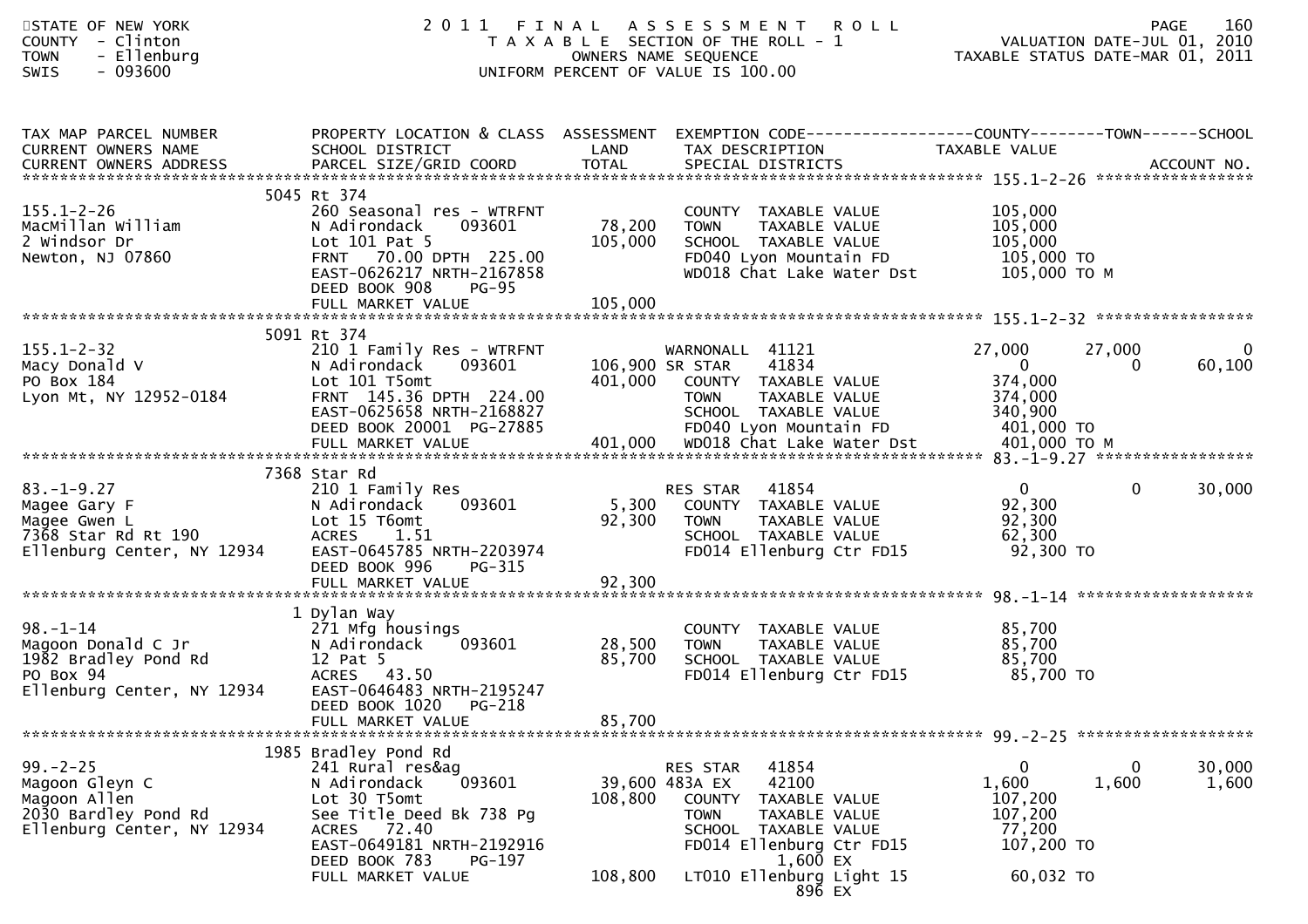| STATE OF NEW YORK<br>COUNTY - Clinton<br><b>TOWN</b><br>- Ellenburg<br>$-093600$<br><b>SWIS</b>               | 2011 FINAL                                                                                                                                          |                            | <b>ROLL</b><br>A S S E S S M E N T<br>T A X A B L E SECTION OF THE ROLL - 1<br>OWNERS NAME SEQUENCE<br>UNIFORM PERCENT OF VALUE IS 100.00 | VALUATION DATE-JUL 01, 2010<br>TAXABLE STATUS DATE-MAR 01, 2011 |                               | <b>PAGE</b><br>161                 |
|---------------------------------------------------------------------------------------------------------------|-----------------------------------------------------------------------------------------------------------------------------------------------------|----------------------------|-------------------------------------------------------------------------------------------------------------------------------------------|-----------------------------------------------------------------|-------------------------------|------------------------------------|
|                                                                                                               |                                                                                                                                                     |                            |                                                                                                                                           |                                                                 |                               |                                    |
| TAX MAP PARCEL NUMBER<br>CURRENT OWNERS NAME                                                                  | PROPERTY LOCATION & CLASS ASSESSMENT<br>SCHOOL DISTRICT                                                                                             | LAND                       | EXEMPTION CODE------------------COUNTY--------TOWN------SCHOOL<br>TAX DESCRIPTION                                                         | TAXABLE VALUE                                                   |                               |                                    |
|                                                                                                               | 2030 Bradley Pond Rd                                                                                                                                |                            |                                                                                                                                           |                                                                 |                               |                                    |
| $99. - 2 - 24$<br>Magoon Mae<br>2030 Bradley Pond Rd<br>Ellenburg Center, NY 12934                            | 270 Mfg housing<br>N Adirondack<br>093601<br>FRNT 264.00 DPTH 156.00<br>EAST-0650201 NRTH-2195288<br>DEED BOOK 545<br>PG-398                        | 4,900<br>36,000            | 41854<br>RES STAR<br>COUNTY TAXABLE VALUE<br><b>TOWN</b><br>TAXABLE VALUE<br>SCHOOL TAXABLE VALUE<br>FD014 Ellenburg Ctr FD15             | $\mathbf{0}$<br>36,000<br>36,000<br>6,000<br>36,000 TO          | $\mathbf 0$                   | 30,000                             |
| = 111 MARKET VALUE<br>FULL MARKET VALUE 36,000 LT010 Ellenburg Light 15 36,000 TO FULL MARKET VALUE 36,000 FO |                                                                                                                                                     |                            |                                                                                                                                           |                                                                 |                               |                                    |
| $115. - 1 - 2.4$<br>Magoon Matthew<br>6 Steam Mill Rd<br>Ellenburg Center, NY 12934                           | Smith Rd<br>321 Abandoned ag<br>093601<br>N Adirondack<br>ACRES 13.20<br>EAST-0660236 NRTH-2191370<br>DEED BOOK 20011 PG-33660<br>FULL MARKET VALUE | 12,000<br>12,000<br>12,000 | COUNTY TAXABLE VALUE<br><b>TOWN</b><br>TAXABLE VALUE<br>SCHOOL TAXABLE VALUE<br>FD016 Ellenburg Fire Prot                                 | 12,000<br>12,000<br>12,000<br>12,000 TO                         |                               |                                    |
|                                                                                                               |                                                                                                                                                     |                            |                                                                                                                                           |                                                                 |                               |                                    |
| $113 - 1 - 10.5$<br>Magoon Matthew C<br>144 Steam Mill Rd<br>Ellenburg Center, NY 12934                       | 144 Steam Mill Rd<br>240 Rural res<br>093601<br>N Adirondack<br>Lot 28 T5omt<br>94.00<br><b>ACRES</b><br>EAST-0644942 NRTH-2190094                  | 25,600<br>79,000           | 41854<br>RES STAR<br>COUNTY TAXABLE VALUE<br>TAXABLE VALUE<br><b>TOWN</b><br>SCHOOL TAXABLE VALUE<br>FD016 Ellenburg Fire Prot            | $\mathbf{0}$<br>79,000<br>79,000<br>49,000<br>79,000 TO         | $\mathbf{0}$                  | 30,000                             |
|                                                                                                               | DEED BOOK 20041 PG-66832<br>FULL MARKET VALUE                                                                                                       | 79,000                     |                                                                                                                                           |                                                                 |                               |                                    |
|                                                                                                               |                                                                                                                                                     |                            |                                                                                                                                           |                                                                 |                               |                                    |
| $114. - 1 - 3.1$<br>Magoon Miles K<br>Magoon Diane M<br>1832 Bradley Pond Rd<br>Ellenburg Center, NY 12934    | 1831-1835 Bradley Pond Rd<br>112 Dairy farm<br>093601<br>N Adirondack<br>$27/30$ Pat 5<br>ACRES 158.90<br>EAST-0651353 NRTH-2190046                 |                            | 10 YR AGR 41700<br>85,700 AGRI DISTR 41720<br>254,000 RES STAR<br>41854<br>42100<br>483A EX<br>COUNTY TAXABLE VALUE                       | 8,800<br>16,115<br>$\mathbf{0}$<br>4,000<br>225,085             | 8,800<br>16,115<br>0<br>4,000 | 8,800<br>16,115<br>30,000<br>4,000 |
| MAY BE SUBJECT TO PAYMENT<br>UNDER AGDIST LAW TIL 2015                                                        | DEED BOOK 765<br>PG-111<br>FULL MARKET VALUE                                                                                                        |                            | <b>TOWN</b><br>TAXABLE VALUE<br>254,000 SCHOOL TAXABLE VALUE<br>FD014 Ellenburg Ctr FD15<br>4,000 $EX$                                    | 225,085<br>195,085<br>250,000 TO                                |                               |                                    |
|                                                                                                               |                                                                                                                                                     |                            |                                                                                                                                           |                                                                 |                               |                                    |
| $114. - 1 - 9$<br>Magoon Miles K<br>Magoon Diane M<br>1832 Bradley Pond Rd<br>Ellenburg Center, NY 12934      | Pete Laclair Rd<br>260 Seasonal res<br>093601<br>N Adirondack<br>72/73 Pat 5<br>ACRES 77.30<br>EAST-0657046 NRTH-2187948<br>DEED BOOK 765<br>PG-111 | 21,000<br>28,200           | OS AG DIST 41730<br>COUNTY TAXABLE VALUE<br><b>TOWN</b><br>TAXABLE VALUE<br>SCHOOL TAXABLE VALUE<br>FD016 Ellenburg Fire Prot             | 366<br>27,834<br>27,834<br>27,834<br>28,200 TO                  | 366                           | 366                                |
| MAY BE SUBJECT TO PAYMENT<br>UNDER AGDIST LAW TIL 2018                                                        | FULL MARKET VALUE                                                                                                                                   | 28,200                     |                                                                                                                                           |                                                                 |                               |                                    |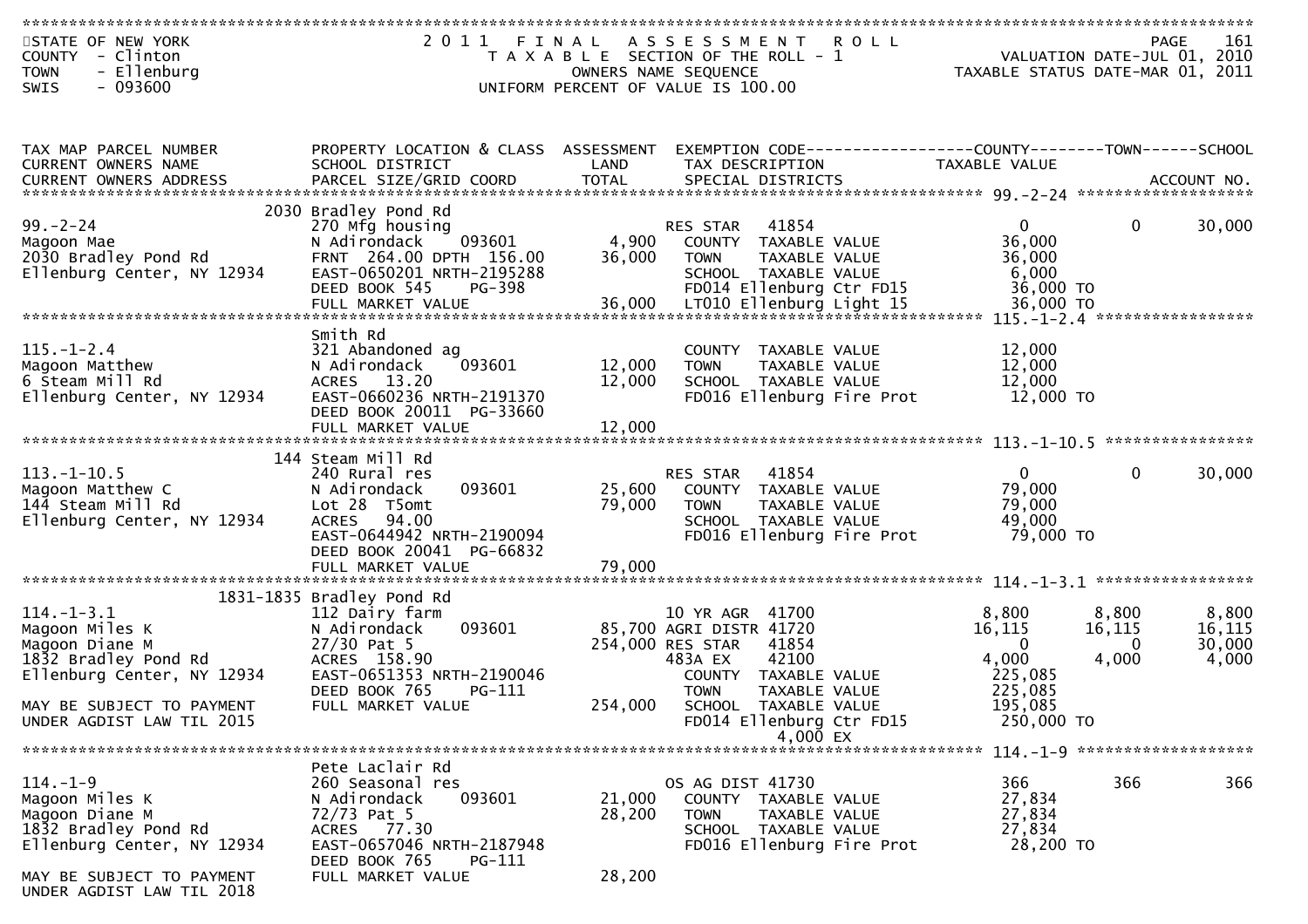| STATE OF NEW YORK<br>COUNTY - Clinton<br>- Ellenburg<br><b>TOWN</b> |                                                       |        | 2011 FINAL ASSESSMENT ROLL<br>T A X A B L E SECTION OF THE ROLL - 1<br>OWNERS NAME SEQUENCE | D L L<br>VALUATION DATE-JUL 01, 2010<br>TAXABLE STATUS DATE-MAR 01, 2011 | 162<br><b>PAGE</b>                      |
|---------------------------------------------------------------------|-------------------------------------------------------|--------|---------------------------------------------------------------------------------------------|--------------------------------------------------------------------------|-----------------------------------------|
| $-093600$<br>SWIS                                                   |                                                       |        | UNIFORM PERCENT OF VALUE IS 100.00                                                          |                                                                          |                                         |
|                                                                     |                                                       |        |                                                                                             |                                                                          |                                         |
| TAX MAP PARCEL NUMBER                                               | PROPERTY LOCATION & CLASS ASSESSMENT                  |        | EXEMPTION CODE-----------------COUNTY--------TOWN------SCHOOL                               |                                                                          |                                         |
| CURRENT OWNERS NAME                                                 | SCHOOL DISTRICT                                       | LAND   | TAX DESCRIPTION                                                                             | TAXABLE VALUE                                                            |                                         |
|                                                                     |                                                       |        |                                                                                             |                                                                          |                                         |
|                                                                     | 1791 Bradley Pond Rd                                  |        |                                                                                             |                                                                          |                                         |
| $114. - 1 - 3.3$                                                    | 112 Dairy farm                                        |        | AGRI DISTR 41720                                                                            | 8,575                                                                    | 8,575<br>8,575                          |
| Magoon Rolland                                                      | 093601<br>N Adirondack<br>Lot 30 T5omt                |        | 30,700 RES STAR<br>41854<br>77,900 483A EX<br>42100                                         | $\mathbf{0}$<br>1,800                                                    | 30,000<br>$\Omega$<br>1,800<br>1,800    |
| Magoon Dale<br>1791 Bradley Pond Rd                                 | ACRES 47.20                                           |        | COUNTY TAXABLE VALUE                                                                        | 67,525                                                                   |                                         |
| Ellenburg Center, NY 12934                                          | EAST-0649094 NRTH-2189552                             |        | <b>TOWN</b><br>TAXABLE VALUE                                                                | 67,525                                                                   |                                         |
|                                                                     | DEED BOOK 604<br>PG-19                                |        | SCHOOL TAXABLE VALUE                                                                        | 37,525                                                                   |                                         |
| MAY BE SUBJECT TO PAYMENT<br>UNDER AGDIST LAW TIL 2015              | FULL MARKET VALUE                                     |        | 77,900 FD014 Ellenburg Ctr FD15<br>1,800 EX                                                 | 76,100 TO                                                                |                                         |
|                                                                     |                                                       |        |                                                                                             |                                                                          |                                         |
|                                                                     | 6 Steam Mill Rd                                       |        |                                                                                             |                                                                          |                                         |
| $114. - 1 - 3.4$<br>Magoon Stephen                                  | 270 Mfg housing<br>093601<br>N Adirondack             |        | WARNONALL 41121<br>3,800 RES STAR<br>41854                                                  | 3,600<br>$\overline{0}$                                                  | 3,600<br>$\bf{0}$<br>24,000<br>$\Omega$ |
| Magoon Sandy                                                        | Lot 30 T5omt                                          | 24,000 | COUNTY TAXABLE VALUE                                                                        | 20,400                                                                   |                                         |
| 6 Steam Mill Rd                                                     | FRNT 165.00 DPTH 107.00                               |        | TAXABLE VALUE<br><b>TOWN</b>                                                                | 20,400                                                                   |                                         |
| Ellenburg Center, NY 12934                                          | EAST-0647718 NRTH-2189175                             |        | SCHOOL TAXABLE VALUE                                                                        | $\overline{0}$                                                           |                                         |
|                                                                     | DEED BOOK 604<br>$PG-17$<br>FULL MARKET VALUE         | 24,000 | FD014 Ellenburg Ctr FD15                                                                    | 24,000 TO                                                                |                                         |
|                                                                     |                                                       |        |                                                                                             |                                                                          |                                         |
|                                                                     | 1982 Bradley Pond Rd                                  |        |                                                                                             |                                                                          |                                         |
| $99. - 2 - 20$                                                      | 240 Rural res                                         |        | COUNTY TAXABLE VALUE                                                                        | 87,000                                                                   |                                         |
| Magoon Trust Donald                                                 | 093601<br>N Adirondack                                | 38,100 | TAXABLE VALUE<br>TOWN                                                                       | 87,000                                                                   |                                         |
| Attn: Sheryl Silver Trustee<br>33 Earlville Rd                      | 10/35 Pat 5<br>ACRES 76.00                            | 87,000 | SCHOOL TAXABLE VALUE<br>FD014 Ellenburg Ctr FD15                                            | 87,000<br>87,000 TO                                                      |                                         |
| Chateaugay, NY 12920                                                | EAST-0651025 NRTH-2194303                             |        | LT010 Ellenburg Light 15                                                                    | 52,200 TO                                                                |                                         |
|                                                                     | DEED BOOK 916<br>PG-162                               |        |                                                                                             |                                                                          |                                         |
|                                                                     | FULL MARKET VALUE                                     | 87,000 |                                                                                             |                                                                          |                                         |
|                                                                     | 34 Carlson St                                         |        |                                                                                             |                                                                          |                                         |
| $99.1 - 1 - 18$                                                     | 210 1 Family Res                                      |        | WARNONALL<br>41121                                                                          | 7,650                                                                    | 7,650<br>0                              |
| Magoon Wayne                                                        | N Adirondack<br>093601                                |        | 41854<br>4,100 RES STAR                                                                     | $\mathbf{0}$                                                             | 30,000<br>0                             |
| PO Box 10                                                           | FRNT 95.00 DPTH 160.00                                | 51,000 | COUNTY TAXABLE VALUE                                                                        | 43,350                                                                   |                                         |
| Ellenburg Center, NY 12934                                          | EAST-0648432 NRTH-2199047<br>$PG-255$                 |        | <b>TOWN</b><br>TAXABLE VALUE                                                                | 43,350<br>21,000                                                         |                                         |
|                                                                     | DEED BOOK 616<br>FULL MARKET VALUE                    | 51,000 | SCHOOL TAXABLE VALUE<br>FD014 Ellenburg Ctr FD15                                            | 51,000 TO                                                                |                                         |
|                                                                     |                                                       |        | LT010 Ellenburg Light 15                                                                    | 51,000 TO                                                                |                                         |
|                                                                     |                                                       |        |                                                                                             |                                                                          | 71. - 3 - 3.3 ********************      |
| $71. - 3 - 3.3$                                                     | 153 Lake Roxanne Rd                                   |        |                                                                                             |                                                                          |                                         |
| Maharis Paul J                                                      | 270 Mfg housing<br>- WTRFNT<br>093601<br>N Adirondack | 33,200 | <b>COUNTY</b><br>TAXABLE VALUE<br>TAXABLE VALUE<br><b>TOWN</b>                              | 67,200<br>67,200                                                         |                                         |
| 102-04 160th Ave                                                    | Lot 20 T6omt                                          | 67,200 | SCHOOL TAXABLE VALUE                                                                        | 67,200                                                                   |                                         |
| Howard Beach, NY 11414                                              | ACRES 12.90                                           |        | FD002 Ellenburg Dpt FD 21                                                                   | 67,200 TO                                                                |                                         |
|                                                                     | EAST-0673821 NRTH-2209703                             |        |                                                                                             |                                                                          |                                         |
|                                                                     | DEED BOOK 20112 PG-38640<br>FULL MARKET VALUE         | 67,200 |                                                                                             |                                                                          |                                         |
|                                                                     |                                                       |        |                                                                                             |                                                                          |                                         |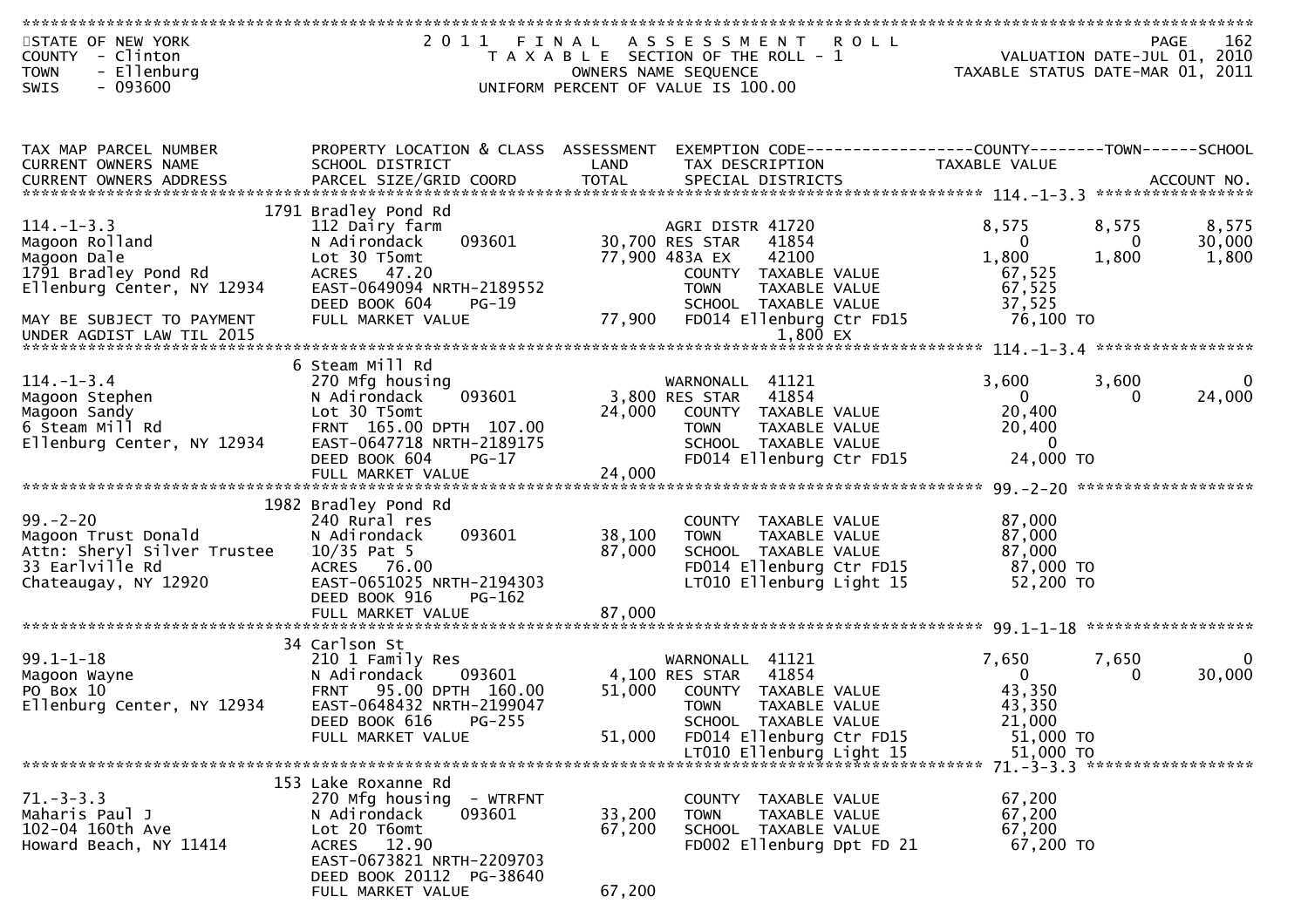| STATE OF NEW YORK<br>COUNTY - Clinton<br>- Ellenburg<br><b>TOWN</b><br>$-093600$<br><b>SWIS</b>                |                                                                                                                                                                                   |                           | 2011 FINAL ASSESSMENT<br><b>ROLL</b><br>T A X A B L E SECTION OF THE ROLL - 1<br>OWNERS NAME SEQUENCE<br>UNIFORM PERCENT OF VALUE IS 100.00               |                                                                      | 163<br>PAGE<br>VALUATION DATE-JUL 01, 2010<br>TAXABLE STATUS DATE-MAR 01, 2011 |
|----------------------------------------------------------------------------------------------------------------|-----------------------------------------------------------------------------------------------------------------------------------------------------------------------------------|---------------------------|-----------------------------------------------------------------------------------------------------------------------------------------------------------|----------------------------------------------------------------------|--------------------------------------------------------------------------------|
| TAX MAP PARCEL NUMBER                                                                                          | PROPERTY LOCATION & CLASS ASSESSMENT                                                                                                                                              |                           |                                                                                                                                                           |                                                                      |                                                                                |
| CURRENT OWNERS NAME                                                                                            | SCHOOL DISTRICT                                                                                                                                                                   | LAND                      | TAX DESCRIPTION                                                                                                                                           | TAXABLE VALUE                                                        |                                                                                |
| $144. - 1 - 1$<br>Maharis Paul J<br>102-04 160th Ave<br>Howard Beach, NY 11414                                 | Trombley Rd<br>910 Priv forest<br>093601<br>N Adirondack<br>107 Pat 5<br>ACRES 383.20<br>EAST-0660641 NRTH-2171145<br>DEED BOOK 20112 PG-38641                                    | 72,200<br>72,200          | COUNTY TAXABLE VALUE<br><b>TOWN</b><br>TAXABLE VALUE<br>SCHOOL TAXABLE VALUE<br>FD016 Ellenburg Fire Prot                                                 | 72,200<br>72,200<br>72,200<br>72,200 TO                              |                                                                                |
|                                                                                                                |                                                                                                                                                                                   |                           |                                                                                                                                                           |                                                                      |                                                                                |
| $128. - 1 - 13.2$<br>Mahoney John James<br>Mahoney Susan<br>1398 Bradley Pond Rd<br>Ellenburg Center, NY 12934 | 1398 Bradley Pond Rd<br>210 1 Family Res<br>N Adirondack<br>093601<br>70 T5omt<br><b>ACRES</b><br>8.00<br>EAST-0649009 NRTH-2182365                                               | 9,400<br>86,000           | RES STAR<br>41854<br>COUNTY TAXABLE VALUE<br><b>TOWN</b><br>TAXABLE VALUE<br>SCHOOL TAXABLE VALUE<br>FD016 Ellenburg Fire Prot                            | $\overline{0}$<br>86,000<br>86,000<br>56,000<br>86,000 TO            | $\mathbf{0}$<br>30,000                                                         |
|                                                                                                                | DEED BOOK 1007<br>PG-350<br>FULL MARKET VALUE                                                                                                                                     | 86,000                    |                                                                                                                                                           |                                                                      |                                                                                |
| $99.1 - 1 - 41$<br>Malark David B<br>Malark Elaine M<br>PO Box 151<br>Ellenburg Center, NY 12934               | 62 West Hill Rd<br>210 1 Family Res<br>093601<br>N Adirondack<br>11 Pat 5<br>FRNT 105.00 DPTH 240.00<br>EAST-0647999 NRTH-2198167<br>DEED BOOK 589<br>PG-141<br>FULL MARKET VALUE | 4,100<br>72,000<br>72,000 | 41854<br>RES STAR<br>COUNTY TAXABLE VALUE<br><b>TOWN</b><br>TAXABLE VALUE<br>SCHOOL TAXABLE VALUE<br>FD014 Ellenburg Ctr FD15<br>LT010 Ellenburg Light 15 | $\mathbf{0}$<br>72,000<br>72,000<br>42,000<br>72,000 TO<br>72,000 TO | $\mathbf{0}$<br>30,000                                                         |
|                                                                                                                |                                                                                                                                                                                   |                           |                                                                                                                                                           |                                                                      |                                                                                |
| $85. - 2 - 7.5$<br>Mangia Vincent<br>Mangia Patricia<br>2626 Gaither Ct<br>The Villages, FL 32162              | Military Tpke<br>$314$ Rural vac< $10$<br>093601<br>N Adirondack<br>Lot 19 T6omt<br><b>ACRES</b><br>6.40<br>EAST-0667767 NRTH-2207667                                             | 8,400<br>8,400            | COUNTY TAXABLE VALUE<br>TAXABLE VALUE<br><b>TOWN</b><br>SCHOOL TAXABLE VALUE<br>FD016 Ellenburg Fire Prot                                                 | 8,400<br>8,400<br>8,400<br>8,400 TO                                  |                                                                                |
|                                                                                                                | DEED BOOK 634<br>PG-519<br>FULL MARKET VALUE                                                                                                                                      | 8,400                     |                                                                                                                                                           |                                                                      |                                                                                |
|                                                                                                                |                                                                                                                                                                                   |                           |                                                                                                                                                           |                                                                      |                                                                                |
| $113. - 1 - 11$<br>Maniscalco Salvatore<br>130 Sears Rd<br>Ellenburg Center, NY 12934                          | 130 Sears Rd<br>210 1 Family Res<br>093601<br>N Adirondack<br>53-54 Pat 5<br>ACRES 6.00<br>EAST-0643713 NRTH-2185444<br>DEED BOOK 1041<br>PG-43                                   | 7,500<br>53,200           | SR STAR<br>41834<br>COUNTY TAXABLE VALUE<br>TAXABLE VALUE<br><b>TOWN</b><br>SCHOOL TAXABLE VALUE<br>FD016 Ellenburg Fire Prot                             | $\overline{0}$<br>53,200<br>53,200<br>0<br>53,200 TO                 | $\mathbf{0}$<br>53,200                                                         |
|                                                                                                                | FULL MARKET VALUE                                                                                                                                                                 | 53,200                    |                                                                                                                                                           |                                                                      |                                                                                |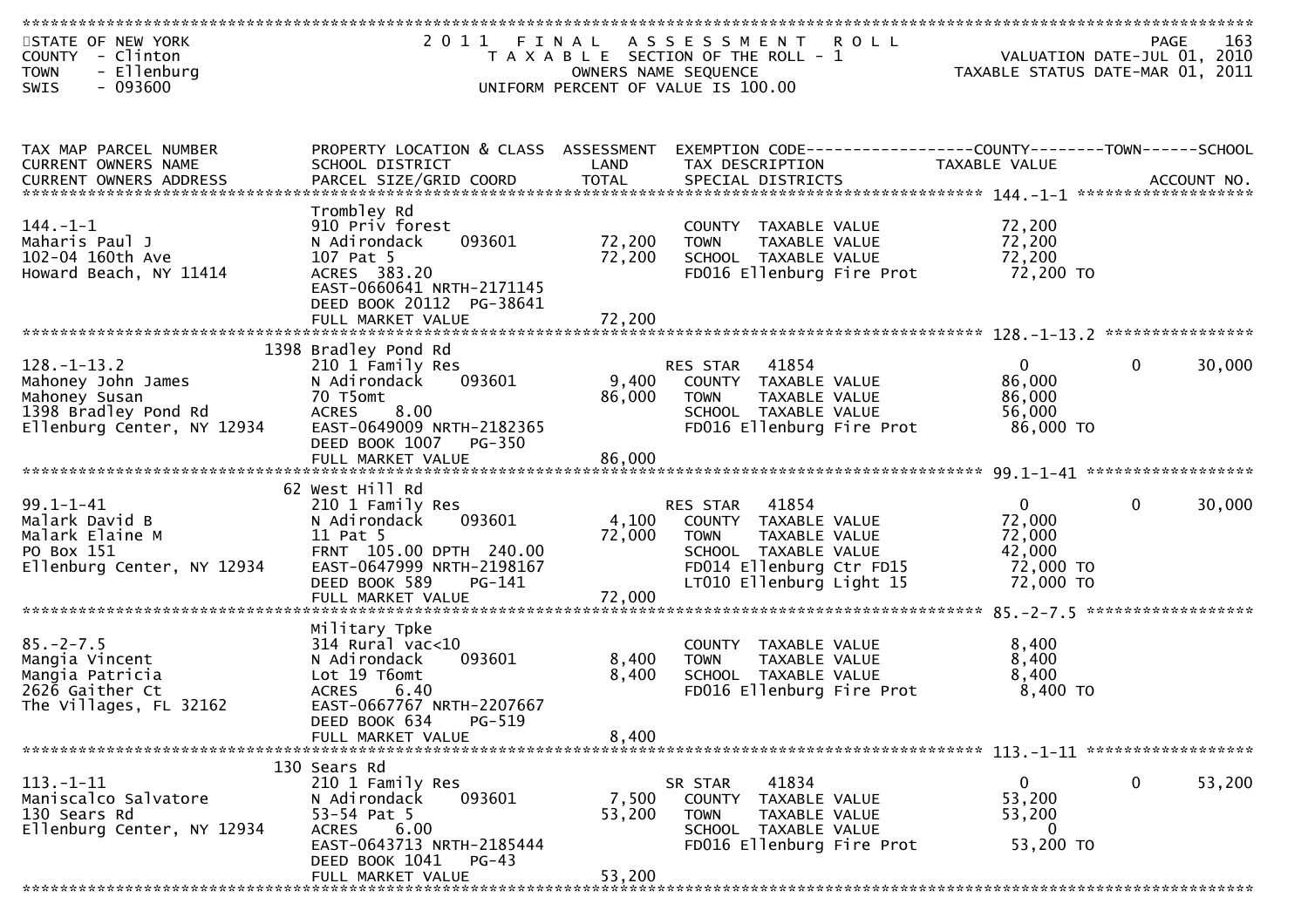| STATE OF NEW YORK<br>COUNTY - Clinton<br>- Ellenburg<br><b>TOWN</b><br>$-093600$<br><b>SWIS</b>              |                                                                                                                                                                |                    | 2011 FINAL ASSESSMENT<br>R O L L<br>T A X A B L E SECTION OF THE ROLL - 1<br>OWNERS NAME SEQUENCE<br>UNIFORM PERCENT OF VALUE IS 100.00                         | VALUATION DATE-JUL 01, 2010<br>TAXABLE STATUS DATE-MAR 01, 2011     | PAGE<br>164                                                                  |
|--------------------------------------------------------------------------------------------------------------|----------------------------------------------------------------------------------------------------------------------------------------------------------------|--------------------|-----------------------------------------------------------------------------------------------------------------------------------------------------------------|---------------------------------------------------------------------|------------------------------------------------------------------------------|
| TAX MAP PARCEL NUMBER<br>CURRENT OWNERS NAME                                                                 | SCHOOL DISTRICT                                                                                                                                                | LAND               | PROPERTY LOCATION & CLASS ASSESSMENT EXEMPTION CODE----------------COUNTY-------TOWN------SCHOOL<br>TAX DESCRIPTION                                             | TAXABLE VALUE                                                       |                                                                              |
| $127. - 1 - 13$<br>Maniscalco Salvatore J Sr<br>130 Sears Rd<br>Ellenburg Center, NY 12934                   | Sears Rd<br>910 Priv forest<br>N Adirondack<br>093601<br>Lot 67 & 68 Tr Omt<br>ACRES 159.00<br>EAST-0643145 NRTH-2179918<br>DEED BOOK 869<br>$PG-8$            | 40,100<br>40,100   | COUNTY TAXABLE VALUE<br><b>TOWN</b><br>TAXABLE VALUE<br>SCHOOL TAXABLE VALUE<br>FD016 Ellenburg Fire Prot                                                       | 40,100<br>40,100<br>40,100<br>40,100 TO                             |                                                                              |
|                                                                                                              | FULL MARKET VALUE                                                                                                                                              | 40,100             |                                                                                                                                                                 |                                                                     |                                                                              |
| $85.1 - 1 - 10.2$<br>Manor Clarence<br>Manor Sandra<br>6568 Military Tpke<br>Ellenburg Center, NY 12934      | 6568 Military Tpke<br>112 Dairy farm<br>093601<br>N Adirondack<br>Lot 18 T6 Omt<br>ACRES 144.00<br>EAST-0665902 NRTH-2209236<br>DEED BOOK 895<br><b>PG-212</b> |                    | 10 YR AGR 41700<br>68,500 RES STAR<br>41854<br>98,000 COUNTY TAXABLE VALUE<br>TAXABLE VALUE<br><b>TOWN</b><br>SCHOOL TAXABLE VALUE<br>FD016 Ellenburg Fire Prot | 26,700<br>$\overline{0}$<br>71,300<br>71,300<br>41,300<br>98,000 TO | 26,700<br>26,700<br>$\mathbf{0}$<br>30,000                                   |
| MAY BE SUBJECT TO PAYMENT<br>UNDER RPTL483 UNTIL 2018                                                        | FULL MARKET VALUE                                                                                                                                              | 98,000             | LT012 Ellenburg Light 5                                                                                                                                         | 98,000 TO                                                           |                                                                              |
|                                                                                                              | 191 Ellenburg Center Rd                                                                                                                                        |                    |                                                                                                                                                                 |                                                                     |                                                                              |
| $84. - 1 - 13.1$<br>Manor Daniel E<br>Manor Tammy M<br>191 Ellenburg Center Rd<br>Ellenburg Center, NY 12934 | 112 Dairy farm<br>093601<br>N Adirondack<br>4 Pat 5<br>ACRES 74.00<br>EAST-0658672 NRTH-2202123<br>DEED BOOK 20102 PG-31025                                    |                    | 10 YR AGR 41700<br>41,200 AGRI DISTR 41720<br>155,600 RES STAR<br>41854<br>483A EX<br>42100<br>COUNTY TAXABLE VALUE<br><b>TOWN</b><br>TAXABLE VALUE             | 2,500<br>13,558<br>$\overline{0}$<br>10,600<br>128,942<br>128,942   | 2,500<br>2,500<br>13,558<br>13,558<br>$\Omega$<br>30,000<br>10,600<br>10,600 |
| MAY BE SUBJECT TO PAYMENT<br>UNDER AGDIST LAW TIL 2015                                                       | FULL MARKET VALUE                                                                                                                                              | 155,600            | SCHOOL TAXABLE VALUE<br>FD014 Ellenburg Ctr FD15<br>1,590 EX<br>FD016 Ellenburg Fire Prot<br>$9,010$ EX                                                         | 98,942<br>21,750 TO<br>123,250 TO                                   |                                                                              |
|                                                                                                              |                                                                                                                                                                |                    |                                                                                                                                                                 |                                                                     |                                                                              |
| $99. -2 - 18.21$<br>Manor Daniel E<br>Manor Tammy M<br>191 Ellenburg Center Rd<br>Ellenburg Center, NY 12934 | 397/408 Ellenburg Center Rd<br>120 Field crops<br>093601<br>N Adirondack<br>ACRES 325.60<br>EAST-0656733 NRTH-2198386<br>DEED BOOK 20102 PG-31025              | 113,200<br>141,300 | AGRI DISTR 41720<br>COUNTY TAXABLE VALUE<br>TAXABLE VALUE<br><b>TOWN</b><br>SCHOOL TAXABLE VALUE<br>FD014 Ellenburg Ctr FD15                                    | 141,300<br>141,300<br>141,300<br>141,300 TO                         | $\begin{matrix} 0 & 0 \end{matrix}$                                          |
| MAY BE SUBJECT TO PAYMENT<br>UNDER AGDIST LAW TIL 2015                                                       | FULL MARKET VALUE                                                                                                                                              | 141,300            |                                                                                                                                                                 |                                                                     |                                                                              |
| STATE OF NEW YORK<br><b>COUNTY</b><br>- Clinton<br>- Ellenburg<br><b>TOWN</b><br>- 093600<br><b>SWIS</b>     |                                                                                                                                                                |                    | 2011 FINAL ASSESSMENT ROLL<br>T A X A B L E SECTION OF THE ROLL - 1<br>OWNERS NAME SEQUENCE<br>UNIFORM PERCENT OF VALUE IS 100.00                               | TAXABLE STATUS DATE-MAR 01, 2011                                    | 165<br>PAGE<br>VALUATION DATE-JUL 01, 2010                                   |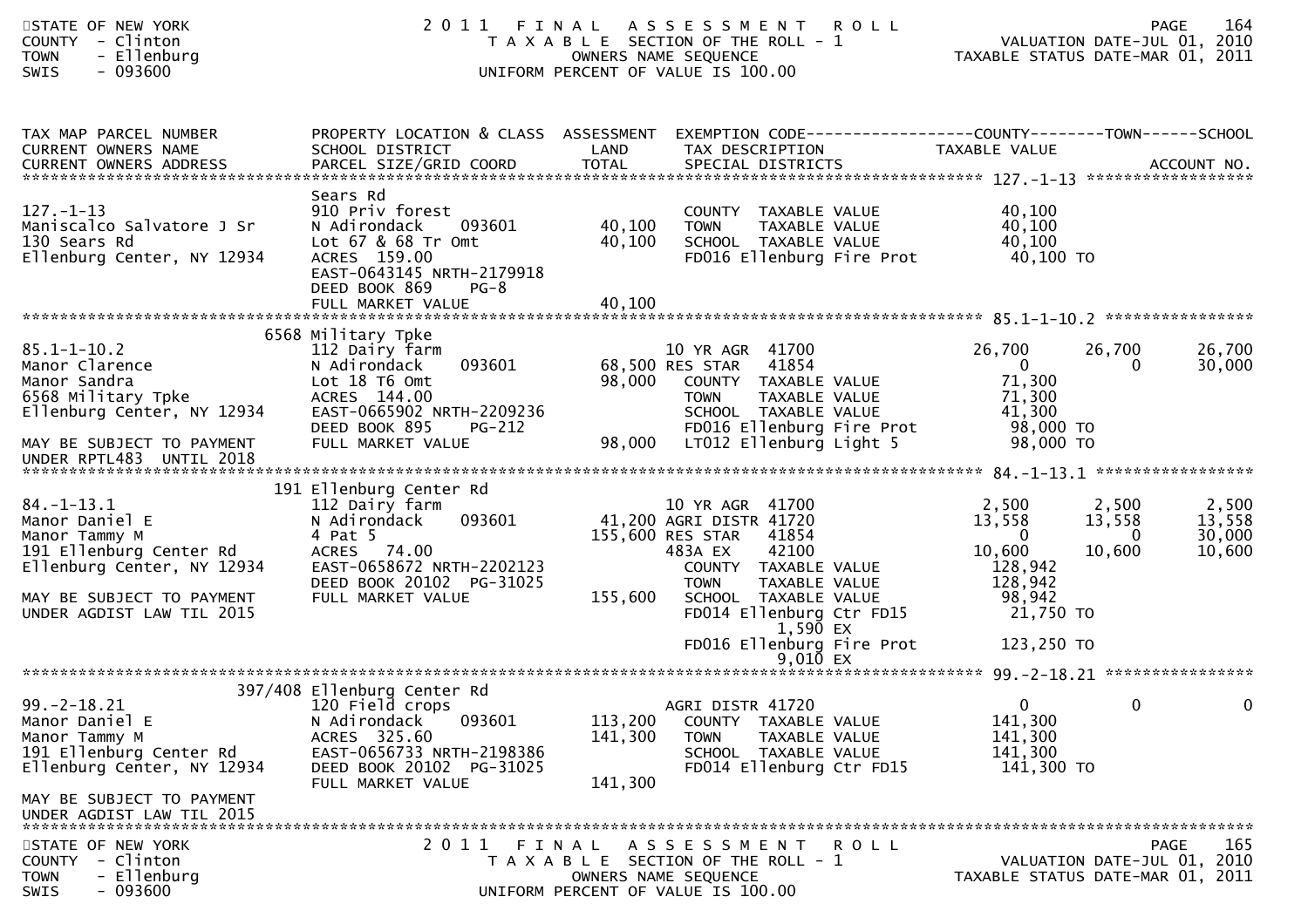| TAX MAP PARCEL NUMBER<br>CURRENT OWNERS NAME                                                                             | PROPERTY LOCATION & CLASS ASSESSMENT<br>SCHOOL DISTRICT                                                                                                                          | LAND                        | TAX DESCRIPTION                                                                                                                           | EXEMPTION        CODE-----------------COUNTY-------TOWN------SCHOOL<br>TAXABLE VALUE |                                                                                |
|--------------------------------------------------------------------------------------------------------------------------|----------------------------------------------------------------------------------------------------------------------------------------------------------------------------------|-----------------------------|-------------------------------------------------------------------------------------------------------------------------------------------|--------------------------------------------------------------------------------------|--------------------------------------------------------------------------------|
|                                                                                                                          |                                                                                                                                                                                  |                             |                                                                                                                                           |                                                                                      |                                                                                |
| $86. - 1 - 5.3$<br>Manor Homer<br>6084 Military Tpke<br>Ellenburg Depot, NY 12935                                        | 6084 Military Tpke<br>112 Dairy farm<br>093601<br>N Adirondack<br>FRNT 130.00 DPTH 302.00<br>EAST-0675572 NRTH-2204958<br>DEED BOOK 612<br>PG-881<br>FULL MARKET VALUE           | 4,800<br>70,000<br>70,000   | 41854<br>RES STAR<br>COUNTY TAXABLE VALUE<br>TAXABLE VALUE<br><b>TOWN</b><br>SCHOOL TAXABLE VALUE<br>FD016 Ellenburg Fire Prot            | $\Omega$<br>70,000<br>70,000<br>40,000<br>70,000 TO                                  | $\Omega$<br>30,000                                                             |
|                                                                                                                          | 135 Ellenburg Center Rd                                                                                                                                                          |                             |                                                                                                                                           |                                                                                      |                                                                                |
| $84. - 1 - 12.4$<br>Manor Joseph L<br>135 Ellenburg Center Rd<br>Ellenburg Center, NY 12934<br>MAY BE SUBJECT TO PAYMENT | 270 Mfg housing<br>093601<br>N Adirondack<br>4 Pat 6<br>1.03<br><b>ACRES</b><br>EAST-0659498 NRTH-2203561<br>DEED BOOK 20092 PG-24548                                            | 5,000<br>27,200             | <b>RES STAR</b><br>41854<br>COUNTY TAXABLE VALUE<br><b>TOWN</b><br>TAXABLE VALUE<br>SCHOOL TAXABLE VALUE<br>FD016 Ellenburg Fire Prot     | $\Omega$<br>27,200<br>27,200<br>$\Omega$<br>27,200 TO                                | $\Omega$<br>27,200                                                             |
| UNDER AGDIST LAW TIL 2014                                                                                                | FULL MARKET VALUE                                                                                                                                                                | 27,200                      |                                                                                                                                           |                                                                                      |                                                                                |
| $86. - 1 - 4$<br>Manor Michael G<br>Manor Ronald A<br>1575 Plank Rd<br>Ellenburg Depot, NY 12935                         | Plank Rd<br>720 Mine/quarry<br>093601<br>N Adirondack<br>ACRES 12.90<br>EAST-0675867 NRTH-2207649<br>DEED BOOK 20051 PG-86671<br>FULL MARKET VALUE                               | 8,300<br>8,300<br>8,300     | COUNTY TAXABLE VALUE<br>TAXABLE VALUE<br><b>TOWN</b><br>SCHOOL TAXABLE VALUE<br>FD016 Ellenburg Fire Prot                                 | 8,300<br>8,300<br>8,300<br>8,300 TO                                                  |                                                                                |
|                                                                                                                          | Plank Rd                                                                                                                                                                         |                             |                                                                                                                                           |                                                                                      |                                                                                |
| $101. - 1 - 2$<br>Manor Michael G<br>Manor Ronald A<br>1575 Plank Rd<br>Ellenburg Depot, NY 12935                        | 323 Vacant rural<br>093601<br>N Adirondack<br>$1/2$ Pat 5<br>ACRES 115.00<br>EAST-0676008 NRTH-2199994<br>DEED BOOK 20112 PG-38002                                               | 28,300<br>28,300            | COUNTY TAXABLE VALUE<br>TAXABLE VALUE<br><b>TOWN</b><br>SCHOOL TAXABLE VALUE<br>FD016 Ellenburg Fire Prot                                 | 28,300<br>28,300<br>28,300<br>28,300 TO                                              |                                                                                |
|                                                                                                                          |                                                                                                                                                                                  |                             |                                                                                                                                           |                                                                                      |                                                                                |
| $101. - 1 - 3.2$<br>Manor Michael G<br>Manor Belinda A<br>1563 Plank Rd<br>Ellenburg Depot, NY 12935                     | 1563 Plank Rd<br>210 1 Family Res<br>N Adirondack<br>093601<br>Lot 1 T50MT<br><b>ACRES</b><br>8.60<br>EAST-0677250 NRTH-2198324<br>DEED BOOK 20011 PG-33390<br>FULL MARKET VALUE | 9,800<br>107,000<br>107,000 | 41854<br>RES STAR<br>COUNTY TAXABLE VALUE<br>TAXABLE VALUE<br><b>TOWN</b><br>SCHOOL TAXABLE VALUE<br>FD016 Ellenburg Fire Prot            | $\mathbf{0}$<br>107,000<br>107,000<br>77,000<br>107,000 TO                           | 0<br>30,000                                                                    |
|                                                                                                                          |                                                                                                                                                                                  |                             |                                                                                                                                           |                                                                                      | 166                                                                            |
| STATE OF NEW YORK<br>COUNTY - Clinton<br><b>TOWN</b><br>- Ellenburg<br><b>SWIS</b><br>- 093600                           | 2011<br>FINAL                                                                                                                                                                    |                             | <b>ROLL</b><br>A S S E S S M E N T<br>T A X A B L E SECTION OF THE ROLL - 1<br>OWNERS NAME SEQUENCE<br>UNIFORM PERCENT OF VALUE IS 100.00 |                                                                                      | <b>PAGE</b><br>VALUATION DATE-JUL 01, 2010<br>TAXABLE STATUS DATE-MAR 01, 2011 |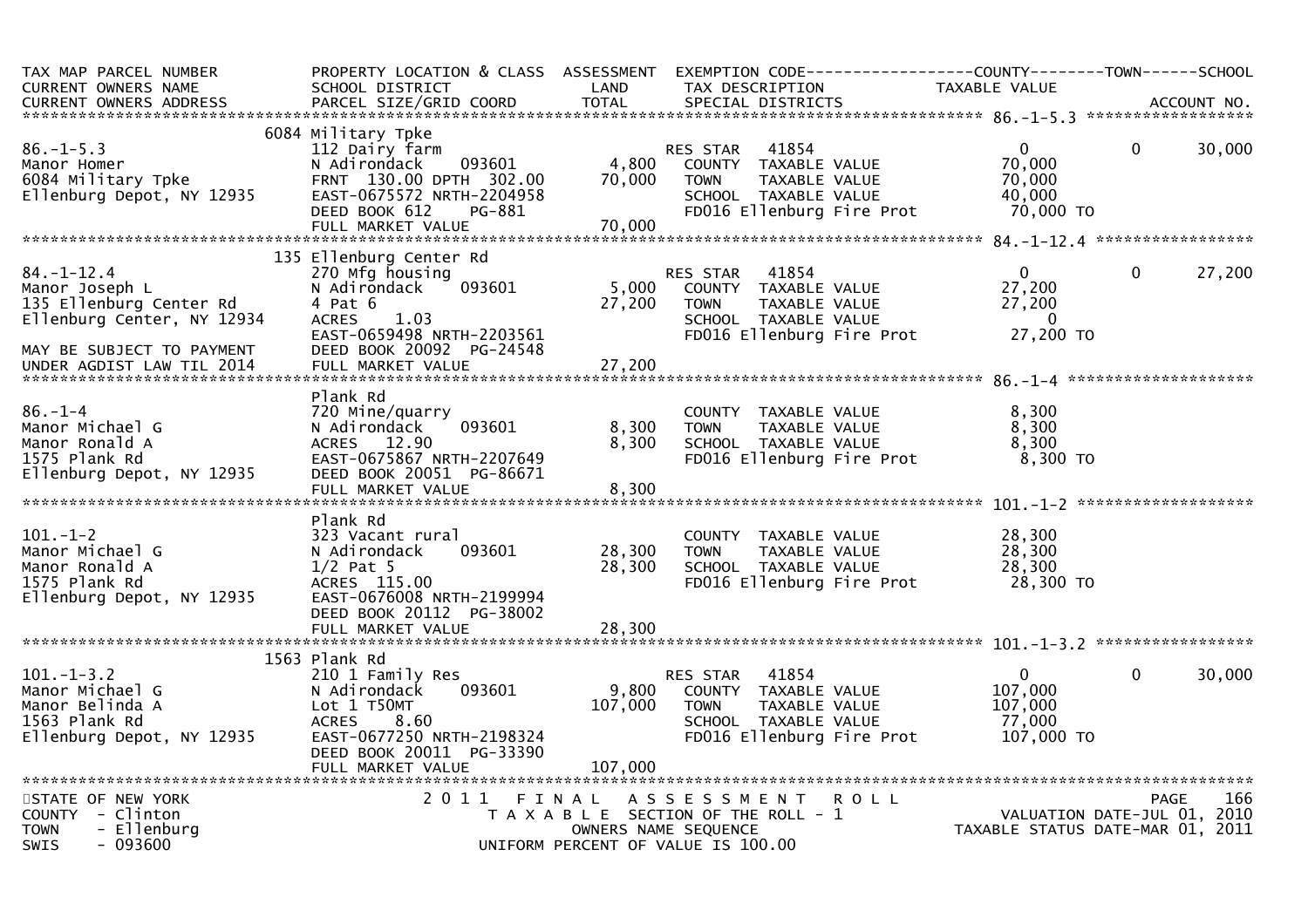| TAX MAP PARCEL NUMBER                                                                                                                                                                                                                                    | PROPERTY LOCATION & CLASS ASSESSMENT EXEMPTION CODE---------------COUNTY-------TOWN------SCHOOL                                                                                                                                                                |                 |                                                                                                                                                                           |                              |                                     |
|----------------------------------------------------------------------------------------------------------------------------------------------------------------------------------------------------------------------------------------------------------|----------------------------------------------------------------------------------------------------------------------------------------------------------------------------------------------------------------------------------------------------------------|-----------------|---------------------------------------------------------------------------------------------------------------------------------------------------------------------------|------------------------------|-------------------------------------|
|                                                                                                                                                                                                                                                          |                                                                                                                                                                                                                                                                |                 |                                                                                                                                                                           | TAXABLE VALUE                |                                     |
|                                                                                                                                                                                                                                                          |                                                                                                                                                                                                                                                                |                 |                                                                                                                                                                           |                              |                                     |
|                                                                                                                                                                                                                                                          | 6206 Military Tpke<br>Military Tpke<br>240 Rural res<br>N Adirondack 093601 20,800 COUNTY TAXABLE VALUE 113,000<br>1 Pat 6 113,000 TOWN TAXABLE VALUE 113,000<br>1 ACRES 55.00 BANK 890 5CHOOL TAXABLE VALUE 83,000<br>1 ACRES 55.00 BANK 890 5CHOOL TAXABLE V |                 |                                                                                                                                                                           |                              |                                     |
|                                                                                                                                                                                                                                                          |                                                                                                                                                                                                                                                                |                 |                                                                                                                                                                           |                              | $\overline{0}$<br>30,000            |
| 86.-1-5.1<br>Manor Pat<br>6206 Military Tpke                                                                                                                                                                                                             |                                                                                                                                                                                                                                                                |                 |                                                                                                                                                                           |                              |                                     |
|                                                                                                                                                                                                                                                          |                                                                                                                                                                                                                                                                |                 |                                                                                                                                                                           |                              |                                     |
|                                                                                                                                                                                                                                                          |                                                                                                                                                                                                                                                                |                 |                                                                                                                                                                           |                              |                                     |
| 6206 Military Tpke<br>Ellenburg Depot, NY 12935-1704 ACRES<br>EAST-0672524 NRTH-2207041                                                                                                                                                                  |                                                                                                                                                                                                                                                                |                 | FD016 Ellenburg Fire Prot 70,060 TO                                                                                                                                       |                              |                                     |
|                                                                                                                                                                                                                                                          | DEED BOOK 20001 PG-25433                                                                                                                                                                                                                                       |                 |                                                                                                                                                                           |                              |                                     |
|                                                                                                                                                                                                                                                          |                                                                                                                                                                                                                                                                | 113,000         |                                                                                                                                                                           |                              |                                     |
|                                                                                                                                                                                                                                                          |                                                                                                                                                                                                                                                                |                 |                                                                                                                                                                           |                              |                                     |
|                                                                                                                                                                                                                                                          | 1153 Plank Rd                                                                                                                                                                                                                                                  |                 |                                                                                                                                                                           |                              |                                     |
|                                                                                                                                                                                                                                                          |                                                                                                                                                                                                                                                                |                 |                                                                                                                                                                           |                              | $\mathbf{0}$<br>30,000              |
|                                                                                                                                                                                                                                                          |                                                                                                                                                                                                                                                                |                 |                                                                                                                                                                           |                              |                                     |
|                                                                                                                                                                                                                                                          |                                                                                                                                                                                                                                                                |                 |                                                                                                                                                                           |                              |                                     |
|                                                                                                                                                                                                                                                          |                                                                                                                                                                                                                                                                |                 |                                                                                                                                                                           |                              |                                     |
| 116.-1-7.5<br>Manor Randy<br>Manor Annette<br>1153 Plank Rd<br>Ellenburg Depot, NY 12935<br>Manor Annette<br>1153 Plank Rd<br>Ellenburg Depot, NY 12935<br>Manor Annette<br>210 1 Family Res<br>210 1 Family Res<br>093601<br>093601<br>25,200 7,900 COU |                                                                                                                                                                                                                                                                |                 | 8<br>093601 7,900 COUNTY TAXABLE VALUE 75,200<br>75,200 TOWN TAXABLE VALUE 75,200<br>75,200 SCHOOL TAXABLE VALUE 75,200<br>TH-2188161 FD016 Ellenburg Fire Prot 75,200 TO |                              |                                     |
|                                                                                                                                                                                                                                                          | DEED BOOK 725<br>PG-276                                                                                                                                                                                                                                        |                 |                                                                                                                                                                           |                              |                                     |
|                                                                                                                                                                                                                                                          |                                                                                                                                                                                                                                                                |                 |                                                                                                                                                                           |                              |                                     |
|                                                                                                                                                                                                                                                          | 1575 Plank Rd                                                                                                                                                                                                                                                  |                 |                                                                                                                                                                           |                              |                                     |
| 101.-1-3.1<br>Manor Ronald A<br>Manor Michael G<br>17 Pat 5<br>1575 Plank Rd<br>Ellenburg Depot, NY 12935<br>17 Pat 5<br>17 Pat 5<br>17 Pat 5<br>17 Pat 5<br>17 Pat 5<br>17 Pat 5<br>17 Pat 5<br>1875 Plank Rd<br>17 Pat 5<br>18827<br>18827             | 112 Dairy farm<br>N Adirondack 093601 137,400 RES STAR 41854                                                                                                                                                                                                   |                 |                                                                                                                                                                           | $\mathbf{0}$                 | $\overline{\mathbf{0}}$<br>$\Omega$ |
|                                                                                                                                                                                                                                                          |                                                                                                                                                                                                                                                                |                 | GRI DISTR 41720<br>ES STAR   41854<br>83A EX     42100<br>COUNTY  TAXABLE VALUE                                                                                           | $\Omega$                     | $\Omega$<br>30,000                  |
|                                                                                                                                                                                                                                                          |                                                                                                                                                                                                                                                                | 162,700 483A EX |                                                                                                                                                                           | 3,400                        | 3,400<br>3,400                      |
|                                                                                                                                                                                                                                                          |                                                                                                                                                                                                                                                                |                 |                                                                                                                                                                           | 159,300                      |                                     |
|                                                                                                                                                                                                                                                          |                                                                                                                                                                                                                                                                |                 | TAXABLE VALUE<br><b>TOWN</b>                                                                                                                                              | 159,300                      |                                     |
|                                                                                                                                                                                                                                                          | DEED BOOK 20011 PG-32835                                                                                                                                                                                                                                       |                 |                                                                                                                                                                           |                              |                                     |
| MAY BE SUBJECT TO PAYMENT                                                                                                                                                                                                                                | FULL MARKET VALUE                                                                                                                                                                                                                                              |                 |                                                                                                                                                                           | $\frac{129,300}{159,300}$ TO |                                     |
|                                                                                                                                                                                                                                                          |                                                                                                                                                                                                                                                                |                 |                                                                                                                                                                           |                              |                                     |
|                                                                                                                                                                                                                                                          |                                                                                                                                                                                                                                                                |                 |                                                                                                                                                                           |                              |                                     |
|                                                                                                                                                                                                                                                          | 14 Balsam Way                                                                                                                                                                                                                                                  |                 |                                                                                                                                                                           |                              |                                     |
| $141.3 - 3 - 5.12$                                                                                                                                                                                                                                       | 210 1 Family Res - WTRFNT                                                                                                                                                                                                                                      |                 | COUNTY TAXABLE VALUE                                                                                                                                                      | 263,000                      |                                     |
|                                                                                                                                                                                                                                                          | N Adirondack 093601                                                                                                                                                                                                                                            | 105,300         |                                                                                                                                                                           |                              |                                     |
|                                                                                                                                                                                                                                                          | 100 T5omt                                                                                                                                                                                                                                                      | 263,000         |                                                                                                                                                                           |                              |                                     |
| Mars Aaron P<br>Mars Cecile M<br>576 Knickerbocker Rd<br>Schaghticoke, NY 12154                                                                                                                                                                          | FRNT 52.00 DPTH 331.00                                                                                                                                                                                                                                         |                 | TOWN TAXABLE VALUE 263,000<br>SCHOOL TAXABLE VALUE 263,000<br>FDO40 Lyon Mountain FD 263,000 TO                                                                           |                              |                                     |
|                                                                                                                                                                                                                                                          | EAST-0624396 NRTH-2170434                                                                                                                                                                                                                                      |                 | WD018 Chat Lake Water Dst 263,000 TO M                                                                                                                                    |                              |                                     |
|                                                                                                                                                                                                                                                          | DEED BOOK 20001 PG-18263                                                                                                                                                                                                                                       |                 |                                                                                                                                                                           |                              |                                     |
|                                                                                                                                                                                                                                                          |                                                                                                                                                                                                                                                                |                 |                                                                                                                                                                           |                              |                                     |
|                                                                                                                                                                                                                                                          | Star Rd                                                                                                                                                                                                                                                        |                 |                                                                                                                                                                           |                              |                                     |
| $83. - 1 - 9.26$                                                                                                                                                                                                                                         |                                                                                                                                                                                                                                                                |                 |                                                                                                                                                                           |                              |                                     |
| Marshall Kelli Kathleen                                                                                                                                                                                                                                  | 311 Res vac land<br>N Adirondack 0<br>093601                                                                                                                                                                                                                   |                 | COUNTY TAXABLE VALUE $15,700$<br>TOWN TAXABLE VALUE $15,700$<br>SCHOOL TAXABLE VALUE $15,700$<br>15,700 TOWN                                                              |                              |                                     |
| 10 Harpp St                                                                                                                                                                                                                                              | Lot 15 T6omt                                                                                                                                                                                                                                                   | 15,700          | SCHOOL TAXABLE VALUE                                                                                                                                                      | 15,700                       |                                     |
| Morrisonville, NY 12961                                                                                                                                                                                                                                  | ACRES 24.70                                                                                                                                                                                                                                                    |                 | FD014 Ellenburg Ctr FD15                                                                                                                                                  | 15,700 TO                    |                                     |
|                                                                                                                                                                                                                                                          | EAST-0645297 NRTH-2204771                                                                                                                                                                                                                                      |                 |                                                                                                                                                                           |                              |                                     |
| PRIOR OWNER ON 3/01/2011                                                                                                                                                                                                                                 | DEED BOOK 20112 PG-38749                                                                                                                                                                                                                                       |                 |                                                                                                                                                                           |                              |                                     |
| Marshall Kelli Kathleen                                                                                                                                                                                                                                  | FULL MARKET VALUE                                                                                                                                                                                                                                              | 15,700          |                                                                                                                                                                           |                              |                                     |
|                                                                                                                                                                                                                                                          |                                                                                                                                                                                                                                                                |                 |                                                                                                                                                                           |                              |                                     |
| STATE OF NEW YORK                                                                                                                                                                                                                                        | 2011                                                                                                                                                                                                                                                           |                 | FINAL ASSESSMENT ROLL                                                                                                                                                     |                              | 167<br>PAGE                         |
| - Clinton<br>COUNTY                                                                                                                                                                                                                                      |                                                                                                                                                                                                                                                                |                 | T A X A B L E SECTION OF THE ROLL - 1                                                                                                                                     |                              | VALUATION DATE-JUL 01, 2010         |
| <b>TOWN</b><br>- Ellenburg                                                                                                                                                                                                                               |                                                                                                                                                                                                                                                                |                 | OWNERS NAME SEQUENCE                                                                                                                                                      |                              | TAXABLE STATUS DATE-MAR 01, 2011    |
| $-093600$<br>SWIS                                                                                                                                                                                                                                        |                                                                                                                                                                                                                                                                |                 | UNIFORM PERCENT OF VALUE IS 100.00                                                                                                                                        |                              |                                     |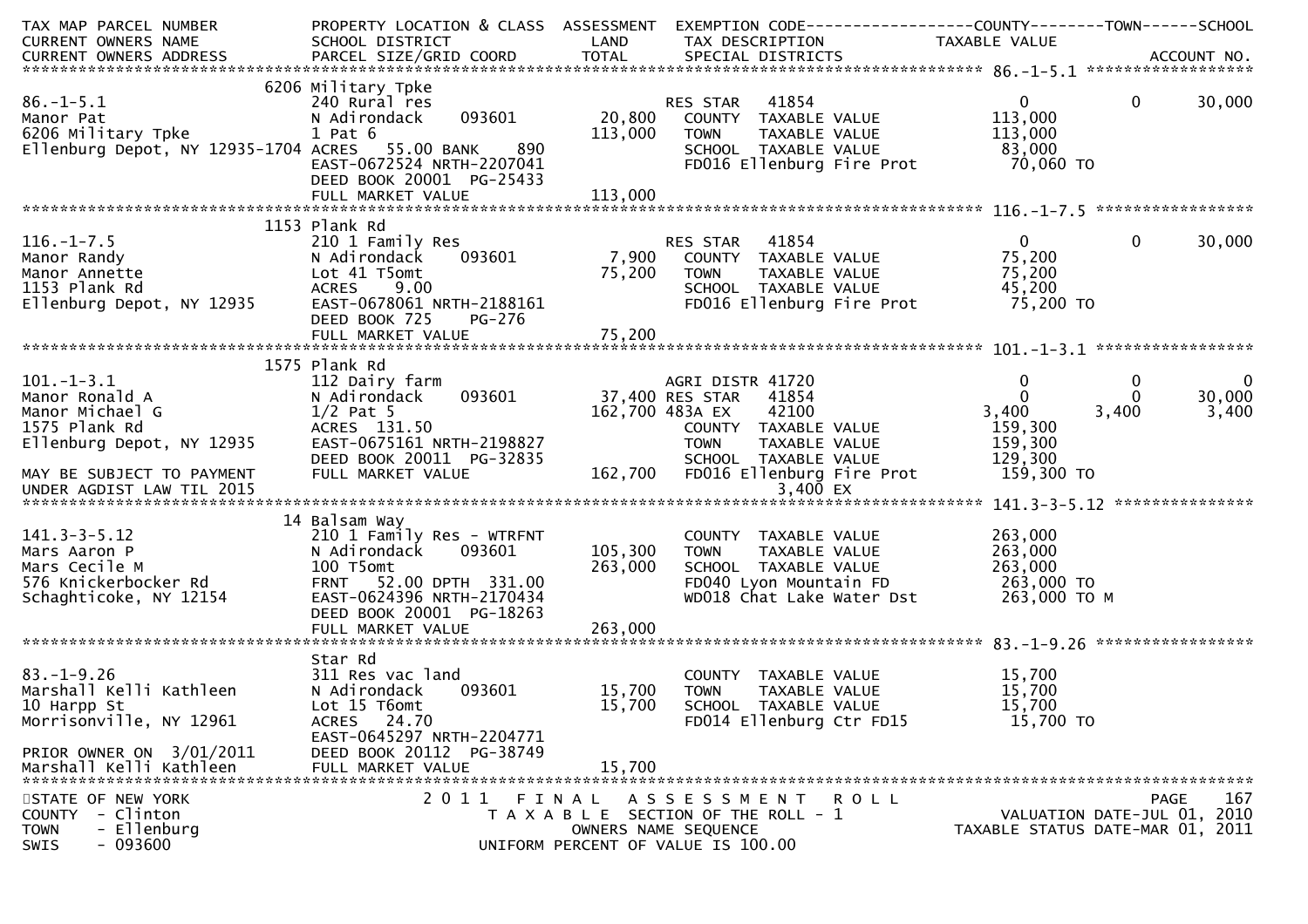| TAX MAP PARCEL NUMBER<br>CURRENT OWNERS NAME                                                                         | PROPERTY LOCATION & CLASS ASSESSMENT<br>SCHOOL DISTRICT                                                                                                                      | LAND                                  | EXEMPTION CODE------------------COUNTY--------TOWN------SCHOOL<br>TAX DESCRIPTION                                                                                                 | TAXABLE VALUE                                                                 |                                                                                       |
|----------------------------------------------------------------------------------------------------------------------|------------------------------------------------------------------------------------------------------------------------------------------------------------------------------|---------------------------------------|-----------------------------------------------------------------------------------------------------------------------------------------------------------------------------------|-------------------------------------------------------------------------------|---------------------------------------------------------------------------------------|
|                                                                                                                      |                                                                                                                                                                              |                                       |                                                                                                                                                                                   |                                                                               |                                                                                       |
| $155.1 - 1 - 14$<br>Martin Edmond A<br>Martin Bernadine<br>13 Gadway Rd<br>Merrill, NY 12955                         | 13 Gadway Rd<br>210 1 Family Res - WTRFNT<br>093601<br>N Adirondack<br>101 Pat 5<br>FRNT 75.00 DPTH 410.00<br>EAST-0626002 NRTH-2166647<br>DEED BOOK 20102 PG-37021          | 84,000<br>268,000                     | 41854<br>RES STAR<br>COUNTY TAXABLE VALUE<br>TAXABLE VALUE<br>TOWN<br>SCHOOL TAXABLE VALUE<br>FD040 Lyon Mountain FD<br>WD018 Chat Lake Water Dst                                 | $\overline{0}$<br>268,000<br>268,000<br>238,000<br>268,000 TO<br>268,000 ТО М | $\mathbf{0}$<br>30,000                                                                |
|                                                                                                                      | FULL MARKET VALUE                                                                                                                                                            | 268,000                               |                                                                                                                                                                                   |                                                                               |                                                                                       |
| $155.1 - 2 - 35$<br>Martin Gary E<br>Martin Helen J<br>5101 Rt 374<br>Merrill, NY 12955                              | 5101 Rt 374<br>210 1 Family Res - WTRFNT<br>N Adirondack<br>093601<br>Lot 101 Pat 5<br>FRNT 109.00 DPTH 185.00<br>EAST-0625565 NRTH-2169079                                  |                                       | 97 PCT OF VALUE USED FOR EXEMPTION PURPOSES<br>WARNONALL 41121<br>69,000 SR STAR<br>41834<br>233,000 COUNTY TAXABLE VALUE<br><b>TOWN</b><br>TAXABLE VALUE<br>SCHOOL TAXABLE VALUE | 27,000<br>$\mathbf{0}$<br>206,000<br>206,000<br>172,900                       | 27,000<br>$\mathbf{0}$<br>60,100<br>$\Omega$                                          |
|                                                                                                                      | DEED BOOK 648<br>PG-744                                                                                                                                                      |                                       | FD040 Lyon Mountain FD                                                                                                                                                            | 233,000 TO                                                                    |                                                                                       |
|                                                                                                                      |                                                                                                                                                                              |                                       |                                                                                                                                                                                   |                                                                               |                                                                                       |
| $82. - 1 - 5.1$<br>Martinelli Kevin<br>Atkins Robbin<br>524 Pine St<br>Bristol, CT 06010                             | Ryan Rd<br>321 Abandoned ag<br>093601<br>N Adirondack<br>$12$ Pat $6$<br>ACRES 11.00<br>EAST-0626054 NRTH-2204003<br>DEED BOOK 608<br>PG-247                                 | 11,300<br>11,300                      | COUNTY TAXABLE VALUE<br><b>TOWN</b><br>TAXABLE VALUE<br>SCHOOL TAXABLE VALUE<br>FD016 Ellenburg Fire Prot                                                                         | 11,300<br>11,300<br>11,300<br>11,300 TO                                       |                                                                                       |
| $85. - 2 - 9$<br>Martino Frances D<br>Martino Edward A<br>81 Franklin St<br>Englewood, NJ 07631                      | Military Tpke<br>321 Abandoned ag<br>093601<br>N Adirondack<br>Lot 2 & 19 Pat 6<br>ACRES 55.80<br>EAST-0665699 NRTH-2205982<br>DEED BOOK 20061 PG-95687<br>FULL MARKET VALUE | 28,700<br>28,700<br>28,700            | COUNTY TAXABLE VALUE<br>TAXABLE VALUE<br><b>TOWN</b><br>SCHOOL TAXABLE VALUE<br>FD016 Ellenburg Fire Prot                                                                         | 28,700<br>28,700<br>28,700<br>28,700 TO                                       |                                                                                       |
|                                                                                                                      | 315 West Hill Rd                                                                                                                                                             |                                       |                                                                                                                                                                                   |                                                                               |                                                                                       |
| $98. - 1 - 22.1$<br>Mast Eli D<br>Mast Anna S<br>315 West Hill Rd<br>Ellenburg, NY 12934<br>PRIOR OWNER ON 3/01/2011 | 112 Dairy farm<br>093601<br>N Adirondack<br>13 Pat 5<br>ACRES 444.00<br>EAST-0642286 NRTH-2192235<br>DEED BOOK 20112 PG-39383<br>FULL MARKET VALUE                           | 133,100 483A EX<br>197,500<br>197,500 | AGRI DISTR 41720<br>42100<br>COUNTY TAXABLE VALUE<br><b>TOWN</b><br>TAXABLE VALUE<br>SCHOOL TAXABLE VALUE<br>FD014 Ellenburg Ctr FD15<br>7,400 EX                                 | 13,375<br>7,400<br>176,725<br>176,725<br>176,725<br>190,100 TO                | 13,375<br>13,375<br>7,400<br>7,400                                                    |
| Buettner Family Living Partner                                                                                       |                                                                                                                                                                              |                                       |                                                                                                                                                                                   |                                                                               |                                                                                       |
| MAY BE SUBJECT TO PAYMENT<br>UNDER AGDIST LAW TIL 2015                                                               |                                                                                                                                                                              |                                       |                                                                                                                                                                                   |                                                                               |                                                                                       |
| STATE OF NEW YORK<br>- Clinton<br><b>COUNTY</b><br>- Ellenburg<br><b>TOWN</b><br>$-093600$<br>SWIS                   | 2011 FINAL                                                                                                                                                                   |                                       | A S S E S S M E N T<br>R O L L<br>T A X A B L E SECTION OF THE ROLL - 1<br>OWNERS NAME SEQUENCE<br>UNIFORM PERCENT OF VALUE IS 100.00                                             |                                                                               | 168<br><b>PAGE</b><br>VALUATION DATE-JUL 01, 2010<br>TAXABLE STATUS DATE-MAR 01, 2011 |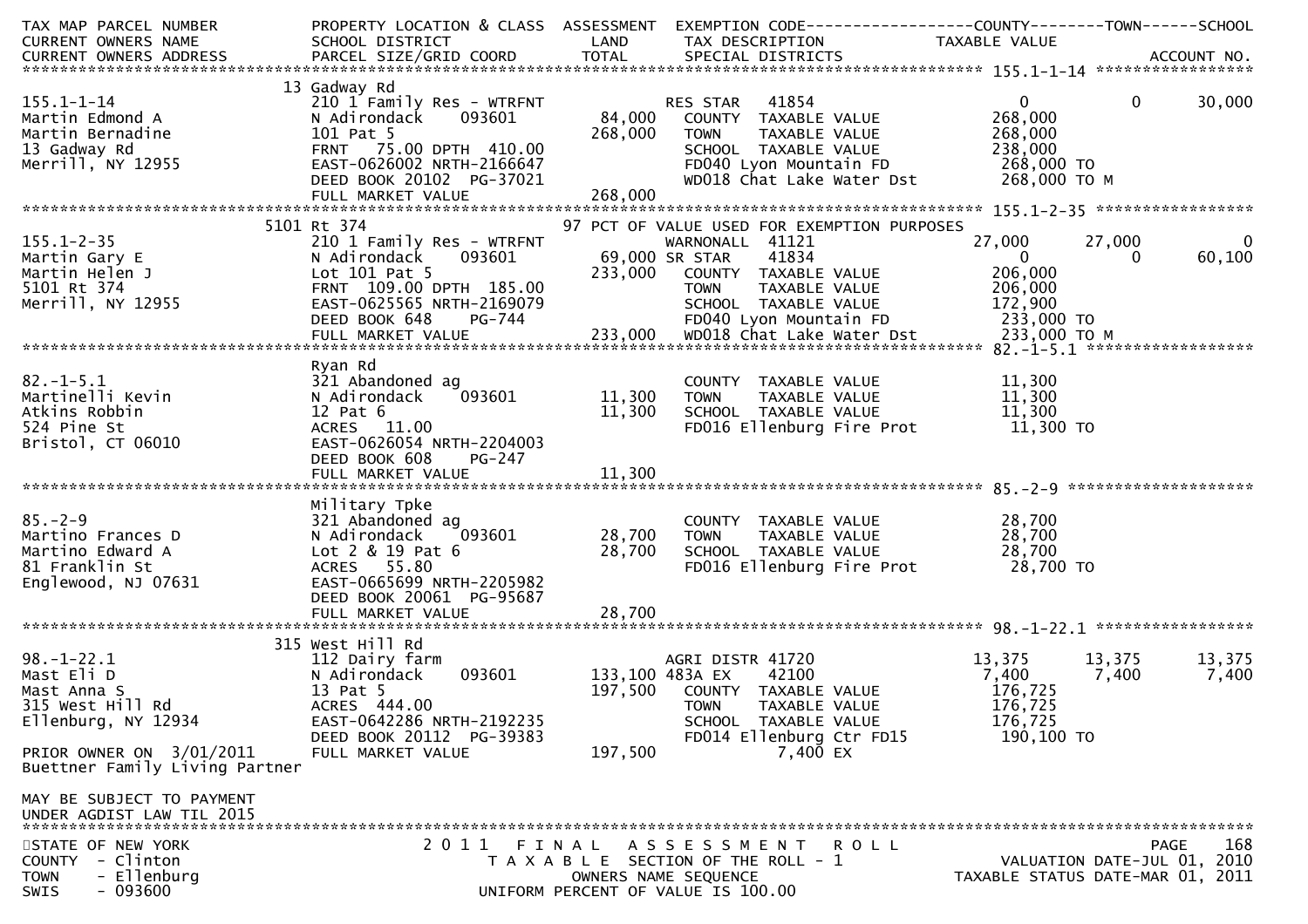| TAX MAP PARCEL NUMBER<br><b>CURRENT OWNERS NAME</b><br>CURRENT OWNERS ADDRESS                                                                       | PROPERTY LOCATION & CLASS ASSESSMENT<br>SCHOOL DISTRICT                                                                                                               | LAND                          | EXEMPTION CODE-----------------COUNTY-------TOWN------SCHOOL<br>TAX DESCRIPTION                                                                               | TAXABLE VALUE                                                        |                                                                                |
|-----------------------------------------------------------------------------------------------------------------------------------------------------|-----------------------------------------------------------------------------------------------------------------------------------------------------------------------|-------------------------------|---------------------------------------------------------------------------------------------------------------------------------------------------------------|----------------------------------------------------------------------|--------------------------------------------------------------------------------|
|                                                                                                                                                     |                                                                                                                                                                       |                               |                                                                                                                                                               |                                                                      |                                                                                |
| $141.3 - 2 - 41$<br>Mastin Harry J Jr<br>Mastin Elizabeth<br>4239 Gopher Cir<br>Liverpool, NY 13090                                                 | 3 Brooks Way<br>260 Seasonal res - WTRFNT<br>Chateaugay 1<br>163401<br>Lot 100 T5omt<br>FRNT 51.00 DPTH 75.00<br>EAST-0623383 NRTH-2172694<br>DEED BOOK 905<br>PG-277 | 36,900<br>83,000              | COUNTY TAXABLE VALUE<br>TAXABLE VALUE<br><b>TOWN</b><br>SCHOOL TAXABLE VALUE<br>FD040 Lyon Mountain FD<br>WD018 Chat Lake Water Dst                           | 83,000<br>83,000<br>83,000<br>83,000 TO<br>83,000 TO M               |                                                                                |
|                                                                                                                                                     |                                                                                                                                                                       |                               |                                                                                                                                                               |                                                                      |                                                                                |
|                                                                                                                                                     |                                                                                                                                                                       |                               |                                                                                                                                                               |                                                                      |                                                                                |
|                                                                                                                                                     | 5589 Rt 11                                                                                                                                                            |                               |                                                                                                                                                               |                                                                      |                                                                                |
| $85.1 - 1 - 18.1$<br>Matthews Jeffrey A<br>ראס האסורים בהסיים.<br>Matthews Shawn M<br>5585 P+ 11<br>5585 Rt 11<br>PO Box 139<br>Ellenburg, NY 12933 | 415 Motel<br>093601<br>N Adirondack<br>18 Pat 6<br>1.20<br><b>ACRES</b><br>EAST-0662492 NRTH-2208016<br>DEED BOOK 1041<br>$PG-65$                                     | 7,600<br>91,000               | COUNTY TAXABLE VALUE<br><b>TOWN</b><br>TAXABLE VALUE<br>SCHOOL TAXABLE VALUE<br>FD016 Ellenburg Fire Prot<br>LT012 Ellenburg Light 5                          | 91,000<br>91,000<br>91,000<br>91,000 то<br>91,000 TO                 |                                                                                |
|                                                                                                                                                     |                                                                                                                                                                       |                               |                                                                                                                                                               |                                                                      |                                                                                |
|                                                                                                                                                     |                                                                                                                                                                       |                               |                                                                                                                                                               |                                                                      |                                                                                |
| $85.1 - 1 - 18.2$<br>Matthews Jeffrey A<br>Matthews Shawn M<br>5591 Rt 11<br>PO Box 139<br>Ellenburg, NY 12933                                      | 5597 Rt 11<br>210 1 Family Res<br>093601<br>N Adirondack<br>Lot 18 T6omt<br>1.20 BANK<br>890<br>ACRES<br>EAST-0662295 NRTH-2207974<br>DEED BOOK 20001 PG-27062        | 5,100<br>112,000              | <b>RES STAR 41854</b><br>COUNTY TAXABLE VALUE<br>TAXABLE VALUE<br><b>TOWN</b><br>SCHOOL TAXABLE VALUE<br>FD016 Ellenburg Fire Prot<br>LT012 Ellenburg Light 5 | $\Omega$<br>112,000<br>112,000<br>82,000<br>112,000 TO<br>112,000 TO | $\mathbf{0}$<br>30,000                                                         |
|                                                                                                                                                     | Narrows Rd                                                                                                                                                            |                               |                                                                                                                                                               |                                                                      |                                                                                |
| $155. - 1 - 1$<br>Mayer Mark Richard<br>McDonald Matthew E<br>363 Pearls Rd<br>Brunswick, OH 44212                                                  | 910 Priv forest<br>093601<br>N Adirondack<br>Lot $101$ Pat 5<br>ACRES 159.00<br>EAST-0623705 NRTH-2167908<br>DEED BOOK 20041 PG-65323<br>FULL MARKET VALUE            | 40,100<br>40,100<br>40,100    | COUNTY TAXABLE VALUE<br><b>TOWN</b><br>TAXABLE VALUE<br>SCHOOL TAXABLE VALUE<br>FD040 Lyon Mountain FD                                                        | 40,100<br>40,100<br>40,100<br>40,100 TO                              |                                                                                |
|                                                                                                                                                     |                                                                                                                                                                       |                               |                                                                                                                                                               |                                                                      |                                                                                |
| $141. - 1 - 8.1$<br>McCormick David G<br>McCormick Lisa<br>38 Flight Line Rd<br>Fairfax, VT 05454                                                   | Bigelow Rd<br>910 Priv forest<br>N Adirondack<br>093601<br>97 Pat 5<br>ACRES 55.10<br>EAST-0633715 NRTH-2175521<br>DEED BOOK 20102 PG-33252                           | 22,900<br>30,000              | COUNTY TAXABLE VALUE<br>TAXABLE VALUE<br><b>TOWN</b><br>SCHOOL TAXABLE VALUE<br>FD016 Ellenburg Fire Prot                                                     | 30,000<br>30,000<br>30,000<br>30,000 TO                              |                                                                                |
|                                                                                                                                                     | FULL MARKET VALUE                                                                                                                                                     | 30,000                        |                                                                                                                                                               |                                                                      |                                                                                |
| STATE OF NEW YORK<br>COUNTY - Clinton<br>- Ellenburg<br><b>TOWN</b><br>$-093600$<br>SWIS                                                            | 2011                                                                                                                                                                  | FINAL<br>OWNERS NAME SEQUENCE | A S S E S S M E N T R O L L<br>T A X A B L E SECTION OF THE ROLL - 1<br>UNIFORM PERCENT OF VALUE IS 100.00                                                    |                                                                      | 169<br>PAGE<br>VALUATION DATE-JUL 01, 2010<br>TAXABLE STATUS DATE-MAR 01, 2011 |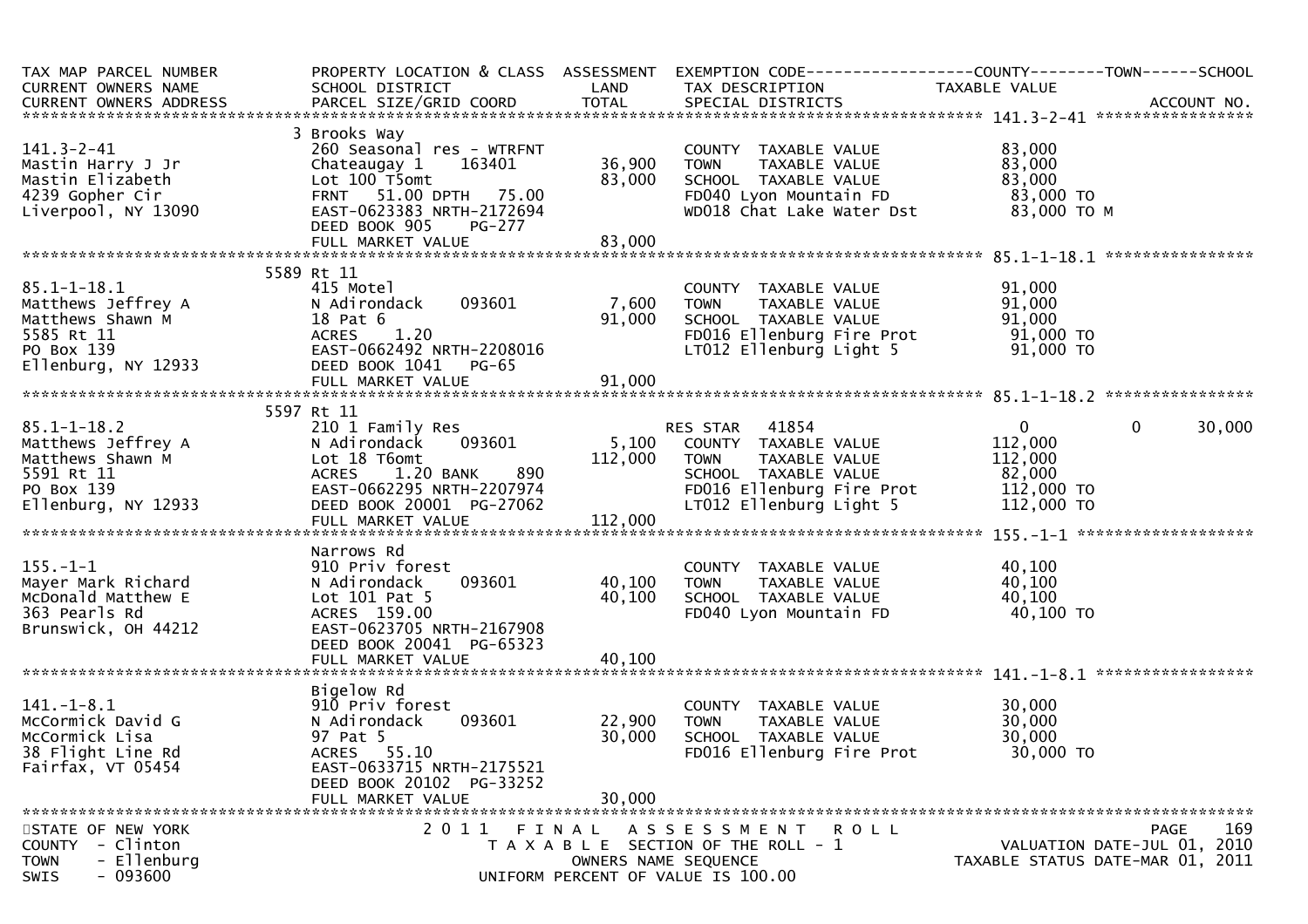| TAX MAP PARCEL NUMBER<br><b>CURRENT OWNERS NAME</b><br><b>CURRENT OWNERS ADDRESS</b>                                | PROPERTY LOCATION & CLASS ASSESSMENT EXEMPTION CODE----------------COUNTY-------TOWN------SCHOOL<br>SCHOOL DISTRICT<br>PARCEL SIZE/GRID COORD                              | LAND<br><b>TOTAL</b>      | TAX DESCRIPTION<br>SPECIAL DISTRICTS                                                                                                 | TAXABLE VALUE                                                            | ACCOUNT NO.                                            |
|---------------------------------------------------------------------------------------------------------------------|----------------------------------------------------------------------------------------------------------------------------------------------------------------------------|---------------------------|--------------------------------------------------------------------------------------------------------------------------------------|--------------------------------------------------------------------------|--------------------------------------------------------|
|                                                                                                                     |                                                                                                                                                                            |                           |                                                                                                                                      |                                                                          |                                                        |
| $155.3 - 3 - 1$<br>McCoy Herbert Jr<br>94 W Main St<br>PO Box 916<br>Chateaugay, NY 12920                           | 50 Holtzman Way<br>260 Seasonal res - WTRFNT<br>N Adirondack<br>093601<br>120 Pat 5<br>5.30<br><b>ACRES</b><br>EAST-0629637 NRTH-2162565<br>DEED BOOK 561<br>PG-589        | 97,000<br>120,400         | COUNTY TAXABLE VALUE<br>TAXABLE VALUE<br><b>TOWN</b><br>SCHOOL TAXABLE VALUE<br>FD040 Lyon Mountain FD<br>WD018 Chat Lake Water Dst  | 120,400<br>120.400<br>120,400<br>120,400 TO<br>118,835 TO M              |                                                        |
|                                                                                                                     | FULL MARKET VALUE                                                                                                                                                          | 120,400                   |                                                                                                                                      |                                                                          |                                                        |
| $55. - 2 - 5.21$<br>Mccreless Dennis<br>Mccreless Sherryl<br>603 Bull Run Rd<br>Ellenburg Depot, NY 12935           | Bull Run Rd<br>323 Vacant rural<br>093601<br>N Adirondack<br>$40/42$ Pat 6<br>ACRES 88.00<br>EAST-0667192 NRTH-2223846<br>DEED BOOK 984<br>PG-136                          | 22,300<br>22,300          | COUNTY TAXABLE VALUE<br>TAXABLE VALUE<br><b>TOWN</b><br>SCHOOL TAXABLE VALUE<br>FD016 Ellenburg Fire Prot 22,300 TO                  | 22,300<br>22,300<br>22,300                                               |                                                        |
|                                                                                                                     | 603 Bull Run Rd                                                                                                                                                            |                           |                                                                                                                                      |                                                                          |                                                        |
| $40. - 1 - 24.2$<br>McCreless Sherryl<br>603 Bull Run Rd<br>Ellenburg Depot, NY 12935                               | 210 1 Family Res<br>N Adirondack<br>093601<br>Lot 42 T6omt<br>FRNT 200.00 DPTH 200.00<br>EAST-0668056 NRTH-2225369<br>DEED BOOK 765<br>PG-128                              | 5,000<br>87,500           | 41854<br><b>RES STAR</b><br>COUNTY TAXABLE VALUE<br>TOWN     TAXABLE VALUE<br>SCHOOL TAXABLE VALUE<br>FD016 Ellenburg Fire Prot      | $\mathbf{0}$<br>87,500<br>87,500<br>57,500<br>87,500 TO                  | $\mathbf{0}$<br>30,000                                 |
|                                                                                                                     | FULL MARKET VALUE                                                                                                                                                          | 87,500                    |                                                                                                                                      |                                                                          |                                                        |
|                                                                                                                     | 5556 Rt 11                                                                                                                                                                 |                           |                                                                                                                                      |                                                                          |                                                        |
| 85.1-1-3<br>McCreless Sheryl<br>603 Bull Run Rd<br>Ellenburg Depot, NY 12935                                        | 280 Res Multiple<br>N Adirondack<br>093601<br>18 Pat 6<br><b>ACRES</b><br>1.30<br>EAST-0663284 NRTH-2208601<br>DEED BOOK 20092 PG-25663                                    | 6,500<br>55,000           | COUNTY TAXABLE VALUE<br>TAXABLE VALUE<br><b>TOWN</b><br>SCHOOL TAXABLE VALUE<br>FD002 Ellenburg Dpt FD 21<br>LT012 Ellenburg Light 5 | 55,000<br>55,000<br>טט, לא 55,000<br>55,000 TO<br>רחים הר<br>$55,000$ TO |                                                        |
|                                                                                                                     |                                                                                                                                                                            |                           |                                                                                                                                      |                                                                          |                                                        |
| 114.-1-3.2<br>McDonald Chris<br>1816 Bradley Pond Rd<br>1816 Bradley Ponter, NY 12934<br>Ellenburg Center, NY 12934 | 1816 Bradley Pond Rd<br>210 1 Family Res<br>093601<br>N Adirondack<br>FRNT 200.00 DPTH 125.00<br>EAST-0650627 NRTH-2190144<br>DEED BOOK 915<br>PG-247<br>FULL MARKET VALUE | 4,200<br>97,200<br>97,200 | 41854<br>RES STAR<br>COUNTY TAXABLE VALUE<br>TOWN<br>TAXABLE VALUE<br>SCHOOL TAXABLE VALUE<br>FD014 Ellenburg Ctr FD15               | $\mathbf{0}$<br>97,200<br>97,200<br>67,200<br>97,200 TO                  | $\mathbf{0}$<br>30,000                                 |
|                                                                                                                     |                                                                                                                                                                            |                           |                                                                                                                                      |                                                                          |                                                        |
| STATE OF NEW YORK<br>COUNTY - Clinton<br>- Ellenburg<br><b>TOWN</b><br><b>SWIS</b><br>- 093600                      | 2011 FINAL                                                                                                                                                                 | OWNERS NAME SEQUENCE      | ROLL<br>A S S E S S M E N T<br>T A X A B L E SECTION OF THE ROLL - 1<br>UNIFORM PERCENT OF VALUE IS 100.00                           | VALUATION DATE-JUL 01, 2010                                              | 170<br><b>PAGE</b><br>TAXABLE STATUS DATE-MAR 01, 2011 |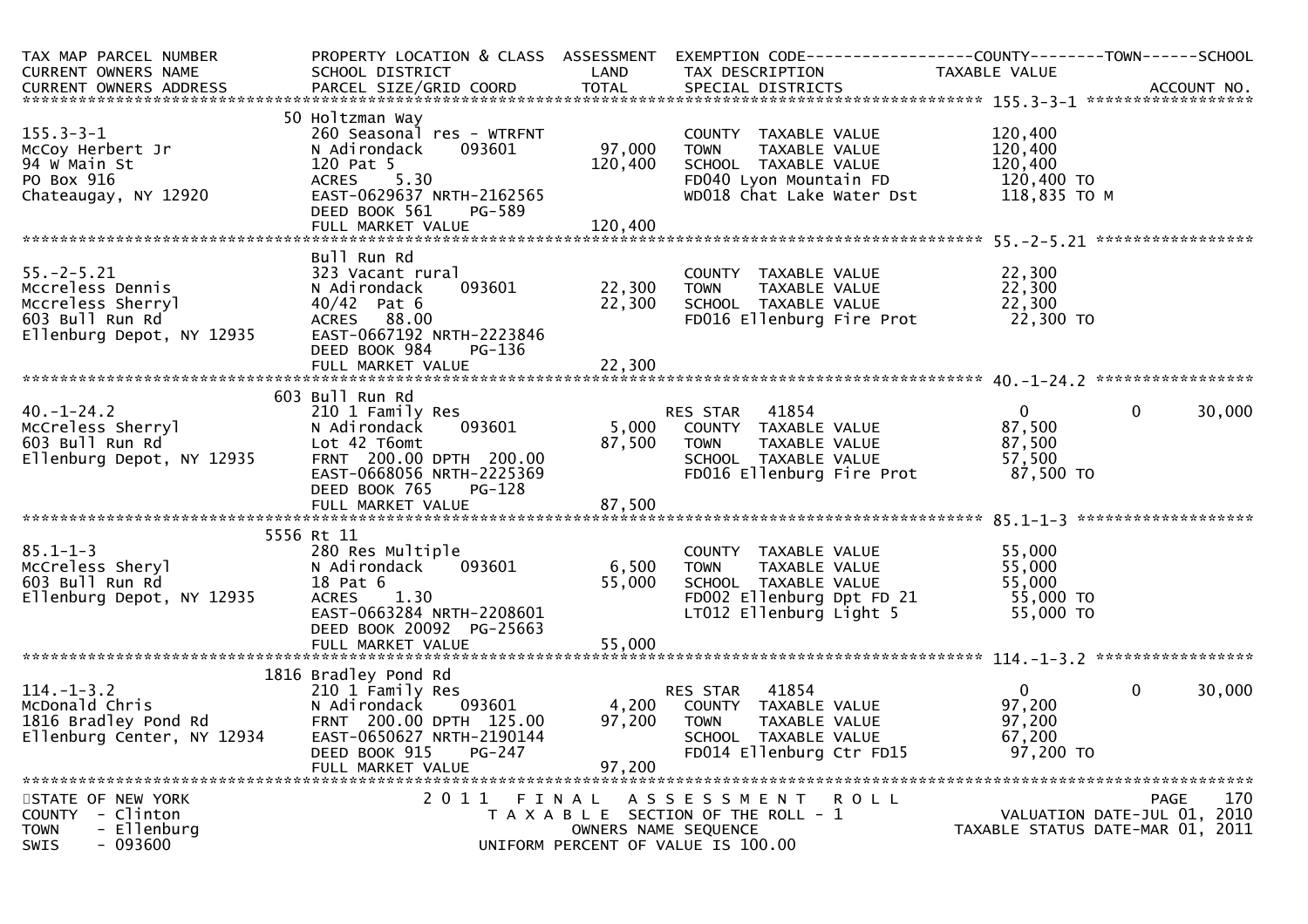| TAX MAP PARCEL NUMBER                                                                                                                       |                                                                                  |         | PROPERTY LOCATION & CLASS ASSESSMENT EXEMPTION CODE---------------COUNTY-------TOWN------SCHOOL |                |                                  |
|---------------------------------------------------------------------------------------------------------------------------------------------|----------------------------------------------------------------------------------|---------|-------------------------------------------------------------------------------------------------|----------------|----------------------------------|
| CURRENT OWNERS NAME                                                                                                                         | SCHOOL DISTRICT<br><b>Example 12</b>                                             |         | TAX DESCRIPTION                                                                                 | TAXABLE VALUE  |                                  |
|                                                                                                                                             |                                                                                  |         |                                                                                                 |                |                                  |
|                                                                                                                                             |                                                                                  |         |                                                                                                 |                |                                  |
|                                                                                                                                             | 6793 Star Rd                                                                     |         |                                                                                                 |                |                                  |
| sɔ.-1-10.31<br>McDonald Davy<br>Thibeau Melissa<br>6793 Rt 190 Star Rd<br>Ellenburg Center, NY 12934                                        | 210 1 Family Res                                                                 |         | RES STAR 41854<br>5,700 COUNTY TAXABLE VALUE                                                    | $\mathbf{0}$   | $\overline{0}$<br>30,000         |
|                                                                                                                                             | 093601<br>N Adirondack                                                           |         |                                                                                                 | 85,000         |                                  |
|                                                                                                                                             | 4t50mt                                                                           | 85,000  | TAXABLE VALUE<br><b>TOWN</b>                                                                    | 85,000         |                                  |
|                                                                                                                                             | 2.30<br><b>ACRES</b>                                                             |         | SCHOOL TAXABLE VALUE                                                                            | 55,000         |                                  |
|                                                                                                                                             | EAST-0659746 NRTH-2205857                                                        |         | FD016 Ellenburg Fire Prot 85,000 TO                                                             |                |                                  |
|                                                                                                                                             | DEED BOOK 953<br>PG-257                                                          |         |                                                                                                 |                |                                  |
|                                                                                                                                             |                                                                                  |         |                                                                                                 |                |                                  |
|                                                                                                                                             |                                                                                  |         |                                                                                                 |                |                                  |
|                                                                                                                                             | 538 Bigelow Rd                                                                   |         |                                                                                                 |                |                                  |
| $127. - 1 - 15$                                                                                                                             |                                                                                  |         | COUNTY TAXABLE VALUE<br>TOWN TAXABLE VALUE                                                      | 63,400         |                                  |
|                                                                                                                                             | 093601 36,400                                                                    |         |                                                                                                 | 63,400         |                                  |
|                                                                                                                                             |                                                                                  | 63,400  |                                                                                                 |                |                                  |
|                                                                                                                                             |                                                                                  |         | SCHOOL TAXABLE VALUE 63,400<br>FDO16 Ellenburg Fire Prot 63,400 TO                              |                |                                  |
|                                                                                                                                             |                                                                                  |         |                                                                                                 |                |                                  |
|                                                                                                                                             | DEED BOOK 20082 PG-16390                                                         |         |                                                                                                 |                |                                  |
|                                                                                                                                             |                                                                                  |         |                                                                                                 |                |                                  |
|                                                                                                                                             |                                                                                  |         |                                                                                                 |                |                                  |
|                                                                                                                                             | 7111 Star Rd                                                                     |         |                                                                                                 |                |                                  |
| 84.-1-19.222<br>McDonald-King Sherry<br>7111 Star Rd<br>7111 Star Rd<br>80 Box 191<br>811 EAST-06<br>82 Ellenburg Center, NY 12934 DEED BOR | 270 Mfg housing                                                                  |         | RES STAR 41854                                                                                  | $\overline{0}$ | $\overline{0}$<br>30,000         |
|                                                                                                                                             | 093601<br>N Adirondack                                                           |         | 7,600 COUNTY TAXABLE VALUE                                                                      | 47,000         |                                  |
|                                                                                                                                             |                                                                                  |         | 47,000 TOWN                                                                                     |                |                                  |
|                                                                                                                                             |                                                                                  |         |                                                                                                 |                |                                  |
|                                                                                                                                             | 47,000<br>EAST-0651954 NRTH-2204436<br>DEED BOOK 930 PG-197<br>FULL MARKET VALUE |         | TOWN TAXABLE VALUE 47,000<br>SCHOOL TAXABLE VALUE 17,000<br>FD014 Ellenburg Ctr FD15 5,640 TO   |                |                                  |
|                                                                                                                                             |                                                                                  |         |                                                                                                 |                |                                  |
| ETTERDATE THE EXAMPLE THE CONTROLL OF THE CONTROLLE<br>FULL MARKET VALUE 47,000 FD016 Ellenburg Fire Prot 41,360 TO                         |                                                                                  |         |                                                                                                 |                |                                  |
|                                                                                                                                             | 75 Youngs Rd                                                                     |         |                                                                                                 |                |                                  |
| $155.4 - 1 - 15$                                                                                                                            | 260 Seasonal res - WTRFNT                                                        |         | COUNTY TAXABLE VALUE                                                                            | 190,000        |                                  |
|                                                                                                                                             | 093601<br>N Adirondack                                                           | 124,700 | TAXABLE VALUE<br><b>TOWN</b>                                                                    | 190,000        |                                  |
| MCElroy Timothy J<br>MCElroy Susan B<br>119 Tallowood Ct<br>Syracuse, NY 13212                                                              | 119 Pat 5                                                                        | 190,000 | SCHOOL TAXABLE VALUE                                                                            | 190,000        |                                  |
|                                                                                                                                             | FRNT 99.00 DPTH 200.00                                                           |         | SCHOOL TAXABLE VALUE<br>FD040 Lyon Mountain FD 190,000 TO M<br>190,000 TO M                     |                |                                  |
|                                                                                                                                             | EAST-0632721 NRTH-2161131                                                        |         |                                                                                                 |                |                                  |
|                                                                                                                                             | DEED BOOK 20072 PG-7107                                                          |         |                                                                                                 |                |                                  |
|                                                                                                                                             |                                                                                  |         |                                                                                                 |                |                                  |
|                                                                                                                                             |                                                                                  |         |                                                                                                 |                |                                  |
|                                                                                                                                             |                                                                                  |         |                                                                                                 |                |                                  |
| $82 - 1 - 19$                                                                                                                               | 241 Rural res&ag                                                                 |         | OS AG DIST 41730                                                                                | 2,328          | 2,328<br>2,328                   |
| McGivney Helen E                                                                                                                            |                                                                                  |         |                                                                                                 | 67,572         |                                  |
| Kanzler Kathleen                                                                                                                            |                                                                                  |         | 093601 49,700 COUNTY TAXABLE VALUE<br>69,900 TOWN TAXABLE VALUE<br>SCHOOL TAXABLE VALUE         | 67,572         |                                  |
| 94 Ryan Rd                                                                                                                                  |                                                                                  |         |                                                                                                 | 67,572         |                                  |
| Chateaugay, NY 12920                                                                                                                        | EAST-0624470 NRTH-2202121                                                        |         | FD016 Ellenburg Fire Prot                                                                       | 69,900 TO      |                                  |
|                                                                                                                                             |                                                                                  |         |                                                                                                 |                |                                  |
| Aelen E<br>Athleen<br>Adirondack<br>Ad Acres 88.70<br>Not acres 88.70<br>Not acres 88.70<br>Not acres 88.70<br>DEED BOOK 67                 | PG-131                                                                           |         |                                                                                                 |                |                                  |
| MAY BE SUBJECT TO PAYMENT                                                                                                                   | FULL MARKET VALUE                                                                | 69,900  |                                                                                                 |                |                                  |
| UNDER AGDIST LAW TIL 2018                                                                                                                   |                                                                                  |         |                                                                                                 |                |                                  |
|                                                                                                                                             |                                                                                  |         |                                                                                                 |                |                                  |
| STATE OF NEW YORK                                                                                                                           |                                                                                  |         | 2011 FINAL ASSESSMENT ROLL                                                                      |                | 171<br>PAGE                      |
| - Clinton<br><b>COUNTY</b>                                                                                                                  |                                                                                  |         | T A X A B L E SECTION OF THE ROLL - 1                                                           |                | VALUATION DATE-JUL 01, 2010      |
| - Ellenburg<br><b>TOWN</b>                                                                                                                  |                                                                                  |         | OWNERS NAME SEQUENCE                                                                            |                | TAXABLE STATUS DATE-MAR 01, 2011 |
| - 093600<br><b>SWIS</b>                                                                                                                     |                                                                                  |         | UNIFORM PERCENT OF VALUE IS 100.00                                                              |                |                                  |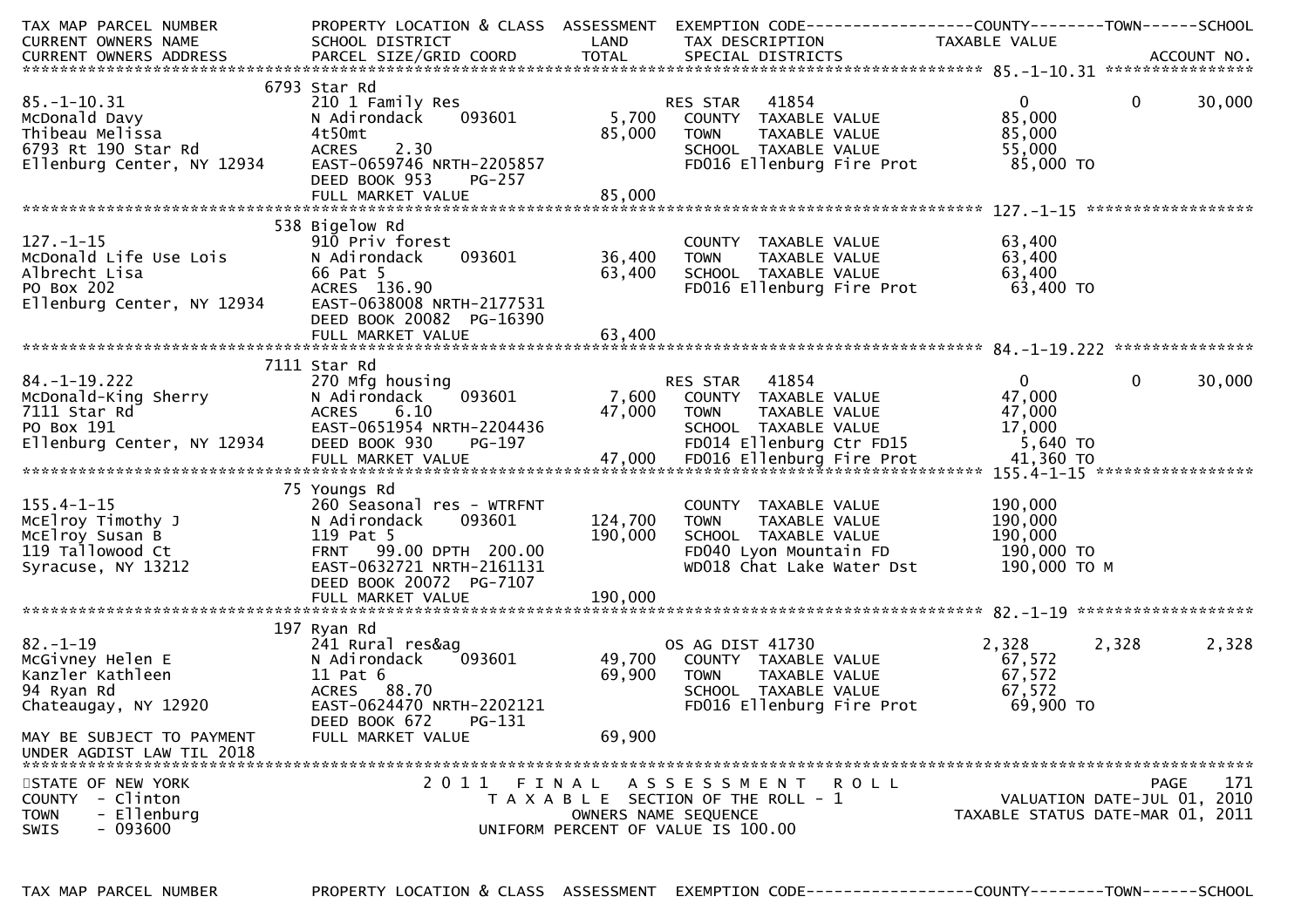| CURRENT OWNERS NAME                                                                                                                                       | SCHOOL DISTRICT                                                                                                                                                                        | LAND                         | TAX DESCRIPTION                                                                                                                               | TAXABLE VALUE                                                                         |
|-----------------------------------------------------------------------------------------------------------------------------------------------------------|----------------------------------------------------------------------------------------------------------------------------------------------------------------------------------------|------------------------------|-----------------------------------------------------------------------------------------------------------------------------------------------|---------------------------------------------------------------------------------------|
| $71.3 - 2 - 19.1$<br>McGregor Bruce C<br>99 Main St<br>Schenevus, NY 12155                                                                                | McGregor Rd<br>$314$ Rural vac<10<br>093601<br>N Adirondack<br>21 Pat 6<br><b>ACRES</b><br>1.00<br>EAST-0674803 NRTH-2213970<br>DEED BOOK 20082 PG-17695<br>FULL MARKET VALUE          | 5,000<br>5,000<br>5,000      | COUNTY TAXABLE VALUE<br><b>TOWN</b><br>TAXABLE VALUE<br>SCHOOL TAXABLE VALUE<br>FD002 Ellenburg Dpt FD 21<br>LT011 Ellenburg Light 21         | 5,000<br>5,000<br>5,000<br>5,000 TO<br>$5,000$ TO                                     |
| $86. - 1 - 2.1$<br>McGregor Bruce C<br>99 Main St<br>Schenevus, NY 12155                                                                                  | Plank Rd<br>311 Res vac land<br>093601<br>N Adirondack<br>20 Pat 6<br>60.00 DPTH 230.00<br><b>FRNT</b><br>EAST-0675832 NRTH-2209080<br>DEED BOOK 20082 PG-17695<br>FULL MARKET VALUE   | 4,600<br>4,600<br>4,600      | COUNTY TAXABLE VALUE<br><b>TOWN</b><br>TAXABLE VALUE<br>SCHOOL TAXABLE VALUE<br>FD002 Ellenburg Dpt FD 21                                     | 4,600<br>4,600<br>4,600<br>4,600 TO                                                   |
| $155. - 2 - 15.13$<br>McIntosh Richard D<br>68 Garmish St<br>Ellenburg Depot, NY 12935                                                                    | 4916 Rt 374<br>210 1 Family Res<br>N Adirondack<br>093601<br>101 T5omt<br>5.20<br><b>ACRES</b><br>EAST-0628083 NRTH-2165345<br>DEED BOOK 20082 PG-16679                                | 12,100<br>60,000             | COUNTY TAXABLE VALUE<br>TAXABLE VALUE<br><b>TOWN</b><br>SCHOOL TAXABLE VALUE<br>FD040 Lyon Mountain FD                                        | 60,000<br>60,000<br>60,000<br>60,000 TO                                               |
| 155.4-1-17.22<br>McIntyre Christopher M<br>9507 Edgeley Rd<br>Bethesda, MD 20814                                                                          | 5 Blanche Rd<br>312 Vac w/imprv<br>N Adirondack<br>093601<br>Lot 119 T5omt<br>FRNT 220.00 DPTH<br>70.00<br>EAST-0632785 NRTH-2161381<br>DEED BOOK 843<br>$PG-93$<br>FULL MARKET VALUE  | 6,500<br>8,500<br>8,500      | COUNTY TAXABLE VALUE<br>TAXABLE VALUE<br><b>TOWN</b><br>SCHOOL TAXABLE VALUE<br>FD040 Lyon Mountain FD<br>WD018 Chat Lake Water Dst           | 8,500<br>8,500<br>8,500<br>8,500 TO<br>123 TO M                                       |
| 155.4-1-17.1<br>McIntyre Dorothea<br>McIntyre Aileen<br>Attn: Aileen McIntyre<br>9507 Edgeley Rd<br>Bethesda, MD 20814                                    | 80 Youngs Rd<br>260 Seasonal res - WTRFNT<br>093601<br>N Adirondack<br>119 Pat 5<br>1.21<br><b>ACRES</b><br>EAST-0632529 NRTH-2161219<br>DEED BOOK 20011 PG-30450<br>FULL MARKET VALUE | 92,800<br>177,300<br>177,300 | TAXABLE VALUE<br><b>COUNTY</b><br>TAXABLE VALUE<br><b>TOWN</b><br>SCHOOL TAXABLE VALUE<br>FD040 Lyon Mountain FD<br>WD018 Chat Lake Water Dst | 177,300<br>177,300<br>177,300<br>177,300 TO<br>174,641 ТО М                           |
| PRIOR OWNER ON 3/01/2011<br>McIntyre et al Dorothea<br>STATE OF NEW YORK<br>- Clinton<br><b>COUNTY</b><br>- Ellenburg<br><b>TOWN</b><br>$-093600$<br>SWIS | 2011                                                                                                                                                                                   | OWNERS NAME SEQUENCE         | FINAL ASSESSMENT<br><b>ROLL</b><br>T A X A B L E SECTION OF THE ROLL - 1<br>UNIFORM PERCENT OF VALUE IS 100.00                                | 172<br><b>PAGE</b><br>VALUATION DATE-JUL 01, 2010<br>TAXABLE STATUS DATE-MAR 01, 2011 |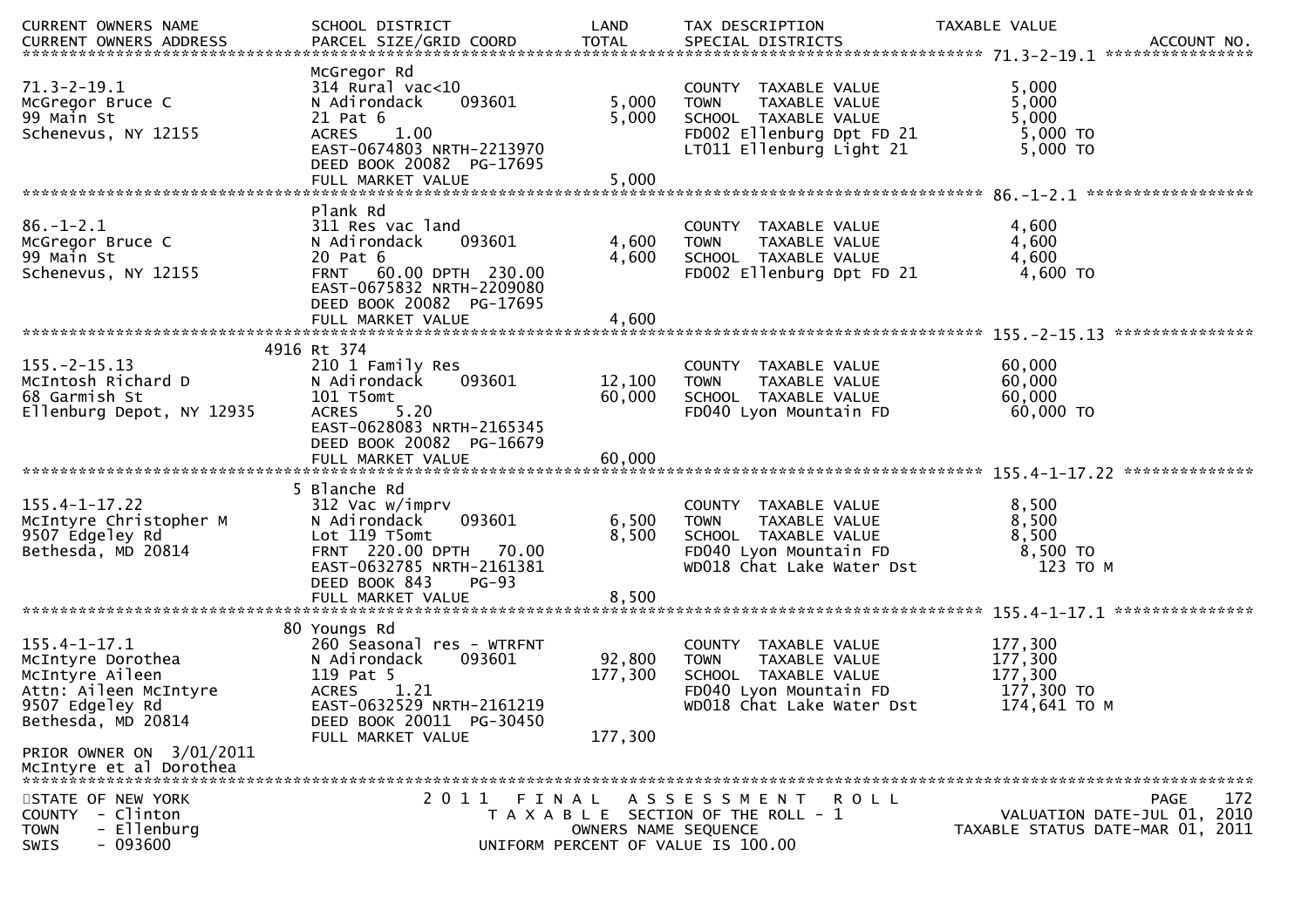| TAX MAP PARCEL NUMBER<br><b>CURRENT OWNERS NAME</b><br>CURRENT OWNERS ADDRESS                   | PROPERTY LOCATION & CLASS ASSESSMENT<br>SCHOOL DISTRICT<br>PARCEL SIZE/GRID COORD                                                                                                                               | LAND<br><b>TOTAL</b>          | TAX DESCRIPTION<br>SPECIAL DISTRICTS                                                                          | TAXABLE VALUE<br>ACCOUNT NO.                                            |     |
|-------------------------------------------------------------------------------------------------|-----------------------------------------------------------------------------------------------------------------------------------------------------------------------------------------------------------------|-------------------------------|---------------------------------------------------------------------------------------------------------------|-------------------------------------------------------------------------|-----|
|                                                                                                 | 4661 Rt 374                                                                                                                                                                                                     |                               |                                                                                                               |                                                                         |     |
| 155.4-1-17.21<br>McIntyre Dorothea C<br>9507 Edgeley Rd<br>Bethesda, MD 20814                   | 312 Vac w/imprv<br>093601<br>N Adirondack<br>119 Pat 5<br>FRNT 150.00 DPTH 140.00<br>EAST-0632747 NRTH-2161578<br>DEED BOOK 20041 PG-68845                                                                      | 6,000<br>9,200                | COUNTY TAXABLE VALUE<br><b>TOWN</b><br>TAXABLE VALUE<br>SCHOOL TAXABLE VALUE<br>FD040 Lyon Mountain FD        | 9,200<br>9,200<br>9,200<br>9,200 TO                                     |     |
|                                                                                                 | FULL MARKET VALUE                                                                                                                                                                                               | 9,200                         |                                                                                                               |                                                                         |     |
| $155. - 1 - 10.4$<br>McIntyre Frances<br>149 Gadway Rd<br>Merrill, NY 12955                     | Split Rock Pt Way<br>$314$ Rural vac<10<br>N Adirondack<br>093601<br>Lot 120 T5omt<br>Mcintyre Sub Lot 14<br>ACRES 5.20<br>EAST-0626317 NRTH-2159785<br>DEED BOOK 823<br>$PG-1$<br>FULL MARKET VALUE            | 12,100<br>12,100<br>12,100    | COUNTY TAXABLE VALUE<br><b>TOWN</b><br>TAXABLE VALUE<br>SCHOOL TAXABLE VALUE<br>FD040 Lyon Mountain FD        | 12,100<br>12,100<br>12,100<br>12,100 TO                                 |     |
|                                                                                                 |                                                                                                                                                                                                                 |                               |                                                                                                               |                                                                         |     |
| $155. - 1 - 10.6$<br>McIntyre Frances<br>149 Gadway Rd<br>Merrill, NY 12955                     | Split Rock Pt Way<br>$314$ Rural vac< $10$<br>093601<br>N Adirondack<br>Lot 120 T5omt<br>Mcintyre Sub Lot 16<br>5.80<br><b>ACRES</b><br>EAST-0626821 NRTH-2160323                                               | 12,400<br>12,400              | COUNTY TAXABLE VALUE<br>TAXABLE VALUE<br><b>TOWN</b><br>SCHOOL TAXABLE VALUE<br>FD040 Lyon Mountain FD        | 12,400<br>12,400<br>12,400<br>12,400 TO                                 |     |
|                                                                                                 | DEED BOOK 822<br>PG-347<br>FULL MARKET VALUE                                                                                                                                                                    | 12,400                        |                                                                                                               |                                                                         |     |
| $155. - 1 - 10.3$<br>McIntyre Jehanne<br>149 Gadway Rd<br>Merrill, NY 12955                     | Split Rock Pt Way<br>$314$ Rural vac< $10$<br>N Adirondack<br>093601<br>Lot 120 T5omt<br>Mcintyre Sub Lot 13<br>ACRES 2.20<br>EAST-0625978 NRTH-2159542<br>DEED BOOK 20102 PG-35839<br>FULL MARKET VALUE        | 10,600<br>10,600<br>10,600    | COUNTY TAXABLE VALUE<br>TAXABLE VALUE<br>TOWN<br>SCHOOL TAXABLE VALUE<br>FD040 Lyon Mountain FD               | 10,600<br>10,600<br>10,600<br>10,600 TO                                 |     |
|                                                                                                 |                                                                                                                                                                                                                 |                               |                                                                                                               | ****************                                                        |     |
| $155. - 1 - 10.5$<br>McIntyre Jehanne<br>149 Gadway Rd<br>Merrill, NY 12955                     | Split Rock Pt Way<br>$314$ Rural vac<10<br>093601<br>N Adirondack<br>Lot 120 T5omt<br>Mcintyre Sub Lot 15<br>5.40<br><b>ACRES</b><br>EAST-0626556 NRTH-2160177<br>DEED BOOK 20102 PG-35838<br>FULL MARKET VALUE | 12,200<br>12,200<br>12,200    | COUNTY TAXABLE VALUE<br>TAXABLE VALUE<br><b>TOWN</b><br>SCHOOL TAXABLE VALUE<br>FD040 Lyon Mountain FD        | 12,200<br>12,200<br>12,200<br>12,200 TO                                 |     |
|                                                                                                 |                                                                                                                                                                                                                 |                               |                                                                                                               |                                                                         |     |
| STATE OF NEW YORK<br>COUNTY - Clinton<br>- Ellenburg<br><b>TOWN</b><br>$-093600$<br><b>SWIS</b> | 2011                                                                                                                                                                                                            | FINAL<br>OWNERS NAME SEQUENCE | A S S E S S M E N T<br>R O L L<br>T A X A B L E SECTION OF THE ROLL - 1<br>UNIFORM PERCENT OF VALUE IS 100.00 | PAGE<br>VALUATION DATE-JUL 01, 2010<br>TAXABLE STATUS DATE-MAR 01, 2011 | 173 |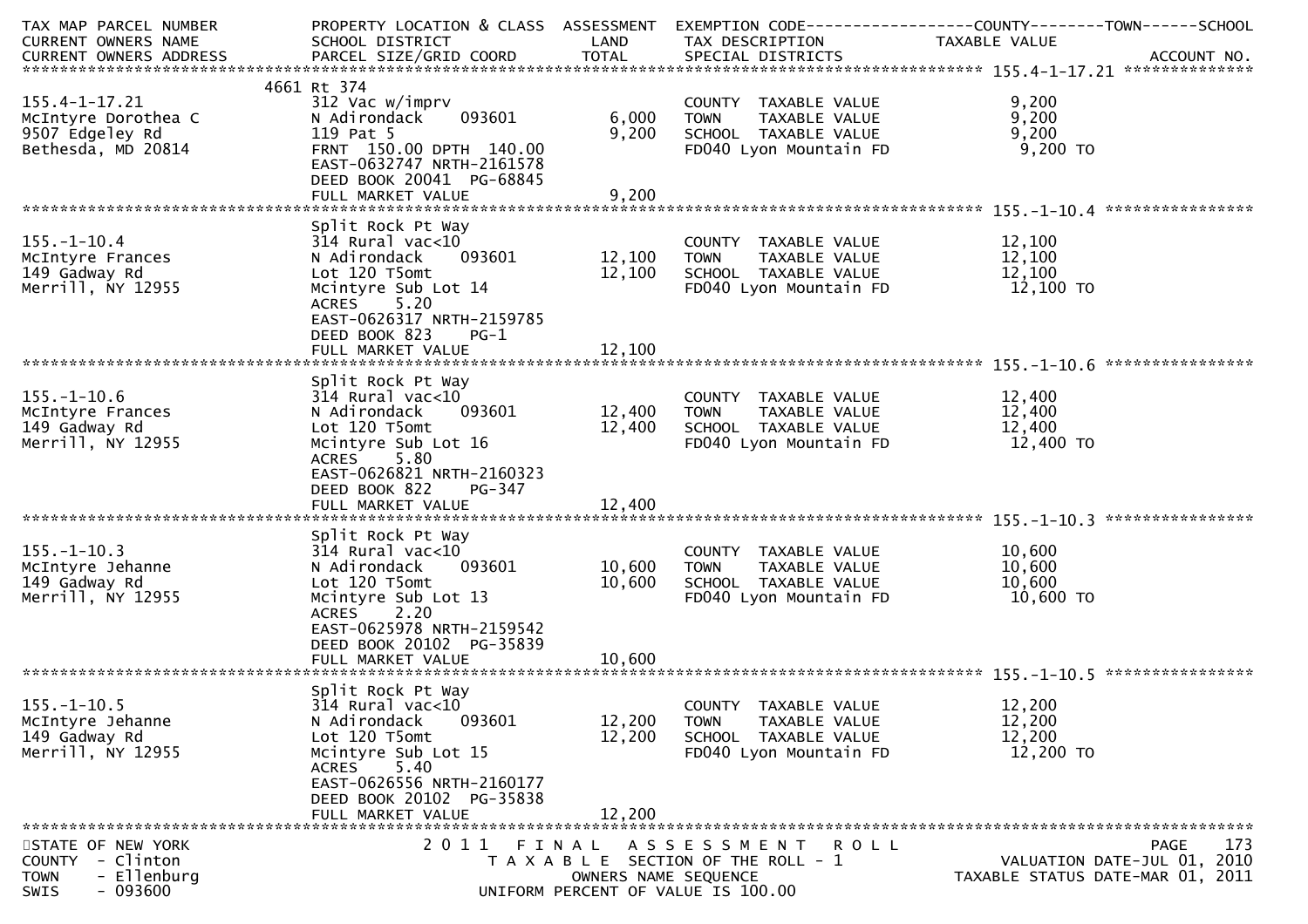| TAX MAP PARCEL NUMBER<br><b>CURRENT OWNERS NAME</b><br><b>CURRENT OWNERS ADDRESS</b>                                                              | PROPERTY LOCATION & CLASS ASSESSMENT<br>SCHOOL DISTRICT<br>PARCEL SIZE/GRID COORD                                                                                                               | LAND<br><b>TOTAL</b>          | EXEMPTION CODE-----<br>TAX DESCRIPTION<br>SPECIAL DISTRICTS                                                                         | ------------COUNTY--------TOWN------SCHOOL<br><b>TAXABLE VALUE</b> | ACCOUNT NO.                                       |
|---------------------------------------------------------------------------------------------------------------------------------------------------|-------------------------------------------------------------------------------------------------------------------------------------------------------------------------------------------------|-------------------------------|-------------------------------------------------------------------------------------------------------------------------------------|--------------------------------------------------------------------|---------------------------------------------------|
| $155. - 1 - 10.1$<br>McIntyre Revoc Trust Joseph C<br>149 Gadway Rd<br>Merrill, NY 12955                                                          | Split Rock Pt Way<br>910 Priv forest<br>N Adirondack<br>093601<br>120 T5omt<br>ACRES 74.70<br>EAST-0625642 NRTH-2160649<br>DEED BOOK 20051 PG-85199<br>FULL MARKET VALUE                        | 36,200<br>36,200<br>36,200    | COUNTY TAXABLE VALUE<br>TAXABLE VALUE<br><b>TOWN</b><br>SCHOOL TAXABLE VALUE<br>FD040 Lyon Mountain FD<br>WD018 Chat Lake Water Dst | 36,200<br>36,200<br>36,200<br>36,200 TO<br>699 ТО М                |                                                   |
|                                                                                                                                                   |                                                                                                                                                                                                 |                               |                                                                                                                                     |                                                                    |                                                   |
| $155.3 - 1 - 8.1$<br>McIntyre Revoc Trust Joseph C N Adirondack<br>McIntyre Trustee Frances D<br>6825 Grenadier Blvd Unit 204<br>Naples, FL 34108 | 149 Gadway Rd<br>210 1 Family Res - WTRFNT<br>093601<br>Lot 120 T5omt<br><b>ACRES</b><br>1.00<br>EAST-0626483 NRTH-2164485<br>DEED BOOK 20051 PG-85199<br>FULL MARKET VALUE                     | 122,900<br>325,000<br>325,000 | COUNTY TAXABLE VALUE<br><b>TOWN</b><br>TAXABLE VALUE<br>SCHOOL TAXABLE VALUE<br>FD040 Lyon Mountain FD<br>WD018 Chat Lake Water Dst | 325,000<br>325,000<br>325,000<br>325,000 TO<br>325,000 TO M        |                                                   |
|                                                                                                                                                   |                                                                                                                                                                                                 |                               |                                                                                                                                     |                                                                    |                                                   |
| $155. - 1 - 10.8$<br>McIntyre Revocable Trust Josep N Adirondack<br>McIntyre Trustee Frances D<br>149 Gadway Rd<br>Merrill, NY 12955              | Split Rock Pt Way<br>314 Rural vac<10<br>093601<br>Lot 120 T5omt<br>Mcintyre Sub Lot 8<br>5.20<br><b>ACRES</b><br>EAST-0625933 NRTH-2159150<br>DEED BOOK 20102 PG-35837<br>FULL MARKET VALUE    | 12,100<br>12,100<br>12,100    | COUNTY TAXABLE VALUE<br><b>TOWN</b><br>TAXABLE VALUE<br>SCHOOL TAXABLE VALUE<br>FD040 Lyon Mountain FD                              | 12,100<br>12,100<br>12,100<br>12,100 TO                            |                                                   |
|                                                                                                                                                   | Split Rock Pt Way                                                                                                                                                                               |                               |                                                                                                                                     |                                                                    | ****************                                  |
| $155. - 1 - 10.9$<br>McIntyre Revocable Trust Josep N Adirondack<br>McIntyre Trustee Frances D<br>149 Gadway Rd<br>Merrill, NY 12955              | $314$ Rural vac<10<br>093601<br>Lot 120 T5omt<br>Mcintyre Sub Lot 9<br>2.40<br><b>ACRES</b><br>EAST-0626385 NRTH-2159289<br>DEED BOOK 20051 PG-85199                                            | 10,700<br>10,700              | COUNTY TAXABLE VALUE<br><b>TOWN</b><br>TAXABLE VALUE<br>SCHOOL TAXABLE VALUE<br>FD040 Lyon Mountain FD                              | 10,700<br>10,700<br>10,700<br>10,700 TO                            |                                                   |
|                                                                                                                                                   | FULL MARKET VALUE                                                                                                                                                                               | 10,700                        |                                                                                                                                     |                                                                    |                                                   |
| $155. - 1 - 10.10$<br>McIntyre Revocable Trust Josep N Adirondack<br>McIntyre Trustee Frances D<br>149 Gadway Rd<br>Merrill, NY 12955             | Split Rock Pt Way<br>$314$ Rural vac<10<br>093601<br>Lot 120 T5omt<br>Mcintyre Sub Lot 10<br>2.90<br><b>ACRES</b><br>EAST-0626601 NRTH-2159363<br>DEED BOOK 20102 PG-35836<br>FULL MARKET VALUE | 11,000<br>11,000<br>11,000    | TAXABLE VALUE<br>COUNTY<br><b>TOWN</b><br>TAXABLE VALUE<br>SCHOOL TAXABLE VALUE<br>FD040 Lyon Mountain FD                           | 11,000<br>11,000<br>11,000<br>11,000 TO                            |                                                   |
|                                                                                                                                                   |                                                                                                                                                                                                 |                               |                                                                                                                                     |                                                                    |                                                   |
| STATE OF NEW YORK<br>COUNTY - Clinton                                                                                                             | 2011 FINAL                                                                                                                                                                                      |                               | ASSESSMENT ROLL<br>T A X A B L E SECTION OF THE ROLL - 1                                                                            |                                                                    | <b>PAGE</b><br>174<br>VALUATION DATE-JUL 01, 2010 |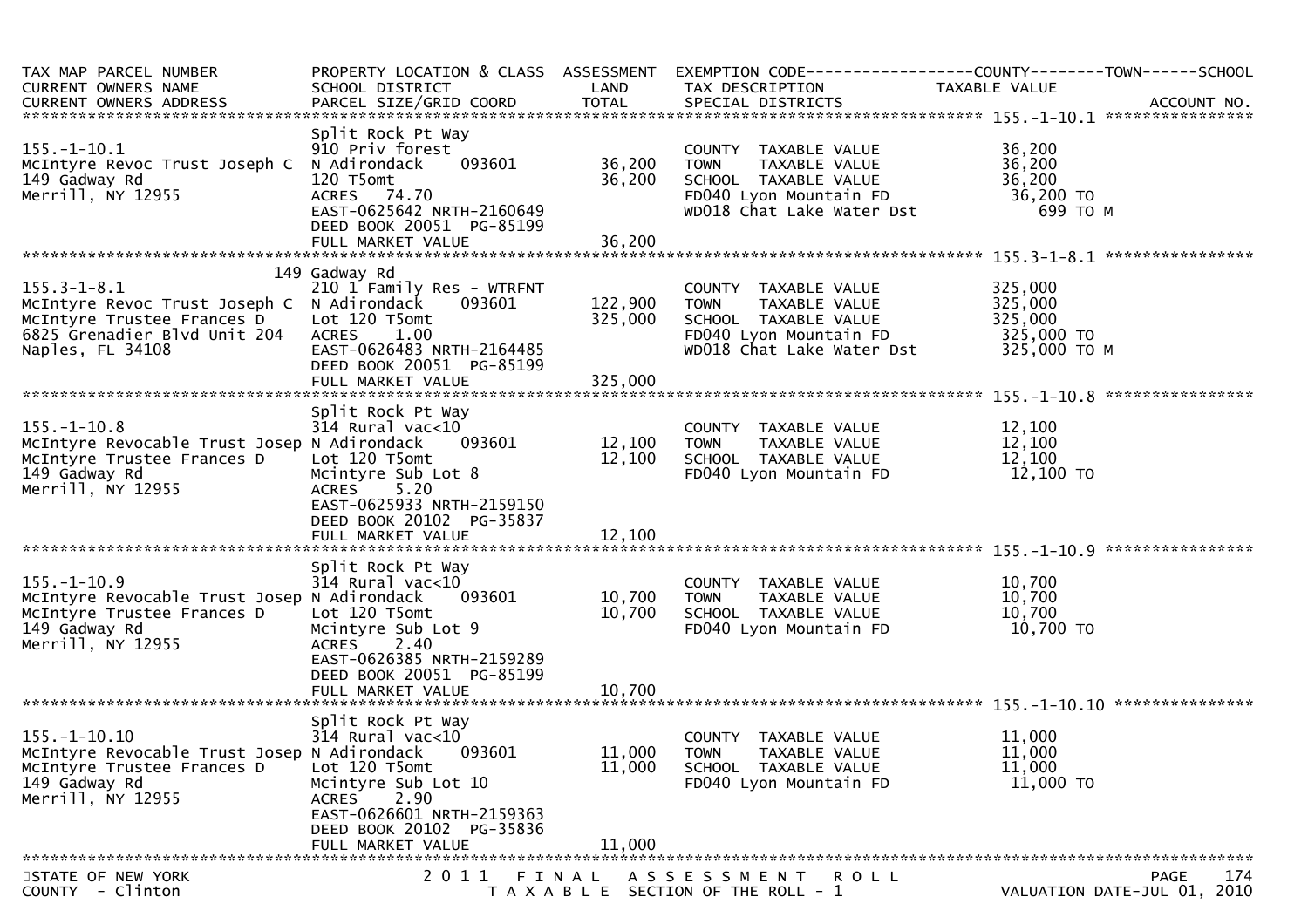# TOWN - Ellenburg OWNERS NAME SEQUENCE TAXABLE STATUS DATE-MAR 01, 2011SWIS - 093600 UNIFORM PERCENT OF VALUE IS 100.00

| TAX MAP PARCEL NUMBER<br><b>CURRENT OWNERS NAME</b>                                                 | PROPERTY LOCATION & CLASS ASSESSMENT EXEMPTION CODE----------------COUNTY--------TOWN------SCHOOL<br>SCHOOL DISTRICT                                                                                            | LAND                       | TAX DESCRIPTION                                                                                                                                          | TAXABLE VALUE                                                               |             |
|-----------------------------------------------------------------------------------------------------|-----------------------------------------------------------------------------------------------------------------------------------------------------------------------------------------------------------------|----------------------------|----------------------------------------------------------------------------------------------------------------------------------------------------------|-----------------------------------------------------------------------------|-------------|
| <b>CURRENT OWNERS ADDRESS</b>                                                                       | PARCEL SIZE/GRID COORD                                                                                                                                                                                          | TOTAL                      | SPECIAL DISTRICTS                                                                                                                                        |                                                                             | ACCOUNT NO. |
| $155. - 1 - 10.2$<br>McIntyre Susanne<br>149 Gadway Rd<br>Merrill, NY 12955                         | Split Rock Pt Way<br>$314$ Rural vac<10<br>N Adirondack<br>093601<br>Lot 120 T5omt<br>Mcintyre Sub Lot 12<br>2.00<br><b>ACRES</b><br>EAST-0625717 NRTH-2159319<br>DEED BOOK 20102 PG-35834<br>FULL MARKET VALUE | 10,500<br>10,500<br>10,500 | COUNTY TAXABLE VALUE<br>TAXABLE VALUE<br><b>TOWN</b><br>SCHOOL TAXABLE VALUE<br>FD040 Lyon Mountain FD                                                   | 10,500<br>10,500<br>10.500<br>10,500 TO                                     |             |
|                                                                                                     |                                                                                                                                                                                                                 |                            |                                                                                                                                                          |                                                                             |             |
| $155. - 1 - 10.7$<br>McIntyre Susanne<br>149 Gadway Rd<br>Merrill, NY 12955                         | Split Rock Pt Way<br>$314$ Rural vac< $10$<br>N Adirondack<br>093601<br>Lot 120 T5omt<br>Mcintyre Sub Lot 11<br>5.20<br><b>ACRES</b><br>EAST-0626871 NRTH-2159471<br>DEED BOOK 20102 PG-35835                   | 12,100<br>12,100           | COUNTY TAXABLE VALUE<br><b>TOWN</b><br>TAXABLE VALUE<br>SCHOOL TAXABLE VALUE<br>FD040 Lyon Mountain FD<br>WD018 Chat Lake Water Dst                      | 12,100<br>12,100<br>12,100<br>12,100 TO<br>801 TO M                         |             |
|                                                                                                     | FULL MARKET VALUE                                                                                                                                                                                               | 12,100                     |                                                                                                                                                          |                                                                             |             |
|                                                                                                     | Rt 11                                                                                                                                                                                                           |                            |                                                                                                                                                          |                                                                             |             |
| $84. - 1 - 10.22$<br>Mckee Hugh<br>Mckee Gisele<br>539 Charon St<br>Montreal QC, Canada H3K2P4      | 314 Rural vac<10<br>093601<br>N Adirondack<br>17 T6omt<br>2.70<br><b>ACRES</b><br>EAST-0658048 NRTH-2208892<br>DEED BOOK 588<br>PG-1000                                                                         | 6,100<br>6,100             | COUNTY TAXABLE VALUE<br>TAXABLE VALUE<br><b>TOWN</b><br>SCHOOL TAXABLE VALUE<br>FD016 Ellenburg Fire Prot                                                | 6.100<br>6,100<br>6,100<br>$6,100$ TO                                       |             |
|                                                                                                     | FULL MARKET VALUE                                                                                                                                                                                               | 6,100                      |                                                                                                                                                          |                                                                             |             |
|                                                                                                     |                                                                                                                                                                                                                 |                            |                                                                                                                                                          |                                                                             |             |
| $141.3 - 2 - 36$<br>McKinney Guy L<br>McKinney Donna M<br>PO Box 98<br>Lyon Mountain, NY 12952-0098 | 5257 Rt 374<br>210 1 Family Res - WTRFNT<br>093601<br>N Adirondack<br>Lot $100$ Pat 5<br>FRNT 52.00 DPTH 150.00<br>EAST-0623649 NRTH-2172315                                                                    | 52,000<br>161,000          | 41854<br>RES STAR<br>COUNTY TAXABLE VALUE<br>TAXABLE VALUE<br><b>TOWN</b><br>SCHOOL TAXABLE VALUE<br>FD040 Lyon Mountain FD<br>WD018 Chat Lake Water Dst | $\mathbf{0}$<br>161,000<br>161,000<br>131,000<br>161,000 TO<br>161,000 ТО М | 30,000<br>0 |
|                                                                                                     | DEED BOOK 20021 PG-45443<br>FULL MARKET VALUE                                                                                                                                                                   | 161,000                    |                                                                                                                                                          |                                                                             |             |
|                                                                                                     |                                                                                                                                                                                                                 |                            |                                                                                                                                                          |                                                                             |             |
| $155.2 - 1 - 5$<br>MCNeil Ann R<br>166 Blanche Rd<br>Merrill, NY 12955                              | 166 Blanche Rd<br>210 1 Family Res<br>N Adirondack<br>093601<br>119 Pat 5<br>FRNT 82.50 DPTH 371.00<br>320<br><b>BANK</b>                                                                                       | 4,200<br>75,000            | 41854<br><b>RES STAR</b><br>COUNTY TAXABLE VALUE<br><b>TOWN</b><br>TAXABLE VALUE<br>SCHOOL TAXABLE VALUE<br>FD040 Lyon Mountain FD                       | $\mathbf{0}$<br>75,000<br>75,000<br>45,000<br>75,000 TO                     | 30,000<br>0 |
|                                                                                                     | EAST-0633312 NRTH-2165290<br>DEED BOOK 20082 PG-20342<br>FULL MARKET VALUE                                                                                                                                      | 75,000                     |                                                                                                                                                          |                                                                             |             |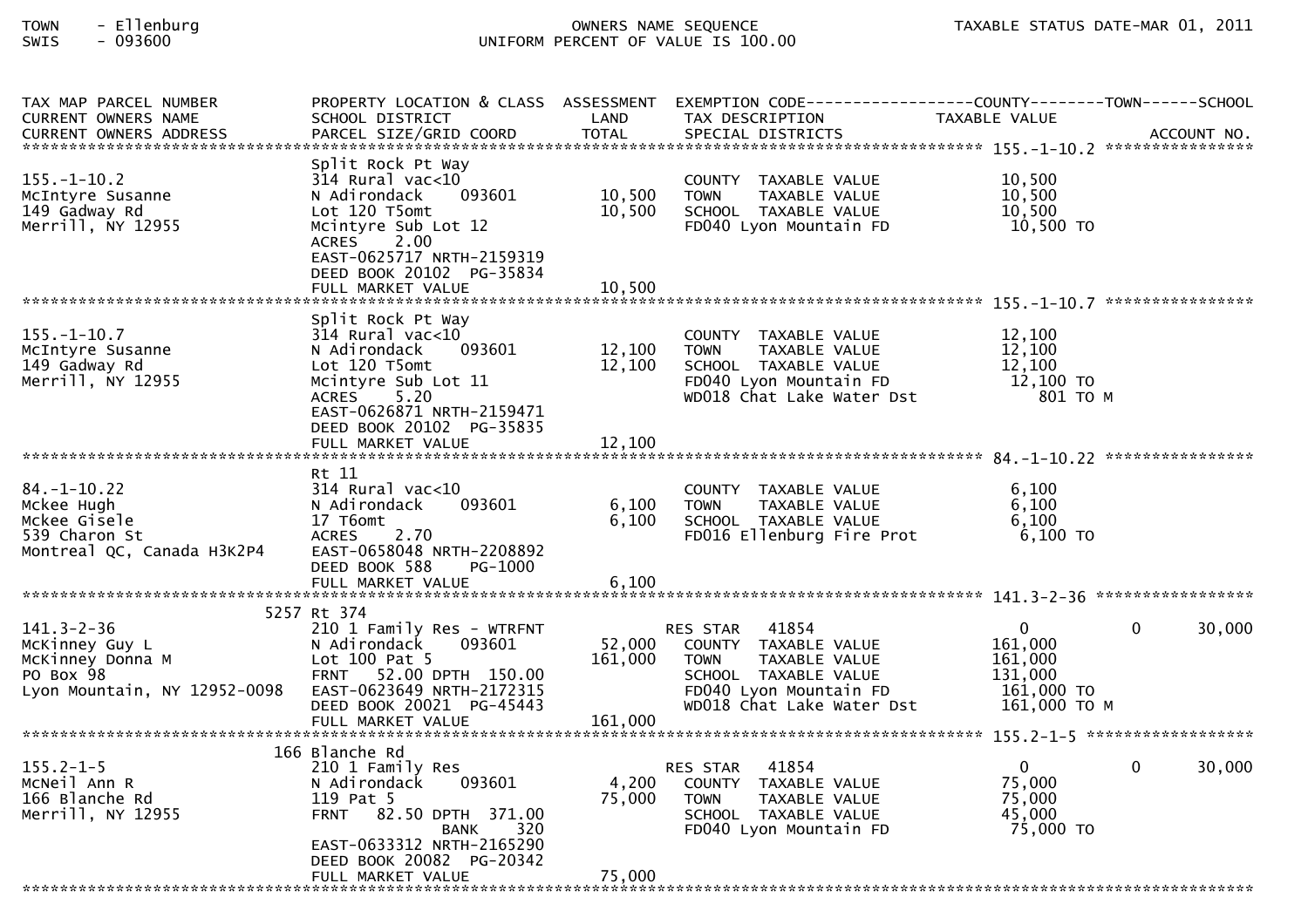| STATE OF NEW YORK<br>- Clinton<br><b>COUNTY</b><br>- Ellenburg<br><b>TOWN</b><br>$-093600$<br>SWIS                                     |                                                                                                                                                                                        |                         | 2011 FINAL ASSESSMENT<br>R O L L<br>T A X A B L E SECTION OF THE ROLL - 1<br>OWNERS NAME SEQUENCE<br>UNIFORM PERCENT OF VALUE IS 100.00                                               | ROLL – 1<br>VALUATION DATE-JUL 01, 2010<br>TAXABLE STATUS DATE-MAR 01, 2011 | <b>PAGE</b>             | 175                   |
|----------------------------------------------------------------------------------------------------------------------------------------|----------------------------------------------------------------------------------------------------------------------------------------------------------------------------------------|-------------------------|---------------------------------------------------------------------------------------------------------------------------------------------------------------------------------------|-----------------------------------------------------------------------------|-------------------------|-----------------------|
| TAX MAP PARCEL NUMBER<br>CURRENT OWNERS NAME<br>CURRENT OWNERS ADDRESS                                                                 | SCHOOL DISTRICT                                                                                                                                                                        | LAND                    | PROPERTY LOCATION & CLASS ASSESSMENT EXEMPTION CODE----------------COUNTY-------TOWN------SCHOOL<br>TAX DESCRIPTION                                                                   | TAXABLE VALUE                                                               |                         |                       |
| $83. - 1 - 3.1$<br>MCNeil Donald P<br>McNeil Sherry<br>7576 Star Rd Rt 190<br>Ellenburg Center, NY 12934<br>MAY BE SUBJECT TO PAYMENT  | 7576 Star Rd<br>112 Dairy farm<br>093601<br>N Adirondack<br>14 Pat 6<br>ACRES 205.60<br>EAST-0641103 NRTH-2205357<br>DEED BOOK 947<br>PG-326<br>FULL MARKET VALUE                      | 150,000                 | AGRI DISTR 41720<br>63,300 RES STAR<br>41854<br>150,000 483A EX<br>42100<br>COUNTY TAXABLE VALUE<br><b>TOWN</b><br>TAXABLE VALUE<br>SCHOOL TAXABLE VALUE<br>FD016 Ellenburg Fire Prot | 42<br>$\mathbf{0}$<br>1,900<br>148,058<br>148,058<br>118,058<br>148,100 TO  | 42<br>$\Omega$<br>1,900 | 42<br>30,000<br>1,900 |
| $99.1 - 1 - 23$<br>McNeil James<br>McNeil Diana<br>PO Box 52<br>Ellenburg Center, NY 12934                                             | 25 Brandy Brook Rd<br>210 1 Family Res<br>093601<br>N Adirondack<br>11 Pat 5<br><b>ACRES</b><br>1.10<br>EAST-0649119 NRTH-2198883<br>DEED BOOK 620<br>PG-735                           | 5,000<br>57,000         | RES STAR<br>41854<br>COUNTY TAXABLE VALUE<br>TAXABLE VALUE<br><b>TOWN</b><br>SCHOOL TAXABLE VALUE<br>FD014 Ellenburg Ctr FD15<br>LT010 Ellenburg Light 15                             | $0 \qquad \qquad$<br>57,000<br>57,000<br>27,000<br>57,000 TO<br>57,000 TO   | $\mathbf{0}$            | 30,000                |
| $155.1 - 1 - 6$<br>McPherson Joint Revocable Trus N Adirondack<br>McPherson as Trustee Dale L<br>2029 Elbow Rd<br>Chesapeake, VA 23320 | 19 Mcpherson Way<br>260 Seasonal res - WTRFNT<br>093601<br>101 Pat 5<br>4.60<br><b>ACRES</b><br>EAST-0626224 NRTH-2165373<br>DEED BOOK 20082 PG-19362                                  | 121,700<br>150,500      | COUNTY TAXABLE VALUE<br>TAXABLE VALUE<br>TOWN<br>SCHOOL TAXABLE VALUE<br>FD040 Lyon Mountain FD<br>WD018 Chat Lake Water Dst                                                          | 150,500<br>150,500<br>150,500<br>150,500 TO<br>150,500 ТО М                 |                         |                       |
| 99.1-3-2<br>Mcpherson Patrick<br>PO Box 15123<br>Plantation, FL 33318                                                                  | 115 West Hill Rd<br>210 1 Family Res<br>093601<br>N Adirondack<br>11 Pat 5<br>FRNT 87.00 DPTH 253.00<br>EAST-0646856 NRTH-2197422<br>DEED BOOK 20001 PG-27688<br>FULL MARKET VALUE     | 4,600<br>6,500<br>6,500 | COUNTY TAXABLE VALUE<br>TAXABLE VALUE<br><b>TOWN</b><br>SCHOOL TAXABLE VALUE<br>FD014 Ellenburg Ctr FD15<br>LT010 Ellenburg Light 15                                                  | 6,500<br>6,500<br>6,500<br>6,500 TO<br>6,500 TO                             |                         |                       |
| $99.1 - 3 - 1$<br>McPherson Patrick J<br>PO Box 15123<br>Plantation, FL 33318                                                          | West Hill Rd<br>311 Res vac land<br>093601<br>N Adirondack<br>$1/2$ A<br>90.00 DPTH 260.00<br><b>FRNT</b><br>EAST-0646756 NRTH-2197404<br>DEED BOOK 955<br>PG-197<br>FULL MARKET VALUE | 4,300<br>4,300<br>4,300 | COUNTY TAXABLE VALUE<br>TAXABLE VALUE<br>TOWN<br>SCHOOL TAXABLE VALUE<br>FD014 Ellenburg Ctr FD15<br>LT010 Ellenburg Light 15                                                         | 4,300<br>4,300<br>4,300<br>4,300 TO<br>4,300 TO                             |                         |                       |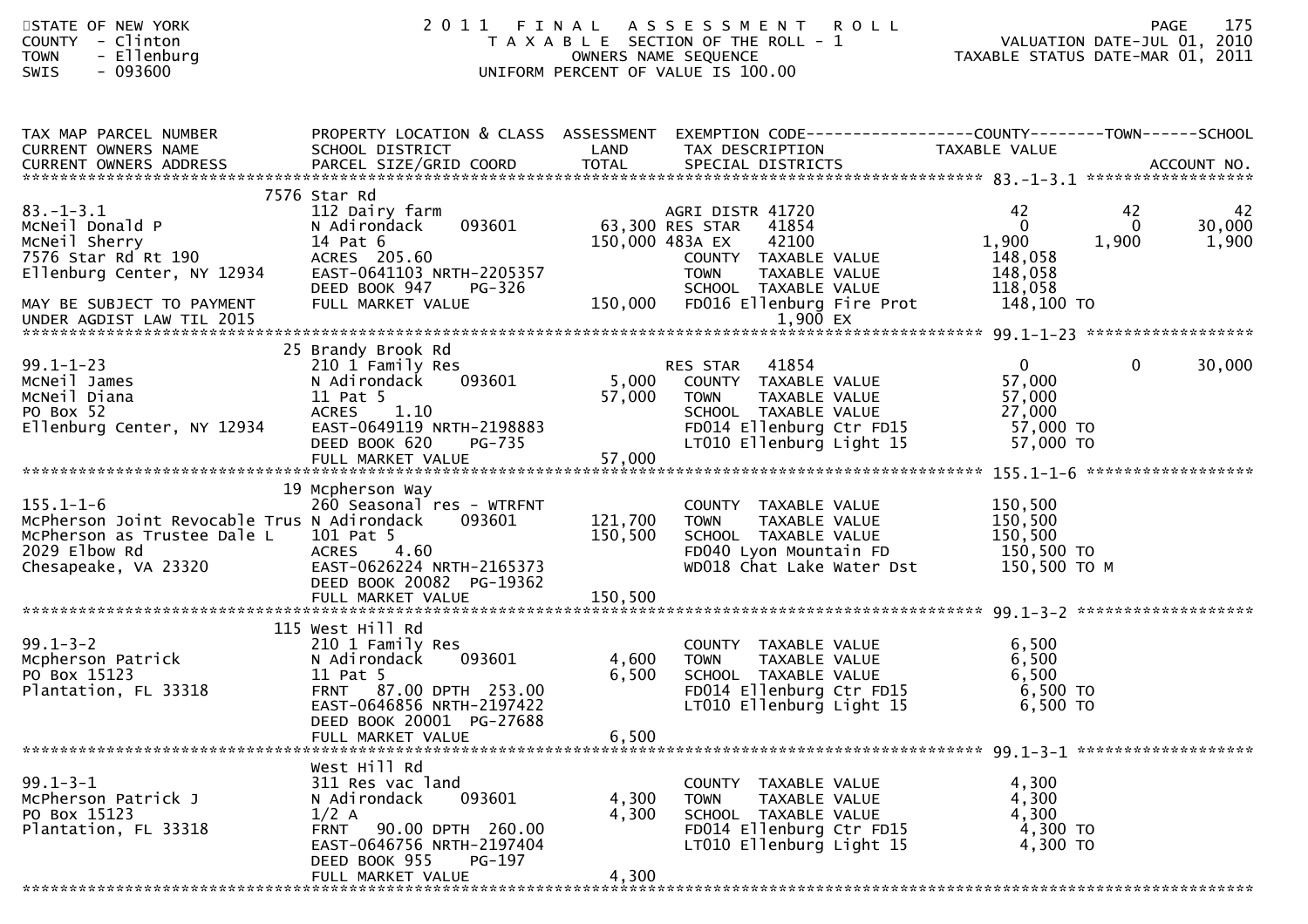| STATE OF NEW YORK<br>COUNTY - Clinton<br>- Ellenburg<br><b>TOWN</b><br>$-093600$<br><b>SWIS</b>                                       |                                                                                                                                                                                 | OWNERS NAME SEQUENCE       | 2011 FINAL ASSESSMENT ROLL<br>T A X A B L E SECTION OF THE ROLL - 1<br>UNIFORM PERCENT OF VALUE IS 100.00                             | VALUATION DATE-JUL 01, 2010<br>TAXABLE STATUS DATE-MAR 01, 2011 | <b>PAGE</b> | 176    |
|---------------------------------------------------------------------------------------------------------------------------------------|---------------------------------------------------------------------------------------------------------------------------------------------------------------------------------|----------------------------|---------------------------------------------------------------------------------------------------------------------------------------|-----------------------------------------------------------------|-------------|--------|
| TAX MAP PARCEL NUMBER<br>CURRENT OWNERS NAME                                                                                          | SCHOOL DISTRICT                                                                                                                                                                 | LAND                       | PROPERTY LOCATION & CLASS ASSESSMENT EXEMPTION CODE---------------COUNTY-------TOWN------SCHOOL<br>TAX DESCRIPTION                    | TAXABLE VALUE                                                   |             |        |
|                                                                                                                                       |                                                                                                                                                                                 |                            |                                                                                                                                       |                                                                 |             |        |
| $155. - 3 - 11$<br>Mecklenburg Petra C<br>4721 Rt 374<br>Merrill, NY 12955                                                            | 4721 Rt 374<br>210 1 Family Res<br>N Adirondack<br>093601<br>119 Pat 5<br>1.20<br><b>ACRES</b><br>EAST-0631415 NRTH-2162505<br>DEED BOOK 99001 PG-17737                         | 5,000<br>43,000            | 41854<br>RES STAR<br>COUNTY TAXABLE VALUE<br>TAXABLE VALUE<br><b>TOWN</b><br>SCHOOL TAXABLE VALUE<br>FD040 Lyon Mountain FD           | $\mathbf{0}$<br>43,000<br>43,000<br>13,000<br>43,000 TO         | $\mathbf 0$ | 30,000 |
|                                                                                                                                       |                                                                                                                                                                                 |                            |                                                                                                                                       |                                                                 |             |        |
| $71.3 - 2 - 42$<br>Memorial Garden whispering Map N Adirondack<br>PO Box 163<br>Ellenburg Depot, NY 12935<br>PRIOR OWNER ON 3/01/2011 | 5055 Rt 11<br>483 Converted Re<br>093601<br>Lot 20 T6omt<br>50.00 DPTH 267.00<br><b>FRNT</b><br>EAST-0674068 NRTH-2213346<br>DEED BOOK 20031 PG-61877                           | 7,000<br>41,000            | COUNTY TAXABLE VALUE<br>TAXABLE VALUE<br>TOWN<br>SCHOOL TAXABLE VALUE<br>FD002 Ellenburg Dpt FD 21<br>LT011 Ellenburg Light 21        | 41,000<br>41,000<br>41,000<br>41,000 TO<br>41,000 TO            |             |        |
| $71.3 - 3 - 23$<br>Menard Gerald A<br>1 Firehouse Ln<br>Plattsburgh, NY 12901                                                         | 184 Lake Roxanne Rd<br>210 1 Family Res<br>N Adirondack<br>093601<br>Lot $20T6$ Sublot $#23$<br>FRNT 100.00 DPTH 150.00<br>EAST-0673737 NRTH-2210415<br>DEED BOOK 648<br>PG-178 | 9,200<br>60,000            | COUNTY TAXABLE VALUE<br>TAXABLE VALUE<br><b>TOWN</b><br>SCHOOL TAXABLE VALUE<br>FD002 Ellenburg Dpt FD 21<br>LT011 Ellenburg Light 21 | 60,000<br>60,000<br>60,000<br>60,000 TO<br>60,000 TO            |             |        |
|                                                                                                                                       |                                                                                                                                                                                 |                            |                                                                                                                                       |                                                                 |             |        |
| $55. - 2 - 1.11$<br>Menard Michael W<br>Menard Evelyn D<br>102 Canada St<br>Swanton, VT 05488                                         | Bull Run Rd<br>910 Priv forest<br>093601<br>N Adirondack<br>42 Pat 6<br>ACRES 93.26<br>EAST-0664716 NRTH-2221740<br>DEED BOOK 20041 PG-71849<br>FULL MARKET VALUE               | 29,200<br>29,200<br>29,200 | COUNTY TAXABLE VALUE<br>TAXABLE VALUE<br><b>TOWN</b><br>SCHOOL TAXABLE VALUE<br>FD016 Ellenburg Fire Prot                             | 29,200<br>29,200<br>29,200<br>29,200 TO                         |             |        |
|                                                                                                                                       |                                                                                                                                                                                 |                            |                                                                                                                                       |                                                                 |             |        |
| $141. - 3 - 5$<br>Mendez Mervin Andrew<br>1391 John F Kennedy<br>Lasalle QC, Canada H8R2C6                                            | Bigelow Rd<br>$314$ Rural vac<10<br>093601<br>N Adirondack<br>Lot 102 T5omt<br>5.00<br><b>ACRES</b><br>EAST-0632818 NRTH-2169178<br>DEED BOOK 605<br>PG-474                     | 7,500<br>7,500<br>7,500    | COUNTY TAXABLE VALUE<br>TAXABLE VALUE<br><b>TOWN</b><br>SCHOOL TAXABLE VALUE<br>FD040 Lyon Mountain FD                                | 7,500<br>7,500<br>7,500<br>7,500 TO                             |             |        |
|                                                                                                                                       | FULL MARKET VALUE                                                                                                                                                               |                            |                                                                                                                                       |                                                                 |             |        |
| STATE OF NEW YORK                                                                                                                     | 2 0 1 1                                                                                                                                                                         | FINAL                      | A S S E S S M E N T R O L L                                                                                                           |                                                                 | <b>PAGE</b> | 177    |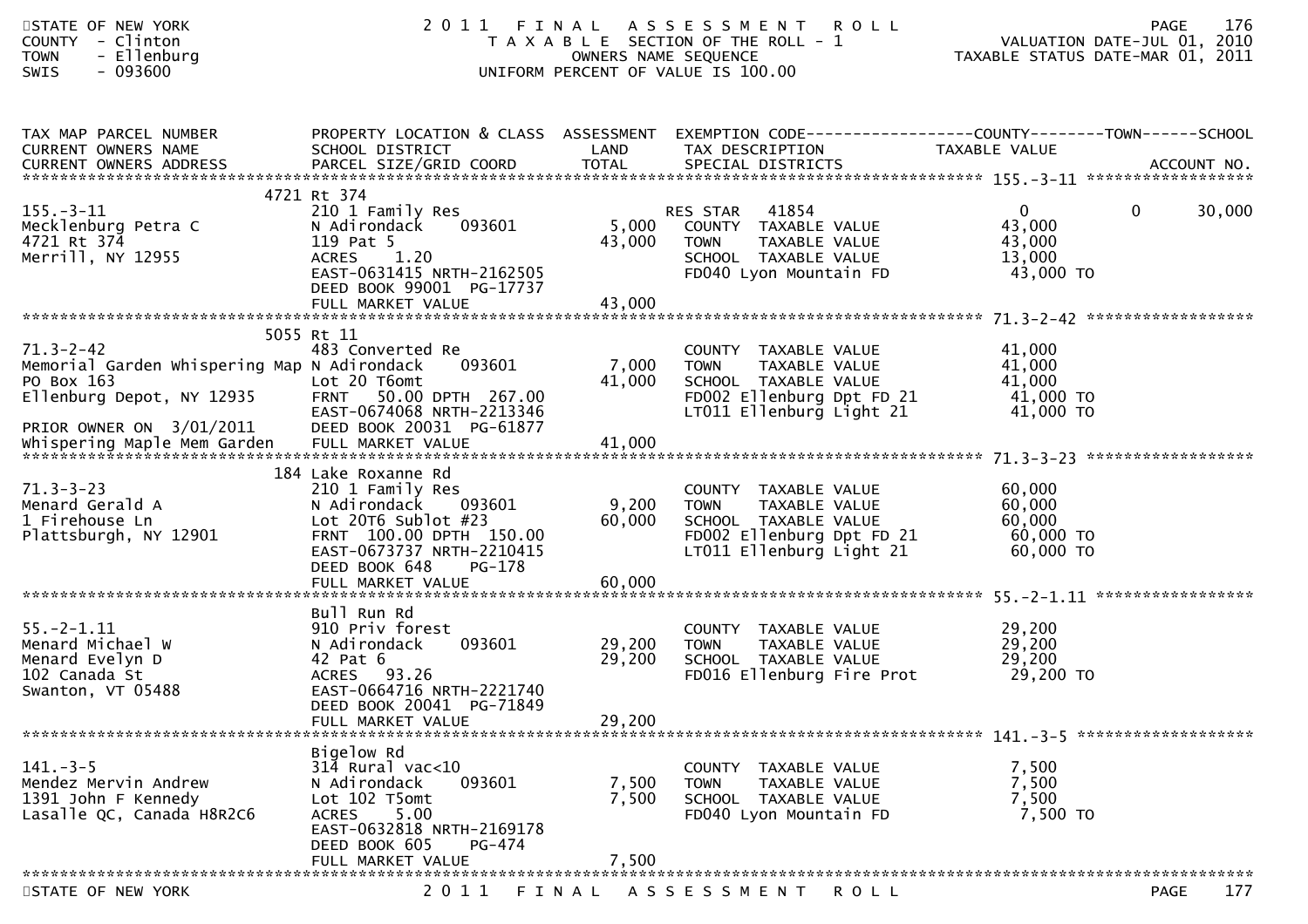| <b>COUNTY</b> | $\overline{\phantom{0}}$ | Clinton  |
|---------------|--------------------------|----------|
| <b>TOWN</b>   |                          | Ellenbur |
| $\sim$ $\sim$ |                          |          |

## COUNTY - Clinton T A X A B L E SECTION OF THE ROLL - 1 VALUATION DATE-JUL 01, 2010TOWN - Ellenburg OWNERS NAME SEQUENCE TAXABLE STATUS DATE-MAR 01, 2011SWIS - 093600 UNIFORM PERCENT OF VALUE IS 100.00

| TAX MAP PARCEL NUMBER<br><b>CURRENT OWNERS NAME</b>                                                                   | SCHOOL DISTRICT                                                                                                                                        | LAND              | PROPERTY LOCATION & CLASS ASSESSMENT EXEMPTION CODE----------------COUNTY--------TOWN------SCHOOL<br>TAX DESCRIPTION                                                                                    | TAXABLE VALUE                                                 |                                                   |  |
|-----------------------------------------------------------------------------------------------------------------------|--------------------------------------------------------------------------------------------------------------------------------------------------------|-------------------|---------------------------------------------------------------------------------------------------------------------------------------------------------------------------------------------------------|---------------------------------------------------------------|---------------------------------------------------|--|
| $143. - 1 - 7.11$<br>Mercury Derek<br>PO Box 1952<br>Plattsburgh, NY 12901                                            | Bradley Pond Rd<br>321 Abandoned ag<br>093601<br>N Adirondack<br>Lot 91 T5omt<br>ACRES 44.80<br>EAST-0650537 NRTH-2173708<br>DEED BOOK 20011 PG-31426  | 19,500<br>19,500  | COUNTY TAXABLE VALUE<br><b>TOWN</b><br>TAXABLE VALUE<br>SCHOOL TAXABLE VALUE<br>FD016 Ellenburg Fire Prot                                                                                               | 19,500<br>19,500<br>19,500<br>19,500 TO                       |                                                   |  |
|                                                                                                                       |                                                                                                                                                        |                   |                                                                                                                                                                                                         |                                                               |                                                   |  |
| $97. - 1 - 21.341$<br>Messier Lisa M<br>Messier Robert<br>804 West Hill Rd<br>PO Box 57<br>Ellenburg Center, NY 12934 | 804 West Hill Rd<br>241 Rural res&ag<br>093601<br>N Adirondack<br>Lot 17 T5omt<br>ACRES 21.00<br>EAST-0630683 NRTH-2194420<br>DEED BOOK 20021 PG-47588 | 17,300<br>127,000 | 41854<br><b>RES STAR</b><br>COUNTY TAXABLE VALUE<br><b>TOWN</b><br>TAXABLE VALUE<br>SCHOOL TAXABLE VALUE<br>FD016 Ellenburg Fire Prot                                                                   | $\Omega$<br>127,000<br>127,000<br>97,000<br>$127,000$ TO      | $\Omega$<br>30,000                                |  |
|                                                                                                                       |                                                                                                                                                        |                   |                                                                                                                                                                                                         |                                                               |                                                   |  |
| $97. - 1 - 21.344$<br>Messier Lisa M<br>804 West Hill Rd<br>PO Box 57<br>Ellenburg Center, NY 12934                   | West Hill Rd<br>321 Abandoned ag<br>N Adirondack<br>093601<br>Lot 18 T5omt<br>ACRES 102.70<br>EAST-0628776 NRTH-2194237<br>DEED BOOK 20041 PG-67643    | 38,600<br>38,600  | COUNTY TAXABLE VALUE<br><b>TOWN</b><br>TAXABLE VALUE<br>SCHOOL TAXABLE VALUE<br>FD016 Ellenburg Fire Prot                                                                                               | 38,600<br>38,600<br>38,600<br>38,600 TO                       |                                                   |  |
|                                                                                                                       |                                                                                                                                                        |                   |                                                                                                                                                                                                         |                                                               |                                                   |  |
|                                                                                                                       |                                                                                                                                                        |                   |                                                                                                                                                                                                         |                                                               |                                                   |  |
| $130. - 1 - 3$<br>Mesunas Erik C<br>Mesunas Noelle A<br>851 Plank Rd<br>Ellenburg Depot, NY 12935                     | 851 Plank Rd<br>240 Rural res<br>N Adirondack<br>093601<br>81 Pat 1<br>ACRES 42.90<br>EAST-0679144 NRTH-2181239<br>DEED BOOK 856<br>PG-262             | 80,500            | 82 PCT OF VALUE USED FOR EXEMPTION PURPOSES<br>WARCOMALL 41131<br>41854<br>19,200 RES STAR<br>COUNTY TAXABLE VALUE<br><b>TOWN</b><br>TAXABLE VALUE<br>SCHOOL TAXABLE VALUE<br>FD016 Ellenburg Fire Prot | 16,503<br>$\Omega$<br>63,997<br>63,997<br>50.500<br>80,500 TO | 16,503<br>30,000<br>$\Omega$                      |  |
|                                                                                                                       |                                                                                                                                                        |                   |                                                                                                                                                                                                         |                                                               |                                                   |  |
| $155. - 2 - 2.8$<br>Meyer Hans<br>544 whalen Rd<br>Churubusco, NY 12923                                               | Bigelow Rd<br>321 Abandoned ag<br>093601<br>N Adirondack<br>Lot 102 T5omt<br>ACRES 25.20<br>EAST-0634790 NRTH-2166847<br>DEED BOOK 1010 PG-210         | 20,900<br>20,900  | COUNTY TAXABLE VALUE<br><b>TOWN</b><br>TAXABLE VALUE<br>SCHOOL TAXABLE VALUE<br>FD040 Lyon Mountain FD                                                                                                  | 20,900<br>20,900<br>20,900<br>20,900 TO                       |                                                   |  |
|                                                                                                                       |                                                                                                                                                        |                   |                                                                                                                                                                                                         |                                                               |                                                   |  |
| STATE OF NEW YORK<br>COUNTY - Clinton                                                                                 | 2011                                                                                                                                                   | FINAL             | A S S E S S M E N T<br><b>ROLL</b><br>T A X A B L E SECTION OF THE ROLL - 1                                                                                                                             |                                                               | 178<br><b>PAGE</b><br>VALUATION DATE-JUL 01, 2010 |  |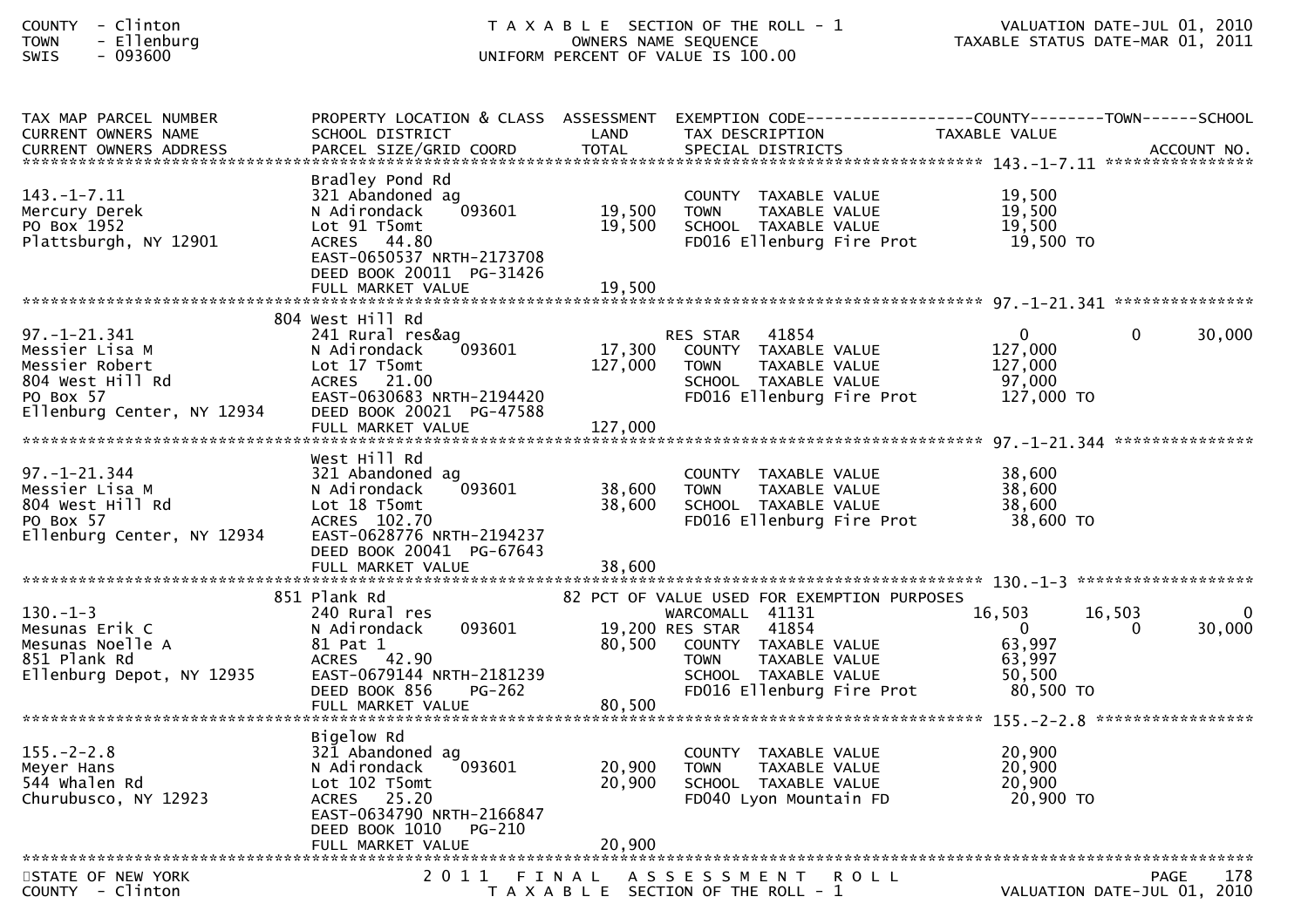## TOWN - Ellenburg OWNERS NAME SEQUENCE TAXABLE STATUS DATE-MAR 01, 2011SWIS - 093600 UNIFORM PERCENT OF VALUE IS 100.00

| TAX MAP PARCEL NUMBER                                                                                              | PROPERTY LOCATION & CLASS ASSESSMENT     |        | EXEMPTION CODE---                                    | ---------------COUNTY--------TOWN------SCHOOL |                    |
|--------------------------------------------------------------------------------------------------------------------|------------------------------------------|--------|------------------------------------------------------|-----------------------------------------------|--------------------|
| <b>CURRENT OWNERS NAME</b>                                                                                         | SCHOOL DISTRICT                          | LAND   | TAX DESCRIPTION                                      | TAXABLE VALUE                                 |                    |
| .CURRENT OWNERS ADDRESS PARCEL SIZE/GRID COORD TOTAL SPECIAL DISTRICTS ACCOUNT NO ACCOUNT NO ACCOUNT NO ACCOUNT NO |                                          |        |                                                      |                                               |                    |
|                                                                                                                    |                                          |        |                                                      |                                               |                    |
| $155. - 2 - 2.5$                                                                                                   | Bigelow Rd                               |        |                                                      |                                               |                    |
|                                                                                                                    | 260 Seasonal res<br>093601               | 25,100 | COUNTY TAXABLE VALUE<br><b>TOWN</b>                  | 43,000<br>43,000                              |                    |
| Meyer Michele<br>Meyer J                                                                                           | N Adirondack<br>Lot 102 T5omt            | 43,000 | TAXABLE VALUE<br>SCHOOL TAXABLE VALUE                | 43,000                                        |                    |
| 544 whalen Rd                                                                                                      | ACRES 49.80                              |        | FD040 Lyon Mountain FD                               | 43,000 TO                                     |                    |
| Churubusco, NY 12923                                                                                               | EAST-0634454 NRTH-2167383                |        |                                                      |                                               |                    |
|                                                                                                                    | DEED BOOK 714<br><b>PG-80</b>            |        |                                                      |                                               |                    |
|                                                                                                                    | FULL MARKET VALUE                        | 43,000 |                                                      |                                               |                    |
|                                                                                                                    |                                          |        |                                                      |                                               |                    |
|                                                                                                                    | 9 Brooks Way                             |        |                                                      |                                               |                    |
| $141.3 - 2 - 44$                                                                                                   | 270 Mfg housing - WTRFNT                 |        | COUNTY TAXABLE VALUE                                 | 82,000                                        |                    |
| Michaelson Esther                                                                                                  | 163401<br>Chateaugay 1                   | 64,200 | <b>TOWN</b><br>TAXABLE VALUE                         | 82,000                                        |                    |
| 78 Roger Pilon Blvd                                                                                                | Lot 100 T5omt                            | 82,000 | SCHOOL TAXABLE VALUE                                 | 82,000                                        |                    |
| Dol-D-Ormeaux QC, Canada                                                                                           | FRNT 82.00 DPTH 110.00                   |        | FD040 Lyon Mountain FD                               | 82,000 TO                                     |                    |
| H9B1A6                                                                                                             | EAST-0623221 NRTH-2172800                |        | WD018 Chat Lake Water Dst                            | 82,000 TO M                                   |                    |
|                                                                                                                    | DEED BOOK 619<br>PG-167                  |        |                                                      |                                               |                    |
|                                                                                                                    | FULL MARKET VALUE                        | 82,000 |                                                      |                                               |                    |
|                                                                                                                    |                                          |        |                                                      |                                               |                    |
|                                                                                                                    | 356 Ellenburg Center Rd                  |        |                                                      |                                               |                    |
| $84. - 1 - 17$                                                                                                     | 210 1 Family Res                         |        | <b>RES STAR</b><br>41854                             | $\mathbf{0}$                                  | 0<br>30,000        |
| Middleton Curtis L III                                                                                             | N Adirondack<br>093601                   | 4,500  | COUNTY TAXABLE VALUE                                 | 40,000<br>40,000                              |                    |
| LaBombard Cassandra J<br>356 Ellenburg Center Rd                                                                   | Lot 4 Pat $6$<br>FRNT 165.00 DPTH 175.00 | 40,000 | TAXABLE VALUE<br>TOWN<br>SCHOOL TAXABLE VALUE        | 10,000                                        |                    |
| Ellenburg Center, NY 12934                                                                                         | 890<br>BANK                              |        | FD014 Ellenburg Ctr FD15                             | 40,000 TO                                     |                    |
|                                                                                                                    | EAST-0655639 NRTH-2200262                |        |                                                      |                                               |                    |
|                                                                                                                    | DEED BOOK 20072 PG-3370                  |        |                                                      |                                               |                    |
|                                                                                                                    | FULL MARKET VALUE                        | 40,000 |                                                      |                                               |                    |
|                                                                                                                    |                                          |        |                                                      |                                               |                    |
|                                                                                                                    | Bull Run Rd                              |        |                                                      |                                               |                    |
| $55. - 2 - 1.21$                                                                                                   | 910 Priv forest                          |        | COUNTY TAXABLE VALUE                                 | 23,600                                        |                    |
| Milanese Frederick                                                                                                 | N Adirondack<br>093601                   | 23,600 | <b>TOWN</b><br>TAXABLE VALUE                         | 23,600                                        |                    |
| 2205 Rt 301                                                                                                        | Lots 39 & 42 T6omt                       | 23,600 | SCHOOL TAXABLE VALUE                                 | 23,600                                        |                    |
| Kent, NY 10512                                                                                                     | Lashway PL-A-274                         |        | FD016 Ellenburg Fire Prot                            | 23,600 TO                                     |                    |
|                                                                                                                    | 58.97<br><b>ACRES</b>                    |        |                                                      |                                               |                    |
|                                                                                                                    | EAST-0662873 NRTH-2223543                |        |                                                      |                                               |                    |
|                                                                                                                    | DEED BOOK 20031 PG-79859                 |        |                                                      |                                               |                    |
|                                                                                                                    | FULL MARKET VALUE                        | 23,600 |                                                      |                                               |                    |
|                                                                                                                    |                                          |        |                                                      |                                               |                    |
| $116. - 1 - 7.3$                                                                                                   | Smith Rd<br>910 Priv forest              |        |                                                      | 35,300                                        |                    |
| Miller Cathy Lee                                                                                                   | 093601<br>N Adirondack                   | 28,600 | COUNTY TAXABLE VALUE<br>TAXABLE VALUE<br><b>TOWN</b> | 35,300                                        |                    |
| PO Box 98                                                                                                          | Lot 79 T5omt                             | 35.300 | SCHOOL TAXABLE VALUE                                 | 35,300                                        |                    |
| Saranac, NY 12981                                                                                                  | 89.20<br><b>ACRES</b>                    |        | FD016 Ellenburg Fire Prot                            | 35,300 TO                                     |                    |
|                                                                                                                    | EAST-0675335 NRTH-2185450                |        |                                                      |                                               |                    |
|                                                                                                                    | DEED BOOK 646<br>PG-849                  |        |                                                      |                                               |                    |
|                                                                                                                    | FULL MARKET VALUE                        | 35,300 |                                                      |                                               |                    |
| ******************************                                                                                     |                                          |        |                                                      |                                               |                    |
| STATE OF NEW YORK                                                                                                  | 2011                                     |        | FINAL ASSESSMENT<br><b>ROLL</b>                      |                                               | 179<br><b>PAGE</b> |
|                                                                                                                    |                                          |        |                                                      |                                               |                    |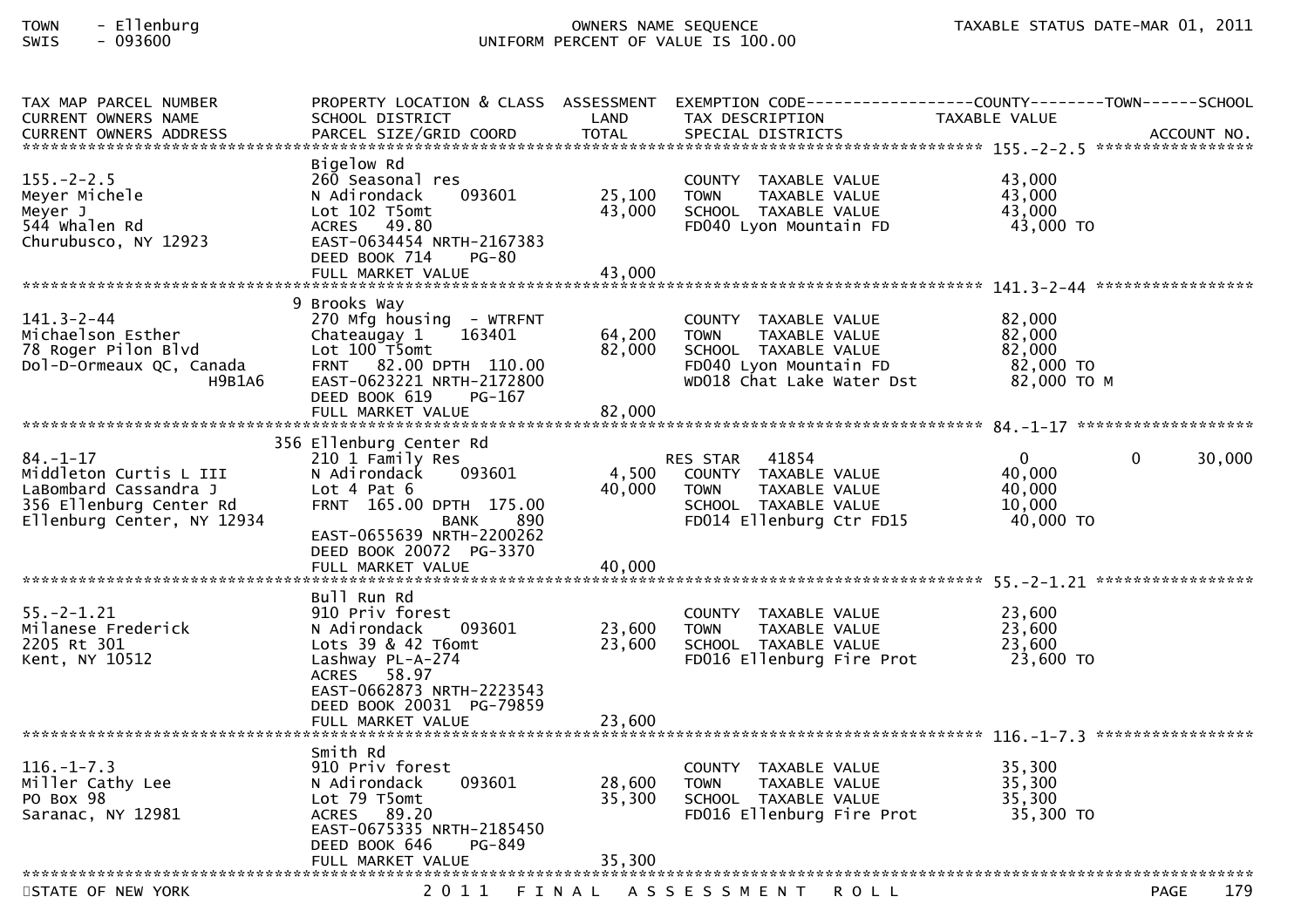| <b>COUNTY</b> |          | Clinton  |
|---------------|----------|----------|
| <b>TOWN</b>   | $\equiv$ | Ellenbur |

## COUNTY - Clinton T A X A B L E SECTION OF THE ROLL - 1 VALUATION DATE-JUL 01, 2010 TOWN - Ellenburg OWNERS NAME SEQUENCE TAXABLE STATUS DATE-MAR 01, 2011SWIS - 093600 UNIFORM PERCENT OF VALUE IS 100.00

| TAX MAP PARCEL NUMBER<br><b>CURRENT OWNERS NAME</b>                                                                            | SCHOOL DISTRICT                                                                                                                                                    | LAND                          | PROPERTY LOCATION & CLASS ASSESSMENT EXEMPTION CODE----------------COUNTY--------TOWN------SCHOOL<br>TAX DESCRIPTION                                     | TAXABLE VALUE                                                               |                          |                    |
|--------------------------------------------------------------------------------------------------------------------------------|--------------------------------------------------------------------------------------------------------------------------------------------------------------------|-------------------------------|----------------------------------------------------------------------------------------------------------------------------------------------------------|-----------------------------------------------------------------------------|--------------------------|--------------------|
| <b>CURRENT OWNERS ADDRESS</b>                                                                                                  | PARCEL SIZE/GRID COORD                                                                                                                                             | <b>TOTAL</b>                  | SPECIAL DISTRICTS                                                                                                                                        |                                                                             |                          | ACCOUNT NO.        |
| $85. - 1 - 8$<br>Miller Claude H<br>19172 Jasper Hill Rd<br>Trabucocyn, CA 92679                                               | Arno Rd<br>910 Priv forest<br>093601<br>N Adirondack<br>$3$ Pat $6$<br>ACRES 96.00<br>EAST-0664366 NRTH-2202892<br>DEED BOOK 524<br>PG-251<br>FULL MARKET VALUE    | 24,800<br>24,800<br>24,800    | COUNTY TAXABLE VALUE<br>TAXABLE VALUE<br><b>TOWN</b><br>SCHOOL TAXABLE VALUE<br>FD016 Ellenburg Fire Prot                                                | 24,800<br>24,800<br>24,800<br>24,800 TO                                     |                          |                    |
| $71.3 - 1 - 17$<br>Miller Craig Norman<br>PO Box 138<br>Ellenburg Depot, NY 12935                                              | 9 Station Hill Rd<br>210 1 Family Res<br>093601<br>N Adirondack<br>20 Pat<br>FRNT 64.80 DPTH 343.00<br>EAST-0672239 NRTH-2213215<br>DEED BOOK 638<br>PG-1126       | 34,300                        | LIM INC DI 41932<br>4,700 RES STAR<br>41854<br>COUNTY TAXABLE VALUE<br>TAXABLE VALUE<br><b>TOWN</b><br>SCHOOL TAXABLE VALUE<br>FD002 Ellenburg Dpt FD 21 | 17,150<br>$\overline{0}$<br>17,150<br>34,300<br>4,300<br>34,300 TO          | $\mathbf{0}$<br>$\Omega$ | $\Omega$<br>30,000 |
| $145. - 1 - 6.1$<br>Miller Estate Steve A<br>Attn: Bridget A Benware<br>4 Jubert Ln<br>Plattsburgh, NY 12901                   | 655 Plank Rd<br>312 Vac w/imprv<br>093601<br>N Adirondack<br>Lot 81 & 110 T5omt<br>ACRES 84.00<br>EAST-0679429 NRTH-2176348<br>DEED BOOK 916<br>$PG-117$           | 24,400<br>24,400              | COUNTY TAXABLE VALUE<br><b>TOWN</b><br>TAXABLE VALUE<br>SCHOOL TAXABLE VALUE<br>FD016 Ellenburg Fire Prot                                                | 24,400<br>24,400<br>24,400<br>24,400 TO                                     |                          |                    |
| $115. - 1 - 25.1$<br>Miller Life Estate Andrew<br>Miller Life Estate Betty<br>163 Trombley Rd<br>Ellenburg, NY 12934           | 188 Trombley Rd<br>241 Rural res&ag<br>093601<br>N Adirondack<br>47/48 Pat 5<br>ACRES 42.00<br>EAST-0661001 NRTH-2188023<br>DEED BOOK 20072 PG-10526               | 19,100<br>66,000              | 41834<br>SR STAR<br>COUNTY TAXABLE VALUE<br><b>TOWN</b><br>TAXABLE VALUE<br>SCHOOL TAXABLE VALUE<br>FD016 Ellenburg Fire Prot                            | $\Omega$<br>66,000<br>66,000<br>5,900<br>66,000 TO                          | $\Omega$                 | 60,100             |
| $155.1 - 1 - 23.1$<br>Miller Life Estate Jeannette V N Adirondack<br>Benjamin David J<br>PO Box 138<br>Lyon Mountain, NY 12952 | 86 Narrows Rd<br>210 1 Family Res - WTRFNT<br>093601<br>Survey Map 20072/01831 Lo<br><b>ACRES</b><br>4.13<br>EAST-0625464 NRTH-2168247<br>DEED BOOK 20102 PG-31782 | 194,700<br>328,000<br>328,000 | 41834<br>SR STAR<br>COUNTY TAXABLE VALUE<br><b>TOWN</b><br>TAXABLE VALUE<br>SCHOOL TAXABLE VALUE<br>FD040 Lyon Mountain FD<br>WD018 Chat Lake Water Dst  | $\mathbf{0}$<br>328,000<br>328,000<br>267,900<br>328,000 TO<br>328,000 TO M | $\Omega$                 | 60,100             |
| STATE OF NEW YORK<br>$COUNTY - Clinton$                                                                                        |                                                                                                                                                                    |                               | 2011 FINAL ASSESSMENT<br><b>ROLL</b><br>T A X A B L E SECTION OF THE ROLL - 1                                                                            | VALUATION DATE-JUL 01, 2010                                                 | <b>PAGE</b>              | 180                |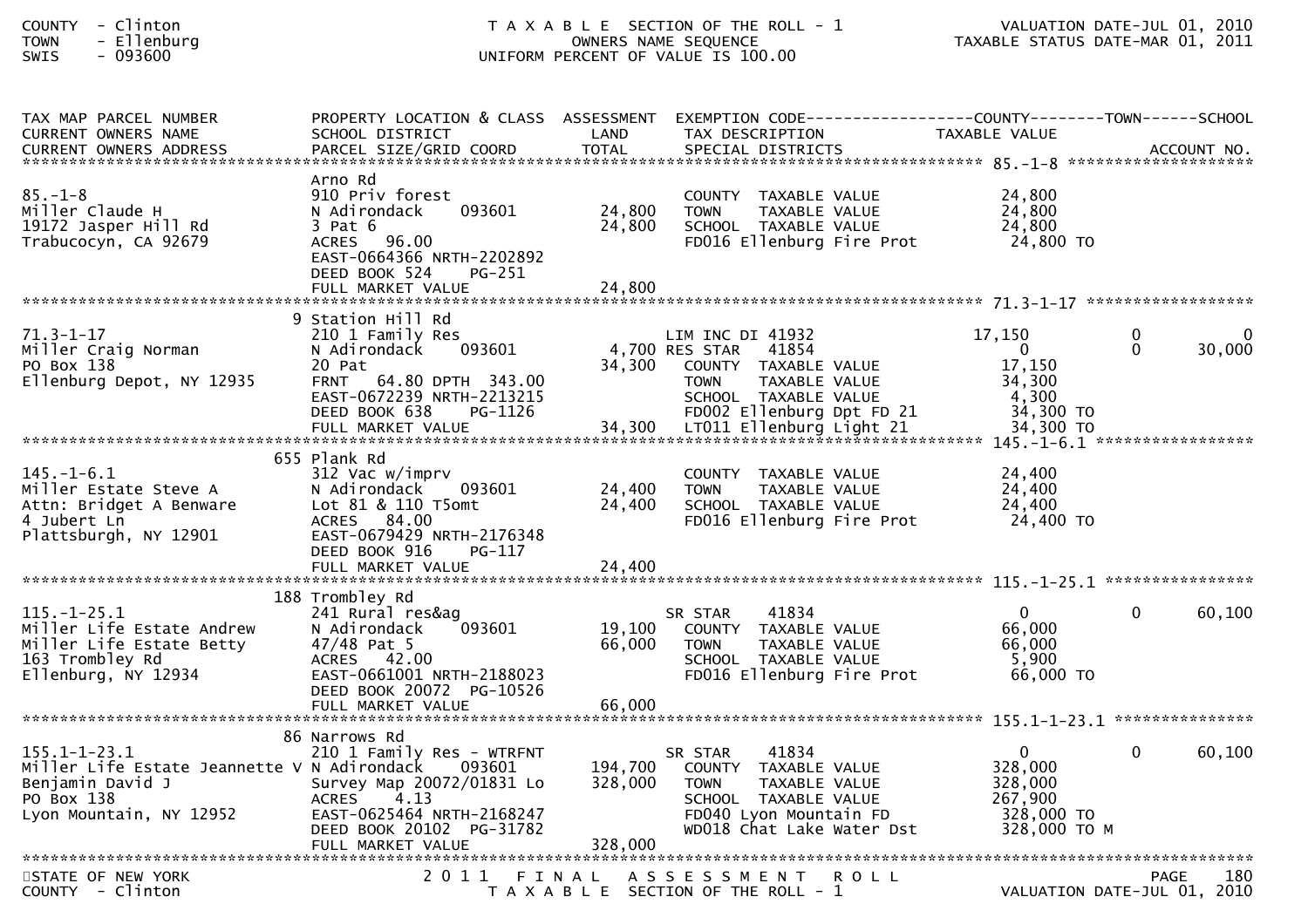# TOWN - Ellenburg OWNERS NAME SEQUENCE TAXABLE STATUS DATE-MAR 01, 2011SWIS - 093600 UNIFORM PERCENT OF VALUE IS 100.00

| TAX MAP PARCEL NUMBER<br><b>CURRENT OWNERS NAME</b><br><b>CURRENT OWNERS ADDRESS</b>                | SCHOOL DISTRICT<br>PARCEL SIZE/GRID COORD                                                                                                                                              | LAND<br><b>TOTAL</b>       | TAX DESCRIPTION<br>SPECIAL DISTRICTS                                                                                           | PROPERTY LOCATION & CLASS ASSESSMENT EXEMPTION CODE----------------COUNTY-------TOWN------SCHOOL<br>TAXABLE VALUE<br>ACCOUNT NO. |  |
|-----------------------------------------------------------------------------------------------------|----------------------------------------------------------------------------------------------------------------------------------------------------------------------------------------|----------------------------|--------------------------------------------------------------------------------------------------------------------------------|----------------------------------------------------------------------------------------------------------------------------------|--|
| $143. - 1 - 7.1$<br>Miller Life Estate Lester<br>Miller Stephen<br>2261 Rt 3<br>Cadyville, NY 12918 | 880 Bradley Pond Rd<br>910 Priv forest<br>N Adirondack<br>093601<br>91 Pat 5<br>ACRES 86.40<br>EAST-0649339 NRTH-2173612<br>DEED BOOK 20021 PG-39015<br>FULL MARKET VALUE              | 28,100<br>31,000<br>31,000 | COUNTY TAXABLE VALUE<br>TAXABLE VALUE<br><b>TOWN</b><br>SCHOOL TAXABLE VALUE<br>FD016 Ellenburg Fire Prot                      | 31,000<br>31,000<br>31,000<br>31,000 TO                                                                                          |  |
| $130. -1 - 5$<br>Miller Mack<br>826 Plank Rd<br>Ellenburg Depot, NY 12935                           | 837 Plank Rd<br>270 Mfg housing<br>N Adirondack<br>093601<br>Lot $21-22$ Pat 5<br><b>ACRES</b><br>1.00<br>EAST-0680152 NRTH-2180592<br>DEED BOOK 486<br>PG-176<br>FULL MARKET VALUE    | 5,000<br>20,000<br>20,000  | COUNTY TAXABLE VALUE<br>TAXABLE VALUE<br><b>TOWN</b><br>SCHOOL TAXABLE VALUE<br>FD016 Ellenburg Fire Prot                      | 20,000<br>20,000<br>20,000<br>20,000 TO                                                                                          |  |
|                                                                                                     |                                                                                                                                                                                        |                            |                                                                                                                                |                                                                                                                                  |  |
| $84. - 1 - 15$<br>Miller Roger Jr<br>210 Ellenburg Center Rd<br>Ellenburg Center, NY 12934          | 210 Ellenburg Center Rd<br>210 1 Family Res<br>N Adirondack<br>093601<br>4 Pat 6<br>3.20<br><b>ACRES</b><br>EAST-0658050 NRTH-2202670<br>DEED BOOK 20011 PG-29998<br>FULL MARKET VALUE | 6,400<br>98,000<br>98,000  | 41854<br>RES STAR<br>COUNTY TAXABLE VALUE<br>TAXABLE VALUE<br><b>TOWN</b><br>SCHOOL TAXABLE VALUE<br>FD016 Ellenburg Fire Prot | $\mathbf{0}$<br>30,000<br>$\mathbf{0}$<br>98,000<br>98,000<br>68,000<br>98,000 TO                                                |  |
|                                                                                                     |                                                                                                                                                                                        |                            |                                                                                                                                |                                                                                                                                  |  |
| $98. - 1 - 23$<br>Miller Roland E<br>15 Clover Field Dr<br>Loudonville, NY 12211-1929               | 287 West Hill Rd<br>210 1 Family Res<br>N Adirondack<br>093601<br>Lot $13$ Pat $5$<br>ACRES 1.20<br>EAST-0642903 NRTH-2196527<br>DEED BOOK 922<br>$PG-245$                             | 5,000<br>25,500            | COUNTY TAXABLE VALUE<br><b>TOWN</b><br>TAXABLE VALUE<br>SCHOOL TAXABLE VALUE<br>FD014 Ellenburg Ctr FD15                       | 25,500<br>25,500<br>25,500<br>25,500 TO                                                                                          |  |
|                                                                                                     | FULL MARKET VALUE                                                                                                                                                                      | 25,500                     |                                                                                                                                |                                                                                                                                  |  |
| $97. - 1 - 17.1$<br>Minckler Andrew<br>PO Box 156<br>Ellenburg Depot, NY 12935                      | Moore Rd<br>321 Abandoned ag<br>N Adirondack<br>093601<br>8 Pat 6<br>ACRES 23.53<br>EAST-0634038 NRTH-2198720<br>DEED BOOK 883<br>PG-215<br>FULL MARKET VALUE                          | 15,200<br>15,200<br>15,200 | COUNTY TAXABLE VALUE<br><b>TOWN</b><br>TAXABLE VALUE<br>SCHOOL TAXABLE VALUE<br>FD016 Ellenburg Fire Prot                      | 15,200<br>15,200<br>15,200<br>15,200 TO                                                                                          |  |
| 181<br>2011 FINAL ASSESSMENT                                                                        |                                                                                                                                                                                        |                            |                                                                                                                                |                                                                                                                                  |  |
| STATE OF NEW YORK<br>COUNTY - Clinton<br><b>TOWN</b><br>- Ellenburg                                 |                                                                                                                                                                                        | OWNERS NAME SEQUENCE       | <b>ROLL</b><br>T A X A B L E SECTION OF THE ROLL - 1                                                                           | <b>PAGE</b><br>VALUATION DATE-JUL 01, 2010<br>TAXABLE STATUS DATE-MAR 01, 2011                                                   |  |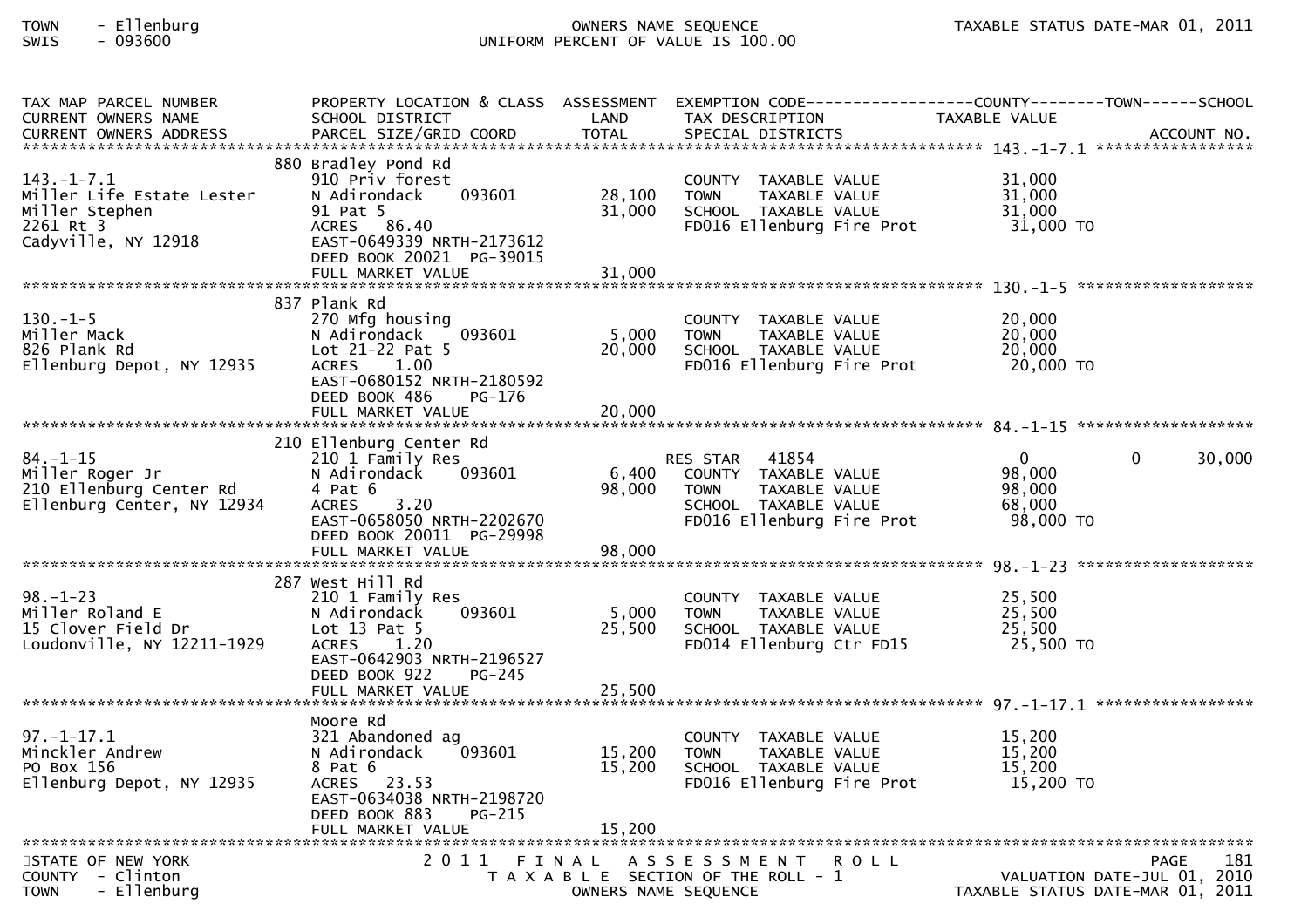| TAX MAP PARCEL NUMBER                                                    | PROPERTY LOCATION & CLASS ASSESSMENT |              | EXEMPTION CODE-----------------COUNTY-------TOWN------SCHOOL |  |                                  |                        |
|--------------------------------------------------------------------------|--------------------------------------|--------------|--------------------------------------------------------------|--|----------------------------------|------------------------|
| CURRENT OWNERS NAME                                                      | SCHOOL DISTRICT                      | LAND         | TAX DESCRIPTION                                              |  | TAXABLE VALUE                    |                        |
| <b>CURRENT OWNERS ADDRESS</b>                                            | PARCEL SIZE/GRID COORD               | <b>TOTAL</b> | SPECIAL DISTRICTS                                            |  |                                  | ACCOUNT NO.            |
|                                                                          |                                      |              |                                                              |  |                                  |                        |
|                                                                          | Moore Rd                             |              |                                                              |  |                                  |                        |
| $97. - 1 - 17.2$                                                         | 314 Rural vac<10                     |              | COUNTY TAXABLE VALUE                                         |  | 5,800                            |                        |
|                                                                          | 093601<br>N Adirondack               | 5,800        | TAXABLE VALUE<br><b>TOWN</b>                                 |  | 5,800                            |                        |
| Minckler Andrew<br>Watts Gale<br>PO Box 156<br>Ellenburg Depot, NY 12935 | 8.05<br><b>ACRES</b>                 | 5,800        | SCHOOL TAXABLE VALUE                                         |  | 5,800                            |                        |
|                                                                          | EAST-0634433 NRTH-2199167            |              | FD016 Ellenburg Fire Prot                                    |  | 5,800 TO                         |                        |
|                                                                          | DEED BOOK 883<br><b>PG-213</b>       |              |                                                              |  |                                  |                        |
|                                                                          |                                      |              |                                                              |  |                                  |                        |
|                                                                          | 5135 Rt 11                           |              |                                                              |  |                                  |                        |
| $71.3 - 1 - 22$                                                          | 482 Det row bldg                     |              | COUNTY TAXABLE VALUE                                         |  | 74,800                           |                        |
| Minckler David H                                                         | N Adirondack<br>093601               | 4,300        | <b>TOWN</b><br>TAXABLE VALUE                                 |  | 74,800                           |                        |
| PO Box 77                                                                | 20 Pat 6                             | 74,800       | SCHOOL TAXABLE VALUE                                         |  | 74,800                           |                        |
| Ellenburg Depot, NY 12935                                                | FRNT 158.00 DPTH 145.00              |              | FD002 Ellenburg Dpt FD 21                                    |  | 74,800 TO                        |                        |
|                                                                          | EAST-0672392 NRTH-2212731            |              | LT011 Ellenburg Light 21                                     |  | 74,800 TO                        |                        |
|                                                                          | DEED BOOK 875<br>PG-10               |              |                                                              |  |                                  |                        |
|                                                                          | FULL MARKET VALUE                    | 74,800       |                                                              |  |                                  |                        |
|                                                                          |                                      |              |                                                              |  |                                  |                        |
|                                                                          | Lake Roxanne Rd                      |              |                                                              |  |                                  |                        |
| $71.3 - 3 - 25$                                                          | 311 Res vac land                     |              | COUNTY TAXABLE VALUE                                         |  | 9,200                            |                        |
| Minckler David H                                                         | 093601<br>N Adirondack               | 9,200        | TAXABLE VALUE<br><b>TOWN</b>                                 |  | 9,200                            |                        |
| Minckler Donna L                                                         | Lot $20$ Pat $6$                     | 9,200        | SCHOOL TAXABLE VALUE                                         |  | 9,200                            |                        |
| PO Box 77                                                                | FRNT 100.00 DPTH 150.00              |              | FD002 Ellenburg Dpt FD 21                                    |  | 9,200 TO                         |                        |
| Ellenburg Depot, NY 12935                                                | EAST-0673639 NRTH-2210591            |              | LT011 Ellenburg Light 21                                     |  | 9,200 TO                         |                        |
|                                                                          | DEED BOOK 20021 PG-45357             |              |                                                              |  |                                  |                        |
|                                                                          | FULL MARKET VALUE                    | 9,200        |                                                              |  |                                  |                        |
|                                                                          |                                      |              |                                                              |  |                                  |                        |
|                                                                          | 198 Lake Roxanne Rd                  |              |                                                              |  |                                  |                        |
| $71.3 - 3 - 26$                                                          | 311 Res vac land                     |              | COUNTY TAXABLE VALUE                                         |  | 9,600                            |                        |
| Minckler David H                                                         | N Adirondack<br>093601               | 9,600        | TAXABLE VALUE<br><b>TOWN</b>                                 |  | 9,600                            |                        |
| Minckler Donna L                                                         | 20 Pat 6 Lot 26                      | 9,600        | SCHOOL TAXABLE VALUE                                         |  | 9.600                            |                        |
| PO Box 77                                                                | FRNT 103.81 DPTH 171.96              |              | FD002 Ellenburg Dpt FD 21                                    |  | $9,600$ TO                       |                        |
| Ellenburg Depot, NY 12935                                                | EAST-0673580 NRTH-2210704            |              | LT011 Ellenburg Light 21                                     |  | $9,600$ TO                       |                        |
|                                                                          | DEED BOOK 20001 PG-23860             |              |                                                              |  |                                  |                        |
|                                                                          | FULL MARKET VALUE                    | 9,600        |                                                              |  |                                  |                        |
|                                                                          |                                      |              |                                                              |  |                                  |                        |
|                                                                          | 198 Lake Roxanne Rd                  |              |                                                              |  |                                  |                        |
| $71.3 - 3 - 27$                                                          | 210 1 Family Res                     |              | RES STAR 41854                                               |  | $\mathbf{0}$                     | $\mathbf{0}$<br>30,000 |
| Minckler David H                                                         | 093601<br>N Adirondack               | 9,700        | COUNTY TAXABLE VALUE                                         |  | 99,000                           |                        |
| Minckler Donna L                                                         | Sub Map 3 Pg 102 Lot 27              | 99,000       | <b>TOWN</b><br>TAXABLE VALUE                                 |  | 99,000                           |                        |
| PO Box 77                                                                | FRNT 74.67 DPTH 172.44               |              | SCHOOL TAXABLE VALUE                                         |  | 69,000                           |                        |
| Ellenburg Depot, NY 12935                                                | EAST-0673469 NRTH-2210786            |              | FD002 Ellenburg Dpt FD 21                                    |  | 99,000 TO                        |                        |
|                                                                          | DEED BOOK 778<br>PG-312              |              | LT011 Ellenburg Light 21                                     |  | 99,000 TO                        |                        |
|                                                                          | FULL MARKET VALUE                    | 99,000       |                                                              |  |                                  |                        |
|                                                                          |                                      |              |                                                              |  |                                  |                        |
| STATE OF NEW YORK                                                        | 2011 FINAL                           |              | A S S E S S M E N T R O L L                                  |  | VALUATION DATE-JUL 01, 2010      | 182<br><b>PAGE</b>     |
| COUNTY - Clinton                                                         |                                      |              | T A X A B L E SECTION OF THE ROLL - 1                        |  |                                  |                        |
| <b>TOWN</b><br>- Ellenburg<br><b>SWIS</b>                                |                                      |              | OWNERS NAME SEQUENCE                                         |  | TAXABLE STATUS DATE-MAR 01, 2011 |                        |
| - 093600                                                                 |                                      |              | UNIFORM PERCENT OF VALUE IS 100.00                           |  |                                  |                        |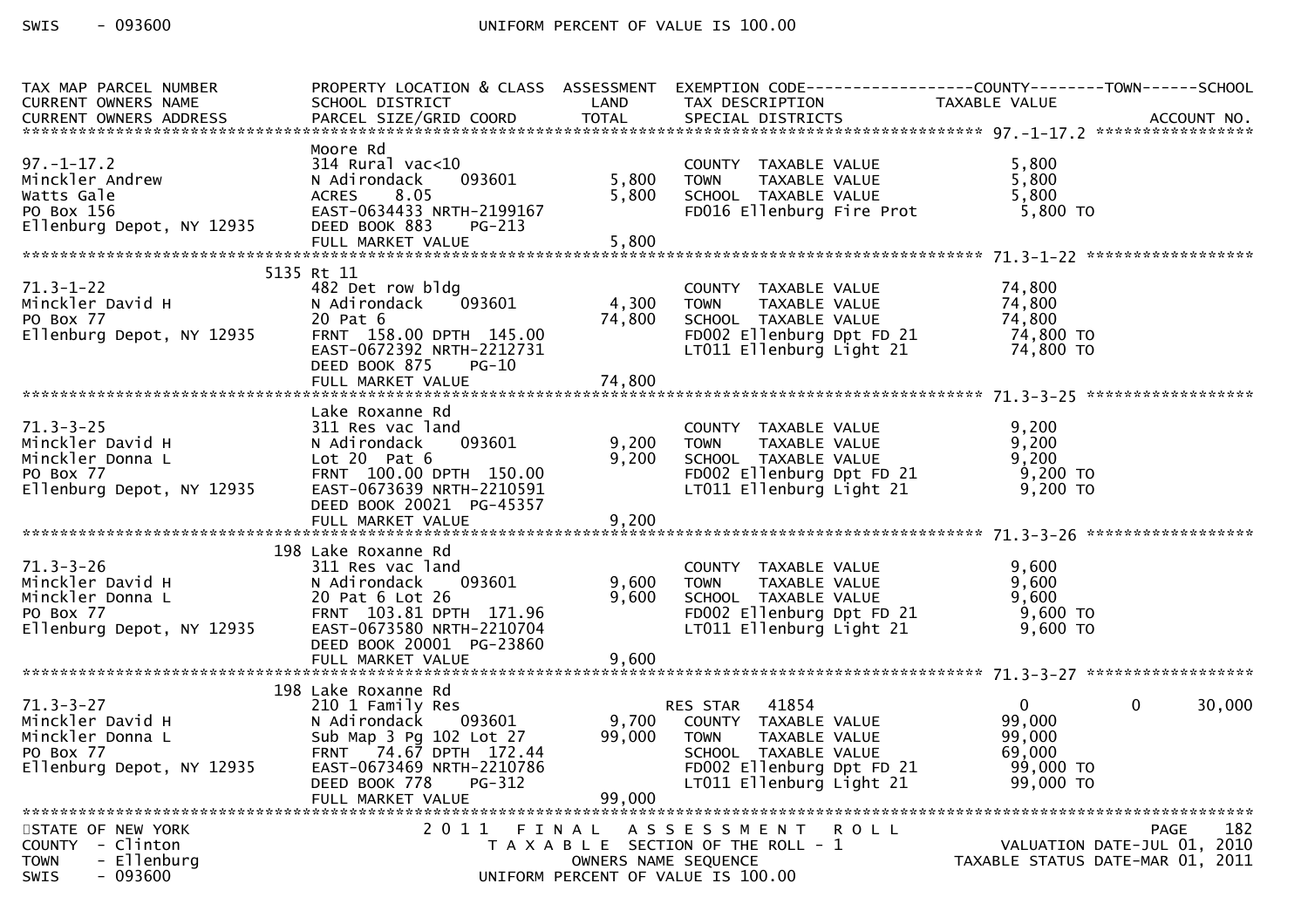| TAX MAP PARCEL NUMBER<br>CURRENT OWNERS NAME                                                                   | PROPERTY LOCATION & CLASS ASSESSMENT<br>SCHOOL DISTRICT                                                                                                                                   | LAND                                                                                                                                                                                                                                                                | EXEMPTION CODE-----------------COUNTY-------TOWN------SCHOOL<br>TAX DESCRIPTION                                                                                                      | TAXABLE VALUE                                                              |                                                                 |
|----------------------------------------------------------------------------------------------------------------|-------------------------------------------------------------------------------------------------------------------------------------------------------------------------------------------|---------------------------------------------------------------------------------------------------------------------------------------------------------------------------------------------------------------------------------------------------------------------|--------------------------------------------------------------------------------------------------------------------------------------------------------------------------------------|----------------------------------------------------------------------------|-----------------------------------------------------------------|
| $71.3 - 3 - 41$<br>Minckler David H<br>Minckler Donna L<br>PO Box 77<br>Ellenburg Depot, NY 12935              | Lake Roxanne Rd<br>311 Res vac land<br>093601<br>N Adirondack<br>20 Pat 6 Lot 28<br>FRNT 106.00 DPTH 150.00<br>EAST-0673322 NRTH-2210768<br>DEED BOOK 20001 PG-23860<br>FULL MARKET VALUE | 9,300<br>9,300<br>9,300                                                                                                                                                                                                                                             | COUNTY TAXABLE VALUE<br>TAXABLE VALUE<br><b>TOWN</b><br>SCHOOL TAXABLE VALUE<br>FD002 Ellenburg Dpt FD 21<br>LT011 Ellenburg Light 21                                                | 9,300<br>9,300<br>9,300<br>9,300 TO<br>9,300 TO                            |                                                                 |
|                                                                                                                |                                                                                                                                                                                           |                                                                                                                                                                                                                                                                     |                                                                                                                                                                                      |                                                                            |                                                                 |
| $69. -2 - 7$<br>Minckler Henry<br>Minckler Theresa<br>173 Cashman Rd<br>Ellenburg Center, NY 12934             | 173 Cashman Rd<br>270 Mfg housing<br>093601<br>N Adirondack<br>15 Pat 6<br>3.30<br><b>ACRES</b><br>EAST-0653326 NRTH-2209424<br>DEED BOOK 601<br>FULL MARKET VALUE                        | 6,400 SR STAR<br>32,500<br>PG-571 and the state of the state of the state of the state of the state of the state of the state of the state of the state of the state of the state of the state of the state of the state of the state of the state of the<br>32,500 | 96 PCT OF VALUE USED FOR EXEMPTION PURPOSES<br>WARCOMALL 41131<br>41834<br>COUNTY TAXABLE VALUE<br><b>TOWN</b><br>TAXABLE VALUE<br>SCHOOL TAXABLE VALUE<br>FD016 Ellenburg Fire Prot | 7,800<br>$\overline{0}$<br>24,700<br>24,700<br>$\overline{0}$<br>32,500 TO | 7,800<br>0<br>32,500<br>0                                       |
|                                                                                                                |                                                                                                                                                                                           |                                                                                                                                                                                                                                                                     |                                                                                                                                                                                      |                                                                            |                                                                 |
| $71.3 - 3 - 43$<br>Minckler Patrick M<br>Minckler Janice M<br>111 Lake Roxanne Rd<br>Ellenburg Depot, NY 12935 | 111 Lake Roxanne Rd<br>210 1 Family Res<br>N Adirondack<br>093601<br>20 Pat 6 Lot 31<br>FRNT 101.36 DPTH 321.75<br>080<br>BANK<br>EAST-0673323 NRTH-2210981<br>DEED BOOK 20061 PG-96075   | 10,500<br>126,000                                                                                                                                                                                                                                                   | 41854<br>RES STAR<br>COUNTY TAXABLE VALUE<br>TAXABLE VALUE<br>TOWN<br>SCHOOL TAXABLE VALUE<br>FD002 Ellenburg Dpt FD 21<br>LT011 Ellenburg Light 21                                  | $\mathbf{0}$<br>126,000<br>126,000<br>96,000<br>126,000 TO<br>126,000 TO   | $\mathbf 0$<br>30,000                                           |
|                                                                                                                |                                                                                                                                                                                           |                                                                                                                                                                                                                                                                     |                                                                                                                                                                                      |                                                                            |                                                                 |
| $71.3 - 2 - 44$<br>Miner Gerrard R<br>PO Box 7<br>Ellenburg Depot, NY 12935                                    | 5065 Rt 11<br>210 1 Family Res<br>N Adirondack<br>093601<br>20 Pat 6<br>FRNT 93.00 DPTH 100.00<br>EAST-0673847 NRTH-2213423<br>DEED BOOK 20031 PG-56422                                   | 48,000                                                                                                                                                                                                                                                              | WARCOMALL 41131<br>6,100 RES STAR<br>41854<br>COUNTY TAXABLE VALUE<br>TAXABLE VALUE<br><b>TOWN</b><br>SCHOOL TAXABLE VALUE<br>FD002 Ellenburg Dpt FD 21                              | 12,000<br>$\overline{0}$<br>36,000<br>36,000<br>18,000<br>48,000 TO        | 12,000<br>0<br>30,000<br>0                                      |
|                                                                                                                | 60 Spear Hill Rd                                                                                                                                                                          |                                                                                                                                                                                                                                                                     | 99 PCT OF VALUE USED FOR EXEMPTION PURPOSES                                                                                                                                          |                                                                            |                                                                 |
| $125. - 1 - 10$<br>Monette Douglas<br>60 Spear Hill Rd<br>Merrill, NY 12955                                    | 270 Mfg housing<br>163401<br>Chateaugay 1<br>Lot $61$ Pat $5$<br>2.00<br><b>ACRES</b><br>EAST-0621567 NRTH-2178853<br>DEED BOOK 957<br>PG-177<br>FULL MARKET VALUE                        | 35,500                                                                                                                                                                                                                                                              | WARNONALL 41121<br>41834<br>5,500 SR STAR<br>35,500 COUNTY TAXABLE VALUE<br>TAXABLE VALUE<br><b>TOWN</b><br>SCHOOL TAXABLE VALUE<br>FD040 Lyon Mountain FD                           | 5,272<br>$\mathbf{0}$<br>30,228<br>30,228<br>$\mathbf{0}$<br>35,500 TO     | 5,272<br>0<br>35,500<br>0                                       |
| STATE OF NEW YORK                                                                                              | 2011 FINAL                                                                                                                                                                                |                                                                                                                                                                                                                                                                     | A S S E S S M E N T<br>R O L L                                                                                                                                                       |                                                                            | 183<br>PAGE                                                     |
| - Clinton<br><b>COUNTY</b><br><b>TOWN</b><br>- Ellenburg<br>$-093600$<br><b>SWIS</b>                           |                                                                                                                                                                                           |                                                                                                                                                                                                                                                                     | T A X A B L E SECTION OF THE ROLL - 1<br>OWNERS NAME SEQUENCE<br>UNIFORM PERCENT OF VALUE IS 100.00                                                                                  |                                                                            | VALUATION DATE-JUL 01, 2010<br>TAXABLE STATUS DATE-MAR 01, 2011 |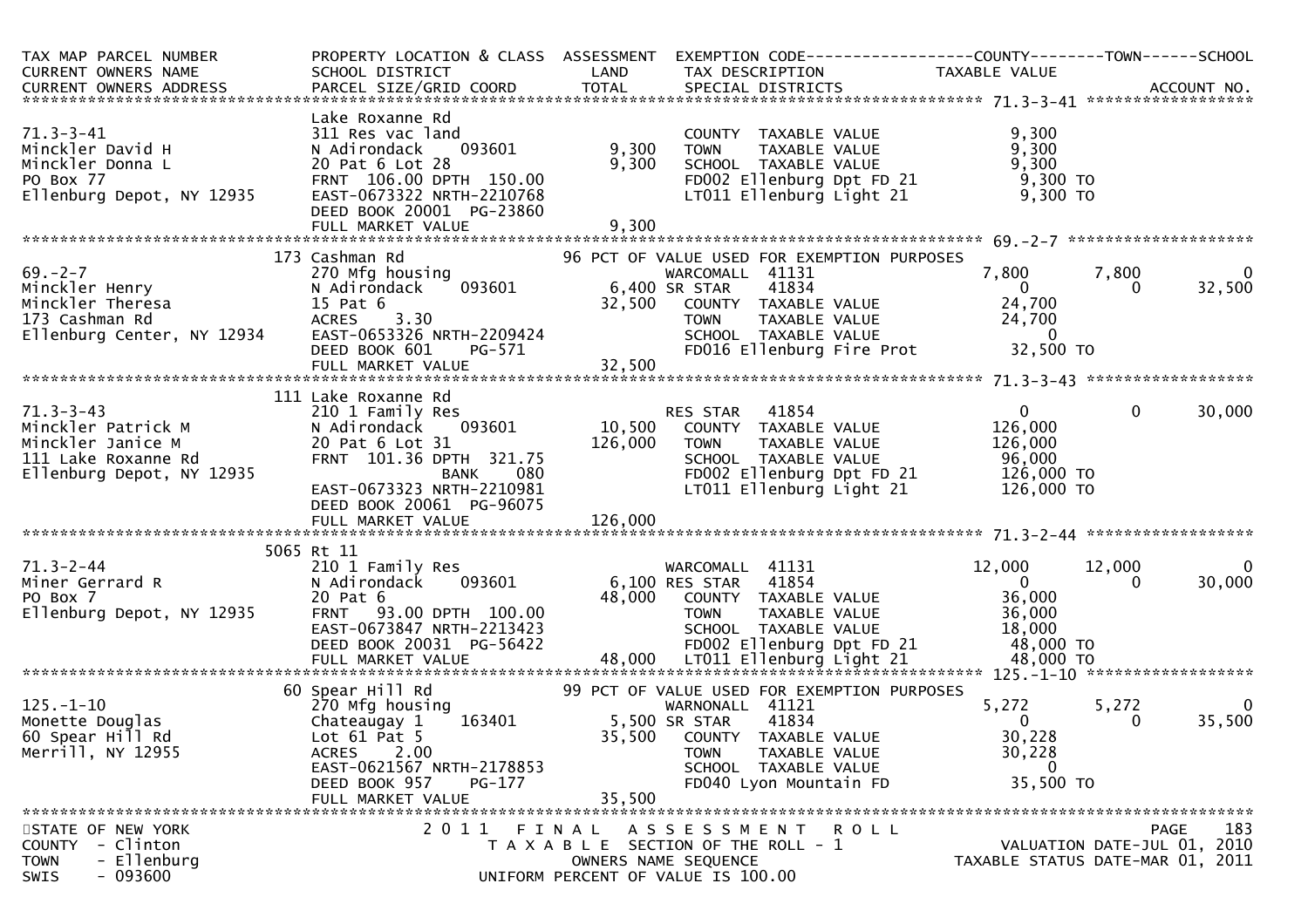| TAX MAP PARCEL NUMBER<br>CURRENT OWNERS NAME                                                               | PROPERTY LOCATION & CLASS ASSESSMENT<br>SCHOOL DISTRICT                                                                             | LAND             | EXEMPTION CODE------------------COUNTY--------TOWN------SCHOOL<br>TAX DESCRIPTION                                                                                        | <b>TAXABLE VALUE</b>                                           |                                                                                       |
|------------------------------------------------------------------------------------------------------------|-------------------------------------------------------------------------------------------------------------------------------------|------------------|--------------------------------------------------------------------------------------------------------------------------------------------------------------------------|----------------------------------------------------------------|---------------------------------------------------------------------------------------|
|                                                                                                            |                                                                                                                                     |                  |                                                                                                                                                                          |                                                                |                                                                                       |
|                                                                                                            |                                                                                                                                     |                  |                                                                                                                                                                          |                                                                |                                                                                       |
| $125. - 1 - 14$<br>Moore Bernard<br>Moore Margaret<br>5416 Rt 473<br>Merrill, NY 12955                     | 5416 Rt 374<br>240 Rural res<br>163401<br>Chateaugay 1<br>Lot $61$ Pat 5<br>ACRES 23.50<br>EAST-0623599 NRTH-2175652                | 57,000           | 82 PCT OF VALUE USED FOR EXEMPTION PURPOSES<br>AGED C&T<br>41801<br>41834<br>15,300 SR STAR<br>COUNTY TAXABLE VALUE<br>TOWN      TAXABLE VALUE<br>SCHOOL   TAXABLE VALUE | 23,370<br>$\overline{0}$<br>33,630<br>33,630<br>$\overline{0}$ | 23,370<br>$\overline{0}$<br>57,000<br>$\Omega$                                        |
|                                                                                                            | DEED BOOK 480<br>PG-763                                                                                                             |                  | FD040 Lyon Mountain FD                                                                                                                                                   | 57,000 TO                                                      |                                                                                       |
|                                                                                                            |                                                                                                                                     |                  |                                                                                                                                                                          |                                                                |                                                                                       |
|                                                                                                            | Number 5 Rd                                                                                                                         |                  |                                                                                                                                                                          |                                                                |                                                                                       |
| $82 - 1 - 8$<br>Moore Darrell<br>507 West Hill Rd<br>Ellenburg Center, NY 12934                            | 105 Vac farmland<br>093601<br>N Adirondack<br>$12$ Pat $6$<br>ACRES 55.00<br>EAST-0628956 NRTH-2205852                              | 31,900<br>31,900 | AGRI DISTR 41720<br>COUNTY TAXABLE VALUE<br>TAXABLE VALUE<br><b>TOWN</b><br>SCHOOL TAXABLE VALUE<br>FD016 Ellenburg Fire Prot                                            | 12,257<br>19,643<br>19,643<br>19,643<br>31,900 TO              | 12,257<br>12,257                                                                      |
| PRIOR OWNER ON 3/01/2011<br>Moore Darrell D                                                                | DEED BOOK 20112 PG-39202<br>FULL MARKET VALUE                                                                                       | 31,900           |                                                                                                                                                                          |                                                                |                                                                                       |
| MAY BE SUBJECT TO PAYMENT<br>UNDER AGDIST LAW TIL 2015                                                     |                                                                                                                                     |                  |                                                                                                                                                                          |                                                                |                                                                                       |
|                                                                                                            | 507 West Hill Rd                                                                                                                    |                  |                                                                                                                                                                          |                                                                |                                                                                       |
| $98. - 1 - 28$<br>Moore Darrell<br>507 West Hill Rd<br>Ellenburg Center, NY 12934                          | 113 Cattle farm<br>093601<br>N Adirondack<br>15 Pat 5<br>ACRES 136.00                                                               |                  | 483A EX<br>42100<br>49,900 AGRI DISTR 41720<br>153,800 RES STAR<br>41854<br>COUNTY TAXABLE VALUE                                                                         | 4,600<br>1,052<br>$\overline{\mathbf{0}}$<br>148,148           | 4,600<br>4,600<br>1,052<br>1,052<br>30,000<br>$\Omega$                                |
| PRIOR OWNER ON 3/01/2011<br>Moore Darrell D                                                                | EAST-0637817 NRTH-2193987<br>DEED BOOK 20112 PG-39202<br>FULL MARKET VALUE                                                          |                  | <b>TOWN</b><br>TAXABLE VALUE<br>SCHOOL TAXABLE VALUE<br>153,800 FD016 Ellenburg Fire Prot<br>4,600 EX                                                                    | 148,148<br>118,148<br>149,200 TO                               |                                                                                       |
| MAY BE SUBJECT TO PAYMENT                                                                                  |                                                                                                                                     |                  |                                                                                                                                                                          |                                                                |                                                                                       |
|                                                                                                            | Patnode Rd                                                                                                                          |                  |                                                                                                                                                                          |                                                                |                                                                                       |
| $83. - 1 - 3.2$<br>Moore Dennis<br>Moore Darrell<br>Donald Lacey<br>15 Newell Ave<br>Plattsburgh, NY 12901 | 321 Abandoned ag<br>093601<br>N Adirondack<br>Lot 14 T6 Omt<br>ACRES 26.50<br>EAST-0640729 NRTH-2207967<br>DEED BOOK 20072 PG-11086 | 7,600<br>7,600   | COUNTY TAXABLE VALUE<br><b>TOWN</b><br>TAXABLE VALUE<br>SCHOOL TAXABLE VALUE<br>FD016 Ellenburg Fire Prot                                                                | 7,600<br>7,600<br>7,600<br>7,600 TO                            |                                                                                       |
|                                                                                                            | FULL MARKET VALUE                                                                                                                   | 7,600            |                                                                                                                                                                          |                                                                |                                                                                       |
| STATE OF NEW YORK<br>COUNTY - Clinton<br>- Ellenburg<br><b>TOWN</b><br>$-093600$<br>SWIS                   | 2 0 1 1                                                                                                                             | FINAL            | A S S E S S M E N T<br>R O L L<br>T A X A B L E SECTION OF THE ROLL - 1<br>OWNERS NAME SEQUENCE<br>UNIFORM PERCENT OF VALUE IS 100.00                                    |                                                                | 184<br><b>PAGE</b><br>VALUATION DATE-JUL 01, 2010<br>TAXABLE STATUS DATE-MAR 01, 2011 |
| TAX MAP PARCEL NUMBER<br>CURRENT OWNERS NAME                                                               | PROPERTY LOCATION & CLASS ASSESSMENT<br>SCHOOL DISTRICT                                                                             | <b>LAND</b>      | TAX DESCRIPTION                                                                                                                                                          | TAXABLE VALUE                                                  |                                                                                       |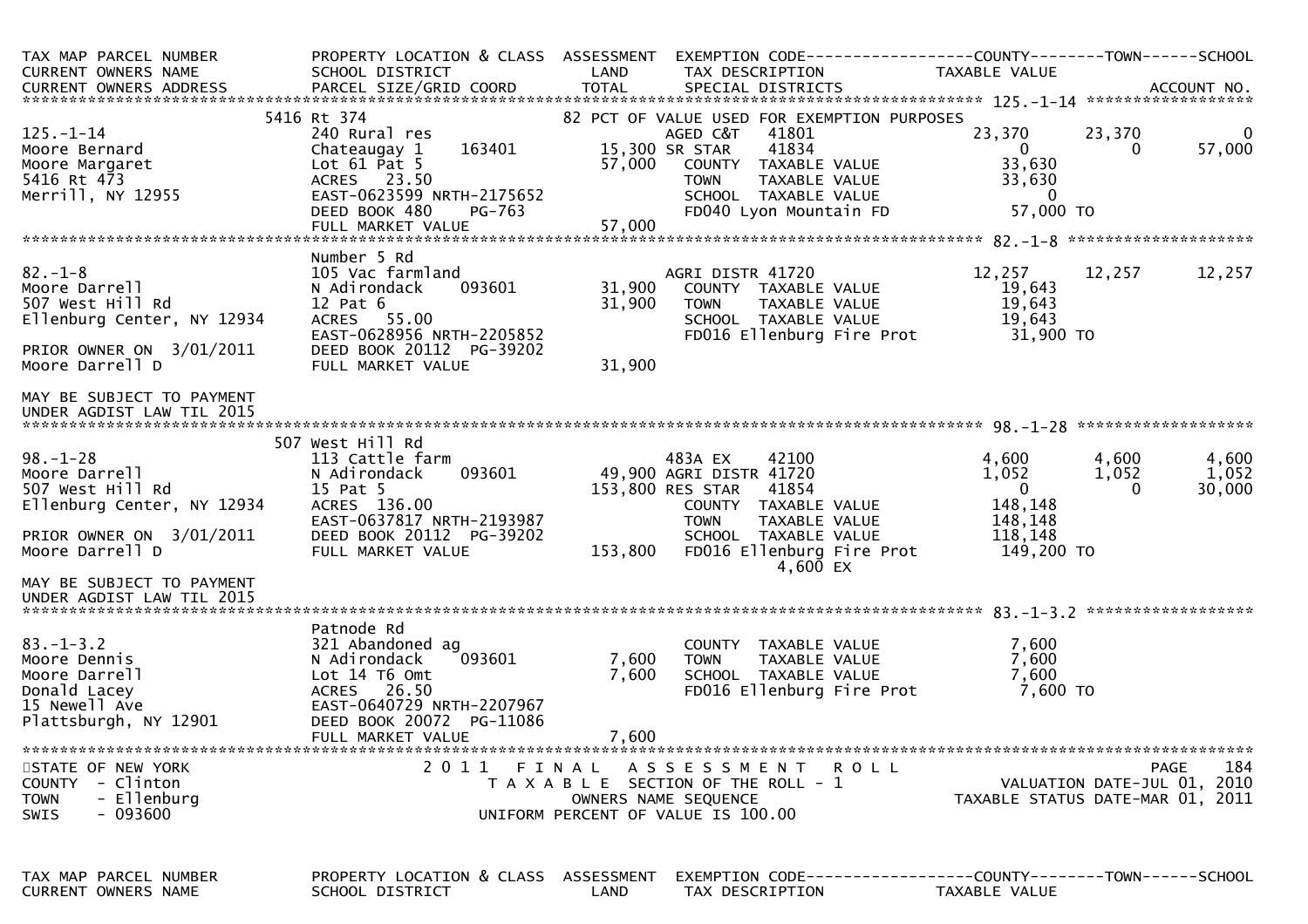| $155.1 - 2 - 1$<br>Moore Katherine<br>c/o Diana Payne<br>1 Silver Creek Ln<br>West Chazy, NY 12992   | Rt 374<br>322 Rural vac>10<br>093601<br>N Adirondack<br>Lot 101-102 Pat 5<br>ACRES 11.50<br>EAST-0627652 NRTH-2164769<br>DEED BOOK 1010<br>PG-271                              | 22,800<br>22,800           | COUNTY TAXABLE VALUE<br>TAXABLE VALUE<br><b>TOWN</b><br>SCHOOL TAXABLE VALUE<br>FD040 Lyon Mountain FD<br>WD018 Chat Lake Water Dst   | 22,800<br>22,800<br>22,800<br>22,800 TO<br>2,184 TO M     |                                            |
|------------------------------------------------------------------------------------------------------|--------------------------------------------------------------------------------------------------------------------------------------------------------------------------------|----------------------------|---------------------------------------------------------------------------------------------------------------------------------------|-----------------------------------------------------------|--------------------------------------------|
|                                                                                                      |                                                                                                                                                                                |                            |                                                                                                                                       |                                                           |                                            |
|                                                                                                      | 25 Steam Mill Rd                                                                                                                                                               |                            |                                                                                                                                       |                                                           |                                            |
| $113.-1-10.2$<br>Moore Kenneth C<br>Moore Darcy L<br>25 Steam Mill Rd<br>Ellenburg Center, NY 12934  | 240 Rural res<br>093601<br>N Adirondack<br>Lot 52 T5omt<br>ACRES 50.00<br>EAST-0646810 NRTH-2188325<br>DEED BOOK 20021 PG-43565                                                | 27,300<br>72,000           | 41854<br>RES STAR<br>COUNTY TAXABLE VALUE<br>TAXABLE VALUE<br><b>TOWN</b><br>SCHOOL TAXABLE VALUE<br>FD016 Ellenburg Fire Prot        | $\Omega$<br>72,000<br>72,000<br>42,000<br>72,000 TO       | 0<br>30,000                                |
|                                                                                                      |                                                                                                                                                                                |                            |                                                                                                                                       |                                                           |                                            |
| $85.1 - 1 - 36$<br>Moore Kyle R<br>Moore Angelica<br>6611 Military Tpk<br>Ellenburg Center, NY 12934 | 6611 Military Tpke<br>210 1 Family Res<br>N Adirondack<br>093601<br>18 Pat 6<br>FRNT 132.00 DPTH 190.00<br>080<br>BANK                                                         | 4,600<br>52,000            | 41854<br><b>RES STAR</b><br>COUNTY TAXABLE VALUE<br>TAXABLE VALUE<br><b>TOWN</b><br>SCHOOL TAXABLE VALUE<br>FD016 Ellenburg Fire Prot | $\mathbf{0}$<br>52,000<br>52,000<br>22,000<br>52,000 TO   | 0<br>30,000                                |
|                                                                                                      | EAST-0663189 NRTH-2207863<br>DEED BOOK 20061 PG-94879                                                                                                                          |                            | LT012 Ellenburg Light 5                                                                                                               | 52,000 TO                                                 |                                            |
| $40. - 1 - 16$<br>Moore Larry J<br>Moore Shirley J<br>25 Moore Rd<br>Ellenburg Depot, NY 12935       | 25 Moore Rd<br>241 Rural res&ag<br>093601<br>N Adirondack<br>41 Pat 6<br>ACRES 67.30<br>EAST-0669855 NRTH-2224437<br>DEED BOOK 915<br>PG-87                                    | 36,500<br>79,000           | 41834<br>SR STAR<br>COUNTY TAXABLE VALUE<br><b>TOWN</b><br>TAXABLE VALUE<br>SCHOOL TAXABLE VALUE<br>FD016 Ellenburg Fire Prot         | $\overline{0}$<br>79,000<br>79,000<br>18,900<br>79,000 TO | 60,100<br>0                                |
|                                                                                                      | FULL MARKET VALUE                                                                                                                                                              | 79,000                     |                                                                                                                                       |                                                           |                                            |
| $40. - 1 - 3.2$<br>Moore Melody<br>353 Clinton Mills Rd<br>Ellenburg Depot, NY 12935                 | 353 Clinton Mills Rd<br>270 Mfg housing<br>093601<br>N Adirondack<br>Lot 59 T6 Omt<br>ACRES 31.90<br>EAST-0663704 NRTH-2232566<br>PG-118<br>DEED BOOK 772<br>FULL MARKET VALUE | 17,900<br>45,000<br>45,000 | 41854<br><b>RES STAR</b><br>COUNTY TAXABLE VALUE<br><b>TOWN</b><br>TAXABLE VALUE<br>SCHOOL TAXABLE VALUE<br>FD016 Ellenburg Fire Prot | 0<br>45,000<br>45,000<br>15,000<br>45,000 TO              | 30,000<br>0                                |
|                                                                                                      |                                                                                                                                                                                |                            |                                                                                                                                       |                                                           |                                            |
| STATE OF NEW YORK<br>COUNTY - Clinton<br>- Ellenburg<br><b>TOWN</b><br>$-093600$<br><b>SWIS</b>      | 2011                                                                                                                                                                           | FINAL                      | A S S E S S M E N T<br>R O L L<br>T A X A B L E SECTION OF THE ROLL - 1<br>OWNERS NAME SEQUENCE<br>UNIFORM PERCENT OF VALUE IS 100.00 | TAXABLE STATUS DATE-MAR 01, 2011                          | 185<br>PAGE<br>VALUATION DATE-JUL 01, 2010 |
| TAX MAP PARCEL NUMBER<br>CURRENT OWNERS NAME                                                         | PROPERTY LOCATION & CLASS ASSESSMENT<br>SCHOOL DISTRICT                                                                                                                        | LAND                       | EXEMPTION CODE------------------COUNTY--------TOWN------SCHOOL<br>TAX DESCRIPTION                                                     | <b>TAXABLE VALUE</b>                                      |                                            |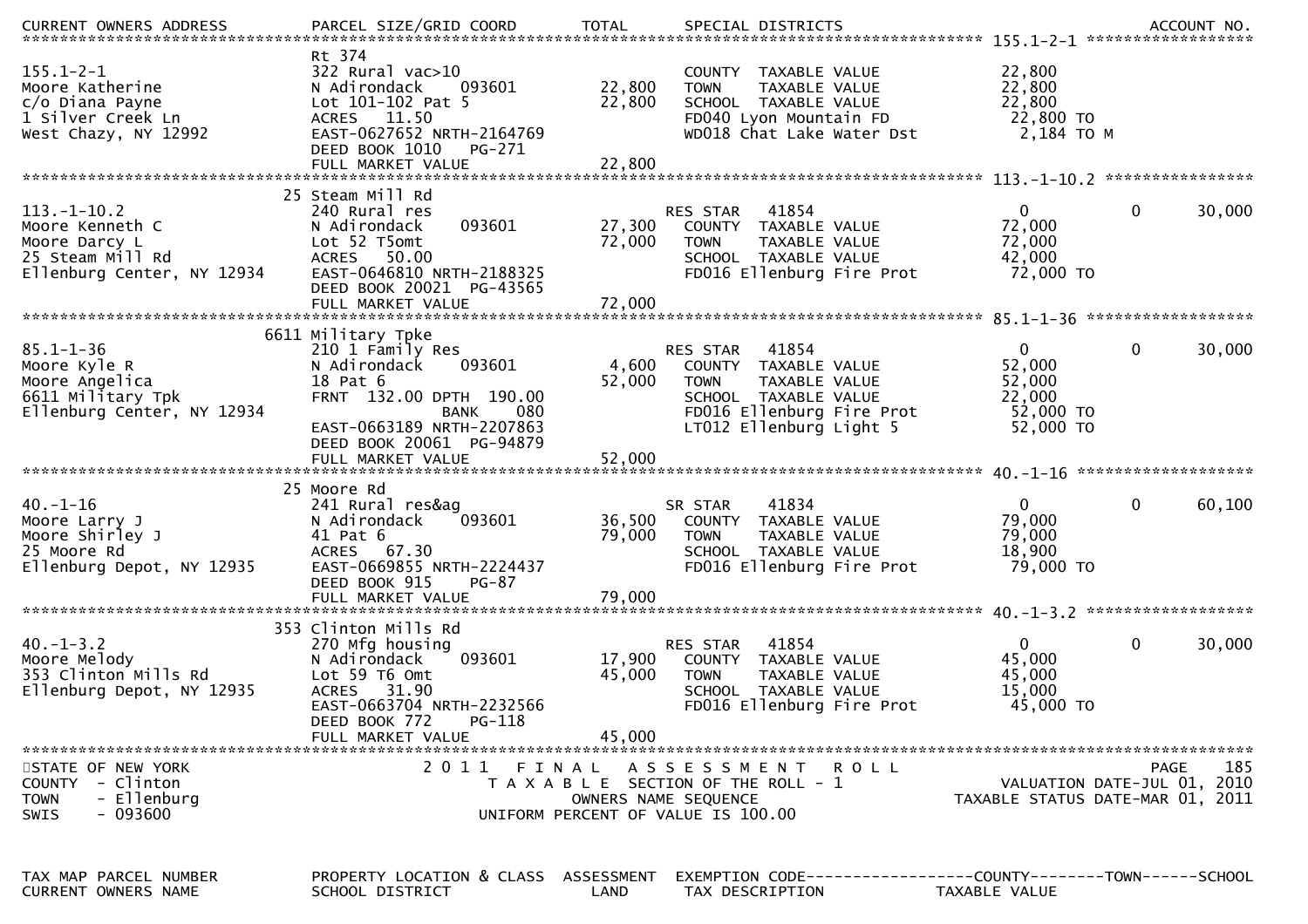| .CURRENT OWNERS ADDRESS PARCEL SIZE/GRID COORD TOTAL SPECIAL DISTRICTS ACCOUNT NO ACCOUNT NO ACCOUNT NO AND ARTY |                                                                                                                                                                     |                   |                                                                                                                                |                                         |                           |                                                                            |                             |                  |
|------------------------------------------------------------------------------------------------------------------|---------------------------------------------------------------------------------------------------------------------------------------------------------------------|-------------------|--------------------------------------------------------------------------------------------------------------------------------|-----------------------------------------|---------------------------|----------------------------------------------------------------------------|-----------------------------|------------------|
| $40. - 1 - 6.1$<br>Moore Richard A<br>Murphy Amy M<br>141 Clinton Mills Rd<br>Ellenburg Depot, NY 12935          | 141 Clinton Mills Rd<br>241 Rural res&ag<br>093601<br>N Adirondack<br>60 Pat 6<br>ACRES 111.00 BANK<br>850<br>EAST-0670227 NRTH-2234022<br>DEED BOOK 20011 PG-34925 | 236,000           | AGRI DISTR 41720<br>42,000 RES STAR<br>COUNTY TAXABLE VALUE<br><b>TOWN</b><br>SCHOOL TAXABLE VALUE                             | 41854<br>TAXABLE VALUE                  | FD016 Ellenburg Fire Prot | 10,441<br>$\overline{0}$<br>225,559<br>225,559<br>195,559<br>236,000 TO    | 10,441<br>0                 | 10,441<br>30,000 |
| MAY BE SUBJECT TO PAYMENT<br>UNDER AGDIST LAW TIL 2015                                                           | FULL MARKET VALUE                                                                                                                                                   | 236,000           |                                                                                                                                |                                         |                           |                                                                            | ******************          |                  |
|                                                                                                                  | 201 Clinton Mills Rd                                                                                                                                                |                   |                                                                                                                                |                                         |                           |                                                                            |                             |                  |
| $40. - 1 - 6.2$<br>Moore Richard A<br>Murphy Amy M<br>141 Clinton Mills Rd<br>Ellenburg Depot, NY 12935          | 120 Field crops<br>093601<br>N Adirondack<br>60 Pat 6<br>ACRES 109.90<br>EAST-0668240 NRTH-2233068<br>DEED BOOK 20031 PG-34925                                      | 41,900<br>83,300  | AGRI DISTR 41720<br>COUNTY TAXABLE VALUE<br><b>TOWN</b><br>SCHOOL TAXABLE VALUE                                                | TAXABLE VALUE                           | FD016 Ellenburg Fire Prot | 1,605<br>81,695<br>81,695<br>81,695<br>83,300 TO                           | 1,605                       | 1,605            |
| MAY BE SUBJECT TO PAYMENT<br>UNDER AGDIST LAW TIL 2015                                                           | FULL MARKET VALUE                                                                                                                                                   | 83,300            |                                                                                                                                |                                         |                           |                                                                            |                             |                  |
|                                                                                                                  | 73 West Hill Rd                                                                                                                                                     |                   |                                                                                                                                |                                         |                           |                                                                            |                             |                  |
| $99.1 - 3 - 8$<br>Moore Russell<br>Moore Doreen F<br>PO Box 172<br>Ellenburg Center, NY 12934                    | 210 1 Family Res<br>N Adirondack<br>093601<br>11 Pat 5<br>9.40<br><b>ACRES</b><br>EAST-0647968 NRTH-2197299<br>DEED BOOK 554<br>$PG-55$                             | 10,200<br>113,000 | SR STAR<br>COUNTY TAXABLE VALUE<br><b>TOWN</b><br>SCHOOL TAXABLE VALUE<br>FD014 Ellenburg Ctr FD15<br>LT010 Ellenburg Light 15 | 41834<br>TAXABLE VALUE                  |                           | $\overline{0}$<br>113,000<br>113,000<br>52,900<br>113,000 TO<br>113,000 TO | $\mathbf 0$                 | 60,100           |
|                                                                                                                  |                                                                                                                                                                     |                   |                                                                                                                                |                                         |                           |                                                                            |                             |                  |
| $84. - 1 - 10.1$<br>Morrow Jeremy<br>PO Box 131<br>Ellenburg Center, NY 12934                                    | 5793 Rt 11<br>312 Vac w/imprv<br>093601<br>N Adirondack<br>17 Pat 6<br>ACRES 81.60<br>EAST-0657724 NRTH-2207577<br>DEED BOOK 20051 PG-81458                         | 24,100<br>24,100  | COUNTY TAXABLE VALUE<br><b>TOWN</b><br>SCHOOL TAXABLE VALUE                                                                    | TAXABLE VALUE                           | FD016 Ellenburg Fire Prot | 24,100<br>24,100<br>24,100<br>24,100 TO                                    |                             |                  |
|                                                                                                                  | FULL MARKET VALUE                                                                                                                                                   | 24,100            |                                                                                                                                |                                         |                           |                                                                            |                             |                  |
|                                                                                                                  | 365 Steam Mill Rd                                                                                                                                                   |                   |                                                                                                                                |                                         |                           |                                                                            |                             |                  |
| $113. - 1 - 16$<br>Morrow Laurie A<br>365 Steam Mill Rd<br>Ellenburg Center, NY 12934                            | 210 1 Family Res<br>N Adirondack<br>093601<br>25 Pat 5<br>FRNT 115.50 DPTH 222.50<br>EAST-0639043 NRTH-2187838<br>DEED BOOK 20031 PG-57436                          | 6,900<br>49,000   | <b>RES STAR</b><br>COUNTY TAXABLE VALUE<br><b>TOWN</b><br><b>SCHOOL</b>                                                        | 41854<br>TAXABLE VALUE<br>TAXABLE VALUE | FD016 Ellenburg Fire Prot | $\mathbf{0}$<br>49,000<br>49,000<br>19,000<br>49,000 TO                    | $\mathbf 0$                 | 30,000           |
|                                                                                                                  | FULL MARKET VALUE                                                                                                                                                   | 49,000            |                                                                                                                                |                                         |                           |                                                                            |                             |                  |
| STATE OF NEW YORK                                                                                                | 2011<br>FINAL                                                                                                                                                       |                   | A S S E S S M E N T R O L L                                                                                                    |                                         |                           |                                                                            | <b>PAGE</b>                 | 186              |
| COUNTY - Clinton<br>- Ellenburg<br><b>TOWN</b><br>$-093600$<br>SWIS                                              |                                                                                                                                                                     |                   | T A X A B L E SECTION OF THE ROLL - 1<br>OWNERS NAME SEQUENCE<br>UNIFORM PERCENT OF VALUE IS 100.00                            |                                         |                           | TAXABLE STATUS DATE-MAR 01, 2011                                           | VALUATION DATE-JUL 01, 2010 |                  |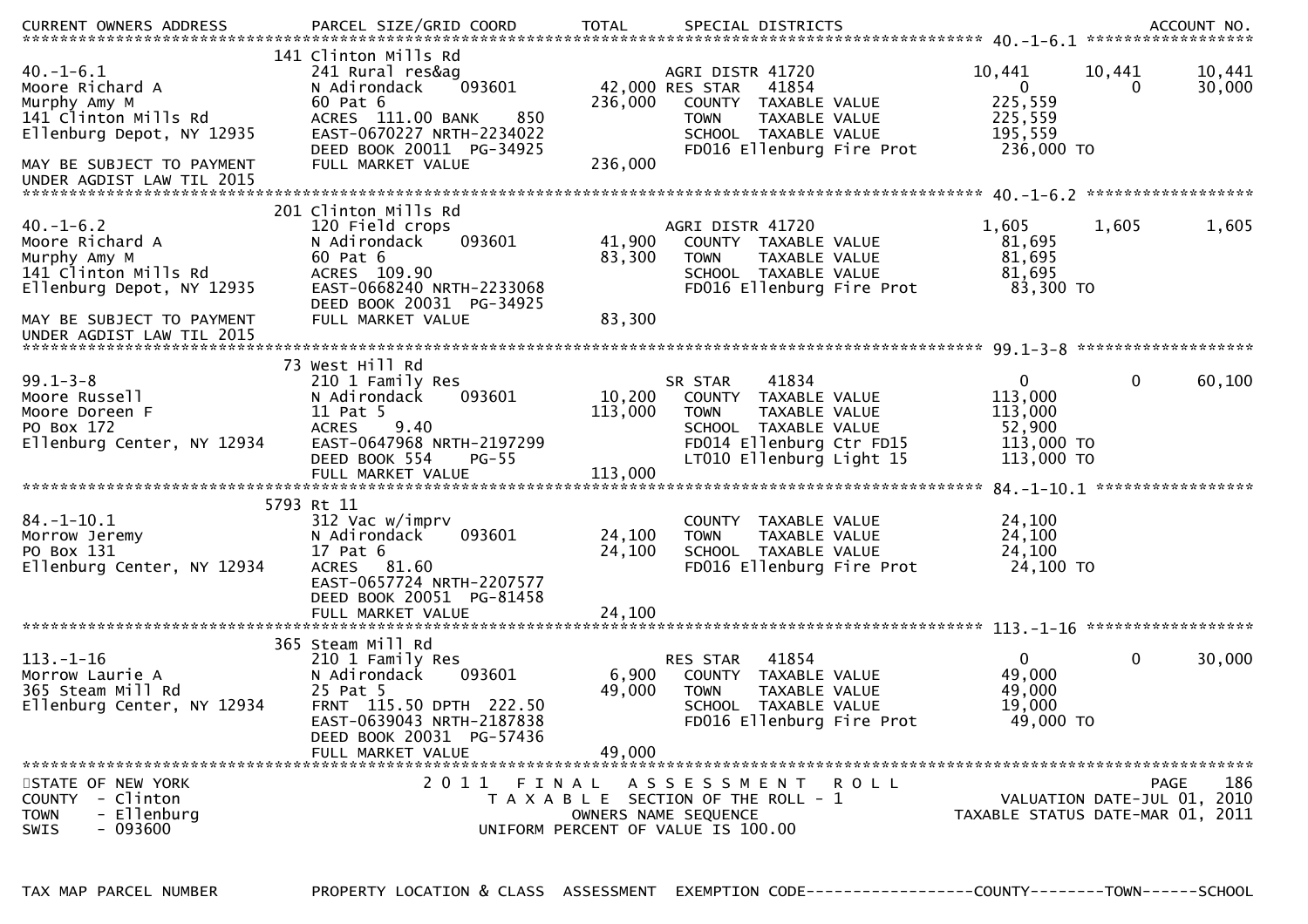| CURRENT OWNERS NAME                                                                                     | SCHOOL DISTRICT                                                                                                                                                              | LAND                    | TAX DESCRIPTION                                                                                                                                                  | TAXABLE VALUE                                                                                |
|---------------------------------------------------------------------------------------------------------|------------------------------------------------------------------------------------------------------------------------------------------------------------------------------|-------------------------|------------------------------------------------------------------------------------------------------------------------------------------------------------------|----------------------------------------------------------------------------------------------|
| $86. - 1 - 7$<br>Mousch David L<br>62 Congress Ave<br>Shelton, CT 06484                                 | Plank Rd<br>$314$ Rural vac<10<br>N Adirondack<br>093601<br>$1$ Pat $6$<br>4.90<br><b>ACRES</b><br>EAST-0676476 NRTH-2204270<br>DEED BOOK 618<br>PG-850<br>FULL MARKET VALUE | 7,400<br>7,400<br>7,400 | COUNTY TAXABLE VALUE<br>TAXABLE VALUE<br><b>TOWN</b><br>SCHOOL TAXABLE VALUE<br>FD016 Ellenburg Fire Prot                                                        | 7,400<br>7,400<br>7,400<br>7,400 TO                                                          |
|                                                                                                         |                                                                                                                                                                              |                         |                                                                                                                                                                  |                                                                                              |
| $99.1 - 3 - 15$<br>Mulholland Disco Gay<br>PO Box 88<br>Ellenburg Center, NY 12934                      | 29 West Hill Rd<br>280 Res Multiple<br>N Adirondack<br>093601<br>11 Pat 5<br>FRNT 249.00 DPTH 101.00<br>EAST-0648668 NRTH-2198300<br>DEED BOOK 636<br>PG-274                 | 3,300<br>72,000         | COUNTY TAXABLE VALUE<br><b>TOWN</b><br>TAXABLE VALUE<br>SCHOOL TAXABLE VALUE<br>FD014 Ellenburg Ctr FD15<br>LT010 Ellenburg Light 15                             | 72,000<br>72,000<br>72,000<br>72,000 TO<br>72,000 TO                                         |
|                                                                                                         |                                                                                                                                                                              |                         |                                                                                                                                                                  |                                                                                              |
| $71.-3-1.1$<br>Mullready Charles T<br>James Baier, Attorney<br>152 Gennesse St<br>Auburn, NY 13021      | Lake Roxanne Rd<br>323 Vacant rural<br>093601<br>N Adirondack<br>20 Pat 6<br>ACRES 21.70<br>EAST-0673741 NRTH-2212686                                                        | 14,700<br>14,700        | COUNTY TAXABLE VALUE<br><b>TOWN</b><br>TAXABLE VALUE<br>SCHOOL TAXABLE VALUE<br>FD002 Ellenburg Dpt FD 21                                                        | 14,700<br>14,700<br>14,700<br>14,700 TO                                                      |
|                                                                                                         | DEED BOOK 881<br>$PG-58$                                                                                                                                                     |                         |                                                                                                                                                                  |                                                                                              |
|                                                                                                         |                                                                                                                                                                              |                         |                                                                                                                                                                  |                                                                                              |
| $155.4 - 1 - 13$<br>Murphy Mary A<br>527 Cherry St<br>Fall River, MA 02720                              | 4655 Rt 374<br>210 1 Family Res<br>093601<br>N Adirondack<br>119 Pat 5<br>FRNT 130.00 DPTH 175.60<br>EAST-0632889 NRTH-2161530<br>DEED BOOK 20011 PG-36165                   | 4,100<br>59,500         | COUNTY TAXABLE VALUE<br><b>TOWN</b><br>TAXABLE VALUE<br>SCHOOL TAXABLE VALUE<br>FD040 Lyon Mountain FD                                                           | 59,500<br>59,500<br>59,500<br>59,500 TO                                                      |
|                                                                                                         | FULL MARKET VALUE                                                                                                                                                            | 59,500                  |                                                                                                                                                                  |                                                                                              |
| $40. - 1 - 14.1$<br>Murray Gary L Sr<br>Murray Michelle M<br>527 Canaan Rd<br>Ellenburg Depot, NY 12935 | 527 Canaan Rd<br>240 Rural res<br>093601<br>N Adirondack<br>41 Pat 6<br>ACRES 13.70<br>EAST-0672748 NRTH-2226340<br>DEED BOOK 20102 PG-29897<br>FULL MARKET VALUE            | 100,000<br>100,000      | 41854<br><b>RES STAR</b><br>17,000 LIM INC DI 41932<br>COUNTY TAXABLE VALUE<br><b>TOWN</b><br>TAXABLE VALUE<br>SCHOOL TAXABLE VALUE<br>FD016 Ellenburg Fire Prot | 0<br>0<br>30,000<br>44,000<br>$\mathbf{0}$<br>0<br>56,000<br>100,000<br>70,000<br>100,000 TO |
| STATE OF NEW YORK<br>COUNTY - Clinton<br>- Ellenburg<br><b>TOWN</b><br>$-093600$<br><b>SWIS</b>         |                                                                                                                                                                              | OWNERS NAME SEQUENCE    | 2011 FINAL ASSESSMENT ROLL<br>T A X A B L E SECTION OF THE ROLL - 1<br>UNIFORM PERCENT OF VALUE IS 100.00                                                        | PAGE<br>187<br>VALUATION DATE-JUL 01, 2010<br>TAXABLE STATUS DATE-MAR 01, 2011               |
| TAX MAP PARCEL NUMBER<br>CURRENT OWNERS NAME                                                            | PROPERTY LOCATION & CLASS ASSESSMENT<br>SCHOOL DISTRICT                                                                                                                      | LAND                    | TAX DESCRIPTION                                                                                                                                                  | EXEMPTION CODE------------------COUNTY--------TOWN------SCHOOL<br>TAXABLE VALUE              |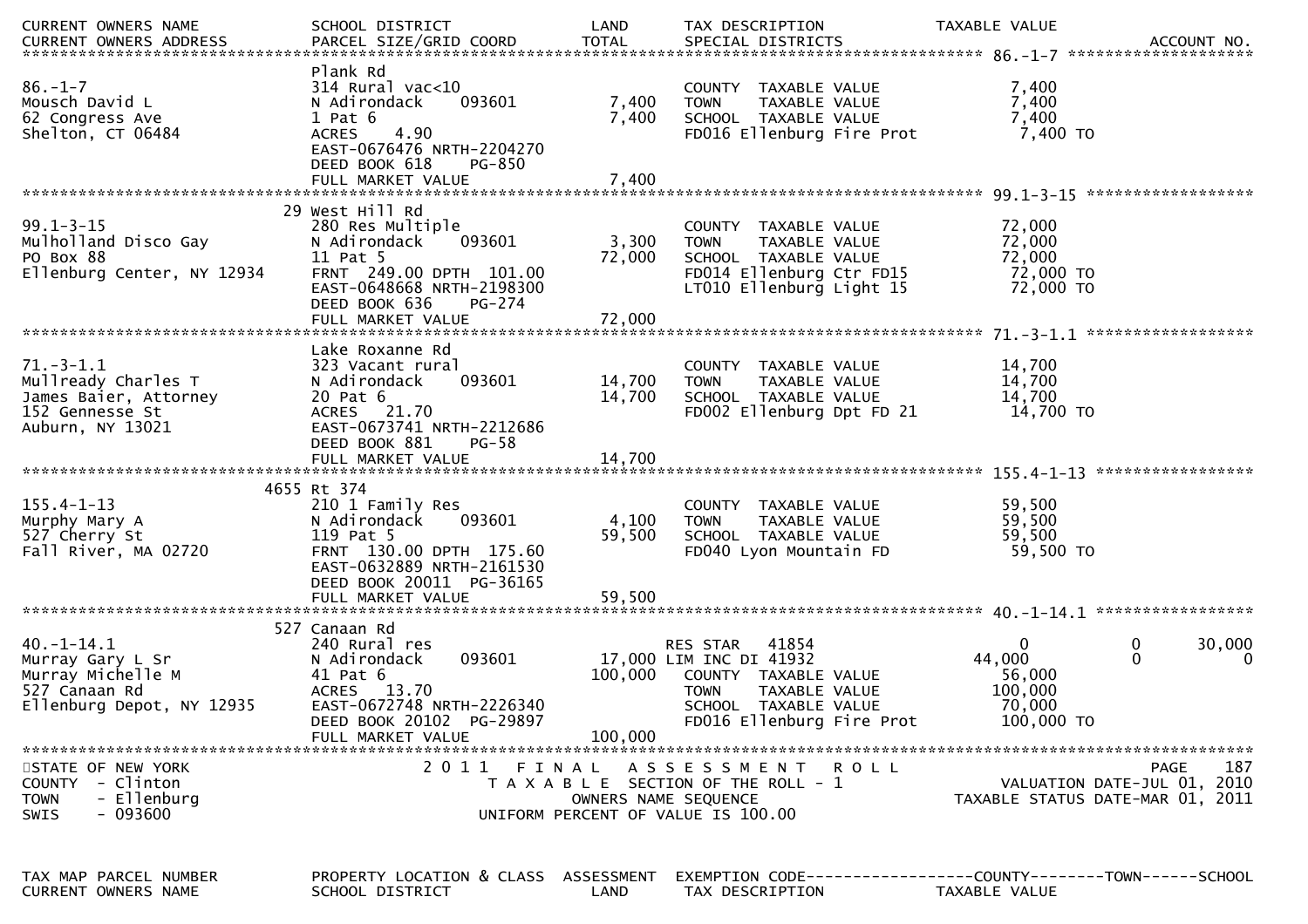| $115. - 1 - 13$<br>Murray Michael P<br>Scahill Francis M<br>6 Spangenburg Ave<br>East Stroudsburg, PA 18301 | 533 Smith Rd<br>240 Rural res<br>093601<br>N Adirondack<br>$43/44$ Pat 5<br>ACRES 238.00<br>EAST-0670086 NRTH-2186796<br>DEED BOOK 537<br>$PG-256$ | 43,600<br>74,000  | COUNTY TAXABLE VALUE<br>TAXABLE VALUE<br><b>TOWN</b><br>SCHOOL TAXABLE VALUE<br>FD016 Ellenburg Fire Prot                                                 | 74,000<br>74,000<br>74,000<br>74,000 TO                                               |
|-------------------------------------------------------------------------------------------------------------|----------------------------------------------------------------------------------------------------------------------------------------------------|-------------------|-----------------------------------------------------------------------------------------------------------------------------------------------------------|---------------------------------------------------------------------------------------|
| PRIOR OWNER ON 3/01/2011                                                                                    | FULL MARKET VALUE                                                                                                                                  | 74,000            |                                                                                                                                                           |                                                                                       |
|                                                                                                             | 6660 Star Rd                                                                                                                                       |                   |                                                                                                                                                           |                                                                                       |
| $85.1 - 1 - 23$<br>Myatt David J<br>6660 Star Rd<br>Ellenburg Center, NY 12934                              | 210 1 Family Res<br>N Adirondack<br>093601<br>18 Pat 6<br>FRNT 130.00 DPTH 340.00<br>EAST-0662289 NRTH-2207469<br>DEED BOOK 20092 PG-23930         | 4,400<br>76,000   | RES STAR<br>41854<br>COUNTY TAXABLE VALUE<br><b>TOWN</b><br>TAXABLE VALUE<br>SCHOOL TAXABLE VALUE<br>FD016 Ellenburg Fire Prot<br>LT012 Ellenburg Light 5 | 30,000<br>$\mathbf{0}$<br>0<br>76,000<br>76,000<br>46,000<br>76,000 TO<br>76,000 TO   |
|                                                                                                             |                                                                                                                                                    |                   |                                                                                                                                                           |                                                                                       |
|                                                                                                             | 404 Brandy Brook Rd                                                                                                                                |                   |                                                                                                                                                           |                                                                                       |
| $83. - 1 - 9.6$<br>Myers Jonathan<br>Myers Nicole<br>404 Brandy Brook Rd<br>Ellenburg Center, NY 12934      | 210 1 Family Res<br>N Adirondack<br>093601<br>Lot 16 T6omt<br>9.75<br><b>ACRES</b><br>EAST-0648690 NRTH-2208087                                    | 10,500<br>106,700 | 41854<br><b>RES STAR</b><br>COUNTY TAXABLE VALUE<br><b>TOWN</b><br>TAXABLE VALUE<br>SCHOOL TAXABLE VALUE<br>FD016 Ellenburg Fire Prot                     | $\mathbf{0}$<br>0<br>30,000<br>106,700<br>106,700<br>76,700<br>106,700 TO             |
|                                                                                                             | DEED BOOK 20082 PG-13898                                                                                                                           |                   |                                                                                                                                                           |                                                                                       |
|                                                                                                             |                                                                                                                                                    |                   |                                                                                                                                                           |                                                                                       |
| $155.2 - 1 - 12$<br>Nantasaeng Aphichart<br>Nantasaeng Wendy<br>PO Box 176<br>Lyon Mountain, NY 12952       | 136 Blanche Rd<br>210 1 Family Res<br>N Adirondack<br>093601<br>119 Pat 5<br>3.00<br><b>ACRES</b><br>EAST-0634251 NRTH-2164599                     | 6,300<br>38,000   | COUNTY TAXABLE VALUE<br>TAXABLE VALUE<br><b>TOWN</b><br>SCHOOL TAXABLE VALUE<br>FD040 Lyon Mountain FD                                                    | 38,000<br>38,000<br>38,000<br>38,000 TO                                               |
|                                                                                                             | DEED BOOK 20051 PG-83653<br>FULL MARKET VALUE                                                                                                      | 38,000            |                                                                                                                                                           | ***************                                                                       |
| $155. - 2 - 15.62$<br>Nardone Erasmo<br>30 Adams St<br>Somerville, MA 02145                                 | Rt 374<br>312 Vac w/imprv<br>N Adirondack<br>093601<br>Lot 120 T5omt<br>ACRES 10.90<br>EAST-0629052 NRTH-2164548<br>$PG-83$<br>DEED BOOK 670       | 10,000<br>12,000  | <b>COUNTY</b><br>TAXABLE VALUE<br><b>TOWN</b><br>TAXABLE VALUE<br>SCHOOL TAXABLE VALUE<br>FD040 Lyon Mountain FD                                          | 12,000<br>12,000<br>12,000<br>12,000 TO                                               |
|                                                                                                             | FULL MARKET VALUE                                                                                                                                  | 12,000            |                                                                                                                                                           |                                                                                       |
| STATE OF NEW YORK<br>COUNTY - Clinton<br>- Ellenburg<br><b>TOWN</b><br>$-093600$<br><b>SWIS</b>             | 2 0 1 1                                                                                                                                            | FINAL             | A S S E S S M E N T<br>R O L L<br>T A X A B L E SECTION OF THE ROLL - 1<br>OWNERS NAME SEQUENCE<br>UNIFORM PERCENT OF VALUE IS 100.00                     | 188<br><b>PAGE</b><br>VALUATION DATE-JUL 01, 2010<br>TAXABLE STATUS DATE-MAR 01, 2011 |
| TAX MAP PARCEL NUMBER<br>CURRENT OWNERS NAME                                                                | PROPERTY LOCATION & CLASS ASSESSMENT<br>SCHOOL DISTRICT                                                                                            | LAND              | TAX DESCRIPTION                                                                                                                                           | EXEMPTION        CODE-----------------COUNTY-------TOWN------SCHOOL<br>TAXABLE VALUE  |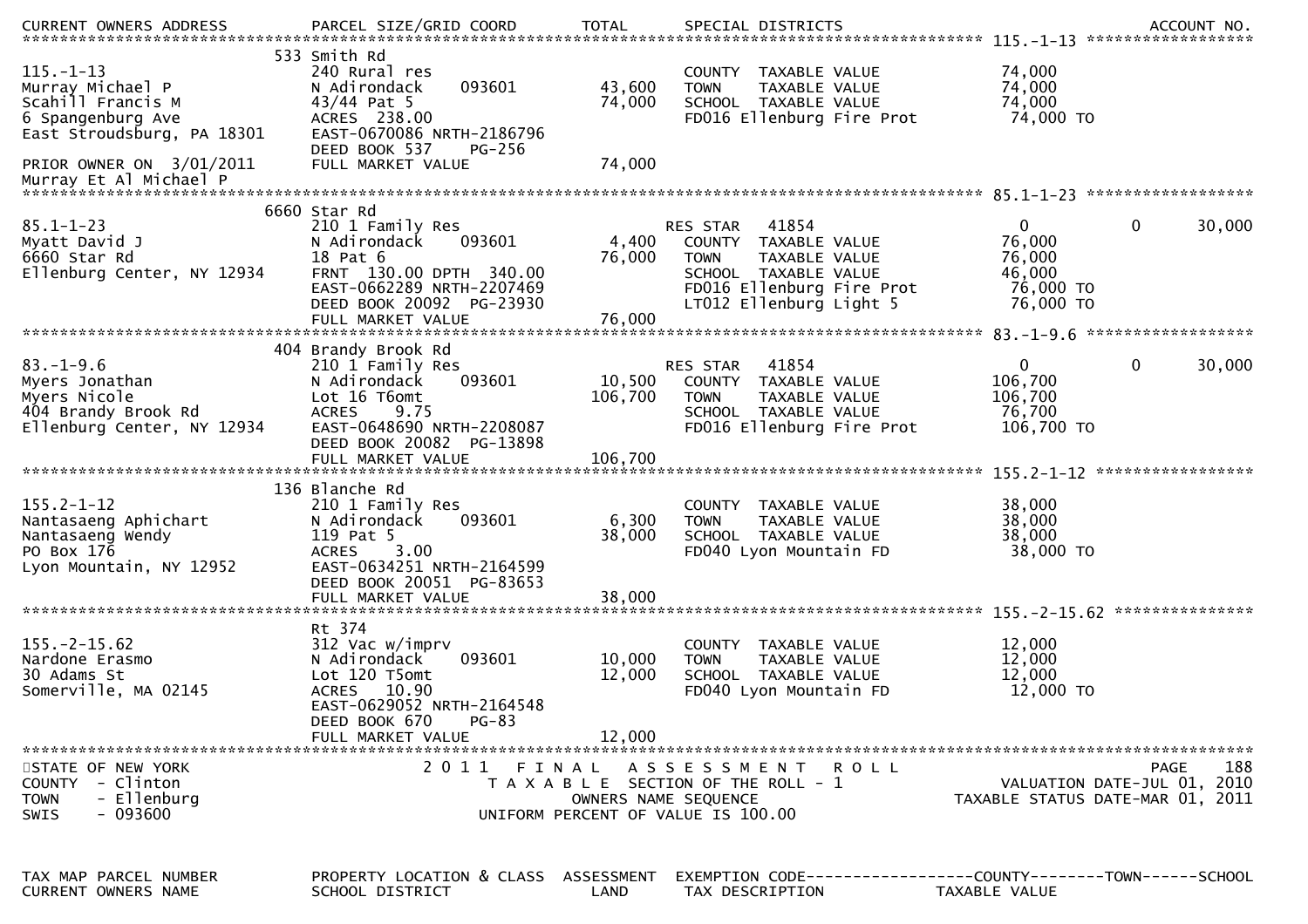| $155.4 - 1 - 40$<br>Nardone Erasmo<br>30 Adams St<br>Somerville, MA 02145                                                  | 86 Blanche Rd<br>260 Seasonal res<br>093601<br>N Adirondack<br>119 Pat 5<br>2.00<br><b>ACRES</b><br>EAST-0633149 NRTH-2163382<br>DEED BOOK 613<br>$PG-164$                                      | 5,500<br>35,600           | COUNTY TAXABLE VALUE<br>TAXABLE VALUE<br><b>TOWN</b><br>SCHOOL TAXABLE VALUE<br>FD040 Lyon Mountain FD                                                           | 35,600<br>35,600<br>35,600<br>35,600 TO                                             |
|----------------------------------------------------------------------------------------------------------------------------|-------------------------------------------------------------------------------------------------------------------------------------------------------------------------------------------------|---------------------------|------------------------------------------------------------------------------------------------------------------------------------------------------------------|-------------------------------------------------------------------------------------|
|                                                                                                                            |                                                                                                                                                                                                 |                           |                                                                                                                                                                  |                                                                                     |
| $155. - 3 - 6$<br>Natural Resources Def Council N Adirondack<br>Attn: Comptroller<br>40 West 20Th St<br>New York, NY 10011 | Rt 374<br>$314$ Rural vac<10<br>093601<br>119 Pat 5<br>2.90<br><b>ACRES</b><br>EAST-0630849 NRTH-2163657<br>DEED BOOK 20001 PG-24825                                                            | 6,000<br>6,000            | COUNTY TAXABLE VALUE<br>TAXABLE VALUE<br><b>TOWN</b><br>SCHOOL TAXABLE VALUE<br>FD040 Lyon Mountain FD                                                           | 6,000<br>6,000<br>6,000<br>$6,000$ TO                                               |
|                                                                                                                            |                                                                                                                                                                                                 |                           |                                                                                                                                                                  |                                                                                     |
| $99.1 - 3 - 12$<br>Nelson Daniel J<br>Mcneil Erika L<br>53 West Hill Rd<br>Ellenburg Center, NY 12934                      | 53 West Hill Rd<br>210 1 Family Res<br>N Adirondack<br>093601<br>11 Pat 5<br>85.00 DPTH 320.00<br><b>FRNT</b><br>080<br>BANK<br>EAST-0648278 NRTH-2197990                                       | 4,100<br>45,900           | 41854<br><b>RES STAR</b><br>COUNTY TAXABLE VALUE<br>TAXABLE VALUE<br><b>TOWN</b><br>SCHOOL TAXABLE VALUE<br>FD014 Ellenburg Ctr FD15<br>LT010 Ellenburg Light 15 | $\mathbf{0}$<br>0<br>30,000<br>45,900<br>45,900<br>15,900<br>45,900 TO<br>45,900 TO |
|                                                                                                                            | DEED BOOK 99001 PG-15553                                                                                                                                                                        |                           |                                                                                                                                                                  |                                                                                     |
| $112. - 1 - 2.1$<br>Nelson Forrest<br>Nelson Nancy<br>Attn: Forrest Nelson<br>426 Jerome Ave                               | Military Tpke<br>321 Abandoned ag<br>093601<br>N Adirondack<br>19 Pat 5<br>ACRES 157.80<br>EAST-0624573 NRTH-2193412                                                                            | 51,100<br>51,100          | COUNTY TAXABLE VALUE<br>TAXABLE VALUE<br><b>TOWN</b><br>SCHOOL TAXABLE VALUE<br>FD016 Ellenburg Fire Prot                                                        | 51,100<br>51,100<br>51,100<br>51,100 TO                                             |
| Burlington, CT 06013                                                                                                       | DEED BOOK 677<br>PG-128<br>FULL MARKET VALUE                                                                                                                                                    | 51,100                    |                                                                                                                                                                  |                                                                                     |
| $97. - 1 - 18.2$<br>Nephew Tony J<br>Nephew Lisa M<br>252 Peets Rd<br>Merrill, NY 12955                                    | 252 Peets Rd<br>210 1 Family Res<br>093601<br>N Adirondack<br>Lot 16 T5omt<br><b>ACRES</b><br>$1.00$ BANK<br>890<br>EAST-0633316 NRTH-2193506<br>$PG-249$<br>DEED BOOK 906<br>FULL MARKET VALUE | 5,000<br>76,400<br>76,400 | 41854<br><b>RES STAR</b><br>COUNTY TAXABLE VALUE<br><b>TOWN</b><br>TAXABLE VALUE<br>SCHOOL TAXABLE VALUE<br>FD016 Ellenburg Fire Prot                            | 0<br>30,000<br>0<br>76,400<br>76,400<br>46,400<br>76,400 TO                         |
| STATE OF NEW YORK<br>COUNTY - Clinton<br>- Ellenburg<br><b>TOWN</b><br>$-093600$<br><b>SWIS</b>                            | 2011 FINAL                                                                                                                                                                                      | OWNERS NAME SEQUENCE      | A S S E S S M E N T<br>R O L L<br>T A X A B L E SECTION OF THE ROLL - 1<br>UNIFORM PERCENT OF VALUE IS 100.00                                                    | 189<br>PAGE<br>VALUATION DATE-JUL 01, 2010<br>TAXABLE STATUS DATE-MAR 01, 2011      |
| TAX MAP PARCEL NUMBER<br>CURRENT OWNERS NAME                                                                               | PROPERTY LOCATION & CLASS ASSESSMENT<br>SCHOOL DISTRICT                                                                                                                                         | LAND                      | TAX DESCRIPTION                                                                                                                                                  | EXEMPTION CODE------------------COUNTY--------TOWN------SCHOOL<br>TAXABLE VALUE     |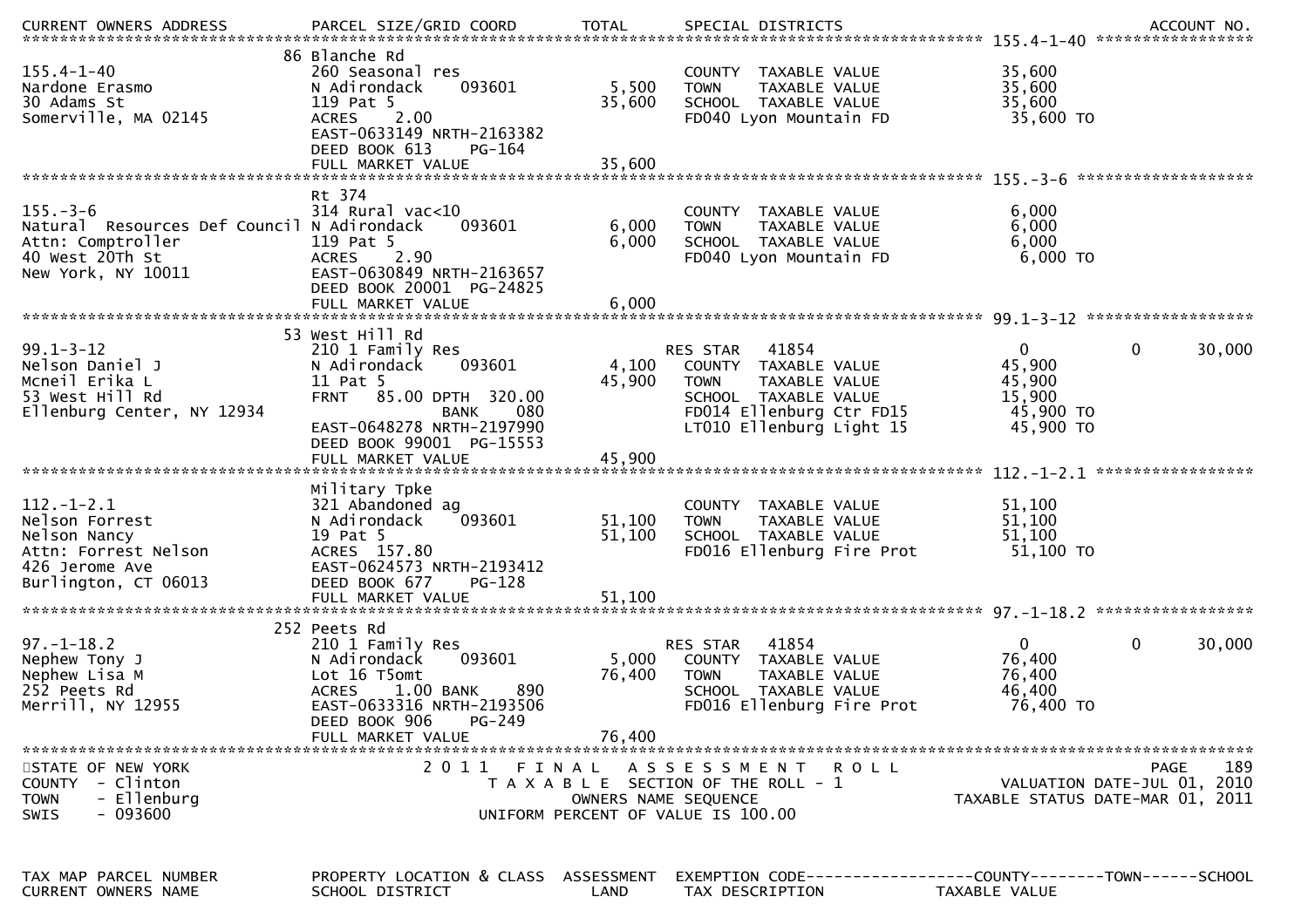| $141.3 - 2 - 3$<br>Neznek Edward D<br>Neznek Aleeta<br>Neznek Richard<br>2161 Barry Dr<br>Fort Myers, FL 33907 | 5123 Rt 374<br>260 Seasonal res - WTRFNT<br>093601<br>N Adirondack<br>101 Pat 5<br>FRNT 82.00 DPTH 130.00<br>EAST-0625412 NRTH-2169643<br>DEED BOOK 1021<br>$PG-44$<br>FULL MARKET VALUE                    | 64,300<br>106,000<br>106,000 | COUNTY TAXABLE VALUE<br>TAXABLE VALUE<br><b>TOWN</b><br>SCHOOL TAXABLE VALUE<br>FD040 Lyon Mountain FD<br>WD018 Chat Lake Water Dst                                 | 106,000<br>106,000<br>106,000<br>106,000 TO<br>106,000 ТО М                                          |                         |
|----------------------------------------------------------------------------------------------------------------|-------------------------------------------------------------------------------------------------------------------------------------------------------------------------------------------------------------|------------------------------|---------------------------------------------------------------------------------------------------------------------------------------------------------------------|------------------------------------------------------------------------------------------------------|-------------------------|
|                                                                                                                | 19 Bombard Rd                                                                                                                                                                                               |                              |                                                                                                                                                                     |                                                                                                      |                         |
| $85.1 - 1 - 6$<br>Nichols Bruce J<br>Nichols Frances<br>19 Bombard Rd<br>PO Box 43<br>Ellenburg, NY 12933      | 210 1 Family Res<br>093601<br>N Adirondack<br>18 Pat 6<br>FRNT 132.00 DPTH 132.00<br>EAST-0663879 NRTH-2209324<br>DEED BOOK 514<br>PG-341                                                                   | 32,300                       | LIM INC DI 41932<br>41834<br>4,000 SR STAR<br>COUNTY TAXABLE VALUE<br><b>TOWN</b><br>TAXABLE VALUE<br>SCHOOL TAXABLE VALUE<br>FD002 Ellenburg Dpt FD 21             | 16,150<br>$\mathbf 0$<br>$\mathbf{0}$<br>$\overline{0}$<br>16,150<br>32,300<br>$\Omega$<br>32,300 TO | $\mathbf{0}$<br>32,300  |
|                                                                                                                |                                                                                                                                                                                                             |                              |                                                                                                                                                                     |                                                                                                      |                         |
|                                                                                                                |                                                                                                                                                                                                             |                              |                                                                                                                                                                     |                                                                                                      |                         |
| $70. - 1 - 15$<br>Nichols Francis<br>Nichols Margaret<br>5316 Rt 11<br>Ellenburg Depot, NY 12935               | 5316 Rt 11<br>210 1 Family Res<br>N Adirondack<br>093601<br>Lot $21/22$ Pat 6<br>FRNT 131.00 DPTH 240.00<br>EAST-0668195 NRTH-2211664                                                                       |                              | WARNONALL<br>41121<br>4,400 AGED COUN 41802<br>53,000 SR STAR<br>41834<br>COUNTY TAXABLE VALUE<br>TAXABLE VALUE<br><b>TOWN</b>                                      | 7,950<br>7,950<br>22,525<br>$\mathbf 0$<br>$\Omega$<br>$\mathbf{0}$<br>22,525<br>45,050              | $\bf{0}$<br>0<br>53,000 |
|                                                                                                                | DEED BOOK 525<br>PG-356<br>FULL MARKET VALUE                                                                                                                                                                | 53,000                       | SCHOOL TAXABLE VALUE<br>FD002 Ellenburg Dpt FD 21                                                                                                                   | 0<br>53,000 TO                                                                                       |                         |
|                                                                                                                | 5066 Rt 11                                                                                                                                                                                                  |                              |                                                                                                                                                                     |                                                                                                      |                         |
| $71.3 - 2 - 15$<br>Nichols Gerald G<br>Nichols Diana L<br>5066 Rt 11<br>Ellenburg Depot, NY 12935              | 210 1 Family Res<br>N Adirondack<br>093601<br>20 Pat 6<br>FRNT 166.33 DPTH 204.24<br>080<br><b>BANK</b><br>EAST-0673861 NRTH-2213636<br>DEED BOOK 20072 PG-11234                                            | 4,800<br>165,000             | 41854<br>RES STAR<br>COUNTY TAXABLE VALUE<br><b>TOWN</b><br>TAXABLE VALUE<br>SCHOOL TAXABLE VALUE<br>FD002 Ellenburg Dpt FD 21<br>LT011 Ellenburg Light 21          | $\mathbf{0}$<br>0<br>165,000<br>165,000<br>135,000<br>165,000 TO<br>165,000 TO                       | 30,000                  |
|                                                                                                                | FULL MARKET VALUE                                                                                                                                                                                           | 165,000                      |                                                                                                                                                                     |                                                                                                      |                         |
|                                                                                                                |                                                                                                                                                                                                             |                              |                                                                                                                                                                     |                                                                                                      |                         |
| $99.1 - 1 - 21$<br>Nichols Jason L<br>O'Donnell Margaret<br>35 Brandy Brook Rd<br>Ellenburg Center, NY 12934   | 35 Brandy Brook Rd<br>210 1 Family Res<br>N Adirondack<br>093601<br>11 Pat 5<br>FRNT 185.00 DPTH 182.00<br><b>BANK</b><br>890<br>EAST-0649163 NRTH-2199146<br>DEED BOOK 20041 PG-76420<br>FULL MARKET VALUE | 4,800<br>83,700<br>83,700    | 41854<br>RES STAR<br>COUNTY TAXABLE VALUE<br><b>TOWN</b><br>TAXABLE VALUE<br><b>SCHOOL</b><br>TAXABLE VALUE<br>FD014 Ellenburg Ctr FD15<br>LT010 Ellenburg Light 15 | $\mathbf{0}$<br>0<br>83,700<br>83,700<br>53,700<br>83,700 TO<br>83,700 TO                            | 30,000                  |
|                                                                                                                |                                                                                                                                                                                                             |                              |                                                                                                                                                                     |                                                                                                      |                         |
| STATE OF NEW YORK<br>COUNTY - Clinton<br>- Ellenburg<br><b>TOWN</b><br>$-093600$<br>SWIS                       | 2011<br>FINAL                                                                                                                                                                                               |                              | A S S E S S M E N T R O L L<br>T A X A B L E SECTION OF THE ROLL - 1<br>OWNERS NAME SEQUENCE<br>UNIFORM PERCENT OF VALUE IS 100.00                                  | VALUATION DATE-JUL 01, 2010<br>TAXABLE STATUS DATE-MAR 01, 2011                                      | 190<br><b>PAGE</b>      |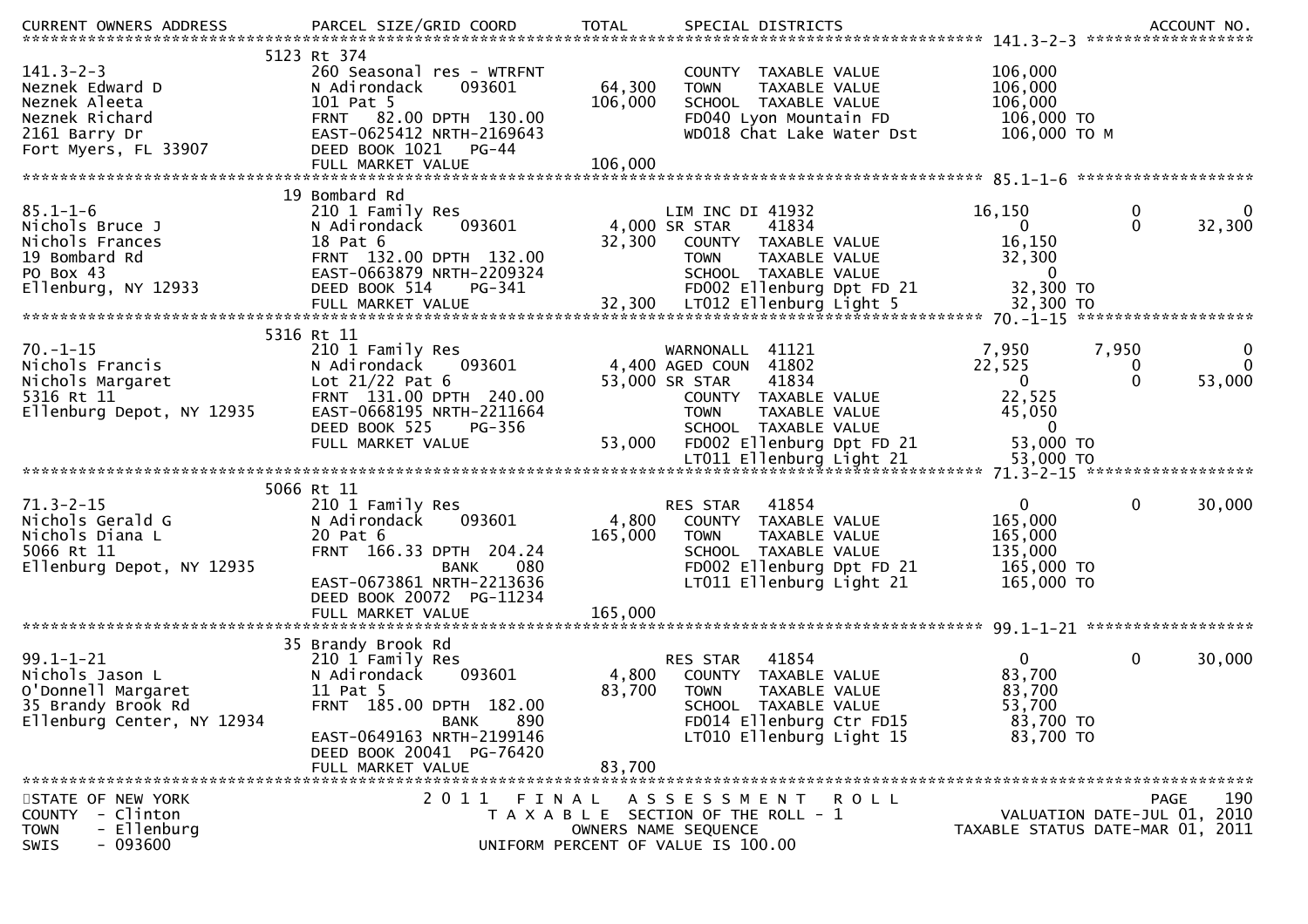| TAX MAP PARCEL NUMBER      | PROPERTY LOCATION & CLASS ASSESSMENT EXEMPTION CODE----------------COUNTY-------TOWN------SCHOOL |                      |                                                                                                                                                                           |                  |                                  |
|----------------------------|--------------------------------------------------------------------------------------------------|----------------------|---------------------------------------------------------------------------------------------------------------------------------------------------------------------------|------------------|----------------------------------|
| CURRENT OWNERS NAME        | SCHOOL DISTRICT<br><b>Example 12 DE LAND</b>                                                     |                      | TAX DESCRIPTION                                                                                                                                                           | TAXABLE VALUE    |                                  |
|                            |                                                                                                  |                      |                                                                                                                                                                           |                  |                                  |
|                            |                                                                                                  |                      |                                                                                                                                                                           |                  |                                  |
|                            | Number 5 Rd                                                                                      |                      |                                                                                                                                                                           |                  |                                  |
| $82. - 1 - 4.3$            | 312 Vac w/imprv                                                                                  |                      | COUNTY TAXABLE VALUE<br>TOWN      TAXABLE VALUE                                                                                                                           | 18,700<br>18,700 |                                  |
| Nichols Karen M            | 093601<br>N Adirondack                                                                           | 18,200 TOWN          |                                                                                                                                                                           |                  |                                  |
| 10 Highland St             | Lot 12 T6omt                                                                                     | 18,700               | SCHOOL TAXABLE VALUE                                                                                                                                                      | 18,700           |                                  |
| Norwood, MA 02062          | ACRES 23.00                                                                                      |                      | FD016 Ellenburg Fire Prot                                                                                                                                                 | 18,700 TO        |                                  |
|                            | EAST-0626203 NRTH-2205704                                                                        |                      |                                                                                                                                                                           |                  |                                  |
|                            | DEED BOOK 20061 PG-92757                                                                         |                      |                                                                                                                                                                           |                  |                                  |
|                            |                                                                                                  |                      |                                                                                                                                                                           |                  |                                  |
|                            |                                                                                                  |                      |                                                                                                                                                                           |                  |                                  |
|                            | Patnode Rd                                                                                       |                      |                                                                                                                                                                           |                  |                                  |
| $82. - 1 - 11.2$           | 321 Abandoned ag                                                                                 |                      | COUNTY TAXABLE VALUE<br>TOWN      TAXABLE VALUE                                                                                                                           | 26,100           |                                  |
| Nicholson Jane             | N Adirondack                                                                                     |                      |                                                                                                                                                                           | 26,100           |                                  |
| 4330 Sherbrooke West Apt 9 | 13 T6omt                                                                                         | 26,100               |                                                                                                                                                                           |                  |                                  |
| Westmount QC, Canada       | ACRES 98.00                                                                                      |                      |                                                                                                                                                                           |                  |                                  |
| H3Z1E1                     | EAST-0634907 NRTH-2206632                                                                        |                      |                                                                                                                                                                           |                  |                                  |
|                            | DEED BOOK 20041 PG-66482                                                                         |                      |                                                                                                                                                                           |                  |                                  |
|                            |                                                                                                  |                      |                                                                                                                                                                           |                  |                                  |
|                            |                                                                                                  |                      |                                                                                                                                                                           |                  |                                  |
|                            | 4961 Rt 374                                                                                      |                      |                                                                                                                                                                           |                  |                                  |
| $155.1 - 2 - 7$            | 260 Seasonal res - WTRFNT                                                                        |                      |                                                                                                                                                                           |                  |                                  |
| Nieto Karen                | 093601<br>N Adirondack                                                                           | 89,500 TOWN          |                                                                                                                                                                           |                  |                                  |
| PO Box 76                  |                                                                                                  | 137,000              |                                                                                                                                                                           |                  |                                  |
| Ghent, NY 12075            | N Adironuack (1999)<br>101 Pat 5<br>FRNT 150.00 DPTH 550.00<br>- 2022002 NPTH-2165912            |                      | COUNTY TAXABLE VALUE 137,000<br>TOWN TAXABLE VALUE 137,000<br>SCHOOL TAXABLE VALUE 137,000<br>FDO40 Lyon Mountain FD 137,000 TO<br>WDO18 Chat Lake Water Dst 135,630 TO M |                  |                                  |
|                            | EAST-0627002 NRTH-2165912                                                                        |                      |                                                                                                                                                                           |                  |                                  |
|                            | DEED BOOK 20031 PG-54526                                                                         |                      |                                                                                                                                                                           |                  |                                  |
|                            |                                                                                                  |                      |                                                                                                                                                                           |                  |                                  |
|                            |                                                                                                  |                      |                                                                                                                                                                           |                  |                                  |
|                            | Spear Hill Rd                                                                                    |                      |                                                                                                                                                                           |                  |                                  |
| $126. - 1 - 2$             |                                                                                                  |                      | COUNTY TAXABLE VALUE<br>TOWN       TAXABLE VALUE                                                                                                                          | 9,300            |                                  |
| Nisski Albert              |                                                                                                  | 093601 9,300 TOWN    |                                                                                                                                                                           | 9,300            |                                  |
| Nisski Rita                |                                                                                                  | 9,300                | SCHOOL TAXABLE VALUE                                                                                                                                                      | 9,300            |                                  |
| 274 Butler Blvd            |                                                                                                  |                      | FD016 Ellenburg Fire Prot                                                                                                                                                 | 9,300 TO         |                                  |
| Bayville, NJ 08721         |                                                                                                  |                      |                                                                                                                                                                           |                  |                                  |
|                            | DEED BOOK 510<br>PG-664                                                                          |                      |                                                                                                                                                                           |                  |                                  |
|                            | FULL MARKET VALUE                                                                                | 9,300                |                                                                                                                                                                           |                  |                                  |
|                            |                                                                                                  |                      |                                                                                                                                                                           |                  |                                  |
|                            | Bradley Pond Rd                                                                                  |                      |                                                                                                                                                                           |                  |                                  |
| $143. - 1 - 7.2$           | 910 Priv forest                                                                                  |                      | COUNTY TAXABLE VALUE                                                                                                                                                      | 24,000           |                                  |
| Noja Vitorino              | N Adirondack                                                                                     | 093601 20,900        | TAXABLE VALUE<br><b>TOWN</b>                                                                                                                                              | 24,000           |                                  |
| Noia Zenaide               | 91 T5omt                                                                                         | 24,000               | SCHOOL TAXABLE VALUE                                                                                                                                                      | 24,000           |                                  |
| 210 Ryan St                | ACRES 43.00                                                                                      |                      | FD016 Ellenburg Fire Prot                                                                                                                                                 | 24,000 TO        |                                  |
| New Bedford, MA 02740      | EAST-0651289 NRTH-2173778                                                                        |                      |                                                                                                                                                                           |                  |                                  |
|                            | DEED BOOK 713<br>PG-170                                                                          |                      |                                                                                                                                                                           |                  |                                  |
|                            | FULL MARKET VALUE                                                                                | 24,000               |                                                                                                                                                                           |                  |                                  |
|                            |                                                                                                  |                      |                                                                                                                                                                           |                  |                                  |
| STATE OF NEW YORK          |                                                                                                  |                      | 2011 FINAL ASSESSMENT ROLL                                                                                                                                                |                  | 191<br>PAGE                      |
| - Clinton<br>COUNTY        |                                                                                                  |                      | T A X A B L E SECTION OF THE ROLL - 1                                                                                                                                     |                  | VALUATION DATE-JUL 01, 2010      |
| - Ellenburg<br><b>TOWN</b> |                                                                                                  | OWNERS NAME SEQUENCE |                                                                                                                                                                           |                  | TAXABLE STATUS DATE-MAR 01, 2011 |
| - 093600<br>SWIS           |                                                                                                  |                      | UNIFORM PERCENT OF VALUE IS 100.00                                                                                                                                        |                  |                                  |
|                            |                                                                                                  |                      |                                                                                                                                                                           |                  |                                  |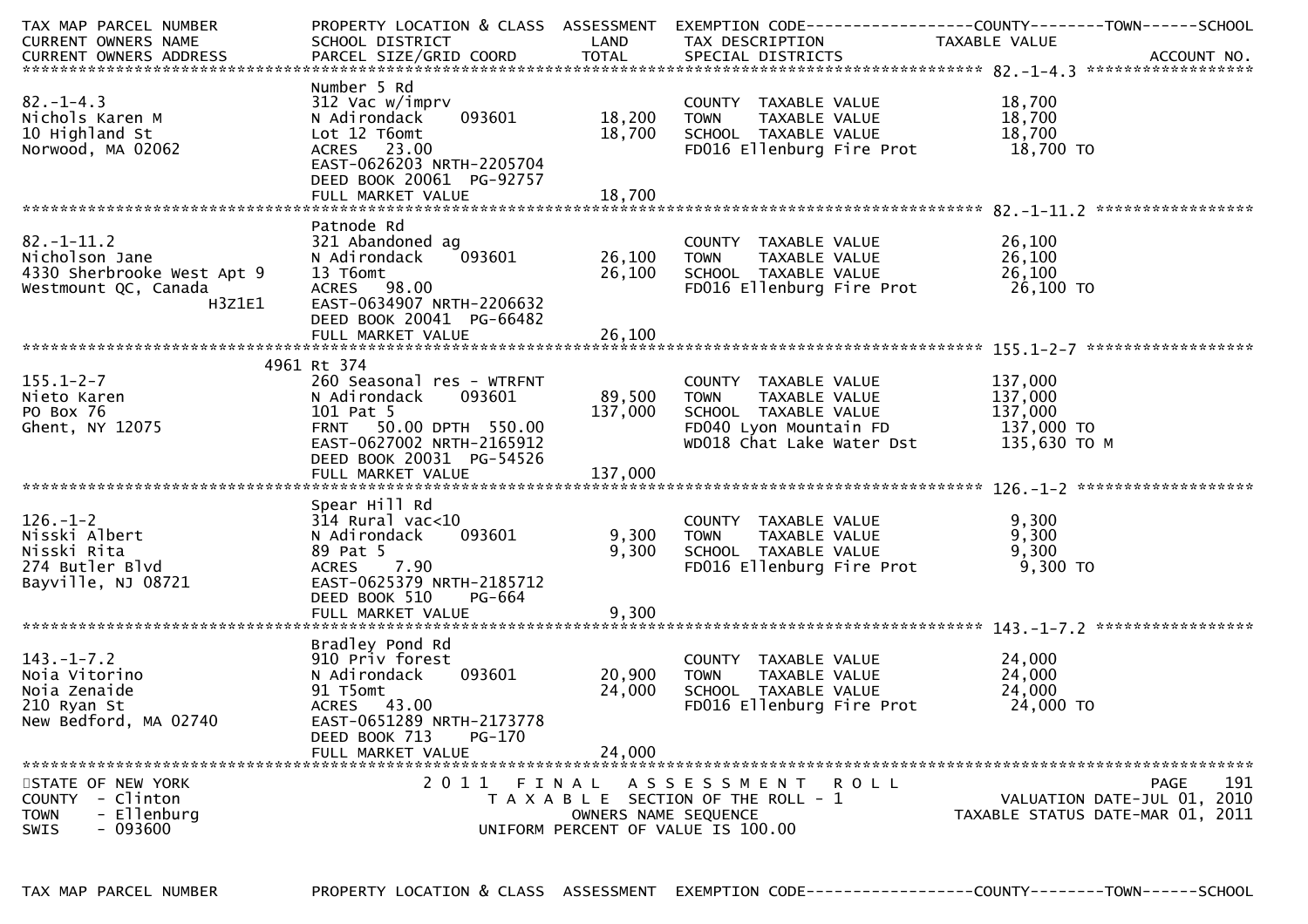| CURRENT OWNERS NAME<br>CURRENT OWNERS ADDRESS                                                                            | SCHOOL DISTRICT                                                                                                                                                                   | LAND                         | TAX DESCRIPTION                                                                                                                                          | <b>TAXABLE VALUE</b>                                                  |                                                                                       |
|--------------------------------------------------------------------------------------------------------------------------|-----------------------------------------------------------------------------------------------------------------------------------------------------------------------------------|------------------------------|----------------------------------------------------------------------------------------------------------------------------------------------------------|-----------------------------------------------------------------------|---------------------------------------------------------------------------------------|
| $155.1 - 2 - 17$<br>Norcross Life Use Winston R & N Adirondack<br>Norcross James W<br>PO Box 31<br>Mooers, NY 12958-0031 | 11 Norcross Way<br>260 Seasonal res - WTRFNT<br>093601<br>101 Pat 5<br>FRNT 30.00 DPTH 320.00<br>EAST-0626467 NRTH-2167042<br>DEED BOOK 98000 PG-99681<br>FULL MARKET VALUE       | 89,500<br>118,000<br>118,000 | COUNTY TAXABLE VALUE<br>TAXABLE VALUE<br><b>TOWN</b><br>SCHOOL TAXABLE VALUE<br>FD040 Lyon Mountain FD<br>WD018 Chat Lake Water Dst                      | 118,000<br>118,000<br>118,000<br>118,000 TO<br>118,000 ТО М           |                                                                                       |
|                                                                                                                          | 7960 Star Rd                                                                                                                                                                      |                              |                                                                                                                                                          |                                                                       |                                                                                       |
| $82.-1-16.1$<br>Normandin James W III<br>Normandin Elena J<br>7960 Star Rd<br>Ellenburg Center, NY 12934                 | 112 Dairy farm<br>N Adirondack<br>093601<br>$12$ Pat $6$<br>ACRES 220.00<br>EAST-0629960 NRTH-2203394<br>DEED BOOK 20082 PG-19127                                                 | 188,800                      | AGRI DISTR 41720<br>91,800 483A EX<br>42100<br>COUNTY TAXABLE VALUE<br>TAXABLE VALUE<br><b>TOWN</b><br>SCHOOL TAXABLE VALUE<br>FD016 Ellenburg Fire Prot | $\mathbf{0}$<br>26,100<br>162,700<br>162,700<br>162,700<br>162,700 TO | 0<br>0<br>26,100<br>26,100                                                            |
| MAY BE SUBJECT TO PAYMENT                                                                                                | FULL MARKET VALUE                                                                                                                                                                 | 188,800                      | 26,100 EX                                                                                                                                                |                                                                       |                                                                                       |
| UNDER AGDIST LAW TIL 2015                                                                                                |                                                                                                                                                                                   |                              |                                                                                                                                                          |                                                                       |                                                                                       |
|                                                                                                                          | Star Rd                                                                                                                                                                           |                              |                                                                                                                                                          |                                                                       |                                                                                       |
| $97. - 1 - 11$<br>Normandin James W III<br>Normandin Elena J<br>7960 Star Rd<br>Ellenburg Center, NY 12934               | 105 Vac farmland<br>N Adirondack<br>093601<br>8 Pat 6<br>ACRES 30.00<br>EAST-0631957 NRTH-2200432                                                                                 | 22,600<br>22,600             | AGRI DISTR 41720<br>COUNTY TAXABLE VALUE<br>TAXABLE VALUE<br><b>TOWN</b><br>SCHOOL TAXABLE VALUE<br>FD016 Ellenburg Fire Prot                            | 9,887<br>12,713<br>12,713<br>12,713<br>22,600 TO                      | 9,887<br>9,887                                                                        |
| MAY BE SUBJECT TO PAYMENT<br>UNDER AGDIST LAW TIL 2015                                                                   | DEED BOOK 20082 PG-19127<br>FULL MARKET VALUE                                                                                                                                     | 22,600                       |                                                                                                                                                          |                                                                       |                                                                                       |
|                                                                                                                          | Number 5 Rd                                                                                                                                                                       |                              |                                                                                                                                                          |                                                                       |                                                                                       |
| $82 - 1 - 1$<br>Norris Gwendolyn<br>24 Lamont Ct<br>Brooklyn, NY 11225                                                   | $314$ Rural vac<10<br>163401<br>Chateaugay 1<br>Lot 88<br><b>ACRES</b><br>4.30<br>EAST-0622927 NRTH-2205911<br>DEED BOOK 577<br><b>PG-364</b><br>FULL MARKET VALUE                | 6,700<br>6,700<br>6,700      | COUNTY TAXABLE VALUE<br>TAXABLE VALUE<br><b>TOWN</b><br>SCHOOL TAXABLE VALUE<br>FD016 Ellenburg Fire Prot                                                | 6,700<br>6,700<br>6,700<br>6,700 TO                                   |                                                                                       |
|                                                                                                                          |                                                                                                                                                                                   |                              |                                                                                                                                                          |                                                                       |                                                                                       |
| $115. - 1 - 14$<br>North Slope Hunting Club<br>Attn: Gary LaVarnway<br>1080 Burnt Hill Rd<br>Saranac, NY 12981           | 553 Smith Rd<br>260 Seasonal res<br>093601<br>N Adirondack<br>Lot $45$ Pat $5$<br>ACRES 45.30<br>EAST-0667429 NRTH-2186045<br>DEED BOOK 800<br><b>PG-236</b><br>FULL MARKET VALUE | 24,500<br>50,000<br>50,000   | COUNTY TAXABLE VALUE<br><b>TOWN</b><br>TAXABLE VALUE<br>SCHOOL TAXABLE VALUE<br>FD016 Ellenburg Fire Prot                                                | 50,000<br>50,000<br>50,000<br>50,000 TO                               |                                                                                       |
|                                                                                                                          |                                                                                                                                                                                   |                              |                                                                                                                                                          |                                                                       |                                                                                       |
| STATE OF NEW YORK<br>- Clinton<br>COUNTY<br>- Ellenburg<br><b>TOWN</b><br>$-093600$<br>SWIS                              | 2011 FINAL                                                                                                                                                                        |                              | A S S E S S M E N T R O L L<br>T A X A B L E SECTION OF THE ROLL - 1<br>OWNERS NAME SEQUENCE<br>UNIFORM PERCENT OF VALUE IS 100.00                       |                                                                       | 192<br><b>PAGE</b><br>VALUATION DATE-JUL 01, 2010<br>TAXABLE STATUS DATE-MAR 01, 2011 |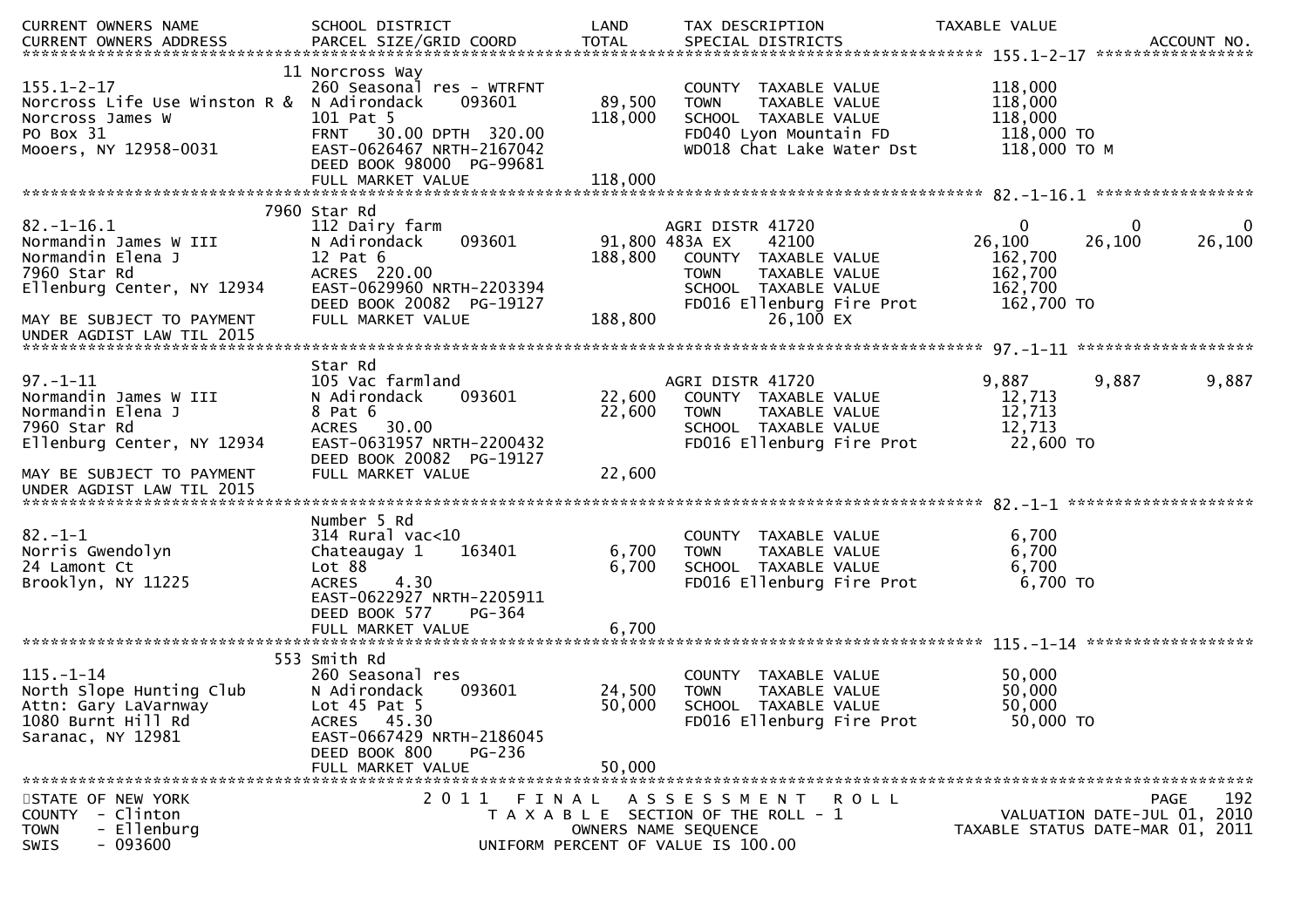| TAX MAP PARCEL NUMBER                                                                                                                               | PROPERTY LOCATION & CLASS ASSESSMENT                    |         | EXEMPTION CODE-----------------COUNTY-------TOWN------SCHOOL                  |                                                                 |                        |
|-----------------------------------------------------------------------------------------------------------------------------------------------------|---------------------------------------------------------|---------|-------------------------------------------------------------------------------|-----------------------------------------------------------------|------------------------|
| CURRENT OWNERS NAME                                                                                                                                 | SCHOOL DISTRICT<br><b>Example 12 Service State LAND</b> |         | TAX DESCRIPTION                                                               | TAXABLE VALUE                                                   |                        |
|                                                                                                                                                     |                                                         |         |                                                                               |                                                                 |                        |
|                                                                                                                                                     | 6757 Star Rd                                            |         |                                                                               |                                                                 |                        |
| $85. - 1 - 10.6$                                                                                                                                    | 270 Mfg housing                                         |         |                                                                               | 23,000                                                          |                        |
|                                                                                                                                                     | 093601<br>N Adirondack                                  | 5,000   | COUNTY TAXABLE VALUE<br>TOWN      TAXABLE VALUE                               | 23,000                                                          |                        |
|                                                                                                                                                     | Lot 3 T5omt                                             | 23,000  | SCHOOL TAXABLE VALUE                                                          | 23,000                                                          |                        |
| u Brien Fred<br>O'Brien Sandra<br>992 Moffat St<br>Verdun QC, Canada                                                                                | ACRES 1.00                                              |         | FD016 Ellenburg Fire Prot                                                     | 23,000 TO                                                       |                        |
|                                                                                                                                                     | EAST-0660598 NRTH-2206113                               |         |                                                                               |                                                                 |                        |
|                                                                                                                                                     | DEED BOOK 605<br>PG-597                                 |         |                                                                               |                                                                 |                        |
|                                                                                                                                                     |                                                         |         |                                                                               |                                                                 |                        |
|                                                                                                                                                     |                                                         |         |                                                                               |                                                                 |                        |
|                                                                                                                                                     | 139 Blanche Rd<br>210 1 Family Res                      |         |                                                                               | 8,040<br>8,040                                                  | $\mathbf 0$            |
| 155.2-1-19<br>O'Connor John R<br>139 Blanche Rd                                                                                                     | N Adirondack                                            |         | WARNONALL 41121<br>093601 - 1121 - 1121<br>1131 - 1132 - 5,000 WARCOMALL      | 13,400<br>13,400                                                | $\overline{0}$         |
|                                                                                                                                                     | 119-Pat 5-O.a.e.                                        |         | 53,600 RES STAR 41854                                                         | $\overline{\mathbf{0}}$                                         | 30,000<br>$\Omega$     |
| Merrill, NY 12955                                                                                                                                   | 860<br>ACRES 1.00 BANK                                  |         | COUNTY TAXABLE VALUE                                                          | 32,160                                                          |                        |
|                                                                                                                                                     | EAST-0632814 NRTH-2164649                               |         | TAXABLE VALUE<br><b>TOWN</b>                                                  | 32,160                                                          |                        |
|                                                                                                                                                     |                                                         |         |                                                                               |                                                                 |                        |
|                                                                                                                                                     |                                                         |         |                                                                               |                                                                 |                        |
|                                                                                                                                                     |                                                         |         |                                                                               |                                                                 |                        |
|                                                                                                                                                     | 42/44 Tallman Way                                       |         |                                                                               |                                                                 |                        |
|                                                                                                                                                     | 260 Seasonal res - WTRFNT                               |         | COUNTY TAXABLE VALUE                                                          | 147,000                                                         |                        |
|                                                                                                                                                     | 093601<br>N Adirondack                                  | 118,900 | TAXABLE VALUE<br>TOWN                                                         | 147,000                                                         |                        |
| 155.3-2-3<br>0'Driscoll's Haven Inc N Adironda<br>Attn: Patricia O'Driscoll 120 Pat 5<br>8395 S Main St ACRES 1<br>Evans Mills, NY 13637 EAST-06273 |                                                         | 147,000 | SCHOOL TAXABLE VALUE 147,000<br>FD040 Lyon Mountain FD 147,000 TO             |                                                                 |                        |
|                                                                                                                                                     | ACRES 1.10                                              |         | WD018 Chat Lake Water Dst 147,000 TO M                                        |                                                                 |                        |
|                                                                                                                                                     | EAST-0627321 NRTH-2164200<br>DEED BOOK 20011 PG-30445   |         |                                                                               |                                                                 |                        |
|                                                                                                                                                     |                                                         | 147,000 |                                                                               |                                                                 |                        |
|                                                                                                                                                     |                                                         |         |                                                                               |                                                                 |                        |
|                                                                                                                                                     | 37 Youngs Rd                                            |         |                                                                               |                                                                 |                        |
| $155.4 - 1 - 10$                                                                                                                                    | 260 Seasonal res - WTRFNT                               |         | RES STAR 41854                                                                | $\mathbf{0}$                                                    | $\mathbf{0}$<br>30,000 |
|                                                                                                                                                     | N Adirondack<br>093601                                  | 137,700 | COUNTY TAXABLE VALUE                                                          | 180,000                                                         |                        |
| o'Keefe Michael C<br>O'Keefe Patrick<br>PO Box 311<br>Lyon Mountain, NY 12952                                                                       | 119 Pat 5                                               | 180,000 | <b>TOWN</b><br>TAXABLE VALUE                                                  | 180,000                                                         |                        |
|                                                                                                                                                     | ACRES 1.20                                              |         | SCHOOL TAXABLE VALUE                                                          | 150,000                                                         |                        |
|                                                                                                                                                     | EAST-0633343 NRTH-2160868                               |         | FD040 Lyon Mountain FD                                                        | 180,000 TO                                                      |                        |
|                                                                                                                                                     | <b>PG-504</b><br>DEED BOOK 571                          |         | WD018 Chat Lake Water Dst                                                     | 178,614 ТО М                                                    |                        |
|                                                                                                                                                     | FULL MARKET VALUE                                       | 180,000 |                                                                               |                                                                 |                        |
| 155.1-1-17<br>Orcutt Christopher M<br>Orcutt Tami L<br>Comparing Dr. 260 Seasonal<br>N Adirondack<br>Lot 101 Pat<br>FRNT 100.00                     |                                                         |         |                                                                               |                                                                 |                        |
|                                                                                                                                                     | 260 Seasonal res - WTRFNT                               |         | COUNTY TAXABLE VALUE                                                          | 127,000                                                         |                        |
|                                                                                                                                                     | 093601                                                  | 94,500  | TAXABLE VALUE<br><b>TOWN</b>                                                  | 127,000                                                         |                        |
|                                                                                                                                                     |                                                         | 127,000 | SCHOOL TAXABLE VALUE                                                          | 127,000                                                         |                        |
|                                                                                                                                                     | FRNT 100.00 DPTH 450.00                                 |         | FD040 Lyon Mountain FD                                                        | 127,000 TO                                                      |                        |
| Portland, CT 06480                                                                                                                                  | <b>BANK</b><br>080                                      |         | WD018 Chat Lake Water Dst                                                     | 127,000 ТО М                                                    |                        |
|                                                                                                                                                     | EAST-0625787 NRTH-2167260                               |         |                                                                               |                                                                 |                        |
|                                                                                                                                                     | DEED BOOK 20011 PG-32095                                |         |                                                                               |                                                                 |                        |
|                                                                                                                                                     | FULL MARKET VALUE                                       | 127,000 |                                                                               |                                                                 |                        |
|                                                                                                                                                     |                                                         |         |                                                                               |                                                                 |                        |
| STATE OF NEW YORK                                                                                                                                   |                                                         |         | 2011 FINAL ASSESSMENT<br><b>ROLL</b><br>T A X A B L E SECTION OF THE ROLL - 1 |                                                                 | 193<br><b>PAGE</b>     |
| - Clinton<br>COUNTY<br>- Ellenburg<br><b>TOWN</b>                                                                                                   |                                                         |         | OWNERS NAME SEQUENCE                                                          | VALUATION DATE-JUL 01, 2010<br>TAXABLE STATUS DATE-MAR 01, 2011 |                        |
| $-093600$<br>SWIS                                                                                                                                   |                                                         |         | UNIFORM PERCENT OF VALUE IS 100.00                                            |                                                                 |                        |
|                                                                                                                                                     |                                                         |         |                                                                               |                                                                 |                        |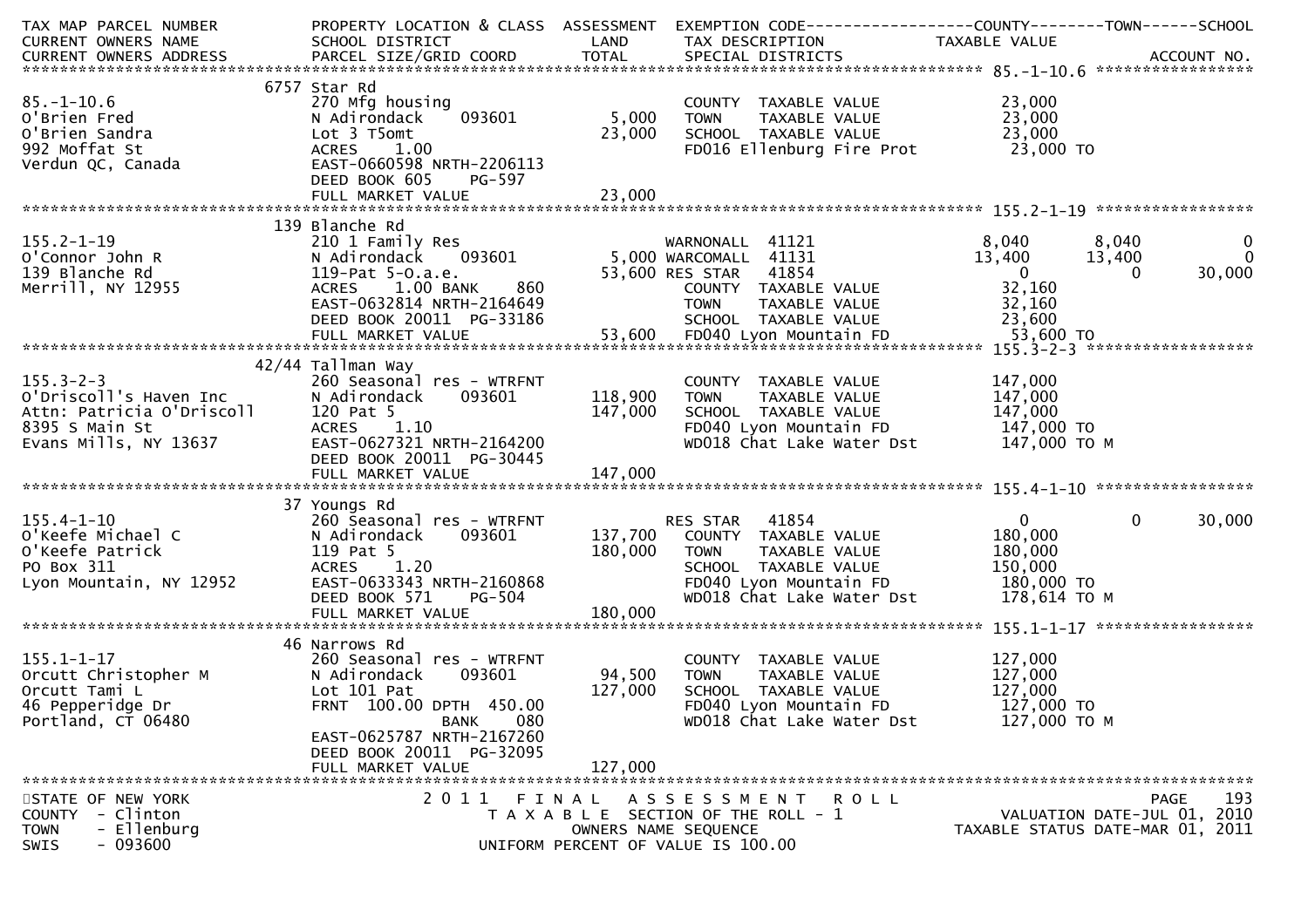| TAX MAP PARCEL NUMBER                                                                      |                                                         |        | PROPERTY LOCATION & CLASS ASSESSMENT EXEMPTION CODE---------------COUNTY-------TOWN------SCHOOL |                                  |                |        |
|--------------------------------------------------------------------------------------------|---------------------------------------------------------|--------|-------------------------------------------------------------------------------------------------|----------------------------------|----------------|--------|
| CURRENT OWNERS NAME                                                                        | SCHOOL DISTRICT<br><b>Example 18 Service State LAND</b> |        | TAX DESCRIPTION                                                                                 | TAXABLE VALUE                    |                |        |
|                                                                                            |                                                         |        |                                                                                                 |                                  |                |        |
|                                                                                            | 11 Boyea Rd                                             |        |                                                                                                 |                                  |                |        |
| $98. - 1 - 25$                                                                             | 270 Mfg housing                                         |        | 41854<br>RES STAR                                                                               | $\overline{0}$                   | $\overline{0}$ | 23,000 |
| Ormsbee Loren                                                                              | 093601<br>N Adirondack                                  |        | 5,100 COUNTY TAXABLE VALUE                                                                      | 23,000                           |                |        |
| 11 Boyea Rd                                                                                | Lot $13$ Pat $5$                                        | 23,000 | TAXABLE VALUE<br><b>TOWN</b>                                                                    | 23,000                           |                |        |
| Ellenburg Center, NY 12934                                                                 | ACRES 1.70                                              |        | SCHOOL TAXABLE VALUE                                                                            | $\overline{\mathbf{0}}$          |                |        |
|                                                                                            | EAST-0641561 NRTH-2195898                               |        | FD014 Ellenburg Ctr FD15                                                                        | 23,000 TO                        |                |        |
|                                                                                            | DEED BOOK 867<br>PG-310                                 |        |                                                                                                 |                                  |                |        |
|                                                                                            |                                                         |        |                                                                                                 |                                  |                |        |
|                                                                                            |                                                         |        |                                                                                                 |                                  |                |        |
|                                                                                            | Plank Rd                                                |        |                                                                                                 |                                  |                |        |
| $101.-1-8.1$                                                                               | 910 Priv forest                                         |        | COUNTY TAXABLE VALUE                                                                            | 29,600                           |                |        |
| Ouellette Daniel W                                                                         | 093601<br>N Adirondack                                  | 29,600 | TAXABLE VALUE<br>TOWN                                                                           | 29,600                           |                |        |
| 352 Peck Ln                                                                                | 39/40 Pat 5                                             | 29,600 | SCHOOL TAXABLE VALUE                                                                            | 29,600                           |                |        |
| Bristol, CT 06010-6100                                                                     | ACRES 95.60                                             |        | FD016 Ellenburg Fire Prot                                                                       | 29,600<br>29,600 то              |                |        |
|                                                                                            | EAST-0675572 NRTH-2193413                               |        |                                                                                                 |                                  |                |        |
|                                                                                            | DEED BOOK 959<br>PG-171                                 |        |                                                                                                 |                                  |                |        |
|                                                                                            |                                                         |        |                                                                                                 |                                  |                |        |
|                                                                                            |                                                         |        |                                                                                                 |                                  |                |        |
|                                                                                            | Rt 374                                                  |        |                                                                                                 |                                  |                |        |
|                                                                                            | 910 Priv forest                                         |        | COUNTY TAXABLE VALUE                                                                            | 9,500                            |                |        |
|                                                                                            | 093601<br>N Adirondack                                  | 9,500  | TAXABLE VALUE<br>TOWN                                                                           | 9,500                            |                |        |
|                                                                                            | Lot 183                                                 | 9,500  | SCHOOL TAXABLE VALUE                                                                            | 9,500                            |                |        |
| 159.-1-6.1<br>Ouimet Barry B<br>Ouimet Amy E<br>117 Pickering Rd<br>North Bangor, NY 12966 | ACRES 17.80                                             |        | FD016 Ellenburg Fire Prot                                                                       | 9,500 TO                         |                |        |
|                                                                                            | EAST-0677145 NRTH-2166109                               |        |                                                                                                 |                                  |                |        |
|                                                                                            | DEED BOOK 20021 PG-46574                                |        |                                                                                                 |                                  |                |        |
|                                                                                            |                                                         |        |                                                                                                 |                                  |                |        |
|                                                                                            | 54 West Hill Rd                                         |        |                                                                                                 |                                  |                |        |
| $99.1 - 1 - 39$                                                                            | 210 1 Family Res                                        |        | RES STAR 41854                                                                                  | $\overline{0}$                   | $\mathbf 0$    | 30,000 |
| Owen Carrie A                                                                              | 093601<br>N Adirondack                                  | 4,600  | COUNTY TAXABLE VALUE                                                                            | 48,400                           |                |        |
|                                                                                            | 11 Pat 5                                                | 48,400 | <b>TOWN</b><br>TAXABLE VALUE                                                                    | 48,400                           |                |        |
| 54 West Hill Rd<br>PO Box 197<br>Ellenburg Center, NY 12934                                | FRNT 100.00 DPTH 231.00                                 |        | SCHOOL TAXABLE VALUE                                                                            | 18,400                           |                |        |
|                                                                                            | EAST-0648141 NRTH-2198270                               |        | FD014 Ellenburg Ctr FD15                                                                        | 48,400 TO                        |                |        |
|                                                                                            | DEED BOOK 99001 PG-17194                                |        | LT010 Ellenburg Light 15                                                                        | 48,400 TO                        |                |        |
|                                                                                            | FULL MARKET VALUE                                       | 48,400 |                                                                                                 |                                  |                |        |
|                                                                                            |                                                         |        |                                                                                                 |                                  |                |        |
|                                                                                            | 10 Shutts Rd                                            |        |                                                                                                 |                                  |                |        |
| $155. - 2 - 8$                                                                             | 210 1 Family Res                                        |        | <b>RES STAR 41854</b>                                                                           | $\overline{0}$                   | $\mathbf{0}$   | 30,000 |
| 1ээ.-z-o<br>Pageau Donald F<br>10 Shutts Rd<br>мerrill. NY 12955                           | 093601<br>N Adirondack                                  |        | 10,400 COUNTY TAXABLE VALUE                                                                     | 68,000                           |                |        |
|                                                                                            | 103 Pat 5                                               | 68,000 | <b>TOWN</b><br>TAXABLE VALUE                                                                    | 68,000                           |                |        |
| Merrill, NY 12955                                                                          | ACRES 6.78                                              |        | SCHOOL TAXABLE VALUE                                                                            | 38,000                           |                |        |
|                                                                                            | EAST-0632585 NRTH-2165960                               |        | FD040 Lyon Mountain FD                                                                          | 68,000 TO                        |                |        |
|                                                                                            | DEED BOOK 977<br>$PG-13$                                |        |                                                                                                 |                                  |                |        |
|                                                                                            | FULL MARKET VALUE                                       | 68,000 |                                                                                                 |                                  |                |        |
|                                                                                            |                                                         |        |                                                                                                 |                                  |                |        |
| STATE OF NEW YORK                                                                          |                                                         |        | 2011 FINAL ASSESSMENT ROLL                                                                      |                                  | PAGE           | 194    |
| COUNTY - Clinton                                                                           |                                                         |        | T A X A B L E SECTION OF THE ROLL - 1                                                           | VALUATION DATE-JUL 01, 2010      |                |        |
| - Ellenburg<br><b>TOWN</b>                                                                 |                                                         |        | OWNERS NAME SEQUENCE                                                                            | TAXABLE STATUS DATE-MAR 01, 2011 |                |        |
| <b>SWIS</b><br>- 093600                                                                    |                                                         |        | UNIFORM PERCENT OF VALUE IS 100.00                                                              |                                  |                |        |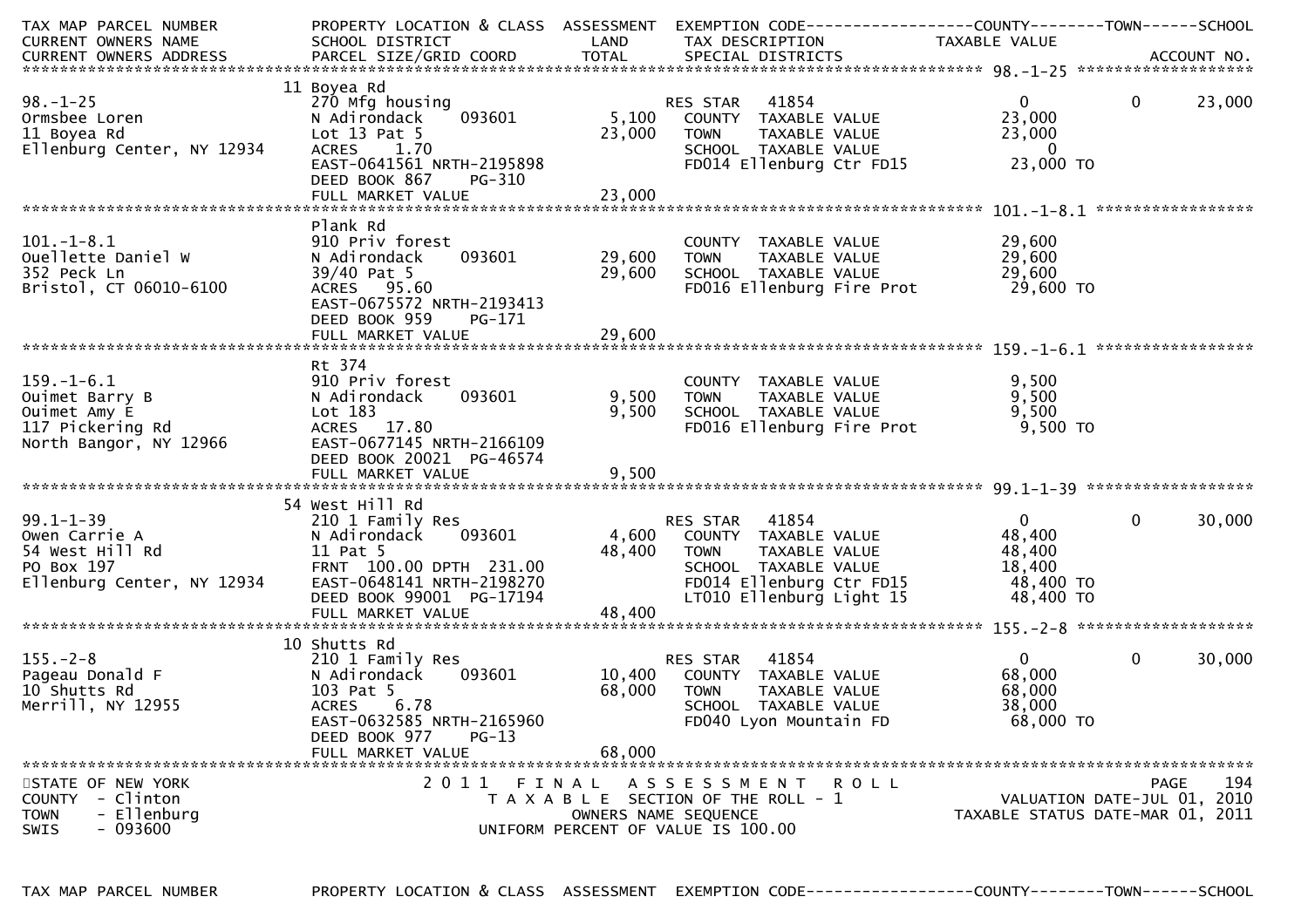| CURRENT OWNERS NAME                                 | SCHOOL DISTRICT                              | LAND                 | TAX DESCRIPTION                                                                  | TAXABLE VALUE                    |                             |
|-----------------------------------------------------|----------------------------------------------|----------------------|----------------------------------------------------------------------------------|----------------------------------|-----------------------------|
|                                                     |                                              |                      |                                                                                  |                                  |                             |
|                                                     |                                              |                      |                                                                                  |                                  |                             |
|                                                     | 1406 Bradley Pond Rd                         |                      |                                                                                  |                                  |                             |
| $128. - 1 - 13.1$                                   | 240 Rural res                                |                      | 41854<br>RES STAR                                                                | $\mathbf{0}$                     | $\mathbf{0}$<br>30,000      |
| Paine Ian                                           | N Adirondack<br>093601                       | 21,600               | COUNTY TAXABLE VALUE                                                             | 114,000                          |                             |
| Paine Deborah                                       | 51/70 Pat 5                                  | 114,000              | <b>TOWN</b><br>TAXABLE VALUE                                                     | 114,000                          |                             |
| 1406 Bradley Pond Rd                                | ACRES 62.00                                  |                      | SCHOOL TAXABLE VALUE                                                             | 84,000                           |                             |
| Ellenburg Center, NY 12934                          | EAST-0649774 NRTH-2182849                    |                      | FD016 Ellenburg Fire Prot                                                        | 114,000 TO                       |                             |
|                                                     | DEED BOOK 880<br><b>PG-220</b>               |                      |                                                                                  |                                  |                             |
|                                                     |                                              |                      |                                                                                  |                                  |                             |
|                                                     |                                              |                      |                                                                                  |                                  |                             |
|                                                     | Bull Run Rd                                  |                      |                                                                                  |                                  |                             |
| $40. - 1 - 18$                                      | 321 Abandoned ag                             |                      | COUNTY TAXABLE VALUE                                                             | 16,500                           |                             |
| Parker James W                                      | 093601<br>N Adirondack                       | 16,500               | TAXABLE VALUE<br><b>TOWN</b>                                                     | 16,500                           |                             |
| Parker Shirley                                      | 41 Pat 6                                     | 16,500               | SCHOOL TAXABLE VALUE                                                             | 16,500                           |                             |
| 130-33 29th St                                      | ACRES 27.00                                  |                      | FD016 Ellenburg Fire Prot                                                        | 16,500 TO                        |                             |
| Laurelton, NY 11413                                 | EAST-0669089 NRTH-2228280                    |                      |                                                                                  |                                  |                             |
|                                                     | DEED BOOK 534<br>PG-254                      |                      |                                                                                  |                                  |                             |
|                                                     | FULL MARKET VALUE                            | 16,500               |                                                                                  |                                  |                             |
|                                                     |                                              |                      |                                                                                  |                                  |                             |
|                                                     | 5022 Rt 11                                   |                      |                                                                                  |                                  |                             |
| $71.3 - 2 - 23$                                     | 210 1 Family Res                             |                      | COUNTY TAXABLE VALUE                                                             | 15,800                           |                             |
| Parrott Edna                                        | 093601<br>N Adirondack                       | 3,200                | TAXABLE VALUE<br><b>TOWN</b>                                                     | 15,800                           |                             |
| 8479 SE Eagle Ave                                   | 20 Pat 6                                     | 15,800               | SCHOOL TAXABLE VALUE                                                             | 15,800                           |                             |
| Hobe Sound, FL 33455                                | FRNT 82.00 DPTH 220.00                       |                      | FD002 Ellenburg Dpt FD 21                                                        | 15,800 TO                        |                             |
|                                                     | EAST-0675088 NRTH-2213801                    |                      | LT011 Ellenburg Light 21                                                         | 15,800 TO                        |                             |
|                                                     | DEED BOOK 20041 PG-77378                     |                      |                                                                                  |                                  |                             |
|                                                     |                                              |                      |                                                                                  |                                  |                             |
|                                                     |                                              |                      |                                                                                  |                                  |                             |
|                                                     | 5016 Rt 11                                   |                      |                                                                                  |                                  |                             |
| $71.3 - 2 - 26$                                     | 210 1 Family Res                             |                      | COUNTY TAXABLE VALUE                                                             | 44,000                           |                             |
| Parrott Richard                                     | 093601<br>N Adirondack                       | 2,400                | <b>TOWN</b><br>TAXABLE VALUE                                                     | 44,000                           |                             |
| Parrott Edna                                        | Lot $20$ Omt $6$                             | 44,000               | SCHOOL TAXABLE VALUE                                                             | 44,000                           |                             |
| 8479 SE Eagle Ave                                   | 54.00 DPTH 100.00<br><b>FRNT</b>             |                      | FD002 Ellenburg Dpt FD 21                                                        | 44,000 TO                        |                             |
| Hobe Sound, FL 33455                                | EAST-0675040 NRTH-2213647                    |                      | LT011 Ellenburg Light 21                                                         | 44,000 TO                        |                             |
|                                                     | DEED BOOK 746<br>$PG-45$                     |                      |                                                                                  |                                  |                             |
|                                                     | FULL MARKET VALUE                            | 44,000               |                                                                                  |                                  |                             |
|                                                     |                                              |                      |                                                                                  |                                  |                             |
|                                                     | 5202 Rt 11                                   |                      |                                                                                  |                                  |                             |
| $71. - 1 - 3$                                       | 210 1 Family Res                             |                      | 41854<br>RES STAR                                                                | $\mathbf{0}$                     | 0<br>30,000                 |
| Parrotte Tonya M                                    | N Adirondack<br>093601                       | 4,700                | COUNTY TAXABLE VALUE                                                             | 76,000                           |                             |
| PO Box 83                                           | 20 Pat 6                                     | 76,000               | TAXABLE VALUE<br><b>TOWN</b>                                                     | 76,000                           |                             |
| Ellenburg, NY 12933                                 | FRNT 140.70 DPTH 200.00                      |                      | SCHOOL TAXABLE VALUE                                                             | 46,000                           |                             |
|                                                     | EAST-0670893 NRTH-2212192                    |                      | FD002 Ellenburg Dpt FD 21                                                        | 76,000 TO                        |                             |
|                                                     | DEED BOOK 20041 PG-66967                     |                      | LT011 Ellenburg Light 21                                                         | 76,000 TO                        |                             |
|                                                     | FULL MARKET VALUE                            | 76,000               |                                                                                  |                                  |                             |
|                                                     |                                              |                      |                                                                                  |                                  |                             |
| STATE OF NEW YORK                                   | 2011                                         | FINAL                | ASSESSMENT ROLL                                                                  |                                  | 195<br>PAGE                 |
| COUNTY - Clinton                                    |                                              |                      | T A X A B L E SECTION OF THE ROLL - 1                                            |                                  | VALUATION DATE-JUL 01, 2010 |
| - Ellenburg<br><b>TOWN</b>                          |                                              | OWNERS NAME SEQUENCE |                                                                                  | TAXABLE STATUS DATE-MAR 01, 2011 |                             |
| - 093600<br><b>SWIS</b>                             |                                              |                      | UNIFORM PERCENT OF VALUE IS 100.00                                               |                                  |                             |
|                                                     |                                              |                      |                                                                                  |                                  |                             |
|                                                     |                                              |                      |                                                                                  |                                  |                             |
|                                                     |                                              |                      |                                                                                  |                                  |                             |
|                                                     |                                              |                      |                                                                                  |                                  |                             |
|                                                     |                                              |                      |                                                                                  |                                  |                             |
| TAX MAP PARCEL NUMBER<br><b>CURRENT OWNERS NAME</b> | PROPERTY LOCATION & CLASS<br>SCHOOL DISTRICT | ASSESSMENT<br>LAND   | EXEMPTION CODE-----------------COUNTY--------TOWN------SCHOOL<br>TAX DESCRIPTION | TAXABLE VALUE                    |                             |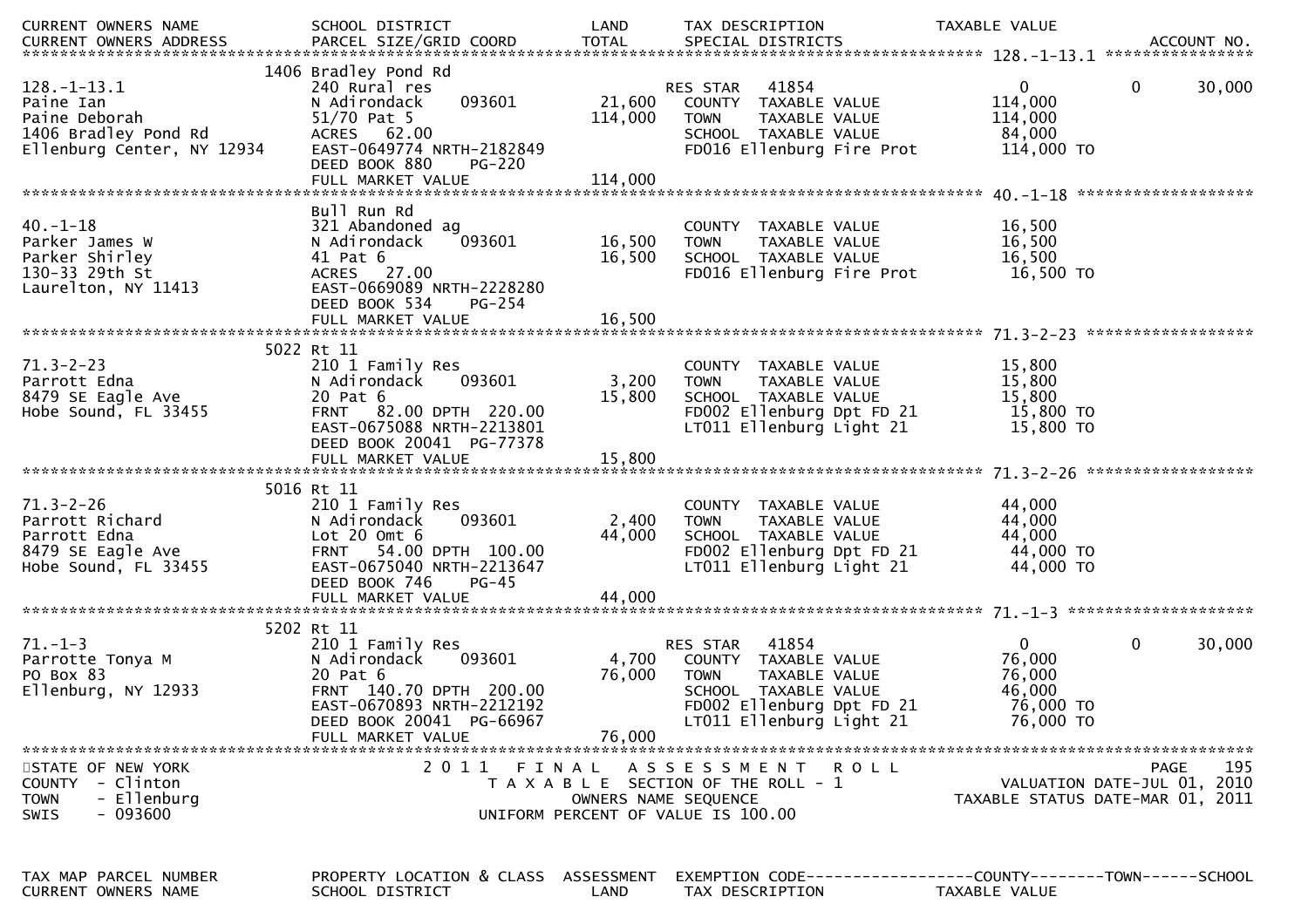| .CURRENT OWNERS ADDRESS PARCEL SIZE/GRID COORD TOTAL SPECIAL DISTRICTS ACCOUNT NO ACCOUNT NO ACCOUNT NO AND ARTY |                                                                                                                                                                         |                                    |                                                                                                                                      |                                                             |                                            |
|------------------------------------------------------------------------------------------------------------------|-------------------------------------------------------------------------------------------------------------------------------------------------------------------------|------------------------------------|--------------------------------------------------------------------------------------------------------------------------------------|-------------------------------------------------------------|--------------------------------------------|
| $116. - 1 - 8.1$<br>Patnode Jared Clay<br>Patnode Sonya<br>1077 Plank Rd<br>Ellenburg Depot, NY 12935            | 1077 Plank Rd<br>210 1 Family Res<br>093601<br>N Adirondack<br>79/80 Pat 5<br>5.00 BANK<br>850<br><b>ACRES</b><br>EAST-0678934 NRTH-2186302<br>DEED BOOK 20102 PG-33614 | 7,500<br>200,000                   | 41854<br>RES STAR<br>COUNTY TAXABLE VALUE<br>TAXABLE VALUE<br><b>TOWN</b><br>SCHOOL TAXABLE VALUE<br>FD016 Ellenburg Fire Prot       | $\mathbf{0}$<br>200,000<br>200,000<br>170,000<br>200,000 TO | $\mathbf{0}$<br>30,000                     |
| $99 - 2 - 7$                                                                                                     | 20 Carpenter St<br>210 1 Family Res                                                                                                                                     |                                    | 41854<br>RES STAR                                                                                                                    | $\mathbf{0}$                                                | $\mathbf 0$<br>30,000                      |
| Patnode Randy J<br>Patnode Amy L<br>PO Box 126<br>Ellenburg Center, NY 12934                                     | 093601<br>N Adirondack<br>10 Pat 5<br>1.10<br><b>ACRES</b><br>EAST-0651069 NRTH-2199116<br>DEED BOOK 861<br>PG-257                                                      | 5,000<br>56,000                    | COUNTY TAXABLE VALUE<br>TAXABLE VALUE<br><b>TOWN</b><br>SCHOOL TAXABLE VALUE<br>FD014 Ellenburg Ctr FD15<br>LT010 Ellenburg Light 15 | 56,000<br>56,000<br>26,000<br>56,000 TO<br>56,000 TO        |                                            |
|                                                                                                                  | FULL MARKET VALUE                                                                                                                                                       | 56,000                             |                                                                                                                                      |                                                             |                                            |
| $155. - 2 - 2.1$<br>Patnode Richard J<br>Patnode Joanne<br>20 Bigelow Rd<br>Merrill, NY 12955                    | Bigelow Rd<br>$314$ Rural vac<10<br>093601<br>N Adirondack<br>T5omt Lot 102<br>6.70<br><b>ACRES</b><br>EAST-0633387 NRTH-2165902<br>DEED BOOK 20061 PG-90506            | 12,900<br>12,900                   | COUNTY TAXABLE VALUE<br>TAXABLE VALUE<br><b>TOWN</b><br>SCHOOL TAXABLE VALUE<br>FD040 Lyon Mountain FD                               | 12,900<br>12,900<br>12,900<br>12,900 TO                     |                                            |
|                                                                                                                  |                                                                                                                                                                         |                                    |                                                                                                                                      |                                                             |                                            |
| $155. - 2 - 2.14$<br>Patnode Richard J<br>Patnode Jo Anne<br>20 Bigelow Rd<br>Merrill, NY 12955-2701             | 20 Bigelow Rd<br>210 1 Family Res<br>N Adirondack<br>093601<br>Lot 102 T5omt<br>5.00<br><b>ACRES</b><br>EAST-0633273 NRTH-2166242<br>DEED BOOK 20041 PG-66059           | 12,000<br>118,000                  | RES STAR 41854<br>COUNTY TAXABLE VALUE<br><b>TOWN</b><br>TAXABLE VALUE<br>SCHOOL TAXABLE VALUE<br>FD040 Lyon Mountain FD             | $\mathbf 0$<br>118,000<br>118,000<br>88,000<br>118,000 TO   | $\mathbf 0$<br>30,000                      |
|                                                                                                                  | 87 Bull Run Rd                                                                                                                                                          |                                    |                                                                                                                                      |                                                             |                                            |
| $70. - 1 - 1.1$<br>Patnode Ronald<br>87 Bull Run Rd<br>Ellenburg Depot, NY 12935                                 | 241 Rural res&ag<br>093601<br>N Adirondack<br>22 Pat 6<br>ACRES 129.40<br>EAST-0665544 NRTH-2213958                                                                     | 43,500<br>76,000                   | 41834<br>SR STAR<br>COUNTY TAXABLE VALUE<br><b>TOWN</b><br>TAXABLE VALUE<br>SCHOOL TAXABLE VALUE<br>FD002 Ellenburg Dpt FD 21        | $\mathbf{0}$<br>76,000<br>76,000<br>15,900<br>76,000 TO     | $\mathbf 0$<br>60,100                      |
|                                                                                                                  | DEED BOOK 527<br>PG-157<br>FULL MARKET VALUE                                                                                                                            | 76,000                             |                                                                                                                                      |                                                             |                                            |
| STATE OF NEW YORK<br>COUNTY - Clinton<br>- Ellenburg<br><b>TOWN</b><br>- 093600<br><b>SWIS</b>                   | 2011<br>FINAL                                                                                                                                                           |                                    | ASSESSMENT ROLL<br>T A X A B L E SECTION OF THE ROLL - 1<br>OWNERS NAME SEOUENCE<br>UNIFORM PERCENT OF VALUE IS 100.00               | TAXABLE STATUS DATE-MAR 01, 2011                            | 196<br>PAGE<br>VALUATION DATE-JUL 01, 2010 |
| TAX MAP PARCEL NUMBER<br><b>CURRENT OWNERS NAME</b><br><b>CURRENT OWNERS ADDRESS</b>                             | PROPERTY LOCATION & CLASS<br>SCHOOL DISTRICT<br>PARCEL SIZE/GRID COORD                                                                                                  | ASSESSMENT<br>LAND<br><b>TOTAL</b> | EXEMPTION CODE-----------------COUNTY-------TOWN------SCHOOL<br>TAX DESCRIPTION<br>SPECIAL DISTRICTS                                 | TAXABLE VALUE                                               | ACCOUNT NO.                                |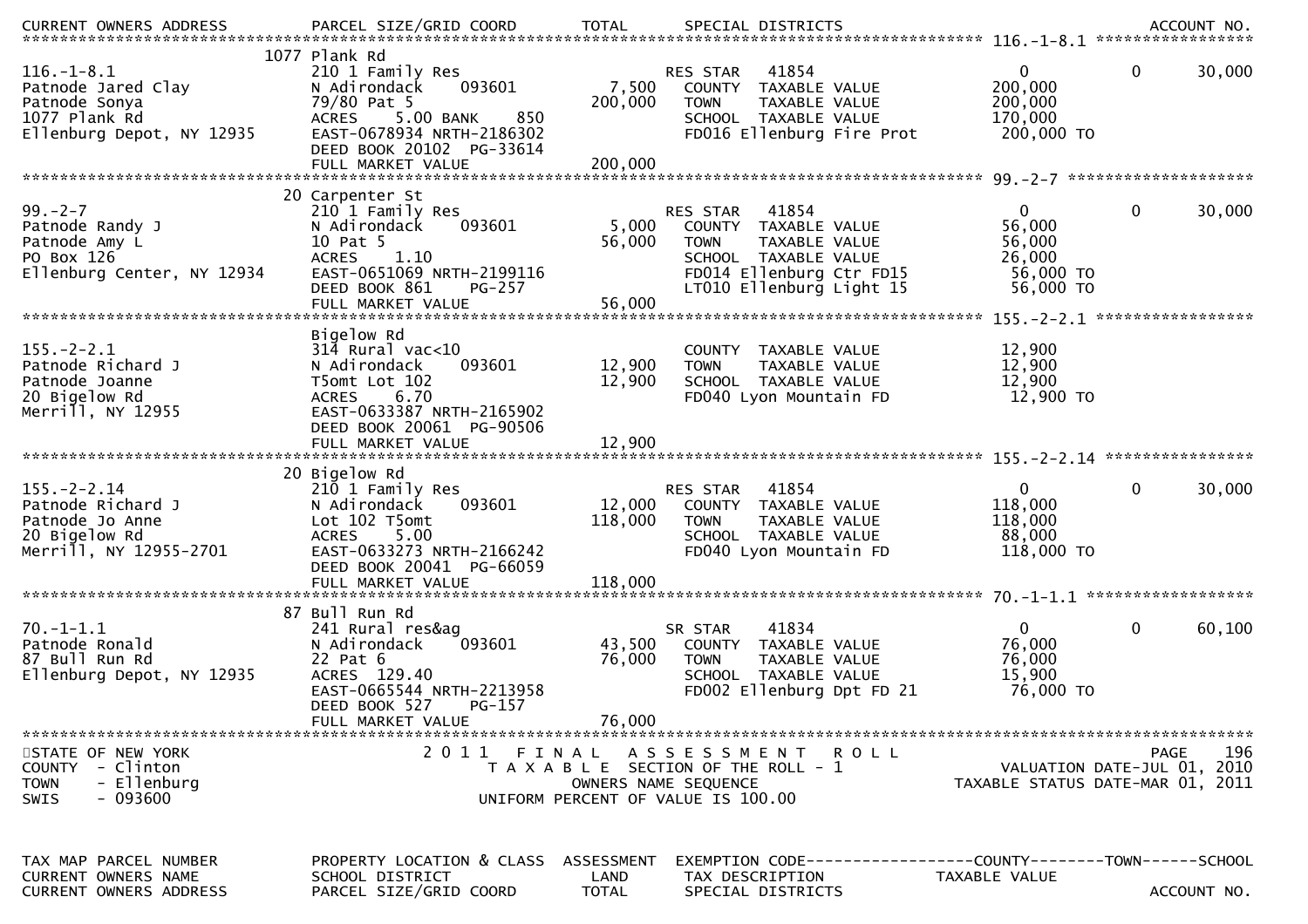|                               | Rt 11                                                |                      |                                             |                                  |                    |
|-------------------------------|------------------------------------------------------|----------------------|---------------------------------------------|----------------------------------|--------------------|
| $84. - 1 - 10.11$             | 321 Abandoned ag                                     |                      | COUNTY TAXABLE VALUE                        | 9,700                            |                    |
|                               |                                                      |                      |                                             |                                  |                    |
| Paulson Jerold L              | 093601<br>N Adirondack                               | 9,700                | TAXABLE VALUE<br><b>TOWN</b>                | 9,700                            |                    |
| 85-29 109th St                | 8.50<br><b>ACRES</b>                                 | 9,700                | SCHOOL TAXABLE VALUE                        | 9,700                            |                    |
| Richmond Hill, NY 11418       | EAST-0658437 NRTH-2210171<br>DEED BOOK 856<br>PG-139 |                      | FD016 Ellenburg Fire Prot                   | 9,700 TO                         |                    |
|                               | FULL MARKET VALUE                                    | 9,700                |                                             |                                  |                    |
|                               |                                                      |                      |                                             |                                  |                    |
|                               | 5098 Rt 11                                           |                      |                                             |                                  |                    |
| $71.3 - 2 - 6$                | 210 1 Family Res                                     |                      | COUNTY TAXABLE VALUE                        | 46,500                           |                    |
| Peacock Robert H Jr           | N Adirondack<br>093601                               | 3,500                | TAXABLE VALUE<br><b>TOWN</b>                | 46,500                           |                    |
| Peacock Jill G                | 20 Pat 6                                             | 46,500               | SCHOOL TAXABLE VALUE                        | 46,500                           |                    |
|                               | FRNT 87.98 DPTH 125.80                               |                      |                                             |                                  |                    |
| 5098 Rt 11                    |                                                      |                      | FD002 Ellenburg Dpt FD 21                   | 46,500 TO                        |                    |
| Ellenburg Depot, NY 12935     | EAST-0673036 NRTH-2213382                            |                      | LT011 Ellenburg Light 21                    | 46,500 TO                        |                    |
|                               | DEED BOOK 20072 PG-9116                              |                      |                                             |                                  |                    |
|                               |                                                      |                      |                                             |                                  |                    |
|                               |                                                      |                      |                                             |                                  |                    |
|                               | 157 Bigelow Rd                                       |                      |                                             |                                  |                    |
| $141 - 3 - 1$                 | 260 Seasonal res                                     |                      | COUNTY TAXABLE VALUE                        | 116,500                          |                    |
| Pearce Philip W               | 093601<br>N Adirondack                               | 13,500               |                                             |                                  |                    |
|                               |                                                      |                      | TAXABLE VALUE<br><b>TOWN</b>                | 116,500                          |                    |
| 5179 W Bluff Dr               | Lot 102 T5omt                                        | 116,500              | SCHOOL TAXABLE VALUE                        | 116,500                          |                    |
| Keuka Park, NY 14478          | <b>ACRES</b><br>18.00                                |                      | FD040 Lyon Mountain FD                      | 116,500 TO                       |                    |
|                               | EAST-0631316 NRTH-2169219                            |                      |                                             |                                  |                    |
|                               | DEED BOOK 20102 PG-35239                             |                      |                                             |                                  |                    |
|                               | FULL MARKET VALUE                                    | 116,500              |                                             |                                  |                    |
|                               |                                                      |                      |                                             |                                  |                    |
|                               | 23 Tacey Rd                                          |                      | 57 PCT OF VALUE USED FOR EXEMPTION PURPOSES |                                  |                    |
| $112. - 1 - 7.2$              |                                                      |                      |                                             |                                  | 0                  |
|                               |                                                      |                      |                                             |                                  |                    |
|                               | 241 Rural res&ag                                     |                      | WARNONALL 41121                             | 13,210<br>13,210                 |                    |
| Pearson Richard A             | N Adirondack<br>093601                               |                      | 70,900 AGRI DISTR 41720                     | $\mathbf{0}$                     | $\mathbf 0$<br>0   |
| Pearson Kathleen              | Lot 22 & 23 T5omt                                    | 154,500 RES STAR     | 41854                                       | $\overline{0}$                   | $\Omega$           |
|                               |                                                      |                      |                                             |                                  | 30,000             |
| 23 Tacey Rd                   | ACRES 194.20                                         |                      | COUNTY TAXABLE VALUE                        | 141,290                          |                    |
| Merrill, NY 12955             | EAST-0626997 NRTH-2188879                            |                      | <b>TOWN</b><br>TAXABLE VALUE                | 141,290                          |                    |
|                               | DEED BOOK 914<br>PG-32                               |                      | SCHOOL TAXABLE VALUE                        | 124,500                          |                    |
| MAY BE SUBJECT TO PAYMENT     | FULL MARKET VALUE                                    |                      | 154,500 FD016 Ellenburg Fire Prot           | 154,500 TO                       |                    |
| UNDER AGDIST LAW TIL 2015     |                                                      |                      |                                             |                                  |                    |
|                               |                                                      |                      |                                             |                                  |                    |
|                               | 5104 Rt 11                                           |                      |                                             |                                  |                    |
| $71.3 - 2 - 3$                | 210 1 Family Res                                     |                      | COUNTY TAXABLE VALUE                        | 43,800                           |                    |
| Pecor Wade                    | N Adirondack<br>093601                               | 3,900                | TAXABLE VALUE<br>TOWN                       | 43,800                           |                    |
|                               |                                                      |                      |                                             |                                  |                    |
| PO Box 253                    | 20 Pat 6                                             | 43,800               | SCHOOL TAXABLE VALUE                        | 43,800                           |                    |
| Ellenburg Depot, NY 12935     | <b>FRNT</b><br>80.00 DPTH 220.00                     |                      | FD002 Ellenburg Dpt FD 21                   | 43,800 TO                        |                    |
|                               | EAST-0672867 NRTH-2213356                            |                      | LT011 Ellenburg Light 21                    | 43,800 TO                        |                    |
|                               | DEED BOOK 20021 PG-48945                             |                      |                                             |                                  |                    |
|                               | FULL MARKET VALUE                                    | 43,800               |                                             |                                  |                    |
|                               |                                                      |                      |                                             |                                  |                    |
| STATE OF NEW YORK             | 2011                                                 | FINAL                | A S S E S S M E N T<br>R O L L              |                                  | 197<br><b>PAGE</b> |
| COUNTY - Clinton              |                                                      |                      | T A X A B L E SECTION OF THE ROLL - 1       | VALUATION DATE-JUL 01, 2010      |                    |
| - Ellenburg<br><b>TOWN</b>    |                                                      | OWNERS NAME SEQUENCE |                                             | TAXABLE STATUS DATE-MAR 01, 2011 |                    |
|                               |                                                      |                      |                                             |                                  |                    |
| $-093600$<br><b>SWIS</b>      |                                                      |                      | UNIFORM PERCENT OF VALUE IS 100.00          |                                  |                    |
|                               |                                                      |                      |                                             |                                  |                    |
|                               |                                                      |                      |                                             |                                  |                    |
|                               |                                                      |                      |                                             |                                  |                    |
| TAX MAP PARCEL NUMBER         | PROPERTY LOCATION & CLASS ASSESSMENT                 |                      |                                             |                                  |                    |
| CURRENT OWNERS NAME           | SCHOOL DISTRICT                                      | LAND                 | TAX DESCRIPTION                             | TAXABLE VALUE                    |                    |
| <b>CURRENT OWNERS ADDRESS</b> | PARCEL SIZE/GRID COORD                               | <b>TOTAL</b>         | SPECIAL DISTRICTS                           |                                  | ACCOUNT NO.        |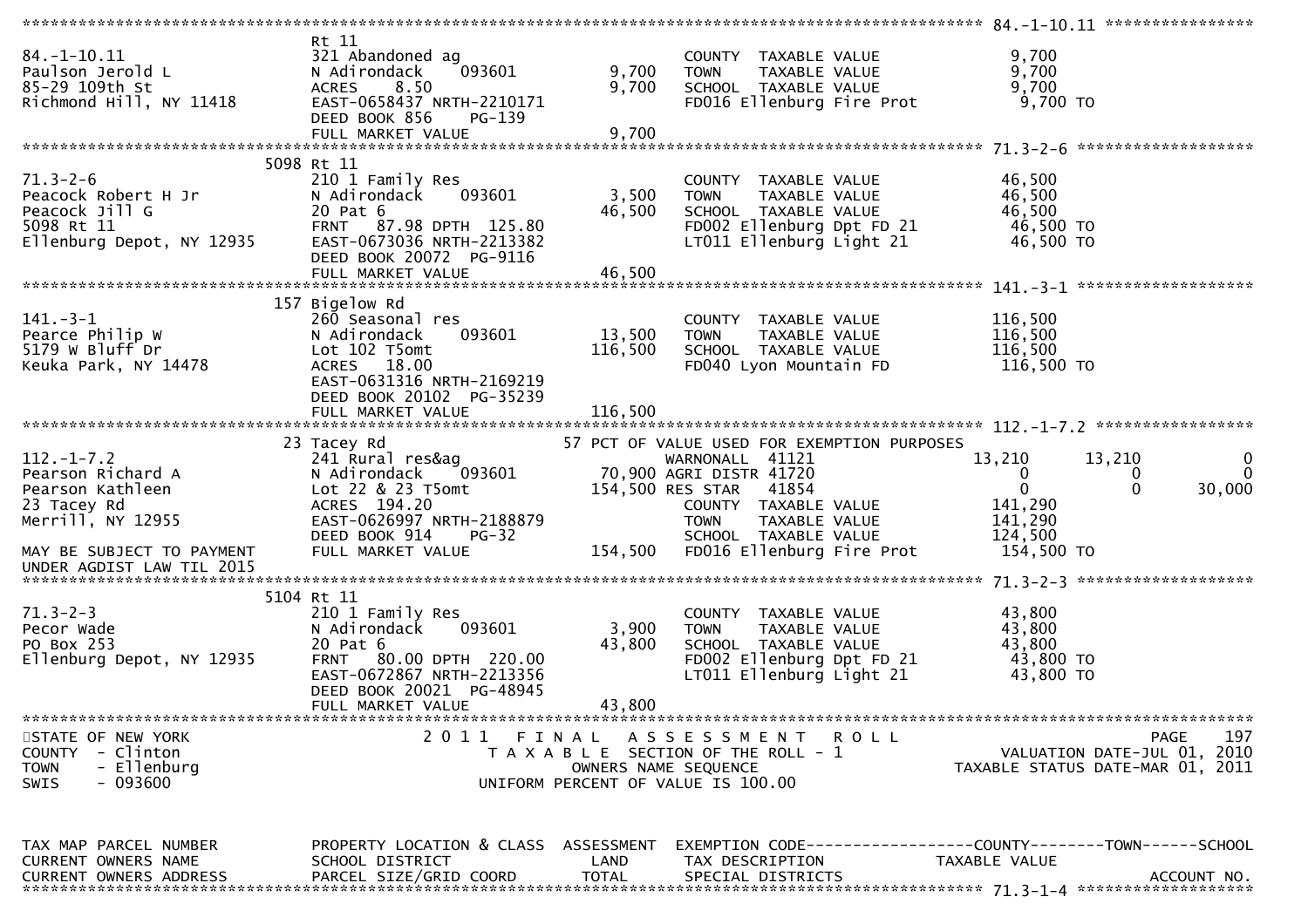| $71.3 - 1 - 4$<br>Pecor Wade J<br>PO Box 253<br>Ellenburg Depot, NY 12935                    | 5158 Rt 11<br>210 1 Family Res<br>N Adirondack<br>093601<br>20 Pat 6<br>1.20<br><b>ACRES</b>                                                             | 5,000<br>41,500      | 41854<br><b>RES STAR</b><br>COUNTY TAXABLE VALUE<br>TAXABLE VALUE<br><b>TOWN</b><br>SCHOOL TAXABLE VALUE                                                         | $\overline{0}$<br>41,500<br>41,500<br>11,500                         | $\overline{0}$<br>30,000                                        |
|----------------------------------------------------------------------------------------------|----------------------------------------------------------------------------------------------------------------------------------------------------------|----------------------|------------------------------------------------------------------------------------------------------------------------------------------------------------------|----------------------------------------------------------------------|-----------------------------------------------------------------|
|                                                                                              | EAST-0671800 NRTH-2212644<br>DEED BOOK 20021 PG-38651<br>FULL MARKET VALUE                                                                               | 41,500               | FD002 Ellenburg Dpt FD 21<br>LT011 Ellenburg Light 21                                                                                                            | 41,500 TO<br>41,500 TO                                               |                                                                 |
|                                                                                              | Plank Rd                                                                                                                                                 |                      |                                                                                                                                                                  |                                                                      |                                                                 |
| $159. - 1 - 10$<br>Pecore Christopher<br>57 Grace Ave<br>Plattsburgh, NY 12901               | $314$ Rural vac<10<br>N Adirondack<br>093601<br>6ot 111 Pat 5<br><b>ACRES</b><br>3.00<br>EAST-0682447 NRTH-2168756<br>DEED BOOK 20041 PG-76442           | 6,300<br>6,300       | COUNTY<br>TAXABLE VALUE<br>TAXABLE VALUE<br><b>TOWN</b><br>SCHOOL TAXABLE VALUE<br>FD016 Ellenburg Fire Prot                                                     | 6,300<br>6,300<br>6,300<br>6,300 то                                  |                                                                 |
|                                                                                              |                                                                                                                                                          |                      |                                                                                                                                                                  |                                                                      |                                                                 |
| $155. - 2 - 2.13$<br>Pecore Christopher P<br>57 Grace Ave<br>Plattsburgh, NY 12901           | Bigelow Rd<br>$314$ Rural vac<10<br>093601<br>N Adirondack<br>Lot 102 T5omt<br><b>ACRES</b><br>5.40<br>EAST-0633229 NRTH-2166544                         | 12,200<br>12,200     | COUNTY TAXABLE VALUE<br>TAXABLE VALUE<br><b>TOWN</b><br>SCHOOL TAXABLE VALUE<br>FD040 Lyon Mountain FD                                                           | 12,200<br>12,200<br>12,200<br>12,200 TO                              |                                                                 |
|                                                                                              | DEED BOOK 20051 PG-86598<br>FULL MARKET VALUE                                                                                                            | 12,200               |                                                                                                                                                                  |                                                                      |                                                                 |
|                                                                                              | 7175 Star Rd                                                                                                                                             |                      |                                                                                                                                                                  |                                                                      |                                                                 |
| $84. - 1 - 19.3$<br>Pedriani Robin<br>Pedriani James<br>7175 Star Rd<br>Ellenburg Center, NY | 210 1 Family Res<br>N Adirondack<br>093601<br>Lot 5 T6omt<br><b>ACRES</b><br>1.00<br>EAST-0650419 NRTH-2204437                                           | 57,200               | 41131<br>WARCOMALL<br>41854<br>5,000 RES STAR<br>COUNTY TAXABLE VALUE<br><b>TOWN</b><br>TAXABLE VALUE<br>SCHOOL TAXABLE VALUE                                    | 14,300<br>$\overline{0}$<br>42,900<br>42,900<br>27,200               | 14,300<br>30,000                                                |
|                                                                                              | 12934-2019 DEED BOOK 20001 PG-26028                                                                                                                      |                      | FD014 Ellenburg Ctr FD15                                                                                                                                         | 57,200 TO                                                            |                                                                 |
|                                                                                              | 111 West Hill Rd                                                                                                                                         |                      |                                                                                                                                                                  |                                                                      |                                                                 |
| $99.1 - 3 - 3.1$<br>Peets Roger<br>Peets Carol M<br>111 West Hill Rd<br>Ellenburg Center, NY | 210 1 Family Res<br>N Adirondack<br>093601<br>Lot 11 T5 Omt<br>FRNT 80.10 DPTH 134.99<br>EAST-0646935 NRTH-2197511<br>12934-2404 DEED BOOK 939<br>PG-216 | 3,400<br>72,000      | 41854<br><b>RES STAR</b><br>COUNTY TAXABLE VALUE<br>TAXABLE VALUE<br><b>TOWN</b><br>SCHOOL TAXABLE VALUE<br>FD014 Ellenburg Ctr FD15<br>LT010 Ellenburg Light 15 | $\mathbf{0}$<br>72,000<br>72,000<br>42,000<br>72,000 TO<br>72,000 TO | 0<br>30,000                                                     |
|                                                                                              | FULL MARKET VALUE                                                                                                                                        | 72,000               |                                                                                                                                                                  |                                                                      |                                                                 |
| STATE OF NEW YORK                                                                            |                                                                                                                                                          |                      | 2011 FINAL ASSESSMENT ROLL                                                                                                                                       |                                                                      | PAGE<br>198                                                     |
| COUNTY - Clinton<br><b>TOWN</b><br>- Ellenburg<br>- 093600<br><b>SWIS</b>                    |                                                                                                                                                          |                      | T A X A B L E SECTION OF THE ROLL - 1<br>OWNERS NAME SEQUENCE<br>UNIFORM PERCENT OF VALUE IS 100.00                                                              |                                                                      | VALUATION DATE-JUL 01, 2010<br>TAXABLE STATUS DATE-MAR 01, 2011 |
|                                                                                              |                                                                                                                                                          |                      |                                                                                                                                                                  |                                                                      |                                                                 |
| TAX MAP PARCEL NUMBER<br>CURRENT OWNERS NAME<br><b>CURRENT OWNERS ADDRESS</b>                | PROPERTY LOCATION & CLASS ASSESSMENT<br>SCHOOL DISTRICT<br>PARCEL SIZE/GRID COORD                                                                        | LAND<br><b>TOTAL</b> | EXEMPTION        CODE-----------------COUNTY-------TOWN------SCHOOL<br>TAX DESCRIPTION<br>SPECIAL DISTRICTS                                                      | TAXABLE VALUE                                                        | ACCOUNT NO.                                                     |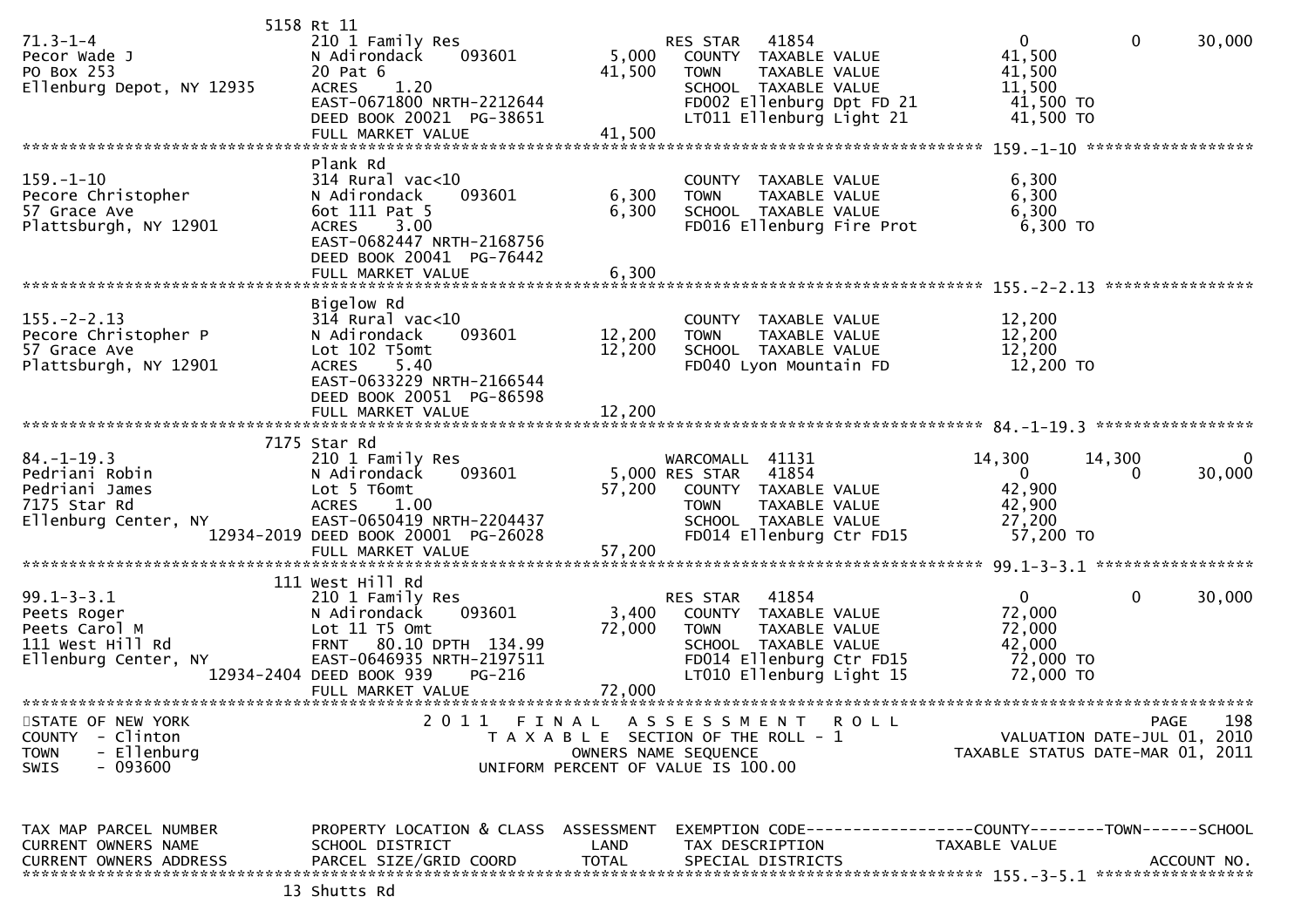| $155. - 3 - 5.1$<br>Peets Wilroy J<br>Peets Donna L<br>13 Shutts Rd<br>Merrill, NY 12955                 | 240 Rural res<br>093601<br>N Adirondack<br>$110/120$ Pat 5<br>ACRES 108.30<br>EAST-0631450 NRTH-2164201<br>DEED BOOK 20072 PG-11067<br>FULL MARKET VALUE                      | 30,400<br>146,400<br>146,400       | 41854<br>RES STAR<br>COUNTY TAXABLE VALUE<br><b>TOWN</b><br>TAXABLE VALUE<br>SCHOOL TAXABLE VALUE<br>FD040 Lyon Mountain FD               | $\overline{0}$<br>146,400<br>146,400<br>116,400<br>146,400 TO | $\mathbf{0}$<br>30,000                                                                |
|----------------------------------------------------------------------------------------------------------|-------------------------------------------------------------------------------------------------------------------------------------------------------------------------------|------------------------------------|-------------------------------------------------------------------------------------------------------------------------------------------|---------------------------------------------------------------|---------------------------------------------------------------------------------------|
|                                                                                                          | 6737 Star Rd                                                                                                                                                                  |                                    |                                                                                                                                           |                                                               |                                                                                       |
| $85. - 1 - 1.2$<br>Pelkey Eugene E Jr<br>6754 Star Rd<br>Ellenburg Center, NY 12934                      | 210 1 Family Res<br>N Adirondack<br>093601<br>Lot 3 T5omt<br>1.10 BANK<br>860<br><b>ACRES</b><br>EAST-0661174 NRTH-2206230<br>DEED BOOK 20041 PG-71263<br>FULL MARKET VALUE   | 5,500<br>61,000<br>61,000          | 41854<br>RES STAR<br>COUNTY TAXABLE VALUE<br><b>TOWN</b><br>TAXABLE VALUE<br>SCHOOL TAXABLE VALUE<br>FD016 Ellenburg Fire Prot            | $\overline{0}$<br>61,000<br>61,000<br>31,000<br>61,000 TO     | $\mathbf 0$<br>30,000                                                                 |
|                                                                                                          |                                                                                                                                                                               |                                    |                                                                                                                                           |                                                               |                                                                                       |
| $82. - 1 - 18.3$<br>Pella Paul W Jr<br>8324 Kennebec Rd<br>Willow Springs, NC 27592-9591                 | Star Rd<br>$314$ Rural vac< $10$<br>093601<br>N Adirondack<br>Lot 12 Tlomt<br>4.30<br><b>ACRES</b><br>EAST-0626087 NRTH-2201664<br>DEED BOOK 619<br>PG-838                    | 7,100<br>7,100                     | COUNTY TAXABLE VALUE<br>TAXABLE VALUE<br><b>TOWN</b><br>SCHOOL TAXABLE VALUE<br>FD016 Ellenburg Fire Prot                                 | 7,100<br>7,100<br>7,100<br>7,100 TO                           |                                                                                       |
|                                                                                                          | FULL MARKET VALUE                                                                                                                                                             | 7,100                              |                                                                                                                                           |                                                               |                                                                                       |
| $155.4 - 1 - 23$<br>Pelton William B<br>13 Downing Dr<br>Norton, MA 02766                                | Blanche Rd<br>311 Res vac land<br>093601<br>N Adirondack<br>119 Pat 5<br>FRNT 75.00 DPTH 108.00<br>EAST-0632787 NRTH-2161903<br>DEED BOOK 925<br>$PG-17$<br>FULL MARKET VALUE | 2,600<br>2,600<br>2,600            | COUNTY TAXABLE VALUE<br>TAXABLE VALUE<br><b>TOWN</b><br>SCHOOL TAXABLE VALUE<br>FD040 Lyon Mountain FD                                    | 2,600<br>2,600<br>2,600<br>2,600 TO                           |                                                                                       |
|                                                                                                          |                                                                                                                                                                               |                                    |                                                                                                                                           |                                                               |                                                                                       |
| $155.4 - 1 - 22$<br>Pelton William B Sr<br>Pelton Winnifred K<br>13 Downing Dr<br>Norton, MA 02766       | 22 Blanche Rd<br>260 Seasonal res<br>093601<br>N Adirondack<br>119 Pat 5<br>1.75<br>ACRES<br>EAST-0632946 NRTH-2161774<br>DEED BOOK 20041 PG-73376                            | 5,100<br>50,000                    | COUNTY TAXABLE VALUE<br>TAXABLE VALUE<br><b>TOWN</b><br>SCHOOL TAXABLE VALUE<br>FD040 Lyon Mountain FD                                    | 50,000<br>50,000<br>50,000<br>50,000 TO                       |                                                                                       |
|                                                                                                          | FULL MARKET VALUE                                                                                                                                                             | 50.000                             |                                                                                                                                           |                                                               |                                                                                       |
| STATE OF NEW YORK<br><b>COUNTY</b><br>- Clinton<br>- Ellenburg<br><b>TOWN</b><br>- 093600<br><b>SWIS</b> | 2011 FINAL                                                                                                                                                                    |                                    | A S S E S S M E N T<br><b>ROLL</b><br>T A X A B L E SECTION OF THE ROLL - 1<br>OWNERS NAME SEQUENCE<br>UNIFORM PERCENT OF VALUE IS 100.00 |                                                               | 199<br><b>PAGE</b><br>VALUATION DATE-JUL 01, 2010<br>TAXABLE STATUS DATE-MAR 01, 2011 |
| TAX MAP PARCEL NUMBER<br>CURRENT OWNERS NAME<br><b>CURRENT OWNERS ADDRESS</b>                            | PROPERTY LOCATION & CLASS<br>SCHOOL DISTRICT<br>PARCEL SIZE/GRID COORD                                                                                                        | ASSESSMENT<br>LAND<br><b>TOTAL</b> | EXEMPTION        CODE-----------------COUNTY-------TOWN------SCHOOL<br>TAX DESCRIPTION<br>SPECIAL DISTRICTS                               | TAXABLE VALUE                                                 | ACCOUNT NO.                                                                           |
| $112. - 2 - 9.1$                                                                                         | 96 Peets Rd<br>112 Dairy farm                                                                                                                                                 |                                    | 38 PCT OF VALUE USED FOR EXEMPTION PURPOSES<br>WARCOMALL 41131                                                                            | 17,841                                                        | $\mathbf 0$<br>17,841                                                                 |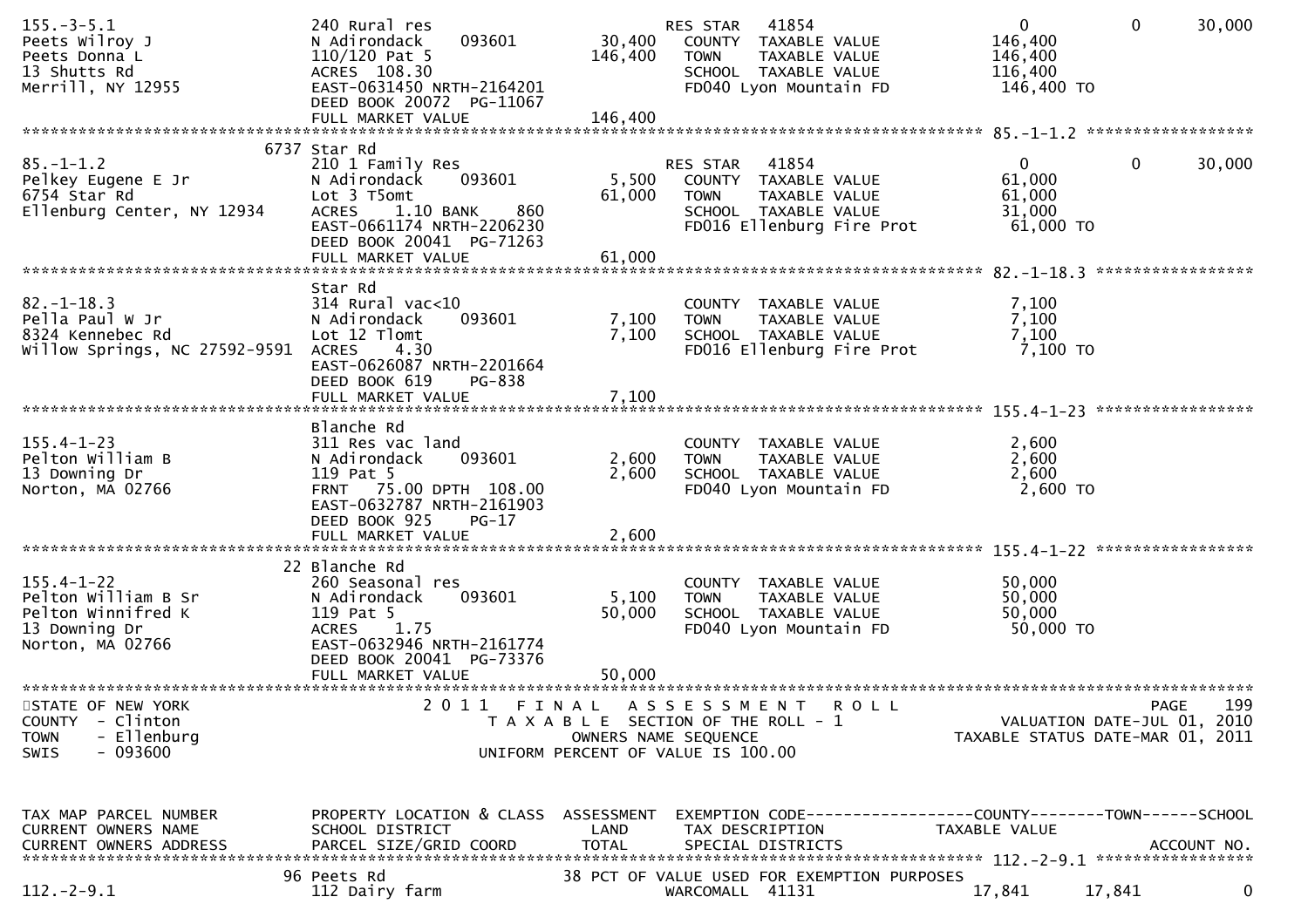| Pepin Farm LLC<br>96 Peets Rd<br>Merrill, NY 12955<br>MAY BE SUBJECT TO PAYMENT<br>UNDER AGDIST LAW TIL 2015 | N Adirondack<br>093601<br>$24/25$ Pat 5<br>ACRES 353.20<br>EAST-0632323 NRTH-2188961<br>DEED BOOK 20061 PG-96253<br>FULL MARKET VALUE                                      | 187,800                            | 120,600 10 YR AGR 41700<br>187,800 10 YR AGR 41700<br>AGRI DISTR 41720<br>RES STAR<br>41854<br>483A EX<br>42100<br>COUNTY TAXABLE VALUE<br><b>TOWN</b><br>TAXABLE VALUE<br>SCHOOL TAXABLE VALUE<br>FD016 Ellenburg Fire Prot<br>4,700 EX | 1,400<br>1,400<br>19,600<br>19,600<br>3,171<br>3,171<br>$\mathbf 0$<br>4,700<br>4,700<br>141,088<br>141,088<br>128,929<br>183,100 TO | 1,400<br>19,600<br>3,171<br>30,000<br>$\bf{0}$<br>4,700 |
|--------------------------------------------------------------------------------------------------------------|----------------------------------------------------------------------------------------------------------------------------------------------------------------------------|------------------------------------|------------------------------------------------------------------------------------------------------------------------------------------------------------------------------------------------------------------------------------------|--------------------------------------------------------------------------------------------------------------------------------------|---------------------------------------------------------|
|                                                                                                              |                                                                                                                                                                            |                                    |                                                                                                                                                                                                                                          |                                                                                                                                      |                                                         |
| $112. - 2 - 9.2$<br>Pepin Farm LLC<br>96 Peets Rd<br>Merrill, NY 12955                                       | 163 Peets Rd<br>210 1 Family Res<br>093601<br>N Adirondack<br>Lot 24 T5omt<br>1.00<br><b>ACRES</b><br>EAST-0633234 NRTH-2191369<br>DEED BOOK 20061 PG-96252                | 5,000<br>45,000                    | COUNTY TAXABLE VALUE<br><b>TOWN</b><br>TAXABLE VALUE<br>SCHOOL TAXABLE VALUE<br>FD016 Ellenburg Fire Prot                                                                                                                                | 45,000<br>45,000<br>45,000<br>45,000 TO                                                                                              |                                                         |
|                                                                                                              | FULL MARKET VALUE                                                                                                                                                          | 45,000                             |                                                                                                                                                                                                                                          |                                                                                                                                      |                                                         |
|                                                                                                              |                                                                                                                                                                            |                                    |                                                                                                                                                                                                                                          |                                                                                                                                      |                                                         |
| $112. - 2 - 14$<br>Pepin Farm LLC<br>96 Peets Rd<br>Merrill, NY 12955                                        | 97 Peets Rd<br>210 1 Family Res<br>093601<br>N Adirondack<br>Lot $24$ Pat $5$<br>FRNT 100.00 DPTH 221.00<br>EAST-0633453 NRTH-2189762<br>DEED BOOK 20072 PG-9752           | 4,500<br>49,600<br>49,600          | COUNTY TAXABLE VALUE<br><b>TOWN</b><br>TAXABLE VALUE<br>SCHOOL TAXABLE VALUE<br>FD016 Ellenburg Fire Prot                                                                                                                                | 49,600<br>49,600<br>49,600<br>49,600 TO                                                                                              |                                                         |
|                                                                                                              | FULL MARKET VALUE                                                                                                                                                          |                                    |                                                                                                                                                                                                                                          |                                                                                                                                      |                                                         |
|                                                                                                              | 6643 Star Rd                                                                                                                                                               |                                    |                                                                                                                                                                                                                                          |                                                                                                                                      |                                                         |
| $85.1 - 1 - 31$<br>Perez Daniel<br>Perez Beatrice<br>2422 Menard St<br>Lasalle QC, Canada H8N1J5             | 210 1 Family Res<br>093601<br>N Adirondack<br>18 Pat 6<br>FRNT 221.10 DPTH 151.00<br>EAST-0662742 NRTH-2207660<br>DEED BOOK 762<br>$PG-22$<br>FULL MARKET VALUE            | 4,500<br>48,500<br>48,500          | COUNTY TAXABLE VALUE<br><b>TOWN</b><br>TAXABLE VALUE<br>SCHOOL TAXABLE VALUE<br>FD016 Ellenburg Fire Prot<br>LT012 Ellenburg Light 5                                                                                                     | 48,500<br>48,500<br>48,500<br>48,500 TO<br>48,500 TO                                                                                 |                                                         |
|                                                                                                              |                                                                                                                                                                            |                                    |                                                                                                                                                                                                                                          |                                                                                                                                      |                                                         |
| $155.1 - 1 - 1$<br>Perrigo James R<br>Perrigo Dona<br>PO Box 55<br>Burke, NY 12917                           | 145 Gadway Rd<br>260 Seasonal res - WTRFNT<br>N Adirondack<br>093601<br>120 Pat 5<br>FRNT 150.00 DPTH 231.00<br>EAST-0626420 NRTH-2164628<br>DEED BOOK 893<br><b>PG-64</b> | 112,400<br>145,000                 | COUNTY TAXABLE VALUE<br>TAXABLE VALUE<br><b>TOWN</b><br>SCHOOL TAXABLE VALUE<br>FD040 Lyon Mountain FD<br>WD018 Chat Lake Water Dst                                                                                                      | 145,000<br>145,000<br>145,000<br>145,000 TO<br>145,000 ТО М                                                                          |                                                         |
|                                                                                                              | FULL MARKET VALUE                                                                                                                                                          | 145,000                            |                                                                                                                                                                                                                                          |                                                                                                                                      |                                                         |
| STATE OF NEW YORK<br>COUNTY - Clinton<br><b>TOWN</b><br>- Ellenburg<br>$-093600$<br><b>SWIS</b>              | 2011                                                                                                                                                                       | FINAL                              | ASSESSMENT ROLL<br>T A X A B L E SECTION OF THE ROLL - 1<br>OWNERS NAME SEQUENCE<br>UNIFORM PERCENT OF VALUE IS 100.00                                                                                                                   | VALUATION DATE-JUL 01, 2010<br>TAXABLE STATUS DATE-MAR 01, 2011                                                                      | 200<br>PAGE                                             |
| TAX MAP PARCEL NUMBER<br><b>CURRENT OWNERS NAME</b><br><b>CURRENT OWNERS ADDRESS</b>                         | PROPERTY LOCATION & CLASS<br>SCHOOL DISTRICT<br>PARCEL SIZE/GRID COORD                                                                                                     | ASSESSMENT<br>LAND<br><b>TOTAL</b> | TAX DESCRIPTION<br>SPECIAL DISTRICTS                                                                                                                                                                                                     | EXEMPTION CODE------------------COUNTY--------TOWN------SCHOOL<br>TAXABLE VALUE                                                      | ACCOUNT NO.                                             |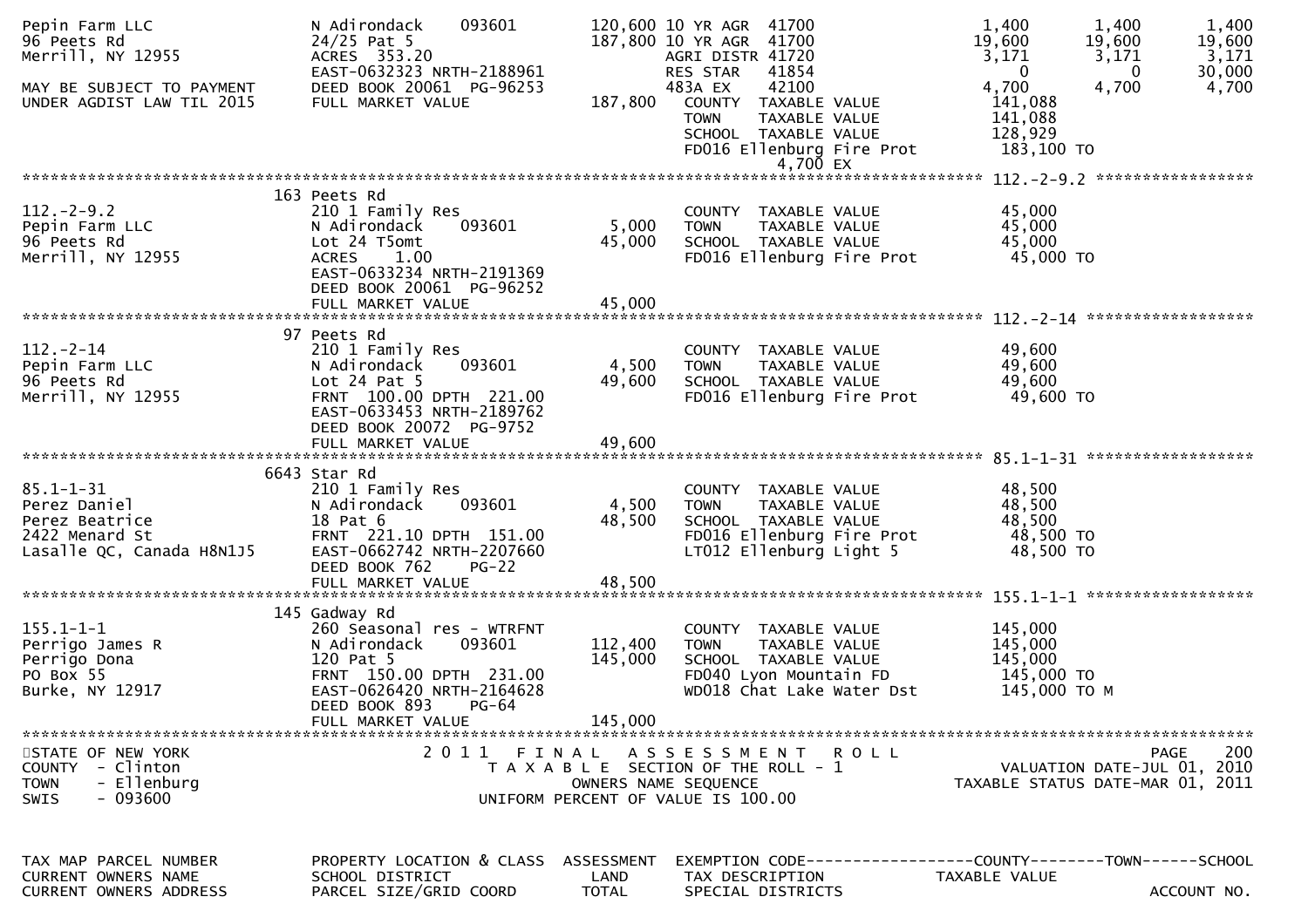|                                            | 7750 Star Rd                         |                      |                                       |                                  |
|--------------------------------------------|--------------------------------------|----------------------|---------------------------------------|----------------------------------|
| $82 - 1 - 12$                              | 312 Vac w/imprv                      |                      | COUNTY TAXABLE VALUE                  | 4,000                            |
| Perrin Michael                             | 093601<br>N Adirondack               | 4,000                | <b>TOWN</b><br>TAXABLE VALUE          | 4,000                            |
| Moore Jason M                              | Lot $13$ Pat $5$                     | 4,000                | SCHOOL TAXABLE VALUE                  | 4,000                            |
|                                            |                                      |                      |                                       |                                  |
| 7750 Star Rd<br>Ellenburg Center, NY 12934 | FRNT 90.00 DPTH 175.00               |                      | FD016 Ellenburg Fire Prot             | 4,000 TO                         |
|                                            | EAST-0636575 NRTH-2202483            |                      |                                       |                                  |
|                                            | DEED BOOK 20082 PG-14813             |                      |                                       |                                  |
|                                            | FULL MARKET VALUE                    | 4,000                |                                       |                                  |
|                                            |                                      |                      |                                       |                                  |
|                                            | Baker Rd                             |                      |                                       |                                  |
| $40. - 1 - 14.2$                           | 270 Mfg housing                      |                      | COUNTY TAXABLE VALUE                  | 29,400                           |
| Perrin Michael M                           | 093601<br>N Adirondack               | 10,600               | TAXABLE VALUE<br><b>TOWN</b>          | 29,400                           |
|                                            | Lot 41 T6omt                         |                      |                                       | 29,400                           |
| 606 Canaan Rd                              |                                      | 29,400               | SCHOOL TAXABLE VALUE                  |                                  |
| Ellenburg Depot, NY 12935                  | ACRES 10.40                          |                      | FD016 Ellenburg Fire Prot             | 29,400 TO                        |
|                                            | EAST-0671658 NRTH-2226183            |                      |                                       |                                  |
|                                            | DEED BOOK 20031 PG-61482             |                      |                                       |                                  |
|                                            | FULL MARKET VALUE                    | 29,400               |                                       |                                  |
|                                            |                                      |                      |                                       |                                  |
|                                            | 78 Narrows Rd                        |                      |                                       |                                  |
| $155.1 - 1 - 22$                           | 260 Seasonal res - WTRFNT            |                      | COUNTY TAXABLE VALUE                  | 194,000                          |
|                                            |                                      |                      |                                       |                                  |
| Perrin Thomas W                            | 093601<br>N Adirondack               | 105,000              | <b>TOWN</b><br>TAXABLE VALUE          | 194,000                          |
| Treggett Janice A                          | Lot 101 Pat 5                        | 194,000              | SCHOOL TAXABLE VALUE                  | 194,000                          |
| 240 Burrs Rd                               | ACRES 1.50                           |                      | FD040 Lyon Mountain FD                | 194,000 TO                       |
| Burlington, NJ 08016                       | EAST-0625497 NRTH-2168005            |                      | WD018 Chat Lake Water Dst             | 194,000 ТО М                     |
|                                            | DEED BOOK 20051 PG-87800             |                      |                                       |                                  |
|                                            |                                      |                      |                                       |                                  |
|                                            |                                      |                      |                                       |                                  |
|                                            |                                      |                      |                                       |                                  |
|                                            | Ryan Rd                              |                      |                                       |                                  |
| $82. - 1 - 18.4$                           | 321 Abandoned ag                     |                      | COUNTY TAXABLE VALUE                  | 10,900                           |
| Perry Bernard J                            | 093601<br>N Adirondack               | 10,900               | <b>TOWN</b><br>TAXABLE VALUE          | 10,900                           |
| Perry Laurie L                             | Lot 12 T6omt                         | 10,900               | SCHOOL TAXABLE VALUE                  | 10,900                           |
| 2 Brook Ln                                 | ACRES 10.50                          |                      | FD016 Ellenburg Fire Prot             | 10,900 TO                        |
| Brainardsville, NY 12915                   | EAST-0625720 NRTH-2202456            |                      |                                       |                                  |
|                                            | DEED BOOK 20051 PG-89775             |                      |                                       |                                  |
|                                            |                                      |                      |                                       |                                  |
|                                            |                                      |                      |                                       |                                  |
|                                            |                                      |                      |                                       |                                  |
|                                            | 5111 Rt 374                          |                      |                                       |                                  |
| $141.3 - 2 - 1$                            | 260 Seasonal res - WTRFNT            |                      | COUNTY TAXABLE VALUE                  | 110,000                          |
| Perry Kenneth J                            | 093601<br>N Adirondack               | 49,100               | <b>TOWN</b><br>TAXABLE VALUE          | 110,000                          |
| Perry Rita                                 | Lot $101$ Pat $5$                    | 110,000              | SCHOOL TAXABLE VALUE                  | 110,000                          |
| 162 Lake St                                | FRNT 80.00 DPTH 100.00               |                      | FD040 Lyon Mountain FD                | 110,000 TO                       |
| Rouses Point, NY 12979                     | EAST-0625516 NRTH-2169340            |                      | WD018 Chat Lake Water Dst             | 110,000 ТО М                     |
|                                            | DEED BOOK 20061 PG-94615             |                      |                                       |                                  |
|                                            | FULL MARKET VALUE                    | 110,000              |                                       |                                  |
|                                            |                                      |                      |                                       |                                  |
|                                            | 2011 FINAL                           |                      |                                       |                                  |
| STATE OF NEW YORK                          |                                      |                      | A S S E S S M E N T<br>ROLL           | 201<br><b>PAGE</b>               |
| COUNTY - Clinton                           |                                      |                      | T A X A B L E SECTION OF THE ROLL - 1 | VALUATION DATE-JUL 01, 2010      |
| - Ellenburg<br><b>TOWN</b>                 |                                      | OWNERS NAME SEQUENCE |                                       | TAXABLE STATUS DATE-MAR 01, 2011 |
| - 093600<br>SWIS                           |                                      |                      | UNIFORM PERCENT OF VALUE IS 100.00    |                                  |
|                                            |                                      |                      |                                       |                                  |
|                                            |                                      |                      |                                       |                                  |
|                                            |                                      |                      |                                       |                                  |
| TAX MAP PARCEL NUMBER                      | PROPERTY LOCATION & CLASS ASSESSMENT |                      |                                       |                                  |
| CURRENT OWNERS NAME                        | SCHOOL DISTRICT                      | LAND                 | TAX DESCRIPTION                       | TAXABLE VALUE                    |
|                                            |                                      |                      |                                       |                                  |
|                                            |                                      |                      |                                       |                                  |
| <b>CURRENT OWNERS ADDRESS</b>              | PARCEL SIZE/GRID COORD               | <b>TOTAL</b>         | SPECIAL DISTRICTS                     | ACCOUNT NO.                      |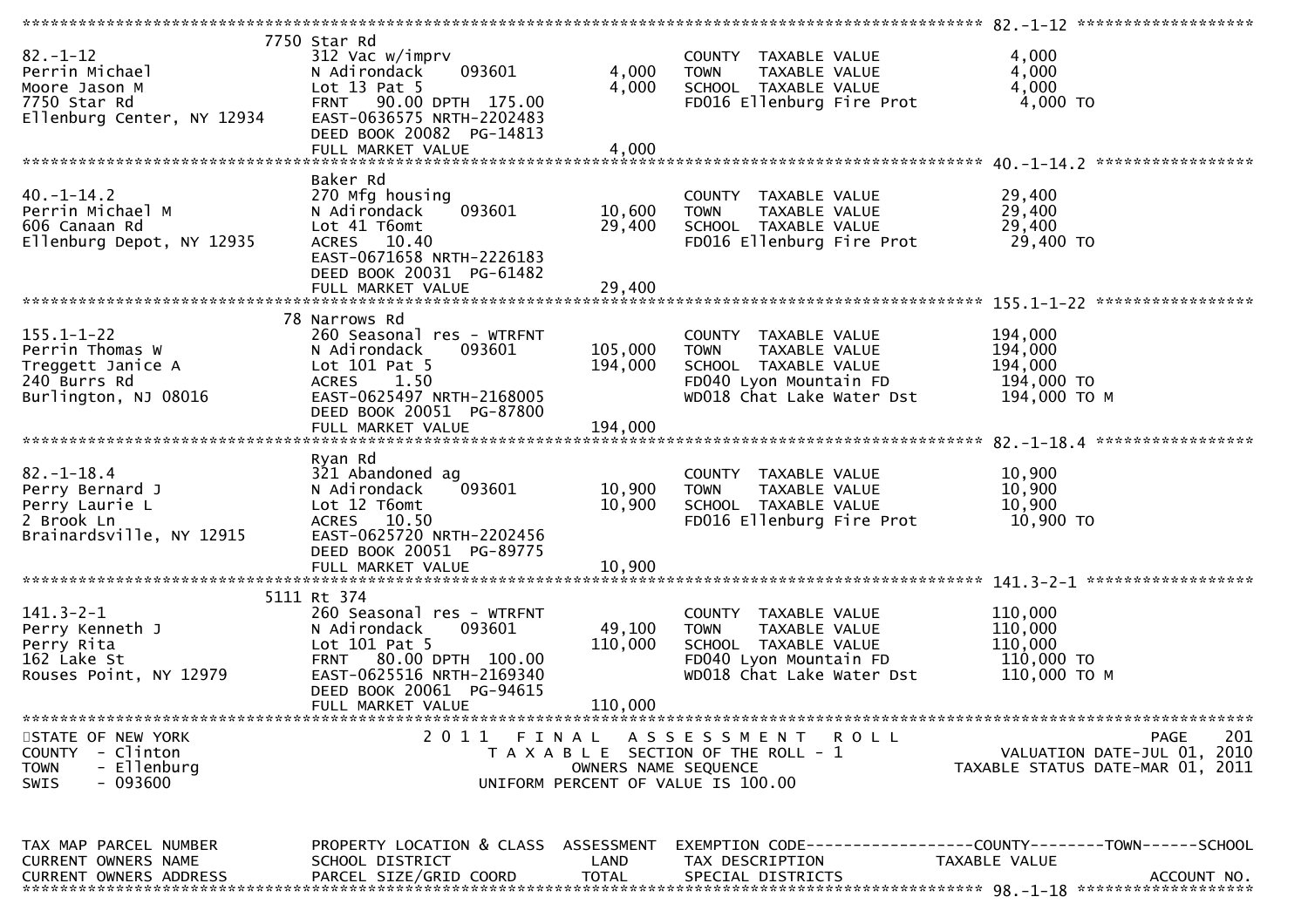| $98. - 1 - 18$<br>Peryea Everett<br>171 West Hill Rd<br>Ellenburg Center, NY 12934                                                        | 171 West Hill Rd<br>210 1 Family Res<br>093601<br>N Adirondack<br>12 Pat 5<br>1.10<br><b>ACRES</b><br>EAST-0645503 NRTH-2197317<br>DEED BOOK 564<br>$PG-511$                                   | 5,000<br>75,900              | 41854<br>RES STAR<br>COUNTY TAXABLE VALUE<br><b>TOWN</b><br>TAXABLE VALUE<br>SCHOOL TAXABLE VALUE<br>FD014 Ellenburg Ctr FD15                        | $\mathbf{0}$<br>75,900<br>75,900<br>45,900<br>75,900 TO                     | $\mathbf{0}$<br>30,000                                                         |
|-------------------------------------------------------------------------------------------------------------------------------------------|------------------------------------------------------------------------------------------------------------------------------------------------------------------------------------------------|------------------------------|------------------------------------------------------------------------------------------------------------------------------------------------------|-----------------------------------------------------------------------------|--------------------------------------------------------------------------------|
|                                                                                                                                           |                                                                                                                                                                                                |                              |                                                                                                                                                      |                                                                             |                                                                                |
| $98. - 1 - 17$<br>Peryea Life Estate Lena M<br>Smith Marie J<br>161 West Hill Rd<br>Ellenburg Center, NY 12934                            | 161 West Hill Rd<br>270 Mfg housing<br>093601<br>N Adirondack<br>FRNT 150.00 DPTH 217.00<br>EAST-0645694 NRTH-2197347<br>DEED BOOK 20082 PG-14870<br>FULL MARKET VALUE                         | 24,000                       | WARCOMALL 41131<br>4,800 AGED - ALL 41800<br>24,000 SR STAR<br>41834<br>COUNTY TAXABLE VALUE<br><b>TOWN</b><br>TAXABLE VALUE<br>SCHOOL TAXABLE VALUE | 6,000<br>9,000<br>$\overline{0}$<br>9,000<br>9,000<br>0                     | 6,000<br>$\bf{0}$<br>9,000<br>12,000<br>12,000<br>$\Omega$                     |
|                                                                                                                                           |                                                                                                                                                                                                |                              |                                                                                                                                                      |                                                                             |                                                                                |
| $155.4 - 1 - 7$<br>Petrashune Glen A<br>PO Box 65<br>Brainardsville, NY 12915                                                             | 29 Youngs Rd<br>210 1 Family Res - WTRFNT<br>093601<br>N Adirondack<br>119 Pat 5<br>FRNT 77.00 DPTH 430.00<br>EAST-0633516 NRTH-2160646<br>DEED BOOK 20102 PG-34427                            | 125,000<br>185,900           | 41854<br>RES STAR<br>COUNTY TAXABLE VALUE<br>TOWN<br>TAXABLE VALUE<br>SCHOOL TAXABLE VALUE<br>FD040 Lyon Mountain FD<br>WD018 Chat Lake Water Dst    | $\mathbf{0}$<br>185,900<br>185,900<br>155,900<br>185,900 TO<br>137,603 TO M | $\mathbf{0}$<br>30,000                                                         |
|                                                                                                                                           |                                                                                                                                                                                                |                              |                                                                                                                                                      |                                                                             |                                                                                |
|                                                                                                                                           | West Hill Rd                                                                                                                                                                                   |                              |                                                                                                                                                      |                                                                             |                                                                                |
| $111. - 1 - 4.1$<br>Petrashune Glenn A<br>PO Box 65<br>Brainardsville, NY 12915<br>MAY BE SUBJECT TO PAYMENT<br>UNDER AGDIST LAW TIL 2018 | 260 Seasonal res<br>093601<br>N Adirondack<br>Lot 21 T5omt<br>ACRES 209.20<br>EAST-0621191 NRTH-2188298<br>DEED BOOK 99001 PG-15857                                                            | 59,800<br>64,800             | OS AG DIST 41730<br>COUNTY TAXABLE VALUE<br>TAXABLE VALUE<br>TOWN<br>SCHOOL TAXABLE VALUE<br>FD016 Ellenburg Fire Prot                               | $\mathbf{0}$<br>64,800<br>64,800<br>64,800<br>64,800 TO                     | 0<br>0                                                                         |
|                                                                                                                                           | 128 Lake Roxanne Rd                                                                                                                                                                            |                              |                                                                                                                                                      |                                                                             |                                                                                |
| $71.3 - 3 - 10$<br>Petrecca Giovanni<br>Bucca Lucia<br>4665 rue Volta<br>Saint Leonard QC, Canada<br>H1R3Y3                               | 210 1 Family Res<br>N Adirondack<br>093601<br>20 Pat 6 Lot 10<br>Sunset Shores Lot 10<br>FRNT 133.70 DPTH 190.00<br>EAST-0673080 NRTH-2210507<br>DEED BOOK 20072 PG-10167<br>FULL MARKET VALUE | 13,600<br>163,000<br>163,000 | COUNTY TAXABLE VALUE<br><b>TOWN</b><br>TAXABLE VALUE<br>SCHOOL TAXABLE VALUE<br>FD002 Ellenburg Dpt FD 21<br>LT011 Ellenburg Light 21                | 163,000<br>163,000<br>163,000<br>163,000 TO<br>163,000 TO                   |                                                                                |
|                                                                                                                                           |                                                                                                                                                                                                |                              |                                                                                                                                                      |                                                                             |                                                                                |
| STATE OF NEW YORK<br>COUNTY - Clinton<br><b>TOWN</b><br>- Ellenburg<br>$-093600$<br><b>SWIS</b>                                           |                                                                                                                                                                                                |                              | 2011 FINAL ASSESSMENT ROLL<br>T A X A B L E SECTION OF THE ROLL - 1<br>OWNERS NAME SEQUENCE<br>UNIFORM PERCENT OF VALUE IS 100.00                    |                                                                             | 202<br>PAGE<br>VALUATION DATE-JUL 01, 2010<br>TAXABLE STATUS DATE-MAR 01, 2011 |
| TAX MAP PARCEL NUMBER<br>CURRENT OWNERS NAME<br><b>CURRENT OWNERS ADDRESS</b>                                                             | PROPERTY LOCATION & CLASS ASSESSMENT<br>SCHOOL DISTRICT<br>PARCEL SIZE/GRID COORD                                                                                                              | LAND<br><b>TOTAL</b>         | TAX DESCRIPTION<br>SPECIAL DISTRICTS                                                                                                                 | TAXABLE VALUE                                                               | ACCOUNT NO.                                                                    |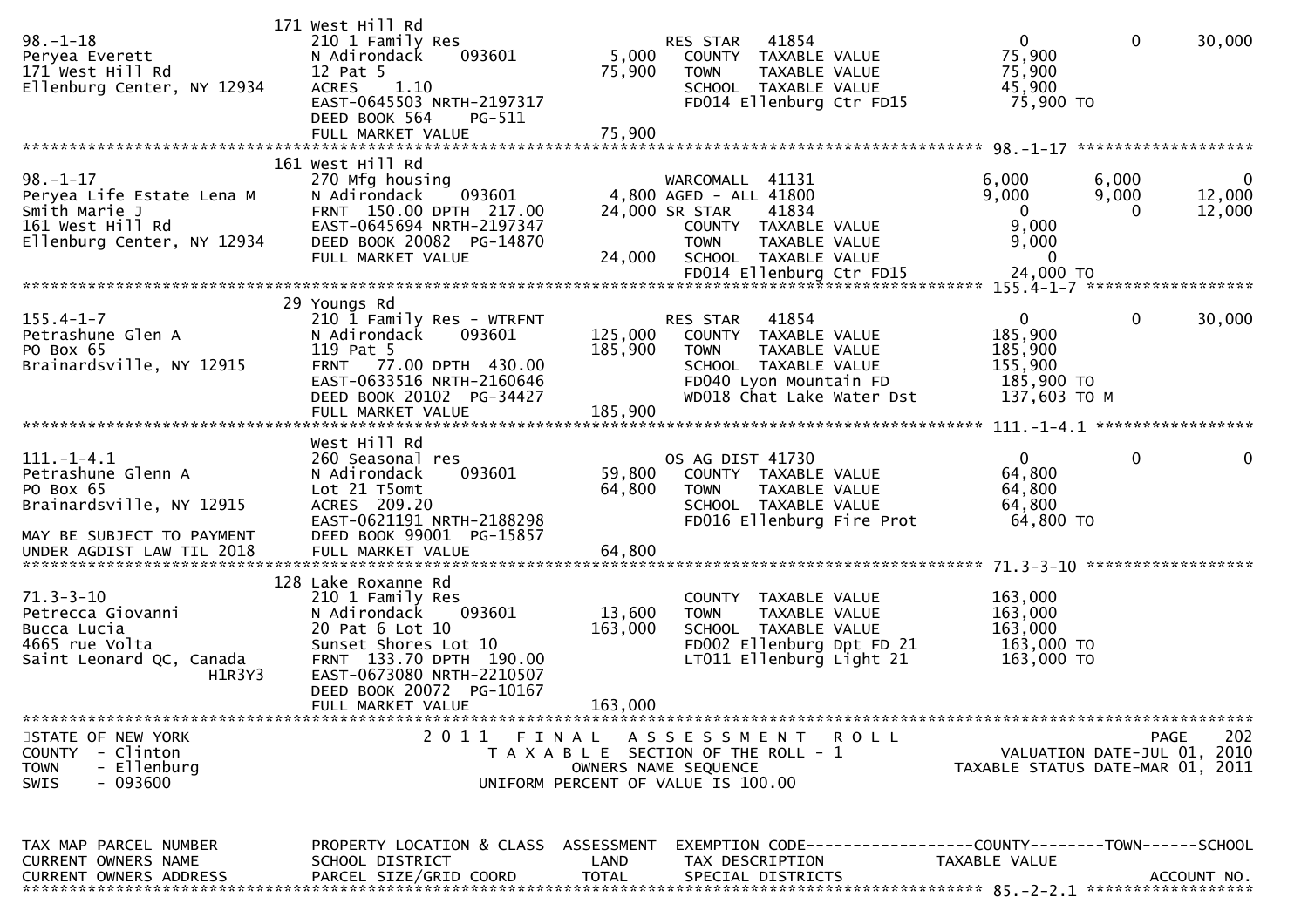| $85. - 2 - 2.1$<br>Petrecca Giovanni<br>Bucca Lucia (ACRES 16.80)<br>128 Lake Roxanne Rd (ACRES 16.80)<br>Ellenburg Depot, NY 12935 (DEED BOOK 20102 PG-34279) | Cold Springs Rd<br>323 Vacant rural<br>FULL MARKET VALUE                                                                                                                                | 13,100<br>13,100<br>13,100    | COUNTY TAXABLE VALUE<br><b>TOWN</b><br>TAXABLE VALUE<br>SCHOOL TAXABLE VALUE<br>FD016 Ellenburg Fire Prot                                                   | 13,100<br>13,100<br>13,100<br>13,100 TO                             |                                                                                |
|----------------------------------------------------------------------------------------------------------------------------------------------------------------|-----------------------------------------------------------------------------------------------------------------------------------------------------------------------------------------|-------------------------------|-------------------------------------------------------------------------------------------------------------------------------------------------------------|---------------------------------------------------------------------|--------------------------------------------------------------------------------|
| $86. - 1 - 14.2$<br>Pike Thomas R<br>Pike Debbie<br>6113 Military Tpke<br>Ellenburg Depot, NY 12935                                                            | 6113 Military Tpke<br>210 1 Family Res<br>093601<br>N Adirondack<br>Lot 1 T6omt<br>FRNT 200.00 DPTH 165.00<br>EAST-0674823 NRTH-2204929<br>DEED BOOK 623<br>PG-180<br>FULL MARKET VALUE | 67,000                        | WARCOMALL 41131<br>4,700 RES STAR 41854<br>67,000 COUNTY TAXABLE VALUE<br>TAXABLE VALUE<br><b>TOWN</b><br>SCHOOL TAXABLE VALUE<br>FD016 Ellenburg Fire Prot | 16,750<br>$\overline{0}$<br>50,250<br>50,250<br>37,000<br>67,000 TO | 16,750<br>$\mathbf{0}$<br>30,000<br>$\overline{0}$                             |
| $99. - 2 - 27$<br>Pilon Douglas E<br>Pilon Dennis E<br>410 Ratta Rd<br>Chazy, NY 12921                                                                         | Bradley Pond Rd<br>321 Abandoned ag<br>093601<br>N Adirondack<br>Lot $31$ Pat $5$<br>ACRES 80.80<br>EAST-0648504 NRTH-2196499<br>DEED BOOK 20031 PG-59195                               | 31,500<br>31,500              | COUNTY TAXABLE VALUE<br>TAXABLE VALUE<br><b>TOWN</b><br>SCHOOL TAXABLE VALUE<br>FD014 Ellenburg Ctr FD15<br>LT010 Ellenburg Light 15                        | 31,500<br>31,500<br>31,500<br>31,500 TO<br>7,560 TO                 |                                                                                |
| $155.4 - 1 - 5$<br>Pinedale Estates Inc<br>PO Box 258<br>Lyon Mt, NY 12952                                                                                     | 6/28 Pinedale Way<br>260 Seasonal res - WTRFNT<br>093601<br>N Adirondack<br>119 Pat 5<br>ACRES 11.60<br>EAST-0633822 NRTH-2160320<br>DEED BOOK 583<br>PG-28<br>FULL MARKET VALUE        | 219,400<br>535,000<br>535,000 | COUNTY TAXABLE VALUE<br>TAXABLE VALUE<br><b>TOWN</b><br>SCHOOL TAXABLE VALUE<br>FD040 Lyon Mountain FD 535,000 TO<br>WD018 Chat Lake Water Dst              | 535,000<br>535,000<br>535,000<br>531,309 ТО М                       |                                                                                |
| $69 - 2 - 4$<br>Pirilli Louis<br>Marino Dom<br>47 Sylvan Rd<br>Port Chester, NY 10573                                                                          | Rt 11<br>323 Vacant rural<br>N Adirondack<br>093601<br>17 Pat 6<br>ACRES 31.40<br>EAST-0655816 NRTH-2210228<br>DEED BOOK 564<br>PG-626                                                  | 17,800<br>17,800              | COUNTY TAXABLE VALUE<br><b>TOWN</b><br>TAXABLE VALUE<br>SCHOOL TAXABLE VALUE<br>FD016 Ellenburg Fire Prot 17,800 TO                                         | 17,800<br>17,800<br>17,800                                          |                                                                                |
| STATE OF NEW YORK<br>COUNTY - Clinton<br>- Ellenburg<br><b>TOWN</b><br>- 093600<br>SWIS                                                                        |                                                                                                                                                                                         | OWNERS NAME SEQUENCE          | 2011 FINAL ASSESSMENT ROLL<br>T A X A B L E SECTION OF THE ROLL - 1<br>UNIFORM PERCENT OF VALUE IS 100.00                                                   |                                                                     | 203<br>PAGE<br>VALUATION DATE-JUL 01, 2010<br>TAXABLE STATUS DATE-MAR 01, 2011 |
| TAX MAP PARCEL NUMBER<br>CURRENT OWNERS NAME<br>CURRENT OWNERS ADDRESS                                                                                         | PROPERTY LOCATION & CLASS ASSESSMENT<br>SCHOOL DISTRICT<br>PARCEL SIZE/GRID COORD                                                                                                       | LAND<br><b>TOTAL</b>          | EXEMPTION CODE-----------------COUNTY-------TOWN------SCHOOL<br>TAX DESCRIPTION<br>SPECIAL DISTRICTS                                                        | TAXABLE VALUE                                                       | ACCOUNT NO.                                                                    |
| $155.1 - 2 - 16$                                                                                                                                               | 7 Norcross Way<br>210 1 Family Res - WTRFNT                                                                                                                                             |                               | 41854<br>RES STAR                                                                                                                                           | 0                                                                   | 30,000<br>$\bf{0}$                                                             |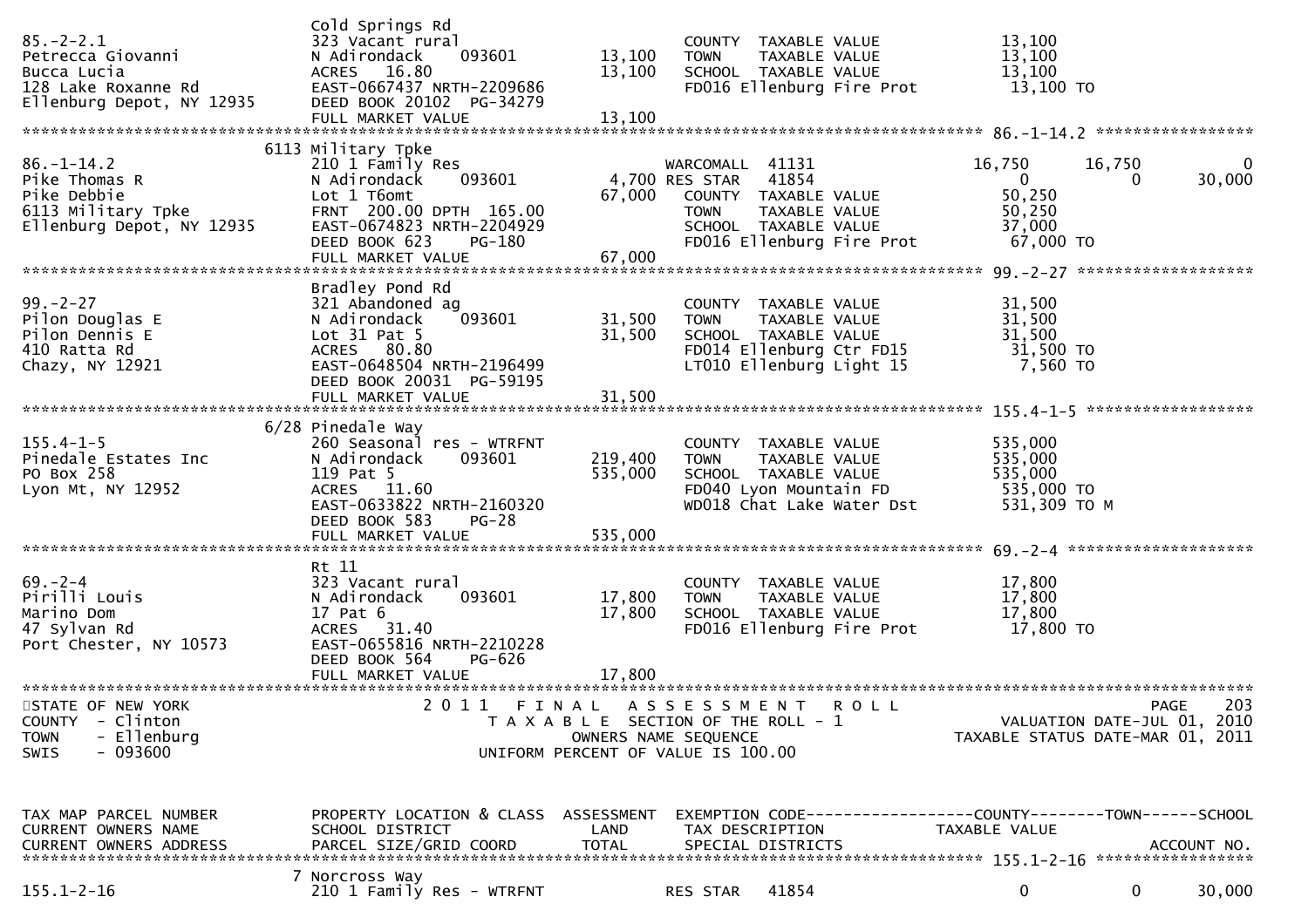| Pirofsky Jack<br>Pirofsky Patience<br>15 Iowa Cir<br>Plattsburgh, NY 12901                                  | 093601<br>N Adirondack<br>Lot 101 Pat 5<br><b>ACRES</b><br>1.20 BANK<br>080<br>EAST-0626601 NRTH-2166822<br>DEED BOOK 919<br>PG-135<br>FULL MARKET VALUE                     | 126,500<br>276,500<br>276,500 | COUNTY TAXABLE VALUE<br><b>TOWN</b><br>TAXABLE VALUE<br>SCHOOL TAXABLE VALUE<br>FD040 Lyon Mountain FD<br>WD018 Chat Lake Water Dst | 276,500<br>276,500<br>246,500<br>276,500 TO<br>276,500 ТО М |                                                                 |
|-------------------------------------------------------------------------------------------------------------|------------------------------------------------------------------------------------------------------------------------------------------------------------------------------|-------------------------------|-------------------------------------------------------------------------------------------------------------------------------------|-------------------------------------------------------------|-----------------------------------------------------------------|
|                                                                                                             |                                                                                                                                                                              |                               |                                                                                                                                     |                                                             |                                                                 |
| $141 - 3 - 2$<br>Pitts Michael<br>Griffin Sandra<br>1570 Camel Hump Rd<br>Duxbury, VT 05676                 | Bigelow Rd<br>312 Vac w/imprv<br>093601<br>N Adirondack<br>Lot 102 T5omt<br>ACRES 18.00<br>EAST-0631258 NRTH-2169567<br>DEED BOOK 20061 PG-91250<br>FULL MARKET VALUE        | 13,500<br>18,500<br>18,500    | COUNTY TAXABLE VALUE<br><b>TOWN</b><br>TAXABLE VALUE<br>SCHOOL TAXABLE VALUE<br>FD040 Lyon Mountain FD                              | 18,500<br>18,500<br>18,500<br>18,500 TO                     |                                                                 |
|                                                                                                             |                                                                                                                                                                              |                               |                                                                                                                                     |                                                             |                                                                 |
| $85. - 2 - 2.2$<br>Pivetta Michael A<br>Pivetta Pamela D<br>6466 Military Tpke<br>Ellenburg Depot, NY 12935 | 6466 Military Tpke<br>210 1 Family Res<br>N Adirondack<br>093601<br>Lot 19 T6omt<br>1.40 BANK<br><b>ACRES</b><br>080<br>EAST-0666769 NRTH-2208296<br>DEED BOOK 953<br>PG-346 | 5,000<br>113,000              | 41854<br>RES STAR<br>COUNTY TAXABLE VALUE<br><b>TOWN</b><br>TAXABLE VALUE<br>SCHOOL TAXABLE VALUE<br>FD016 Ellenburg Fire Prot      | 0<br>113,000<br>113,000<br>83,000<br>113,000 TO             | 0<br>30,000                                                     |
|                                                                                                             | FULL MARKET VALUE                                                                                                                                                            | 113,000                       |                                                                                                                                     |                                                             |                                                                 |
| $127. - 1 - 9$<br>Pless Tamara Marie<br>Pless Charles<br>4230 Marquette<br>Montreal QC, Canada H2J2X1       | Sears Rd<br>910 Priv forest<br>093601<br>N Adirondack<br>Lot $68$ Pat $5$<br>ACRES 50.00<br>EAST-0645532 NRTH-2178469<br>DEED BOOK 20031 PG-64201<br>FULL MARKET VALUE       | 22,100<br>22,100<br>22,100    | COUNTY TAXABLE VALUE<br><b>TOWN</b><br>TAXABLE VALUE<br>SCHOOL TAXABLE VALUE<br>FD016 Ellenburg Fire Prot                           | 22,100<br>22,100<br>22,100<br>22,100 TO                     |                                                                 |
|                                                                                                             |                                                                                                                                                                              |                               |                                                                                                                                     |                                                             |                                                                 |
| $127. - 1 - 10$<br>Pless Tamara Marie<br>Pless Charles<br>4230 Marquette<br>Montreal QC, Canada H2J2X1      | 1131 Bradley Pond Rd<br>240 Rural res<br>N Adirondack<br>093601<br>93 Pat 5<br>Title Deed 831/9<br>ACRES 59.00<br>EAST-0645217 NRTH-2177424<br>DEED BOOK 20031 PG-64201      | 22,700<br>141,000             | COUNTY<br>TAXABLE VALUE<br>TAXABLE VALUE<br><b>TOWN</b><br>SCHOOL TAXABLE VALUE<br>FD016 Ellenburg Fire Prot                        | 141,000<br>141,000<br>141,000<br>141,000 TO                 |                                                                 |
|                                                                                                             |                                                                                                                                                                              |                               |                                                                                                                                     |                                                             |                                                                 |
| STATE OF NEW YORK                                                                                           | 2011                                                                                                                                                                         |                               | FINAL ASSESSMENT<br>R O L L                                                                                                         |                                                             | 204<br><b>PAGE</b>                                              |
| - Clinton<br><b>COUNTY</b><br>- Ellenburg<br><b>TOWN</b><br>- 093600<br><b>SWIS</b>                         |                                                                                                                                                                              | OWNERS NAME SEQUENCE          | T A X A B L E SECTION OF THE ROLL - 1<br>UNIFORM PERCENT OF VALUE IS 100.00                                                         |                                                             | VALUATION DATE-JUL 01, 2010<br>TAXABLE STATUS DATE-MAR 01, 2011 |
| TAX MAP PARCEL NUMBER<br>CURRENT OWNERS NAME<br><b>CURRENT OWNERS ADDRESS</b>                               | PROPERTY LOCATION & CLASS ASSESSMENT<br>SCHOOL DISTRICT<br>PARCEL SIZE/GRID COORD                                                                                            | LAND<br><b>TOTAL</b>          | EXEMPTION CODE-----------------COUNTY-------TOWN------SCHOOL<br>TAX DESCRIPTION<br>SPECIAL DISTRICTS                                | TAXABLE VALUE                                               | ACCOUNT NO.                                                     |
| $114.-1-6.1$                                                                                                | 1064 Smith Rd<br>240 Rural res                                                                                                                                               |                               | 41854<br>RES STAR                                                                                                                   | $\bf{0}$                                                    | 0<br>30,000                                                     |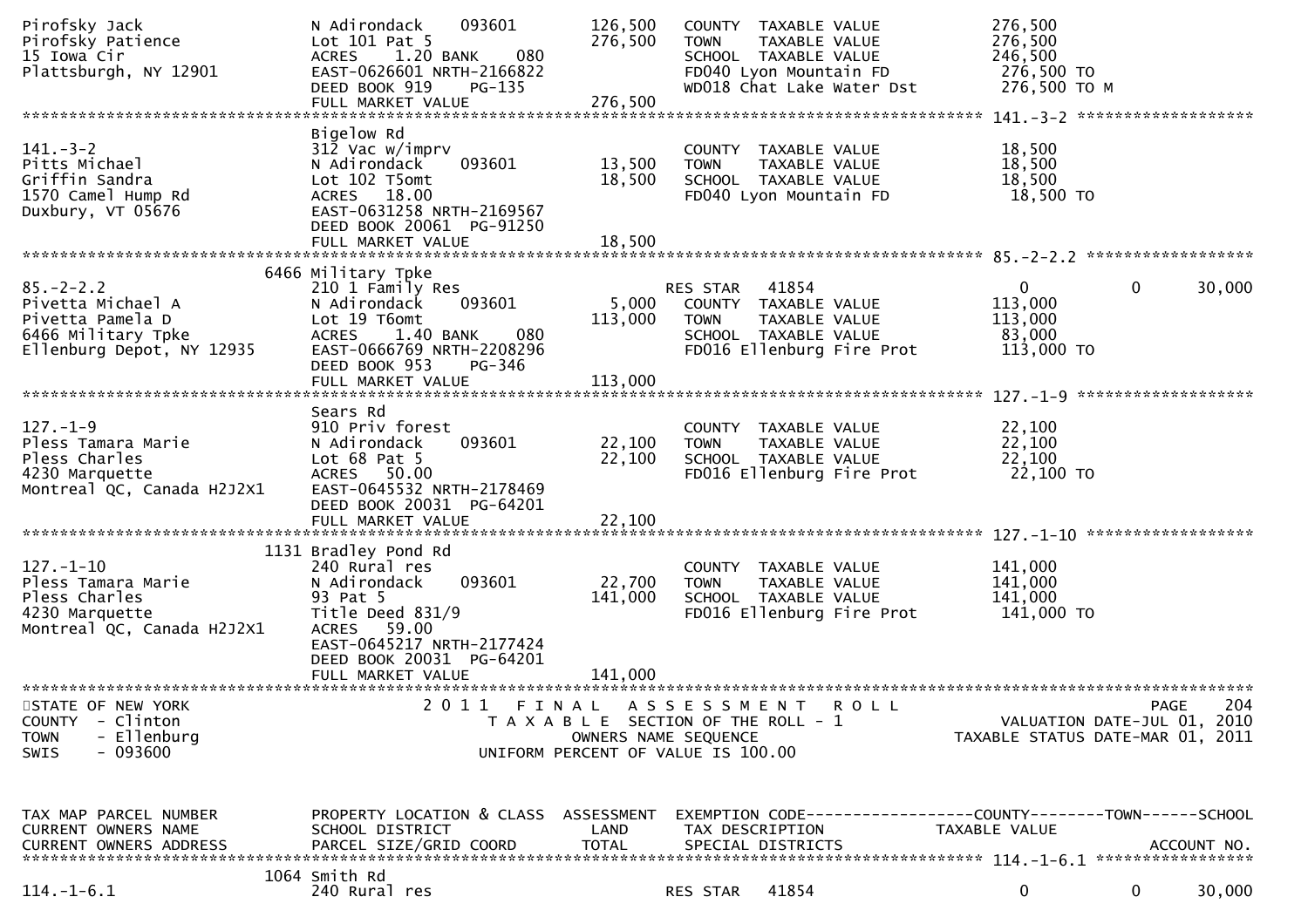| Poirer Jessica C<br>1064 Smith Rd<br>Ellenburg Center, NY 12934                                          | 093601<br>N Adirondack<br>$23/24$ Pat 5<br>12.40 BANK<br>080<br><b>ACRES</b><br>EAST-0657229 NRTH-2193217<br>DEED BOOK 20061 PG-98578                           | 11,900<br>103,400    | COUNTY TAXABLE VALUE<br><b>TOWN</b><br>TAXABLE VALUE<br>SCHOOL TAXABLE VALUE<br>FD016 Ellenburg Fire Prot                                                                                               | 103,400<br>103,400<br>73,400<br>103,400 TO                                                      |                    |
|----------------------------------------------------------------------------------------------------------|-----------------------------------------------------------------------------------------------------------------------------------------------------------------|----------------------|---------------------------------------------------------------------------------------------------------------------------------------------------------------------------------------------------------|-------------------------------------------------------------------------------------------------|--------------------|
|                                                                                                          |                                                                                                                                                                 |                      |                                                                                                                                                                                                         |                                                                                                 |                    |
| $114. - 1 - 6.2$<br>Poirier Leo P<br>Poirier Roseline<br>1016 Smith Rd<br>Ellenburg Center, NY 12934     | 1016 Smith Rd<br>240 Rural res<br>093601<br>N Adirondack<br>$23/24$ Pat 5<br>ACRES 173.10<br>EAST-0657741 NRTH-2191898<br>DEED BOOK 20061 PG-96223              | 227,000              | 79 PCT OF VALUE USED FOR EXEMPTION PURPOSES<br>WARNONALL 41121<br>52,400 RES STAR<br>41854<br>COUNTY TAXABLE VALUE<br>TAXABLE VALUE<br><b>TOWN</b><br>SCHOOL TAXABLE VALUE<br>FD016 Ellenburg Fire Prot | 26,900<br>26,900<br>$\mathbf{0}$<br>0<br>200,100<br>200,100<br>197,000<br>227,000 TO            | 0<br>30,000        |
|                                                                                                          |                                                                                                                                                                 |                      |                                                                                                                                                                                                         |                                                                                                 |                    |
| $155.2 - 1 - 8$<br>Poitras Allen<br>152 Blanche Rd<br>Merrill, NY 12955                                  | 152 Blanche Rd<br>210 1 Family Res<br>093601<br>N Adirondack<br>119 Pat 5<br>1.00<br><b>ACRES</b><br>EAST-0633272 NRTH-2164949<br>DEED BOOK 628<br>PG-132       | 5,000<br>6,000       | COUNTY TAXABLE VALUE<br>TAXABLE VALUE<br><b>TOWN</b><br>SCHOOL TAXABLE VALUE<br>FD040 Lyon Mountain FD                                                                                                  | 6,000<br>6,000<br>6,000<br>$6,000$ TO                                                           |                    |
|                                                                                                          |                                                                                                                                                                 |                      |                                                                                                                                                                                                         |                                                                                                 |                    |
| $155.2 - 1 - 7$<br>Poitras Life Tenant Marcella J N Adirondack<br>156 Blanche Rd<br>Merrill, NY 12955    | 156 Blanche Rd<br>210 1 Family Res<br>093601<br>119 Pat 5<br><b>ACRES</b><br>1.00<br>EAST-0633292 NRTH-2165060<br>DEED BOOK 20092 PG-24257<br>FULL MARKET VALUE | 43,000<br>43,000     | AGED - ALL 41800<br>5,000 SR STAR<br>41834<br>COUNTY TAXABLE VALUE<br><b>TOWN</b><br>TAXABLE VALUE<br>SCHOOL TAXABLE VALUE<br>FD040 Lyon Mountain FD                                                    | 21,500<br>21,500<br>$\overline{0}$<br>$\Omega$<br>21,500<br>21,500<br>$\mathbf{0}$<br>43,000 TO | 21,500<br>21,500   |
| $128. - 1 - 9$<br>Poitras Robert<br>Poitras Mary T<br>1152 Bradley Pond Rd<br>Ellenburg Center, NY 12934 | Bradley Pond Rd<br>910 Priv forest<br>093601<br>N Adirondack<br>93/96 Pat 5<br>ACRES 66.50<br>EAST-0647290 NRTH-2178319<br>DEED BOOK 20051 PG-87400             | 24,800<br>24,800     | COUNTY TAXABLE VALUE<br>TAXABLE VALUE<br><b>TOWN</b><br>SCHOOL TAXABLE VALUE<br>FD016 Ellenburg Fire Prot                                                                                               | 24,800<br>24,800<br>24,800<br>24,800 TO                                                         |                    |
| STATE OF NEW YORK<br>COUNTY - Clinton<br>- Ellenburg<br><b>TOWN</b><br>$-093600$<br>SWIS                 | 2011                                                                                                                                                            |                      | FINAL ASSESSMENT<br><b>ROLL</b><br>T A X A B L E SECTION OF THE ROLL - 1<br>OWNERS NAME SEQUENCE<br>UNIFORM PERCENT OF VALUE IS 100.00                                                                  | VALUATION DATE-JUL 01, 2010<br>TAXABLE STATUS DATE-MAR 01, 2011                                 | 205<br><b>PAGE</b> |
| TAX MAP PARCEL NUMBER<br>CURRENT OWNERS NAME<br><b>CURRENT OWNERS ADDRESS</b>                            | PROPERTY LOCATION & CLASS ASSESSMENT<br>SCHOOL DISTRICT<br>PARCEL SIZE/GRID COORD                                                                               | LAND<br><b>TOTAL</b> | EXEMPTION CODE-----------------COUNTY-------TOWN------SCHOOL<br>TAX DESCRIPTION<br>SPECIAL DISTRICTS                                                                                                    | TAXABLE VALUE                                                                                   | ACCOUNT NO.        |
| $142. - 1 - 9$<br>Poitras Robert                                                                         | Bradley Pond Rd<br>321 Abandoned ag<br>N Adirondack<br>093601                                                                                                   | 18,500               | COUNTY<br>TAXABLE VALUE<br><b>TOWN</b><br>TAXABLE VALUE                                                                                                                                                 | 18,500<br>18,500                                                                                |                    |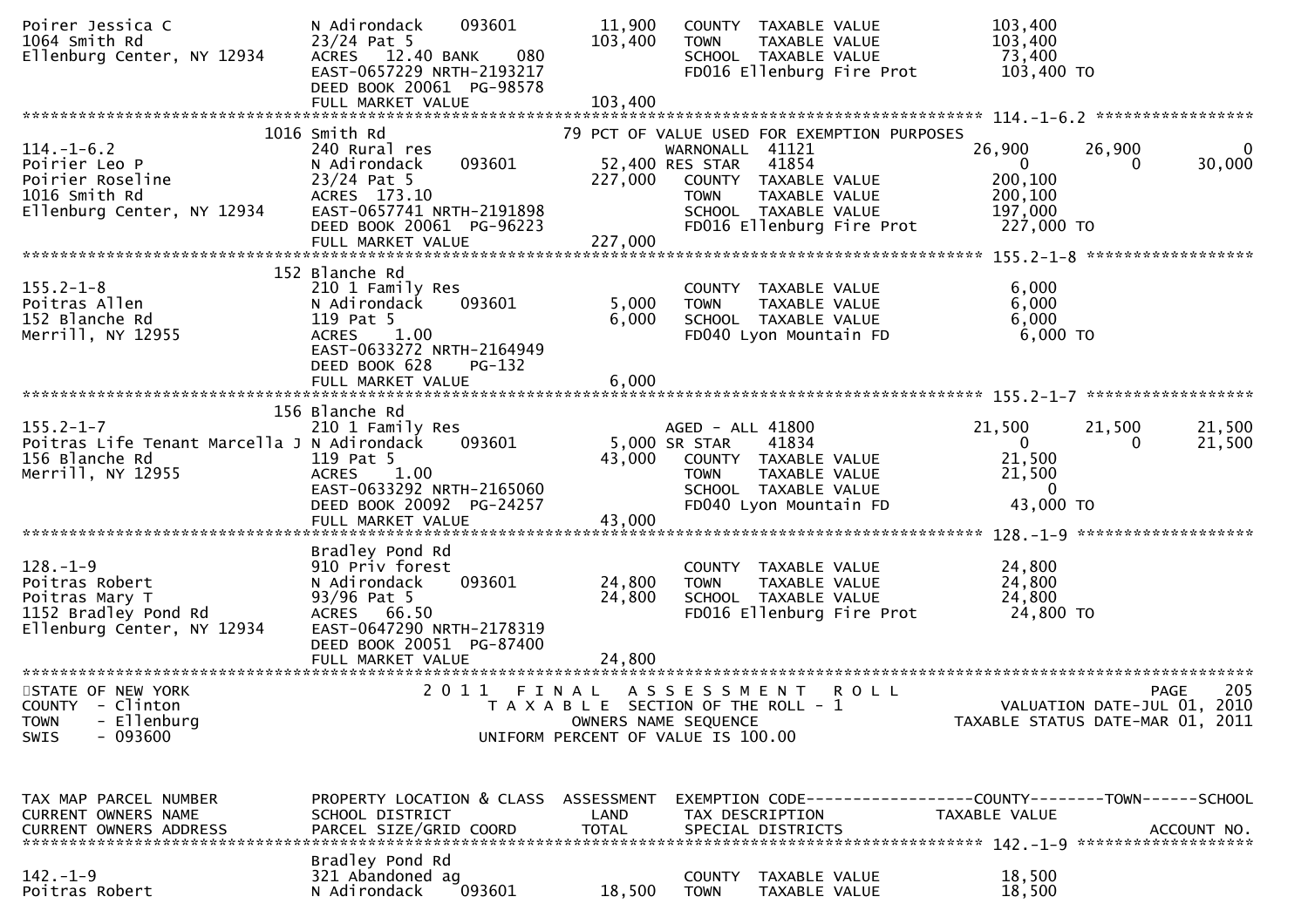| Poitras Mary<br>1152 Bradley Pond Rd<br>Ellenburg Center, NY 12934                                                                              | Lot $93$ Pat T-5<br>ACRES 36.70<br>EAST-0645184 NRTH-2176723<br>DEED BOOK 908<br>$PG-223$                                                                                                 | 18,500                     | SCHOOL TAXABLE VALUE<br>FD016 Ellenburg Fire Prot                                                                                  | 18,500<br>18,500 TO                                          |                                                                                |
|-------------------------------------------------------------------------------------------------------------------------------------------------|-------------------------------------------------------------------------------------------------------------------------------------------------------------------------------------------|----------------------------|------------------------------------------------------------------------------------------------------------------------------------|--------------------------------------------------------------|--------------------------------------------------------------------------------|
|                                                                                                                                                 |                                                                                                                                                                                           |                            |                                                                                                                                    |                                                              |                                                                                |
| $142. - 1 - 16$<br>Poitras Robert J<br>Poitras Mary T<br>1152 Bradley Pond Rd<br>Ellenburg Center, NY 12934                                     | 1152 Bradley Pond Rd<br>240 Rural res<br>093601<br>N Adirondack<br>93/96 Pat 5<br>ACRES 38.50<br>EAST-0647175 NRTH-2175824<br>DEED BOOK 762<br>PG-299                                     | 18,700<br>99,000           | <b>RES STAR 41854</b><br>COUNTY TAXABLE VALUE<br>TAXABLE VALUE<br><b>TOWN</b><br>SCHOOL TAXABLE VALUE<br>FD016 Ellenburg Fire Prot | $\mathbf{0}$<br>99,000<br>99,000<br>69,000<br>99,000 TO      | 30,000<br>$\mathbf 0$                                                          |
|                                                                                                                                                 | FULL MARKET VALUE                                                                                                                                                                         | 99,000                     |                                                                                                                                    |                                                              |                                                                                |
| $84. - 2 - 5$<br>Polletta Joseph<br>104 North St Apt 705<br>Stamford, CT 06902                                                                  | Star Rd<br>$314$ Rural vac<10<br>093601<br>N Adirondack<br>Survey Bk 22 Pg 78 Lot 5<br>3.06<br><b>ACRES</b><br>EAST-0654398 NRTH-2206369<br>DEED BOOK 20082 PG-14353<br>FULL MARKET VALUE | 6,200<br>6,200<br>6,200    | COUNTY TAXABLE VALUE<br>TAXABLE VALUE<br><b>TOWN</b><br>SCHOOL TAXABLE VALUE<br>FD016 Ellenburg Fire Prot                          | 6,200<br>6,200<br>6,200<br>6,200 TO                          |                                                                                |
|                                                                                                                                                 |                                                                                                                                                                                           |                            |                                                                                                                                    |                                                              |                                                                                |
| $84. - 1 - 7.11$<br>Polletta Vittorio<br>5816 Rt 11<br>5816 Rt 11<br>Ellenburg Center, NY 12934                                                 | 5816 Rt 11<br>240 Rural res<br>093601<br>N Adirondack<br>17 Pat 6<br>ACRES 26.40<br>EAST-0656671 NRTH-2210180<br>DEED BOOK 555<br>PG-1097                                                 | 16,300<br>114,000          | 41834<br>SR STAR<br>COUNTY TAXABLE VALUE<br>TAXABLE VALUE<br>TOWN<br>SCHOOL TAXABLE VALUE<br>FD016 Ellenburg Fire Prot             | $\overline{0}$<br>114,000<br>114,000<br>53,900<br>114,000 TO | 60,100<br>$\Omega$                                                             |
|                                                                                                                                                 |                                                                                                                                                                                           |                            |                                                                                                                                    |                                                              |                                                                                |
| $115. - 1 - 6.2$<br>Post Life Estate Michael<br>Post Life Estate Caroline<br>802 Smith Rd<br>Ellenburg Center, NY 12934                         | 802/804 Smith Rd<br>240 Rural res<br>093601<br>N Adirondack<br>Lots 46, 47, 34 & 35 T5om<br>ACRES 95.90<br>EAST-0661751 NRTH-2191641<br>DEED BOOK 20041 PG-69656<br>FULL MARKET VALUE     | 25,900<br>71,000<br>71,000 | 41854<br>RES STAR<br>COUNTY TAXABLE VALUE<br><b>TOWN</b><br>TAXABLE VALUE<br>SCHOOL TAXABLE VALUE<br>FD016 Ellenburg Fire Prot     | $\mathbf{0}$<br>71,000<br>71,000<br>41,000<br>71,000 TO      | 30,000<br>$\mathbf{0}$                                                         |
| STATE OF NEW YORK<br>COUNTY - Clinton<br>TOWN - Ellenburg<br>$-093600$<br><b>SWIS</b>                                                           |                                                                                                                                                                                           | OWNERS NAME SEQUENCE       | 2011 FINAL ASSESSMENT ROLL<br>T A X A B L E SECTION OF THE ROLL - 1<br>UNIFORM PERCENT OF VALUE IS 100.00                          |                                                              | 206<br>PAGE<br>VALUATION DATE-JUL 01, 2010<br>TAXABLE STATUS DATE-MAR 01, 2011 |
|                                                                                                                                                 |                                                                                                                                                                                           |                            |                                                                                                                                    |                                                              |                                                                                |
| TAX MAP PARCEL NUMBER<br>CURRENT OWNERS NAME<br>CURRENT OWNERS ADDRESS PARCEL SIZE/GRID COORD TOTAL SPECIAL DISTRICTS (15.15.16.1%) ACCOUNT NO. | PROPERTY LOCATION & CLASS ASSESSMENT<br>SCHOOL DISTRICT                                                                                                                                   | LAND                       | EXEMPTION CODE------------------COUNTY--------TOWN------SCHOOL<br>TAX DESCRIPTION                                                  | TAXABLE VALUE                                                |                                                                                |
| $115. - 1 - 6.1$<br>Post Michael R Jr<br>802 Smith Rd                                                                                           | Smith Rd<br>321 Abandoned ag<br>N Adirondack<br>093601<br>46 Pat 5                                                                                                                        | 21,000<br>21,000           | COUNTY TAXABLE VALUE<br><b>TOWN</b><br><b>TAXABLE VALUE</b><br>SCHOOL TAXABLE VALUE                                                | 21,000<br>21,000<br>21,000                                   |                                                                                |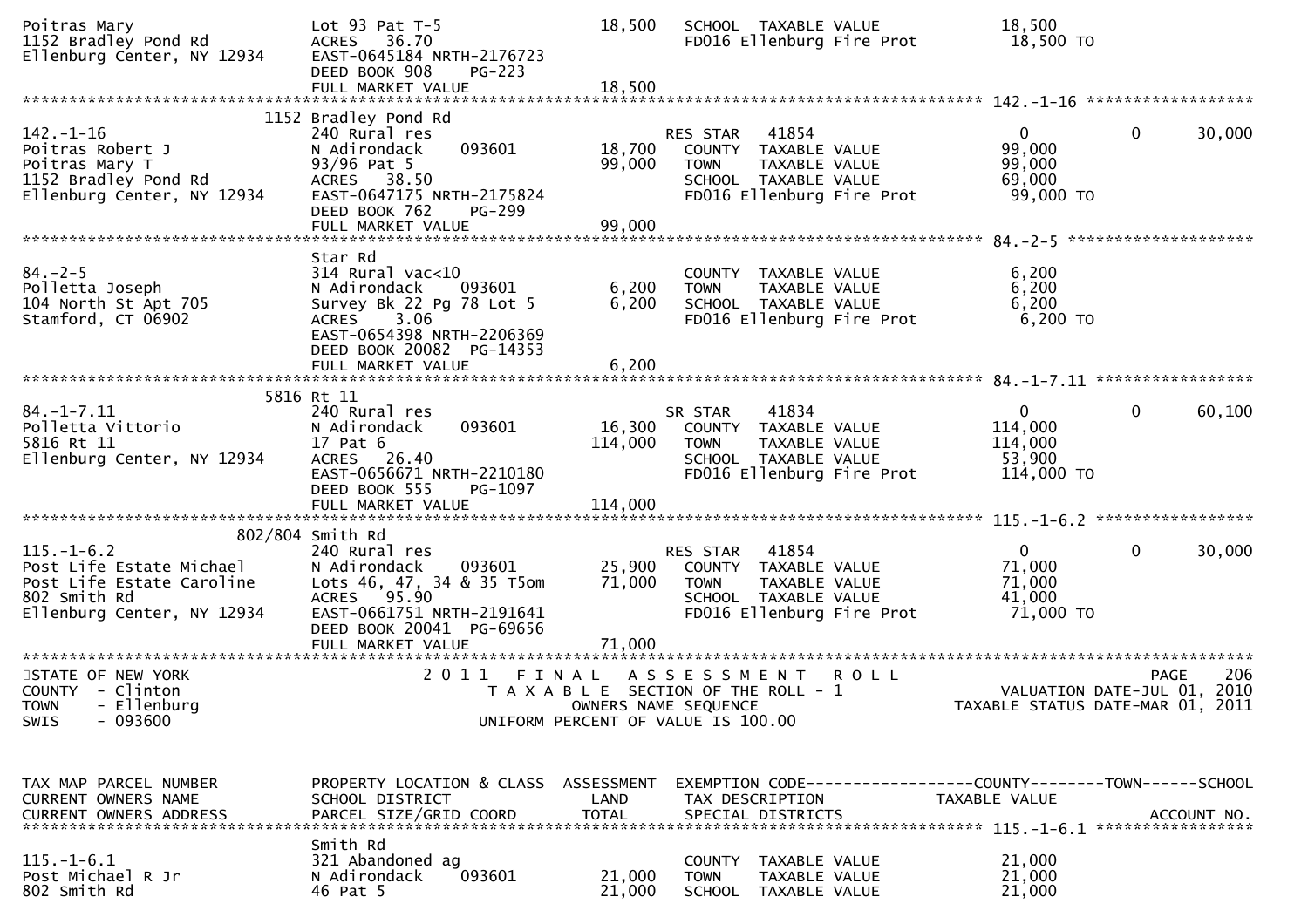| Ellenburg Center, NY 12934                                                              | 57.20<br><b>ACRES</b><br>EAST-0661755 NRTH-2189300<br>DEED BOOK 20001 PG-19574<br>FULL MARKET VALUE                                                              | 21,000                    | FD016 Ellenburg Fire Prot                                                                                                                          | 21,000 TO                                                              |                                                                                       |
|-----------------------------------------------------------------------------------------|------------------------------------------------------------------------------------------------------------------------------------------------------------------|---------------------------|----------------------------------------------------------------------------------------------------------------------------------------------------|------------------------------------------------------------------------|---------------------------------------------------------------------------------------|
| $115. - 1 - 7$<br>Post Michael R Jr<br>802 Smith Rd<br>Ellenburg Center, NY 12934       | Smith Rd<br>321 Abandoned ag<br>093601<br>N Adirondack<br>45 Pat 5<br>ACRES 37.00<br>EAST-0663790 NRTH-2189538<br>DEED BOOK 20001 PG-23769                       | 18,500<br>18,500          | COUNTY TAXABLE VALUE<br>TAXABLE VALUE<br><b>TOWN</b><br>SCHOOL TAXABLE VALUE<br>FD016 Ellenburg Fire Prot                                          | 18,500<br>18,500<br>18,500<br>18,500 TO                                |                                                                                       |
| $40. - 1 - 25$<br>Poston Richard W<br>5271 Spear St<br>Shelburne, VT 05482              | Bull Run Rd<br>910 Priv forest<br>093601<br>N Adirondack<br>42 Pat 6<br>ACRES 200.00<br>EAST-0663011 NRTH-2227138<br>DEED BOOK 20041 PG-70102                    | 46,000<br>46,000          | COUNTY TAXABLE VALUE<br>TAXABLE VALUE<br><b>TOWN</b><br>SCHOOL TAXABLE VALUE<br>FD016 Ellenburg Fire Prot                                          | 46,000<br>46,000<br>46,000<br>46,000 TO                                |                                                                                       |
| $99.1 - 3 - 5$<br>Potts Cynthia<br>101 West Hill Rd<br>Ellenburg Center, NY 12934       | 101 West Hill Rd<br>210 1 Family Res<br>093601<br>N Adirondack<br>11 Pat 5<br>FRNT 56.00 DPTH 115.00<br>EAST-0647164 NRTH-2197604<br>DEED BOOK 20092 PG-21963    | 2,600<br>20,000           | COUNTY TAXABLE VALUE<br>TAXABLE VALUE<br><b>TOWN</b><br>SCHOOL TAXABLE VALUE<br>FD014 Ellenburg Ctr FD15<br>LT010 Ellenburg Light 15               | 20,000<br>20,000<br>20,000<br>20,000 TO<br>20,000 TO                   |                                                                                       |
| $70. - 1 - 21$<br>Poupore Nancy<br>5433 Rt 11<br>Ellenburg Center, NY 12934             | 5433 Rt 11<br>210 1 Family Res<br>093601<br>N Adirondack<br>19 Pat 6<br>92.00 DPTH 110.00<br><b>FRNT</b><br>EAST-0665966 NRTH-2209905<br>DEED BOOK 983<br>PG-333 | 3,400<br>49,100<br>49,100 | RES STAR<br>41854<br>COUNTY TAXABLE VALUE<br>TAXABLE VALUE<br>TOWN<br>SCHOOL TAXABLE VALUE<br>FD002 Ellenburg Dpt FD 21<br>LT012 Ellenburg Light 5 | $\overline{0}$<br>49,100<br>49,100<br>19,100<br>49,100 TO<br>49,100 TO | $\mathbf 0$<br>30,000                                                                 |
| STATE OF NEW YORK<br>COUNTY - Clinton<br>- Ellenburg<br><b>TOWN</b><br>SWIS<br>- 093600 | 2011<br>FINAL                                                                                                                                                    | OWNERS NAME SEQUENCE      | A S S E S S M E N T<br><b>ROLL</b><br>T A X A B L E SECTION OF THE ROLL - 1<br>UNIFORM PERCENT OF VALUE IS 100.00                                  |                                                                        | 207<br><b>PAGE</b><br>VALUATION DATE-JUL 01, 2010<br>TAXABLE STATUS DATE-MAR 01, 2011 |
| TAX MAP PARCEL NUMBER<br>CURRENT OWNERS NAME<br><b>CURRENT OWNERS ADDRESS</b>           | PROPERTY LOCATION & CLASS ASSESSMENT<br>SCHOOL DISTRICT<br>PARCEL SIZE/GRID COORD<br>214 Narrows Rd                                                              | LAND<br><b>TOTAL</b>      | EXEMPTION CODE-----------------COUNTY-------TOWN------SCHOOL<br>TAX DESCRIPTION<br>SPECIAL DISTRICTS                                               | TAXABLE VALUE                                                          | ACCOUNT NO.                                                                           |
| $141.3 - 1 - 15$<br>Power Brian P<br>Power Myrna L<br>3861 Rt 11                        | 210 1 Family Res - WTRFNT<br>N Adirondack<br>093601<br>100 T5omt<br>99.01 DPTH 341.00<br><b>FRNT</b>                                                             | 101,700<br>160,000        | COUNTY TAXABLE VALUE<br><b>TOWN</b><br>TAXABLE VALUE<br>SCHOOL TAXABLE VALUE<br>FD040 Lyon Mountain FD                                             | 160,000<br>160,000<br>160,000<br>160,000 TO                            |                                                                                       |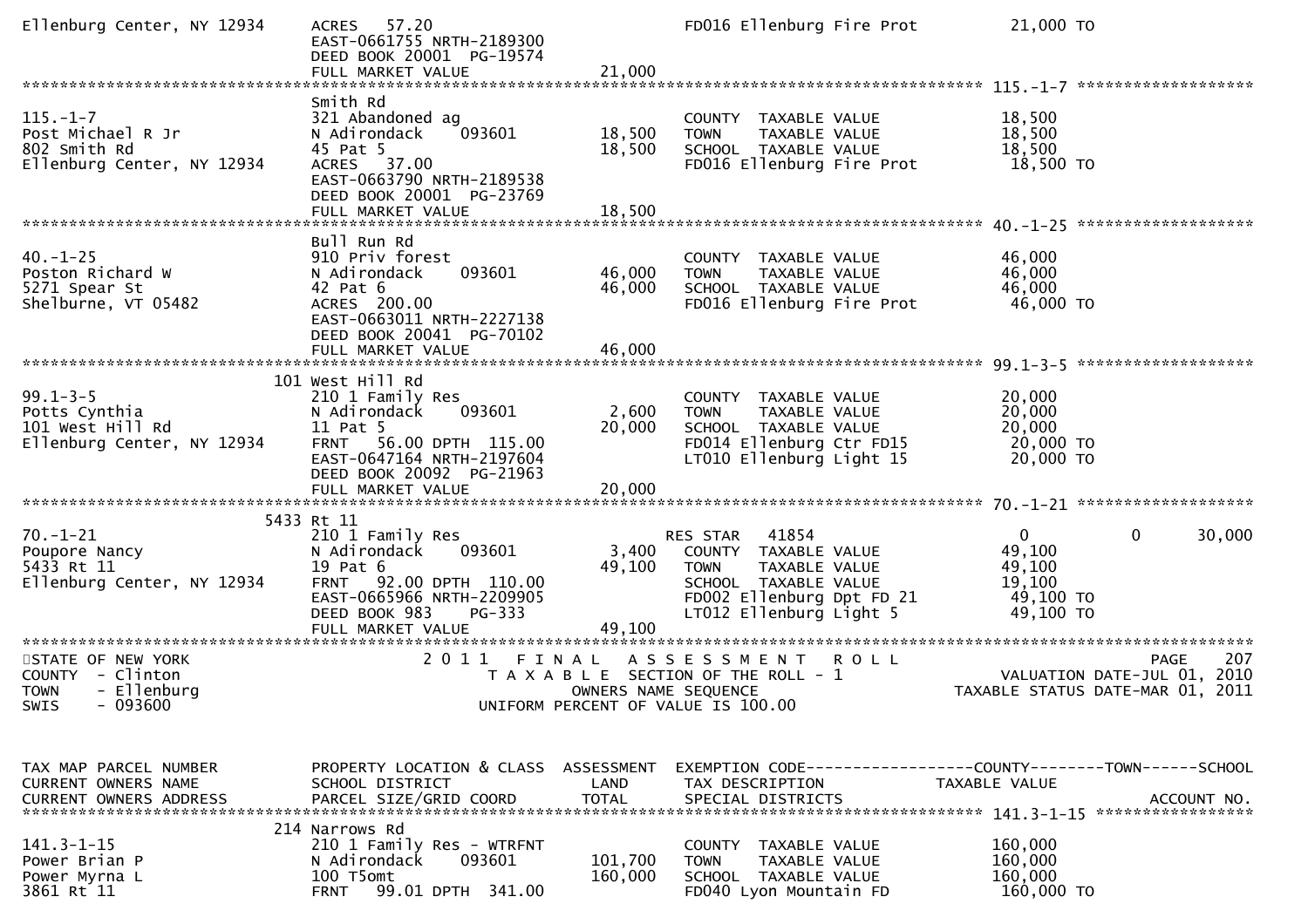| Mooers, NY 12959-9715                                                                         | 080<br><b>BANK</b><br>EAST-0623731 NRTH-2170772<br>DEED BOOK 99001 PG-08664<br>FULL MARKET VALUE                                                                                | 160,000                      | WD018 Chat Lake Water Dst                                                                                                                                  | 160,000 ТО М                                                         |                                            |
|-----------------------------------------------------------------------------------------------|---------------------------------------------------------------------------------------------------------------------------------------------------------------------------------|------------------------------|------------------------------------------------------------------------------------------------------------------------------------------------------------|----------------------------------------------------------------------|--------------------------------------------|
|                                                                                               |                                                                                                                                                                                 |                              |                                                                                                                                                            |                                                                      |                                            |
| $71.3 - 1 - 2$<br>Pratt Deanna<br>5172 Rt 11<br>Ellenburg Depot, NY 12935                     | 5172 Rt 11<br>210 1 Family Res<br>N Adirondack<br>093601<br>20 Pat 6<br>FRNT 132.00 DPTH 267.00<br>EAST-0671576 NRTH-2212428<br>DEED BOOK 831<br>PG-323                         | 4,800<br>85,600              | 41854<br>RES STAR<br>COUNTY TAXABLE VALUE<br>TAXABLE VALUE<br><b>TOWN</b><br>SCHOOL TAXABLE VALUE<br>FD002 Ellenburg Dpt FD 21<br>LT011 Ellenburg Light 21 | $\mathbf{0}$<br>85,600<br>85,600<br>55,600<br>85,600 TO<br>85,600 TO | $\mathbf{0}$<br>30,000                     |
|                                                                                               |                                                                                                                                                                                 |                              |                                                                                                                                                            |                                                                      |                                            |
| $142. - 1 - 18$<br>Pratt Paul G Sr<br>Pratt Margaret T<br>15 Audette St<br>Winooski, VT 05404 | 889 Bradley Pond Rd<br>910 Priv forest<br>093601<br>N Adirondack<br>114 Pat 5<br>ACRES 152.00<br>EAST-0646139 NRTH-2170205<br>DEED BOOK 20082 PG-19718                          | 32,900<br>76,000             | COUNTY TAXABLE VALUE<br>TAXABLE VALUE<br><b>TOWN</b><br>SCHOOL TAXABLE VALUE<br>FD040 Lyon Mountain FD                                                     | 76,000<br>76,000<br>76,000<br>76,000 TO                              |                                            |
|                                                                                               |                                                                                                                                                                                 |                              |                                                                                                                                                            |                                                                      |                                            |
| 5662/5755 Rt 11                                                                               |                                                                                                                                                                                 |                              |                                                                                                                                                            |                                                                      |                                            |
| $70. - 1 - 33.21$<br>Prevo Kenneth<br>Prevo Linda<br>5662 Rt 11<br>Ellenburg Center, NY 12934 | 241 Rural res&ag<br>093601<br>N Adirondack<br>Lots #17&18 Omt #6<br>ACRES 295.30<br>EAST-0659504 NRTH-2207484<br>DEED BOOK 832<br>PG-240                                        | 94,600<br>160,000            | 41854<br>RES STAR<br>COUNTY TAXABLE VALUE<br><b>TOWN</b><br>TAXABLE VALUE<br>SCHOOL TAXABLE VALUE<br>LT012 Ellenburg Light 5                               | $\mathbf{0}$<br>160,000<br>160,000<br>130,000<br>49,600 TO           | $\mathbf{0}$<br>30,000                     |
|                                                                                               |                                                                                                                                                                                 |                              |                                                                                                                                                            |                                                                      |                                            |
|                                                                                               |                                                                                                                                                                                 |                              |                                                                                                                                                            |                                                                      |                                            |
| $70. - 1 - 33.23$<br>Prevo Kenneth<br>Prevo Linda<br>5662 Rt 11<br>Ellenburg Center, NY 12934 | 5663 Rt 11<br>$485$ >1use sm bld<br>093601<br>N Adirondack<br>Lot 18 T6omt<br><b>ACRES</b><br>1.70<br>EAST-0660691 NRTH-2208364<br>DEED BOOK 832<br>PG-240<br>FULL MARKET VALUE | 17,000<br>151,600<br>151,600 | COUNTY TAXABLE VALUE<br><b>TOWN</b><br>TAXABLE VALUE<br>SCHOOL TAXABLE VALUE<br>FD016 Ellenburg Fire Prot<br>LT012 Ellenburg Light 5                       | 151,600<br>151,600<br>151,600<br>151,600 TO<br>151,600 TO            |                                            |
|                                                                                               |                                                                                                                                                                                 |                              |                                                                                                                                                            |                                                                      |                                            |
| STATE OF NEW YORK<br>COUNTY - Clinton<br><b>TOWN</b><br>- Ellenburg<br>SWIS - 093600          | 2011 FINAL                                                                                                                                                                      | OWNERS NAME SEQUENCE         | A S S E S S M E N T<br><b>ROLL</b><br>T A X A B L E SECTION OF THE ROLL - 1<br>UNIFORM PERCENT OF VALUE IS 100.00                                          | TAXABLE STATUS DATE-MAR 01, 2011                                     | 208<br>PAGE<br>VALUATION DATE-JUL 01, 2010 |
|                                                                                               |                                                                                                                                                                                 |                              |                                                                                                                                                            |                                                                      |                                            |
| TAX MAP PARCEL NUMBER<br>CURRENT OWNERS NAME<br><b>CURRENT OWNERS ADDRESS</b>                 | PROPERTY LOCATION & CLASS ASSESSMENT<br>SCHOOL DISTRICT<br>PARCEL SIZE/GRID COORD                                                                                               | LAND<br><b>TOTAL</b>         | EXEMPTION CODE-----------------COUNTY--------TOWN------SCHOOL<br>TAX DESCRIPTION<br>SPECIAL DISTRICTS                                                      | TAXABLE VALUE                                                        | ACCOUNT NO.                                |
|                                                                                               | 5688 Rt 11                                                                                                                                                                      |                              |                                                                                                                                                            |                                                                      |                                            |
| $70. - 1 - 32$<br>Prevo Life Use Harold<br>Garrand Margaret Ann<br>5688 Rt 11                 | 210 1 Family Res<br>N Adirondack<br>093601<br>Lot $18$ Pat $6$<br>FRNT 164.00 DPTH 158.00                                                                                       | 4,400<br>48,800              | 41834<br>SR STAR<br>COUNTY TAXABLE VALUE<br><b>TOWN</b><br>TAXABLE VALUE<br><b>SCHOOL</b><br>TAXABLE VALUE                                                 | $\mathbf 0$<br>48,800<br>48,800<br>0                                 | 48,800<br>0                                |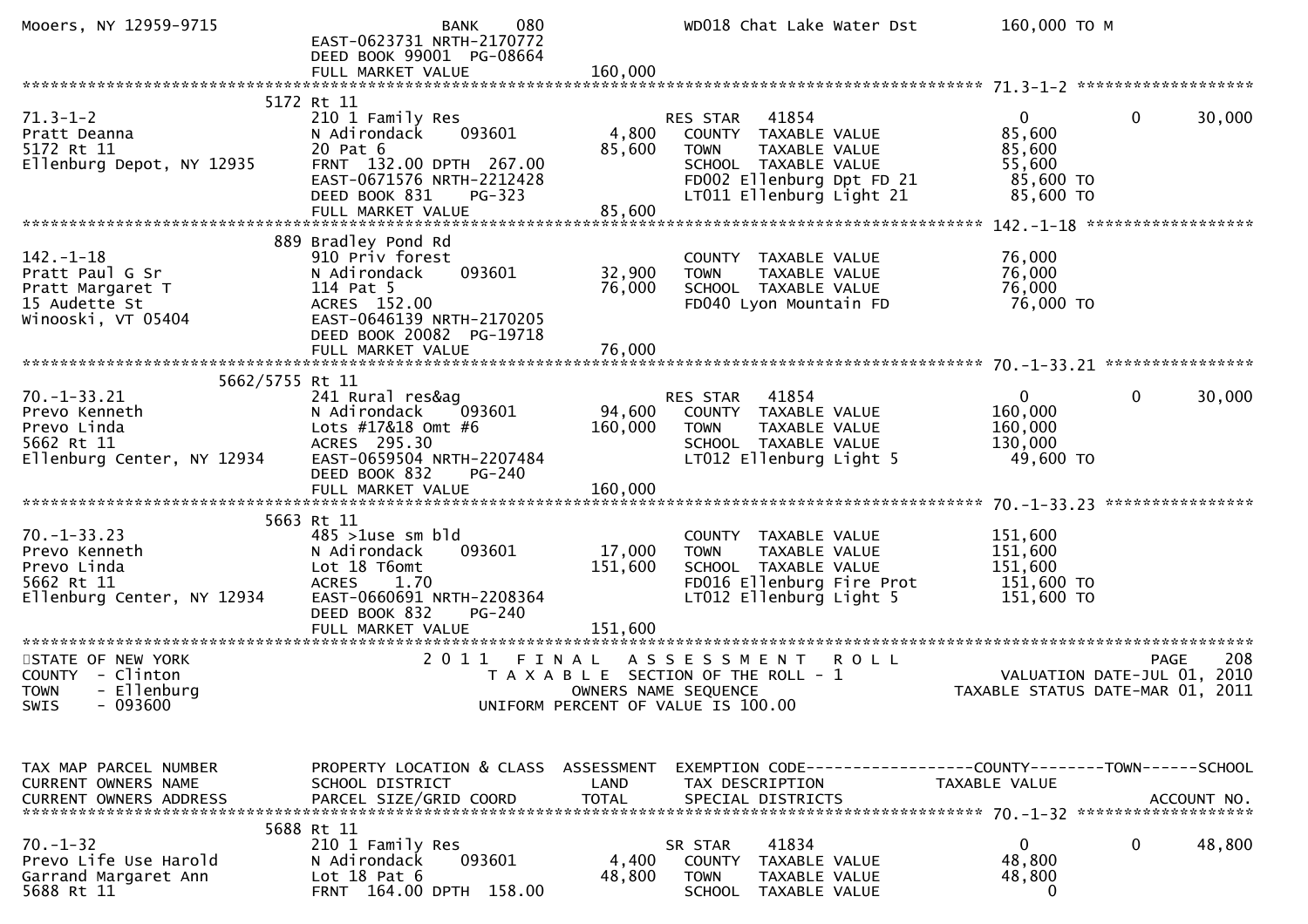| Ellenburg Center, NY 12934                                                                                                         | EAST-0660174 NRTH-2208776<br>DEED BOOK 972<br>PG-258                                                                                                                                      |                           | FD016 Ellenburg Fire Prot<br>LT012 Ellenburg Light 5                                                                                                     | 48,800 TO<br>48,800 TO                                         |                             |
|------------------------------------------------------------------------------------------------------------------------------------|-------------------------------------------------------------------------------------------------------------------------------------------------------------------------------------------|---------------------------|----------------------------------------------------------------------------------------------------------------------------------------------------------|----------------------------------------------------------------|-----------------------------|
| PRIOR OWNER ON 3/01/2011                                                                                                           | FULL MARKET VALUE                                                                                                                                                                         | 48,800                    |                                                                                                                                                          |                                                                |                             |
|                                                                                                                                    |                                                                                                                                                                                           |                           |                                                                                                                                                          |                                                                |                             |
| $71.3 - 2 - 48$<br>Prevo Living Trust Shirley Lil N Adirondack<br>Prevo Shirley Lillian<br>5095 Rt 11<br>Ellenburg Depot, NY 12935 | 5095 Rt 11<br>210 1 Family Res<br>093601<br>20 Pat 6<br>96.00 DPTH 150.00<br><b>FRNT</b><br>EAST-0673194 NRTH-2213227<br>DEED BOOK 20072 PG-11126                                         | 54,000                    | 41801<br>AGED C&T<br>41834<br>8,000 SR STAR<br>COUNTY TAXABLE VALUE<br><b>TOWN</b><br>TAXABLE VALUE<br>SCHOOL TAXABLE VALUE<br>FD002 Ellenburg Dpt FD 21 | 27,000<br>$\overline{0}$<br>27,000<br>27,000<br>0<br>54,000 TO | 27,000<br>0<br>54,000<br>0  |
|                                                                                                                                    |                                                                                                                                                                                           |                           |                                                                                                                                                          |                                                                |                             |
| $155.4 - 1 - 46$<br>Prevost Robert<br>Prevost Flora<br>9 Stevens Rd<br>Malone, NY 12953-1619                                       | 52 Blanche Rd<br>210 1 Family Res<br>093601<br>N Adirondack<br>119 Pat 5<br>FRNT 100.00 DPTH 275.00<br>EAST-0632860 NRTH-2162562<br>DEED BOOK 791<br>PG-66                                | 4,600<br>41,600           | <b>COUNTY</b><br>TAXABLE VALUE<br>TAXABLE VALUE<br><b>TOWN</b><br>SCHOOL TAXABLE VALUE<br>FD040 Lyon Mountain FD                                         | 41,600<br>41,600<br>41,600<br>41,600 TO                        |                             |
|                                                                                                                                    |                                                                                                                                                                                           |                           |                                                                                                                                                          |                                                                |                             |
| $126. - 1 - 14.3$<br>Provost Gary A<br>Provost Michele<br>480 Stratton Hill Rd<br>West Chazy, NY 12992                             | Bigelow Rd<br>$314$ Rural vac<10<br>N Adirondack<br>093601<br>Lot 57 T5omt<br><b>ACRES</b><br>9.40<br>EAST-0633842 NRTH-2181466<br>DEED BOOK 20092 PG-23300                               | 10,300<br>10,300          | <b>COUNTY</b><br>TAXABLE VALUE<br>TAXABLE VALUE<br><b>TOWN</b><br>SCHOOL TAXABLE VALUE<br>FD016 Ellenburg Fire Prot                                      | 10,300<br>10,300<br>10,300<br>10,300 TO                        |                             |
|                                                                                                                                    |                                                                                                                                                                                           |                           |                                                                                                                                                          |                                                                |                             |
| $83. - 1 - 20$<br>Provost Lee<br>Provost Pamela<br>7479 Star Rd<br>Ellenburg Center, NY<br>********************                    | 7471 Star Rd<br>270 Mfg housing<br>093601<br>N Adirondack<br>15 Pat 6<br>FRNT 100.00 DPTH 400.00<br>EAST-0643232 NRTH-2203151<br>12934-2505 DEED BOOK 1029<br>PG-272<br>FULL MARKET VALUE | 4,700<br>32,000<br>32,000 | RES STAR<br>41854<br>COUNTY TAXABLE VALUE<br>TAXABLE VALUE<br><b>TOWN</b><br>SCHOOL TAXABLE VALUE<br>FD016 Ellenburg Fire Prot                           | $\mathbf{0}$<br>32,000<br>32,000<br>2,000<br>32,000 TO         | $\mathbf 0$<br>30,000       |
| STATE OF NEW YORK                                                                                                                  | 2 0 1 1                                                                                                                                                                                   | FINAL                     | <b>ROLL</b>                                                                                                                                              |                                                                | 209<br><b>PAGE</b>          |
| COUNTY - Clinton<br>- Ellenburg<br><b>TOWN</b><br>$-093600$<br>SWIS                                                                |                                                                                                                                                                                           | OWNERS NAME SEQUENCE      | A S S E S S M E N T<br>T A X A B L E SECTION OF THE ROLL - 1<br>UNIFORM PERCENT OF VALUE IS 100.00                                                       | TAXABLE STATUS DATE-MAR 01, 2011                               | VALUATION DATE-JUL 01, 2010 |
|                                                                                                                                    |                                                                                                                                                                                           |                           |                                                                                                                                                          |                                                                |                             |
| TAX MAP PARCEL NUMBER<br>CURRENT OWNERS NAME<br><b>CURRENT OWNERS ADDRESS</b>                                                      | PROPERTY LOCATION & CLASS ASSESSMENT<br>SCHOOL DISTRICT<br>PARCEL SIZE/GRID COORD                                                                                                         | LAND<br><b>TOTAL</b>      | EXEMPTION CODE------------------COUNTY--------TOWN------SCHOOL<br>TAX DESCRIPTION<br>SPECIAL DISTRICTS                                                   | TAXABLE VALUE                                                  | ACCOUNT NO.                 |
|                                                                                                                                    | 2 Bluff Pt Penninsola                                                                                                                                                                     |                           |                                                                                                                                                          |                                                                |                             |
| $155. - 1 - 11.1$<br>Putnam Trust Mary Ellen<br>Attn: Mary E Putnam Trustee<br>1274 County Rd 65 Unit 115                          | 260 Seasonal res - WTRFNT<br>N Adirondack<br>093601<br>120 Pat 5<br>The Bluff                                                                                                             | 186,300<br>234,300        | COUNTY TAXABLE VALUE<br><b>TOWN</b><br>TAXABLE VALUE<br>SCHOOL TAXABLE VALUE<br>FD040 Lyon Mountain FD                                                   | 234,300<br>234,300<br>234,300<br>234,300 TO                    |                             |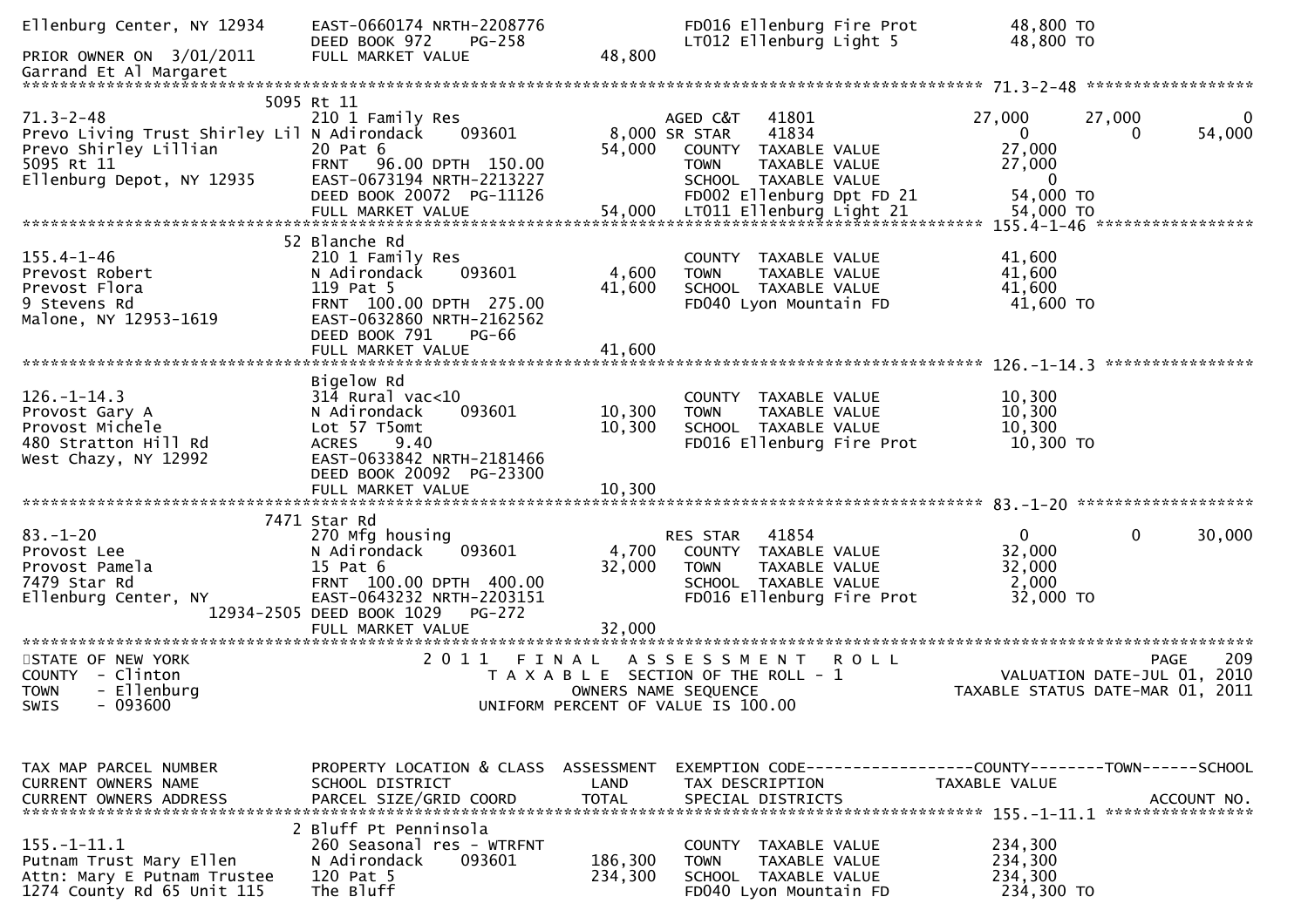| Evergreen, CO 80439                                                                                                            | 29.80<br><b>ACRES</b><br>EAST-0628756 NRTH-2160531<br>DEED BOOK 1011<br>PG-171<br>FULL MARKET VALUE                                                                                   | 234,300                    | WD018 Chat Lake Water Dst                                                                                                                               | 220,429 ТО М                                                        |                                                                                       |
|--------------------------------------------------------------------------------------------------------------------------------|---------------------------------------------------------------------------------------------------------------------------------------------------------------------------------------|----------------------------|---------------------------------------------------------------------------------------------------------------------------------------------------------|---------------------------------------------------------------------|---------------------------------------------------------------------------------------|
| $155.3 - 3 - 6$<br>Putnam Trust Mary Ellen<br>Attn: Mary E Putnam Trustee<br>1274 County Rd 65 Unit 115<br>Evergreen, CO 80439 | Holtzman Way<br>311 Res vac land - WTRFNT<br>093601<br>N Adirondack<br>120 Pat 5<br>16.00 DPTH 280.00<br><b>FRNT</b><br>EAST-0630080 NRTH-2162053<br>DEED BOOK 1011<br>PG-171         | 13,200<br>13,200           | COUNTY TAXABLE VALUE<br>TAXABLE VALUE<br><b>TOWN</b><br>SCHOOL TAXABLE VALUE<br>FD040 Lyon Mountain FD<br>WD018 Chat Lake Water Dst                     | 13,200<br>13,200<br>13,200<br>13,200 TO<br>13,200 TO M              |                                                                                       |
| $99. - 2 - 22.1$<br>Quesnel Mark A<br>PO Box 79<br>Ellenburg Center, NY 12934                                                  | Smith Rd<br>321 Abandoned ag<br>093601<br>N Adirondack<br>$10/31$ Pat 5<br><b>ACRES</b><br>52.90<br>EAST-0655812 NRTH-2194778<br>DEED BOOK 20061 PG-97045<br>FULL MARKET VALUE        | 20,500<br>20,500<br>20,500 | COUNTY TAXABLE VALUE<br>TAXABLE VALUE<br><b>TOWN</b><br>SCHOOL TAXABLE VALUE<br>FD014 Ellenburg Ctr FD15                                                | 20,500<br>20,500<br>20,500<br>20,500 TO                             |                                                                                       |
| $99.1 - 2 - 28.1$<br>Quesnel Mark A<br>Quesnel Annette<br>PO Box 79<br>Ellenburg Center, NY 12934                              | 584 Ellenburg Center Rd<br>210 1 Family Res<br>093601<br>N Adirondack<br>10 Pat 5<br>1.40<br><b>ACRES</b><br>EAST-0650400 NRTH-2198778<br>DEED BOOK 20021 PG-43908                    | 48,800                     | LIM INC DI 41932<br>41854<br>5,200 RES STAR<br>COUNTY TAXABLE VALUE<br><b>TOWN</b><br>TAXABLE VALUE<br>SCHOOL TAXABLE VALUE<br>FD014 Ellenburg Ctr FD15 | 24,400<br>$\overline{0}$<br>24,400<br>48,800<br>18,800<br>48,800 TO | 0<br>0<br>$\mathbf{0}$<br>30,000                                                      |
| $84. - 1 - 22$<br>Quesnel William J<br>Quesnel Cheri<br>7153 Star Rd Rt 190<br>Ellenburg Center, NY 12934                      | 7153 Star Rd<br>210 1 Family Res<br>093601<br>N Adirondack<br>Lot $5$ Pat $6$<br>FRNT 215.00 DPTH 141.00<br>EAST-0651032 NRTH-2204594<br>DEED BOOK 681<br>PG-295<br>FULL MARKET VALUE | 4,500<br>4,500<br>4,500    | 41854<br>RES STAR<br>COUNTY TAXABLE VALUE<br>TAXABLE VALUE<br><b>TOWN</b><br>SCHOOL TAXABLE VALUE<br>FD016 Ellenburg Fire Prot                          | $\overline{0}$<br>4,500<br>4,500<br>- 0<br>4,500 TO                 | $\mathbf{0}$<br>4,500                                                                 |
| STATE OF NEW YORK<br>COUNTY - Clinton<br>- Ellenburg<br><b>TOWN</b><br>- 093600<br>SWIS                                        | 2011                                                                                                                                                                                  | FINAL                      | ASSESSMENT<br><b>ROLL</b><br>T A X A B L E SECTION OF THE ROLL - 1<br>OWNERS NAME SEQUENCE<br>UNIFORM PERCENT OF VALUE IS 100.00                        |                                                                     | 210<br><b>PAGE</b><br>VALUATION DATE-JUL 01, 2010<br>TAXABLE STATUS DATE-MAR 01, 2011 |
| TAX MAP PARCEL NUMBER<br>CURRENT OWNERS NAME<br><b>CURRENT OWNERS ADDRESS</b>                                                  | PROPERTY LOCATION & CLASS ASSESSMENT<br>SCHOOL DISTRICT<br>PARCEL SIZE/GRID COORD                                                                                                     | LAND<br><b>TOTAL</b>       | EXEMPTION CODE-----------------COUNTY-------TOWN------SCHOOL<br>TAX DESCRIPTION<br>SPECIAL DISTRICTS                                                    | TAXABLE VALUE                                                       | ACCOUNT NO.                                                                           |
| $55. - 2 - 15$<br>Rabideau Brian R<br>Rabideau Mary E<br>PO Box 74                                                             | 101 Keegan Rd<br>240 Rural res<br>093601<br>N Adirondack<br>$22/59$ Pat 6<br>ACRES 285.90                                                                                             | 265,000                    | AGRI DISTR 41720<br>73,200 RES STAR<br>41854<br><b>COUNTY</b><br>TAXABLE VALUE<br>TAXABLE VALUE<br><b>TOWN</b>                                          | 11,915<br>$\mathbf{0}$<br>253,085<br>253,085                        | 11,915<br>11,915<br>30,000<br>0                                                       |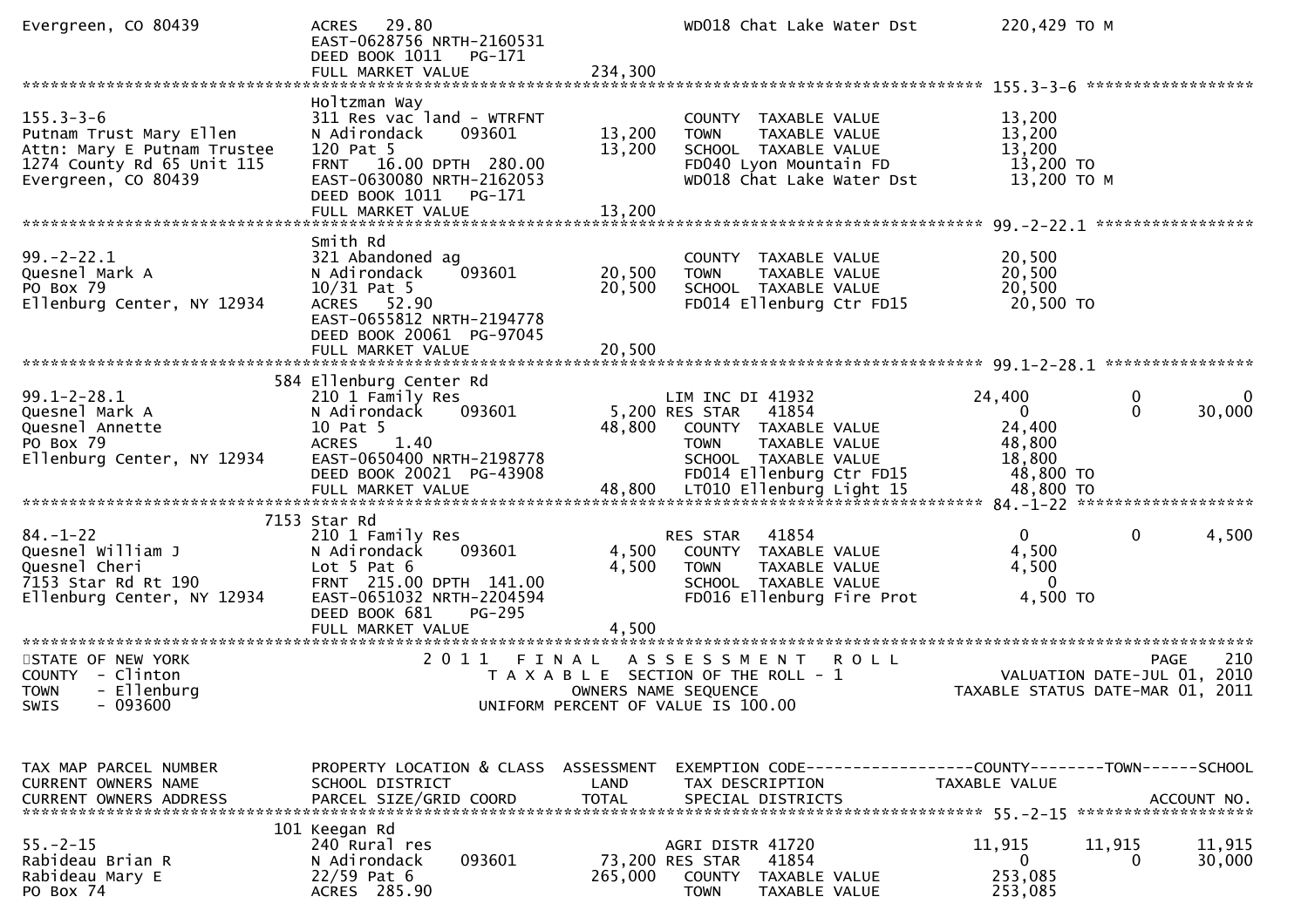| Ellenburg Depot, NY 12935                                                                                  | EAST-0664803 NRTH-2219337<br>DEED BOOK 20001 PG-23156                                                                                                                             |                      | SCHOOL TAXABLE VALUE<br>FD016 Ellenburg Fire Prot                                                                                                    | 223,085<br>265,000 TO                                                                                         |                                       |
|------------------------------------------------------------------------------------------------------------|-----------------------------------------------------------------------------------------------------------------------------------------------------------------------------------|----------------------|------------------------------------------------------------------------------------------------------------------------------------------------------|---------------------------------------------------------------------------------------------------------------|---------------------------------------|
| MAY BE SUBJECT TO PAYMENT<br>UNDER AGDIST LAW TIL 2015                                                     | FULL MARKET VALUE                                                                                                                                                                 | 265,000              |                                                                                                                                                      |                                                                                                               |                                       |
|                                                                                                            |                                                                                                                                                                                   |                      |                                                                                                                                                      |                                                                                                               |                                       |
| $159. - 1 - 9$<br>Rabideau Lawrence<br>379 Plank Rd<br>Ellenburg Depot, NY 12935                           | 379 Plank Rd<br>270 Mfg housing<br>093601<br>N Adirondack<br>$48 - A$<br>4.40<br><b>ACRES</b><br>EAST-0682334 NRTH-2169531<br>DEED BOOK 705<br>PG-337                             | 7,100<br>28,000      | 41854<br>RES STAR<br>COUNTY TAXABLE VALUE<br><b>TOWN</b><br>TAXABLE VALUE<br>SCHOOL TAXABLE VALUE<br>FD016 Ellenburg Fire Prot                       | $\mathbf{0}$<br>$\overline{0}$<br>28,000<br>28,000<br>$\Omega$<br>28,000 TO                                   | 28,000                                |
|                                                                                                            |                                                                                                                                                                                   |                      |                                                                                                                                                      |                                                                                                               |                                       |
| $85. - 1 - 10.32$<br>Rabideau Mark R<br>6789 Star Rd<br>Ellenburg Center, NY                               | 6789 Star Rd<br>210 1 Family Res<br>N Adirondack<br>093601<br>Lot 4 T5omt<br>75.00 DPTH 136.00<br><b>FRNT</b><br>12934-2010 EAST-0659782 NRTH-2206087<br>DEED BOOK 20011 PG-37798 | 3,300<br>71,000      | RES STAR<br>41854<br>COUNTY TAXABLE VALUE<br>TAXABLE VALUE<br>TOWN<br>SCHOOL TAXABLE VALUE<br>FD016 Ellenburg Fire Prot                              | $\mathbf{0}$<br>$\mathbf{0}$<br>71,000<br>71,000<br>41,000<br>71,000 TO                                       | 30,000                                |
|                                                                                                            |                                                                                                                                                                                   |                      |                                                                                                                                                      |                                                                                                               |                                       |
| $97. - 1 - 12.2$<br>Ralston Kenneth R<br>Ralston Frederick R<br>7909 Star Rd<br>Ellenburg Center, NY 12934 | 7909 Star Rd<br>210 1 Family Res<br>N Adirondack<br>093601<br>1.10 BANK<br><b>ACRES</b><br>080<br>EAST-0632702 NRTH-2201736<br>DEED BOOK 20072 PG-8500<br>FULL MARKET VALUE       | 78,000               | WARCOMALL 41131<br>5,000 WARDISALL 41141<br>78,000 RES STAR<br>41854<br>COUNTY TAXABLE VALUE<br>TAXABLE VALUE<br><b>TOWN</b><br>SCHOOL TAXABLE VALUE | 19,500<br>19,500<br>15,600<br>15,600<br>$\overline{0}$<br>$\Omega$<br>42,900<br>42,900<br>48,000              | $\mathbf 0$<br>$\mathbf{0}$<br>30,000 |
| $97. - 1 - 15.2$<br>Ramada Robby<br>Ramada Sabah<br>83 St. Peters Pl<br>Keyport, NJ 07735                  | Star Rd<br>321 Abandoned ag<br>093601<br>N Adirondack<br>Lot $8$ Pat $6$<br><b>ACRES</b><br>9.91<br>EAST-0633527 NRTH-2199590<br>DEED BOOK 20051 PG-90404                         | 8,100<br>8,100       | COUNTY TAXABLE VALUE<br>TAXABLE VALUE<br>TOWN<br>SCHOOL TAXABLE VALUE<br>FD016 Ellenburg Fire Prot                                                   | 8,100<br>8,100<br>8,100<br>8,100 то                                                                           |                                       |
| STATE OF NEW YORK<br>COUNTY - Clinton<br>- Ellenburg<br><b>TOWN</b><br>SWIS<br>$-093600$                   | 2011 FINAL                                                                                                                                                                        |                      | ASSESSMENT<br><b>ROLL</b><br>T A X A B L E SECTION OF THE ROLL - 1<br>OWNERS NAME SEQUENCE<br>UNIFORM PERCENT OF VALUE IS 100.00                     | <b>PAGE</b><br>VALUATION DATE-JUL 01, 2010<br>VALUATION DATE-JUL 01, 2010<br>TAXABLE STATUS DATE-MAR 01, 2011 | 211                                   |
|                                                                                                            |                                                                                                                                                                                   |                      |                                                                                                                                                      |                                                                                                               |                                       |
| TAX MAP PARCEL NUMBER<br><b>CURRENT OWNERS NAME</b><br><b>CURRENT OWNERS ADDRESS</b>                       | PROPERTY LOCATION & CLASS ASSESSMENT<br>SCHOOL DISTRICT<br>PARCEL SIZE/GRID COORD                                                                                                 | LAND<br><b>TOTAL</b> | TAX DESCRIPTION<br>SPECIAL DISTRICTS                                                                                                                 | EXEMPTION CODE-----------------COUNTY-------TOWN------SCHOOL<br>TAXABLE VALUE                                 | ACCOUNT NO.                           |
|                                                                                                            | 293 West Hill Rd                                                                                                                                                                  |                      |                                                                                                                                                      |                                                                                                               |                                       |
| $98. - 1 - 22.2$<br>Randall David T<br>Randall Beth S<br>293 West Hill Rd                                  | 210 1 Family Res<br>N Adirondack<br>093601<br>13 T5omt<br>1.00<br><b>ACRES</b>                                                                                                    | 5,000<br>114,900     | 41854<br>RES STAR<br>COUNTY<br>TAXABLE VALUE<br><b>TOWN</b><br>TAXABLE VALUE<br><b>SCHOOL</b><br>TAXABLE VALUE                                       | $\mathbf{0}$<br>0<br>114,900<br>114,900<br>84,900                                                             | 30,000                                |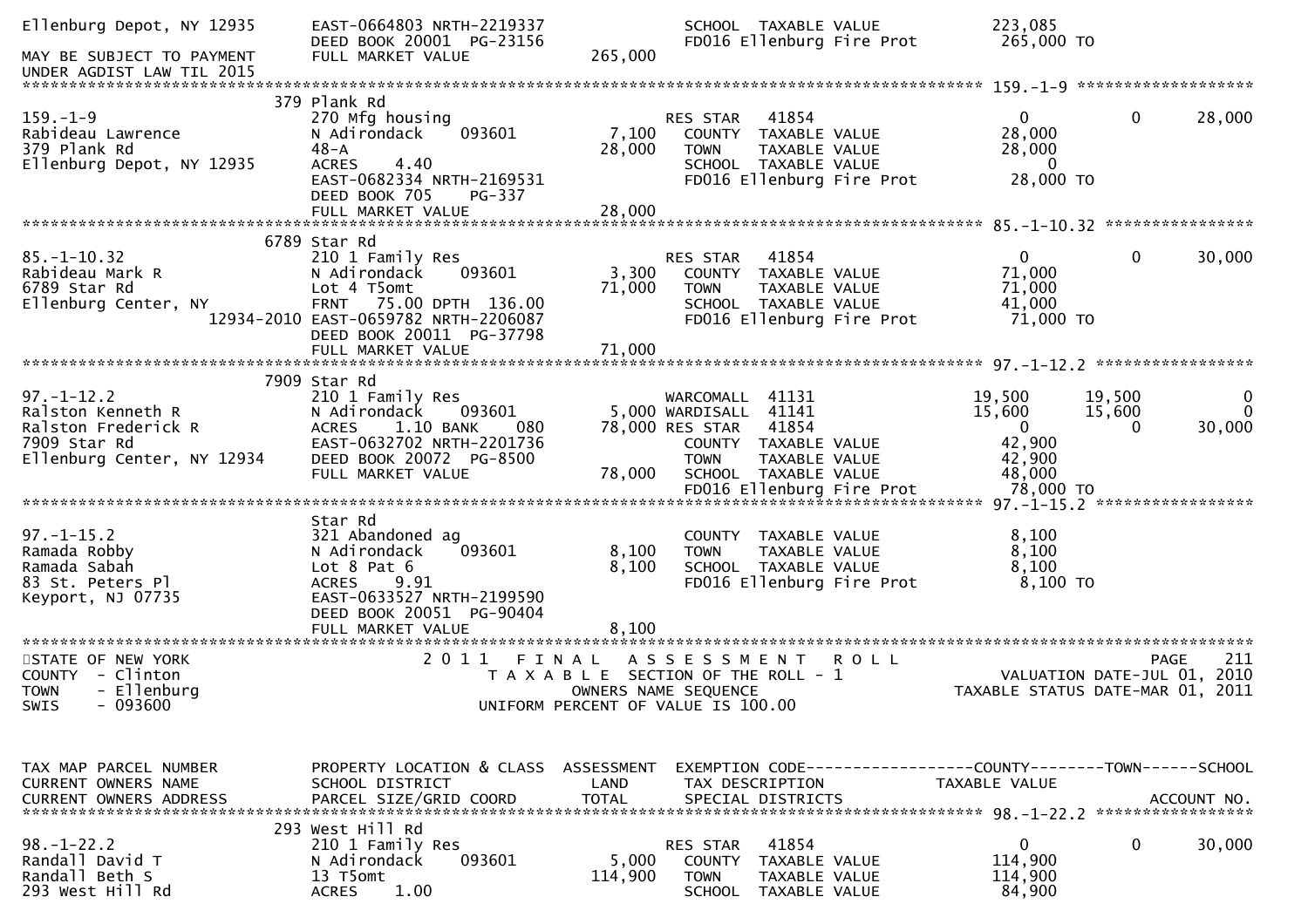| Ellenburg Center, NY 12934                                                                                                                          | EAST-0642664 NRTH-2196419<br>DEED BOOK 20021 PG-46909<br>FULL MARKET VALUE                                                                                                                                                | 114,900                   | FD014 Ellenburg Ctr FD15                                                                                                                                  |             | 114,900 TO                                                               |                                            |                          |
|-----------------------------------------------------------------------------------------------------------------------------------------------------|---------------------------------------------------------------------------------------------------------------------------------------------------------------------------------------------------------------------------|---------------------------|-----------------------------------------------------------------------------------------------------------------------------------------------------------|-------------|--------------------------------------------------------------------------|--------------------------------------------|--------------------------|
|                                                                                                                                                     |                                                                                                                                                                                                                           |                           |                                                                                                                                                           |             |                                                                          |                                            |                          |
| $155.4 - 1 - 42$<br>Randall Life Use Thomas I<br>Randall Thomas A<br>23 Second St<br>Malone, NY 12953<br>PRIOR OWNER ON 3/01/2011<br>Randall Thomas | 76 Blanche Rd<br>210 1 Family Res<br>093601<br>N Adirondack<br>119 Pat 5<br><b>ACRES</b><br>1.30<br>EAST-0633117 NRTH-2163125<br>DEED BOOK 20112 PG-40080<br>FULL MARKET VALUE                                            | 40,000<br>40,000          | AGED C&T<br>41801<br>5,000 SR STAR<br>41834<br>COUNTY TAXABLE VALUE<br>TAXABLE VALUE<br><b>TOWN</b><br>SCHOOL TAXABLE VALUE<br>FD040 Lyon Mountain FD     |             | 20,000<br>$\overline{0}$<br>20,000<br>20,000<br>$\mathbf 0$<br>40,000 TO | 20,000<br>0                                | $\overline{0}$<br>40,000 |
|                                                                                                                                                     |                                                                                                                                                                                                                           |                           |                                                                                                                                                           |             |                                                                          |                                            |                          |
| $99.1 - 2 - 20$<br>Rath David C<br>608 Ellenburg Center Rd<br>Ellenburg, NY 12934                                                                   | 608 Ellenburg Center Rd<br>210 1 Family Res<br>093601<br>N Adirondack<br>10 Pat 5<br>87.70 DPTH 228.00<br><b>FRNT</b><br>860<br><b>BANK</b><br>EAST-0649851 NRTH-2198480<br>DEED BOOK 20082 PG-19471<br>FULL MARKET VALUE | 4,200<br>56,700<br>56,700 | 41854<br>RES STAR<br>COUNTY TAXABLE VALUE<br>TAXABLE VALUE<br><b>TOWN</b><br>SCHOOL TAXABLE VALUE<br>FD014 Ellenburg Ctr FD15<br>LT010 Ellenburg Light 15 |             | $\Omega$<br>56,700<br>56,700<br>26,700<br>56,700 TO<br>56,700 TO         | $\mathbf 0$                                | 30,000                   |
|                                                                                                                                                     |                                                                                                                                                                                                                           |                           |                                                                                                                                                           |             |                                                                          |                                            |                          |
| $83. - 1 - 9.3$<br>Ratneiya Bernard<br>Ratneiya Dora<br>147 Jacques-Chan<br>Kirkland QC, Canada H9J4Y1                                              | 321 Brandy Brook Rd<br>240 Rural res<br>093601<br>N Adirondack<br>15 T6omt<br>ACRES 49.70<br>EAST-0646925 NRTH-2206038<br>DEED BOOK 589<br><b>PG-56</b>                                                                   | 34,400<br>72,100          | COUNTY TAXABLE VALUE<br><b>TOWN</b><br>TAXABLE VALUE<br>SCHOOL TAXABLE VALUE<br>FD014 Ellenburg Ctr FD15                                                  |             | 72,100<br>72,100<br>72,100<br>72,100 TO                                  |                                            |                          |
|                                                                                                                                                     |                                                                                                                                                                                                                           |                           |                                                                                                                                                           |             |                                                                          | *****************                          |                          |
| $126. - 1 - 3.2$<br>Raymond June<br>78 Oakbriar Dr<br>Rochester, NY 14616                                                                           | Tacey Rd<br>314 Rural vac<10<br>093601<br>N Adirondack<br>Lot 59 T5omt<br><b>ACRES</b><br>5.60<br>EAST-0625658 NRTH-2185325<br>DEED BOOK 913<br>$PG-51$<br>FULL MARKET VALUE                                              | 7,300<br>7,300<br>7,300   | COUNTY TAXABLE VALUE<br><b>TOWN</b><br>TAXABLE VALUE<br>SCHOOL TAXABLE VALUE<br>FD016 Ellenburg Fire Prot                                                 |             | 7,300<br>7,300<br>7,300<br>7,300 TO                                      |                                            |                          |
|                                                                                                                                                     | 2 0 1 1                                                                                                                                                                                                                   |                           |                                                                                                                                                           |             |                                                                          |                                            |                          |
| STATE OF NEW YORK<br>COUNTY - Clinton<br>TOWN - Ellenburg<br>$-093600$<br><b>SWIS</b>                                                               | FINAL                                                                                                                                                                                                                     |                           | ASSESSMENT<br>T A X A B L E SECTION OF THE ROLL - 1<br>OWNERS NAME SEQUENCE<br>UNIFORM PERCENT OF VALUE IS 100.00                                         | <b>ROLL</b> | TAXABLE STATUS DATE-MAR 01, 2011                                         | <b>PAGE</b><br>VALUATION DATE-JUL 01, 2010 | 212                      |
|                                                                                                                                                     |                                                                                                                                                                                                                           |                           |                                                                                                                                                           |             |                                                                          |                                            |                          |
| TAX MAP PARCEL NUMBER<br><b>CURRENT OWNERS NAME</b>                                                                                                 | PROPERTY LOCATION & CLASS ASSESSMENT<br>SCHOOL DISTRICT                                                                                                                                                                   | LAND                      | EXEMPTION CODE------------------COUNTY--------TOWN------SCHOOL<br>TAX DESCRIPTION                                                                         |             | TAXABLE VALUE                                                            |                                            |                          |
|                                                                                                                                                     | Plank Rd                                                                                                                                                                                                                  |                           |                                                                                                                                                           |             |                                                                          |                                            |                          |
| $101. -1 - 5$<br>Rayonier Forest Resources LP<br>1901 Island Walk Way                                                                               | 910 Priv forest<br>093601<br>N Adirondack<br>59 Pat 5 1950                                                                                                                                                                | 30,100<br>30,100          | COUNTY TAXABLE VALUE<br><b>TOWN</b><br>TAXABLE VALUE<br>SCHOOL TAXABLE VALUE                                                                              |             | 30,100<br>30,100<br>30,100                                               |                                            |                          |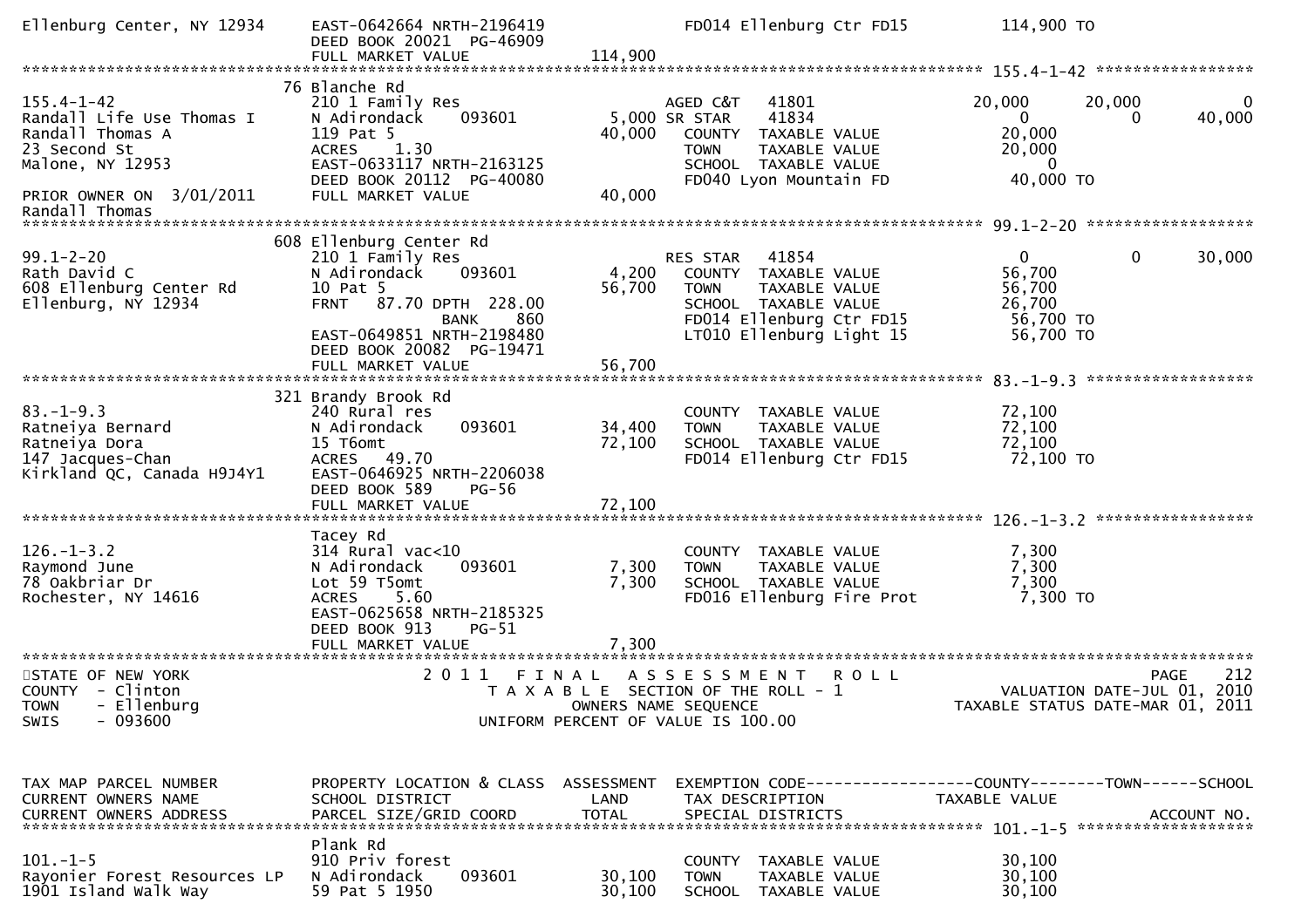| PO Box 728<br>Fernandina Beach, FL 32035                                                                                                            | ACRES 128.00<br>EAST-0675217 NRTH-2196134<br>DEED BOOK 20082 PG-17070<br>FULL MARKET VALUE                                                                                         | 30,100                     | FD016 Ellenburg Fire Prot                                                                                                                                 | 30,100 TO                                                              |                                                                                       |
|-----------------------------------------------------------------------------------------------------------------------------------------------------|------------------------------------------------------------------------------------------------------------------------------------------------------------------------------------|----------------------------|-----------------------------------------------------------------------------------------------------------------------------------------------------------|------------------------------------------------------------------------|---------------------------------------------------------------------------------------|
| $100. - 1 - 4$<br>Rayonier TRS North Timber, LLC N Adirondack<br>1901 Island Walk Way<br>PO Box 728<br>Fernandina Beach, FL                         | Sharrett Rd<br>910 Priv forest<br>093601<br>Lot $5$ Pat $5$<br>ACRES 30.90<br>EAST-0664438 NRTH-2200268<br>32035-0728 DEED BOOK 20082 PG-13844<br>FULL MARKET VALUE                | 19,000<br>19,000<br>19,000 | COUNTY TAXABLE VALUE<br>TAXABLE VALUE<br><b>TOWN</b><br>SCHOOL TAXABLE VALUE<br>FD016 Ellenburg Fire Prot                                                 | 19,000<br>19,000<br>19,000<br>19,000 TO                                |                                                                                       |
| $155.4 - 1 - 31$<br>Redmond Judith A<br>PO Box 125<br>Lyon Mt, NY 12952                                                                             | 51 Blanche Rd<br>210 1 Family Res<br>093601<br>N Adirondack<br>119 Pat 5<br>FRNT 148.50 DPTH 124.00<br>EAST-0632603 NRTH-2162545<br>DEED BOOK 595<br>PG-550                        |                            | WARNONALL 41121<br>3,900 WARDISALL 41141<br>51,000 RES STAR<br>41854<br>COUNTY TAXABLE VALUE<br><b>TOWN</b><br>TAXABLE VALUE<br>SCHOOL TAXABLE VALUE      | 7,650<br>12,750<br>$\overline{0}$<br>30,600<br>30,600<br>21,000        | 7,650<br>0<br>0<br>12,750<br>30,000<br>0                                              |
| $111. - 1 - 5$<br>Rego Kevin M<br>Rego Sharon L<br>1149 West Hill Rd<br>Merrill, NY 12955<br>MAY BE SUBJECT TO PAYMENT<br>UNDER AGDIST LAW TIL 2015 | 1149 West Hill Rd<br>241 Rural res&ag<br>093601<br>N Adirondack<br>Lot 21 & 22 T5omt<br>ACRES 203.90<br>EAST-0623027 NRTH-2188619<br>DEED BOOK 20041 PG-70195<br>FULL MARKET VALUE | 182,400<br>182,400         | AGRI DISTR 41720<br>76,900 RES STAR<br>41854<br>COUNTY TAXABLE VALUE<br>TAXABLE VALUE<br><b>TOWN</b><br>SCHOOL TAXABLE VALUE<br>FD016 Ellenburg Fire Prot | 9,123<br>$\overline{0}$<br>173,277<br>173,277<br>143,277<br>182,400 TO | 9,123<br>9,123<br>30,000<br>$\Omega$                                                  |
| $70. - 1 - 1.2$<br>Reil Glenn A<br>Reil Cindy<br>177 Stone Rd<br>Ellenburg Depot, NY 12935<br>PRIOR OWNER ON 3/01/2011<br>Reil Glenn A              | 226 Bombard Rd<br>260 Seasonal res<br>N Adirondack<br>093601<br>Lot 22 T6omt<br><b>ACRES</b><br>3.80<br>EAST-0663828 NRTH-2214420<br>DEED BOOK 20072 PG-11681<br>FULL MARKET VALUE | 6,800<br>20,000<br>20,000  | COUNTY TAXABLE VALUE<br>TAXABLE VALUE<br><b>TOWN</b><br>SCHOOL TAXABLE VALUE<br>FD002 Ellenburg Dpt FD 21                                                 | 20,000<br>20,000<br>20,000<br>20,000 TO                                |                                                                                       |
| STATE OF NEW YORK<br>COUNTY - Clinton<br>- Ellenburg<br><b>TOWN</b><br>$-093600$<br>SWIS                                                            | 2011<br>FINAL                                                                                                                                                                      |                            | A S S E S S M E N T<br><b>ROLL</b><br>T A X A B L E SECTION OF THE ROLL - 1<br>OWNERS NAME SEQUENCE<br>UNIFORM PERCENT OF VALUE IS 100.00                 |                                                                        | 213<br><b>PAGE</b><br>VALUATION DATE-JUL 01, 2010<br>TAXABLE STATUS DATE-MAR 01, 2011 |
| TAX MAP PARCEL NUMBER<br>CURRENT OWNERS NAME<br>CURRENT OWNERS ADDRESS                                                                              | PROPERTY LOCATION & CLASS ASSESSMENT<br>SCHOOL DISTRICT<br>PARCEL SIZE/GRID COORD                                                                                                  | LAND<br><b>TOTAL</b>       | EXEMPTION CODE------------------COUNTY--------TOWN------SCHOOL<br>TAX DESCRIPTION<br>SPECIAL DISTRICTS                                                    | <b>TAXABLE VALUE</b>                                                   | ACCOUNT NO.                                                                           |
| $85. - 2 - 10$<br>Reineke Herbert W                                                                                                                 | Military Tpke<br>910 Priv forest<br>093601<br>N Adirondack                                                                                                                         | 35,100                     | COUNTY TAXABLE VALUE<br><b>TOWN</b><br>TAXABLE VALUE                                                                                                      | 35,100<br>35,100                                                       |                                                                                       |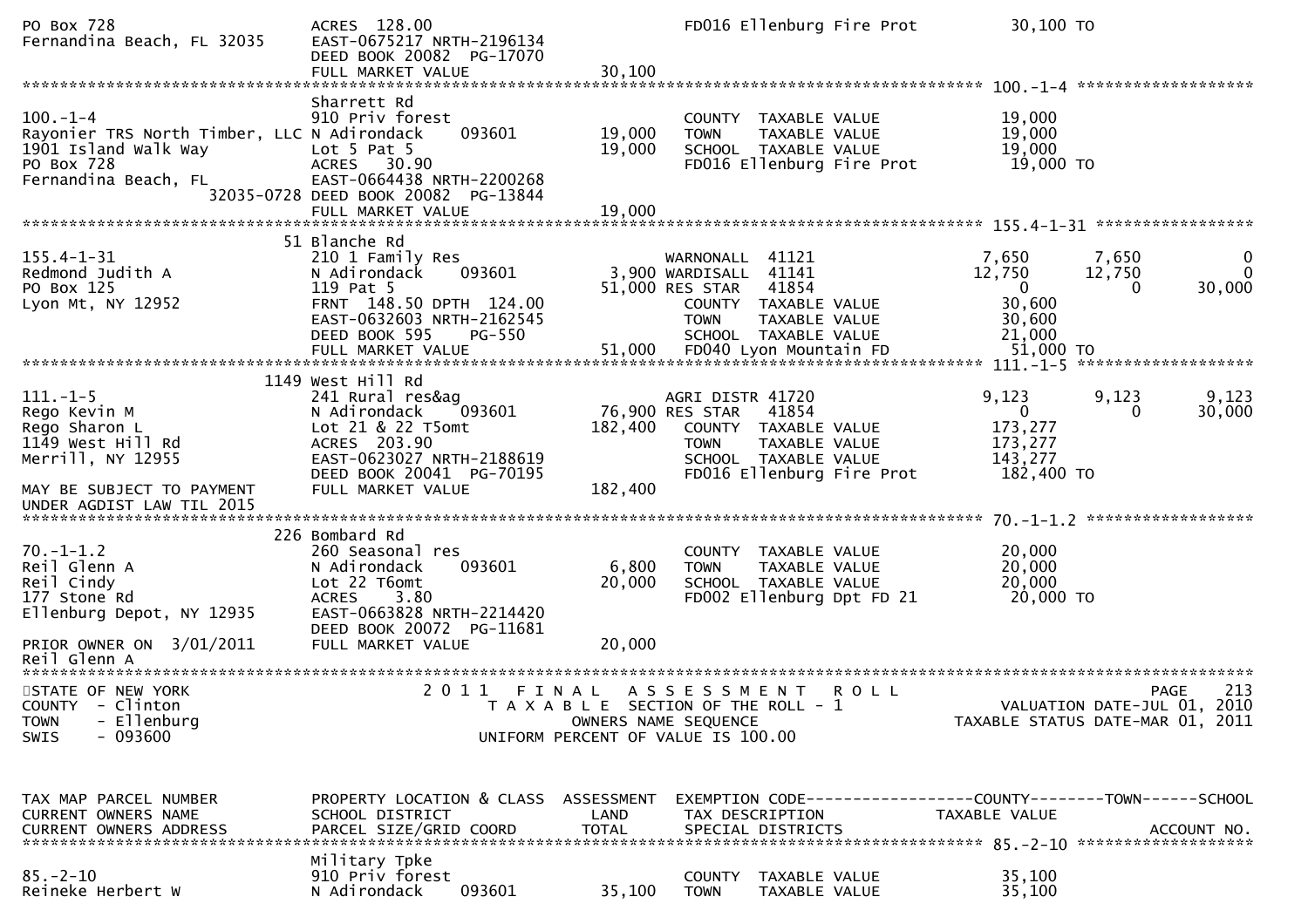| Reineke Elsbeth H<br>75 Kensington Cir<br>Belvidere, NJ 07823                                                       | $2/19$ Pat 6<br>ACRES 129.00<br>EAST-0666945 NRTH-2205805<br>DEED BOOK 892<br>PG-135<br>FULL MARKET VALUE                                                                          | 35,100<br>35,100           | SCHOOL TAXABLE VALUE<br>FD016 Ellenburg Fire Prot                                                                                                        | 35,100<br>35,100 TO                                                         |                       |
|---------------------------------------------------------------------------------------------------------------------|------------------------------------------------------------------------------------------------------------------------------------------------------------------------------------|----------------------------|----------------------------------------------------------------------------------------------------------------------------------------------------------|-----------------------------------------------------------------------------|-----------------------|
|                                                                                                                     |                                                                                                                                                                                    |                            |                                                                                                                                                          |                                                                             |                       |
| $129. - 2 - 2$<br>Rensma Timberlands LP<br>46164 Harger Rd<br>Titusville, PA 16354                                  | Sharrett Rd<br>910 Priv forest<br>093601<br>N Adirondack<br>Lot 74 T5omt<br>ACRES 310.00<br>EAST-0662850 NRTH-2181990                                                              | 73,700<br>73,700           | COUNTY TAXABLE VALUE<br>TAXABLE VALUE<br><b>TOWN</b><br>SCHOOL TAXABLE VALUE<br>FD016 Ellenburg Fire Prot                                                | 73,700<br>73,700<br>73,700<br>73,700 TO                                     |                       |
| PRIOR OWNER ON 3/01/2011                                                                                            | DEED BOOK 20112 PG-39144                                                                                                                                                           |                            |                                                                                                                                                          |                                                                             |                       |
| $141.3 - 2 - 47$<br>Reynolds Christopher J<br>Reynolds Michelle A<br>PO Box 823<br>Chateaugay, NY 12920             | 21 Brooks Way<br>210 1 Family Res - WTRFNT<br>Chateaugay 1<br>163401<br>Lot 100 T5omt<br>1.10 BANK<br>080<br><b>ACRES</b><br>EAST-0623042 NRTH-2172996<br>DEED BOOK 20021 PG-46588 | 130,600<br>246,000         | 41854<br>RES STAR<br>COUNTY TAXABLE VALUE<br>TAXABLE VALUE<br><b>TOWN</b><br>SCHOOL TAXABLE VALUE<br>FD040 Lyon Mountain FD<br>WD018 Chat Lake Water Dst | $\mathbf{0}$<br>246,000<br>246,000<br>216,000<br>246,000 TO<br>246,000 ТО М | $\mathbf 0$<br>30,000 |
|                                                                                                                     |                                                                                                                                                                                    |                            |                                                                                                                                                          |                                                                             |                       |
| $71.3 - 3 - 4$<br>Riccardelli Michael<br>Riccardelli Karen<br>33 Prospect St<br>PO Box 53<br>North Canaan, CT 06018 | Lake Roxanne Rd<br>311 Res vac land - WTRFNT<br>093601<br>N Adirondack<br>20 Pat 6 Lot 4<br>FRNT 206.36 DPTH 203.00<br>EAST-0673006 NRTH-2211104<br>DEED BOOK 20031 PG-61339       | 13,500<br>13,500           | COUNTY TAXABLE VALUE<br>TAXABLE VALUE<br>TOWN<br>SCHOOL TAXABLE VALUE<br>FD002 Ellenburg Dpt FD 21<br>LT011 Ellenburg Light 21                           | 13,500<br>13,500<br>13,500<br>13,500 TO<br>13,500 TO                        |                       |
|                                                                                                                     | Bull Run Rd                                                                                                                                                                        |                            |                                                                                                                                                          |                                                                             |                       |
| $55. - 2 - 1.22$<br>Richard David E<br>Gregg Gerald K Jr<br>71 Johnson Ave<br>Plattsburgh, NY 12901                 | 910 Priv forest<br>093601<br>N Adirondack<br>ACRES 99.69<br>EAST-0664015 NRTH-2223070<br>DEED BOOK 20082 PG-18545<br>FULL MARKET VALUE                                             | 30,300<br>30,300<br>30,300 | COUNTY TAXABLE VALUE<br>TAXABLE VALUE<br><b>TOWN</b><br>SCHOOL TAXABLE VALUE<br>FD016 Ellenburg Fire Prot                                                | 30,300<br>30,300<br>30,300<br>30,300 TO                                     |                       |
| STATE OF NEW YORK<br>COUNTY - Clinton<br><b>TOWN</b><br>- Ellenburg                                                 | 2011                                                                                                                                                                               | FINAL                      | A S S E S S M E N T<br><b>ROLL</b><br>T A X A B L E SECTION OF THE ROLL - 1<br>OWNERS NAME SEQUENCE<br>UNIFORM PERCENT OF VALUE IS 100.00                | VALUATION DATE-JUL 01, 2010<br>TAXABLE STATUS DATE-MAR 01, 2011             | 214<br><b>PAGE</b>    |
| SWIS - 093600                                                                                                       |                                                                                                                                                                                    |                            |                                                                                                                                                          |                                                                             |                       |
|                                                                                                                     |                                                                                                                                                                                    |                            |                                                                                                                                                          |                                                                             |                       |
| TAX MAP PARCEL NUMBER<br>CURRENT OWNERS NAME                                                                        | PROPERTY LOCATION & CLASS ASSESSMENT<br>SCHOOL DISTRICT                                                                                                                            | LAND                       | EXEMPTION CODE-----------------COUNTY-------TOWN------SCHOOL<br>TAX DESCRIPTION                                                                          | TAXABLE VALUE                                                               |                       |
|                                                                                                                     | 7682 Star Rd                                                                                                                                                                       |                            |                                                                                                                                                          |                                                                             |                       |
| $83 - 1 - 27$<br>Riese John H<br>7682 Star Rd Rt 190<br>Ellenburg Center, NY 12934                                  | 210 1 Family Res<br>093601<br>N Adirondack<br>14 Pat 6<br>FRNT 199.00 DPTH 110.00                                                                                                  | 3,900<br>34,000            | 41854<br><b>RES STAR</b><br>COUNTY TAXABLE VALUE<br><b>TOWN</b><br>TAXABLE VALUE<br>SCHOOL TAXABLE VALUE                                                 | $\mathbf{0}$<br>34,000<br>34,000<br>4,000                                   | 0<br>30,000           |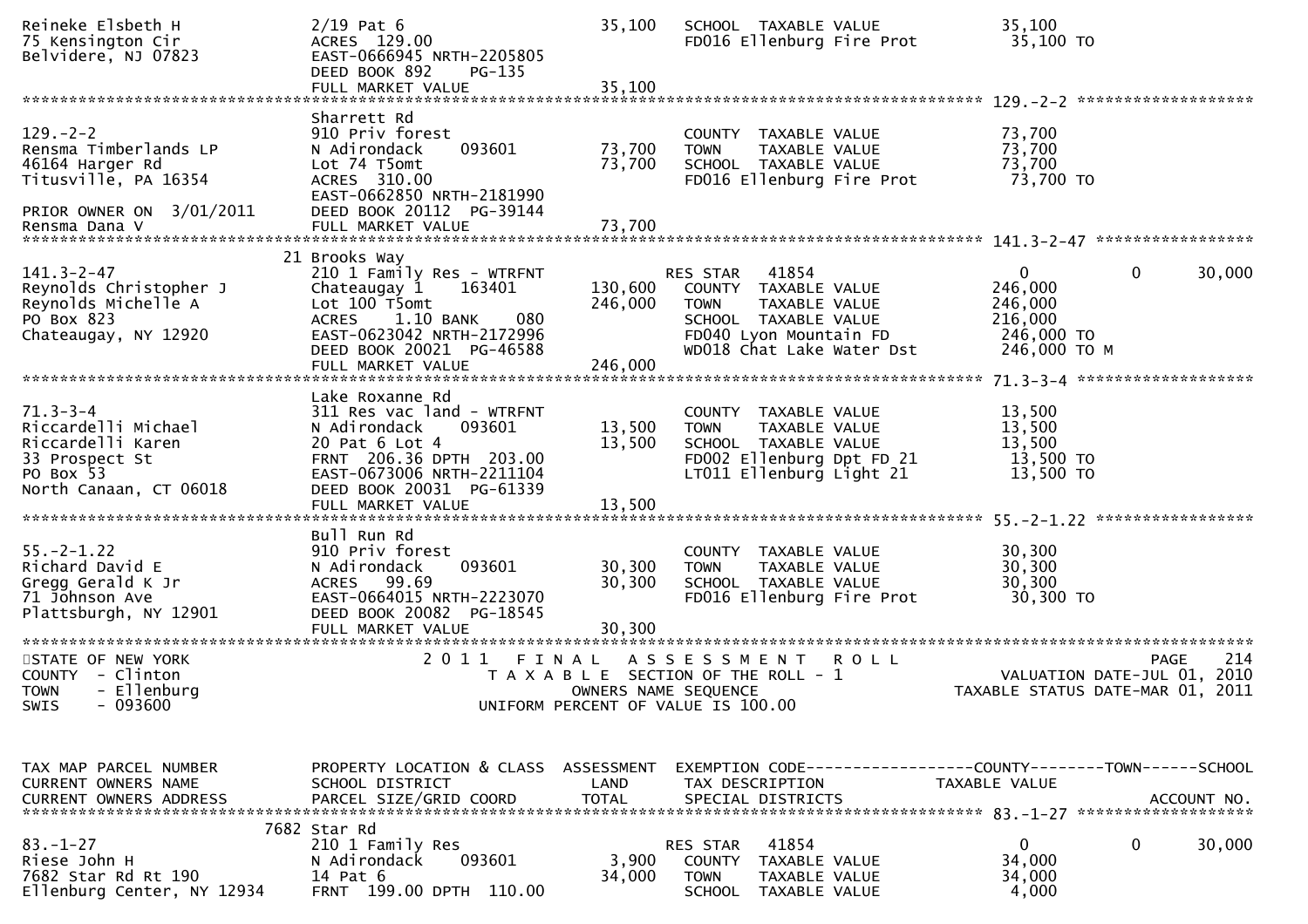|                                                                                                   | EAST-0638193 NRTH-2202704<br>DEED BOOK 20011 PG-30349<br>FULL MARKET VALUE                                                                                                  | 34,000                     | FD016 Ellenburg Fire Prot                                                                                                           | 34,000 TO                                                                                    |
|---------------------------------------------------------------------------------------------------|-----------------------------------------------------------------------------------------------------------------------------------------------------------------------------|----------------------------|-------------------------------------------------------------------------------------------------------------------------------------|----------------------------------------------------------------------------------------------|
|                                                                                                   |                                                                                                                                                                             |                            |                                                                                                                                     |                                                                                              |
| $155.1 - 1 - 10$<br>Risacher Paul L<br>Risacher Anastasia M<br>29 Gadway Rd<br>Merrill, NY 12955  | 29 Gadway Rd<br>260 Seasonal res - WTRFNT<br>N Adirondack<br>093601<br>101 Pat 5<br>ACRES<br>2.60<br>EAST-0626149 NRTH-2166209<br>DEED BOOK 594<br>PG-699                   | 122,700<br>145,000         | COUNTY TAXABLE VALUE<br><b>TOWN</b><br>TAXABLE VALUE<br>SCHOOL TAXABLE VALUE<br>FD040 Lyon Mountain FD<br>WD018 Chat Lake Water Dst | 145,000<br>145,000<br>145,000<br>145,000 TO<br>145,000 TO M                                  |
|                                                                                                   | FULL MARKET VALUE                                                                                                                                                           | 145,000                    |                                                                                                                                     |                                                                                              |
| $116. - 1 - 7.2$<br>Rivet Leo A<br>4 Glaude Rd<br>Champlain, NY 12919                             | Plank Rd<br>910 Priv forest<br>093601<br>N Adirondack<br>Lot 80 T5omt<br>ACRES 189.40<br>EAST-0678170 NRTH-2184046<br>DEED BOOK 639<br>$PG-19$                              | 45,100<br>46,100           | COUNTY TAXABLE VALUE<br><b>TOWN</b><br>TAXABLE VALUE<br>SCHOOL TAXABLE VALUE<br>FD016 Ellenburg Fire Prot                           | 46,100<br>46,100<br>46,100<br>46,100 TO                                                      |
|                                                                                                   | FULL MARKET VALUE                                                                                                                                                           | 46,100                     |                                                                                                                                     |                                                                                              |
| $115. - 1 - 18$<br>RJT Enterprises Inc<br>Richard Tieder<br>494 Spinnaker                         | Smith Rd<br>910 Priv forest<br>093601<br>N Adirondack<br>45 Pat 5<br>ACRES 47.20                                                                                            | 21,700<br>21,700           | COUNTY TAXABLE VALUE<br>TAXABLE VALUE<br><b>TOWN</b><br>SCHOOL TAXABLE VALUE<br>FD016 Ellenburg Fire Prot                           | 21,700<br>21,700<br>21,700<br>21,700 TO                                                      |
| Weston, FL 33326                                                                                  | EAST-0665201 NRTH-2187170<br>DEED BOOK 518<br>$PG-625$<br>FULL MARKET VALUE                                                                                                 | 21,700                     |                                                                                                                                     |                                                                                              |
| $125. - 1 - 1$<br>RJT Enterprises Inc<br>Richard Tieder<br>494 Spinnaker<br>Weston, FL 33326      | Spear Hill Rd<br>910 Priv forest<br>Chateaugay 1<br>163401<br>Lot $60$ Pat $5$<br>ACRES 159.30<br>EAST-0621664 NRTH-2184494<br>DEED BOOK 518<br>PG-625<br>FULL MARKET VALUE | 40,100<br>40,100<br>40.100 | COUNTY TAXABLE VALUE<br><b>TOWN</b><br>TAXABLE VALUE<br>SCHOOL TAXABLE VALUE<br>FD016 Ellenburg Fire Prot                           | 40,100<br>40,100<br>40,100<br>40,100 TO                                                      |
| ************************                                                                          | *****************************                                                                                                                                               |                            |                                                                                                                                     |                                                                                              |
| STATE OF NEW YORK<br>COUNTY - Clinton<br>- Ellenburg<br><b>TOWN</b><br>$-093600$<br>SWIS          | 2011<br>FINAL                                                                                                                                                               | OWNERS NAME SEQUENCE       | A S S E S S M E N T<br><b>ROLL</b><br>T A X A B L E SECTION OF THE ROLL - 1<br>UNIFORM PERCENT OF VALUE IS 100.00                   | 215<br><b>PAGE</b><br>VALUATION DATE-JUL 01, 2010<br>TAXABLE STATUS DATE-MAR 01, 2011        |
| TAX MAP PARCEL NUMBER<br>CURRENT OWNERS NAME<br><b>CURRENT OWNERS ADDRESS</b>                     | PROPERTY LOCATION & CLASS ASSESSMENT<br>SCHOOL DISTRICT<br>PARCEL SIZE/GRID COORD                                                                                           | LAND<br><b>TOTAL</b>       | TAX DESCRIPTION<br>SPECIAL DISTRICTS                                                                                                | EXEMPTION CODE-----------------COUNTY-------TOWN------SCHOOL<br>TAXABLE VALUE<br>ACCOUNT NO. |
| $155.4 - 1 - 9$<br>Robbins Ann<br>Roulston Julie<br>885 Cumberland Hd Rd<br>Plattsburgh, NY 12901 | 33 Youngs Rd<br>260 Seasonal res - WTRFNT<br>N Adirondack<br>093601<br>119<br><b>FRNT</b><br>50.00 DPTH 370.00<br>EAST-0633404 NRTH-2160777                                 | 88,200<br>115,000          | COUNTY TAXABLE VALUE<br>TAXABLE VALUE<br>TOWN<br>SCHOOL TAXABLE VALUE<br>FD040 Lyon Mountain FD<br>WD018 Chat Lake Water Dst        | 115,000<br>115,000<br>115,000<br>115,000 TO<br>113,229 TO M                                  |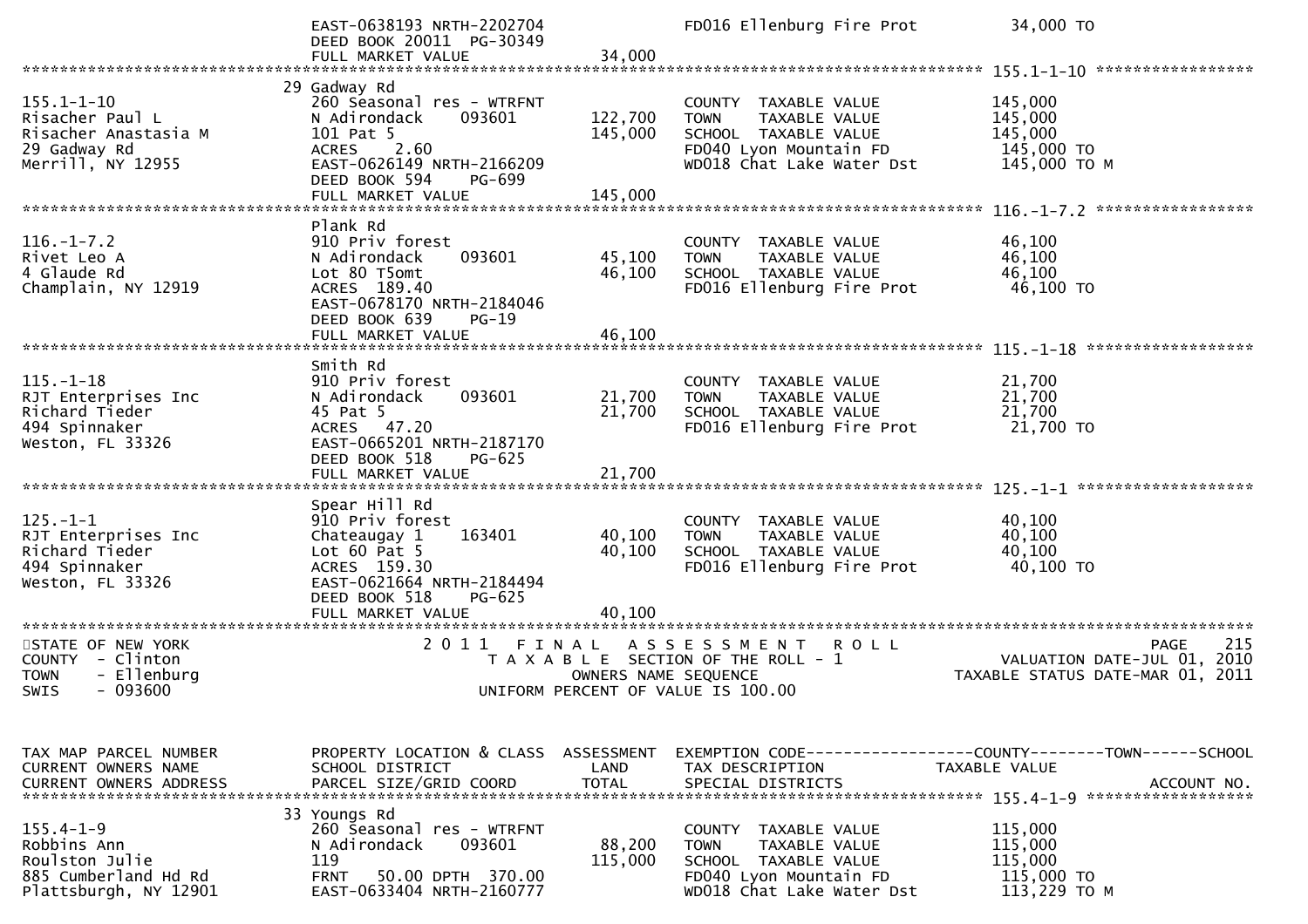|                                                                                              | PG-781<br>DEED BOOK 623                                                                                                                                                            |                                    |                                                                                                                                                              | *****************                                                                            |
|----------------------------------------------------------------------------------------------|------------------------------------------------------------------------------------------------------------------------------------------------------------------------------------|------------------------------------|--------------------------------------------------------------------------------------------------------------------------------------------------------------|----------------------------------------------------------------------------------------------|
| $82. - 1 - 17.3$<br>Robbins Steven E<br>PO Box 108<br>Ellenburg Center, NY                   | 8087 Star Rd<br>241 Rural res&ag<br>N Adirondack<br>093601<br>12 T6omt<br>ACRES 106.10<br>12934-0108 EAST-0627917 NRTH-2200927<br>DEED BOOK 904<br>$PG-1$<br>FULL MARKET VALUE     | 50,900<br>126,800<br>126,800       | COUNTY TAXABLE VALUE<br>TAXABLE VALUE<br><b>TOWN</b><br>SCHOOL TAXABLE VALUE<br>FD016 Ellenburg Fire Prot                                                    | 126,800<br>126,800<br>126,800<br>126,800 TO                                                  |
|                                                                                              |                                                                                                                                                                                    |                                    |                                                                                                                                                              |                                                                                              |
| $155.2 - 1 - 1$<br>Roberts Robert R<br>Roberts Gail D<br>20 Cardin Rd<br>Champlain, NY 12919 | 183 Blanche Rd<br>210 1 Family Res<br>N Adirondack<br>093601<br>119 Pat 5<br>FRNT 107.25 DPTH 181.00<br>EAST-0633023 NRTH-2165701<br>DEED BOOK 20011 PG-35792                      | 4,400<br>35,500                    | COUNTY TAXABLE VALUE<br>TAXABLE VALUE<br><b>TOWN</b><br>SCHOOL TAXABLE VALUE<br>FD040 Lyon Mountain FD                                                       | 35,500<br>35,500<br>35,500<br>35,500 TO                                                      |
|                                                                                              |                                                                                                                                                                                    |                                    |                                                                                                                                                              |                                                                                              |
| $99.1 - 1 - 33$<br>Rock Amy<br>32 West Hill Rd<br>Ellenburg Center, NY 12934                 | 32 West Hill Rd<br>210 1 Family Res<br>N Adirondack<br>093601<br>11 Pat 5<br>1.60 BANK<br>080<br><b>ACRES</b><br>EAST-0648646 NRTH-2198699<br>DEED BOOK 20061 PG-95105             | 5,100<br>44,000                    | 41854<br>RES STAR<br>COUNTY<br>TAXABLE VALUE<br>TAXABLE VALUE<br><b>TOWN</b><br>SCHOOL TAXABLE VALUE<br>FD014 Ellenburg Ctr FD15<br>LT010 Ellenburg Light 15 | $\Omega$<br>$\mathbf 0$<br>30,000<br>44,000<br>44,000<br>14,000<br>44,000 TO<br>44,000 TO    |
|                                                                                              | FULL MARKET VALUE                                                                                                                                                                  | 44,000                             |                                                                                                                                                              |                                                                                              |
| $141.3 - 2 - 29$<br>Rock James P<br>Rock Mollie A<br>1265 Thomas St<br>Titusville, FL 32780  | 5239 Hill Rd<br>260 Seasonal res - WTRFNT<br>093601<br>N Adirondack<br>Lot $100$ Pat 5<br>66.00 DPTH 80.00<br><b>FRNT</b><br>EAST-0623901 NRTH-2171989<br>DEED BOOK 20021 PG-46039 | 37,900<br>66,900                   | COUNTY TAXABLE VALUE<br>TAXABLE VALUE<br><b>TOWN</b><br>SCHOOL TAXABLE VALUE<br>FD040 Lyon Mountain FD<br>WD018 Chat Lake Water Dst                          | 66,900<br>66,900<br>66,900<br>66,900 ТО<br>66,900 ТО М                                       |
|                                                                                              | FULL MARKET VALUE                                                                                                                                                                  | 66,900                             |                                                                                                                                                              |                                                                                              |
| STATE OF NEW YORK<br>COUNTY - Clinton<br>- Ellenburg<br><b>TOWN</b><br>$-093600$<br>SWIS     | 2011 FINAL                                                                                                                                                                         |                                    | A S S E S S M E N T<br>R O L L<br>T A X A B L E SECTION OF THE ROLL - 1<br>OWNERS NAME SEQUENCE<br>UNIFORM PERCENT OF VALUE IS 100.00                        | 216<br><b>PAGE</b><br>VALUATION DATE-JUL 01,<br>2010<br>TAXABLE STATUS DATE-MAR 01, 2011     |
| TAX MAP PARCEL NUMBER<br>CURRENT OWNERS NAME<br><b>CURRENT OWNERS ADDRESS</b>                | PROPERTY LOCATION & CLASS<br>SCHOOL DISTRICT<br>PARCEL SIZE/GRID COORD                                                                                                             | ASSESSMENT<br>LAND<br><b>TOTAL</b> | TAX DESCRIPTION<br>SPECIAL DISTRICTS                                                                                                                         | EXEMPTION CODE-----------------COUNTY-------TOWN------SCHOOL<br>TAXABLE VALUE<br>ACCOUNT NO. |
| $155.1 - 2 - 21$<br>Rock Philip E<br>302 Manchester Rd<br>Poughkeepsie, NY 12603             | 5025 Rt 374<br>260 Seasonal res - WTRFNT<br>093601<br>N Adirondack<br>Lot $101$ Pat 5<br>FRNT 70.00 DPTH 215.00<br>EAST-0626402 NRTH-2167432<br>DEED BOOK 20051 PG-87104           | 76,800<br>116,000                  | COUNTY TAXABLE VALUE<br><b>TOWN</b><br>TAXABLE VALUE<br>SCHOOL TAXABLE VALUE<br>FD040 Lyon Mountain FD<br>WD018 Chat Lake Water Dst                          | 116,000<br>116,000<br>116,000<br>116,000 TO<br>116,000 ТО М                                  |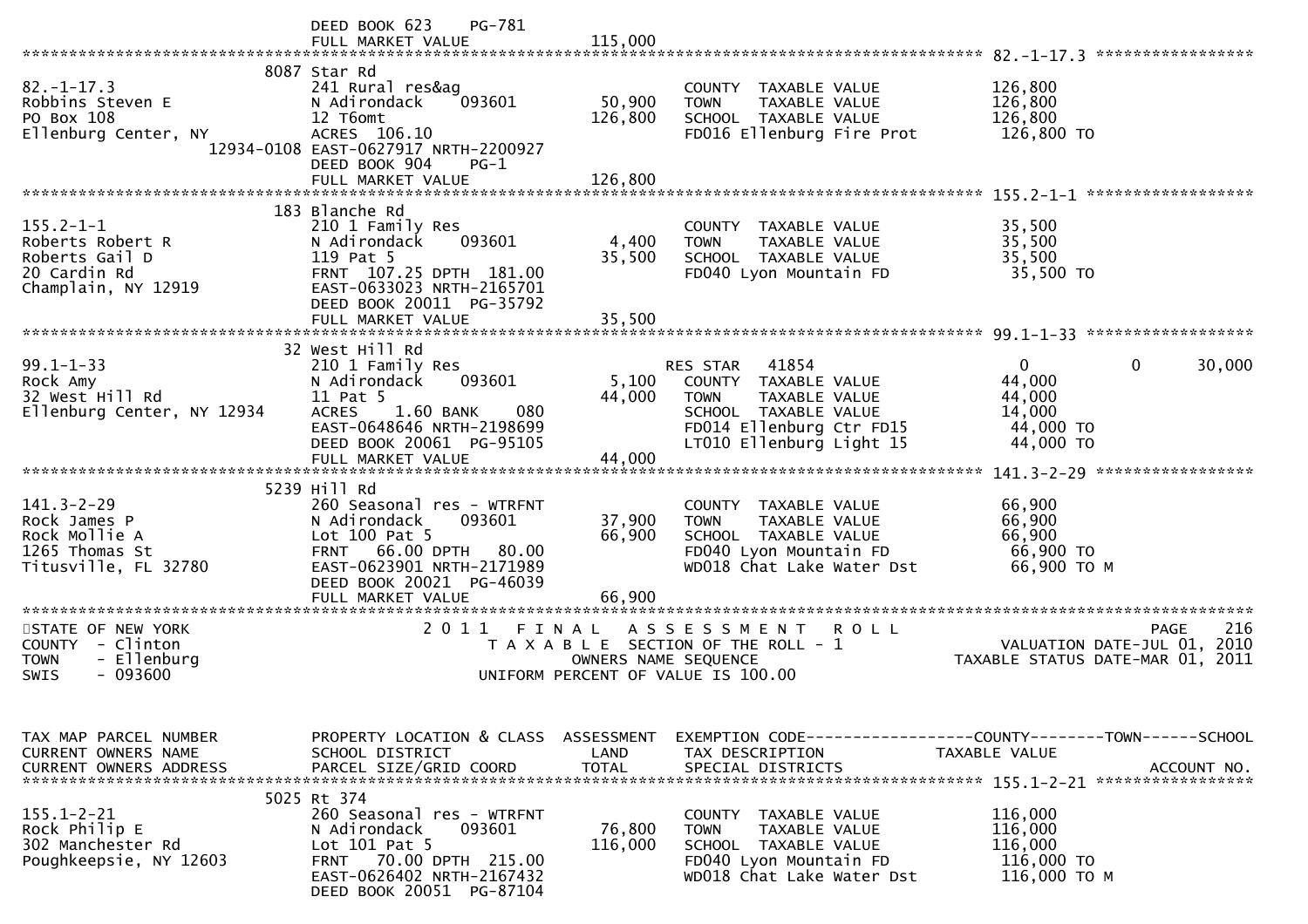|                                                                                                                     | FULL MARKET VALUE                                                                                                                                                                          | 116,000                            |                                                                                                                                                                                                                                |                                                                                                               | ******************      |
|---------------------------------------------------------------------------------------------------------------------|--------------------------------------------------------------------------------------------------------------------------------------------------------------------------------------------|------------------------------------|--------------------------------------------------------------------------------------------------------------------------------------------------------------------------------------------------------------------------------|---------------------------------------------------------------------------------------------------------------|-------------------------|
|                                                                                                                     | 260 Arno Rd                                                                                                                                                                                |                                    |                                                                                                                                                                                                                                |                                                                                                               |                         |
| $85. - 1 - 9.3$<br>Rocky Acres Hunting Club Inc<br>Attn: Roberts S Duquette<br>PO Box 3030<br>Plattsburgh, NY 12901 | 912 Forest s480a<br>093601<br>N Adirondack<br>Lot 3 T6omt<br>ACRES 42.00<br>EAST-0662974 NRTH-2202085                                                                                      | 11,500<br>55,000                   | COUNTY TAXABLE VALUE<br>TAXABLE VALUE<br><b>TOWN</b><br>SCHOOL TAXABLE VALUE<br>FD016 Ellenburg Fire Prot                                                                                                                      | 55,000<br>55,000<br>55,000<br>55,000 TO                                                                       |                         |
|                                                                                                                     | DEED BOOK 20001 PG-24508<br>FULL MARKET VALUE                                                                                                                                              | 55,000                             |                                                                                                                                                                                                                                |                                                                                                               |                         |
|                                                                                                                     |                                                                                                                                                                                            |                                    |                                                                                                                                                                                                                                |                                                                                                               |                         |
| $100.-1-3$<br>Rocky Acres Hunting Club Inc<br>PO Box 3030<br>Plattsburgh, NY 12901                                  | Sharrett Rd<br>910 Priv forest<br>093601<br>N Adirondack<br>5 Pat 5<br>30.70<br><b>ACRES</b><br>EAST-0664381 NRTH-2200783                                                                  | 18,900<br>18,900                   | COUNTY<br>TAXABLE VALUE<br>TAXABLE VALUE<br><b>TOWN</b><br>SCHOOL TAXABLE VALUE<br>FD016 Ellenburg Fire Prot                                                                                                                   | 18,900<br>18,900<br>18,900<br>18,900 TO                                                                       |                         |
| PRIOR OWNER ON 3/01/2011                                                                                            | DEED BOOK 20001 PG-26812                                                                                                                                                                   |                                    |                                                                                                                                                                                                                                |                                                                                                               |                         |
|                                                                                                                     |                                                                                                                                                                                            |                                    |                                                                                                                                                                                                                                |                                                                                                               |                         |
| $155.4 - 1 - 35$<br>Rodriguez Barbara<br>93 Blanche Rd<br>Merrill, NY 12955                                         | 93 Blanche Rd<br>210 1 Family Res<br>093601<br>N Adirondack<br>Lot $20$ Pat $5$<br>Also Title Deed 457/365<br>2.00<br><b>ACRES</b><br>EAST-0632674 NRTH-2163627<br>DEED BOOK 885<br>PG-299 |                                    | 99 PCT OF VALUE USED FOR EXEMPTION PURPOSES<br>WARNONALL 41121<br>41801<br>5,500 AGED C&T<br>72,000 SR STAR<br>41834<br>COUNTY TAXABLE VALUE<br>TAXABLE VALUE<br><b>TOWN</b><br>SCHOOL TAXABLE VALUE<br>FD040 Lyon Mountain FD | 10,692<br>10,692<br>30,294<br>30,294<br>$\overline{0}$<br>$\Omega$<br>31,014<br>31,014<br>11,900<br>72,000 TO | 0<br>$\Omega$<br>60,100 |
|                                                                                                                     | FULL MARKET VALUE                                                                                                                                                                          | 72,000                             |                                                                                                                                                                                                                                |                                                                                                               |                         |
|                                                                                                                     | Bigelow Rd                                                                                                                                                                                 |                                    |                                                                                                                                                                                                                                |                                                                                                               | ******************      |
| $141. - 1 - 11$<br>Rodriguez Todd R<br>PO Box 99<br>Lyon Mt, NY 12952-0099                                          | 910 Priv forest<br>N Adirondack<br>093601<br>102 Pat 5<br>ACRES 100.00<br>EAST-0634546 NRTH-2168562<br>DEED BOOK 938<br>PG-171                                                             | 25,500<br>25,500                   | COUNTY<br>TAXABLE VALUE<br><b>TOWN</b><br>TAXABLE VALUE<br>SCHOOL TAXABLE VALUE<br>FD040 Lyon Mountain FD                                                                                                                      | 25,500<br>25,500<br>25,500<br>25,500 TO                                                                       |                         |
| ********************                                                                                                | FULL MARKET VALUE<br>*********************                                                                                                                                                 | 25,500                             |                                                                                                                                                                                                                                |                                                                                                               |                         |
| STATE OF NEW YORK<br><b>COUNTY</b><br>- Clinton<br>- Ellenburg<br><b>TOWN</b><br>$-093600$<br>SWIS                  | 2011<br>FINAL                                                                                                                                                                              |                                    | ASSESSMENT<br>R O L L<br>T A X A B L E SECTION OF THE ROLL - 1<br>OWNERS NAME SEQUENCE<br>UNIFORM PERCENT OF VALUE IS 100.00                                                                                                   | VALUATION DATE-JUL 01, 2010<br>TAXABLE STATUS DATE-MAR 01, 2011                                               | 217<br><b>PAGE</b>      |
| TAX MAP PARCEL NUMBER<br>CURRENT OWNERS NAME<br><b>CURRENT OWNERS ADDRESS</b>                                       | PROPERTY LOCATION & CLASS<br>SCHOOL DISTRICT<br>PARCEL SIZE/GRID COORD                                                                                                                     | ASSESSMENT<br>LAND<br><b>TOTAL</b> | TAX DESCRIPTION<br>SPECIAL DISTRICTS                                                                                                                                                                                           | EXEMPTION CODE-----------------COUNTY--------TOWN------SCHOOL<br>TAXABLE VALUE                                | ACCOUNT NO.             |
| $99.1 - 1 - 25$<br>Rodriguez Travis<br>6 Dupuis Rd<br>Ellenburg Center, NY 12934                                    | 6 Dupuis Rd<br>210 1 Family Res<br>093601<br>N Adirondack<br>11 Pat 5<br>FRNT 66.00 DPTH 196.00<br>EAST-0649087 NRTH-2198713<br>DEED BOOK 99001 PG-10394                                   | 3,600<br>53,500                    | RES STAR<br>41854<br><b>COUNTY</b><br>TAXABLE VALUE<br><b>TOWN</b><br>TAXABLE VALUE<br>SCHOOL TAXABLE VALUE<br>FD014 Ellenburg Ctr FD15<br>LT010 Ellenburg Light 15                                                            | $\mathbf{0}$<br>0<br>53,500<br>53,500<br>23,500<br>53,500 TO<br>53,500 TO                                     | 30,000                  |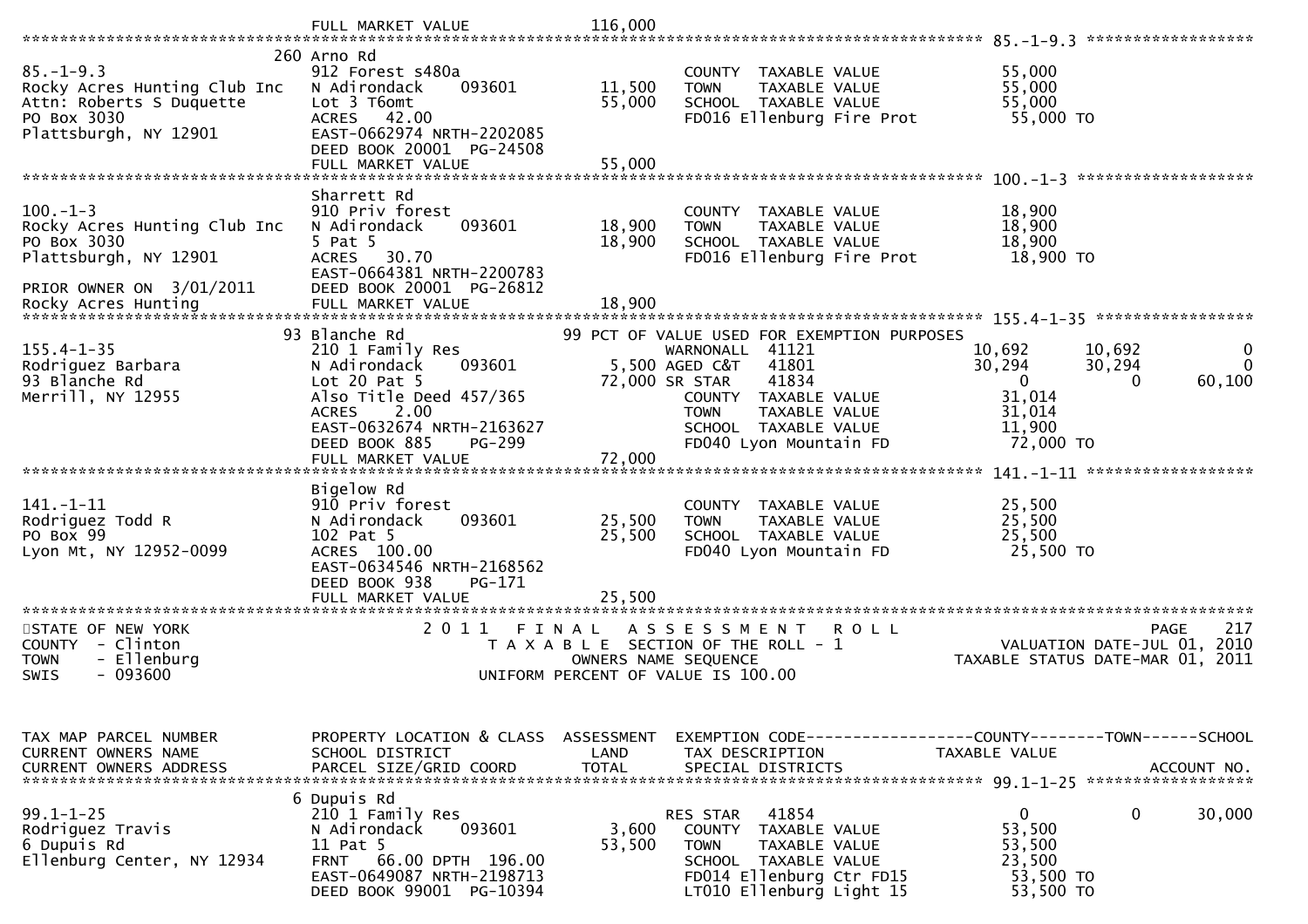|                                                                                                           | 5733 Rt 11                                                                                                                                                                        |                               |                                                                                                                                       |                                                                                              |
|-----------------------------------------------------------------------------------------------------------|-----------------------------------------------------------------------------------------------------------------------------------------------------------------------------------|-------------------------------|---------------------------------------------------------------------------------------------------------------------------------------|----------------------------------------------------------------------------------------------|
| $70. - 1 - 35.4$<br>Rodriquez Charles<br>Rodriquez Patricia<br>5733 Rt 11<br>Ellenburg Center, NY 12934   | 270 Mfg housing<br>093601<br>N Adirondack<br>Lot 17 T6omt<br><b>FRNT</b><br>90.00 DPTH 315.59<br>EAST-0659096 NRTH-2208716<br>DEED BOOK 20021 PG-45139                            | 4,300<br>52,000               | 41854<br>RES STAR<br>COUNTY TAXABLE VALUE<br>TAXABLE VALUE<br><b>TOWN</b><br>SCHOOL TAXABLE VALUE<br>FD016 Ellenburg Fire Prot        | $\mathbf{0}$<br>0<br>30,000<br>52,000<br>52,000<br>22,000<br>52,000 TO                       |
|                                                                                                           | Rt 374                                                                                                                                                                            |                               |                                                                                                                                       |                                                                                              |
| $155. - 3 - 14$<br>Rollin Louis<br>Labelle Rollin Louise<br>787 Rt 201<br>Ormstown QC, Canada JOS1K       | $322$ Rural vac $510 - WTRFNT$<br>N Adirondack<br>093601<br>Lot 119 & 120 T5omt<br>Survey Map 20082/19408<br>ACRES 22.20<br>EAST-0629976 NRTH-2163146<br>DEED BOOK 20082 PG-19689 | 59,500<br>59,800              | COUNTY TAXABLE VALUE<br>TAXABLE VALUE<br><b>TOWN</b><br>SCHOOL TAXABLE VALUE<br>FD040 Lyon Mountain FD<br>WD018 Chat Lake Water Dst   | 59,800<br>59,800<br>59,800<br>59,800 TO<br>22,126 TO M                                       |
|                                                                                                           | FULL MARKET VALUE                                                                                                                                                                 | 59,800                        |                                                                                                                                       |                                                                                              |
|                                                                                                           |                                                                                                                                                                                   |                               |                                                                                                                                       |                                                                                              |
| $111. - 1 - 3$<br>Roscoe Joseph C<br>Roscoe Marianne L<br>PO Box 233<br>Brainardsville, NY 12915          | 1224 West Hill Rd<br>241 Rural res&aq<br>093601<br>N Adirondack<br>20 T5omt<br>ACRES 74.00<br>EAST-0620745 NRTH-2192297                                                           | 32,600<br>168,700             | COUNTY TAXABLE VALUE<br>TAXABLE VALUE<br><b>TOWN</b><br>SCHOOL TAXABLE VALUE<br>FD016 Ellenburg Fire Prot                             | 168,700<br>168,700<br>168,700<br>168,700 TO                                                  |
| PRIOR OWNER ON 3/01/2011<br>Roscoe Joseph C                                                               | DEED BOOK 872<br>PG-338<br>FULL MARKET VALUE                                                                                                                                      | 168,700                       |                                                                                                                                       |                                                                                              |
|                                                                                                           | 5059 Rt 11                                                                                                                                                                        |                               |                                                                                                                                       |                                                                                              |
| $71.3 - 2 - 43$<br>Ross Cory A<br>PO Box 275<br>Mooers, NY 12958                                          | 471 Funeral home<br>093601<br>N Adirondack<br>20 Pat 6<br>FRNT 145.00 DPTH 170.00<br>EAST-0673980 NRTH-2213409<br>DEED BOOK 20092 PG-27494<br>FULL MARKET VALUE                   | 7,500<br>145,500<br>145,500   | COUNTY TAXABLE VALUE<br><b>TOWN</b><br>TAXABLE VALUE<br>SCHOOL TAXABLE VALUE<br>FD002 Ellenburg Dpt FD 21<br>LT011 Ellenburg Light 21 | 145,500<br>145,500<br>145,500<br>145,500 TO<br>145,500 TO                                    |
|                                                                                                           |                                                                                                                                                                                   |                               |                                                                                                                                       |                                                                                              |
| STATE OF NEW YORK<br>- Clinton<br><b>COUNTY</b><br><b>TOWN</b><br>- Ellenburg<br>$-093600$<br><b>SWIS</b> | 2011                                                                                                                                                                              | FINAL<br>OWNERS NAME SEQUENCE | A S S E S S M E N T<br><b>ROLL</b><br>T A X A B L E SECTION OF THE ROLL - 1<br>UNIFORM PERCENT OF VALUE IS 100.00                     | 218<br><b>PAGE</b><br>2010<br>VALUATION DATE-JUL 01,<br>TAXABLE STATUS DATE-MAR 01, 2011     |
|                                                                                                           |                                                                                                                                                                                   |                               |                                                                                                                                       |                                                                                              |
| TAX MAP PARCEL NUMBER<br><b>CURRENT OWNERS NAME</b><br><b>CURRENT OWNERS ADDRESS</b>                      | PROPERTY LOCATION & CLASS ASSESSMENT<br>SCHOOL DISTRICT<br>PARCEL SIZE/GRID COORD                                                                                                 | LAND<br><b>TOTAL</b>          | TAX DESCRIPTION<br>SPECIAL DISTRICTS                                                                                                  | EXEMPTION CODE-----------------COUNTY-------TOWN------SCHOOL<br>TAXABLE VALUE<br>ACCOUNT NO. |
| $70. - 1 - 24$<br>Ross Cory S<br>Ross Kristen L<br>PO Box 275<br>Mooers, NY 12958                         | Rt 11<br>314 Rural vac<10<br>N Adirondack<br>093601<br>19 Pat 6<br>2.10<br><b>ACRES</b><br>EAST-0665185 NRTH-2209031                                                              | 5,700<br>5,700                | COUNTY TAXABLE VALUE<br><b>TOWN</b><br>TAXABLE VALUE<br>SCHOOL TAXABLE VALUE<br>FD002 Ellenburg Dpt FD 21<br>LT012 Ellenburg Light 5  | 5,700<br>5,700<br>5,700<br>5,700 TO<br>5,700 TO                                              |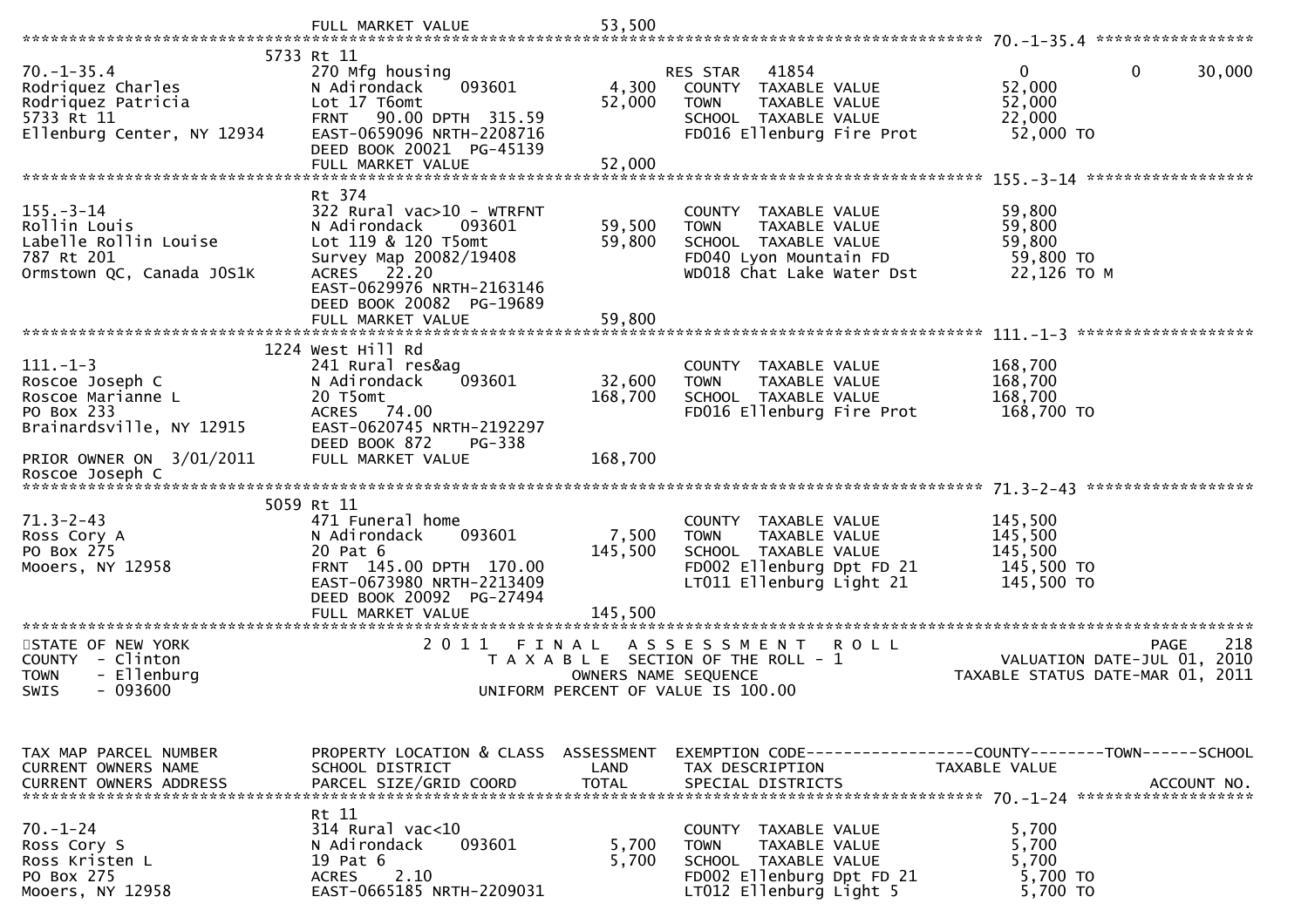|                                                                                                                          | DEED BOOK 20082 PG-17343<br>FULL MARKET VALUE                                                                                                                                 | 5,700                         |                                                                                                                                                            |                                                             | ****************                                  |
|--------------------------------------------------------------------------------------------------------------------------|-------------------------------------------------------------------------------------------------------------------------------------------------------------------------------|-------------------------------|------------------------------------------------------------------------------------------------------------------------------------------------------------|-------------------------------------------------------------|---------------------------------------------------|
| $40. - 1 - 26.2$<br>Rossdeutscher Simon<br>Rossdeutscher Harry<br>7925 Kingsley Rd Apt 110<br>Montreal QC, Canada H4W1P5 | Clinton Mills Rd<br>910 Priv forest<br>093601<br>N Adirondack<br>59 T6omt<br>ACRES 160.70<br>EAST-0661890 NRTH-2230297<br>DEED BOOK 592<br>PG-415<br>FULL MARKET VALUE        | 40,400<br>40,400<br>40,400    | COUNTY TAXABLE VALUE<br>TAXABLE VALUE<br><b>TOWN</b><br>SCHOOL TAXABLE VALUE<br>FD016 Ellenburg Fire Prot                                                  | 40,400<br>40,400<br>40,400<br>40,400 TO                     |                                                   |
|                                                                                                                          |                                                                                                                                                                               |                               |                                                                                                                                                            |                                                             |                                                   |
| $155. - 4 - 7$<br>Roulston Margaret B<br>4578 Rt 374<br>Merrill, NY 12955                                                | 4578 Rt 374<br>210 1 Family Res<br>N Adirondack<br>093601<br>119 Pat 5<br>FRNT 75.00 DPTH 100.00<br>EAST-0634556 NRTH-2160897<br>DEED BOOK 652<br>PG-154<br>FULL MARKET VALUE | 2,800<br>74,000<br>74,000     | 41834<br>SR STAR<br>COUNTY TAXABLE VALUE<br><b>TOWN</b><br>TAXABLE VALUE<br>SCHOOL TAXABLE VALUE<br>FD040 Lyon Mountain FD                                 | $\overline{0}$<br>74,000<br>74,000<br>13,900<br>74,000 TO   | $\mathbf{0}$<br>60,100                            |
|                                                                                                                          |                                                                                                                                                                               |                               |                                                                                                                                                            |                                                             |                                                   |
| $155.4 - 1 - 28$<br>Rouse Donald<br>Rouse Phylliss<br>306 Shunnway<br>Lilburn, GA 30247                                  | Rt 374<br>$314$ Rural vac< $10$<br>N Adirondack<br>093601<br>119 Pat 5<br><b>ACRES</b><br>1.00<br>EAST-0632148 NRTH-2162453<br>DEED BOOK 427<br><b>PG-125</b>                 | 5,000<br>5,000                | COUNTY TAXABLE VALUE<br><b>TOWN</b><br>TAXABLE VALUE<br>SCHOOL TAXABLE VALUE<br>FD040 Lyon Mountain FD                                                     | 5,000<br>5,000<br>5,000<br>5,000 TO                         |                                                   |
|                                                                                                                          | FULL MARKET VALUE                                                                                                                                                             | 5,000                         |                                                                                                                                                            |                                                             |                                                   |
| $71. - 2 - 1$<br>Rowe Cynthia<br>18 Grace Ave<br>Plattsburgh, NY 12901<br>MAY BE SUBJECT TO PAYMENT                      | Rt 11<br>120 Field crops<br>N Adirondack<br>093601<br>$20/21$ Pat 6<br>ACRES 131.80<br>EAST-0672201 NRTH-2216344<br>DEED BOOK 820<br>PG-106                                   | 49,400<br>50,400              | AGRI DISTR 41720<br>COUNTY TAXABLE VALUE<br>TAXABLE VALUE<br><b>TOWN</b><br>SCHOOL TAXABLE VALUE<br>FD002 Ellenburg Dpt FD 21<br>FD016 Ellenburg Fire Prot | 383<br>50,017<br>50,017<br>50,017<br>22,680 TO<br>27,720 TO | 383<br>383                                        |
| UNDER AGDIST LAW TIL 2015<br>******************************                                                              | FULL MARKET VALUE<br>**********************                                                                                                                                   | 50,400<br>**************      |                                                                                                                                                            |                                                             |                                                   |
| STATE OF NEW YORK<br>COUNTY - Clinton<br>- Ellenburg<br><b>TOWN</b><br>$-093600$<br>SWIS                                 | 2011                                                                                                                                                                          | FINAL<br>OWNERS NAME SEQUENCE | A S S E S S M E N T<br><b>ROLL</b><br>T A X A B L E SECTION OF THE ROLL - 1<br>UNIFORM PERCENT OF VALUE IS 100.00                                          | TAXABLE STATUS DATE-MAR 01, 2011                            | 219<br><b>PAGE</b><br>VALUATION DATE-JUL 01, 2010 |
| TAX MAP PARCEL NUMBER<br>CURRENT OWNERS NAME                                                                             | PROPERTY LOCATION & CLASS<br>SCHOOL DISTRICT                                                                                                                                  | ASSESSMENT<br>LAND            | EXEMPTION CODE------------------COUNTY--------TOWN------SCHOOL<br>TAX DESCRIPTION                                                                          | TAXABLE VALUE                                               |                                                   |
| $71. - 2 - 3$<br>Rowe Cynthia A<br>18 Grace Ave<br>Plattsburgh, NY 12901                                                 | Station Hill Rd<br>323 Vacant rural<br>093601<br>N Adirondack<br>20 Pat 6<br>ACRES 17.20<br>EAST-0671441 NRTH-2216395<br>DEED BOOK 20061 PG-92281                             | 13,300<br>13,300              | COUNTY TAXABLE VALUE<br>TAXABLE VALUE<br><b>TOWN</b><br>SCHOOL TAXABLE VALUE<br>FD002 Ellenburg Dpt FD 21<br>FD016 Ellenburg Fire Prot                     | 13,300<br>13,300<br>13,300<br>5,320 TO<br>7,980 TO          |                                                   |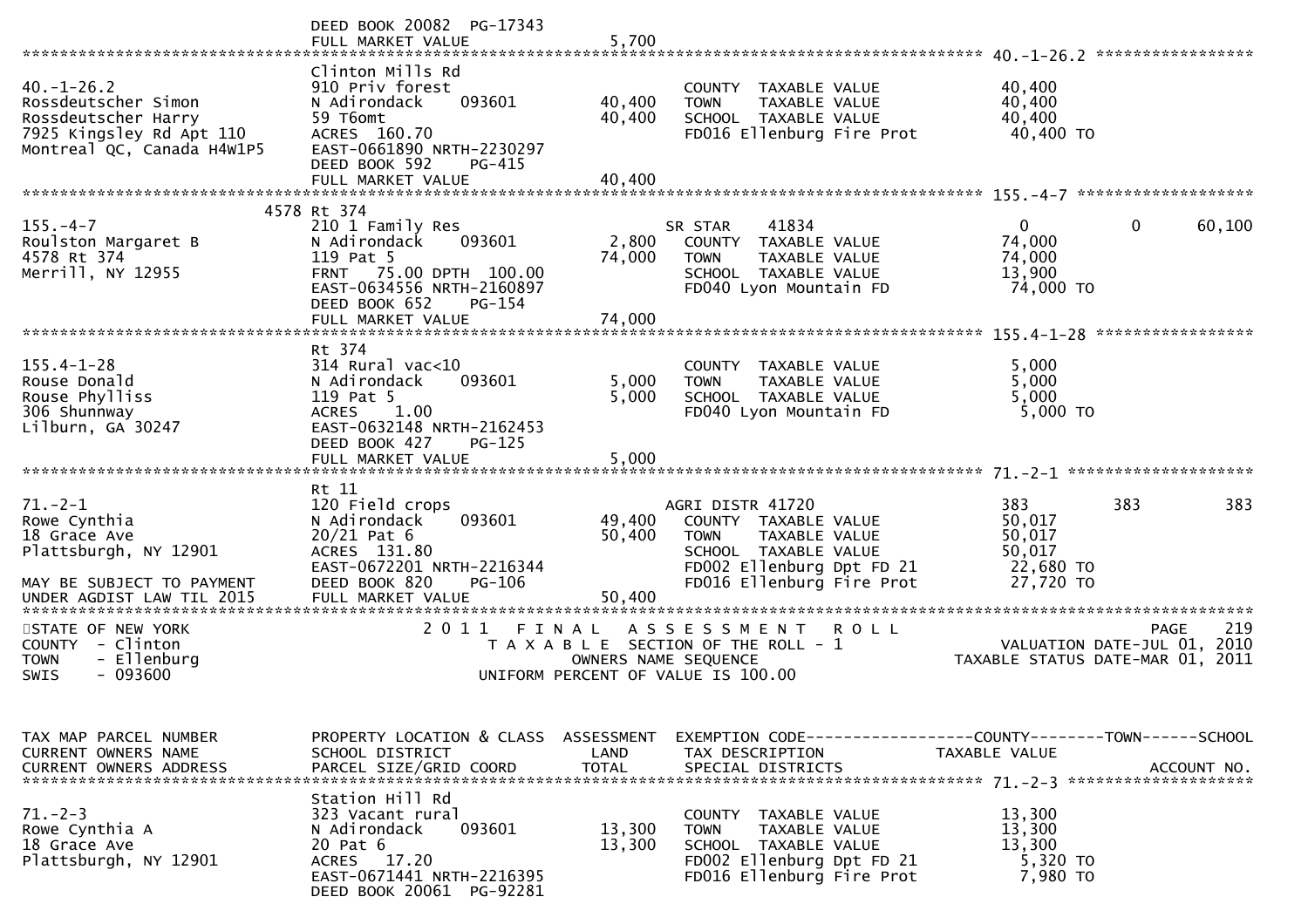|                                                                                                 | FULL MARKET VALUE                                                                                                                                    | 13,300            |                                                                                                                                             |                                                                                |                 |
|-------------------------------------------------------------------------------------------------|------------------------------------------------------------------------------------------------------------------------------------------------------|-------------------|---------------------------------------------------------------------------------------------------------------------------------------------|--------------------------------------------------------------------------------|-----------------|
|                                                                                                 | 5125 Rt 374                                                                                                                                          |                   |                                                                                                                                             |                                                                                |                 |
| $141.3 - 2 - 4$<br>Rowe Cynthia A<br>18 Grace Ave<br>Plattsburgh, NY 12901                      | 210 1 Family Res - WTRFNT<br>N Adirondack<br>093601<br>101 Pat 5<br>FRNT 116.00 DPTH 120.00<br>EAST-0625394 NRTH-2169751<br>DEED BOOK 99001 PG-09377 | 72,900<br>162,000 | COUNTY TAXABLE VALUE<br><b>TOWN</b><br>TAXABLE VALUE<br>SCHOOL TAXABLE VALUE<br>FD040 Lyon Mountain FD<br>WD018 Chat Lake Water Dst         | 162,000<br>162,000<br>162,000<br>162,000 TO<br>162,000 ТО М                    |                 |
|                                                                                                 | FULL MARKET VALUE                                                                                                                                    | 162,000           |                                                                                                                                             |                                                                                |                 |
| $141.3 - 2 - 5$                                                                                 | 5131 Rt 374                                                                                                                                          |                   |                                                                                                                                             | 2,800                                                                          |                 |
| Rowe Cynthia A<br>18 Grace Ave<br>Plattsburgh, NY 12901                                         | 311 Res vac land - WTRFNT<br>093601<br>N Adirondack<br>101 Pat<br>FRNT 48.00 DPTH 40.00<br>EAST-0625407 NRTH-2169831<br>DEED BOOK 99001 PG-09376     | 2,800<br>2,800    | COUNTY TAXABLE VALUE<br>TAXABLE VALUE<br><b>TOWN</b><br>SCHOOL TAXABLE VALUE<br>FD040 Lyon Mountain FD<br>WD018 Chat Lake Water Dst         | 2,800<br>2,800<br>2,800 TO<br>2,800 TO M                                       |                 |
|                                                                                                 |                                                                                                                                                      |                   |                                                                                                                                             |                                                                                |                 |
|                                                                                                 | Clinton Mills Rd                                                                                                                                     |                   |                                                                                                                                             |                                                                                |                 |
| $40. -1 - 1.1$<br>Rowe Gary<br>Rowe Keith<br>18 Lakeview Ave<br>Rouses Point, NY 12979-1125     | 105 Vac farmland<br>093601<br>N Adirondack<br>Lot $59$ Pat $6$<br>ACRES 80.00<br>EAST-0662147 NRTH-2232308<br>DEED BOOK 969<br>PG-133                | 52,500<br>52,500  | AGRI DISTR 41720<br>COUNTY TAXABLE VALUE<br><b>TOWN</b><br>TAXABLE VALUE<br>SCHOOL TAXABLE VALUE<br>FD016 Ellenburg Fire Prot               | 9,246<br>9,246<br>43,254<br>43,254<br>43,254<br>52,500 TO                      | 9,246           |
| MAY BE SUBJECT TO PAYMENT                                                                       | FULL MARKET VALUE                                                                                                                                    | 52,500            |                                                                                                                                             |                                                                                |                 |
| UNDER AGDIST LAW TIL 2015                                                                       |                                                                                                                                                      |                   |                                                                                                                                             |                                                                                |                 |
| STATE OF NEW YORK<br>COUNTY - Clinton<br>- Ellenburg<br><b>TOWN</b><br>$-093600$<br><b>SWIS</b> |                                                                                                                                                      |                   | 2011 FINAL ASSESSMENT<br><b>ROLL</b><br>T A X A B L E SECTION OF THE ROLL - 1<br>OWNERS NAME SEQUENCE<br>UNIFORM PERCENT OF VALUE IS 100.00 | <b>PAGE</b><br>VALUATION DATE-JUL 01, 2010<br>TAXABLE STATUS DATE-MAR 01, 2011 | 220             |
|                                                                                                 |                                                                                                                                                      |                   |                                                                                                                                             |                                                                                |                 |
| TAX MAP PARCEL NUMBER<br>CURRENT OWNERS NAME                                                    | PROPERTY LOCATION & CLASS ASSESSMENT<br>SCHOOL DISTRICT                                                                                              | LAND              | TAX DESCRIPTION                                                                                                                             | <b>TAXABLE VALUE</b>                                                           |                 |
|                                                                                                 |                                                                                                                                                      |                   |                                                                                                                                             |                                                                                |                 |
| $71. - 1 - 1$<br>Rowe Glenn E Jr<br>Rowe Cynthia<br>C/O Charles Durkin                          | 29 Station Hill Rd<br>112 Dairy farm<br>093601<br>N Adirondack<br>19 Pat 6<br>ACRES 298.50                                                           |                   | AGRI DISTR 41720<br>42100<br>90,800 483A EX<br>173,700 COUNTY TAXABLE VALUE<br>TAXABLE VALUE<br><b>TOWN</b>                                 | 6,187<br>6,187<br>14,300<br>14,300<br>153,213<br>153,213                       | 6,187<br>14,300 |
| 4 Flaglar Rd                                                                                    | EAST-0670679 NRTH-2214760<br>PG-472                                                                                                                  |                   | SCHOOL TAXABLE VALUE                                                                                                                        | 153,213                                                                        |                 |
| Plattsburgh, NY 12901<br>MAY BE SUBJECT TO PAYMENT<br>UNDER AGDIST LAW TIL 2015                 | DEED BOOK 620<br>FULL MARKET VALUE                                                                                                                   | 173,700           | FD002 Ellenburg Dpt FD 21<br>14,300 EX<br>LT011 Ellenburg Light 21<br>14,300 EX                                                             | 159,400 TO<br>159,400 TO                                                       |                 |
|                                                                                                 | 4 Station Hill Rd                                                                                                                                    |                   |                                                                                                                                             |                                                                                |                 |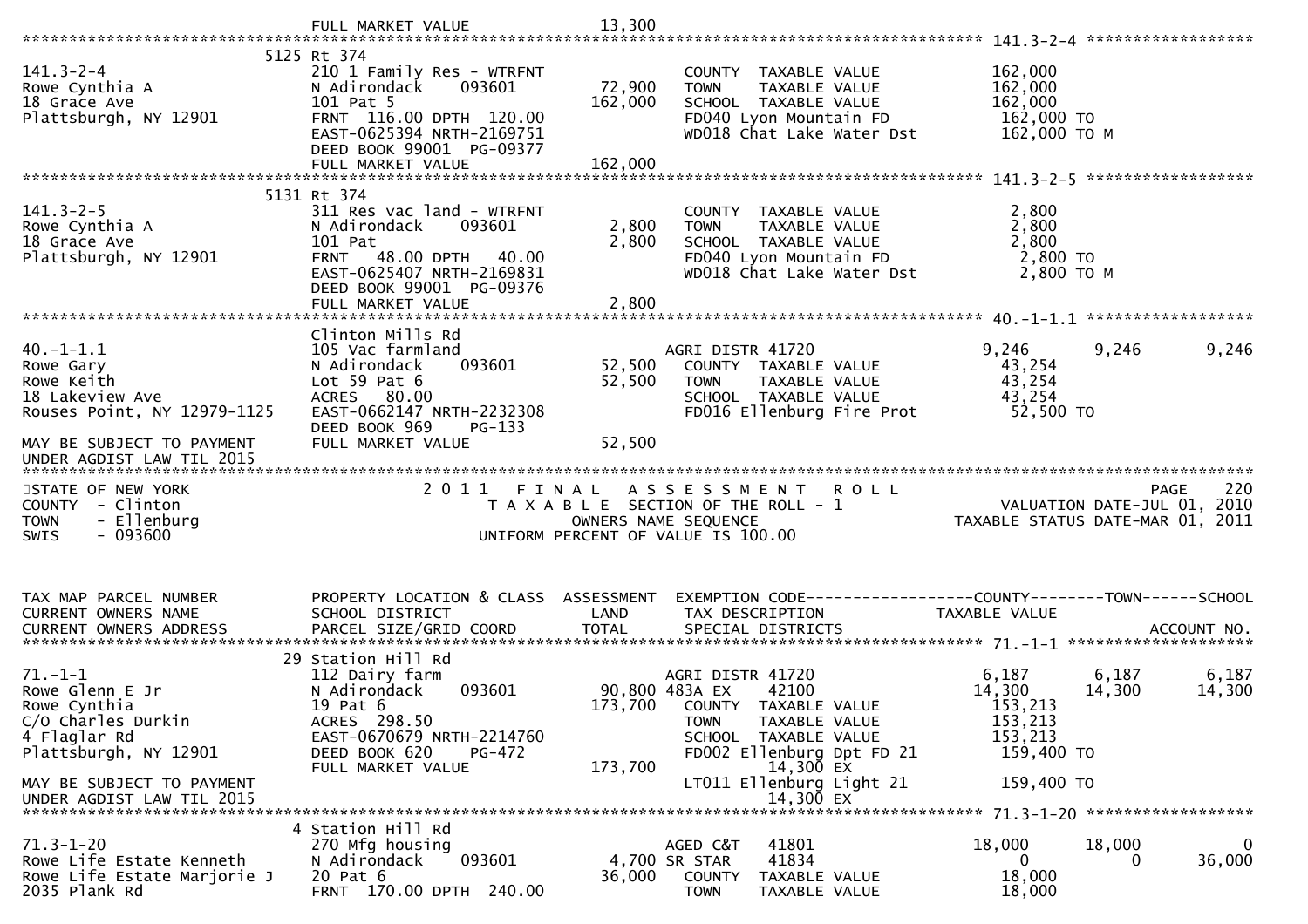| Ellenburg Depot, NY 12935                                                                       | EAST-0672548 NRTH-2213126<br>DEED BOOK 20051 PG-78759                                                                                                               |                         | SCHOOL TAXABLE VALUE<br>FD002 Ellenburg Dpt FD 21                                                                                                                | $\mathbf 0$<br>36,000 TO                                                                         |        |
|-------------------------------------------------------------------------------------------------|---------------------------------------------------------------------------------------------------------------------------------------------------------------------|-------------------------|------------------------------------------------------------------------------------------------------------------------------------------------------------------|--------------------------------------------------------------------------------------------------|--------|
|                                                                                                 |                                                                                                                                                                     |                         |                                                                                                                                                                  |                                                                                                  |        |
| $84. - 1 - 4$<br>Rowe Mark<br>3 Sunderland Way<br>Ellenburg Depot, NY 12935                     | 147 Cashman Rd<br>270 Mfg housing<br>093601<br>N Adirondack<br>$10 - A$<br>ACRES 15.50<br>EAST-0653140 NRTH-2208884<br>DEED BOOK 20031 PG-57310                     | 14,000<br>43,800        | COUNTY TAXABLE VALUE<br><b>TOWN</b><br>TAXABLE VALUE<br>SCHOOL TAXABLE VALUE<br>FD016 Ellenburg Fire Prot                                                        | 43,800<br>43,800<br>43,800<br>43,800 TO                                                          |        |
|                                                                                                 | FULL MARKET VALUE                                                                                                                                                   | 43,800                  |                                                                                                                                                                  |                                                                                                  |        |
|                                                                                                 |                                                                                                                                                                     |                         |                                                                                                                                                                  |                                                                                                  |        |
| $85. - 1 - 2.7$<br>Rowe Neal<br>Rowe Darlene<br>PO Box 23<br>Ellenburg Center, NY 12934         | 6726 Star Rd<br>210 1 Family Res<br>093601<br>N Adirondack<br>Lot 18 T6 Omt<br>FRNT 150.00 DPTH 175.00<br>EAST-0661342 NRTH-2206530<br>DEED BOOK 746<br>$PG-167$    | 4,600<br>90,000         | RES STAR 41854<br>COUNTY TAXABLE VALUE<br><b>TOWN</b><br>TAXABLE VALUE<br>SCHOOL TAXABLE VALUE<br>FD016 Ellenburg Fire Prot<br>LT012 Ellenburg Light 5           | $\mathbf 0$<br>0<br>90,000<br>90,000<br>60,000<br>90,000 TO<br>90,000 TO                         | 30,000 |
|                                                                                                 | FULL MARKET VALUE                                                                                                                                                   | 90,000                  |                                                                                                                                                                  |                                                                                                  |        |
|                                                                                                 |                                                                                                                                                                     |                         |                                                                                                                                                                  |                                                                                                  |        |
| $141. - 1 - 1.13$<br>Rubado Gerald<br>Rubado Patricia D<br>114 Beach St<br>Massena, NY 13662    | Rt 374<br>311 Res vac land<br>Chateaugay 1<br>163401<br>Lot $100$ Pat 5<br>ACRES 1.28<br>EAST-0622154 NRTH-2174508<br>DEED BOOK 20051 PG-84375<br>FULL MARKET VALUE | 5,200<br>5,200<br>5,200 | COUNTY TAXABLE VALUE<br><b>TOWN</b><br>TAXABLE VALUE<br>SCHOOL TAXABLE VALUE<br>FD040 Lyon Mountain FD                                                           | 5,200<br>5,200<br>5,200<br>5,200 TO                                                              |        |
|                                                                                                 |                                                                                                                                                                     |                         |                                                                                                                                                                  |                                                                                                  |        |
| STATE OF NEW YORK<br>COUNTY - Clinton<br>- Ellenburg<br><b>TOWN</b><br>$-093600$<br><b>SWIS</b> |                                                                                                                                                                     | OWNERS NAME SEQUENCE    | 2011 FINAL ASSESSMENT ROLL<br>T A X A B L E SECTION OF THE ROLL - 1<br>UNIFORM PERCENT OF VALUE IS 100.00                                                        | <b>PAGE</b><br>VALUATION DATE-JUL 01, 2010<br>TAXABLE STATUS DATE-MAR 01, 2011                   | 221    |
| TAX MAP PARCEL NUMBER<br>CURRENT OWNERS NAME                                                    | PROPERTY LOCATION & CLASS ASSESSMENT<br>SCHOOL DISTRICT                                                                                                             | LAND                    | TAX DESCRIPTION                                                                                                                                                  | TAXABLE VALUE                                                                                    |        |
|                                                                                                 | 5100 Rt 11                                                                                                                                                          |                         |                                                                                                                                                                  |                                                                                                  |        |
| $71.3 - 2 - 4$<br>Rubado Robert W<br>PO Box 129<br>Ellenburg Depot, NY 12935                    | 210 1 Family Res<br>093601<br>N Adirondack<br>20 Pat 6<br>74.20 DPTH 210.00<br>FRNT<br>EAST-0672946 NRTH-2213388<br>DEED BOOK 708<br>PG-135<br>FULL MARKET VALUE    | 52,000<br>52,000        | 41854<br>RES STAR<br>3,700 COUNTY TAXABLE VALUE<br><b>TOWN</b><br>TAXABLE VALUE<br>SCHOOL TAXABLE VALUE<br>FD002 Ellenburg Dpt FD 21<br>LT011 Ellenburg Light 21 | $\mathbf{0}$<br>$\overline{0}$<br>30,000<br>52,000<br>52,000<br>22,000<br>52,000 TO<br>52,000 TO |        |
|                                                                                                 |                                                                                                                                                                     |                         |                                                                                                                                                                  |                                                                                                  |        |
| $71.3 - 2 - 49$<br>Rubado Robert W<br>PO Box 129<br>Ellenburg Depot, NY 12935                   | Rt 11<br>312 Vac w/imprv<br>093601<br>N Adirondack<br>20 Pat 6<br>FRNT 95.00 DPTH 140.00<br>EAST-0673106 NRTH-2213201                                               | 7,600<br>8,000          | COUNTY TAXABLE VALUE<br>TAXABLE VALUE<br><b>TOWN</b><br>SCHOOL TAXABLE VALUE<br>FD002 Ellenburg Dpt FD 21<br>LT011 Ellenburg Light 21                            | 8,000<br>8,000<br>8,000<br>8,000 TO<br>8,000 TO                                                  |        |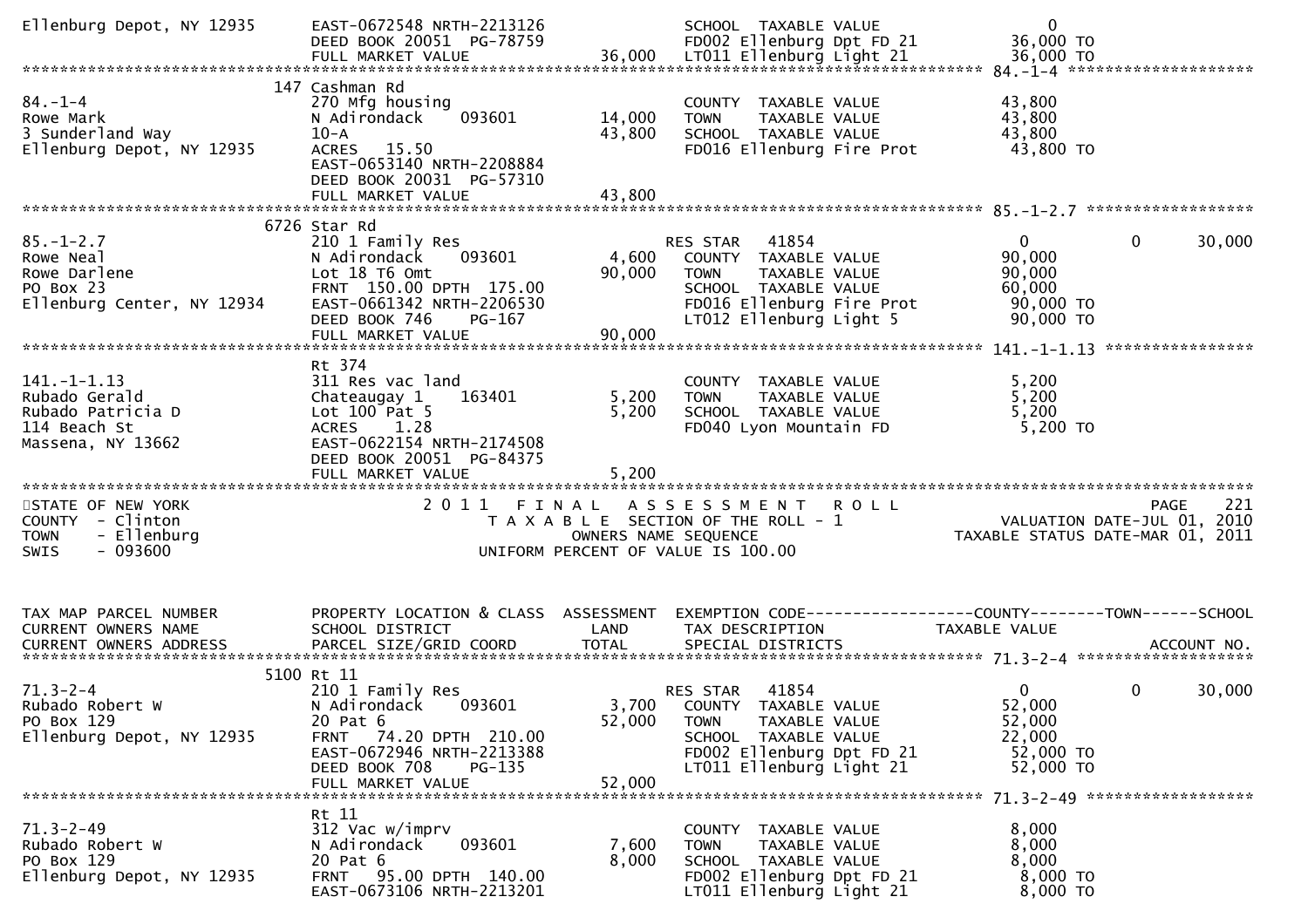|                                                                                                                             | DEED BOOK 708<br>$PG-138$<br>FULL MARKET VALUE                                                                                                                               | 8,000                      |                                                                                                                                |                                                                                 |        |
|-----------------------------------------------------------------------------------------------------------------------------|------------------------------------------------------------------------------------------------------------------------------------------------------------------------------|----------------------------|--------------------------------------------------------------------------------------------------------------------------------|---------------------------------------------------------------------------------|--------|
| $115. - 1 - 1$<br>Ruggles Linda R<br>Motes Michael J<br>106 Oak Leaf Dr<br>Chestertown, MD 21620-1180                       | Smith Rd<br>260 Seasonal res<br>093601<br>N Adirondack<br>ACRES 28.80<br>EAST-0659127 NRTH-2192497<br>DEED BOOK 20021 PG-43559<br>FULL MARKET VALUE                          | 17,000<br>25,000<br>25,000 | COUNTY TAXABLE VALUE<br>TAXABLE VALUE<br><b>TOWN</b><br>SCHOOL TAXABLE VALUE<br>FD016 Ellenburg Fire Prot                      | 25,000<br>25,000<br>25,000<br>25,000 TO                                         |        |
| $115. - 1 - 2.1$<br>Ruggles Linda R<br>Motes Michael J<br>106 Oak Leaf Dr<br>Chestertown, MD 21620-1180                     | Smith Rd<br>321 Abandoned ag<br>N Adirondack<br>093601<br>ACRES 29.50<br>EAST-0659864 NRTH-2192171<br>DEED BOOK 20021 PG-43559<br>FULL MARKET VALUE                          | 17,300<br>17,300<br>17,300 | COUNTY TAXABLE VALUE<br>TAXABLE VALUE<br>TOWN<br>SCHOOL TAXABLE VALUE<br>FD016 Ellenburg Fire Prot                             | 17,300<br>17,300<br>17,300<br>17,300 TO                                         |        |
| $115. - 1 - 2.3$<br>Ruggles Linda R<br>Motes Michael J<br>106 Oak Leaf Dr<br>Chestertown, MD 21620                          | Smith Rd<br>321 Abandoned ag<br>093601<br>N Adirondack<br>ACRES 8.50<br>EAST-0659649 NRTH-2192870<br>DEED BOOK 20102 PG-35291<br>FULL MARKET VALUE                           | 5,800<br>5,800<br>5,800    | COUNTY TAXABLE VALUE<br><b>TOWN</b><br>TAXABLE VALUE<br>SCHOOL TAXABLE VALUE<br>FD016 Ellenburg Fire Prot                      | 5,800<br>5,800<br>5,800<br>5,800 TO                                             |        |
| STATE OF NEW YORK<br>COUNTY - Clinton<br><b>TOWN</b><br>- Ellenburg<br>$-093600$<br><b>SWIS</b>                             |                                                                                                                                                                              | OWNERS NAME SEQUENCE       | 2011 FINAL ASSESSMENT ROLL<br>T A X A B L E SECTION OF THE ROLL - 1<br>UNIFORM PERCENT OF VALUE IS 100.00                      | <b>PAGE</b><br>VALUATION DATE-JUL 01, 2010<br>TAXABLE STATUS DATE-MAR 01, 2011  | 222    |
| TAX MAP PARCEL NUMBER<br>CURRENT OWNERS NAME                                                                                | PROPERTY LOCATION & CLASS ASSESSMENT<br>SCHOOL DISTRICT                                                                                                                      | LAND                       | TAX DESCRIPTION                                                                                                                | EXEMPTION CODE------------------COUNTY--------TOWN------SCHOOL<br>TAXABLE VALUE |        |
| $115. - 1 - 21$<br>Rupert Morais<br>Morais Doris<br>Attn: Eustache N Arnell<br>6880 NW Dragon St<br>Port St Lucie, FL 34983 | Smith Rd<br>321 Abandoned ag<br>093601<br>N Adirondack<br>Lot $44/46$<br>ACRES 16.80<br>EAST-0663613 NRTH-2188616<br>DEED BOOK 553<br>PG-690                                 | 13,100<br>13,100           | COUNTY TAXABLE VALUE<br>TAXABLE VALUE<br>TOWN<br>SCHOOL TAXABLE VALUE<br>FD016 Ellenburg Fire Prot                             | 13,100<br>13,100<br>13,100<br>13,100 TO                                         |        |
| PRIOR OWNER ON 3/01/2011<br>Rupert Et Al Morais                                                                             | FULL MARKET VALUE                                                                                                                                                            | 13,100                     |                                                                                                                                |                                                                                 |        |
| $84. - 1 - 7.2$<br>Russell Keith A<br>Russell Sharron L<br>6886 Star Rd<br>PO Box 55<br>Ellenburg Center, NY 12934          | 6886 Star Rd<br>210 1 Family Res<br>093601<br>N Adirondack<br>17 Pat 6<br>3.40<br><b>ACRES</b><br>EAST-0657265 NRTH-2206004<br>DEED BOOK 20061 PG-90729<br>FULL MARKET VALUE | 13,000<br>88,600<br>88,600 | 41854<br>RES STAR<br>COUNTY TAXABLE VALUE<br><b>TOWN</b><br>TAXABLE VALUE<br>SCHOOL TAXABLE VALUE<br>FD016 Ellenburg Fire Prot | 0<br>$\overline{0}$<br>88,600<br>88,600<br>58,600<br>88,600 TO                  | 30,000 |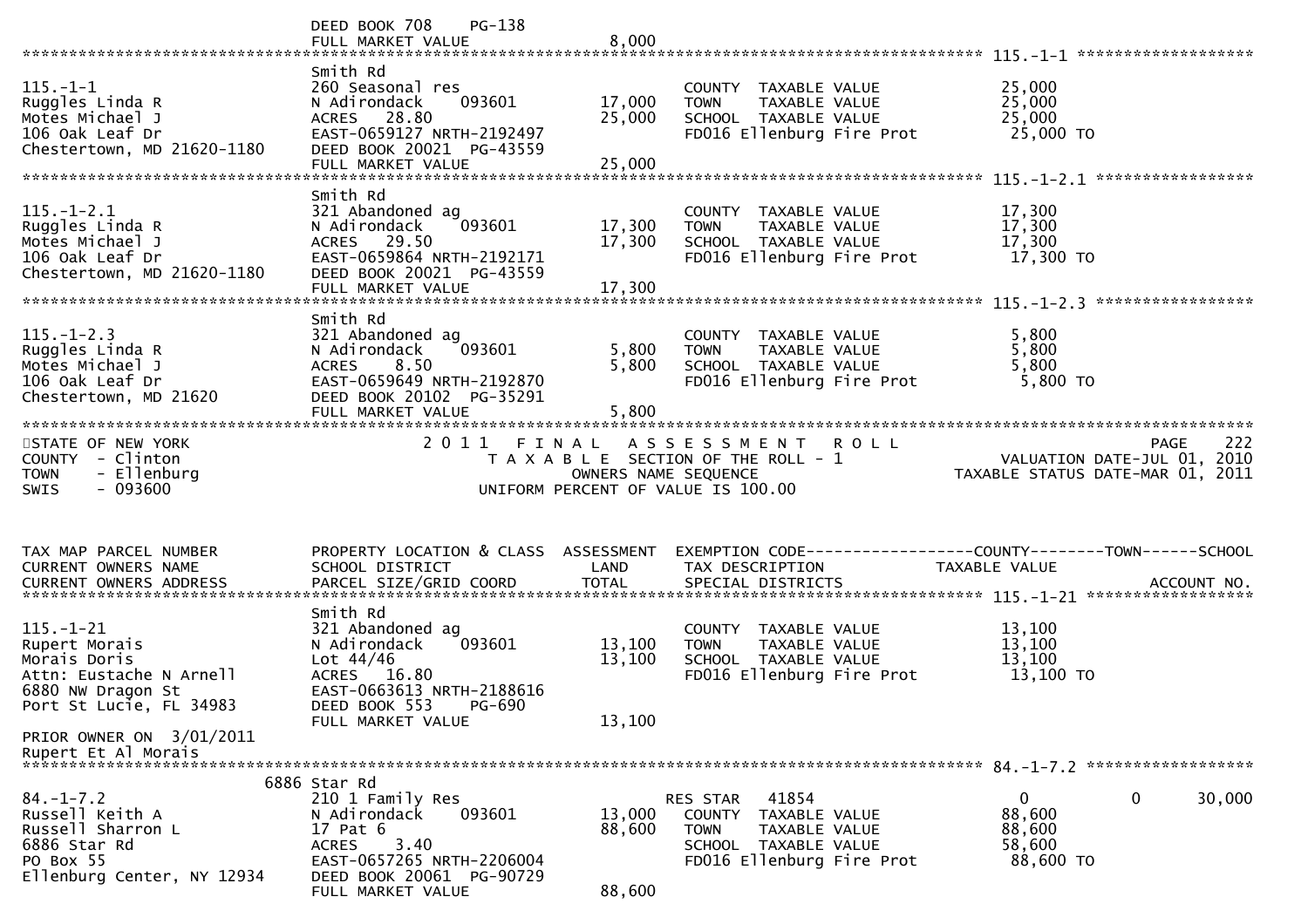| $83 - 1 - 18$<br>Russell Stanley<br>Russell Mary Anne<br>PO Box 194<br>Ellenburg Center, NY 12934 | 7413 Star Rd<br>271 Mfg housings<br>N Adirondack<br>093601<br>7 Pat 6<br>ACRES 24.70<br>EAST-0644886 NRTH-2202368<br>DEED BOOK 20041 PG-65990                                             | 21,500<br>44,000        | <b>RES STAR 41854</b><br>COUNTY TAXABLE VALUE<br>TAXABLE VALUE<br><b>TOWN</b><br>SCHOOL TAXABLE VALUE<br>FD014 Ellenburg Ctr FD15                                | $\mathbf 0$<br>$\mathbf{0}$<br>30,000<br>44,000<br>44,000<br>14,000<br>44,000 TO    |
|---------------------------------------------------------------------------------------------------|-------------------------------------------------------------------------------------------------------------------------------------------------------------------------------------------|-------------------------|------------------------------------------------------------------------------------------------------------------------------------------------------------------|-------------------------------------------------------------------------------------|
|                                                                                                   |                                                                                                                                                                                           |                         |                                                                                                                                                                  |                                                                                     |
| $155.1 - 2 - 30$<br>Russo Gerard F<br>Russo Nancy L<br>5403 Peru St<br>Plattsburgh, NY 12901      | 5077 Rt 374<br>260 Seasonal res - WTRFNT<br>093601<br>N Adirondack<br>Lot 101 T5omt<br>FRNT 165.00 DPTH<br>50.00<br>ACRES 0.20<br>EAST-0625895 NRTH-2168574<br>DEED BOOK 1040 PG-142      | 59,300<br>90,500        | COUNTY TAXABLE VALUE<br>TAXABLE VALUE<br><b>TOWN</b><br>SCHOOL TAXABLE VALUE<br>FD040 Lyon Mountain FD<br>WD018 Chat Lake Water Dst                              | 90,500<br>90,500<br>90,500<br>90,500 TO<br>90,500 ТО М                              |
|                                                                                                   | FULL MARKET VALUE                                                                                                                                                                         | 90,500                  |                                                                                                                                                                  |                                                                                     |
| 84.-1-11<br>Ryan Edward<br>Ryan Diane<br>14 Baris Ln<br>Hopewell Junction, NY 12533               | 6891 Star Rd<br>311 Res vac land<br>093601<br>N Adirondack<br>Lot $14$ Pat $6$<br>FRNT 132.00 DPTH 149.75<br>EAST-0657317 NRTH-2205701<br>DEED BOOK 524<br>PG-259<br>FULL MARKET VALUE    | 4,200<br>4,200<br>4,200 | COUNTY TAXABLE VALUE<br>TAXABLE VALUE<br><b>TOWN</b><br>SCHOOL TAXABLE VALUE<br>FD016 Ellenburg Fire Prot                                                        | 4,200<br>4,200<br>4,200<br>4,200 TO                                                 |
| STATE OF NEW YORK<br>COUNTY - Clinton<br>- Ellenburg<br><b>TOWN</b><br>$-093600$<br><b>SWIS</b>   |                                                                                                                                                                                           | OWNERS NAME SEQUENCE    | 2011 FINAL ASSESSMENT ROLL<br>T A X A B L E SECTION OF THE ROLL - 1<br>UNIFORM PERCENT OF VALUE IS 100.00                                                        | PAGE 223<br>VALUATION DATE-JUL 01, 2010<br>TAXABLE STATILS DATE 115 24 10           |
| TAX MAP PARCEL NUMBER<br>CURRENT OWNERS NAME                                                      | PROPERTY LOCATION & CLASS ASSESSMENT<br>SCHOOL DISTRICT                                                                                                                                   | LAND                    | TAX DESCRIPTION                                                                                                                                                  | EXEMPTION CODE-----------------COUNTY-------TOWN------SCHOOL<br>TAXABLE VALUE       |
| $155.3 - 3 - 5$<br>Ryan Joseph J<br>Ryan Anastasia D<br>11 Lake Dr<br>Buchanan, NY 10511          | 43 Holtzman Way<br>210 1 Family Res - WTRFNT<br>093601<br>N Adirondack<br>$119/120$ Pat 5<br>survey map PL-A-28<br>ACRES<br>2.64<br>EAST-0630147 NRTH-2162290<br>DEED BOOK 20082 PG-19641 | 146,200<br>335,400      | COUNTY TAXABLE VALUE<br>TAXABLE VALUE<br><b>TOWN</b><br>SCHOOL TAXABLE VALUE<br>FD040 Lyon Mountain FD<br>WD018 Chat Lake Water Dst                              | 335,400<br>335,400<br>335,400<br>335,400 TO<br>334,394 ТО М                         |
|                                                                                                   | FULL MARKET VALUE                                                                                                                                                                         | 335,400                 |                                                                                                                                                                  |                                                                                     |
| $85.1 - 1 - 26$<br>Ryan Kevin A<br>6679 Rt 190<br>Ellenburg Center, NY 12933                      | 6679 Star Rd<br>210 1 Family Res<br>093601<br>N Adirondack<br>18 Pat 6<br>FRNT 150.00 DPTH 270.00<br>230<br><b>BANK</b><br>EAST-0662300 NRTH-2206912                                      | 4,800<br>80,000         | 41854<br><b>RES STAR</b><br>COUNTY TAXABLE VALUE<br><b>TOWN</b><br>TAXABLE VALUE<br>SCHOOL TAXABLE VALUE<br>FD016 Ellenburg Fire Prot<br>LT012 Ellenburg Light 5 | $\mathbf{0}$<br>0<br>30,000<br>80,000<br>80,000<br>50,000<br>80,000 TO<br>80,000 TO |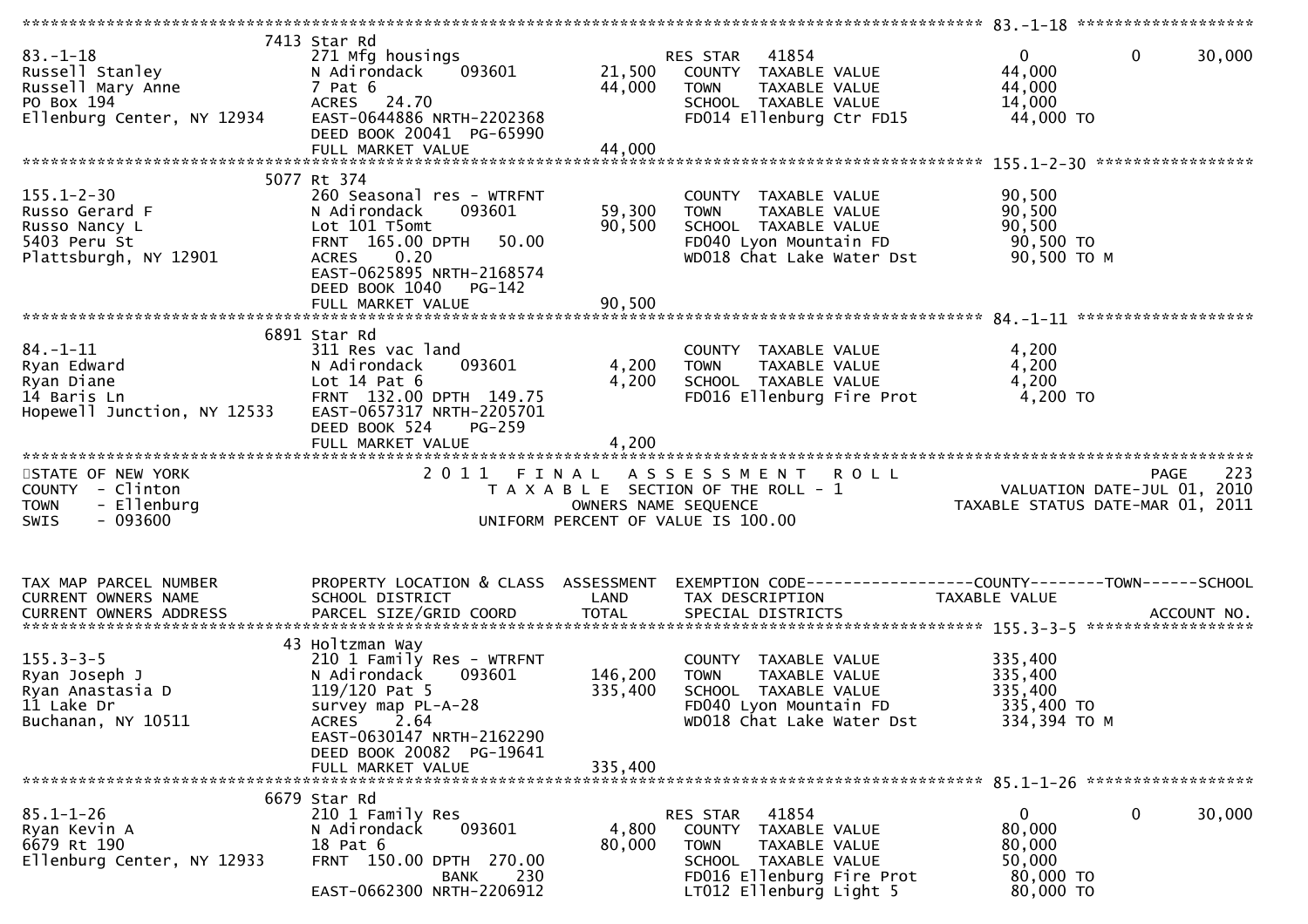|                                                                                                        | DEED BOOK 20051 PG-85720<br>FULL MARKET VALUE                                                                                                                                   | 80,000                     |                                                                                                                                                                                               | ********************                                                                                           |
|--------------------------------------------------------------------------------------------------------|---------------------------------------------------------------------------------------------------------------------------------------------------------------------------------|----------------------------|-----------------------------------------------------------------------------------------------------------------------------------------------------------------------------------------------|----------------------------------------------------------------------------------------------------------------|
| $84. - 1 - 1$<br>Ryan Life Use William M<br>6081 Route 11<br>Ellenburg Depot, NY 12935                 | Rt 11<br>321 Abandoned ag<br>N Adirondack<br>093601<br>Lot 16<br>ACRES 101.80<br>EAST-0650206 NRTH-2208520<br>DEED BOOK 20082 PG-15496<br>FULL MARKET VALUE                     | 21,700<br>21,700<br>21,700 | COUNTY TAXABLE VALUE<br><b>TOWN</b><br>TAXABLE VALUE<br>SCHOOL TAXABLE VALUE<br>FD016 Ellenburg Fire Prot                                                                                     | 21,700<br>21,700<br>21,700<br>21,700 TO                                                                        |
|                                                                                                        |                                                                                                                                                                                 |                            |                                                                                                                                                                                               | ****************                                                                                               |
| $141.3 - 3 - 3.3$<br>Ryan Patrick E<br>Ryan Cheryl L<br>PO Box 407<br>Chateaugay, NY 12920             | 49 Hansen Way<br>260 Seasonal res - WTRFNT<br>N Adirondack<br>093601<br>Lot 100 T50mt<br>1.35<br><b>ACRES</b><br>EAST-0624385 NRTH-2169798<br>DEED BOOK 20041 PG-69791          | 70,100<br>145,000          | COUNTY TAXABLE VALUE<br>TAXABLE VALUE<br><b>TOWN</b><br>SCHOOL TAXABLE VALUE<br>FD040 Lyon Mountain FD<br>WD018 Chat Lake Water Dst                                                           | 145,000<br>145,000<br>145,000<br>145,000 TO<br>145,000 TO M                                                    |
|                                                                                                        |                                                                                                                                                                                 |                            |                                                                                                                                                                                               |                                                                                                                |
| $40. -1 - 15.2$<br>Ryan Terry<br>Ryan Linda<br>111 Baker Rd<br>Ellenburg Depot, NY 12935               | 111 Baker Rd<br>210 1 Family Res<br>N Adirondack<br>093601<br>Lot 41 T6omt<br>ACRES 7.00<br>EAST-0670602 NRTH-2225443<br>DEED BOOK 703<br>PG-118                                | 8,700<br>96,000            | 41854<br>RES STAR<br>COUNTY TAXABLE VALUE<br><b>TOWN</b><br>TAXABLE VALUE<br>SCHOOL TAXABLE VALUE<br>FD016 Ellenburg Fire Prot                                                                | $\overline{0}$<br>$\mathbf 0$<br>30,000<br>96,000<br>96,000<br>66,000<br>96,000 TO                             |
|                                                                                                        | FULL MARKET VALUE                                                                                                                                                               | 96,000                     |                                                                                                                                                                                               |                                                                                                                |
| STATE OF NEW YORK<br>COUNTY - Clinton<br>- Ellenburg<br><b>TOWN</b><br>$-093600$<br><b>SWIS</b>        | 2011 FINAL                                                                                                                                                                      | OWNERS NAME SEQUENCE       | <b>ROLL</b><br>A S S E S S M E N T<br>T A X A B L E SECTION OF THE ROLL - 1<br>UNIFORM PERCENT OF VALUE IS 100.00                                                                             | 224<br><b>PAGE</b><br>VALUATION DATE-JUL 01, 2010<br>TAXABLE STATUS DATE-MAR 01, 2011                          |
| TAX MAP PARCEL NUMBER<br>CURRENT OWNERS NAME                                                           | PROPERTY LOCATION & CLASS ASSESSMENT<br>SCHOOL DISTRICT                                                                                                                         | LAND                       | TAX DESCRIPTION                                                                                                                                                                               | <b>TAXABLE VALUE</b>                                                                                           |
| $84. - 1 - 27$<br>Ryan Wayne<br>Ryan Wilberta<br>236 Ellenburg Center Rd<br>Ellenburg Center, NY 12933 | 236 Ellenburg Center Rd<br>241 Rural res&ag<br>N Adirondack<br>093601<br>14 Pat 6<br>ACRES 139.30<br>EAST-0656657 NRTH-2204202<br>DEED BOOK 518<br>$PG-49$<br>FULL MARKET VALUE | 66,900 SR STAR<br>98,000   | 37 PCT OF VALUE USED FOR EXEMPTION PURPOSES<br>41801<br>AGED C&T<br>41834<br>98,000 COUNTY TAXABLE VALUE<br>TAXABLE VALUE<br><b>TOWN</b><br>SCHOOL TAXABLE VALUE<br>FD016 Ellenburg Fire Prot | 18,130<br>18,130<br>$\overline{0}$<br>60,100<br>$\overline{0}$<br>0<br>79,870<br>79,870<br>37,900<br>98,000 TO |
| $142. - 1 - 4$<br>Ryan Wayne<br>236 Ellenburg Center Rd<br>Ellenburg Center, NY 12934                  | Sears Rd<br>910 Priv forest<br>093601<br>N Adirondack<br>142 Pat 5 1954<br>ACRES 62.50<br>EAST-0640893 NRTH-2172990<br>DEED BOOK 978<br>PG-239                                  | 24,100<br>24,100           | COUNTY TAXABLE VALUE<br>TAXABLE VALUE<br><b>TOWN</b><br>SCHOOL TAXABLE VALUE<br>FD016 Ellenburg Fire Prot                                                                                     | 24,100<br>24,100<br>24,100<br>24,100 TO                                                                        |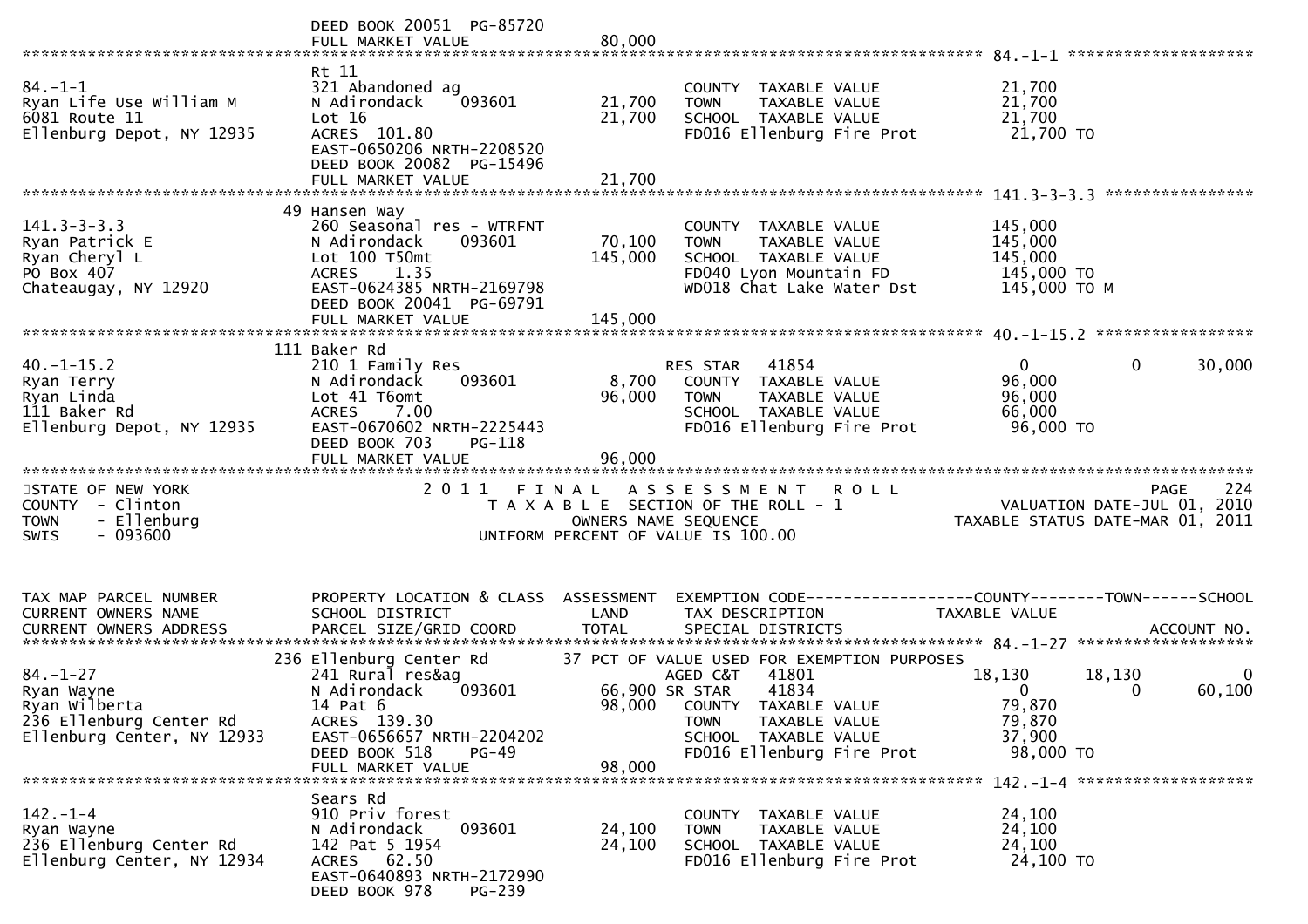| $142. - 1 - 11$<br>Sachs Peter G<br>Sachs Leslie M<br>213 Sheffield Ave<br>North Babylon, NY 11703 | Bradley Pond Rd<br>910 Priv forest<br>093601<br>N Adirondack<br>Lot 93 Pat 5<br><b>PLD 556</b><br>ACRES 80.14<br>EAST-0645197 NRTH-2175802<br>DEED BOOK 848<br>PG-198                    | 28,900<br>28,900        | COUNTY TAXABLE VALUE<br>TAXABLE VALUE<br><b>TOWN</b><br>SCHOOL TAXABLE VALUE<br>FD016 Ellenburg Fire Prot                                           | 28,900<br>28,900<br>28,900<br>28,900 TO                       |                                                                                       |
|----------------------------------------------------------------------------------------------------|------------------------------------------------------------------------------------------------------------------------------------------------------------------------------------------|-------------------------|-----------------------------------------------------------------------------------------------------------------------------------------------------|---------------------------------------------------------------|---------------------------------------------------------------------------------------|
|                                                                                                    |                                                                                                                                                                                          |                         |                                                                                                                                                     |                                                               |                                                                                       |
| $155. - 2 - 2.11$<br>Sampica James<br>Sampica Judy<br>103 Bigelow Rd<br>Merrill, NY 12955          | 106 Bigelow Rd<br>$314$ Rural vac<10<br>N Adirondack<br>093601<br>Lot 102 T5omt<br>Lot 7 Of Subdivision<br>5.30<br><b>ACRES</b><br>EAST-0632911 NRTH-2168481<br>DEED BOOK 20041 PG-72792 | 7,700<br>7,700          | COUNTY TAXABLE VALUE<br><b>TOWN</b><br>TAXABLE VALUE<br>SCHOOL TAXABLE VALUE<br>FD040 Lyon Mountain FD                                              | 7,700<br>7,700<br>7,700<br>7,700 TO                           |                                                                                       |
|                                                                                                    | FULL MARKET VALUE                                                                                                                                                                        | 7,700                   |                                                                                                                                                     |                                                               |                                                                                       |
| $155. - 2 - 3$<br>Sampica James W<br>Sampica Judy<br>103 Bigelow Rd<br>Merrill, NY 12955           | 103 Bigelow Rd<br>210 1 Family Res<br>093601<br>N Adirondack<br>105 Pat 5<br>1.00<br><b>ACRES</b><br>EAST-0632412 NRTH-2168306<br>DEED BOOK 20041 PG-66943                               |                         | WARCOMALL 41131<br>10,000 WARDISALL 41141<br>114,000 RES STAR 41854<br>COUNTY TAXABLE VALUE<br><b>TOWN</b><br>TAXABLE VALUE<br>SCHOOL TAXABLE VALUE | 28,500<br>34,200<br>$\mathbf 0$<br>51,300<br>51,300<br>84,000 | 28,500<br>0<br>34,200<br>$\overline{0}$<br>$\Omega$<br>30,000                         |
|                                                                                                    |                                                                                                                                                                                          |                         |                                                                                                                                                     |                                                               |                                                                                       |
| STATE OF NEW YORK<br>COUNTY - Clinton<br>- Ellenburg<br><b>TOWN</b><br>$-093600$<br><b>SWIS</b>    |                                                                                                                                                                                          | OWNERS NAME SEQUENCE    | 2011 FINAL ASSESSMENT<br><b>ROLL</b><br>T A X A B L E SECTION OF THE ROLL - 1<br>UNIFORM PERCENT OF VALUE IS 100.00                                 |                                                               | 225<br><b>PAGE</b><br>VALUATION DATE-JUL 01, 2010<br>TAXABLE STATUS DATE-MAR 01, 2011 |
| TAX MAP PARCEL NUMBER<br>CURRENT OWNERS NAME                                                       | PROPERTY LOCATION & CLASS ASSESSMENT<br>SCHOOL DISTRICT                                                                                                                                  | LAND                    | TAX DESCRIPTION                                                                                                                                     | TAXABLE VALUE                                                 |                                                                                       |
| $155. - 2 - 4$<br>Sampica Jesse J<br>103 Bigelow Rd<br>Merrill, NY 12955                           | Bigelow Rd<br>$314$ Rural vac< $10$<br>N Adirondack<br>093601<br>102 Pat 5<br>1.00<br><b>ACRES</b><br>EAST-0632546 NRTH-2167897<br>DEED BOOK 20021 PG-43424<br>FULL MARKET VALUE         | 5,000<br>5,000<br>5,000 | COUNTY TAXABLE VALUE<br><b>TOWN</b><br><b>TAXABLE VALUE</b><br>SCHOOL TAXABLE VALUE<br>FD040 Lyon Mountain FD                                       | 5,000<br>5,000<br>5,000<br>5,000 TO                           |                                                                                       |
| $155. - 2 - 5$<br>Sampica Jesse J<br>103 Bigelow Rd<br>Merrill, NY 12955                           | 75 Bigelow Rd<br>210 1 Family Res<br>093601<br>N Adirondack<br>Lot $18$ Pat $6$<br>FRNT 132.00 DPTH 140.00<br>EAST-0632581 NRTH-2167636                                                  | 4,100<br>44,000         | RES STAR<br>41854<br>COUNTY<br>TAXABLE VALUE<br><b>TOWN</b><br>TAXABLE VALUE<br>SCHOOL TAXABLE VALUE<br>FD040 Lyon Mountain FD                      | $\mathbf{0}$<br>44,000<br>44,000<br>14,000<br>44,000 TO       | $\mathbf 0$<br>30,000                                                                 |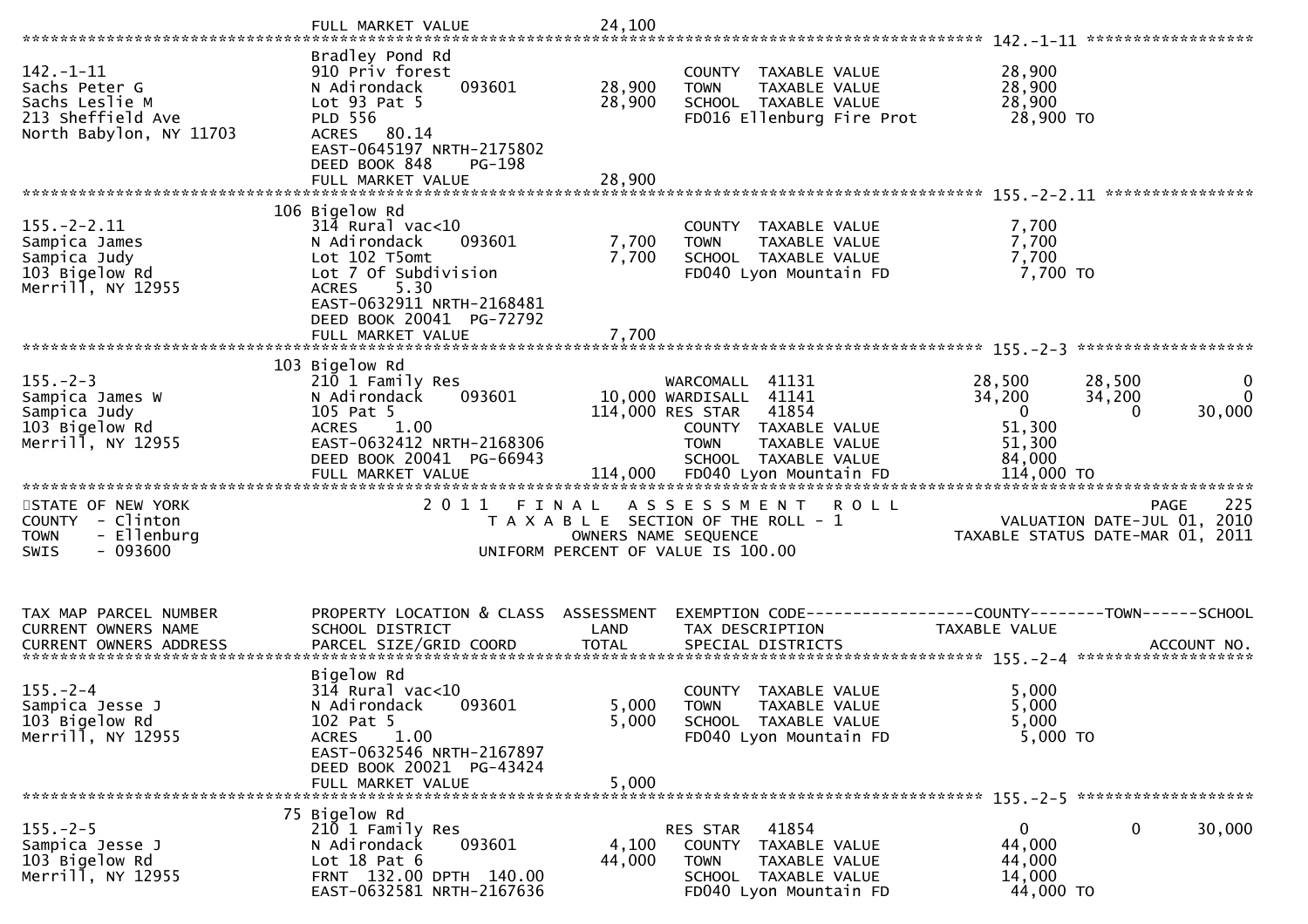|                                                                                                                                                                      | DEED BOOK 20021 PG-43424<br>FULL MARKET VALUE                                                                                                                                                       | 44,000                     |                                                                                                                                                                 |                                                                                                                 |                 |
|----------------------------------------------------------------------------------------------------------------------------------------------------------------------|-----------------------------------------------------------------------------------------------------------------------------------------------------------------------------------------------------|----------------------------|-----------------------------------------------------------------------------------------------------------------------------------------------------------------|-----------------------------------------------------------------------------------------------------------------|-----------------|
| $83. - 1 - 26.2$<br>Sample James C<br>Sample Denise A<br>7687 Star Rd Rt 190<br>Ellenburg Center, NY 12934<br>MAY BE SUBJECT TO PAYMENT<br>UNDER AGDIST LAW TIL 2015 | 7687 Star Rd<br>112 Dairy farm<br>093601<br>N Adirondack<br>Lot 7 T6omt<br>ACRES 200.09<br>EAST-0639265 NRTH-2200519<br>DEED BOOK 1020<br>PG-199<br>FULL MARKET VALUE                               | 274,000<br>274,000         | AGRI DISTR 41720<br>62,600 RES STAR<br>41854<br>COUNTY TAXABLE VALUE<br>TAXABLE VALUE<br><b>TOWN</b><br>SCHOOL TAXABLE VALUE<br>FD016 Ellenburg Fire Prot       | 6,101<br>6,101<br>$\overline{0}$<br>$\Omega$<br>267,899<br>267,899<br>237,899<br>274,000 TO<br>**************** | 6,101<br>30,000 |
| $115. - 1 - 25.3$<br>Sampson Penny L<br>PO Box 192<br>Wilmington, NY 12997                                                                                           | 162 Trombley Rd<br>312 Vac w/imprv<br>093601<br>N Adirondack<br>$47/48$ Pat 5<br>ACRES 20.20<br>EAST-0659139 NRTH-2187412<br>DEED BOOK 20082 PG-14770<br>FULL MARKET VALUE                          | 14,200<br>15,200<br>15,200 | COUNTY TAXABLE VALUE<br><b>TOWN</b><br>TAXABLE VALUE<br>SCHOOL TAXABLE VALUE<br>FD016 Ellenburg Fire Prot                                                       | 15,200<br>15,200<br>15,200<br>15,200 TO                                                                         |                 |
| $98. - 1 - 8.11$<br>San Souci Margaret<br>Ula Smith<br>133 Sears Rd<br>Ellenburg Center, NY 12934                                                                    | 90 West Hill Rd<br>210 1 Family Res<br>N Adirondack<br>093601<br>11 Pat 5<br><b>ACRES</b><br>1.00<br>EAST-0647277 NRTH-2197891<br>DEED BOOK 20011 PG-37431                                          | 5,000<br>26,000            | COUNTY TAXABLE VALUE<br><b>TOWN</b><br>TAXABLE VALUE<br>SCHOOL TAXABLE VALUE<br>FD014 Ellenburg Ctr FD15<br>LT010 Ellenburg Light 15                            | 26,000<br>26,000<br>26,000<br>26,000 TO<br>26,000 TO                                                            |                 |
| STATE OF NEW YORK<br>COUNTY - Clinton<br>- Ellenburg<br><b>TOWN</b><br>$-093600$<br><b>SWIS</b>                                                                      |                                                                                                                                                                                                     | OWNERS NAME SEQUENCE       | 2011 FINAL ASSESSMENT<br><b>ROLL</b><br>T A X A B L E SECTION OF THE ROLL - 1<br>UNIFORM PERCENT OF VALUE IS 100.00                                             | PAGE<br>VALUATION DATE-JUL 01, 2010<br>TAXABLE STATUS DATE-MAR 01, 2011                                         | 226             |
| TAX MAP PARCEL NUMBER<br>CURRENT OWNERS NAME                                                                                                                         | PROPERTY LOCATION & CLASS ASSESSMENT<br>SCHOOL DISTRICT                                                                                                                                             | LAND                       | EXEMPTION CODE------------------COUNTY--------TOWN------SCHOOL<br>TAX DESCRIPTION                                                                               | <b>TAXABLE VALUE</b>                                                                                            |                 |
| $85.1 - 1 - 38$<br>Savoir Timothy<br>6605 Military Tpk<br>Ellenburg Center, NY 12934                                                                                 | 6605 Military Tpke<br>210 1 Family Res<br>N Adirondack<br>093601<br>18 Pat 6<br>FRNT 150.00 DPTH 190.00<br>080<br>BANK<br>EAST-0663363 NRTH-2207856<br>DEED BOOK 20062 PG-1662<br>FULL MARKET VALUE | 53,900<br>53,900           | 41854<br>RES STAR<br>4,800 COUNTY TAXABLE VALUE<br><b>TOWN</b><br>TAXABLE VALUE<br>SCHOOL TAXABLE VALUE<br>FD016 Ellenburg Fire Prot<br>LT012 Ellenburg Light 5 | 0<br>0<br>53,900<br>53,900<br>23,900<br>53,900 TO<br>53,900 TO                                                  | 30,000          |
| $155. - 3 - 21$<br>Sawchyn George<br>Gerych Tetiana<br>2090 Tupper                                                                                                   | 66 Buckhorn Way<br>260 Seasonal res - WTRFNT<br>093601<br>N Adirondack<br>120 Pat 5<br>3.50<br><b>ACRES</b>                                                                                         | 120,600<br>149,000         | COUNTY TAXABLE VALUE<br>TAXABLE VALUE<br><b>TOWN</b><br>SCHOOL TAXABLE VALUE<br>FD040 Lyon Mountain FD                                                          | 149,000<br>149,000<br>149,000<br>149,000 TO                                                                     |                 |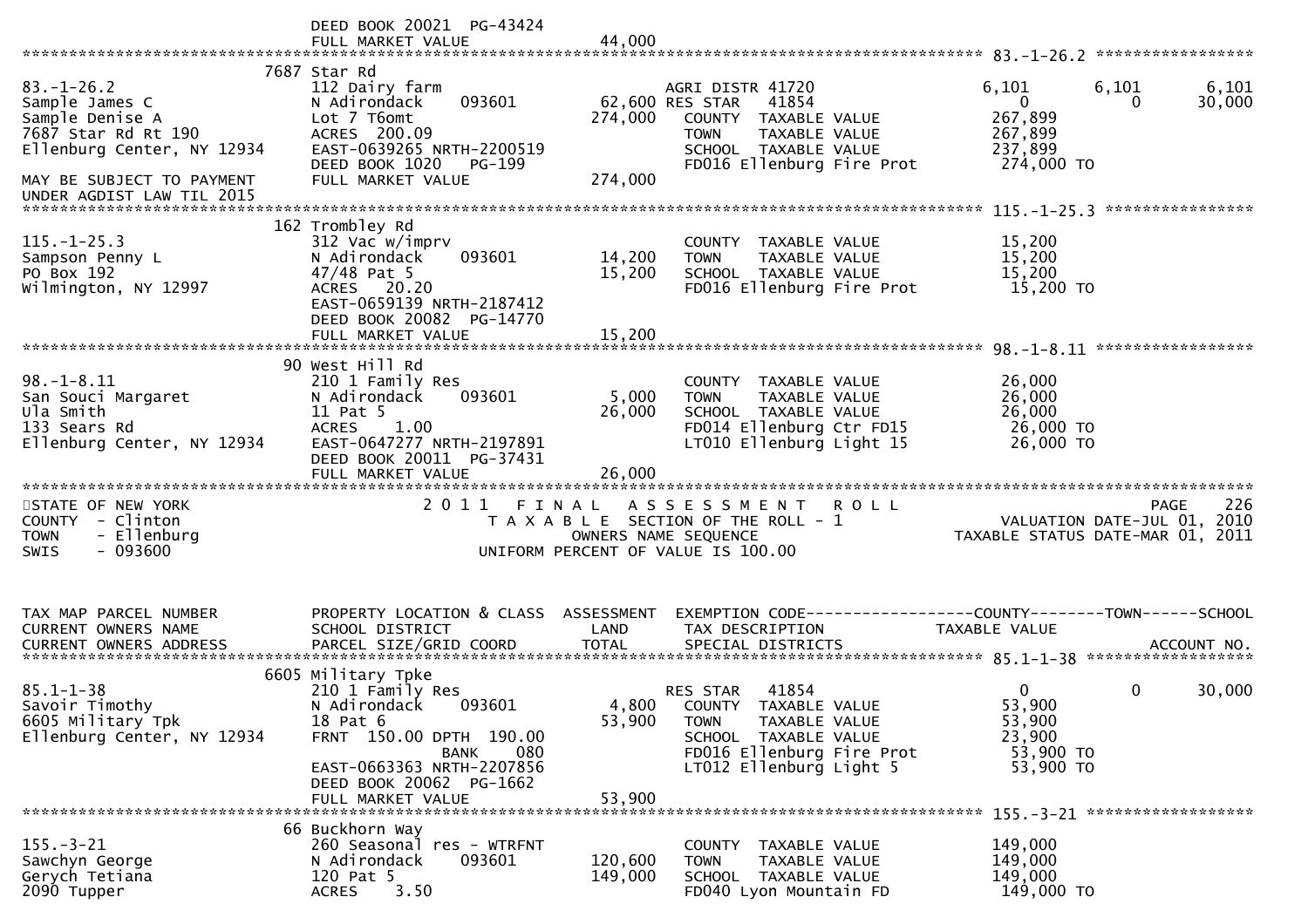| Montreal QC, Canada H3H1N8                                                                       | EAST-0628107 NRTH-2162954<br>DEED BOOK 626<br>PG-731<br>FULL MARKET VALUE                                                                                                            | 149,000                            | WD018 Chat Lake Water Dst                                                                                                                               | 149,000 ТО М                                                                                     |
|--------------------------------------------------------------------------------------------------|--------------------------------------------------------------------------------------------------------------------------------------------------------------------------------------|------------------------------------|---------------------------------------------------------------------------------------------------------------------------------------------------------|--------------------------------------------------------------------------------------------------|
|                                                                                                  |                                                                                                                                                                                      |                                    |                                                                                                                                                         |                                                                                                  |
| $155.1 - 2 - 3.2$<br>Sawyer Russell<br>Sawyer Joan<br>4939 Rt 374<br>Merrill, NY 12955           | 4939 Rt 374<br>421 Restaurant - WTRFNT<br>N Adirondack<br>093601<br>Lot 101<br>6.04<br><b>ACRES</b><br>EAST-0627376 NRTH-2165359                                                     | 140,600<br>254,000                 | COUNTY TAXABLE VALUE<br>TAXABLE VALUE<br><b>TOWN</b><br>SCHOOL TAXABLE VALUE<br>FD040 Lyon Mountain FD<br>WD018 Chat Lake Water Dst                     | 254,000<br>254,000<br>254,000<br>254,000 TO<br>248,869 TO M                                      |
|                                                                                                  | DEED BOOK 632<br><b>PG-706</b><br>FULL MARKET VALUE                                                                                                                                  | 254,000                            |                                                                                                                                                         |                                                                                                  |
|                                                                                                  |                                                                                                                                                                                      |                                    |                                                                                                                                                         |                                                                                                  |
| $155.3 - 2 - 5$<br>Sawyer Russell W<br>Sawyer Joan A<br>Hollywodd Inn<br>4889 Rt 374             | 4889 Rt 374<br>210 1 Family Res - WTRFNT<br>N Adirondack<br>093601<br>120 Pat 5<br>ACRES 1.06<br>EAST-0627041 NRTH-2164616                                                           | 124,100 SR STAR<br>330,000         | 64 PCT OF VALUE USED FOR EXEMPTION PURPOSES<br>WARNONALL 41121<br>41834<br>COUNTY TAXABLE VALUE<br>TAXABLE VALUE<br><b>TOWN</b><br>SCHOOL TAXABLE VALUE | 27,000<br>27,000<br>$\mathbf{0}$<br>$\mathbf{0}$<br>60,100<br>0<br>303,000<br>303,000<br>269,900 |
| Merrill, NY 12955                                                                                | DEED BOOK 747<br><b>PG-90</b><br>FULL MARKET VALUE                                                                                                                                   | 330,000                            | FD040 Lyon Mountain FD<br>WD018 Chat Lake Water Dst                                                                                                     | 330,000 TO<br>330,000 ТО М                                                                       |
| $129. - 1 - 1.1$<br>Sayward Donald<br>312 Trombley Rd<br>Ellenburg, NY 12934                     | 312 Trombley Rd<br>240 Rural res<br>093601<br>N Adirondack<br>40 Pat 5<br>ACRES 180.00<br>EAST-0661694 NRTH-2184745<br>DEED BOOK 20102 PG-35694<br>FULL MARKET VALUE                 | 36,400<br>230,000<br>230,000       | COUNTY TAXABLE VALUE<br>TAXABLE VALUE<br><b>TOWN</b><br>SCHOOL TAXABLE VALUE<br>FD016 Ellenburg Fire Prot                                               | 230,000<br>230,000<br>230,000<br>230,000 TO                                                      |
| STATE OF NEW YORK<br>COUNTY - Clinton<br>- Ellenburg<br><b>TOWN</b><br>$-093600$<br><b>SWIS</b>  |                                                                                                                                                                                      | OWNERS NAME SEQUENCE               | 2011 FINAL ASSESSMENT ROLL<br>T A X A B L E SECTION OF THE ROLL - 1<br>UNIFORM PERCENT OF VALUE IS 100.00                                               | 227<br><b>PAGE</b><br>VALUATION DATE-JUL 01, 2010<br>TAXABLE STATUS DATE-MAR 01, 2011            |
| TAX MAP PARCEL NUMBER<br>CURRENT OWNERS NAME                                                     | PROPERTY LOCATION & CLASS ASSESSMENT<br>SCHOOL DISTRICT                                                                                                                              | LAND                               | TAX DESCRIPTION                                                                                                                                         | EXEMPTION CODE-----------------COUNTY-------TOWN------SCHOOL<br><b>TAXABLE VALUE</b>             |
| $155.1 - 1 - 5$<br>Schensul Joel M<br>Schensul Donna M<br>19 Hills Rd<br>Ballston Lake, NY 12009 | 127 Gadway Rd<br>210 1 Family Res - WTRFNT<br>N Adirondack 093601<br>101 Pat 5<br>2.08<br><b>ACRES</b><br>EAST-0626273 NRTH-2165128<br>DEED BOOK 20021 PG-50336<br>FULL MARKET VALUE | 101,500 TOWN<br>153,000<br>153,000 | COUNTY TAXABLE VALUE<br>TAXABLE VALUE<br>SCHOOL TAXABLE VALUE<br>FD040 Lyon Mountain FD<br>WD018 Chat Lake Water Dst                                    | 153,000<br>153,000<br>153,000<br>153,000 TO<br>153,000 ТО М                                      |
| $141.3 - 2 - 21$<br>Schneller John E<br>Schneller Laurie<br>8813 Rt 56<br>Massena, NY 13662      | 35 Hill Rd<br>260 Seasonal res - WTRFNT<br>N Adirondack<br>093601<br>Lot 100 Pat 5<br>50.00 DPTH 130.00<br><b>FRNT</b><br>320<br><b>BANK</b>                                         | 51,000<br>162,000                  | COUNTY TAXABLE VALUE<br>TAXABLE VALUE<br><b>TOWN</b><br>SCHOOL TAXABLE VALUE<br>FD040 Lyon Mountain FD<br>WD018 Chat Lake Water Dst                     | 162,000<br>162,000<br>162,000<br>162,000 TO<br>162,000 TO M                                      |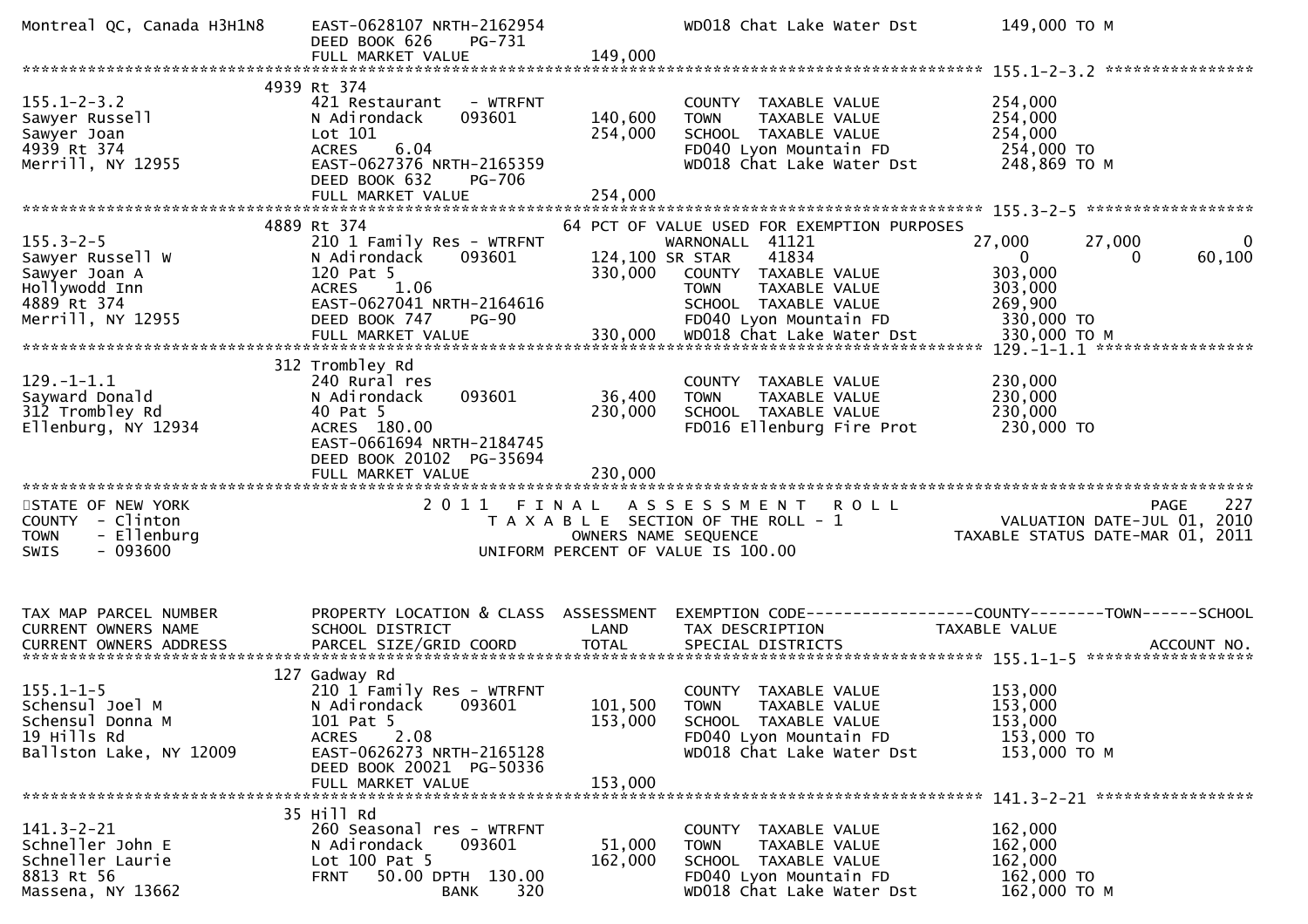|                                                                                                                   | EAST-0624019 NRTH-2171601<br>DEED BOOK 20072 PG-4054<br>FULL MARKET VALUE                                                                                              | 162,000                              |                                                                                                                                                                                     |                                                                                |                                                   |
|-------------------------------------------------------------------------------------------------------------------|------------------------------------------------------------------------------------------------------------------------------------------------------------------------|--------------------------------------|-------------------------------------------------------------------------------------------------------------------------------------------------------------------------------------|--------------------------------------------------------------------------------|---------------------------------------------------|
| $83. - 1 - 9.22$<br>Schoel Stanley<br>Schoel Bluma<br>653 Dr Frederick Philips<br>St Laurent QC, Canada<br>H4M9Z7 | 7330 Star Rd<br>240 Rural res<br>093601<br>N Adirondack<br>Lot 15 T6omt<br>ACRES 16.80<br>EAST-0646261 NRTH-2204705<br>DEED BOOK 901<br>PG-105<br>FULL MARKET VALUE    | 14,700<br>65,000<br>65,000           | COUNTY TAXABLE VALUE<br>TAXABLE VALUE<br><b>TOWN</b><br>SCHOOL TAXABLE VALUE<br>FD014 Ellenburg Ctr FD15                                                                            | 65,000<br>65,000<br>65,000<br>65,000 TO                                        |                                                   |
|                                                                                                                   | 85 West Hill Rd                                                                                                                                                        |                                      |                                                                                                                                                                                     |                                                                                |                                                   |
| $99 - 2 - 32$<br>Schoonmaker John<br>Schoonmaker Joanne<br>85 West Hill Rd<br>Ellenburg Center, NY 12934          | 210 1 Family Res<br>093601<br>N Adirondack<br>11 Pat 5<br>5.20<br><b>ACRES</b><br>EAST-0647734 NRTH-2197165<br>DEED BOOK 20092 PG-22669                                | 7,600<br>37,300                      | RES STAR<br>41854<br>COUNTY TAXABLE VALUE<br><b>TOWN</b><br>TAXABLE VALUE<br>SCHOOL TAXABLE VALUE<br>FD014 Ellenburg Ctr FD15<br>LT010 Ellenburg Light 15                           | $\Omega$<br>37,300<br>37,300<br>7,300<br>37,300 TO<br>37,300 TO                | 30,000<br>0                                       |
|                                                                                                                   | FULL MARKET VALUE                                                                                                                                                      | 37,300                               |                                                                                                                                                                                     |                                                                                |                                                   |
| $55. - 2 - 10$<br>Schoonmaker Wayne<br>Attn: Alvin & Helen Wilcox<br>PO Box 44<br>North Egremont, MA 01252        | 305 Canaan Rd<br>112 Dairy farm<br>093601<br>N Adirondack<br>40 Pat 6<br>ACRES 85.40<br>EAST-0672546 NRTH-2223298<br>PG-343                                            | 52,200<br>96,000                     | 41854<br>RES STAR<br>COUNTY TAXABLE VALUE<br><b>TOWN</b><br>TAXABLE VALUE<br>SCHOOL TAXABLE VALUE<br>FD016 Ellenburg Fire Prot                                                      | $\overline{0}$<br>96,000<br>96,000<br>66,000<br>96,000 TO                      | $\mathbf{0}$<br>30,000                            |
| MAY BE SUBJECT TO PAYMENT                                                                                         | DEED BOOK 1027<br>FULL MARKET VALUE                                                                                                                                    | 96,000                               |                                                                                                                                                                                     |                                                                                |                                                   |
| STATE OF NEW YORK<br>COUNTY - Clinton<br>- Ellenburg<br><b>TOWN</b><br>$-093600$<br>SWIS                          | 2011<br>FINAL                                                                                                                                                          | OWNERS NAME SEQUENCE                 | ASSESSMENT ROLL<br>T A X A B L E SECTION OF THE ROLL - 1<br>UNIFORM PERCENT OF VALUE IS 100.00                                                                                      | TAXABLE STATUS DATE-MAR 01, 2011                                               | 228<br><b>PAGE</b><br>VALUATION DATE-JUL 01, 2010 |
| TAX MAP PARCEL NUMBER<br><b>CURRENT OWNERS NAME</b><br><b>CURRENT OWNERS ADDRESS</b>                              | PROPERTY LOCATION & CLASS ASSESSMENT<br>SCHOOL DISTRICT<br>PARCEL SIZE/GRID COORD                                                                                      | LAND<br><b>TOTAL</b>                 | EXEMPTION CODE-----------------COUNTY-------TOWN------SCHOOL<br>TAX DESCRIPTION<br>SPECIAL DISTRICTS                                                                                | TAXABLE VALUE                                                                  | ACCOUNT NO.                                       |
| $97. - 1 - 6.1$<br>Schroeder Horst<br>Schroeder Judith<br>571 Tacey Rd<br>Ellenburg Center, NY 12934              | 571 Tacey Rd<br>241 Rural res&ag<br>093601<br>N Adirondack<br>$9$ Pat $6$<br>ACRES 101.90<br>EAST-0627531 NRTH-2198780<br>DEED BOOK 20072 PG-5909<br>FULL MARKET VALUE | 26,100 SR STAR<br>133,000<br>133,000 | 84 PCT OF VALUE USED FOR EXEMPTION PURPOSES<br>AGED C&T 41801<br>41834<br>COUNTY TAXABLE VALUE<br><b>TOWN</b><br>TAXABLE VALUE<br>SCHOOL TAXABLE VALUE<br>FD016 Ellenburg Fire Prot | 55,860<br>55,860<br>$\overline{0}$<br>77,140<br>77,140<br>72,900<br>133,000 TO | 60,100<br>$\Omega$                                |
| $97. - 1 - 6.2$<br>Schroeder Horst<br>Schroeder Judith<br>571 Tacey Rd                                            | Tacey Rd<br>312 Vac w/imprv<br>093601<br>N Adirondack<br>Lot 9 T6omt<br>9.60<br><b>ACRES</b>                                                                           | 10,200<br>11,200                     | COUNTY TAXABLE VALUE<br>TAXABLE VALUE<br>TOWN<br>SCHOOL TAXABLE VALUE<br>FD016 Ellenburg Fire Prot                                                                                  | 11,200<br>11,200<br>11,200<br>11,200 TO                                        |                                                   |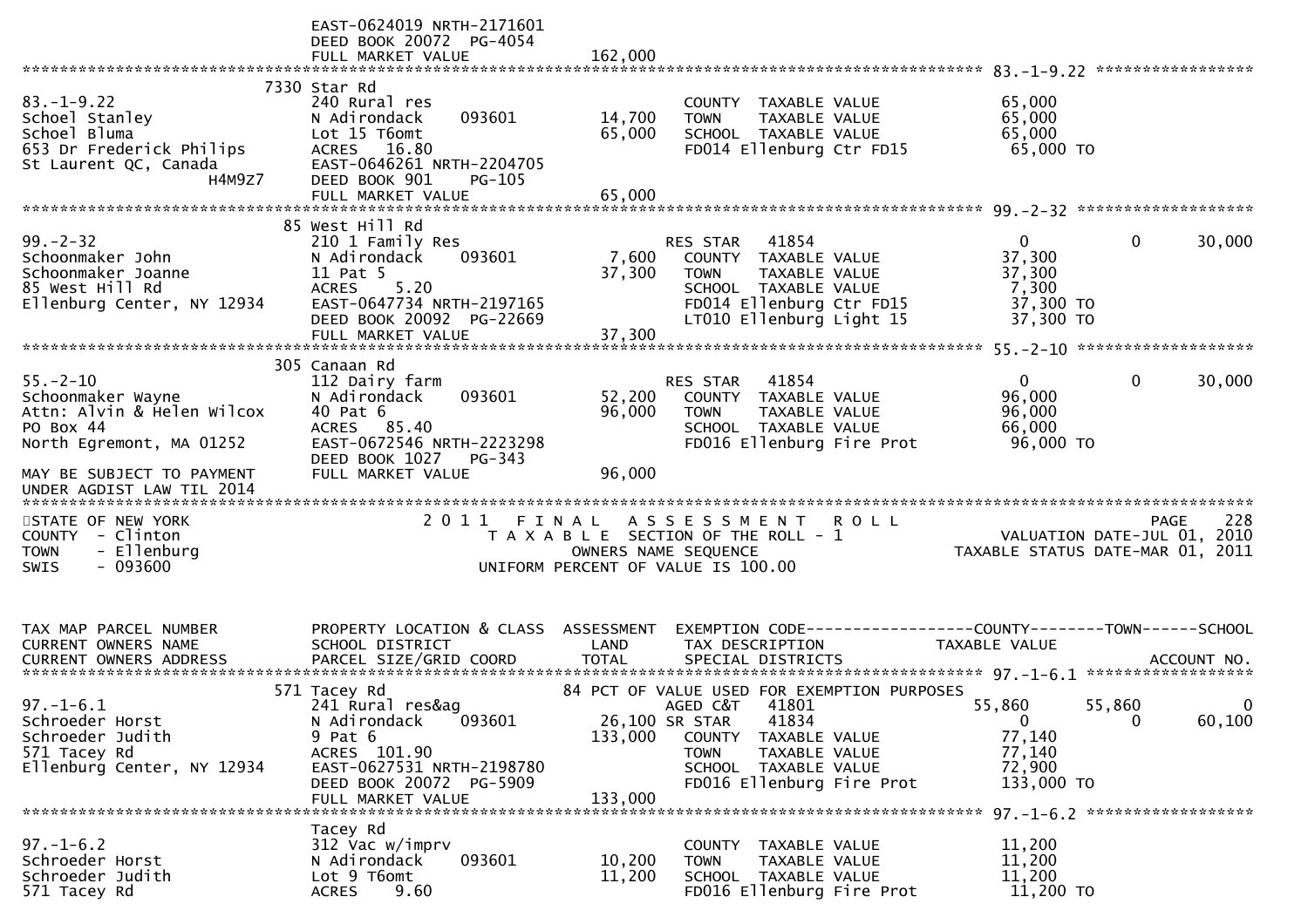| Ellenburg Center, NY 12934                                                                                | EAST-0627117 NRTH-2199506<br>DEED BOOK 20041 PG-78257<br>FULL MARKET VALUE                                                                                                                         | 11,200                     |                                                                                                                                  |                                                                 |             |
|-----------------------------------------------------------------------------------------------------------|----------------------------------------------------------------------------------------------------------------------------------------------------------------------------------------------------|----------------------------|----------------------------------------------------------------------------------------------------------------------------------|-----------------------------------------------------------------|-------------|
| $97. - 1 - 6.3$<br>Schroeder Horst<br>Schroeder Judith<br>571 Tacey Rd<br>Ellenburg Center, NY 12934      | Tacey Rd<br>$314$ Rural vac< $10$<br>N Adirondack<br>093601<br>Lot 9 T6omt<br>ACRES 5.40<br>EAST-0626096 NRTH-2199386<br>DEED BOOK 20041 PG-78259<br>FULL MARKET VALUE                             | 7,600<br>7,600<br>7,600    | COUNTY TAXABLE VALUE<br>TAXABLE VALUE<br><b>TOWN</b><br>SCHOOL TAXABLE VALUE<br>FD016 Ellenburg Fire Prot                        | 7,600<br>7,600<br>7,600<br>7,600 TO                             |             |
| $97. - 1 - 6.41$<br>Schroeder Horst<br>Schroeder Judith<br>571 Tacey Rd<br>Ellenburg Center, NY 12934     | Tacey Rd<br>$314$ Rural vac< $10$<br>093601<br>N Adirondack<br>Lot 9 T6omt<br>ACRES 5.10<br>EAST-0628132 NRTH-2199620<br>DEED BOOK 20041 PG-78258<br>FULL MARKET VALUE                             | 7,500<br>7,500<br>7,500    | COUNTY TAXABLE VALUE<br><b>TOWN</b><br>TAXABLE VALUE<br>SCHOOL TAXABLE VALUE<br>FD016 Ellenburg Fire Prot                        | 7,500<br>7,500<br>7,500<br>7,500 TO                             |             |
| $83. - 1 - 9.24$<br>Scuderi Carmen<br>Scuderi Eileen<br>373 Brandy Brook Rd<br>Ellenburg Center, NY 12934 | 373 Brandy Brook Rd<br>270 Mfg housing<br>093601<br>N Adirondack<br>Lot 15 T6omt<br>ACRES 92.40<br>EAST-0645899 NRTH-2206618<br>DEED BOOK 810<br>PG-274<br>FULL MARKET VALUE                       | 25,400<br>44,000<br>44,000 | RES STAR<br>41854<br>COUNTY TAXABLE VALUE<br><b>TOWN</b><br>TAXABLE VALUE<br>SCHOOL TAXABLE VALUE<br>FD016 Ellenburg Fire Prot   | $\mathbf{0}$<br>44,000<br>44,000<br>14,000<br>44,000 TO         | 30,000<br>0 |
| STATE OF NEW YORK<br>COUNTY - Clinton<br>- Ellenburg<br><b>TOWN</b><br>$-093600$<br><b>SWIS</b>           |                                                                                                                                                                                                    | OWNERS NAME SEQUENCE       | 2011 FINAL ASSESSMENT<br><b>ROLL</b><br>T A X A B L E SECTION OF THE ROLL - 1<br>UNIFORM PERCENT OF VALUE IS 100.00              | VALUATION DATE-JUL 01, 2010<br>TAXABLE STATUS DATE-MAR 01, 2011 | 229<br>PAGE |
| TAX MAP PARCEL NUMBER<br>CURRENT OWNERS NAME                                                              | PROPERTY LOCATION & CLASS ASSESSMENT<br>SCHOOL DISTRICT                                                                                                                                            | LAND                       | TAX DESCRIPTION                                                                                                                  | TAXABLE VALUE                                                   |             |
| $141.3 - 2 - 25$<br>Sears Ronald J<br>Sears Mildred<br>7 Goddeau Rd<br>Cadyville, NY 12918                | 43 Hill Rd<br>260 Seasonal res - WTRFNT<br>N Adirondack 093601<br>Lot $100$ Pat 5<br>80.50 DPTH 96.50<br><b>FRNT</b><br>EAST-0623965 NRTH-2171783<br>DEED BOOK 99001 PG-15441<br>FULL MARKET VALUE | 90,000<br>90,000           | COUNTY TAXABLE VALUE<br>61,700 TOWN TAXABLE VALUE<br>SCHOOL TAXABLE VALUE<br>FD040 Lyon Mountain FD<br>WD018 Chat Lake Water Dst | 90,000<br>90,000<br>90,000<br>90,000 TO<br>90,000 TO M          |             |
| $101. - 1 - 6$<br>Seaway Timber Harvest Inc<br>15121 State Highway #37<br>Massena, NY 13662               | Plank Rd<br>910 Priv forest<br>093601<br>N Adirondack<br>58 Pat 5<br>ACRES 128.00<br>EAST-0673421 NRTH-2195884                                                                                     | 35,000<br>35,000           | COUNTY TAXABLE VALUE<br>TAXABLE VALUE<br><b>TOWN</b><br>SCHOOL TAXABLE VALUE<br>FD016 Ellenburg Fire Prot                        | 35,000<br>35,000<br>35,000<br>35,000 TO                         |             |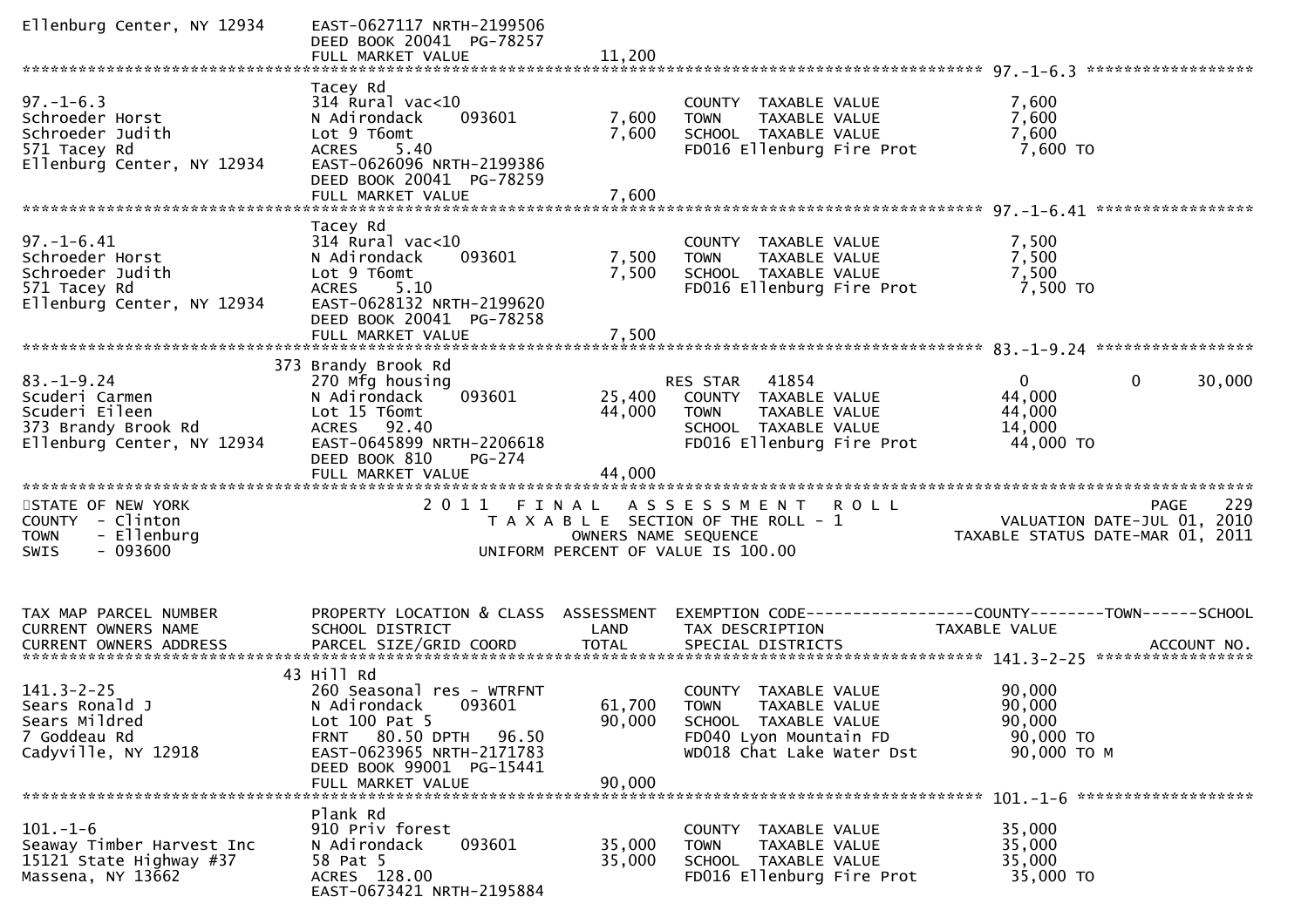|                                                                                             | DEED BOOK 20001 PG-24601<br>FULL MARKET VALUE                                                                                                                     | 35,000                     |                                                                                                                   |                                                                                       |
|---------------------------------------------------------------------------------------------|-------------------------------------------------------------------------------------------------------------------------------------------------------------------|----------------------------|-------------------------------------------------------------------------------------------------------------------|---------------------------------------------------------------------------------------|
| $101. - 1 - 9$<br>Seaway Timber Harvest Inc<br>15121 State Highway #37<br>Massena, NY 13662 | Plank Rd<br>910 Priv forest<br>093601<br>N Adirondack<br>Lot 3 T5omt<br>ACRES 56.90<br>EAST-0673054 NRTH-2198003<br>DEED BOOK 20001 PG-24600<br>FULL MARKET VALUE | 23,300<br>23,300<br>23,300 | COUNTY TAXABLE VALUE<br>TAXABLE VALUE<br><b>TOWN</b><br>SCHOOL TAXABLE VALUE<br>FD016 Ellenburg Fire Prot         | 23,300<br>23,300<br>23,300<br>23,300 TO                                               |
|                                                                                             | Sharrett Rd                                                                                                                                                       |                            |                                                                                                                   |                                                                                       |
| $100. - 1 - 10$<br>Seaway Timber Harvesting Inc<br>15121 Rt 37<br>Massena, NY 13662         | 910 Priv forest<br>093601<br>N Adirondack<br>$6$ Pat $5$<br>ACRES 567.80<br>EAST-0668619 NRTH-2199341<br>DEED BOOK 20001 PG-23615                                 | 163,200<br>163,200         | COUNTY TAXABLE VALUE<br>TAXABLE VALUE<br>TOWN<br>SCHOOL TAXABLE VALUE<br>FD016 Ellenburg Fire Prot                | 163,200<br>163,200<br>163,200<br>163,200 TO                                           |
|                                                                                             | FULL MARKET VALUE                                                                                                                                                 | 163,200                    |                                                                                                                   |                                                                                       |
|                                                                                             | Sharrett Rd                                                                                                                                                       |                            |                                                                                                                   |                                                                                       |
| $100. - 1 - 12$<br>Seaway Timber Harvesting Inc<br>15121 Rt 37<br>Massena, NY 13662         | 910 Priv forest<br>093601<br>N Adirondack<br>6 Pat 5 1956<br>ACRES 119.00<br>EAST-0669741 NRTH-2195686<br>DEED BOOK 20011 PG-28509                                | 33,500<br>33,500           | COUNTY TAXABLE VALUE<br>TAXABLE VALUE<br><b>TOWN</b><br>SCHOOL TAXABLE VALUE<br>FD016 Ellenburg Fire Prot         | 33,500<br>33,500<br>33,500<br>33,500 TO                                               |
|                                                                                             | FULL MARKET VALUE                                                                                                                                                 | 33,500                     |                                                                                                                   |                                                                                       |
| STATE OF NEW YORK<br>COUNTY - Clinton<br>- Ellenburg<br><b>TOWN</b><br>$-093600$<br>SWIS    | 2011 FINAL                                                                                                                                                        | OWNERS NAME SEQUENCE       | A S S E S S M E N T<br><b>ROLL</b><br>T A X A B L E SECTION OF THE ROLL - 1<br>UNIFORM PERCENT OF VALUE IS 100.00 | 230<br><b>PAGE</b><br>VALUATION DATE-JUL 01, 2010<br>TAXABLE STATUS DATE-MAR 01, 2011 |
| TAX MAP PARCEL NUMBER                                                                       |                                                                                                                                                                   |                            |                                                                                                                   |                                                                                       |
| CURRENT OWNERS NAME                                                                         | PROPERTY LOCATION & CLASS ASSESSMENT<br>SCHOOL DISTRICT                                                                                                           | LAND                       | TAX DESCRIPTION                                                                                                   | TAXABLE VALUE                                                                         |
|                                                                                             |                                                                                                                                                                   |                            |                                                                                                                   |                                                                                       |
| $101. - 1 - 7$<br>Seaway Timber Harvesting Inc<br>15121 Rt 37<br>Massena, NY 13662          | Plank Rd<br>323 Vacant rural<br>093601<br>N Adirondack<br>57 Pat 5<br>ACRES 87.50<br>EAST-0671657 NRTH-2195921                                                    | 28,500<br>28,500           | COUNTY TAXABLE VALUE<br><b>TOWN</b><br><b>TAXABLE VALUE</b><br>SCHOOL TAXABLE VALUE<br>FD016 Ellenburg Fire Prot  | 28,500<br>28,500<br>28,500<br>28,500 TO                                               |
|                                                                                             | DEED BOOK 20011 PG-28509<br>FULL MARKET VALUE                                                                                                                     | 28,500                     |                                                                                                                   |                                                                                       |
|                                                                                             | 4814 Rt 374                                                                                                                                                       |                            |                                                                                                                   |                                                                                       |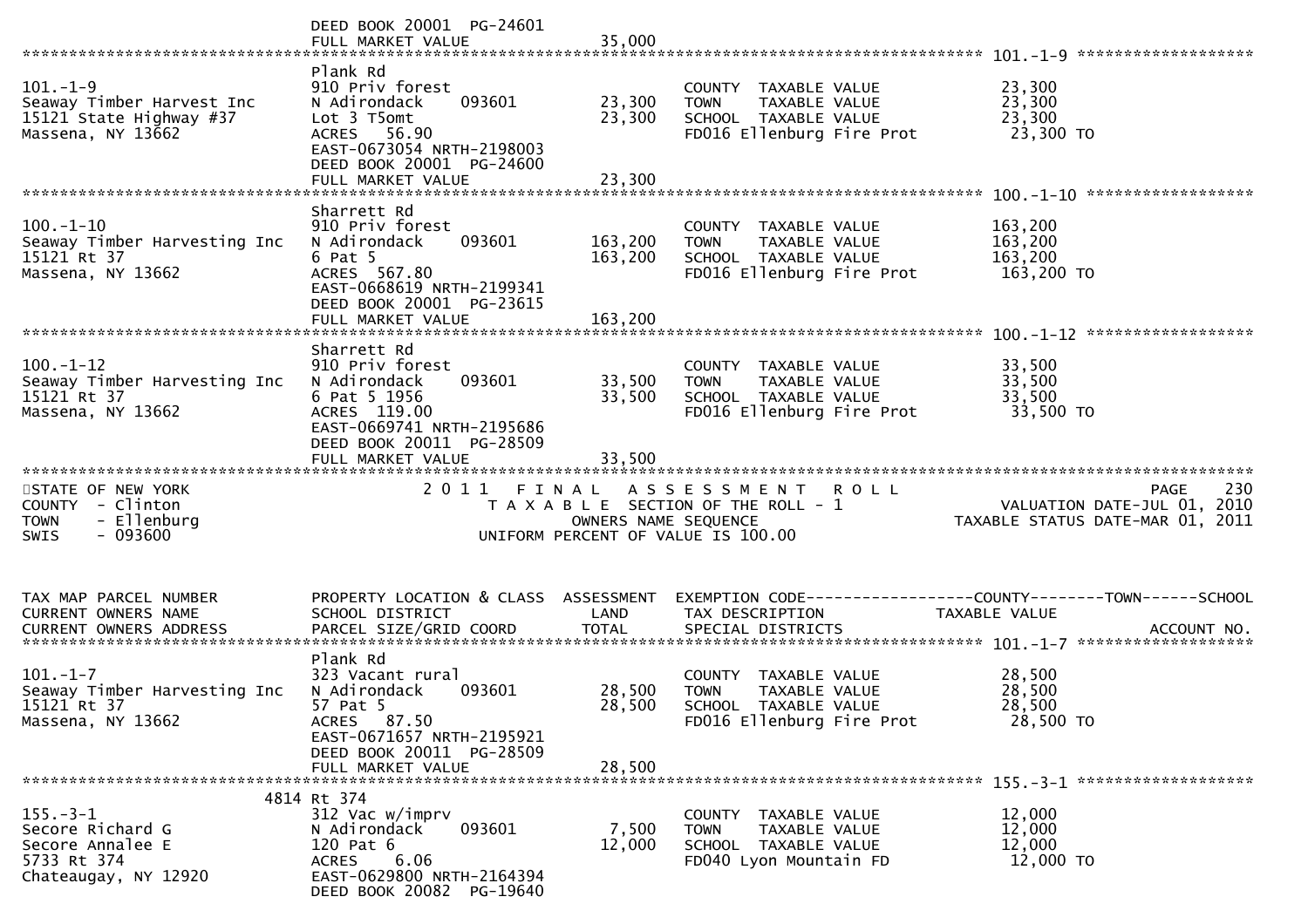|                                                          | FULL MARKET VALUE                                                           | 12,000           |                                                                                   |                                                                   |                       |
|----------------------------------------------------------|-----------------------------------------------------------------------------|------------------|-----------------------------------------------------------------------------------|-------------------------------------------------------------------|-----------------------|
|                                                          | 1221 Plank Rd                                                               |                  | 97 PCT OF VALUE USED FOR EXEMPTION PURPOSES                                       |                                                                   |                       |
| $116. - 1 - 6.1$<br>Seguin Agnes Miller<br>1221 Plank Rd | 210 1 Family Res<br>093601<br>N Adirondack<br>41 Pat 5                      | 69,000           | 41801<br>AGED C&T<br>41834<br>7,100 SR STAR<br>COUNTY TAXABLE VALUE               | 33,465<br>33,465<br>$\Omega$<br>$\Omega$<br>35,535                | $\mathbf 0$<br>60,100 |
| Ellenburg Depot, NY 12935                                | 4.40<br><b>ACRES</b><br>EAST-0678611 NRTH-2190256<br>DEED BOOK 644<br>PG-68 |                  | <b>TOWN</b><br>TAXABLE VALUE<br>SCHOOL TAXABLE VALUE<br>FD016 Ellenburg Fire Prot | 35,535<br>8,900<br>69,000 TO                                      |                       |
|                                                          |                                                                             |                  |                                                                                   |                                                                   |                       |
|                                                          | 6125 Military Tpke                                                          |                  |                                                                                   |                                                                   |                       |
| $86. - 1 - 14.1$<br>Seguin Donald                        | 210 1 Family Res<br>N Adirondack<br>093601                                  | 6,500            | 41854<br>RES STAR<br>COUNTY TAXABLE VALUE                                         | $\overline{0}$<br>$\mathbf 0$<br>54,000                           | 30,000                |
| Seguin Sandra                                            | $1$ Pat $6$                                                                 | 54,000           | <b>TOWN</b><br>TAXABLE VALUE                                                      | 54,000                                                            |                       |
| 6125 Military Tpke                                       | 3.40 BANK<br>120<br><b>ACRES</b>                                            |                  | SCHOOL TAXABLE VALUE                                                              | 24,000                                                            |                       |
| Ellenburg Depot, NY 12935                                | EAST-0674703 NRTH-2204931<br>DEED BOOK 577<br>PG-329                        |                  | FD016 Ellenburg Fire Prot                                                         | 54,000 TO                                                         |                       |
|                                                          | FULL MARKET VALUE                                                           | 54,000           |                                                                                   |                                                                   |                       |
|                                                          |                                                                             |                  |                                                                                   |                                                                   |                       |
| $115. - 1 - 9.1$                                         | Smith Rd                                                                    |                  |                                                                                   | 20,900                                                            |                       |
| Seguin Robert                                            | 321 Abandoned ag<br>093601<br>N Adirondack                                  | 20,900           | COUNTY TAXABLE VALUE<br><b>TOWN</b><br>TAXABLE VALUE                              | 20,900                                                            |                       |
| Seguin Nancy                                             | 34/35 Pat 5                                                                 | 20,900           | SCHOOL TAXABLE VALUE                                                              | 20,900                                                            |                       |
| 1702 Plank Rd                                            | ACRES 56.40                                                                 |                  | FD016 Ellenburg Fire Prot                                                         | 20,900 TO                                                         |                       |
| Ellenburg Depot, NY 12935                                | EAST-0665674 NRTH-2189374<br>DEED BOOK 1023<br>PG-252                       |                  |                                                                                   |                                                                   |                       |
|                                                          | FULL MARKET VALUE                                                           | 20,900           |                                                                                   |                                                                   |                       |
|                                                          |                                                                             |                  |                                                                                   |                                                                   |                       |
|                                                          |                                                                             |                  |                                                                                   |                                                                   |                       |
| STATE OF NEW YORK                                        |                                                                             |                  | 2011 FINAL ASSESSMENT ROLL                                                        | <b>PAGE</b>                                                       | 231                   |
| COUNTY - Clinton<br><b>TOWN</b><br>- Ellenburg           |                                                                             |                  | T A X A B L E SECTION OF THE ROLL - 1<br>OWNERS NAME SEQUENCE                     | VALUATION DATE-JUL $01, 2010$<br>TAXABLE STATUS DATE-MAR 01, 2011 |                       |
| $-093600$<br><b>SWIS</b>                                 |                                                                             |                  | UNIFORM PERCENT OF VALUE IS 100.00                                                |                                                                   |                       |
|                                                          |                                                                             |                  |                                                                                   |                                                                   |                       |
|                                                          |                                                                             |                  |                                                                                   |                                                                   |                       |
| TAX MAP PARCEL NUMBER                                    | PROPERTY LOCATION & CLASS ASSESSMENT                                        |                  |                                                                                   | EXEMPTION CODE------------------COUNTY--------TOWN------SCHOOL    |                       |
| CURRENT OWNERS NAME                                      | SCHOOL DISTRICT                                                             | LAND             | TAX DESCRIPTION                                                                   | TAXABLE VALUE                                                     |                       |
|                                                          |                                                                             |                  |                                                                                   |                                                                   |                       |
|                                                          | Sharrett Rd                                                                 |                  |                                                                                   |                                                                   |                       |
| $115. - 1 - 10$                                          | 910 Priv forest                                                             |                  | COUNTY TAXABLE VALUE                                                              | 29,100                                                            |                       |
| Seguin Robert H<br>Seguin Nancy A                        | 093601<br>N Adirondack<br>45 Pat 5                                          | 29,100<br>29,100 | TAXABLE VALUE<br><b>TOWN</b><br>SCHOOL TAXABLE VALUE                              | 29,100<br>29,100                                                  |                       |
| 1702 Plank Rd                                            | ACRES 92.50                                                                 |                  | FD016 Ellenburg Fire Prot                                                         | 29,100 TO                                                         |                       |
| Ellenburg Depot, NY 12935                                | EAST-0666894 NRTH-2188467                                                   |                  |                                                                                   |                                                                   |                       |
|                                                          | DEED BOOK 950<br><b>PG-205</b><br>FULL MARKET VALUE                         | 29,100           |                                                                                   |                                                                   |                       |
|                                                          |                                                                             |                  |                                                                                   |                                                                   |                       |
|                                                          | 1702 Plank Rd                                                               |                  |                                                                                   |                                                                   |                       |
| $115. - 1 - 11$                                          | 910 Priv forest                                                             |                  | COUNTY TAXABLE VALUE<br><b>TOWN</b>                                               | 63,000                                                            |                       |
| Sequin Robert H<br>Seguin Nancy A                        | N Adirondack<br>093601<br>38/43 Pat 5                                       | 63,000<br>63,000 | TAXABLE VALUE<br>SCHOOL TAXABLE VALUE                                             | 63,000<br>63,000                                                  |                       |
| 1702 Plank Rd                                            | ACRES 327.00                                                                |                  | FD016 Ellenburg Fire Prot                                                         | 63,000 TO                                                         |                       |
| Ellenburg Depot, NY 12935                                | EAST-0670041 NRTH-2193317<br>DEED BOOK 1015<br>PG-254                       |                  |                                                                                   |                                                                   |                       |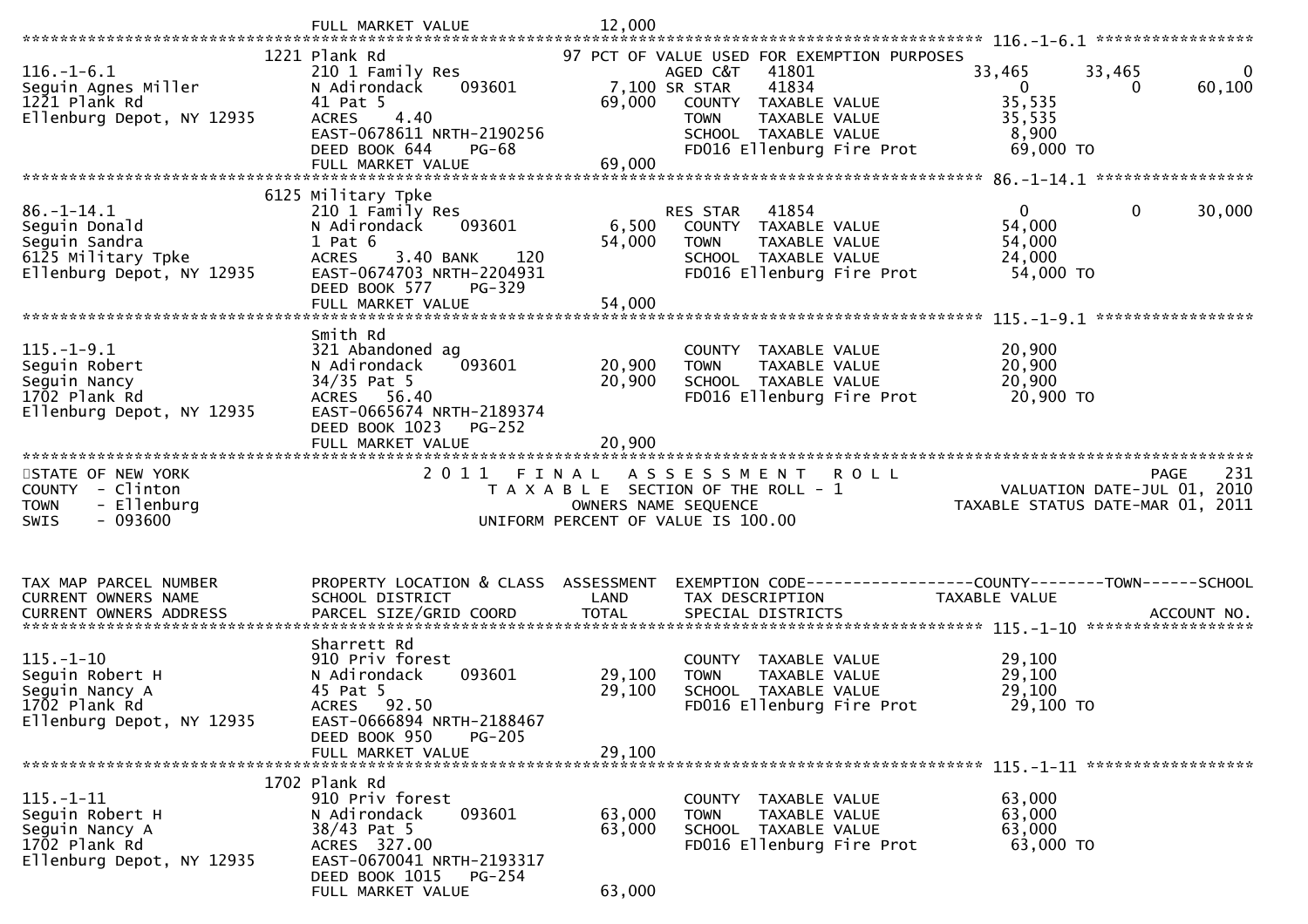| $85. - 2 - 7.1$<br>Sequin Stewart F<br>6364 Military Tpke<br>Ellenburg Depot, NY 12935<br>6364 Military Tpke<br>MAY BE SUBJECT TO PAYMENT | 6201 Military Tpke<br>312 Vac w/imprv<br>093601<br>N Adirondack<br>$2/19$ Pat 6<br>ACRES 300.80<br>EAST-0670818 NRTH-2204106<br>DEED BOOK 20051 PG-90008                                            | 51,500<br>57,800             | AGRI DISTR 41720<br>COUNTY TAXABLE VALUE<br>TAXABLE VALUE<br><b>TOWN</b><br>SCHOOL TAXABLE VALUE<br>FD016 Ellenburg Fire Prot                              | $\overline{0}$<br>57,800<br>57,800<br>57,800<br>57,800 TO                | $\mathbf 0$<br>$\mathbf 0$                              |
|-------------------------------------------------------------------------------------------------------------------------------------------|-----------------------------------------------------------------------------------------------------------------------------------------------------------------------------------------------------|------------------------------|------------------------------------------------------------------------------------------------------------------------------------------------------------|--------------------------------------------------------------------------|---------------------------------------------------------|
|                                                                                                                                           |                                                                                                                                                                                                     |                              |                                                                                                                                                            |                                                                          |                                                         |
|                                                                                                                                           | 6364 Military Tpke                                                                                                                                                                                  |                              |                                                                                                                                                            |                                                                          |                                                         |
| $85. - 2 - 7.2$<br>Seguin Stewart F<br>Seguin Kathryn<br>6364 Military Tpke<br>Ellenburg Depot, NY 12935<br>MAY BE SUBJECT TO PAYMENT     | 240 Rural res<br>093601<br>N Adirondack<br>Lot 19 T6omt<br>ACRES 198.10 BANK<br>850<br>EAST-0669114 NRTH-2206993<br>DEED BOOK 634<br>PG-312<br>FULL MARKET VALUE                                    | 141,000<br>141,000           | AGRI DISTR 41720<br>38,600 SR STAR<br>41834<br>COUNTY TAXABLE VALUE<br><b>TOWN</b><br>TAXABLE VALUE<br>SCHOOL TAXABLE VALUE<br>FD016 Ellenburg Fire Prot   | $\mathbf 0$<br>$\mathbf 0$<br>141,000<br>141,000<br>80,900<br>141,000 TO | $\mathbf 0$<br>$\overline{0}$<br>$\mathbf{0}$<br>60,100 |
| UNDER AGDIST LAW TIL 2015                                                                                                                 |                                                                                                                                                                                                     |                              |                                                                                                                                                            |                                                                          |                                                         |
|                                                                                                                                           |                                                                                                                                                                                                     |                              |                                                                                                                                                            |                                                                          |                                                         |
| $84. - 1 - 3$<br>Seiferheld Charles Jr<br>seiterneid Janet<br>6009 Rt 11<br>Ellenburg Center, NY 12934                                    | 6009 Rt 11<br>240 Rural res<br>093601<br>N Adirondack<br>15 Pat 6<br>ACRES 51.70<br>EAST-0652297 NRTH-2208914<br>DEED BOOK 750<br>PG-102<br>FULL MARKET VALUE                                       | 25,600<br>120,000<br>120,000 | 41834<br>SR STAR<br>COUNTY TAXABLE VALUE<br><b>TOWN</b><br>TAXABLE VALUE<br>SCHOOL TAXABLE VALUE<br>FD016 Ellenburg Fire Prot                              | $\mathbf{0}$<br>120,000<br>120,000<br>59,900<br>120,000 TO               | $\overline{0}$<br>60,100                                |
| STATE OF NEW YORK<br>COUNTY - Clinton<br>- Ellenburg<br><b>TOWN</b><br>$-093600$<br><b>SWIS</b>                                           |                                                                                                                                                                                                     |                              |                                                                                                                                                            |                                                                          |                                                         |
| TAX MAP PARCEL NUMBER<br>CURRENT OWNERS NAME                                                                                              | PROPERTY LOCATION & CLASS ASSESSMENT<br>SCHOOL DISTRICT                                                                                                                                             | LAND                         | EXEMPTION CODE------------------COUNTY--------TOWN------SCHOOL<br>TAX DESCRIPTION                                                                          | TAXABLE VALUE                                                            |                                                         |
| $141.3 - 3 - 7$<br>Sellstedt John<br>10785 Valley View Rd Apt 101<br>Eden Prairie, MN 55344                                               | 8 Balsam Way<br>210 1 Family Res - WTRFNT<br>N Adirondack<br>093601<br>Lot $101$ Pat 5<br>Survey Map 20102/32088<br>FRNT 75.00 DPTH 180.00<br>EAST-0624501 NRTH-2170171<br>DEED BOOK 20102 PG-32185 | 74,200<br>160,000            | COUNTY TAXABLE VALUE<br>TAXABLE VALUE<br><b>TOWN</b><br>SCHOOL TAXABLE VALUE<br>FD040 Lyon Mountain FD<br>WD018 Chat Lake Water Dst                        | 160,000<br>160,000<br>160,000<br>160,000 TO<br>160,000 ТО М              |                                                         |
|                                                                                                                                           | FULL MARKET VALUE                                                                                                                                                                                   | 160,000                      |                                                                                                                                                            |                                                                          |                                                         |
|                                                                                                                                           | 5103 Rt 11                                                                                                                                                                                          |                              |                                                                                                                                                            |                                                                          |                                                         |
| $71.3 - 2 - 50$<br>Senecal Mark A<br>Senecal Crystal A<br>5103 Rt 11<br>Ellenburg Depot, NY 12935                                         | 210 1 Family Res<br>093601<br>N Adirondack<br>20 Pat 6<br>FRNT 120.00 DPTH 140.00<br>EAST-0673013 NRTH-2213163<br>DEED BOOK 20082 PG-12890                                                          | 7,500<br>45,000              | 41854<br>RES STAR<br>COUNTY TAXABLE VALUE<br><b>TOWN</b><br>TAXABLE VALUE<br>SCHOOL TAXABLE VALUE<br>FD002 Ellenburg Dpt FD 21<br>LT011 Ellenburg Light 21 | 0<br>45,000<br>45,000<br>15,000<br>45,000 TO<br>45,000 TO                | 0<br>30,000                                             |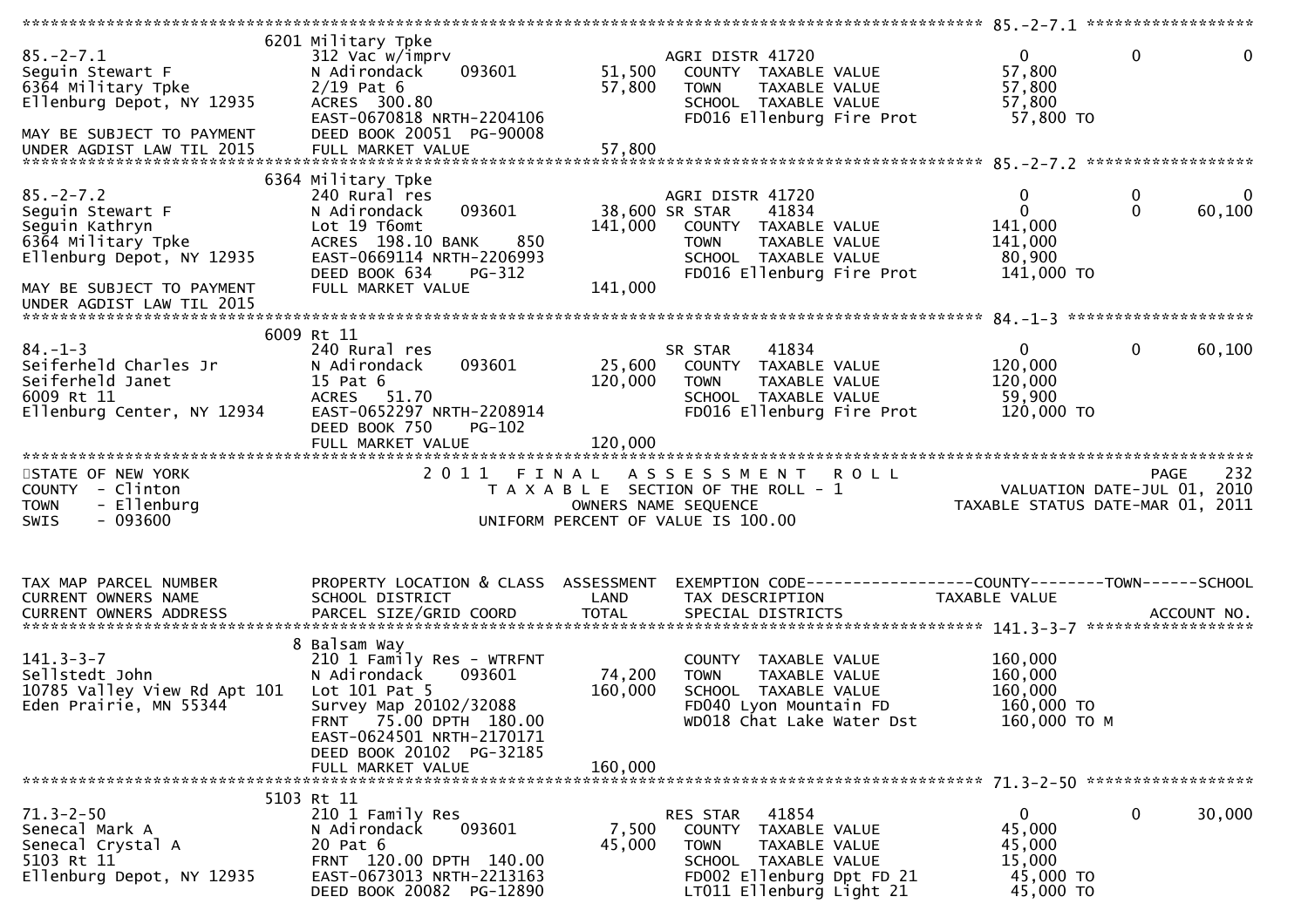|                                                                                                         | FULL MARKET VALUE                                                                                                                                                          | 45,000                        |                                                                                                                             |                                                                                              |        |
|---------------------------------------------------------------------------------------------------------|----------------------------------------------------------------------------------------------------------------------------------------------------------------------------|-------------------------------|-----------------------------------------------------------------------------------------------------------------------------|----------------------------------------------------------------------------------------------|--------|
|                                                                                                         | 4954 Rt 374                                                                                                                                                                |                               |                                                                                                                             |                                                                                              |        |
| $155. - 2 - 15.9$<br>Sevigny Lucien<br>Sevigny Jeannine<br>PO Box 5<br>Lyon Mt, NY 12952-0005           | 240 Rural res<br>093601<br>N Adirondack<br>Lot 101 Pat 5<br>ACRES 11.60<br>EAST-0627819 NRTH-2166207<br>DEED BOOK 648<br>$PG-363$                                          | 16,400<br>178,000             | 41854<br>RES STAR<br>COUNTY TAXABLE VALUE<br>TAXABLE VALUE<br><b>TOWN</b><br>SCHOOL TAXABLE VALUE<br>FD040 Lyon Mountain FD | $\mathbf{0}$<br>$\mathbf{0}$<br>178,000<br>178,000<br>148,000<br>178,000 TO                  | 30,000 |
|                                                                                                         |                                                                                                                                                                            |                               |                                                                                                                             |                                                                                              |        |
| $155. - 2 - 15.1$<br>Sevigny Lucien A<br>Sevigny Jeannine<br>PO Box 5<br>Lyon Mt, NY 12952-0005         | Rt 374<br>$314$ Rural vac<10<br>093601<br>N Adirondack<br>101 Pat 5<br>7.10<br><b>ACRES</b><br>EAST-0627936 NRTH-2165739<br>DEED BOOK 680<br>PG-284                        | 13,100<br>13,100              | COUNTY TAXABLE VALUE<br>TAXABLE VALUE<br><b>TOWN</b><br>SCHOOL TAXABLE VALUE<br>FD040 Lyon Mountain FD                      | 13,100<br>13,100<br>13,100<br>13,100 TO                                                      |        |
|                                                                                                         | FULL MARKET VALUE                                                                                                                                                          | 13,100                        |                                                                                                                             |                                                                                              |        |
| $155. - 2 - 15.7$<br>Sevigny Lucien A<br>Sevigny Jeannine Poulin<br>PO Box 5<br>Lyon Mountain, NY 12952 | Shutts Rd<br>$322$ Rural vac $>10$<br>N Adirondack<br>093601<br>Lot 101 T5omt<br>ACRES 22.51<br>EAST-0628514 NRTH-2166160<br>DEED BOOK 20102 PG-35704<br>FULL MARKET VALUE | 15,000<br>15,000<br>15,000    | COUNTY TAXABLE VALUE<br>TAXABLE VALUE<br><b>TOWN</b><br>SCHOOL TAXABLE VALUE<br>FD040 Lyon Mountain FD                      | 15,000<br>15,000<br>15,000<br>15,000 TO                                                      |        |
|                                                                                                         |                                                                                                                                                                            |                               |                                                                                                                             |                                                                                              |        |
|                                                                                                         |                                                                                                                                                                            |                               |                                                                                                                             |                                                                                              |        |
| STATE OF NEW YORK<br>COUNTY - Clinton<br>- Ellenburg<br>TOWN<br>$-093600$<br>SWIS                       | 2011                                                                                                                                                                       | FINAL<br>OWNERS NAME SEQUENCE | ASSESSMENT ROLL<br>T A X A B L E SECTION OF THE ROLL - 1<br>UNIFORM PERCENT OF VALUE IS 100.00                              | PAGE<br>VALUATION DATE-JUL 01, 2010<br>TAXABLE STATUS DATE-MAR 01, 2011                      | 233    |
| TAX MAP PARCEL NUMBER<br>CURRENT OWNERS NAME<br>CURRENT OWNERS ADDRESS                                  | PROPERTY LOCATION & CLASS ASSESSMENT<br>SCHOOL DISTRICT<br>PARCEL SIZE/GRID COORD                                                                                          | LAND<br><b>TOTAL</b>          | TAX DESCRIPTION<br>SPECIAL DISTRICTS                                                                                        | EXEMPTION CODE-----------------COUNTY-------TOWN------SCHOOL<br>TAXABLE VALUE<br>ACCOUNT NO. |        |
| $155. - 2 - 15.2$<br>Sevigny Patrick<br>519 Chemin DuFleuve R 3<br>Coteau Du-Lac PQ, JOP1A              | Shutts Rd<br>$322$ Rural vac $>10$<br>N Adirondack<br>093601<br>101 T5omt<br>ACRES 22.47<br>EAST-0629008 NRTH-2166225                                                      | 15,000<br>15,000              | COUNTY TAXABLE VALUE<br>TAXABLE VALUE<br><b>TOWN</b><br>SCHOOL TAXABLE VALUE<br>FD040 Lyon Mountain FD                      | 15,000<br>15,000<br>15,000<br>15,000 TO                                                      |        |
|                                                                                                         | DEED BOOK 782<br>$PG-50$<br>FULL MARKET VALUE                                                                                                                              | 15,000                        |                                                                                                                             |                                                                                              |        |
|                                                                                                         |                                                                                                                                                                            |                               |                                                                                                                             |                                                                                              |        |
| $155. - 3 - 15$<br>Shatraw Robert<br>Attn: Bernice & Jose Trottier<br>4793 Rt 374<br>Merrill, NY 12955  | 4793 Rt 374<br>210 1 Family Res<br>N Adirondack<br>093601<br>120 Pat 5<br>1.30<br>ACRES<br>EAST-0630261 NRTH-2163676<br>DEED BOOK 626<br>PG-324<br>FULL MARKET VALUE       | 5,000<br>69,000<br>69,000     | 41834<br>SR STAR<br>COUNTY TAXABLE VALUE<br><b>TOWN</b><br>TAXABLE VALUE<br>SCHOOL TAXABLE VALUE<br>FD040 Lyon Mountain FD  | $\mathbf{0}$<br>0<br>69,000<br>69,000<br>8,900<br>69,000 TO                                  | 60,100 |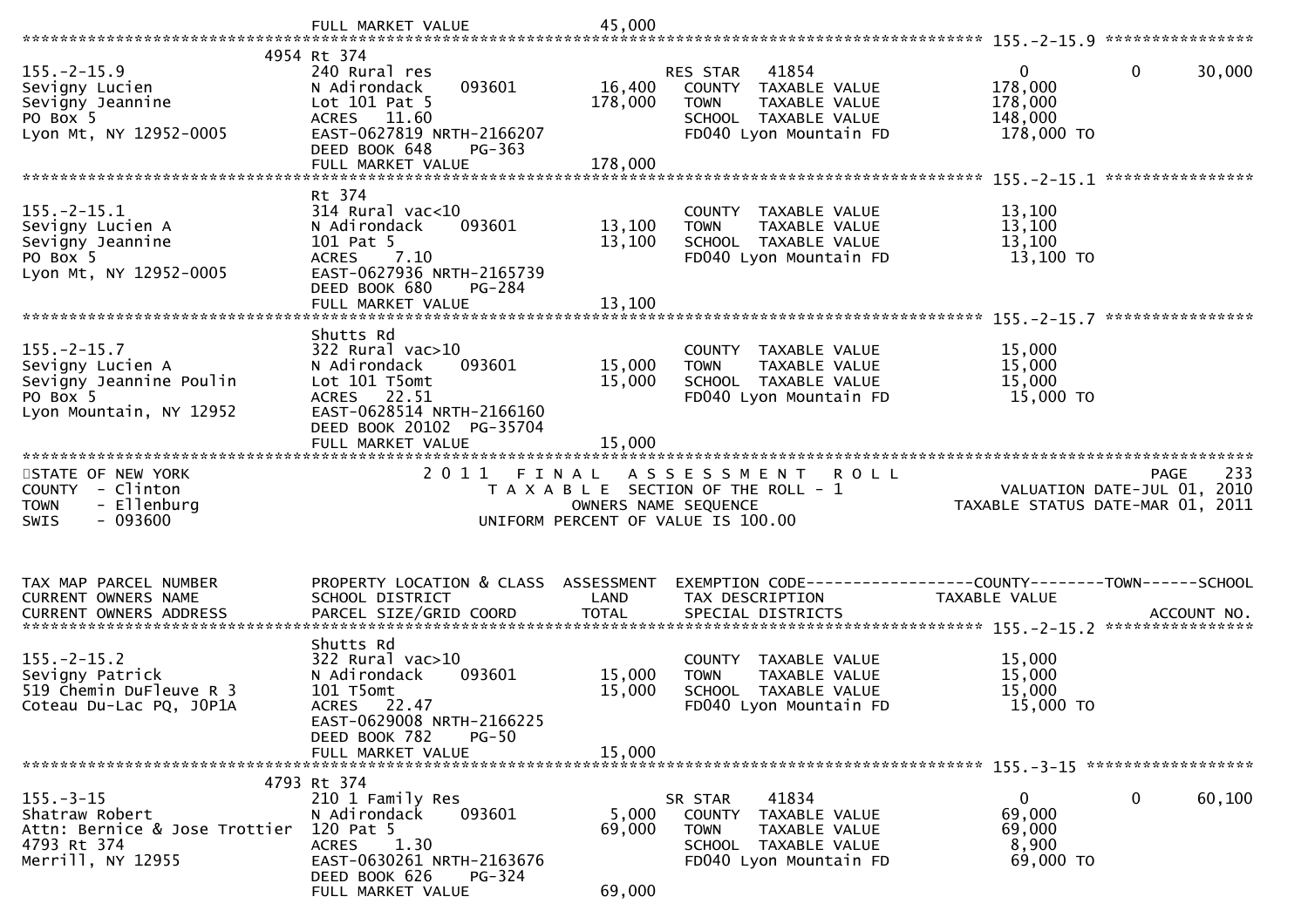| $84 - 2 - 13$<br>Shaw Scott<br>Shaw Debra A<br>6968 Star Rd Rt 190<br>Ellenburg Center, NY 12934   | 6968 Star Rd<br>210 1 Family Res<br>093601<br>N Adirondack<br>Survey Bk 24 Pg 8<br>Lot 13<br><b>ACRES</b><br>1.46<br>EAST-0655443 NRTH-2205692<br>DEED BOOK 999<br>PG-80 | 5,300<br>28,500           | 41854<br>RES STAR<br>COUNTY TAXABLE VALUE<br><b>TOWN</b><br>TAXABLE VALUE<br>SCHOOL TAXABLE VALUE<br>FD016 Ellenburg Fire Prot                             | $\Omega$<br>28,500<br>28,500<br>$\overline{\mathbf{0}}$<br>28,500 TO        | $\mathbf 0$<br>28,500  |
|----------------------------------------------------------------------------------------------------|--------------------------------------------------------------------------------------------------------------------------------------------------------------------------|---------------------------|------------------------------------------------------------------------------------------------------------------------------------------------------------|-----------------------------------------------------------------------------|------------------------|
|                                                                                                    |                                                                                                                                                                          |                           |                                                                                                                                                            |                                                                             |                        |
| $155.4 - 1 - 34$<br>Sheehan Patrick<br>Estevez Laurie<br>125 Denault<br>Kirkland QC, Canada H9J3X4 | 65 Blanche Rd<br>210 1 Family Res<br>093601<br>N Adirondack<br>119 Pat 5<br>ACRES 1.00<br>EAST-0632556 NRTH-2162840<br>DEED BOOK 854<br><b>PG-225</b>                    | 5,000<br>18,400           | COUNTY TAXABLE VALUE<br>TAXABLE VALUE<br><b>TOWN</b><br>SCHOOL TAXABLE VALUE<br>FD040 Lyon Mountain FD                                                     | 18,400<br>18,400<br>18,400<br>18,400 TO                                     |                        |
|                                                                                                    | FULL MARKET VALUE                                                                                                                                                        | 18,400                    |                                                                                                                                                            |                                                                             |                        |
|                                                                                                    |                                                                                                                                                                          |                           |                                                                                                                                                            |                                                                             |                        |
| $71.3 - 2 - 27$<br>Sheehan Tim F<br>Sheehan Colleen O<br>5014 Rt 11<br>Ellenburg Depot, NY 12935   | 5014 Rt 11<br>210 1 Family Res<br>093601<br>N Adirondack<br>20 Pat 6<br>FRNT 83.00 DPTH 149.00<br>890<br>BANK<br>EAST-0675108 NRTH-2213647<br>DEED BOOK 637<br>PG-147    | 3,400<br>53,300           | RES STAR<br>41854<br>COUNTY TAXABLE VALUE<br>TAXABLE VALUE<br><b>TOWN</b><br>SCHOOL TAXABLE VALUE<br>FD002 Ellenburg Dpt FD 21<br>LT011 Ellenburg Light 21 | $\mathbf{0}$<br>53,300<br>53,300<br>23,300<br>53,300 TO<br>53,300 TO        | 30,000<br>0            |
|                                                                                                    |                                                                                                                                                                          |                           |                                                                                                                                                            |                                                                             |                        |
| STATE OF NEW YORK<br>COUNTY - Clinton<br>- Ellenburg<br><b>TOWN</b><br>$-093600$<br><b>SWIS</b>    |                                                                                                                                                                          | OWNERS NAME SEQUENCE      | 2011 FINAL ASSESSMENT ROLL<br>T A X A B L E SECTION OF THE ROLL - 1<br>UNIFORM PERCENT OF VALUE IS 100.00                                                  | PAGE 234<br>VALUATION DATE-JUL 01, 2010<br>TAXABLE STATUS DATE-MAR 01, 2011 |                        |
| TAX MAP PARCEL NUMBER<br>CURRENT OWNERS NAME<br>CURRENT OWNERS ADDRESS                             | PROPERTY LOCATION & CLASS ASSESSMENT<br>SCHOOL DISTRICT                                                                                                                  | LAND                      | EXEMPTION CODE-----------------COUNTY--------TOWN------SCHOOL<br>TAX DESCRIPTION                                                                           | TAXABLE VALUE                                                               |                        |
|                                                                                                    | 6003 Rt 11                                                                                                                                                               |                           |                                                                                                                                                            |                                                                             |                        |
| $69. - 2 - 8$<br>Shelters Timothy A<br>Shelters Lona L<br>6003 Rt 11<br>Ellenburg Center, NY 12934 | 270 Mfg housing<br>093601<br>N Adirondack<br>T6omt Lot 15<br><b>ACRES</b><br>7.60<br>EAST-0652815 NRTH-2209636<br>DEED BOOK 20011 PG-31962<br>FULL MARKET VALUE          | 9,100<br>42,000<br>42,000 | 41854<br><b>RES STAR</b><br>COUNTY TAXABLE VALUE<br><b>TOWN</b><br>TAXABLE VALUE<br>SCHOOL TAXABLE VALUE<br>FD016 Ellenburg Fire Prot                      | 0<br>42,000<br>42,000<br>12,000<br>42,000 TO                                | $\mathbf{0}$<br>30,000 |
|                                                                                                    |                                                                                                                                                                          |                           |                                                                                                                                                            |                                                                             |                        |
| $71.3 - 1 - 25$<br>Shertenlieb Crystal M<br>405 Northgate Rd<br>Burlington, VT 05401               | 5147 Rt 11<br>210 1 Family Res<br>N Adirondack<br>093601<br>20 Pat 6<br>FRNT 115.50 DPTH 275.00<br>EAST-0672190 NRTH-2212508<br>DEED BOOK 20021 PG-47296                 | 4,700<br>52,000           | COUNTY TAXABLE VALUE<br><b>TOWN</b><br>TAXABLE VALUE<br>SCHOOL TAXABLE VALUE<br>FD002 Ellenburg Dpt FD 21<br>LT011 Ellenburg Light 21                      | 52,000<br>52,000<br>52,000<br>52,000 TO<br>52,000 TO                        |                        |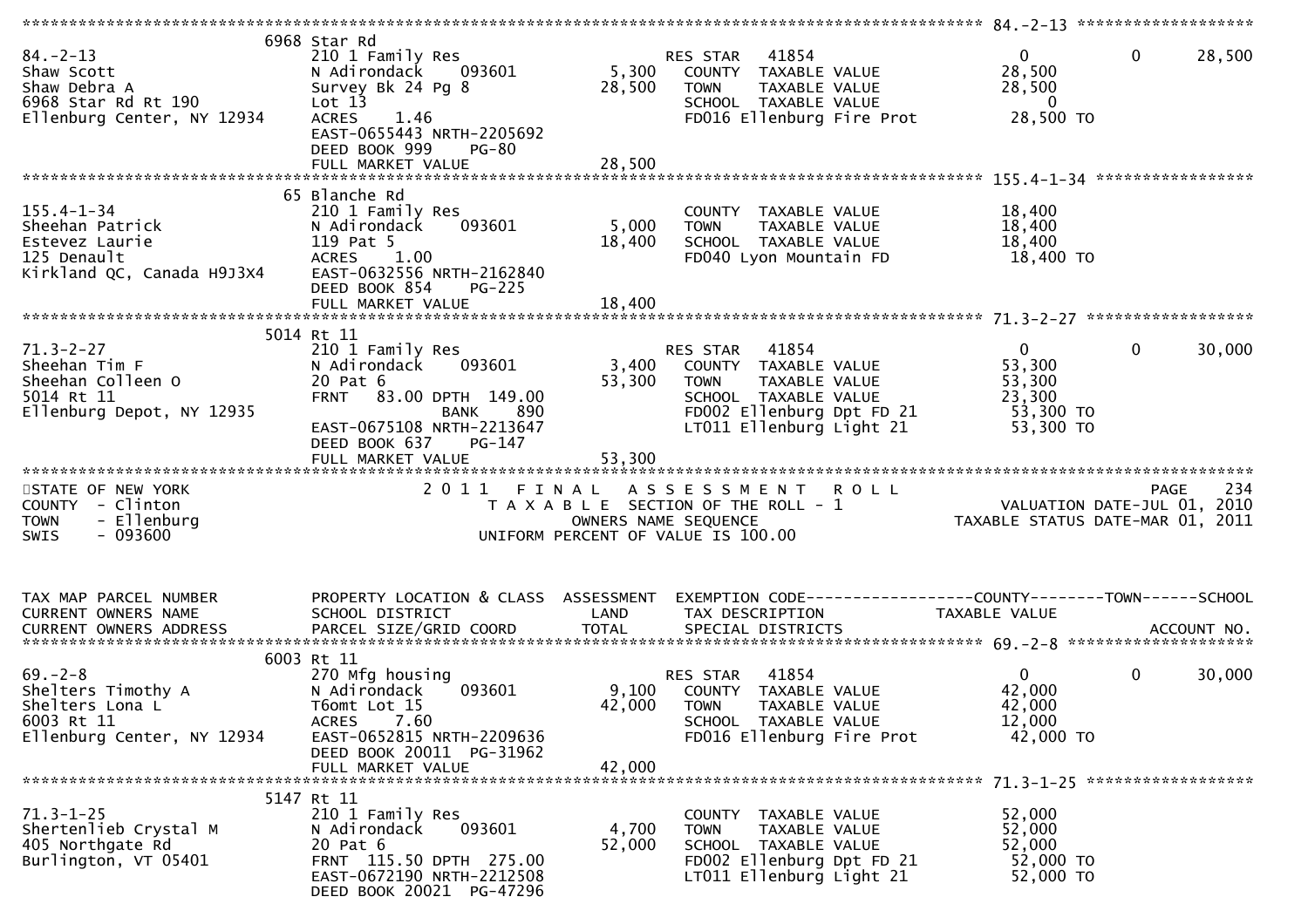|                                                                                                                                      | FULL MARKET VALUE                                                                                                                                                            | 52,000                     |                                                                                                                                                                  |                                                                                                                     |
|--------------------------------------------------------------------------------------------------------------------------------------|------------------------------------------------------------------------------------------------------------------------------------------------------------------------------|----------------------------|------------------------------------------------------------------------------------------------------------------------------------------------------------------|---------------------------------------------------------------------------------------------------------------------|
| $99. - 2 - 26$<br>Shetler Emanuel M<br>Shetler Franey A<br>43 Labombard Rd<br>Ellenburg Center, NY 12934<br>PRIOR OWNER ON 3/01/2011 | 43 Labombard Rd<br>241 Rural res&ag<br>093601<br>N Adirondack<br>$11/30$ Pat 5<br>ACRES 135.00<br>EAST-0648343 NRTH-2193583<br>DEED BOOK 20112 PG-38830<br>FULL MARKET VALUE | 59,300<br>98,900<br>98,900 | COUNTY TAXABLE VALUE<br>TAXABLE VALUE<br><b>TOWN</b><br>SCHOOL TAXABLE VALUE<br>FD014 Ellenburg Ctr FD15<br>LT010 Ellenburg Light 15                             | 98,900<br>98,900<br>98,900<br>98,900 TO<br>98,900 TO                                                                |
| Labombard Leo J                                                                                                                      |                                                                                                                                                                              |                            |                                                                                                                                                                  |                                                                                                                     |
| $155.1 - 1 - 8$<br>Shusda Michael D<br>Shusda Patricia M<br>100 Red Barn Hill Rd<br>Milton, VT 05468                                 | 11 Mcpherson Way<br>260 Seasonal res - WTRFNT<br>093601<br>N Adirondack<br>101 Pat 5<br>FRNT 100.00 DPTH 100.00<br>EAST-0626448 NRTH-2165547<br>DEED BOOK 20072 PG-8573      | 75,000<br>114,000          | COUNTY TAXABLE VALUE<br>TAXABLE VALUE<br><b>TOWN</b><br>SCHOOL TAXABLE VALUE<br>FD040 Lyon Mountain FD<br>WD018 Chat Lake Water Dst                              | 114,000<br>114,000<br>114,000<br>114,000 TO<br>114,000 ТО М                                                         |
|                                                                                                                                      | 177 Blanche Rd                                                                                                                                                               |                            |                                                                                                                                                                  |                                                                                                                     |
| $155.2 - 1 - 21$<br>Shutts Bruce<br>Shutts Diane<br>177 Blanche Rd<br>Merrill, NY 12955                                              | 210 1 Family Res<br>093601<br>N Adirondack<br>$1 - A$<br><b>ACRES</b><br>1.00<br>EAST-0633006 NRTH-2165543<br>DEED BOOK 631<br>PG-583                                        | 76,800                     | WARNONALL 41121<br>5,000 RES STAR<br>41854<br>COUNTY TAXABLE VALUE<br><b>TOWN</b><br>TAXABLE VALUE<br>SCHOOL TAXABLE VALUE<br>FD040 Lyon Mountain FD             | 11,520<br>11,520<br>$\mathbf{0}$<br>30,000<br>$\overline{0}$<br>$\Omega$<br>65,280<br>65,280<br>46,800<br>76,800 TO |
|                                                                                                                                      | FULL MARKET VALUE                                                                                                                                                            | 76,800                     |                                                                                                                                                                  |                                                                                                                     |
|                                                                                                                                      |                                                                                                                                                                              |                            |                                                                                                                                                                  |                                                                                                                     |
| STATE OF NEW YORK<br>COUNTY - Clinton<br><b>TOWN</b><br>- Ellenburg<br>$-093600$<br><b>SWIS</b>                                      | 2011 FINAL                                                                                                                                                                   | OWNERS NAME SEQUENCE       | <b>ROLL</b><br>A S S E S S M E N T<br>T A X A B L E SECTION OF THE ROLL - 1<br>UNIFORM PERCENT OF VALUE IS 100.00                                                | 235<br><b>PAGE</b><br>VALUATION DATE-JUL 01, 2010<br>TAXABLE STATUS DATE-MAR 01, 2011                               |
| TAX MAP PARCEL NUMBER<br>CURRENT OWNERS NAME                                                                                         | PROPERTY LOCATION & CLASS ASSESSMENT<br>SCHOOL DISTRICT                                                                                                                      | LAND                       | TAX DESCRIPTION                                                                                                                                                  | TAXABLE VALUE                                                                                                       |
|                                                                                                                                      | 5082 Rt 11                                                                                                                                                                   |                            |                                                                                                                                                                  |                                                                                                                     |
| $71.3 - 2 - 11$<br>Shutts James R<br>Shutts Francella<br>5082 Rt 11<br>Ellenburg Depot, NY 12935                                     | 210 1 Family Res<br>N Adirondack<br>093601<br>20 Pat 6<br>FRNT 60.00 DPTH 157.00<br>EAST-0673433 NRTH-2213547<br>PG-1188<br>DEED BOOK 600                                    | 70,000                     | 41854<br>RES STAR<br>3,400 COUNTY TAXABLE VALUE<br><b>TOWN</b><br>TAXABLE VALUE<br>SCHOOL TAXABLE VALUE<br>FD002 Ellenburg Dpt FD 21<br>LT011 Ellenburg Light 21 | $\mathbf{0}$<br>$\mathbf 0$<br>30,000<br>70,000<br>70,000<br>40,000<br>70,000 TO<br>70,000 TO                       |
|                                                                                                                                      | FULL MARKET VALUE<br>224 Bigelow Rd                                                                                                                                          | 70,000                     |                                                                                                                                                                  |                                                                                                                     |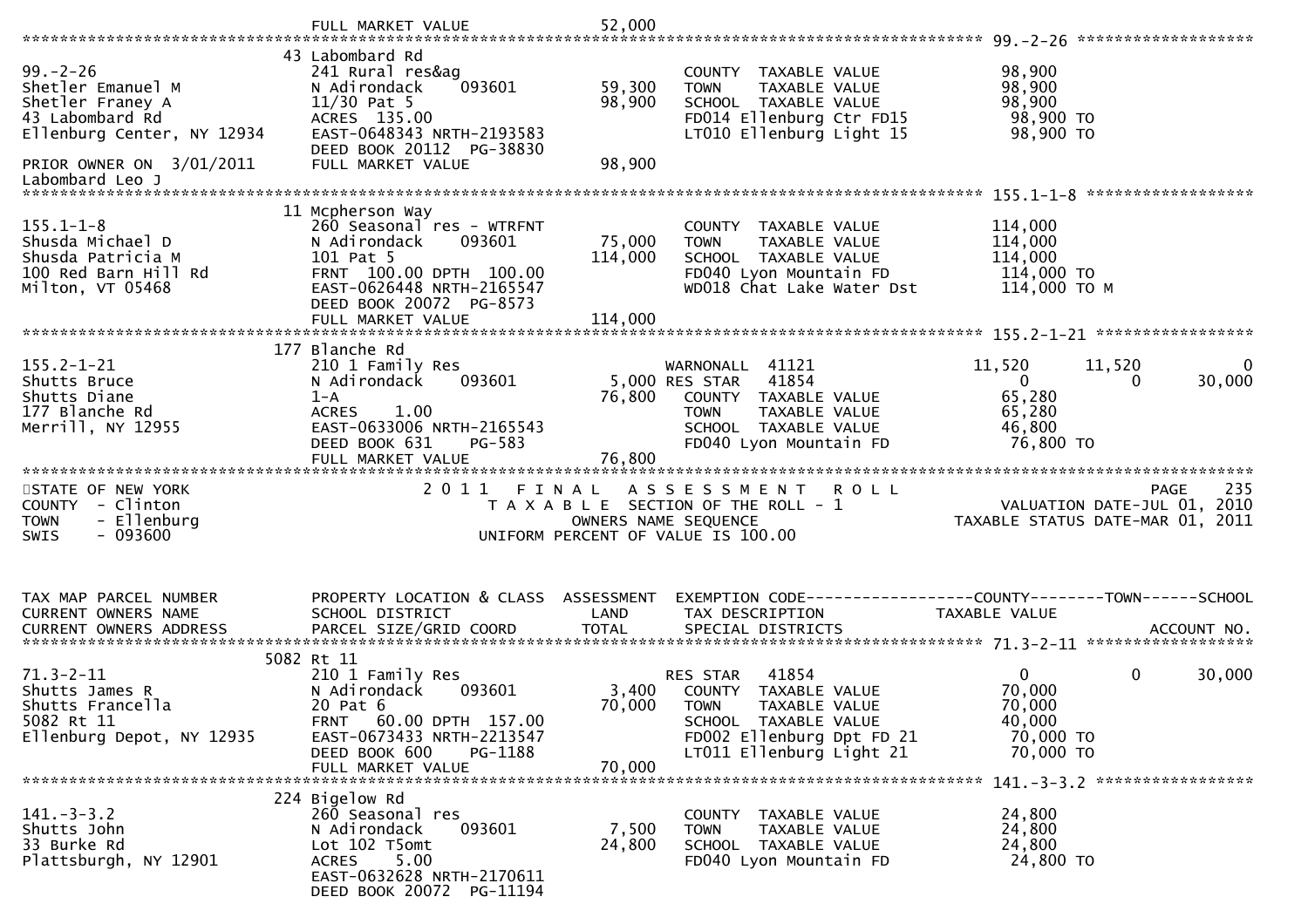|                                                                                                       | 149 Blanche Rd                                                                                                                                                        |                               |                                                                                                                                                          |                                                                                |             |
|-------------------------------------------------------------------------------------------------------|-----------------------------------------------------------------------------------------------------------------------------------------------------------------------|-------------------------------|----------------------------------------------------------------------------------------------------------------------------------------------------------|--------------------------------------------------------------------------------|-------------|
| $155.2 - 1 - 20$<br>Shutts Margaret<br>149 Blanche Rd<br>Merrill, NY 12955                            | 210 1 Family Res<br>093601<br>N Adirondack<br>119 Pat 5<br>080<br><b>ACRES</b><br>5.50 BANK<br>EAST-0632900 NRTH-2165028<br>DEED BOOK 788<br>$PG-58$                  | 7,800<br>44,500               | 41854<br>RES STAR<br>COUNTY TAXABLE VALUE<br>TAXABLE VALUE<br><b>TOWN</b><br>SCHOOL TAXABLE VALUE<br>FD040 Lyon Mountain FD                              | $\mathbf{0}$<br>0<br>44,500<br>44,500<br>14,500<br>44,500 TO                   | 30,000      |
|                                                                                                       | FULL MARKET VALUE                                                                                                                                                     | 44,500                        |                                                                                                                                                          |                                                                                |             |
| $155.4 - 1 - 1$<br>Shutts Thomas E<br>Shutts Mary E<br>4552 Rt 374<br>Merrill, NY 12955               | 4552 Rt 374<br>$314$ Rural vac<10<br>093601<br>N Adirondack<br>119 Pat 5<br>3.60 BANK<br><b>ACRES</b><br>080<br>EAST-0634901 NRTH-2160411<br>DEED BOOK 99001 PG-13622 | 3,800<br>3,800                | COUNTY TAXABLE VALUE<br>TAXABLE VALUE<br><b>TOWN</b><br>SCHOOL TAXABLE VALUE<br>FD040 Lyon Mountain FD                                                   | 3,800<br>3,800<br>3,800<br>$3,800$ TO                                          |             |
|                                                                                                       | FULL MARKET VALUE                                                                                                                                                     | 3,800                         |                                                                                                                                                          |                                                                                |             |
| $70. - 1 - 33.26$<br>Silver Kimberly<br>Silver Lloyd<br>5730 Rt 11<br>Ellenburg Center, NY 12934      | 5730 Rt 11<br>210 1 Family Res<br>N Adirondack<br>093601<br>Lot 17 T6omt<br>8.47 BANK<br>850<br><b>ACRES</b><br>EAST-0659087 NRTH-2209353<br>DEED BOOK 20031 PG-56433 | 9,500<br>128,000              | 41854<br><b>RES STAR</b><br>COUNTY TAXABLE VALUE<br>TAXABLE VALUE<br><b>TOWN</b><br>SCHOOL TAXABLE VALUE<br>FD016 Ellenburg Fire Prot                    | $\mathbf{0}$<br>0<br>128,000<br>128,000<br>98,000<br>128,000 TO                | 30,000      |
|                                                                                                       |                                                                                                                                                                       | 128,000                       |                                                                                                                                                          |                                                                                |             |
|                                                                                                       | FULL MARKET VALUE                                                                                                                                                     |                               |                                                                                                                                                          |                                                                                |             |
| STATE OF NEW YORK<br>COUNTY - Clinton<br>- Ellenburg<br><b>TOWN</b><br>$-093600$<br>SWIS              | 2011                                                                                                                                                                  | FINAL<br>OWNERS NAME SEQUENCE | A S S E S S M E N T<br><b>ROLL</b><br>T A X A B L E SECTION OF THE ROLL - 1<br>UNIFORM PERCENT OF VALUE IS 100.00                                        | <b>PAGE</b><br>VALUATION DATE-JUL 01, 2010<br>TAXABLE STATUS DATE-MAR 01, 2011 | 236         |
| TAX MAP PARCEL NUMBER<br>CURRENT OWNERS NAME<br><b>CURRENT OWNERS ADDRESS</b>                         | PROPERTY LOCATION & CLASS ASSESSMENT<br>SCHOOL DISTRICT<br>PARCEL SIZE/GRID COORD                                                                                     | LAND<br><b>TOTAL</b>          | EXEMPTION CODE-----------------COUNTY--------TOWN------SCHOOL<br>TAX DESCRIPTION<br>SPECIAL DISTRICTS                                                    | TAXABLE VALUE                                                                  | ACCOUNT NO. |
| $85.1 - 1 - 29$<br>Silver Lloyd<br>Silver Eunice<br>6653 Star Rd Rt 190<br>Ellenburg Center, NY 12934 | 6653 Star Rd<br>210 1 Family Res<br>N Adirondack<br>093601<br>18 Pat 6<br>1.25<br><b>ACRES</b><br>EAST-0662678 NRTH-2207344<br>PG-451<br>DEED BOOK 413                | 5,000<br>54,000               | 41834<br>SR STAR<br>COUNTY TAXABLE VALUE<br><b>TOWN</b><br>TAXABLE VALUE<br>SCHOOL TAXABLE VALUE<br>FD016 Ellenburg Fire Prot<br>LT012 Ellenburg Light 5 | $\mathbf{0}$<br>0<br>54,000<br>54,000<br>$\mathbf 0$<br>54,000 TO<br>54,000 TO | 54,000      |
|                                                                                                       | FULL MARKET VALUE                                                                                                                                                     | 54,000                        |                                                                                                                                                          |                                                                                |             |
| $84. - 1 - 18.5$<br>Silver Michael<br>86 Arno Rd<br>Ellenburg Center, NY 12934                        | 86 Arno Rd<br>270 Mfg housing<br>N Adirondack<br>093601<br>1.20<br>ACRES<br>EAST-0658436 NRTH-2200625<br>DEED BOOK 883<br><b>PG-75</b><br>FULL MARKET VALUE           | 5,000<br>25,000<br>25,000     | RES STAR<br>41854<br>COUNTY TAXABLE VALUE<br>TAXABLE VALUE<br><b>TOWN</b><br>SCHOOL TAXABLE VALUE<br>FD014 Ellenburg Ctr FD15                            | 0<br>0<br>25,000<br>25,000<br>0<br>25,000 TO                                   | 25,000      |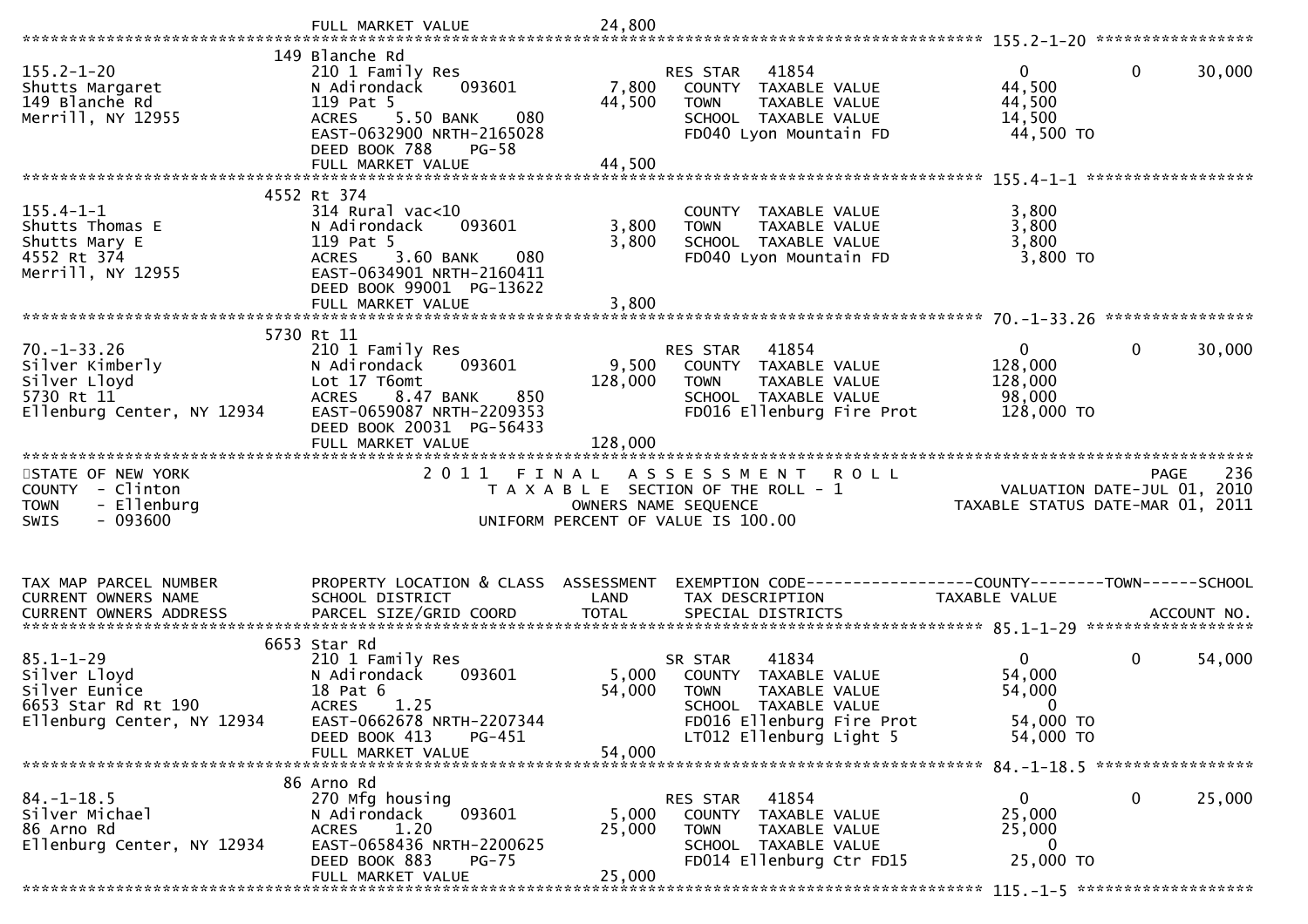| $115. - 1 - 5$<br>Singh Jankiprasad<br>Singh Coowaire<br>4440 Jenkins Cresent<br>Mississauga ON, Canada<br>L5R1T9                                         | Smith Rd<br>321 Abandoned ag<br>093601<br>N Adirondack<br>34 Pat 5<br>ACRES 53.70<br>EAST-0660791 NRTH-2191881<br>DEED BOOK 791<br>PG-164                                                   | 20,600<br>20,600     | COUNTY TAXABLE VALUE<br><b>TOWN</b><br>TAXABLE VALUE<br>SCHOOL TAXABLE VALUE<br>FD016 Ellenburg Fire Prot                            | 20,600<br>20,600<br>20,600<br>20,600 TO                                                          |                             |
|-----------------------------------------------------------------------------------------------------------------------------------------------------------|---------------------------------------------------------------------------------------------------------------------------------------------------------------------------------------------|----------------------|--------------------------------------------------------------------------------------------------------------------------------------|--------------------------------------------------------------------------------------------------|-----------------------------|
|                                                                                                                                                           |                                                                                                                                                                                             |                      |                                                                                                                                      |                                                                                                  |                             |
| $99. -2 - 22.3$<br>Singh Roopnarine<br>Singh Lazina<br>1565 Seville Cres<br>Brossard QC, Canada J4X1J3                                                    | Smith Rd<br>$314$ Rural vac<10<br>093601<br>N Adirondack<br>Lot 31 T5omt<br>7.00<br><b>ACRES</b><br>EAST-0653095 NRTH-2194216<br>DEED BOOK 613<br>PG-1051                                   | 8,600<br>8,600       | COUNTY TAXABLE VALUE<br><b>TOWN</b><br>TAXABLE VALUE<br>SCHOOL TAXABLE VALUE<br>FD014 Ellenburg Ctr FD15                             | 8,600<br>8,600<br>8,600<br>$8,600$ TO                                                            |                             |
|                                                                                                                                                           | Smith Rd                                                                                                                                                                                    |                      |                                                                                                                                      |                                                                                                  |                             |
| $99. -2 - 22.22$<br>Singh Roopnarine<br>Singh Lazina<br>1565 Seville Cres<br>Brossard QC, Canada J4X1J3                                                   | 321 Abandoned ag<br>093601<br>N Adirondack<br>Lot 31 T5omt<br>ACRES 27.00<br>EAST-0652561 NRTH-2194486<br>DEED BOOK 621<br>PG-958                                                           | 20,800<br>20,800     | COUNTY TAXABLE VALUE<br><b>TOWN</b><br>TAXABLE VALUE<br>SCHOOL TAXABLE VALUE<br>FD014 Ellenburg Ctr FD15                             | 20,800<br>20,800<br>20,800<br>20,800 TO                                                          |                             |
|                                                                                                                                                           | FULL MARKET VALUE                                                                                                                                                                           | 20,800               |                                                                                                                                      |                                                                                                  |                             |
| STATE OF NEW YORK<br>COUNTY - Clinton<br><b>TOWN</b><br>- Ellenburg<br>$-093600$<br><b>SWIS</b>                                                           | 2011 FINAL                                                                                                                                                                                  | OWNERS NAME SEQUENCE | ASSESSMENT ROLL<br>T A X A B L E SECTION OF THE ROLL - 1<br>UNIFORM PERCENT OF VALUE IS 100.00                                       | <b>PAGE</b><br>O L L<br>VALUATION DATE-JUL 01, 2010<br>TAXABLE STATUS DATE-MAR 01, 2011          | 237                         |
| TAX MAP PARCEL NUMBER<br>CURRENT OWNERS NAME                                                                                                              | PROPERTY LOCATION & CLASS ASSESSMENT<br>SCHOOL DISTRICT                                                                                                                                     | LAND                 | TAX DESCRIPTION                                                                                                                      | EXEMPTION CODE------------------COUNTY--------TOWN------SCHOOL<br>TAXABLE VALUE                  |                             |
| $141.3 - 1 - 3.4 - 1$<br>Skinner Glenn M<br>Germain-Skinner Deidre L<br>Attn: Hudson Valley<br>Federal Credit Un<br>PO Box 1750<br>Poughkeepsie, NY 12601 | Narrows Rd<br>$314$ Rural vac<10<br>N Adirondack<br>093601<br>Lot #4 Stephenson Sub<br>ACRES 1.30 BANK<br>080<br>EAST-0622600 NRTH-2172401<br>DEED BOOK 20001 PG-19632<br>FULL MARKET VALUE | 600<br>600<br>600    | COUNTY TAXABLE VALUE<br><b>TOWN</b><br>TAXABLE VALUE<br>SCHOOL TAXABLE VALUE<br>FD040 Lyon Mountain FD<br>WD018 Chat Lake Water Dst  | 600<br>600<br>600<br>600 TO<br>600 то м                                                          |                             |
|                                                                                                                                                           | 294 Narrows Rd                                                                                                                                                                              |                      |                                                                                                                                      |                                                                                                  |                             |
| $141.3 - 1 - 3.4 - 2$<br>Skinner Glenn M<br>Germain-Skinner Deidre L<br>Attn: Hudson Valley Fed Credit ACRES<br>PO Box 1750                               | 210 1 Family Res - WTRFNT<br>Chateaugay 1<br>163401<br>Lot 4 Stephenson<br>0.40 BANK<br>080<br>EAST-0622600 NRTH-2172401                                                                    |                      | 41131<br>WARCOMALL<br>41141<br>94,500 WARDISALL<br>41854<br>195,100 RES STAR<br>COUNTY TAXABLE VALUE<br><b>TOWN</b><br>TAXABLE VALUE | 45,000<br>45,000<br>90,000<br>90,000<br>30,000<br>$\overline{0}$<br>$\Omega$<br>60,100<br>60,100 | $\mathbf 0$<br>$\mathbf{0}$ |
| Poughkeepsie, NY 12601                                                                                                                                    | DEED BOOK 20001 PG-19632<br>FULL MARKET VALUE                                                                                                                                               | 195,100              | SCHOOL TAXABLE VALUE<br>FD040 Lyon Mountain FD<br>WD018 Chat Lake Water Dst                                                          | 165,100<br>195,100 TO<br>195,100 ТО М                                                            |                             |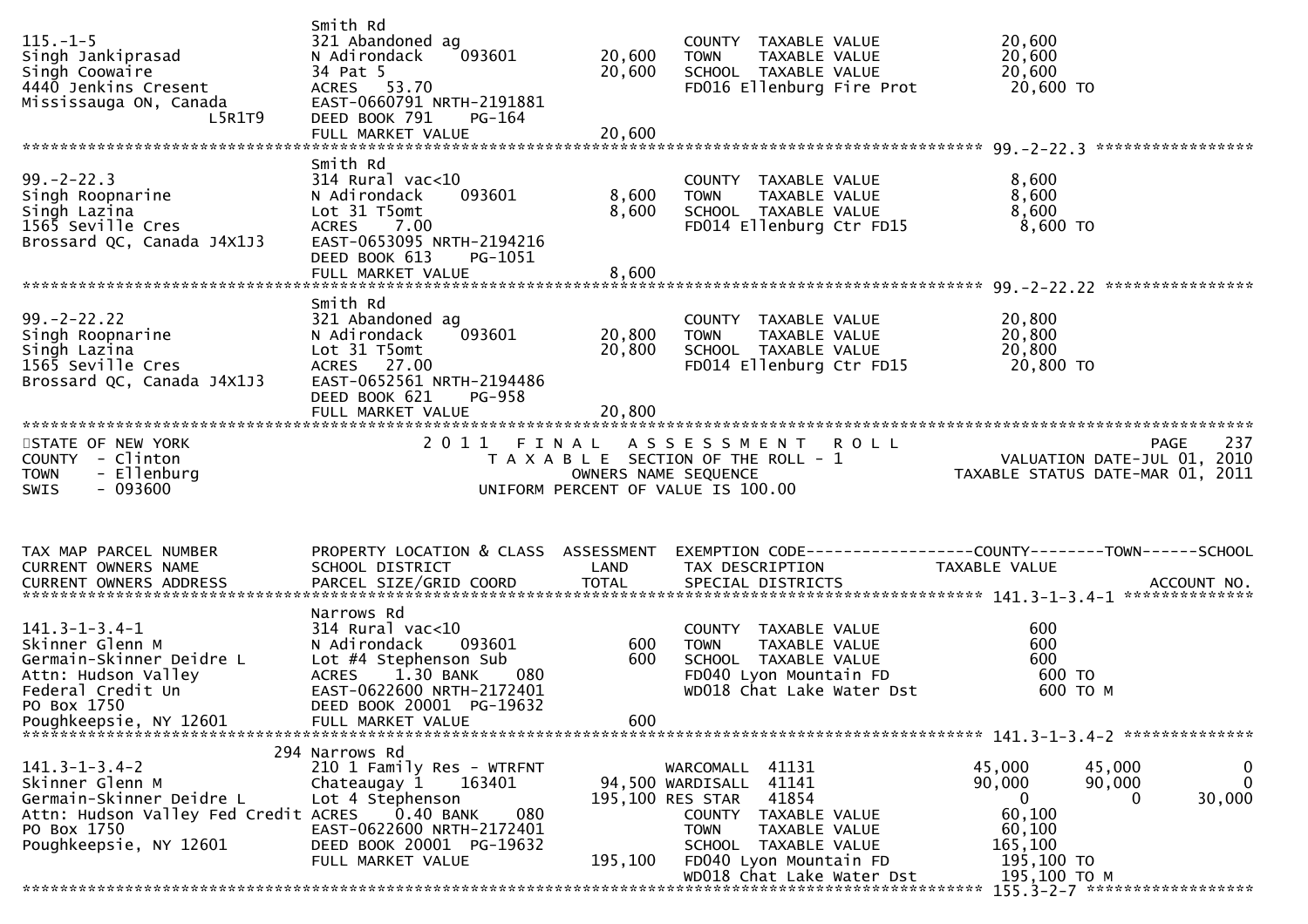| $155.3 - 2 - 7$<br>Smith Arnold<br>Smith Jane<br>996 Brown Rd<br>Berkshire, NY 13736                             | 32 Tallman Way<br>260 Seasonal res<br>N Adirondack<br>093601<br>120 Pat 5<br>FRNT 62.00 DPTH 200.00<br>EAST-0627612 NRTH-2164295<br>DEED BOOK 454<br>PG-731<br>FULL MARKET VALUE | 7,500<br>44,000<br>44,000  | COUNTY TAXABLE VALUE<br>TAXABLE VALUE<br>TOWN<br>SCHOOL TAXABLE VALUE<br>FD040 Lyon Mountain FD<br>WD018 Chat Lake Water Dst                              | 44,000<br>44,000<br>44,000<br>44,000 TO<br>44,000 TO M               |                    |                    |
|------------------------------------------------------------------------------------------------------------------|----------------------------------------------------------------------------------------------------------------------------------------------------------------------------------|----------------------------|-----------------------------------------------------------------------------------------------------------------------------------------------------------|----------------------------------------------------------------------|--------------------|--------------------|
| $99.1 - 1 - 9$<br>Smith Cynthia A<br>68 West Hill Rd<br>PO Box 69<br>Ellenburg Center, NY 12934                  | 68 West Hill Rd<br>210 1 Family Res<br>093601<br>N Adirondack<br>11 Pat 5<br>7.00<br><b>ACRES</b><br>EAST-0647772 NRTH-2198612<br>DEED BOOK 946<br>PG-185                        | 8,700<br>41,000            | 41854<br>RES STAR<br>COUNTY TAXABLE VALUE<br><b>TOWN</b><br>TAXABLE VALUE<br>SCHOOL TAXABLE VALUE<br>FD014 Ellenburg Ctr FD15<br>LT010 Ellenburg Light 15 | $\mathbf{0}$<br>41,000<br>41,000<br>11,000<br>41,000 TO<br>41,000 TO | $\Omega$           | 30,000             |
| $113. - 1 - 13$<br>Smith Frank<br>24 Sears Rd<br>Ellenburg Center, NY 12934                                      | 24 Sears Rd<br>210 1 Family Res<br>093601<br>N Adirondack<br>ACRES 81.00<br>EAST-0642910 NRTH-2187563<br>DEED BOOK 20021 PG-39635<br>FULL MARKET VALUE                           | 28,800<br>99,800<br>99,800 | 41854<br>RES STAR<br>COUNTY TAXABLE VALUE<br>TAXABLE VALUE<br>TOWN<br>SCHOOL TAXABLE VALUE<br>FD016 Ellenburg Fire Prot                                   | $\mathbf{0}$<br>99,800<br>99,800<br>69,800<br>99,800 TO              | $\Omega$           | 30,000             |
| STATE OF NEW YORK<br>COUNTY - Clinton<br>- Ellenburg<br><b>TOWN</b><br>$-093600$<br>SWIS                         |                                                                                                                                                                                  | OWNERS NAME SEQUENCE       | 2011 FINAL ASSESSMENT ROLL<br>T A X A B L E SECTION OF THE ROLL - 1<br>UNIFORM PERCENT OF VALUE IS 100.00                                                 | 238 PAGE<br>2010 VALUATION DATE-JUL<br>2011 TAXABLE STATUS DATE-MAR  |                    | 238<br><b>PAGE</b> |
|                                                                                                                  |                                                                                                                                                                                  |                            |                                                                                                                                                           |                                                                      |                    |                    |
| TAX MAP PARCEL NUMBER<br>CURRENT OWNERS NAME                                                                     | PROPERTY LOCATION & CLASS ASSESSMENT<br>SCHOOL DISTRICT                                                                                                                          | LAND                       | EXEMPTION CODE-----------------COUNTY--------TOWN------SCHOOL<br>TAX DESCRIPTION                                                                          | TAXABLE VALUE                                                        |                    |                    |
| $127. - 1 - 8$<br>Smith Frank<br>Smith Eunice J<br>24 Sears Rd<br>Ellenburg Center, NY 12934                     | Sears Rd<br>323 Vacant rural<br>093601<br>N Adirondack<br>Lot $68$ Pat $5$<br>ACRES 35.50<br>EAST-0645586 NRTH-2179443<br>DEED BOOK 20061 PG-97270<br>FULL MARKET VALUE          | 18,300<br>18,300<br>18,300 | COUNTY TAXABLE VALUE<br><b>TOWN</b><br>TAXABLE VALUE<br>SCHOOL TAXABLE VALUE<br>FD016 Ellenburg Fire Prot                                                 | 18,300<br>18,300<br>18,300<br>18,300 TO                              |                    |                    |
|                                                                                                                  | 133 Sears Rd                                                                                                                                                                     |                            | 46 PCT OF VALUE USED FOR EXEMPTION PURPOSES                                                                                                               |                                                                      |                    |                    |
| $127. - 1 - 4$<br>Smith Lawrence<br>133 Sears Rd<br>Ellenburg Center, NY 12934<br>****************************** | 241 Rural res&ag<br>093601<br>N Adirondack<br>53 Pat 5<br>ACRES 171.00<br>DEED BOOK 257<br>PG-307<br>FULL MARKET VALUE                                                           | 95,800<br>95,800           | 41834<br>SR STAR<br>57,200 AGED - ALL 41800<br>COUNTY TAXABLE VALUE<br><b>TOWN</b><br>TAXABLE VALUE<br>SCHOOL TAXABLE VALUE<br>FD016 Ellenburg Fire Prot  | 0<br>22,034<br>73,766<br>73,766<br>13,666<br>95,800 TO               | $\bf{0}$<br>22,034 | 60,100<br>22,034   |
| $99. - 2 - 23.1$                                                                                                 | 2114 Bradley Pond Rd<br>113 Cattle farm                                                                                                                                          |                            | AGRI DISTR 41720                                                                                                                                          | $\mathbf 0$                                                          | $\bf{0}$           | $\mathbf 0$        |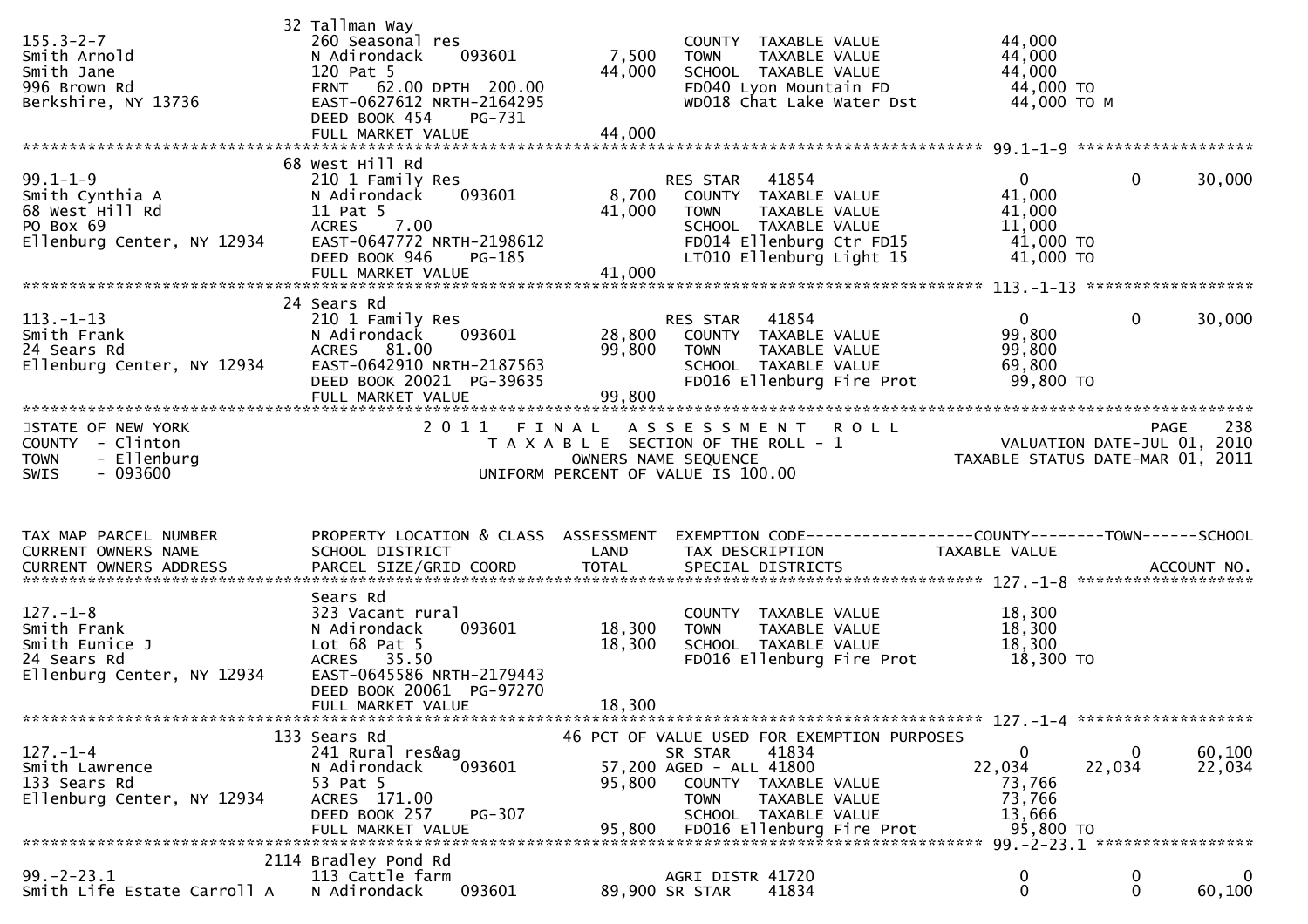| Hoff David R<br>38 Brandy Brook Rd<br>Ellenburg, NY 12934<br>MAY BE SUBJECT TO PAYMENT<br>UNDER AGDIST LAW TIL 2015 | 11 Pat 5<br>ACRES 190.10<br>EAST-0648485 NRTH-2195476<br>DEED BOOK 20041 PG-68412<br>FULL MARKET VALUE                                                                      | 210,000 483A EX<br>210,000 | 42100<br>COUNTY TAXABLE VALUE<br><b>TOWN</b><br>TAXABLE VALUE<br>SCHOOL TAXABLE VALUE<br>FD014 Ellenburg Ctr FD15<br>1,400 EX<br>LT010 Ellenburg Light 15                                                           |                                | 1,400<br>208,600<br>208,600<br>148,500<br>208,600 TO<br>141,848 TO          | 1,400                  | 1,400              |
|---------------------------------------------------------------------------------------------------------------------|-----------------------------------------------------------------------------------------------------------------------------------------------------------------------------|----------------------------|---------------------------------------------------------------------------------------------------------------------------------------------------------------------------------------------------------------------|--------------------------------|-----------------------------------------------------------------------------|------------------------|--------------------|
|                                                                                                                     |                                                                                                                                                                             |                            |                                                                                                                                                                                                                     | 952 EX                         |                                                                             |                        |                    |
|                                                                                                                     | 5727 Rt 11                                                                                                                                                                  |                            | 99 PCT OF VALUE USED FOR EXEMPTION PURPOSES                                                                                                                                                                         |                                |                                                                             |                        |                    |
| $70. - 1 - 35.1$<br>Smith Life Estate Elnora<br>Stanley Jess M Jr<br>5727 Rt 11<br>Ellenburg Center, NY             | 210 1 Family Res<br>093601<br>N Adirondack<br>Lot 17 T6omt<br><b>ACRES</b><br>1.50<br>EAST-0659247 NRTH-2208692<br>12934-2908 DEED BOOK 20112 PG-37612                      | 55,600                     | AGED - ALL 41800<br>5,300 SR STAR<br>41834<br>COUNTY TAXABLE VALUE<br><b>TOWN</b><br>SCHOOL TAXABLE VALUE<br>FD016 Ellenburg Fire Prot                                                                              | TAXABLE VALUE<br>TAXABLE VALUE | 27,522<br>$\overline{0}$<br>28,078<br>28,078<br>$\overline{0}$<br>55,600 TO | 27,522<br>$\mathbf{0}$ | 27,522<br>28,078   |
|                                                                                                                     |                                                                                                                                                                             |                            |                                                                                                                                                                                                                     |                                |                                                                             |                        |                    |
|                                                                                                                     |                                                                                                                                                                             |                            |                                                                                                                                                                                                                     |                                |                                                                             |                        |                    |
| $98. - 1 - 11$<br>Smith Life Estate Lawrence L<br>Smith Brent A<br>186 West Hill Rd<br>Ellenburg Center, NY 12934   | 186 West Hill Rd<br>210 1 Family Res<br>N Adirondack<br>093601<br>$6/12$ Pat $5/6$<br>FRNT 239.00 DPTH 132.00<br>EAST-0645022 NRTH-2197448                                  | 6,900<br>54,200            | 41854<br>RES STAR<br>COUNTY TAXABLE VALUE<br>TAXABLE VALUE<br><b>TOWN</b><br>SCHOOL TAXABLE VALUE<br>FD014 Ellenburg Ctr FD15                                                                                       |                                | $0 \qquad \qquad$<br>54,200<br>54,200<br>24,200<br>54,200 TO                | $\overline{0}$         | 30,000             |
|                                                                                                                     | DEED BOOK 20021 PG-39010                                                                                                                                                    |                            |                                                                                                                                                                                                                     |                                |                                                                             |                        |                    |
|                                                                                                                     | FULL MARKET VALUE                                                                                                                                                           | 54,200                     |                                                                                                                                                                                                                     |                                |                                                                             |                        |                    |
| STATE OF NEW YORK<br>COUNTY - Clinton<br>- Ellenburg<br><b>TOWN</b><br>$-093600$<br><b>SWIS</b>                     |                                                                                                                                                                             |                            | 2011 FINAL ASSESSMENT ROLL<br>I FINAL ASSESSMENT ROLL<br>TAXABLE SECTION OF THE ROLL - 1 VALUATION DATE-JUL 01, 2010<br>OWNERS NAME SEQUENCE TAXABLE STATUS DATE-MAR 01, 2011<br>UNIFORM PERCENT OF VALUE IS 100.00 |                                |                                                                             |                        | 239<br><b>PAGE</b> |
| TAX MAP PARCEL NUMBER<br>CURRENT OWNERS NAME                                                                        | PROPERTY LOCATION & CLASS ASSESSMENT<br>SCHOOL DISTRICT                                                                                                                     | LAND                       | EXEMPTION CODE-----------------COUNTY-------TOWN------SCHOOL<br>TAX DESCRIPTION                                                                                                                                     |                                | TAXABLE VALUE                                                               |                        |                    |
|                                                                                                                     |                                                                                                                                                                             |                            |                                                                                                                                                                                                                     |                                |                                                                             |                        |                    |
| $71.3 - 2 - 21$<br>Smith Life Use Florence<br>Labombard Phyllis<br>9 Caanan Rd<br>Ellenburg Depot, NY 12935         | 15 Canaan Rd<br>210 1 Family Res<br>N Adirondack<br>093601<br>20 Pat 6<br>FRNT 200.00 DPTH 140.00<br>EAST-0675196 NRTH-2213938<br>DEED BOOK 938 PG-339<br>FULL MARKET VALUE | 4,300<br>30,000<br>30,000  | COUNTY TAXABLE VALUE<br><b>TOWN</b><br>TAXABLE VALUE<br>SCHOOL TAXABLE VALUE<br>FD002 Ellenburg Dpt FD 21<br>LT011 Ellenburg Light 21                                                                               |                                | 30,000<br>30,000<br>30,000<br>30,000 TO<br>30,000 TO                        |                        |                    |
|                                                                                                                     |                                                                                                                                                                             |                            |                                                                                                                                                                                                                     |                                |                                                                             |                        |                    |
| $82. - 1 - 18.5$<br>Smith Martin P<br>Smith Felicia C<br>208 Southmayd Rd<br>Waterbury, CT 06705                    | Star Rd<br>321 Abandoned ag<br>093601<br>N Adirondack<br>Lot 12 T6omt<br>ACRES 10.00<br>EAST-0626474 NRTH-2201694<br>DEED BOOK 20061 PG-95052                               | 10,600<br>10,600           | COUNTY<br>TAXABLE VALUE<br>TAXABLE VALUE<br><b>TOWN</b><br>SCHOOL TAXABLE VALUE<br>FD016 Ellenburg Fire Prot                                                                                                        |                                | 10,600<br>10,600<br>10,600<br>10,600 TO                                     |                        |                    |
|                                                                                                                     | FULL MARKET VALUE                                                                                                                                                           | 10,600                     |                                                                                                                                                                                                                     |                                |                                                                             |                        |                    |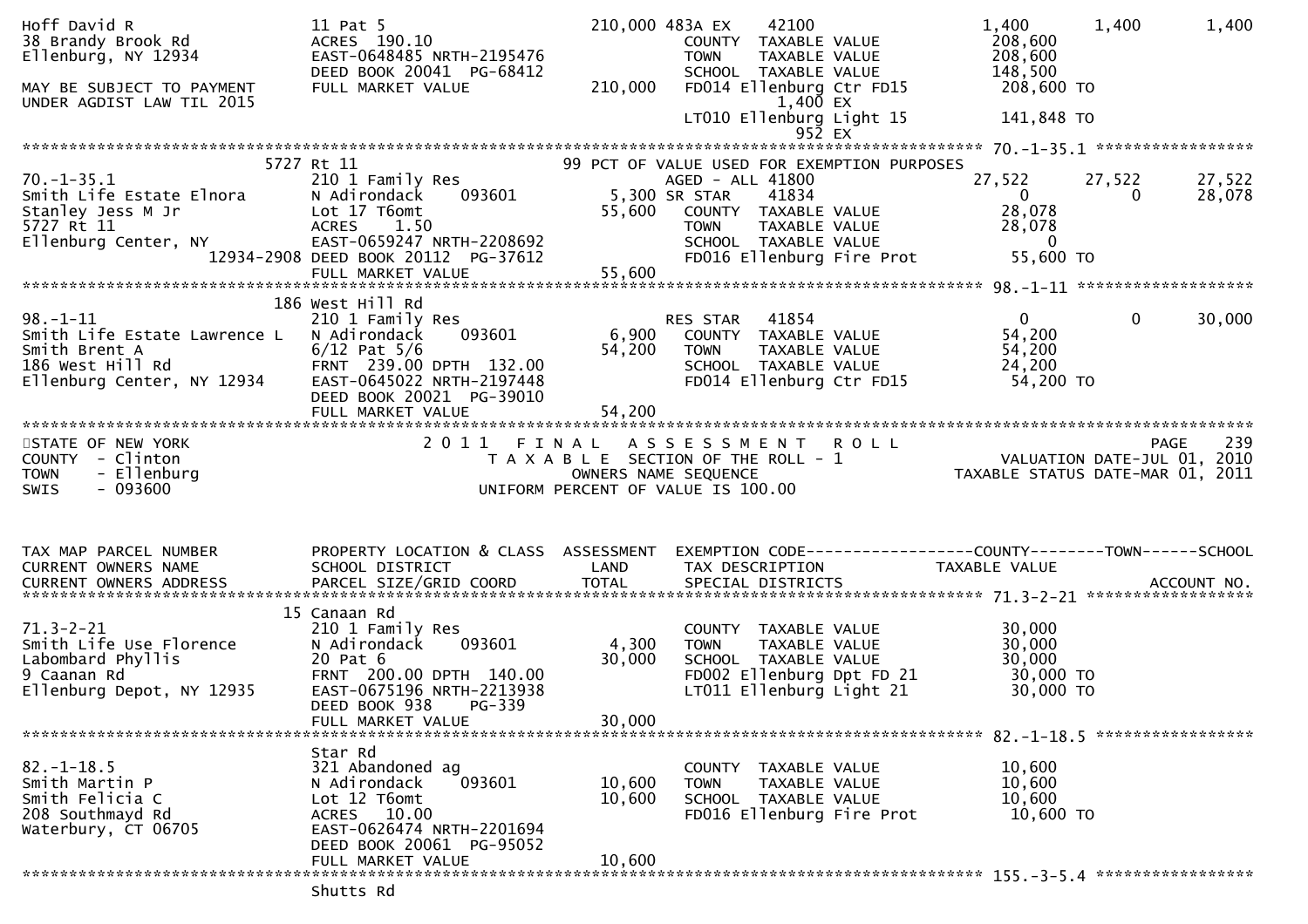| $155. - 3 - 5.4$<br>Smith Michael E<br>753 Hayford Rd<br>Champlain, NY 12919                            | 314 Rural vac<10<br>093601<br>N Adirondack<br>Lot 119 T5omt<br>1.10<br><b>ACRES</b><br>EAST-0630720 NRTH-2165215<br>DEED BOOK 776<br>$PG-51$<br>FULL MARKET VALUE            | 5,000<br>5,000<br>5,000      | COUNTY TAXABLE VALUE<br><b>TOWN</b><br>TAXABLE VALUE<br>SCHOOL TAXABLE VALUE<br>FD040 Lyon Mountain FD                                       | 5,000<br>5,000<br>5,000<br>5,000 TO                                                  |                    |
|---------------------------------------------------------------------------------------------------------|------------------------------------------------------------------------------------------------------------------------------------------------------------------------------|------------------------------|----------------------------------------------------------------------------------------------------------------------------------------------|--------------------------------------------------------------------------------------|--------------------|
|                                                                                                         |                                                                                                                                                                              |                              |                                                                                                                                              |                                                                                      |                    |
| $113. - 1 - 9$<br>Smith Randy J<br>Smith Janice C<br>1682 Bradley Pond Rd<br>Ellenburg Center, NY 12934 | 1682 Bradley Pond Rd<br>241 Rural res&ag<br>093601<br>N Adirondack<br>51 Pat 5<br>ACRES 23.60<br>EAST-0648097 NRTH-2188323<br>DEED BOOK 20021 PG-40622<br>FULL MARKET VALUE  | 18,600<br>102,500<br>102,500 | RES STAR<br>41854<br>COUNTY TAXABLE VALUE<br><b>TOWN</b><br>TAXABLE VALUE<br>SCHOOL TAXABLE VALUE<br>FD016 Ellenburg Fire Prot               | $\overline{0}$<br>$\mathbf{0}$<br>102,500<br>102,500<br>72,500<br>102,500 TO         | 30,000             |
|                                                                                                         | Plank Rd                                                                                                                                                                     |                              |                                                                                                                                              |                                                                                      |                    |
| $145. - 1 - 6.2$<br>Smith Robert H<br>Smith Jean M<br>1096 Plank Rd<br>Ellenburg Depot, NY 12935        | 910 Priv forest<br>093601<br>N Adirondack<br>Lot 110 T5 Omt<br>ACRES 72.50<br>EAST-0680441 NRTH-2175017<br>DEED BOOK 779<br><b>PG-70</b>                                     | 25,800<br>25,800             | COUNTY TAXABLE VALUE<br>TAXABLE VALUE<br>TOWN<br>SCHOOL TAXABLE VALUE<br>FD016 Ellenburg Fire Prot                                           | 25,800<br>25,800<br>25,800<br>25,800 TO                                              |                    |
|                                                                                                         | FULL MARKET VALUE                                                                                                                                                            | 25,800                       |                                                                                                                                              |                                                                                      |                    |
| STATE OF NEW YORK<br>COUNTY - Clinton<br>- Ellenburg<br><b>TOWN</b><br>$-093600$<br><b>SWIS</b>         |                                                                                                                                                                              | OWNERS NAME SEQUENCE         | 2011 FINAL ASSESSMENT ROLL<br>T A X A B L E SECTION OF THE ROLL - 1<br>UNIFORM PERCENT OF VALUE IS 100.00                                    | VALUATION DATE-JUL 01, 2010<br>TAXABLE STATUS DATE-MAR 01, 2011                      | 240<br>PAGE        |
| TAX MAP PARCEL NUMBER<br>CURRENT OWNERS NAME                                                            | PROPERTY LOCATION & CLASS ASSESSMENT<br>SCHOOL DISTRICT                                                                                                                      | LAND                         | EXEMPTION CODE-----------------COUNTY--------TOWN------SCHOOL<br>TAX DESCRIPTION                                                             | TAXABLE VALUE                                                                        |                    |
| $141.3 - 2 - 48$                                                                                        | 5305 Rt 374<br>210 1 Family Res - WTRFNT                                                                                                                                     |                              | 41101<br><b>VETERANS</b>                                                                                                                     | 5,000<br>5,000                                                                       | $\overline{0}$     |
| Smith Robert K<br>4607 Rt 374<br>Merrill, NY 12955                                                      | Chateaugay 1<br>163401<br>Lot 100 T5omt<br><b>ACRES</b><br>2.00<br>EAST-0622908 NRTH-2173182<br>PG-545<br>DEED BOOK 470<br>FULL MARKET VALUE                                 | 168,000 SR STAR<br>168,000   | 122,700 AGED C&T<br>41801<br>41834<br>COUNTY TAXABLE VALUE<br><b>TOWN</b><br>TAXABLE VALUE<br>SCHOOL TAXABLE VALUE<br>FD040 Lyon Mountain FD | 81,500<br>81,500<br>$\overline{0}$<br>0<br>81,500<br>81,500<br>107,900<br>168,000 TO | $\Omega$<br>60,100 |
|                                                                                                         |                                                                                                                                                                              |                              | WD018 Chat Lake Water Dst                                                                                                                    | 168,000 ТО М                                                                         |                    |
| $155.4 - 1 - 6$<br>Smith Robert K<br>4607 Rt 374<br>Merrill, NY 12955-3019                              | 4607 Rt 374<br>210 1 Family Res<br>093601<br>N Adirondack<br>119 Pat 5<br>3.30<br><b>ACRES</b><br>EAST-0633829 NRTH-2160866<br>DEED BOOK 20021 PG-42812<br>FULL MARKET VALUE | 6,200<br>29,500<br>29,500    | COUNTY TAXABLE VALUE<br>TAXABLE VALUE<br><b>TOWN</b><br>SCHOOL TAXABLE VALUE<br>FD040 Lyon Mountain FD                                       | 29,500<br>29,500<br>29,500<br>29,500 TO                                              |                    |
|                                                                                                         |                                                                                                                                                                              |                              |                                                                                                                                              |                                                                                      |                    |
|                                                                                                         | 253 Ellenburg Center Rd                                                                                                                                                      |                              |                                                                                                                                              |                                                                                      |                    |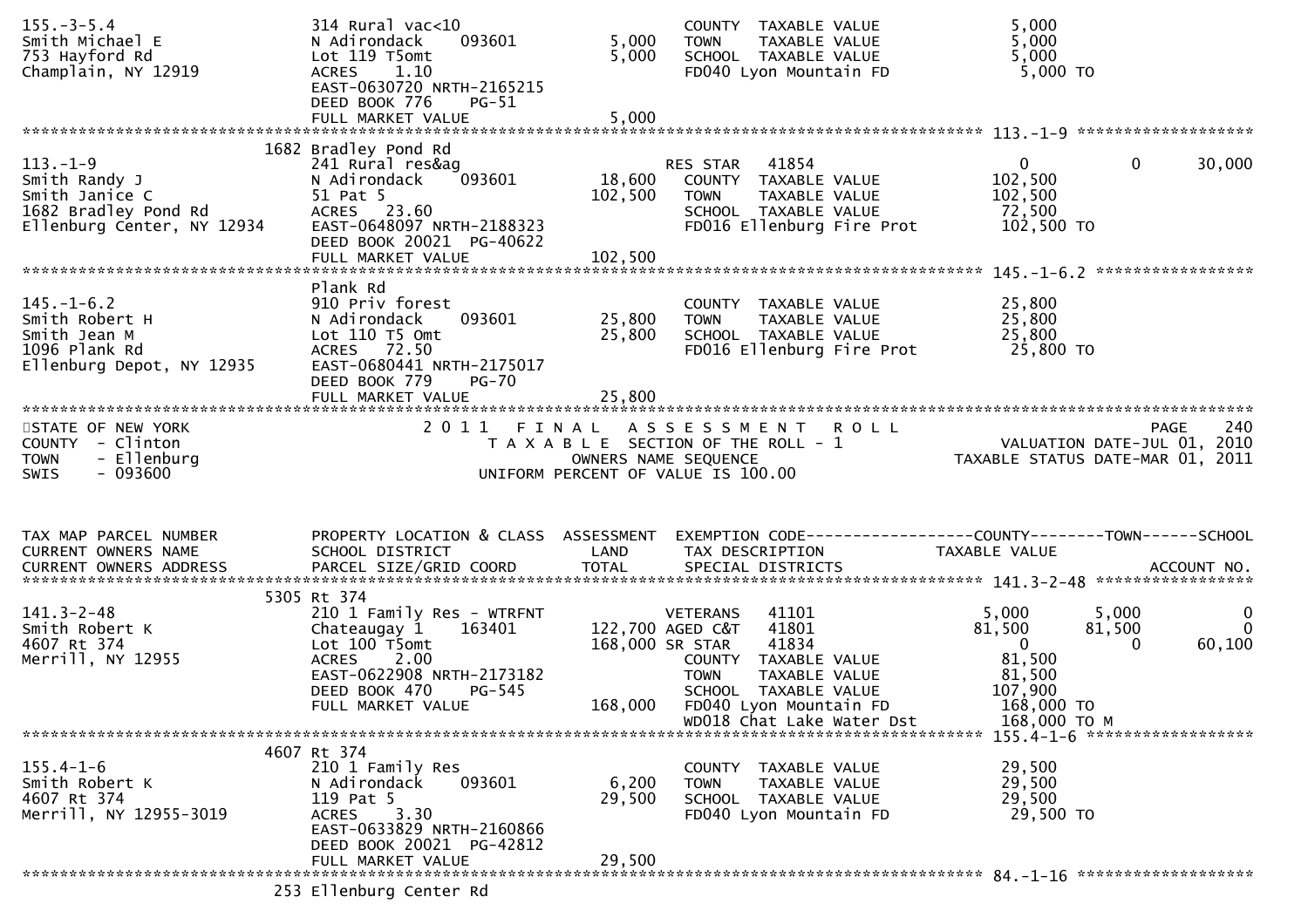| $84. - 1 - 16$<br>Smith Stewart G<br>Smith Sandra<br>253 Ellenburg Center Rd<br>Ellenburg Center, NY 12934 | 210 1 Family Res<br>093601<br>N Adirondack<br>4 Pat 5<br>1.90<br><b>ACRES</b><br>EAST-0657653 NRTH-2201774<br>DEED BOOK 984<br>$PG-177$                                | 5,100<br>72,000            | RES STAR<br>41854<br>COUNTY TAXABLE VALUE<br><b>TOWN</b><br>TAXABLE VALUE<br>SCHOOL TAXABLE VALUE<br>FD014 Ellenburg Ctr FD15       | $\overline{0}$<br>$\mathbf 0$<br>72,000<br>72,000<br>42,000<br>72,000 TO                  | 30,000<br>***************** |
|------------------------------------------------------------------------------------------------------------|------------------------------------------------------------------------------------------------------------------------------------------------------------------------|----------------------------|-------------------------------------------------------------------------------------------------------------------------------------|-------------------------------------------------------------------------------------------|-----------------------------|
|                                                                                                            | 6157 Military Tpke                                                                                                                                                     |                            |                                                                                                                                     |                                                                                           |                             |
| $86. - 1 - 13.1$<br>Smith Tyler<br>437 Drown Rd<br>Ellenburg Depot, NY 12935                               | 910 Priv forest<br>093601<br>N Adirondack<br>$1$ Pat $6$<br>ACRES 25.75<br>EAST-0673819 NRTH-2204200<br>DEED BOOK 20102 PG-36211<br>FULL MARKET VALUE                  | 16,000<br>20,400<br>20,400 | COUNTY TAXABLE VALUE<br>TAXABLE VALUE<br><b>TOWN</b><br>SCHOOL TAXABLE VALUE<br>FD016 Ellenburg Fire Prot                           | 20,400<br>20,400<br>20,400<br>20,400 TO                                                   |                             |
|                                                                                                            |                                                                                                                                                                        |                            |                                                                                                                                     |                                                                                           |                             |
| $141.3 - 2 - 52$<br>Snide Margaret A<br>50 Blackman Corners Rd<br>Mooers Forks, NY 12959                   | 5329 Rt 374<br>270 Mfg housing - WTRFNT<br>163401<br>Chateaugay 1<br>Lot 100 T5omt<br>FRNT 153.00 DPTH 221.00<br>EAST-0622387 NRTH-2173460<br>DEED BOOK 20011 PG-35539 | 111,000 SR STAR<br>128,800 | AGED - ALL 41800<br>41834<br>COUNTY TAXABLE VALUE<br><b>TOWN</b><br>TAXABLE VALUE<br>SCHOOL TAXABLE VALUE<br>FD040 Lyon Mountain FD | 64,400<br>64,400<br>$\overline{0}$<br>$\Omega$<br>64,400<br>64,400<br>4,300<br>128,800 TO | 64,400<br>60,100            |
| STATE OF NEW YORK                                                                                          |                                                                                                                                                                        |                            | 2011 FINAL ASSESSMENT ROLL                                                                                                          |                                                                                           | <b>PAGE</b><br>241          |
| COUNTY - Clinton<br><b>TOWN</b>                                                                            |                                                                                                                                                                        |                            | T A X A B L E SECTION OF THE ROLL - 1                                                                                               | 241 PAGE<br>VALUATION DATE-JUL 01, 2010<br>TAXARLE STATUS DITE USE USE 2010               |                             |
| - Ellenburg<br>$-093600$<br><b>SWIS</b>                                                                    |                                                                                                                                                                        |                            | OWNERS NAME SEQUENCE<br>UNIFORM PERCENT OF VALUE IS 100.00                                                                          | TAXABLE STATUS DATE-MAR 01, 2011                                                          |                             |
|                                                                                                            |                                                                                                                                                                        |                            |                                                                                                                                     |                                                                                           |                             |
| TAX MAP PARCEL NUMBER<br>CURRENT OWNERS NAME                                                               | PROPERTY LOCATION & CLASS ASSESSMENT<br>SCHOOL DISTRICT                                                                                                                | LAND                       | TAX DESCRIPTION                                                                                                                     | TAXABLE VALUE                                                                             |                             |
|                                                                                                            | 979 Smith Rd                                                                                                                                                           |                            |                                                                                                                                     |                                                                                           |                             |
| $115. - 1 - 2.2$<br>Sniffen Kathryn<br>979 Smith Rd<br>Ellenburg Center, NY 12934                          | 240 Rural res<br>093601<br>N Adirondack<br>33 Pat 5<br>ACRES 24.63<br>EAST-0658659 NRTH-2191072<br>DEED BOOK 20041 PG-72632                                            | 15,700<br>64,500           | 41854<br>RES STAR<br>COUNTY TAXABLE VALUE<br><b>TOWN</b><br>TAXABLE VALUE<br>SCHOOL TAXABLE VALUE<br>FD016 Ellenburg Fire Prot      | $\mathbf 0$<br>$\mathbf{0}$<br>64,500<br>64,500<br>34,500<br>64,500 TO                    | 30,000                      |
|                                                                                                            | FULL MARKET VALUE                                                                                                                                                      | 64,500                     |                                                                                                                                     |                                                                                           |                             |
| $115. - 1 - 4.1$<br>Sniffen Kathryn<br>979 Smith Rd<br>Ellenburg Center, NY 12934                          | Smith Rd<br>312 Vac w/imprv<br>093601<br>N Adirondack<br>Lot 47 T5omt<br>ACRES 44.00<br>EAST-0660572 NRTH-2189401<br>DEED BOOK 20061 PG-99595                          | 19,400<br>23,800           | COUNTY TAXABLE VALUE<br><b>TOWN</b><br>TAXABLE VALUE<br>SCHOOL TAXABLE VALUE<br>FD016 Ellenburg Fire Prot                           | 23,800<br>23,800<br>23,800<br>23,800 TO                                                   |                             |
|                                                                                                            | FULL MARKET VALUE<br>33 Canaan Rd                                                                                                                                      | 23,800                     |                                                                                                                                     |                                                                                           |                             |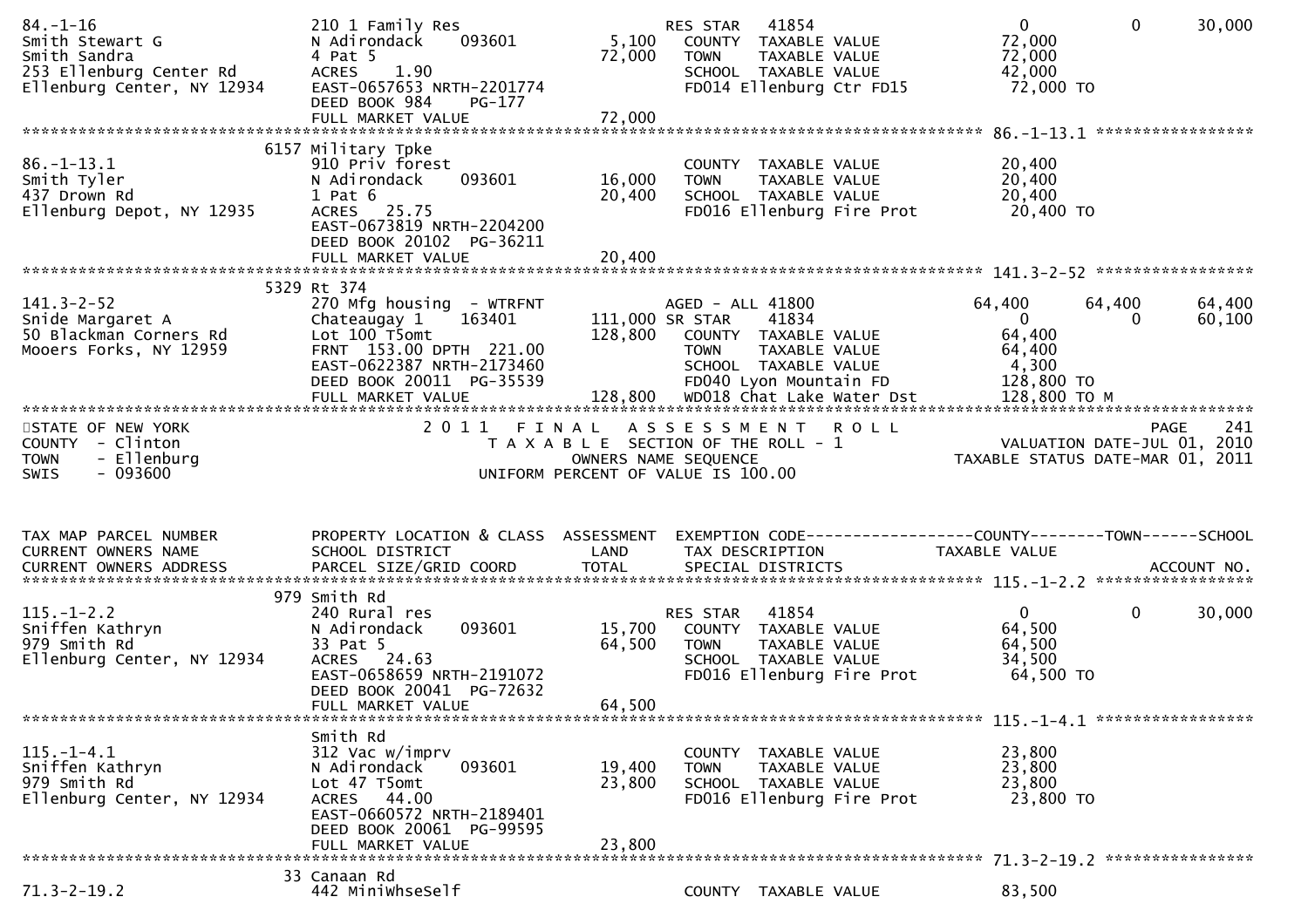| SNJ Group LLC<br>PO Box 254<br>Mooers, NY 12958                                                              | N Adirondack<br>093601<br>Lot 21 T6omt<br><b>ACRES</b><br>1.50<br>EAST-0675085 NRTH-2214257<br>DEED BOOK 20102 PG-34188                                                           | 15,000<br>83,500           | <b>TAXABLE VALUE</b><br><b>TOWN</b><br>SCHOOL TAXABLE VALUE<br>FD002 Ellenburg Dpt FD 21<br>LT011 Ellenburg Light 21 | 83,500<br>83,500<br>83,500 TO<br>83,500 TO                              |                    |
|--------------------------------------------------------------------------------------------------------------|-----------------------------------------------------------------------------------------------------------------------------------------------------------------------------------|----------------------------|----------------------------------------------------------------------------------------------------------------------|-------------------------------------------------------------------------|--------------------|
|                                                                                                              |                                                                                                                                                                                   |                            |                                                                                                                      |                                                                         |                    |
| $155. - 2 - 15.4$<br>Sorrell Robert J Jr<br>171 Shutts Rd<br>Merrill, NY 12955                               | 171 Shutts Rd<br>210 1 Family Res<br>N Adirondack<br>093601<br>Lot 120 T5omt<br><b>ACRES</b><br>5.11<br>EAST-0628751 NRTH-2164996<br>DEED BOOK 941<br>PG-311<br>FULL MARKET VALUE | 7,100<br>55,000<br>55,000  | 41854<br>RES STAR<br>COUNTY TAXABLE VALUE<br>TAXABLE VALUE<br>TOWN<br>SCHOOL TAXABLE VALUE<br>FD040 Lyon Mountain FD | $\mathbf{0}$<br>$\mathbf{0}$<br>55,000<br>55,000<br>25,000<br>55,000 TO | 30,000             |
|                                                                                                              |                                                                                                                                                                                   |                            |                                                                                                                      |                                                                         |                    |
| $141.3 - 1 - 3.8$<br>Southwick David<br>Southwick Barbara<br>3 Maple St<br>PO Box 816<br>Champlain, NY 12919 | Narrows Rd<br>$314$ Rural vac< $10$<br>093601<br>N Adirondack<br>Lot 100 T5omt<br>1.20<br><b>ACRES</b><br>EAST-0622183 NRTH-2172118<br>DEED BOOK 694<br>PG-306                    | 5,000<br>5,000             | COUNTY TAXABLE VALUE<br>TAXABLE VALUE<br><b>TOWN</b><br>SCHOOL TAXABLE VALUE<br>FD040 Lyon Mountain FD               | 5,000<br>5,000<br>5,000<br>$5,000$ TO                                   |                    |
|                                                                                                              |                                                                                                                                                                                   |                            |                                                                                                                      |                                                                         |                    |
| STATE OF NEW YORK<br>COUNTY - Clinton<br>- Ellenburg<br><b>TOWN</b><br>$-093600$<br><b>SWIS</b>              |                                                                                                                                                                                   | OWNERS NAME SEQUENCE       | 2011 FINAL ASSESSMENT ROLL<br>T A X A B L E SECTION OF THE ROLL - 1<br>UNIFORM PERCENT OF VALUE IS 100.00            | VALUATION DATE-JUL 01, 2010<br>TAXABLE STATUS DATE-MAR 01, 2011         | 242<br><b>PAGE</b> |
| TAX MAP PARCEL NUMBER<br>CURRENT OWNERS NAME                                                                 | PROPERTY LOCATION & CLASS ASSESSMENT<br>SCHOOL DISTRICT                                                                                                                           | LAND                       | EXEMPTION CODE-----------------COUNTY-------TOWN------SCHOOL<br>TAX DESCRIPTION                                      | <b>TAXABLE VALUE</b>                                                    |                    |
|                                                                                                              | 4714 Rt 374                                                                                                                                                                       |                            |                                                                                                                      |                                                                         |                    |
| $155. - 3 - 9$<br>Sparmann Bonnie<br>PO Box 308<br>Manchester, NY 14504                                      | 260 Seasonal res<br>093601<br>N Adirondack<br>119 Pat 5<br>1.30<br><b>ACRES</b><br>EAST-0631797 NRTH-2162606<br>DEED BOOK 20092 PG-24543<br>FULL MARKET VALUE                     | 5,200<br>24,000<br>24,000  | COUNTY TAXABLE VALUE<br><b>TOWN</b><br>TAXABLE VALUE<br>SCHOOL TAXABLE VALUE<br>FD040 Lyon Mountain FD               | 24,000<br>24,000<br>24,000<br>24,000 TO                                 |                    |
|                                                                                                              |                                                                                                                                                                                   |                            |                                                                                                                      |                                                                         |                    |
| $155. - 1 - 3$<br>Spaulding Kevin R<br>8019 Rt 11<br>Chateaugay, NY 12920                                    | Gadway Rd<br>910 Priv forest<br>093601<br>N Adirondack<br>Lot 101 T5omt<br>44.30<br><b>ACRES</b><br>EAST-0624542 NRTH-2166203<br>DEED BOOK 20041 PG-72616<br>FULL MARKET VALUE    | 21,100<br>21,100<br>21,100 | COUNTY<br>TAXABLE VALUE<br><b>TOWN</b><br>TAXABLE VALUE<br>SCHOOL TAXABLE VALUE<br>FD040 Lyon Mountain FD            | 21,100<br>21,100<br>21,100<br>21,100 TO                                 |                    |
|                                                                                                              |                                                                                                                                                                                   |                            |                                                                                                                      |                                                                         |                    |
| $141.3 - 2 - 11$<br>Spinner Chris O                                                                          | 5159 Rt 374<br>260 Seasonal res - WTRFNT<br>N Adirondack<br>093601                                                                                                                | 140,900                    | <b>COUNTY</b><br>TAXABLE VALUE<br><b>TOWN</b><br>TAXABLE VALUE                                                       | 185,700<br>185,700                                                      |                    |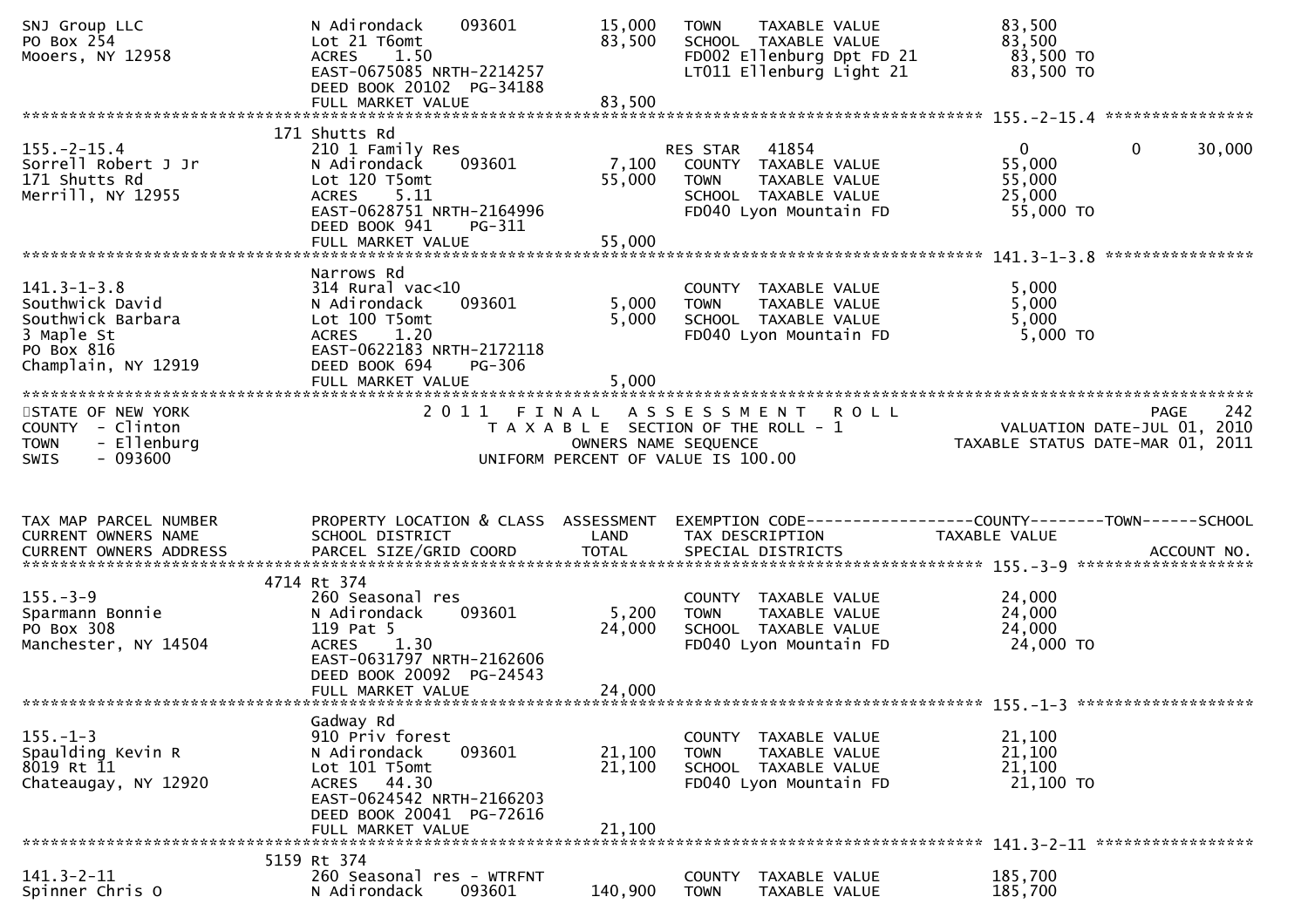| Spinner Cynthia<br>5159 Rt 374<br>Merrill, NY 12955                                                      | 101 Pat 5<br>ACRES 1.40<br>EAST-0625042 NRTH-2170281<br>DEED BOOK 938<br>$PG-325$<br>FULL MARKET VALUE                                                             | 185,700<br>185,700        | SCHOOL TAXABLE VALUE<br>FD040 Lyon Mountain FD<br>WD018 Chat Lake Water Dst                                                                                  | 185,700<br>185,700 TO<br>185,700 ТО М                                                  |                  |
|----------------------------------------------------------------------------------------------------------|--------------------------------------------------------------------------------------------------------------------------------------------------------------------|---------------------------|--------------------------------------------------------------------------------------------------------------------------------------------------------------|----------------------------------------------------------------------------------------|------------------|
|                                                                                                          | 5130 Rt 374                                                                                                                                                        |                           |                                                                                                                                                              |                                                                                        |                  |
| $141. - 1 - 6$<br>Spinner Cynthia<br>McGinley Marcia<br>5130 Rt 374<br>Merrill, NY 12955                 | 210 1 Family Res<br>093601<br>N Adirondack<br>101 Pat 5<br>FRNT 100.00 DPTH 150.00<br>EAST-0625579 NRTH-2169788<br>DEED BOOK 20102 PG-34080<br>FULL MARKET VALUE   | 4,100<br>52,600<br>52,600 | COUNTY TAXABLE VALUE<br>TAXABLE VALUE<br><b>TOWN</b><br>SCHOOL TAXABLE VALUE<br>FD040 Lyon Mountain FD<br>OT002 Omitted Tax-County<br>OT004 Omitted Tax-Town | 52,600<br>52,600<br>52,600<br>52,600 TO<br>37.47 MT<br>36.31 MT                        |                  |
|                                                                                                          | Arno Rd                                                                                                                                                            |                           |                                                                                                                                                              |                                                                                        |                  |
| $85. - 1 - 9.2$<br>Spofford Melaine A<br>47 Macey Ln<br>Plattsburgh, NY 12901                            | $314$ Rural vac<10<br>093601<br>N Adirondack<br>Lot 3 T6omt<br><b>ACRES</b><br>5.40<br>EAST-0661768 NRTH-2205593<br>DEED BOOK 869<br>$PG-275$<br>FULL MARKET VALUE | 7,200<br>7,200<br>7,200   | COUNTY TAXABLE VALUE<br>TAXABLE VALUE<br>TOWN<br>SCHOOL TAXABLE VALUE<br>FD016 Ellenburg Fire Prot                                                           | 7,200<br>7,200<br>7,200<br>7,200 TO                                                    |                  |
|                                                                                                          |                                                                                                                                                                    |                           |                                                                                                                                                              |                                                                                        |                  |
| STATE OF NEW YORK<br>COUNTY - Clinton<br>- Ellenburg<br><b>TOWN</b><br>$-093600$<br><b>SWIS</b>          | 2011 FINAL                                                                                                                                                         |                           | <b>ROLL</b><br>A S S E S S M E N T<br>T A X A B L E SECTION OF THE ROLL - 1<br>OWNERS NAME SEQUENCE<br>UNIFORM PERCENT OF VALUE IS 100.00                    | <b>PAGE</b><br>VALUATION DATE-JUL 01, 2010<br>TAXABLE STATUS DATE-MAR 01, 2011         | 243              |
|                                                                                                          |                                                                                                                                                                    |                           |                                                                                                                                                              |                                                                                        |                  |
| TAX MAP PARCEL NUMBER<br>CURRENT OWNERS NAME<br><b>CURRENT OWNERS ADDRESS</b>                            | PROPERTY LOCATION & CLASS ASSESSMENT<br>SCHOOL DISTRICT<br>PARCEL SIZE/GRID COORD                                                                                  | LAND<br><b>TOTAL</b>      | EXEMPTION CODE-----------------COUNTY-------TOWN------SCHOOL<br>TAX DESCRIPTION<br>SPECIAL DISTRICTS                                                         | TAXABLE VALUE                                                                          | ACCOUNT NO.      |
| $40. -1 - 7.1$<br>Spoor Chad F<br>97 Colgan Rd<br>Ellenburg Depot, NY 12935<br>MAY BE SUBJECT TO PAYMENT | Canaan Rd<br>120 Field crops<br>N Adirondack<br>093601<br>60 Pat 6<br>ACRES 129.20<br>EAST-0671286 NRTH-2230495<br>DEED BOOK 20102 PG-32672                        | 125,000                   | AGRI DISTR 41720<br>60,900 RES STAR<br>41854<br>COUNTY TAXABLE VALUE<br>TAXABLE VALUE<br><b>TOWN</b><br>SCHOOL TAXABLE VALUE<br>FD016 Ellenburg Fire Prot    | 17,462<br>17,462<br>$\Omega$<br>$\Omega$<br>107,538<br>107,538<br>77,538<br>125,000 TO | 17,462<br>30,000 |
|                                                                                                          |                                                                                                                                                                    |                           |                                                                                                                                                              |                                                                                        |                  |
| $40. -1 - 9.1$<br>Spoor Dean M<br>667 Canaan Rd<br>Ellenburg Depot, NY 12935-2625 ACRES                  | 667 Canaan Rd<br>210 1 Family Res<br>N Adirondack<br>093601<br>Lot 41 T6omt<br>5.90<br>EAST-0672461 NRTH-2229737<br>DEED BOOK 789<br>PG-121                        | 8,100<br>101,000          | 41854<br>RES STAR<br>COUNTY TAXABLE VALUE<br><b>TOWN</b><br>TAXABLE VALUE<br>SCHOOL TAXABLE VALUE<br>FD016 Ellenburg Fire Prot                               | $\overline{0}$<br>0<br>101,000<br>101,000<br>71,000<br>101,000 TO                      | 30,000           |
|                                                                                                          | FULL MARKET VALUE<br>5768 Rt 11                                                                                                                                    | 101,000                   | 89 PCT OF VALUE USED FOR EXEMPTION PURPOSES                                                                                                                  |                                                                                        |                  |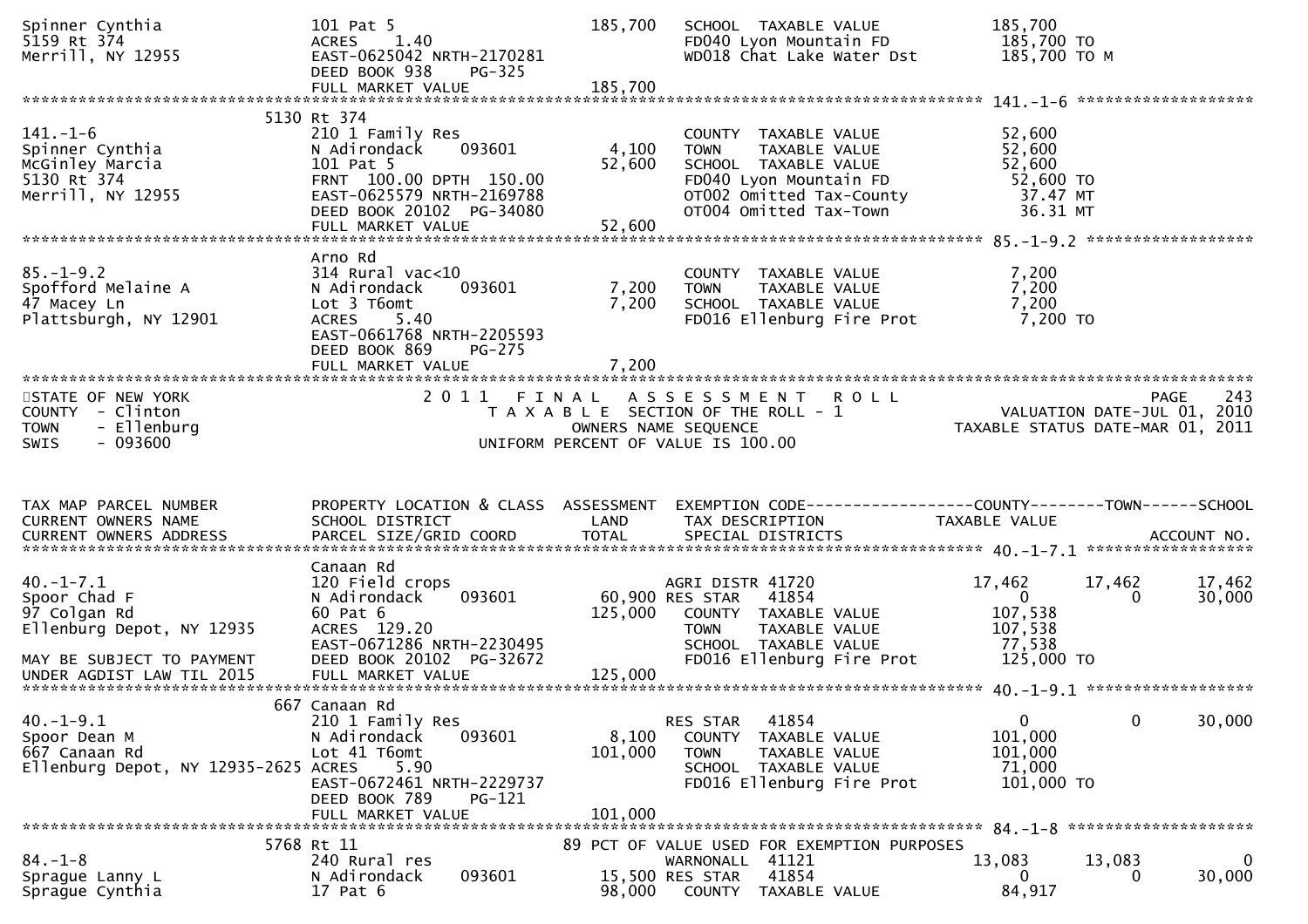| PO Box 51<br>Ellenburg, NY 12933                                                                                     | ACRES 24.00<br>EAST-0658118 NRTH-2210169<br>DEED BOOK 580<br><b>PG-552</b><br>FULL MARKET VALUE                                                                                    | 98,000                     | <b>TOWN</b><br>TAXABLE VALUE<br>SCHOOL TAXABLE VALUE<br>FD016 Ellenburg Fire Prot                                                    | 84,917<br>68,000<br>98,000 TO                                   |                    |
|----------------------------------------------------------------------------------------------------------------------|------------------------------------------------------------------------------------------------------------------------------------------------------------------------------------|----------------------------|--------------------------------------------------------------------------------------------------------------------------------------|-----------------------------------------------------------------|--------------------|
| $155. - 3 - 22.1$<br>Sprague Theodore<br>400 Old Turnpike Rd<br>Salisbury, NH 03268                                  | 67 Buckhorn Way<br>260 Seasonal res - WTRFNT<br>N Adirondack<br>093601<br>101 Pat 5<br>ACRES 10.20<br>EAST-0628859 NRTH-2162932<br>DEED BOOK 20051 PG-81463                        | 232,300<br>380,000         | COUNTY TAXABLE VALUE<br>TAXABLE VALUE<br><b>TOWN</b><br>SCHOOL TAXABLE VALUE<br>FD040 Lyon Mountain FD<br>WD018 Chat Lake Water Dst  | 380,000<br>380,000<br>380,000<br>380,000 TO<br>374,072 TO M     |                    |
| $155. - 3 - 22.2$<br>Sprague Theodore L<br>Sprague Jennifer<br>400 old Tpk Rd<br>Salisbury, NH 03268                 | Buckhorn Way<br>321 Abandoned ag - WTRFNT<br>N Adirondack<br>093601<br>120 T5omt<br>ACRES 18.40<br>EAST-0628284 NRTH-2163571<br>DEED BOOK 943<br><b>PG-72</b><br>FULL MARKET VALUE | 29,400<br>29,400<br>29,400 | COUNTY TAXABLE VALUE<br>TAXABLE VALUE<br>TOWN<br>SCHOOL TAXABLE VALUE<br>FD040 Lyon Mountain FD<br>WD018 Chat Lake Water Dst         | 29,400<br>29,400<br>29,400<br>29,400 TO<br>27,163 TO M          |                    |
| STATE OF NEW YORK<br>COUNTY - Clinton<br>- Ellenburg<br><b>TOWN</b><br>$-093600$<br><b>SWIS</b>                      | 2011                                                                                                                                                                               | OWNERS NAME SEQUENCE       | <b>ROLL</b><br>FINAL ASSESSMENT<br>T A X A B L E SECTION OF THE ROLL - 1<br>UNIFORM PERCENT OF VALUE IS 100.00                       | VALUATION DATE-JUL 01, 2010<br>TAXABLE STATUS DATE-MAR 01, 2011 | 244<br><b>PAGE</b> |
|                                                                                                                      |                                                                                                                                                                                    |                            |                                                                                                                                      |                                                                 |                    |
| TAX MAP PARCEL NUMBER<br>CURRENT OWNERS NAME                                                                         | PROPERTY LOCATION & CLASS ASSESSMENT<br>SCHOOL DISTRICT                                                                                                                            | LAND                       | EXEMPTION CODE------------------COUNTY--------TOWN------SCHOOL<br>TAX DESCRIPTION                                                    | TAXABLE VALUE                                                   |                    |
| $85.1 - 1 - 2$<br>St Edmunds K Of C<br>2035 Plank Rd<br>Ellenburg Depot, NY 12935                                    | 5562 Rt 11<br>534 Social org.<br>093601<br>N Adirondack<br>Depot Village<br>FRNT 97.00 DPTH 230.00<br>EAST-0663134 NRTH-2208524<br>DEED BOOK 487<br>PG-227<br>FULL MARKET VALUE    | 9,000<br>35,000<br>35,000  | COUNTY TAXABLE VALUE<br>TAXABLE VALUE<br><b>TOWN</b><br>SCHOOL TAXABLE VALUE<br>FD002 Ellenburg Dpt FD 21<br>LT012 Ellenburg Light 5 | 35,000<br>35,000<br>35,000<br>35,000 TO<br>35,000 TO            |                    |
| $40. - 1 - 26.1$<br>St Hilaire Kenneth S<br>St Hilaire Amanda A<br>435 Clinton Mills Rd<br>Ellenburg Depot, NY 12935 | 435 Clinton Mills Rd<br>240 Rural res<br>N Adirondack<br>093601<br>59 Pat 6<br>ACRES 10.00<br>EAST-0661660 NRTH-2233462<br>DEED BOOK 20041 PG-78452<br>FULL MARKET VALUE           | 10,500<br>83,600<br>83,600 | 41854<br>RES STAR<br>COUNTY TAXABLE VALUE<br>TAXABLE VALUE<br><b>TOWN</b><br>SCHOOL TAXABLE VALUE<br>FD016 Ellenburg Fire Prot       | $\Omega$<br>83,600<br>83,600<br>53,600<br>83,600 TO             | 30,000<br>0        |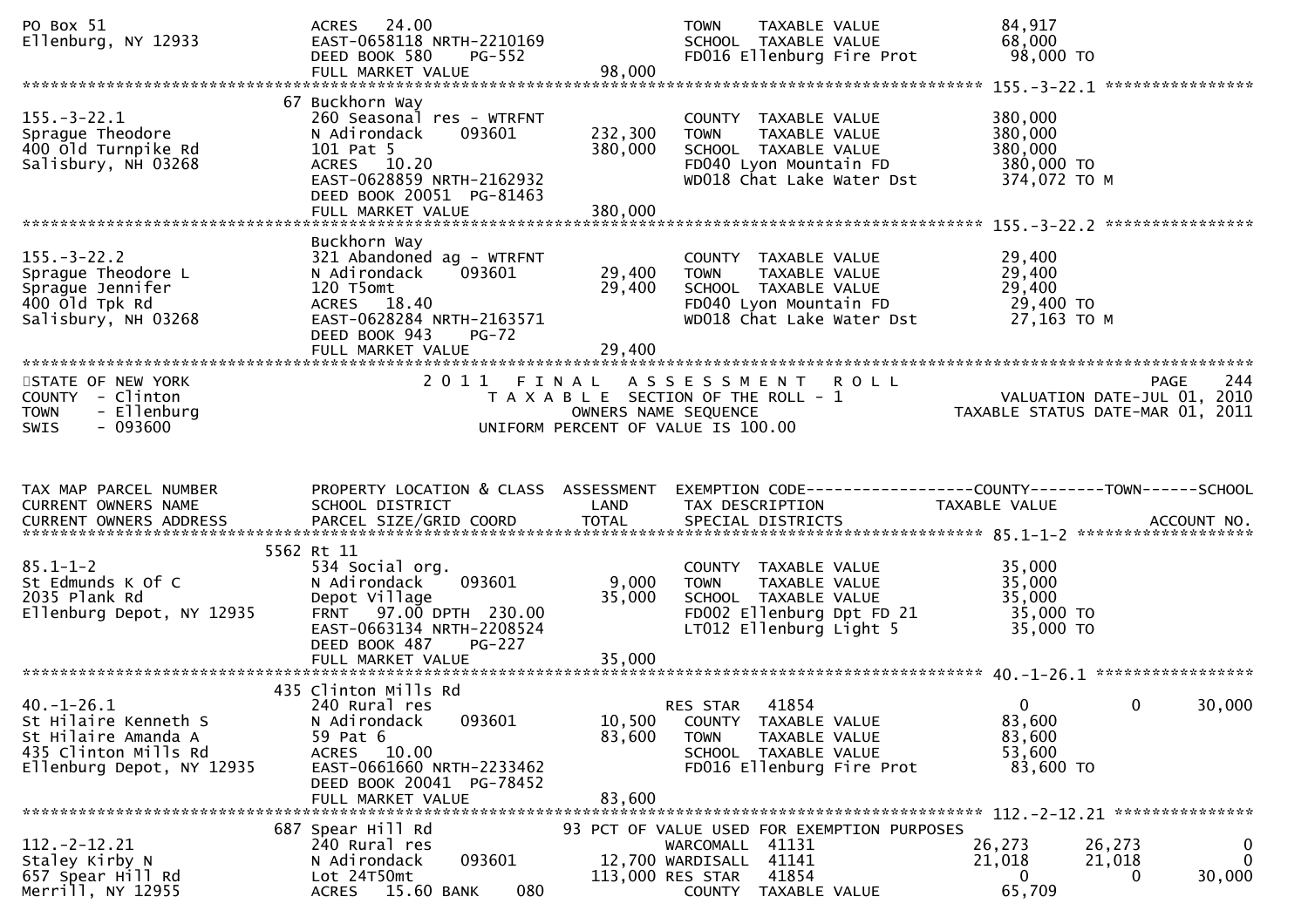|                                                                                                              | EAST-0631780 NRTH-2187605<br>DEED BOOK 20021 PG-45262                                                                                                                |                               | <b>TOWN</b><br><b>TAXABLE VALUE</b><br>SCHOOL TAXABLE VALUE                                                                                            | 65,709<br>83,000                                                         |                                                                                       |
|--------------------------------------------------------------------------------------------------------------|----------------------------------------------------------------------------------------------------------------------------------------------------------------------|-------------------------------|--------------------------------------------------------------------------------------------------------------------------------------------------------|--------------------------------------------------------------------------|---------------------------------------------------------------------------------------|
|                                                                                                              |                                                                                                                                                                      |                               |                                                                                                                                                        |                                                                          |                                                                                       |
| $112 - 2 - 12.1$<br>Staley Kirby N Jr<br>645 Spear Hill Rd<br>Merrill, NY 12955                              | 645 Spear Hill Rd<br>210 1 Family Res<br>093601<br>N Adirondack<br>Lot $23$ Pat $5$<br>7.90<br><b>ACRES</b><br>EAST-0630817 NRTH-2187542<br>DEED BOOK 20092 PG-23051 | 9,300<br>83,000               | COUNTY TAXABLE VALUE<br><b>TOWN</b><br>TAXABLE VALUE<br>SCHOOL TAXABLE VALUE<br>FD016 Ellenburg Fire Prot                                              | 83,000<br>83,000<br>83,000<br>83,000 TO                                  |                                                                                       |
|                                                                                                              | FULL MARKET VALUE                                                                                                                                                    | 83,000                        |                                                                                                                                                        |                                                                          |                                                                                       |
|                                                                                                              |                                                                                                                                                                      |                               |                                                                                                                                                        |                                                                          |                                                                                       |
| $85. - 1 - 4$<br>Staley Richard A<br>Garrow Evelyn P<br>6688 Star Rd<br>Ellenburg Center, NY 12934           | 6688 Star Rd<br>270 Mfg housing<br>093601<br>N Adirondack<br>FRNT 150.00 DPTH 130.00<br>EAST-0662069 NRTH-2207031<br>DEED BOOK 20061 PG-97868<br>FULL MARKET VALUE   | 35,000<br>35,000              | WARNONALL 41121<br>3,600 SR STAR<br>41834<br>COUNTY TAXABLE VALUE<br>TAXABLE VALUE<br><b>TOWN</b><br>SCHOOL TAXABLE VALUE<br>FD016 Ellenburg Fire Prot | 5,250<br>$\mathbf{0}$<br>29,750<br>29,750<br>$\overline{0}$<br>35,000 TO | 5,250<br>0<br>35,000<br>$\Omega$                                                      |
|                                                                                                              |                                                                                                                                                                      |                               |                                                                                                                                                        |                                                                          |                                                                                       |
| STATE OF NEW YORK<br>COUNTY - Clinton<br>- Ellenburg<br><b>TOWN</b><br>$-093600$<br><b>SWIS</b>              | 2011                                                                                                                                                                 | FINAL<br>OWNERS NAME SEQUENCE | <b>ROLL</b><br>A S S E S S M E N T<br>T A X A B L E SECTION OF THE ROLL - 1<br>UNIFORM PERCENT OF VALUE IS 100.00                                      |                                                                          | 245<br><b>PAGE</b><br>VALUATION DATE-JUL 01, 2010<br>TAXABLE STATUS DATE-MAR 01, 2011 |
|                                                                                                              |                                                                                                                                                                      |                               |                                                                                                                                                        |                                                                          |                                                                                       |
|                                                                                                              |                                                                                                                                                                      |                               |                                                                                                                                                        |                                                                          |                                                                                       |
| TAX MAP PARCEL NUMBER<br>CURRENT OWNERS NAME                                                                 | PROPERTY LOCATION & CLASS ASSESSMENT<br>SCHOOL DISTRICT                                                                                                              | LAND                          | EXEMPTION CODE-----------------COUNTY--------TOWN------SCHOOL<br>TAX DESCRIPTION                                                                       | TAXABLE VALUE                                                            |                                                                                       |
|                                                                                                              | 659 Spear Hill Rd                                                                                                                                                    |                               |                                                                                                                                                        |                                                                          |                                                                                       |
| $112. -2 - 12.22$<br>Staley Samantha M<br>659 Spear Hill Rd<br>Merrill, NY 12955                             | 210 1 Family Res<br>093601<br>N Adirondack<br>Lor 23 & 24 T5 Omt<br>ACRES 7.80<br>EAST-0631193 NRTH-2187560<br>DEED BOOK 20051 PG-82385<br>FULL MARKET VALUE         | 9,300<br>30,000<br>30,000     | COUNTY TAXABLE VALUE<br>TAXABLE VALUE<br><b>TOWN</b><br>SCHOOL TAXABLE VALUE<br>FD016 Ellenburg Fire Prot                                              | 30,000<br>30,000<br>30,000<br>30,000 TO                                  |                                                                                       |
|                                                                                                              |                                                                                                                                                                      |                               |                                                                                                                                                        |                                                                          |                                                                                       |
| $70. - 1 - 35.3$<br>Stanley Jesse M Jr<br>Stanley Sharlene<br>85 Linden Dr<br>White River Junction, VT 05001 | Rt 11<br>311 Res vac land<br>093601<br>N Adirondack<br>Lot 17 T6omt<br>FRNT 123.00 DPTH 322.00<br>EAST-0658993 NRTH-2208737<br>DEED BOOK 707<br>PG-335               | 4,800<br>4,800                | COUNTY TAXABLE VALUE<br><b>TOWN</b><br>TAXABLE VALUE<br>SCHOOL TAXABLE VALUE<br>FD016 Ellenburg Fire Prot                                              | 4,800<br>4,800<br>4,800<br>4,800 TO                                      |                                                                                       |
|                                                                                                              | FULL MARKET VALUE                                                                                                                                                    | 4,800                         |                                                                                                                                                        |                                                                          |                                                                                       |
|                                                                                                              | 5361 Rt 374                                                                                                                                                          |                               |                                                                                                                                                        |                                                                          |                                                                                       |
| $141.3 - 2 - 59$<br>Stark Corey A<br>Stark Denise M<br>150 Badore Rd<br>Malone, NY 12953                     | 260 Seasonal res<br>Chateaugay 1<br>163401<br>Lot 100 Pat 6<br>FRNT 150.00 DPTH 200.00<br>EAST-0622011 NRTH-2174192                                                  | 8,000<br>65,000               | COUNTY TAXABLE VALUE<br>TAXABLE VALUE<br><b>TOWN</b><br>SCHOOL TAXABLE VALUE<br>FD040 Lyon Mountain FD<br>WD018 Chat Lake Water Dst                    | 65,000<br>65,000<br>65,000<br>65,000 TO<br>65,000 ТО М                   |                                                                                       |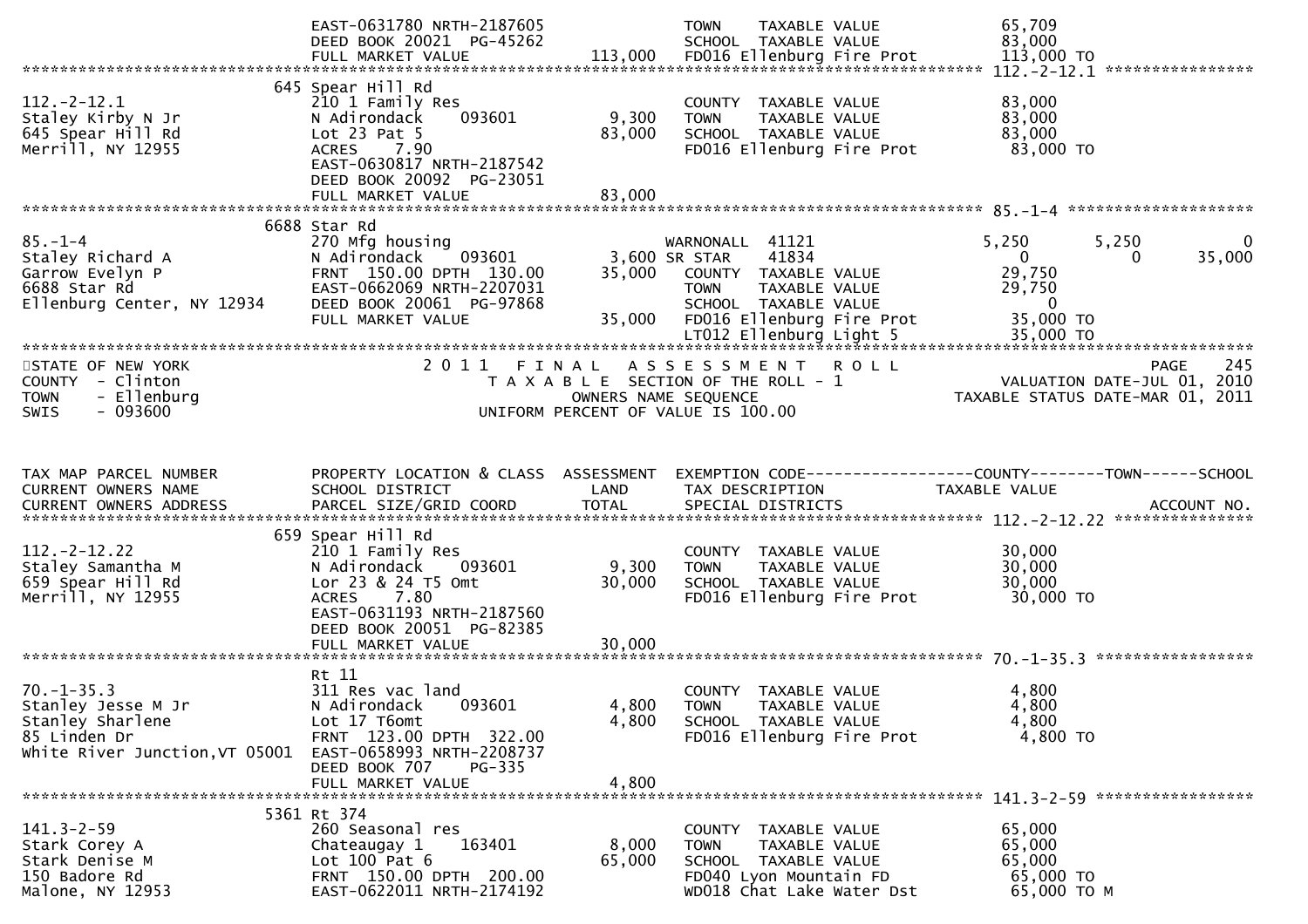|                                                                                                           | DEED BOOK 20021 PG-46959<br>FULL MARKET VALUE                                                                                                                                               | 65,000                       |                                                                                                                                            |                                                                                |                                   |
|-----------------------------------------------------------------------------------------------------------|---------------------------------------------------------------------------------------------------------------------------------------------------------------------------------------------|------------------------------|--------------------------------------------------------------------------------------------------------------------------------------------|--------------------------------------------------------------------------------|-----------------------------------|
| $155.3 - 3 - 11$<br>Sterling & O'Roark Trust Charl N Adirondack<br>36 Pinnacle Rd<br>Vernon, CT 06066     | 63 Holtzman Way<br>260 Seasonal res - WTRFNT<br>093601<br>120 Pat 5<br>FRNT 158.50 DPTH 155.00<br>EAST-0629711 NRTH-2162087<br>DEED BOOK 818<br>PG-151                                      | 122,700<br>290,000           | COUNTY TAXABLE VALUE<br><b>TOWN</b><br>TAXABLE VALUE<br>SCHOOL TAXABLE VALUE<br>FD040 Lyon Mountain FD<br>WD018 Chat Lake Water Dst        | 290,000<br>290,000<br>290,000<br>290,000 TO<br>290,000 ТО М                    |                                   |
|                                                                                                           |                                                                                                                                                                                             |                              |                                                                                                                                            |                                                                                |                                   |
| 141. – 3–4<br>Stewart Robert J<br>Stewart Gordon<br>97-42nd Ave<br>Pincourt QC, Canada J7V4J5             | 166 Bigelow Rd<br>260 Seasonal res<br>N Adirondack<br>093601<br>Lot 102 T5omt<br>5.05<br><b>ACRES</b><br>EAST-0632721 NRTH-2169892<br>DEED BOOK 98001 PG-01318                              | 7,500<br>44,100              | COUNTY TAXABLE VALUE<br>TAXABLE VALUE<br><b>TOWN</b><br>SCHOOL TAXABLE VALUE<br>FD040 Lyon Mountain FD                                     | 44,100<br>44,100<br>44,100<br>44,100 TO                                        |                                   |
|                                                                                                           | FULL MARKET VALUE                                                                                                                                                                           | 44,100                       |                                                                                                                                            |                                                                                |                                   |
| STATE OF NEW YORK<br>COUNTY - Clinton<br>- Ellenburg<br><b>TOWN</b><br>$-093600$<br>SWIS                  | 2011 FINAL                                                                                                                                                                                  | OWNERS NAME SEQUENCE         | A S S E S S M E N T R O L L<br>T A X A B L E SECTION OF THE ROLL - 1<br>UNIFORM PERCENT OF VALUE IS 100.00                                 | <b>PAGE</b><br>VALUATION DATE-JUL 01, 2010<br>TAXABLE STATUS DATE-MAR 01, 2011 | 246                               |
|                                                                                                           |                                                                                                                                                                                             |                              |                                                                                                                                            |                                                                                |                                   |
| TAX MAP PARCEL NUMBER<br><b>CURRENT OWNERS NAME</b>                                                       | PROPERTY LOCATION & CLASS ASSESSMENT<br>SCHOOL DISTRICT                                                                                                                                     | LAND                         | TAX DESCRIPTION                                                                                                                            | EXEMPTION CODE-----------------COUNTY-------TOWN------SCHOOL<br>TAXABLE VALUE  |                                   |
| 128. -1-14. 512<br>Stratton Lisa A<br>30 Uncle Stanleys Way<br>South Dennis, MA 02660                     | Bradley Pond Rd<br>$314$ Rural vac< $10$<br>N Adirondack<br>093601<br>Lot 51 & 52 T5 omt<br><b>ACRES</b><br>2.20<br>EAST-0648159 NRTH-2184419<br>DEED BOOK 20061 PG-97095                   | 5,800<br>5,800<br>5,800      | COUNTY TAXABLE VALUE<br>TAXABLE VALUE<br><b>TOWN</b><br>SCHOOL TAXABLE VALUE<br>FD016 Ellenburg Fire Prot                                  | 5,800<br>5,800<br>5,800<br>5,800 TO                                            |                                   |
|                                                                                                           | FULL MARKET VALUE                                                                                                                                                                           |                              |                                                                                                                                            |                                                                                |                                   |
| $155.1 - 2 - 25$<br>Studlack Kenneth J<br>Studlack Donna L<br>2429 RT 11B<br>North Bangor, NY 12966       | 5041 Rt 374<br>260 Seasonal res - WTRFNT<br>093601<br>N Adirondack<br>Lot 101 Pat 5<br>FRNT 75.00 DPTH 205.00<br>EAST-0626257 NRTH-2167793<br>DEED BOOK 1027<br>PG-185<br>FULL MARKET VALUE | 79,800<br>121,000<br>121,000 | COUNTY TAXABLE VALUE<br><b>TOWN</b><br><b>TAXABLE VALUE</b><br>SCHOOL TAXABLE VALUE<br>FD040 Lyon Mountain FD<br>WD018 Chat Lake Water Dst | 121,000<br>121,000<br>121,000<br>121,000 TO<br>121,000 ТО М                    |                                   |
|                                                                                                           | 7145 Star Rd                                                                                                                                                                                |                              | 99 PCT OF VALUE USED FOR EXEMPTION PURPOSES                                                                                                |                                                                                |                                   |
| $84. - 1 - 19.1$<br>Sturgen Rodger<br>Sturgen Betsey<br>7145 Star Rd Rt 190<br>Ellenburg Center, NY 12934 | 240 Rural res<br>093601<br>N Adirondack<br>Lot $5$ Pat $6$<br>2.00<br><b>ACRES</b><br>EAST-0651187 NRTH-2204565<br>DEED BOOK 458<br>PG-567                                                  | 42,300 SR STAR               | CW_10_VET/ 41152<br>5,600 AGED C&T<br>41801<br>41834<br>COUNTY TAXABLE VALUE<br>TAXABLE VALUE<br>TOWN<br>SCHOOL TAXABLE VALUE              | 4,188<br>0<br>20,939<br>18,845<br>0<br>$\Omega$<br>19,267<br>21,361<br>0       | $\bf{0}$<br>$\mathbf 0$<br>42,300 |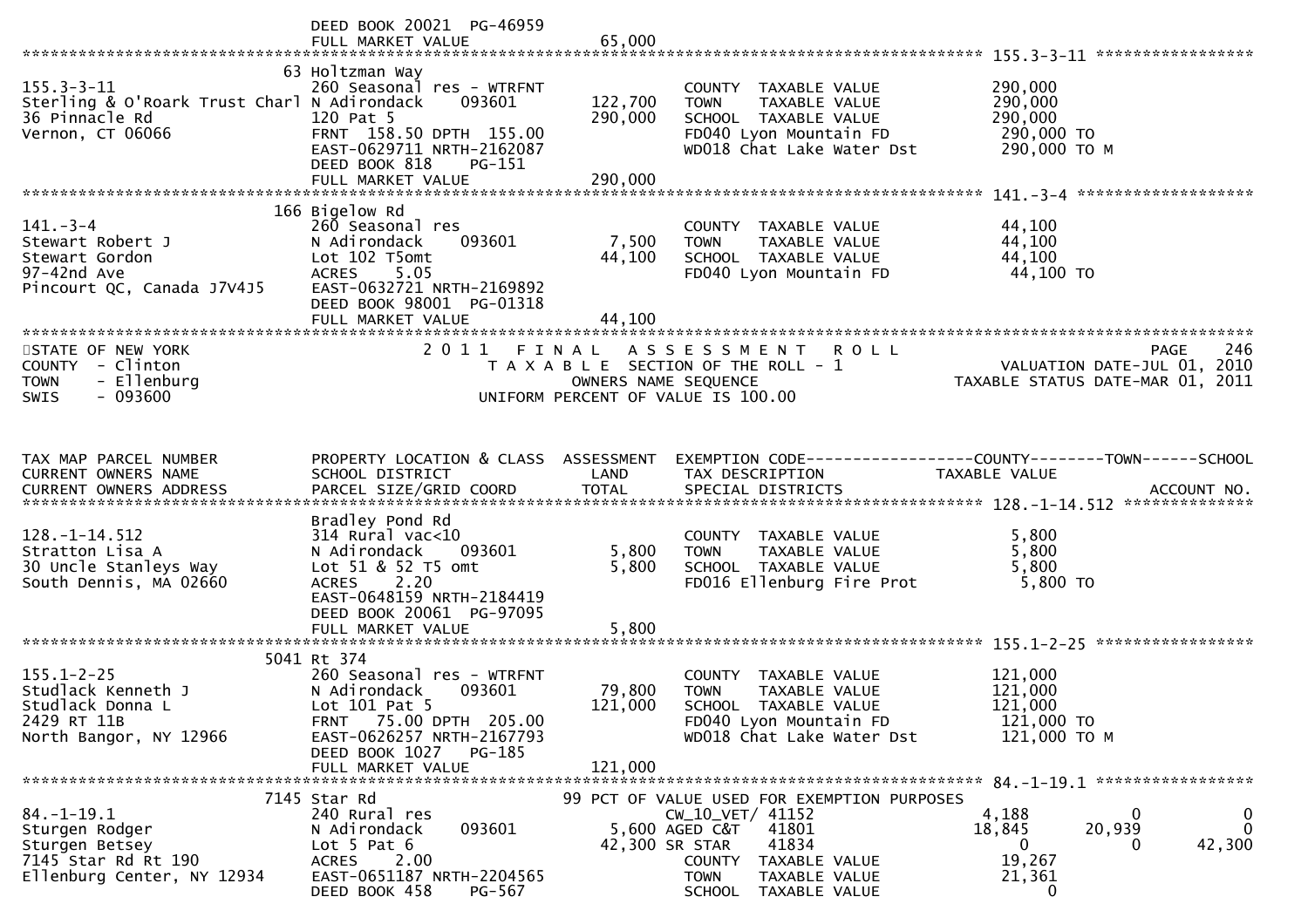|                                                                                                                              | FULL MARKET VALUE                                                                                                                                                                            | 42,300                        | FD014 Ellenburg Ctr FD15                                                                                                              | 16,920 TO                                                                                       |
|------------------------------------------------------------------------------------------------------------------------------|----------------------------------------------------------------------------------------------------------------------------------------------------------------------------------------------|-------------------------------|---------------------------------------------------------------------------------------------------------------------------------------|-------------------------------------------------------------------------------------------------|
| $71.3 - 2 - 30$<br>Suburban Ellen Depot Prop LLC N Adirondack<br>240 Rt 10 West<br>Whippany, NJ 07981                        | 5005 Rt 11<br>484 1 use sm bld<br>093601<br>20 Pat 6<br>FRNT 136.36 DPTH 235.62<br>EAST-0675264 NRTH-2213381<br>DEED BOOK 20041 PG-71675<br>FULL MARKET VALUE                                | 9,400<br>125,400<br>125,400   | COUNTY TAXABLE VALUE<br>TAXABLE VALUE<br><b>TOWN</b><br>SCHOOL TAXABLE VALUE<br>FD002 Ellenburg Dpt FD 21<br>LT011 Ellenburg Light 21 | 125,400<br>125,400<br>125,400<br>125,400 TO<br>125,400 TO                                       |
|                                                                                                                              | 210 Spear Hill Rd                                                                                                                                                                            |                               |                                                                                                                                       |                                                                                                 |
| $125. - 1 - 5$<br>Sullivan Christopher J<br>Sullivan Robert F<br>Attn: Herrick Feinstein<br>2 Park Ave<br>New York, NY 10016 | 260 Seasonal res<br>163401<br>Chateaugay 1<br>Lot $60$ Pat $5$<br>ACRES 27.10<br>EAST-0622629 NRTH-2181543<br>DEED BOOK 825<br>PG-158                                                        | 16,500<br>36,400              | COUNTY TAXABLE VALUE<br>TAXABLE VALUE<br>TOWN<br>SCHOOL TAXABLE VALUE<br>FD016 Ellenburg Fire Prot                                    | 36,400<br>36,400<br>36,400<br>36,400 TO                                                         |
| PRIOR OWNER ON 3/01/2011                                                                                                     | FULL MARKET VALUE                                                                                                                                                                            | 36,400                        |                                                                                                                                       |                                                                                                 |
| STATE OF NEW YORK<br>COUNTY - Clinton<br>- Ellenburg<br><b>TOWN</b><br>$-093600$<br>SWIS                                     |                                                                                                                                                                                              | OWNERS NAME SEQUENCE          | 2011 FINAL ASSESSMENT ROLL<br>T A X A B L E SECTION OF THE ROLL - 1<br>UNIFORM PERCENT OF VALUE IS 100.00                             | 247<br>PAGE<br>247 PAGE<br>2010 VALUATION DATE-JUL 01, 2010<br>TAXABLE STATUS DATE-MAR 01, 2011 |
|                                                                                                                              |                                                                                                                                                                                              |                               |                                                                                                                                       |                                                                                                 |
| TAX MAP PARCEL NUMBER<br>CURRENT OWNERS NAME                                                                                 | PROPERTY LOCATION & CLASS ASSESSMENT<br>SCHOOL DISTRICT                                                                                                                                      | LAND                          | TAX DESCRIPTION                                                                                                                       | TAXABLE VALUE                                                                                   |
| $155. - 3 - 18$<br>Sullivan Paul<br>906 Grooms Rd<br>Rexford, NY 12148-1330                                                  | 1 Squaw Point Is<br>260 Seasonal res - WTRFNT<br>093601<br>N Adirondack<br>120 Pat 5<br>FRNT 150.00 DPTH 270.00<br>EAST-0628613 NRTH-2162393<br>DEED BOOK 826<br>PG-158<br>FULL MARKET VALUE | 116,900<br>132,700<br>132,700 | COUNTY TAXABLE VALUE<br><b>TOWN</b><br>TAXABLE VALUE<br>SCHOOL TAXABLE VALUE<br>FD040 Lyon Mountain FD<br>WD018 Chat Lake Water Dst   | 132,700<br>132,700<br>132,700<br>132,700 TO<br>132,700 TO M                                     |
| $155.1 - 2 - 4$<br>Sullivan Paul<br>906 Grooms Rd<br>PO Box 217<br>Rexford, NY 12148-0217                                    | Rt 374<br>312 Vac w/imprv - WTRFNT<br>093601<br>N Adirondack<br>101 Pat 5<br>FRNT 60.00 DPTH 143.00<br>EAST-0626937 NRTH-2165573<br>DEED BOOK 819<br>PG-348<br>FULL MARKET VALUE             | 59,400<br>63,700<br>63,700    | COUNTY TAXABLE VALUE<br><b>TOWN</b><br>TAXABLE VALUE<br>SCHOOL TAXABLE VALUE<br>FD040 Lyon Mountain FD<br>WD018 Chat Lake Water Dst   | 63,700<br>63,700<br>63,700<br>63,700 TO<br>63,700 ТО М                                          |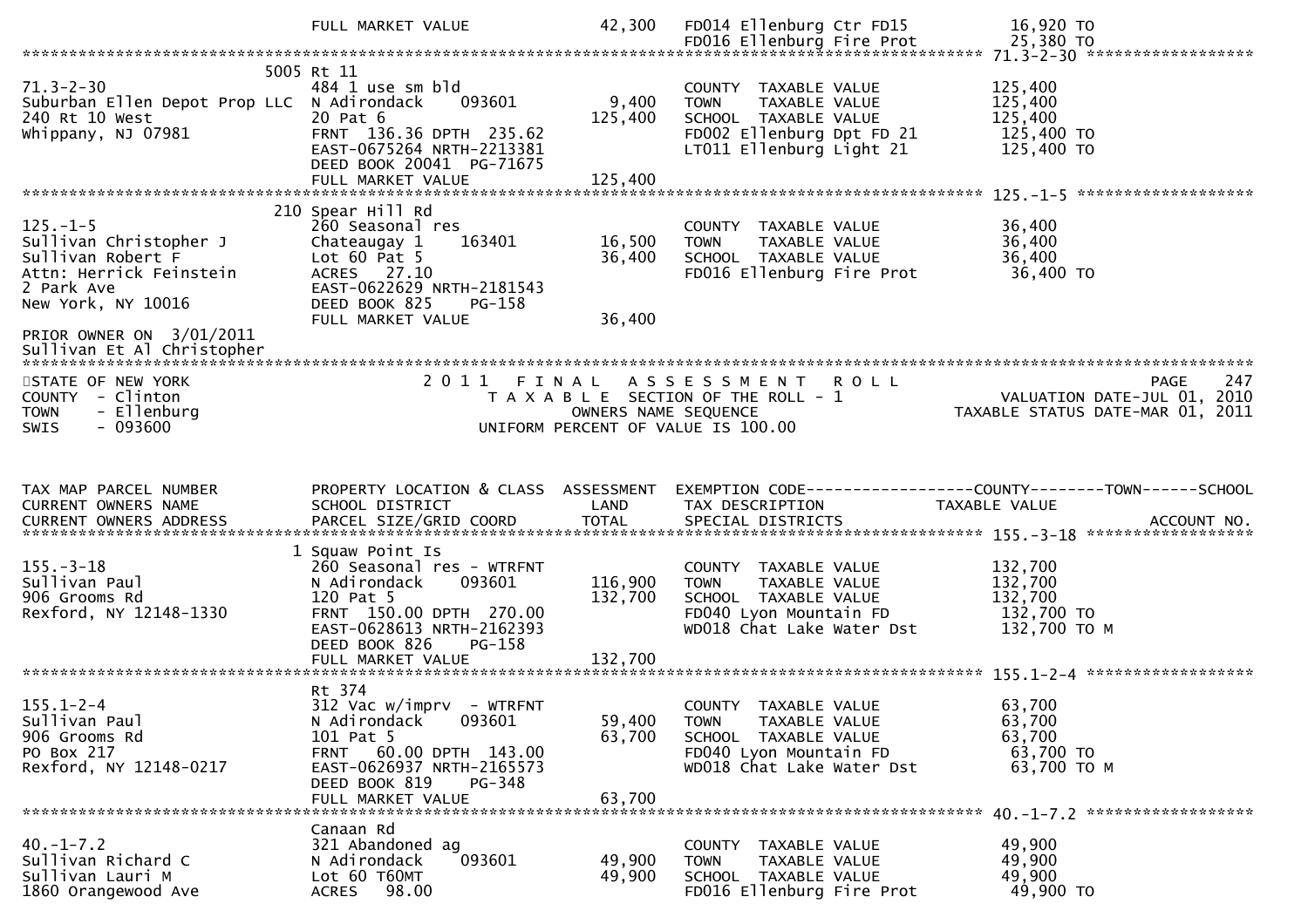| St Cloud, FL 34772                                                                                                                                                  | EAST-0671040 NRTH-2232350<br>DEED BOOK 20051 PG-79757<br>FULL MARKET VALUE                                                                                                            | 49,900                       |                                                                                                                                                                                                                                                              |                                                                                                                                     |                                   |
|---------------------------------------------------------------------------------------------------------------------------------------------------------------------|---------------------------------------------------------------------------------------------------------------------------------------------------------------------------------------|------------------------------|--------------------------------------------------------------------------------------------------------------------------------------------------------------------------------------------------------------------------------------------------------------|-------------------------------------------------------------------------------------------------------------------------------------|-----------------------------------|
| $55. - 2 - 11$<br>Sunderland Christopher<br>Sunderland Crystal<br>5058 Rt 11<br>Ellenburg Depot, NY 12935<br>MAY BE SUBJECT TO PAYMENT<br>UNDER AGDIST LAW TIL 2015 | Canaan Rd<br>105 Vac farmland<br>093601<br>N Adirondack<br>40 Pat 6<br>ACRES 67.90<br>EAST-0672722 NRTH-2222024<br>DEED BOOK 830<br>PG-282<br>FULL MARKET VALUE                       | 45,100<br>45,100<br>45,100   | AGRI DISTR 41720<br>COUNTY TAXABLE VALUE<br>TAXABLE VALUE<br><b>TOWN</b><br>SCHOOL TAXABLE VALUE<br>FD016 Ellenburg Fire Prot                                                                                                                                | 14,067<br>14,067<br>31,033<br>31,033<br>31,033<br>45,100 TO                                                                         | 14,067                            |
| STATE OF NEW YORK<br><b>COUNTY</b><br>- Clinton<br>- Ellenburg<br><b>TOWN</b><br>$-093600$<br><b>SWIS</b>                                                           | 2011                                                                                                                                                                                  | FINAL                        | <b>ROLL</b><br>A S S E S S M E N T<br>T A X A B L E SECTION OF THE ROLL - 1<br>OWNERS NAME SEQUENCE<br>UNIFORM PERCENT OF VALUE IS 100.00                                                                                                                    | VALUATION DATE-JUL 01, 2010<br>TAXABLE STATUS DATE-MAR 01, 2011                                                                     | 248<br><b>PAGE</b>                |
| TAX MAP PARCEL NUMBER<br>CURRENT OWNERS NAME                                                                                                                        | PROPERTY LOCATION & CLASS ASSESSMENT<br>SCHOOL DISTRICT                                                                                                                               | LAND                         | TAX DESCRIPTION                                                                                                                                                                                                                                              | <b>TAXABLE VALUE</b>                                                                                                                |                                   |
| $71. - 2 - 2$<br>Sunderland Christopher<br>5058 Rt 11<br>Ellenburg Depot, NY 12935<br>MAY BE SUBJECT TO PAYMENT<br>UNDER AGDIST LAW TIL 2015                        | 5058 Rt 11<br>112 Dairy farm<br>093601<br>N Adirondack<br>$1 - A$<br>ACRES 220.00<br>EAST-0673932 NRTH-2216563<br>DEED BOOK 808<br>PG-38<br>FULL MARKET VALUE                         | 285,000                      | 10 YR AGR 41700<br>102,600 AGRI DISTR 41720<br>285,000 RES STAR<br>41854<br>483A EX<br>42100<br>COUNTY<br>TAXABLE VALUE<br><b>TOWN</b><br>TAXABLE VALUE<br>SCHOOL TAXABLE VALUE<br>FD002 Ellenburg Dpt FD 21<br>500 EX<br>LT011 Ellenburg Light 21<br>260 EX | 13,200<br>13,200<br>26,983<br>26,983<br>$\mathbf 0$<br>0<br>500<br>500<br>244,317<br>244,317<br>214,317<br>284,500 TO<br>147,940 TO | 13,200<br>26,983<br>30,000<br>500 |
| $71.3 - 2 - 16$<br>Sunderland Christopher<br>5058 Rt 11<br>Ellenburg Depot, NY 12935                                                                                | 5046 Rt 11<br>220 2 Family Res<br>093601<br>N Adirondack<br>Lot $20$ Pat $6$<br>FRNT 100.00 DPTH 117.00<br>EAST-0674312 NRTH-2213669<br>DEED BOOK 20021 PG-39260<br>FULL MARKET VALUE | 3,700<br>86,400<br>86,400    | <b>COUNTY</b><br>TAXABLE VALUE<br>TAXABLE VALUE<br><b>TOWN</b><br>SCHOOL TAXABLE VALUE<br>FD002 Ellenburg Dpt FD 21<br>LT011 Ellenburg Light 21                                                                                                              | 86,400<br>86,400<br>86,400<br>86,400 TO<br>86,400 TO                                                                                |                                   |
| $155. - 1 - 7.1$<br>Sunlight Property, LLC<br>233 Gadway Rd<br>Merrill, NY 12955                                                                                    | 172 Gadway Rd<br>240 Rural res<br>093601<br>N Adirondack<br>Lot $120$ Pat 5<br>ACRES 119.70<br>EAST-0624823 NRTH-2162079<br>DEED BOOK 20102 PG-34946<br>FULL MARKET VALUE             | 28,800<br>200,000<br>200,000 | COUNTY TAXABLE VALUE<br>TAXABLE VALUE<br>TOWN<br>SCHOOL TAXABLE VALUE<br>FD040 Lyon Mountain FD                                                                                                                                                              | 200,000<br>200,000<br>200,000<br>200,000 TO                                                                                         |                                   |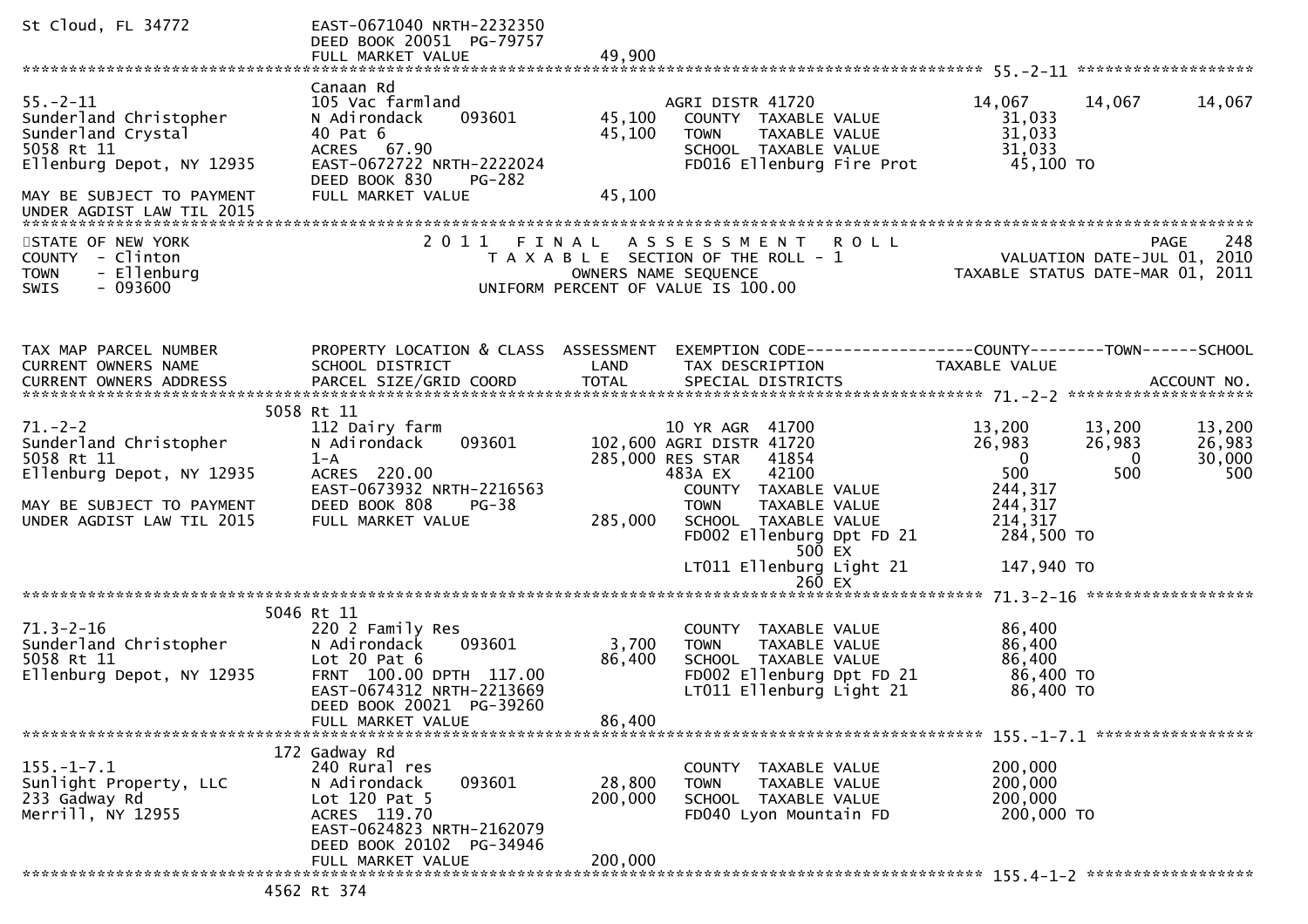| $155.4 - 1 - 2$<br>Supley Life Lease Freeman J Jr N Adirondack<br>Supley Life Lease Theresa A<br>4558 Rt 374<br>Merrill, NY 12955 | 260 Seasonal res<br>093601<br>119 Pat 5<br>1.60<br><b>ACRES</b><br>EAST-0634712 NRTH-2160411<br>DEED BOOK 20102 PG-31789<br>FULL MARKET VALUE                                      | 8,000<br>20,500<br>20,500 | COUNTY TAXABLE VALUE<br><b>TOWN</b><br>TAXABLE VALUE<br>SCHOOL TAXABLE VALUE<br>FD040 Lyon Mountain FD                                                    | 20,500<br>20,500<br>20,500<br>20,500 TO<br>*****************                   |                      |
|-----------------------------------------------------------------------------------------------------------------------------------|------------------------------------------------------------------------------------------------------------------------------------------------------------------------------------|---------------------------|-----------------------------------------------------------------------------------------------------------------------------------------------------------|--------------------------------------------------------------------------------|----------------------|
| $141 - 3 - 3.3$<br>Susko Michael<br>Susko Donna J<br>341 Second St<br>Troy, NY 12180                                              | 188 Bigelow Rd<br>260 Seasonal res<br>N Adirondack<br>093601<br>Lot 102 T5omt<br>5.00<br><b>ACRES</b><br>EAST-0632677 NRTH-2170252<br>DEED BOOK 619<br>PG-903<br>FULL MARKET VALUE | 7,500<br>41,400<br>41,400 | COUNTY TAXABLE VALUE<br>TAXABLE VALUE<br><b>TOWN</b><br>SCHOOL TAXABLE VALUE<br>FD040 Lyon Mountain FD                                                    | 41,400<br>41,400<br>41,400<br>41,400 TO                                        |                      |
| STATE OF NEW YORK<br>COUNTY - Clinton<br>- Ellenburg<br><b>TOWN</b><br>$-093600$<br>SWIS                                          | 2011 FINAL                                                                                                                                                                         | OWNERS NAME SEQUENCE      | A S S E S S M E N T<br><b>ROLL</b><br>T A X A B L E SECTION OF THE ROLL - 1<br>UNIFORM PERCENT OF VALUE IS 100.00                                         | <b>PAGE</b><br>VALUATION DATE-JUL 01, 2010<br>TAXABLE STATUS DATE-MAR 01, 2011 | 249                  |
| TAX MAP PARCEL NUMBER<br>CURRENT OWNERS NAME<br><b>CURRENT OWNERS ADDRESS</b>                                                     | PROPERTY LOCATION & CLASS ASSESSMENT<br>SCHOOL DISTRICT<br>PARCEL SIZE/GRID COORD                                                                                                  | LAND<br>TOTAL             | TAX DESCRIPTION<br>SPECIAL DISTRICTS                                                                                                                      | TAXABLE VALUE                                                                  | ACCOUNT NO.          |
| $82. - 1 - 18.1$<br>Sweeney Zurek Barbara A<br>7B Golden Hill St<br>Bethel, CT 06801-1404                                         | Star Rd<br>321 Abandoned ag<br>N Adirondack<br>093601<br>Lot $12$ Pat $6$<br><b>ACRES</b><br>9.00<br>EAST-0625739 NRTH-2201634<br>DEED BOOK 627<br>PG-889                          | 10,000<br>10,000          | COUNTY TAXABLE VALUE<br>TAXABLE VALUE<br><b>TOWN</b><br>SCHOOL TAXABLE VALUE<br>FD016 Ellenburg Fire Prot                                                 | 10,000<br>10,000<br>10,000<br>10,000 TO                                        |                      |
|                                                                                                                                   |                                                                                                                                                                                    |                           |                                                                                                                                                           |                                                                                |                      |
| $112 - 2 - 3$<br>Sylvester Leonard Lloyd<br>Sylvester Mary Evelyn<br>1219 Sampsonville Rd<br>Enosburg Falls, VT 05450             | 591 Spear Hill Rd<br>240 Rural res<br>093601<br>N Adirondack<br>23 Pat 5<br>ACRES 59.50<br>EAST-0629280 NRTH-2188140<br>DEED BOOK 20082 PG-18577                                   | 35,300<br>91,200          | AGRI DISTR 41720<br>COUNTY TAXABLE VALUE<br>TAXABLE VALUE<br><b>TOWN</b><br>SCHOOL TAXABLE VALUE<br>FD016 Ellenburg Fire Prot                             | 9,362<br>9,362<br>81,838<br>81,838<br>81,838<br>91,200 TO                      | 9,362                |
| MAY BE SUBJECT TO PAYMENT<br>UNDER AGDIST LAW TIL 2016                                                                            | FULL MARKET VALUE                                                                                                                                                                  | 91,200                    |                                                                                                                                                           |                                                                                |                      |
|                                                                                                                                   | 25 Vanderbogart Rd                                                                                                                                                                 |                           |                                                                                                                                                           |                                                                                |                      |
| $113. - 1 - 4$<br>Sylvester Peter<br>Sylvester Ann<br>25 Vanderbogart Rd<br>Ellenburg Center, NY 12934                            | 112 Dairy farm<br>093601<br>N Adirondack<br>$22/26$ Pat 6<br>ACRES 262.00<br>EAST-0642792 NRTH-2184541<br>DEED BOOK 98001 PG-02358                                                 | 152,500 483A EX           | AGRI DISTR 41720<br>41854<br>85,100 RES STAR<br>42100<br><b>COUNTY</b><br>TAXABLE VALUE<br><b>TOWN</b><br>TAXABLE VALUE<br><b>SCHOOL</b><br>TAXABLE VALUE | 0<br>0<br>$\Omega$<br>0<br>6,300<br>6,300<br>146,200<br>146,200<br>116,200     | 0<br>30,000<br>6,300 |
| MAY BE SUBJECT TO PAYMENT<br>UNDER AGDIST LAW TIL 2015                                                                            | FULL MARKET VALUE                                                                                                                                                                  | 152,500                   | FD016 Ellenburg Fire Prot<br>6,300 EX                                                                                                                     | 146,200 TO                                                                     |                      |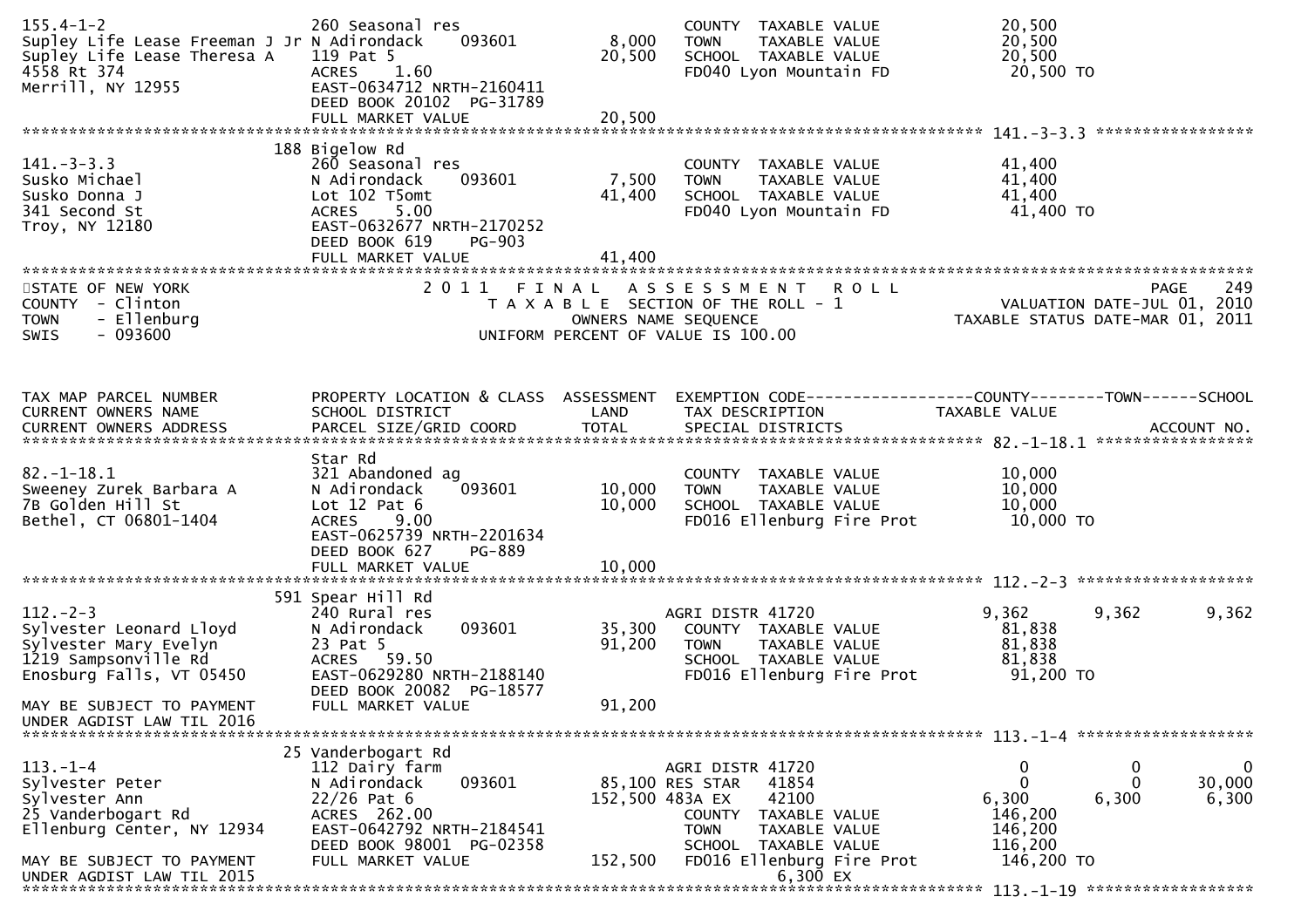| $113. - 1 - 19$<br>Sylvester Peter<br>Sylvester Ann<br>25 Vanderbogart Rd<br>Ellenburg Center, NY 12934<br>MAY BE SUBJECT TO PAYMENT<br>UNDER AGDIST LAW TIL 2018 | Steam Mill Rd<br>105 Vac farmland<br>093601<br>N Adirondack<br>20 Pat 5<br>ACRES 184.30<br>EAST-0635242 NRTH-2185988<br>DEED BOOK 98001 PG-02358<br>FULL MARKET VALUE              | 60,700<br>60,700<br>60,700    | OS AG DIST 41730<br>COUNTY TAXABLE VALUE<br>TAXABLE VALUE<br><b>TOWN</b><br>SCHOOL TAXABLE VALUE<br>FD016 Ellenburg Fire Prot        | 12,430<br>12,430<br>48,270<br>48,270<br>48,270<br>60,700 TO                    | 12,430      |
|-------------------------------------------------------------------------------------------------------------------------------------------------------------------|------------------------------------------------------------------------------------------------------------------------------------------------------------------------------------|-------------------------------|--------------------------------------------------------------------------------------------------------------------------------------|--------------------------------------------------------------------------------|-------------|
| $85.1 - 1 - 37$<br>Taitt Francis F<br>PO Box 207<br>Chazy, NY 12921                                                                                               | 6609 Military Tpke<br>312 Vac w/imprv<br>093601<br>N Adirondack<br>18 Pat 6<br>FRNT 43.00 DPTH 67.00<br>EAST-0663278 NRTH-2207921<br>DEED BOOK 20082 PG-18690<br>FULL MARKET VALUE | 1,600<br>30,000<br>30,000     | COUNTY TAXABLE VALUE<br>TAXABLE VALUE<br><b>TOWN</b><br>SCHOOL TAXABLE VALUE<br>FD016 Ellenburg Fire Prot<br>LT012 Ellenburg Light 5 | 30,000<br>30,000<br>30,000<br>30,000 TO<br>30,000 TO                           |             |
| STATE OF NEW YORK<br>COUNTY - Clinton<br><b>TOWN</b><br>- Ellenburg<br>$-093600$<br><b>SWIS</b>                                                                   | 2 0 1 1                                                                                                                                                                            | FINAL<br>OWNERS NAME SEQUENCE | A S S E S S M E N T<br><b>ROLL</b><br>T A X A B L E SECTION OF THE ROLL - 1<br>UNIFORM PERCENT OF VALUE IS 100.00                    | <b>PAGE</b><br>VALUATION DATE-JUL 01, 2010<br>TAXABLE STATUS DATE-MAR 01, 2011 | 250         |
| TAX MAP PARCEL NUMBER<br><b>CURRENT OWNERS NAME</b>                                                                                                               | PROPERTY LOCATION & CLASS ASSESSMENT<br>SCHOOL DISTRICT                                                                                                                            | <b>LAND</b>                   | TAX DESCRIPTION                                                                                                                      | EXEMPTION CODE-----------------COUNTY-------TOWN------SCHOOL<br>TAXABLE VALUE  | ACCOUNT NO. |
| $113.-1-10.1$<br>Taitt Francis F Sr<br>PO Box 207<br>Chazy, NY 12921                                                                                              | 1619 Bradley Pond Rd<br>321 Abandoned ag<br>N Adirondack<br>093601<br>25 Pat 5<br>ACRES 192.80<br>EAST-0645990 NRTH-2187071<br>DEED BOOK 20092 PG-21759                            | 51,300<br>51,300              | COUNTY TAXABLE VALUE<br><b>TAXABLE VALUE</b><br>TOWN<br>SCHOOL TAXABLE VALUE<br>FD016 Ellenburg Fire Prot                            | ****************<br>51,300<br>51,300<br>51,300<br>51,300 TO                    |             |
| $155.3 - 2 - 9$<br>Tallman Judith E<br>3 Watrous Point Rd<br>old Saybrook, CT 06475                                                                               | 4883 Rt 374<br>210 1 Family Res<br>N Adirondack<br>093601<br>120 Pat 5<br>1.50<br><b>ACRES</b><br>EAST-0628241 NRTH-2164359<br>DEED BOOK 99001 PG-10291<br>FULL MARKET VALUE       | 5,300<br>39,000<br>39,000     | COUNTY TAXABLE VALUE<br><b>TOWN</b><br>TAXABLE VALUE<br>SCHOOL TAXABLE VALUE<br>FD040 Lyon Mountain FD                               | 39,000<br>39,000<br>39,000<br>39,000 TO                                        |             |
| $126. - 1 - 14.5$<br>Tani Martin<br>78 High St<br>Clifton, NJ 07014-1235                                                                                          | Bigelow Rd<br>$314$ Rural vac<10<br>093601<br>N Adirondack<br>57 Pat 5<br>5.00<br>ACRES<br>EAST-0633809 NRTH-2181852<br>DEED BOOK 997<br>PG-291<br>FULL MARKET VALUE               | 7,500<br>7,500<br>7,500       | COUNTY TAXABLE VALUE<br>TAXABLE VALUE<br>TOWN<br>SCHOOL TAXABLE VALUE<br>FD016 Ellenburg Fire Prot                                   | 7,500<br>7,500<br>7,500<br>7,500 TO                                            |             |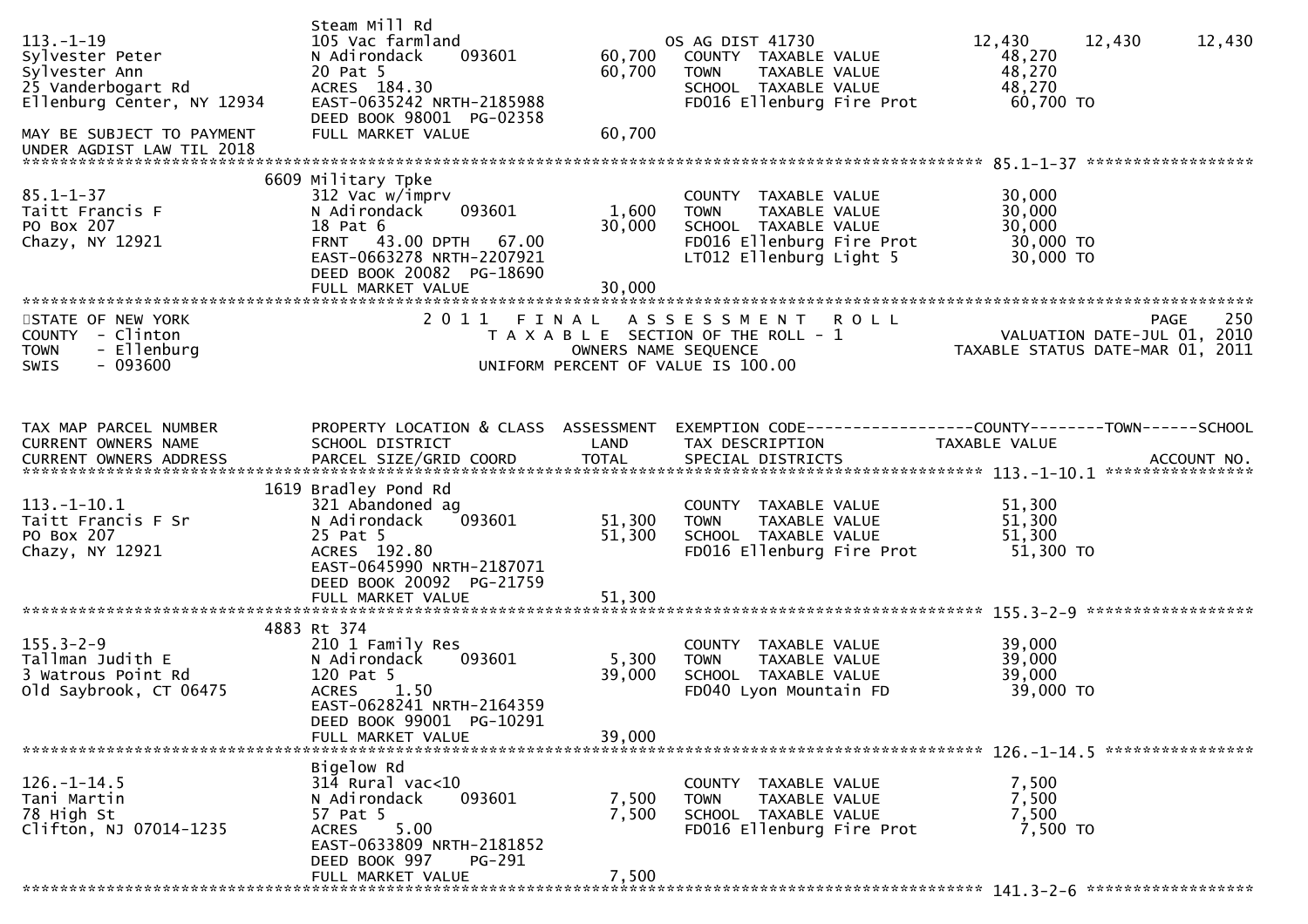| $141.3 - 2 - 6$<br>Tansey Kathleen A<br>MacDonald Leonard<br>5145 Patricia Ave<br>Montreal QC, Canada H4V1Y9    | 5137 Rt 374<br>220 2 Family Res - WTRFNT<br>N Adirondack<br>093601<br>101 Pat 5<br>FRNT 90.00 DPTH 115.00<br>BANK<br>080<br>EAST-0625356 NRTH-2169884<br>DEED BOOK 925<br>$PG-123$<br>FULL MARKET VALUE                | 64,400<br>110,000<br>110,000 | COUNTY TAXABLE VALUE<br><b>TOWN</b><br>TAXABLE VALUE<br>SCHOOL TAXABLE VALUE<br>FD040 Lyon Mountain FD<br>WD018 Chat Lake Water Dst                                                                     | 110,000<br>110,000<br>110,000<br>110,000 TO<br>110,000 ТО М                                 |                       |
|-----------------------------------------------------------------------------------------------------------------|------------------------------------------------------------------------------------------------------------------------------------------------------------------------------------------------------------------------|------------------------------|---------------------------------------------------------------------------------------------------------------------------------------------------------------------------------------------------------|---------------------------------------------------------------------------------------------|-----------------------|
| $155. - 3 - 16$<br>Tansey Kathleen A<br>5145 Patricia Ave<br>Montreal QC, Canada H4V1Y9                         | 4801 Rt 374<br>210 1 Family Res<br>N Adirondack<br>093601<br>120 Pat 5<br>FRNT 140.00 DPTH 250.00<br>EAST-0630088 NRTH-2163763<br>DEED BOOK 624<br>PG-546<br>FULL MARKET VALUE                                         | 4,800<br>22,000<br>22,000    | COUNTY TAXABLE VALUE<br>TAXABLE VALUE<br><b>TOWN</b><br>SCHOOL TAXABLE VALUE<br>FD040 Lyon Mountain FD                                                                                                  | 22,000<br>22,000<br>22,000<br>22,000 TO                                                     |                       |
| STATE OF NEW YORK<br>COUNTY - Clinton<br>- Ellenburg<br><b>TOWN</b><br>SWIS<br>- 093600                         | 2011 FINAL                                                                                                                                                                                                             |                              | A S S E S S M E N T<br><b>ROLL</b><br>T A X A B L E SECTION OF THE ROLL - 1<br>OWNERS NAME SEQUENCE<br>UNIFORM PERCENT OF VALUE IS 100.00                                                               | VALUATION DATE-JUL 01, 2010<br>TAXABLE STATUS DATE-MAR 01, 2011                             | 251<br>PAGE           |
| TAX MAP PARCEL NUMBER<br>CURRENT OWNERS NAME                                                                    | PROPERTY LOCATION & CLASS ASSESSMENT<br>SCHOOL DISTRICT                                                                                                                                                                | LAND                         | EXEMPTION CODE-----------------COUNTY--------TOWN------SCHOOL<br>TAX DESCRIPTION                                                                                                                        | TAXABLE VALUE                                                                               |                       |
| $155.1 - 2 - 38$<br>Tatro Gary F<br>Tatro Nancy<br>5109 Rt 374<br>Merrill, NY 12955                             | 5109 Rt 374<br>210 1 Family Res - WTRFNT<br>093601<br>N Adirondack<br>Lot $101$ Pat 5<br>FRNT 100.00 DPTH 125.00<br>0.30<br><b>ACRES</b><br>EAST-0625520 NRTH-2169246<br>DEED BOOK 20021 PG-48502<br>FULL MARKET VALUE | 85,000<br>157,000<br>157,000 | 41854<br>RES STAR<br>COUNTY TAXABLE VALUE<br>TAXABLE VALUE<br><b>TOWN</b><br>SCHOOL TAXABLE VALUE<br>FD040 Lyon Mountain FD<br>WD018 Chat Lake Water Dst                                                | $\mathbf{0}$<br>$\mathbf{0}$<br>157,000<br>157,000<br>127,000<br>157,000 TO<br>157,000 ТО М | 30,000                |
| $84. - 1 - 20.2$<br>Tavenier Clement<br>Tavenier Priscilla<br>210 Brandy Brook Rd<br>Ellenburg Center, NY 12934 | 210 Brandy Brook Rd<br>240 Rural res<br>093601<br>N Adirondack<br>Lot 5 T6omt<br>ACRES 47.50<br>EAST-0649533 NRTH-2203736<br>DEED BOOK 20072 PG-9082<br>FULL MARKET VALUE                                              | 47,000<br>47,000             | 53 PCT OF VALUE USED FOR EXEMPTION PURPOSES<br>AGED C&T<br>41801<br>41834<br>26,900 SR STAR<br>COUNTY TAXABLE VALUE<br><b>TOWN</b><br>TAXABLE VALUE<br>SCHOOL TAXABLE VALUE<br>FD014 Ellenburg Ctr FD15 | 12,455<br>12,455<br>$\Omega$<br>0<br>34,545<br>34,545<br>$\mathbf 0$<br>47,000 TO           | $\mathbf 0$<br>47,000 |
| $85.1 - 1 - 9$<br>Taylor Life Estate Yvonne<br>Taylor Edward G<br>PO Box 82<br>Ellenburg, NY 12933              | 5511 Rt 11<br>210 1 Family Res<br>093601<br>N Adirondack<br>18 Pat 6<br>1.10<br><b>ACRES</b><br>EAST-0664290 NRTH-2208792<br>DEED BOOK 20072 PG-11981<br>FULL MARKET VALUE                                             | 5,000<br>58,000<br>58,000    | 41834<br>SR STAR<br>COUNTY TAXABLE VALUE<br><b>TOWN</b><br>TAXABLE VALUE<br>SCHOOL TAXABLE VALUE<br>FD002 Ellenburg Dpt FD 21<br>LT012 Ellenburg Light 5                                                | $\mathbf 0$<br>$\mathbf{0}$<br>58,000<br>58,000<br>- 0<br>58,000 TO<br>58,000 TO            | 58,000                |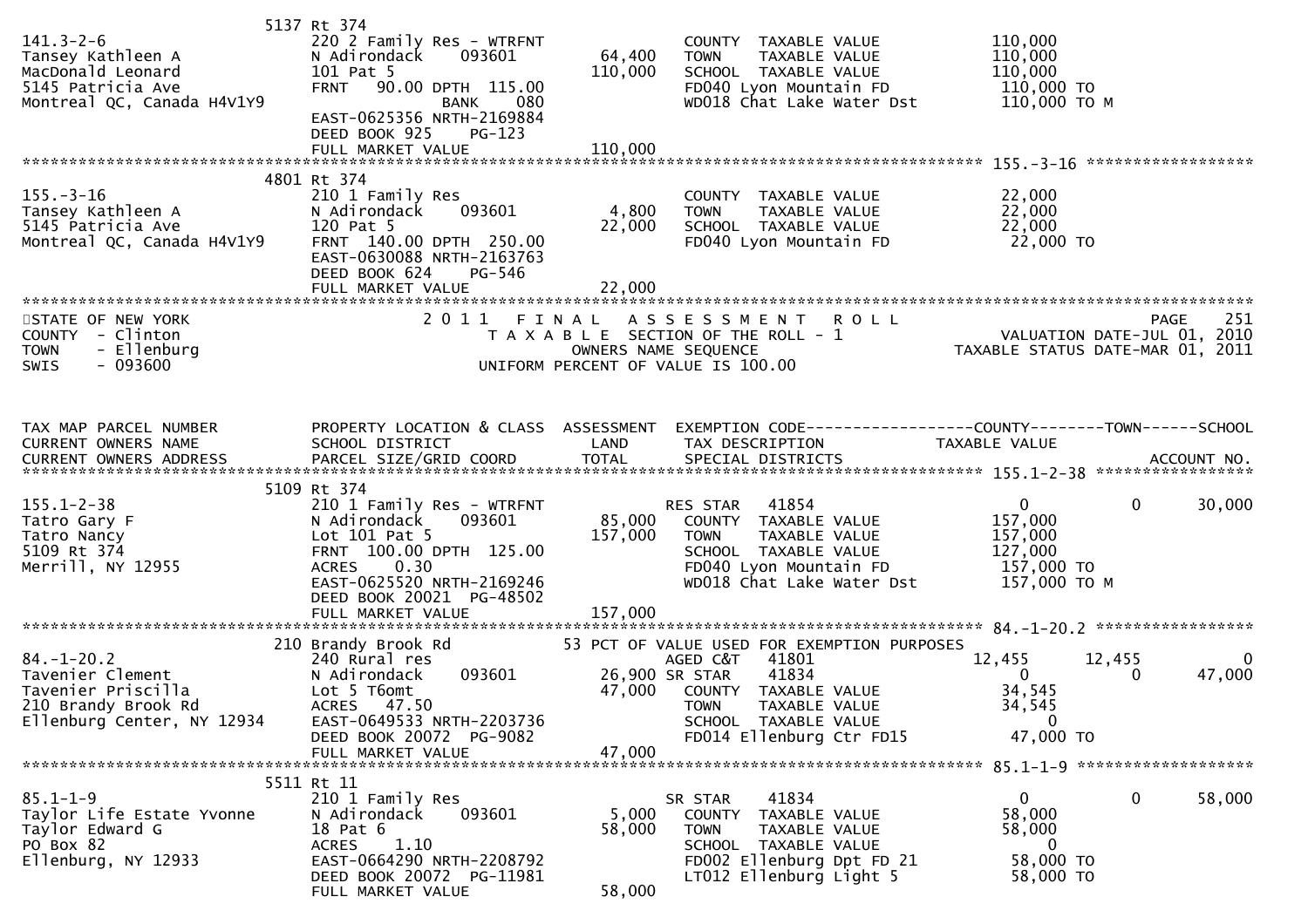|                                                                                                    | 5323 Rt 11                           |                 |                              |                                                                                                                                                                                         |                       |
|----------------------------------------------------------------------------------------------------|--------------------------------------|-----------------|------------------------------|-----------------------------------------------------------------------------------------------------------------------------------------------------------------------------------------|-----------------------|
| $70. -1 - 17$                                                                                      | 210 1 Family Res                     |                 | AGED C&T 41801               | 44,625                                                                                                                                                                                  | $\mathbf 0$<br>44,625 |
|                                                                                                    | 093601<br>N Adirondack               |                 | 5,100 WARNONALL 41121        | 15,750 15,750                                                                                                                                                                           | $\mathbf 0$           |
|                                                                                                    |                                      |                 |                              | $\overline{\mathbf{0}}$                                                                                                                                                                 |                       |
| 70.-1-17<br>Taylor Shirley<br>PO Box 171<br>Ellenburg Depot, NY 12935                              | 19 Pat 6                             | 105,000 SR STAR | 41834                        |                                                                                                                                                                                         | 60,100<br>$\Omega$    |
|                                                                                                    | ACRES 1.10                           |                 | COUNTY TAXABLE VALUE         | 44,625                                                                                                                                                                                  |                       |
|                                                                                                    | EAST-0667958 NRTH-2211375            |                 | <b>TOWN</b><br>TAXABLE VALUE | 44,625                                                                                                                                                                                  |                       |
|                                                                                                    |                                      |                 |                              |                                                                                                                                                                                         |                       |
|                                                                                                    |                                      |                 |                              |                                                                                                                                                                                         |                       |
|                                                                                                    |                                      |                 |                              |                                                                                                                                                                                         |                       |
|                                                                                                    |                                      |                 |                              |                                                                                                                                                                                         |                       |
|                                                                                                    |                                      |                 |                              |                                                                                                                                                                                         |                       |
|                                                                                                    | Rt 11                                |                 |                              |                                                                                                                                                                                         |                       |
| $70. - 1 - 20.2$                                                                                   | $314$ Rural vac<10                   |                 | COUNTY TAXABLE VALUE         | 8,800                                                                                                                                                                                   |                       |
| Taylor Shirley<br>PO Box 171<br>Ellenburg Depot, NY 12935                                          | 093601<br>N Adirondack               | 8,800           | <b>TOWN</b><br>TAXABLE VALUE | 8,800                                                                                                                                                                                   |                       |
|                                                                                                    | Lot 19 T6omt                         | 8,800           | SCHOOL TAXABLE VALUE         | 8,800                                                                                                                                                                                   |                       |
|                                                                                                    |                                      |                 |                              | $8,800$ TO                                                                                                                                                                              |                       |
|                                                                                                    | <b>ACRES</b><br>7.00                 |                 | FD002 Ellenburg Dpt FD 21    |                                                                                                                                                                                         |                       |
|                                                                                                    | EAST-0667737 NRTH-2211121            |                 |                              |                                                                                                                                                                                         |                       |
|                                                                                                    | DEED BOOK 20072 PG-8896              |                 |                              |                                                                                                                                                                                         |                       |
|                                                                                                    | FULL MARKET VALUE                    | 8,800           |                              |                                                                                                                                                                                         |                       |
|                                                                                                    |                                      |                 |                              |                                                                                                                                                                                         |                       |
|                                                                                                    |                                      |                 |                              |                                                                                                                                                                                         |                       |
| STATE OF NEW YORK                                                                                  |                                      |                 |                              | 2011 FINAL ASSESSMENT ROLL<br>TAXABLE SECTION OF THE ROLL -1 WALUATION DATE-JUL 01, 2010<br>OWNERS NAME SEQUENCE TAXABLE STATUS DATE-MAR 01, 2011<br>UNIFORM PERCENT OF VALUE IS 100.00 |                       |
| COUNTY - Clinton                                                                                   |                                      |                 |                              |                                                                                                                                                                                         |                       |
| <b>TOWN</b><br>- Ellenburg                                                                         |                                      |                 |                              |                                                                                                                                                                                         |                       |
| $-093600$<br><b>SWIS</b>                                                                           |                                      |                 |                              |                                                                                                                                                                                         |                       |
|                                                                                                    |                                      |                 |                              |                                                                                                                                                                                         |                       |
|                                                                                                    |                                      |                 |                              |                                                                                                                                                                                         |                       |
|                                                                                                    |                                      |                 |                              |                                                                                                                                                                                         |                       |
|                                                                                                    |                                      |                 |                              |                                                                                                                                                                                         |                       |
| TAX MAP PARCEL NUMBER                                                                              | PROPERTY LOCATION & CLASS ASSESSMENT |                 |                              | EXEMPTION CODE-----------------COUNTY--------TOWN------SCHOOL                                                                                                                           |                       |
|                                                                                                    |                                      |                 |                              | TAXABLE VALUE                                                                                                                                                                           |                       |
|                                                                                                    |                                      |                 |                              |                                                                                                                                                                                         |                       |
|                                                                                                    |                                      |                 |                              |                                                                                                                                                                                         |                       |
|                                                                                                    | Rt 11                                |                 |                              |                                                                                                                                                                                         |                       |
|                                                                                                    |                                      |                 |                              |                                                                                                                                                                                         |                       |
| $71. - 1 - 2$                                                                                      | 438 Parking lot                      |                 | COUNTY TAXABLE VALUE         | 12,500                                                                                                                                                                                  |                       |
| Taylor Shirley                                                                                     | 093601<br>N Adirondack               | 12,500          | <b>TOWN</b><br>TAXABLE VALUE | 12,500                                                                                                                                                                                  |                       |
| PO Box 171                                                                                         | Lot $20$ Pat $6$                     | 12,500          | SCHOOL TAXABLE VALUE         | 12,500                                                                                                                                                                                  |                       |
| Ellenburg Depot, NY 12935                                                                          | ACRES 2.50                           |                 |                              |                                                                                                                                                                                         |                       |
|                                                                                                    | EAST-0670545 NRTH-2212122            |                 |                              | LT011 Ellenburg Light 21 12,500 TO                                                                                                                                                      |                       |
|                                                                                                    |                                      |                 |                              |                                                                                                                                                                                         |                       |
|                                                                                                    | DEED BOOK 20072 PG-8896              |                 |                              |                                                                                                                                                                                         |                       |
|                                                                                                    |                                      |                 |                              |                                                                                                                                                                                         |                       |
|                                                                                                    |                                      |                 |                              |                                                                                                                                                                                         |                       |
|                                                                                                    | 5209 Rt 11                           |                 |                              |                                                                                                                                                                                         |                       |
|                                                                                                    | 431 Auto dealer                      |                 | COUNTY TAXABLE VALUE         | 279,700                                                                                                                                                                                 |                       |
| $71.-1-4$<br>Taylor Shirley<br>$20 \times 171$<br>$50 \times 171$<br>$50 \times 12935$<br>AV 12935 | 093601                               | 10,000          | <b>TOWN</b><br>TAXABLE VALUE | 279,700                                                                                                                                                                                 |                       |
|                                                                                                    | N Adirondack                         |                 |                              |                                                                                                                                                                                         |                       |
|                                                                                                    | Lot $2$ Pat $6$                      | 279,700         | SCHOOL TAXABLE VALUE         | 279,700                                                                                                                                                                                 |                       |
|                                                                                                    | <b>ACRES</b><br>2.00                 |                 | FD002 Ellenburg Dpt FD 21    | 279,700 TO                                                                                                                                                                              |                       |
|                                                                                                    | EAST-0670707 NRTH-2211805            |                 | LT011 Ellenburg Light 21     | 279,700 TO                                                                                                                                                                              |                       |
|                                                                                                    | DEED BOOK 20072 PG-8896              |                 |                              |                                                                                                                                                                                         |                       |
|                                                                                                    | FULL MARKET VALUE                    | 279,700         |                              |                                                                                                                                                                                         |                       |
|                                                                                                    |                                      |                 |                              |                                                                                                                                                                                         |                       |
|                                                                                                    |                                      |                 |                              |                                                                                                                                                                                         |                       |
|                                                                                                    | Rt 11                                |                 |                              |                                                                                                                                                                                         |                       |
| $71. - 1 - 8.1$                                                                                    | 330 Vacant comm                      |                 | COUNTY TAXABLE VALUE         | 16,600                                                                                                                                                                                  |                       |
| Taylor Shirley                                                                                     | N Adirondack<br>093601               | 16,600          | TAXABLE VALUE<br><b>TOWN</b> | 16,600                                                                                                                                                                                  |                       |
| PO Box 171                                                                                         | 20 T6omt                             | 16,600          | SCHOOL TAXABLE VALUE         | 16,600                                                                                                                                                                                  |                       |
|                                                                                                    |                                      |                 |                              |                                                                                                                                                                                         |                       |
| Ellenburg Depot, NY 12935                                                                          | ACRES 13.10                          |                 | FD002 Ellenburg Dpt FD 21    | 16,600 TO                                                                                                                                                                               |                       |
|                                                                                                    | EAST-0671558 NRTH-2211589            |                 | LT011 Ellenburg Light 21     | 16,600 TO                                                                                                                                                                               |                       |
|                                                                                                    | DEED BOOK 20072 PG-8896              |                 |                              |                                                                                                                                                                                         |                       |
|                                                                                                    | FULL MARKET VALUE                    | 16,600          |                              |                                                                                                                                                                                         |                       |
|                                                                                                    |                                      |                 |                              |                                                                                                                                                                                         |                       |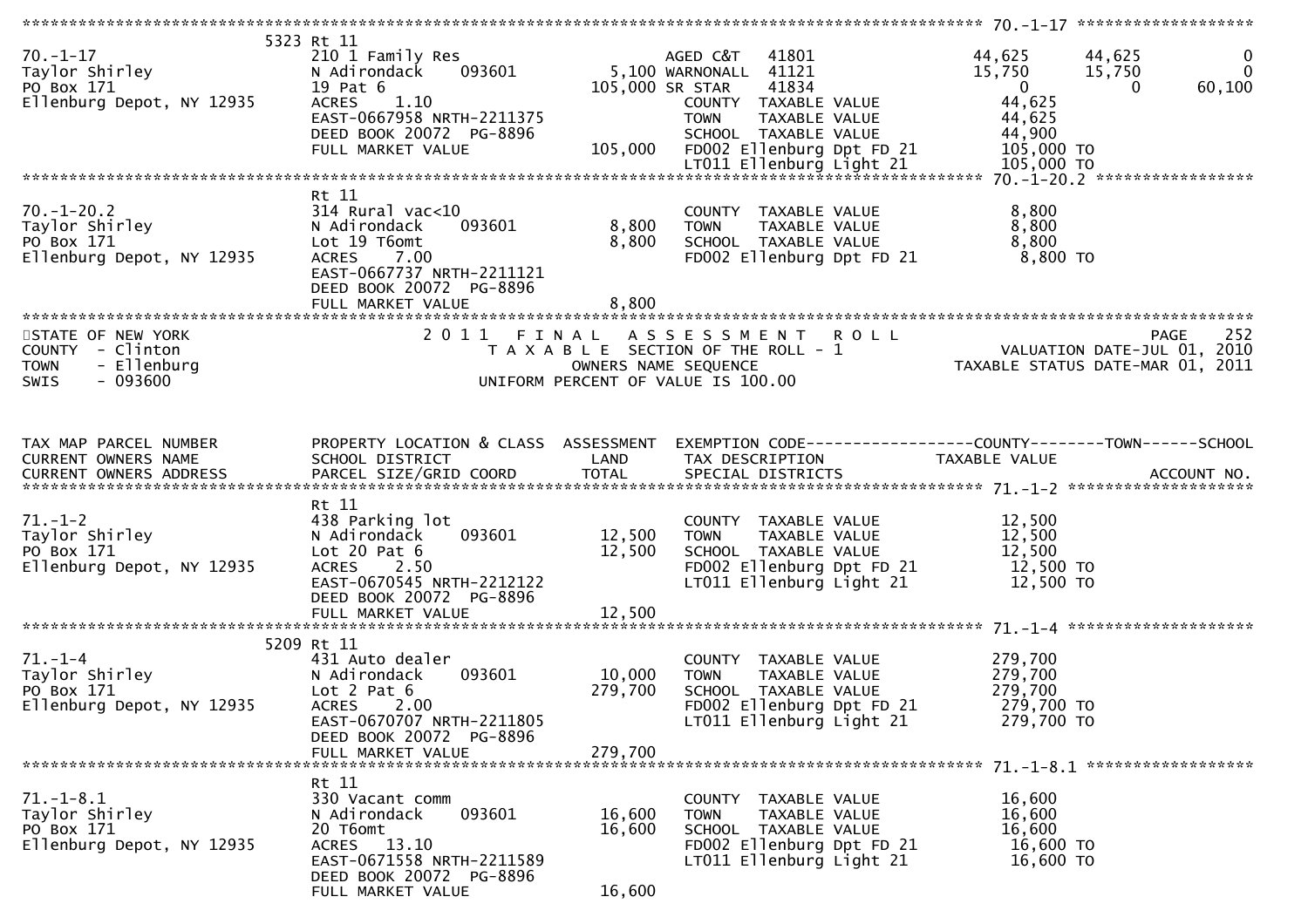| $129. - 1 - 5$<br>Tempro Alfa Group Inc<br>833 Holmdel<br>Holmdel, NJ 07733                    | Trombley Rd<br>323 Vacant rural<br>093601<br>N Adirondack<br>Lot $73-74$ Pat 5<br>ACRES 13.00<br>EAST-0670074 NRTH-2177760<br>DEED BOOK 642<br><b>PG-80</b><br>FULL MARKET VALUE | 11,900<br>11,900<br>11,900    | COUNTY TAXABLE VALUE<br>TAXABLE VALUE<br><b>TOWN</b><br>SCHOOL TAXABLE VALUE<br>FD016 Ellenburg Fire Prot | 11,900<br>11,900<br>11,900<br>11,900 TO                                                                 |
|------------------------------------------------------------------------------------------------|----------------------------------------------------------------------------------------------------------------------------------------------------------------------------------|-------------------------------|-----------------------------------------------------------------------------------------------------------|---------------------------------------------------------------------------------------------------------|
|                                                                                                |                                                                                                                                                                                  |                               |                                                                                                           |                                                                                                         |
| $113.-1-18.1$<br>Tender Robert<br>32 Swastika Rd<br>Schuyler Falls, NY 12985                   | 417 Steam Mill Rd<br>241 Rural res&ag<br>093601<br>N Adirondack<br>55 Pat 5<br>ACRES 536.70<br>EAST-0639507 NRTH-2184814<br>DEED BOOK 20041 PG-76406<br>FULL MARKET VALUE        | 116,600<br>200,000<br>200,000 | COUNTY TAXABLE VALUE<br>TAXABLE VALUE<br><b>TOWN</b><br>SCHOOL TAXABLE VALUE<br>FD016 Ellenburg Fire Prot | 200,000<br>200,000<br>200,000<br>200,000 TO                                                             |
|                                                                                                |                                                                                                                                                                                  |                               |                                                                                                           |                                                                                                         |
| STATE OF NEW YORK<br>COUNTY - Clinton<br>- Ellenburg<br><b>TOWN</b><br><b>SWIS</b><br>- 093600 |                                                                                                                                                                                  | OWNERS NAME SEQUENCE          | 2011 FINAL ASSESSMENT ROLL<br>T A X A B L E SECTION OF THE ROLL - 1<br>UNIFORM PERCENT OF VALUE IS 100.00 | 253<br><b>PAGE</b><br>VALUATION DATE-JUL 01, 2010<br>TAXABLE STATUS DATE-MAR 01, 2011                   |
| TAX MAP PARCEL NUMBER                                                                          | PROPERTY LOCATION & CLASS ASSESSMENT                                                                                                                                             |                               |                                                                                                           | EXEMPTION CODE-----------------COUNTY--------TOWN------SCHOOL                                           |
| CURRENT OWNERS NAME                                                                            | SCHOOL DISTRICT                                                                                                                                                                  | LAND                          | TAX DESCRIPTION                                                                                           | TAXABLE VALUE<br>CURRENT OWNERS ADDRESS PARCEL SIZE/GRID COORD TOTAL SPECIAL DISTRICTS 700. ACCOUNT NO. |
| $127. - 1 - 2$<br>Tender Robert Jr<br>32 Swastika Rd<br>Schuyler Falls, NY 12985               | Sears Rd<br>321 Abandoned ag<br>093601<br>N Adirondack<br>54 Pat 5<br>ACRES 22.00<br>EAST-0642047 NRTH-2182769<br>DEED BOOK 20061 PG-96341                                       | 12,300<br>12,300              | COUNTY TAXABLE VALUE<br>TAXABLE VALUE<br><b>TOWN</b><br>SCHOOL TAXABLE VALUE<br>FD016 Ellenburg Fire Prot | 12,300<br>12,300<br>12,300<br>12,300 TO                                                                 |
|                                                                                                |                                                                                                                                                                                  |                               |                                                                                                           |                                                                                                         |
|                                                                                                |                                                                                                                                                                                  |                               |                                                                                                           |                                                                                                         |
| $142. - 1 - 6$<br>Tender Robert Jr<br>32 Swastika Rd<br>Schuyler Falls, NY 12985               | Nichols Rd<br>910 Priv forest<br>N Adirondack<br>093601<br>$94/k$ Pat 5<br>ACRES 70.00<br>EAST-0642601 NRTH-2175949<br>DEED BOOK 20031 PG-61966                                  | 25,400<br>25,400              | COUNTY TAXABLE VALUE<br>TAXABLE VALUE<br><b>TOWN</b><br>SCHOOL TAXABLE VALUE<br>FD016 Ellenburg Fire Prot | 25,400<br>25,400<br>25,400<br>25,400 TO                                                                 |
|                                                                                                | FULL MARKET VALUE                                                                                                                                                                | 25,400                        |                                                                                                           |                                                                                                         |
|                                                                                                |                                                                                                                                                                                  |                               |                                                                                                           |                                                                                                         |
| $155. - 4 - 8$<br>The Moon/Roulston Realty LLC<br>4578 Rt 374<br>Merrill, NY 12955             | Rt 374<br>910 Priv forest<br>N Adirondack<br>093601<br>119 Pat 5<br>ACRES 185.90<br>EAST-0635536 NRTH-2162414<br>DEED BOOK 99001 PG-16704                                        | 44,500<br>44,500              | COUNTY TAXABLE VALUE<br>TAXABLE VALUE<br><b>TOWN</b><br>SCHOOL TAXABLE VALUE<br>FD040 Lyon Mountain FD    | 44,500<br>44,500<br>44,500<br>44,500 TO                                                                 |
|                                                                                                | FULL MARKET VALUE                                                                                                                                                                | 44,500                        |                                                                                                           |                                                                                                         |
|                                                                                                |                                                                                                                                                                                  |                               |                                                                                                           |                                                                                                         |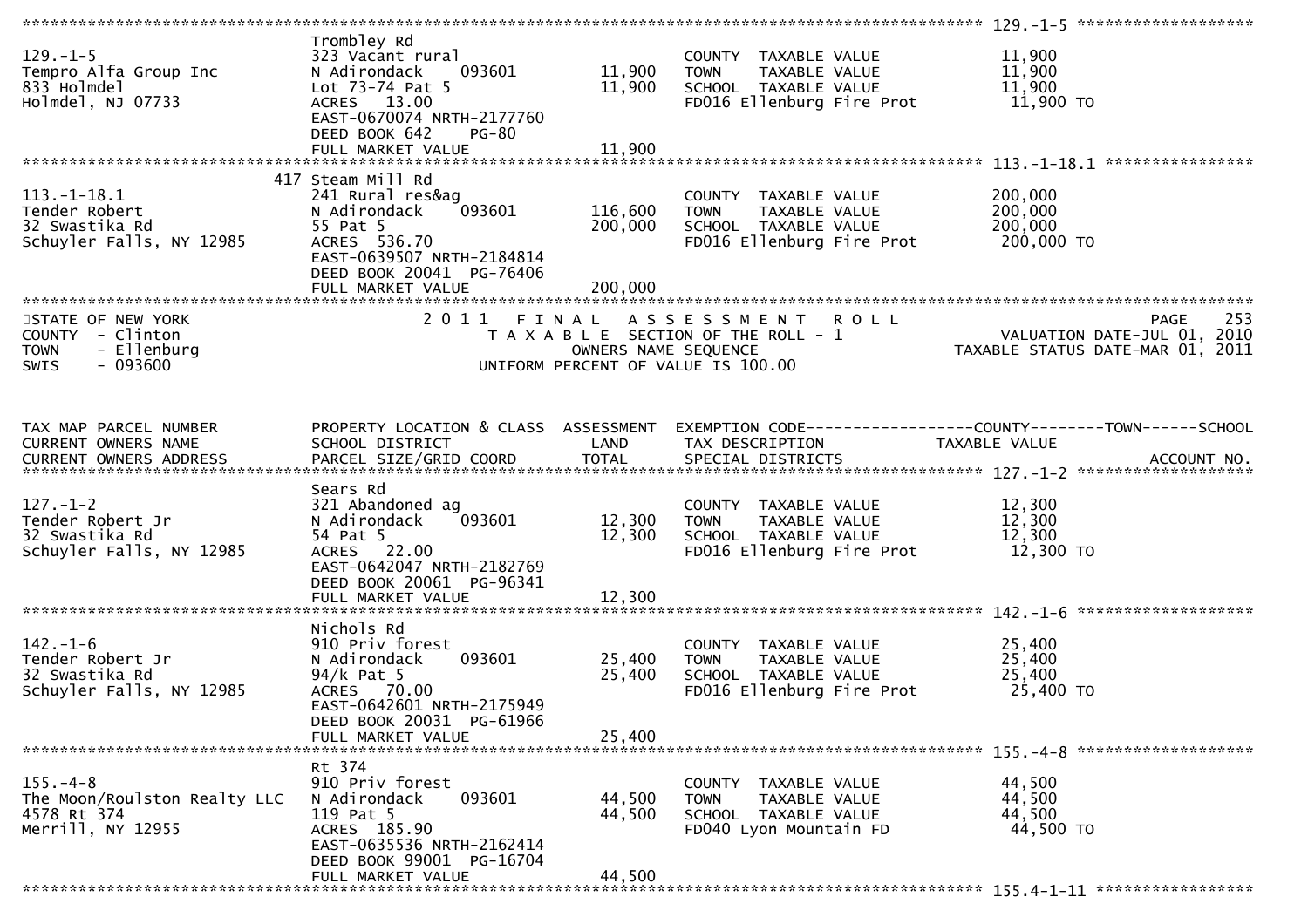| $155.4 - 1 - 11$<br>The Moon/Roulston Realty LLC N Adirondack<br>4578 Rt 374<br>4578 Rt 374<br>Merrill, NY 12955                                                                                | 54/64 Youngs Rd<br>260 Seasonal res - WTRFNT<br>093601<br>119 Pat 5<br>ACRES 6.20<br>EAST-0633097 NRTH-2161039<br>DEED BOOK 99001 PG-16704                                              | 171,800<br>294,000<br>294,000 | COUNTY TAXABLE VALUE<br><b>TOWN</b><br>TAXABLE VALUE<br>SCHOOL TAXABLE VALUE<br>FD040 Lyon Mountain FD<br>WD018 Chat Lake Water Dst 160,230 TO M | 294,000<br>294,000<br>294,000<br>294,000 TO                                                                                                                            |
|-------------------------------------------------------------------------------------------------------------------------------------------------------------------------------------------------|-----------------------------------------------------------------------------------------------------------------------------------------------------------------------------------------|-------------------------------|--------------------------------------------------------------------------------------------------------------------------------------------------|------------------------------------------------------------------------------------------------------------------------------------------------------------------------|
|                                                                                                                                                                                                 | 5084 Rt 11                                                                                                                                                                              |                               |                                                                                                                                                  |                                                                                                                                                                        |
| $71.3 - 2 - 10$<br>The National Bank & Trust Co<br>Attn: Brad Hall<br>NBT Bank NA<br>S2 South Broad St<br>Norwich, NY 13815<br>Norwich, NY 13815<br>CHE DREED BOOK 894<br>CHE MORKE MALL PG-178 | 461 Bank<br>093601<br>N Adirondack                                                                                                                                                      | 5,000<br>126,700<br>126,700   | COUNTY TAXABLE VALUE<br>LT011 Ellenburg Light 21 126,700 TO                                                                                      | 126,700                                                                                                                                                                |
|                                                                                                                                                                                                 |                                                                                                                                                                                         |                               |                                                                                                                                                  |                                                                                                                                                                        |
| STATE OF NEW YORK<br>COUNTY - Clinton<br><b>TOWN</b><br>- Ellenburg<br>$-093600$<br>SWIS                                                                                                        |                                                                                                                                                                                         |                               | 2011 FINAL ASSESSMENT ROLL<br>UNIFORM PERCENT OF VALUE IS 100.00                                                                                 | 254<br><b>PAGE</b><br>I FINAL ASSESSMENT ROLL<br>TAXABLE SECTION OF THE ROLL - 1 VALUATION DATE-JUL 01, 2010<br>OWNERS NAME SEQUENCE  TAXABLE STATUS DATE-MAR 01, 2011 |
| TAX MAP PARCEL NUMBER<br>CURRENT OWNERS NAME                                                                                                                                                    | SCHOOL DISTRICT                                                                                                                                                                         | LAND                          | TAX DESCRIPTION                                                                                                                                  | PROPERTY LOCATION & CLASS ASSESSMENT EXEMPTION CODE----------------COUNTY-------TOWN------SCHOOL<br>TAXABLE VALUE                                                      |
| $84 - 2 - 1$<br>Therrian Frederick<br>Therrian Nichole<br>5469 Military Tpke<br>Ellenburg Depot, NY 12935                                                                                       | Star Rd<br>vac<10<br>N Adirondack    093601<br>Survey Book 24 Boos °<br>Survey Book 24 Page 8<br>Lot 1<br><b>ACRES</b><br>1.00<br>EAST-0654420 NRTH-2205507<br>DEED BOOK 20021 PG-46836 | 5,000<br>5,000                | COUNTY TAXABLE VALUE<br>TOWN      TAXABLE VALUE<br>SCHOOL TAXABLE VALUE<br>FD016 Ellenburg Fire Prot                                             | 5,000<br>5,000<br>5,000<br>5,000 TO                                                                                                                                    |
|                                                                                                                                                                                                 | Star Rd                                                                                                                                                                                 |                               |                                                                                                                                                  |                                                                                                                                                                        |
| $84.-2-2$<br>Therrian Frederick<br>Therrian Nichole<br>5469 Military Tpke<br>Ellenburg Depot, NY 12935                                                                                          | 314 Rural vac<10<br>N Adirondack<br>093601<br>Survey Bk 22 Pg 78 Lot 2<br>ACRES 1.37<br>EAST-0654381 NRTH-2205658<br>DEED BOOK 20021 PG-46836<br>FULL MARKET VALUE                      | 5,200<br>5,200<br>5,200       | COUNTY TAXABLE VALUE<br><b>TOWN</b><br>TAXABLE VALUE<br>SCHOOL TAXABLE VALUE<br>FD016 Ellenburg Fire Prot                                        | 5,200<br>5,200<br>5,200<br>5,200 TO                                                                                                                                    |
|                                                                                                                                                                                                 |                                                                                                                                                                                         |                               |                                                                                                                                                  |                                                                                                                                                                        |
| $84. - 2 - 3$<br>Therrian Frederick<br>Therrian Nichole<br>5469 Military Tpke<br>Ellenburg Depot, NY 12935                                                                                      | Star Rd<br>314 Rural vac<10<br>N Adirondack<br>093601<br>Survey Bk 22 Pg 78 Lot 3<br>1.39<br>ACRES<br>EAST-0654353 NRTH-2205826<br>DEED BOOK 20021 PG-46836                             | 5,200<br>5,200                | COUNTY TAXABLE VALUE<br><b>TOWN</b><br>TAXABLE VALUE<br>SCHOOL TAXABLE VALUE<br>FD016 Ellenburg Fire Prot                                        | 5,200<br>5,200<br>5,200<br>5,200 TO                                                                                                                                    |
|                                                                                                                                                                                                 | FULL MARKET VALUE                                                                                                                                                                       | 5,200                         |                                                                                                                                                  |                                                                                                                                                                        |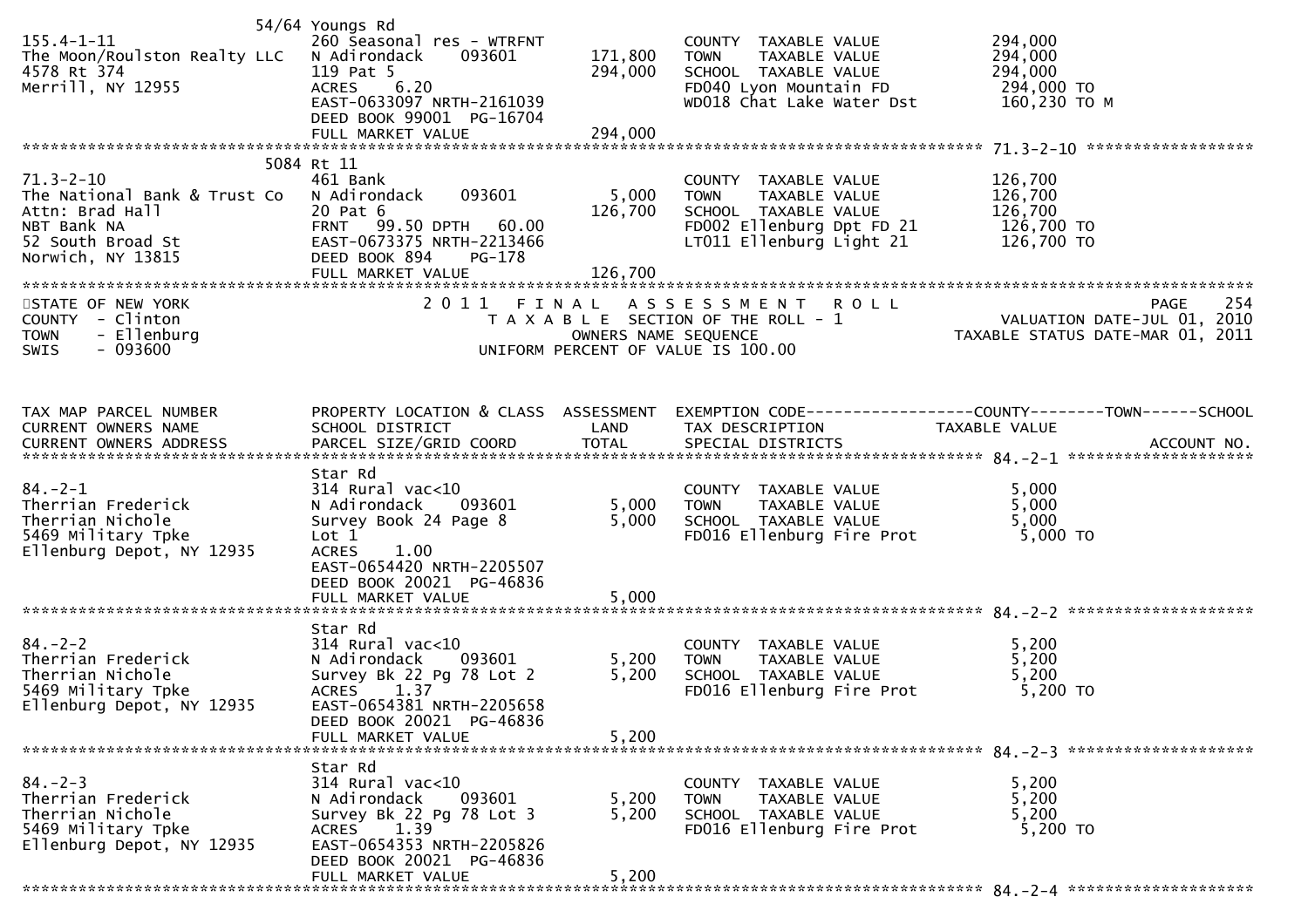| $84 - 2 - 4$<br>Therrian Frederick<br>Therrian Nichole<br>5469 Military Tpke<br>Ellenburg Depot, NY 12935  | Star Rd<br>314 Rural vac<10<br>N Adirondack 093601<br>Survey Bk 22 Pg 78 Lot 4<br>ACRES 2.78<br>EAST-0654282 NRTH-2206092<br>DEED BOOK 20021 PG-46836<br>FULL MARKET VALUE         | 6,100<br>6,100<br>6,100 | COUNTY TAXABLE VALUE<br><b>TOWN</b><br>TAXABLE VALUE<br>SCHOOL TAXABLE VALUE<br>FD016 Ellenburg Fire Prot           | 6,100<br>6,100<br>6,100<br>$6,100$ TO                                                                                                                                                                               |
|------------------------------------------------------------------------------------------------------------|------------------------------------------------------------------------------------------------------------------------------------------------------------------------------------|-------------------------|---------------------------------------------------------------------------------------------------------------------|---------------------------------------------------------------------------------------------------------------------------------------------------------------------------------------------------------------------|
| $84. - 2 - 6$<br>Therrian Frederick<br>Therrian Nichole<br>5469 Military Tpke<br>Ellenburg Depot, NY 12935 | Star Rd<br>$314$ Rural vac<10<br>N Adirondack 093601<br>Survey Bk 22 Pg 78 Lot 6<br>ACRES 1.52<br>EAST-0654671 NRTH-2206430<br>DEED BOOK 20021 PG-46836<br>FULL MARKET VALUE       | 5,300<br>5,300<br>5,300 | COUNTY TAXABLE VALUE<br>TAXABLE VALUE<br><b>TOWN</b><br>SCHOOL TAXABLE VALUE<br>FD016 Ellenburg Fire Prot           | 5,300<br>5,300<br>5,300<br>5,300 TO                                                                                                                                                                                 |
| STATE OF NEW YORK<br>COUNTY - Clinton<br>- Ellenburg<br><b>TOWN</b><br>$-093600$<br>SWIS                   |                                                                                                                                                                                    | OWNERS NAME SEQUENCE    | 2011 FINAL ASSESSMENT<br><b>ROLL</b><br>T A X A B L E SECTION OF THE ROLL - 1<br>UNIFORM PERCENT OF VALUE IS 100.00 | 255<br><b>PAGE</b><br>rase 233<br>2010 VALUATION DATE-JUL 01, 2010<br>2011 TAXABLE STATUS DATE-MAR 01,                                                                                                              |
| TAX MAP PARCEL NUMBER<br>CURRENT OWNERS NAME                                                               | SCHOOL DISTRICT                                                                                                                                                                    | LAND                    | TAX DESCRIPTION                                                                                                     | PROPERTY LOCATION & CLASS ASSESSMENT EXEMPTION CODE----------------COUNTY-------TOWN------SCHOOL<br>TAXABLE VALUE<br>CURRENT OWNERS ADDRESS FARCEL SIZE/GRID COORD TOTAL SPECIAL DISTRICTS (2019) 2013 MACCOUNT NO. |
| $84 - 2 - 7$<br>Therrian Frederick<br>Therrian Nichole<br>5469 Military Tpke<br>Ellenburg Depot, NY 12935  | Star Rd<br>$314$ Rural vac< $10$<br>N Adirondack<br>093601<br>Survey Bk 22 Pg 78 Lot 7<br>ACRES 1.54<br>EAST-0654850 NRTH-2206481<br>DEED BOOK 20021 PG-46836<br>FULL MARKET VALUE | 5,300<br>5,300<br>5,300 | COUNTY TAXABLE VALUE<br>TAXABLE VALUE<br><b>TOWN</b><br>SCHOOL TAXABLE VALUE<br>FD016 Ellenburg Fire Prot           | 5,300<br>5,300<br>5,300<br>5,300 TO                                                                                                                                                                                 |
| $84. - 2 - 8$<br>Therrian Frederick<br>Therrian Nichole<br>5469 Military Tpke<br>Ellenburg Depot, NY 12935 | Star Rd<br>$314$ Rural vac< $10$<br>093601<br>N Adirondack<br>Survey Bk 22 Pg 78 Lot 8<br>ACRES 1.92<br>EAST-0655039 NRTH-2206534<br>DEED BOOK 20021 PG-46836<br>FULL MARKET VALUE | 5,600<br>5,600<br>5,600 | COUNTY TAXABLE VALUE<br>TOWN<br>TAXABLE VALUE<br>SCHOOL TAXABLE VALUE<br>FD016 Ellenburg Fire Prot                  | 5,600<br>5,600<br>5,600<br>5,600 TO                                                                                                                                                                                 |
| $84. - 2 - 9$<br>Therrian Frederick<br>Therrian Nichole<br>5469 Military Tpke<br>Ellenburg Depot, NY 12935 | Star Rd<br>$314$ Rural vac<10<br>093601<br>N Adirondack<br>Survey Bk 22 Pg 78 Lot 9<br>2.79<br>ACRES<br>EAST-0655285 NRTH-2206479<br>DEED BOOK 20021 PG-46836<br>FULL MARKET VALUE | 6,100<br>6,100<br>6,100 | COUNTY TAXABLE VALUE<br><b>TOWN</b><br>TAXABLE VALUE<br>SCHOOL TAXABLE VALUE<br>FD016 Ellenburg Fire Prot           | 6,100<br>6,100<br>6,100<br>6,100 TO                                                                                                                                                                                 |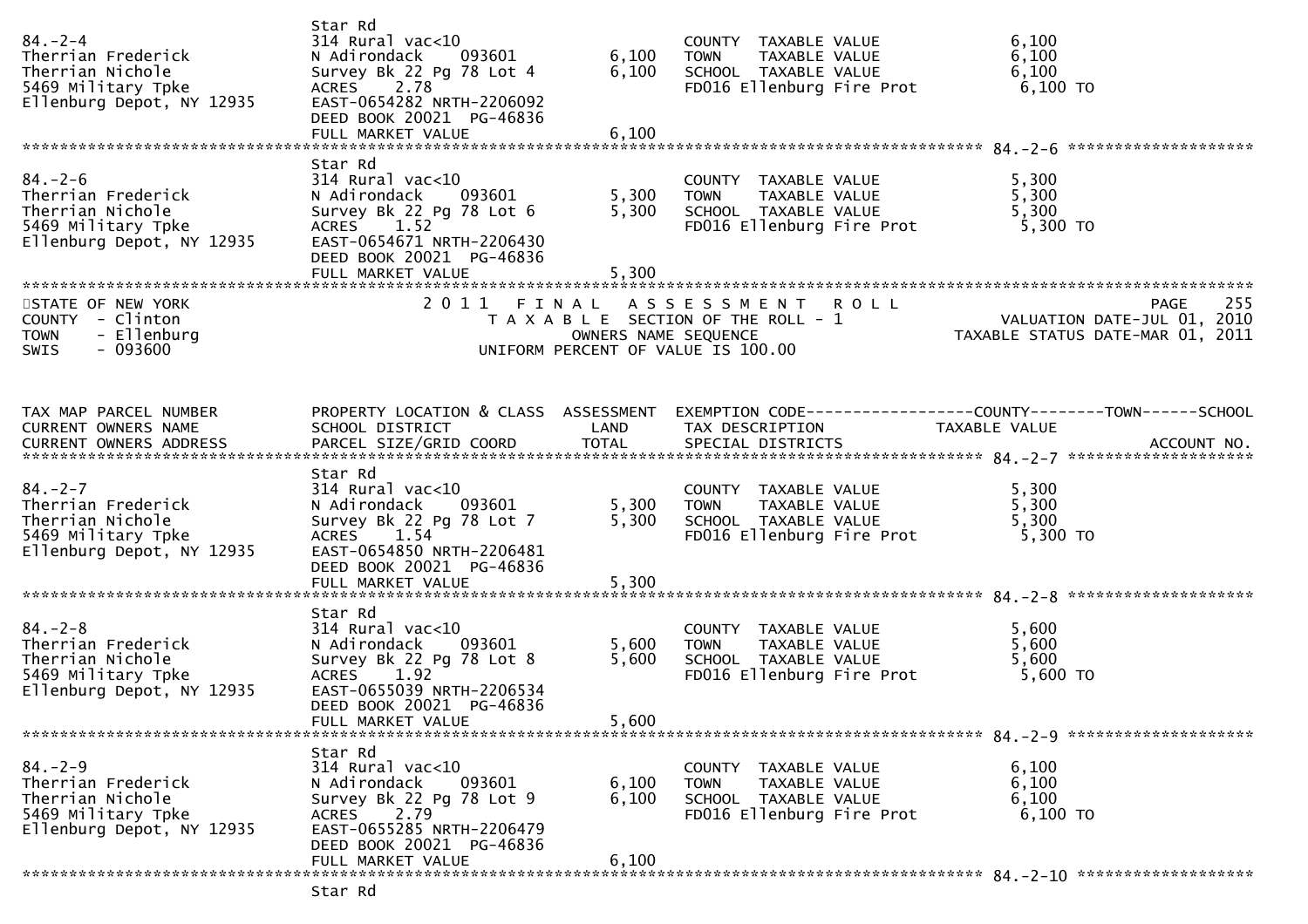| $84. - 2 - 10$<br>Therrian Frederick<br>Therrian Nichole<br>5469 Military Tpke<br>Ellenburg Depot, NY 12935 | 314 Rural vac<10<br>093601<br>N Adirondack<br>Survey Bk 22 Pg 78 Lot 10<br>ACRES 1.63<br>EAST-0655440 NRTH-2206201<br>DEED BOOK 20021 PG-46836<br>FULL MARKET VALUE                             | 5,400<br>5,400<br>5,400 | COUNTY TAXABLE VALUE<br>TAXABLE VALUE<br>TOWN<br>SCHOOL TAXABLE VALUE<br>FD016 Ellenburg Fire Prot        | 5,400<br>5,400<br>5,400<br>5,400 TO                                                                               |
|-------------------------------------------------------------------------------------------------------------|-------------------------------------------------------------------------------------------------------------------------------------------------------------------------------------------------|-------------------------|-----------------------------------------------------------------------------------------------------------|-------------------------------------------------------------------------------------------------------------------|
| $84. - 2 - 11$<br>Therrian Frederick<br>Therrian Nichole<br>5469 Military Tpke<br>Ellenburg Depot, NY 12935 | Star Rd<br>$314$ Rural vac<10<br>N Adirondack<br>093601<br>Survey Bk 22 Pg 78 Lot 11<br>ACRES 1.86<br>EAST-0655517 NRTH-2205986<br>DEED BOOK 20021 PG-46836<br>FULL MARKET VALUE                | 5,500<br>5,500<br>5,500 | COUNTY TAXABLE VALUE<br>TAXABLE VALUE<br><b>TOWN</b><br>SCHOOL TAXABLE VALUE<br>FD016 Ellenburg Fire Prot | 5,500<br>5,500<br>5,500<br>5,500 TO                                                                               |
| STATE OF NEW YORK<br>COUNTY - Clinton<br>- Ellenburg<br><b>TOWN</b><br>$-093600$<br>SWIS                    |                                                                                                                                                                                                 | OWNERS NAME SEQUENCE    | 2011 FINAL ASSESSMENT ROLL<br>T A X A B L E SECTION OF THE ROLL - 1<br>UNIFORM PERCENT OF VALUE IS 100.00 | 256<br><b>PAGE</b><br>VALUATION DATE-JUL 01, 2010<br>TAXABLE STATUS DATE-MAR 01, 2011                             |
| TAX MAP PARCEL NUMBER<br>CURRENT OWNERS NAME                                                                | SCHOOL DISTRICT                                                                                                                                                                                 | LAND                    | TAX DESCRIPTION                                                                                           | PROPERTY LOCATION & CLASS ASSESSMENT EXEMPTION CODE----------------COUNTY-------TOWN------SCHOOL<br>TAXABLE VALUE |
| $84. - 2 - 12$<br>Therrian Frederick<br>Therrian Nichole<br>5469 Military Tpke<br>Ellenburg Depot, NY 12935 | Star Rd<br>$314$ Rural vac< $10$<br>N Adirondack<br>093601<br>Survey Bk 24 Pg 8<br>Lot 12<br><b>ACRES</b><br>1.44<br>EAST-0655604 NRTH-2205764<br>DEED BOOK 20021 PG-46836<br>FULL MARKET VALUE | 5,300<br>5,300<br>5,300 | COUNTY TAXABLE VALUE<br>TAXABLE VALUE<br><b>TOWN</b><br>SCHOOL TAXABLE VALUE<br>FD016 Ellenburg Fire Prot | 5,300<br>5,300<br>5,300<br>5,300 TO                                                                               |
| $84. - 2 - 14$<br>Therrian Frederick<br>Therrian Nichole<br>5469 Military Tpke<br>Ellenburg Depot, NY 12935 | Star Rd<br>$314$ Rural vac< $10$<br>093601<br>N Adirondack<br>Survey Bk 24 Pg 8<br>Lot 14<br><b>ACRES</b><br>1.01<br>EAST-0655170 NRTH-2205642<br>DEED BOOK 20021 PG-46836<br>FULL MARKET VALUE | 5,100<br>5,100<br>5,100 | COUNTY TAXABLE VALUE<br>TAXABLE VALUE<br><b>TOWN</b><br>SCHOOL TAXABLE VALUE<br>FD016 Ellenburg Fire Prot | 5,100<br>5,100<br>5,100<br>5,100 TO                                                                               |
| $84. - 2 - 15$<br>Therrian Frederick<br>Therrian Nichole<br>5469 Military Tpke<br>Ellenburg Depot, NY 12935 | Star Rd<br>$314$ Rural vac<10<br>093601<br>N Adirondack<br>Survey Bk 24 Pg 8<br>Lot 15<br><b>ACRES</b><br>1.07<br>EAST-0654946 NRTH-2205613<br>DEED BOOK 20021 PG-46836<br>FULL MARKET VALUE    | 5,000<br>5,000<br>5,000 | COUNTY TAXABLE VALUE<br><b>TOWN</b><br>TAXABLE VALUE<br>SCHOOL TAXABLE VALUE<br>FD016 Ellenburg Fire Prot | 5,000<br>5,000<br>5,000<br>5,000 TO                                                                               |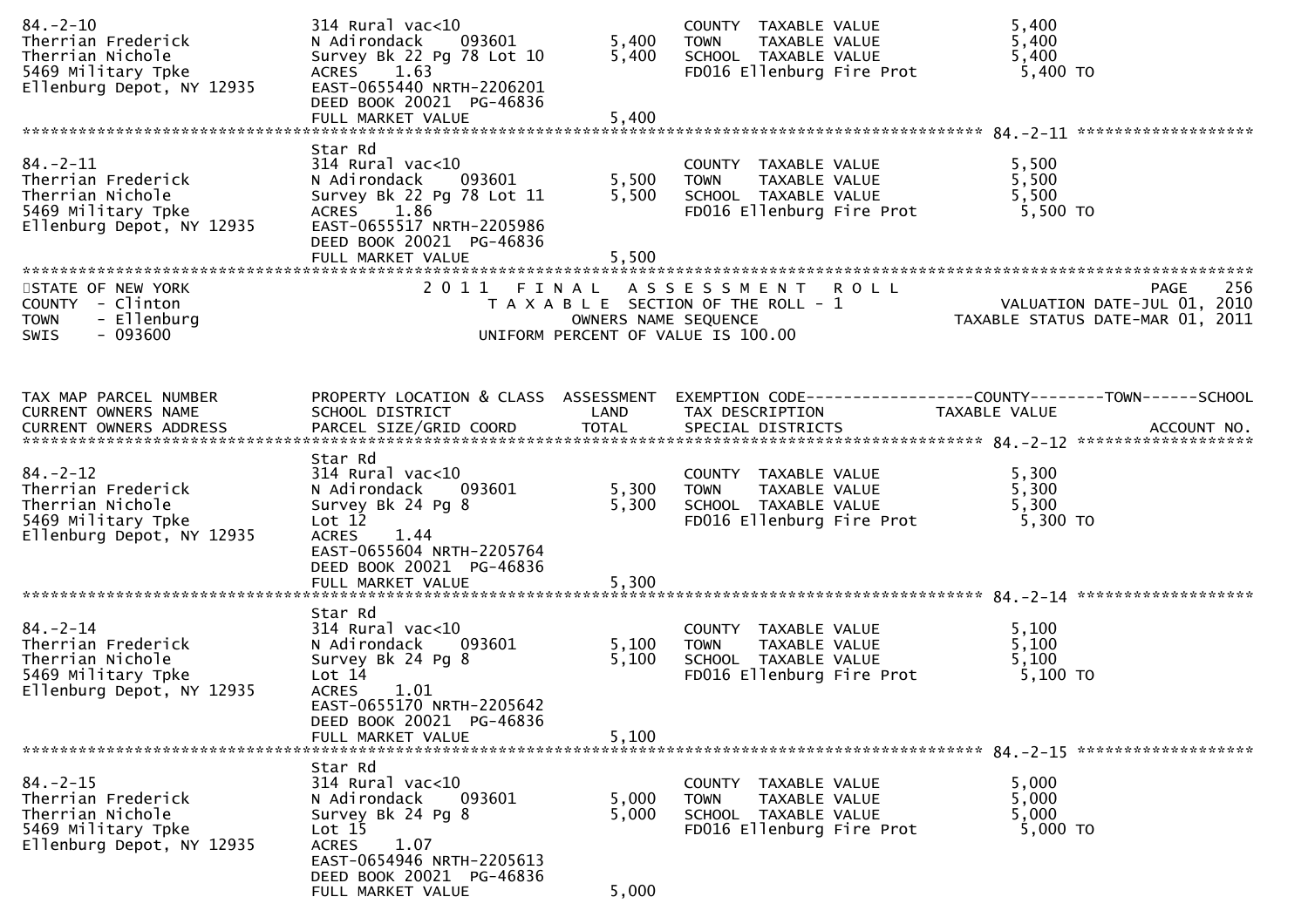| Star Rd<br>$84. - 2 - 16$<br>5,100<br>$314$ Rural vac<10<br>COUNTY TAXABLE VALUE<br>5,100<br>Therrian Frederick<br>093601<br>5,100<br>N Adirondack<br><b>TOWN</b><br>TAXABLE VALUE<br>Therrian Nichole<br>5,100<br>Survey Bk 24 Pg 8<br>5,100<br>SCHOOL TAXABLE VALUE<br>5,100 TO<br>5469 Military Tpke<br>Lot 16<br>FD016 Ellenburg Fire Prot<br>Ellenburg Depot, NY 12935<br>FRNT 214.80 DPTH 198.00<br>EAST-0654721 NRTH-2205578<br>DEED BOOK 20021 PG-46836<br>Star Rd<br>$84. - 2 - 17$<br>321 Abandoned ag<br>10,800<br>COUNTY TAXABLE VALUE<br>10,800<br>10,800<br>093601<br>Therrian Frederick<br>N Adirondack<br>TAXABLE VALUE<br><b>TOWN</b><br>10,800<br>Therrian Nichole<br>10,800<br>SCHOOL TAXABLE VALUE<br>Survey Bk 22 Page 78<br>5469 Military Tpke<br>ACRES 10.70<br>FD016 Ellenburg Fire Prot<br>10,800 TO<br>Ellenburg Depot, NY 12935<br>EAST-0654907 NRTH-2205978<br>DEED BOOK 20021 PG-46836<br>FULL MARKET VALUE<br>10,800<br>STATE OF NEW YORK<br>2011 FINAL ASSESSMENT ROLL<br>257<br>PAGE<br>VALUATION DATE-JUL 01, 2010<br>TAXABLE STATUS DATE-MAR 01, 2011<br>COUNTY - Clinton<br>T A X A B L E SECTION OF THE ROLL - 1<br>- Ellenburg<br><b>TOWN</b><br>OWNERS NAME SEQUENCE<br>- 093600<br><b>SWIS</b><br>UNIFORM PERCENT OF VALUE IS 100.00<br>TAX MAP PARCEL NUMBER<br>PROPERTY LOCATION & CLASS ASSESSMENT<br>EXEMPTION CODE-----------------COUNTY--------TOWN-----SCHOOL<br>CURRENT OWNERS NAME<br>SCHOOL DISTRICT<br>LAND<br>TAX DESCRIPTION<br>TAXABLE VALUE<br>5073 Rt 11<br>$71.3 - 2 - 45$<br>91,500<br>411 Apartment<br>COUNTY TAXABLE VALUE<br>093601<br>8,100<br>91,500<br>Therrian Herbert<br><b>TOWN</b><br>TAXABLE VALUE<br>N Adirondack<br>91,500<br>91,500<br>Therrian Diane<br>20 Pat 6<br>SCHOOL TAXABLE VALUE<br>FD002 Ellenburg Dpt FD 21<br>91,500 TO<br>PO Box 162<br>FRNT 280.00 DPTH 120.00<br>Altona, NY 12910<br>EAST-0673652 NRTH-2213391<br>LT011 Ellenburg Light 21<br>91,500 TO<br>DEED BOOK 20092 PG-21662<br>91,500<br>FULL MARKET VALUE<br>6754 Star Rd |
|---------------------------------------------------------------------------------------------------------------------------------------------------------------------------------------------------------------------------------------------------------------------------------------------------------------------------------------------------------------------------------------------------------------------------------------------------------------------------------------------------------------------------------------------------------------------------------------------------------------------------------------------------------------------------------------------------------------------------------------------------------------------------------------------------------------------------------------------------------------------------------------------------------------------------------------------------------------------------------------------------------------------------------------------------------------------------------------------------------------------------------------------------------------------------------------------------------------------------------------------------------------------------------------------------------------------------------------------------------------------------------------------------------------------------------------------------------------------------------------------------------------------------------------------------------------------------------------------------------------------------------------------------------------------------------------------------------------------------------------------------------------------------------------------------------------------------------------------------------------------------------------------------------------------------------------------------------------------------------------------------------------------------|
|                                                                                                                                                                                                                                                                                                                                                                                                                                                                                                                                                                                                                                                                                                                                                                                                                                                                                                                                                                                                                                                                                                                                                                                                                                                                                                                                                                                                                                                                                                                                                                                                                                                                                                                                                                                                                                                                                                                                                                                                                           |
|                                                                                                                                                                                                                                                                                                                                                                                                                                                                                                                                                                                                                                                                                                                                                                                                                                                                                                                                                                                                                                                                                                                                                                                                                                                                                                                                                                                                                                                                                                                                                                                                                                                                                                                                                                                                                                                                                                                                                                                                                           |
|                                                                                                                                                                                                                                                                                                                                                                                                                                                                                                                                                                                                                                                                                                                                                                                                                                                                                                                                                                                                                                                                                                                                                                                                                                                                                                                                                                                                                                                                                                                                                                                                                                                                                                                                                                                                                                                                                                                                                                                                                           |
|                                                                                                                                                                                                                                                                                                                                                                                                                                                                                                                                                                                                                                                                                                                                                                                                                                                                                                                                                                                                                                                                                                                                                                                                                                                                                                                                                                                                                                                                                                                                                                                                                                                                                                                                                                                                                                                                                                                                                                                                                           |
|                                                                                                                                                                                                                                                                                                                                                                                                                                                                                                                                                                                                                                                                                                                                                                                                                                                                                                                                                                                                                                                                                                                                                                                                                                                                                                                                                                                                                                                                                                                                                                                                                                                                                                                                                                                                                                                                                                                                                                                                                           |
|                                                                                                                                                                                                                                                                                                                                                                                                                                                                                                                                                                                                                                                                                                                                                                                                                                                                                                                                                                                                                                                                                                                                                                                                                                                                                                                                                                                                                                                                                                                                                                                                                                                                                                                                                                                                                                                                                                                                                                                                                           |
|                                                                                                                                                                                                                                                                                                                                                                                                                                                                                                                                                                                                                                                                                                                                                                                                                                                                                                                                                                                                                                                                                                                                                                                                                                                                                                                                                                                                                                                                                                                                                                                                                                                                                                                                                                                                                                                                                                                                                                                                                           |
|                                                                                                                                                                                                                                                                                                                                                                                                                                                                                                                                                                                                                                                                                                                                                                                                                                                                                                                                                                                                                                                                                                                                                                                                                                                                                                                                                                                                                                                                                                                                                                                                                                                                                                                                                                                                                                                                                                                                                                                                                           |
|                                                                                                                                                                                                                                                                                                                                                                                                                                                                                                                                                                                                                                                                                                                                                                                                                                                                                                                                                                                                                                                                                                                                                                                                                                                                                                                                                                                                                                                                                                                                                                                                                                                                                                                                                                                                                                                                                                                                                                                                                           |
| $\overline{0}$<br>$\mathbf 0$<br>$85. - 1 - 1.1$<br>41854<br>30,000<br>210 1 Family Res<br>RES STAR<br>80,000<br>Thibeau Alan J<br>N Adirondack<br>093601<br>5,800<br>COUNTY TAXABLE VALUE<br>80,000<br>Thibeau Arlene F<br>18 Pat 6<br>80,000<br><b>TOWN</b><br>TAXABLE VALUE<br>2.50<br>50,000<br>6754 Star Rd Rt 190<br><b>ACRES</b><br>SCHOOL TAXABLE VALUE<br>80,000 TO<br>Ellenburg Center, NY 12934<br>FD016 Ellenburg Fire Prot<br>EAST-0660870 NRTH-2206187<br>PG-241                                                                                                                                                                                                                                                                                                                                                                                                                                                                                                                                                                                                                                                                                                                                                                                                                                                                                                                                                                                                                                                                                                                                                                                                                                                                                                                                                                                                                                                                                                                                            |
| DEED BOOK 774<br>80,000<br>FULL MARKET VALUE                                                                                                                                                                                                                                                                                                                                                                                                                                                                                                                                                                                                                                                                                                                                                                                                                                                                                                                                                                                                                                                                                                                                                                                                                                                                                                                                                                                                                                                                                                                                                                                                                                                                                                                                                                                                                                                                                                                                                                              |
|                                                                                                                                                                                                                                                                                                                                                                                                                                                                                                                                                                                                                                                                                                                                                                                                                                                                                                                                                                                                                                                                                                                                                                                                                                                                                                                                                                                                                                                                                                                                                                                                                                                                                                                                                                                                                                                                                                                                                                                                                           |
| 31 Youngs Rd<br>$\mathbf 0$<br>$155.4 - 1 - 8$<br>$\mathbf{0}$<br>30,000<br>260 Seasonal res - WTRFNT<br>RES STAR 41854<br>121,200<br>178,000<br>Thompson Johanna E<br>N Adirondack<br>093601<br>COUNTY TAXABLE VALUE<br>PO Box 281<br>119 Pat 5<br>178,000<br>TAXABLE VALUE<br>178,000<br>TOWN<br>FRNT 65.00 DPTH 390.00<br>148,000<br>Lyon Mt, NY 12952<br>SCHOOL TAXABLE VALUE<br>EAST-0633462 NRTH-2160714<br>FD040 Lyon Mountain FD<br>178,000 TO<br>DEED BOOK 1017<br>WD018 Chat Lake Water Dst<br>176,843 ТО М<br>PG-341<br>178,000<br>FULL MARKET VALUE                                                                                                                                                                                                                                                                                                                                                                                                                                                                                                                                                                                                                                                                                                                                                                                                                                                                                                                                                                                                                                                                                                                                                                                                                                                                                                                                                                                                                                                           |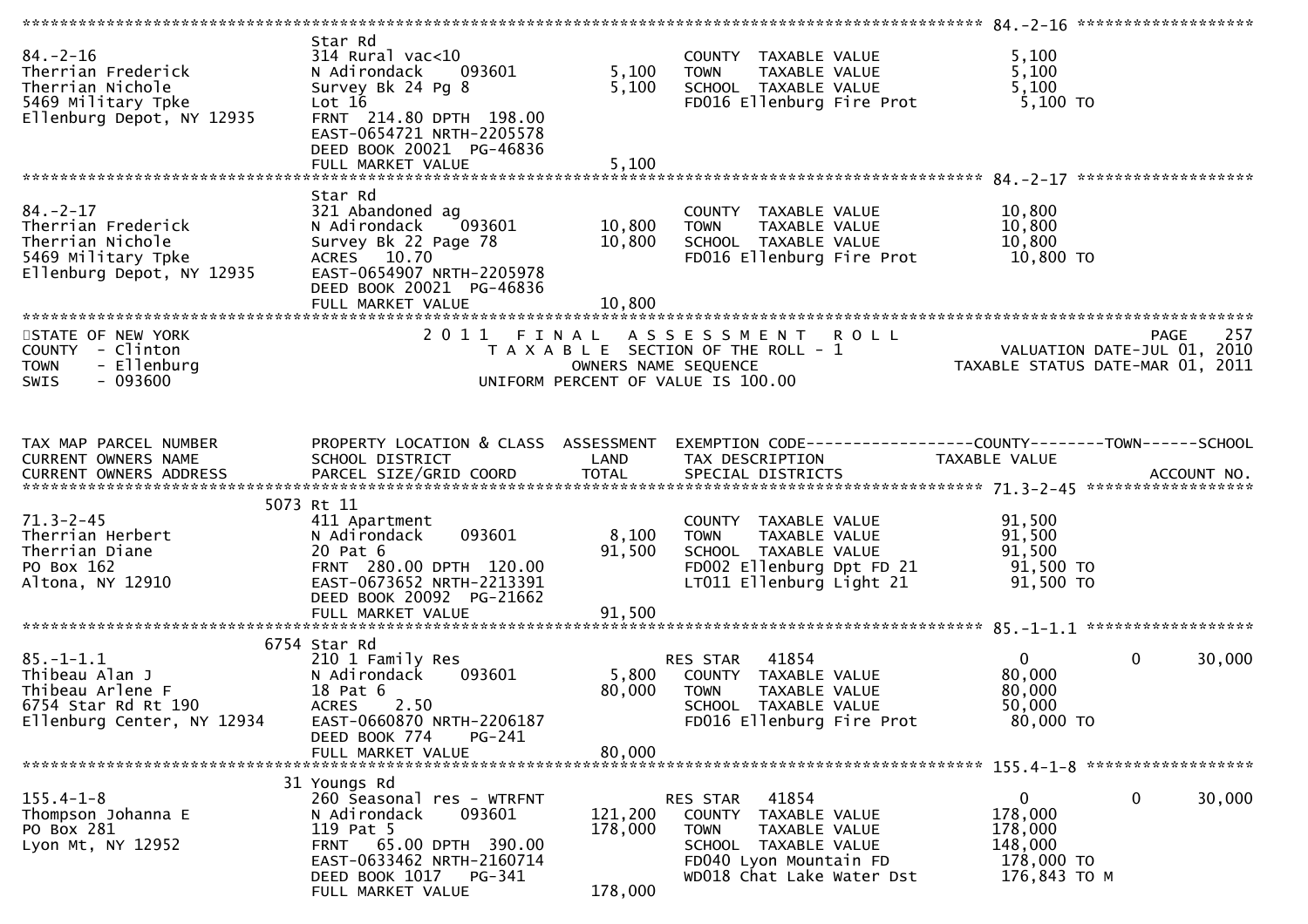| $128. - 1 - 5$<br>Timbervest TVP New York LLC<br>3715 Northside Pkwy Ste 2-500<br>Atlanta, GA 30327 | Pete Laclair Rd<br>910 Priv forest<br>093601<br>N Adirondack<br>72 Pat 5<br>ACRES 421.00<br>EAST-0656454 NRTH-2185215<br>DEED BOOK 20061 PG-90865<br>FULL MARKET VALUE          | 97,600<br>97,600<br>97,600 | COUNTY TAXABLE VALUE<br>TAXABLE VALUE<br><b>TOWN</b><br>SCHOOL TAXABLE VALUE<br>FD016 Ellenburg Fire Prot                             | 97,600<br>97,600<br>97,600<br>97,600 TO                                        |     |
|-----------------------------------------------------------------------------------------------------|---------------------------------------------------------------------------------------------------------------------------------------------------------------------------------|----------------------------|---------------------------------------------------------------------------------------------------------------------------------------|--------------------------------------------------------------------------------|-----|
|                                                                                                     |                                                                                                                                                                                 |                            |                                                                                                                                       |                                                                                |     |
| $143. - 1 - 4$<br>Timbervest TVP New York LLC<br>3715 Northside Pkwy Ste 2-500<br>Atlanta, GA 30327 | Bradley Pond Rd<br>910 Priv forest<br>093601<br>N Adirondack<br>73 Pat 5<br>ACRES 1724.70<br>EAST-0656880 NRTH-2173409<br>DEED BOOK 20061 PG-90865                              | 337,900<br>337,900         | COUNTY TAXABLE VALUE<br>TAXABLE VALUE<br>TOWN<br>SCHOOL TAXABLE VALUE<br>FD016 Ellenburg Fire Prot                                    | 337,900<br>337,900<br>337,900<br>337,900 TO                                    |     |
|                                                                                                     |                                                                                                                                                                                 |                            |                                                                                                                                       |                                                                                |     |
| STATE OF NEW YORK<br>COUNTY - Clinton<br>- Ellenburg<br><b>TOWN</b><br>SWIS<br>- 093600             |                                                                                                                                                                                 | OWNERS NAME SEQUENCE       | 2011 FINAL ASSESSMENT ROLL<br>T A X A B L E SECTION OF THE ROLL - 1<br>UNIFORM PERCENT OF VALUE IS 100.00                             | <b>PAGE</b><br>VALUATION DATE-JUL 01, 2010<br>TAXABLE STATUS DATE-MAR 01, 2011 | 258 |
|                                                                                                     |                                                                                                                                                                                 |                            |                                                                                                                                       |                                                                                |     |
| TAX MAP PARCEL NUMBER<br>CURRENT OWNERS NAME                                                        | PROPERTY LOCATION & CLASS ASSESSMENT<br>SCHOOL DISTRICT                                                                                                                         | LAND                       | EXEMPTION CODE------------------COUNTY--------TOWN------SCHOOL<br>TAX DESCRIPTION                                                     | TAXABLE VALUE                                                                  |     |
|                                                                                                     | Sharette Rd                                                                                                                                                                     |                            |                                                                                                                                       |                                                                                |     |
| $85. - 2 - 8$<br>Tolosky Michael A<br>Tolosky Jacob M<br>10 Pinewood Dr<br>Plattsburgh, NY 12901    | 910 Priv forest<br>093601<br>N Adirondack<br>$2$ Pat $6$<br>ACRES 171.50<br>EAST-0666818 NRTH-2202966<br>DEED BOOK 20112 PG-38966                                               | 42,200<br>42,200           | COUNTY TAXABLE VALUE<br><b>TOWN</b><br>TAXABLE VALUE<br>SCHOOL TAXABLE VALUE<br>FD016 Ellenburg Fire Prot                             | 42,200<br>42,200<br>42,200<br>42,200 TO                                        |     |
| PRIOR OWNER ON 3/01/2011                                                                            | FULL MARKET VALUE                                                                                                                                                               | 42,200                     |                                                                                                                                       |                                                                                |     |
| Blau Family Ltd Partnership                                                                         |                                                                                                                                                                                 |                            |                                                                                                                                       |                                                                                |     |
|                                                                                                     |                                                                                                                                                                                 |                            |                                                                                                                                       |                                                                                |     |
| $71.3 - 2 - 55$<br>Tolosky Paul C<br>Lot 4<br>2982 N Oceanshore Blvd<br>Flagler Beach, FL 32136     | 17 Lake Roxanne Rd<br>270 Mfg housing<br>N Adirondack<br>093601<br>Lot $20$ Pat $6$<br>FRNT 125.00 DPTH 125.00<br>EAST-0673367 NRTH-2212813<br>PG-338<br>DEED BOOK 701          | 3,900<br>38,000            | COUNTY TAXABLE VALUE<br>TAXABLE VALUE<br>TOWN<br>SCHOOL TAXABLE VALUE<br>FD002 Ellenburg Dpt FD 21<br>LT011 Ellenburg Light 21        | 38,000<br>38,000<br>38,000<br>38,000 TO<br>38,000 TO                           |     |
|                                                                                                     | FULL MARKET VALUE                                                                                                                                                               | 38,000                     |                                                                                                                                       |                                                                                |     |
|                                                                                                     |                                                                                                                                                                                 |                            |                                                                                                                                       |                                                                                |     |
| $71.3 - 2 - 56$<br>Tolosky Paul C<br>2982 N Oceanshore Blvd Lot 4<br>Flagler Beach, FL 32136        | 19 Lake Roxanne Rd<br>311 Res vac land<br>093601<br>N Adirondack<br>Lot 20 T6omt<br>1.40<br>ACRES<br>EAST-0673257 NRTH-2212666<br>DEED BOOK 20011 PG-37040<br>FULL MARKET VALUE | 5,200<br>5,200<br>5,200    | COUNTY TAXABLE VALUE<br>TAXABLE VALUE<br><b>TOWN</b><br>SCHOOL TAXABLE VALUE<br>FD002 Ellenburg Dpt FD 21<br>LT011 Ellenburg Light 21 | 5,200<br>5,200<br>5,200<br>5,200 TO<br>5,200 TO                                |     |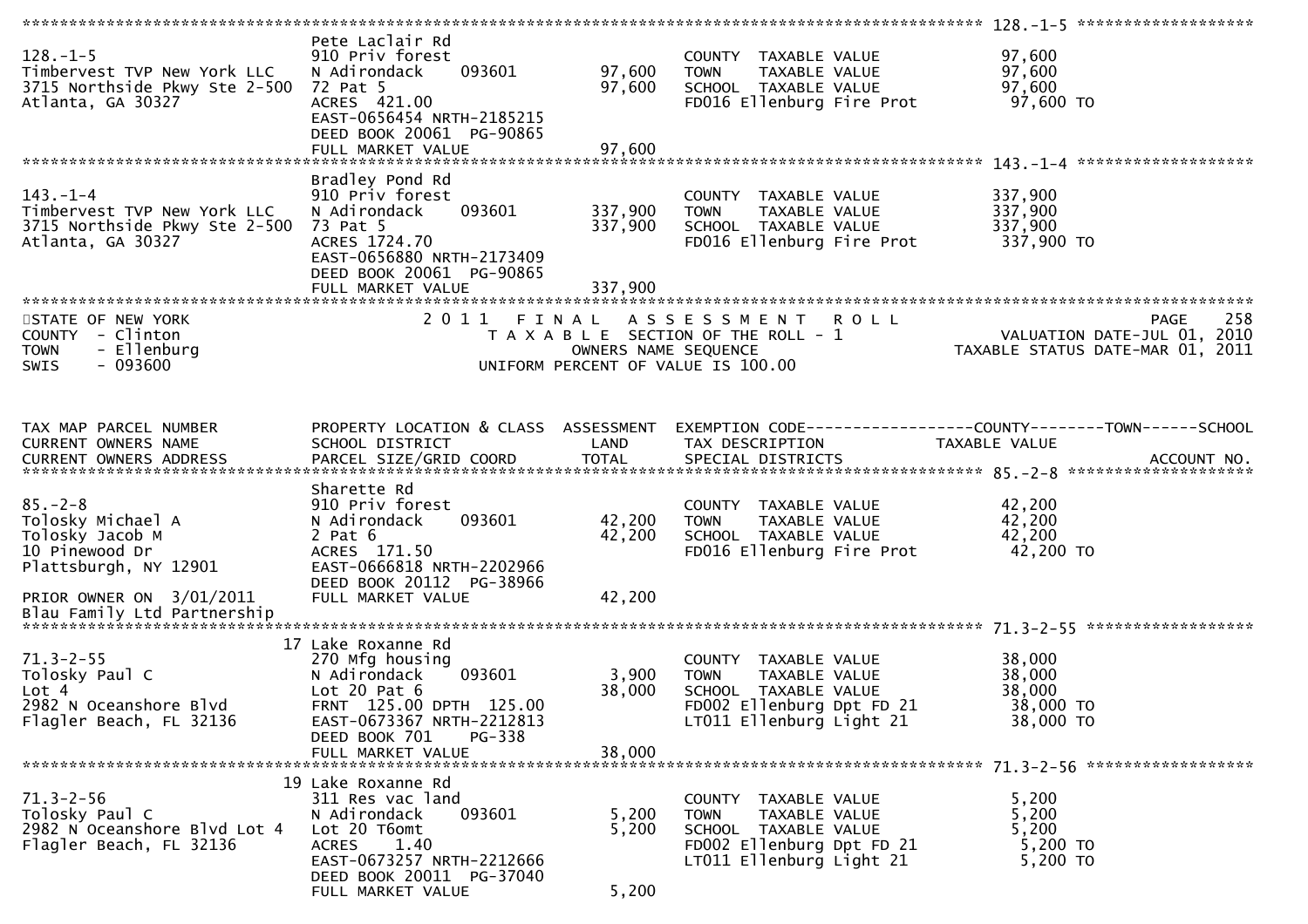| $141.3 - 1 - 16$<br>Tolosky Vicki A<br>PO Box 257<br>Lyon Mt, NY 12952-0257                                                     | 173 Narrows Rd<br>240 Rural res<br>093601<br>N Adirondack<br>101 Pat 5<br>ACRES 30.80<br>EAST-0623082 NRTH-2169950<br>DEED BOOK 944<br>PG-294<br>FULL MARKET VALUE | 16,400<br>133,000<br>133,000 | 41854<br>RES STAR<br>COUNTY TAXABLE VALUE<br><b>TOWN</b><br>TAXABLE VALUE<br>SCHOOL TAXABLE VALUE<br>FD040 Lyon Mountain FD                               | $\mathbf{0}$<br>$\mathbf{0}$<br>133,000<br>133,000<br>103,000<br>133,000 TO          | 30,000      |
|---------------------------------------------------------------------------------------------------------------------------------|--------------------------------------------------------------------------------------------------------------------------------------------------------------------|------------------------------|-----------------------------------------------------------------------------------------------------------------------------------------------------------|--------------------------------------------------------------------------------------|-------------|
|                                                                                                                                 |                                                                                                                                                                    |                              |                                                                                                                                                           |                                                                                      |             |
| $84. - 1 - 19.21$<br>Tourangeau Raymond<br>Gordon Pauline<br>436 Ellenburg Center Rd<br>PO Box 27<br>Ellenburg Center, NY 12934 | 7023 Star Rd<br>210 1 Family Res<br>N Adirondack<br>093601<br>Lot 5 T6omt<br><b>ACRES</b><br>2.70<br>EAST-0654138 NRTH-2205094<br>DEED BOOK 946<br>$PG-23$         | 5,900<br>16,000              | COUNTY TAXABLE VALUE<br>TAXABLE VALUE<br><b>TOWN</b><br>SCHOOL TAXABLE VALUE<br>FD016 Ellenburg Fire Prot                                                 | 16,000<br>16,000<br>16,000<br>16,000 TO                                              |             |
|                                                                                                                                 |                                                                                                                                                                    |                              |                                                                                                                                                           |                                                                                      |             |
| STATE OF NEW YORK<br>COUNTY - Clinton<br>- Ellenburg<br><b>TOWN</b><br>$-093600$<br>SWIS                                        |                                                                                                                                                                    | OWNERS NAME SEQUENCE         | 2011 FINAL ASSESSMENT ROLL<br>T A X A B L E SECTION OF THE ROLL - 1<br>UNIFORM PERCENT OF VALUE IS 100.00                                                 | <b>PAGE</b><br>VALUATION DATE-JUL 01, 2010<br>TAXABLE STATUS DATE-MAR 01, 2011       | 259         |
|                                                                                                                                 |                                                                                                                                                                    |                              |                                                                                                                                                           |                                                                                      |             |
| TAX MAP PARCEL NUMBER<br>CURRENT OWNERS NAME                                                                                    | PROPERTY LOCATION & CLASS ASSESSMENT<br>SCHOOL DISTRICT                                                                                                            | LAND                         | TAX DESCRIPTION                                                                                                                                           | EXEMPTION CODE-----------------COUNTY-------TOWN------SCHOOL<br><b>TAXABLE VALUE</b> |             |
|                                                                                                                                 | 7047 Star Rd                                                                                                                                                       |                              |                                                                                                                                                           |                                                                                      |             |
| $84. -1 - 19.221$<br>Tourangeau Raymond<br>Gordon Pauline<br>436 Ellenburg Center Rd<br>PO Box 27<br>Ellenburg Center, NY 12934 | 321 Abandoned ag<br>093601<br>N Adirondack<br>Lot 5 T6omt<br>Cerosimo Sub Lot 6<br>ACRES 21.60<br>EAST-0653841 NRTH-2204213<br>DEED BOOK 992<br>$PG-325$           | 15,600<br>15,600             | COUNTY TAXABLE VALUE<br>TAXABLE VALUE<br><b>TOWN</b><br>SCHOOL TAXABLE VALUE<br>FD016 Ellenburg Fire Prot                                                 | 15,600<br>15,600<br>15,600<br>15,600 TO                                              |             |
|                                                                                                                                 | FULL MARKET VALUE                                                                                                                                                  | 15,600                       |                                                                                                                                                           |                                                                                      |             |
|                                                                                                                                 |                                                                                                                                                                    |                              |                                                                                                                                                           |                                                                                      |             |
| $99. - 2 - 18.1$<br>Tourangeau Raymond<br>Gordon Pauline<br>436 Ellenburg Center Rd<br>PO Box 27<br>Ellenburg Center, NY 12934  | 436 Ellenburg Center Rd<br>210 1 Family Res<br>N Adirondack<br>093601<br>9 Pat 5<br>School House Lot<br>1.00<br><b>ACRES</b><br>EAST-0654036 NRTH-2199389          | 5,000<br>38,000              | COUNTY TAXABLE VALUE<br>TAXABLE VALUE<br><b>TOWN</b><br>SCHOOL TAXABLE VALUE<br>FD014 Ellenburg Ctr FD15                                                  | 38,000<br>38,000<br>38,000<br>38,000 TO                                              |             |
|                                                                                                                                 | DEED BOOK 853<br>$PG-133$<br>FULL MARKET VALUE                                                                                                                     | 38,000                       |                                                                                                                                                           |                                                                                      |             |
|                                                                                                                                 | 72 Brandy Brook Rd                                                                                                                                                 |                              |                                                                                                                                                           |                                                                                      |             |
| $83. - 1 - 15.3$<br>Tourville Allen J<br>Poulin Tourville Lori L<br>72 Brandy Brook Rd<br>Ellenburg Center, NY 12934            | 210 1 Family Res<br>093601<br>N Adirondack<br>Lot 5 T6omt<br>FRNT 208.00 DPTH 183.00<br>115<br>BANK<br>EAST-0649312 NRTH-2200060                                   | 130,000                      | WARCOMALL 41131<br>41854<br>4,900 RES STAR<br>COUNTY<br>TAXABLE VALUE<br>TAXABLE VALUE<br><b>TOWN</b><br>SCHOOL TAXABLE VALUE<br>FD014 Ellenburg Ctr FD15 | 32,500<br>32,500<br>0<br>0<br>97,500<br>97,500<br>100,000<br>130,000 TO              | 0<br>30,000 |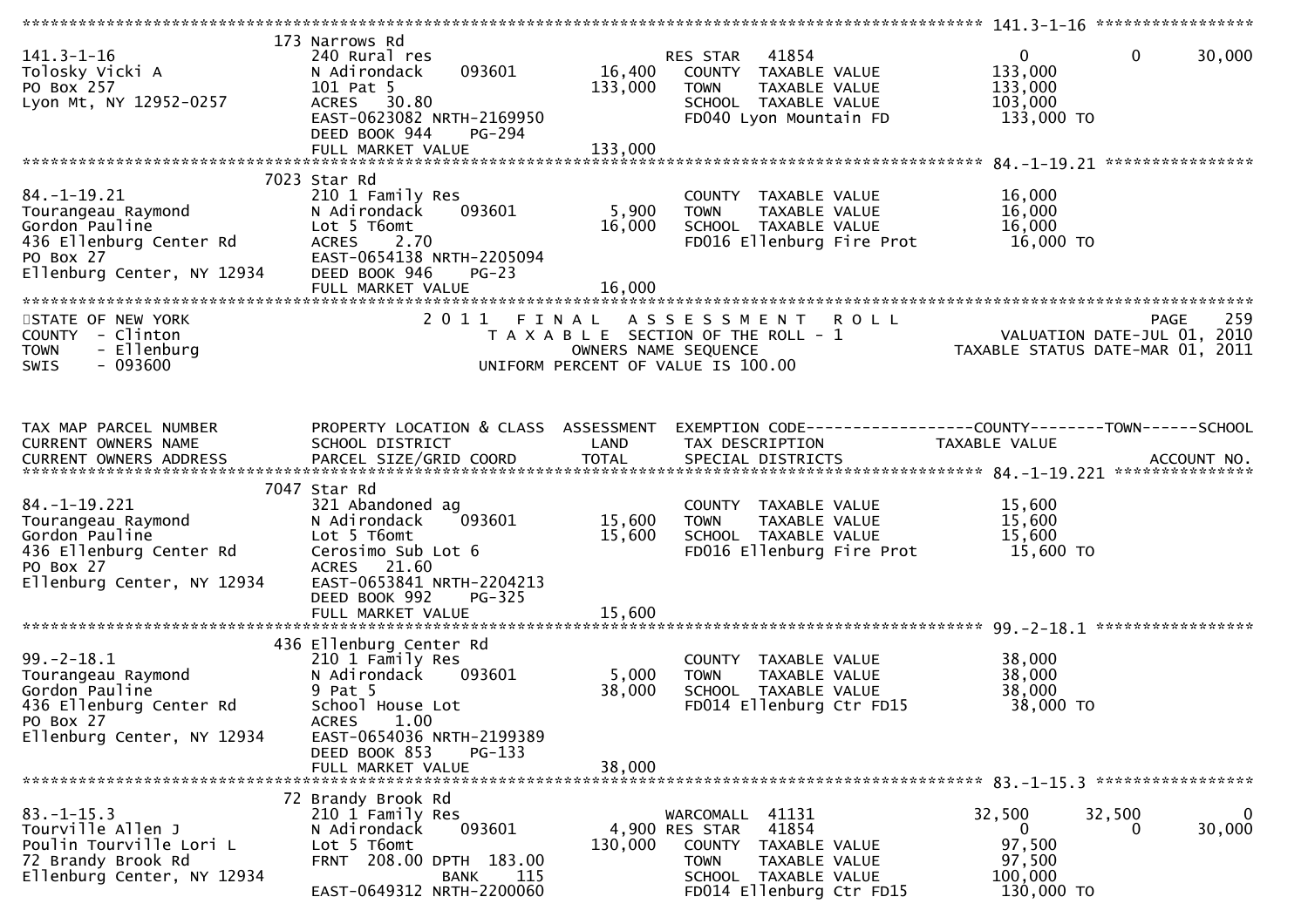|                                                                                                                 | <b>PG-260</b><br>DEED BOOK 809<br>FULL MARKET VALUE                                                                                                                                                  | 130,000                   | LT010 Ellenburg Light 15                                                                                                                              | 130,000 TO                                                          |                               |
|-----------------------------------------------------------------------------------------------------------------|------------------------------------------------------------------------------------------------------------------------------------------------------------------------------------------------------|---------------------------|-------------------------------------------------------------------------------------------------------------------------------------------------------|---------------------------------------------------------------------|-------------------------------|
| $127. - 1 - 17$<br>Tourville Brad A<br>Tourville Bryan J<br>PO Box 2324<br>Plattsburgh, NY 12901                | Bigelow Rd<br>311 Res vac land<br>093601<br>N Adirondack<br>65 Pat 5<br>FRNT 200.00 DPTH 200.00<br>EAST-0634759 NRTH-2178010<br>DEED BOOK 20021 PG-45473<br>FULL MARKET VALUE                        | 5,000<br>5,000<br>5.000   | COUNTY TAXABLE VALUE<br>TAXABLE VALUE<br><b>TOWN</b><br>SCHOOL TAXABLE VALUE<br>FD016 Ellenburg Fire Prot                                             | 5,000<br>5,000<br>5,000<br>5,000 TO                                 |                               |
| STATE OF NEW YORK<br>COUNTY - Clinton<br>- Ellenburg<br>TOWN<br>$-093600$<br><b>SWIS</b>                        | 2 0 1 1                                                                                                                                                                                              | FINAL                     | A S S E S S M E N T<br><b>ROLL</b><br>T A X A B L E SECTION OF THE ROLL - 1<br>OWNERS NAME SEQUENCE<br>UNIFORM PERCENT OF VALUE IS 100.00             | VALUATION DATE-JUL 01, 2010<br>TAXABLE STATUS DATE-MAR 01, 2011     | 260<br><b>PAGE</b>            |
| TAX MAP PARCEL NUMBER<br>CURRENT OWNERS NAME<br>CURRENT OWNERS ADDRESS                                          | PROPERTY LOCATION & CLASS ASSESSMENT<br>SCHOOL DISTRICT                                                                                                                                              | LAND                      | EXEMPTION CODE------------------COUNTY--------TOWN------SCHOOL<br>TAX DESCRIPTION                                                                     | TAXABLE VALUE                                                       |                               |
| $99.1 - 2 - 1$<br>Tourville Carl<br>Tourville Gale<br>58 Brandy Brook Rd<br>Ellenburg Center, NY 12934          | 58 Brandy Brook Rd<br>210 1 Family Res<br>093601<br>N Adirondack<br>Lot $5$ Pat $6$<br><b>ACRES</b><br>1.10<br>EAST-0649380 NRTH-2199748<br>DEED BOOK 573<br><b>PG-722</b>                           | 74,000                    | WARCOMALL 41131<br>41834<br>5,000 SR STAR<br>COUNTY TAXABLE VALUE<br>TAXABLE VALUE<br><b>TOWN</b><br>SCHOOL TAXABLE VALUE<br>FD014 Ellenburg Ctr FD15 | 18,500<br>$\overline{0}$<br>55,500<br>55,500<br>13,900<br>74,000 TO | 18,500<br>0<br>60,100<br>0    |
| $112 - 2 - 10$<br>Tourville David L<br>12 Peets Rd<br>Merrill, NY 12955                                         | 12 Peets Rd<br>210 1 Family Res<br>N Adirondack<br>093601<br>25 Pat 5<br>FRNT 132.00 DPTH 140.00<br>080<br><b>BANK</b><br>EAST-0633828 NRTH-2187694<br>DEED BOOK 20011 PG-33398<br>FULL MARKET VALUE | 4,100<br>74,500<br>74,500 | 41854<br>RES STAR<br>COUNTY TAXABLE VALUE<br>TAXABLE VALUE<br><b>TOWN</b><br>SCHOOL TAXABLE VALUE<br>FD016 Ellenburg Fire Prot                        | $\mathbf{0}$<br>74,500<br>74,500<br>44,500<br>74,500 TO             | $\mathbf{0}$<br>30,000        |
| $127. - 1 - 18.2$<br>Tourville David L<br>Tourville Laurie A<br>365 Steam Mill Rd<br>Ellenburg Center, NY 12934 | Bigelow Rd<br>260 Seasonal res<br>N Adirondack<br>093601<br>Lot 65 T50mt<br>ACRES 19.03<br>EAST-0635831 NRTH-2179427<br>DEED BOOK 20041 PG-70110<br>FULL MARKET VALUE                                | 30,000<br>30,000          | COUNTY TAXABLE VALUE<br>13,900 TOWN<br>TAXABLE VALUE<br>SCHOOL TAXABLE VALUE<br>FD016 Ellenburg Fire Prot                                             | 30,000<br>30,000<br>30,000<br>30,000 TO                             |                               |
| $98. - 1 - 30$<br>Tourville Gerald<br>Tourville Connie<br>7811 Star Rd Rt 190<br>Ellenburg Center, NY 12934     | 7811 Star Rd<br>241 Rural res&ag<br>093601<br>N Adirondack<br>8 Pat 6<br>ACRES 144.60<br>EAST-0635818 NRTH-2200397                                                                                   | 155,000                   | AGRI DISTR 41720<br>41854<br>48,200 RES STAR<br>COUNTY TAXABLE VALUE<br>TAXABLE VALUE<br>TOWN<br>SCHOOL TAXABLE VALUE                                 | 1,433<br>0<br>153,567<br>153,567<br>123,567                         | 1,433<br>1,433<br>30,000<br>0 |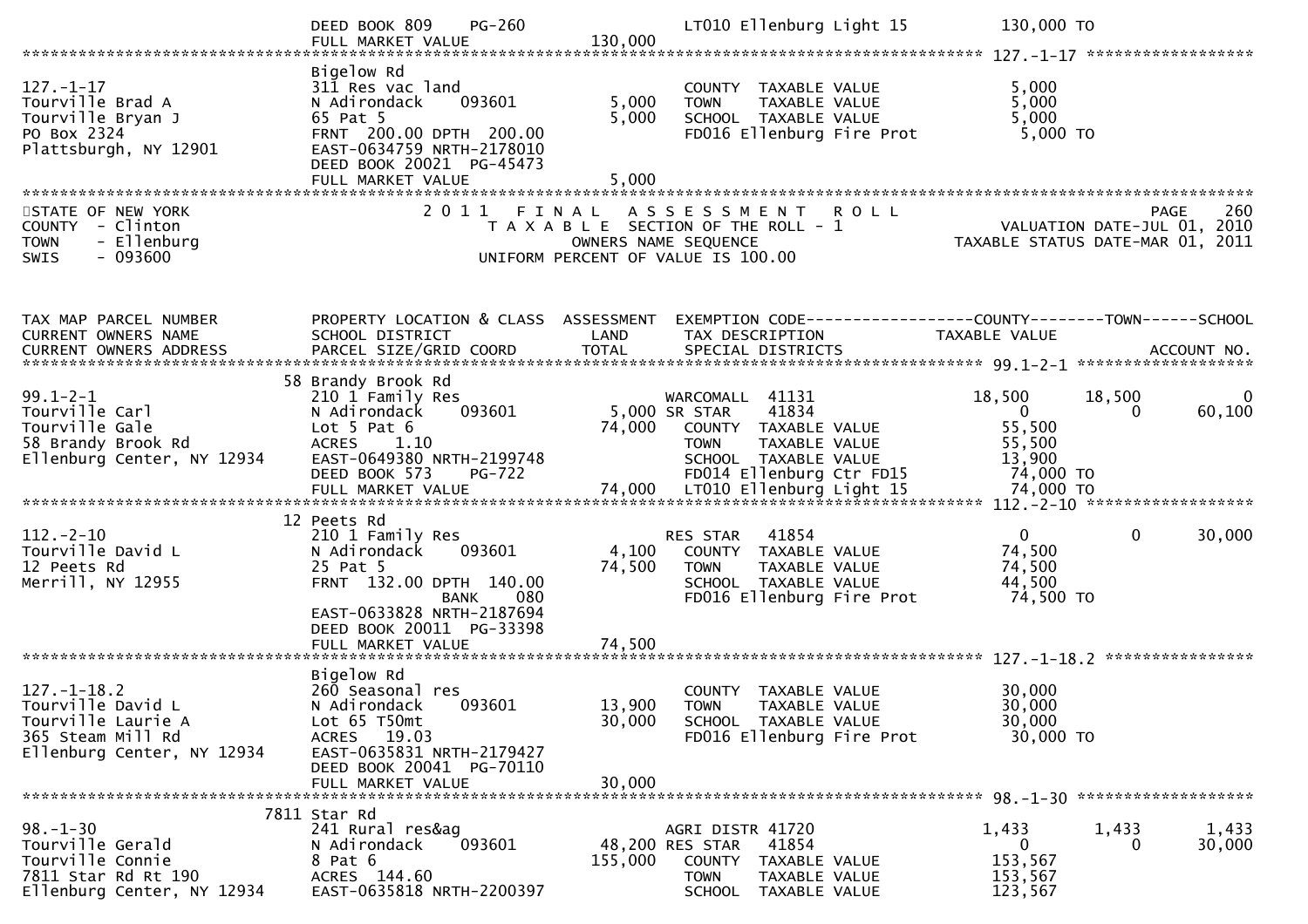| MAY BE SUBJECT TO PAYMENT<br>UNDER AGDIST LAW TIL 2015                                                                 | PG-259<br>DEED BOOK 806<br>FULL MARKET VALUE                                                                                                                                         | 155,000                    | FD016 Ellenburg Fire Prot                                                                                                                                                             | 155,000 TO                                                                         |                                              |
|------------------------------------------------------------------------------------------------------------------------|--------------------------------------------------------------------------------------------------------------------------------------------------------------------------------------|----------------------------|---------------------------------------------------------------------------------------------------------------------------------------------------------------------------------------|------------------------------------------------------------------------------------|----------------------------------------------|
|                                                                                                                        |                                                                                                                                                                                      |                            |                                                                                                                                                                                       |                                                                                    |                                              |
| $99.1 - 3 - 13$<br>Tourville James E<br>Tourville Susan<br>49 West Hill Rd<br>PO Box 153<br>Ellenburg Center, NY 12934 | 49 West Hill Rd<br>210 1 Family Res<br>093601<br>N Adirondack<br>11 Pat 5<br>FRNT 107.00 DPTH 175.00<br>EAST-0648342 NRTH-2198086<br>DEED BOOK 582<br>PG-418<br>FULL MARKET VALUE    | 4,100<br>62,000<br>62,000  | 41854<br><b>RES STAR</b><br>COUNTY TAXABLE VALUE<br>TAXABLE VALUE<br><b>TOWN</b><br>SCHOOL TAXABLE VALUE<br>FD014 Ellenburg Ctr FD15<br>LT010 Ellenburg Light 15                      | $\overline{0}$<br>62,000<br>62,000<br>32,000<br>62,000 TO<br>62,000 TO             | $\mathbf{0}$<br>30,000                       |
| STATE OF NEW YORK<br>COUNTY - Clinton<br>- Ellenburg<br><b>TOWN</b><br>$-093600$<br><b>SWIS</b>                        |                                                                                                                                                                                      |                            | 2011 FINAL ASSESSMENT ROLL<br>T A X A B L E SECTION OF THE ROLL - 1<br>OWNERS NAME SEQUENCE<br>UNIFORM PERCENT OF VALUE IS 100.00                                                     | PAGE 261<br>VALUATION DATE-JUL 01, 2010<br>TAXABLE STATUS DATE-MAR 01, 2011        |                                              |
| TAX MAP PARCEL NUMBER<br>CURRENT OWNERS NAME                                                                           | PROPERTY LOCATION & CLASS ASSESSMENT<br>SCHOOL DISTRICT                                                                                                                              | LAND                       | EXEMPTION CODE-----------------COUNTY-------TOWN------SCHOOL<br>TAX DESCRIPTION                                                                                                       | TAXABLE VALUE                                                                      |                                              |
| $99.1 - 1 - 14$<br>Tourville Jeremy D<br>Malark Kara L<br>PO Box 112<br>Ellenburg Center, NY 12934                     | 57 Carlson St<br>210 1 Family Res<br>093601<br>N Adirondack<br>11 Pat 5<br>ACRES 1.20<br>EAST-0648325 NRTH-2198614<br>DEED BOOK 20102 PG-37404<br>FULL MARKET VALUE                  | 5,000<br>63,500<br>63,500  | 41854<br>RES STAR<br>COUNTY TAXABLE VALUE<br><b>TOWN</b><br>TAXABLE VALUE<br>SCHOOL TAXABLE VALUE<br>FD014 Ellenburg Ctr FD15<br>LT010 Ellenburg Light 15<br>OT002 Omitted Tax-County | $\overline{0}$<br>63,500<br>63,500<br>33,500<br>63,500 TO<br>63,500 TO<br>91.26 MT | $\Omega$<br>30,000                           |
| $126. - 1 - 12$<br>Tourville Thomas<br>Tourville Theresa<br>PO Box 46<br>Ellenburg Center, NY 12934                    | Spear Hill Rd<br>321 Abandoned ag<br>093601<br>N Adirondack<br>57 Pat 5<br>ACRES 35.10<br>EAST-0633394 NRTH-2186310<br>DEED BOOK 20041 PG-70280<br>FULL MARKET VALUE                 | 18,300<br>18,300<br>18,300 | COUNTY TAXABLE VALUE<br>TAXABLE VALUE<br><b>TOWN</b><br>SCHOOL TAXABLE VALUE<br>FD016 Ellenburg Fire Prot                                                                             | 18,300<br>18,300<br>18,300<br>18,300 TO                                            |                                              |
| $113. - 1 - 17$<br>Tourville Thomas A<br>Tourville Theresa E<br>PO Box 46<br>Ellenburg Center, NY 12934                | 379 Steam Mill Rd<br>210 1 Family Res<br>093601<br>N Adirondack<br>25 Pat 5<br>FRNT 247.50 DPTH 123.50<br>EAST-0638687 NRTH-2187836<br>DEED BOOK 761<br>$PG-82$<br>FULL MARKET VALUE | 4,300<br>15,000<br>15,000  | 41854<br>RES STAR<br>COUNTY TAXABLE VALUE<br><b>TOWN</b><br>TAXABLE VALUE<br>SCHOOL TAXABLE VALUE<br>FD016 Ellenburg Fire Prot                                                        | $\mathbf{0}$<br>15,000<br>15,000<br>0<br>15,000 TO                                 | 15,000<br>0<br>141.3-2-15 ****************** |
| $141.3 - 2 - 15$<br>Trapp Joseph J<br>Trapp Mary J<br>242 Main St                                                      | 19 Hill Rd<br>210 1 Family Res - WTRFNT<br>093601<br>N Adirondack<br>101 Pat 5<br>1.30<br><b>ACRES</b>                                                                               | 141,900<br>207,900         | COUNTY TAXABLE VALUE<br>TAXABLE VALUE<br><b>TOWN</b><br>SCHOOL TAXABLE VALUE<br>FD040 Lyon Mountain FD                                                                                | 207,900<br>207,900<br>207,900<br>207,900 TO                                        |                                              |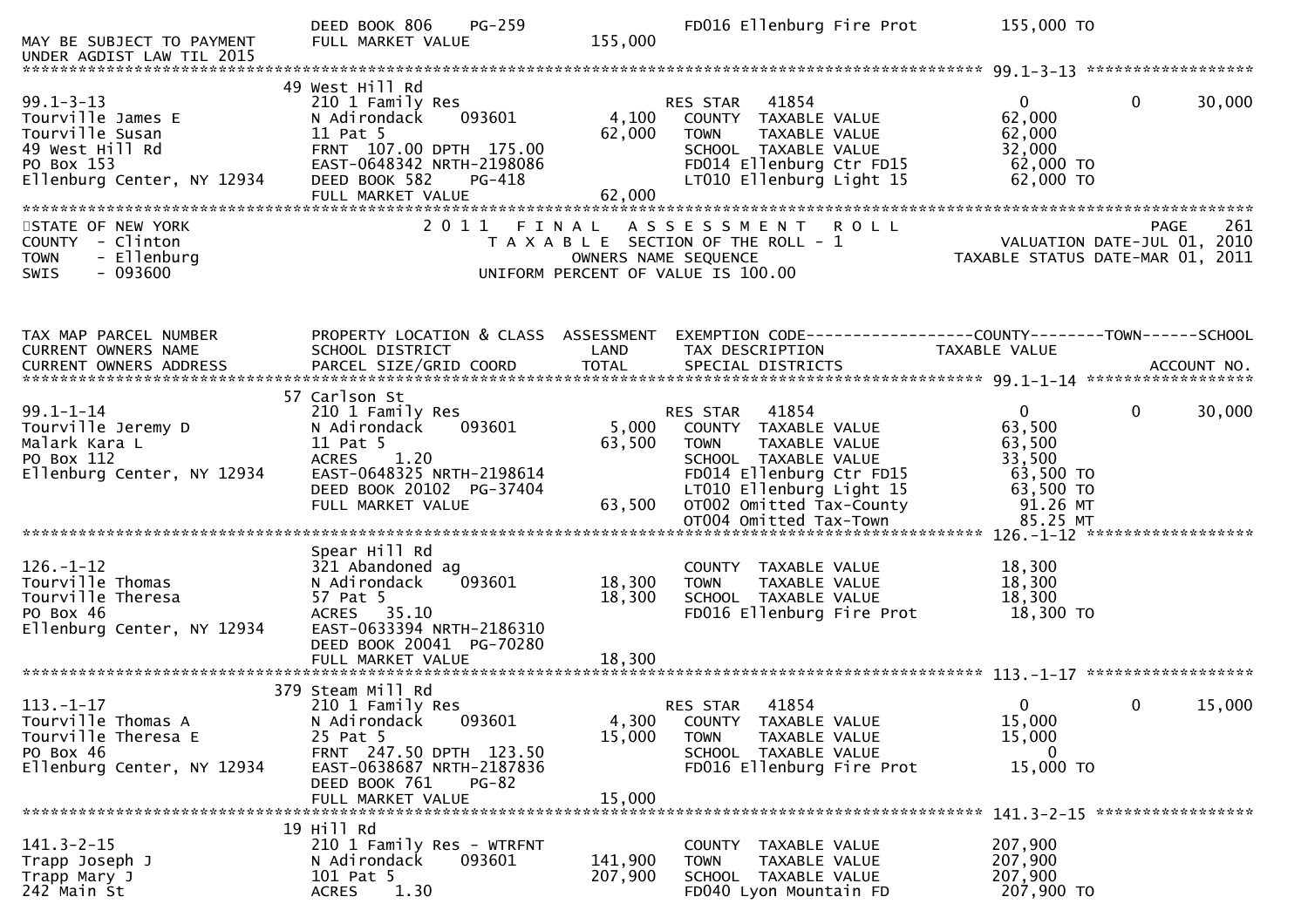| South Glens Falls, NY 12803                                                                               | EAST-0624313 NRTH-2171152<br>DEED BOOK 20041 PG-73994<br>FULL MARKET VALUE                                                                                                                      | 207,900                                                                                             |                                                                                                        |                                         | WD018 Chat Lake Water Dst | 207,900 ТО М                                                                  |                                     |                                     |
|-----------------------------------------------------------------------------------------------------------|-------------------------------------------------------------------------------------------------------------------------------------------------------------------------------------------------|-----------------------------------------------------------------------------------------------------|--------------------------------------------------------------------------------------------------------|-----------------------------------------|---------------------------|-------------------------------------------------------------------------------|-------------------------------------|-------------------------------------|
|                                                                                                           |                                                                                                                                                                                                 |                                                                                                     |                                                                                                        |                                         |                           |                                                                               |                                     |                                     |
| $126. - 1 - 18$<br>Travers Dean T<br>Travers Ada I<br>2489 Rt 11<br>North Bangor, NY 12966                | 515 Bigelow Rd<br>260 Seasonal res<br>093601<br>N Adirondack<br>Lot $24$ Pat $5$<br>Title Deed Bk 558 Pg 539<br>FRNT 200.00 DPTH 200.00<br>EAST-0634657 NRTH-2176777<br>DEED BOOK 20072 PG-9634 | 5,000<br>40,000                                                                                     | COUNTY TAXABLE VALUE<br><b>TOWN</b><br>SCHOOL TAXABLE VALUE                                            | TAXABLE VALUE                           | FD016 Ellenburg Fire Prot | 40,000<br>40,000<br>40,000<br>40,000 TO                                       |                                     |                                     |
|                                                                                                           | FULL MARKET VALUE                                                                                                                                                                               | 40,000                                                                                              |                                                                                                        |                                         |                           |                                                                               |                                     |                                     |
| STATE OF NEW YORK<br>COUNTY - Clinton<br>- Ellenburg<br><b>TOWN</b><br>$-093600$<br>SWIS                  | 2011 FINAL ASSESSMENT                                                                                                                                                                           | T A X A B L E SECTION OF THE ROLL - 1<br>OWNERS NAME SEQUENCE<br>UNIFORM PERCENT OF VALUE IS 100.00 |                                                                                                        |                                         | <b>ROLL</b>               | VALUATION DATE-JUL 01, 2010<br>TAXABLE STATUS DATE-MAR 01, 2011               |                                     | 262<br><b>PAGE</b>                  |
| TAX MAP PARCEL NUMBER<br>CURRENT OWNERS NAME                                                              | PROPERTY LOCATION & CLASS ASSESSMENT<br>SCHOOL DISTRICT                                                                                                                                         | LAND                                                                                                | TAX DESCRIPTION                                                                                        |                                         |                           | EXEMPTION CODE-----------------COUNTY-------TOWN------SCHOOL<br>TAXABLE VALUE |                                     |                                     |
| $155. - 3 - 5.8$<br>Trivilino Jaclyn<br>67 Blanche Rd<br>Merrill, NY 12955                                | 67 Blanche Rd<br>210 1 Family Res<br>093601<br>N Adirondack<br>$110/120$ Pat 5<br>2.10 BANK<br><b>ACRES</b><br>080<br>EAST-0632582 NRTH-2163061<br>DEED BOOK 20082 PG-14573                     | 5,700<br>58,000                                                                                     | COUNTY TAXABLE VALUE<br><b>TOWN</b><br>SCHOOL TAXABLE VALUE<br>FD040 Lyon Mountain FD                  | TAXABLE VALUE                           |                           | 58,000<br>58,000<br>58,000<br>58,000 TO                                       |                                     |                                     |
|                                                                                                           |                                                                                                                                                                                                 |                                                                                                     |                                                                                                        |                                         |                           |                                                                               |                                     |                                     |
| $55. - 2 - 12$<br>Troescher William<br>Troescher Denise<br>304 Malletts Bay Ave<br>Winooski, VT 05404     | 271 Canaan Rd<br>260 Seasonal res<br>093601<br>N Adirondack<br>40 Pat 6<br><b>ACRES</b><br>50.60<br>EAST-0672976 NRTH-2220102<br>DEED BOOK 20051 PG-86155<br>FULL MARKET VALUE                  | 20,200<br>38,000<br>38,000                                                                          | COUNTY TAXABLE VALUE<br><b>TOWN</b><br>SCHOOL TAXABLE VALUE                                            | TAXABLE VALUE                           | FD016 Ellenburg Fire Prot | 38,000<br>38,000<br>38,000<br>38,000 TO                                       |                                     |                                     |
|                                                                                                           |                                                                                                                                                                                                 |                                                                                                     |                                                                                                        |                                         |                           |                                                                               |                                     |                                     |
| $83. - 1 - 8.31$<br>Trombley Adam<br>Trombley Sandra<br>399 Brandy Brook Rd<br>Ellenburg Center, NY 12934 | 399 Brandy Brook Rd<br>112 Dairy farm<br>093601<br>N Adirondack<br>Lot 15 & 16 T6omt<br>ACRES 73.80<br>EAST-0647368 NRTH-2207710<br>DEED BOOK 20011 PG-31429                                    |                                                                                                     | 10 YR AGR 41700<br>41,000 10 YR AGR 41700<br>91,500 10 YR AGR 41700<br>OS AG DIST 41730<br><b>TOWN</b> | COUNTY TAXABLE VALUE<br>TAXABLE VALUE   |                           | 35,700<br>4,800<br>10,000<br>13,793<br>27,207<br>27,207                       | 35,700<br>4,800<br>10,000<br>13,793 | 35,700<br>4,800<br>10,000<br>13,793 |
| MAY BE SUBJECT TO PAYMENT<br>UNDER AGDIST LAW TIL 2018                                                    | FULL MARKET VALUE                                                                                                                                                                               | 91,500                                                                                              | SCHOOL TAXABLE VALUE                                                                                   |                                         | FD016 Ellenburg Fire Prot | 27,207<br>91,500 TO                                                           |                                     |                                     |
|                                                                                                           | 409 Brandy Brook Rd                                                                                                                                                                             |                                                                                                     |                                                                                                        |                                         |                           |                                                                               |                                     |                                     |
| $83. - 1 - 8.33$<br>Trombley Adam<br>Trombley Sandra                                                      | 210 1 Family Res<br>N Adirondack<br>093601<br>Lot 15 & 16 T6omt                                                                                                                                 | 6,400<br>165,800                                                                                    | RES STAR<br>COUNTY<br><b>TOWN</b>                                                                      | 41854<br>TAXABLE VALUE<br>TAXABLE VALUE |                           | $\mathbf{0}$<br>165,800<br>165,800                                            | 0                                   | 30,000                              |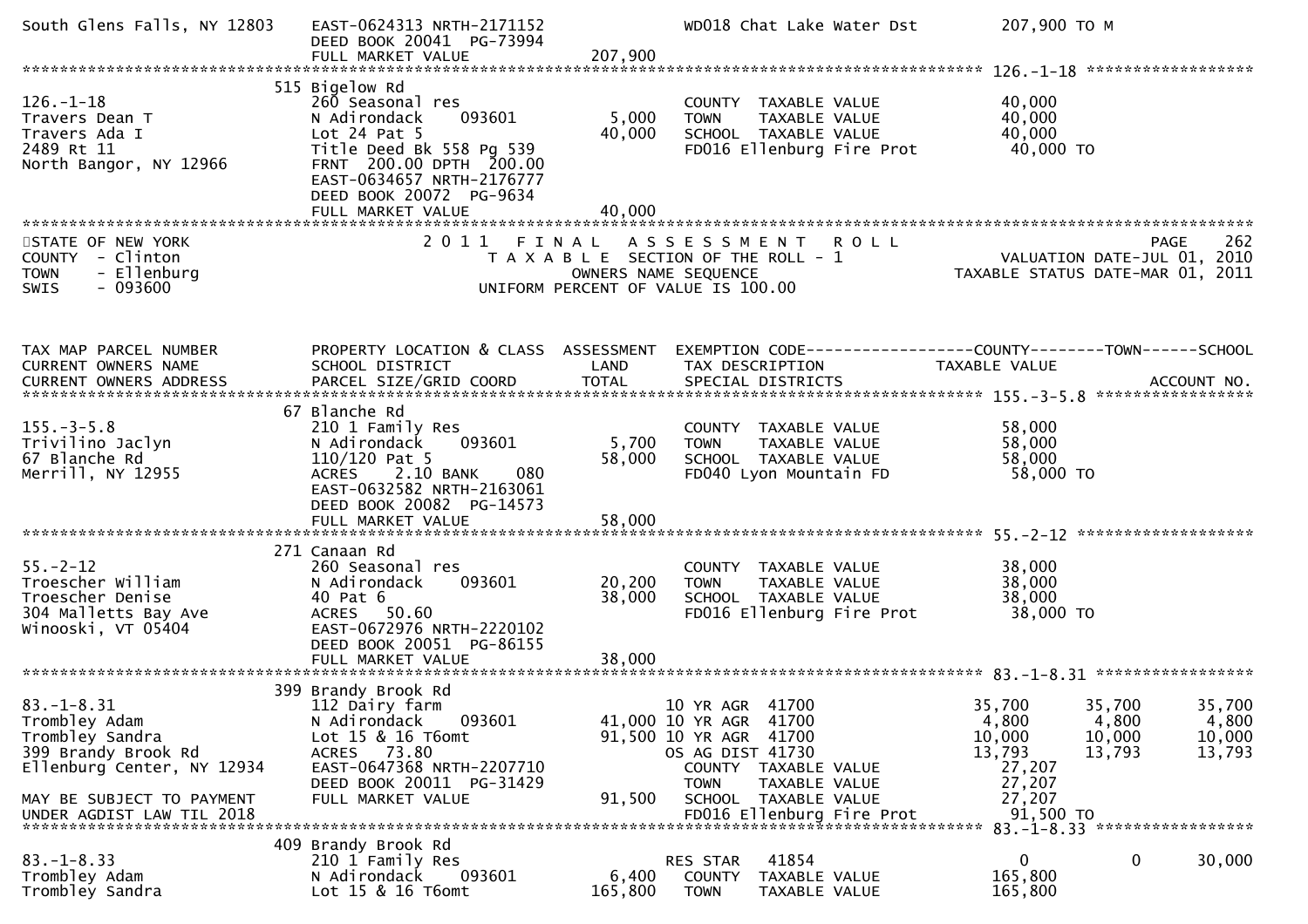| 399 Brandy Brook Rd<br>Ellenburg Center, NY 12934<br>MAY BE SUBJECT TO PAYMENT                                                                                 | Survey Map 20102/32574<br>ACRES 4.88<br>EAST-0647395 NRTH-2208105<br>DEED BOOK 20011 PG-31429                                                                          |                            | SCHOOL TAXABLE VALUE<br>FD016 Ellenburg Fire Prot                                                                                                                                       | 135,800<br>165,800 TO                                                      |                      |                           |
|----------------------------------------------------------------------------------------------------------------------------------------------------------------|------------------------------------------------------------------------------------------------------------------------------------------------------------------------|----------------------------|-----------------------------------------------------------------------------------------------------------------------------------------------------------------------------------------|----------------------------------------------------------------------------|----------------------|---------------------------|
|                                                                                                                                                                |                                                                                                                                                                        |                            |                                                                                                                                                                                         |                                                                            |                      |                           |
| $85.1 - 1 - 35$<br>Trombley Bernice<br>6617 Military Tpke<br>PO Box 86<br>Ellenburg, NY 12933                                                                  | 6617 Military Tpke<br>210 1 Family Res<br>093601<br>N Adirondack<br>18 Pat 6<br>FRNT 63.00 DPTH 135.00<br>EAST-0663088 NRTH-2207890<br>DEED BOOK 509<br>PG-128         |                            | WARNONALL 41121<br>41834<br>3,000 SR STAR<br>44,500 COUNTY TAXABLE VALUE<br><b>TOWN</b><br>TAXABLE VALUE<br>SCHOOL TAXABLE VALUE<br>FD016 Ellenburg Fire Prot                           | 6,675<br>$\overline{0}$<br>37,825<br>37,825<br>$\overline{0}$<br>44,500 TO | 6,675<br>0           | $\overline{0}$<br>44,500  |
| STATE OF NEW YORK<br>COUNTY - Clinton<br>- Ellenburg<br><b>TOWN</b><br>$-093600$<br>SWIS                                                                       |                                                                                                                                                                        |                            | 2011 FINAL ASSESSMENT ROLL<br>T A X A B L E SECTION OF THE ROLL - 1<br>OWNERS NAME SEQUENCE<br>UNIFORM PERCENT OF VALUE IS 100.00                                                       | PAGE 263<br>TAXABLE STATION DATE-JUL 01, 2010                              |                      |                           |
| TAX MAP PARCEL NUMBER<br>CURRENT OWNERS NAME                                                                                                                   | PROPERTY LOCATION & CLASS ASSESSMENT<br>SCHOOL DISTRICT                                                                                                                | LAND                       | EXEMPTION CODE------------------COUNTY--------TOWN------SCHOOL<br>TAX DESCRIPTION                                                                                                       | TAXABLE VALUE                                                              |                      |                           |
| $115. - 1 - 23.1$<br>Trombley Bernice<br>PO Box 86<br>Ellenburg, NY 12933                                                                                      | Trombley Rd<br>321 Abandoned ag<br>N Adirondack<br>093601<br>47 Pat 5<br>ACRES 18.40<br>EAST-0660028 NRTH-2186672<br>DEED BOOK 20021 PG-38603<br>FULL MARKET VALUE     | 13,700<br>13,700<br>13,700 | COUNTY TAXABLE VALUE<br>TOWN     TAXABLE VALUE<br>SCHOOL   TAXABLE VALUE<br>FD016 Ellenburg Fire Prot                                                                                   | 13,700<br>13,700<br>13,700<br>13,700 TO                                    |                      |                           |
|                                                                                                                                                                | 7180 Star Rd                                                                                                                                                           |                            |                                                                                                                                                                                         |                                                                            |                      |                           |
| $84. - 1 - 21.3$<br>Trombley Bobby J<br>Trombley 10die :<br>Trombley Jodie Marie<br>7150 Star Rd<br>Ellenburg Center, NY 12934                                 | 112 Dairy farm<br>093601<br>N Adirondack<br>16 Pat 6<br>ACRES 1.00<br>EAST-0650287 NRTH-2204726<br>DEED BOOK 20112 PG-38020                                            | 5,000<br>120,000           | RES STAR 41854<br>COUNTY TAXABLE VALUE<br><b>TOWN</b><br>TAXABLE VALUE<br>SCHOOL TAXABLE VALUE<br>FD014 Ellenburg Ctr FD15<br>FD016 Ellenburg Fire Prot                                 | $\mathbf{0}$<br>120,000<br>120,000<br>90,000<br>60,000 TO<br>60,000 TO     | $\mathbf 0$          | 30,000                    |
| MAY BE SUBJECT TO PAYMENT<br>UNDER AGDIST LAW TIL 2015                                                                                                         | FULL MARKET VALUE                                                                                                                                                      | 120,000                    |                                                                                                                                                                                         |                                                                            |                      |                           |
| $83. - 1 - 26.12$<br>Trombley Brad<br>Trombley Lee Ann<br>7652 Star Rd<br>Ellenburg Center, NY 12934<br>MAY BE SUBJECT TO PAYMENT<br>UNDER AGDIST LAW TIL 2015 | 7652 Star Rd<br>112 Dairy farm<br>093601<br>N Adirondack<br>Lot 14 T6omt<br>ACRES 250.00<br>EAST-0639046 NRTH-2205216<br>DEED BOOK 20051 PG-82104<br>FULL MARKET VALUE | 203,000                    | 10 YR AGR 41700<br>87,400 AGRI DISTR 41720<br>41854<br>203,000 RES STAR<br>COUNTY<br>TAXABLE VALUE<br><b>TOWN</b><br>TAXABLE VALUE<br>SCHOOL TAXABLE VALUE<br>FD016 Ellenburg Fire Prot | 4,700<br>11,070<br>0<br>187,230<br>187,230<br>157,230<br>203,000 TO        | 4,700<br>11,070<br>0 | 4,700<br>11,070<br>30,000 |
| $98. - 1 - 7.3$                                                                                                                                                | 174 West Hill Rd<br>241 Rural res&ag                                                                                                                                   |                            | 41854<br>RES STAR                                                                                                                                                                       | 0                                                                          | 0                    | 30,000                    |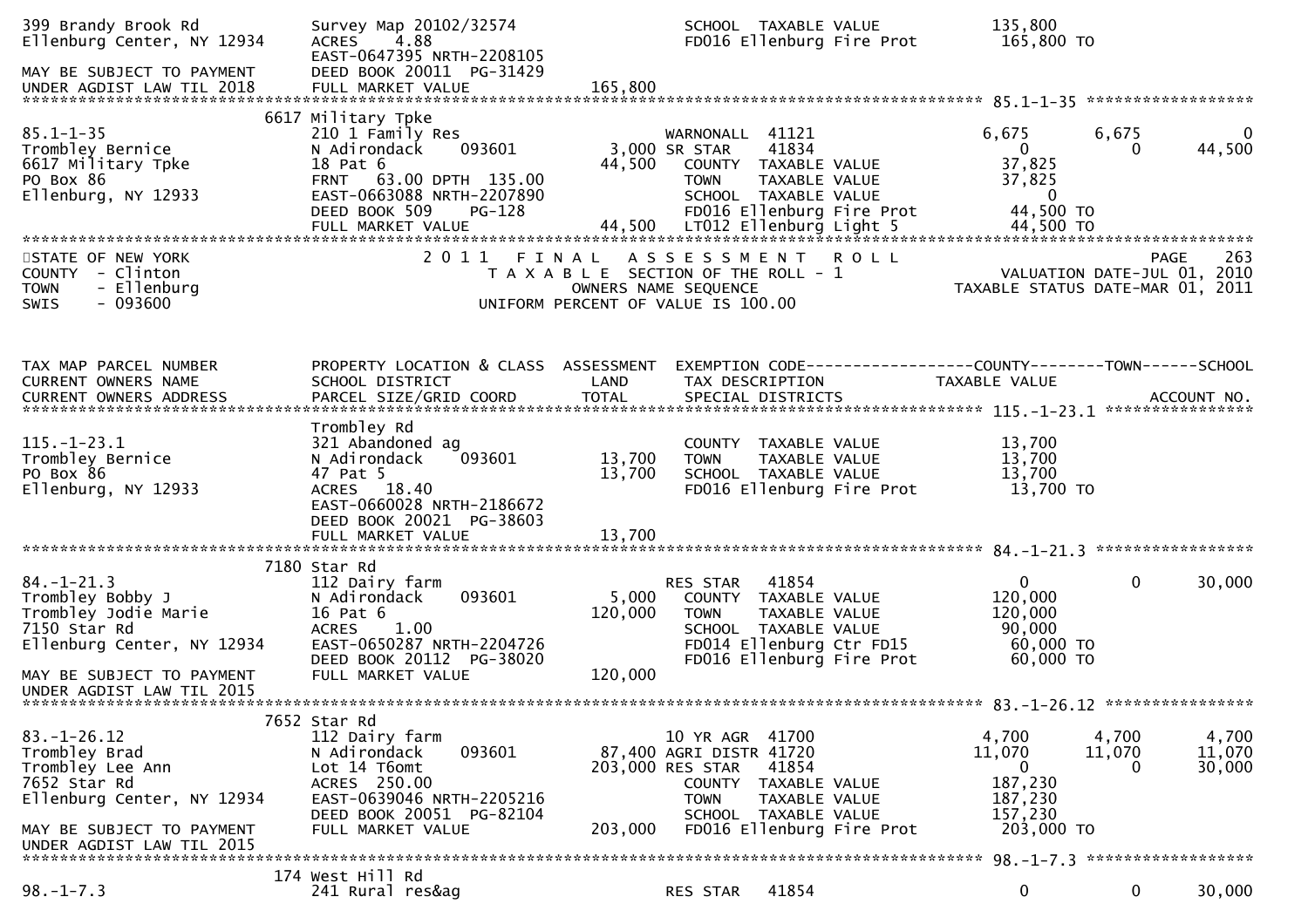| Trombley Brock A<br>174 West Hill Rd<br>Ellenburg Center, NY 12934                                         | 093601<br>N Adirondack<br>Lot 12 T5omt<br>080<br>ACRES 12.40 BANK<br>EAST-0645053 NRTH-2198132<br>DEED BOOK 20092 PG-28560  | 6,100<br>125,300 | COUNTY TAXABLE VALUE<br>TAXABLE VALUE<br><b>TOWN</b><br>SCHOOL TAXABLE VALUE<br>FD014 Ellenburg Ctr FD15               | 125,300<br>125,300<br>95,300<br>125,300 TO                      |                    |
|------------------------------------------------------------------------------------------------------------|-----------------------------------------------------------------------------------------------------------------------------|------------------|------------------------------------------------------------------------------------------------------------------------|-----------------------------------------------------------------|--------------------|
|                                                                                                            |                                                                                                                             |                  |                                                                                                                        |                                                                 |                    |
| $112. - 1 - 1.3$<br>Trombley Bruce<br>Trombley Sheila<br>7764 Star Rd Rt 190<br>Ellenburg Center, NY 12934 | West Hill Rd<br>105 Vac farmland<br>N Adirondack<br>093601<br>Lot 19 & 22 T5omt<br>ACRES 81.00<br>EAST-0625694 NRTH-2190513 | 44,900<br>44,900 | AGRI DISTR 41720<br>COUNTY TAXABLE VALUE<br>TAXABLE VALUE<br>TOWN<br>SCHOOL TAXABLE VALUE<br>FD016 Ellenburg Fire Prot | 7,783<br>7,783<br>37,117<br>37,117<br>37,117<br>44,900 TO       | 7,783              |
| MAY BE SUBJECT TO PAYMENT                                                                                  | DEED BOOK 941<br>PG-320<br>FULL MARKET VALUE                                                                                | 44,900           |                                                                                                                        |                                                                 |                    |
| STATE OF NEW YORK                                                                                          |                                                                                                                             |                  | 2011 FINAL ASSESSMENT ROLL                                                                                             |                                                                 | 264<br><b>PAGE</b> |
| COUNTY - Clinton                                                                                           |                                                                                                                             |                  | T A X A B L E SECTION OF THE ROLL - 1                                                                                  |                                                                 |                    |
| - Ellenburg<br><b>TOWN</b>                                                                                 |                                                                                                                             |                  | OWNERS NAME SEQUENCE                                                                                                   | VALUATION DATE-JUL 01, 2010<br>TAXABLE STATUS DATE-MAR 01, 2011 |                    |
| $-093600$<br><b>SWIS</b>                                                                                   |                                                                                                                             |                  | UNIFORM PERCENT OF VALUE IS 100.00                                                                                     |                                                                 |                    |
|                                                                                                            |                                                                                                                             |                  |                                                                                                                        |                                                                 |                    |
| TAX MAP PARCEL NUMBER                                                                                      | PROPERTY LOCATION & CLASS ASSESSMENT                                                                                        |                  | EXEMPTION CODE------------------COUNTY--------TOWN------SCHOOL                                                         |                                                                 |                    |
| CURRENT OWNERS NAME                                                                                        | SCHOOL DISTRICT                                                                                                             | LAND             | TAX DESCRIPTION                                                                                                        | TAXABLE VALUE                                                   |                    |
|                                                                                                            |                                                                                                                             |                  |                                                                                                                        |                                                                 |                    |
|                                                                                                            | 7764 Star Rd                                                                                                                |                  |                                                                                                                        |                                                                 |                    |
| $82.-1-11.1$                                                                                               | 112 Dairy farm                                                                                                              |                  | 10 YR AGR 41700                                                                                                        | 1,200<br>1,200                                                  | 1,200              |
| Trombley Bruce C                                                                                           | 093601<br>N Adirondack                                                                                                      |                  | 99,900 AGRI DISTR 41720                                                                                                | 15,002<br>15,002                                                | 15,002             |
| Trombley Sheila                                                                                            | 13 Pat 6                                                                                                                    |                  | 277,000 RES STAR<br>41854                                                                                              | $\overline{0}$<br>$\Omega$                                      | 30,000             |
| 7764 Star Rd Rt 190                                                                                        | ACRES 208.60                                                                                                                |                  | COUNTY TAXABLE VALUE                                                                                                   | 260,798                                                         |                    |
| Ellenburg Center, NY 12934                                                                                 | EAST-0634690 NRTH-2204514<br>DEED BOOK 993<br><b>PG-109</b>                                                                 |                  | <b>TOWN</b><br>TAXABLE VALUE<br>SCHOOL TAXABLE VALUE                                                                   | 260,798<br>230,798                                              |                    |
| MAY BE SUBJECT TO PAYMENT                                                                                  | FULL MARKET VALUE                                                                                                           |                  | 277,000 FD016 Ellenburg Fire Prot                                                                                      | 277,000 TO                                                      |                    |
| UNDER AGDIST LAW TIL 2015                                                                                  |                                                                                                                             |                  |                                                                                                                        |                                                                 |                    |
|                                                                                                            |                                                                                                                             |                  |                                                                                                                        |                                                                 |                    |
|                                                                                                            | 7379 Star Rd                                                                                                                |                  |                                                                                                                        |                                                                 |                    |
| $83.-1-17.1$                                                                                               | 105 Vac farmland                                                                                                            |                  | AGRI DISTR 41720                                                                                                       | 8,830<br>8,830                                                  | 8,830              |
| Trombley Bruce C                                                                                           | 093601<br>N Adirondack                                                                                                      | 24,900           | COUNTY TAXABLE VALUE                                                                                                   | 16,070                                                          |                    |
| Trombley Sheila<br>7764 Rt 190                                                                             | 6 Pat 6<br>ACRES 49.80                                                                                                      | 24,900           | <b>TOWN</b><br>TAXABLE VALUE<br>SCHOOL TAXABLE VALUE                                                                   | 16,070<br>16,070                                                |                    |
| Ellenburg Center, NY 12934                                                                                 | EAST-0645566 NRTH-2202455                                                                                                   |                  | FD014 Ellenburg Ctr FD15                                                                                               | 24,900 TO                                                       |                    |
|                                                                                                            | DEED BOOK 20001 PG-18267                                                                                                    |                  |                                                                                                                        |                                                                 |                    |
| MAY BE SUBJECT TO PAYMENT                                                                                  | FULL MARKET VALUE                                                                                                           | 24,900           |                                                                                                                        |                                                                 |                    |
| UNDER AGDIST LAW TIL 2015                                                                                  |                                                                                                                             |                  |                                                                                                                        |                                                                 |                    |
|                                                                                                            |                                                                                                                             |                  |                                                                                                                        |                                                                 |                    |
| $83. - 1 - 26.11$                                                                                          | Star Rd<br>321 Abandoned ag                                                                                                 |                  | AGRI DISTR 41720                                                                                                       | 7,560                                                           | 7,560              |
| Trombley Bruce C                                                                                           | 093601<br>N Adirondack                                                                                                      | 17,900           | COUNTY TAXABLE VALUE                                                                                                   | 7,560<br>10,340                                                 |                    |
| Trombley Sheila                                                                                            | Lot 14 T6 OMT                                                                                                               | 17,900           | <b>TOWN</b><br>TAXABLE VALUE                                                                                           | 10,340                                                          |                    |
| 7652 Rt 190                                                                                                | ACRES 32.00                                                                                                                 |                  | SCHOOL TAXABLE VALUE                                                                                                   | 10,340                                                          |                    |
| Ellenburg Center, NY 12934                                                                                 | EAST-0637596 NRTH-2203720                                                                                                   |                  | FD016 Ellenburg Fire Prot                                                                                              | 17,900 TO                                                       |                    |
|                                                                                                            | DEED BOOK 734<br>$PG-7$                                                                                                     |                  |                                                                                                                        |                                                                 |                    |
| MAY BE SUBJECT TO PAYMENT<br>UNDER AGDIST LAW TIL 2015                                                     | FULL MARKET VALUE                                                                                                           | 17,900           |                                                                                                                        |                                                                 |                    |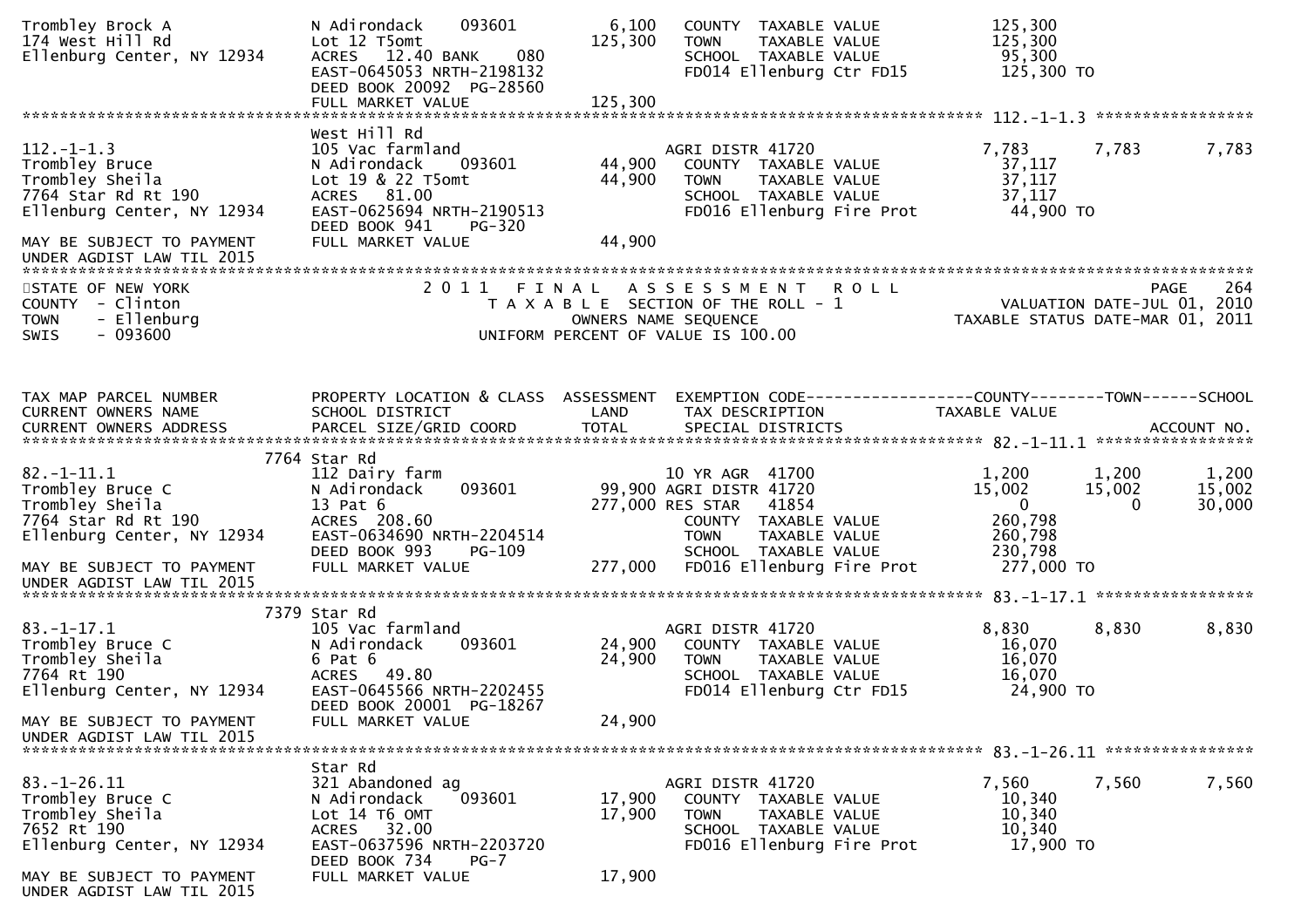| $84. - 1 - 19.4$<br>Trombley Bruce C<br>Trombley Sheila A<br>7764 Route 190<br>Ellenburg Center, NY 12934 | Star Rd<br>321 Abandoned ag<br>093601<br>N Adirondack<br>Lot $5$ Pat $6$<br>ACRES 32.50<br>EAST-0651032 NRTH-2203938<br>DEED BOOK 20082 PG-14047<br>FULL MARKET VALUE | 23,200<br>23,200<br>23,200 | COUNTY TAXABLE VALUE<br>TAXABLE VALUE<br><b>TOWN</b><br>SCHOOL TAXABLE VALUE<br>FD014 Ellenburg Ctr FD15<br>FD016 Ellenburg Fire Prot | 23,200<br>23,200<br>23,200<br>9,280 TO<br>13,920 TO                      |                                            |
|-----------------------------------------------------------------------------------------------------------|-----------------------------------------------------------------------------------------------------------------------------------------------------------------------|----------------------------|---------------------------------------------------------------------------------------------------------------------------------------|--------------------------------------------------------------------------|--------------------------------------------|
| STATE OF NEW YORK                                                                                         | 2011 FINAL                                                                                                                                                            |                            | ASSESSMENT ROLL                                                                                                                       |                                                                          | 265<br>PAGE                                |
| COUNTY - Clinton<br>- Ellenburg<br><b>TOWN</b><br>$-093600$<br><b>SWIS</b>                                |                                                                                                                                                                       |                            | T A X A B L E SECTION OF THE ROLL - 1<br>OWNERS NAME SEQUENCE<br>UNIFORM PERCENT OF VALUE IS 100.00                                   | 0 L L<br>VALUATION DATE-JUL 01, 2010<br>TAXABLE STATUS DATE-MAR 01, 2011 |                                            |
| TAX MAP PARCEL NUMBER                                                                                     | PROPERTY LOCATION & CLASS ASSESSMENT                                                                                                                                  |                            | EXEMPTION CODE-----------------COUNTY--------TOWN------SCHOOL                                                                         |                                                                          |                                            |
| CURRENT OWNERS NAME                                                                                       | SCHOOL DISTRICT                                                                                                                                                       | LAND                       | TAX DESCRIPTION                                                                                                                       | TAXABLE VALUE                                                            |                                            |
|                                                                                                           |                                                                                                                                                                       |                            |                                                                                                                                       |                                                                          |                                            |
|                                                                                                           | 7150 Star Rd                                                                                                                                                          |                            |                                                                                                                                       |                                                                          |                                            |
| $84. - 1 - 21.1$                                                                                          | 112 Dairy farm                                                                                                                                                        |                            | 10 YR AGR 41700                                                                                                                       | 16,300<br>16,300                                                         | 16,300                                     |
| 84.-1-21.1<br>Trombley Bruce C<br>Trombley Sheila A<br><sup>7764</sup> Pt 190                             | 093601<br>N Adirondack<br>16 Pat 6                                                                                                                                    |                            | 87,600 10 YR AGR 41700<br>200,900 AGRI DISTR 41720                                                                                    | 25,800<br>25,800<br>$\overline{0}$                                       | 25,800<br>$\overline{0}$<br>$\overline{0}$ |
|                                                                                                           | ACRES 258.90                                                                                                                                                          |                            | 42100<br>483A EX                                                                                                                      | 3,290<br>3,290                                                           | 3,290                                      |
| Ellenburg Center, NY 12934                                                                                | EAST-0650788 NRTH-2205939                                                                                                                                             |                            | COUNTY TAXABLE VALUE                                                                                                                  | 155,510                                                                  |                                            |
| MAY BE SUBJECT TO PAYMENT                                                                                 | DEED BOOK 20051 PG-82158<br>FULL MARKET VALUE                                                                                                                         | 200,900                    | <b>TOWN</b><br>TAXABLE VALUE<br>SCHOOL TAXABLE VALUE                                                                                  | 155,510<br>155,510                                                       |                                            |
| UNDER AGDIST LAW TIL 2015                                                                                 |                                                                                                                                                                       |                            | FD014 Ellenburg Ctr FD15                                                                                                              | 98,805 TO                                                                |                                            |
|                                                                                                           |                                                                                                                                                                       |                            | $1,645$ EX                                                                                                                            | 98,805 TO                                                                |                                            |
|                                                                                                           |                                                                                                                                                                       |                            | FD016 Ellenburg Fire Prot<br>$1,645$ EX                                                                                               |                                                                          |                                            |
|                                                                                                           |                                                                                                                                                                       |                            |                                                                                                                                       |                                                                          |                                            |
| $85. - 2 - 5$                                                                                             | 6369 Military Tpke                                                                                                                                                    |                            | RES STAR 41854                                                                                                                        | $\mathbf{0}$                                                             | $\overline{0}$                             |
| Trombley Bryan J                                                                                          | 240 Rural res<br>093601<br>N Adirondack                                                                                                                               |                            | 16,500 COUNTY TAXABLE VALUE                                                                                                           | 238,000                                                                  | 30,000                                     |
| Trombley Kristen A                                                                                        | Lot 2 T6 Omt                                                                                                                                                          | 238,000                    | <b>TOWN</b><br>TAXABLE VALUE                                                                                                          | 238,000                                                                  |                                            |
| 6369 Military Tpke                                                                                        | 080<br>ACRES 27.20 BANK<br>EAST-0669563 NRTH-2205548                                                                                                                  |                            | SCHOOL TAXABLE VALUE                                                                                                                  | 208,000<br>238,000 TO                                                    |                                            |
| Ellenburg Depot, NY 12935                                                                                 | DEED BOOK 20092 PG-28708                                                                                                                                              |                            | FD016 Ellenburg Fire Prot                                                                                                             |                                                                          |                                            |
|                                                                                                           |                                                                                                                                                                       |                            |                                                                                                                                       |                                                                          |                                            |
|                                                                                                           | 164 West Hill Rd                                                                                                                                                      |                            |                                                                                                                                       |                                                                          |                                            |
| $98. - 1 - 7.1$                                                                                           | 241 Rural res&ag                                                                                                                                                      |                            | AGRI DISTR 41720                                                                                                                      | $\Omega$                                                                 | $\mathbf{0}$<br>0                          |
| Trombley Carl L                                                                                           | N Adirondack<br>093601                                                                                                                                                |                            | 22,800 RES STAR<br>41854                                                                                                              | $\overline{0}$                                                           | 30,000<br>$\mathbf 0$                      |
| Trombley Gloria<br>164 West Hill Rd                                                                       | Lot 12 T5 & Lot 6 T6omt<br>ACRES 74.10                                                                                                                                | 113,000                    | COUNTY<br>TAXABLE VALUE<br><b>TOWN</b><br>TAXABLE VALUE                                                                               | 113,000<br>113,000                                                       |                                            |
| Ellenburg Center, NY 12934                                                                                | EAST-0645555 NRTH-2199729                                                                                                                                             |                            | SCHOOL TAXABLE VALUE                                                                                                                  | 83,000                                                                   |                                            |
|                                                                                                           | DEED BOOK 676<br><b>PG-104</b>                                                                                                                                        |                            | FD014 Ellenburg Ctr FD15                                                                                                              | 113,000 TO                                                               |                                            |
| MAY BE SUBJECT TO PAYMENT<br>UNDER AGDIST LAW TIL 2015                                                    | FULL MARKET VALUE                                                                                                                                                     | 113,000                    |                                                                                                                                       |                                                                          |                                            |
|                                                                                                           |                                                                                                                                                                       |                            |                                                                                                                                       | 84. -1-20.1 ******************                                           |                                            |
| $84. - 1 - 20.1$                                                                                          | 7187 Star Rd                                                                                                                                                          |                            |                                                                                                                                       | $\Omega$                                                                 |                                            |
| Trombley Deborah F                                                                                        | 210 1 Family Res<br>093601<br>N Adirondack                                                                                                                            |                            | 41854<br>RES STAR<br>5,100 LIM INC DI 41932                                                                                           | 48,000                                                                   | 30,000<br>0<br>$\Omega$<br>0               |
| 7187 Star Rd Rt 190                                                                                       | $5$ Pat $6$                                                                                                                                                           | 96,000                     | COUNTY TAXABLE VALUE                                                                                                                  | 48,000                                                                   |                                            |
|                                                                                                           |                                                                                                                                                                       |                            |                                                                                                                                       |                                                                          |                                            |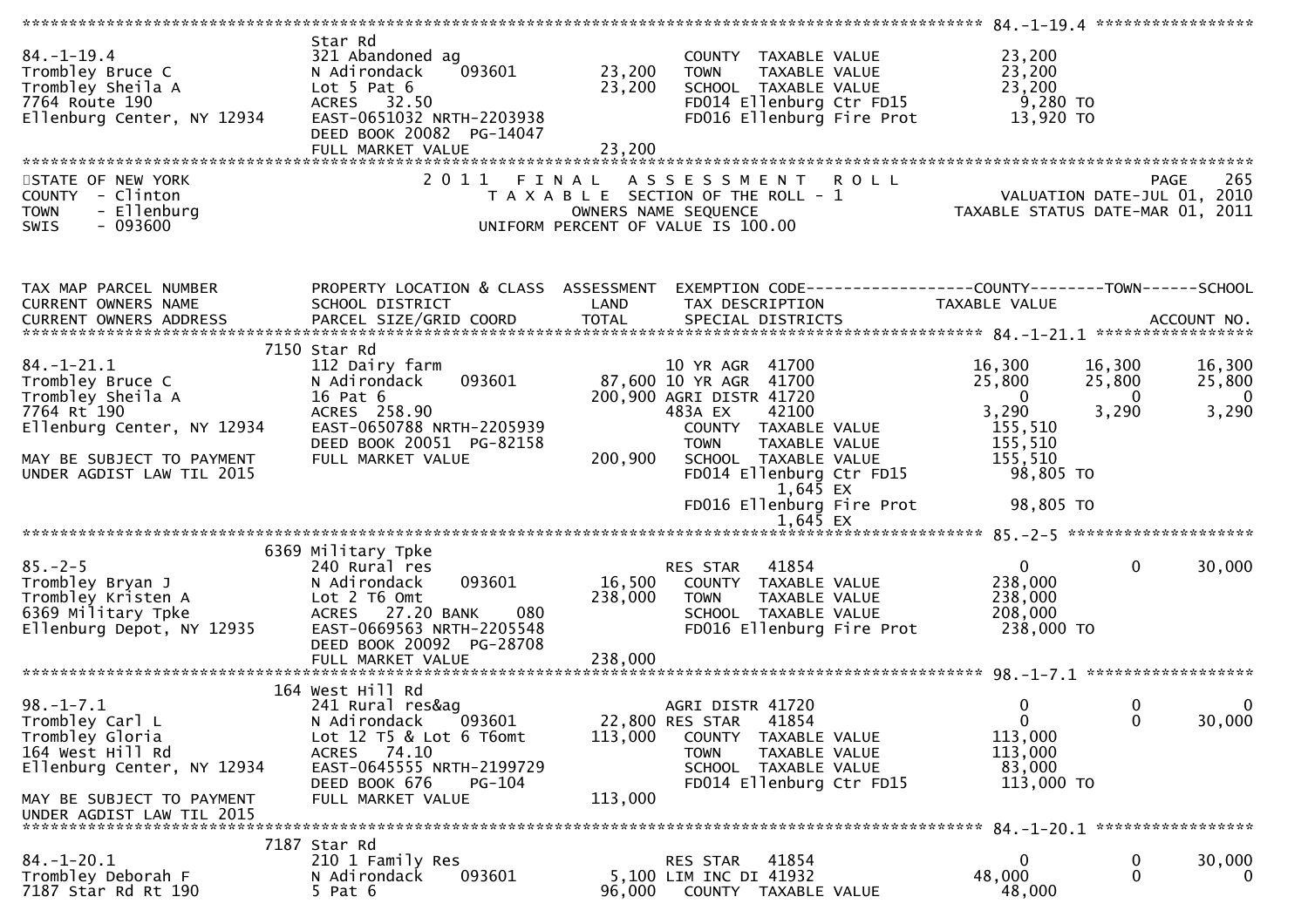| Ellenburg Center, NY 12934                                                                                         | 1.50<br><b>ACRES</b><br>EAST-0650161 NRTH-2204400<br>DEED BOOK 1023<br><b>PG-232</b><br>FULL MARKET VALUE                                                                                              | 96,000                    | <b>TOWN</b><br>TAXABLE VALUE<br>SCHOOL TAXABLE VALUE<br>FD014 Ellenburg Ctr FD15                                                                          |             | 96,000<br>66,000<br>96,000 TO                                       |                           |                                   |
|--------------------------------------------------------------------------------------------------------------------|--------------------------------------------------------------------------------------------------------------------------------------------------------------------------------------------------------|---------------------------|-----------------------------------------------------------------------------------------------------------------------------------------------------------|-------------|---------------------------------------------------------------------|---------------------------|-----------------------------------|
| STATE OF NEW YORK<br>COUNTY - Clinton<br>- Ellenburg<br><b>TOWN</b><br>SWIS<br>- 093600                            | 2 0 1 1                                                                                                                                                                                                | FINAL                     | A S S E S S M E N T<br>T A X A B L E SECTION OF THE ROLL - 1<br>OWNERS NAME SEQUENCE<br>UNIFORM PERCENT OF VALUE IS 100.00                                | <b>ROLL</b> | VALUATION DATE-JUL 01, 2010<br>TAXABLE STATUS DATE-MAR 01, 2011     | PAGE                      | 266                               |
| TAX MAP PARCEL NUMBER<br>CURRENT OWNERS NAME                                                                       | PROPERTY LOCATION & CLASS ASSESSMENT<br>SCHOOL DISTRICT                                                                                                                                                | LAND                      | EXEMPTION CODE-----------------COUNTY-------TOWN------SCHOOL<br>TAX DESCRIPTION                                                                           |             | TAXABLE VALUE                                                       |                           |                                   |
| $99.1 - 2 - 26$<br>Trombley Dennis Edward<br>590 Ellenburg Center Rd<br>Ellenburg Center, NY 12934                 | 590 Ellenburg Center Rd<br>210 1 Family Res<br>093601<br>N Adirondack<br>10 Pat 5<br>84.00 DPTH 117.00<br><b>FRNT</b><br>1.00<br><b>ACRES</b><br>EAST-0650276 NRTH-2198524<br>DEED BOOK 20102 PG-36316 | 5,000<br>47,400           | RES STAR<br>41854<br>COUNTY TAXABLE VALUE<br><b>TOWN</b><br>TAXABLE VALUE<br>SCHOOL TAXABLE VALUE<br>FD014 Ellenburg Ctr FD15<br>LT010 Ellenburg Light 15 |             | $\Omega$<br>47,400<br>47,400<br>17,400<br>47,400 TO<br>47,400 TO    | $\mathbf{0}$              | 30,000                            |
| $99.1 - 1 - 17$<br>Trombley Douglas R<br>Trombley Karen M<br>31 Carlson St<br>Ellenburg Center, NY 12934           | 31 Carlson St<br>210 1 Family Res<br>093601<br>N Adirondack<br>11 Pat 5<br><b>ACRES</b><br>1.00 BANK<br>080<br>EAST-0648571 NRTH-2198873<br>DEED BOOK 645<br>PG-1036<br>FULL MARKET VALUE              | 5,000<br>37,000<br>37,000 | RES STAR<br>41854<br>COUNTY TAXABLE VALUE<br>TAXABLE VALUE<br><b>TOWN</b><br>SCHOOL TAXABLE VALUE<br>FD014 Ellenburg Ctr FD15<br>LT010 Ellenburg Light 15 |             | $\mathbf{0}$<br>37,000<br>37,000<br>7,000<br>37,000 TO<br>37,000 TO | $\mathbf 0$               | 30,000                            |
| $83. - 1 - 7.1$<br>Trombley Joy<br>439 Brandy Brook Rd<br>Ellenburg Center, NY 12934<br>MAY BE SUBJECT TO PAYMENT  | 439 Brandy Brook Rd<br>240 Rural res<br>093601<br>N Adirondack<br>$5$ Pat $6$<br>ACRES 50.00<br>EAST-0646986 NRTH-2208674<br>DEED BOOK 20092 PG-29081                                                  | 80,500                    | AGRI DISTR 41720<br>41854<br>23,900 RES STAR<br>COUNTY TAXABLE VALUE<br><b>TOWN</b><br>TAXABLE VALUE<br>SCHOOL TAXABLE VALUE<br>FD016 Ellenburg Fire Prot |             | 8,340<br>$\Omega$<br>72,160<br>72,160<br>42,160<br>80,500 TO        | 8,340<br>$\Omega$         | 8,340<br>30,000                   |
| $99. - 2 - 13$<br>Trombley Lawrence J<br>Trombley Linda M<br>441 Ellenburg Center Rd<br>Ellenburg Center, NY 12934 | 441 Ellenburg Center Rd<br>210 1 Family Res<br>093601<br>N Adirondack<br>9 Pat 5<br>FRNT 160.00 DPTH 250.00<br>EAST-0653915 NRTH-2199090<br>DEED BOOK 658<br>PG-130<br>FULL MARKET VALUE               | 4,800<br>97,000<br>97,000 | 41854<br>RES STAR<br>COUNTY TAXABLE VALUE<br><b>TOWN</b><br>TAXABLE VALUE<br>SCHOOL TAXABLE VALUE<br>FD014 Ellenburg Ctr FD15                             |             | $\Omega$<br>97,000<br>97,000<br>67,000<br>97,000 TO                 | 0                         | 30,000                            |
| $99.1 - 2 - 19$<br>Trombley Life Estate Esther<br>Malark Elaine                                                    | 612 Ellenburg Center Rd<br>210 1 Family Res<br>093601<br>N Adirondack<br>10 Pat 5                                                                                                                      |                           | 41121<br>WARNONALL<br>41802<br>4,600 AGED COUN<br>41834<br>50,000 SR STAR                                                                                 |             | 7,500<br>17,000<br>0                                                | 7,500<br>U<br>$\mathbf 0$ | $\bf{0}$<br>$\mathbf 0$<br>50,000 |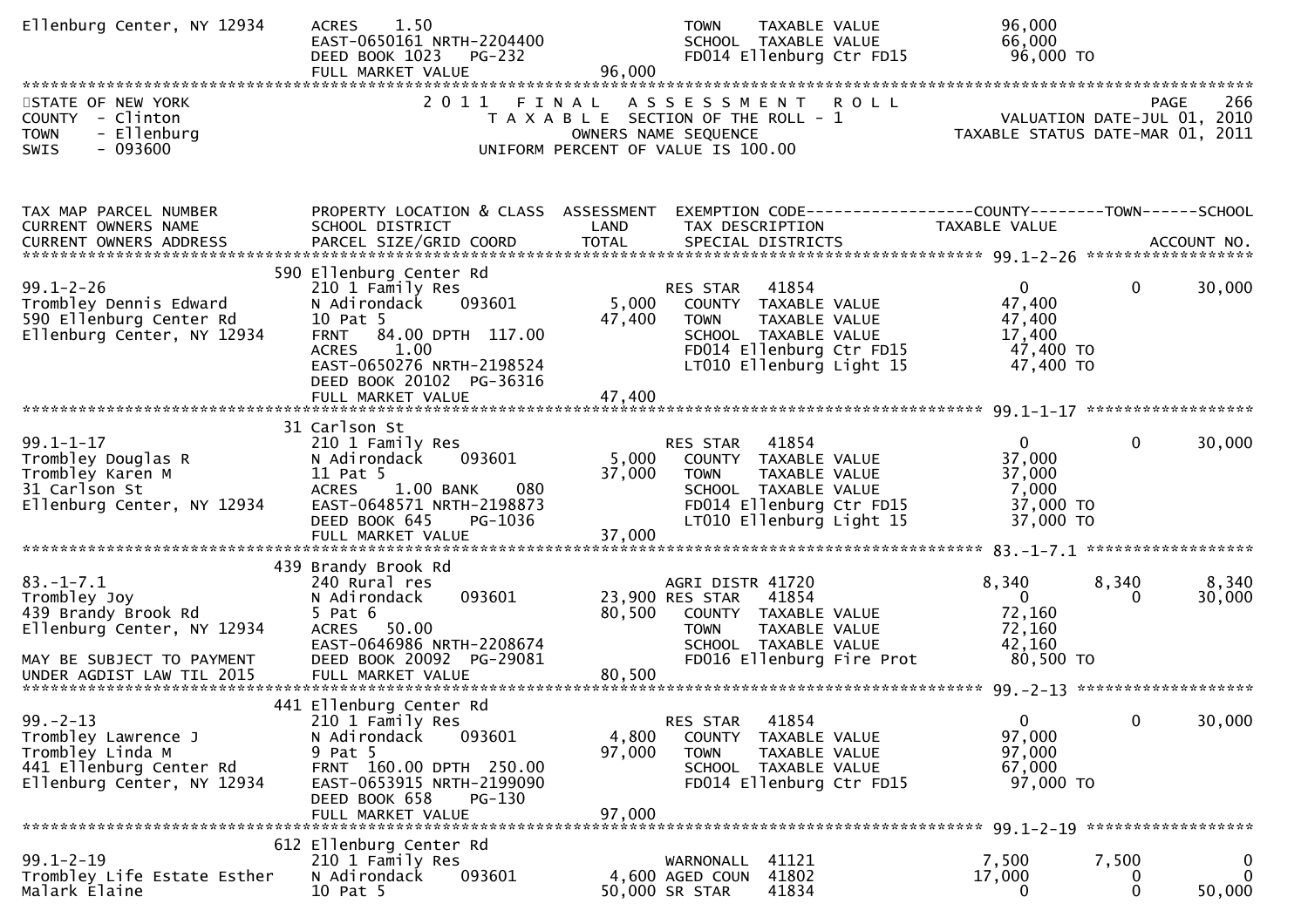| PO Box 65<br>Ellenburg Center, NY                                                                                                                         | 87.00 DPTH 228.00<br><b>FRNT</b><br>EAST-0649747 NRTH-2198466<br>12934-0065 DEED BOOK 20011 PG-35428<br>FULL MARKET VALUE                                                                | 50,000               | COUNTY TAXABLE VALUE<br><b>TOWN</b><br>TAXABLE VALUE<br>SCHOOL TAXABLE VALUE<br>FD014 Ellenburg Ctr FD15<br>LT010 Ellenburg Light 15                     | 25,500<br>42,500<br>$\mathbf 0$<br>50,000 TO<br>50,000 TO                             |                    |
|-----------------------------------------------------------------------------------------------------------------------------------------------------------|------------------------------------------------------------------------------------------------------------------------------------------------------------------------------------------|----------------------|----------------------------------------------------------------------------------------------------------------------------------------------------------|---------------------------------------------------------------------------------------|--------------------|
| STATE OF NEW YORK<br>COUNTY - Clinton<br>- Ellenburg<br><b>TOWN</b><br>$-093600$<br>SWIS                                                                  | 2011                                                                                                                                                                                     | FINAL                | A S S E S S M E N T R O L L<br>T A X A B L E SECTION OF THE ROLL - 1<br>OWNERS NAME SEQUENCE<br>UNIFORM PERCENT OF VALUE IS 100.00                       | VALUATION DATE-JUL 01, 2010<br>TAXABLE STATUS DATE-MAR 01, 2011                       | 267<br><b>PAGE</b> |
| TAX MAP PARCEL NUMBER<br>CURRENT OWNERS NAME<br><b>CURRENT OWNERS ADDRESS</b>                                                                             | SCHOOL DISTRICT<br>PARCEL SIZE/GRID COORD                                                                                                                                                | LAND<br><b>TOTAL</b> | PROPERTY LOCATION & CLASS ASSESSMENT EXEMPTION CODE----------------COUNTY-------TOWN------SCHOOL<br>TAX DESCRIPTION<br>SPECIAL DISTRICTS                 | TAXABLE VALUE                                                                         | ACCOUNT NO.        |
| $82. - 1 - 14.2$<br>Trombley Life Estate Gerald J N Adirondack<br>Guay Marie A<br>7864 Star Rd<br>Ellenburg Center, NY 12934<br>MAY BE SUBJECT TO PAYMENT | 7864 Star Rd<br>241 Rural res&ag<br>093601<br>Lot 13 T6omt<br>ACRES 48.60<br>EAST-0633546 NRTH-2203340<br>DEED BOOK 20092 PG-29502<br>FULL MARKET VALUE                                  | 123,600<br>123,600   | AGRI DISTR 41720<br>33,100 SR STAR<br>41834<br>COUNTY TAXABLE VALUE<br>TAXABLE VALUE<br><b>TOWN</b><br>SCHOOL TAXABLE VALUE<br>FD016 Ellenburg Fire Prot | 11,406<br>11,406<br>$\overline{0}$<br>0<br>112,194<br>112,194<br>52,094<br>123,600 TO | 11,406<br>60,100   |
| UNDER AGDIST LAW TIL 2015                                                                                                                                 |                                                                                                                                                                                          |                      |                                                                                                                                                          |                                                                                       |                    |
| $97. - 1 - 10.1$<br>Trombley Life Estate Gerald J<br>Guay Marie<br>7864 Star Rd<br>Ellenburg Center, NY 12934                                             | Tacey Rd<br>105 Vac farmland<br>N Adirondack<br>093601<br>6 Acres Leased for Com Pu<br>Impval assd to crown on 1<br>ACRES 47.60<br>EAST-0630569 NRTH-2198064<br>DEED BOOK 20102 PG-36546 | 29,500<br>29,500     | AGRI DISTR 41720<br>COUNTY TAXABLE VALUE<br><b>TOWN</b><br>TAXABLE VALUE<br>SCHOOL TAXABLE VALUE<br>FD016 Ellenburg Fire Prot                            | 9,128<br>9,128<br>20,372<br>20,372<br>20,372<br>29,500 TO                             | 9,128              |
| MAY BE SUBJECT TO PAYMENT                                                                                                                                 |                                                                                                                                                                                          |                      |                                                                                                                                                          |                                                                                       |                    |
| $97. - 1 - 23$<br>Trombley Life Estate Gerald J<br>Guay Marie A<br>7864 Star Rd<br>Ellenburg Center, NY 12934                                             | Tacey Rd<br>105 Vac farmland<br>093601<br>N Adirondack<br>Lot 9 T6omt<br>ACRES 173.50<br>EAST-0630948 NRTH-2197318<br>DEED BOOK 20092 PG-29500                                           | 78,300<br>78,300     | OS AG DIST 41730<br>COUNTY TAXABLE VALUE<br><b>TOWN</b><br>TAXABLE VALUE<br>SCHOOL TAXABLE VALUE<br>FD016 Ellenburg Fire Prot                            | 2,825<br>2,825<br>75,475<br>75,475<br>75,475<br>78,300 TO                             | 2,825              |
| MAY BE SUBJECT TO PAYMENT<br>UNDER AGDIST LAW TIL 2018                                                                                                    | FULL MARKET VALUE                                                                                                                                                                        | 78,300               |                                                                                                                                                          |                                                                                       |                    |
|                                                                                                                                                           | 33 Rock Rd                                                                                                                                                                               |                      |                                                                                                                                                          |                                                                                       |                    |
| $130. - 1 - 6$<br>Trombley Life Estate Rolland<br>Trombley Life Estate Veronica<br>33 Rock Rd<br>Ellenburg Depot, NY 12935                                | 271 Mfg housings<br>N Adirondack<br>093601<br>$Lot 21-22$<br><b>ACRES</b><br>1.00<br>EAST-0679563 NRTH-2180104<br>DEED BOOK 20072 PG-4045                                                | 10,000<br>35,000     | 41834<br>SR STAR<br>COUNTY TAXABLE VALUE<br><b>TOWN</b><br>TAXABLE VALUE<br>SCHOOL TAXABLE VALUE<br>FD016 Ellenburg Fire Prot                            | 0<br>$\mathbf{0}$<br>35,000<br>35,000<br>$\overline{0}$<br>35,000 TO                  | 35,000             |
|                                                                                                                                                           | FULL MARKET VALUE                                                                                                                                                                        | 35,000               |                                                                                                                                                          |                                                                                       |                    |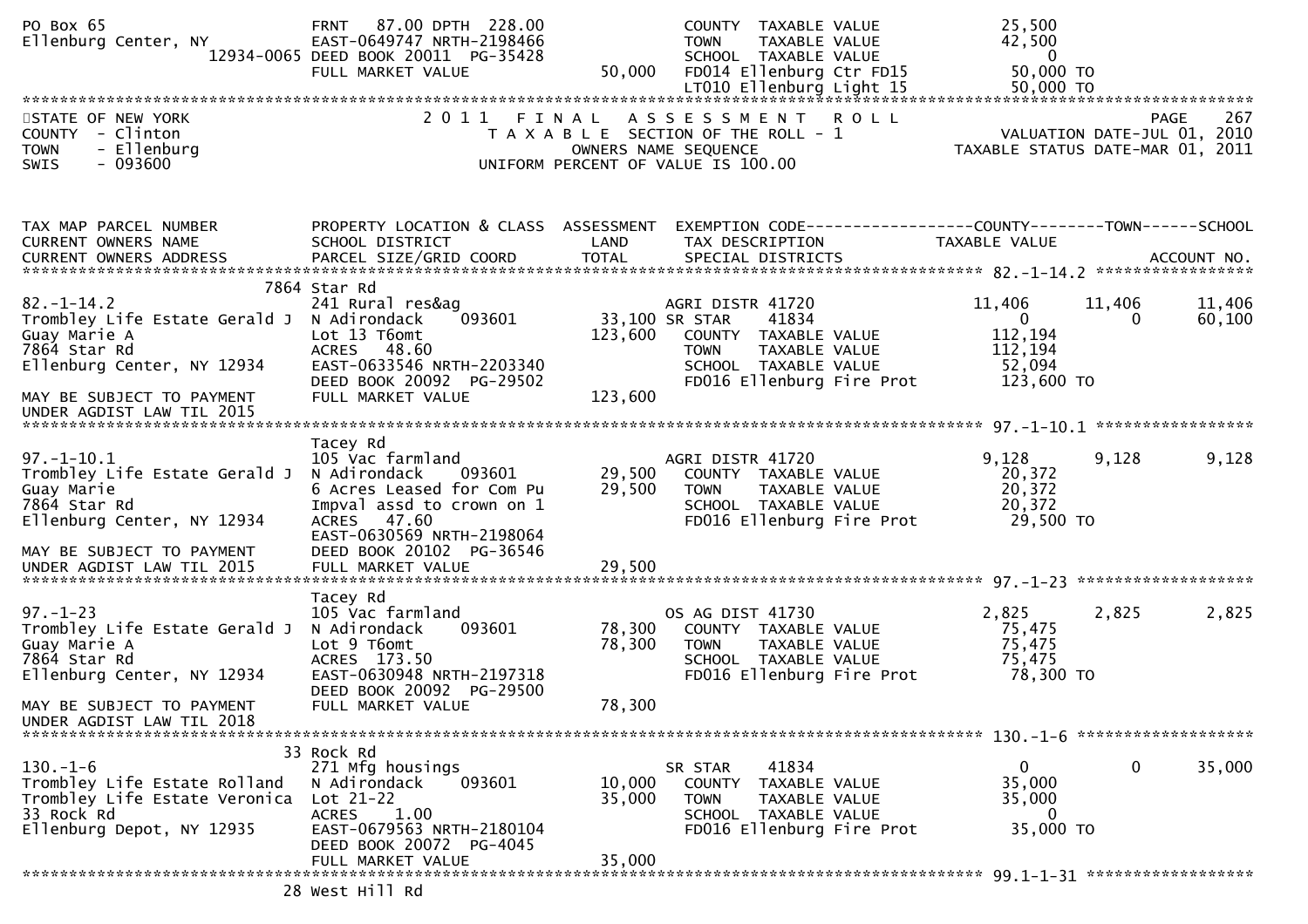| $99.1 - 1 - 31$<br>Trombley Life Lease Marguerite N Adirondack<br>Trombly George<br>PO Box 54<br>Olmsteadville, NY 12857         | 210 1 Family Res<br>093601<br>11 Pat 5<br>FRNT 56.00 DPTH 239.00<br>EAST-0648732 NRTH-2198577<br>DEED BOOK 613<br>PG-899<br>FULL MARKET VALUE                                        | 3,200<br>54,600<br>54,600 | COUNTY TAXABLE VALUE<br><b>TOWN</b><br>TAXABLE VALUE<br>SCHOOL TAXABLE VALUE<br>FD014 Ellenburg Ctr FD15<br>LT010 Ellenburg Light 15                   | 54,600<br>54,600<br>54,600<br>54,600 TO<br>54,600 TO                                                            |                                            |
|----------------------------------------------------------------------------------------------------------------------------------|--------------------------------------------------------------------------------------------------------------------------------------------------------------------------------------|---------------------------|--------------------------------------------------------------------------------------------------------------------------------------------------------|-----------------------------------------------------------------------------------------------------------------|--------------------------------------------|
| STATE OF NEW YORK<br>COUNTY - Clinton<br>- Ellenburg<br><b>TOWN</b><br><b>SWIS</b><br>- 093600                                   |                                                                                                                                                                                      |                           | 2011 FINAL ASSESSMENT ROLL<br>T A X A B L E SECTION OF THE ROLL - 1<br>OWNERS NAME SEQUENCE<br>UNIFORM PERCENT OF VALUE IS 100.00                      | PAGE 268<br>VALUATION DATE-JUL 01, 2010<br>TAXARLE STATUS DATE USE 21, 2010<br>TAXABLE STATUS DATE-MAR 01, 2011 |                                            |
| TAX MAP PARCEL NUMBER<br>CURRENT OWNERS NAME                                                                                     | SCHOOL DISTRICT                                                                                                                                                                      | LAND                      | PROPERTY LOCATION & CLASS ASSESSMENT EXEMPTION CODE----------------COUNTY-------TOWN------SCHOOL<br>TAX DESCRIPTION                                    | TAXABLE VALUE                                                                                                   |                                            |
| $85.1 - 1 - 27$<br>Trombley Life Lease Richard<br>Trombley Lester<br>6673 Star Rd<br>Ellenburg Center, NY 12934                  | 6673 Star Rd<br>210 1 Family Res<br>N Adirondack<br>093601<br>Lot $18$ Pat $6$<br>FRNT 125.00 DPTH 150.00<br>EAST-0662330 NRTH-2207060<br>DEED BOOK 20092 PG-21584                   | 71,500                    | AGED C&T<br>41801<br>4,200 SR STAR<br>41834<br>COUNTY TAXABLE VALUE<br>TAXABLE VALUE<br>TOWN<br>SCHOOL TAXABLE VALUE<br>FD016 Ellenburg Fire Prot      | 35,750<br>$\mathbf{0}$<br>35,750<br>35,750<br>11,400<br>71,500 TO                                               | 35,750<br>0<br>60,100<br>$\mathbf{0}$      |
| $126. - 1 - 4$<br>Trombley Life Use Esther<br>Trombley Ronnie<br>Attn: Elaine Malark<br>PO Box 151<br>Ellenburg Center, NY 12934 | Spear Hill Rd<br>260 Seasonal res<br>N Adirondack<br>093601<br>59 Pat 5<br>ACRES 25.00<br>EAST-0626544 NRTH-2183336<br>DEED BOOK 843<br><b>PG-90</b>                                 | 15,800<br>25,000          | COUNTY TAXABLE VALUE<br>TAXABLE VALUE<br><b>TOWN</b><br>SCHOOL TAXABLE VALUE<br>FD016 Ellenburg Fire Prot                                              | 25,000<br>25,000<br>25,000<br>25,000 TO                                                                         |                                            |
| $98. - 1 - 27.2$<br>Trombley Life Use Laverne<br>Trombley Life Use Theolus C<br>408 West Hill Rd<br>Ellenburg Center, NY 12934   | 385 West Hill Rd<br>210 1 Family Res<br>093601<br>N Adirondack<br>Lot 14 T5omt<br>1.00<br><b>ACRES</b><br>EAST-0640563 NRTH-2195692<br>DEED BOOK 20082 PG-18311<br>FULL MARKET VALUE | 87,000<br>87,000          | AGED - ALL 41800<br>41834<br>5,000 SR STAR<br>COUNTY TAXABLE VALUE<br>TAXABLE VALUE<br><b>TOWN</b><br>SCHOOL TAXABLE VALUE<br>FD014 Ellenburg Ctr FD15 | 43,500<br>$\overline{0}$<br>43,500<br>43,500<br>$\overline{0}$<br>87,000 TO                                     | 43,500<br>43,500<br>43,500<br>$\mathbf{0}$ |
| $70. -1 - 5.2$<br>Trombley Lorin<br>Trombley Rose<br>30 Wilbur Ave<br>Meriden, CT 06450                                          | 5262 Rt 11<br>210 1 Family Res<br>N Adirondack<br>093601<br>Lot 19 T6omt<br>FRNT 140.00 DPTH 140.00<br>EAST-0669458 NRTH-2211886<br>DEED BOOK 626<br>PG-1098<br>FULL MARKET VALUE    | 4,200<br>26,700<br>26,700 | COUNTY TAXABLE VALUE<br><b>TOWN</b><br>TAXABLE VALUE<br>SCHOOL TAXABLE VALUE<br>FD002 Ellenburg Dpt FD 21<br>LT011 Ellenburg Light 21                  | 26,700<br>26,700<br>26,700<br>26,700 TO<br>26,700 TO                                                            |                                            |
| $98. - 1 - 7.2$                                                                                                                  | 148 West Hill Rd<br>240 Rural res                                                                                                                                                    |                           | AGRI DISTR 41720                                                                                                                                       | 0                                                                                                               | $\mathbf 0$<br>0                           |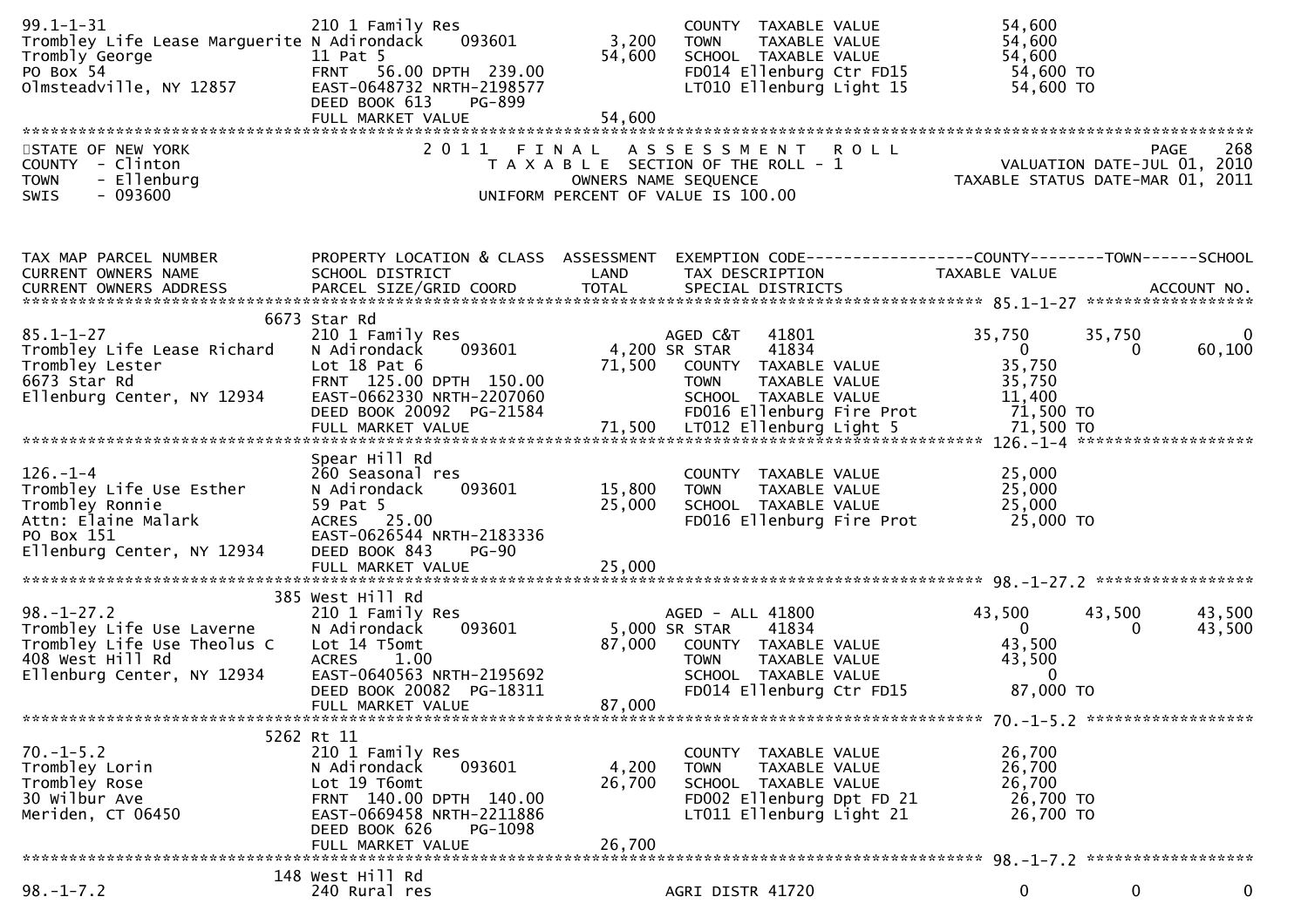| Trombley Neil D<br>Trombley Marcia L<br>148 West Hill Rd<br>Ellenburg Center, NY 12934<br>MAY BE SUBJECT TO PAYMENT<br>UNDER RPTL483 UNTIL 2015 | N Adirondack<br>093601<br>Lot 11 & 12 T5omt<br>ACRES 29.20<br>EAST-0646132 NRTH-2198225<br>DEED BOOK 20011 PG-29306<br>FULL MARKET VALUE                                                                            | 119,400                   | 8,300 10 YR AGR 41700<br>41854<br>119,400 RES STAR<br>COUNTY TAXABLE VALUE<br><b>TOWN</b><br>TAXABLE VALUE<br>SCHOOL TAXABLE VALUE<br>FD014 Ellenburg Ctr FD15 | 25,400<br>25,400<br>$\mathbf{0}$<br>94,000<br>94,000<br>64,000<br>119,400 TO | 25,400<br>30,000<br>$\Omega$                      |
|-------------------------------------------------------------------------------------------------------------------------------------------------|---------------------------------------------------------------------------------------------------------------------------------------------------------------------------------------------------------------------|---------------------------|----------------------------------------------------------------------------------------------------------------------------------------------------------------|------------------------------------------------------------------------------|---------------------------------------------------|
| STATE OF NEW YORK<br>COUNTY - Clinton<br>- Ellenburg<br><b>TOWN</b><br>$-093600$<br>SWIS                                                        | 2011 FINAL                                                                                                                                                                                                          |                           | A S S E S S M E N T<br><b>ROLL</b><br>T A X A B L E SECTION OF THE ROLL - 1<br>OWNERS NAME SEQUENCE<br>UNIFORM PERCENT OF VALUE IS 100.00                      | TAXABLE STATUS DATE-MAR 01, 2011                                             | 269<br><b>PAGE</b><br>VALUATION DATE-JUL 01, 2010 |
| TAX MAP PARCEL NUMBER<br>CURRENT OWNERS NAME                                                                                                    | PROPERTY LOCATION & CLASS ASSESSMENT<br>SCHOOL DISTRICT                                                                                                                                                             | LAND                      | EXEMPTION CODE-----------------COUNTY--------TOWN------SCHOOL<br>TAX DESCRIPTION                                                                               | TAXABLE VALUE                                                                |                                                   |
| $84. - 1 - 18.7$<br>Trombley Richard F<br>Trombley Linda L<br>47 Arno Rd<br>Ellenburg Center, NY 12934                                          | 47 Arno Rd<br>210 1 Family Res<br>093601<br>N Adirondack<br>Lot 4 T6omt<br>1.00<br><b>ACRES</b><br>EAST-0657444 NRTH-2200774<br>DEED BOOK 20011 PG-36206                                                            | 5,000<br>98,000           | 41854<br><b>RES STAR</b><br>COUNTY TAXABLE VALUE<br>TAXABLE VALUE<br><b>TOWN</b><br>SCHOOL TAXABLE VALUE<br>FD014 Ellenburg Ctr FD15                           | $\mathbf{0}$<br>98,000<br>98,000<br>68,000<br>98,000 TO                      | $\mathbf{0}$<br>30,000                            |
| $99.1 - 1 - 22$<br>Trombley Roger W<br>Trombley Dorothy M<br>PO Box 183<br>Ellenburg Center, NY 12934                                           | 29 Brandy Brook Rd<br>210 1 Family Res<br>093601<br>N Adirondack<br>11 Pat 5<br>FRNT 82.50 DPTH 239.00<br>EAST-0649147 NRTH-2199007<br>DEED BOOK 822<br>PG-306                                                      | 66,200                    | WARNONALL 41121<br>41854<br>4,100 RES STAR<br>COUNTY TAXABLE VALUE<br><b>TOWN</b><br>TAXABLE VALUE<br>SCHOOL TAXABLE VALUE<br>FD014 Ellenburg Ctr FD15         | 9,930<br>9,930<br>$\overline{0}$<br>56,270<br>56,270<br>36,200<br>66,200 TO  | 30,000<br>0                                       |
| $85. - 1 - 10.5$<br>Trombley Rose<br>94 Ellenburg Center Rd<br>Ellenburg Center, NY 12934                                                       | 94 Ellenburg Center Rd<br>210 1 Family Res<br>093601<br>N Adirondack<br>Lot 3 T5omt<br>Survey Map 20092/24851<br>2.77<br><b>ACRES</b><br>EAST-0660033 NRTH-2204966<br>DEED BOOK 20001 PG-20867<br>FULL MARKET VALUE | 5,900<br>70,400<br>70,400 | 41854<br>RES STAR<br>COUNTY TAXABLE VALUE<br><b>TOWN</b><br>TAXABLE VALUE<br>SCHOOL TAXABLE VALUE<br>FD016 Ellenburg Fire Prot                                 | $\mathbf{0}$<br>70,400<br>70,400<br>40,400<br>70,400 TO                      | $\mathbf 0$<br>30,000                             |
|                                                                                                                                                 | 5756 Rt 11                                                                                                                                                                                                          |                           |                                                                                                                                                                |                                                                              |                                                   |
| $84. - 1 - 9$<br>Trombley Samuel<br>Trombley Marie<br>PO Box 69<br>Ellenburg, NY 12933                                                          | 312 Vac w/imprv<br>093601<br>N Adirondack<br>$17$ Pat $6$<br>FRNT 120.00 DPTH 110.00<br>EAST-0658649 NRTH-2209101<br>DEED BOOK 845<br>PG-101                                                                        | 3,600<br>4,600            | COUNTY TAXABLE VALUE<br>TAXABLE VALUE<br><b>TOWN</b><br>SCHOOL TAXABLE VALUE<br>FD016 Ellenburg Fire Prot                                                      | 4,600<br>4,600<br>4,600<br>4,600 TO                                          |                                                   |
|                                                                                                                                                 | FULL MARKET VALUE                                                                                                                                                                                                   | 4,600                     |                                                                                                                                                                |                                                                              |                                                   |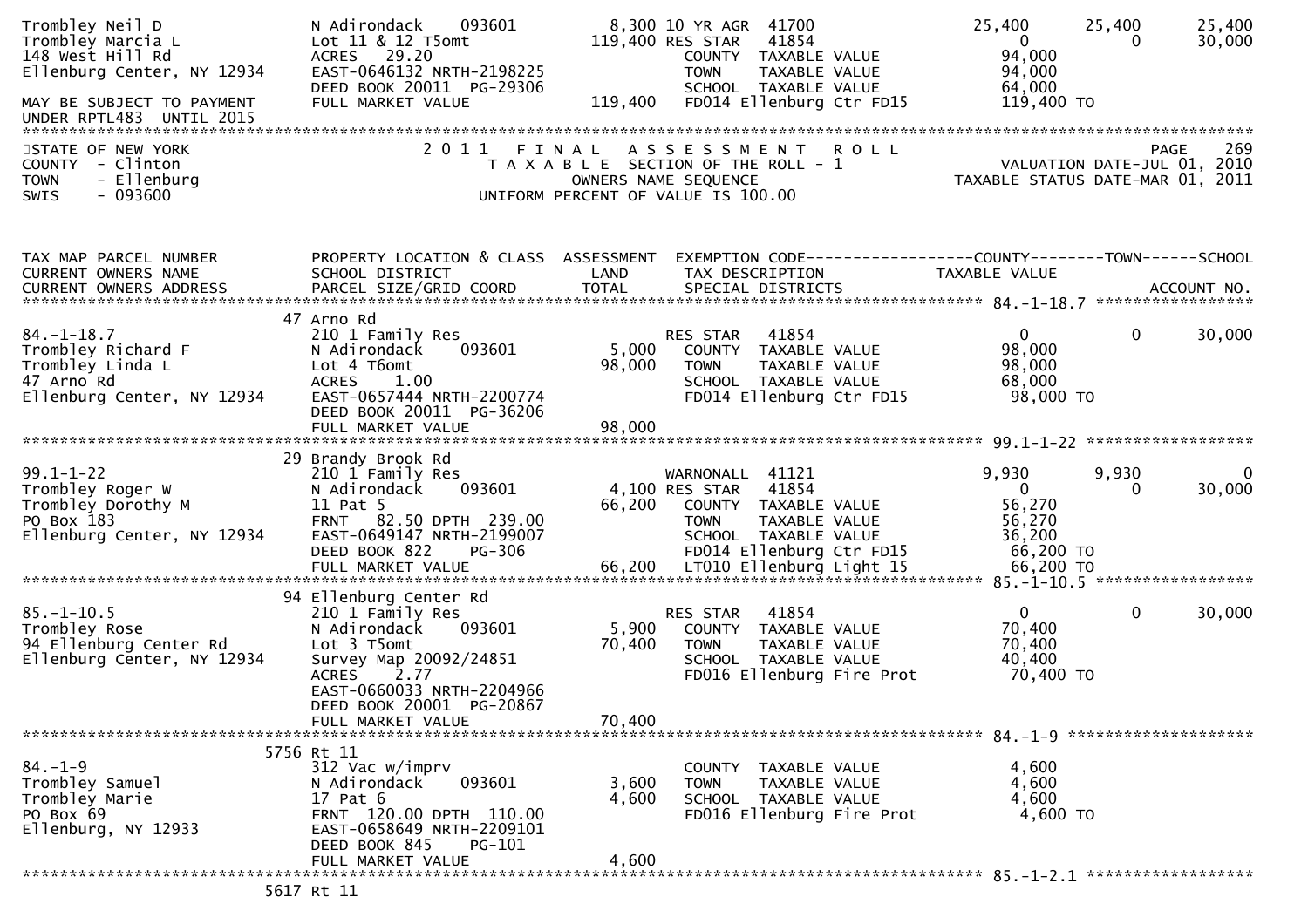| $85. - 1 - 2.1$<br>Trombley Samuel Jr<br>Trombley Marie<br>PO Box 69<br>Ellenburg, NY 12933                                                    | 582 Camping park<br>093601<br>N Adirondack<br>Lot 18 T6 Omt<br>ACRES 50.50<br>EAST-0661296 NRTH-2207412<br>DEED BOOK 539<br>PG-676                                        | 171,000<br>289,000                                                                                  | TOWN                                                                     | COUNTY TAXABLE VALUE<br>TAXABLE VALUE<br>SCHOOL TAXABLE VALUE | FD016 Ellenburg Fire Prot<br>LT012 Ellenburg Light 5 | 289,000<br>289,000<br>289,000<br>289,000 TO<br>276,978 TO                     |                   |                    |
|------------------------------------------------------------------------------------------------------------------------------------------------|---------------------------------------------------------------------------------------------------------------------------------------------------------------------------|-----------------------------------------------------------------------------------------------------|--------------------------------------------------------------------------|---------------------------------------------------------------|------------------------------------------------------|-------------------------------------------------------------------------------|-------------------|--------------------|
| STATE OF NEW YORK<br>COUNTY - Clinton<br>- Ellenburg<br><b>TOWN</b><br>SWIS<br>- 093600                                                        | 2011 FINAL ASSESSMENT ROLL                                                                                                                                                | T A X A B L E SECTION OF THE ROLL - 1<br>OWNERS NAME SEQUENCE<br>UNIFORM PERCENT OF VALUE IS 100.00 |                                                                          |                                                               |                                                      | VALUATION DATE-JUL 01, 2010<br>TAXABLE STATUS DATE-MAR 01, 2011               |                   | 270<br><b>PAGE</b> |
| TAX MAP PARCEL NUMBER<br>CURRENT OWNERS NAME                                                                                                   | PROPERTY LOCATION & CLASS ASSESSMENT<br>SCHOOL DISTRICT                                                                                                                   | LAND                                                                                                | TAX DESCRIPTION                                                          |                                                               |                                                      | EXEMPTION CODE-----------------COUNTY-------TOWN------SCHOOL<br>TAXABLE VALUE |                   |                    |
| 5617 Rt 11<br>$85. - 1 - 2.11$<br>Trombley Samuel Jr<br>Trombley Marie<br>PO Box 169<br>Ellenburg, NY 12933                                    | 210 1 Family Res<br>093601<br>N Adirondack<br>Lot 18 T6omt<br>2.40<br><b>ACRES</b><br>EAST-0661801 NRTH-2207941<br>DEED BOOK 455<br>PG-170                                | 93 PCT OF VALUE USED FOR EXEMPTION PURPOSES<br>106,600                                              | AGED COUN 41802<br>12,000 SR STAR<br>COUNTY TAXABLE VALUE<br><b>TOWN</b> | 41834<br>TAXABLE VALUE<br>SCHOOL TAXABLE VALUE                | FD016 Ellenburg Fire Prot                            | 19,828<br>$\mathbf{0}$<br>86,772<br>106,600<br>46,500<br>106,600 TO           | 0<br>$\mathbf{0}$ | 60,100             |
|                                                                                                                                                |                                                                                                                                                                           |                                                                                                     |                                                                          |                                                               |                                                      |                                                                               |                   |                    |
| $98. - 1 - 1.2$<br>Trombley Thomas<br>408 West Hill Rd<br>Ellenburg Center, NY 12934<br>MAY BE SUBJECT TO PAYMENT                              | West Hill Rd<br>105 Vac farmland<br>N Adirondack<br>093601<br>Sot 15 T5omt<br>ACRES 245.50<br>EAST-0636918 NRTH-2196238<br>DEED BOOK 947<br>$PG-84$                       | 91,100<br>91,100                                                                                    | AGRI DISTR 41720<br>COUNTY TAXABLE VALUE<br><b>TOWN</b>                  | TAXABLE VALUE<br>SCHOOL TAXABLE VALUE                         | FD016 Ellenburg Fire Prot                            | 5,042<br>86,058<br>86,058<br>86,058<br>91,100 TO                              | 5,042             | 5,042              |
| $98. - 1 - 4.1$<br>Trombley Thomas<br>408 West Hill Rd<br>Ellenburg Center, NY 12934<br>MAY BE SUBJECT TO PAYMENT<br>UNDER AGDIST LAW TIL 2015 | Military Tpke<br>105 Vac farmland<br>093601<br>N Adirondack<br>$13/14$ Pat 5<br>ACRES 60.00<br>EAST-0640965 NRTH-2197135<br>DEED BOOK 819<br>$PG-83$<br>FULL MARKET VALUE | 26,600<br>26,600<br>26,600                                                                          | AGRI DISTR 41720<br>COUNTY TAXABLE VALUE<br><b>TOWN</b>                  | TAXABLE VALUE<br>SCHOOL TAXABLE VALUE                         | FD014 Ellenburg Ctr FD15                             | 1,066<br>25,534<br>25,534<br>25,534<br>26,600 TO                              | 1,066             | 1,066              |
| $98. - 1 - 4.11$<br>Trombley Thomas<br>408 West Hill Rd<br>Ellenburg Center, NY 12934                                                          | Military Tpke<br>105 Vac farmland<br>093601<br>N Adirondack<br>Lot 13 T5omt<br>ACRES 37.00<br>EAST-0644037 NRTH-2197970<br>DEED BOOK 916<br>PG-331<br>FULL MARKET VALUE   | 23,600<br>23,600<br>23,600                                                                          | <b>TOWN</b>                                                              | COUNTY TAXABLE VALUE<br>TAXABLE VALUE<br>SCHOOL TAXABLE VALUE | FD014 Ellenburg Ctr FD15                             | 23,600<br>23,600<br>23,600<br>23,600 TO                                       |                   |                    |
| Moore Rd                                                                                                                                       |                                                                                                                                                                           |                                                                                                     |                                                                          |                                                               |                                                      |                                                                               |                   |                    |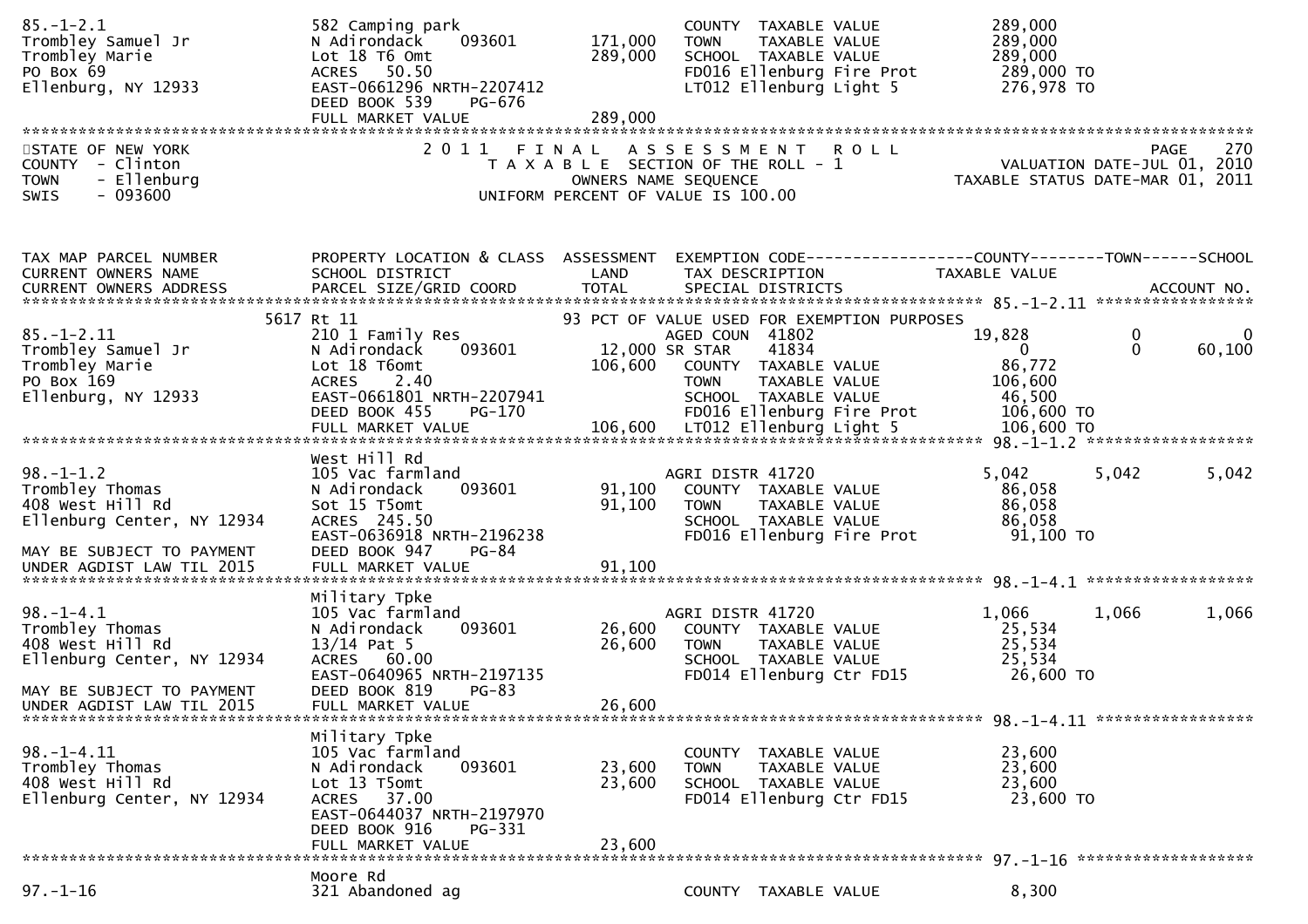| Trombley Thomas L<br>408 West Hill Rd<br>Ellenburg Center, NY 12934                             | N Adirondack<br>093601<br>8 Pat 6<br>16.30<br><b>ACRES</b><br>EAST-0633205 NRTH-2198691<br>DEED BOOK 874<br>PG-180<br>FULL MARKET VALUE                                                   | 8,300<br>8,300<br>8,300    | <b>TAXABLE VALUE</b><br><b>TOWN</b><br>SCHOOL TAXABLE VALUE<br>FD016 Ellenburg Fire Prot                                                                                                                                                | 8,300<br>8,300<br>8,300 TO                                                            |                 |
|-------------------------------------------------------------------------------------------------|-------------------------------------------------------------------------------------------------------------------------------------------------------------------------------------------|----------------------------|-----------------------------------------------------------------------------------------------------------------------------------------------------------------------------------------------------------------------------------------|---------------------------------------------------------------------------------------|-----------------|
| STATE OF NEW YORK<br>COUNTY - Clinton<br>- Ellenburg<br><b>TOWN</b><br>$-093600$<br><b>SWIS</b> |                                                                                                                                                                                           |                            | 2011 FINAL ASSESSMENT ROLL<br>T A X A B L E SECTION OF THE ROLL - 1<br>OWNERS NAME SEQUENCE<br>UNIFORM PERCENT OF VALUE IS 100.00                                                                                                       | PAGE<br>VALUATION DATE-JUL 01, 2010<br>TAXABLE STATUS DATE-MAR 01, 2011               | 271             |
| TAX MAP PARCEL NUMBER<br><b>CURRENT OWNERS NAME</b><br>CURRENT OWNERS ADDRESS                   | PROPERTY LOCATION & CLASS ASSESSMENT<br>SCHOOL DISTRICT                                                                                                                                   | LAND                       | TAX DESCRIPTION                                                                                                                                                                                                                         | EXEMPTION        CODE-----------------COUNTY-------TOWN------SCHOOL<br>TAXABLE VALUE  |                 |
| $98. - 1 - 26$<br>Trombley Tommy L<br>408 West Hill Rd<br>Elleburgh Center, NY 12934            | Military Tpke<br>$314$ Rural vac<10<br>N Adirondack<br>093601<br>13 Pat 5<br>5.00<br><b>ACRES</b><br>EAST-0641308 NRTH-2195737<br>DEED BOOK 20041 PG-73166<br>FULL MARKET VALUE           | 7,500<br>7,500<br>7,500    | COUNTY TAXABLE VALUE<br><b>TOWN</b><br>TAXABLE VALUE<br>SCHOOL TAXABLE VALUE<br>FD014 Ellenburg Ctr FD15                                                                                                                                | 7,500<br>7,500<br>7,500<br>7,500 TO                                                   |                 |
| $98. - 1 - 29$<br>Trombley Tommy L<br>408 West Hill Rd<br>Ellenburg Center, NY 12934            | Sancomb Rd<br>105 Vac farmland<br>N Adirondack<br>093601<br>75 A<br>ACRES 84.60<br>EAST-0635994 NRTH-2198167<br>DEED BOOK 20041 PG-75758<br>FULL MARKET VALUE                             | 47,700<br>47,700<br>47,700 | COUNTY TAXABLE VALUE<br>TAXABLE VALUE<br><b>TOWN</b><br>SCHOOL TAXABLE VALUE<br>FD016 Ellenburg Fire Prot                                                                                                                               | 47,700<br>47,700<br>47,700<br>47,700 TO                                               |                 |
| $85. - 1 - 9.122$<br>Trombley Tracey L<br>11 Ellenburg Center Rd<br>Ellenburg Center, NY 12934  | 11 Ellenburg Center Rd<br>210 1 Family Res<br>093601<br>N Adirondack<br>Lot 3 T6omt<br><b>ACRES</b><br>1.00<br>EAST-0661760 NRTH-2206057<br>DEED BOOK 20102 PG-36018<br>FULL MARKET VALUE | 5,000<br>62,000<br>62,000  | 41854<br><b>RES STAR</b><br>COUNTY TAXABLE VALUE<br><b>TOWN</b><br>TAXABLE VALUE<br>SCHOOL TAXABLE VALUE<br>FD016 Ellenburg Fire Prot                                                                                                   | $\mathbf{0}$<br>$\mathbf{0}$<br>62,000<br>62,000<br>32,000<br>62,000 TO               | 30,000          |
|                                                                                                 | 601 Ellenburg Center Rd                                                                                                                                                                   |                            |                                                                                                                                                                                                                                         |                                                                                       |                 |
| $99 - 2 - 8$<br>Trombley Trent A<br>PO Box 66<br>Ellenburg Center, NY                           | 112 Dairy farm<br>093601<br>N Adirondack<br>10 Pat 5<br>ACRES 146.00 BANK<br>080<br>12934-0066 EAST-0651481 NRTH-2198331<br>DEED BOOK 20031 PG-59777<br>FULL MARKET VALUE                 | 185,000<br>185,000         | 41854<br><b>RES STAR</b><br>72,500 483A EX<br>42100<br><b>COUNTY</b><br>TAXABLE VALUE<br>TAXABLE VALUE<br><b>TOWN</b><br><b>SCHOOL</b><br>TAXABLE VALUE<br>FD014 Ellenburg Ctr FD15<br>8,400 EX<br>LT010 Ellenburg Light 15<br>6,956 EX | 0<br>0<br>8,400<br>8,400<br>176,600<br>176,600<br>146,600<br>176,600 TO<br>146,243 TO | 30,000<br>8,400 |
|                                                                                                 | $C22$ $W22+11-7$                                                                                                                                                                          |                            |                                                                                                                                                                                                                                         | 97. -1-18.1 ******************                                                        |                 |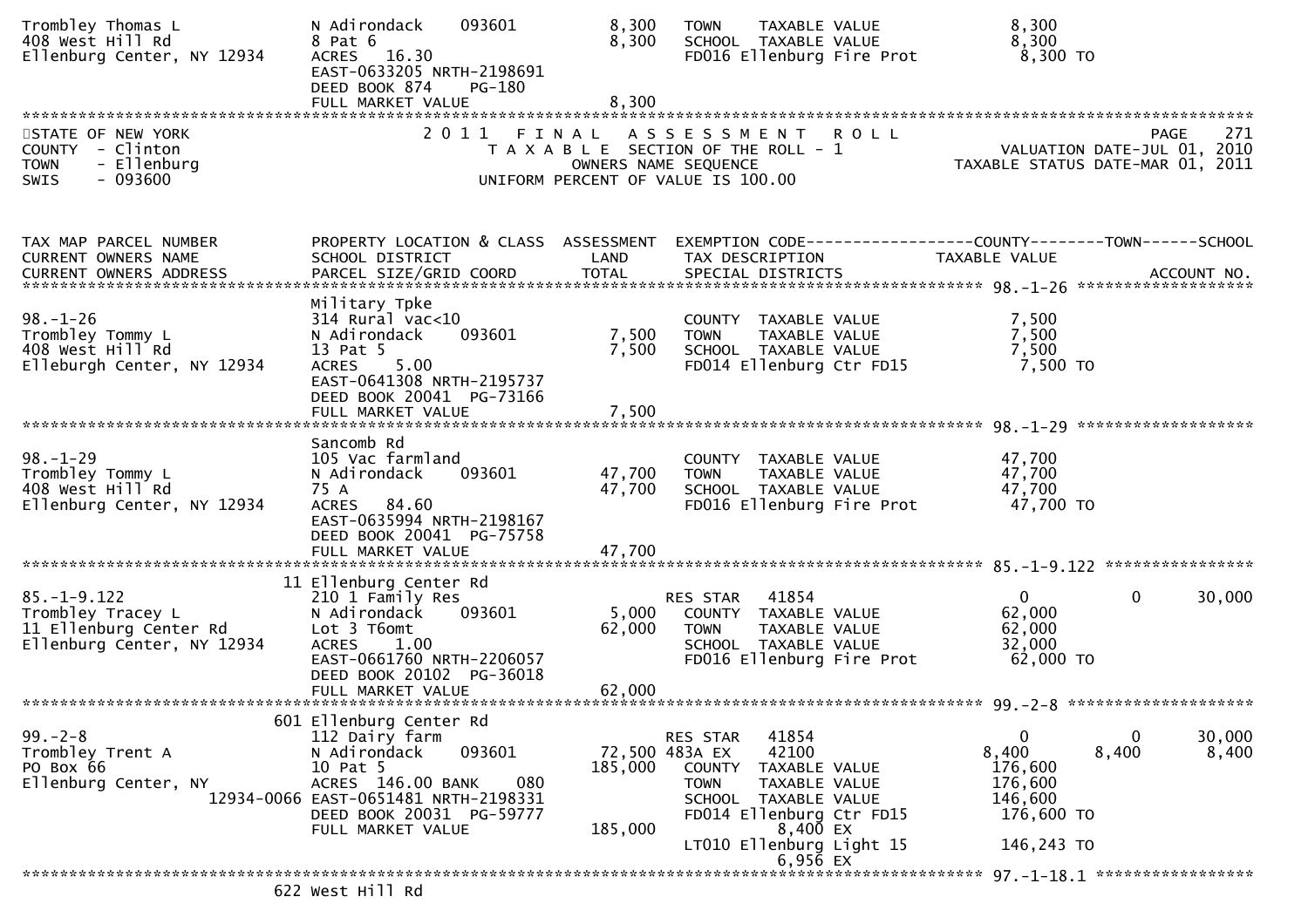| $97. - 1 - 18.1$<br>Trombley Walter J<br>Trombley Anne<br>622 West Hill Rd<br>Ellenburg Center, NY 12934<br>MAY BE SUBJECT TO PAYMENT<br>UNDER AGDIST LAW TIL 2018 | 112 Dairy farm<br>093601<br>N Adirondack<br>16 Pat 5<br>ACRES 245.20<br>EAST-0634585 NRTH-2193014<br>DEED BOOK 590<br>PG-432<br>FULL MARKET VALUE                                      | 215,300                      | 10 YR AGR 41700<br>96,900 AGRI DISTR 41720<br>215,300 SR STAR<br>41834<br>42100<br>483A EX<br>COUNTY TAXABLE VALUE<br>TAXABLE VALUE<br><b>TOWN</b><br>SCHOOL TAXABLE VALUE<br>FD016 Ellenburg Fire Prot | 12,000<br>0<br>$\Omega$<br>3,200<br>200,100<br>200,100<br>140,000<br>212,100 TO | 12,000<br>12,000<br>$\overline{\phantom{0}}$<br>0<br>60,100<br>$\Omega$<br>3,200<br>3,200 |
|--------------------------------------------------------------------------------------------------------------------------------------------------------------------|----------------------------------------------------------------------------------------------------------------------------------------------------------------------------------------|------------------------------|---------------------------------------------------------------------------------------------------------------------------------------------------------------------------------------------------------|---------------------------------------------------------------------------------|-------------------------------------------------------------------------------------------|
| STATE OF NEW YORK<br>COUNTY - Clinton<br>- Ellenburg<br><b>TOWN</b><br>$-093600$<br><b>SWIS</b>                                                                    | 2011 FINAL                                                                                                                                                                             |                              | 3,200 EX<br>ASSESSMENT ROLL<br>T A X A B L E SECTION OF THE ROLL - 1<br>OWNERS NAME SEQUENCE<br>UNIFORM PERCENT OF VALUE IS 100.00                                                                      | VALUATION DATE-JUL 01, 2010<br>TAXABLE STATUS DATE-MAR 01, 2011                 | 272<br><b>PAGE</b>                                                                        |
| TAX MAP PARCEL NUMBER<br>CURRENT OWNERS NAME                                                                                                                       | PROPERTY LOCATION & CLASS ASSESSMENT<br>SCHOOL DISTRICT                                                                                                                                | LAND                         | EXEMPTION CODE------------------COUNTY--------TOWN------SCHOOL<br>TAX DESCRIPTION                                                                                                                       | TAXABLE VALUE                                                                   |                                                                                           |
| $143.-1-2.1$<br>Trombly Brent A<br>Trombly Regena<br>1208 Bradley Pond Rd<br>Ellenburg Center, NY 12934                                                            | 1208 Bradley Pond Rd<br>240 Rural res<br>093601<br>N Adirondack<br>91 Pat 5<br>ACRES 363.20<br>EAST-0649322 NRTH-2176189<br>DEED BOOK 618<br>PG-191<br>FULL MARKET VALUE               | 77,800<br>128,800<br>128,800 | 41834<br>SR STAR<br>COUNTY TAXABLE VALUE<br><b>TOWN</b><br>TAXABLE VALUE<br>SCHOOL TAXABLE VALUE<br>FD016 Ellenburg Fire Prot                                                                           | $\mathbf{0}$<br>128,800<br>128,800<br>68,700<br>128,800 TO                      | $\mathbf{0}$<br>60,100                                                                    |
| $143. - 1 - 2.2$<br>Trombly Eric E<br>Trombly Amy L<br>1206 Bradley Pond Rd<br>Ellenburg Center, NY 12934                                                          | 1206 Bradley Pond Rd<br>240 Rural res<br>093601<br>N Adirondack<br>Lot 92 T5omt<br>ACRES 14.00<br>EAST-0647866 NRTH-2177630<br>DEED BOOK 20021 PG-45102<br>FULL MARKET VALUE           | 12,900<br>72,000<br>72,000   | 41854<br>RES STAR<br>COUNTY TAXABLE VALUE<br><b>TOWN</b><br>TAXABLE VALUE<br>SCHOOL TAXABLE VALUE<br>FD016 Ellenburg Fire Prot                                                                          | $\mathbf{0}$<br>72,000<br>72,000<br>42,000<br>72,000 TO                         | $\mathbf{0}$<br>30,000                                                                    |
| $98. - 1 - 27.1$<br>Trombly Leonard J<br>413 West Hill Rd<br>Ellenburg Center, NY 12934                                                                            | 413 West Hill Rd<br>210 1 Family Res<br>N Adirondack<br>093601<br>27 Pat 5<br><b>ACRES</b><br>1.30<br>EAST-0639803 NRTH-2195478<br>DEED BOOK 847<br><b>PG-227</b><br>FULL MARKET VALUE | 5,200<br>42,100<br>42,100    | 41854<br>RES STAR<br>COUNTY TAXABLE VALUE<br>TAXABLE VALUE<br><b>TOWN</b><br>SCHOOL TAXABLE VALUE<br>FD014 Ellenburg Ctr FD15                                                                           | $\mathbf{0}$<br>42,100<br>42,100<br>12,100<br>42,100 TO                         | 30,000<br>$\mathbf{0}$                                                                    |
|                                                                                                                                                                    | 5261 Rt 11                                                                                                                                                                             |                              |                                                                                                                                                                                                         |                                                                                 |                                                                                           |
| $70. - 1 - 7$<br>Trombly Ronald R<br>1457 LaValley Rd<br>Mooers, NY 12958                                                                                          | 270 Mfg housing<br>093601<br>N Adirondack<br>Lot $19/20$ Pat 6<br>FRNT 100.00 DPTH 150.00<br>EAST-0669479 NRTH-2211675<br>DEED BOOK 20041 PG-71354<br>FULL MARKET VALUE                | 4,100<br>25,000<br>25,000    | COUNTY TAXABLE VALUE<br><b>TOWN</b><br>TAXABLE VALUE<br>SCHOOL TAXABLE VALUE<br>FD002 Ellenburg Dpt FD 21<br>LT011 Ellenburg Light 21                                                                   | 25,000<br>25,000<br>25,000<br>25,000 TO<br>25,000 TO                            |                                                                                           |
|                                                                                                                                                                    |                                                                                                                                                                                        |                              |                                                                                                                                                                                                         |                                                                                 |                                                                                           |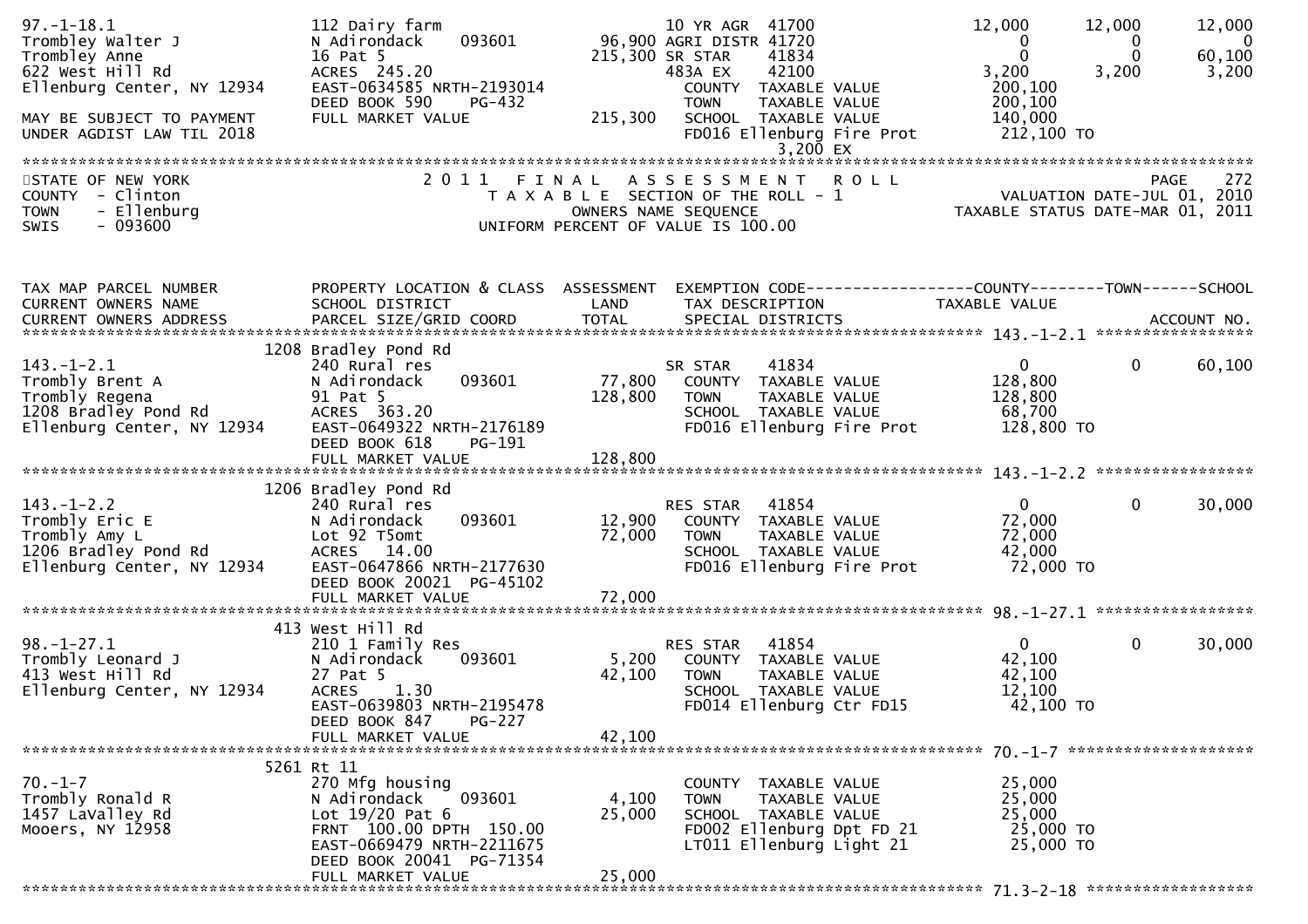| $71.3 - 2 - 18$<br>Trombly Ronald R<br>1457 LaValley Rd<br>Mooers, NY 12958                                               | 2 McGregor Rd<br>210 1 Family Res<br>093601<br>N Adirondack<br>50 Pat 6<br>FRNT 100.00 DPTH 190.00<br>EAST-0674698 NRTH-2213723<br>DEED BOOK 20051 PG-84693<br>FULL MARKET VALUE | 4,400<br>43,200<br>43,200 | COUNTY TAXABLE VALUE<br><b>TOWN</b><br>TAXABLE VALUE<br>SCHOOL TAXABLE VALUE<br>FD002 Ellenburg Dpt FD 21<br>LT011 Ellenburg Light 21                  | 43,200<br>43,200<br>43,200<br>43,200 TO<br>43,200 TO                                                                    |
|---------------------------------------------------------------------------------------------------------------------------|----------------------------------------------------------------------------------------------------------------------------------------------------------------------------------|---------------------------|--------------------------------------------------------------------------------------------------------------------------------------------------------|-------------------------------------------------------------------------------------------------------------------------|
| STATE OF NEW YORK<br>COUNTY - Clinton<br>- Ellenburg<br><b>TOWN</b><br>$-093600$<br>SWIS                                  |                                                                                                                                                                                  | OWNERS NAME SEQUENCE      | 2011 FINAL ASSESSMENT ROLL<br>T A X A B L E SECTION OF THE ROLL - 1<br>UNIFORM PERCENT OF VALUE IS 100.00                                              | 273<br>PAGE<br>VALUATION DATE-JUL 01, 2010<br>2010 VALUATION DATE-JUL 01, 2010<br>2011 TAXABLE STATUS DATE-MAR 01, 2011 |
| TAX MAP PARCEL NUMBER<br>CURRENT OWNERS NAME                                                                              | PROPERTY LOCATION & CLASS ASSESSMENT<br>SCHOOL DISTRICT                                                                                                                          | LAND                      | TAX DESCRIPTION                                                                                                                                        | EXEMPTION CODE------------------COUNTY--------TOWN------SCHOOL<br>TAXABLE VALUE                                         |
| $98. - 1 - 27.3$<br>Trombly Thomas L<br>408 West Hill Rd<br>Ellenburg Center, NY 12934                                    | West Hill Rd<br>120 Field crops<br>093601<br>N Adirondack<br>Lot 14 & 27 T5omt<br>ACRES 148.30<br>EAST-0640314 NRTH-2193937<br>DEED BOOK 20021 PG-44143                          | 45,700<br>58,700          | COUNTY TAXABLE VALUE<br><b>TOWN</b><br>TAXABLE VALUE<br>SCHOOL TAXABLE VALUE<br>FD014 Ellenburg Ctr FD15                                               | 58,700<br>58,700<br>58,700<br>$58,700$ TO                                                                               |
|                                                                                                                           | FULL MARKET VALUE                                                                                                                                                                | 58,700                    |                                                                                                                                                        |                                                                                                                         |
| $98. - 1 - 2$<br>Trombly Tommy Tromble Translation<br>$A/k/a/$ Thomas L<br>408 West Hill Rd<br>Ellenburg Center, NY 12934 | 408 West Hill Rd<br>112 Dairy farm<br>093601<br>N Adirondack<br>14 Pat 7<br>ACRES 134.00<br>EAST-0639069 NRTH-2197496<br>DEED BOOK 98001 PG-07210                                |                           | AGRI DISTR 41720<br>49,600 RES STAR 41854<br>173,700 COUNTY TAXABLE VALUE<br>TOWN<br>TAXABLE VALUE<br>SCHOOL TAXABLE VALUE<br>FD014 Ellenburg Ctr FD15 | 11,782<br>11,782<br>11,782<br>$\overline{0}$<br>30,000<br>0<br>161,918<br>161,918<br>131,918<br>$95,535$ TO             |
| MAY BE SUBJECT TO PAYMENT<br>UNDER AGDIST LAW TIL 2015                                                                    | FULL MARKET VALUE                                                                                                                                                                |                           | 173,700 FD016 Ellenburg Fire Prot                                                                                                                      | 78,165 TO                                                                                                               |
| $128. - 1 - 15$<br>יששע y wiima P<br>1224 Bradley Pond Rd<br>Fllopburg C<br>Ellenburg Center, NY 12934                    | 1224 Bradley Pond Rd<br>270 Mfg housing<br>093601<br>N Adirondack<br>Lot 70 T5omt<br><b>ACRES</b><br>1.60<br>EAST-0648500 NRTH-2178167<br>$PG-235$<br>DEED BOOK 467              | 5,100<br>12,400           | COUNTY TAXABLE VALUE<br>TAXABLE VALUE<br><b>TOWN</b><br>SCHOOL TAXABLE VALUE<br>FD016 Ellenburg Fire Prot                                              | 12,400<br>12,400<br>12,400<br>12,400 TO                                                                                 |
|                                                                                                                           | FULL MARKET VALUE                                                                                                                                                                | 12,400                    |                                                                                                                                                        |                                                                                                                         |
| $40. - 1 - 2.2$<br>Trousdale Barbara<br>41 Country Club Dr<br>South Burlington, VT 05403                                  | Clinton Mills Rd<br>910 Priv forest<br>N Adirondack<br>093601<br>Lot 59 T5omt<br>ACRES 66.00<br>EAST-0663786 NRTH-2229855<br>DEED BOOK 20062 PG-89                               | 22,300<br>37,800          | COUNTY TAXABLE VALUE<br>TAXABLE VALUE<br><b>TOWN</b><br>SCHOOL TAXABLE VALUE<br>FD016 Ellenburg Fire Prot                                              | 37,800<br>37,800<br>37,800<br>37,800 TO                                                                                 |
|                                                                                                                           | FULL MARKET VALUE                                                                                                                                                                | 37,800                    |                                                                                                                                                        |                                                                                                                         |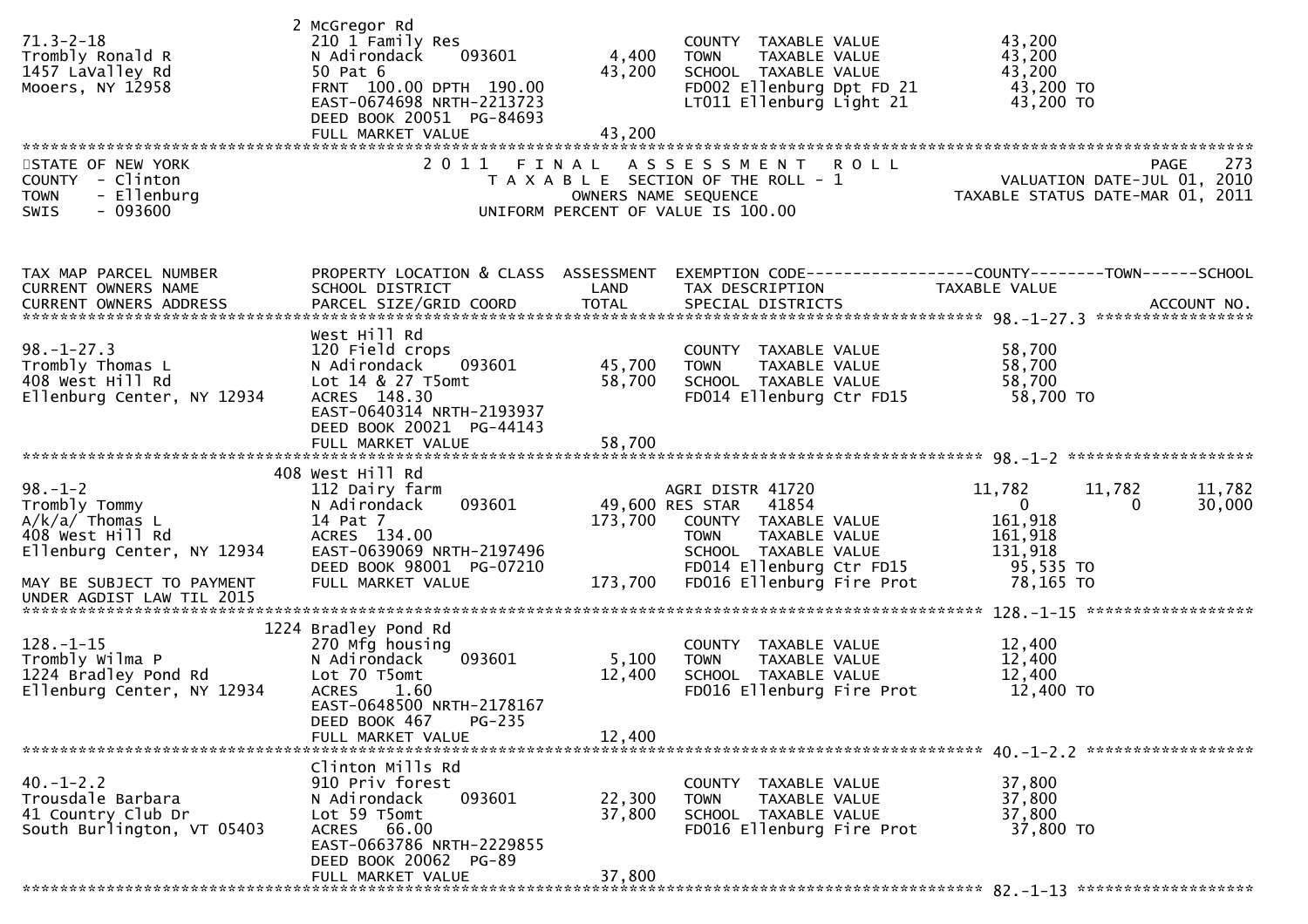| $82. - 1 - 13$<br>Troy Peter H<br>Troy Patricia<br>516 Mayberry Hill Rd<br>Casco, ME 04015                                                   | Star Rd<br>321 Abandoned ag<br>N Adirondack<br>13 Pat 5<br>ACRES 59.40<br>EAST-0634421 NRTH-2203564<br>DEED BOOK 539<br>PG-692<br>FULL MARKET VALUE                                                         | 23,900<br>23,900             | COUNTY TAXABLE VALUE<br>TOWN      TAXABLE VALUE<br>SCHOOL   TAXABLE VALUE<br>FD016 Ellenburg Fire Prot 23,900 TO                                              | 23,900<br>23,900<br>23,900                                                                                       |
|----------------------------------------------------------------------------------------------------------------------------------------------|-------------------------------------------------------------------------------------------------------------------------------------------------------------------------------------------------------------|------------------------------|---------------------------------------------------------------------------------------------------------------------------------------------------------------|------------------------------------------------------------------------------------------------------------------|
| STATE OF NEW YORK<br>COUNTY - Clinton<br>- Ellenburg<br><b>TOWN</b><br>$-093600$<br>SWIS                                                     |                                                                                                                                                                                                             |                              | 2011 FINAL ASSESSMENT ROLL<br>T A X A B L E SECTION OF THE ROLL - 1<br>OWNERS NAME SEQUENCE<br>UNIFORM PERCENT OF VALUE IS 100.00                             | <b>PAGE</b><br>FAGE 274<br>ROLL - 1 VALUATION DATE-JUL 01, 2010<br>TAXABLE STATUS DATE-MAR 01, 2011              |
| TAX MAP PARCEL NUMBER<br>CURRENT OWNERS NAME                                                                                                 | SCHOOL DISTRICT                                                                                                                                                                                             | LAND                         | TAX DESCRIPTION                                                                                                                                               | PROPERTY LOCATION & CLASS ASSESSMENT EXEMPTION CODE---------------COUNTY-------TOWN------SCHOOL<br>TAXABLE VALUE |
| $85.1 - 1 - 25$<br>Tucker Jeremy<br>Leonard Tiffany<br>6693 Star Rd<br>Ellenburg Center, NY 12934                                            | 6693 Star Rd<br>210 1 Family Res<br>093601<br>N Adirondack<br>18 Pat 6<br><b>ACRES</b><br>4.90 BANK<br>850<br>EAST-0662328 NRTH-2206682<br>DEED BOOK 20082 PG-20429<br>FULL MARKET VALUE                    | 107,300<br>107,300           | RES STAR 41854<br>7,400 COUNTY TAXABLE VALUE<br>TAXABLE VALUE<br><b>TOWN</b><br>SCHOOL TAXABLE VALUE<br>FD016 Ellenburg Fire Prot<br>LT012 Ellenburg Light 5  | $\mathbf{0}$<br>$\mathbf{0}$<br>30,000<br>107,300<br>107,300<br>77,300<br>107,300 TO<br>107,300 TO               |
| $70.-1-3.2$<br>Tyree Melvin T<br>$\begin{array}{ccc}\n 1 & 0 & 0 \\  0 & -1 & -3.2 \\  0 & 0 & -9\n\end{array}$<br>Ellenburg Depot, NY 12935 | 180 Bull Run Rd<br>240 Rural res<br>093601<br>N Adirondack<br>Lot 22 T6omt<br>ACRES 102.40<br>EAST-0668425 NRTH-2217066<br>DEED BOOK 20041 PG-73298<br>FULL MARKET VALUE                                    | 37,600<br>221,000<br>221,000 | COUNTY TAXABLE VALUE<br>TOWN<br>TAXABLE VALUE<br>SCHOOL TAXABLE VALUE<br>FD016 Ellenburg Fire Prot                                                            | 221,000<br>221,000<br>221,000<br>221,000 TO                                                                      |
| $97. - 1 - 15.1$<br>Vaincourt Gerald<br>Vaincourt Diane<br>7837 Star Rd<br>Ellenburg, NY 12934                                               | Star Rd<br>321 Abandoned ag<br>093601<br>N Adirondack<br>8 Pat 6<br>ACRES 24.50<br>EAST-0633192 NRTH-2200711<br>DEED BOOK 20061 PG-99478<br>FULL MARKET VALUE                                               | 17,000<br>17,000<br>17,000   | COUNTY TAXABLE VALUE<br>TAXABLE VALUE<br><b>TOWN</b><br>SCHOOL TAXABLE VALUE<br>FD016 Ellenburg Fire Prot 17,000 TO                                           | 17,000<br>17,000<br>17,000                                                                                       |
| $97. - 1 - 13$<br>Vaincourt Gerald F<br>Vaincourt Diane R<br>7837 Star Rd<br>Ellenburg Center, NY                                            | 7837 Star Rd<br>210 1 Family Res<br>N Adirondack<br>093601<br>8 Pat 6<br>1.70<br><b>ACRES</b><br>EAST-0634358 NRTH-2201980<br>12934-2515 DEED BOOK 928<br><b>PG-201</b><br>FULL MARKET VALUE<br>Aa FFIJI CC | 153,000<br>153,000           | WARNONALL 41121<br>41834<br>5,400 SR STAR<br>COUNTY TAXABLE VALUE<br><b>TOWN</b><br><b>TAXABLE VALUE</b><br>SCHOOL TAXABLE VALUE<br>FD016 Ellenburg Fire Prot | 22,950<br>22,950<br>0<br>60,100<br>$\overline{0}$<br>$\Omega$<br>130,050<br>130,050<br>92,900<br>153,000 TO      |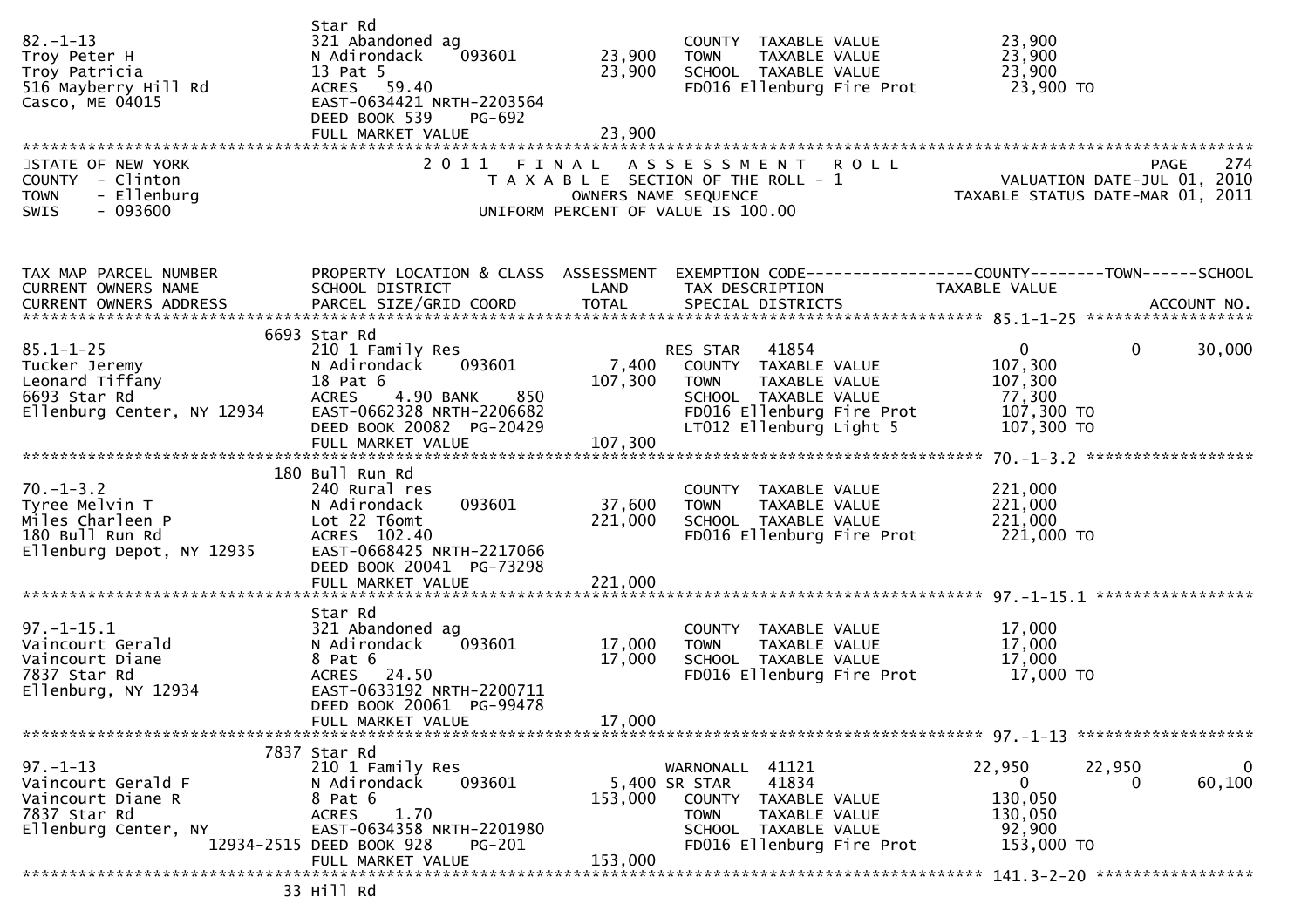| $141.3 - 2 - 20$<br>Valentine Mary Beth<br>203 Rt 9<br>Chazy, NY 12921                                                         | 260 Seasonal res - WTRFNT<br>093601<br>N Adirondack<br>Lot $100$ Pat 5<br>FRNT 66.00 DPTH 130.00<br>EAST-0624051 NRTH-2171555<br>DEED BOOK 20011 PG-35600<br>FULL MARKET VALUE | 61,400<br>99,000<br>99,000 | COUNTY TAXABLE VALUE<br><b>TOWN</b><br>TAXABLE VALUE<br>SCHOOL TAXABLE VALUE<br>FD040 Lyon Mountain FD<br>WD018 Chat Lake Water Dst | 99,000<br>99,000<br>99,000<br>99,000 TO<br>99,000 TO M                                                          |                        |
|--------------------------------------------------------------------------------------------------------------------------------|--------------------------------------------------------------------------------------------------------------------------------------------------------------------------------|----------------------------|-------------------------------------------------------------------------------------------------------------------------------------|-----------------------------------------------------------------------------------------------------------------|------------------------|
| STATE OF NEW YORK<br>COUNTY - Clinton<br>- Ellenburg<br><b>TOWN</b><br>$-093600$<br>SWIS                                       |                                                                                                                                                                                |                            | 2011 FINAL ASSESSMENT ROLL<br>T A X A B L E SECTION OF THE ROLL - 1<br>OWNERS NAME SEQUENCE<br>UNIFORM PERCENT OF VALUE IS 100.00   | PAGE 275<br>VALUATION DATE-JUL 01, 2010<br>TAXARLE STATUS DATE ::: 21, 2010<br>TAXABLE STATUS DATE-MAR 01, 2011 | 275<br><b>PAGE</b>     |
| TAX MAP PARCEL NUMBER<br>CURRENT OWNERS NAME                                                                                   | PROPERTY LOCATION & CLASS ASSESSMENT<br>SCHOOL DISTRICT                                                                                                                        | LAND                       | EXEMPTION CODE-----------------COUNTY-------TOWN------SCHOOL<br>TAX DESCRIPTION                                                     | TAXABLE VALUE                                                                                                   |                        |
| $113. - 1 - 2.2$<br>Vanderbogart Charles D<br>120 Vanderbogart Rd<br>Ellenburg Center, NY 12934                                | 120 Vanderbogart Rd<br>241 Rural res&ag<br>093601<br>N Adirondack<br>Lot 27 T5omt<br>080<br>ACRES 35.00 BANK<br>EAST-0640534 NRTH-2191095<br>DEED BOOK 869<br>PG-333           | 21,800<br>98,900           | 41854<br>RES STAR<br>COUNTY TAXABLE VALUE<br><b>TOWN</b><br>TAXABLE VALUE<br>SCHOOL TAXABLE VALUE<br>FD016 Ellenburg Fire Prot      | $\mathbf{0}$<br>98,900<br>98,900<br>68,900<br>98,900 TO                                                         | $\mathbf{0}$<br>30,000 |
| $113.-1-2.1$<br>Vanderbogart Roy & Floyd<br>Vanderbogart Life Use Mildred Lot 26 T5omt<br>4 Woodard Rd<br>Gansevoort, NY 12831 | 207 Vanderbogart Rd<br>321 Abandoned ag<br>093601<br>N Adirondack<br>ACRES 156.50<br>EAST-0638305 NRTH-2191451<br>DEED BOOK 877<br>$PG-55$                                     | 57,200<br>57,200           | COUNTY TAXABLE VALUE<br><b>TOWN</b><br>TAXABLE VALUE<br>SCHOOL TAXABLE VALUE<br>FD016 Ellenburg Fire Prot                           | 57,200<br>57,200<br>57,200<br>57,200 TO                                                                         |                        |
| $99.1 - 1 - 15$<br>Vanderbogart Roy H<br>4 Woodward Rd<br>Gansevoort, NY 12831                                                 | 53 Carlson St<br>210 1 Family Res<br>093601<br>N Adirondack<br>15 Pat 5<br>FRNT 82.50 DPTH 239.00                                                                              | 4,100<br>11,000            | COUNTY TAXABLE VALUE<br><b>TOWN</b><br>TAXABLE VALUE<br>SCHOOL TAXABLE VALUE<br>FD014 Ellenburg Ctr FD15                            | 11,000<br>11,000<br>11,000<br>11,000 TO                                                                         |                        |
|                                                                                                                                | EAST-0648261 NRTH-2198743<br>DEED BOOK 20031 PG-61695<br>FULL MARKET VALUE                                                                                                     | 11,000                     | LT010 Ellenburg Light 15                                                                                                            | 11,000 TO                                                                                                       |                        |
| $155. -2 - 15.12$<br>Vann Karin<br>4982 Route 374<br>Merrill, NY 12955                                                         | 4982 Rt 374<br>240 Rural res<br>093601<br>N Adirondack<br>Lot 101 T5omt<br>ACRES 11.30<br>EAST-0627599 NRTH-2166662<br>DEED BOOK 20082 PG-20904<br>FULL MARKET VALUE           | 16,300<br>78,000<br>78,000 | COUNTY TAXABLE VALUE<br><b>TOWN</b><br>TAXABLE VALUE<br>SCHOOL TAXABLE VALUE<br>FD040 Lyon Mountain FD                              | 78,000<br>78,000<br>78,000<br>78,000 TO                                                                         |                        |
| $71.3 - 2 - 41.1$                                                                                                              | 5045 Rt 11<br>210 1 Family Res                                                                                                                                                 |                            | 41834<br>SR STAR                                                                                                                    | 0                                                                                                               | $\mathbf{0}$<br>50,700 |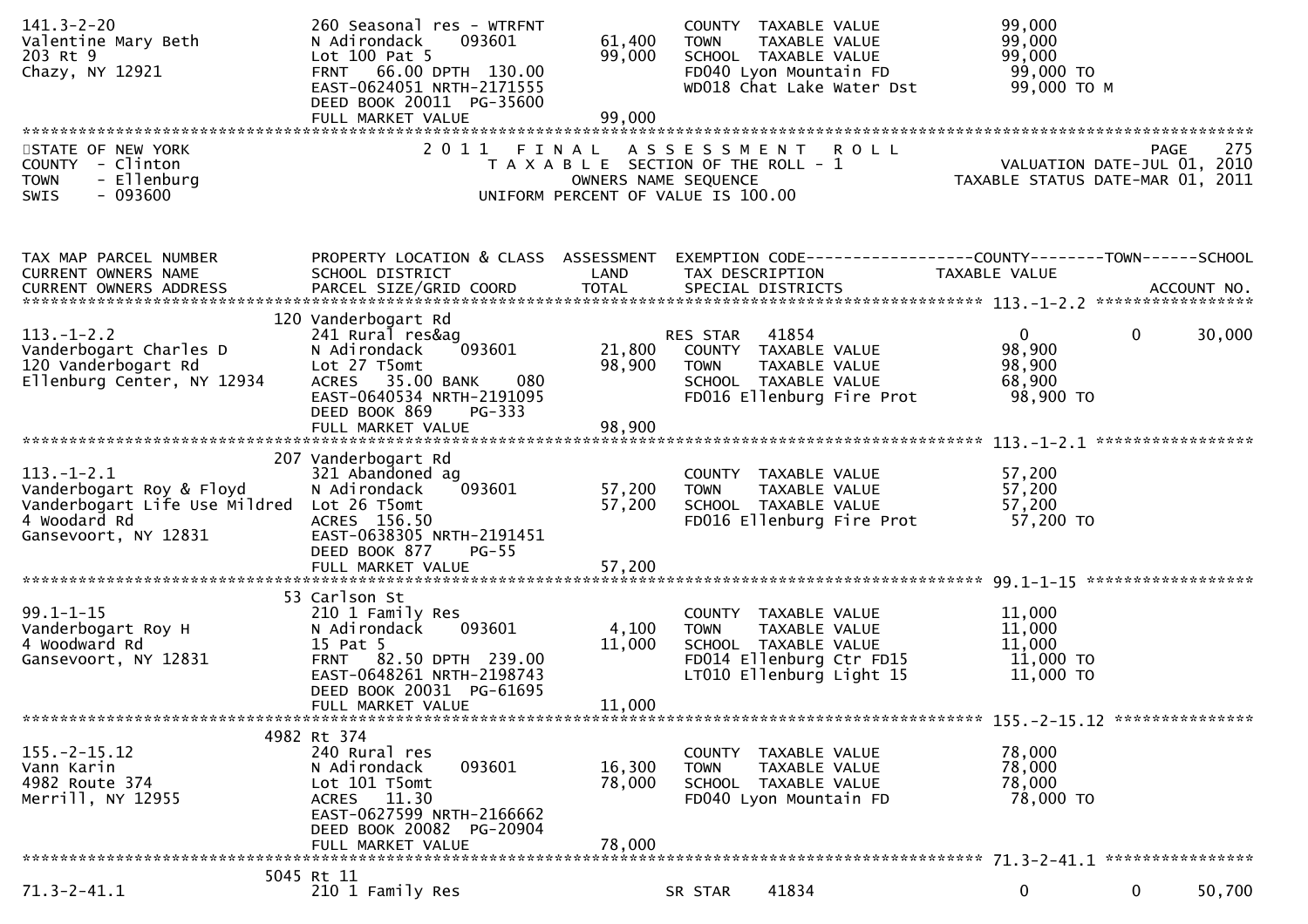| Varin Derek<br>Varin Delores J<br>5045 Rt 11<br>Ellenburg Depot, NY 12935                                           | 093601<br>N Adirondack<br>20 Pat 6<br>FRNT 56.00 DPTH 280.00<br>EAST-0674354 NRTH-2213407<br>DEED BOOK 20041 PG-65483                                                                      | 3,200<br>50,700             | <b>TOWN</b>                                                                                         | COUNTY TAXABLE VALUE<br>TAXABLE VALUE<br>SCHOOL TAXABLE VALUE<br>FD002 Ellenburg Dpt FD 21<br>LT011 Ellenburg Light 21          | 50,700<br>50,700<br>$\overline{\mathbf{0}}$<br>50,700 TO<br>50,700 TO                                          |                        |
|---------------------------------------------------------------------------------------------------------------------|--------------------------------------------------------------------------------------------------------------------------------------------------------------------------------------------|-----------------------------|-----------------------------------------------------------------------------------------------------|---------------------------------------------------------------------------------------------------------------------------------|----------------------------------------------------------------------------------------------------------------|------------------------|
|                                                                                                                     |                                                                                                                                                                                            |                             |                                                                                                     |                                                                                                                                 |                                                                                                                |                        |
| STATE OF NEW YORK<br>COUNTY - Clinton<br><b>TOWN</b><br>- Ellenburg<br><b>SWIS</b><br>- 093600                      | 2011 FINAL ASSESSMENT ROLL                                                                                                                                                                 |                             | T A X A B L E SECTION OF THE ROLL - 1<br>OWNERS NAME SEQUENCE<br>UNIFORM PERCENT OF VALUE IS 100.00 |                                                                                                                                 | 0 L L<br>VALUATION DATE-JUL 01, 2010<br>TAXABLE STATUS DATE-MAR 01, 2011                                       | 276<br>PAGE            |
| TAX MAP PARCEL NUMBER<br>CURRENT OWNERS NAME                                                                        | PROPERTY LOCATION & CLASS ASSESSMENT<br>SCHOOL DISTRICT                                                                                                                                    | LAND                        | TAX DESCRIPTION                                                                                     |                                                                                                                                 | EXEMPTION CODE-----------------COUNTY-------TOWN------SCHOOL<br>TAXABLE VALUE                                  |                        |
|                                                                                                                     | 5047 Rt 11                                                                                                                                                                                 |                             |                                                                                                     |                                                                                                                                 |                                                                                                                |                        |
| $71.3 - 2 - 41.2$<br>Varin Derek<br>PO Box 153<br>Ellenburg Depot, NY 12935                                         | $485 > 1$ use sm bld<br>N Adirondack<br>093601<br>FRNT 133.80 DPTH 280.04<br>EAST-0674259 NRTH-2213389<br>DEED BOOK 883<br>$PG-65$                                                         | 9,500<br>147,600            | <b>TOWN</b>                                                                                         | COUNTY TAXABLE VALUE<br>TAXABLE VALUE<br>SCHOOL TAXABLE VALUE                                                                   | 147,600<br>147,600<br>147,600<br>FD002 Ellenburg Dpt FD $21$ 147,600 TO<br>LT011 Ellenburg Light 21 147,600 TO |                        |
|                                                                                                                     | FULL MARKET VALUE                                                                                                                                                                          | 147,600                     |                                                                                                     |                                                                                                                                 |                                                                                                                |                        |
|                                                                                                                     |                                                                                                                                                                                            |                             |                                                                                                     |                                                                                                                                 |                                                                                                                |                        |
| $71.3 - 2 - 13$<br>Varin Derek A<br>5072 Rt 11<br>ouzz Kt II<br>Ellenburg Depot, NY 12935                           | 5072 Rt 11<br>210 1 Family Res<br>N Adirondack<br>093601<br>20 Pat 6<br><b>FRNT</b><br>79.13 DPTH 160.48<br>890<br>BANK<br>EAST-0673664 NRTH-2213586<br>DEED BOOK 20102 PG-34710           | 3,600<br>85,500             | RES STAR<br><b>TOWN</b>                                                                             | 41854<br>COUNTY TAXABLE VALUE<br>TAXABLE VALUE<br>SCHOOL TAXABLE VALUE<br>FD002 Ellenburg Dpt FD 21<br>LT011 Ellenburg Light 21 | $\mathbf{0}$<br>85,500<br>85,500<br>55,500<br>85,500 TO<br>85,500 TO                                           | $\Omega$<br>30,000     |
|                                                                                                                     |                                                                                                                                                                                            |                             |                                                                                                     |                                                                                                                                 |                                                                                                                |                        |
| $71.3 - 3 - 19$<br>Varin Derek A<br>Varin Susan V<br>170 Lake Roxanne Rd<br>PO Box 153<br>Ellenburg Depot, NY 12935 | 170 Lake Roxanne Rd<br>210 1 Family Res<br>093601<br>N Adirondack<br>Lot $20$ Pat $6$<br>ACRES<br>1.80<br>EAST-0673961 NRTH-2209932<br>DEED BOOK 810<br><b>PG-300</b><br>FULL MARKET VALUE | 9,500<br>112,000<br>112,000 | RES STAR<br><b>TOWN</b>                                                                             | 41854<br>COUNTY TAXABLE VALUE<br>TAXABLE VALUE<br>SCHOOL TAXABLE VALUE<br>FD002 Ellenburg Dpt FD 21<br>LT011 Ellenburg Light 21 | $\mathbf{0}$<br>112,000<br>112,000<br>82,000<br>112,000 TO<br>112,000 TO                                       | $\mathbf{0}$<br>30,000 |
|                                                                                                                     |                                                                                                                                                                                            |                             |                                                                                                     |                                                                                                                                 |                                                                                                                |                        |
| $159. - 1 - 17$<br>Varin Kenneth F<br>Varin Margaret M<br>2332 Rt 374<br>Ellenburg Depot, NY 12935                  | Town Line Rd<br>$314$ Rural vac<10<br>093601<br>N Adirondack<br>Lot 112 T5omt<br>6.00<br><b>ACRES</b><br>EAST-0675974 NRTH-2165526<br>DEED BOOK 20092 PG-28375<br>FULL MARKET VALUE        | 3,800<br>3,800<br>3,800     | COUNTY<br><b>TOWN</b>                                                                               | TAXABLE VALUE<br>TAXABLE VALUE<br>SCHOOL TAXABLE VALUE<br>FD016 Ellenburg Fire Prot                                             | 3,800<br>3,800<br>3,800<br>3,800 TO                                                                            |                        |
|                                                                                                                     |                                                                                                                                                                                            |                             |                                                                                                     |                                                                                                                                 |                                                                                                                |                        |
| $99.1 - 2 - 15$<br>Varin Life Estate Delores J                                                                      | 5 Brandy Brook Rd<br>210 1 Family Res<br>N Adirondack<br>093601                                                                                                                            | 3,000                       | <b>COUNTY</b><br><b>TOWN</b>                                                                        | TAXABLE VALUE<br>TAXABLE VALUE                                                                                                  | 43,200<br>43,200                                                                                               |                        |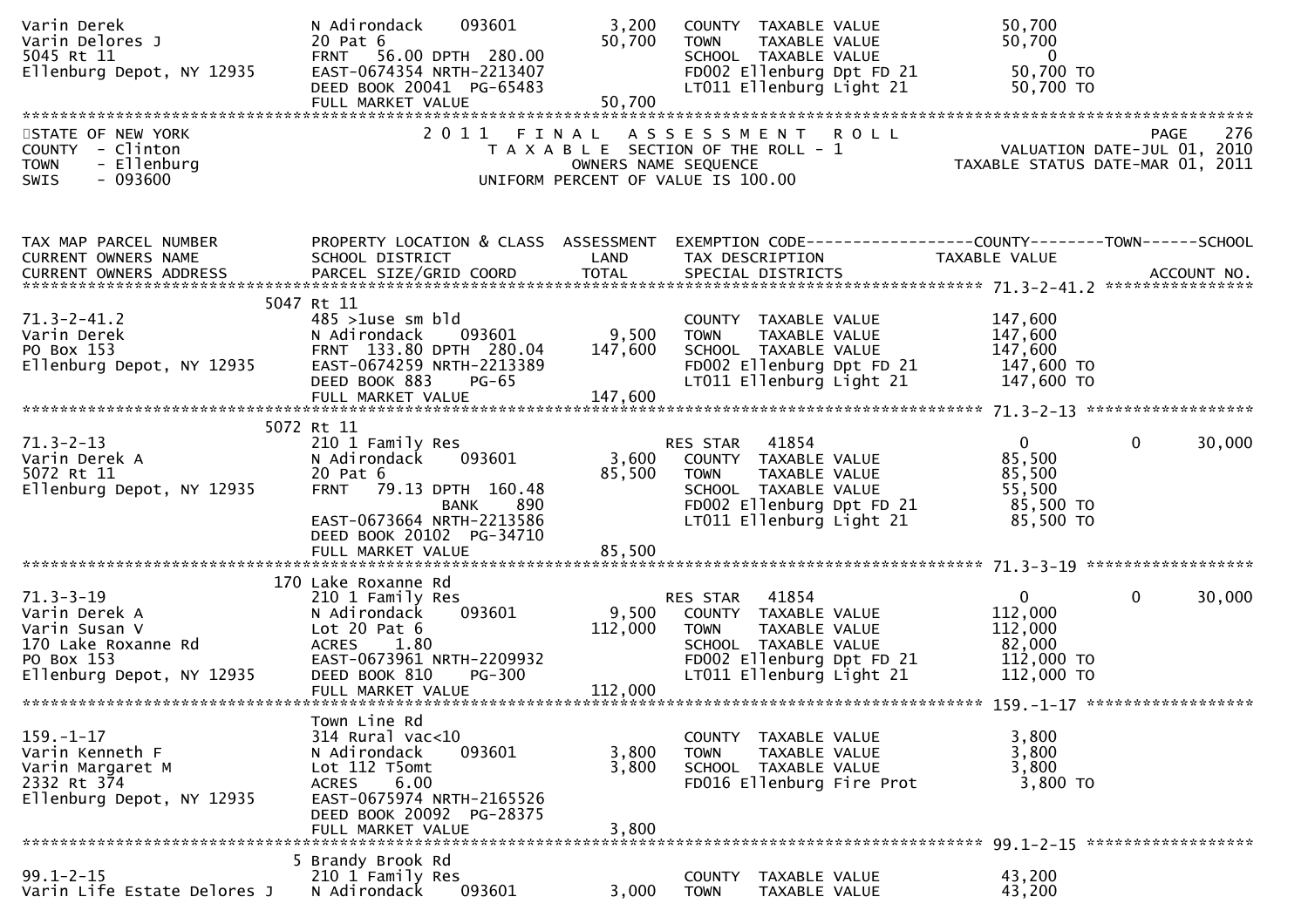| Varin Mark A<br>244 Dixon Pt Rd<br>Plattsburgh, NY 12901                                                  | 11 Pat 5<br>FRNT 150.00 DPTH 135.00<br>EAST-0649360 NRTH-2198418<br>DEED BOOK 20011 PG-28769<br>FULL MARKET VALUE                                    | 43,200<br>43,200     | SCHOOL TAXABLE VALUE<br>FD014 Ellenburg Ctr FD15<br>LT010 Ellenburg Light 15                                                        | 43,200<br>43,200 TO<br>43,200 TO                                                                         |
|-----------------------------------------------------------------------------------------------------------|------------------------------------------------------------------------------------------------------------------------------------------------------|----------------------|-------------------------------------------------------------------------------------------------------------------------------------|----------------------------------------------------------------------------------------------------------|
| STATE OF NEW YORK<br>COUNTY - Clinton<br><b>TOWN</b><br>- Ellenburg<br>$-093600$<br><b>SWIS</b>           |                                                                                                                                                      | OWNERS NAME SEQUENCE | 2011 FINAL ASSESSMENT ROLL<br>T A X A B L E SECTION OF THE ROLL - 1<br>UNIFORM PERCENT OF VALUE IS 100.00                           | PAGE 277<br>VALUATION DATE-JUL 01, 2010<br>TAXARLE STATUS DATE  2010<br>TAXABLE STATUS DATE-MAR 01, 2011 |
| TAX MAP PARCEL NUMBER<br><b>CURRENT OWNERS NAME</b>                                                       | PROPERTY LOCATION & CLASS ASSESSMENT<br>SCHOOL DISTRICT                                                                                              | LAND                 | TAX DESCRIPTION                                                                                                                     | <b>TAXABLE VALUE</b>                                                                                     |
| $86. - 1 - 3$<br>Varin Seles B Jr<br>15 Flanagan Dr<br>Plattsburgh, NY 12901                              | Plank Rd<br>311 Res vac land<br>093601<br>N Adirondack<br>1.00<br>ACRES<br>EAST-0675962 NRTH-2208411<br>DEED BOOK 544<br>PG-708                      | 5,000<br>5,000       | COUNTY TAXABLE VALUE<br>TAXABLE VALUE<br>TOWN<br>SCHOOL TAXABLE VALUE<br>FD016 Ellenburg Fire Prot                                  | 5,000<br>5,000<br>5,000<br>$5,000$ TO                                                                    |
| $86. - 1 - 5.21$<br>Varin Seles Jr<br>15 Flanagan Dr<br>Plattsburgh, NY 12901                             | 1993 Plank Rd<br>270 Mfg housing<br>093601<br>N Adirondack<br>Lot $1$ Omt#6<br>ACRES 247.50<br>EAST-0674882 NRTH-2206942<br>DEED BOOK 612<br>PG-883  | 49,600<br>75,600     | COUNTY TAXABLE VALUE<br><b>TOWN</b><br>TAXABLE VALUE<br>SCHOOL TAXABLE VALUE<br>FD016 Ellenburg Fire Prot                           | 75,600<br>75,600<br>75,600<br>75,600 TO                                                                  |
| $99. - 2 - 22.5$<br>Vasmaris Dimitrios<br>Vasmaris Maria<br>9277 Meunier St<br>Montreal QC, Canada H2N1W4 | Smith Rd<br>321 Abandoned ag<br>093601<br>N Adirondack<br>Lot 31 T5omt<br>ACRES 17.00<br>EAST-0652742 NRTH-2193743<br>DEED BOOK 824<br><b>PG-272</b> | 14,700<br>14,700     | COUNTY TAXABLE VALUE<br>TAXABLE VALUE<br><b>TOWN</b><br>SCHOOL TAXABLE VALUE<br>FD014 Ellenburg Ctr FD15                            | 14,700<br>14,700<br>14,700<br>14,700 TO                                                                  |
| $69. -2 - 2. - 2$<br>Veterans Of Foreign Wars<br>Post No 8793<br>Attn: Terry Cayea<br>PO Box 147          | Rt 11<br>321 Abandoned ag<br>093601<br>N Adirondack<br>ACRES 12.90<br>EAST-0654042 NRTH-2209641<br>DEED BOOK 608<br>PG-129                           | 11,900<br>11,900     | COUNTY TAXABLE VALUE<br>TAXABLE VALUE<br><b>TOWN</b><br>SCHOOL TAXABLE VALUE<br>FD016 Ellenburg Fire Prot                           | 11,900<br>11,900<br>11,900<br>11,900 TO                                                                  |
| $141.3 - 1 - 2.11$<br>Viberg Catherine<br>12A 3rd Ave<br>LaSalle QC, Canada H8P2H2                        | 304 Narrows Rd<br>260 Seasonal res - WTRFNT<br>163401<br>Chateaugay 1<br>Lot 100 T5omt<br>Other Title Deed 774 - 20<br>1.20<br><b>ACRES</b>          | 94,500<br>215,000    | COUNTY TAXABLE VALUE<br><b>TOWN</b><br>TAXABLE VALUE<br>SCHOOL TAXABLE VALUE<br>FD040 Lyon Mountain FD<br>WD018 Chat Lake Water Dst | 215,000<br>215,000<br>215,000<br>215,000 TO<br>215,000 TO M                                              |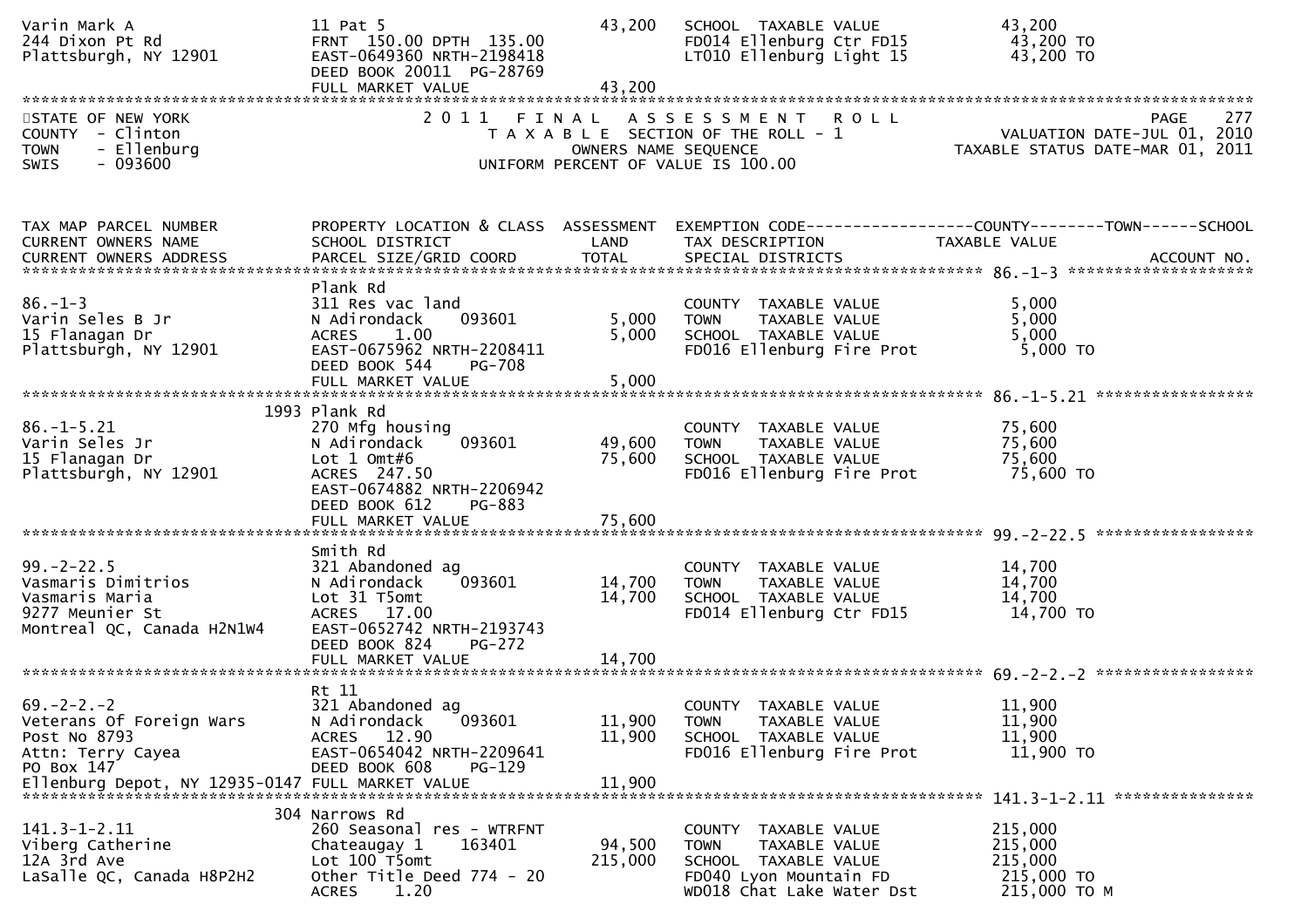|                                                                                                                    | EAST-0622252 NRTH-2172759<br>DEED BOOK 1006<br>PG-228<br>FULL MARKET VALUE                                                                                                                  | 215,000                 |                                                                                                                                                                                  |                                                                                                               |                    |
|--------------------------------------------------------------------------------------------------------------------|---------------------------------------------------------------------------------------------------------------------------------------------------------------------------------------------|-------------------------|----------------------------------------------------------------------------------------------------------------------------------------------------------------------------------|---------------------------------------------------------------------------------------------------------------|--------------------|
| STATE OF NEW YORK<br>COUNTY - Clinton<br><b>TOWN</b><br>- Ellenburg<br>$-093600$<br><b>SWIS</b>                    |                                                                                                                                                                                             |                         | 2011 FINAL ASSESSMENT ROLL<br>T A X A B L E SECTION OF THE ROLL - 1<br>OWNERS NAME SEQUENCE<br>UNIFORM PERCENT OF VALUE IS 100.00                                                | VALUATION DATE-JUL 01, 2010<br>TAXABLE STATUS DATE-MAR 01, 2011                                               | 278<br><b>PAGE</b> |
| TAX MAP PARCEL NUMBER<br>CURRENT OWNERS NAME                                                                       | SCHOOL DISTRICT                                                                                                                                                                             | LAND                    | PROPERTY LOCATION & CLASS ASSESSMENT EXEMPTION CODE----------------COUNTY--------TOWN------SCHOOL<br>TAX DESCRIPTION                                                             | TAXABLE VALUE                                                                                                 |                    |
| $159. - 1 - 15$<br>Villeneuve David L<br>PO Box 266<br>Underhill, VT 05489                                         | Plank Rd<br>$314$ Rural vac< $10$<br>093601<br>N Adirondack<br>181 Pat 5<br><b>ACRES</b><br>6.00<br>EAST-0682683 NRTH-2167241<br>DEED BOOK 20061 PG-92009<br>FULL MARKET VALUE              | 8,100<br>8,100<br>8,100 | COUNTY TAXABLE VALUE<br>TAXABLE VALUE<br>TOWN<br>SCHOOL TAXABLE VALUE<br>FD016 Ellenburg Fire Prot                                                                               | 8,100<br>8,100<br>8,100<br>8,100 TO                                                                           |                    |
| $141.3 - 2 - 40$<br>Vondell Kenneth L<br>Vondell Mary L<br>6 Willard St<br>Malone, NY 12953                        | 1 Brooks Way<br>260 Seasonal res - WTRFNT<br>Chateaugay 1<br>163401<br>Lot $100$ Pat 5<br>FRNT 50.00 DPTH 75.00<br>EAST-0623438 NRTH-2172660<br>DEED BOOK 98001 PG-03906                    | 34,800<br>52,400        | COUNTY TAXABLE VALUE<br>TAXABLE VALUE<br>TOWN<br>SCHOOL TAXABLE VALUE<br>FD040 Lyon Mountain FD<br>WD018 Chat Lake Water Dst                                                     | 52,400<br>52,400<br>52,400<br>52,400 TO<br>52,400 ТО М                                                        |                    |
| $155.1 - 2 - 11$<br>Waldron Daniel J<br>Waldron Janet<br>PO Box 84<br>Lyon Mt, NY 12952                            | 4979 Rt 374<br>210 1 Family Res - WTRFNT<br>093601<br>N Adirondack<br>109 Pat 5<br><b>ACRES</b><br>2.30<br>EAST-0626884 NRTH-2166273<br>DEED BOOK 963<br><b>PG-30</b><br>FULL MARKET VALUE  | 273,000<br>273,000      | WARNONALL 41121<br>140,400 RES STAR 41854<br>COUNTY TAXABLE VALUE<br><b>TOWN</b><br>TAXABLE VALUE<br>SCHOOL TAXABLE VALUE<br>FD040 Lyon Mountain FD<br>WD018 Chat Lake Water Dst | 27,000<br>27,000<br>$\overline{0}$<br>$\Omega$<br>246,000<br>246,000<br>243,000<br>273,000 TO<br>273,000 ТО М | $\Omega$<br>30,000 |
| $141.3 - 2 - 38$<br>Walker John<br>Attn: Robin Dodds-Hannah<br>9265 Brumbelow Crossing Way<br>Alpharetta, GA 30022 | 5263 Rt 374<br>260 Seasonal res - WTRFNT<br>N Adirondack 093601<br>Lot $100$ Pat 5<br>FRNT 114.00 DPTH 105.00<br>EAST-0623551 NRTH-2172495<br>DEED BOOK 20021 PG-50296<br>FULL MARKET VALUE | 135,100<br>135,100      | COUNTY TAXABLE VALUE<br>70,100 TOWN TAXABLE VALUE<br>SCHOOL TAXABLE VALUE<br>FD040 Lyon Mountain FD<br>WD018 Chat Lake Water Dst                                                 | 135,100<br>135,100<br>135,100<br>135,100 TO<br>135,100 ТО М                                                   |                    |
| $98. - 1 - 21$<br>Wall Colin H<br>Wall Hope M<br>237 West Hill Rd<br>Ellenburg Center, NY 12934                    | 237 West Hill Rd<br>270 Mfg housing<br>093601<br>N Adirondack<br>Lot 13<br>1.50<br><b>ACRES</b><br>EAST-0644130 NRTH-2196947                                                                | 5,100<br>43,000         | 41854<br>RES STAR<br>COUNTY TAXABLE VALUE<br>TAXABLE VALUE<br><b>TOWN</b><br>SCHOOL TAXABLE VALUE<br>FD014 Ellenburg Ctr FD15                                                    | $\mathbf{0}$<br>$\overline{0}$<br>43,000<br>43,000<br>13,000<br>43,000 TO                                     | 30,000             |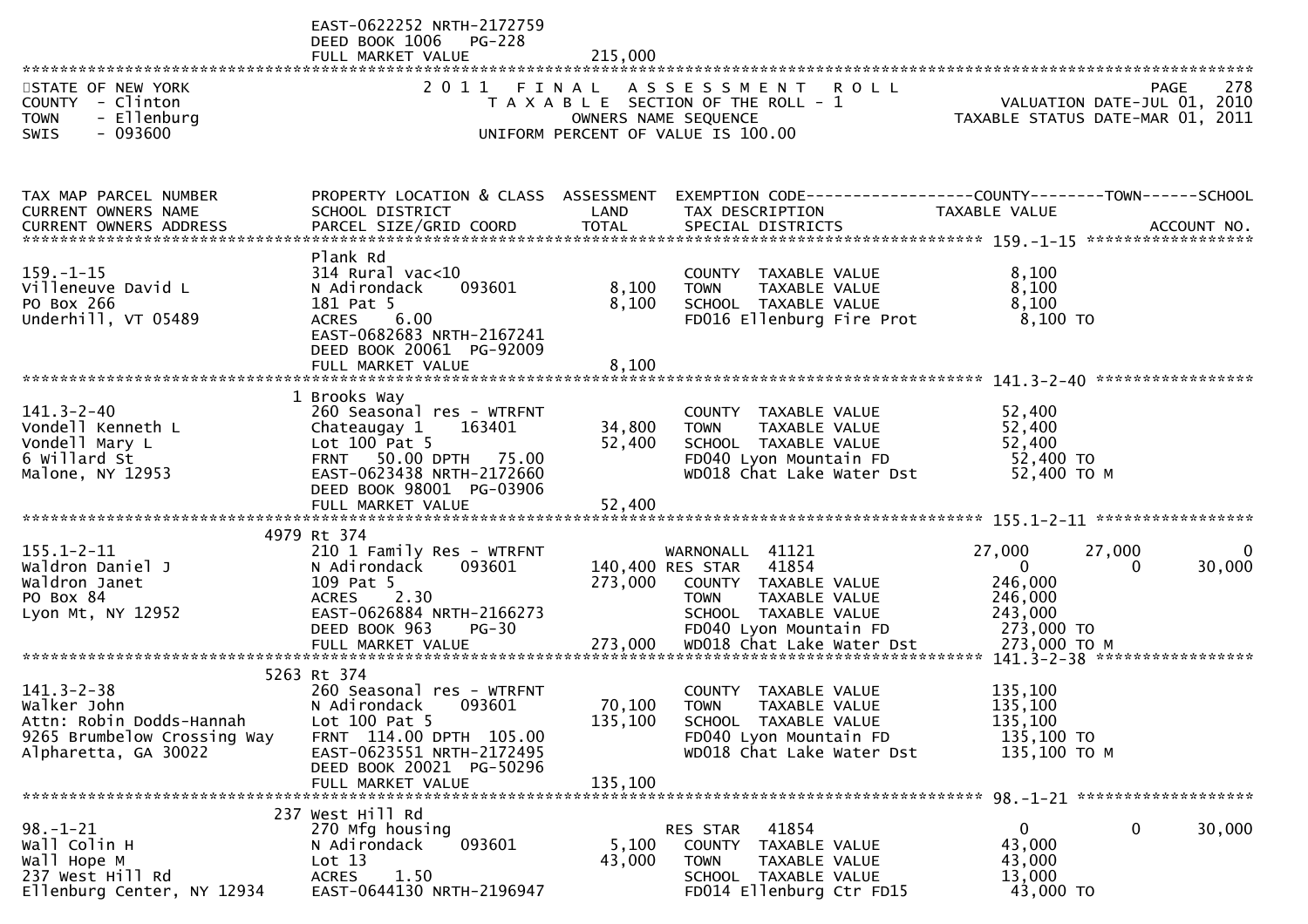|                                                                                                         | DEED BOOK 20041 PG-74552<br>FULL MARKET VALUE                                                                                                                                                    | 43,000                     |                                                                                                                                   |                                                                                |     |
|---------------------------------------------------------------------------------------------------------|--------------------------------------------------------------------------------------------------------------------------------------------------------------------------------------------------|----------------------------|-----------------------------------------------------------------------------------------------------------------------------------|--------------------------------------------------------------------------------|-----|
| STATE OF NEW YORK<br>COUNTY - Clinton<br>- Ellenburg<br><b>TOWN</b><br>$-093600$<br>SWIS                |                                                                                                                                                                                                  | OWNERS NAME SEQUENCE       | 2011 FINAL ASSESSMENT ROLL<br>T A X A B L E SECTION OF THE ROLL - 1<br>UNIFORM PERCENT OF VALUE IS 100.00                         | PAGE<br>VALUATION DATE-JUL 01, 2010<br>TAXABLE STATUS DATE-MAR 01, 2011        | 279 |
| TAX MAP PARCEL NUMBER<br>CURRENT OWNERS NAME                                                            | PROPERTY LOCATION & CLASS ASSESSMENT<br>SCHOOL DISTRICT                                                                                                                                          | LAND                       | TAX DESCRIPTION                                                                                                                   | TAXABLE VALUE                                                                  |     |
| $71.3 - 3 - 6$<br>Walton Chris<br>8016 Gomez Ave<br>Tampa, FL 33614                                     | Lake Roxanne Rd<br>311 Res vac land - WTRFNT<br>093601<br>N Adirondack<br>Lot 20 T6<br>Sunset Shores Ii Lot 6<br>FRNT 211.55 DPTH 168.00<br>EAST-0673038 NRTH-2210904<br>DEED BOOK 20072 PG-2797 | 15,900<br>15,900           | COUNTY TAXABLE VALUE<br>TAXABLE VALUE<br>TOWN<br>SCHOOL TAXABLE VALUE<br>FD002 Ellenburg Dpt FD 21<br>LT011 Ellenburg Light 21    | 15,900<br>15,900<br>15,900<br>15,900 TO<br>15,900 TO                           |     |
| $155.4 - 1 - 38$<br>Wang Yue Yang<br>2648 Rue Augustin Cantin<br>Montreal QC, Canada H3K1E1             | Blanche Rd<br>314 Rural vac<10<br>093601<br>N Adirondack<br>119 Pat 5<br><b>ACRES</b><br>4.80<br>EAST-0633193 NRTH-2163614<br>DEED BOOK 20102 PG-34536<br>FULL MARKET VALUE                      | 6,900<br>6,900<br>6,900    | COUNTY TAXABLE VALUE<br><b>TOWN</b><br>TAXABLE VALUE<br>SCHOOL TAXABLE VALUE<br>FD040 Lyon Mountain FD                            | 6,900<br>6,900<br>6,900<br>6,900 TO                                            |     |
| $125. - 1 - 11.2$<br>Warick Stanley S<br>Warick Mindy M<br>19 Lakeside Way<br>Ellenburg Depot, NY 12935 | Spear Hill Rd<br>910 Priv forest<br>Chateaugay 1<br>163401<br>Lot $61$ Pat 5<br>ACRES 136.40<br>EAST-0623359 NRTH-2177839<br>DEED BOOK 20062 PG-1132<br>FULL MARKET VALUE                        | 36,000<br>60,400<br>60,400 | COUNTY TAXABLE VALUE<br>TAXABLE VALUE<br><b>TOWN</b><br>SCHOOL TAXABLE VALUE<br>FD040 Lyon Mountain FD                            | 60,400<br>60,400<br>60,400<br>60,400 TO                                        |     |
| $155.1 - 2 - 14$<br>Warner Terry<br>Warner Nancy<br>6 Cringle Ln<br>Morrisonville, NY 12962             | 4991 Rt 374<br>260 Seasonal res - WTRFNT<br>N Adirondack 093601<br>101 Pat 5<br>1.20<br><b>ACRES</b><br>EAST-0626721 NRTH-2166616<br>DEED BOOK 20011 PG-31669<br>FULL MARKET VALUE               | 159,000<br>159,000         | COUNTY TAXABLE VALUE<br>120,300 TOWN TAXABLE VALUE<br>SCHOOL TAXABLE VALUE<br>FD040 Lyon Mountain FD<br>WD018 Chat Lake Water Dst | 159,000<br>159,000<br>159,000<br>159,000 TO<br>159,000 ТО М                    |     |
| $100. -1 - 5$<br>Warnken Wilfred<br>1000 River Reach Dr 211<br>Ft Lauderdale, FL 33315                  | Sharrett Rd<br>910 Priv forest<br>N Adirondack<br>093601<br>$31.25 - A$<br>30.70<br>ACRES<br>EAST-0664493 NRTH-2199756                                                                           | 18,900<br>18,900           | COUNTY TAXABLE VALUE<br>TAXABLE VALUE<br><b>TOWN</b><br>SCHOOL TAXABLE VALUE<br>FD016 Ellenburg Fire Prot                         | $100. -1 - 5$ *********************<br>18,900<br>18,900<br>18,900<br>18,900 TO |     |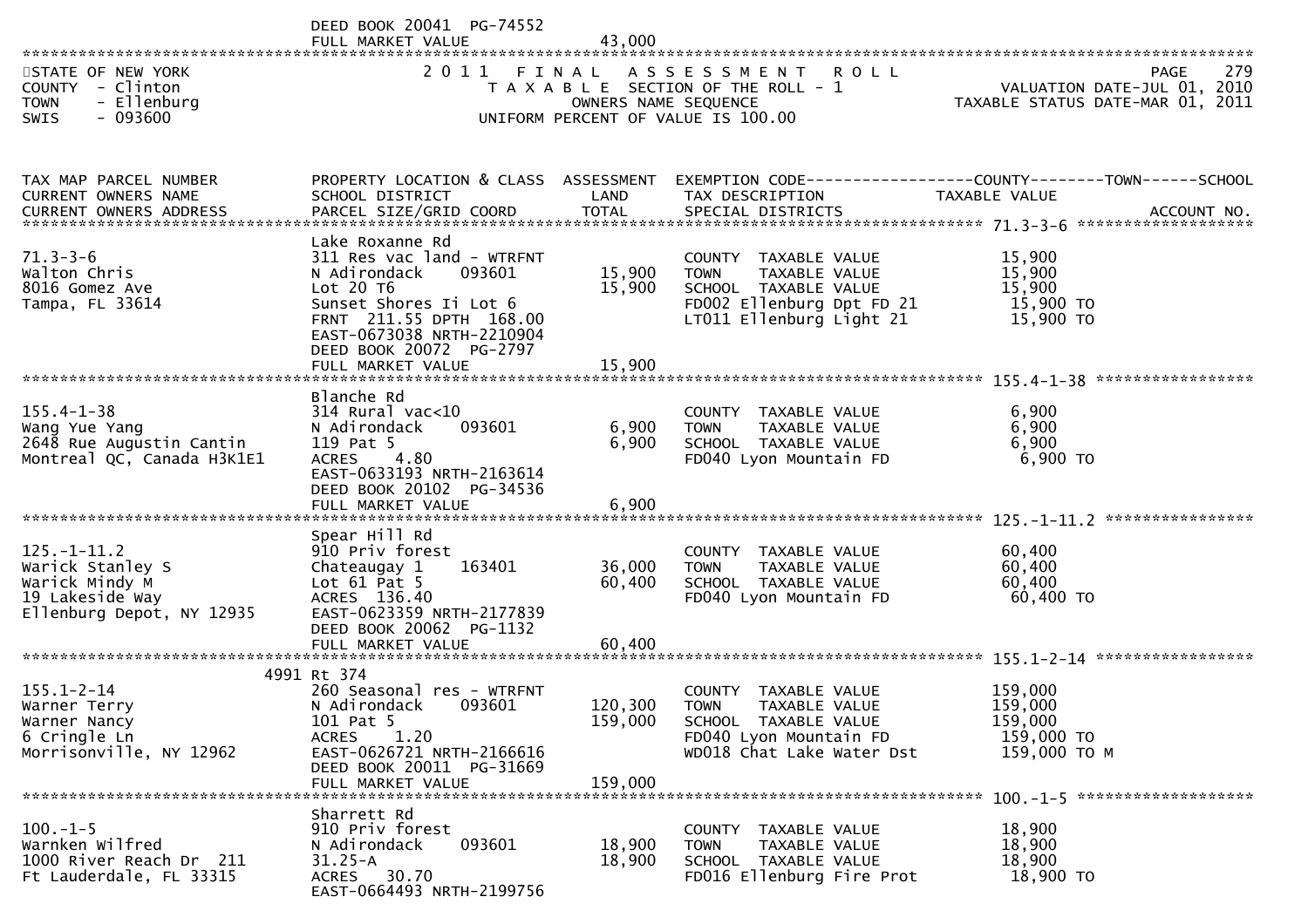|                                                                                                           | DEED BOOK 533<br>$PG-190$<br>FULL MARKET VALUE                                                                                                                     | 18,900            |                                                                                                                                                  |                                                                             |                                     |                       |
|-----------------------------------------------------------------------------------------------------------|--------------------------------------------------------------------------------------------------------------------------------------------------------------------|-------------------|--------------------------------------------------------------------------------------------------------------------------------------------------|-----------------------------------------------------------------------------|-------------------------------------|-----------------------|
| STATE OF NEW YORK<br>COUNTY - Clinton<br><b>TOWN</b><br>- Ellenburg<br>$-093600$<br><b>SWIS</b>           |                                                                                                                                                                    |                   | 2011 FINAL ASSESSMENT ROLL<br>T A X A B L E SECTION OF THE ROLL - 1<br>OWNERS NAME SEQUENCE<br>UNIFORM PERCENT OF VALUE IS 100.00                | TAXABLE STATUS DATE-MAR 01, 2011                                            | PAGE<br>VALUATION DATE-JUL 01, 2010 | 280                   |
|                                                                                                           |                                                                                                                                                                    |                   |                                                                                                                                                  |                                                                             |                                     |                       |
| TAX MAP PARCEL NUMBER<br>CURRENT OWNERS NAME<br>CURRENT OWNERS ADDRESS                                    | PROPERTY LOCATION & CLASS ASSESSMENT EXEMPTION CODE---------------COUNTY-------TOWN------SCHOOL<br>SCHOOL DISTRICT                                                 | LAND              | TAX DESCRIPTION                                                                                                                                  | TAXABLE VALUE                                                               |                                     |                       |
| $99.1 - 2 - 21$<br>Warren Lowell<br>Warren Grace<br>602 Ellenburg Center Rd<br>Ellenburg Center, NY 12934 | 602 Ellenburg Center Rd<br>210 1 Family Res<br>093601<br>N Adirondack<br>10 Pat 5<br><b>ACRES</b><br>1.00<br>EAST-0649875 NRTH-2198562<br>DEED BOOK 20061 PG-97732 | 32,400            | AGED C&T<br>41801<br>5,000 SR STAR<br>41834<br>COUNTY TAXABLE VALUE<br>TAXABLE VALUE<br>TOWN<br>SCHOOL TAXABLE VALUE<br>FD014 Ellenburg Ctr FD15 | 16,200<br>$\overline{0}$<br>16,200<br>16,200<br>$\overline{0}$<br>32,400 TO | 16,200<br>$\Omega$                  | $\mathbf 0$<br>32,400 |
|                                                                                                           |                                                                                                                                                                    |                   |                                                                                                                                                  |                                                                             |                                     |                       |
| $99.1 - 3 - 16.1$<br>Washbourne Robert<br>Washbourne Kay H<br>7645 Rt 9<br>Plattsburgh, NY 12901          | 27 West Hill Rd<br>210 1 Family Res<br>N Adirondack<br>093601<br>11 Pat 5<br>FRNT 200.00 DPTH 107.00<br>EAST-0648848 NRTH-2198359<br>DEED BOOK 20001 PG-28055      | 3,500<br>56,900   | COUNTY TAXABLE VALUE<br><b>TOWN</b><br>TAXABLE VALUE<br>SCHOOL TAXABLE VALUE<br>FD014 Ellenburg Ctr FD15<br>LT010 Ellenburg Light 15             | 56,900<br>56,900<br>56,900<br>56,900 TO<br>56,900 TO                        |                                     |                       |
|                                                                                                           | 586 Ellenburg Center Rd                                                                                                                                            |                   |                                                                                                                                                  |                                                                             |                                     |                       |
| $99.1 - 2 - 27$<br>Watts Dawn C<br>800 Bull Run Rd<br>Ellenburg Depot, NY 12935                           | 210 1 Family Res<br>N Adirondack<br>093601<br>10 Pat 5<br>FRNT 69.00 DPTH 510.00<br>EAST-0650283 NRTH-2198725<br>DEED BOOK 98000 PG-99676                          | 3,600<br>45,000   | COUNTY TAXABLE VALUE<br><b>TOWN</b><br>TAXABLE VALUE<br>SCHOOL TAXABLE VALUE<br>FD014 Ellenburg Ctr FD15<br>LT010 Ellenburg Light 15             | 45,000<br>45,000<br>45,000<br>45,000 TO<br>45,000 TO                        |                                     |                       |
|                                                                                                           | 54 Lake Roxanne Rd                                                                                                                                                 |                   |                                                                                                                                                  |                                                                             |                                     |                       |
| $71.3 - 4 - 2$<br>Watts Gale M<br>PO Box 156<br>Ellenburg Depot, NY 12935                                 | 210 1 Family Res<br>N Adirondack<br>093601<br>20 Pat 6<br>3.00<br><b>ACRES</b><br>EAST-0672678 NRTH-2212442<br>DEED BOOK 801<br>$PG-210$                           | 6,000<br>52,300   | COUNTY TAXABLE VALUE<br><b>TOWN</b><br>TAXABLE VALUE<br>SCHOOL TAXABLE VALUE<br>FD002 Ellenburg Dpt FD 21<br>LT011 Ellenburg Light 21            | 52,300<br>52,300<br>52,300<br>52,300 TO<br>52,300 TO                        |                                     |                       |
|                                                                                                           | FULL MARKET VALUE                                                                                                                                                  | 52,300            |                                                                                                                                                  |                                                                             |                                     |                       |
| $40. - 1 - 21$<br>Watts Thomas C<br>800 Bull Run Rd<br>Ellenburgh Depot, NY 12935                         | 800 Bull Run Rd<br>241 Rural res&ag<br>093601<br>N Adirondack<br>60 Pat 6<br>ACRES 102.60<br>EAST-0668659 NRTH-2231167<br>DEED BOOK 20041 PG-68646                 | 37,000<br>101,000 | 41854<br>RES STAR<br><b>COUNTY</b><br>TAXABLE VALUE<br>TAXABLE VALUE<br><b>TOWN</b><br>SCHOOL TAXABLE VALUE<br>FD016 Ellenburg Fire Prot         | $\mathbf{0}$<br>101,000<br>101,000<br>71,000<br>101,000 TO                  | 0                                   | 30,000                |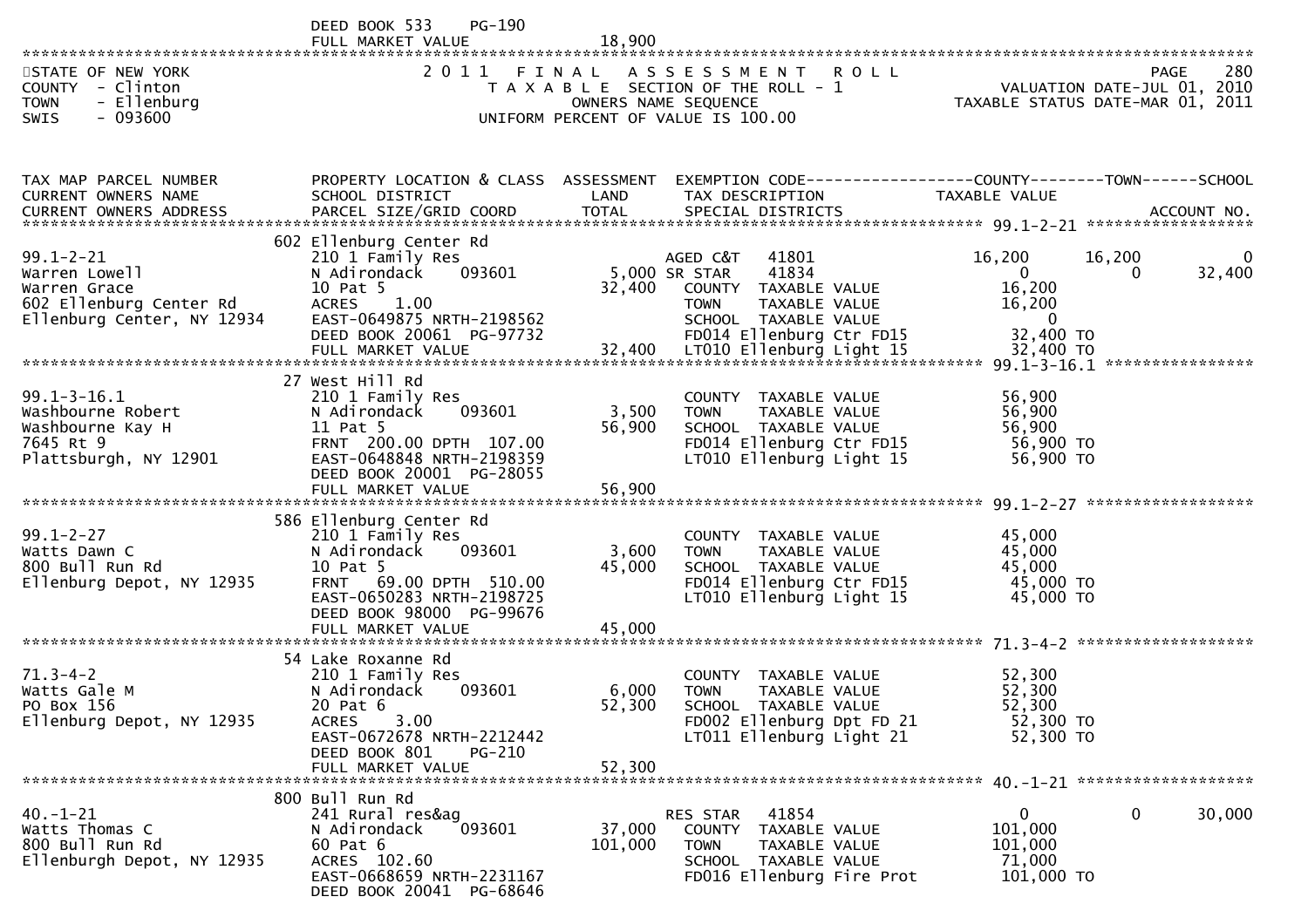| STATE OF NEW YORK<br><b>COUNTY</b><br>- Clinton<br>- Ellenburg<br><b>TOWN</b><br>$-093600$<br><b>SWIS</b> |                                                                                                                                                                                                   | OWNERS NAME SEQUENCE      | 2011 FINAL ASSESSMENT ROLL<br>T A X A B L E SECTION OF THE ROLL - 1<br>UNIFORM PERCENT OF VALUE IS 100.00                   | TAXABLE STATUS DATE-MAR 01, 2011                          | 281<br>PAGE<br>VALUATION DATE-JUL 01, 2010 |
|-----------------------------------------------------------------------------------------------------------|---------------------------------------------------------------------------------------------------------------------------------------------------------------------------------------------------|---------------------------|-----------------------------------------------------------------------------------------------------------------------------|-----------------------------------------------------------|--------------------------------------------|
| TAX MAP PARCEL NUMBER<br><b>CURRENT OWNERS NAME</b>                                                       | PROPERTY LOCATION & CLASS ASSESSMENT<br>SCHOOL DISTRICT                                                                                                                                           | LAND                      | TAX DESCRIPTION                                                                                                             | TAXABLE VALUE                                             |                                            |
| $115. - 1 - 25.22$<br>Waxman Wayne<br>Waxman Fayetta<br>959 Park Settlement Rd<br>Oswego, NY 13827        | Trombley Rd<br>$314$ Rural vac<10<br>093601<br>N Adirondack<br>Lot 48 T5omt<br>ACRES 2.20<br>EAST-0659574 NRTH-2186252<br>DEED BOOK 894<br>PG-271<br>FULL MARKET VALUE                            | 5,800<br>5,800<br>5,800   | COUNTY TAXABLE VALUE<br><b>TOWN</b><br>TAXABLE VALUE<br>SCHOOL TAXABLE VALUE<br>FD016 Ellenburg Fire Prot                   | 5,800<br>5,800<br>5,800<br>5,800 TO                       |                                            |
| $155.4 - 1 - 41$<br>Weeks Adam R<br>Weeks Debbie A<br>80 Blanche Rd<br>Merrill, NY 12955                  | 80 Blanche Rd<br>210 1 Family Res<br>093601<br>N Adirondack<br>119 Pat 5<br>ACRES<br>2.50 BANK<br>350<br>EAST-0633132 NRTH-2163240<br>DEED BOOK 20072 PG-9670<br>FULL MARKET VALUE                | 5,800<br>77,800<br>77,800 | RES STAR<br>41854<br>COUNTY TAXABLE VALUE<br><b>TOWN</b><br>TAXABLE VALUE<br>SCHOOL TAXABLE VALUE<br>FD040 Lyon Mountain FD | $\mathbf{0}$<br>77,800<br>77,800<br>47,800<br>77,800 TO   | 30,000<br>0                                |
| $155.4 - 1 - 36$<br>Weeks Robert F<br>Weeks Roxann<br>107 Blanche Rd<br>Merrill, NY 12955                 | 107 Blanche Rd<br>210 1 Family Res<br>093601<br>N Adirondack<br>119 Pat 5<br>FRNT 135.00 DPTH 300.00<br>080<br>BANK<br>EAST-0632696 NRTH-2163927<br>DEED BOOK 20041 PG-69433<br>FULL MARKET VALUE | 4,800<br>57,000<br>57,000 | 41854<br>RES STAR<br>COUNTY TAXABLE VALUE<br>TAXABLE VALUE<br><b>TOWN</b><br>SCHOOL TAXABLE VALUE<br>FD040 Lyon Mountain FD | $\overline{0}$<br>57,000<br>57,000<br>27,000<br>57,000 TO | 30,000<br>0                                |
| $155.2 - 1 - 18$<br>Weikle Robert W<br>Weikle Heather L<br>133 Blanche Rd<br>Merrill, NY 12955            | 133 Blanche Rd<br>210 1 Family Res<br>093601<br>N Adirondack<br>119 Pat 5<br>ACRES 1.00 BANK<br>080<br>EAST-0632789 NRTH-2164520<br>DEED BOOK 993<br>PG-260<br>FULL MARKET VALUE                  | 5,000<br>49,500<br>49,500 | COUNTY TAXABLE VALUE<br><b>TOWN</b><br><b>TAXABLE VALUE</b><br>SCHOOL TAXABLE VALUE<br>FD040 Lyon Mountain FD               | 49,500<br>49,500<br>49,500<br>49,500 TO                   |                                            |
| $155. - 4 - 1$<br>Weinschel Ian<br>Weinschel Betsy<br>7432 Red Brook Rd<br>Norfolk, VA 23518              | Blanche Rd<br>260 Seasonal res<br>093601<br>N Adirondack<br>119 Pat 5<br>ACRES 32.50<br>EAST-0634755 NRTH-2165511<br>DEED BOOK 543<br>PG-550                                                      | 17,900<br>18,900          | COUNTY TAXABLE VALUE<br>TAXABLE VALUE<br><b>TOWN</b><br>SCHOOL TAXABLE VALUE<br>FD040 Lyon Mountain FD                      | 18,900<br>18,900<br>18,900<br>18,900 TO                   |                                            |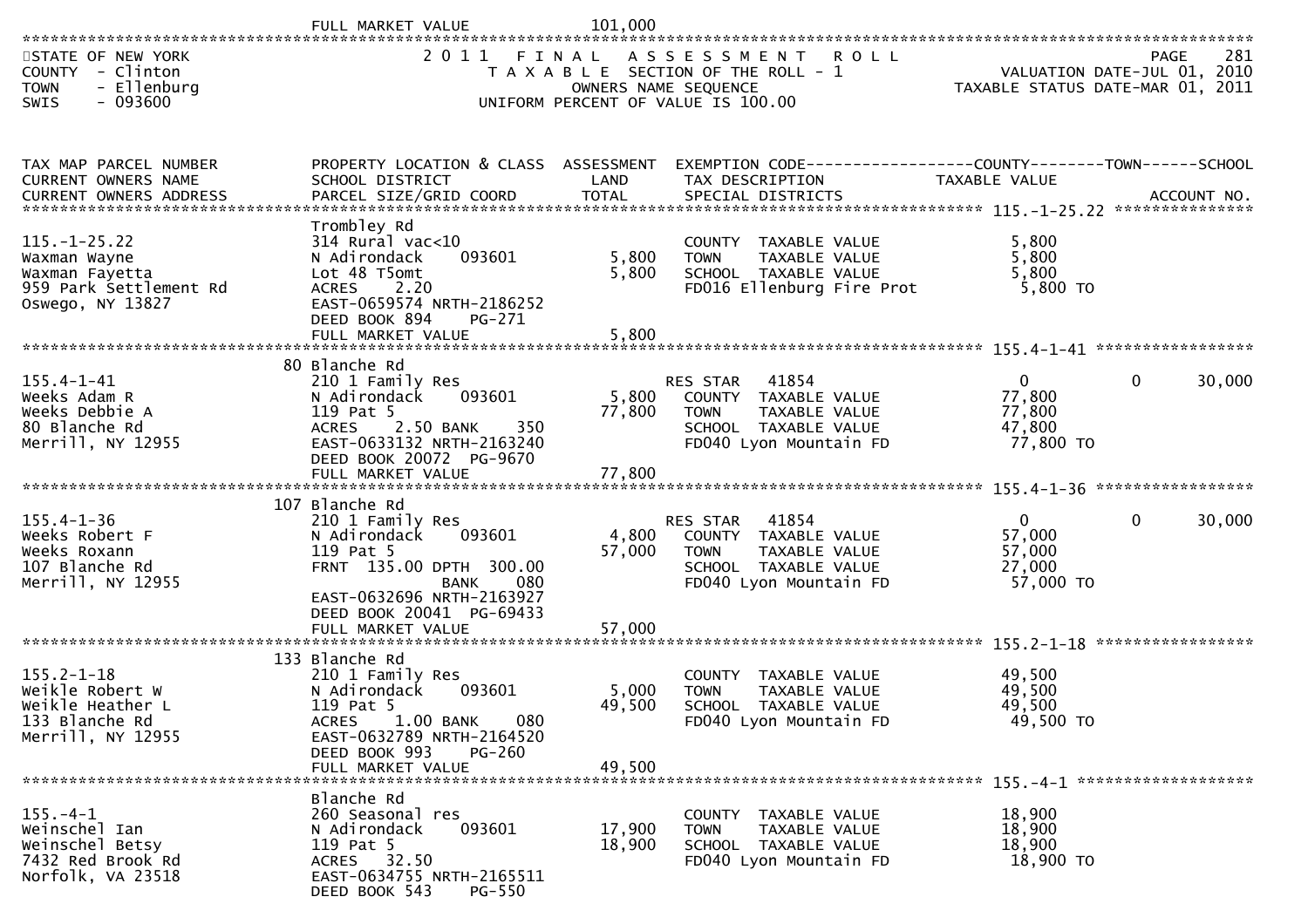| STATE OF NEW YORK<br>COUNTY - Clinton<br>- Ellenburg<br><b>TOWN</b><br>$-093600$<br><b>SWIS</b> |                                                                                                                                                                               | OWNERS NAME SEQUENCE       | 2011 FINAL ASSESSMENT ROLL<br>T A X A B L E SECTION OF THE ROLL - 1<br>UNIFORM PERCENT OF VALUE IS 100.00                           | VALUATION DATE-JUL 01, 2010<br>TAXABLE STATUS DATE-MAR 01, 2011       | -282<br>PAGE |
|-------------------------------------------------------------------------------------------------|-------------------------------------------------------------------------------------------------------------------------------------------------------------------------------|----------------------------|-------------------------------------------------------------------------------------------------------------------------------------|-----------------------------------------------------------------------|--------------|
| TAX MAP PARCEL NUMBER<br>CURRENT OWNERS NAME<br>CURRENT OWNERS ADDRESS                          | PROPERTY LOCATION & CLASS ASSESSMENT<br>SCHOOL DISTRICT                                                                                                                       | LAND                       | EXEMPTION CODE-----------------COUNTY-------TOWN------SCHOOL<br>TAX DESCRIPTION                                                     | TAXABLE VALUE                                                         |              |
| $159. - 1 - 8$<br>Weinwurm Emily<br>4 Kneeland Ave<br>Binghamton, NY 13905                      | Plank Rd<br>$314$ Rural vac< $10$<br>093601<br>N Adirondack<br>111 Pat 5<br>2.00<br><b>ACRES</b><br>EAST-0682265 NRTH-2169997<br>DEED BOOK 511<br>PG-507<br>FULL MARKET VALUE | 5,600<br>5,600<br>5,600    | COUNTY TAXABLE VALUE<br>TAXABLE VALUE<br><b>TOWN</b><br>SCHOOL TAXABLE VALUE<br>FD016 Ellenburg Fire Prot                           | 5,600<br>5,600<br>5,600<br>$5,600$ TO                                 |              |
| $155.4 - 1 - 20$<br>Welch Fay<br>Welch Frances                                                  | 103 Youngs Rd<br>$312$ Vac w/imprv - WTRFNT<br>N Adirondack<br>093601<br>Lot 119 Pat 5                                                                                        | 20,600<br>21,900           | COUNTY TAXABLE VALUE<br>TAXABLE VALUE<br><b>TOWN</b><br>SCHOOL TAXABLE VALUE                                                        | 21,900<br>21,900<br>21,900                                            |              |
| c/o Thomas A. Welch<br>85 Youngs Rd<br>Merrill, NY 12955                                        | FRNT 20.00 DPTH 68.00<br>EAST-0632113 NRTH-2161569<br>DEED BOOK 501<br>PG-131                                                                                                 |                            | FD040 Lyon Mountain FD<br>WD018 Chat Lake Water Dst                                                                                 | 21,900 TO<br>21,900 ТО М                                              |              |
| $155. - 4 - 4$<br>Welch Leonard<br>Welch Juliana L<br>114 Blanche Rd<br>Merrill, NY 12955       | 114 Blanche Rd<br>240 Rural res<br>093601<br>N Adirondack<br>119 Pat 5<br>ACRES 37.50<br>EAST-0634190 NRTH-2164134<br>DEED BOOK 586<br>$PG-122$<br>FULL MARKET VALUE          | 18,600<br>99,500<br>99,500 | 41854<br>RES STAR<br>COUNTY TAXABLE VALUE<br>TAXABLE VALUE<br><b>TOWN</b><br>SCHOOL TAXABLE VALUE<br>FD040 Lyon Mountain FD         | $\overline{0}$<br>$\Omega$<br>99,500<br>99,500<br>69,500<br>99,500 TO | 30,000       |
|                                                                                                 | 85 Youngs Rd                                                                                                                                                                  |                            |                                                                                                                                     |                                                                       |              |
| $155.4 - 1 - 19$<br>Welch Thomas A<br>85 Youngs Rd<br>Merrill, NY 12955                         | $312$ Vac w/imprv - WTRFNT<br>093601<br>N Adirondack<br>119 Pat 5<br>FRNT 77.00 DPTH 50.00<br>EAST-0632433 NRTH-2161267<br>DEED BOOK 20001 PG-20231                           | 17,200<br>27,800           | COUNTY TAXABLE VALUE<br>TAXABLE VALUE<br><b>TOWN</b><br>SCHOOL TAXABLE VALUE<br>FD040 Lyon Mountain FD<br>WD018 Chat Lake Water Dst | 27,800<br>27,800<br>27,800<br>27,800 TO<br>27,800 TO M                |              |
|                                                                                                 | FULL MARKET VALUE                                                                                                                                                             | 27,800                     |                                                                                                                                     |                                                                       |              |
| $155.4 - 1 - 21.1$<br>Welch Thomas A<br>85 Youngs Rd<br>Merrill, NY 12955                       | Rt 374<br>311 Res vac land<br>093601<br>N Adirondack<br>119 Pat 5<br>FRNT 250.00 DPTH 232.00<br>EAST-0632625 NRTH-2161919<br>DEED BOOK 1038 PG-239                            | 3,900<br>3,900             | COUNTY TAXABLE VALUE<br>TAXABLE VALUE<br><b>TOWN</b><br>SCHOOL TAXABLE VALUE<br>FD040 Lyon Mountain FD                              | 3,900<br>3,900<br>3,900<br>3,900 TO                                   |              |
|                                                                                                 | FULL MARKET VALUE                                                                                                                                                             | 3,900                      |                                                                                                                                     |                                                                       |              |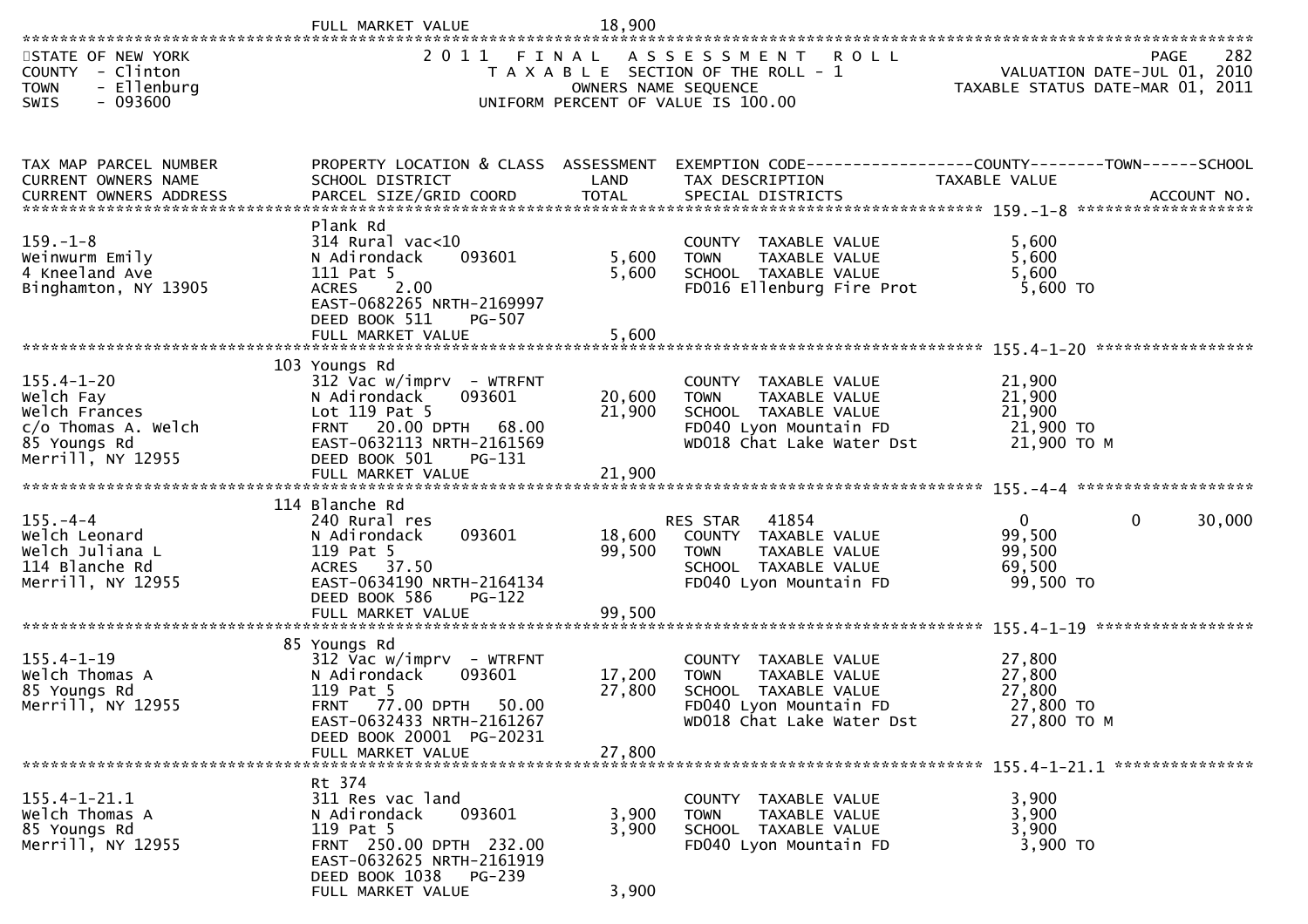| STATE OF NEW YORK<br>COUNTY - Clinton<br>- Ellenburg<br><b>TOWN</b><br>$-093600$<br><b>SWIS</b> |                                                                                                                                                                                                              | OWNERS NAME SEQUENCE         | 2011 FINAL ASSESSMENT ROLL<br>T A X A B L E SECTION OF THE ROLL - 1<br>UNIFORM PERCENT OF VALUE IS 100.00 | 283<br>PAGE<br>VALUATION DATE-JUL 01, 2010<br>TAXABLE STATUS DATE-MAR 01, 2011 |
|-------------------------------------------------------------------------------------------------|--------------------------------------------------------------------------------------------------------------------------------------------------------------------------------------------------------------|------------------------------|-----------------------------------------------------------------------------------------------------------|--------------------------------------------------------------------------------|
| TAX MAP PARCEL NUMBER<br>CURRENT OWNERS NAME                                                    | PROPERTY LOCATION & CLASS ASSESSMENT<br>SCHOOL DISTRICT                                                                                                                                                      | LAND                         | TAX DESCRIPTION                                                                                           | TAXABLE VALUE                                                                  |
|                                                                                                 |                                                                                                                                                                                                              |                              |                                                                                                           |                                                                                |
| $155.4 - 1 - 24$<br>Welch Thomas A<br>Welch James A<br>85 Youngs Rd<br>Merrill, NY 12955        | 35 Blanche Rd<br>210 1 Family Res<br>N Adirondack<br>093601<br>119 T5omt<br>Survey With Deed 634-71<br>FRNT 204.00 DPTH 234.00<br>EAST-0632563 NRTH-2162101<br>DEED BOOK 634<br>$PG-71$<br>FULL MARKET VALUE | 4,400<br>41,000<br>41,000    | COUNTY TAXABLE VALUE<br><b>TOWN</b><br>TAXABLE VALUE<br>SCHOOL TAXABLE VALUE<br>FD040 Lyon Mountain FD    | 41,000<br>41,000<br>41,000<br>41,000 TO                                        |
|                                                                                                 |                                                                                                                                                                                                              |                              |                                                                                                           |                                                                                |
| $155.4 - 1 - 25$<br>Welch Thomas A<br>Brown Alice F<br>85 Youngs Rd<br>Merrill, NY 12955        | 4678 Rt 374<br>210 1 Family Res<br>093601<br>N Adirondack<br>Lot 19 T5 Omt<br>FRNT 125.00 DPTH 150.00<br>EAST-0632455 NRTH-2161975<br>DEED BOOK 20001 PG-20230                                               | 3,800<br>44,200              | COUNTY TAXABLE VALUE<br><b>TOWN</b><br>TAXABLE VALUE<br>SCHOOL TAXABLE VALUE<br>FD040 Lyon Mountain FD    | 44,200<br>44,200<br>44,200<br>44,200 TO                                        |
| $155.4 - 1 - 33$<br>Wells Lawrence B Jr<br>35253 La Flora Dr<br>Yucaipa, CA 92399               | Blanche Rd<br>311 Res vac land<br>N Adirondack<br>093601<br>119 Pat 5<br>FRNT 66.00 DPTH 125.00<br>EAST-0632624 NRTH-2162721<br>DEED BOOK 419<br>$PG-203$<br>FULL MARKET VALUE                               | 2,900<br>2,900<br>2,900      | COUNTY TAXABLE VALUE<br><b>TOWN</b><br>TAXABLE VALUE<br>SCHOOL TAXABLE VALUE<br>FD040 Lyon Mountain FD    | 2,900<br>2,900<br>2,900<br>2,900 TO                                            |
| $83. - 1 - 17.2$<br>Wells Terrance<br>Wells Linda<br>22 Military Tpke<br>Plattsburgh, NY 12901  | 7363 Star Rd<br>240 Rural res<br>N Adirondack<br>093601<br>Lot 6 T6omt<br>ACRES 67.00<br>EAST-0646832 NRTH-2202311<br>DEED BOOK 20072 PG-10655<br>FULL MARKET VALUE                                          | 27,300<br>135,000<br>135,000 | COUNTY TAXABLE VALUE<br><b>TOWN</b><br>TAXABLE VALUE<br>SCHOOL TAXABLE VALUE<br>FD014 Ellenburg Ctr FD15  | 135,000<br>135,000<br>135,000<br>135,000 TO                                    |
| $126. - 1 - 6$<br>Werner Bryan C<br>Werner Carla J<br>8124 Jeanes St<br>Philadelphia, PA 19111  | Spear Hill Rd<br>312 Vac w/imprv<br>093601<br>N Adirondack<br>58/59 Pat 5<br>ACRES 159.80<br>EAST-0628034 NRTH-2183676<br>DEED BOOK 916<br>$PG-265$<br>FULL MARKET VALUE                                     | 38,000<br>41,700<br>41,700   | COUNTY TAXABLE VALUE<br><b>TOWN</b><br>TAXABLE VALUE<br>SCHOOL TAXABLE VALUE<br>FD016 Ellenburg Fire Prot | 41,700<br>41,700<br>41,700<br>41,700 TO                                        |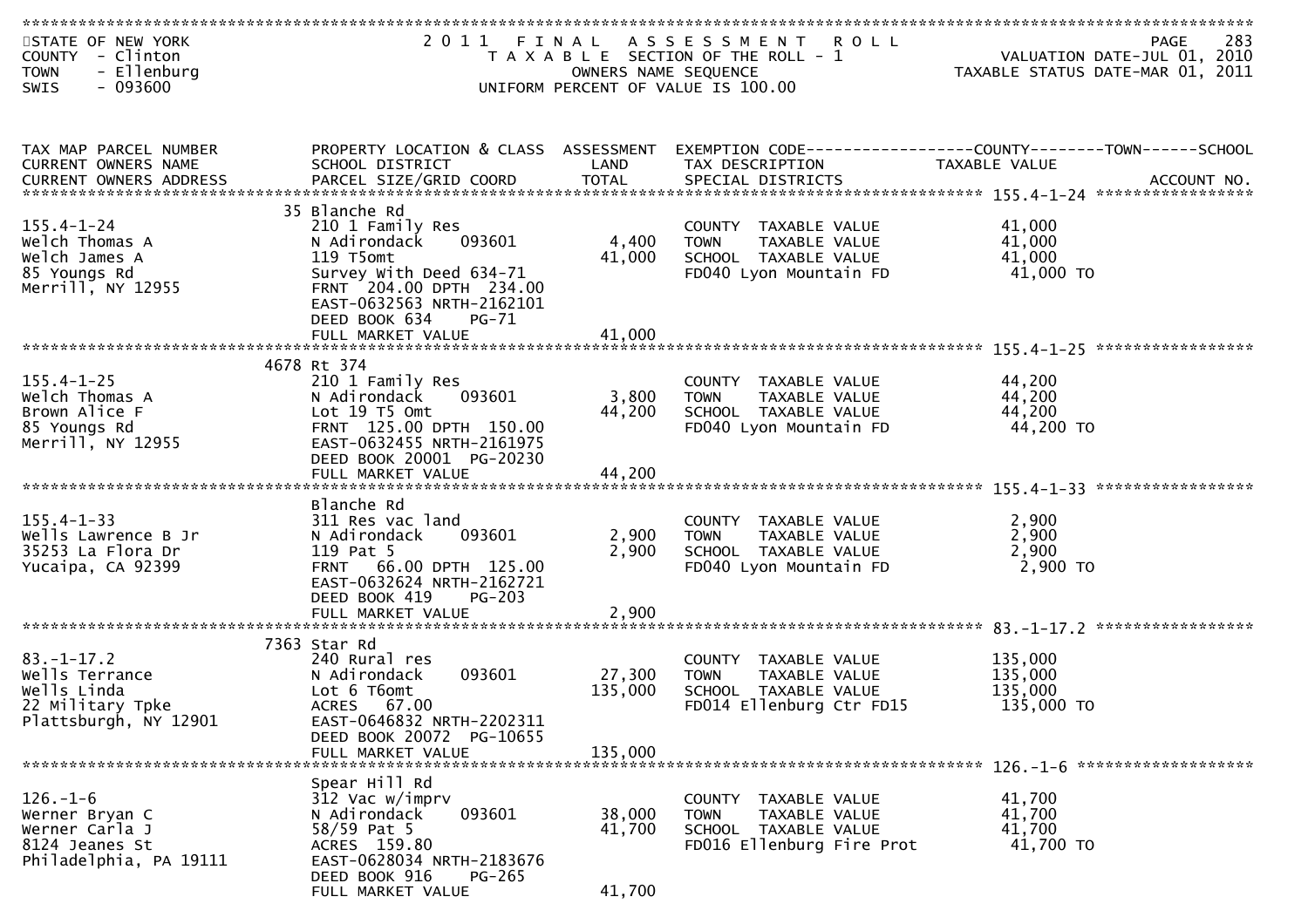| STATE OF NEW YORK          |                                      |                      | 2011 FINAL ASSESSMENT ROLL                                   | PAGE 284<br>VALUATION DATE-JUL 01, 2010<br>TAXARLE STATUS DATE 1115 |        |
|----------------------------|--------------------------------------|----------------------|--------------------------------------------------------------|---------------------------------------------------------------------|--------|
| COUNTY - Clinton           |                                      |                      | T A X A B L E SECTION OF THE ROLL - 1                        |                                                                     |        |
| - Ellenburg<br><b>TOWN</b> |                                      | OWNERS NAME SEQUENCE |                                                              | TAXABLE STATUS DATE-MAR 01, 2011                                    |        |
| $-093600$<br>SWIS          |                                      |                      | UNIFORM PERCENT OF VALUE IS 100.00                           |                                                                     |        |
|                            |                                      |                      |                                                              |                                                                     |        |
|                            |                                      |                      |                                                              |                                                                     |        |
|                            |                                      |                      |                                                              |                                                                     |        |
| TAX MAP PARCEL NUMBER      | PROPERTY LOCATION & CLASS ASSESSMENT |                      | EXEMPTION CODE-----------------COUNTY-------TOWN------SCHOOL |                                                                     |        |
| CURRENT OWNERS NAME        | SCHOOL DISTRICT                      | LAND                 | TAX DESCRIPTION                                              | TAXABLE VALUE                                                       |        |
|                            |                                      |                      |                                                              |                                                                     |        |
|                            |                                      |                      |                                                              |                                                                     |        |
|                            | 4959 Rt 374                          |                      |                                                              |                                                                     |        |
| $155.1 - 2 - 6$            | 260 Seasonal res - WTRFNT            |                      | COUNTY TAXABLE VALUE                                         | 112,800                                                             |        |
| Wescott William E          | N Adirondack<br>093601               | 71,400               | TAXABLE VALUE<br><b>TOWN</b>                                 | 112,800                                                             |        |
| Wescott Lana J             | 101 Pat 5                            | 112,800              | SCHOOL TAXABLE VALUE                                         | 112,800                                                             |        |
| 150 Pikeville Rd           | FRNT 60.00 DPTH 570.00               |                      | FD040 Lyon Mountain FD                                       | 112,800 TO                                                          |        |
| Burke, NY 12917            | EAST-0627038 NRTH-2165863            |                      | WD018 Chat Lake Water Dst                                    | 111,672 ТО М                                                        |        |
|                            | DEED BOOK 20041 PG-71104             |                      |                                                              |                                                                     |        |
|                            | FULL MARKET VALUE                    | 112,800              |                                                              |                                                                     |        |
|                            |                                      |                      |                                                              |                                                                     |        |
|                            | 5347 Rt 374                          |                      |                                                              |                                                                     |        |
| $141.3 - 2 - 57$           | 260 Seasonal res - WTRFNT            |                      | COUNTY TAXABLE VALUE                                         | 175,000                                                             |        |
| West Building Services Inc | Chateaugay 1<br>163401               | 78,300               | TAXABLE VALUE<br><b>TOWN</b>                                 | 175,000                                                             |        |
| PO Box 88                  | Lot $100$ Pat 5                      | 175,000              | SCHOOL TAXABLE VALUE                                         | 175,000                                                             |        |
| Wilmington, NY 12997       | FRNT 81.07 DPTH 279.00               |                      | FD040 Lyon Mountain FD                                       | 175,000 TO                                                          |        |
|                            | EAST-0622154 NRTH-2173921            |                      | WD018 Chat Lake Water Dst                                    | 175,000 ТО М                                                        |        |
|                            | DEED BOOK 20082 PG-15675             |                      |                                                              |                                                                     |        |
|                            | FULL MARKET VALUE                    | 175,000              |                                                              |                                                                     |        |
|                            |                                      |                      |                                                              |                                                                     |        |
|                            | Tacey Rd                             |                      |                                                              |                                                                     |        |
| $97. - 1 - 21.1$           | 312 Vac w/imprv                      |                      | COUNTY TAXABLE VALUE                                         | 17,600                                                              |        |
| Whalen Bernard             | 093601<br>N Adirondack               | 17,100               | <b>TOWN</b><br>TAXABLE VALUE                                 | 17,600                                                              |        |
| Whalen Beulah              | 17 T5omt                             | 17,600               | SCHOOL TAXABLE VALUE                                         | 17,600                                                              |        |
| 1282 Rt 3                  | ACRES 21.20                          |                      | FD016 Ellenburg Fire Prot                                    | 17,600 TO                                                           |        |
| Morrisonville, NY 12962    | EAST-0630786 NRTH-2196456            |                      |                                                              |                                                                     |        |
|                            | DEED BOOK 563<br><b>PG-888</b>       |                      |                                                              |                                                                     |        |
|                            | FULL MARKET VALUE                    | 17,600               |                                                              |                                                                     |        |
|                            |                                      |                      |                                                              |                                                                     |        |
|                            | 1105 West Hill Rd                    |                      |                                                              |                                                                     |        |
| $112. - 1 - 1.2$           | 210 1 Family Res                     |                      | COUNTY TAXABLE VALUE                                         | 51,500                                                              |        |
| Whalen Bernard J           | N Adirondack<br>093601               | 5,100                | TAXABLE VALUE<br><b>TOWN</b>                                 | 51,500                                                              |        |
| Whalen Beulah              | Lot 19 & 22 T6 Omt                   | 51,500               | SCHOOL TAXABLE VALUE                                         | 51,500                                                              |        |
| 1282 Rt 3                  | <b>ACRES</b><br>1.80                 |                      | FD016 Ellenburg Fire Prot                                    | 51,500 TO                                                           |        |
| Morrisonville, NY 12962    | EAST-0623716 NRTH-2191634            |                      |                                                              |                                                                     |        |
|                            | PG-301<br>DEED BOOK 966              |                      |                                                              |                                                                     |        |
|                            |                                      | 51,500               |                                                              |                                                                     |        |
|                            | FULL MARKET VALUE                    |                      |                                                              |                                                                     |        |
|                            | 1089 West Hill Rd                    |                      |                                                              |                                                                     |        |
| $112. - 1 - 4$             | 210 1 Family Res                     |                      | 41854<br>RES STAR                                            | 0<br>0                                                              | 30,000 |
| Whalen John E              | 093601<br>N Adirondack               | 5,000                | COUNTY TAXABLE VALUE                                         | 76,000                                                              |        |
| Kay Whalen                 | 21 Pat 5                             | 76,000               | <b>TOWN</b><br>TAXABLE VALUE                                 | 76,000                                                              |        |
| 1089 West Hill Rd          | 1.10<br><b>ACRES</b>                 |                      | SCHOOL TAXABLE VALUE                                         | 46,000                                                              |        |
| Merrill, NY 12955          | EAST-0624072 NRTH-2191802            |                      | FD016 Ellenburg Fire Prot                                    | 76,000 TO                                                           |        |
|                            |                                      |                      |                                                              |                                                                     |        |
|                            | DEED BOOK 526<br>PG-283              | 76,000               |                                                              |                                                                     |        |
|                            | FULL MARKET VALUE                    |                      |                                                              |                                                                     |        |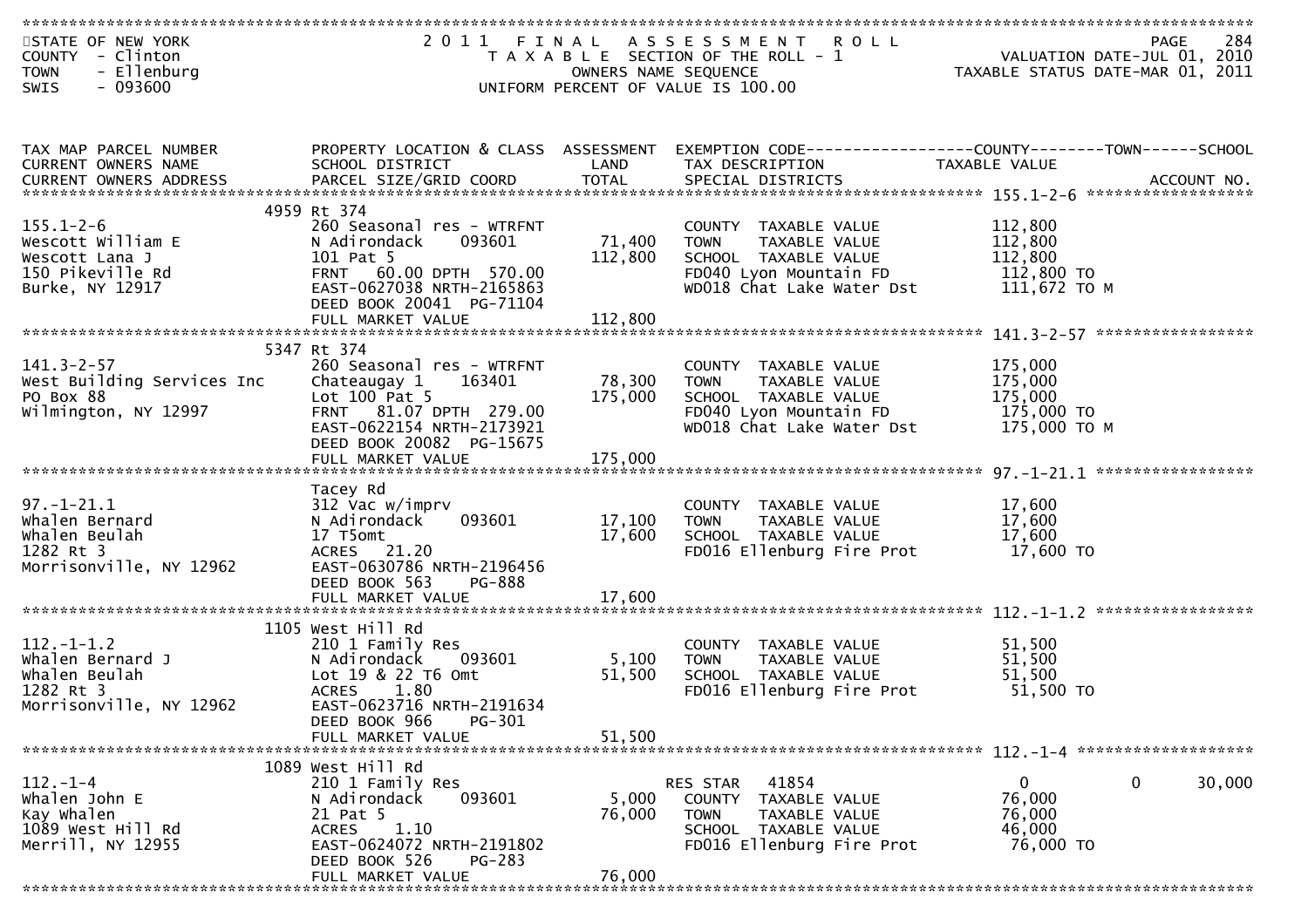| STATE OF NEW YORK<br>- Clinton<br><b>COUNTY</b><br>- Ellenburg<br><b>TOWN</b><br>$-093600$<br><b>SWIS</b>      |                                                                                                                                                                                                  |                            | 2011 FINAL ASSESSMENT<br><b>ROLL</b><br>T A X A B L E SECTION OF THE ROLL - 1<br>OWNERS NAME SEQUENCE<br>UNIFORM PERCENT OF VALUE IS 100.00        |                                                                       | 285<br><b>PAGE</b><br>VALUATION DATE-JUL 01, 2010<br>TAXABLE STATUS DATE-MAR 01, 2011 |
|----------------------------------------------------------------------------------------------------------------|--------------------------------------------------------------------------------------------------------------------------------------------------------------------------------------------------|----------------------------|----------------------------------------------------------------------------------------------------------------------------------------------------|-----------------------------------------------------------------------|---------------------------------------------------------------------------------------|
| TAX MAP PARCEL NUMBER<br>CURRENT OWNERS NAME                                                                   | SCHOOL DISTRICT                                                                                                                                                                                  | LAND                       | PROPERTY LOCATION & CLASS ASSESSMENT EXEMPTION CODE----------------COUNTY-------TOWN------SCHOOL<br>TAX DESCRIPTION                                | TAXABLE VALUE                                                         |                                                                                       |
| $83. - 1 - 15.11$<br>Whalen Kathy M<br>96 Brandy Brook Rd<br>Ellenburg Center, NY                              | 96 Brandy Brook Rd<br>210 1 Family Res<br>093601<br>N Adirondack<br>Lot 5 T6 Omt<br><b>ACRES</b><br>1.70<br>12934-1901 EAST-0649249 NRTH-2200647<br>DEED BOOK 853<br>PG-184<br>FULL MARKET VALUE | 10,000<br>62,000<br>62,000 | 41854<br>RES STAR<br>COUNTY TAXABLE VALUE<br><b>TOWN</b><br>TAXABLE VALUE<br>SCHOOL TAXABLE VALUE<br>FD014 Ellenburg Ctr FD15                      | $\mathbf{0}$<br>62,000<br>62,000<br>32,000<br>62,000 TO               | $\mathbf{0}$<br>30,000                                                                |
|                                                                                                                | West Hill Rd                                                                                                                                                                                     |                            |                                                                                                                                                    |                                                                       |                                                                                       |
| $112.-1-1.1$<br>Whalen Kay<br>Whalen John E<br>1089 West Hill Rd<br>Merrill, NY 12955                          | 321 Abandoned ag<br>093601<br>N Adirondack<br>21 Pat 5<br>Also Deed 810/120<br>ACRES 146.10<br>EAST-0624354 NRTH-2189316<br>DEED BOOK 948<br>$PG-153$                                            | 48,800<br>48,800           | COUNTY TAXABLE VALUE<br><b>TOWN</b><br>TAXABLE VALUE<br>SCHOOL TAXABLE VALUE<br>FD016 Ellenburg Fire Prot                                          | 48,800<br>48,800<br>48,800<br>48,800 TO                               |                                                                                       |
|                                                                                                                |                                                                                                                                                                                                  |                            |                                                                                                                                                    |                                                                       |                                                                                       |
| $112. - 1 - 3$<br>Whalen Kay G<br>1089 West Hill Rd<br>Merrill, NY 12955                                       | Military Tpke<br>321 Abandoned ag<br>093601<br>N Adirondack<br>Lot $19$ Pat $5$<br>8.40<br><b>ACRES</b><br>EAST-0623789 NRTH-2192095<br>DEED BOOK 20102 PG-35717                                 | 9,500<br>9,500             | COUNTY TAXABLE VALUE<br>TAXABLE VALUE<br><b>TOWN</b><br>SCHOOL TAXABLE VALUE<br>FD016 Ellenburg Fire Prot                                          | 9,500<br>9,500<br>9,500<br>9,500 TO                                   |                                                                                       |
|                                                                                                                | 116/118 Brandy Brook Rd                                                                                                                                                                          |                            |                                                                                                                                                    |                                                                       |                                                                                       |
| $83. - 1 - 15.1$<br>Whalen Ronald<br>Whalen Joele<br>PO Box 71<br>Ellenburg Center, NY 12934                   | 112 Dairy farm<br>093601<br>N Adirondack<br>Lot 6 T6omt<br>ACRES 90.30<br>EAST-0649729 NRTH-2201643<br>DEED BOOK 852<br>PG-111                                                                   | 28,000<br>82,000           | 41854<br>RES STAR<br>COUNTY TAXABLE VALUE<br>TAXABLE VALUE<br>TOWN<br>SCHOOL TAXABLE VALUE<br>FD014 Ellenburg Ctr FD15<br>LT010 Ellenburg Light 15 | $\mathbf{0}$<br>82,000<br>82,000<br>52,000<br>82,000 TO<br>$5,740$ TO | $\mathbf 0$<br>30,000                                                                 |
|                                                                                                                | FULL MARKET VALUE                                                                                                                                                                                | 82,000                     |                                                                                                                                                    |                                                                       |                                                                                       |
| $99.1 - 1 - 2$<br>Whalen William<br>Harris Mary<br>Breezy Acres<br>517 Jersey Ave<br>Ogdensburg, NY 13669-3431 | 17 whalen St<br>210 1 Family Res<br>093601<br>N Adirondack<br>11 Pat 5<br>FRNT 66.00 DPTH 49.50<br>EAST-0646822 NRTH-2198128<br>DEED BOOK 550<br>PG-88<br>FULL MARKET VALUE                      | 1,800<br>24,400<br>24,400  | COUNTY TAXABLE VALUE<br><b>TOWN</b><br>TAXABLE VALUE<br>SCHOOL TAXABLE VALUE<br>FD014 Ellenburg Ctr FD15<br>LT010 Ellenburg Light 15               | 24,400<br>24,400<br>24,400<br>24,400 TO<br>24,400 TO                  |                                                                                       |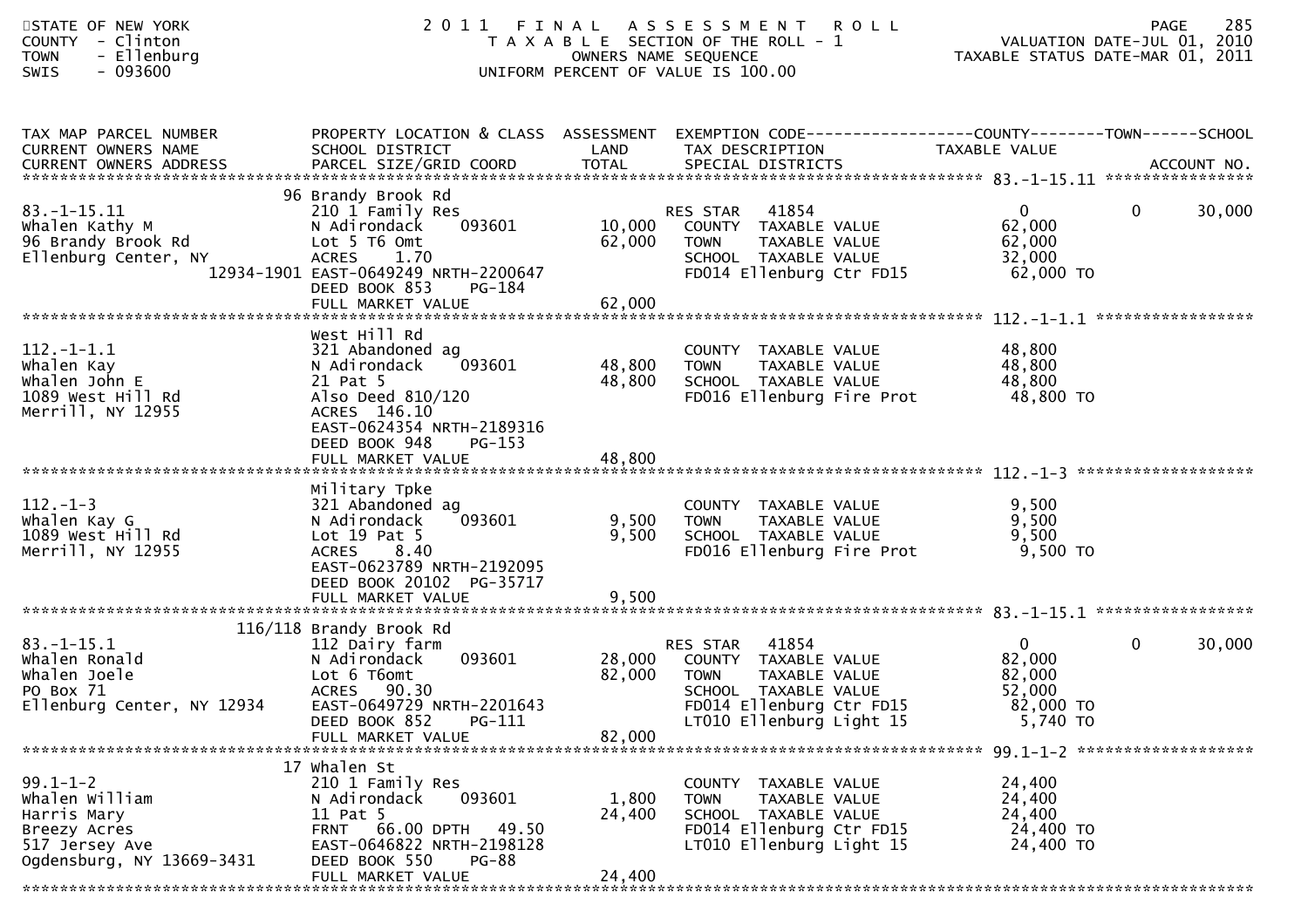| STATE OF NEW YORK<br>- Clinton<br>COUNTY<br><b>TOWN</b><br>- Ellenburg<br>$-093600$<br>SWIS                     |                                                                                                                                                                       | OWNERS NAME SEQUENCE            | 2011 FINAL ASSESSMENT<br><b>ROLL</b><br>T A X A B L E SECTION OF THE ROLL - 1<br>UNIFORM PERCENT OF VALUE IS 100.00   | 286<br><b>PAGE</b><br>VALUATION DATE-JUL 01, 2010<br>TAXABLE STATUS DATE-MAR 01, 2011                             |
|-----------------------------------------------------------------------------------------------------------------|-----------------------------------------------------------------------------------------------------------------------------------------------------------------------|---------------------------------|-----------------------------------------------------------------------------------------------------------------------|-------------------------------------------------------------------------------------------------------------------|
| TAX MAP PARCEL NUMBER<br><b>CURRENT OWNERS NAME</b><br>CURRENT OWNERS ADDRESS                                   | SCHOOL DISTRICT                                                                                                                                                       | LAND                            | TAX DESCRIPTION                                                                                                       | PROPERTY LOCATION & CLASS ASSESSMENT EXEMPTION CODE----------------COUNTY-------TOWN------SCHOOL<br>TAXABLE VALUE |
| $129. - 1 - 3.1$<br>Whitetail Ridge Hunt Club Inc N Adirondack<br>217 No 5 Rd<br>Churubusco, NY 12923           | Trombley Rd<br>920 Priv Hunt/Fi<br>093601<br>Lot $73$ Pat $5$<br>ACRES 43.00<br>EAST-0659350 NRTH-2180683<br>DEED BOOK 979<br>PG-18                                   | 19,300<br>19,300                | COUNTY TAXABLE VALUE<br>TAXABLE VALUE<br><b>TOWN</b><br>SCHOOL TAXABLE VALUE<br>FD016 Ellenburg Fire Prot 19,300 TO   | 19,300<br>19,300<br>19,300                                                                                        |
|                                                                                                                 | FULL MARKET VALUE                                                                                                                                                     | 19,300                          |                                                                                                                       |                                                                                                                   |
| $129. - 1 - 6$<br>Whitetail Ridge Hunt Club Inc N Adirondack<br>217 No 5 Rd<br>Churubusco, NY 12923             | Trombley Rd<br>920 Priv Hunt/Fi<br>093601<br>Lot $74$ Ts $6$ Pat<br>ACRES 12.20<br>EAST-0661454 NRTH-2179848<br>DEED BOOK 732<br>$PG-213$                             | 11,600 TOWN<br>22,800           | COUNTY TAXABLE VALUE<br>TAXABLE VALUE<br>TAXABLE VALUE<br>SCHOOL TAXABLE VALUE<br>FD016 Ellenburg Fire Prot           | 22,800<br>$\frac{22}{22},\frac{800}{22}$<br>22,800 TO                                                             |
|                                                                                                                 | FULL MARKET VALUE                                                                                                                                                     | 22,800                          |                                                                                                                       |                                                                                                                   |
| $127. - 1 - 7$<br>Whitetail Ridge Hunting<br>Club<br>Attn: Larry Laclair<br>217 No 5 Rd<br>Churubusco, NY 12923 | Number 5 Rd<br>323 Vacant rural<br>N Adirondack<br>093601<br>Lot $68$ Pat T-5<br>ACRES 35.50<br>EAST-0645532 NRTH-2180205<br>DEED BOOK 1020<br>PG-112                 | 18,300<br>18,300                | COUNTY TAXABLE VALUE<br><b>TOWN</b><br>TAXABLE VALUE<br>SCHOOL TAXABLE VALUE<br>FD016 Ellenburg Fire Prot 18,300 TO   | 18,300<br>18,300<br>18,300                                                                                        |
| $99. - 1 - 2$<br>Whitten Kevin<br>764 Kinsley Rd<br>Jeffersonville, VT 05464-6431                               | Brandy Brook Rd<br>323 Vacant rural<br>093601<br>N Adirondack<br>6 Pat 6<br>ACRES 10.60<br>EAST-0648383 NRTH-2199885<br>DEED BOOK 20021 PG-42164<br>FULL MARKET VALUE | 11,000 TOWN<br>11,000<br>11,000 | COUNTY TAXABLE VALUE<br>TAXABLE VALUE<br>SCHOOL TAXABLE VALUE<br>FD014 Ellenburg Ctr FD15<br>LT010 Ellenburg Light 15 | 11,000<br>11,000<br>11,000<br>11,000 TO<br>11,000 TO                                                              |
|                                                                                                                 | Canaan Rd                                                                                                                                                             |                                 |                                                                                                                       |                                                                                                                   |
| $55. - 2 - 13$<br>Willard Richard Sr<br>Willard Denise<br>1478 Church Rd<br>Farifield, VT 05455                 | 321 Abandoned ag<br>N Adirondack<br>093601<br>21 Pat 6<br>ACRES 74.90<br>EAST-0672371 NRTH-2218945<br>DEED BOOK 20041 PG-69318<br>FULL MARKET VALUE                   | 23,200<br>23,200<br>23,200      | COUNTY TAXABLE VALUE<br>TAXABLE VALUE<br><b>TOWN</b><br>SCHOOL TAXABLE VALUE<br>FD016 Ellenburg Fire Prot             | 23,200<br>23,200<br>23,200<br>23,200 TO                                                                           |
|                                                                                                                 |                                                                                                                                                                       |                                 |                                                                                                                       |                                                                                                                   |
| STATE OF NEW YORK                                                                                               | 2 0 1 1                                                                                                                                                               | FINAL                           | A S S E S S M E N T<br><b>ROLL</b>                                                                                    | 287<br><b>PAGE</b>                                                                                                |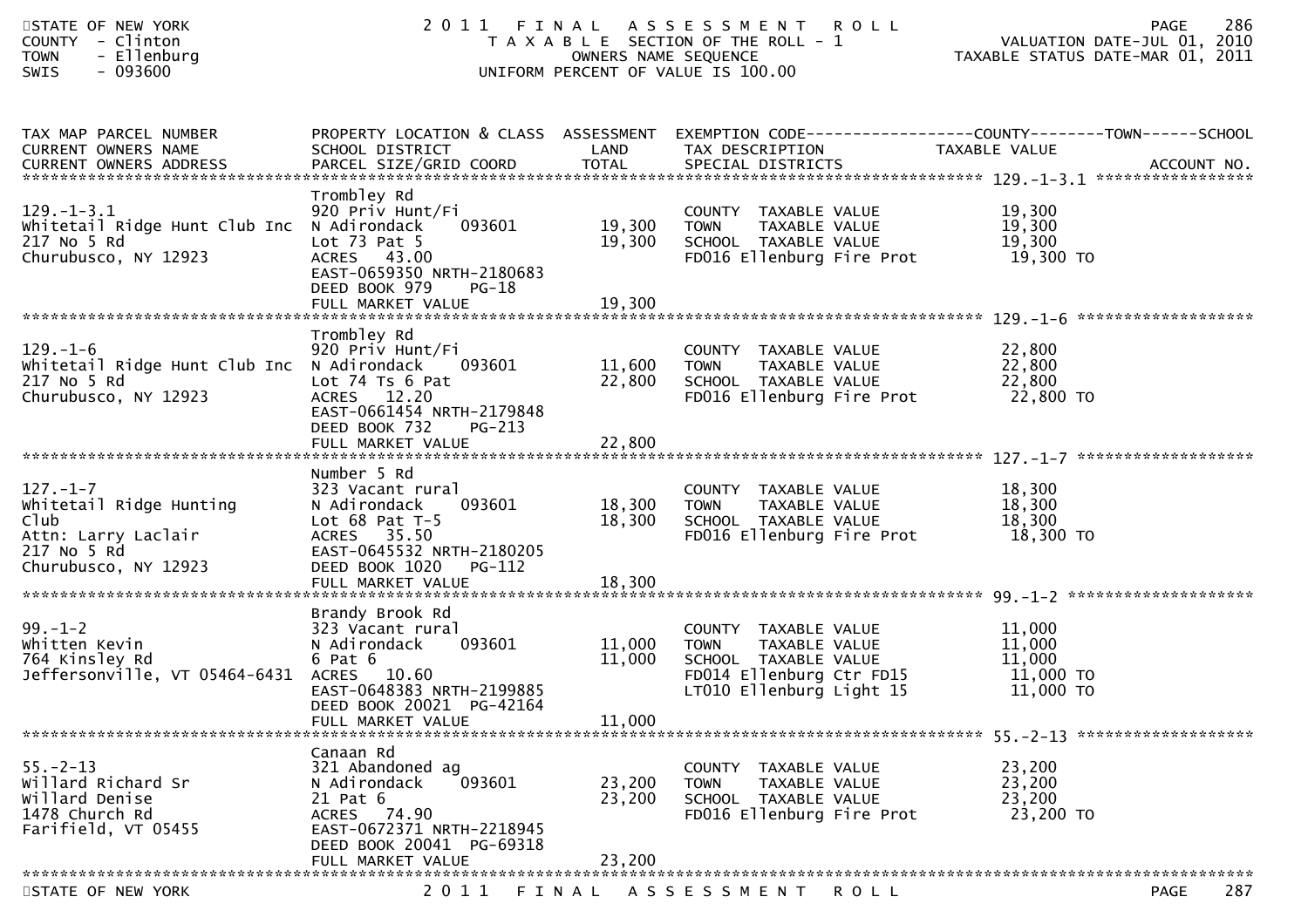#### COUNTY - Clinton T A X A B L E SECTION OF THE ROLL - 1 VALUATION DATE-JUL 01, 2010TOWN - Ellenburg OWNERS NAME SEQUENCE TAXABLE STATUS DATE-MAR 01, 2011SWIS - 093600 UNIFORM PERCENT OF VALUE IS 100.00

| TAX MAP PARCEL NUMBER<br><b>CURRENT OWNERS NAME</b><br><b>CURRENT OWNERS ADDRESS</b>                          | PROPERTY LOCATION & CLASS ASSESSMENT EXEMPTION CODE----------------COUNTY-------TOWN------SCHOOL<br>SCHOOL DISTRICT<br>PARCEL SIZE/GRID COORD                                    | LAND<br><b>TOTAL</b> | TAX DESCRIPTION<br>SPECIAL DISTRICTS                                                                                                                                                                   | TAXABLE VALUE                                                               | ACCOUNT NO.                         |                |
|---------------------------------------------------------------------------------------------------------------|----------------------------------------------------------------------------------------------------------------------------------------------------------------------------------|----------------------|--------------------------------------------------------------------------------------------------------------------------------------------------------------------------------------------------------|-----------------------------------------------------------------------------|-------------------------------------|----------------|
|                                                                                                               |                                                                                                                                                                                  |                      |                                                                                                                                                                                                        |                                                                             |                                     |                |
| $112. - 1 - 6$<br>Williams David A<br>Williams Mona T<br>PO Box 3<br>Brainardsville, NY 12915                 | 972 West Hill Rd<br>241 Rural res&ag<br>093601<br>N Adirondack<br>Lot $23$ Pat $5$<br>ACRES 166.62<br>EAST-0626850 NRTH-2190669<br>DEED BOOK 98001 PG-05390<br>FULL MARKET VALUE | 116,000<br>116,000   | 70 PCT OF VALUE USED FOR EXEMPTION PURPOSES<br>WARNONALL 41121<br>39,500 SR STAR<br>41834<br>COUNTY TAXABLE VALUE<br><b>TOWN</b><br>TAXABLE VALUE<br>SCHOOL TAXABLE VALUE<br>FD016 Ellenburg Fire Prot | 12,180<br>$\Omega$<br>103,820<br>103,820<br>55,900<br>116,000 TO            | 12,180<br>60,100<br>$\Omega$        |                |
|                                                                                                               | 8 Seymour Rd                                                                                                                                                                     |                      |                                                                                                                                                                                                        |                                                                             |                                     |                |
| $114. - 1 - 12$<br>Williamson Ada M<br>Williamson Ross<br>8 Seymour Rd<br>Ellenburg Center, NY 12934          | 210 1 Family Res<br>093601<br>N Adirondack<br>51 Pat 5<br>1.20<br><b>ACRES</b><br>EAST-0650431 NRTH-2189158<br>DEED BOOK 880<br>PG-94                                            | 41,000               | 41801<br>AGED C&T<br>5,100 SR STAR<br>41834<br>COUNTY TAXABLE VALUE<br>TAXABLE VALUE<br><b>TOWN</b><br>SCHOOL TAXABLE VALUE<br>FD014 Ellenburg Ctr FD15                                                | 20,500<br>$\overline{0}$<br>20,500<br>20,500<br>$\overline{0}$<br>41,000 TO | 20,500<br>41,000<br>0               | $\overline{0}$ |
|                                                                                                               |                                                                                                                                                                                  |                      |                                                                                                                                                                                                        |                                                                             |                                     |                |
| $84. - 1 - 24$<br>Williamson Richard<br>Williamson Carolyn A<br>428 Clearwater Lake Dr<br>Polk City, FL 33868 | Star Rd<br>312 Vac w/imprv<br>N Adirondack<br>093601<br>16 Pat 6<br>2.10<br><b>ACRES</b><br>EAST-0653522 NRTH-2205438<br>DEED BOOK 20092 PG-27932                                | 5,700<br>11,500      | COUNTY TAXABLE VALUE<br>TAXABLE VALUE<br><b>TOWN</b><br>SCHOOL TAXABLE VALUE<br>FD016 Ellenburg Fire Prot                                                                                              | 11,500<br>11,500<br>11,500<br>11,500 TO                                     |                                     |                |
|                                                                                                               |                                                                                                                                                                                  |                      |                                                                                                                                                                                                        |                                                                             |                                     |                |
| $126. - 1 - 3.1$<br>Williamson Rodney L<br>Williamson Sharon L<br>438 Spear Hill Rd<br>Merrill, NY 12955      | 438 Spear Hill Rd<br>271 Mfg housings<br>093601<br>N Adirondack<br>Lot 59 T5omt<br>ACRES 125.40<br>EAST-0625954 NRTH-2182903<br>DEED BOOK 996<br>PG-134                          | 29,600<br>90,600     | 41854<br><b>RES STAR</b><br>COUNTY TAXABLE VALUE<br><b>TOWN</b><br>TAXABLE VALUE<br>SCHOOL TAXABLE VALUE<br>FD016 Ellenburg Fire Prot                                                                  | $\mathbf{0}$<br>90,600<br>90,600<br>60,600<br>90,600 TO                     | 30,000<br>$\Omega$                  |                |
|                                                                                                               |                                                                                                                                                                                  |                      |                                                                                                                                                                                                        |                                                                             |                                     |                |
| $113.-1-10.3$<br>Williamson Shirley Ann<br>1594 Bradley Pond Rd<br>Ellenburg Center, NY 12934                 | 1594 Bradley Pond Rd<br>210 1 Family Res<br>N Adirondack<br>093601<br>Lot 51 T5omt<br>FRNT 170.00 DPTH 250.00<br>EAST-0647964 NRTH-2186450<br>PG-143<br>DEED BOOK 923            | 4,900<br>64,000      | 41834<br>SR STAR<br>COUNTY TAXABLE VALUE<br>TAXABLE VALUE<br><b>TOWN</b><br>SCHOOL TAXABLE VALUE<br>FD016 Ellenburg Fire Prot                                                                          | $\mathbf{0}$<br>64,000<br>64,000<br>3,900<br>64,000 TO                      | 60,100<br>$\Omega$                  |                |
|                                                                                                               |                                                                                                                                                                                  |                      |                                                                                                                                                                                                        |                                                                             |                                     |                |
| STATE OF NEW YORK<br>COUNTY - Clinton                                                                         |                                                                                                                                                                                  |                      | 2011 FINAL ASSESSMENT<br><b>ROLL</b><br>T A X A B L E SECTION OF THE ROLL - 1                                                                                                                          |                                                                             | PAGE<br>VALUATION DATE-JUL 01, 2010 | 288            |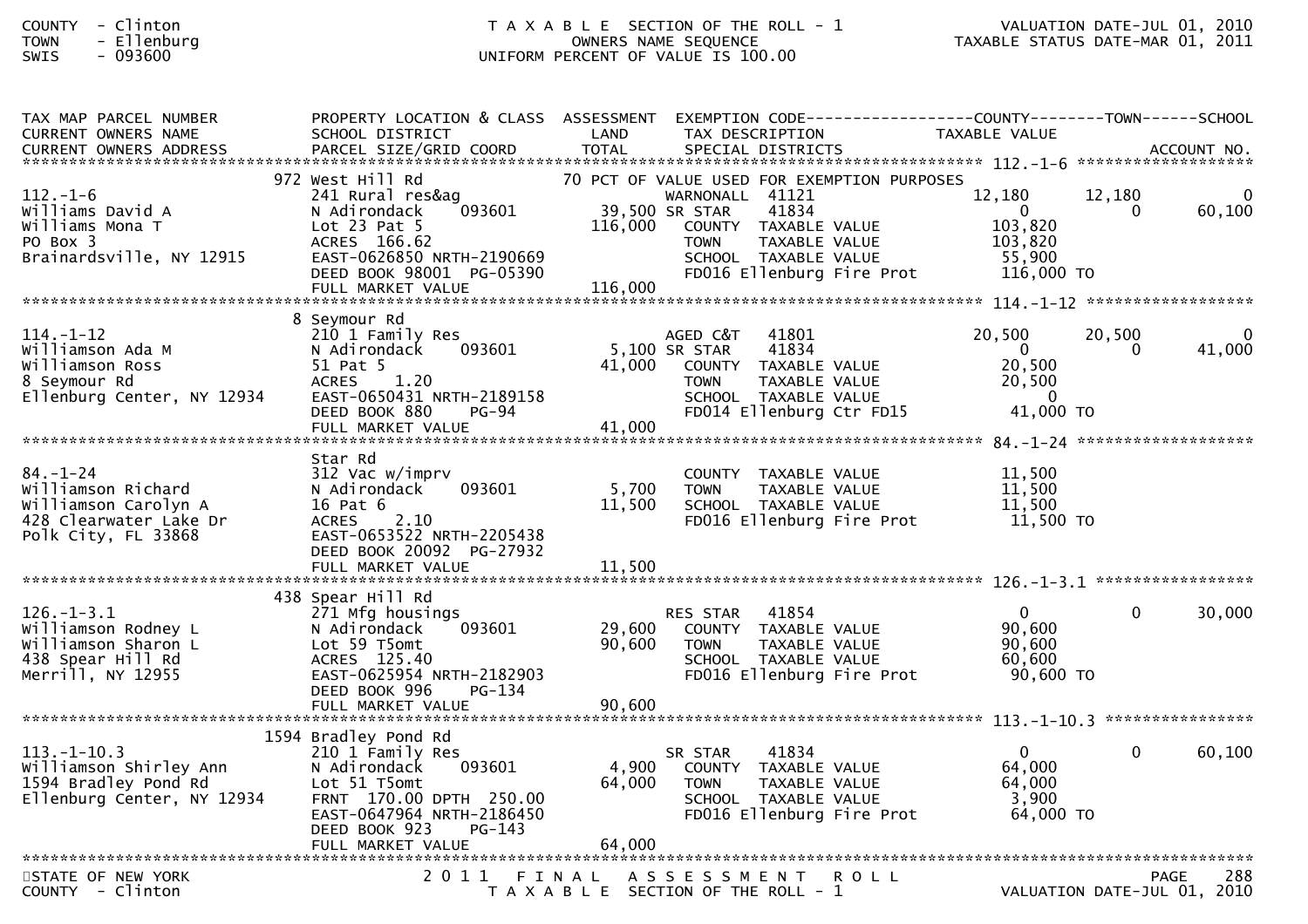# TOWN - Ellenburg OWNERS NAME SEQUENCE TAXABLE STATUS DATE-MAR 01, 2011SWIS - 093600 UNIFORM PERCENT OF VALUE IS 100.00

| TAX MAP PARCEL NUMBER                                               |                                                                                           |         | PROPERTY LOCATION & CLASS ASSESSMENT EXEMPTION CODE---------------COUNTY-------TOWN------SCHOOL |               |                             |
|---------------------------------------------------------------------|-------------------------------------------------------------------------------------------|---------|-------------------------------------------------------------------------------------------------|---------------|-----------------------------|
| CURRENT OWNERS NAME                                                 | SCHOOL DISTRICT                                                                           | LAND    | TAX DESCRIPTION                                                                                 | TAXABLE VALUE |                             |
|                                                                     |                                                                                           |         |                                                                                                 |               |                             |
|                                                                     |                                                                                           |         |                                                                                                 |               |                             |
|                                                                     | 288 Narrows Rd                                                                            |         |                                                                                                 |               |                             |
| $141.3 - 1 - 3.3$                                                   | 210 1 Family Res - WTRFNT<br>N Adirondack 093601 145,100<br>Lot #3 Stephenson Sub 243.000 |         | RES STAR 41854                                                                                  | $\Omega$      | 30,000<br>$\Omega$          |
| Wilson Charles M                                                    |                                                                                           |         | COUNTY TAXABLE VALUE                                                                            | 243,000       |                             |
| 288 Narrows Rd                                                      | Lot #3 Stephenson Sub                                                                     | 243,000 | TAXABLE VALUE<br><b>TOWN</b>                                                                    | 243,000       |                             |
| Chateaugay, NY 12920                                                | ACRES 4.00                                                                                |         | SCHOOL TAXABLE VALUE                                                                            | 213,000       |                             |
|                                                                     | EAST-0622766 NRTH-2172298                                                                 |         | FD040 Lyon Mountain FD                                                                          | 243,000 TO    |                             |
|                                                                     | DEED BOOK 636<br>PG-1064                                                                  |         | WD018 Chat Lake Water Dst                                                                       | 243,000 ТО М  |                             |
|                                                                     |                                                                                           | 243,000 |                                                                                                 |               |                             |
|                                                                     |                                                                                           |         |                                                                                                 |               |                             |
|                                                                     | 5279 Rt 11                                                                                |         |                                                                                                 |               |                             |
| $70. - 1 - 10$                                                      | 270 Mfg housing                                                                           |         | COUNTY TAXABLE VALUE                                                                            | 25,000        |                             |
| Wilson Grant                                                        | 093601<br>N Adirondack                                                                    | 5,000   | <b>TOWN</b><br>TAXABLE VALUE                                                                    | 25,000        |                             |
|                                                                     | 20 Pat 6                                                                                  | 25,000  | SCHOOL TAXABLE VALUE                                                                            | 25,000        |                             |
| wiison Grand<br>Wilson Laura<br>168 Joe Wood Rd<br>Altona, NY 12910 | ACRES 1.10                                                                                |         | FD002 Ellenburg Dpt FD 21                                                                       | 25,000 TO     |                             |
|                                                                     | EAST-0669038 NRTH-2211528                                                                 |         | LT011 Ellenburg Light 21 25,000 TO                                                              |               |                             |
|                                                                     | PG-323<br>DEED BOOK 674                                                                   |         |                                                                                                 |               |                             |
|                                                                     |                                                                                           |         |                                                                                                 |               |                             |
|                                                                     |                                                                                           |         |                                                                                                 |               |                             |
|                                                                     | Bull Run Rd                                                                               |         |                                                                                                 |               |                             |
| $55. - 2 - 5.22$                                                    | 323 Vacant rural                                                                          |         | COUNTY TAXABLE VALUE                                                                            | 1,000         |                             |
| Wilson Richard                                                      | 093601<br>N Adirondack                                                                    | 1,000   | <b>TOWN</b><br>TAXABLE VALUE                                                                    | 1,000         |                             |
| 919 S Clinton Ave 1                                                 | 4042 Pat 6                                                                                | 1,000   | SCHOOL _ TAXABLE VALUE                                                                          | 1,000         |                             |
| Trenton, NJ 08611-1919                                              | ACRES 10.00                                                                               |         | FD016 Ellenburg Fire Prot                                                                       | 1,000 TO      |                             |
|                                                                     | EAST-0667087 NRTH-2222667                                                                 |         |                                                                                                 |               |                             |
|                                                                     | DEED BOOK 576<br>PG-994                                                                   |         |                                                                                                 |               |                             |
|                                                                     |                                                                                           |         |                                                                                                 |               |                             |
|                                                                     |                                                                                           |         |                                                                                                 |               |                             |
|                                                                     | 90 Youngs Rd                                                                              |         |                                                                                                 |               |                             |
| $155.4 - 1 - 18$                                                    | 260 Seasonal res - WTRFNT                                                                 |         | COUNTY TAXABLE VALUE                                                                            | 175,800       |                             |
| Wilson Stephen W                                                    | N Adirondack<br>093601                                                                    | 79,400  | TOWN TAXABLE VALUE                                                                              | 175,800       |                             |
| 1510 N. Beach St                                                    | 119 Pat 5                                                                                 | 175,800 | <b>FD040 Lyon Mountain FD</b><br>WD018 Chat Lake WG                                             | 175,800       |                             |
| Ormond Beach, FL 32174                                              | ACRES 1.50                                                                                |         |                                                                                                 | 175,800 TO    |                             |
|                                                                     | EAST-0632377 NRTH-2161327                                                                 |         | WD018 Chat Lake Water Dst                                                                       | 173,673 ТО М  |                             |
|                                                                     | DEED BOOK 20051 PG-78542                                                                  |         |                                                                                                 |               |                             |
|                                                                     |                                                                                           |         |                                                                                                 |               |                             |
|                                                                     |                                                                                           |         |                                                                                                 |               |                             |
|                                                                     | 5163 Rt 11                                                                                |         |                                                                                                 |               |                             |
| $71.3 - 1 - 27$                                                     | 210 1 Family Res                                                                          |         | RES STAR 41854                                                                                  | $\mathbf{0}$  | $\Omega$<br>30,000          |
| Winner Larry D                                                      | 093601<br>N Adirondack                                                                    | 4,500   | COUNTY TAXABLE VALUE                                                                            | 105,000       |                             |
| Winner Stephanie M                                                  | Lot 20 Pat $6$                                                                            | 105,000 | <b>TOWN</b><br>TAXABLE VALUE                                                                    | 105,000       |                             |
| 5163 Rt 11                                                          | FRNT 102.00 DPTH 215.00                                                                   |         | SCHOOL TAXABLE VALUE                                                                            | 75,000        |                             |
| Ellenburg, NY 12933                                                 | 080<br><b>BANK</b>                                                                        |         | FD002 Ellenburg Dpt FD 21                                                                       | 105,000 TO    |                             |
|                                                                     | EAST-0671864 NRTH-2212266                                                                 |         | LT011 Ellenburg Light 21                                                                        | 105,000 TO    |                             |
|                                                                     | DEED BOOK 20051 PG-79487                                                                  |         |                                                                                                 |               |                             |
|                                                                     |                                                                                           |         |                                                                                                 |               |                             |
|                                                                     |                                                                                           |         |                                                                                                 |               |                             |
| STATE OF NEW YORK                                                   |                                                                                           |         | 2011 FINAL ASSESSMENT<br><b>ROLL</b>                                                            |               | 289<br>PAGE                 |
| COUNTY - Clinton                                                    |                                                                                           |         | T A X A B L E SECTION OF THE ROLL - 1                                                           |               | VALUATION DATE-JUL 01, 2010 |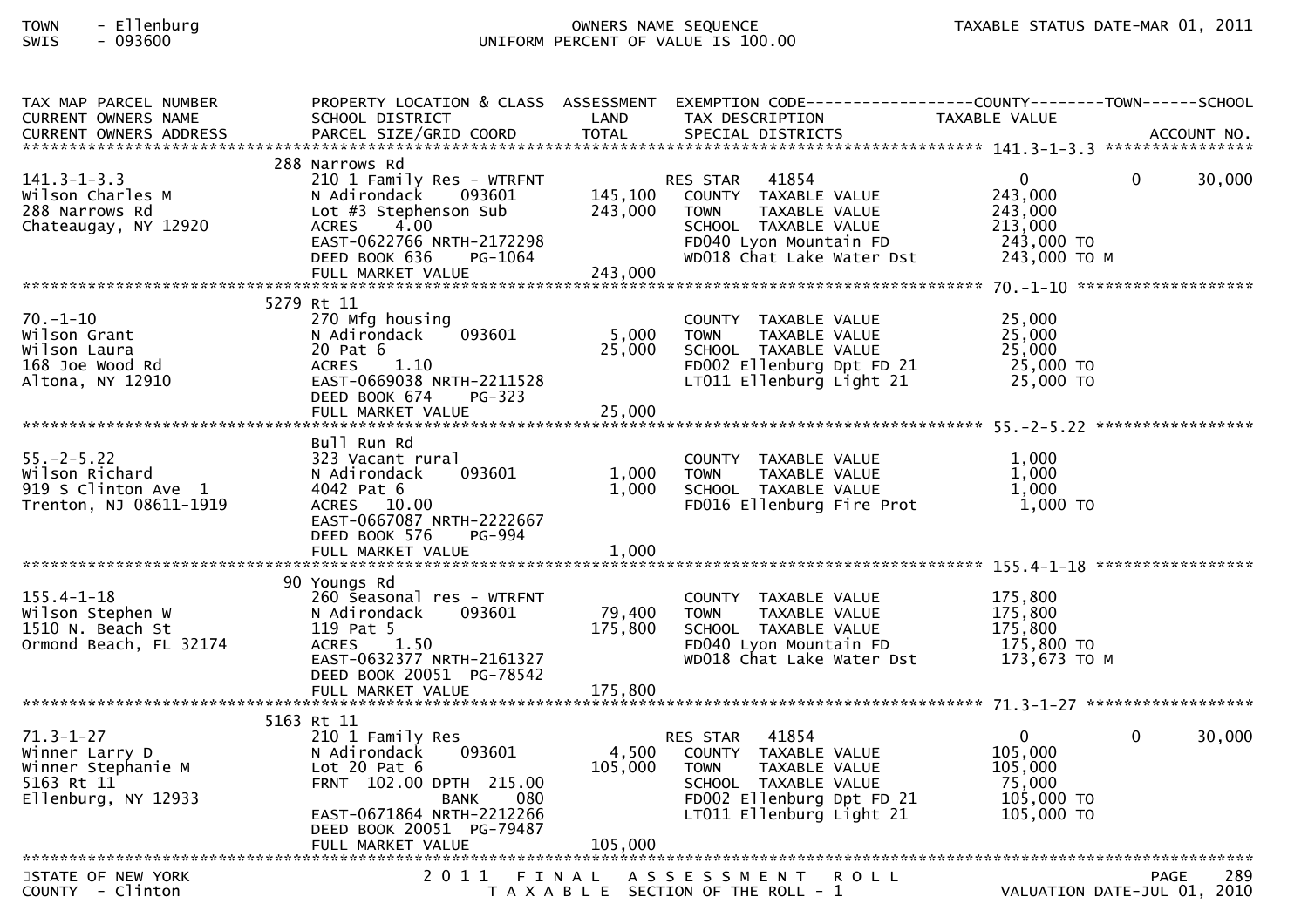# TOWN - Ellenburg OWNERS NAME SEQUENCE TAXABLE STATUS DATE-MAR 01, 2011SWIS - 093600 UNIFORM PERCENT OF VALUE IS 100.00

| TAX MAP PARCEL NUMBER<br>CURRENT OWNERS NAME<br>CURRENT OWNERS ADDRESS PARCEL SIZE/GRID COORD TOTAL SPECIAL DISTRICTS 700 MONERS ADDRESS PARCEL SIZE/GRID COORD TOTAL SPECIAL DISTRICTS 700 MONERS ADDRESS<br>CURRENT OWNERS ADDRESS | PROPERTY LOCATION & CLASS ASSESSMENT EXEMPTION CODE----------------COUNTY-------TOWN------SCHOOL<br>SCHOOL DISTRICT                                               | LAND                       | TAX DESCRIPTION                                                                                                                       | TAXABLE VALUE                                                         |                                            |         |
|--------------------------------------------------------------------------------------------------------------------------------------------------------------------------------------------------------------------------------------|-------------------------------------------------------------------------------------------------------------------------------------------------------------------|----------------------------|---------------------------------------------------------------------------------------------------------------------------------------|-----------------------------------------------------------------------|--------------------------------------------|---------|
| $127. - 1 - 19$<br>Withall Declaration of Trust A N Adirondack<br>1200 E. State St<br>Geneva, IL 60134                                                                                                                               | 684 Bigelow Rd<br>260 Seasonal res<br>093601<br>$65/66$ Pat 5<br>ACRES 125.00<br>EAST-0637659 NRTH-2181207<br>DEED BOOK 20102 PG-34547                            | 29,500<br>52,100           | COUNTY TAXABLE VALUE<br>TAXABLE VALUE<br><b>TOWN</b><br>SCHOOL TAXABLE VALUE<br>FD016 Ellenburg Fire Prot                             | 52,100<br>52,100<br>52,100<br>52,100 TO                               |                                            |         |
|                                                                                                                                                                                                                                      |                                                                                                                                                                   |                            |                                                                                                                                       |                                                                       |                                            |         |
| $83. - 1 - 8.1$<br>Wolff Lawrence E<br>Wolff Charlene<br>PO Box 32<br>Ellenburg, NY 12933                                                                                                                                            | 410/412 Brandy Brook Rd<br>210 1 Family Res<br>093601<br>N Adirondack<br>16 Pat 6<br><b>ACRES</b><br>1.50<br>EAST-0648057 NRTH-2208226<br>DEED BOOK 800<br>PG-264 | 7,500<br>60,000            | 41834<br>SR STAR<br>COUNTY TAXABLE VALUE<br><b>TOWN</b><br>TAXABLE VALUE<br>SCHOOL TAXABLE VALUE<br>FD016 Ellenburg Fire Prot         | $\overline{0}$<br>60,000<br>60,000<br>$\Omega$<br>60,000 TO           | 0                                          | 60,000  |
|                                                                                                                                                                                                                                      | FULL MARKET VALUE                                                                                                                                                 | 60,000                     |                                                                                                                                       |                                                                       |                                            |         |
|                                                                                                                                                                                                                                      | 5037 Rt 374                                                                                                                                                       |                            |                                                                                                                                       |                                                                       |                                            |         |
| $155.1 - 2 - 24$<br>Wood Christina<br>5037 Rt 374<br>Merrill, NY 12955                                                                                                                                                               | 210 1 Family Res - WTRFNT<br>093601<br>N Adirondack<br>Lot 101 Pat 5<br><b>ACRES</b><br>1.20<br>EAST-0626303 NRTH-2167651<br>DEED BOOK 567<br><b>PG-909</b>       | 126,500 SR STAR<br>175,000 | AGED C&T<br>41801<br>41834<br>COUNTY TAXABLE VALUE<br>TAXABLE VALUE<br><b>TOWN</b><br>SCHOOL TAXABLE VALUE<br>FD040 Lyon Mountain FD  | 87,500<br>$\overline{0}$<br>87,500<br>87,500<br>114,900<br>175,000 TO | 87,500<br>$\Omega$                         | 60,100  |
|                                                                                                                                                                                                                                      |                                                                                                                                                                   |                            |                                                                                                                                       |                                                                       |                                            |         |
| $157. - 1 - 1.1$<br>Woodfield Investments, LLC<br>100 Federal St<br>MAS-100-04-05<br>Boston, MA 02110                                                                                                                                | Bradley Pond Rd<br>910 Priv forest<br>093601<br>N Adirondack<br>Lot $116$ Pat 5<br>ACRES 465.20<br>EAST-0649325 NRTH-2164638<br>DEED BOOK 20082 PG-17676          | 107,100<br>107,100         | 480A EX<br>47460<br>COUNTY TAXABLE VALUE<br><b>TOWN</b><br>TAXABLE VALUE<br>SCHOOL TAXABLE VALUE<br>FD040 Lyon Mountain FD            | 104,076<br>3,024<br>3,024<br>3,024<br>107,100 TO                      | 104,076                                    | 104,076 |
| MAY BE SUBJECT TO PAYMENT                                                                                                                                                                                                            | FULL MARKET VALUE                                                                                                                                                 | 107,100                    |                                                                                                                                       |                                                                       |                                            |         |
|                                                                                                                                                                                                                                      |                                                                                                                                                                   |                            |                                                                                                                                       |                                                                       |                                            |         |
| $70. - 1 - 33.22$<br>Woods Anna M<br>5746 Rt 11<br>PO Box 25<br>Ellenburg Depot, NY 12935                                                                                                                                            | 5746 Rt 11<br>210 1 Family Res<br>N Adirondack<br>093601<br>Lot 17 T6omt<br>1.44<br><b>ACRES</b><br>EAST-0658809 NRTH-2209155<br>DEED BOOK 20001 PG-25982         |                            | 41854<br>RES STAR<br>5,000 COUNTY TAXABLE VALUE<br>102,000 TOWN<br>TAXABLE VALUE<br>SCHOOL TAXABLE VALUE<br>FD016 Ellenburg Fire Prot | $\overline{0}$<br>102,000<br>102,000<br>72,000<br>102,000 TO          | 0                                          | 30,000  |
|                                                                                                                                                                                                                                      | FULL MARKET VALUE                                                                                                                                                 | 102,000                    |                                                                                                                                       |                                                                       |                                            |         |
| STATE OF NEW YORK<br>COUNTY - Clinton                                                                                                                                                                                                | 2011<br>FINAL                                                                                                                                                     |                            | A S S E S S M E N T R O L L<br>T A X A B L E SECTION OF THE ROLL - 1                                                                  |                                                                       | <b>PAGE</b><br>VALUATION DATE-JUL 01, 2010 | 290     |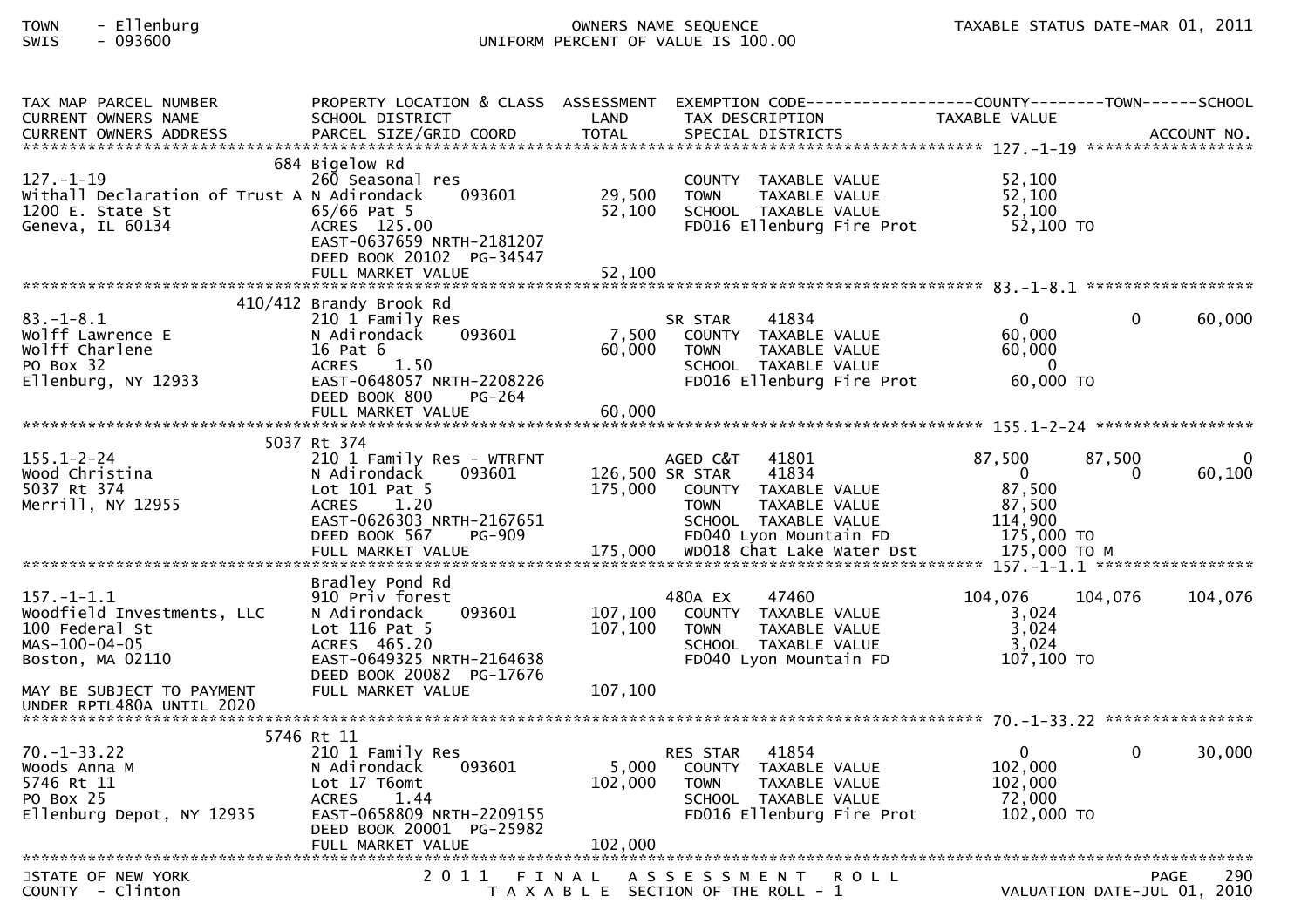# TOWN - Ellenburg OWNERS NAME SEQUENCE TAXABLE STATUS DATE-MAR 01, 2011SWIS - 093600 UNIFORM PERCENT OF VALUE IS 100.00

| TAX MAP PARCEL NUMBER                          |                                                   |                      |                                                   | PROPERTY LOCATION & CLASS ASSESSMENT EXEMPTION CODE----------------COUNTY--------TOWN------SCHOOL |
|------------------------------------------------|---------------------------------------------------|----------------------|---------------------------------------------------|---------------------------------------------------------------------------------------------------|
| <b>CURRENT OWNERS NAME</b>                     | SCHOOL DISTRICT                                   | LAND                 | TAX DESCRIPTION                                   | TAXABLE VALUE                                                                                     |
|                                                |                                                   |                      |                                                   |                                                                                                   |
|                                                |                                                   |                      |                                                   |                                                                                                   |
| $70. - 1 - 33.24$                              | Rt 11<br>314 Rural vac<10                         |                      |                                                   |                                                                                                   |
| Woods Anna M                                   | N Adirondack<br>093601                            | 5,000                | COUNTY TAXABLE VALUE<br>TAXABLE VALUE             | 5,000<br>5,000                                                                                    |
|                                                |                                                   |                      | <b>TOWN</b>                                       |                                                                                                   |
| PO Box 25                                      | Lot 17 T6omt                                      | 5,000                | SCHOOL TAXABLE VALUE<br>FD016 Ellenburg Fire Prot | 5,000                                                                                             |
| Ellenburg Depot, NY 12935                      | 1.00<br><b>ACRES</b><br>EAST-0658993 NRTH-2209127 |                      |                                                   | 5,000 TO                                                                                          |
|                                                | DEED BOOK 20001 PG-25983                          |                      |                                                   |                                                                                                   |
|                                                |                                                   |                      |                                                   |                                                                                                   |
|                                                |                                                   |                      |                                                   |                                                                                                   |
|                                                | Bigelow Rd                                        |                      |                                                   |                                                                                                   |
| $141. - 3 - 7$                                 | 312 Vac w/imprv                                   |                      | COUNTY TAXABLE VALUE                              | 17,800                                                                                            |
| Woodward Rex                                   | 093601<br>N Adirondack                            | 13,500               | <b>TOWN</b><br>TAXABLE VALUE                      | 17,800                                                                                            |
| Rabideau Jamie                                 | Lot 102 T5omt                                     | 17,800               | SCHOOL TAXABLE VALUE                              | 17,800                                                                                            |
| Attn: Jamie Rabideau                           | ACRES 18.00                                       |                      | FD040 Lyon Mountain FD                            | 17,800 TO                                                                                         |
| 288 Emery Rd                                   | EAST-0631195 NRTH-2169927                         |                      |                                                   |                                                                                                   |
| Mooers Forks, NY 12959                         | DEED BOOK 20102 PG-30086                          |                      |                                                   |                                                                                                   |
|                                                |                                                   |                      |                                                   |                                                                                                   |
|                                                |                                                   |                      |                                                   |                                                                                                   |
| 5282-5290 Rt 11                                |                                                   |                      |                                                   |                                                                                                   |
| 70. - 1 - 13                                   | 280 Res Multiple                                  |                      | <b>RES STAR</b><br>41854                          | $\Omega$<br>30,000<br>0                                                                           |
| Wright James                                   | 093601<br>N Adirondack                            | 29,300               | COUNTY TAXABLE VALUE                              | 184,100                                                                                           |
| PO Box 181                                     | Lot $20$ Pat $6$                                  | 184,100              | TAXABLE VALUE<br><b>TOWN</b>                      | 184,100                                                                                           |
| Ellenburg Depot, NY 12935-0181 ACRES 43.10     |                                                   |                      | SCHOOL TAXABLE VALUE                              | 154,100                                                                                           |
|                                                | EAST-0668462 NRTH-2212650                         |                      | FD002 Ellenburg Dpt FD 21                         | 184,100 TO                                                                                        |
|                                                | DEED BOOK 994<br>$PG-32$                          |                      | LT011 Ellenburg Light 21                          | 184,100 TO                                                                                        |
|                                                |                                                   |                      |                                                   |                                                                                                   |
|                                                |                                                   |                      |                                                   |                                                                                                   |
|                                                | Rt 11                                             |                      |                                                   |                                                                                                   |
| $70.-1-11.1$                                   | 321 Abandoned ag                                  |                      | COUNTY TAXABLE VALUE                              | 113,600                                                                                           |
| Wuersching Horst                               | N Adirondack<br>093601                            | 113,600              | <b>TOWN</b><br>TAXABLE VALUE                      | 113,600                                                                                           |
| 260 Devonia Ave                                | $19/20$ Pat $6$                                   | 113,600              | SCHOOL TAXABLE VALUE                              | 113,600                                                                                           |
| Mt Vernon, NY 10552                            | ACRES 252.00                                      |                      | FD002 Ellenburg Dpt FD 21                         | 113,600 TO                                                                                        |
|                                                | EAST-0671949 NRTH-2209512                         |                      |                                                   |                                                                                                   |
|                                                | DEED BOOK 622<br>$PG-125$                         |                      |                                                   |                                                                                                   |
|                                                |                                                   |                      |                                                   |                                                                                                   |
|                                                |                                                   |                      |                                                   |                                                                                                   |
|                                                | Star Rd                                           |                      |                                                   |                                                                                                   |
| $85.1 - 1 - 16$                                | 311 Res vac land                                  |                      | COUNTY TAXABLE VALUE                              | 2,000                                                                                             |
| Wuersching Horst                               | 093601<br>N Adirondack                            | 2,000                | <b>TOWN</b><br>TAXABLE VALUE                      | 2,000                                                                                             |
| 260 E Devonia Ave                              | Lot $2$ Pat $6$                                   | 2,000                | SCHOOL TAXABLE VALUE                              | 2,000                                                                                             |
| Mt Vernon, NY 10552                            | FRNT 132.00 DPTH 40.00                            |                      | FD016 Ellenburg Fire Prot                         | 2,000 TO                                                                                          |
|                                                | EAST-0662805 NRTH-2208013                         |                      | LT012 Ellenburg Light 5                           | 2,000 TO                                                                                          |
|                                                | DEED BOOK 820<br>PG-221                           |                      |                                                   |                                                                                                   |
|                                                | FULL MARKET VALUE                                 | 2,000                |                                                   |                                                                                                   |
|                                                |                                                   |                      |                                                   | 291                                                                                               |
| STATE OF NEW YORK                              |                                                   |                      | 2011 FINAL ASSESSMENT<br><b>ROLL</b>              | PAGE                                                                                              |
| COUNTY - Clinton<br>- Ellenburg<br><b>TOWN</b> |                                                   |                      | T A X A B L E SECTION OF THE ROLL - 1             | VALUATION DATE-JUL 01, 2010<br>TAXABLE STATUS DATE-MAR 01, 2011                                   |
|                                                |                                                   | OWNERS NAME SEQUENCE |                                                   |                                                                                                   |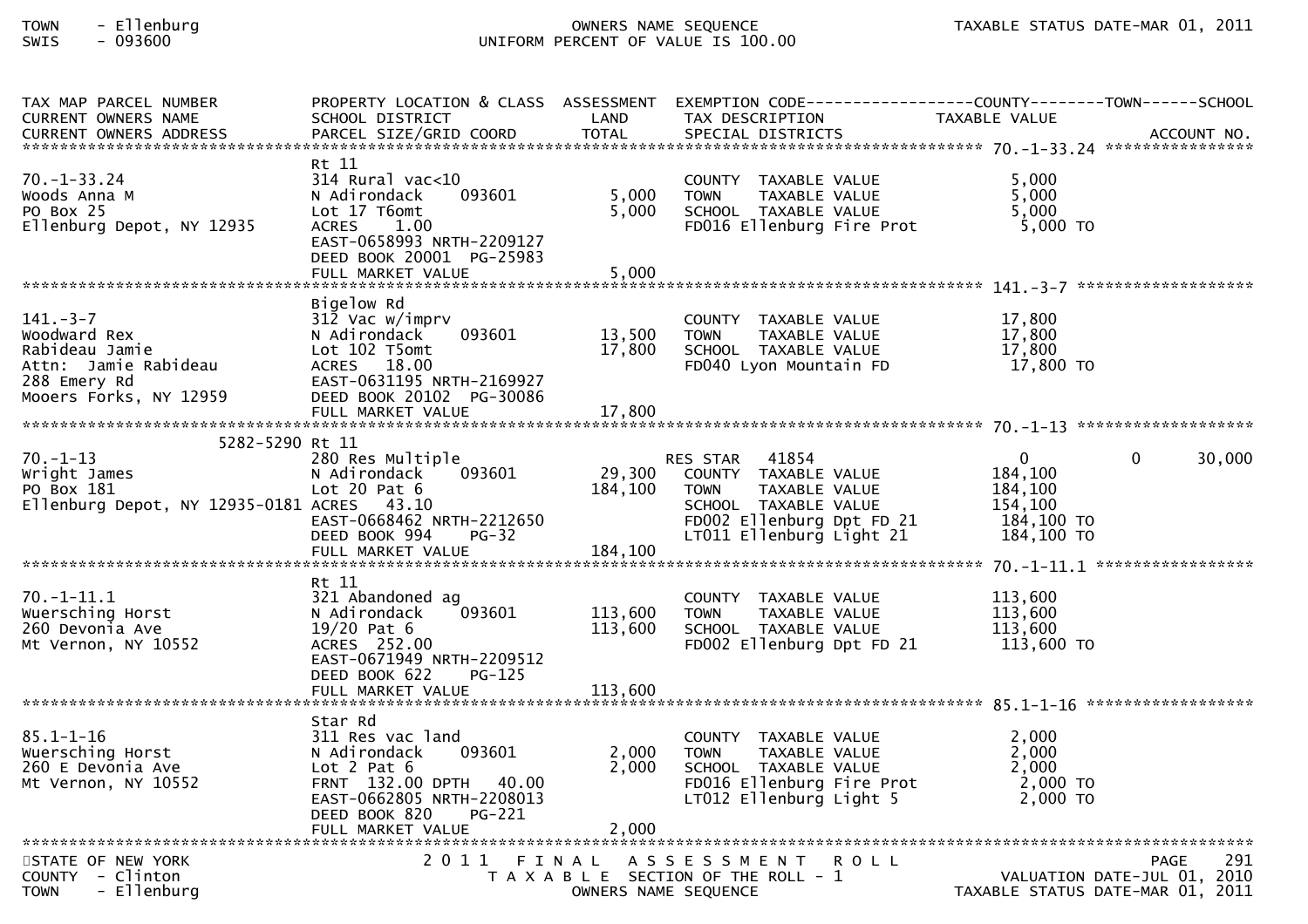| TAX MAP PARCEL NUMBER                                                                                                                                                                                                                                                                                                                                                                                                                                                        | PROPERTY LOCATION & CLASS ASSESSMENT EXEMPTION CODE----------------COUNTY-------TOWN------SCHOOL |        |                                                                                                                                              |               |                                  |                             |        |
|------------------------------------------------------------------------------------------------------------------------------------------------------------------------------------------------------------------------------------------------------------------------------------------------------------------------------------------------------------------------------------------------------------------------------------------------------------------------------|--------------------------------------------------------------------------------------------------|--------|----------------------------------------------------------------------------------------------------------------------------------------------|---------------|----------------------------------|-----------------------------|--------|
| CURRENT OWNERS NAME                                                                                                                                                                                                                                                                                                                                                                                                                                                          | SCHOOL DISTRICT LAND                                                                             |        | TAX DESCRIPTION TAXABLE VALUE                                                                                                                |               |                                  |                             |        |
|                                                                                                                                                                                                                                                                                                                                                                                                                                                                              |                                                                                                  |        |                                                                                                                                              |               |                                  |                             |        |
|                                                                                                                                                                                                                                                                                                                                                                                                                                                                              |                                                                                                  |        |                                                                                                                                              |               |                                  |                             |        |
| 5178<br>71.3-1-1<br>Yelle Jeffrey W<br>Yelle Tammy L<br>5178 Rt 11<br>Ellenburg Depot, NY 12935                                                                                                                                                                                                                                                                                                                                                                              | 5178 Rt 11                                                                                       |        |                                                                                                                                              |               |                                  |                             |        |
|                                                                                                                                                                                                                                                                                                                                                                                                                                                                              | 210 1 Family Res                                                                                 |        |                                                                                                                                              |               | $\overline{0}$<br>97,000         | $\overline{0}$              | 30,000 |
| 1997,000 COUNTITY PAYABLE VALUE<br>TRANSFERENCE PRIMAGE VALUE TANNIS ACRES<br>TRANSFERENCE ACRES 2.30<br>EITIANIS ENGLY SCHOOL TAXABLE VALUE 5178 Rt 11<br>EITIANING DEPOTT AND ENSITY CHERO SCHOOL TAXABLE VALUE FOR CHOOL TAXABLE VA                                                                                                                                                                                                                                       | N Adirondack                                                                                     |        |                                                                                                                                              |               |                                  |                             |        |
|                                                                                                                                                                                                                                                                                                                                                                                                                                                                              |                                                                                                  |        |                                                                                                                                              |               |                                  |                             |        |
|                                                                                                                                                                                                                                                                                                                                                                                                                                                                              |                                                                                                  |        |                                                                                                                                              |               |                                  |                             |        |
|                                                                                                                                                                                                                                                                                                                                                                                                                                                                              |                                                                                                  |        |                                                                                                                                              |               |                                  |                             |        |
|                                                                                                                                                                                                                                                                                                                                                                                                                                                                              |                                                                                                  |        |                                                                                                                                              |               |                                  |                             |        |
|                                                                                                                                                                                                                                                                                                                                                                                                                                                                              |                                                                                                  |        |                                                                                                                                              |               |                                  |                             |        |
|                                                                                                                                                                                                                                                                                                                                                                                                                                                                              | Star Rd                                                                                          |        |                                                                                                                                              |               |                                  |                             |        |
|                                                                                                                                                                                                                                                                                                                                                                                                                                                                              |                                                                                                  |        |                                                                                                                                              |               |                                  |                             |        |
|                                                                                                                                                                                                                                                                                                                                                                                                                                                                              |                                                                                                  |        |                                                                                                                                              |               |                                  |                             |        |
|                                                                                                                                                                                                                                                                                                                                                                                                                                                                              |                                                                                                  |        |                                                                                                                                              |               |                                  |                             |        |
|                                                                                                                                                                                                                                                                                                                                                                                                                                                                              |                                                                                                  |        | COUNTY TAXABLE VALUE 18,900<br>18,900 TOWN TAXABLE VALUE 18,900<br>18,900 SCHOOL TAXABLE VALUE 18,900<br>FDO16 Ellenburg Fire Prot 18,900 TO |               |                                  |                             |        |
|                                                                                                                                                                                                                                                                                                                                                                                                                                                                              |                                                                                                  |        |                                                                                                                                              |               |                                  |                             |        |
| 83.-1-22.1<br>Yelle Lee 321 Abandoned ag<br>Yelle Joan 15 Pat 6<br>2150 Bradley Pond Rd 4CRES 40.00<br>PO Box 163 EAST-0643159 NRTH-2202005<br>Ellenburg Center, NY 12934 DEED BOOK 646                                                                                                                                                                                                                                                                                      |                                                                                                  |        |                                                                                                                                              |               |                                  |                             |        |
|                                                                                                                                                                                                                                                                                                                                                                                                                                                                              |                                                                                                  |        |                                                                                                                                              |               |                                  |                             |        |
|                                                                                                                                                                                                                                                                                                                                                                                                                                                                              |                                                                                                  |        |                                                                                                                                              |               |                                  |                             |        |
|                                                                                                                                                                                                                                                                                                                                                                                                                                                                              |                                                                                                  |        |                                                                                                                                              |               |                                  |                             |        |
|                                                                                                                                                                                                                                                                                                                                                                                                                                                                              |                                                                                                  |        |                                                                                                                                              |               |                                  |                             |        |
|                                                                                                                                                                                                                                                                                                                                                                                                                                                                              |                                                                                                  |        |                                                                                                                                              |               |                                  |                             |        |
|                                                                                                                                                                                                                                                                                                                                                                                                                                                                              |                                                                                                  |        |                                                                                                                                              |               |                                  |                             |        |
| 2150<br>99.1-3-24<br>Yelle Lee M<br>2150 Bradley Pond Rd<br>PO Box 163<br>Ellenburg Center, NY 12934                                                                                                                                                                                                                                                                                                                                                                         |                                                                                                  |        |                                                                                                                                              |               |                                  |                             |        |
|                                                                                                                                                                                                                                                                                                                                                                                                                                                                              |                                                                                                  |        |                                                                                                                                              |               |                                  |                             |        |
|                                                                                                                                                                                                                                                                                                                                                                                                                                                                              |                                                                                                  |        |                                                                                                                                              |               |                                  |                             |        |
|                                                                                                                                                                                                                                                                                                                                                                                                                                                                              |                                                                                                  |        |                                                                                                                                              |               |                                  |                             |        |
| 2150 Bradley Pond Rd 2150 Bradley Pond Rd 210 1 Family Res 210 1 Family Res 210 1 Family Res 210 1 Family Res 2150 Bradley Pond Rd 2150 Bradley Pond Rd 2150 Bradley Pond Rd 2150 Bradley Pond Rd 2150 Bradley Pond Rd 2150 Br                                                                                                                                                                                                                                               |                                                                                                  |        |                                                                                                                                              |               |                                  |                             |        |
|                                                                                                                                                                                                                                                                                                                                                                                                                                                                              |                                                                                                  |        |                                                                                                                                              |               |                                  |                             |        |
|                                                                                                                                                                                                                                                                                                                                                                                                                                                                              |                                                                                                  |        |                                                                                                                                              |               |                                  | 18,800                      | 18,800 |
|                                                                                                                                                                                                                                                                                                                                                                                                                                                                              |                                                                                                  |        |                                                                                                                                              |               |                                  | $\Omega$                    | 18,800 |
|                                                                                                                                                                                                                                                                                                                                                                                                                                                                              |                                                                                                  |        |                                                                                                                                              |               |                                  |                             |        |
|                                                                                                                                                                                                                                                                                                                                                                                                                                                                              |                                                                                                  |        |                                                                                                                                              |               |                                  |                             |        |
|                                                                                                                                                                                                                                                                                                                                                                                                                                                                              |                                                                                                  |        |                                                                                                                                              |               |                                  |                             |        |
|                                                                                                                                                                                                                                                                                                                                                                                                                                                                              |                                                                                                  |        |                                                                                                                                              |               |                                  |                             |        |
| 14 Brandy Brook Rd<br>210 1 Family Res<br>Yelle Life Estate Blanche Nadirondack 093601<br>Yelle Life Estate Blanche Nadirondack 093601<br>Yelle Life Estate Blanche 18,800<br>Yelle Life Estate Blanche 18,800<br>Yelle Life Estate Blanch<br>ETTERDate of the contract of the contract of the contract of the contract of the contract of the contract of the contract of the contract of the contract of the contract of the contract of the contract of the contract of t |                                                                                                  |        |                                                                                                                                              |               |                                  |                             |        |
| 39.-2-33<br>Yelle Patrick<br>Yolle Patrick<br>Yolle Brenda<br>Yolle Brenda<br>Yill Rd<br>Yille 32.12934                                                                                                                                                                                                                                                                                                                                                                      | 95 West Hill Rd                                                                                  |        |                                                                                                                                              |               |                                  |                             |        |
|                                                                                                                                                                                                                                                                                                                                                                                                                                                                              | 312 Vac w/imprv                                                                                  |        | COUNTY TAXABLE VALUE                                                                                                                         |               | 24,000                           |                             |        |
|                                                                                                                                                                                                                                                                                                                                                                                                                                                                              | 093601<br>N Adirondack                                                                           | 12,700 | TOWN                                                                                                                                         | TAXABLE VALUE | 24,000                           |                             |        |
|                                                                                                                                                                                                                                                                                                                                                                                                                                                                              | 11 Pat 5                                                                                         | 24,000 | SCHOOL TAXABLE VALUE                                                                                                                         |               | 24,000                           |                             |        |
|                                                                                                                                                                                                                                                                                                                                                                                                                                                                              | ACRES 15.40                                                                                      |        | FD014 Ellenburg Ctr FD15                                                                                                                     |               | 24,000 TO                        |                             |        |
| Ellenburg Center, NY 12934                                                                                                                                                                                                                                                                                                                                                                                                                                                   | EAST-0647401 NRTH-2197046                                                                        |        | LT010 Ellenburg Light 15                                                                                                                     |               | 24,000 TO                        |                             |        |
|                                                                                                                                                                                                                                                                                                                                                                                                                                                                              | DEED BOOK 20001 PG-23424                                                                         |        |                                                                                                                                              |               |                                  |                             |        |
|                                                                                                                                                                                                                                                                                                                                                                                                                                                                              | FULL MARKET VALUE                                                                                | 24,000 |                                                                                                                                              |               |                                  |                             |        |
|                                                                                                                                                                                                                                                                                                                                                                                                                                                                              |                                                                                                  |        |                                                                                                                                              |               |                                  |                             |        |
| STATE OF NEW YORK                                                                                                                                                                                                                                                                                                                                                                                                                                                            |                                                                                                  |        | 2011 FINAL ASSESSMENT ROLL                                                                                                                   |               |                                  | <b>PAGE</b>                 | 292    |
| COUNTY - Clinton                                                                                                                                                                                                                                                                                                                                                                                                                                                             |                                                                                                  |        | T A X A B L E SECTION OF THE ROLL - 1                                                                                                        |               |                                  | VALUATION DATE-JUL 01, 2010 |        |
| - Ellenburg<br><b>TOWN</b>                                                                                                                                                                                                                                                                                                                                                                                                                                                   |                                                                                                  |        | OWNERS NAME SEQUENCE                                                                                                                         |               | TAXABLE STATUS DATE-MAR 01, 2011 |                             |        |
| $-093600$<br>SWIS                                                                                                                                                                                                                                                                                                                                                                                                                                                            |                                                                                                  |        | UNIFORM PERCENT OF VALUE IS 100.00                                                                                                           |               |                                  |                             |        |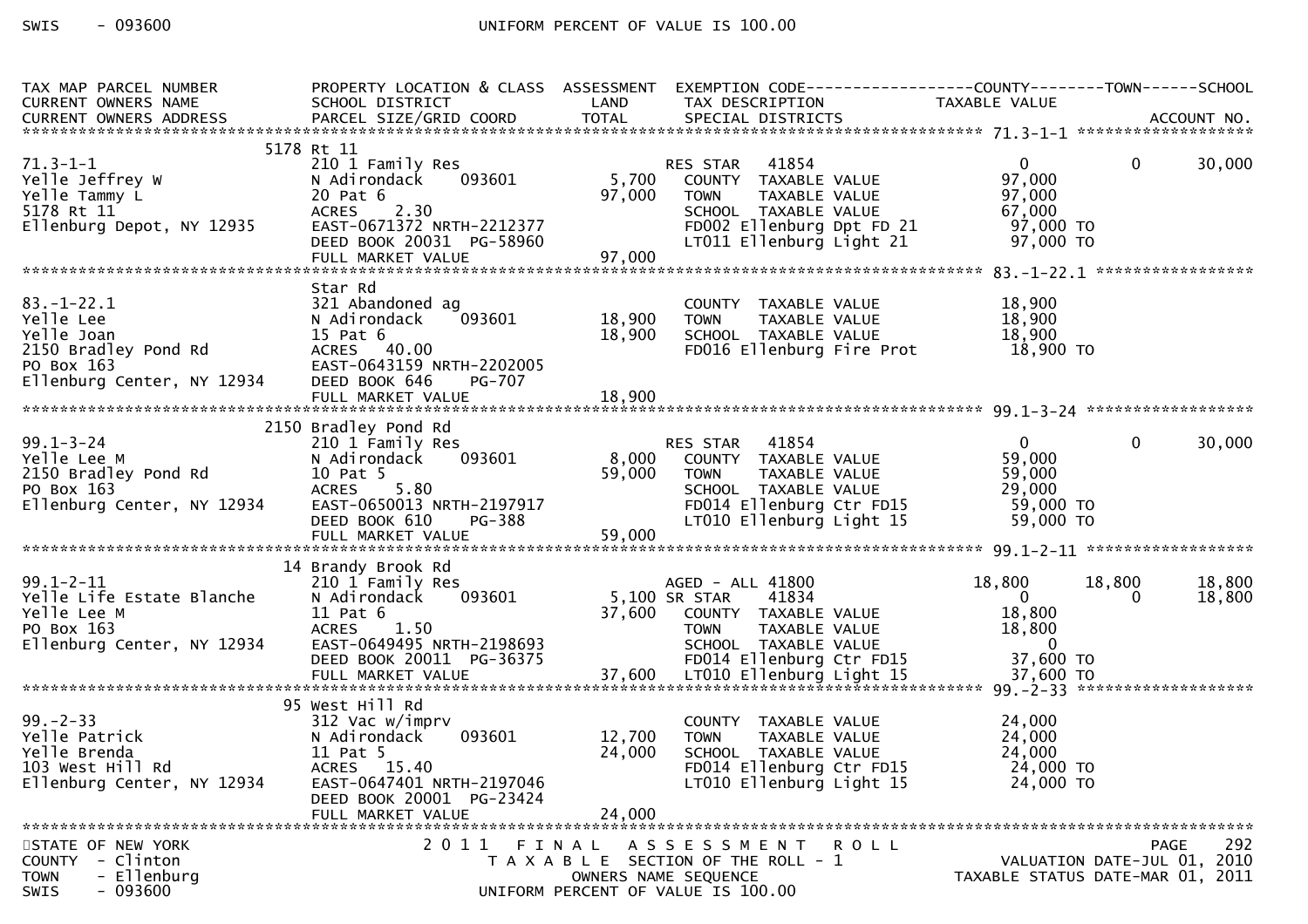| TAX MAP PARCEL NUMBER<br><b>CURRENT OWNERS NAME</b>                                                | PROPERTY LOCATION & CLASS ASSESSMENT<br>SCHOOL DISTRICT                                                                                                                           | LAND                      | EXEMPTION        CODE-----------------COUNTY-------TOWN------SCHOOL<br>TAX DESCRIPTION                                                                        | TAXABLE VALUE                                                                |                                                                                                                                    |
|----------------------------------------------------------------------------------------------------|-----------------------------------------------------------------------------------------------------------------------------------------------------------------------------------|---------------------------|---------------------------------------------------------------------------------------------------------------------------------------------------------------|------------------------------------------------------------------------------|------------------------------------------------------------------------------------------------------------------------------------|
| CURRENT OWNERS ADDRESS                                                                             |                                                                                                                                                                                   |                           |                                                                                                                                                               |                                                                              |                                                                                                                                    |
| $99.1 - 3 - 4$<br>Yelle Patrick<br>103 West Hill Rd<br>Ellenburg Center, NY 12934                  | 103 West Hill Rd<br>210 1 Family Res<br>093601<br>N Adirondack<br>11 Pat 5<br>FRNT 85.00 DPTH 115.00<br>EAST-0647097 NRTH-2197578<br>DEED BOOK 510<br>PG-163<br>FULL MARKET VALUE | 3,300<br>20,000<br>20,000 | <b>RES STAR 41854</b><br>COUNTY TAXABLE VALUE<br><b>TOWN</b><br>TAXABLE VALUE<br>SCHOOL TAXABLE VALUE<br>FD014 Ellenburg Ctr FD15<br>LT010 Ellenburg Light 15 | $\overline{0}$<br>20,000<br>20,000<br>$\mathbf{0}$<br>20,000 TO<br>20,000 TO | $\mathbf{0}$<br>20,000                                                                                                             |
|                                                                                                    |                                                                                                                                                                                   |                           |                                                                                                                                                               |                                                                              |                                                                                                                                    |
| $97. - 1 - 21.31$<br>Yost Mary A<br>PO Box 294<br>Fort Howard, MD 21052-0294                       | Military Tpke<br>321 Abandoned ag<br>093601<br>N Adirondack<br>Lot #17 T5omt<br>ACRES 72.00<br>EAST-0632251 NRTH-2192664<br>DEED BOOK 967<br>$PG-9$                               | 34,800<br>34,800          | COUNTY TAXABLE VALUE<br><b>TOWN</b><br>TAXABLE VALUE<br>SCHOOL TAXABLE VALUE<br>FD016 Ellenburg Fire Prot                                                     | 34,800<br>34,800<br>34,800<br>34,800 TO                                      |                                                                                                                                    |
|                                                                                                    | FULL MARKET VALUE                                                                                                                                                                 | 34,800                    |                                                                                                                                                               |                                                                              |                                                                                                                                    |
|                                                                                                    |                                                                                                                                                                                   |                           |                                                                                                                                                               |                                                                              |                                                                                                                                    |
| $155.4 - 1 - 48$<br>Zaslavsky Alexander<br>5701 15th Ave Apt 6k<br>Brooklyn, NY 11219              | 46 Blanche Rd<br>312 Vac w/imprv<br>093601<br>N Adirondack<br>119 Pat 5<br>FRNT 80.00 DPTH 175.00<br>EAST-0632785 NRTH-2162378<br>DEED BOOK 946<br><b>PG-91</b>                   | 3,700<br>4,700            | COUNTY TAXABLE VALUE<br><b>TOWN</b><br>TAXABLE VALUE<br>SCHOOL TAXABLE VALUE<br>FD040 Lyon Mountain FD                                                        | 4,700<br>4,700<br>4,700<br>4,700 TO                                          |                                                                                                                                    |
|                                                                                                    | FULL MARKET VALUE                                                                                                                                                                 | 4,700                     |                                                                                                                                                               |                                                                              |                                                                                                                                    |
| STATE OF NEW YORK<br>COUNTY<br>- Clinton<br>- Ellenburg<br><b>TOWN</b><br>$-093600$<br><b>SWIS</b> | 2011                                                                                                                                                                              | FINAL                     | ASSESSMENT ROLL<br>T A X A B L E SECTION OF THE ROLL - 1<br>UNIFORM PERCENT OF VALUE IS 100.00                                                                |                                                                              | 293<br><b>PAGE</b><br>VALUATION DATE-JUL 01, 2010<br>TAXABLE STATUS DATE-MAR 01, 2011<br>RPS150/V04/L015<br>CURRENT DATE 6/21/2011 |

## \*\*\* S P E C I A L D I S T R I C T S U M M A R Y \*\*\*

| <b>CODE</b> | DISTRICT NAME                                                                                                                                                                             | <b>TOTAL</b><br>PARCELS | <b>EXTENSION</b><br><b>TYPE</b>                                                                    | <b>EXTENSION</b><br><b>VALUE</b> | AD VALOREM<br>VALUE                                                      | <b>EXEMPT</b><br>AMOUNT                        | <b>TAXABLE</b><br>VALUE                                                                      |
|-------------|-------------------------------------------------------------------------------------------------------------------------------------------------------------------------------------------|-------------------------|----------------------------------------------------------------------------------------------------|----------------------------------|--------------------------------------------------------------------------|------------------------------------------------|----------------------------------------------------------------------------------------------|
|             | OT002 Omitted Tax-Co<br>OT004 Omitted Tax-To<br>FD002 Ellenburg Dpt<br>FD014 Ellenburg Ctr<br>FD016 Ellenburg Fire<br>FD040 Lyon Mountain<br>LT010 Ellenburg Ligh<br>LT011 Ellenburg Ligh |                         | 4 MOVTAX<br>4 MOVTAX<br>170 TOTAL<br>215 TOTAL<br>675 TOTAL<br>398 TOTAL<br>105 TOTAL<br>131 TOTAL | 231.69<br>219.52                 | 11487,700<br>12785,535<br>39079,155<br>42615,484<br>5064,827<br>8096,496 | 21,400<br>38,915<br>132,675<br>8,804<br>14,560 | 231.69<br>219.52<br>11466.300<br>12746.620<br>38946,480<br>42615.484<br>5056,023<br>8081,936 |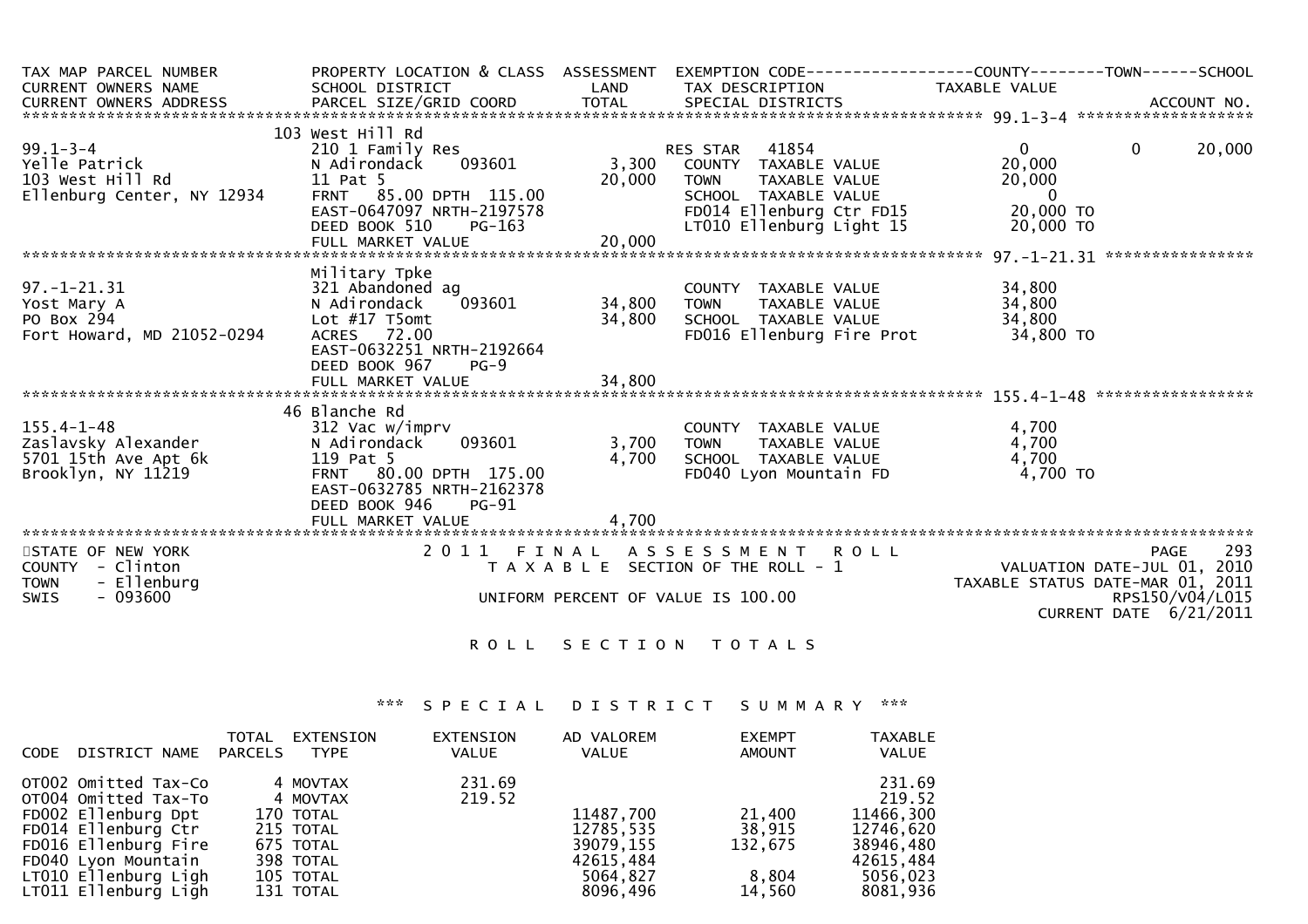|  | LT012 Ellenburg Ligh<br>wDO18 Chat Lake Wate | 68 TOTAL<br>207 TOTAL M | 4456,232<br>32815,406 | 6,516 | 4449,716<br>32815,406 |
|--|----------------------------------------------|-------------------------|-----------------------|-------|-----------------------|
|--|----------------------------------------------|-------------------------|-----------------------|-------|-----------------------|

\*\*\* S C H O O L D I S T R I C T S U M M A R Y \*\*\*

| <b>CODE</b>      | DISTRICT NAME                | <b>TOTAL</b><br><b>PARCELS</b> | ASSESSED<br>LAND      | ASSESSED<br><b>TOTAL</b> | <b>EXEMPT</b><br><b>AMOUNT</b> | <b>TOTAL</b><br>TAXABLE | <b>STAR</b><br><b>AMOUNT</b> | <b>STAR</b><br><b>TAXABLE</b> |
|------------------|------------------------------|--------------------------------|-----------------------|--------------------------|--------------------------------|-------------------------|------------------------------|-------------------------------|
| 093601<br>163401 | N Adirondack<br>Chateaugay 1 | 1,386<br>61                    | 40911,029<br>2453,384 | 101244,329<br>5419.384   | 2487,499<br>186,918            | 98756,830<br>5232.466   | 18012,878<br>782,000         | 80743,952<br>4450,466         |
|                  | SUB-TOTAL                    | 1,447                          | 43364,413             | 106663,713               | 2674,417                       | 103989,296              | 18794.878                    | 85194,418                     |
|                  | T O T A L                    | 1.447                          | 43364,413             | 106663,713               | 2674,417                       | 103989,296              | 18794,878                    | 85194,418                     |

\*\*\* S Y S T E M C O D E S S U M M A R Y \*\*\*

NO SYSTEM EXEMPTIONS AT THIS LEVEL

## \*\*\* E X E M P T I O N S U M M A R Y \*\*\*

| <b>CODE</b>                                                                     | <b>DESCRIPTION</b>                                                                                                   | <b>TOTAL</b><br><b>PARCELS</b> |                                   | <b>COUNTY</b>                                                                                                                   | TOWN                                               | <b>SCHOOL</b>                                                                                                                            |
|---------------------------------------------------------------------------------|----------------------------------------------------------------------------------------------------------------------|--------------------------------|-----------------------------------|---------------------------------------------------------------------------------------------------------------------------------|----------------------------------------------------|------------------------------------------------------------------------------------------------------------------------------------------|
| 41101<br>41121<br>41131<br>41141<br><b>COUNTY</b><br><b>TOWN</b><br><b>SWIS</b> | <b>VETERANS</b><br>WARNONALL<br>WARCOMALL<br>WARDISALL<br>STATE OF NEW YORK<br>- Clinton<br>- Ellenburg<br>$-093600$ | 38<br>24<br>9                  | FINAL<br>2 0 1 1<br>T A X A B L E | 15,550<br>541,866<br>494,929<br>252,248<br>A S S E S S M E N T<br>SECTION OF THE ROLL - 1<br>UNIFORM PERCENT OF VALUE IS 100.00 | 15,550<br>541,866<br>494,929<br>252,248<br>R O L L | 294<br><b>PAGE</b><br>2010<br>VALUATION DATE-JUL 01,<br>TAXABLE STATUS DATE-MAR 01, 2011<br>RPS150/V04/L015<br>6/21/2011<br>CURRENT DATE |

ROLL SECTION TOTALS

## \*\*\* E X E M P T I O N S U M M A R Y \*\*\*

| <b>CODE</b>                                                 | DESCRIPTION                                                                                    | <b>TOTAL</b><br><b>PARCELS</b> | <b>COUNTY</b>                                                          | <b>TOWN</b>                                        | <b>SCHOOL</b>                           |
|-------------------------------------------------------------|------------------------------------------------------------------------------------------------|--------------------------------|------------------------------------------------------------------------|----------------------------------------------------|-----------------------------------------|
| 41152<br>41642<br>41700<br>41720<br>41730<br>41800<br>41801 | $CW_10_VET/$<br>RPTL466_J<br>10 YR AGR<br>AGRI DISTR<br>OS AG DIST<br>$AGED - ALL$<br>AGED C&T | 16<br>91<br>12<br>15<br>26     | 12,188<br>23,626<br>341,325<br>599,152<br>86,729<br>441,609<br>807,802 | 341,325<br>599,152<br>86,729<br>441,609<br>809,896 | 341,325<br>599,152<br>86,729<br>444,609 |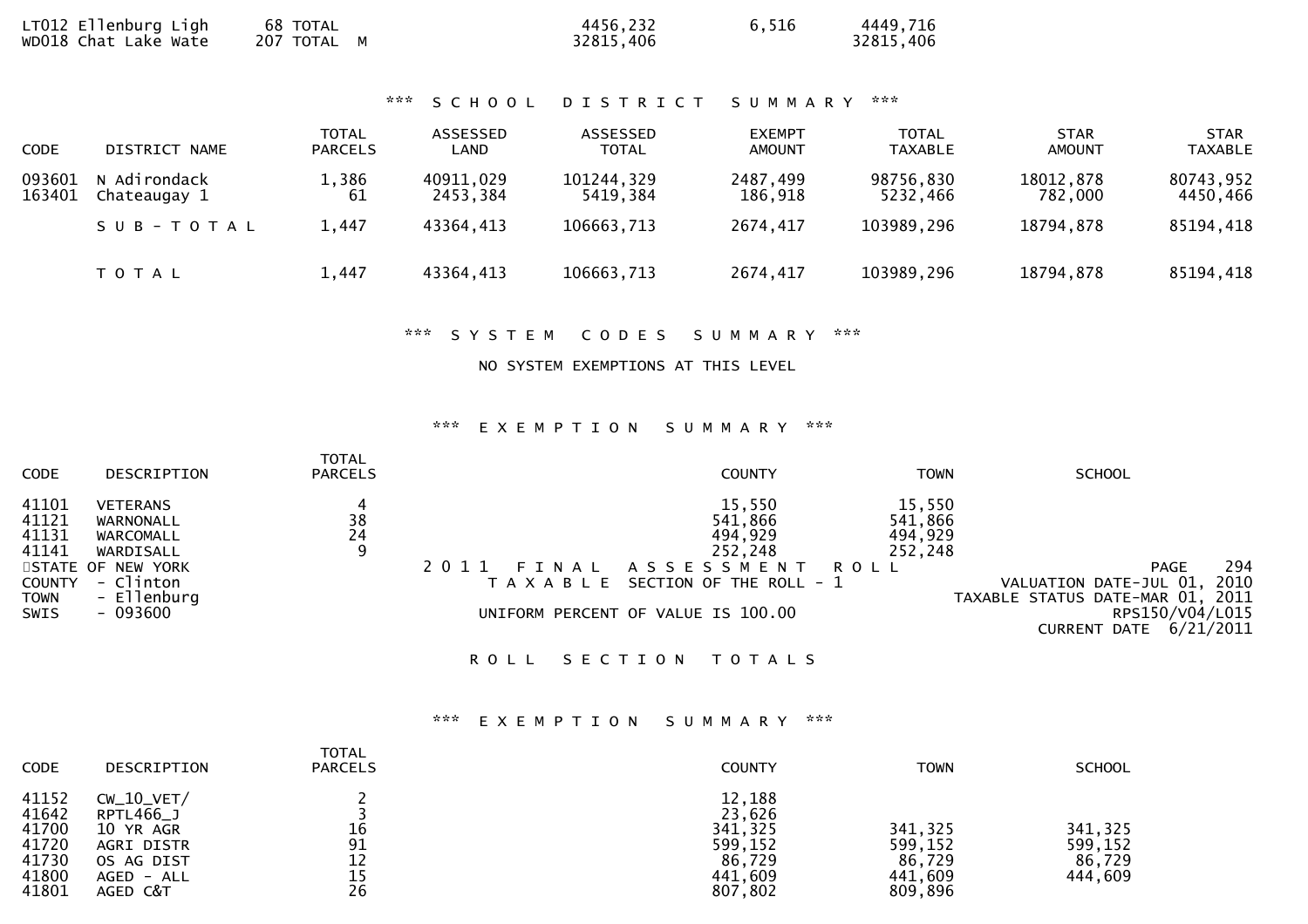| 41802 | AGED COUN       | 12  | 264,517  |          |           |
|-------|-----------------|-----|----------|----------|-----------|
| 41834 | SR STAR         | 122 |          |          | 6380,818  |
| 41854 | <b>RES STAR</b> | 418 |          |          | 12409,060 |
| 41864 | RS STAR MH      |     |          |          | 5,000     |
| 41932 | LIM INC DI      |     | 188,880  |          |           |
| 42100 | 483A EX         | 31  | 192,990  | 192,990  | 192,990   |
| 47460 | 480A EX         | 17  | 1009,612 | 1009,612 | 1009,612  |
|       | T O T A L       | 850 | 5273,023 | 4785,906 | 21469,295 |
|       |                 |     |          |          |           |

# \*\*\* G R A N D T O T A L S \*\*\*

| <b>ROLL</b><br><b>SEC</b>         | DESCRIPTION                                                | <b>TOTAL</b><br><b>PARCELS</b> | ASSESSED<br>LAND                                                                                                                                                                                                                              | ASSESSED<br>TOTAL |                                                                                                        |                 | <b>TAXABLE</b><br><b>COUNTY</b>                                                         |                           | <b>TAXABLE</b><br><b>TOWN</b> | <b>TAXABLE</b>                          | <b>SCHOOL</b> | <b>STAR</b><br><b>TAXABLE</b>                                                         |
|-----------------------------------|------------------------------------------------------------|--------------------------------|-----------------------------------------------------------------------------------------------------------------------------------------------------------------------------------------------------------------------------------------------|-------------------|--------------------------------------------------------------------------------------------------------|-----------------|-----------------------------------------------------------------------------------------|---------------------------|-------------------------------|-----------------------------------------|---------------|---------------------------------------------------------------------------------------|
| $\mathbf{1}$                      | <b>TAXABLE</b>                                             | 1,447                          | 43364,413                                                                                                                                                                                                                                     | 106663,713        |                                                                                                        |                 | 101390,690                                                                              |                           | 101877,807                    | 103989,296                              |               | 85194,418                                                                             |
| COUNTY<br><b>TOWN</b><br>SWIS     | STATE OF NEW YORK<br>- Clinton<br>- Ellenburg<br>$-093600$ |                                | 2011                                                                                                                                                                                                                                          | FINAL             | STATE OWNED LAND SECTION OF THE ROLL - 3<br>OWNERS NAME SEQUENCE<br>UNIFORM PERCENT OF VALUE IS 100.00 | ASSESSMENT ROLL |                                                                                         |                           |                               |                                         |               | 295<br><b>PAGE</b><br>VALUATION DATE-JUL 01, 2010<br>TAXABLE STATUS DATE-MAR 01, 2011 |
|                                   | TAX MAP PARCEL NUMBER<br>CURRENT OWNERS NAME               |                                | PROPERTY LOCATION & CLASS ASSESSMENT<br>SCHOOL DISTRICT                                                                                                                                                                                       |                   | LAND                                                                                                   |                 | TAX DESCRIPTION                                                                         |                           | TAXABLE VALUE                 |                                         |               | EXEMPTION CODE-----------------COUNTY-------TOWN------SCHOOL                          |
| $115. - 1 - 12 - ESMT$<br>Clinton | State Of New York<br>C/O County Treasurer<br>County        | Smith Rd                       | 980 Consvn easmt<br>N Adirondack<br>38 Pat 5 1.75 factor rea<br>Conservation Easement CET<br>Alloc .3700 Set 12/08<br>ACRES 722.00<br>EAST-0670391 NRTH-2189717<br>DEED BOOK 20051 PG-78482<br>CONSERVATION ESMT % 37.00<br>FULL MARKET VALUE | 093601            | 73,186<br>73,186<br>73,186                                                                             | <b>TOWN</b>     | COUNTY TAXABLE VALUE<br>TAXABLE VALUE<br>SCHOOL TAXABLE VALUE                           | FD016 Ellenburg Fire Prot |                               | 73,186<br>73,186<br>73,186<br>73,186 TO |               |                                                                                       |
| 126. -1-19-ESMT<br>Clinton        | State Of New York<br>C/O County Treasurer<br>County        | Tacey Rd                       | 980 Consvn easmt<br>Chateaugay 1<br>Lot 16 Pat 5 1.75 factor<br>Conservation Easement CET<br>Alloc .3700 Set 12/08<br>ACRES 99.80<br>EAST-0625466 NRTH-2178053<br>DEED BOOK 20051 PG-78482<br>CONSERVATION ESMT % 37.00                       | 163401            | 13,616<br>13,616                                                                                       | <b>TOWN</b>     | COUNTY TAXABLE VALUE<br>TAXABLE VALUE<br>SCHOOL TAXABLE VALUE<br>FD040 Lyon Mountain FD |                           |                               | 13,616<br>13,616<br>13,616<br>13,616 TO |               |                                                                                       |
| $128. - 1 - 7 - ESMT$             | State Of New York<br>C/O County Treasurer                  |                                | Bradley Pond Rd<br>980 Consyn easmt<br>N Adirondack<br>Lot $71$ Pat $5$ $1.75$ Factor                                                                                                                                                         | 093601            | 36,926<br>36,926                                                                                       | <b>TOWN</b>     | COUNTY TAXABLE VALUE<br>TAXABLE VALUE<br>SCHOOL TAXABLE VALUE                           |                           |                               | 36,926<br>36,926<br>36,926              |               |                                                                                       |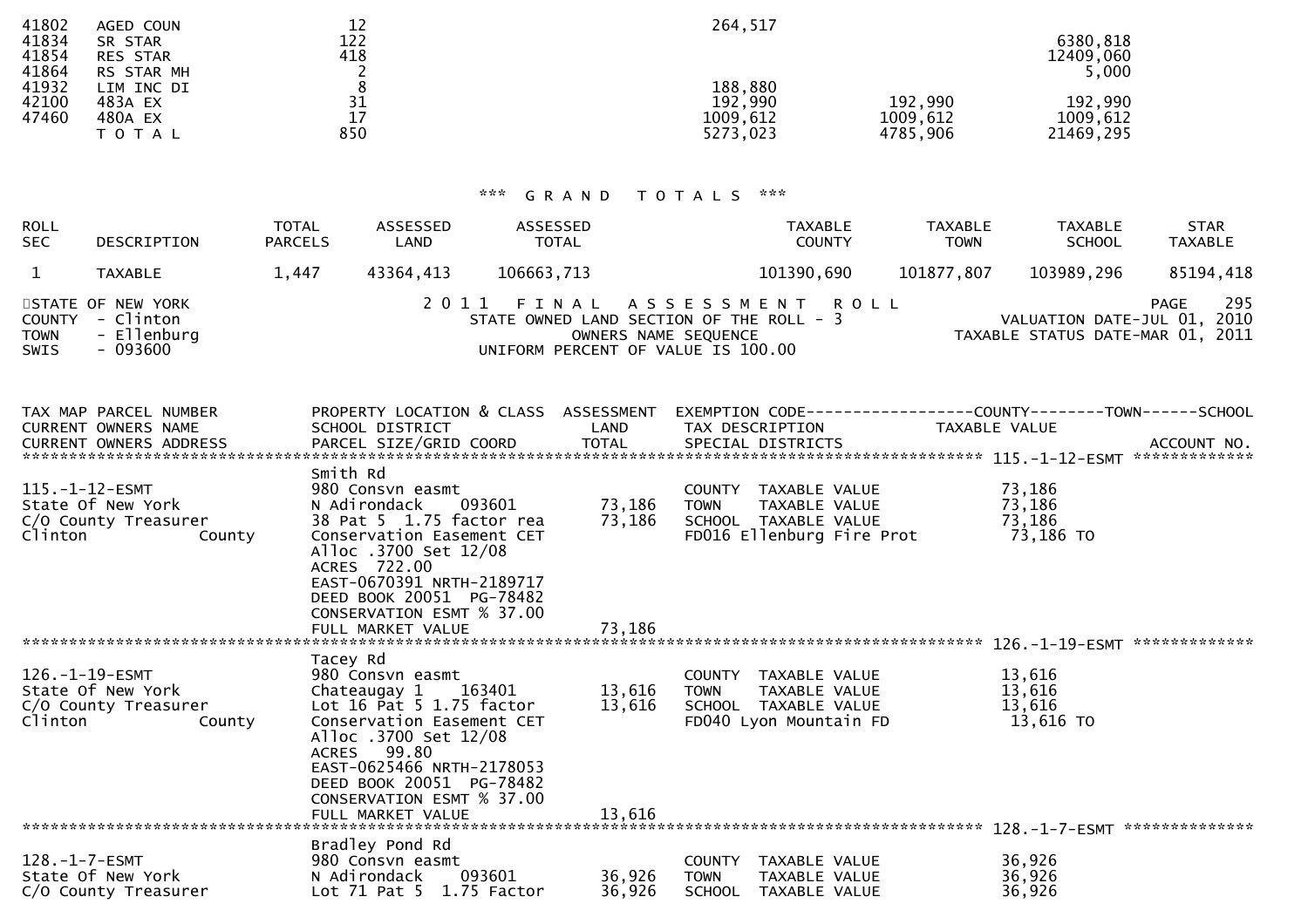| Clinton                                                                                        | County | Conservation Easement CET<br>Alloc .3700 Set 12/08<br>ACRES 343.20<br>EAST-0652957 NRTH-2180596<br>DEED BOOK 20051 PG-78482<br>CONSERVATION ESMT % 37.00<br>FULL MARKET VALUE                                                                                               | 36,926                                                                                                 |             |                                                               | FD016 Ellenburg Fire Prot | 18,507 TO                                                                            |                    |
|------------------------------------------------------------------------------------------------|--------|-----------------------------------------------------------------------------------------------------------------------------------------------------------------------------------------------------------------------------------------------------------------------------|--------------------------------------------------------------------------------------------------------|-------------|---------------------------------------------------------------|---------------------------|--------------------------------------------------------------------------------------|--------------------|
|                                                                                                |        | Bigelow Rd                                                                                                                                                                                                                                                                  |                                                                                                        |             |                                                               |                           |                                                                                      |                    |
| $141. - 1 - 7 - ESMT$<br>State Of New York<br>C/O County Treasurer<br>Clinton                  | County | 980 Consvn easmt<br>093601<br>N Adirondack<br>Lot $62$ Pat $5$ 1.75 Factor<br>Conservation Easement CET<br>Alloc .3700 Set 12/08<br>ACRES 1441.20<br>EAST-0629575 NRTH-2175628<br>DEED BOOK 20051 PG-78482<br>CONSERVATION ESMT % 37.00                                     | 142,043<br>142,043                                                                                     | <b>TOWN</b> | COUNTY TAXABLE VALUE<br>TAXABLE VALUE<br>SCHOOL TAXABLE VALUE | FD016 Ellenburg Fire Prot | 142,043<br>142,043<br>142,043<br>70,752 TO                                           |                    |
|                                                                                                |        | FULL MARKET VALUE                                                                                                                                                                                                                                                           | 142,043                                                                                                |             |                                                               |                           |                                                                                      |                    |
| STATE OF NEW YORK<br>COUNTY - Clinton<br><b>TOWN</b><br>- Ellenburg<br><b>SWIS</b><br>- 093600 |        | 2011 FINAL ASSESSMENT                                                                                                                                                                                                                                                       | STATE OWNED LAND SECTION OF THE ROLL - 3<br>OWNERS NAME SEQUENCE<br>UNIFORM PERCENT OF VALUE IS 100.00 |             |                                                               | <b>ROLL</b>               | VALUATION DATE-JUL 01, 2010<br>TAXABLE STATUS DATE-MAR 01, 2011                      | 296<br><b>PAGE</b> |
| TAX MAP PARCEL NUMBER<br>CURRENT OWNERS NAME                                                   |        | PROPERTY LOCATION & CLASS ASSESSMENT<br>SCHOOL DISTRICT                                                                                                                                                                                                                     | LAND                                                                                                   |             | TAX DESCRIPTION                                               |                           | EXEMPTION CODE-----------------COUNTY-------TOWN------SCHOOL<br><b>TAXABLE VALUE</b> |                    |
| $143. - 1 - 3 - ESMT$<br>State Of New York<br>C/O County Treasurer<br>Clinton                  | County | Bradley Pond Rd<br>980 Consvn easmt<br>N Adirondack<br>093601<br>Lot 90 Pat 5 1.75 factor<br>Conservation Easement CET<br>Alloc .3700 Set 12/08<br>ACRES 431.60<br>EAST-0653293 NRTH-2175488<br>DEED BOOK 20051 PG-78482<br>CONSERVATION ESMT % 37.00<br>FULL MARKET VALUE  | 45,362<br>45,362<br>45,362                                                                             | <b>TOWN</b> | COUNTY TAXABLE VALUE<br>TAXABLE VALUE<br>SCHOOL TAXABLE VALUE | FD016 Ellenburg Fire Prot | 45,362<br>45,362<br>45,362<br>18,077 TO                                              |                    |
| 143.-1-5-ESMT<br>State Of New York<br>C/O County Treasurer<br>Clinton                          | County | Bradley Pond Rd<br>980 Consyn easmt<br>093601<br>N Adirondack<br>Lot 105 Pat 5 1.75 Factor<br>Conservation Easement CET<br>Alloc .3700 Set 12/08<br>ACRES 548.40<br>EAST-0647216 NRTH-2169012<br>DEED BOOK 20051 PG-78482<br>CONSERVATION ESMT % 37.00<br>FULL MARKET VALUE | 56,573<br>56,573<br>56.573                                                                             | <b>TOWN</b> | COUNTY TAXABLE VALUE<br>TAXABLE VALUE<br>SCHOOL TAXABLE VALUE | FD016 Ellenburg Fire Prot | 56,573<br>56,573<br>56,573<br>56,573 TO                                              |                    |
|                                                                                                |        | Bradley Pond Rd                                                                                                                                                                                                                                                             |                                                                                                        |             |                                                               |                           |                                                                                      |                    |
| $156. - 1 - 1 - ESMT$                                                                          |        | 980 Consvn easmt                                                                                                                                                                                                                                                            |                                                                                                        |             | COUNTY TAXABLE VALUE                                          |                           | 203,981                                                                              |                    |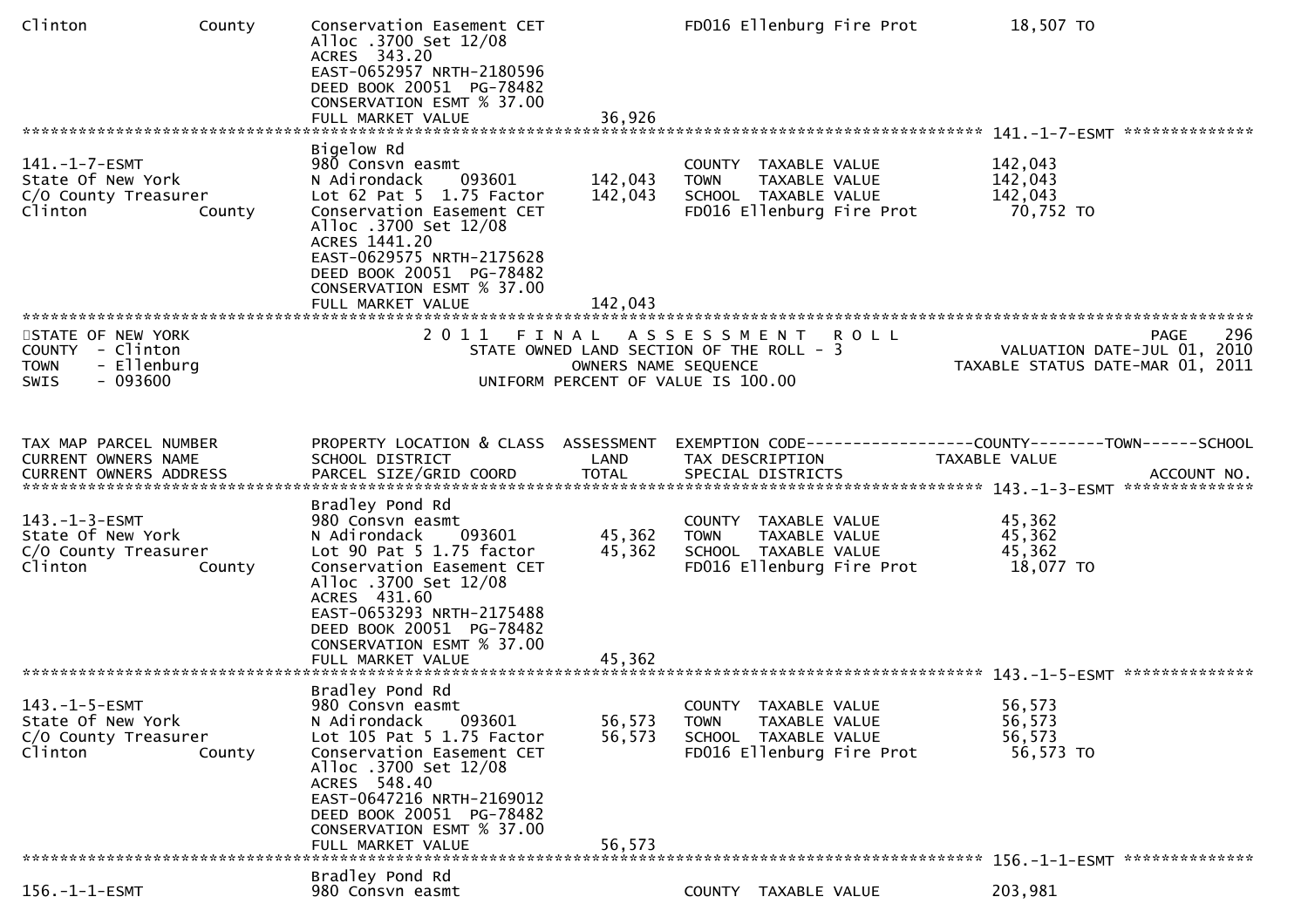| State Of New York<br>C/O County Treasurer<br>Clinton<br>County<br>MAY BE SUBJECT TO PAYMENT<br>UNDER RPTL480A UNTIL 2019                                      | 093601<br>N Adirondack<br>Lot 117 Pat 5 1.75 factor<br>Conservation Easement CET<br>Alloc .3700 Set 12/08<br>ACRES 2088.30<br>EAST-0640832 NRTH-2165564<br>DEED BOOK 20051 PG-78482<br>CONSERVATION ESMT % 37.00<br>FULL MARKET VALUE | 203,981<br>203,981<br>203,981 | TAXABLE VALUE<br>TOWN<br>SCHOOL TAXABLE VALUE<br>FD016 Ellenburg Fire Prot                                                                |             | 203,981<br>203,981<br>103,928 TO        | ********************                                                           |
|---------------------------------------------------------------------------------------------------------------------------------------------------------------|---------------------------------------------------------------------------------------------------------------------------------------------------------------------------------------------------------------------------------------|-------------------------------|-------------------------------------------------------------------------------------------------------------------------------------------|-------------|-----------------------------------------|--------------------------------------------------------------------------------|
| $83 - 1 - 6$<br>State Land<br>Attn: Clinton Co Treasurer<br>137 Margaret St<br>Plattsburgh, NY 12901                                                          | Brandy Brook Rd<br>931 Forest s532a<br>093601<br>N Adirondack<br>Lot 15 Omt T6 26.0 Ac<br>State #0190001<br>For Pres 12/1875<br>ACRES 24.00<br>EAST-0646407 NRTH-2208950<br>DEED BOOK 70<br>PG-788                                    | 18,900<br>18,900              | COUNTY TAXABLE VALUE<br>TAXABLE VALUE<br><b>TOWN</b><br>SCHOOL TAXABLE VALUE<br>FD016 Ellenburg Fire Prot                                 |             | 18,900<br>18,900<br>18,900<br>18,900 TO |                                                                                |
| STATE OF NEW YORK<br>COUNTY - Clinton<br>- Ellenburg<br><b>TOWN</b><br>- 093600<br><b>SWIS</b>                                                                | 2011 FINAL                                                                                                                                                                                                                            |                               | A S S E S S M E N T<br>STATE OWNED LAND SECTION OF THE ROLL - 3<br>OWNERS NAME SEQUENCE<br>UNIFORM PERCENT OF VALUE IS 100.00             | <b>ROLL</b> |                                         | 297<br>PAGE<br>VALUATION DATE-JUL 01, 2010<br>TAXABLE STATUS DATE-MAR 01, 2011 |
| TAX MAP PARCEL NUMBER<br>CURRENT OWNERS NAME<br>CURRENT OWNERS ADDRESS PARCEL SIZE/GRID COORD TOTAL SPECIAL DISTRICTS (ACCOUNT NO. 40000000 ACCOUNT NO. 1-6.1 | PROPERTY LOCATION & CLASS ASSESSMENT<br>SCHOOL DISTRICT                                                                                                                                                                               | LAND                          | TAX DESCRIPTION                                                                                                                           |             | TAXABLE VALUE                           |                                                                                |
| $100.-1-6.1$<br>State Land<br>Attn: Clinton Co Treasurer<br>137 Margaret St<br>Plattsburgh, NY 12901                                                          | Sharrett Rd<br>941 SOL reforest<br>N Adirondack<br>093601<br>Lot $5,6$ Omt T5 Rogers 250<br>State 0470003<br>Cl St For 5 02/1963<br>ACRES 250.67<br>EAST-0664625 NRTH-2198774<br>DEED BOOK 463<br>PG-501<br>FULL MARKET VALUE         | 86,600<br>86,600<br>86,600    | TXLSCHPURP 32301<br>COUNTY TAXABLE VALUE<br>TAXABLE VALUE<br>TOWN<br>SCHOOL TAXABLE VALUE<br>FD016 Ellenburg Fire Prot<br>86,600 EX       |             | 86,600<br>0<br>$\Omega$<br>86,600       | 86,600<br>0<br>0 <sub>T</sub>                                                  |
| $100.-1-6.2$<br>State Land<br>Attn: Clinton Co Treasurer<br>137 Margaret St<br>Plattsburgh, NY 12901                                                          | Mccoy Rd<br>941 SOL reforest<br>093601<br>N Adirondack<br>Lot 6 Omt T5 Rogers 2.18<br>State #0481401<br>Cl St For 5 06/1966<br>2.18<br>ACRES<br>EAST-0662196 NRTH-2201215<br>DEED BOOK 3<br>$PG-23$<br>FULL MARKET VALUE              | 1,300<br>1,300<br>1,300       | TXLSCHPURP 32301<br>COUNTY TAXABLE VALUE<br><b>TOWN</b><br>TAXABLE VALUE<br>SCHOOL TAXABLE VALUE<br>FD016 Ellenburg Fire Prot<br>1,300 EX |             | 1,300<br>0<br>0<br>1,300                | 1,300<br>0 <sub>T</sub>                                                        |
| $100.-1-6.3$<br>State Land                                                                                                                                    | Sharrett Rd<br>941 SOL reforest<br>093601<br>N Adirondack                                                                                                                                                                             | 3,900                         | TXLSCHPURP 32301<br>COUNTY TAXABLE VALUE                                                                                                  |             | 3,900<br>$\mathbf 0$                    | 3,900<br>0                                                                     |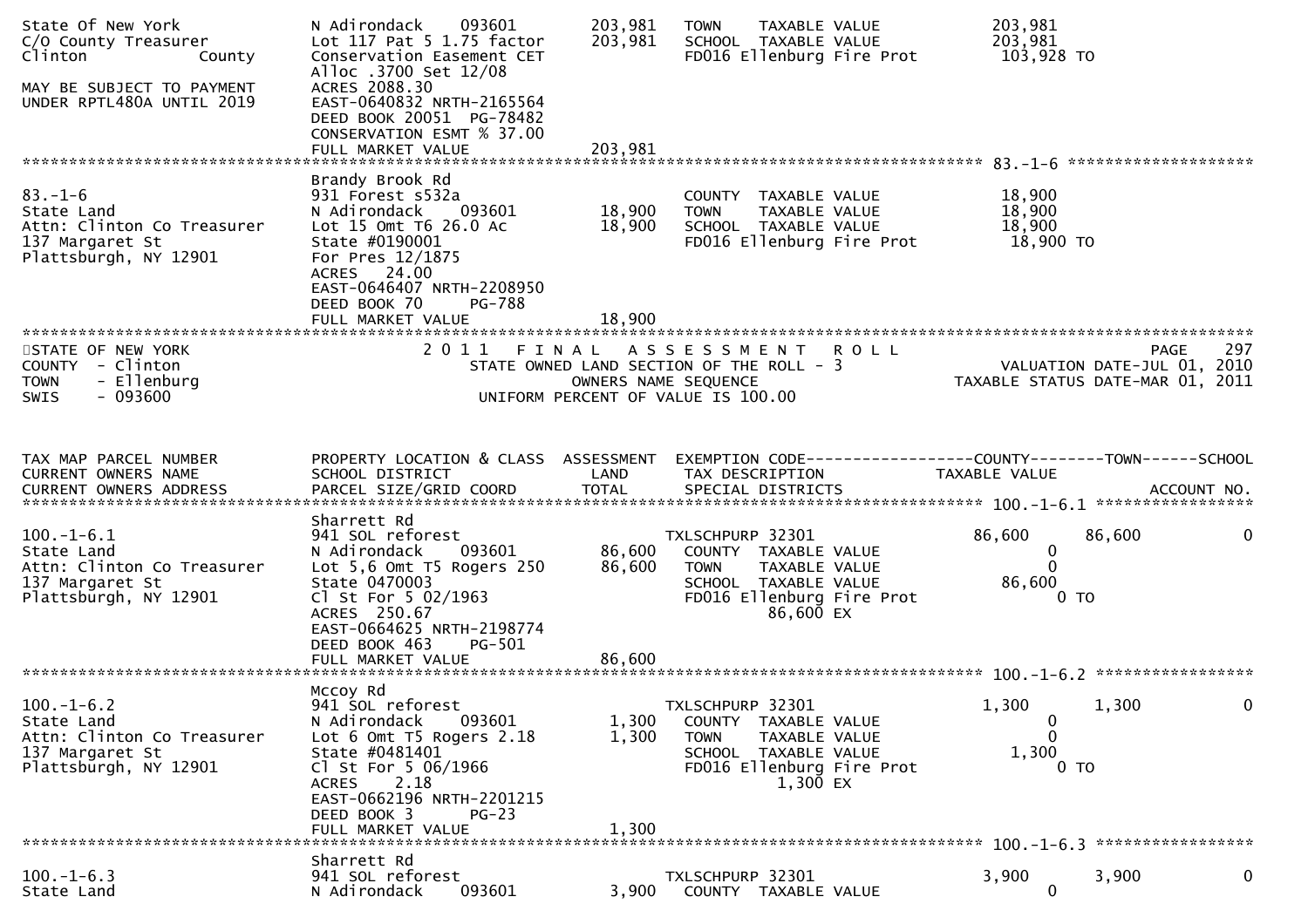| Attn: Clinton Co Treasurer<br>137 Margaret St<br>Plattsburgh, NY 12901                                  | Lot 5 Omt T5 Rogers 13 Ac<br>State #0481801<br>Cl St For 5 06/1966<br>ACRES 13.00<br>EAST-0664568 NRTH-2199397<br>DEED BOOK 3<br>$PG-23$<br>FULL MARKET VALUE                                                                                   | 3,900<br>3,900             | <b>TAXABLE VALUE</b><br><b>TOWN</b><br>SCHOOL TAXABLE VALUE<br>FD016 Ellenburg Fire Prot<br>$3,900$ EX                                     | $\mathbf{0}$<br>3,900<br>0 <sub>T</sub>                                                                                                                                                 |              |
|---------------------------------------------------------------------------------------------------------|-------------------------------------------------------------------------------------------------------------------------------------------------------------------------------------------------------------------------------------------------|----------------------------|--------------------------------------------------------------------------------------------------------------------------------------------|-----------------------------------------------------------------------------------------------------------------------------------------------------------------------------------------|--------------|
| $100. - 1 - 13$<br>State Land<br>Attn: Clinton Co Treasurer<br>137 Margaret St<br>Plattsburgh, NY 12901 | Sharrett Rd<br>941 SOL reforest<br>N Adirondack<br>093601<br>Lots 6,7,34,35 Omt T5 Rog<br>State #0481001 294 Acs<br>Cl St For 5 08/1965<br>ACRES 289.70<br>EAST-0662557 NRTH-2194310<br>DEED BOOK 486<br>PG-369<br>FULL MARKET VALUE            | 74,100<br>74,100<br>74,100 | TXLSCHPURP 32301<br>COUNTY TAXABLE VALUE<br>TAXABLE VALUE<br><b>TOWN</b><br>SCHOOL TAXABLE VALUE<br>FD016 Ellenburg Fire Prot<br>74,100 EX | 74,100<br>74,100<br>0<br>$\mathbf 0$<br>74,100<br>0 <sub>T</sub>                                                                                                                        | $\mathbf{0}$ |
| STATE OF NEW YORK<br>COUNTY - Clinton<br>- Ellenburg<br><b>TOWN</b><br><b>SWIS</b><br>- 093600          |                                                                                                                                                                                                                                                 | OWNERS NAME SEQUENCE       | 2011 FINAL ASSESSMENT<br><b>ROLL</b><br>STATE OWNED LAND SECTION OF THE ROLL - 3<br>UNIFORM PERCENT OF VALUE IS 100.00                     | <b>PAGE</b><br>VALUATION DATE-JUL 01, 2010<br>TAXABLE STATUS DATE-MAR 01, 2011                                                                                                          | 298          |
| TAX MAP PARCEL NUMBER<br>CURRENT OWNERS NAME                                                            | PROPERTY LOCATION & CLASS ASSESSMENT<br>SCHOOL DISTRICT                                                                                                                                                                                         | LAND                       | TAX DESCRIPTION                                                                                                                            | EXEMPTION CODE------------------COUNTY--------TOWN------SCHOOL<br><b>TAXABLE VALUE</b><br>CURRENT OWNERS ADDRESS PARCEL SIZE/GRID COORD TOTAL SPECIAL DISTRICTS (2001) 101. ACCOUNT NO. |              |
| $100. -1 - 14$<br>State Land<br>Attn: Clinton Co Treasurer<br>137 Margaret St<br>Plattsburgh, NY 12901  | Sharrett Rd<br>941 SOL reforest<br>093601<br>N Adirondack<br>Lots $6$ $7$ $8$ $34$ Omtt5 Roger<br>State #0480005 224.85 Ac<br>Cl St For 5 12/1963<br>ACRES 231.60<br>EAST-0659924 NRTH-2195768<br>DEED BOOK 471<br>$PG-53$<br>FULL MARKET VALUE | 85,100<br>85,100<br>85,100 | TXLSCHPURP 32301<br>COUNTY TAXABLE VALUE<br>TAXABLE VALUE<br>TOWN<br>SCHOOL TAXABLE VALUE<br>FD016 Ellenburg Fire Prot<br>85,100 EX        | 85,100<br>85,100<br>$\mathbf 0$<br>$\mathbf{0}$<br>85,100<br>0 TO                                                                                                                       | 0            |
| $114. - 1 - 8$<br>State Land<br>Attn: Clinton Co Treasurer<br>137 Margaret St<br>Plattsburgh, NY 12901  | Trombley Rd<br>931 Forest s532a<br>N Adirondack<br>093601<br>Lot 72 Omtt5 Hm 80.86 Ac<br>State #0120001 Rptl 542<br>For Pres 01/1858<br>ACRES 86.50<br>EAST-0658349 NRTH-2187009<br>DEED BOOK 115<br>PG-562<br>FULL MARKET VALUE                | 64,900<br>64,900<br>64,900 | COUNTY TAXABLE VALUE<br><b>TOWN</b><br>TAXABLE VALUE<br>SCHOOL TAXABLE VALUE<br>FD016 Ellenburg Fire Prot                                  | 64,900<br>64,900<br>64,900<br>64,900 TO                                                                                                                                                 |              |
| $114. - 1 - 13$<br>State Land<br>Attn: Clinton Co Treasurer<br>137 Margaret St                          | Bradley Pond Rd<br>931 Forest s532a<br>093601<br>N Adirondack<br>Lot 43 Omtt5 Hm 50 Acs<br>State #0110001 Rptl 542                                                                                                                              | 27,700<br>27,700           | COUNTY TAXABLE VALUE<br><b>TOWN</b><br>TAXABLE VALUE<br>SCHOOL TAXABLE VALUE<br>FD016 Ellenburg Fire Prot                                  | 27,700<br>27,700<br>27,700<br>27,700 TO                                                                                                                                                 |              |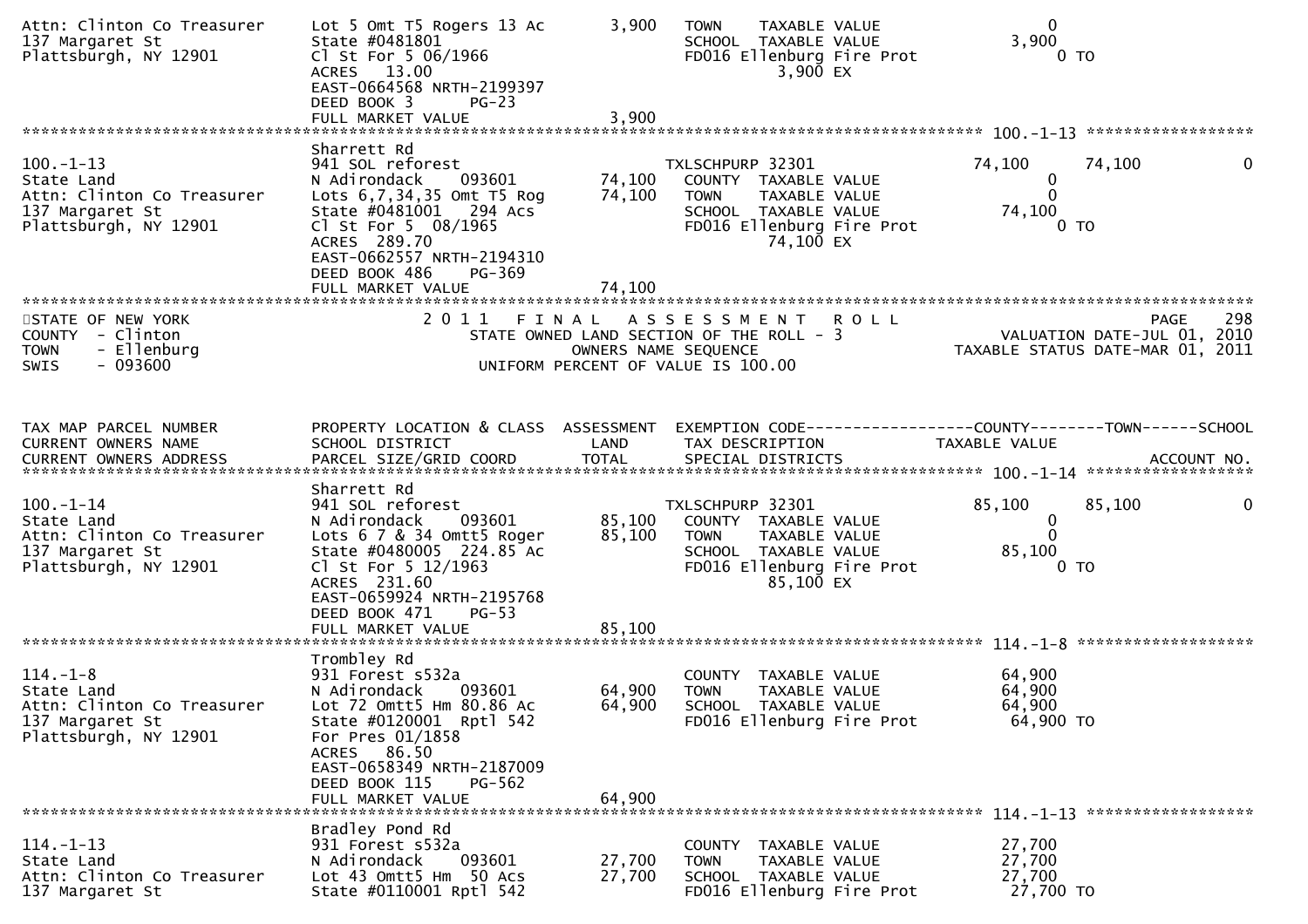| Plattsburgh, NY 12901                                                                                   | For Pres 12/1875<br>ACRES 50.00<br>EAST-0646136 NRTH-2190343<br>DEED BOOK 70<br><b>PG-788</b>                                                                                                |                      |                                                                                                                  |                                                                                               |
|---------------------------------------------------------------------------------------------------------|----------------------------------------------------------------------------------------------------------------------------------------------------------------------------------------------|----------------------|------------------------------------------------------------------------------------------------------------------|-----------------------------------------------------------------------------------------------|
|                                                                                                         |                                                                                                                                                                                              |                      |                                                                                                                  |                                                                                               |
| $129. - 2 - 1$<br>State Land<br>137 Margaret St<br>Plattsburgh, NY 12901                                | Smith Rd<br>911 Forest s480<br>093601<br>N Adirondack<br>Lot $112$ Pat 5<br>Sec 480 Fisher Act<br>ACRES 1161.00<br>EAST-0669230 NRTH-2182887<br>DEED BOOK 20082 PG-19877                     | 475,200<br>475,200   | COUNTY TAXABLE VALUE<br>TAXABLE VALUE<br>TOWN<br>SCHOOL TAXABLE VALUE<br>FD016 Ellenburg Fire Prot               | 475,200<br>475,200<br>475,200<br>475,200 TO                                                   |
|                                                                                                         | FULL MARKET VALUE                                                                                                                                                                            | 475,200              |                                                                                                                  |                                                                                               |
|                                                                                                         |                                                                                                                                                                                              |                      |                                                                                                                  |                                                                                               |
| STATE OF NEW YORK<br>COUNTY - Clinton<br>- Ellenburg<br><b>TOWN</b><br>$-093600$<br><b>SWIS</b>         |                                                                                                                                                                                              | OWNERS NAME SEQUENCE | 2011 FINAL ASSESSMENT ROLL<br>STATE OWNED LAND SECTION OF THE ROLL - 3<br>UNIFORM PERCENT OF VALUE IS 100.00     | 299<br><b>PAGE</b><br>VALUATION DATE-JUL 01, 2010<br>TAXABLE STATUS DATE-MAR 01, 2011         |
|                                                                                                         |                                                                                                                                                                                              |                      |                                                                                                                  |                                                                                               |
| TAX MAP PARCEL NUMBER<br>CURRENT OWNERS NAME<br><b>CURRENT OWNERS ADDRESS</b>                           | PROPERTY LOCATION & CLASS ASSESSMENT<br>SCHOOL DISTRICT<br>PARCEL SIZE/GRID COORD                                                                                                            | LAND<br><b>TOTAL</b> | TAX DESCRIPTION<br>SPECIAL DISTRICTS                                                                             | EXEMPTION CODE-----------------COUNTY--------TOWN------SCHOOL<br>TAXABLE VALUE<br>ACCOUNT NO. |
|                                                                                                         | Smith Rd                                                                                                                                                                                     |                      |                                                                                                                  |                                                                                               |
| $130. - 1 - 10$<br>State Land<br>Attn: Clinton Co Treasurer<br>137 Margaret St<br>Plattsburgh, NY 12901 | 931 Forest s532a<br>N Adirondack<br>093601<br>Lot 124 Omtt5 Hm 242.57<br>State #0128201 Rptl 542<br>For Pres 08/1868<br>ACRES 241.50<br>EAST-0673925 NRTH-2178189<br>DEED BOOK 58<br>$PG-49$ | 180,000<br>180,000   | COUNTY TAXABLE VALUE<br>TAXABLE VALUE<br><b>TOWN</b><br>SCHOOL TAXABLE VALUE<br>FD016 Ellenburg Fire Prot        | 180,000<br>180,000<br>180,000<br>180,000 TO                                                   |
|                                                                                                         | FULL MARKET VALUE                                                                                                                                                                            | 180,000              |                                                                                                                  |                                                                                               |
|                                                                                                         | Smith Rd                                                                                                                                                                                     |                      |                                                                                                                  |                                                                                               |
| $130. -1 - 11$<br>State Land<br>Attn: Clinton Co Treasurer<br>137 Margaret St<br>Plattsburgh, NY 12901  | 931 Forest s532a<br>093601<br>N Adirondack<br>Lot 125 Omtt5 Hm 242.66<br>State #0128401 Rptl 542<br>For Pres 08/1868<br>ACRES 241.60<br>EAST-0671997 NRTH-2178024<br>DEED BOOK 58<br>$PG-49$ | 211,000<br>211,000   | COUNTY TAXABLE VALUE<br><b>TOWN</b><br>TAXABLE VALUE<br>SCHOOL TAXABLE VALUE<br>FD016 Ellenburg Fire Prot        | 211,000<br>211,000<br>211,000<br>211,000 TO                                                   |
|                                                                                                         | FULL MARKET VALUE                                                                                                                                                                            | 211,000              |                                                                                                                  |                                                                                               |
| $130.-1-12$<br>State Land<br>Attn: Clinton Co Treasurer<br>137 Margaret St<br>Plattsburgh, NY 12901     | Smith Rd<br>931 Forest s532a<br>093601<br>N Adirondack<br>Lot 123 Omtt5 Hm<br>24<br>State #0128001 Rptl 542<br>For Pres 08/1868<br>ACRES 241.50<br>EAST-0675867 NRTH-2178400                 | 117,900<br>117,900   | COUNTY TAXABLE VALUE<br><b>TAXABLE VALUE</b><br><b>TOWN</b><br>SCHOOL TAXABLE VALUE<br>FD016 Ellenburg Fire Prot | 117,900<br>117,900<br>117,900<br>117,900 TO                                                   |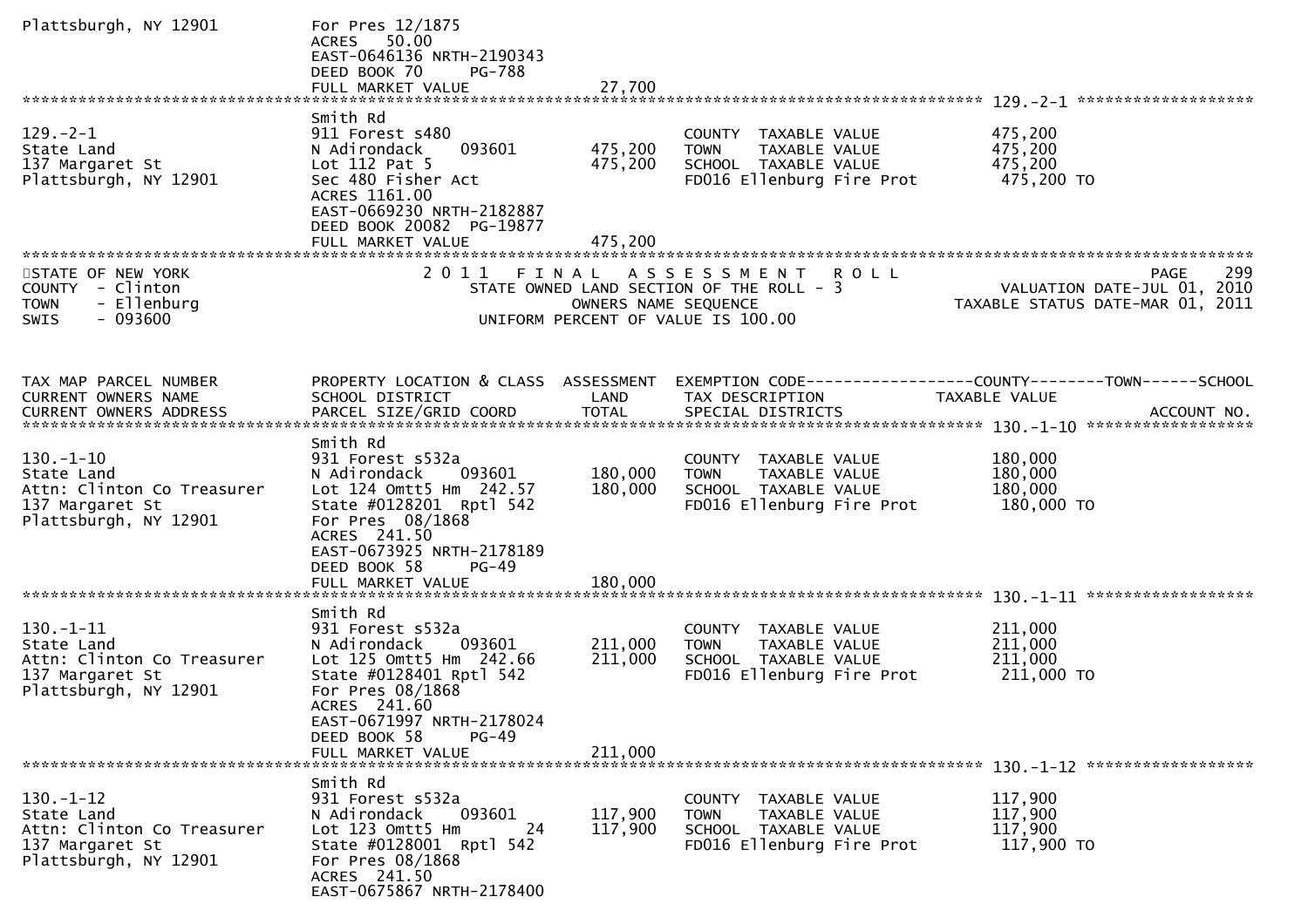|                                                                                                          | $PG-49$<br>DEED BOOK 58<br>FULL MARKET VALUE                                                                                                                                                                                      | 117,900                       |                                                                                                              |                                                                                        |
|----------------------------------------------------------------------------------------------------------|-----------------------------------------------------------------------------------------------------------------------------------------------------------------------------------------------------------------------------------|-------------------------------|--------------------------------------------------------------------------------------------------------------|----------------------------------------------------------------------------------------|
| $141. - 1 - 8.2$<br>State Land<br>Attn: Clinton Co Treasurer<br>137 Margaret St<br>Plattsburgh, NY 12901 | Bigelow Rd<br>931 Forest s532a<br>N Adirondack<br>093601<br>Lot 97 T5omt 56.52<br>Lt 145 Hma State #0151001<br>Q-Afp Clin 92 For Preserv<br>ACRES 54.70<br>EAST-0634526 NRTH-2174857<br>FULL MARKET VALUE                         | 31,700<br>31,700<br>31,700    | COUNTY TAXABLE VALUE<br>TAXABLE VALUE<br><b>TOWN</b><br>SCHOOL TAXABLE VALUE<br>FD016 Ellenburg Fire Prot    | 31,700<br>31,700<br>31,700<br>31,700 TO                                                |
| STATE OF NEW YORK<br>COUNTY - Clinton<br><b>TOWN</b><br>- Ellenburg<br>$-093600$<br><b>SWIS</b>          |                                                                                                                                                                                                                                   | OWNERS NAME SEQUENCE          | 2011 FINAL ASSESSMENT ROLL<br>STATE OWNED LAND SECTION OF THE ROLL - 3<br>UNIFORM PERCENT OF VALUE IS 100.00 | 300<br><b>PAGE</b><br>VALUATION DATE-JUL 01, 2010<br>TAXABLE STATUS DATE-MAR 01, 2011  |
| TAX MAP PARCEL NUMBER<br>CURRENT OWNERS NAME                                                             | PROPERTY LOCATION & CLASS ASSESSMENT<br>SCHOOL DISTRICT                                                                                                                                                                           | LAND                          | TAX DESCRIPTION                                                                                              | EXEMPTION CODE------------------COUNTY--------TOWN------SCHOOL<br><b>TAXABLE VALUE</b> |
| $142. - 1 - 1$<br>State Land<br>Attn: Clinton Co Treasurer<br>137 Margaret St<br>Plattsburgh, NY 12901   | Bigelow Rd<br>931 Forest s532a<br>093601<br>N Adirondack<br>Lot 144 Omtt5 Hm 213.33<br>State #0150001 Rptl 542<br>For Pres 08/1868<br>ACRES 275.00<br>EAST-0636226 NRTH-2174037<br>DEED BOOK 105<br>PG-587<br>FULL MARKET VALUE   | 99,700<br>99,700<br>99.700    | COUNTY TAXABLE VALUE<br>TAXABLE VALUE<br><b>TOWN</b><br>SCHOOL TAXABLE VALUE<br>FD016 Ellenburg Fire Prot    | 99,700<br>99,700<br>99,700<br>99,700 TO                                                |
| $142. - 1 - 2$<br>State Land<br>Attn: Clinton Co Treasurer<br>137 Margaret St<br>Plattsburgh, NY 12901   | Bigelow Rd<br>931 Forest s532a<br>093601<br>N Adirondack<br>Lot 143 Omtt5 Hm 213.33Ac<br>State #0140001 Rptl 542<br>For Pres 08/1868<br>ACRES 275.00<br>EAST-0640205 NRTH-2172157<br>DEED BOOK 105<br>PG-587<br>FULL MARKET VALUE | 130,400<br>130,400<br>130,400 | COUNTY TAXABLE VALUE<br>TAXABLE VALUE<br><b>TOWN</b><br>SCHOOL TAXABLE VALUE<br>FD016 Ellenburg Fire Prot    | 130,400<br>130,400<br>130,400<br>130,400 TO                                            |
| $142. - 1 - 5$<br>State Land<br>Attn: Clinton Co Treasurer<br>137 Margaret St<br>Plattsburgh, NY 12901   | Bigelow Rd<br>931 Forest s532a<br>N Adirondack<br>093601<br>Lot 142 Omt T5 Hm 151.33<br>State # 0130001 Rptl 542<br>For Pres 08/1868<br>ACRES 213.70<br>EAST-0640372 NRTH-2174934<br>DEED BOOK 105<br>PG-587<br>FULL MARKET VALUE | 83,900<br>83,900<br>83,900    | COUNTY TAXABLE VALUE<br><b>TOWN</b><br>TAXABLE VALUE<br>SCHOOL TAXABLE VALUE<br>FD016 Ellenburg Fire Prot    | 83,900<br>83,900<br>83,900<br>83,900 TO                                                |
|                                                                                                          |                                                                                                                                                                                                                                   |                               |                                                                                                              |                                                                                        |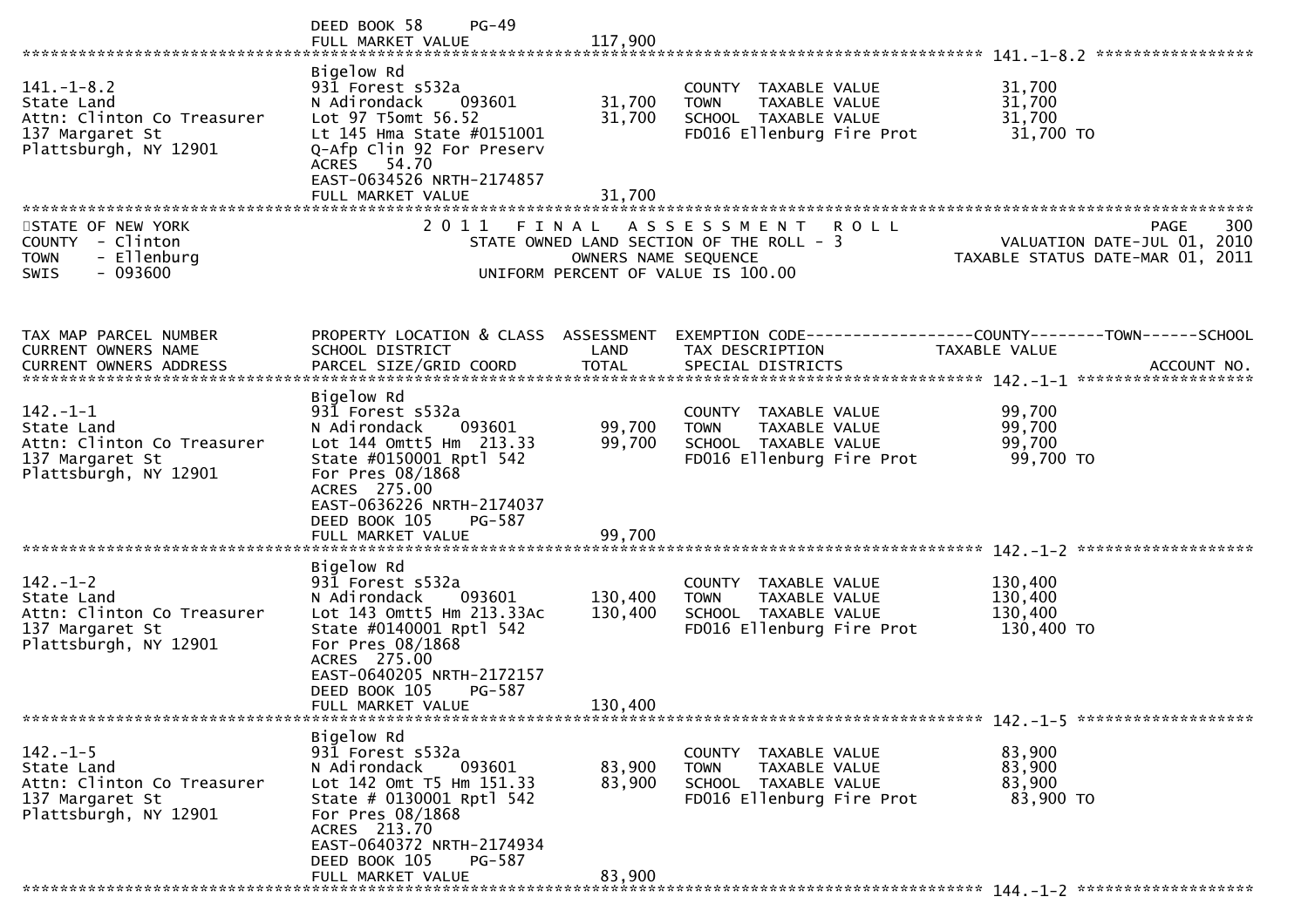| $144. - 1 - 2$<br>State Land<br>Attn: Clinton Co Treasurer<br>137 Margaret St<br>Plattsburgh, NY 12901 | Trombley Rd<br>931 Forest s532a<br>N Adirondack<br>093601<br>Lot 130 Omt T5 Hm 243.16<br>State # 0129401 Rplt 542<br>For Pres 08/1868<br>ACRES 242.50<br>EAST-0662402 NRTH-2176907<br>DEED BOOK 58<br><b>PG-49</b><br>FULL MARKET VALUE | 109,400<br>109,400<br>109,400 | COUNTY TAXABLE VALUE<br>TAXABLE VALUE<br><b>TOWN</b><br>SCHOOL TAXABLE VALUE<br>FD016 Ellenburg Fire Prot           | 109,400<br>109,400<br>109,400<br>109,400 TO                                           |
|--------------------------------------------------------------------------------------------------------|-----------------------------------------------------------------------------------------------------------------------------------------------------------------------------------------------------------------------------------------|-------------------------------|---------------------------------------------------------------------------------------------------------------------|---------------------------------------------------------------------------------------|
|                                                                                                        |                                                                                                                                                                                                                                         |                               |                                                                                                                     |                                                                                       |
| STATE OF NEW YORK<br>COUNTY - Clinton<br>- Ellenburg<br><b>TOWN</b><br>$-093600$<br><b>SWIS</b>        |                                                                                                                                                                                                                                         | OWNERS NAME SEQUENCE          | 2011 FINAL ASSESSMENT ROLL<br>STATE OWNED LAND SECTION OF THE ROLL - 3<br>UNIFORM PERCENT OF VALUE IS 100.00        | 301<br><b>PAGE</b><br>VALUATION DATE-JUL 01, 2010<br>TAXABLE STATUS DATE-MAR 01, 2011 |
| TAX MAP PARCEL NUMBER                                                                                  | PROPERTY LOCATION & CLASS ASSESSMENT                                                                                                                                                                                                    |                               |                                                                                                                     |                                                                                       |
| CURRENT OWNERS NAME                                                                                    | SCHOOL DISTRICT                                                                                                                                                                                                                         | LAND                          | TAX DESCRIPTION                                                                                                     | TAXABLE VALUE                                                                         |
|                                                                                                        |                                                                                                                                                                                                                                         |                               |                                                                                                                     |                                                                                       |
|                                                                                                        |                                                                                                                                                                                                                                         |                               |                                                                                                                     |                                                                                       |
| $144. - 1 - 3$                                                                                         | Sharrett Rd<br>931 Forest s532a                                                                                                                                                                                                         |                               | COUNTY TAXABLE VALUE                                                                                                | 122,700                                                                               |
| State Land                                                                                             | 093601<br>N Adirondack                                                                                                                                                                                                                  | 122,700                       | TAXABLE VALUE<br><b>TOWN</b>                                                                                        | 122,700                                                                               |
| Attn: Clinton Co Treasurer                                                                             | Lot 129 Omt T5 Hm 243.04                                                                                                                                                                                                                | 122,700                       | SCHOOL TAXABLE VALUE                                                                                                | 122,700                                                                               |
| 137 Margaret St<br>Plattsburgh, NY 12901                                                               | State # 0129201 Rplt 542<br>For Pres 08/1868<br>ACRES 242.40<br>EAST-0664333 NRTH-2177133<br>DEED BOOK 58<br>$PG-49$<br>FULL MARKET VALUE                                                                                               | 122,700                       | FD016 Ellenburg Fire Prot                                                                                           | 122,700 TO                                                                            |
|                                                                                                        |                                                                                                                                                                                                                                         |                               |                                                                                                                     |                                                                                       |
| $144. - 1 - 4$<br>State Land<br>137 Margaret St<br>Plattsburgh, NY 12901                               | Smith Rd<br>910 Priv forest<br>093601<br>N Adirondack<br>$127/128$ Pat 5<br>ACRES 483.00<br>EAST-0667192 NRTH-2177455<br>DEED BOOK 20082 PG-19877                                                                                       | 239,200<br>239,200            | COUNTY TAXABLE VALUE<br>TAXABLE VALUE<br><b>TOWN</b><br>SCHOOL TAXABLE VALUE<br>FD016 Ellenburg Fire Prot           | 239,200<br>239,200<br>239,200<br>239,200 TO                                           |
|                                                                                                        | FULL MARKET VALUE                                                                                                                                                                                                                       | 239,200                       |                                                                                                                     |                                                                                       |
| $144. - 1 - 5$<br>State Land<br>Attn: Clinton Co Treasurer<br>137 Margaret St<br>Plattsburgh, NY 12901 | Smith Rd<br>931 Forest s532a<br>093601<br>N Adirondack<br>Lot 126 Omt T5 Hm 242.77<br>State # 0128601 Rptl 542<br>For Pres 08/1868<br>ACRES 241.90<br>EAST-0670074 NRTH-2177760<br>DEED BOOK 58<br><b>PG-49</b><br>FULL MARKET VALUE    | 176,800<br>176,800<br>176,800 | COUNTY<br>TAXABLE VALUE<br><b>TOWN</b><br><b>TAXABLE VALUE</b><br>SCHOOL TAXABLE VALUE<br>FD016 Ellenburg Fire Prot | 176,800<br>176,800<br>176,800<br>176,800 TO                                           |
|                                                                                                        | Plank Rd                                                                                                                                                                                                                                |                               |                                                                                                                     |                                                                                       |
| $144. - 1 - 6$<br>State Land<br>Attn: Clinton Co Treasurer                                             | 931 Forest s532a<br>093601<br>N Adirondack<br>Lot 174 Omt T5 Hm 243.91                                                                                                                                                                  | 73,800<br>73,800              | <b>COUNTY</b><br>TAXABLE VALUE<br>TAXABLE VALUE<br><b>TOWN</b><br><b>SCHOOL</b><br>TAXABLE VALUE                    | 73,800<br>73,800<br>73,800                                                            |
|                                                                                                        |                                                                                                                                                                                                                                         |                               |                                                                                                                     |                                                                                       |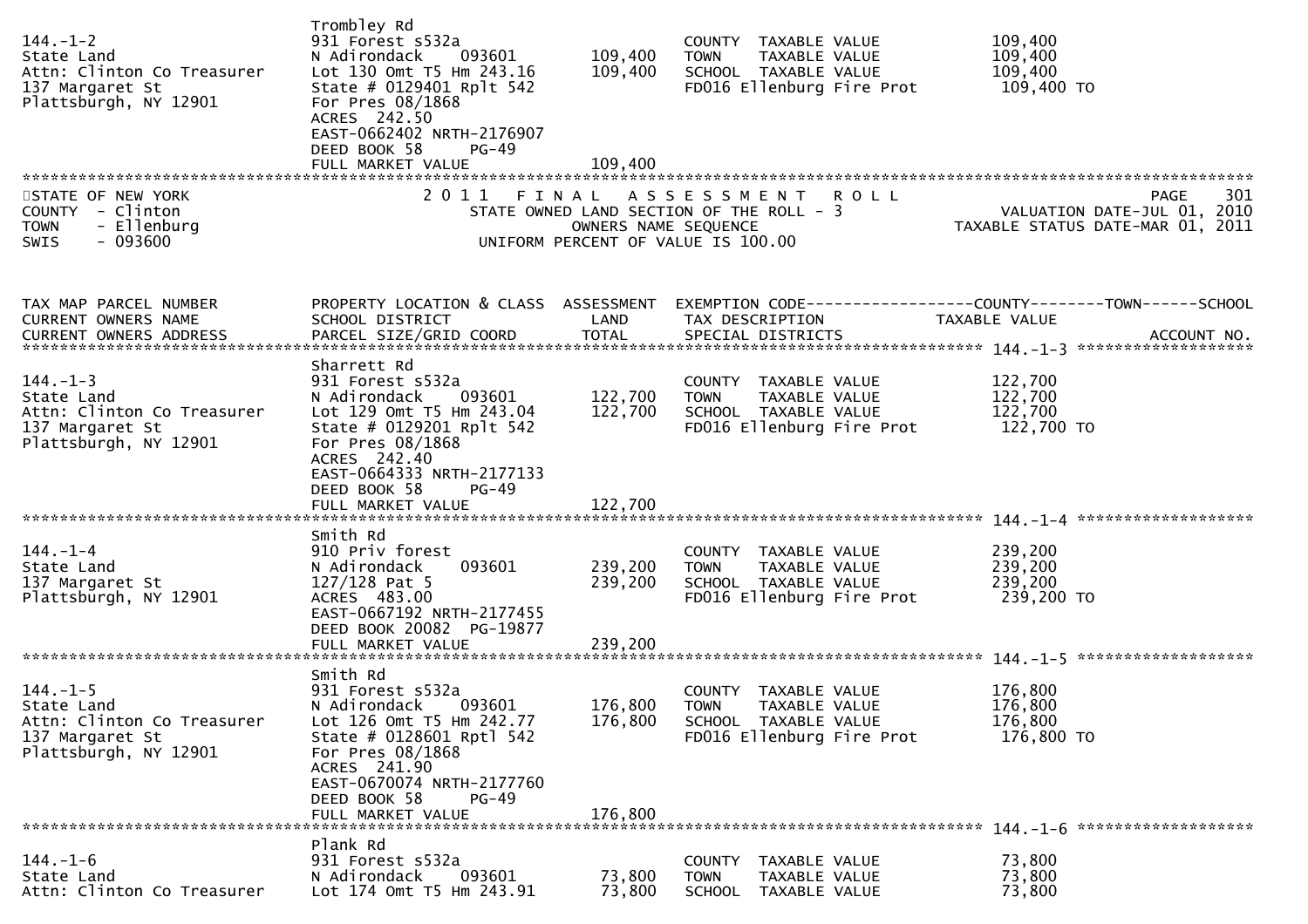| 137 Margaret St<br>Plattsburgh, NY 12901                                                               | State # 0172401 Rptl 542<br>For Pres 08/1868<br>ACRES 243.10<br>EAST-0668934 NRTH-2172201<br>DEED BOOK 58<br>$PG-49$<br>FULL MARKET VALUE                                                                                      | 73,800                     | FD016 Ellenburg Fire Prot                                                                                    | 73,800 TO                                                                            |
|--------------------------------------------------------------------------------------------------------|--------------------------------------------------------------------------------------------------------------------------------------------------------------------------------------------------------------------------------|----------------------------|--------------------------------------------------------------------------------------------------------------|--------------------------------------------------------------------------------------|
| STATE OF NEW YORK<br>COUNTY - Clinton<br>- Ellenburg<br><b>TOWN</b><br>$-093600$<br>SWIS               |                                                                                                                                                                                                                                | OWNERS NAME SEQUENCE       | 2011 FINAL ASSESSMENT ROLL<br>STATE OWNED LAND SECTION OF THE ROLL - 3<br>UNIFORM PERCENT OF VALUE IS 100.00 | 302<br>PAGE<br>VALUATION DATE-JUL 01, 2010<br>TAXABLE STATUS DATE-MAR 01, 2011       |
| TAX MAP PARCEL NUMBER<br>CURRENT OWNERS NAME                                                           | PROPERTY LOCATION & CLASS ASSESSMENT<br>SCHOOL DISTRICT                                                                                                                                                                        | LAND                       | TAX DESCRIPTION                                                                                              | EXEMPTION        CODE-----------------COUNTY-------TOWN------SCHOOL<br>TAXABLE VALUE |
| $144. - 1 - 7$<br>State Land<br>Attn: Clinton Co Treasurer<br>137 Margaret St<br>Plattsburgh, NY 12901 | Plank Rd<br>931 Forest s532a<br>N Adirondack<br>093601<br>Lot 173 Omt T5 Hm 213.33<br>State # 0172001 Rptl 542<br>For Pres 08/1868<br>ACRES 243.30<br>EAST-0667017 NRTH-2171979<br>DEED BOOK 97<br>PG-719<br>FULL MARKET VALUE | 72,300<br>72,300<br>72,300 | COUNTY TAXABLE VALUE<br>TAXABLE VALUE<br><b>TOWN</b><br>SCHOOL TAXABLE VALUE<br>FD016 Ellenburg Fire Prot    | 72,300<br>72,300<br>72,300<br>72,300 TO                                              |
| $144. - 1 - 8$<br>State Land<br>Attn: Clinton Co Treasurer<br>137 Margaret St<br>Plattsburgh, NY 12901 | Plank Rd<br>931 Forest s532a<br>093601<br>N Adirondack<br>Lot 172 Omt T5 Hm 244.12<br>State # 0171601 Rptl 542<br>For Pres 08/1868<br>ACRES 243.50<br>EAST-0665131 NRTH-2171777<br>DEED BOOK 58<br>PG-49<br>FULL MARKET VALUE  | 90,900<br>90,900<br>90,900 | COUNTY TAXABLE VALUE<br>TAXABLE VALUE<br><b>TOWN</b><br>SCHOOL TAXABLE VALUE<br>FD016 Ellenburg Fire Prot    | 90,900<br>90,900<br>90,900<br>90,900 TO                                              |
|                                                                                                        | Plank Rd                                                                                                                                                                                                                       |                            |                                                                                                              |                                                                                      |
| $144. - 1 - 9$<br>State Land<br>Attn: Clinton Co Treasurer<br>137 Margaret St<br>Plattsburgh, NY 12901 | 931 Forest s532a<br>N Adirondack<br>093601<br>Lot 171 Omt T5 Hm 244.22<br>State # 0171201 Rptl 542<br>For Pres 08/1868<br>ACRES 243.50<br>EAST-0663186 NRTH-2171556<br>DEED BOOK 58<br>$PG-49$                                 | 103,600<br>103,600         | COUNTY TAXABLE VALUE<br>TAXABLE VALUE<br><b>TOWN</b><br>SCHOOL TAXABLE VALUE<br>FD016 Ellenburg Fire Prot    | 103,600<br>103,600<br>103,600<br>103,600 TO                                          |
|                                                                                                        | FULL MARKET VALUE                                                                                                                                                                                                              | 103,600                    |                                                                                                              |                                                                                      |
| $145. - 1 - 1$<br>State Land<br>Attn: Clinton Co Treasurer<br>137 Margaret St<br>Plattsburgh, NY 12901 | Plank Rd<br>931 Forest s532a<br>093601<br>N Adirondack<br>Lot 175 Omt T5 Hm 243.82<br>State # 0172801 Rptl 542<br>For Pres 08/1868                                                                                             | 111,900<br>111,900         | COUNTY TAXABLE VALUE<br>TAXABLE VALUE<br><b>TOWN</b><br>SCHOOL TAXABLE VALUE<br>FD016 Ellenburg Fire Prot    | 111,900<br>111,900<br>111,900<br>111,900 TO                                          |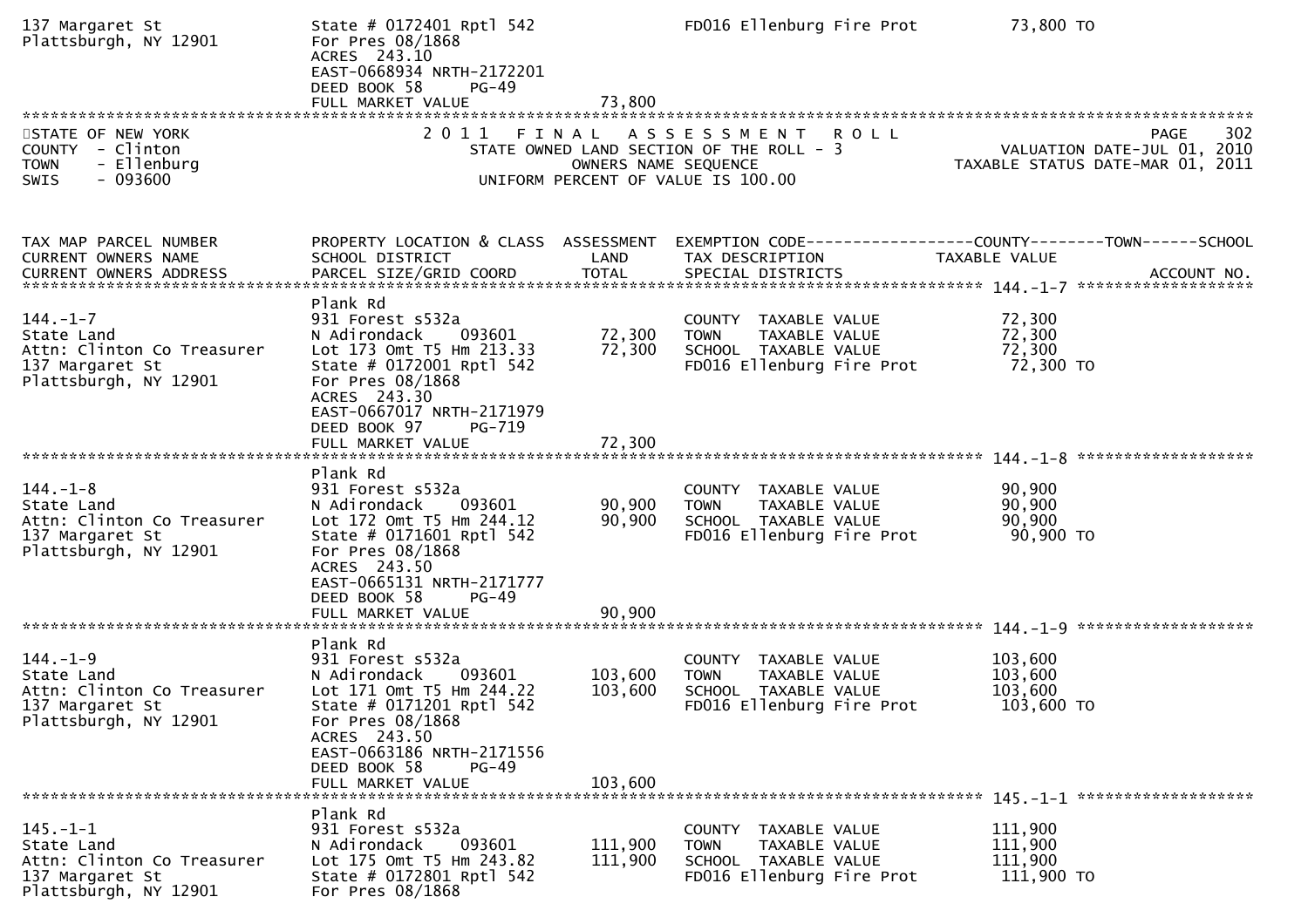|                                                                                                        | ACRES 243.00<br>EAST-0670901 NRTH-2172437<br>DEED BOOK 58<br>$PG-49$<br>FULL MARKET VALUE                                                                                                                                       | 111,900                       |                                                                                                                   |                                             |                                                                                |
|--------------------------------------------------------------------------------------------------------|---------------------------------------------------------------------------------------------------------------------------------------------------------------------------------------------------------------------------------|-------------------------------|-------------------------------------------------------------------------------------------------------------------|---------------------------------------------|--------------------------------------------------------------------------------|
| STATE OF NEW YORK<br>COUNTY - Clinton<br>- Ellenburg<br><b>TOWN</b><br>SWIS<br>- 093600                | 2 0 1 1                                                                                                                                                                                                                         | OWNERS NAME SEQUENCE          | FINAL ASSESSMENT<br><b>ROLL</b><br>STATE OWNED LAND SECTION OF THE ROLL - 3<br>UNIFORM PERCENT OF VALUE IS 100.00 |                                             | PAGE<br>303<br>VALUATION DATE-JUL 01, 2010<br>TAXABLE STATUS DATE-MAR 01, 2011 |
| TAX MAP PARCEL NUMBER<br><b>CURRENT OWNERS NAME</b><br>CURRENT OWNERS ADDRESS                          | PROPERTY LOCATION & CLASS ASSESSMENT<br>SCHOOL DISTRICT<br>PARCEL SIZE/GRID COORD                                                                                                                                               | LAND<br><b>TOTAL</b>          | EXEMPTION CODE-----------------COUNTY-------TOWN------SCHOOL<br>TAX DESCRIPTION<br>SPECIAL DISTRICTS              | TAXABLE VALUE                               | ACCOUNT NO.                                                                    |
| $145. - 1 - 2$<br>State Land<br>Attn: Clinton Co Treasurer<br>137 Margaret St<br>Plattsburgh, NY 12901 | Plank Rd<br>931 Forest s532a<br>093601<br>N Adirondack<br>Lot 176 Omt T5 Hm 243.70<br>State # 0173201 Rptl 542<br>For Pres 08/1868<br>ACRES 242.80<br>EAST-0672840 NRTH-2172606                                                 | 258,200<br>258,200            | COUNTY TAXABLE VALUE<br><b>TOWN</b><br>TAXABLE VALUE<br>SCHOOL TAXABLE VALUE<br>FD016 Ellenburg Fire Prot         | 258,200<br>258,200<br>258,200<br>258,200 TO |                                                                                |
|                                                                                                        | DEED BOOK 58<br>$PG-49$<br>FULL MARKET VALUE                                                                                                                                                                                    | 258,200                       |                                                                                                                   |                                             |                                                                                |
| $145. - 1 - 3$<br>State Land<br>Attn: Clinton Co Treasurer<br>137 Margaret St<br>Plattsburgh, NY 12901 | Plank Rd<br>931 Forest s532a<br>093601<br>N Adirondack<br>Lot 177 Omt T5 Hm 213.33<br>State # 0173601 Rptl 542<br>For Pres 08/1868<br>ACRES 242.60<br>EAST-0674771 NRTH-2172834<br>DEED BOOK 58<br>$PG-49$<br>FULL MARKET VALUE | 341,400<br>341,400<br>341,400 | COUNTY TAXABLE VALUE<br>TAXABLE VALUE<br><b>TOWN</b><br>SCHOOL TAXABLE VALUE<br>FD016 Ellenburg Fire Prot         | 341,400<br>341,400<br>341,400<br>341,400 TO |                                                                                |
|                                                                                                        |                                                                                                                                                                                                                                 |                               |                                                                                                                   |                                             |                                                                                |
| $145. - 1 - 4$<br>State Land<br>Attn: Clinton Co Treasurer<br>137 Margaret St<br>Plattsburgh, NY 12901 | Plank Rd<br>931 Forest s532a<br>093601<br>N Adirondack<br>Lot 178 Omt T5 243.49 Ac<br>State # 0174001 Rptl 542<br>For Pres 08/1868<br>ACRES 242.50<br>EAST-0676737 NRTH-2173048<br>DEED BOOK 58<br>$PG-49$<br>FULL MARKET VALUE | 311,500<br>311,500<br>311,500 | COUNTY TAXABLE VALUE<br><b>TOWN</b><br>TAXABLE VALUE<br>SCHOOL TAXABLE VALUE<br>FD016 Ellenburg Fire Prot         | 311,500<br>311,500<br>311,500<br>311,500 TO |                                                                                |
|                                                                                                        |                                                                                                                                                                                                                                 |                               |                                                                                                                   |                                             |                                                                                |
| $145. - 1 - 5$<br>State Land<br>Attn: Clinton Co Treasurer<br>137 Margaret St<br>Plattsburgh, NY 12901 | Plank Rd<br>931 Forest s532a<br>N Adirondack<br>093601<br>Lot 179 Omt T5 Hm 243.40<br>State # 0174401 Rptl 542<br>For Pres 08/1868<br>ACRES 242.40<br>EAST-0678680 NRTH-2173246                                                 | 339,600<br>339,600            | COUNTY TAXABLE VALUE<br>TAXABLE VALUE<br>TOWN<br>SCHOOL TAXABLE VALUE<br>FD016 Ellenburg Fire Prot                | 339,600<br>339,600<br>339,600<br>339,600 TO |                                                                                |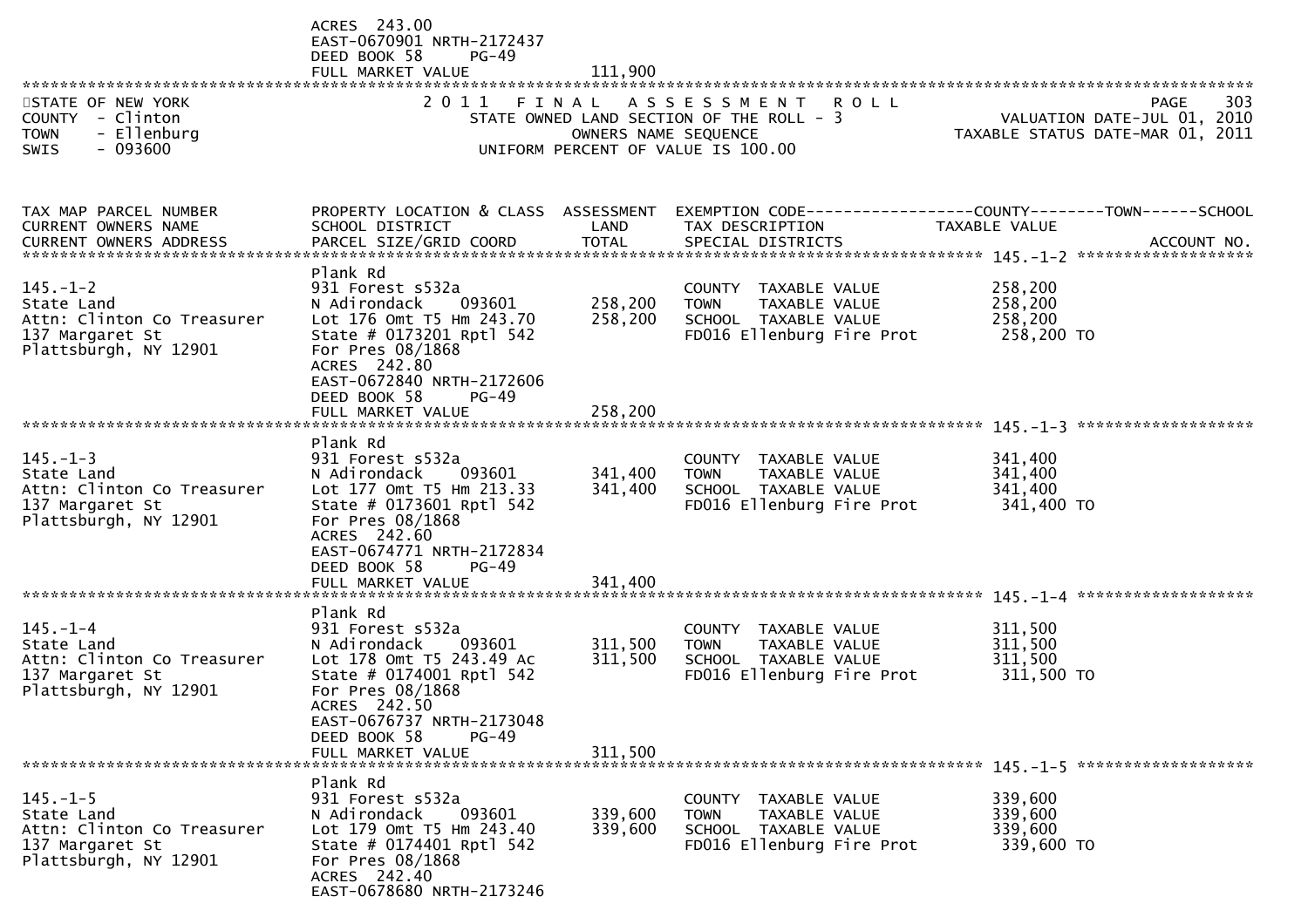|                                                                                                                                          | $PG-49$<br>DEED BOOK 58<br>FULL MARKET VALUE                                                                                                                                                                                                  | 339,600                       |                                                                                                                                                                                   |                                                                                       |     |
|------------------------------------------------------------------------------------------------------------------------------------------|-----------------------------------------------------------------------------------------------------------------------------------------------------------------------------------------------------------------------------------------------|-------------------------------|-----------------------------------------------------------------------------------------------------------------------------------------------------------------------------------|---------------------------------------------------------------------------------------|-----|
| STATE OF NEW YORK<br>COUNTY - Clinton<br>- Ellenburg<br><b>TOWN</b><br>$-093600$<br>SWIS                                                 | 2011                                                                                                                                                                                                                                          |                               | FINAL ASSESSMENT ROLL<br>STATE OWNED LAND SECTION OF THE ROLL - 3<br>OWNERS NAME SEQUENCE<br>UNIFORM PERCENT OF VALUE IS 100.00                                                   | <b>PAGE</b><br>VALUATION DATE-JUL 01, 2010<br>TAXABLE STATUS DATE-MAR 01, 2011        | 304 |
| TAX MAP PARCEL NUMBER<br><b>CURRENT OWNERS NAME</b>                                                                                      | PROPERTY LOCATION & CLASS ASSESSMENT<br>SCHOOL DISTRICT                                                                                                                                                                                       | LAND                          | TAX DESCRIPTION                                                                                                                                                                   | EXEMPTION CODE-----------------COUNTY--------TOWN------SCHOOL<br><b>TAXABLE VALUE</b> |     |
| $155.1 - 2 - 2$<br>State Land<br>Attn: Clinton Co Treasurer<br>137 Margaret St<br>Plattsburgh, NY 12901                                  | Rt 374<br>941 SOL reforest - WTRFNT<br>093601<br>N Adirondack<br>Lots 101 120 Omt T5 Cwmj<br>State $# 0500001$<br>Boat Launch 09/1964<br>2.30<br><b>ACRES</b><br>EAST-0627227 NRTH-2164901<br>DEED BOOK 115<br>PG-562                         | 99,500<br>99,500              | TXLSCHPURP 32301<br>COUNTY TAXABLE VALUE<br><b>TOWN</b><br>TAXABLE VALUE<br>SCHOOL TAXABLE VALUE<br>FD040 Lyon Mountain FD<br>99,500 EX<br>WD018 Chat Lake Water Dst<br>99,500 EX | 99,500<br>99,500<br>0<br>$\Omega$<br>99,500<br>0 <sub>T</sub><br>$0$ TO M             |     |
| $156. - 1 - 2$<br>State Land<br>Attn: Clinton Co Treasurer<br>137 Margaret St<br>Plattsburgh, NY 12901                                   | Bradley Pond Rd<br>931 Forest s532a<br>N Adirondack<br>093601<br>Lot 160 Omt T5 213.33 Ac<br>State # 0160001 Rptl 542<br>For Pres 04/03/1880<br>ACRES 213.10<br>EAST-0642766 NRTH-2169244<br>DEED BOOK 99<br>PG-534<br>FULL MARKET VALUE      | 176,700<br>176,700<br>176,700 | COUNTY TAXABLE VALUE<br><b>TOWN</b><br><b>TAXABLE VALUE</b><br>SCHOOL TAXABLE VALUE<br>FD040 Lyon Mountain FD                                                                     | 176,700<br>176,700<br>176,700<br>176,700 TO                                           |     |
| $156. - 1 - 3$<br>State Land<br>Attn: Clinton Co Treasurer<br>137 Margaret St<br>Plattsburgh, NY 12901<br>****************************** | Bradley Pond Rd<br>931 Forest s532a<br>093601<br>N Adirondack<br>Lot 161 Omt T5 Hm 213.33<br>State # 0170001 Rptl 542<br>For Pres 04/1881<br>ACRES 210.60<br>EAST-0644471 NRTH-2169398<br>DEED BOOK 99<br>PG-534<br>FULL MARKET VALUE         | 100,600<br>100,600<br>100,600 | COUNTY TAXABLE VALUE<br><b>TOWN</b><br>TAXABLE VALUE<br>SCHOOL TAXABLE VALUE<br>FD040 Lyon Mountain FD                                                                            | 100,600<br>100,600<br>100,600<br>100,600 TO                                           |     |
| $157. - 1 - 1.2$<br>State Land<br>Attn: Clinton Co Treasurer<br>137 Margaret St<br>Plattsburgh, NY 12901                                 | Bradley Pond Rd<br>931 Forest s532a<br>093601<br>N Adirondack<br>Lots 191-198 Omt T5(hm) 1<br>State #0180001<br>Forest Preserve Rptl 532A<br>ACRES 1390.00<br>EAST-0657063 NRTH-2165594<br>DEED BOOK 764<br><b>PG-29</b><br>FULL MARKET VALUE | 462,000<br>462,000<br>462,000 | COUNTY TAXABLE VALUE<br>TAXABLE VALUE<br>TOWN<br>SCHOOL TAXABLE VALUE<br>FD040 Lyon Mountain FD                                                                                   | 462,000<br>462,000<br>462,000<br>462,000 TO                                           |     |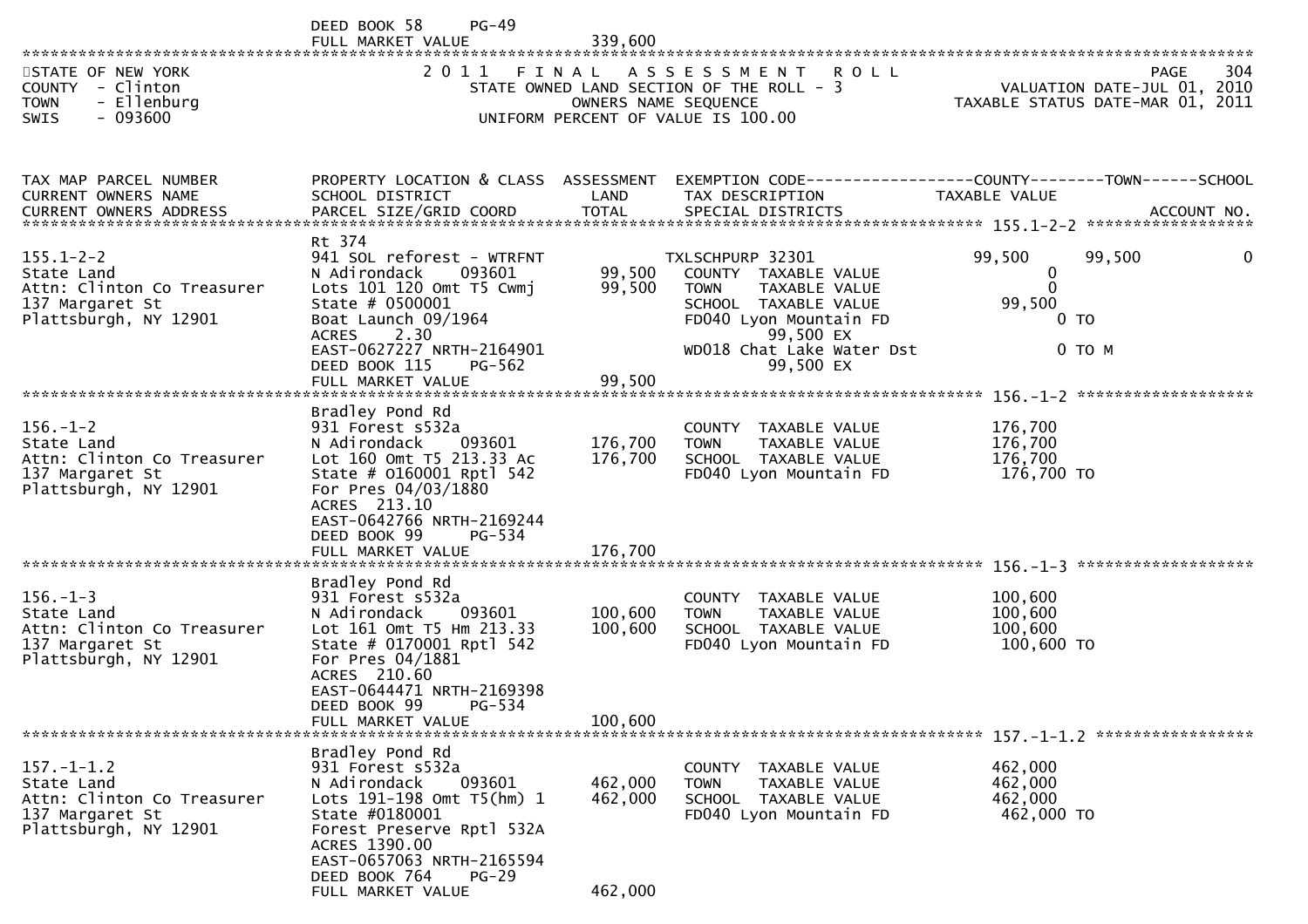| STATE OF NEW YORK<br>COUNTY - Clinton<br>- Ellenburg<br><b>TOWN</b><br>$-093600$<br>SWIS               |                                                                                                                                                                                                                               | OWNERS NAME SEQUENCE          | 2011 FINAL ASSESSMENT ROLL<br>STATE OWNED LAND SECTION OF THE ROLL - 3<br>UNIFORM PERCENT OF VALUE IS 100.00        |             |                                             | 305<br>PAGE<br>VALUATION DATE-JUL 01, 2010<br>TAXABLE STATUS DATE-MAR 01, 2011 |
|--------------------------------------------------------------------------------------------------------|-------------------------------------------------------------------------------------------------------------------------------------------------------------------------------------------------------------------------------|-------------------------------|---------------------------------------------------------------------------------------------------------------------|-------------|---------------------------------------------|--------------------------------------------------------------------------------|
|                                                                                                        |                                                                                                                                                                                                                               |                               |                                                                                                                     |             |                                             |                                                                                |
| TAX MAP PARCEL NUMBER<br>CURRENT OWNERS NAME                                                           | PROPERTY LOCATION & CLASS ASSESSMENT<br>SCHOOL DISTRICT                                                                                                                                                                       | LAND                          | TAX DESCRIPTION                                                                                                     |             | TAXABLE VALUE                               | EXEMPTION CODE------------------COUNTY--------TOWN------SCHOOL                 |
| $158. - 2 - 1$<br>State Land<br>Attn: Clinton Co Treasurer<br>137 Margaret St<br>Plattsburgh, NY 12901 | Rt 374<br>931 Forest s532a<br>N Adirondack<br>093601<br>Lot 190 Omt T5 Hm 208.80<br>State # 0178401 Rptl 542<br>For Pres 08/1868<br>ACRES 223.60<br>EAST-0663928 NRTH-2166419<br>DEED BOOK 58<br>$PG-49$                      | 65,900<br>65,900              | COUNTY TAXABLE VALUE<br><b>TOWN</b><br>TAXABLE VALUE<br>SCHOOL TAXABLE VALUE<br>FD016 Ellenburg Fire Prot           |             | 65,900<br>65,900<br>65,900<br>65,900 TO     |                                                                                |
|                                                                                                        |                                                                                                                                                                                                                               |                               |                                                                                                                     |             |                                             |                                                                                |
| $158. - 2 - 2$<br>State Land<br>Attn: Clinton Co Treasurer<br>137 Margaret St<br>Plattsburgh, NY 12901 | Rt 374<br>931 Forest s532a<br>093601<br>N Adirondack<br>Lot 189 Omt T5 Hm 209.75<br>State # 0178001 Rptl 542<br>For Pres 08/1868<br>ACRES 221.20<br>EAST-0665884 NRTH-2166654<br>DEED BOOK 58<br>$PG-49$<br>FULL MARKET VALUE | 113,500<br>113,500<br>113,500 | COUNTY TAXABLE VALUE<br><b>TOWN</b><br>TAXABLE VALUE<br>SCHOOL TAXABLE VALUE<br>FD016 Ellenburg Fire Prot           |             | 113,500<br>113,500<br>113,500<br>113,500 TO |                                                                                |
|                                                                                                        |                                                                                                                                                                                                                               |                               |                                                                                                                     |             |                                             |                                                                                |
| $158. - 2 - 3$<br>State Land<br>Attn: Clinton Co Treasurer<br>137 Margaret St<br>Plattsburgh, NY 12901 | Rt 374<br>931 Forest s532a<br>093601<br>N Adirondack<br>Lot 188 Omt T5 Hm 210.57<br>State # 0177601 Rptl 542<br>For Pres 08/1868<br>ACRES 218.80<br>EAST-0667790 NRTH-2166863<br>DEED BOOK 58<br>$PG-49$                      | 130,100<br>130,100            | COUNTY TAXABLE VALUE<br>TAXABLE VALUE<br><b>TOWN</b><br>SCHOOL TAXABLE VALUE<br>FD016 Ellenburg Fire Prot           |             | 130,100<br>130,100<br>130,100<br>130,100 TO |                                                                                |
|                                                                                                        | FULL MARKET VALUE                                                                                                                                                                                                             | 130,100                       |                                                                                                                     |             |                                             |                                                                                |
|                                                                                                        |                                                                                                                                                                                                                               |                               |                                                                                                                     |             |                                             |                                                                                |
| $158. - 2 - 4$<br>State Land<br>Attn: Clinton Co Treasurer<br>137 Margaret St<br>Plattsburgh, NY 12901 | Rt 374<br>931 Forest s532a<br>N Adirondack<br>093601<br>Lot 187 Omt T5 Hm 211.37<br>State # 0177201 Rptl 542<br>For Pres 08/1868<br>ACRES 216.80<br>EAST-0669685 NRTH-2167159<br>DEED BOOK 58<br><b>PG-49</b>                 | 165,800<br>165,800            | <b>COUNTY</b><br>TAXABLE VALUE<br><b>TOWN</b><br>TAXABLE VALUE<br>SCHOOL TAXABLE VALUE<br>FD016 Ellenburg Fire Prot |             | 165,800<br>165,800<br>165,800<br>165,800 TO |                                                                                |
|                                                                                                        | FULL MARKET VALUE                                                                                                                                                                                                             | 165,800                       |                                                                                                                     |             |                                             |                                                                                |
| STATE OF NEW YORK                                                                                      | 2011                                                                                                                                                                                                                          | FINAL                         | A S S E S S M E N T                                                                                                 | <b>ROLL</b> |                                             | 306<br><b>PAGE</b>                                                             |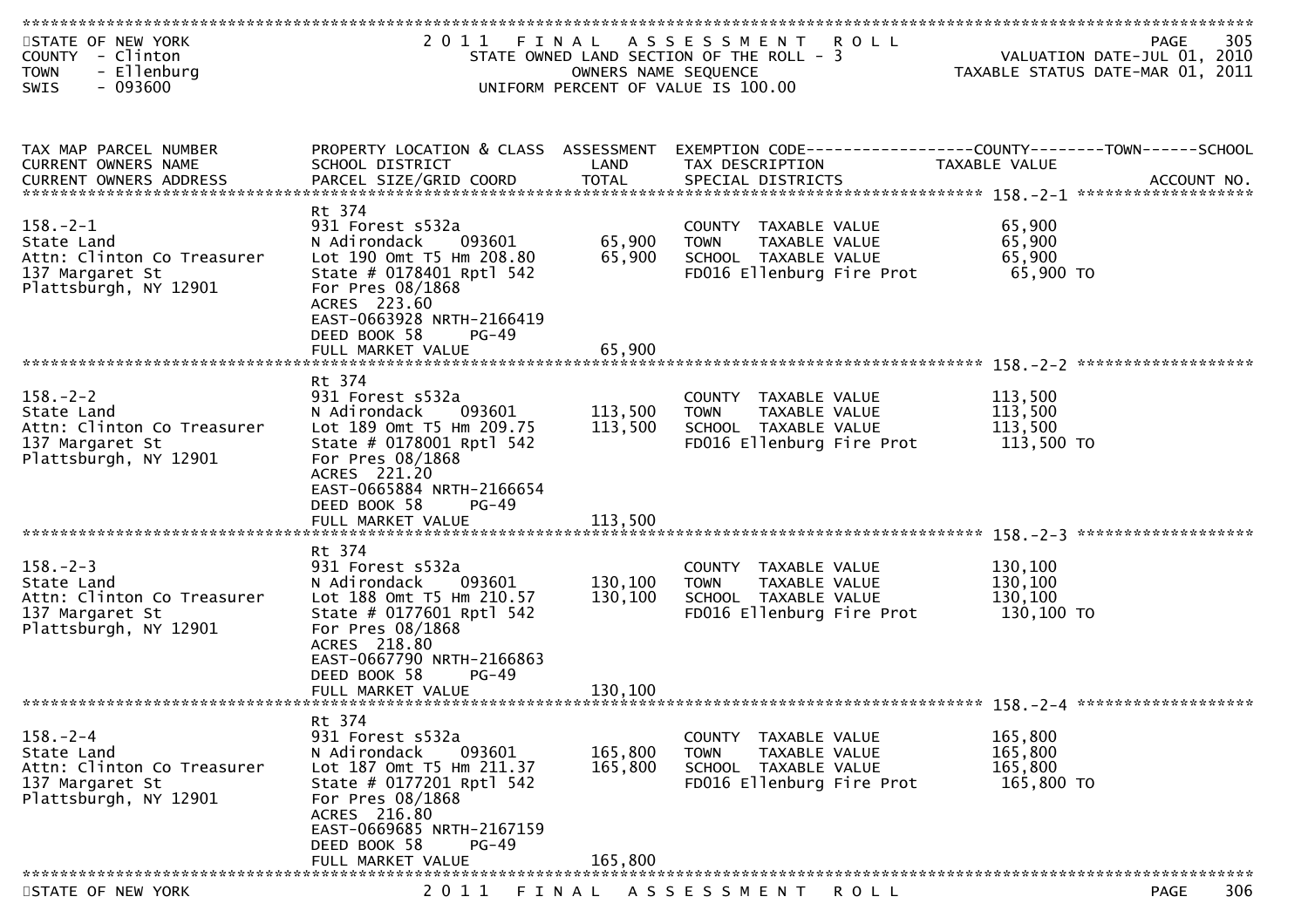| <b>COUNTY</b> |          | Clinton  |
|---------------|----------|----------|
| <b>TOWN</b>   | $\equiv$ | Ellenbur |

# STATE OWNED LAND SECTION OF THE ROLL - 3<br>CONNERS NAME SEQUENCE CONFINE AND MAXABLE STATUS DATE-MAR 01, 2011 TOWN - Ellenburg OWNERS NAME SEQUENCE TAXABLE STATUS DATE-MAR 01, 2011SWIS - 093600 UNIFORM PERCENT OF VALUE IS 100.00

| TAX MAP PARCEL NUMBER                    | PROPERTY LOCATION & CLASS ASSESSMENT               |                      |                                                      | EXEMPTION CODE-----------------COUNTY-------TOWN------SCHOOL |             |
|------------------------------------------|----------------------------------------------------|----------------------|------------------------------------------------------|--------------------------------------------------------------|-------------|
| <b>CURRENT OWNERS NAME</b>               | SCHOOL DISTRICT                                    | LAND                 | TAX DESCRIPTION                                      | TAXABLE VALUE                                                |             |
| <b>CURRENT OWNERS ADDRESS</b>            | PARCEL SIZE/GRID COORD                             | <b>TOTAL</b>         | SPECIAL DISTRICTS                                    |                                                              | ACCOUNT NO. |
|                                          |                                                    |                      |                                                      |                                                              |             |
|                                          | Rt 374                                             |                      |                                                      |                                                              |             |
| $159. - 1 - 2$                           | 931 Forest s532a                                   |                      | COUNTY TAXABLE VALUE                                 | 145,200                                                      |             |
| State Land                               | N Adirondack<br>093601                             | 145,200              | TAXABLE VALUE<br>TOWN                                | 145,200                                                      |             |
| Attn: Clinton Co Treasurer               | Lot 186 Omtt5 Hm 211.37                            | 145,200              | SCHOOL TAXABLE VALUE                                 | 145,200                                                      |             |
| 137 Margaret St                          | State #0176801 Rptl 542                            |                      | FD016 Ellenburg Fire Prot                            | 145,200 TO                                                   |             |
| Plattsburgh, NY 12901                    | For Pres 08/1868                                   |                      |                                                      |                                                              |             |
|                                          | ACRES 214.80                                       |                      |                                                      |                                                              |             |
|                                          | EAST-0671669 NRTH-2167518                          |                      |                                                      |                                                              |             |
|                                          | DEED BOOK 58<br>PG-49                              |                      |                                                      |                                                              |             |
|                                          |                                                    |                      |                                                      |                                                              |             |
|                                          |                                                    |                      |                                                      |                                                              |             |
|                                          | Rt 374                                             |                      |                                                      |                                                              |             |
| $159. - 1 - 3$                           | 931 Forest s532a                                   |                      | COUNTY TAXABLE VALUE                                 | 251,700<br>251,700                                           |             |
| State Land<br>Attn: Clinton Co Treasurer | N Adirondack<br>093601<br>Lot 185 Omtt5 Hm 210.87  | 251,700<br>251,700   | TAXABLE VALUE<br><b>TOWN</b><br>SCHOOL TAXABLE VALUE | 251,700                                                      |             |
| 137 Margaret St                          | State #0176401 Rptl 542                            |                      | FD016 Ellenburg Fire Prot                            | 251,700 TO                                                   |             |
| Plattsburgh, NY 12901                    | For Pres 08/1868                                   |                      |                                                      |                                                              |             |
|                                          | ACRES 214.70                                       |                      |                                                      |                                                              |             |
|                                          | EAST-0673602 NRTH-2167548                          |                      |                                                      |                                                              |             |
|                                          | DEED BOOK 58<br>$PG-49$                            |                      |                                                      |                                                              |             |
|                                          |                                                    |                      |                                                      |                                                              |             |
|                                          |                                                    |                      |                                                      |                                                              |             |
|                                          | Rt 374                                             |                      |                                                      |                                                              |             |
| $159. - 1 - 4$                           | 931 Forest s532a                                   |                      | COUNTY TAXABLE VALUE                                 | 232,500                                                      |             |
| State Land                               | N Adirondack<br>093601                             | 232,500              | TAXABLE VALUE<br><b>TOWN</b>                         | 232,500                                                      |             |
| Attn: Clinton Co Treasurer               | Lot 184 Omt T5 Hm 201.44                           | 232,500              | SCHOOL TAXABLE VALUE                                 | 232,500                                                      |             |
| 137 Margaret St                          | State #0176001 Rptl 542                            |                      | FD016 Ellenburg Fire Prot                            | 232,500 TO                                                   |             |
| Plattsburgh, NY 12901                    | For Pres 08/1868                                   |                      |                                                      |                                                              |             |
|                                          | ACRES 205.60                                       |                      |                                                      |                                                              |             |
|                                          | EAST-0675532 NRTH-2167856                          |                      |                                                      |                                                              |             |
|                                          | DEED BOOK 58<br>PG-49                              |                      |                                                      |                                                              |             |
|                                          | FULL MARKET VALUE                                  | 232,500              |                                                      |                                                              |             |
|                                          |                                                    |                      |                                                      |                                                              |             |
|                                          | Rt 374                                             |                      |                                                      |                                                              |             |
| $159. - 1 - 5$                           | 931 Forest s532a                                   | 96,700               | COUNTY TAXABLE VALUE                                 | 96,700<br>96,700                                             |             |
| State Land<br>Attn: Clinton Co Treasurer | 093601<br>N Adirondack<br>Lot 183 Omt T5 Hm 145.71 | 96,700               | TAXABLE VALUE<br>TOWN<br>SCHOOL TAXABLE VALUE        | 96,700                                                       |             |
| 137 Margaret St                          | State #0175601 Rptl 542                            |                      | FD016 Ellenburg Fire Prot                            | 96,700 TO                                                    |             |
| Plattsburgh, NY 12901                    | For Pres 08/1868                                   |                      |                                                      |                                                              |             |
|                                          | ACRES 148.70                                       |                      |                                                      |                                                              |             |
|                                          | EAST-0677369 NRTH-2168648                          |                      |                                                      |                                                              |             |
|                                          | DEED BOOK 58<br>$PG-49$                            |                      |                                                      |                                                              |             |
|                                          | FULL MARKET VALUE                                  | 96,700               |                                                      |                                                              |             |
|                                          |                                                    |                      |                                                      |                                                              |             |
| STATE OF NEW YORK                        |                                                    |                      | 2011 FINAL ASSESSMENT<br>ROLL                        | PAGE                                                         | 307         |
| $COUNTY - Clinton$                       |                                                    |                      | STATE OWNED LAND SECTION OF THE ROLL - 3             | VALUATION DATE-JUL 01, 2010                                  |             |
| <b>TOWN</b><br>- Ellenburg               |                                                    | OWNERS NAME SEQUENCE |                                                      | TAXABLE STATUS DATE-MAR 01, 2011                             |             |
|                                          |                                                    |                      |                                                      |                                                              |             |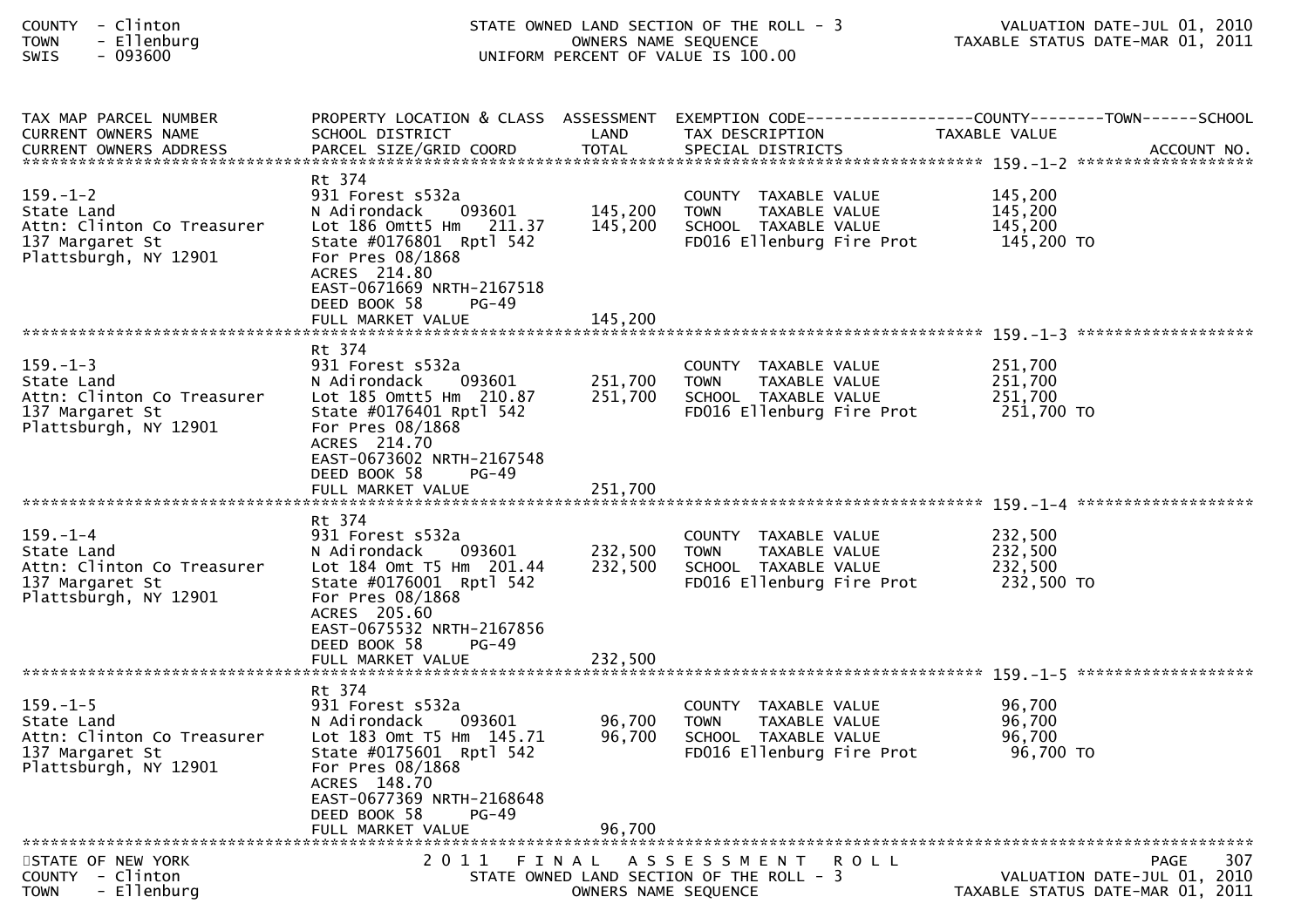| TAX MAP PARCEL NUMBER<br>CURRENT OWNERS NAME                                                            | SCHOOL DISTRICT                                                                                                                                                                                                                 | LAND                       | PROPERTY LOCATION & CLASS ASSESSMENT EXEMPTION CODE----------------COUNTY-------TOWN------SCHOOL<br>TAX DESCRIPTION        | TAXABLE VALUE                                                   |                                                                 |
|---------------------------------------------------------------------------------------------------------|---------------------------------------------------------------------------------------------------------------------------------------------------------------------------------------------------------------------------------|----------------------------|----------------------------------------------------------------------------------------------------------------------------|-----------------------------------------------------------------|-----------------------------------------------------------------|
| $159. - 1 - 18$<br>State Land<br>Attn: Clinton Co Treasurer<br>137 Margaret St<br>Plattsburgh, NY 12901 | Plank Rd<br>931 Forest s532a<br>093601<br>N Adirondack<br>Lot 181 Omt T5 Hm 201.22<br>State # 0174801 Rptl 542<br>For Pres 08/1868<br>ACRES 194.70<br>EAST-0681335 NRTH-2168593<br>DEED BOOK 58<br><b>PG-49</b>                 | 70,300<br>70,300           | COUNTY TAXABLE VALUE<br><b>TOWN</b><br>TAXABLE VALUE<br>SCHOOL TAXABLE VALUE<br>FD016 Ellenburg Fire Prot 70,300 TO        | 70,300<br>, J, 300<br>70, 300<br>70, 200                        |                                                                 |
| $159. - 1 - 19$<br>State Land<br>Attn: Clinton Co Treasurer<br>137 Margaret St<br>Plattsburgh, NY 12901 | Plank Rd<br>931 Forest s532a<br>093601<br>N Adirondack<br>Lot 182 Omt T5 Hm 200.54<br>State # 0175201 Rptl 542<br>For Pres 08/1868<br>ACRES 198.30<br>EAST-0679423 NRTH-2168345<br>DEED BOOK 58<br>$PG-49$<br>FULL MARKET VALUE | 66,100<br>66,100<br>66,100 | COUNTY TAXABLE VALUE<br>TAXABLE VALUE<br><b>TOWN</b><br>SCHOOL TAXABLE VALUE<br>FD016 Ellenburg Fire Prot                  | 66,100<br>66,100<br>66,100<br>66,100<br>66,100 TO               |                                                                 |
| $300 - 36 - 1$<br>State Land<br>Attn: Clinton Co Treasurer<br>137 Margaret St<br>Plattsburgh, NY 12901  | Ellenburg<br>993 Transition t<br>093601<br>N Adirondack<br>Current Trans Assmt<br>For Town, Co, FD016 Purp<br>ACRES 0.01                                                                                                        |                            | SCHL EXMPT 50004<br>0 COUNTY TAXABLE VALUE<br>0 TOWN<br>TAXABLE VALUE<br>SCHOOL TAXABLE VALUE<br>FD016 Ellenburg Fire Prot | $\Omega$<br>0<br>$\Omega$<br>$\Omega$<br>$0$ TO                 | $\Omega$<br>$\Omega$                                            |
| $336. - 36 - 1$<br>State Land<br>Attn: Clinton Co Treasurer<br>137 Margaret St<br>Plattsburgh, NY 12901 | 993 Transition t<br>N Adirondack<br>093601<br>Current Transition Assmt<br>For NACS & FD040 Only<br>ACRES 0.01                                                                                                                   | $\mathbf{0}$<br>$\Omega$   | SCHL TAXBL 50001<br>COUNTY TAXABLE VALUE<br><b>TOWN</b><br>TAXABLE VALUE<br>SCHOOL TAXABLE VALUE<br>FD040 Lyon Mountain FD | $\Omega$<br>$\mathbf{0}$<br>$\mathbf 0$<br>$\Omega$<br>$0$ TO   | $\mathbf 0$<br>$\mathbf 0$                                      |
| STATE OF NEW YORK<br>COUNTY - Clinton<br>- Ellenburg<br><b>TOWN</b><br>SWIS<br>$-093600$                |                                                                                                                                                                                                                                 |                            | 2011 FINAL ASSESSMENT ROLL<br>STATE OWNED LAND SECTION OF THE ROLL - 3<br>UNIFORM PERCENT OF VALUE IS 100.00               | VALUATION DATE-JUL 01, 2010<br>TAXABLE STATUS DATE-MAR 01, 2011 | 308<br><b>PAGE</b><br>RPS150/V04/L015<br>CURRENT DATE 6/21/2011 |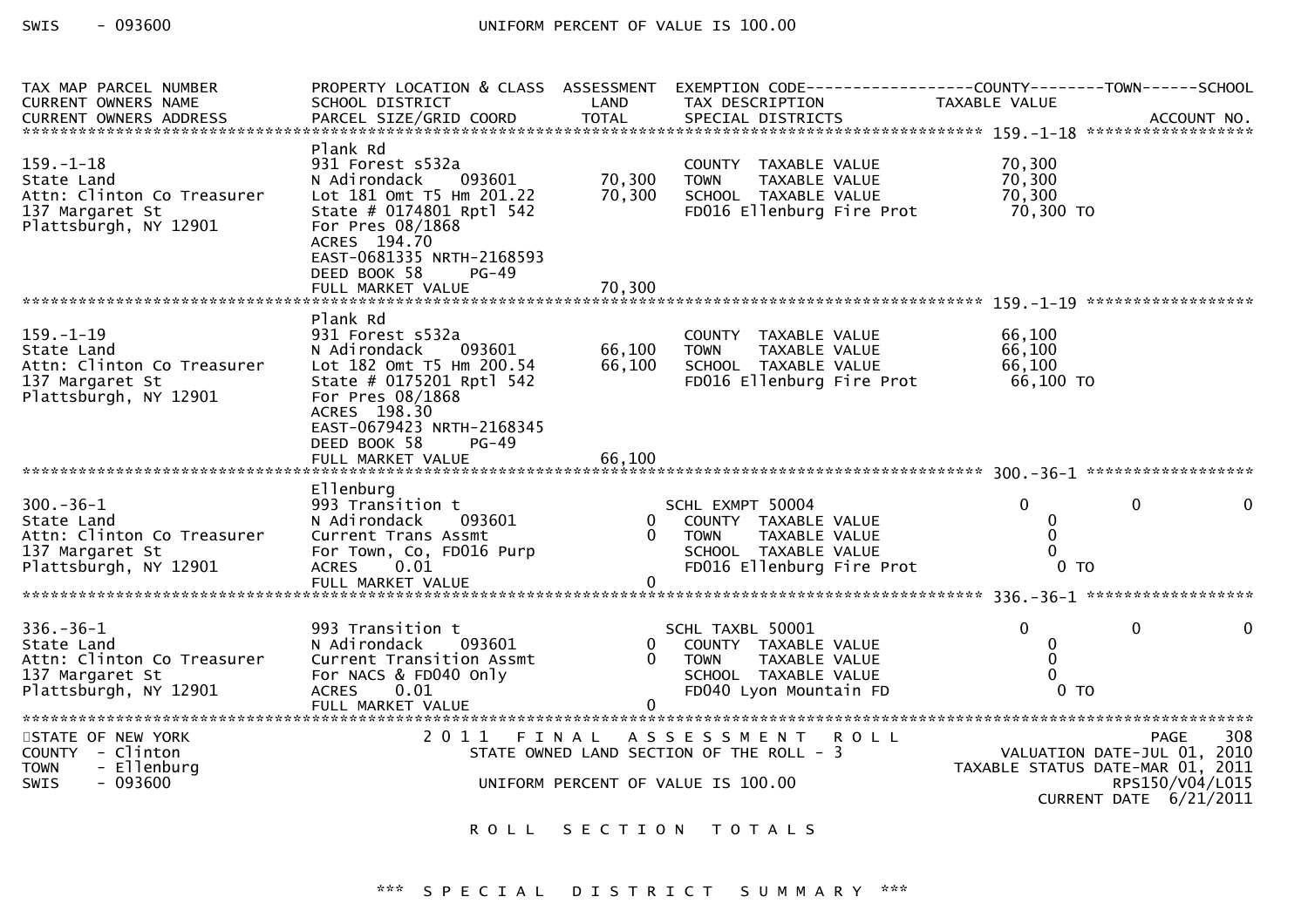| CODE DISTRICT NAME                                                  | TOTAL EXTENSION<br>PARCELS<br><b>TYPE</b> | EXTENSION<br>VALUE | AD VALOREM<br>VALUE           | <b>FXEMPT</b><br>AMOUNT     | TAXABLE<br>VALUE    |
|---------------------------------------------------------------------|-------------------------------------------|--------------------|-------------------------------|-----------------------------|---------------------|
| FD016 Ellenburg Fire<br>FD040 Lyon Mountain<br>WD018 Chat Lake Wate | 46 TOTAL<br>6 TOTAL<br>1 TOTAL M          |                    | 5722.423<br>852.416<br>99.500 | 251,000<br>99,500<br>99.500 | 5471,423<br>752,916 |

## \*\*\* S C H O O L D I S T R I C T S U M M A R Y \*\*\*

| <b>CODE</b>      | DISTRICT NAME                | <b>TOTAL</b><br><b>PARCELS</b> | ASSESSED<br>LAND   | ASSESSED<br><b>TOTAL</b> | <b>EXEMPT</b><br><b>AMOUNT</b> | TOTAL<br><b>TAXABLE</b> | <b>STAR</b><br><b>AMOUNT</b> | <b>STAR</b><br>TAXABLE |
|------------------|------------------------------|--------------------------------|--------------------|--------------------------|--------------------------------|-------------------------|------------------------------|------------------------|
| 093601<br>163401 | N Adirondack<br>Chateaugay 1 | 51<br><b>.</b>                 | 6778,271<br>13,616 | 6778,271<br>13,616       |                                | 6778,271<br>13,616      |                              | 6778,271<br>13,616     |
|                  | SUB-TOTAL                    | 52                             | 6791,887           | 6791,887                 |                                | 6791,887                |                              | 6791,887               |
|                  | T O T A L                    | 52                             | 6791,887           | 6791,887                 |                                | 6791,887                |                              | 6791,887               |

## \*\*\* S Y S T E M C O D E S S U M M A R Y \*\*\*

| CODE           | DESCRIPTION                           | <b>TOTAL</b><br><b>PARCELS</b> | <b>COUNTY</b> | <b>TOWN</b> | <b>SCHOOL</b> |
|----------------|---------------------------------------|--------------------------------|---------------|-------------|---------------|
| 50001<br>50004 | SCHL TAXBL<br>SCHL EXMPT<br>T O T A L |                                |               |             |               |

## \*\*\* E X E M P T I O N S U M M A R Y \*\*\*

| <b>CODE</b> | DESCRIPTION                                          | <b>TOTAL</b><br><b>PARCELS</b> | <b>COUNTY</b>                                                          | <b>TOWN</b>        | <b>SCHOOL</b>                                                                  |
|-------------|------------------------------------------------------|--------------------------------|------------------------------------------------------------------------|--------------------|--------------------------------------------------------------------------------|
| 32301       | <b>TXLSCHPURP</b><br>T O T A L                       | 6                              | 350,500<br>350,500                                                     | 350,500<br>350,500 |                                                                                |
| <b>TOWN</b> | STATE OF NEW YORK<br>COUNTY - Clinton<br>- Ellenburg |                                | 2011 FINAL ASSESSMENT ROLL<br>STATE OWNED LAND SECTION OF THE ROLL - 3 |                    | 309<br>PAGE<br>VALUATION DATE-JUL 01, 2010<br>TAXABLE STATUS DATE-MAR 01, 2011 |
| SWIS        | - 093600                                             |                                | UNIFORM PERCENT OF VALUE IS 100.00                                     |                    | RPS150/V04/L015<br>CURRENT DATE 6/21/2011                                      |

## ROLL SECTION TOTALS

# \*\*\* G R A N D T O T A L S \*\*\*

| <b>ROLL</b> |             | <b>AL</b>     |      |                       |                   | :XABL       | AXABI | $\sim$ 1. All $\sim$ |
|-------------|-------------|---------------|------|-----------------------|-------------------|-------------|-------|----------------------|
| <b>SEC</b>  | τολ<br>יי ו | <b>PARCEL</b> | _AND | $-2 - 1$<br>$\Lambda$ | דוגו וח־<br>,,,,, | <b>TOWN</b> |       | ៶∟∟                  |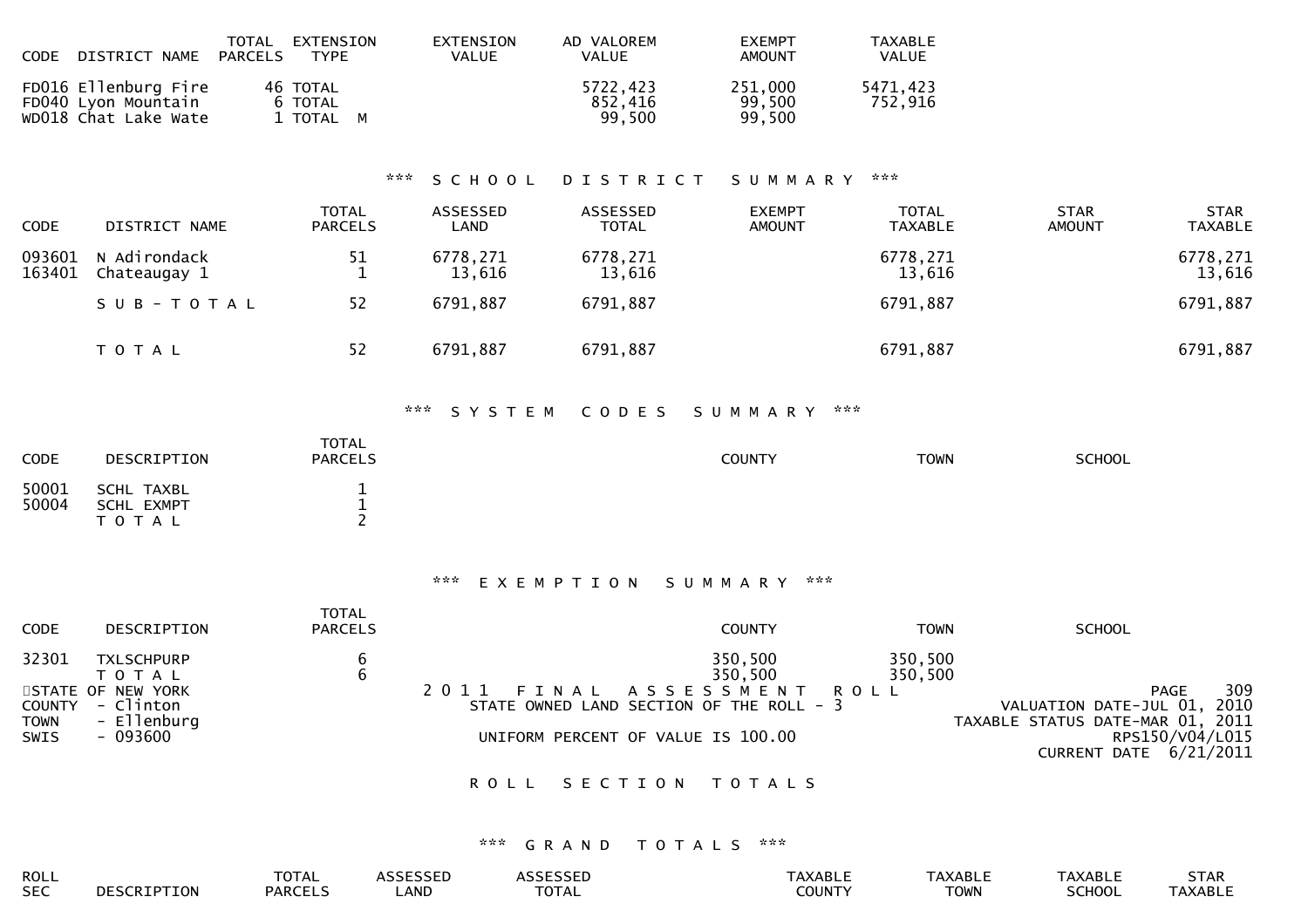| 3                                | STATE OWNED LAND                                                                                                                                     | 52<br>6791,887                                                                                                        | 6791,887                                                                                                                         | 6441,387                                                                                                                                                                                                                                              | 6441,387<br>6791,887                                                                                               | 6791,887                                                                       |
|----------------------------------|------------------------------------------------------------------------------------------------------------------------------------------------------|-----------------------------------------------------------------------------------------------------------------------|----------------------------------------------------------------------------------------------------------------------------------|-------------------------------------------------------------------------------------------------------------------------------------------------------------------------------------------------------------------------------------------------------|--------------------------------------------------------------------------------------------------------------------|--------------------------------------------------------------------------------|
| COUNTY<br><b>TOWN</b><br>SWIS    | STATE OF NEW YORK<br>- Clinton<br>- Ellenburg<br>$-093600$                                                                                           |                                                                                                                       | 2011 FINAL ASSESSMENT<br>SPECIAL FRANCHISE SECTION OF THE ROLL - 5<br>OWNERS NAME SEQUENCE<br>UNIFORM PERCENT OF VALUE IS 100.00 | <b>ROLL</b>                                                                                                                                                                                                                                           |                                                                                                                    | 310<br>PAGE<br>VALUATION DATE-JUL 01, 2010<br>TAXABLE STATUS DATE-MAR 01, 2011 |
|                                  | TAX MAP PARCEL NUMBER<br>CURRENT OWNERS NAME                                                                                                         | SCHOOL DISTRICT                                                                                                       | PROPERTY LOCATION & CLASS ASSESSMENT<br>LAND                                                                                     | EXEMPTION CODE------------------COUNTY--------TOWN------SCHOOL<br>TAX DESCRIPTION                                                                                                                                                                     | TAXABLE VALUE                                                                                                      |                                                                                |
| $516. - 36 - 1$                  | NYS Electric & Gas Corp<br>Attn: Utility Shared Services<br>Local Tax Dept Freeport<br>70 Farm View Dr<br>New Gloucester, ME 04260                   | Electric & Gas<br>861 Elec & gas<br>Chateaugay 1<br>Special Franchise<br>App Factor .0356 In Ccs<br>FULL MARKET VALUE | 163401<br>$\mathbf{0}$<br>44,199<br>44,199                                                                                       | COUNTY TAXABLE VALUE<br><b>TOWN</b><br>TAXABLE VALUE<br>SCHOOL TAXABLE VALUE<br>FD002 Ellenburg Dpt FD 21<br>FD014 Ellenburg Ctr FD15<br>FD016 Ellenburg Fire Prot<br>LT010 Ellenburg Light 15<br>LT011 Ellenburg Light 21<br>LT012 Ellenburg Light 5 | 44,199<br>44,199<br>44,199<br>7,028 TO<br>5,790 TO<br>30,272 TO<br>2,762 TO<br>5,481 TO<br>2,069 TO                |                                                                                |
| $536. - 36 - 1$                  | NYS Electric & Gas Corp<br>Attn: Utility Shared Services Special Franchise<br>Local Tax Dept Freeport<br>70 Farm View Dr<br>New Gloucester, ME 04260 | Electric & Gas<br>861 Elec & gas<br>N Adirondack<br>App Factor .9644 In Nacs<br>FULL MARKET VALUE                     | 093601<br>$\mathbf 0$<br>1197,348<br>1197,348                                                                                    | COUNTY TAXABLE VALUE<br>TAXABLE VALUE<br><b>TOWN</b><br>SCHOOL TAXABLE VALUE<br>FD002 Ellenburg Dpt FD 21<br>FD014 Ellenburg Ctr FD15<br>FD016 Ellenburg Fire Prot<br>LT010 Ellenburg Light 15<br>LT011 Ellenburg Light 21<br>LT012 Ellenburg Light 5 | 1197,348<br>1197,348<br>1197,348<br>190,378 TO<br>156,853 TO<br>820,064 TO<br>74,834 TO<br>148,471 TO<br>56,036 TO |                                                                                |
|                                  |                                                                                                                                                      |                                                                                                                       |                                                                                                                                  |                                                                                                                                                                                                                                                       |                                                                                                                    |                                                                                |
| $536. - 36 - 3$<br>PO Box 7467   | Time Warner Of Champlain<br>Charlotte, NC 28241-7467                                                                                                 | Television<br>869 Television<br>N Adirondack<br>Special Franchise<br>App Factor 100% In Nacs<br>FULL MARKET VALUE     | 093601<br>$\mathbf{0}$<br>60,987<br>60,987                                                                                       | COUNTY TAXABLE VALUE<br>TAXABLE VALUE<br>TOWN<br>SCHOOL TAXABLE VALUE<br>FD014 Ellenburg Ctr FD15<br>FD016 Ellenburg Fire Prot<br>LT010 Ellenburg Light 15<br>LT011 Ellenburg Light 21                                                                | 60,987<br>60,987<br>60,987<br>7,989 то<br>41,770 TO<br>3,812 TO<br>7,562 TO                                        |                                                                                |
|                                  |                                                                                                                                                      |                                                                                                                       |                                                                                                                                  | LT012 Ellenburg Light 5                                                                                                                                                                                                                               | 2,854 TO                                                                                                           |                                                                                |
| $516. - 36 - 2$<br>PO Box 152206 | Verizon New York Inc<br>Company Code 631900<br>Verizon Communications<br>Irving, TX 75015-2206                                                       | Telephone<br>866 Telephone<br>Chateaugay 1<br>Special Franchise<br>App Factor .0356 In Ccs<br>FULL MARKET VALUE       | $\mathbf 0$<br>163401<br>15,462<br>15,462                                                                                        | COUNTY TAXABLE VALUE<br><b>TOWN</b><br>TAXABLE VALUE<br>SCHOOL TAXABLE VALUE<br>FD002 Ellenburg Dpt FD 21<br>FD014 Ellenburg Ctr FD15<br>FD016 Ellenburg Fire Prot<br>LT010 Ellenburg Light 15<br>LT011 Ellenburg Light 21                            | 15,462<br>15,462<br>15,462<br>2,458 TO<br>2,026 TO<br>10,590 TO<br>966 TO<br>1,917 TO                              |                                                                                |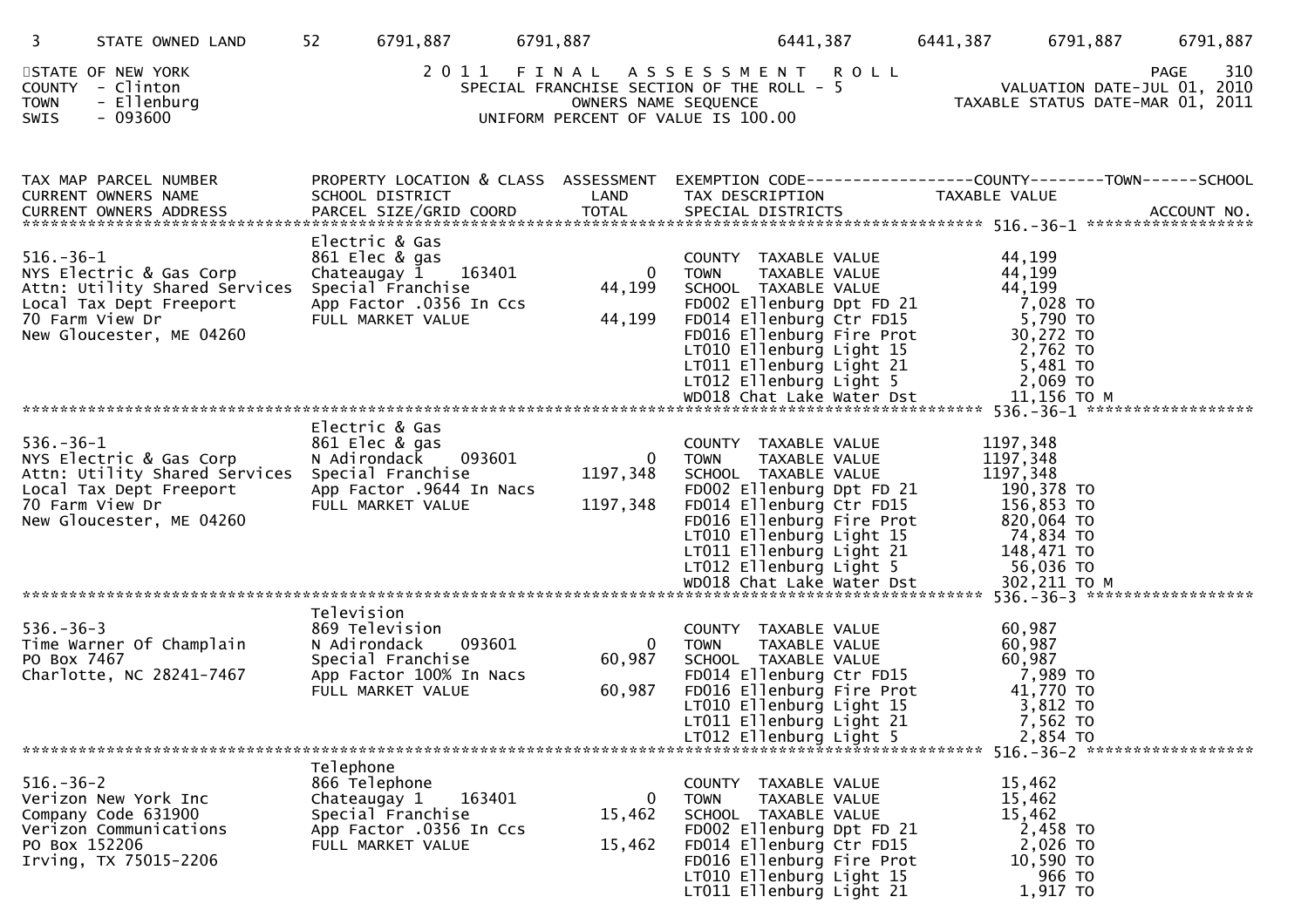| STATE OF NEW YORK<br>COUNTY - Clinton<br>- Ellenburg<br><b>TOWN</b><br>- 093600<br>SWIS                                            | 2011 FINAL                                                                                                                 |                                      | LTO12 Ellenburg Light 5<br>WDO18 Chat Lake Water Dst<br>ASSESSMENT ROLL<br>SPECIAL FRANCHISE SECTION OF THE ROLL - 5<br>OWNERS NAME SEQUENCE<br>UNIFORM PERCENT OF VALUE IS 100.00                                                                                                 | 724 TO<br>3,903 TO M<br>311<br><b>PAGE</b><br>VALUATION DATE-JUL 01, 2010<br>TAXABLE STATUS DATE-MAR 01,<br>2011                     |
|------------------------------------------------------------------------------------------------------------------------------------|----------------------------------------------------------------------------------------------------------------------------|--------------------------------------|------------------------------------------------------------------------------------------------------------------------------------------------------------------------------------------------------------------------------------------------------------------------------------|--------------------------------------------------------------------------------------------------------------------------------------|
| TAX MAP PARCEL NUMBER<br><b>CURRENT OWNERS NAME</b><br>CURRENT OWNERS ADDRESS                                                      | PROPERTY LOCATION & CLASS ASSESSMENT<br>SCHOOL DISTRICT                                                                    | LAND                                 | TAX DESCRIPTION                                                                                                                                                                                                                                                                    | TAXABLE VALUE<br>ACCOUNT NO.<br>******************                                                                                   |
| $536. - 36 - 2$<br>Verizon New York Inc<br>Company Code 631900<br>Verizon Communications<br>PO Box 152206<br>Irving, TX 75015-2206 | Telephone<br>866 Telephone<br>093601<br>N Adirondack<br>Special Franchise<br>App Factor .9644 In Nacs<br>FULL MARKET VALUE | $\overline{0}$<br>418,855<br>418,855 | COUNTY TAXABLE VALUE<br><b>TOWN</b><br>TAXABLE VALUE<br>SCHOOL TAXABLE VALUE<br>FD002 Ellenburg Dpt FD 21<br>FD014 Ellenburg Ctr FD15<br>FD016 Ellenburg Fire Prot<br>LT010 Ellenburg Light 15<br>LT011 Ellenburg Light 21<br>LT012 Ellenburg Light 5<br>WD018 Chat Lake Water Dst | 418,855<br>418,855<br>418,855<br>66,598 TO<br>54,870 TO<br>286,874 TO<br>26,178 TO<br>51,938 TO<br>19,602 TO<br>105,719 ТО М         |
| STATE OF NEW YORK<br>COUNTY - Clinton<br>- Ellenburg<br><b>TOWN</b><br>$-093600$<br>SWIS                                           |                                                                                                                            |                                      | 2011 FINAL ASSESSMENT ROLL<br>SPECIAL FRANCHISE SECTION OF THE ROLL - 5<br>UNIFORM PERCENT OF VALUE IS 100.00                                                                                                                                                                      | 312<br><b>PAGE</b><br>VALUATION DATE-JUL 01, 2010<br>TAXABLE STATUS DATE-MAR 01, 2011<br>RPS150/V04/L015<br>CURRENT DATE $6/21/2011$ |

# \*\*\* S P E C I A L D I S T R I C T S U M M A R Y \*\*\*

| CODE | DISTRICT NAME PARCELS                                                                                                                                              | <b>TOTAL</b> | EXTENSION<br>TYPE                                                           | EXTENSION<br><b>VALUE</b> | AD VALOREM<br>VALUE                                                       | <b>EXEMPT</b><br><b>AMOUNT</b> | <b>TAXABLE</b><br>VALUE                                                   |
|------|--------------------------------------------------------------------------------------------------------------------------------------------------------------------|--------------|-----------------------------------------------------------------------------|---------------------------|---------------------------------------------------------------------------|--------------------------------|---------------------------------------------------------------------------|
|      | FD002 Ellenburg Dpt<br>FD014 Ellenburg Ctr<br>FD016 Ellenburg Fire<br>LT010 Ellenburg Ligh<br>LT011 Ellenburg Ligh<br>LT012 Ellenburg Ligh<br>WD018 Chat Lake Wate |              | 4 TOTAL<br>5 TOTAL<br>5 TOTAL<br>5 TOTAL<br>5 TOTAL<br>5 TOTAL<br>4 TOTAL M |                           | 266,462<br>227,528<br>1189,570<br>108,552<br>215,369<br>81,285<br>422,989 |                                | 266,462<br>227,528<br>1189,570<br>108,552<br>215,369<br>81,285<br>422,989 |

## \*\*\* S C H O O L D I S T R I C T S U M M A R Y \*\*\*

| <b>CODE</b> | DISTRICT NAME       | <b>TOTAL</b><br><b>PARCELS</b> | <b>ASSESSED</b><br>LAND | <b>ASSESSED</b><br><b>TOTAL</b> | <b>EXEMPT</b><br>AMOUNT | <b>TOTAL</b><br>TAXABLE | <b>STAR</b><br>AMOUNT | STAR<br>TAXABLE |
|-------------|---------------------|--------------------------------|-------------------------|---------------------------------|-------------------------|-------------------------|-----------------------|-----------------|
|             | 093601 N Adirondack |                                |                         | 1677, 190                       |                         | 1677, 190               |                       | 1677,190        |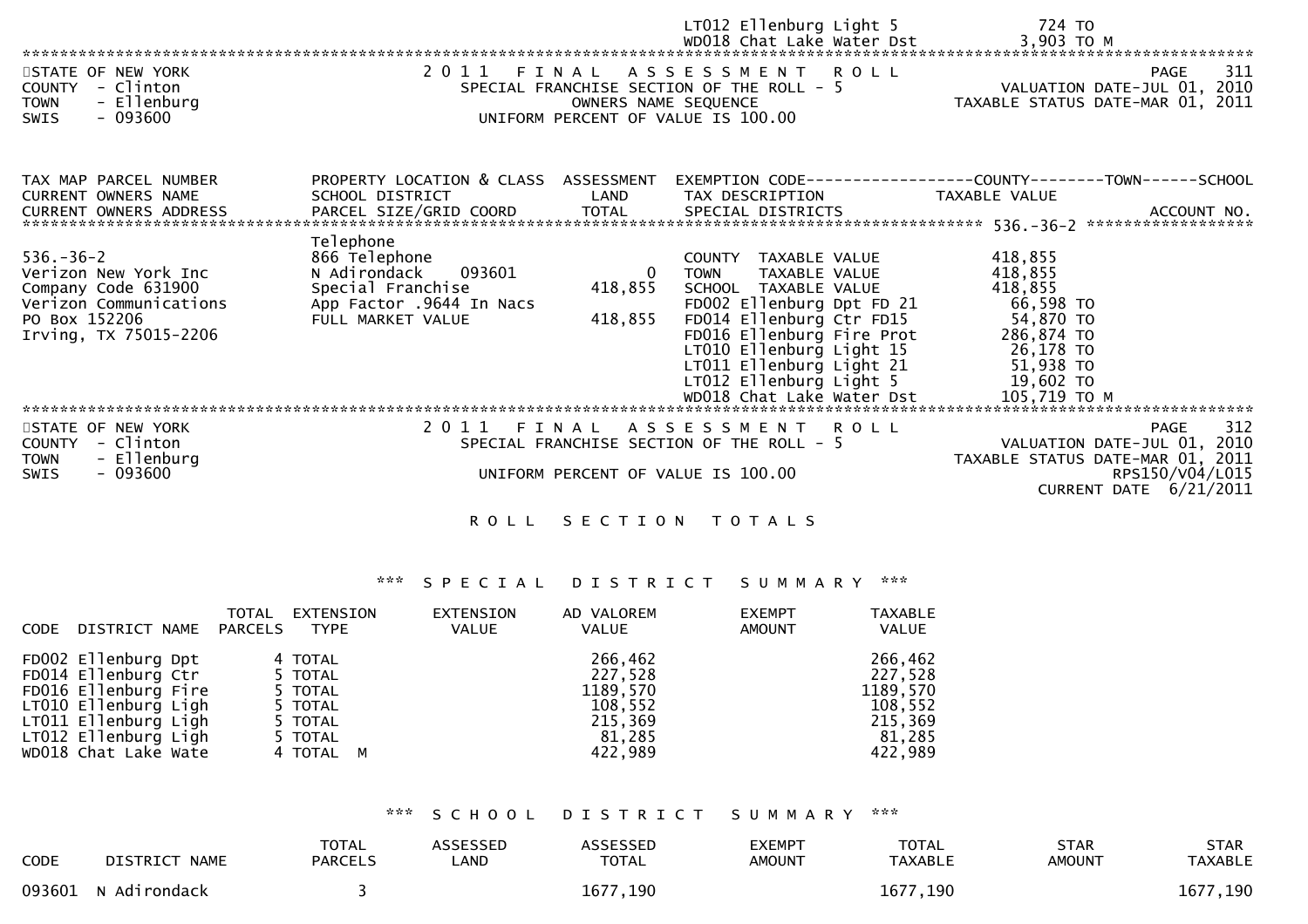| 163401                               | Chateaugay 1                                               | $\overline{2}$ |             | 59,661                                                                                                                                                                                                       |                      | 59,661         |                                                                                           | 59,661                         |
|--------------------------------------|------------------------------------------------------------|----------------|-------------|--------------------------------------------------------------------------------------------------------------------------------------------------------------------------------------------------------------|----------------------|----------------|-------------------------------------------------------------------------------------------|--------------------------------|
|                                      | SUB-TOTAL                                                  | 5              |             | 1736,851                                                                                                                                                                                                     |                      | 1736,851       |                                                                                           | 1736,851                       |
|                                      | TOTAL                                                      | 5              |             | 1736,851                                                                                                                                                                                                     |                      | 1736,851       |                                                                                           | 1736,851                       |
|                                      |                                                            |                |             | *** SYSTEM<br>CODES                                                                                                                                                                                          | ***<br>S U M M A R Y |                |                                                                                           |                                |
|                                      |                                                            |                |             | NO SYSTEM EXEMPTIONS AT THIS LEVEL                                                                                                                                                                           |                      |                |                                                                                           |                                |
| <b>COUNTY</b><br><b>TOWN</b><br>SWIS | STATE OF NEW YORK<br>- Clinton<br>- Ellenburg<br>$-093600$ |                | ***<br>2011 | EXEMPTION SUMMARY ***<br>NO EXEMPTIONS AT THIS LEVEL<br>FINAL ASSESSMENT<br>SPECIAL FRANCHISE SECTION OF THE ROLL - 5<br>UNIFORM PERCENT OF VALUE IS 100.00<br>ROLL SECTION TOTALS<br>***<br>GRAND<br>TOTALS | <b>ROLL</b><br>***   |                | VALUATION DATE-JUL 01, 2010<br>TAXABLE STATUS DATE-MAR 01, 2011<br>CURRENT DATE 6/21/2011 | PAGE<br>313<br>RPS150/V04/L015 |
| <b>ROLL</b>                          |                                                            | <b>TOTAL</b>   | ASSESSED    | ASSESSED                                                                                                                                                                                                     | <b>TAXABLE</b>       | <b>TAXABLE</b> | <b>TAXABLE</b>                                                                            | <b>STAR</b>                    |
| <b>SEC</b>                           | DESCRIPTION                                                | <b>PARCELS</b> | LAND        | <b>TOTAL</b>                                                                                                                                                                                                 | <b>COUNTY</b>        | <b>TOWN</b>    | <b>SCHOOL</b>                                                                             | <b>TAXABLE</b>                 |
| 5                                    | SPECIAL FRANCHISE                                          | 5              |             | 1736,851                                                                                                                                                                                                     | 1736,851             | 1736,851       | 1736,851                                                                                  | 1736,851                       |
| <b>COUNTY</b><br><b>TOWN</b><br>SWIS | STATE OF NEW YORK<br>- Clinton<br>- Ellenburg<br>$-093600$ |                | 2011        | FINAL<br>ASSESSMENT<br>UTILITY & R.R. SECTION OF THE ROLL - 6<br>OWNERS NAME SEQUENCE<br>UNIFORM PERCENT OF VALUE IS 100.00                                                                                  | R O L L              |                | VALUATION DATE-JUL 01, 2010<br>TAXABLE STATUS DATE-MAR 01, 2011                           | PAGE<br>314                    |

| TAX MAP PARCEL NUMBER<br><b>CURRENT OWNERS NAME</b>                                                                                        | PROPERTY LOCATION & CLASS<br>SCHOOL DISTRICT                                                                                                                              | ASSESSMENT<br>LAND | EXEMPTION CODE-----------------<br>TAX DESCRIPTION                                                                  | -COUNTY--------TOWN------SCHOOL<br>TAXABLE VALUE |
|--------------------------------------------------------------------------------------------------------------------------------------------|---------------------------------------------------------------------------------------------------------------------------------------------------------------------------|--------------------|---------------------------------------------------------------------------------------------------------------------|--------------------------------------------------|
| CURRENT OWNERS ADDRESS                                                                                                                     | PARCEL SIZE/GRID COORD                                                                                                                                                    | TOTAL              | SPECIAL DISTRICTS                                                                                                   | ACCOUNT NO.<br>***************                   |
|                                                                                                                                            | 518 Tacey Rd                                                                                                                                                              |                    |                                                                                                                     |                                                  |
| 97.-1-10.1-1<br>Crown Cummunications<br>Attn: Network Real Estate<br>Verizon Wireless<br>180 Washington Valley Rd<br>Bedminister, NJ 07921 | 837 Cell Tower<br>N Adirondack<br>093601<br>6 Acres Leased 1993-2023<br>App Factor 100%<br>300' Cell Tower/Bldg/Fenc<br>6.00<br><b>ACRES</b><br>EAST-0631141 NRTH-2198143 | 30,000<br>200,000  | TAXABLE VALUE<br><b>COUNTY</b><br><b>TOWN</b><br>TAXABLE VALUE<br>SCHOOL TAXABLE VALUE<br>FD016 Ellenburg Fire Prot | 200,000<br>200,000<br>200,000<br>200,000 TO      |
|                                                                                                                                            | FULL MARKET VALUE                                                                                                                                                         | 200,000            |                                                                                                                     | ****************                                 |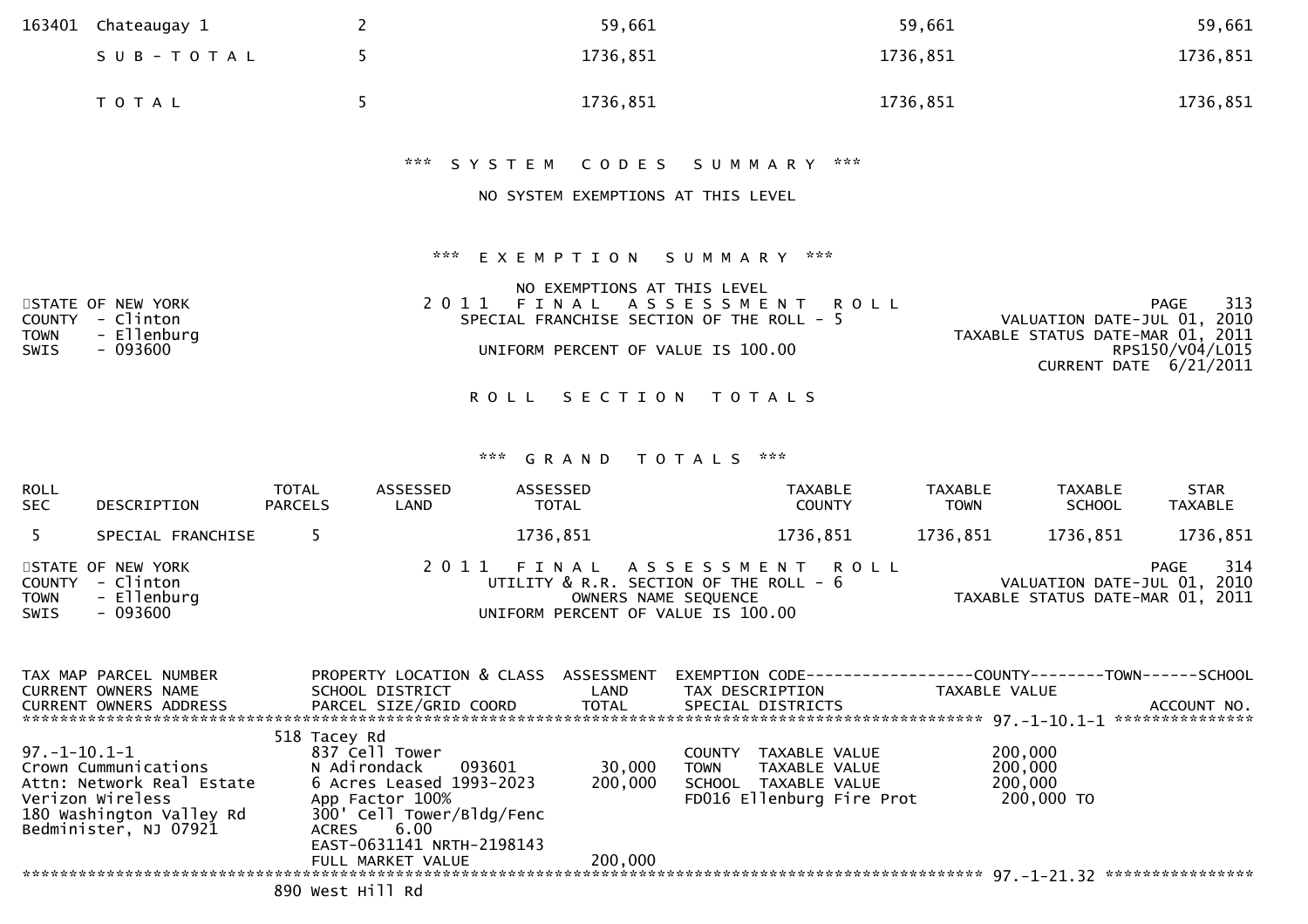| $97. - 1 - 21.32$<br>North Country Communication<br>994 Military Turnpike<br>Plattsburgh, NY 12901                                                                  | 831 Tele Comm<br>093601<br>N Adirondack<br>Lot 18 T5 omt-Rear Lot<br>Guyed Tower, Bldg<br>2.10<br><b>ACRES</b><br>EAST-0628553 NRTH-2193922<br>DEED BOOK 20082 PG-18380                             | 10,500<br>125,000                  | COUNTY TAXABLE VALUE<br>TAXABLE VALUE<br><b>TOWN</b><br>SCHOOL TAXABLE VALUE<br>FD016 Ellenburg Fire Prot                                                          | 125,000<br>125,000<br>125,000<br>125,000 TO                                                             |
|---------------------------------------------------------------------------------------------------------------------------------------------------------------------|-----------------------------------------------------------------------------------------------------------------------------------------------------------------------------------------------------|------------------------------------|--------------------------------------------------------------------------------------------------------------------------------------------------------------------|---------------------------------------------------------------------------------------------------------|
|                                                                                                                                                                     |                                                                                                                                                                                                     |                                    |                                                                                                                                                                    |                                                                                                         |
| $70. - 1 - 2$<br>NYS Electric & Gas Corp<br>Attn: Utility Shared Services<br>Local Tax Dept Freeport<br>70 Farm View Dr<br>New Gloucester, ME 04260                 | Bull Run Rd<br>380 Pub Util Vac<br>093601<br>N Adirondack<br>Loc#001185<br>App Factor 100% In Nac<br>Ellenburg Sub Site<br>ACRES 22.17<br>EAST-0667102 NRTH-2214756<br>DEED BOOK 535<br>PG-370      | 14,900<br>14,900                   | COUNTY TAXABLE VALUE<br>TAXABLE VALUE<br><b>TOWN</b><br>SCHOOL TAXABLE VALUE<br>FD016 Ellenburg Fire Prot                                                          | 14,900<br>14,900<br>14,900<br>14,900 TO                                                                 |
|                                                                                                                                                                     |                                                                                                                                                                                                     |                                    |                                                                                                                                                                    |                                                                                                         |
| $71. - 1 - 7$<br>NYS Electric & Gas Corp<br>Attn: Utility Shared Services Loc#001182<br>Local Tax Dept Freeport<br>70 Farm View Dr<br>New Gloucester, ME 04260      | 5190 Rt 11<br>380 Pub Util Vac<br>093601<br>N Adirondack<br>App Factor 100% In Nac<br>Ellenburg Depot Sub Site<br>FRNT 200.00 DPTH 180.00<br>EAST-0671141 NRTH-2212241<br>DEED BOOK 340<br>$PG-229$ | 10,000<br>10,000                   | COUNTY TAXABLE VALUE<br><b>TOWN</b><br>TAXABLE VALUE<br>SCHOOL TAXABLE VALUE<br>FD002 Ellenburg Dpt FD 21<br>LT011 Ellenburg Light 21                              | 10,000<br>10,000<br>10,000<br>10,000 TO<br>10,000 TO                                                    |
|                                                                                                                                                                     | FULL MARKET VALUE                                                                                                                                                                                   | 10,000                             |                                                                                                                                                                    |                                                                                                         |
| STATE OF NEW YORK<br>COUNTY - Clinton<br>- Ellenburg<br><b>TOWN</b><br>$-093600$<br><b>SWIS</b>                                                                     |                                                                                                                                                                                                     | OWNERS NAME SEQUENCE               | 2011 FINAL ASSESSMENT ROLL<br>UTILITY & R.R. SECTION OF THE ROLL - 6<br>UNIFORM PERCENT OF VALUE IS 100.00                                                         | 315<br>PAGE<br>VALUATION DATE-JUL 01, 2010<br>TAXABLE STATUS DATE-MAR 01, 2011                          |
| TAX MAP PARCEL NUMBER<br>CURRENT OWNERS NAME<br><b>CURRENT OWNERS ADDRESS</b>                                                                                       | PROPERTY LOCATION & CLASS ASSESSMENT<br>SCHOOL DISTRICT<br>PARCEL SIZE/GRID COORD                                                                                                                   | LAND<br><b>TOTAL</b>               | TAX DESCRIPTION<br>SPECIAL DISTRICTS                                                                                                                               | EXEMPTION CODE-----------------COUNTY-------TOWN------SCHOOL<br>TAXABLE VALUE<br>ACCOUNT NO.            |
| 636. - 9999 - 131. 600 - 1001<br>NYS Electric & Gas Corp<br>Attn: Utility Shared Services<br>Local Tax Dept Freeport<br>70 Farm View Dr<br>New Gloucester, ME 04260 | Electric Transmission<br>882 Elec Trans Imp<br>093601<br>N Adirondack<br>Loc#000017 Line 17<br>App Factor 100% In Nac<br>FULL MARKET VALUE                                                          | $\mathbf{0}$<br>106,298<br>106,298 | COUNTY TAXABLE VALUE<br><b>TOWN</b><br>TAXABLE VALUE<br>SCHOOL TAXABLE VALUE<br>FD002 Ellenburg Dpt FD 21<br>FD014 Ellenburg Ctr FD15<br>FD016 Ellenburg Fire Prot | 106,298<br>106,298<br>106,298<br>16,901 TO<br>13,925 TO<br>72,804 TO<br>636. - 9999-131. 600-1881 ***** |
| 636. - 9999 - 131. 600 - 1881<br>NYS Electric & Gas Corp<br>Attn: Utility Shared Services<br>Local Tax Dept Freeport<br>70 Farm View Dr<br>New Gloucester, ME 04260 | Outside Plant<br>884 Elec Dist Out<br>093601<br>N Adirondack<br>Loc#888888 Poles, wires, ca<br>App Factor .9644 In Nac<br>FULL MARKET VALUE                                                         | 0<br>2012, 104<br>2012, 104        | COUNTY TAXABLE VALUE<br>TAXABLE VALUE<br><b>TOWN</b><br>SCHOOL TAXABLE VALUE<br>FD002 Ellenburg Dpt FD 21<br>FD014 Ellenburg Ctr FD15<br>FD016 Ellenburg Fire Prot | 2012, 104<br>2012, 104<br>2012, 104<br>319,925 TO<br>263,586 TO<br>1378,090 TO                          |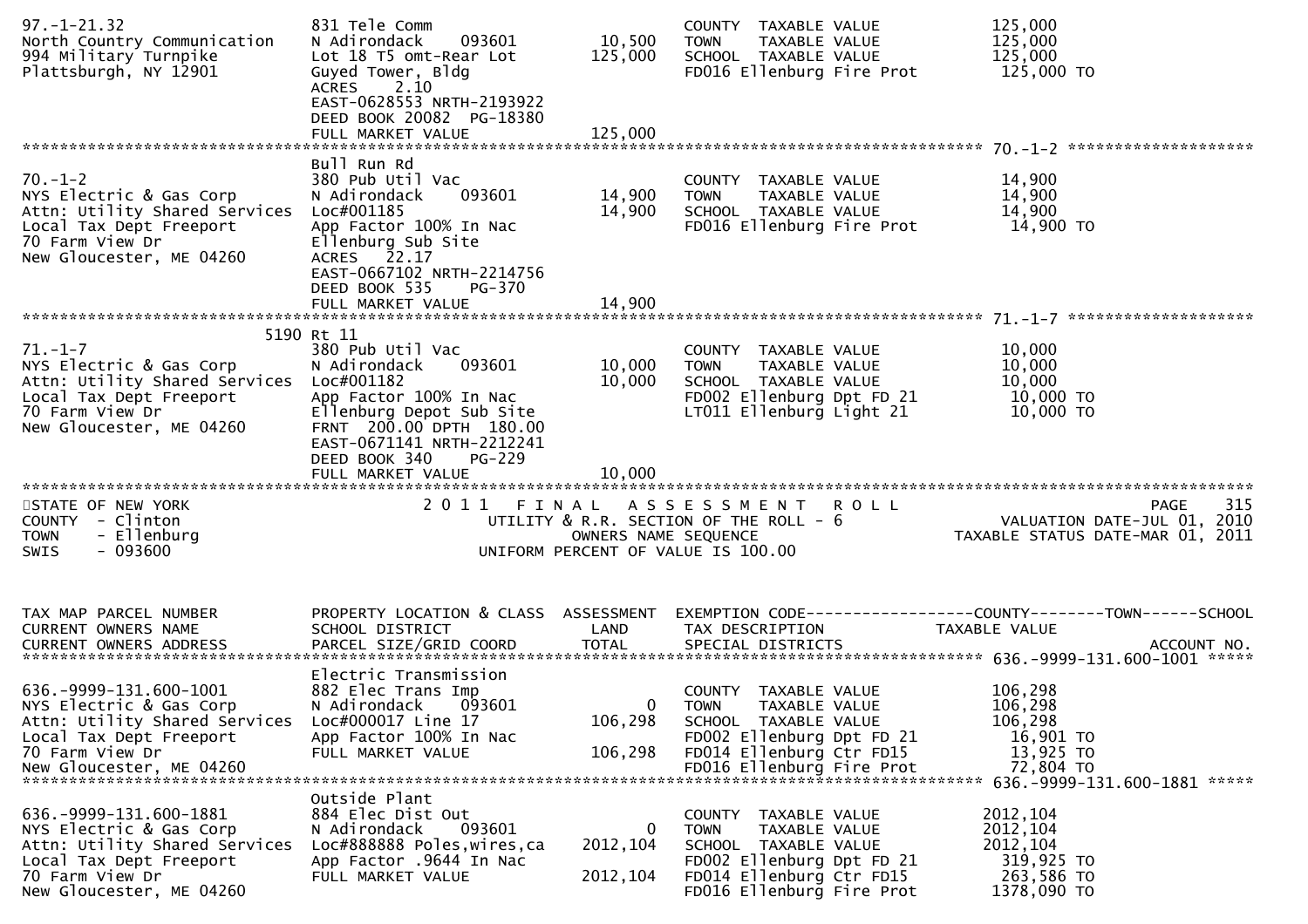|                                                                                                                                                                     |                                                                                                                                                                                                                                            |                           | LT010 Ellenburg Light 15<br>LT011 Ellenburg Light 21<br>LT012 Ellenburg Light 5<br>WD018 Chat Lake Water Dst                                                                                                                                                                       | 125,757 TO<br>249,501 TO<br>94,166 то<br>507,855 TO M                                                               |
|---------------------------------------------------------------------------------------------------------------------------------------------------------------------|--------------------------------------------------------------------------------------------------------------------------------------------------------------------------------------------------------------------------------------------|---------------------------|------------------------------------------------------------------------------------------------------------------------------------------------------------------------------------------------------------------------------------------------------------------------------------|---------------------------------------------------------------------------------------------------------------------|
|                                                                                                                                                                     |                                                                                                                                                                                                                                            |                           |                                                                                                                                                                                                                                                                                    | 636. - 9999-131.600-1882 *****                                                                                      |
| 636. - 9999 - 131. 600 - 1882<br>NYS Electric & Gas Corp<br>Attn: Utility Shared Services<br>Local Tax Dept Freeport<br>70 Farm View Dr<br>New Gloucester, ME 04260 | Outside Plant<br>884 Elec Dist Out<br>163401<br>Chateaugay 1<br>Loc#888888 Poles,wires,ca<br>App Factor .0356 In Ccs<br>FULL MARKET VALUE                                                                                                  | 0<br>74,275<br>74,275     | COUNTY TAXABLE VALUE<br>TAXABLE VALUE<br><b>TOWN</b><br>SCHOOL TAXABLE VALUE<br>FD002 Ellenburg Dpt FD 21<br>FD014 Ellenburg Ctr FD15<br>FD016 Ellenburg Fire Prot<br>LT010 Ellenburg Light 15<br>LT011 Ellenburg Light 21<br>LT012 Ellenburg Light 5<br>WD018 Chat Lake Water Dst | 74,275<br>74,275<br>74,275<br>11,810 TO<br>9,730 TO<br>50,871 TO<br>4,642 TO<br>9,210 TO<br>3,476 TO<br>18,747 TO M |
|                                                                                                                                                                     | 5086 Rt 11                                                                                                                                                                                                                                 |                           |                                                                                                                                                                                                                                                                                    |                                                                                                                     |
| $71.3 - 2 - 9$<br>Verizon New York Inc<br>Company Code 631900<br>Attn: Verizon Communications<br>PO Box 152206<br>Irving, TX 75015-2206                             | 831 Tele Comm<br>N Adirondack<br>093601<br>Main St Land & Building<br>App Factor 100% In Nac<br>Telephone Facility<br>FRNT 42.40 DPTH<br>96.00<br>EAST-0673352 NRTH-2213530                                                                | 4,500<br>25,000           | COUNTY TAXABLE VALUE<br>TAXABLE VALUE<br><b>TOWN</b><br>SCHOOL TAXABLE VALUE<br>FD002 Ellenburg Dpt FD 21<br>LT011 Ellenburg Light 21                                                                                                                                              | 25,000<br>25,000<br>25,000<br>25,000 TO<br>25,000 TO                                                                |
|                                                                                                                                                                     | DEED BOOK 440<br>$PG-17$                                                                                                                                                                                                                   |                           |                                                                                                                                                                                                                                                                                    |                                                                                                                     |
|                                                                                                                                                                     | FULL MARKET VALUE                                                                                                                                                                                                                          | 25,000                    |                                                                                                                                                                                                                                                                                    |                                                                                                                     |
| STATE OF NEW YORK<br>COUNTY - Clinton                                                                                                                               | 2011 FINAL                                                                                                                                                                                                                                 |                           | A S S E S S M E N T R O L L                                                                                                                                                                                                                                                        | 316<br><b>PAGE</b>                                                                                                  |
| <b>TOWN</b><br>- Ellenburg<br>$-093600$<br>SWIS                                                                                                                     |                                                                                                                                                                                                                                            | OWNERS NAME SEQUENCE      | UTILITY & R.R. SECTION OF THE ROLL - 6<br>UNIFORM PERCENT OF VALUE IS 100.00                                                                                                                                                                                                       | VALUATION DATE-JUL 01, 2010<br>TAXABLE STATUS DATE-MAR 01, 2011                                                     |
| TAX MAP PARCEL NUMBER<br><b>CURRENT OWNERS NAME</b>                                                                                                                 | PROPERTY LOCATION & CLASS ASSESSMENT<br>SCHOOL DISTRICT                                                                                                                                                                                    | LAND                      | TAX DESCRIPTION                                                                                                                                                                                                                                                                    | EXEMPTION CODE-----------------COUNTY-------TOWN------SCHOOL<br>TAXABLE VALUE                                       |
| $155.4 - 1 - 39$<br>Verizon New York Inc<br>Company Code 631900<br>Attn: Verizon Communicatons<br>PO Box 152206<br>Irving, TX 75015-2206                            | 92 Blanche Rd<br>831 Tele Comm<br>N Adirondack<br>093601<br>Merrill Land & Building<br>App Factor 100% In Nac<br>Telephone Facility<br>FRNT 75.00 DPTH 125.00<br>EAST-0632908 NRTH-2163519<br>DEED BOOK 380<br>PG-439<br>FULL MARKET VALUE | 6,300<br>10,400<br>10,400 | COUNTY TAXABLE VALUE<br><b>TOWN</b><br>TAXABLE VALUE<br>SCHOOL TAXABLE VALUE<br>FD040 Lyon Mountain FD                                                                                                                                                                             | 10,400<br>10,400<br>10,400<br>10,400 TO                                                                             |
|                                                                                                                                                                     |                                                                                                                                                                                                                                            |                           |                                                                                                                                                                                                                                                                                    |                                                                                                                     |
| 636. - 9999 - 631. 900 - 1881<br>Verizon New York Inc<br>Company Code 631900<br>Verizon Communications<br>PO Box 152206                                             | Outside Plant<br>836 Telecom. eq.<br>N Adirondack<br>093601<br>Loc#888888 Poles, wires, ca<br>App Factor 100% In Nac<br>FULL MARKET VALUE                                                                                                  | 0<br>219,782<br>219,782   | COUNTY TAXABLE VALUE<br><b>TOWN</b><br>TAXABLE VALUE<br>SCHOOL TAXABLE VALUE<br>FD002 Ellenburg Dpt FD 21<br>FD014 Ellenburg Ctr FD15                                                                                                                                              | 219,782<br>219,782<br>219,782<br>34,945 TO<br>28,791 TO                                                             |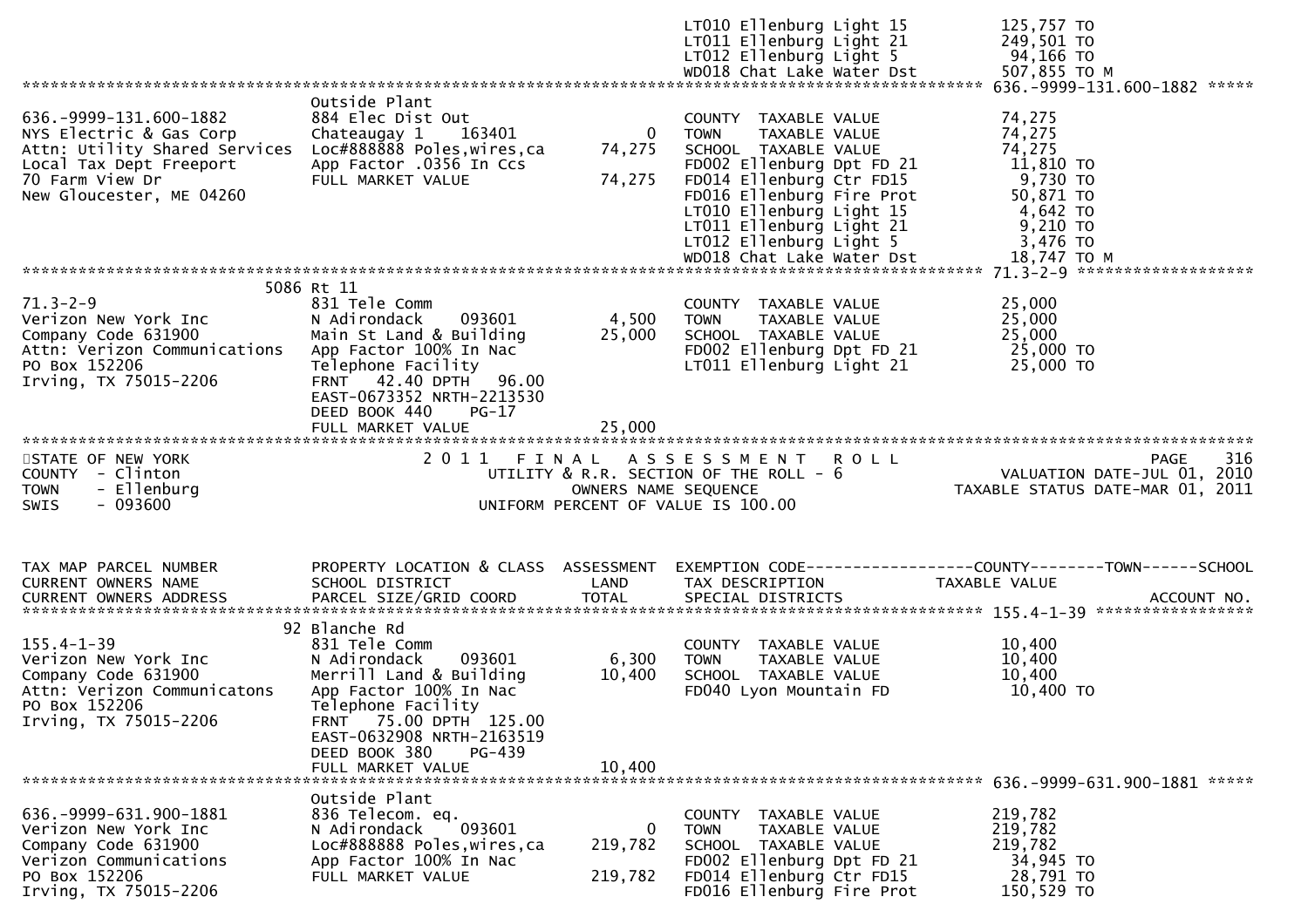|                                                                                   | LT010 Ellenburg Light 15<br>LT011 Ellenburg Light 21<br>LT012 Ellenburg Light 5<br>WD018 Chat Lake Water Dst | 13,736 TO<br>$27,253$ TO<br>10,286 TO<br>55,473 TO M                                                                        |
|-----------------------------------------------------------------------------------|--------------------------------------------------------------------------------------------------------------|-----------------------------------------------------------------------------------------------------------------------------|
| STATE OF NEW YORK<br>COUNTY - Clinton<br>- Ellenburg<br>TOWN<br>SWIS<br>$-093600$ | 2011 FINAL ASSESSMENT ROLL<br>UTILITY & R.R. SECTION OF THE ROLL - 6<br>UNIFORM PERCENT OF VALUE IS 100.00   | 317<br>PAGE<br>VALUATION DATE-JUL 01, 2010<br>TAXABLE STATUS DATE-MAR 01, 2011<br>RPS150/V04/L015<br>CURRENT DATE 6/21/2011 |

## \*\*\* S P E C I A L D I S T R I C T S U M M A R Y \*\*\*

| CODE                                                                                                                                                                                      | <b>TOTAL</b><br>DISTRICT NAME<br>PARCELS | EXTENSION<br>TYPE                                                                      | EXTENSION<br>VALUE | AD VALOREM<br>VALUE                                                                   | <b>EXEMPT</b><br>AMOUNT | <b>TAXABLE</b><br>VALUE                                                               |
|-------------------------------------------------------------------------------------------------------------------------------------------------------------------------------------------|------------------------------------------|----------------------------------------------------------------------------------------|--------------------|---------------------------------------------------------------------------------------|-------------------------|---------------------------------------------------------------------------------------|
| FD002 Ellenburg Dpt<br>FD014 Ellenburg Ctr<br>FD016 Ellenburg Fire<br>FD040 Lyon Mountain<br>LT010 Ellenburg Ligh<br>LT011 Ellenburg Ligh<br>LT012 Ellenburg Ligh<br>WD018 Chat Lake Wate |                                          | 6 TOTAL<br>4 TOTAL<br>7 TOTAL<br>1 TOTAL<br>3 TOTAL<br>5 TOTAL<br>3 TOTAL<br>3 TOTAL M |                    | 418,581<br>316,032<br>1992, 194<br>10,400<br>144,135<br>320,964<br>107,928<br>582,075 |                         | 418,581<br>316,032<br>1992, 194<br>10,400<br>144,135<br>320,964<br>107,928<br>582,075 |

## \*\*\* S C H O O L D I S T R I C T S U M M A R Y \*\*\*

| <b>CODE</b>      | DISTRICT NAME                | <b>TOTAL</b><br><b>PARCELS</b> | ASSESSED<br>LAND | ASSESSED<br><b>TOTAL</b> | <b>EXEMPT</b><br><b>AMOUNT</b> | <b>TOTAL</b><br><b>TAXABLE</b> | <b>STAR</b><br><b>AMOUNT</b> | <b>STAR</b><br><b>TAXABLE</b> |
|------------------|------------------------------|--------------------------------|------------------|--------------------------|--------------------------------|--------------------------------|------------------------------|-------------------------------|
| 093601<br>163401 | N Adirondack<br>Chateaugay 1 | 9                              | 76,200           | 2723,484<br>74,275       |                                | 2723,484<br>74,275             |                              | 2723,484<br>74,275            |
|                  | SUB-TOTAL                    | 10                             | 76,200           | 2797,759                 |                                | 2797,759                       |                              | 2797,759                      |
|                  | T O T A L                    | 10                             | 76,200           | 2797,759                 |                                | 2797,759                       |                              | 2797,759                      |

## \*\*\* S Y S T E M C O D E S S U M M A R Y \*\*\*

#### NO SYSTEM EXEMPTIONS AT THIS LEVEL

#### \*\*\* E X E M P T I O N S U M M A R Y \*\*\*

|                   | NO EXEMPTIONS AT THIS LEVEL                 |                             |
|-------------------|---------------------------------------------|-----------------------------|
| STATE OF NEW YORK | 2011 FINAL ASSESSMENT ROLL                  | 318<br>PAGE                 |
| COUNTY - Clinton  | UTILITY $\&$ R.R. SECTION OF THE ROLL - $6$ | VALUATION DATE-JUL 01, 2010 |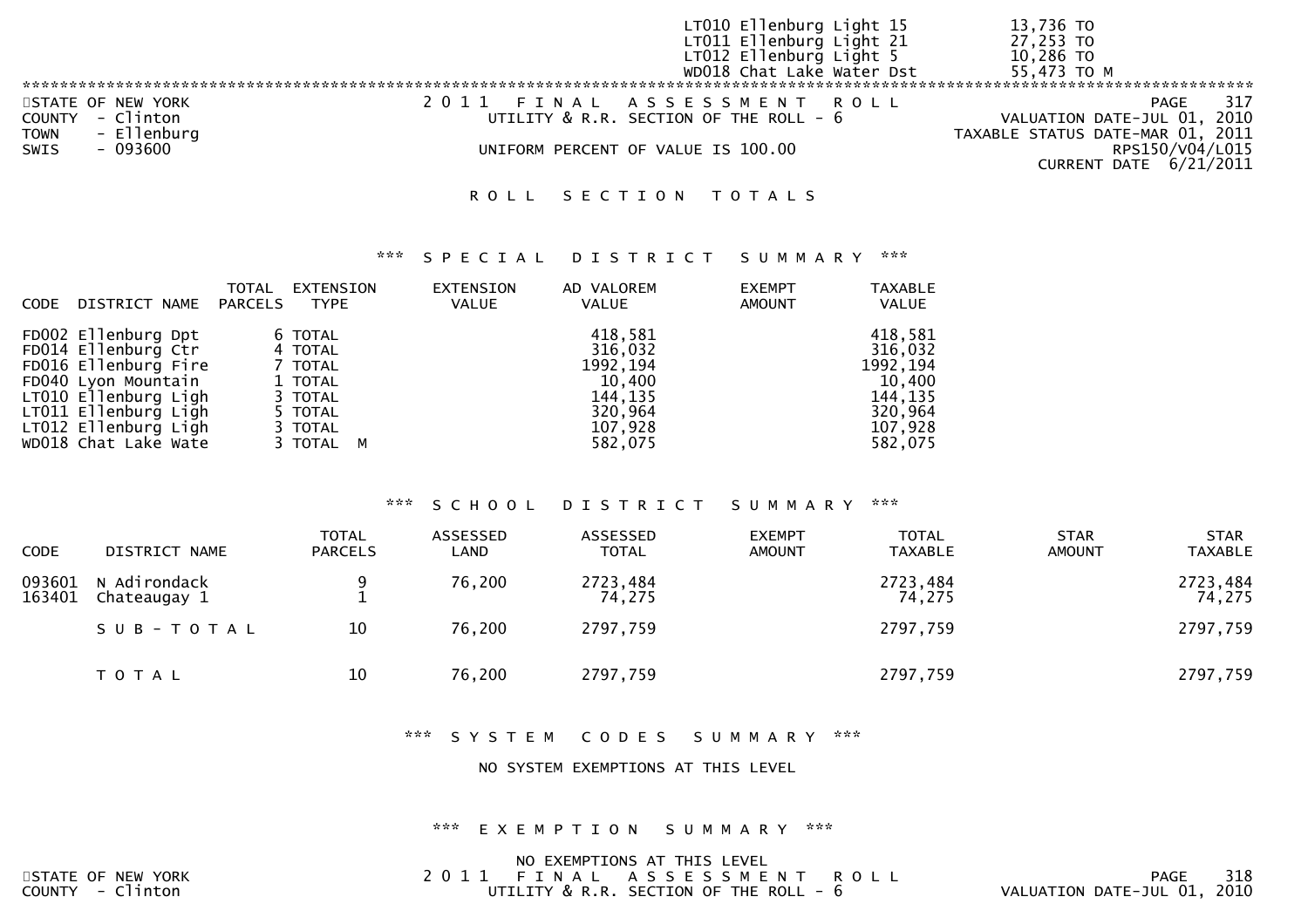| <b>TOWN</b>  | Ellenburg |
|--------------|-----------|
| <b>SINTS</b> | nazann    |

# \*\*\* G R A N D T O T A L S \*\*\*

| <b>ROLL</b><br><b>SEC</b>             | DESCRIPTION                                                                                                                            | <b>TOTAL</b><br><b>PARCELS</b>      | ASSESSED<br>LAND                                                                                                                                      | ASSESSED<br><b>TOTAL</b>                                                    |                                 | <b>TAXABLE</b><br><b>COUNTY</b>                                                                                                                     | <b>TAXABLE</b><br><b>TOWN</b>                                                 | <b>TAXABLE</b><br><b>SCHOOL</b>                      | <b>STAR</b><br><b>TAXABLE</b> |
|---------------------------------------|----------------------------------------------------------------------------------------------------------------------------------------|-------------------------------------|-------------------------------------------------------------------------------------------------------------------------------------------------------|-----------------------------------------------------------------------------|---------------------------------|-----------------------------------------------------------------------------------------------------------------------------------------------------|-------------------------------------------------------------------------------|------------------------------------------------------|-------------------------------|
| 6                                     | UTILITIES & N.C.                                                                                                                       | 10                                  | 76,200                                                                                                                                                | 2797,759                                                                    |                                 | 2797,759                                                                                                                                            | 2797,759                                                                      | 2797,759                                             | 2797,759                      |
| <b>TOWN</b><br>SWIS                   | STATE OF NEW YORK<br>COUNTY - Clinton<br>- Ellenburg<br>$-093600$                                                                      |                                     |                                                                                                                                                       | WHOLLY EXEMPT SECTION OF THE ROLL - 8<br>UNIFORM PERCENT OF VALUE IS 100.00 | OWNERS NAME SEQUENCE            | 2011 FINAL ASSESSMENT ROLL                                                                                                                          | 915 - PAGE<br>VALUATION DATE-JUL 01, 2010<br>TAXABLE STATUS DATE-MAR 01, 2011 |                                                      | 319<br><b>PAGE</b>            |
|                                       | TAX MAP PARCEL NUMBER<br>CURRENT OWNERS NAME                                                                                           |                                     | PROPERTY LOCATION & CLASS ASSESSMENT<br>SCHOOL DISTRICT                                                                                               | LAND                                                                        |                                 | EXEMPTION CODE------------------COUNTY--------TOWN------SCHOOL<br>TAX DESCRIPTION                                                                   | TAXABLE VALUE                                                                 |                                                      |                               |
| $85.1 - 1 - 7.222$<br>25 Bombard Rd   | Adirondack Housing Dev Fund Co N Adirondack<br>Attn: Breezy Acres<br>Ellenburg Center, NY 12934                                        | 28 Glenns Way<br><b>ACRES</b>       | 411 Apartment<br>093601<br>Lot 18 T6omt<br>3.36<br>EAST-0663401 NRTH-2208925<br>DEED BOOK 20011 PG-32554<br>FULL MARKET VALUE                         | 16,800<br>303,100<br>303,100                                                | WHOLLY EX 50000<br><b>TOWN</b>  | COUNTY TAXABLE VALUE<br>TAXABLE VALUE<br>SCHOOL TAXABLE VALUE<br>FD002 Ellenburg Dpt FD 21<br>303,100 EX<br>LT012 Ellenburg Light 5<br>$303,100$ EX | 303,100                                                                       | 303,100<br>0<br>$\Omega$<br>$0$ TO<br>0 <sub>T</sub> | 303,100                       |
|                                       |                                                                                                                                        |                                     |                                                                                                                                                       |                                                                             |                                 |                                                                                                                                                     |                                                                               |                                                      |                               |
| PO Box 177                            | 71.3-2-32<br>Baptist Church<br>Ellen Depot Wesleyan Church FRNT 170.00 DPTH 173.00<br>Ellenburg Depot, NY 12935-0177 FULL MARKET VALUE | 2179 Plank Rd                       | 620 Religious<br>N Adirondack<br>093601<br>EAST-0675284 NRTH-2213099                                                                                  | 9,300<br>103,900<br>103,900                                                 | NONPR RELI 25110<br><b>TOWN</b> | COUNTY TAXABLE VALUE<br>TAXABLE VALUE<br>SCHOOL TAXABLE VALUE<br>FD002 Ellenburg Dpt FD 21<br>103,900 EX                                            | 103,900                                                                       | 103,900<br>$\Omega$<br>$0$ TO                        | 103,900                       |
|                                       |                                                                                                                                        |                                     |                                                                                                                                                       |                                                                             |                                 |                                                                                                                                                     |                                                                               |                                                      |                               |
| $155. - 1 - 6.1 - 2$<br>154 Gadway Rd | Camp Jeanne D'arc Inc<br>Catholic Church<br>Merrill, NY 12955                                                                          | Gadway Rd<br>Mc Intyre<br>Mc Intyre | 620 Religious<br>093601<br>N Adirondack<br>Across Narrows Bridge<br>Mc Intyre<br>H Way<br>EAST-0624561 NRTH-2163958<br>DEED BOOK 813<br><b>PG-122</b> | 100<br>25,000                                                               | NONPR RELI 25110<br><b>TOWN</b> | COUNTY TAXABLE VALUE<br>TAXABLE VALUE<br>SCHOOL TAXABLE VALUE<br>FD040 Lyon Mountain FD<br>25,000 EX                                                | 25,000                                                                        | 25,000<br>0<br>$\mathbf{0}$<br>$0$ TO                | 25,000                        |
| $85. - 1 - 10.2$                      | Church of Ellenburg United Met N Adirondack                                                                                            | 6801 Star Rd                        | 210 1 Family Res<br>093601                                                                                                                            | 4,900                                                                       | RELIGIOUS 21600                 | COUNTY TAXABLE VALUE                                                                                                                                | 110,000                                                                       | 110,000<br>$\Omega$                                  | 110,000                       |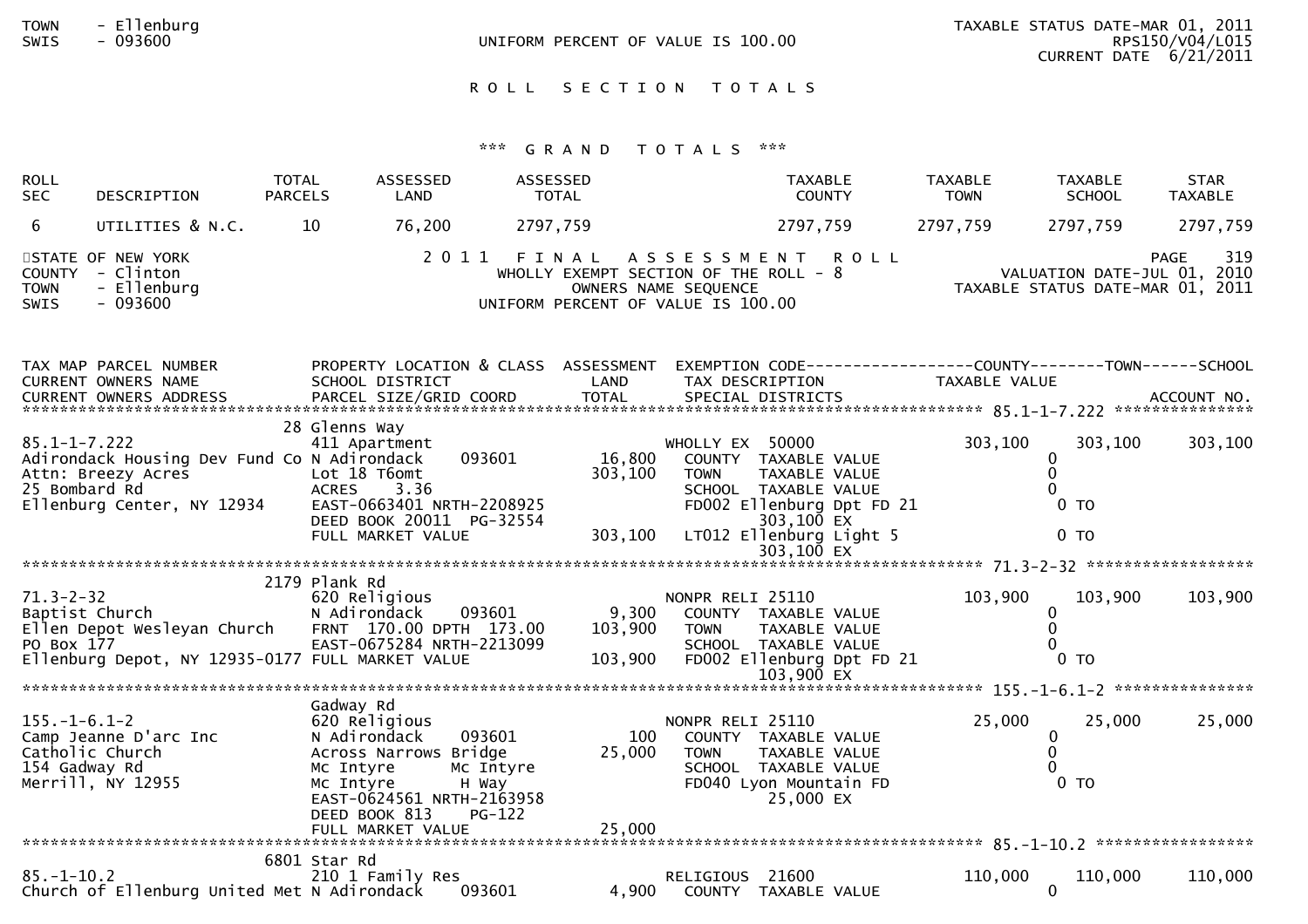| c/o Sandra Bolia<br>PO Box 104<br>Ellenburg, NY 12933<br>PRIOR OWNER ON 3/01/2011<br>United Methodist Chr Of Ellen               | 4 T5omt<br>FRNT 210.00 DPTH 194.00<br>EAST-0659514 NRTH-2206015<br>DEED BOOK 588<br>PG-263<br>FULL MARKET VALUE                                                              | 110,000<br>110,000            | <b>TOWN</b><br>TAXABLE VALUE<br>SCHOOL TAXABLE VALUE<br>FD016 Ellenburg Fire Prot                                                                                      |             | $\mathbf 0$<br>$\Omega$<br>110,000 TO                           |                    |
|----------------------------------------------------------------------------------------------------------------------------------|------------------------------------------------------------------------------------------------------------------------------------------------------------------------------|-------------------------------|------------------------------------------------------------------------------------------------------------------------------------------------------------------------|-------------|-----------------------------------------------------------------|--------------------|
| STATE OF NEW YORK<br>COUNTY - Clinton<br><b>TOWN</b><br>- Ellenburg<br>$-093600$<br><b>SWIS</b>                                  | 2 0 1 1                                                                                                                                                                      |                               | FINAL ASSESSMENT<br>WHOLLY EXEMPT SECTION OF THE ROLL - 8<br>OWNERS NAME SEQUENCE<br>UNIFORM PERCENT OF VALUE IS 100.00                                                | <b>ROLL</b> | VALUATION DATE-JUL 01, 2010<br>TAXABLE STATUS DATE-MAR 01, 2011 | 320<br><b>PAGE</b> |
| TAX MAP PARCEL NUMBER<br>CURRENT OWNERS NAME                                                                                     | PROPERTY LOCATION & CLASS ASSESSMENT<br>SCHOOL DISTRICT                                                                                                                      | LAND                          | TAX DESCRIPTION                                                                                                                                                        |             | TAXABLE VALUE                                                   |                    |
| $70. - 1 - 19$<br>Cold Springs Cemetry<br>Attn: St Edmunds Church<br>PO Box 119<br>Ellenburg Corners, NY 12933                   | Rt 11<br>695 Cemetery<br>093601<br>N Adirondack<br>19 Pat 6<br>ACRES 23.80<br>EAST-0666892 NRTH-2210540<br>DEED BOOK 134<br>PG-148<br>FULL MARKET VALUE                      | 119,000<br>123,800<br>123,800 | PRI CMTERY 27350<br>COUNTY TAXABLE VALUE<br>TAXABLE VALUE<br>TOWN<br>SCHOOL TAXABLE VALUE<br>FD002 Ellenburg Dpt FD 21<br>123,800 EX<br>LT012 Ellenburg Light 5        |             | 123,800<br>123,800<br>0<br>0 <sub>T</sub><br>0 <sub>T</sub>     | 123,800            |
|                                                                                                                                  |                                                                                                                                                                              |                               |                                                                                                                                                                        |             |                                                                 |                    |
| $71.3 - 1 - 5$<br>Coryea Clifford R<br>Coryea Sepha<br>13 Station Rd<br>Ellenburg Depot, NY 12935-2318 EAST-0671916 NRTH-2212627 | 5152 Rt 11<br>330 Vacant comm<br>N Adirondack<br>093601<br>20 Pat 6<br>FRNT 131.00 DPTH 282.00<br>DEED BOOK 737<br>PG-191<br>FULL MARKET VALUE                               | 4,200<br>4,200<br>4,200       | WHOLLY EX 50000<br>COUNTY TAXABLE VALUE<br><b>TOWN</b><br>TAXABLE VALUE<br>SCHOOL TAXABLE VALUE<br>FD002 Ellenburg Dpt FD 21<br>$4,200$ EX<br>LT011 Ellenburg Light 21 |             | 4,200<br>4,200<br>0<br>0<br>0 <sub>T</sub><br>0 <sub>T</sub>    | 4,200              |
|                                                                                                                                  |                                                                                                                                                                              |                               | 4,200 $EX$                                                                                                                                                             |             |                                                                 |                    |
| $83. - 1 - 16$<br>County Of Clinton<br>Leased Town Of Ellen Hghy Dept 5 Pat 6<br>Plattsburgh, NY 12901                           | Brandy Brook Rd<br>330 Vacant comm<br>093601<br>N Adirondack<br>Lease Bk 577 Page 933<br>1.00<br><b>ACRES</b><br>EAST-0649051 NRTH-2201853<br>PG-469                         | 5,000<br>5,000                | 13100<br>CO OWNER<br>COUNTY TAXABLE VALUE<br>TAXABLE VALUE<br><b>TOWN</b><br>SCHOOL TAXABLE VALUE<br>FD014 Ellenburg Ctr FD15<br>5,000 EX                              |             | 5,000<br>5,000<br>0<br>0 <sub>T</sub>                           | 5,000              |
|                                                                                                                                  | DEED BOOK 316<br>FULL MARKET VALUE                                                                                                                                           | 5,000                         |                                                                                                                                                                        |             |                                                                 |                    |
| $85.1 - 1 - 11$<br>County of Clinton<br>137 Margaret St Ste 208<br>Plattsburgh, NY 12901                                         | 6576/6592 Military Tpke<br>651 Highway gar<br>093601<br>N Adirondack<br>18 Pat 6<br>ACRES 10.50<br>EAST-0663880 NRTH-2208336<br>DEED BOOK 157<br>PG-380<br>FULL MARKET VALUE | 18,800<br>160,000<br>160,000  | 13100<br>CO OWNER<br>COUNTY<br>TAXABLE VALUE<br><b>TOWN</b><br>TAXABLE VALUE<br>SCHOOL TAXABLE VALUE<br>FD016 Ellenburg Fire Prot<br>160,000 EX                        |             | 160,000<br>160,000<br>0 TO                                      | 160,000            |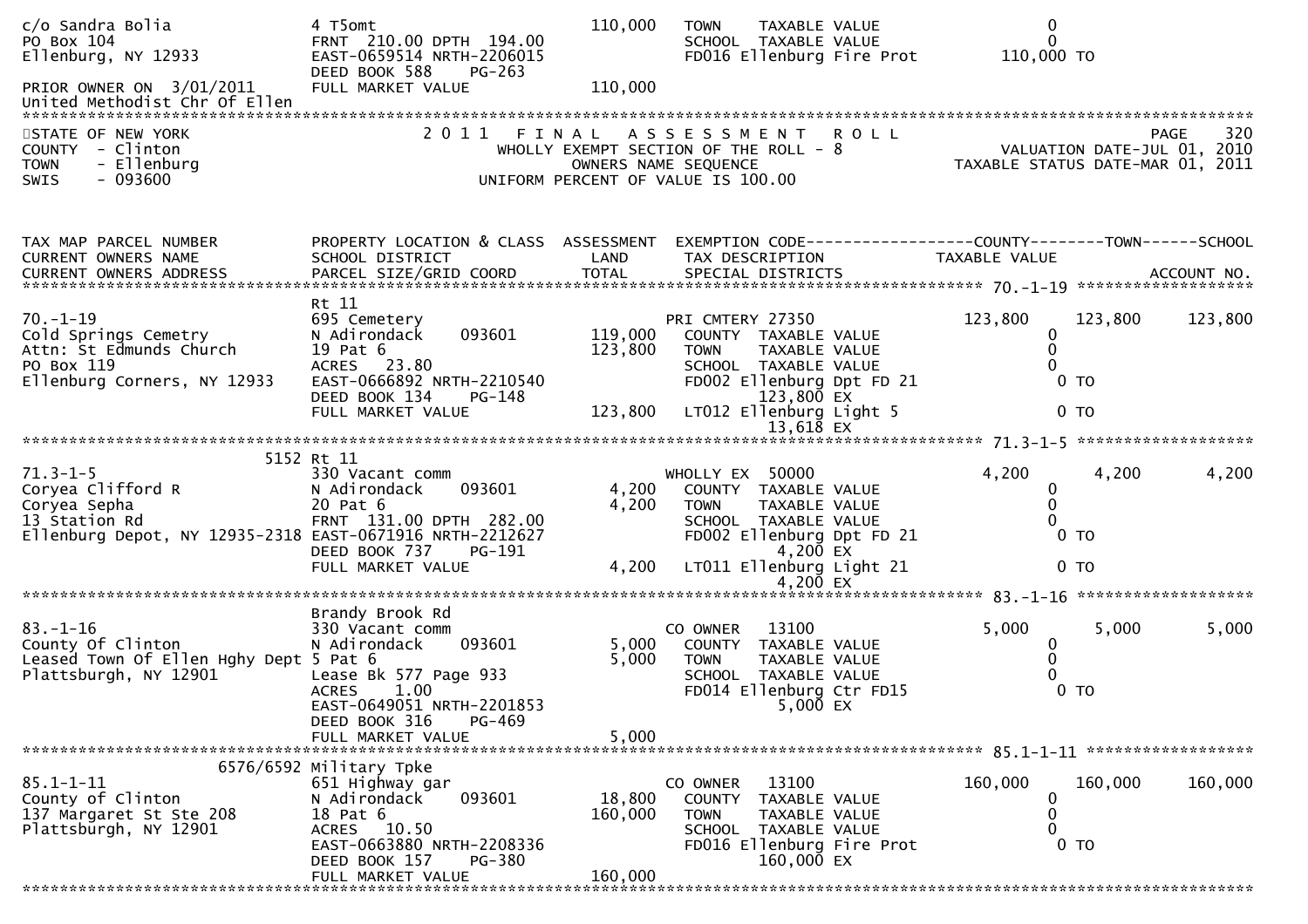| STATE OF NEW YORK<br><b>COUNTY</b><br>- Clinton<br>- Ellenburg<br><b>TOWN</b><br>SWIS<br>$-093600$                 | 2011 FINAL                                                                                                                                                                |                              | A S S E S S M E N T<br>WHOLLY EXEMPT SECTION OF THE ROLL - 8<br>OWNERS NAME SEQUENCE<br>UNIFORM PERCENT OF VALUE IS 100.00                                                                 | R O L L<br>VALUATION DATE-JUL 01, 2010<br>TAXABLE STATUS DATE-MAR 01, 2011 |                                                                 |             |
|--------------------------------------------------------------------------------------------------------------------|---------------------------------------------------------------------------------------------------------------------------------------------------------------------------|------------------------------|--------------------------------------------------------------------------------------------------------------------------------------------------------------------------------------------|----------------------------------------------------------------------------|-----------------------------------------------------------------|-------------|
| TAX MAP PARCEL NUMBER<br>CURRENT OWNERS NAME                                                                       | PROPERTY LOCATION & CLASS ASSESSMENT<br>SCHOOL DISTRICT                                                                                                                   | LAND                         | EXEMPTION CODE----------------COUNTY-------TOWN------SCHOOL<br>TAX DESCRIPTION                                                                                                             | TAXABLE VALUE                                                              |                                                                 |             |
| $99.1 - 3 - 25$<br>Ellenburg Center Fire District N Adirondack 093601<br>1 Church St<br>Ellenburg Center, NY 12934 | 1 Church St<br>662 Police/fire<br>old School At Ellnb<br>ACRES 10.20<br>EAST-0649139 NRTH-2197827<br>DEED BOOK 20102 PG-32411<br>FULL MARKET VALUE                        | 51,000<br>226,600<br>226,600 | INCVOLFIRE 26400<br>COUNTY TAXABLE VALUE<br>TAXABLE VALUE<br><b>TOWN</b><br>SCHOOL TAXABLE VALUE<br>FD014 Ellenburg Ctr FD15<br>226,600 EX<br>LT010 Ellenburg Light 15                     | 226,600<br>0<br>$\mathbf{0}$<br>$\Omega$                                   | 226,600<br>0 <sub>T</sub><br>$0$ TO                             | 226,600     |
|                                                                                                                    |                                                                                                                                                                           |                              |                                                                                                                                                                                            |                                                                            |                                                                 |             |
| $70. - 1 - 29$<br>Ellenburg Corners Cemetery<br>Town of Ellenburg<br>PO Box 7<br>Ellenburg, NY 12933               | 5512 Rt 11<br>695 Cemetery<br>N Adirondack<br>093601<br>Vil Near B Bombard<br>1.10<br><b>ACRES</b><br>EAST-0664261 NRTH-2209172<br>FULL MARKET VALUE                      | 5,500<br>5,500<br>5,500      | PRI CMTERY 27350<br>COUNTY TAXABLE VALUE<br>TAXABLE VALUE<br>TOWN<br>SCHOOL TAXABLE VALUE<br>FD002 Ellenburg Dpt FD 21<br>5,500 $\overline{EX}$<br>LT012 Ellenburg Light 5<br>$5,500$ $EX$ | 5,500<br>$\bf{0}$<br>$\mathbf{0}$<br>$\Omega$                              | 5,500<br>0 <sub>T</sub><br>0 <sub>T</sub>                       | 5,500       |
| $71.3 - 2 - 40$<br>Ellenburg Depot Fire<br>District #21<br>PO Box 79<br>Ellenburg Depot, NY 12935                  | 5035 Rt 11<br>651 Highway gar<br>093601<br>N Adirondack<br>20 Pat 6<br><b>ACRES</b><br>2.50<br>EAST-0674549 NRTH-2213413<br>DEED BOOK 1019<br>PG-172<br>FULL MARKET VALUE | 25,000<br>348,000<br>348,000 | INCVOLFIRE 26400<br>COUNTY TAXABLE VALUE<br>TAXABLE VALUE<br><b>TOWN</b><br>SCHOOL TAXABLE VALUE<br>FD002 Ellenburg Dpt FD 21<br>348,000 EX<br>LT011 Ellenburg Light 21                    | 348,000<br>$\mathbf{0}$<br>$\mathbf{0}$                                    | 348,000<br>$0$ TO<br>0 <sub>T</sub>                             | 348,000     |
|                                                                                                                    |                                                                                                                                                                           |                              | 348,000 EX                                                                                                                                                                                 |                                                                            |                                                                 |             |
| $71.3 - 2 - 54$<br>Ellenburg Depot Fire District N Adirondack<br>5035 Rt 11 20 Pat 6<br>Ellenburg Depot, NY 12935  | 12 Lake Roxanne Rd<br>311 Res vac land<br>093601<br>FRNT 310.00 DPTH 150.00<br>EAST-0673283 NRTH-2213033<br>DEED BOOK 20011 PG-28147<br>FULL MARKET VALUE                 | 8,800                        | INCVOLFIRE 26400<br>8,800 COUNTY TAXABLE VALUE<br>8,800 TOWN TAXABLE VALUE<br>SCHOOL TAXABLE VALUE<br>FD002 Ellenburg Dpt FD 21<br>8,800 EX<br>LT011 Ellenburg Light 21<br>8,800 EX        | 8,800<br>$\bf{0}$<br>$\Omega$<br>$\mathbf 0$                               | 8,800<br>$0$ TO<br>0 <sub>T</sub>                               | 8,800       |
| STATE OF NEW YORK<br>COUNTY - Clinton<br><b>TOWN</b><br>- Ellenburg<br>SWIS<br>- 093600                            |                                                                                                                                                                           |                              | 2011 FINAL ASSESSMENT ROLL<br>WHOLLY EXEMPT SECTION OF THE ROLL - 8<br>OWNERS NAME SEQUENCE<br>UNIFORM PERCENT OF VALUE IS 100.00                                                          |                                                                            | VALUATION DATE-JUL 01, 2010<br>TAXABLE STATUS DATE-MAR 01, 2011 | 322<br>PAGE |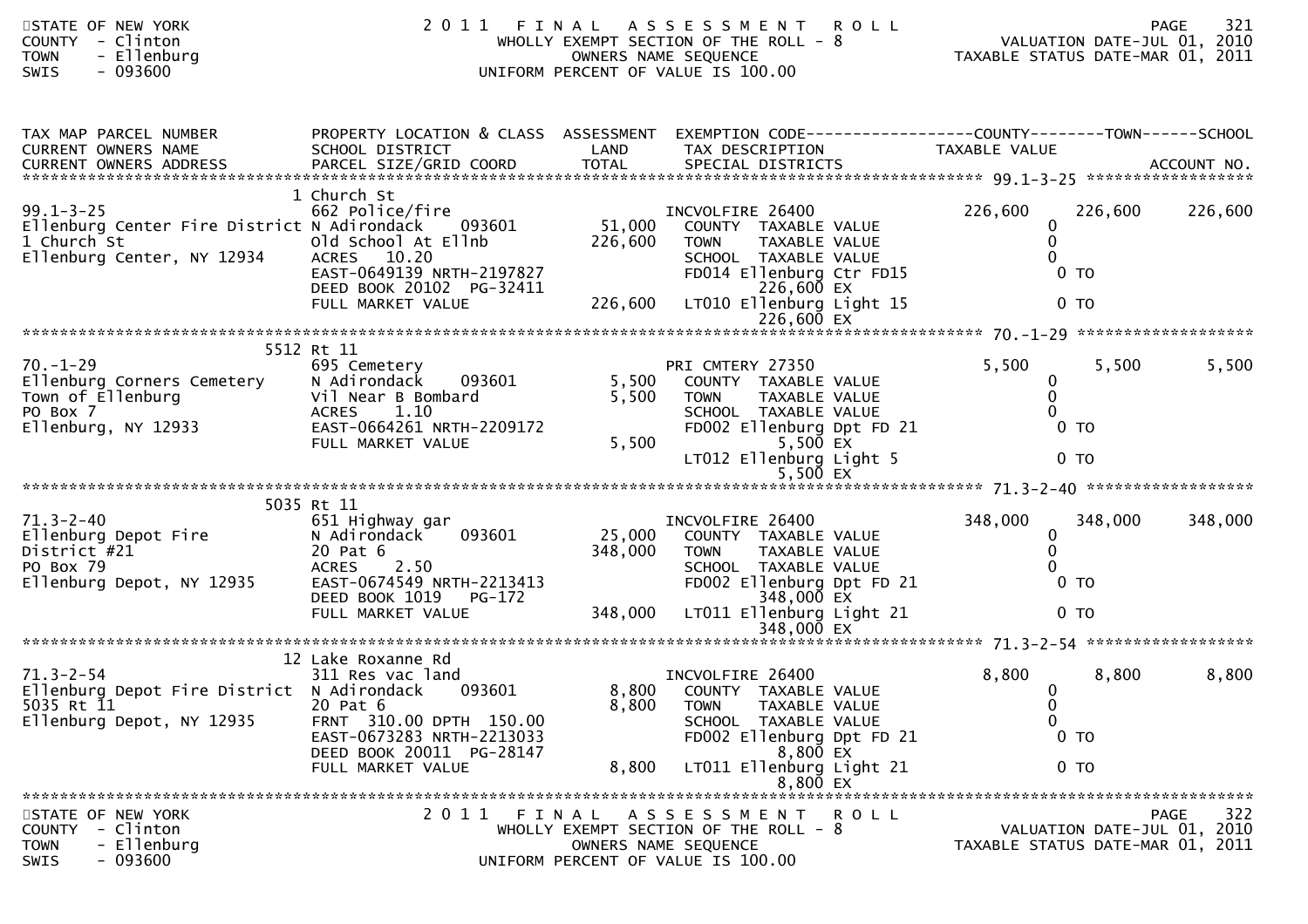| TAX MAP PARCEL NUMBER<br>CURRENT OWNERS NAME                                                                                                                                                                                                                    | SCHOOL DISTRICT                                                                                                                                                                                                                                                                              |                                                               | PROPERTY LOCATION & CLASS ASSESSMENT EXEMPTION CODE----------------COUNTY-------TOWN------SCHOOL<br>LAND TAX DESCRIPTION                                                                                                                                         | TAXABLE VALUE                                                                |                                            |
|-----------------------------------------------------------------------------------------------------------------------------------------------------------------------------------------------------------------------------------------------------------------|----------------------------------------------------------------------------------------------------------------------------------------------------------------------------------------------------------------------------------------------------------------------------------------------|---------------------------------------------------------------|------------------------------------------------------------------------------------------------------------------------------------------------------------------------------------------------------------------------------------------------------------------|------------------------------------------------------------------------------|--------------------------------------------|
| CURRENT OWNERS ADDRESS FARCEL SIZE/GRID COORD<br>FARCEL SIZE/GRID COORD TOTAL SPECIAL DISTRICTS AND MERS ADDRESS PARCEL SIZE/GRID COORD TOTAL SPECIAL DISTRICTS                                                                                                 |                                                                                                                                                                                                                                                                                              |                                                               |                                                                                                                                                                                                                                                                  |                                                                              |                                            |
| $85.1 - 1 - 7.221$<br>Ellenburg Housing Dev Fund Co N Adirondack<br>25 Bombard Rd 20<br>Ellenburg Center, NY                                                                                                                                                    | 12 Glenns Way<br>633 Aged - home<br>V Fund Co N Adironack<br>Lot 18 T6omt<br>ACRES 4.90<br>12934-9724 EAST-0663552 NRTH-2209392<br>DEED BOOK 961 PG-227<br>FULL MARKET VALUE<br>486,000 LT012 Ellenburg Light 5<br>486,000 EX<br>486,000 EX<br>486,000 EX<br>486,000 EX<br>486,000 EX<br>4   | $\begin{array}{cc} \sqrt{11} & 24,500 \\ 486,000 \end{array}$ | UDC PROJEC 28110<br>COUNTY TAXABLE VALUE<br>FD002 Ellenburg Dpt FD 21                                                                                                                                                                                            | 486,000<br>$\mathbf 0$<br>0<br>$\Omega$<br>$0$ TO<br>0 <sub>T</sub>          | 486,000 486,000                            |
|                                                                                                                                                                                                                                                                 |                                                                                                                                                                                                                                                                                              |                                                               |                                                                                                                                                                                                                                                                  |                                                                              |                                            |
| 99.1-3-28<br>Methodist Church Hall<br>Attn: Audrey Blow Mear Fire Dept<br>PO Box 11 FRNT 141.00 DPTH 155.00<br>Ellenburg Center, NY 12934 EAST-0649333 NRTH-2198109                                                                                             | 5 Church St<br>620 Religious<br>DEED BOOK 77<br>FULL MARKET VALUE                                                                                                                                                                                                                            |                                                               | NONPR RELI 25110<br>SCHOOL TAXABLE VALUE<br>FDO14 Ellenburg Ctr FD15<br>TO,000 EX<br>LTO10 Ellenburg Linh+ 17<br>70,000 TOWN TAXABLE VALUE<br>H 155.00 70,000 TOWN TAXABLE VALUE<br>H-2198109 FD014 Ellenburg Ctr FD15<br>PG-890 70,000 LT010 Ellenburg Light 15 | 70,000<br>0<br>$\mathbf 0$<br>$0$ TO<br>0 <sub>T</sub>                       | 70,000<br>70,000                           |
|                                                                                                                                                                                                                                                                 |                                                                                                                                                                                                                                                                                              |                                                               |                                                                                                                                                                                                                                                                  |                                                                              |                                            |
| 5572/5590 Rt 11<br>$70. - 1 - 30$<br>NACS High School<br><b>ANGLE TO BOX 164</b><br>PO BOX 164<br>Ellenburg Depot, NY 12935-0164 ACRES 102.00                                                                                                                   | Rt 11<br>612 School<br>N Adirondack 093601 102,000 COUNTY TAXABLE VALUE<br>18 Pat 6 10360,400 TOWN TAXABLE VALUE<br>ACRES 102.00 10360,400 TOWN TAXABLE VALUE<br>FOOR TAXABLE VALUE<br>SCHOL SCHOL<br>EAST-0662402 NRTH-2210165<br>DEED BOOK 187 PG-207<br>FULL MARKET VALUE 10360,400 LT012 |                                                               | SCHOOL DIS 13800<br>FD002 Ellenburg Dpt FD 21<br>10360,400 EX<br>10360,400 LT012 Ellenburg Light 5<br>$10360,400$ EX                                                                                                                                             | 10360,400 10360,400<br>0<br>$\Omega$<br>0 <sub>T</sub><br>0 <sub>T</sub>     | 10360,400                                  |
|                                                                                                                                                                                                                                                                 |                                                                                                                                                                                                                                                                                              |                                                               |                                                                                                                                                                                                                                                                  |                                                                              |                                            |
| 5151 Rt 11<br>71.3-1-26<br>Nephew Life Use Nina<br>Lafave Sharon R<br>5151 Rt 11<br>5151 Rt 11<br>5151 Rt 11<br>5151 Rt 11<br>671-0672065 NRT<br>811<br>820 Pat 6<br>8.00<br>811<br>820 Pat 6<br>8.00<br>820 Base 6<br>8.00<br>820 Base 6<br>8.00<br>820 Base 6 | 210 1 Family Res<br>093601                                                                                                                                                                                                                                                                   | 6,000                                                         | WHOLLY EX 50000<br>COUNTY TAXABLE VALUE<br>20 Pat 6<br>ACRES 3.00<br>EAST-0672065 NRTH-2212277<br>DEED BOOK 910 PG-30<br>FULL MARKET VALUE<br>FULL MARKET VALUE<br>PG-30<br>112,000 LT011 Ellenburg Light 21<br>FD002 Ellenburg Dpt FD 21                        | 112,000<br>0<br>$\mathbf{0}$<br>$\Omega$<br>0 <sub>T</sub><br>0 <sub>T</sub> | 112,000<br>112,000                         |
|                                                                                                                                                                                                                                                                 |                                                                                                                                                                                                                                                                                              |                                                               |                                                                                                                                                                                                                                                                  |                                                                              |                                            |
| $81. - 2 - 1.1 - 60$<br>Noble Environmental Power LLC<br>8 Railroad Ave Ste 8<br>Essex, CT 06426                                                                                                                                                                | 69 Dusty Way<br>877 Elc Pwr Othr<br>Chateaugay 1<br>163401<br>Lot $11$ Pat $6$<br>Boadway, Donald (landowne<br><b>ACRES</b><br>0.01<br>EAST-0621754 NRTH-2204822<br>DEED BOOK 20031 PG-52432<br>FULL MARKET VALUE                                                                            | 0<br>2000,000<br>2000,000                                     | MUN INDDEV 18020<br>COUNTY TAXABLE VALUE<br><b>TOWN</b><br>TAXABLE VALUE<br>SCHOOL TAXABLE VALUE<br>FD016 Ellenburg Fire Prot                                                                                                                                    | 2000,000<br>0<br>0<br>2000,000 TO                                            | 2000,000<br>2000,000                       |
|                                                                                                                                                                                                                                                                 |                                                                                                                                                                                                                                                                                              |                                                               |                                                                                                                                                                                                                                                                  |                                                                              |                                            |
| STATE OF NEW YORK<br>COUNTY - Clinton                                                                                                                                                                                                                           | 2011                                                                                                                                                                                                                                                                                         | FINAL                                                         | ASSESSMENT ROLL<br>WHOLLY EXEMPT SECTION OF THE ROLL - 8                                                                                                                                                                                                         |                                                                              | 323<br>PAGE<br>VALUATION DATE-JUL 01, 2010 |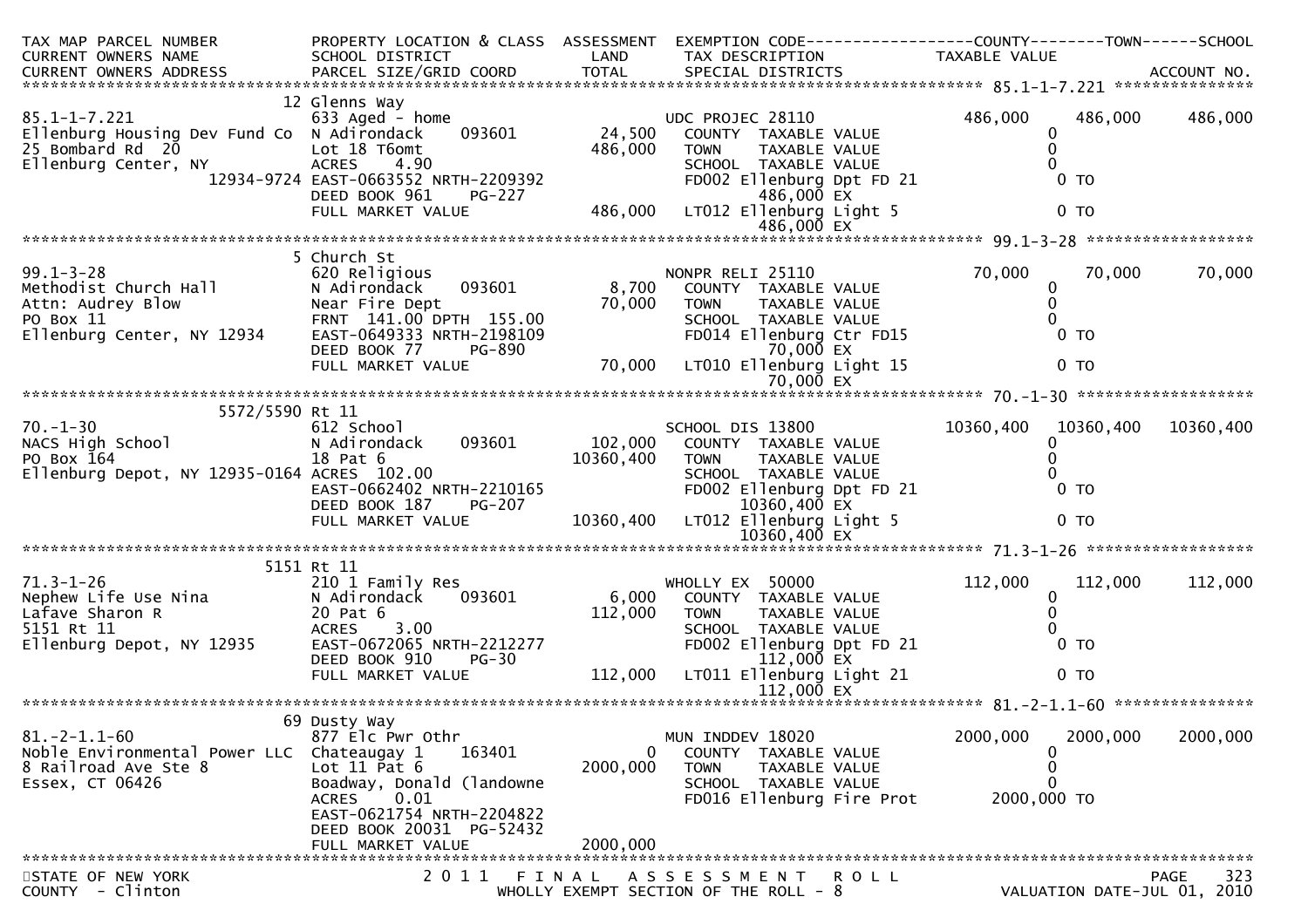# TOWN - Ellenburg OWNERS NAME SEQUENCE TAXABLE STATUS DATE-MAR 01, 2011SWIS - 093600 UNIFORM PERCENT OF VALUE IS 100.00

| TAX MAP PARCEL NUMBER<br>CURRENT OWNERS NAME                                                                  | PROPERTY LOCATION & CLASS ASSESSMENT<br>SCHOOL DISTRICT                                                                                                                                            | LAND                             | EXEMPTION CODE-----------------COUNTY-------TOWN------SCHOOL<br>TAX DESCRIPTION                                               | <b>TAXABLE VALUE</b>                                            |          |
|---------------------------------------------------------------------------------------------------------------|----------------------------------------------------------------------------------------------------------------------------------------------------------------------------------------------------|----------------------------------|-------------------------------------------------------------------------------------------------------------------------------|-----------------------------------------------------------------|----------|
| $81. - 2 - 1.1 - 61$<br>Noble Environmental Power LLC Chateaugay 1<br>8 Railroad Ave Ste 8<br>Essex, CT 06426 | 30 Dusty Way<br>877 Elc Pwr Othr<br>163401<br>Lot $11$ Pat $6$<br>Boadway, Donald (landowne<br>0.01<br><b>ACRES</b><br>EAST-0620878 NRTH-2204194<br>DEED BOOK 20031 PG-52432<br>FULL MARKET VALUE  | 2000,000<br>2000,000             | MUN INDDEV 18020<br>COUNTY TAXABLE VALUE<br>TAXABLE VALUE<br><b>TOWN</b><br>SCHOOL TAXABLE VALUE<br>FD016 Ellenburg Fire Prot | 2000,000<br>2000,000<br>$\mathbf{0}$<br>$\Omega$<br>2000,000 TO | 2000,000 |
| $81.-2-1.1-62$<br>Noble Environmental Power LLC Chateaugay 1<br>8 Railroad Ave Ste 8<br>Essex, CT 06426       | 104 Dusty Way<br>877 Elc Pwr Othr<br>163401<br>Lot $11$ Pat $6$<br>Boadway, Donald (landowne<br><b>ACRES</b><br>0.01<br>EAST-0622634 NRTH-2204252<br>DEED BOOK 20031 PG-52432<br>FULL MARKET VALUE | $\Omega$<br>2000,000<br>2000,000 | MUN INDDEV 18020<br>COUNTY TAXABLE VALUE<br>TAXABLE VALUE<br><b>TOWN</b><br>SCHOOL TAXABLE VALUE<br>FD016 Ellenburg Fire Prot | 2000,000<br>2000,000<br>$\mathbf{0}$<br>0<br>2000,000 TO        | 2000,000 |
| $81. - 2 - 2. - 37$<br>Noble Environmental Power LLC N Adirondack<br>8 Railroad Ave Ste 8<br>Essex, CT 06426  | 35 John Deere Way<br>877 Elc Pwr Othr<br>093601<br>11 Pat 6<br>Harrigan, Stephen (landow<br><b>ACRES</b><br>0.01<br>EAST-0620651 NRTH-2203128<br>DEED BOOK 715<br>PG-124<br>FULL MARKET VALUE      | 0<br>2000,000<br>2000,000        | MUN INDDEV 18020<br>COUNTY TAXABLE VALUE<br>TAXABLE VALUE<br><b>TOWN</b><br>SCHOOL TAXABLE VALUE<br>FD016 Ellenburg Fire Prot | 2000,000<br>2000,000<br>$\Omega$<br>2000,000 TO                 | 2000,000 |
| $81 - 2 - 2 - 38$<br>Noble Environmental Power LLC N Adirondack<br>8 Railroad Ave Ste 8<br>Essex, CT 06426    | 120 Clark Way<br>877 Elc Pwr Othr<br>093601<br>$11$ Pat $6$<br>Harrigan, Stephen (landow<br>ACRES<br>0.01<br>EAST-0621806 NRTH-2203020<br>DEED BOOK 715<br>$PG-124$                                | 2000,000                         | MUN INDDEV 18020<br>COUNTY TAXABLE VALUE<br><b>TOWN</b><br>TAXABLE VALUE<br>SCHOOL TAXABLE VALUE<br>FD016 Ellenburg Fire Prot | 2000,000<br>2000,000<br>$\Omega$<br>$\Omega$<br>2000,000 TO     | 2000,000 |
| $81 - 2 - 2 - 39$<br>Noble Environmental Power LLC N Adirondack<br>8 Railroad Ave Ste 8<br>Essex, CT 06426    | 84 Clark Way<br>877 Elc Pwr Othr<br>093601<br>11 Pat 6<br>Harrigan, Stephen (landow<br>0.01<br><b>ACRES</b><br>EAST-0622926 NRTH-2203216<br>$PG-124$<br>DEED BOOK 715                              | 0<br>2000,000                    | MUN INDDEV 18020<br>COUNTY TAXABLE VALUE<br><b>TOWN</b><br>TAXABLE VALUE<br>SCHOOL TAXABLE VALUE<br>FD016 Ellenburg Fire Prot | 2000,000<br>2000,000<br>0<br>2000,000 TO                        | 2000,000 |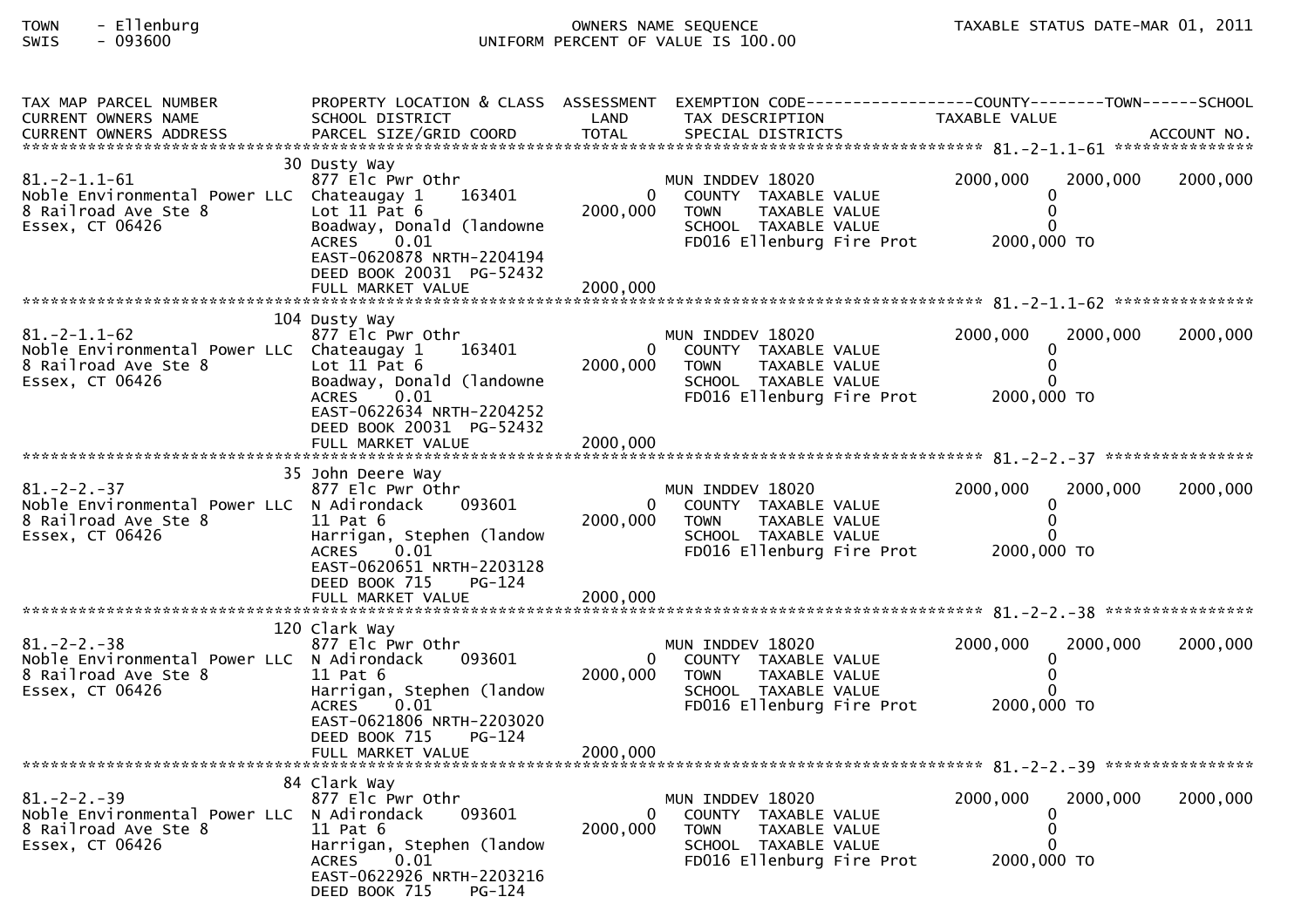|                                                                                                              | FULL MARKET VALUE                                                                                                                                                                         | 2000,000                               |                                                                                                                                     |                                                                                |             |
|--------------------------------------------------------------------------------------------------------------|-------------------------------------------------------------------------------------------------------------------------------------------------------------------------------------------|----------------------------------------|-------------------------------------------------------------------------------------------------------------------------------------|--------------------------------------------------------------------------------|-------------|
| STATE OF NEW YORK<br>COUNTY - Clinton<br>- Ellenburg<br><b>TOWN</b><br>$-093600$<br>SWIS                     |                                                                                                                                                                                           |                                        | 2011 FINAL ASSESSMENT ROLL<br>WHOLLY EXEMPT SECTION OF THE ROLL - $8$<br>OWNERS NAME SEQUENCE<br>UNIFORM PERCENT OF VALUE IS 100.00 | 324 PAGE<br>2010 VALUATION DATE-JUL 01, 20<br>TAXABLE STATUS DATE-MAR 01, 2011 | 324<br>PAGE |
| TAX MAP PARCEL NUMBER<br>CURRENT OWNERS NAME                                                                 | SCHOOL DISTRICT                                                                                                                                                                           | LAND                                   | PROPERTY LOCATION & CLASS ASSESSMENT EXEMPTION CODE----------------COUNTY-------TOWN------SCHOOL<br>TAX DESCRIPTION                 | TAXABLE VALUE                                                                  |             |
| $81. - 2 - 2. - 40$<br>Noble Environmental Power LLC N Adirondack<br>8 Railroad Ave Ste 8<br>Essex, CT 06426 | 50 Clark Way<br>877 Elc Pwr Othr<br>093601<br>11 Pat 6<br>Harrigan, Stephen (landow<br><b>ACRES</b><br>0.01<br>EAST-0622936 NRTH-2202196<br>DEED BOOK 715<br>PG-124<br>FULL MARKET VALUE  | $\overline{0}$<br>2000,000<br>2000,000 | MUN INDDEV 18020<br>COUNTY TAXABLE VALUE<br><b>TOWN</b><br>TAXABLE VALUE<br>SCHOOL TAXABLE VALUE<br>FD016 Ellenburg Fire Prot       | 2000,000<br>2000,000<br>$\bf{0}$<br>2000,000 TO                                | 2000,000    |
|                                                                                                              |                                                                                                                                                                                           |                                        |                                                                                                                                     |                                                                                |             |
| $81. - 2 - 2. - 41$<br>Noble Environmental Power LLC N Adirondack<br>8 Railroad Ave Ste 8<br>Essex, CT 06426 | 77 John Deere Way<br>877 Elc Pwr Othr<br>093601<br>$11$ Pat $6$<br>Harrigan, Stephen (landow<br><b>ACRES</b><br>0.01<br>EAST-0620749 NRTH-2202025<br>DEED BOOK 715<br>PG-124              | $\mathbf{0}$<br>2000,000               | MUN INDDEV 18020<br>COUNTY TAXABLE VALUE<br>TAXABLE VALUE<br><b>TOWN</b><br>SCHOOL TAXABLE VALUE<br>FD016 Ellenburg Fire Prot       | 2000,000<br>2000,000<br>0<br>$\Omega$<br>2000,000 TO                           | 2000,000    |
|                                                                                                              | FULL MARKET VALUE                                                                                                                                                                         | 2000,000                               |                                                                                                                                     |                                                                                |             |
| $81 - 2 - 2 - 42$<br>Noble Environmental Power LLC N Adirondack<br>8 Railroad Ave Ste 8<br>Essex, CT 06426   | 27 Clark Way<br>877 Elc Pwr Othr<br>093601<br>11 Pat 6<br>Harrigan, Stephen (landow<br><b>ACRES</b><br>0.01<br>EAST-0621995 NRTH-2201722<br>DEED BOOK 715<br>PG-124                       | $\overline{0}$<br>2000,000             | MUN INDDEV 18020<br>COUNTY TAXABLE VALUE<br><b>TOWN</b><br>TAXABLE VALUE<br>SCHOOL TAXABLE VALUE<br>FD016 Ellenburg Fire Prot       | 2000,000<br>2000,000<br>2000,000 TO                                            | 2000,000    |
|                                                                                                              | FULL MARKET VALUE                                                                                                                                                                         | 2000,000                               |                                                                                                                                     |                                                                                |             |
| $82. - 1 - 2. - 59$<br>Noble Environmental Power LLc Chateaugay 1<br>8 Railroad Ave Ste 8<br>Essex, CT 06426 | 131 Dusty Way<br>877 Elc Pwr Othr<br>163401<br>Lot $11$ Pat 5<br>Boadway, Donald (Landowne<br>0.01<br>ACRES<br>EAST-0623276 NRTH-2205091<br>DEED BOOK 20031 PG-52432<br>FULL MARKET VALUE | 0<br>2000,000<br>2000,000              | MUN INDDEV 18020<br>COUNTY TAXABLE VALUE<br><b>TOWN</b><br>TAXABLE VALUE<br>SCHOOL TAXABLE VALUE<br>FD016 Ellenburg Fire Prot       | 2000,000<br>2000,000<br>U<br>0<br>0<br>2000,000 TO                             | 2000,000    |
|                                                                                                              | 56 Chuckie Way                                                                                                                                                                            |                                        |                                                                                                                                     |                                                                                |             |
| $82. -1 - 16.1 - 19$<br>Noble Environmental Power LLC N Adirondack<br>8 Railroad Ave Ste 8                   | 877 Elc Pwr Othr<br>093601<br>$12$ Pat $6$                                                                                                                                                | $\mathbf{0}$<br>2000,000               | MUN INDDEV 18020<br>COUNTY TAXABLE VALUE<br><b>TOWN</b><br>TAXABLE VALUE                                                            | 2000,000<br>2000,000<br>0<br>0                                                 | 2000,000    |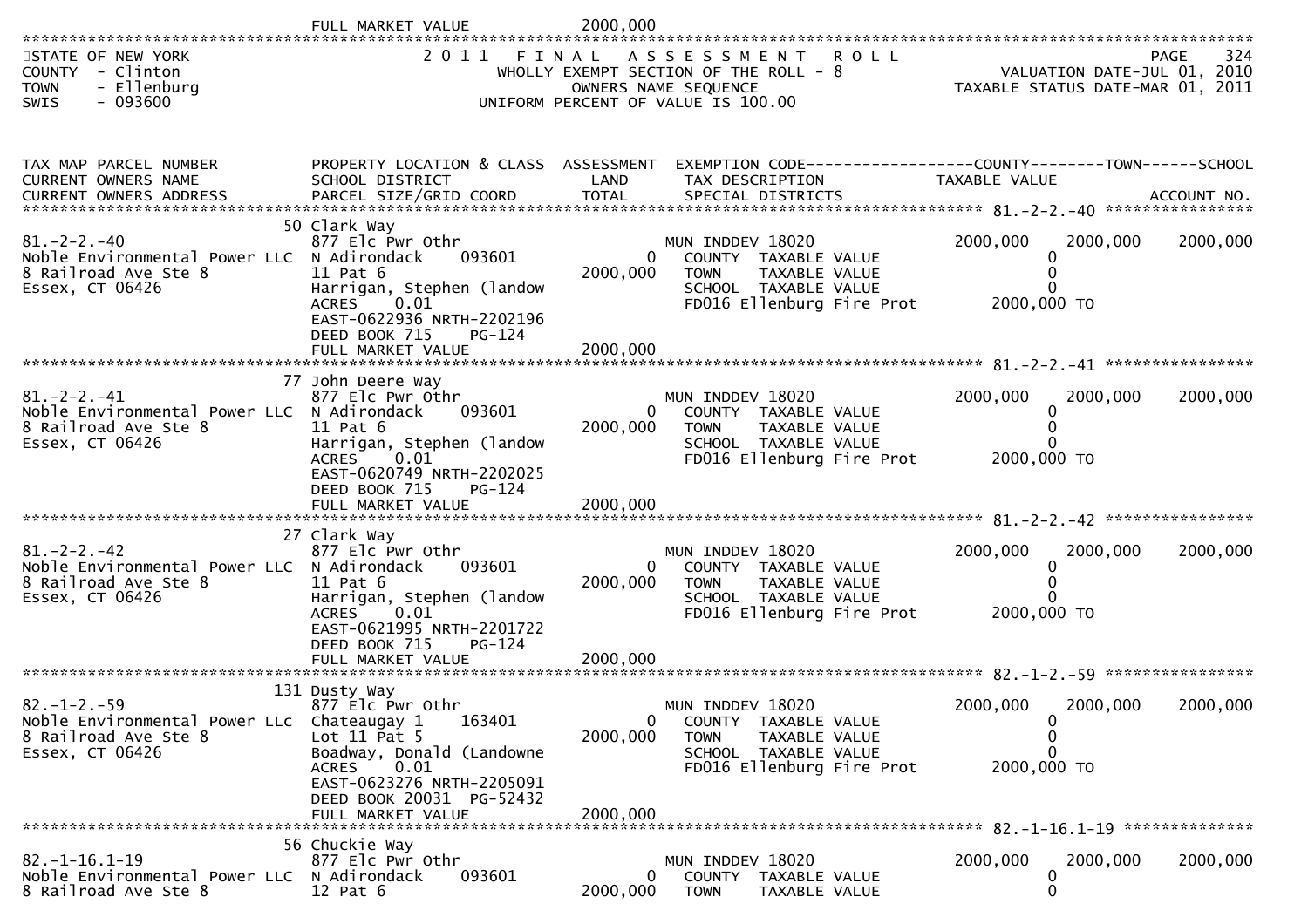| Essex, CT 06426<br>MAY BE SUBJECT TO PAYMENT<br>UNDER AGDIST LAW TIL 2012                                                                                                | Carter, Lawrence (landown<br>0.01<br><b>ACRES</b><br>EAST-0628955 NRTH-2204387<br>DEED BOOK 485<br>PG-424<br>FULL MARKET VALUE                                                     | 2000,000                   | SCHOOL TAXABLE VALUE<br>FD016 Ellenburg Fire Prot 2000,000 TO                                                                 | $\mathbf{0}$                                                                                                      |          |
|--------------------------------------------------------------------------------------------------------------------------------------------------------------------------|------------------------------------------------------------------------------------------------------------------------------------------------------------------------------------|----------------------------|-------------------------------------------------------------------------------------------------------------------------------|-------------------------------------------------------------------------------------------------------------------|----------|
| STATE OF NEW YORK<br>COUNTY - Clinton<br>- Ellenburg<br><b>TOWN</b><br>- 093600<br><b>SWIS</b>                                                                           | 2011 FINAL                                                                                                                                                                         |                            | ASSESSMENT ROLL<br>WHOLLY EXEMPT SECTION OF THE ROLL - 8<br>OWNERS NAME SEQUENCE<br>UNIFORM PERCENT OF VALUE IS 100.00        | <b>PAGE</b><br>ROLL - 8<br>VALUATION DATE-JUL 01, 2010<br>TAXABLE STATUS DATE-MAR 01, 2011                        | 325      |
| TAX MAP PARCEL NUMBER<br>CURRENT OWNERS NAME                                                                                                                             | SCHOOL DISTRICT                                                                                                                                                                    | LAND                       | TAX DESCRIPTION                                                                                                               | PROPERTY LOCATION & CLASS ASSESSMENT EXEMPTION CODE----------------COUNTY-------TOWN------SCHOOL<br>TAXABLE VALUE |          |
| $82. -1 - 16.1 - 21$<br>Noble Environmental Power LLC N Adirondack<br>8 Railroad Ave Ste 8<br>Essex, CT 06426<br>MAY BE SUBJECT TO PAYMENT<br>UNDER AGDIST LAW TIL 2012  | 6 Chuckie Way<br>877 Elc Pwr Othr<br>093601<br>12 Pat 6<br>Carter, Lawrence (landown<br>ACRES 0.01<br>EAST-0629737 NRTH-2203414<br>DEED BOOK 485<br>PG-424                         | $\mathbf{0}$<br>2000,000   | MUN INDDEV 18020<br>COUNTY TAXABLE VALUE<br><b>TOWN</b><br>TAXABLE VALUE<br>SCHOOL TAXABLE VALUE<br>FD016 Ellenburg Fire Prot | 2000,000<br>2000,000<br>0<br>0<br>$\Omega$<br>2000,000 TO                                                         | 2000,000 |
|                                                                                                                                                                          |                                                                                                                                                                                    |                            |                                                                                                                               |                                                                                                                   |          |
| $82. - 1 - 16.1 - 23$<br>Noble Environmental Power LLC N Adirondack<br>8 Railroad Ave Ste 8<br>Essex, CT 06426<br>MAY BE SUBJECT TO PAYMENT<br>UNDER AGDIST LAW TIL 2012 | 25 Catherine Way<br>877 Elc Pwr Othr<br>093601<br>$12$ Pat $6$<br>Carter, Lawrence (landown<br><b>ACRES</b><br>0.01<br>EAST-0630651 NRTH-2202742<br>DEED BOOK 485<br><b>PG-424</b> | 0<br>2000,000              | MUN INDDEV 18020<br>COUNTY TAXABLE VALUE<br><b>TOWN</b><br>TAXABLE VALUE<br>SCHOOL TAXABLE VALUE<br>FD016 Ellenburg Fire Prot | 2000,000<br>2000,000<br>0<br>0<br>2000,000 TO                                                                     | 2000,000 |
|                                                                                                                                                                          |                                                                                                                                                                                    |                            |                                                                                                                               |                                                                                                                   |          |
| $82. -1 - 16.1 - 57$<br>Noble Environmental Power LLC N Adirondack<br>8 Railroad Ave Ste 8<br>Essex, CT 06426<br>MAY BE SUBJECT TO PAYMENT                               | 47 Tammy Way<br>877 Elc Pwr Othr<br>093601<br>$12$ Pat $6$<br>Carter, Lawrence (landown<br><b>ACRES</b><br>0.01<br>EAST-0630040 NRTH-2204652                                       | $\mathbf{0}$<br>2000,000   | MUN INDDEV 18020<br>COUNTY TAXABLE VALUE<br>TAXABLE VALUE<br><b>TOWN</b><br>SCHOOL TAXABLE VALUE<br>FD016 Ellenburg Fire Prot | 2000,000<br>2000,000<br>$\mathbf{0}$<br>$\Omega$<br>2000,000 TO                                                   | 2000,000 |
| UNDER AGDIST LAW TIL 2012                                                                                                                                                | DEED BOOK 485<br>PG-424<br>FULL MARKET VALUE                                                                                                                                       | 2000,000                   |                                                                                                                               |                                                                                                                   |          |
| $82. -1 - 17.3 - 24$                                                                                                                                                     | 53 Hinkley Way<br>877 Elc Pwr Othr                                                                                                                                                 |                            | MUN INDDEV 18020                                                                                                              | 2000,000<br>2000,000                                                                                              | 2000,000 |
| Noble Environmental Power LLC N Adirondack<br>8 Railroad Ave Ste 8<br>Essex, CT 06426                                                                                    | 093601<br>12 T6omt<br>Robbins, Steven (Landowne<br>0.01<br><b>ACRES</b><br>EAST-0627225 NRTH-2202146<br>DEED BOOK 904<br>$PG-1$                                                    | $\overline{0}$<br>2000,000 | COUNTY TAXABLE VALUE<br>TAXABLE VALUE<br><b>TOWN</b><br>SCHOOL TAXABLE VALUE<br>FD016 Ellenburg Fire Prot                     | 0<br>0<br>2000,000 TO                                                                                             |          |
|                                                                                                                                                                          | FULL MARKET VALUE                                                                                                                                                                  | 2000,000                   |                                                                                                                               |                                                                                                                   |          |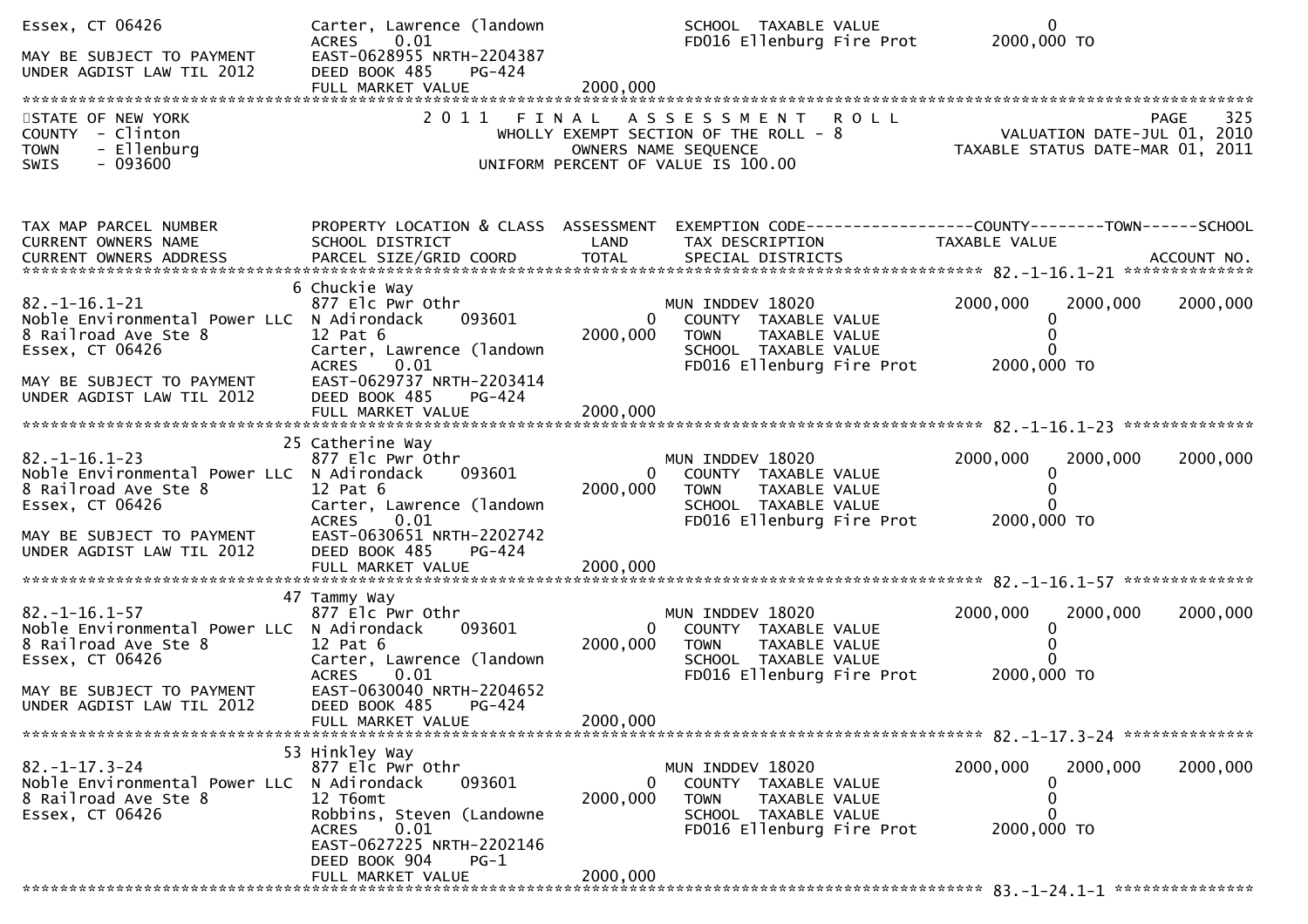| $83. - 1 - 24.1 - 1$<br>Noble Environmental Power LLC N Adirondack<br>8 Railroad Ave Ste 8<br>Essex, CT 06426 | 244 Sample Way<br>877 Elc Pwr Othr<br>093601<br>7 Pat 6<br>Carter, Lee (Landowner)<br>0.01<br><b>ACRES</b><br>EAST-0640948 NRTH-2198275<br>DEED BOOK 963<br>$PG-132$ | $\mathbf{0}$<br>2000,000   | MUN INDDEV 18020<br>COUNTY TAXABLE VALUE<br>TAXABLE VALUE<br><b>TOWN</b><br>SCHOOL TAXABLE VALUE<br>FD016 Ellenburg Fire Prot             | 2000,000<br>2000,000<br>$\Omega$<br>2000,000 TO                               | 2000,000    |
|---------------------------------------------------------------------------------------------------------------|----------------------------------------------------------------------------------------------------------------------------------------------------------------------|----------------------------|-------------------------------------------------------------------------------------------------------------------------------------------|-------------------------------------------------------------------------------|-------------|
|                                                                                                               | FULL MARKET VALUE                                                                                                                                                    | 2000,000                   |                                                                                                                                           |                                                                               |             |
| STATE OF NEW YORK<br>COUNTY - Clinton<br>- Ellenburg<br><b>TOWN</b><br>$-093600$<br><b>SWIS</b>               | 2011<br>FINAL                                                                                                                                                        |                            | A S S E S S M E N T<br><b>ROLL</b><br>WHOLLY EXEMPT SECTION OF THE ROLL - 8<br>OWNERS NAME SEQUENCE<br>UNIFORM PERCENT OF VALUE IS 100.00 | VALUATION DATE-JUL 01, 2010<br>VALUATION DATE SUP 01, 2011                    | 326<br>PAGE |
| TAX MAP PARCEL NUMBER<br>CURRENT OWNERS NAME                                                                  | PROPERTY LOCATION & CLASS ASSESSMENT<br>SCHOOL DISTRICT                                                                                                              | LAND                       | TAX DESCRIPTION                                                                                                                           | EXEMPTION CODE-----------------COUNTY-------TOWN------SCHOOL<br>TAXABLE VALUE |             |
| $83. - 1 - 26.2 - 2$<br>Noble Environmental Power LLC N Adirondack<br>8 Railroad Ave Ste 8<br>Essex, CT 06426 | 202 Sample Way<br>877 Elc Pwr Othr<br>093601<br>Lot 7 T6omt<br>Sample, James (landowner)<br>0.01<br><b>ACRES</b>                                                     | $\overline{0}$<br>2000,000 | MUN INDDEV 18020<br>COUNTY TAXABLE VALUE<br>TAXABLE VALUE<br><b>TOWN</b><br>SCHOOL TAXABLE VALUE<br>FD016 Ellenburg Fire Prot             | 2000,000<br>2000,000<br>2000,000 TO                                           | 2000,000    |
| MAY BE SUBJECT TO PAYMENT<br>UNDER AGDIST LAW TIL 2012                                                        | EAST-0639729 NRTH-2198095<br>DEED BOOK 1020<br>PG-199                                                                                                                |                            |                                                                                                                                           |                                                                               |             |
| $83. - 1 - 26.2 - 4$<br>Noble Environmental Power LLC N Adirondack<br>8 Railroad Ave Ste 8<br>Essex, CT 06426 | 162 Sample Way<br>877 Elc Pwr Othr<br>093601<br>Lot 7 T6omt<br>Sample, James (landowner)<br>0.01<br><b>ACRES</b>                                                     | $\bf{0}$<br>2000,000       | MUN INDDEV 18020<br>COUNTY TAXABLE VALUE<br><b>TOWN</b><br>TAXABLE VALUE<br>SCHOOL TAXABLE VALUE<br>FD016 Ellenburg Fire Prot             | 2000,000<br>2000,000<br>2000,000 TO                                           | 2000,000    |
| MAY BE SUBJECT TO PAYMENT<br>UNDER AGDIST LAW TIL 2012                                                        | EAST-0639125 NRTH-2199096<br>DEED BOOK 1020<br>PG-199                                                                                                                |                            |                                                                                                                                           |                                                                               |             |
|                                                                                                               | 137 Sample Way                                                                                                                                                       |                            |                                                                                                                                           |                                                                               |             |
| $83. - 1 - 26.2 - 5$<br>Noble Environmental Power LLC N Adirondack<br>8 Railroad Ave Ste 8<br>Essex, CT 06426 | 877 Elc Pwr Othr<br>093601<br>Lot 7 T6omt<br>Sample, James (landowner)<br>0.01<br><b>ACRES</b>                                                                       | 0<br>2000,000              | MUN INDDEV 18020<br>COUNTY TAXABLE VALUE<br><b>TOWN</b><br><b>TAXABLE VALUE</b><br>SCHOOL TAXABLE VALUE<br>FD016 Ellenburg Fire Prot      | 2000,000<br>2000,000<br>0<br>0<br>2000,000 TO                                 | 2000,000    |
| MAY BE SUBJECT TO PAYMENT<br>UNDER AGDIST LAW TIL 2012                                                        | EAST-0639985 NRTH-2199656<br>DEED BOOK 1020 PG-199                                                                                                                   |                            |                                                                                                                                           |                                                                               |             |
| $83. - 1 - 26.2 - 7$<br>Noble Environmental Power LLC N Adirondack<br>8 Railroad Ave Ste 8<br>Essex, CT 06426 | 82 Sample Way<br>877 Elc Pwr Othr<br>093601<br>Lot 7 T6omt<br>Sample, James (landowner)<br><b>ACRES</b><br>0.01                                                      | $\bf{0}$<br>2000,000       | MUN INDDEV 18020<br>COUNTY TAXABLE VALUE<br><b>TOWN</b><br>TAXABLE VALUE<br>SCHOOL TAXABLE VALUE<br>FD016 Ellenburg Fire Prot             | 2000,000<br>2000,000<br>0<br>2000,000 TO                                      | 2000,000    |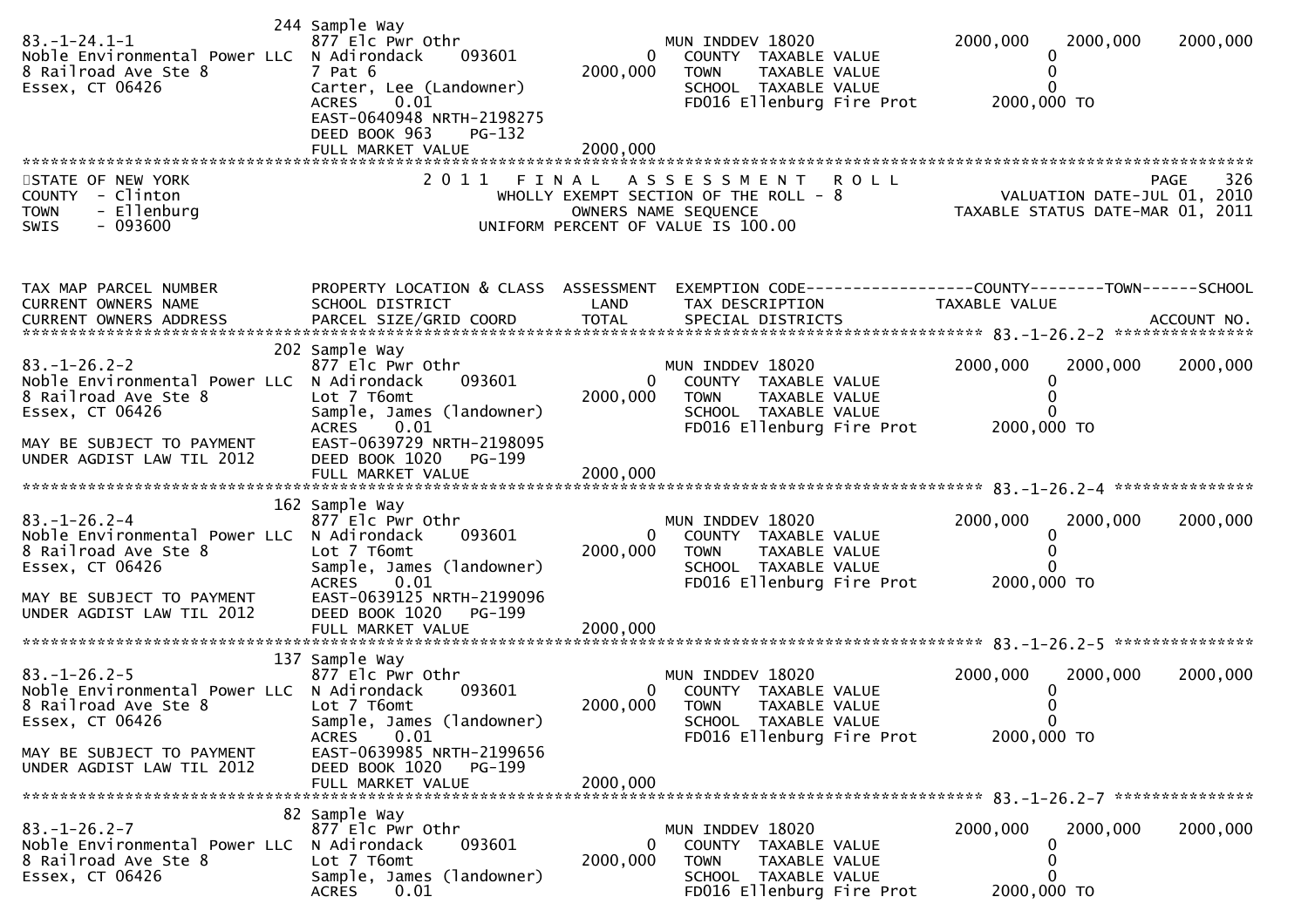| MAY BE SUBJECT TO PAYMENT<br>UNDER AGDIST LAW TIL 2012                                                                                                                 | EAST-0638712 NRTH-2200152<br>DEED BOOK 1020<br>PG-199<br>FULL MARKET VALUE                                                                                                                                | 2000,000                               |                                                                                                                               |                                                                                                |          |             |
|------------------------------------------------------------------------------------------------------------------------------------------------------------------------|-----------------------------------------------------------------------------------------------------------------------------------------------------------------------------------------------------------|----------------------------------------|-------------------------------------------------------------------------------------------------------------------------------|------------------------------------------------------------------------------------------------|----------|-------------|
| $83. - 1 - 26.2 - 54$<br>Noble Environmental Power LLC N Adirondack<br>8 Railroad Ave Ste 8<br>Essex, CT 06426                                                         | 105 Sample Way<br>877 Elc Pwr Othr<br>093601<br>Lot 7 T6omt<br>Sample, James (landowner)<br>0.01<br><b>ACRES</b><br>EAST-0639643 NRTH-2200619<br>DEED BOOK 1020<br>PG-199                                 | $\mathbf{0}$<br>2000,000               | MUN INDDEV 18020<br>COUNTY TAXABLE VALUE<br>TAXABLE VALUE<br><b>TOWN</b><br>SCHOOL TAXABLE VALUE<br>FD016 Ellenburg Fire Prot | 2000,000<br>0<br>0<br>0<br>2000,000 TO                                                         | 2000,000 | 2000,000    |
| STATE OF NEW YORK<br>COUNTY - Clinton<br>- Ellenburg<br><b>TOWN</b><br>$-093600$<br><b>SWIS</b>                                                                        | 2011 FINAL                                                                                                                                                                                                |                                        | ASSESSMENT ROLL<br>WHOLLY EXEMPT SECTION OF THE ROLL $-8$<br>OWNERS NAME SEQUENCE<br>UNIFORM PERCENT OF VALUE IS 100.00       | VALUATION DATE-JUL 01, 2010<br>VALUATION DATE-JUL 01, ZO10<br>TAXABLE STATUS DATE-MAR 01, 2011 |          | 327<br>PAGE |
| TAX MAP PARCEL NUMBER<br>CURRENT OWNERS NAME                                                                                                                           | PROPERTY LOCATION & CLASS ASSESSMENT<br>SCHOOL DISTRICT                                                                                                                                                   | LAND                                   | EXEMPTION CODE-----------------COUNTY--------TOWN------SCHOOL<br>TAX DESCRIPTION                                              | TAXABLE VALUE                                                                                  |          |             |
| $96. - 1 - 1. - 45$<br>Noble Environmental Power LLC N Adirondack<br>8 Railroad Ave Ste 8<br>Essex, CT 06426<br>MAY BE SUBJECT TO PAYMENT<br>UNDER AGDIST LAW TIL 2012 | 106 Rupert Way<br>877 Elc Pwr Othr<br>093601<br>10 Pat 6<br>Harrigan Brothers (landow<br><b>ACRES</b><br>0.01<br>EAST-0620757 NRTH-2198497<br>DEED BOOK 1025<br>PG-332<br>FULL MARKET VALUE               | $\overline{0}$<br>2000,000<br>2000,000 | MUN INDDEV 18020<br>COUNTY TAXABLE VALUE<br>TAXABLE VALUE<br><b>TOWN</b><br>SCHOOL TAXABLE VALUE<br>FD016 Ellenburg Fire Prot | 2000,000<br>0<br>0<br>0<br>2000,000 TO                                                         | 2000,000 | 2000,000    |
| $96. - 1 - 1. - 46$<br>Noble Environmental Power LLC N Adirondack<br>8 Railroad Ave Ste 8<br>Essex, CT 06426<br>MAY BE SUBJECT TO PAYMENT<br>UNDER AGDIST LAW TIL 2012 | 56 Steiger Way<br>877 Elc Pwr Othr<br>093601<br>10 Pat 6<br>Harrigan Brothers (landow<br><b>ACRES</b><br>0.01<br>EAST-0620817 NRTH-2199636<br>DEED BOOK 1025<br>PG-332<br>FULL MARKET VALUE               | $\Omega$<br>2000,000<br>2000,000       | MUN INDDEV 18020<br>COUNTY TAXABLE VALUE<br><b>TOWN</b><br>TAXABLE VALUE<br>SCHOOL TAXABLE VALUE<br>FD016 Ellenburg Fire Prot | 2000,000<br>0<br>0<br>2000,000 TO                                                              | 2000,000 | 2000,000    |
| $96. - 1 - 2.1 - 43$<br>Noble Environmental Power LLC<br>8 Railroad Ave Ste 8<br>Essex, CT 06426                                                                       | 76 Claas Way<br>877 Elc Pwr Othr<br>N Adirondack<br>093601<br>10 Pat 6<br>Harrigan Brothers (landow<br><b>ACRES</b><br>0.01<br>EAST-0620970 NRTH-2196281<br>DEED BOOK 20051 PG-79090<br>FULL MARKET VALUE | $\mathbf 0$<br>2000,000<br>2000,000    | MUN INDDEV 18020<br>COUNTY TAXABLE VALUE<br>TAXABLE VALUE<br><b>TOWN</b><br>SCHOOL TAXABLE VALUE<br>FD016 Ellenburg Fire Prot | 2000,000<br>0<br>0<br>0<br>2000,000 TO                                                         | 2000,000 | 2000,000    |
| $96. - 1 - 2.1 - 44$                                                                                                                                                   | 69 Rupert Way<br>877 Elc Pwr Othr                                                                                                                                                                         |                                        | MUN INDDEV 18020                                                                                                              | 2000,000                                                                                       | 2000,000 | 2000,000    |
|                                                                                                                                                                        |                                                                                                                                                                                                           |                                        |                                                                                                                               |                                                                                                |          |             |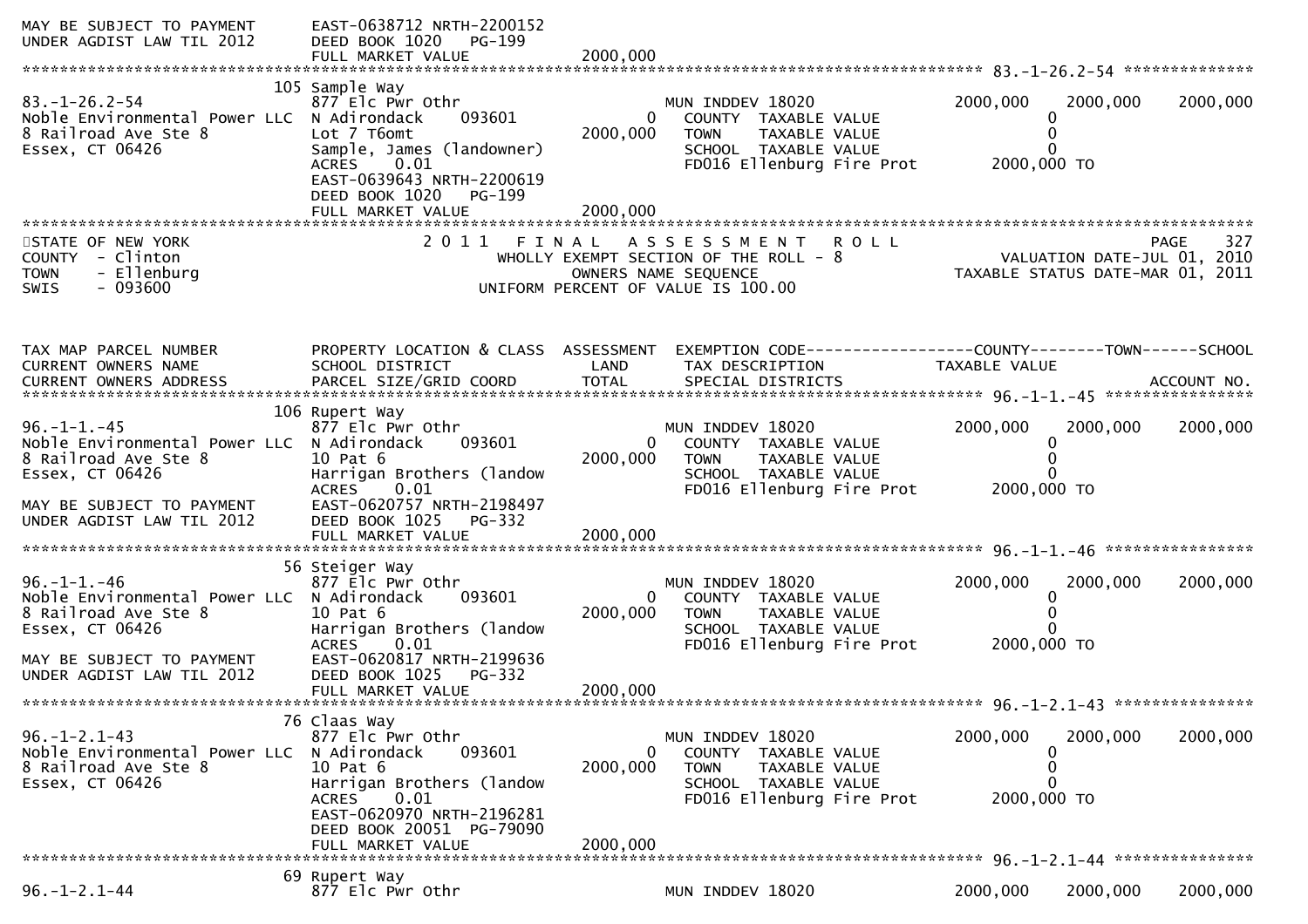| Noble Environmental Power LLC N Adirondack<br>8 Railroad Ave Ste 8<br>Essex, CT 06426                         | 093601<br>10 Pat 6<br>Harrigan Brothers (landow<br>0.01<br><b>ACRES</b><br>EAST-0620754 NRTH-2197395<br>DEED BOOK 20051 PG-79090                                                           | 0<br>2000,000             | COUNTY TAXABLE VALUE<br>TAXABLE VALUE<br><b>TOWN</b><br>SCHOOL TAXABLE VALUE<br>FD016 Ellenburg Fire Prot                        |               | 2000,000 TO                                                                    |
|---------------------------------------------------------------------------------------------------------------|--------------------------------------------------------------------------------------------------------------------------------------------------------------------------------------------|---------------------------|----------------------------------------------------------------------------------------------------------------------------------|---------------|--------------------------------------------------------------------------------|
|                                                                                                               |                                                                                                                                                                                            |                           |                                                                                                                                  |               |                                                                                |
| $96. - 1 - 2.1 - 47$<br>Noble Environmental Power LLC N Adirondack<br>8 Railroad Ave Ste 8<br>Essex, CT 06426 | 29 Rupert Way<br>877 Elc Pwr Othr<br>093601<br>10 Pat 6<br>Harrigan Brothers (landow<br>0.01<br><b>ACRES</b><br>EAST-0622268 NRTH-2197612<br>DEED BOOK 20051 PG-79090<br>FULL MARKET VALUE | 0<br>2000,000<br>2000,000 | MUN INDDEV 18020<br>COUNTY TAXABLE VALUE<br>TAXABLE VALUE<br><b>TOWN</b><br>SCHOOL TAXABLE VALUE<br>FD016 Ellenburg Fire Prot    | 2000,000      | 2000,000<br>2000,000<br>2000,000 TO                                            |
| STATE OF NEW YORK<br>COUNTY - Clinton<br><b>TOWN</b><br>- Ellenburg                                           | 2011 FINAL                                                                                                                                                                                 |                           | A S S E S S M E N T R O L L<br>WHOLLY EXEMPT SECTION OF THE ROLL - 8<br>OWNERS NAME SEQUENCE                                     |               | 328<br>PAGE<br>VALUATION DATE-JUL 01, 2010<br>TAXABLE STATUS DATE-MAR 01, 2011 |
| $-093600$<br><b>SWIS</b>                                                                                      |                                                                                                                                                                                            |                           | UNIFORM PERCENT OF VALUE IS 100.00                                                                                               |               |                                                                                |
| TAX MAP PARCEL NUMBER<br>CURRENT OWNERS NAME                                                                  | PROPERTY LOCATION & CLASS ASSESSMENT<br>SCHOOL DISTRICT                                                                                                                                    | LAND                      | TAX DESCRIPTION                                                                                                                  | TAXABLE VALUE | EXEMPTION CODE------------------COUNTY--------TOWN------SCHOOL                 |
| $97. - 1 - 1. - 36$<br>Noble Environmental Power LLC N Adirondack<br>8 Railroad Ave Ste 8<br>Essex, CT 06426  | 22 Camp Way<br>877 Elc Pwr Othr<br>093601<br>10 Pat 6<br>Harrigan, Stephen (landow<br>0.01<br><b>ACRES</b><br>EAST-0628415 NRTH-2200294<br>DEED BOOK 863<br><b>PG-221</b>                  | 0<br>2000,000             | MUN INDDEV 18020<br>COUNTY TAXABLE VALUE<br><b>TOWN</b><br>TAXABLE VALUE<br>SCHOOL TAXABLE VALUE<br>FD016 Ellenburg Fire Prot    | 2000,000      | 2000,000<br>2000,000<br>0<br>2000,000 TO                                       |
|                                                                                                               | FULL MARKET VALUE                                                                                                                                                                          | 2000,000                  |                                                                                                                                  |               |                                                                                |
| $97. - 1 - 1. - 48$<br>Noble Environmental Power LLC N Adirondack<br>8 Railroad Ave Ste 8<br>Essex, CT 06426  | 62 McKinney Way<br>877 Elc Pwr Othr<br>093601<br>10 Pat 6<br>Harrigan Stephen (landown<br><b>ACRES</b><br>0.01<br>EAST-0625340 NRTH-2199847                                                | $\mathbf{0}$<br>2000,000  | MUN INDDEV 18020<br>COUNTY TAXABLE VALUE<br><b>TOWN</b><br>TAXABLE VALUE<br>SCHOOL TAXABLE VALUE<br>FD016 Ellenburg Fire Prot    | 2000,000      | 2000,000<br>2000,000<br>2000,000 TO                                            |
|                                                                                                               | DEED BOOK 863<br>PG-221<br>FULL MARKET VALUE                                                                                                                                               | 2000,000                  |                                                                                                                                  |               |                                                                                |
|                                                                                                               |                                                                                                                                                                                            |                           |                                                                                                                                  |               |                                                                                |
| $97. - 1 - 1. - 50$<br>Noble Environmental Power LLC<br>8 Railroad Ave Ste 8<br>Essex, CT 06426               | 22 McKinney Way<br>877 Elc Pwr Othr<br>N Adirondack<br>093601<br>10 Pat 6<br>Harrigan Stephen (landown<br>0.01<br><b>ACRES</b><br>EAST-0624573 NRTH-2200538<br>DEED BOOK 863<br>PG-221     | 0<br>2000,000             | MUN INDDEV 18020<br>COUNTY<br>TAXABLE VALUE<br><b>TOWN</b><br>TAXABLE VALUE<br>SCHOOL TAXABLE VALUE<br>FD016 Ellenburg Fire Prot | 2000,000      | 2000,000<br>2000,000<br>0<br>2000,000 TO                                       |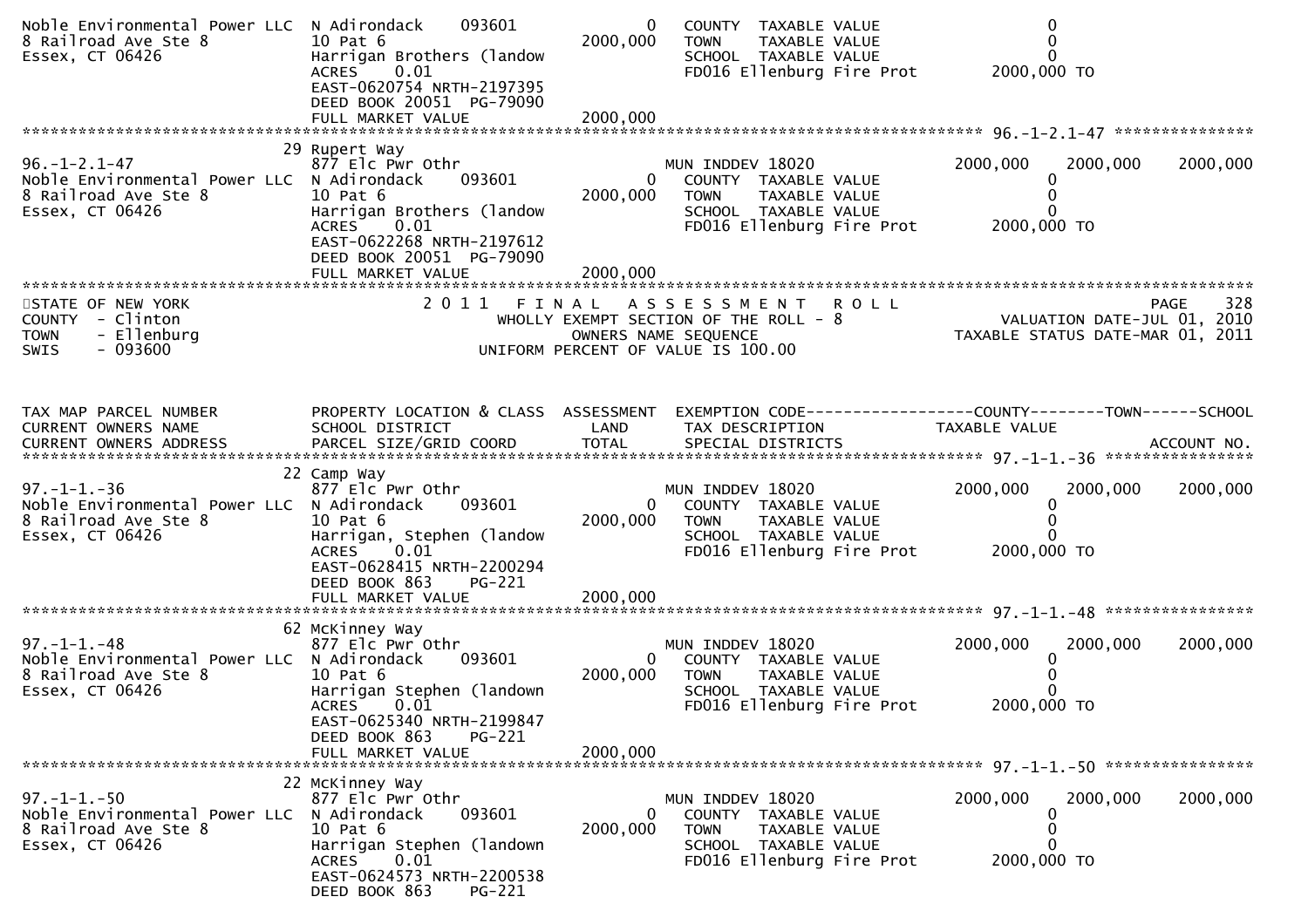|                                                                                                              | FULL MARKET VALUE                                                                                                                                                                                     | 2000,000                               |                                                                                                                                           |                                                                           |             |
|--------------------------------------------------------------------------------------------------------------|-------------------------------------------------------------------------------------------------------------------------------------------------------------------------------------------------------|----------------------------------------|-------------------------------------------------------------------------------------------------------------------------------------------|---------------------------------------------------------------------------|-------------|
| $97. - 1 - 3. - 32$<br>Noble Environmental Power LLC N Adirondack<br>8 Railroad Ave Ste 8<br>Essex, CT 06426 | 43 School House Way<br>877 Elc Pwr Othr<br>093601<br>10 Pat 6<br>LaFar, Steven (landowner)<br>0.01<br><b>ACRES</b><br>EAST-0624310 NRTH-2198741<br>DEED BOOK 20001 PG-24146<br>FULL MARKET VALUE      | $\mathbf{0}$<br>2000,000<br>2000,000   | MUN INDDEV 18020<br>COUNTY TAXABLE VALUE<br>TAXABLE VALUE<br><b>TOWN</b><br>SCHOOL TAXABLE VALUE<br>FD016 Ellenburg Fire Prot             | 2000,000<br>2000,000<br>$\Omega$<br>0<br>2000,000 TO                      | 2000,000    |
| $97. - 1 - 3. - 56$<br>Noble Environmental Power LLC N Adirondack<br>8 Railroad Ave Ste 8<br>Essex, CT 06426 | 19 Lafar Way<br>877 Elc Pwr Othr<br>093601<br>10 Pat 6<br>LaFar, Steven (landowner)<br>0.01<br><b>ACRES</b><br>EAST-0623445 NRTH-2199639<br>DEED BOOK 20001 PG-24146<br>FULL MARKET VALUE             | $\overline{0}$<br>2000,000<br>2000,000 | MUN INDDEV 18020<br>COUNTY TAXABLE VALUE<br>TAXABLE VALUE<br><b>TOWN</b><br>SCHOOL TAXABLE VALUE<br>FD016 Ellenburg Fire Prot             | 2000,000<br>2000,000<br>0<br>$\Omega$<br>2000,000 TO                      | 2000,000    |
| STATE OF NEW YORK<br>COUNTY - Clinton<br>- Ellenburg<br><b>TOWN</b><br>$-093600$<br><b>SWIS</b>              | 2 0 1 1                                                                                                                                                                                               | FINAL                                  | A S S E S S M E N T<br><b>ROLL</b><br>WHOLLY EXEMPT SECTION OF THE ROLL - 8<br>OWNERS NAME SEQUENCE<br>UNIFORM PERCENT OF VALUE IS 100.00 | <b>PAGE</b><br>VALUATION DATE-JUL 01, 2010<br>VALUATION DATE-MAR 01, 2011 | 329         |
|                                                                                                              |                                                                                                                                                                                                       |                                        |                                                                                                                                           |                                                                           |             |
| TAX MAP PARCEL NUMBER<br>CURRENT OWNERS NAME<br>CURRENT OWNERS ADDRESS                                       | PROPERTY LOCATION & CLASS ASSESSMENT<br>SCHOOL DISTRICT<br>PARCEL SIZE/GRID COORD                                                                                                                     | LAND<br><b>TOTAL</b>                   | TAX DESCRIPTION<br>SPECIAL DISTRICTS                                                                                                      | TAXABLE VALUE                                                             | ACCOUNT NO. |
| $97. - 1 - 5. - 30$<br>Noble Environmental Power LLC N Adirondack<br>8 Railroad Ave Ste 8<br>Essex, CT 06426 | 85 School House Way<br>877 Elc Pwr Othr<br>093601<br>Lot $10$ Pat $6$<br>Boyea, Paul (landowner)<br>0.01<br><b>ACRES</b><br>EAST-0625339 NRTH-2198020<br>DEED BOOK 569<br>PG-801                      | $\overline{0}$<br>2000,000             | MUN INDDEV 18020<br>COUNTY TAXABLE VALUE<br><b>TOWN</b><br>TAXABLE VALUE<br>SCHOOL TAXABLE VALUE<br>FD016 Ellenburg Fire Prot             | 2000,000<br>2000,000<br>0<br>0<br>U<br>2000,000 TO                        | 2000,000    |
| $97. - 1 - 5. - 31$<br>Noble Environmental Power LLC N Adirondack<br>8 Railroad Ave Ste 8<br>Essex, CT 06426 | 54 School House Way<br>877 Elc Pwr Othr<br>093601<br>Lot $10$ Pat $6$<br>Boyea, Paul (landowner)<br>0.01<br><b>ACRES</b><br>EAST-0624343 NRTH-2197707<br>DEED BOOK 569<br>PG-801<br>FULL MARKET VALUE | 0<br>2000,000<br>2000.000              | MUN INDDEV 18020<br>COUNTY TAXABLE VALUE<br><b>TOWN</b><br>TAXABLE VALUE<br>SCHOOL TAXABLE VALUE<br>FD016 Ellenburg Fire Prot             | 2000,000<br>2000,000<br>$\bf{0}$<br>0<br>0<br>2000,000 TO                 | 2000,000    |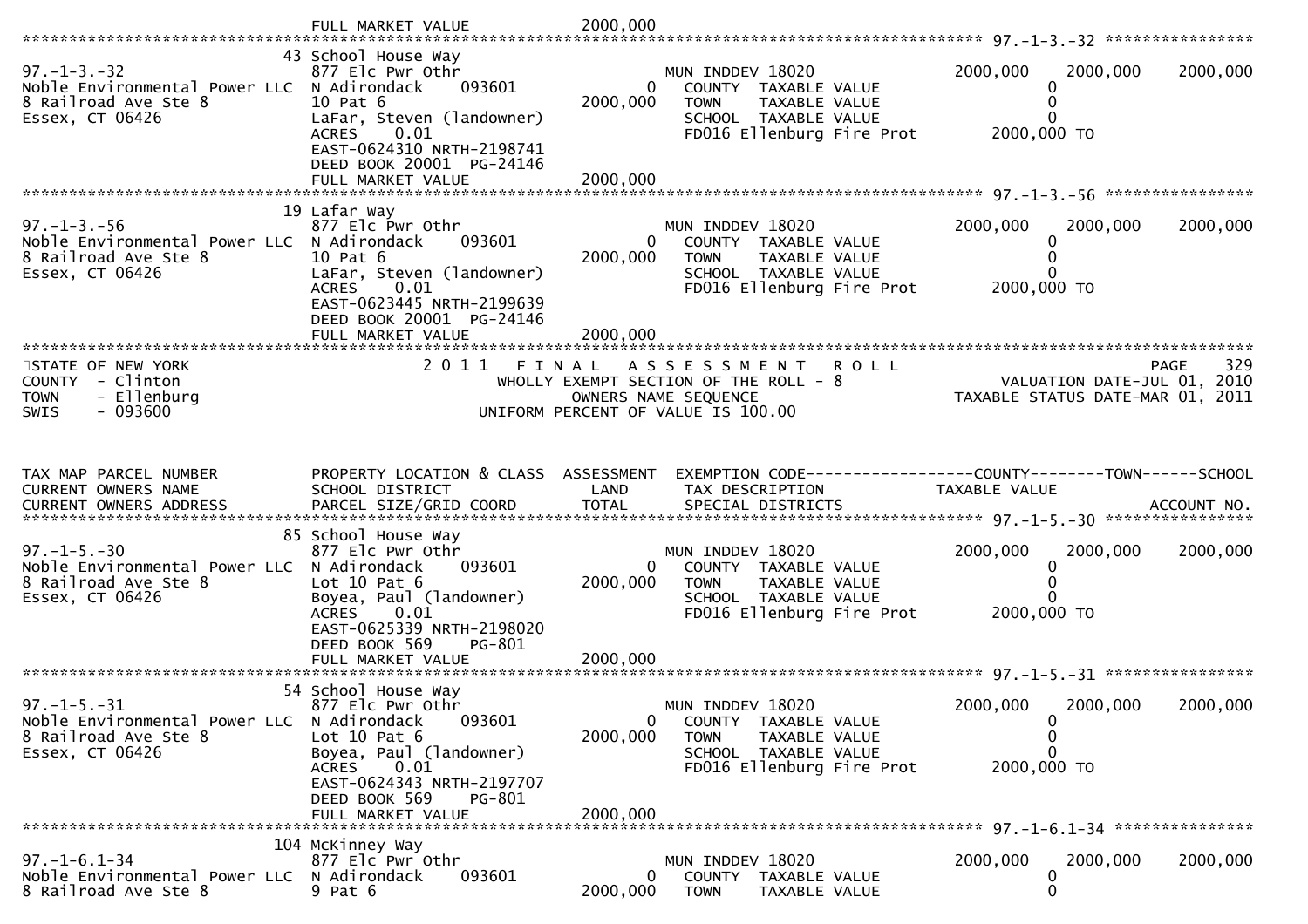| Essex, CT 06426                                                                                                | Schroeder, Horst (landown<br>ACRES 0.01<br>EAST-0626087 NRTH-2199127<br>DEED BOOK 20072 PG-5909<br>FULL MARKET VALUE                                                                         | 2000,000                               | SCHOOL TAXABLE VALUE<br>FD016 Ellenburg Fire Prot                                                                                           | $\mathbf{0}$<br>2000,000 TO                                                           |             |
|----------------------------------------------------------------------------------------------------------------|----------------------------------------------------------------------------------------------------------------------------------------------------------------------------------------------|----------------------------------------|---------------------------------------------------------------------------------------------------------------------------------------------|---------------------------------------------------------------------------------------|-------------|
| $97. - 1 - 6.2 - 35$<br>Noble Environmental Power LLC N Adirondack<br>8 Railroad Ave Ste 8<br>Essex, CT 06426  | 70 Camp Way<br>877 Elc Pwr Othr<br>093601<br>Lot 9 T6omt<br>Schroeder, Horst (Landown<br>0.01<br><b>ACRES</b><br>EAST-0627448 NRTH-2199519<br>DEED BOOK 20041 PG-78257                       | $\overline{0}$<br>2000,000             | MUN INDDEV 18020<br>COUNTY TAXABLE VALUE<br><b>TOWN</b><br>TAXABLE VALUE<br>SCHOOL TAXABLE VALUE<br>FD016 Ellenburg Fire Prot               | 2000,000<br>2000,000<br>0<br>2000,000 TO                                              | 2000,000    |
|                                                                                                                |                                                                                                                                                                                              |                                        |                                                                                                                                             |                                                                                       |             |
| $97. - 1 - 8. - 17$<br>Noble Environmental Power LLC N Adirondack<br>8 Railroad Ave Ste 8<br>Essex, CT 06426   | 133 Brior Way<br>877 Elc Pwr Othr<br>093601<br>$9$ Pat $6$<br>Brior, Keith (landowner)<br>0.01<br><b>ACRES</b><br>EAST-0631105 NRTH-2198634<br>DEED BOOK 98001 PG-02235<br>FULL MARKET VALUE | 0<br>2000,000<br>2000,000              | MUN INDDEV 18020<br>COUNTY TAXABLE VALUE<br>TAXABLE VALUE<br><b>TOWN</b><br>SCHOOL TAXABLE VALUE<br>FD016 Ellenburg Fire Prot               | 2000,000<br>2000,000<br>2000,000 TO                                                   | 2000,000    |
| STATE OF NEW YORK<br>COUNTY - Clinton<br>- Ellenburg<br><b>TOWN</b><br>- 093600<br><b>SWIS</b>                 |                                                                                                                                                                                              |                                        | 2011 FINAL ASSESSMENT<br><b>ROLL</b><br>WHOLLY EXEMPT SECTION OF THE ROLL - 8<br>OWNERS NAME SEQUENCE<br>UNIFORM PERCENT OF VALUE IS 100.00 | 230 PAGE<br>2010 VALUATION DATE-JUL 01, 2010<br>TAXABLE STATUS DATE-MAR 01, 2011      | 330<br>PAGE |
| TAX MAP PARCEL NUMBER<br>CURRENT OWNERS NAME                                                                   | PROPERTY LOCATION & CLASS ASSESSMENT<br>SCHOOL DISTRICT                                                                                                                                      | LAND                                   | TAX DESCRIPTION                                                                                                                             | EXEMPTION CODE------------------COUNTY-------TOWN------SCHOOL<br><b>TAXABLE VALUE</b> |             |
| $97. - 1 - 8. - 55$<br>Noble Environmental Power LLC N Adirondack<br>8 Railroad Ave Ste 8<br>Essex, CT 06426   | 630 Tacey Rd<br>877 Elc Pwr Othr<br>093601<br>9 Pat 6<br>Brior Keith (landowner)<br>0.01<br><b>ACRES</b><br>EAST-0629460 NRTH-2200639<br>DEED BOOK 98001 PG-02235<br>FULL MARKET VALUE       | $\overline{0}$<br>2000,000<br>2000,000 | MUN INDDEV 18020<br>COUNTY TAXABLE VALUE<br><b>TOWN</b><br>TAXABLE VALUE<br>SCHOOL TAXABLE VALUE<br>FD016 Ellenburg Fire Prot               | 2000,000<br>2000,000<br>0<br>2000,000 TO                                              | 2000,000    |
|                                                                                                                |                                                                                                                                                                                              |                                        |                                                                                                                                             |                                                                                       |             |
| $97. - 1 - 10.2 - 18$<br>Noble Environmental Power LLC N Adirondack<br>8 Railroad Ave Ste 8<br>Essex, CT 06426 | 103 Brior Way<br>877 Elc Pwr Othr<br>093601<br>Lot $8 \& 9 \t{T6}$<br>Brior, Keith (landowner)<br>0.01<br><b>ACRES</b><br>EAST-0631636 NRTH-2199533<br>DEED BOOK 20031 PG-62482              | $\Omega$<br>2000,000                   | MUN INDDEV 18020<br>COUNTY TAXABLE VALUE<br>TAXABLE VALUE<br><b>TOWN</b><br>SCHOOL TAXABLE VALUE<br>FD016 Ellenburg Fire Prot               | 2000,000<br>2000,000<br>2000,000 TO                                                   | 2000,000    |
|                                                                                                                | FULL MARKET VALUE                                                                                                                                                                            | 2000,000                               |                                                                                                                                             |                                                                                       |             |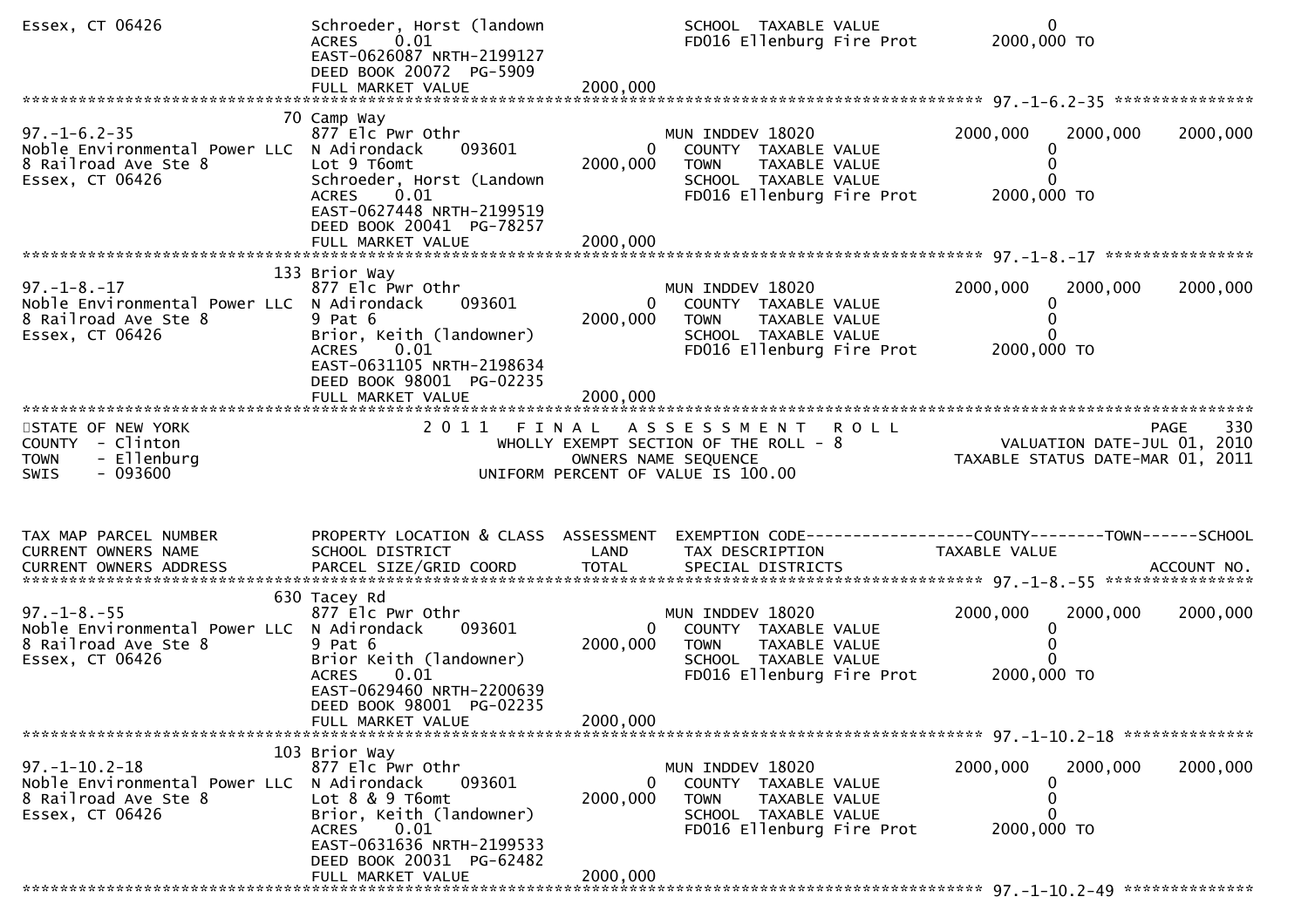|                                                                                                                | 35 Brior Way                                                                                              |                          |                                                                                                  |                                                                                |          |
|----------------------------------------------------------------------------------------------------------------|-----------------------------------------------------------------------------------------------------------|--------------------------|--------------------------------------------------------------------------------------------------|--------------------------------------------------------------------------------|----------|
| 97. –1–10. 2–49<br>Noble Environmental Power LLC N Adirondack<br>8 Railroad Ave Ste 8<br>Essex, CT 06426       | 877 Elc Pwr Othr<br>093601<br>Lot 8 & 9 T6omt<br>Brior, Keith (landowner)                                 | $\mathbf{0}$<br>2000,000 | MUN INDDEV 18020<br>COUNTY TAXABLE VALUE<br>TAXABLE VALUE<br><b>TOWN</b><br>SCHOOL TAXABLE VALUE | 2000,000<br>2000,000<br>0<br>0<br>0                                            | 2000,000 |
|                                                                                                                | 0.01<br>ACRES<br>EAST-0631565 NRTH-2200744<br>DEED BOOK 20031 PG-62482<br>FULL MARKET VALUE               | 2000,000                 | FD016 Ellenburg Fire Prot                                                                        | 2000,000 TO                                                                    |          |
|                                                                                                                | 77 Brior Way                                                                                              |                          |                                                                                                  |                                                                                |          |
| $97. - 1 - 10.2 - 52$<br>Noble Environmental Power LLC N Adirondack<br>8 Railroad Ave Ste 8<br>Essex, CT 06426 | 877 Elc Pwr Othr<br>093601<br>Lot 8 & 9 T6omt<br>Brior, Keith (landowner)                                 | 0<br>2000,000            | MUN INDDEV 18020<br>COUNTY TAXABLE VALUE<br><b>TOWN</b><br>TAXABLE VALUE<br>SCHOOL TAXABLE VALUE | 2000,000<br>2000,000<br>0<br>0<br>0                                            | 2000,000 |
|                                                                                                                | 0.01<br>ACRES<br>EAST-0630697 NRTH-2199949<br>DEED BOOK 20031 PG-62482                                    |                          | FD016 Ellenburg Fire Prot                                                                        | 2000,000 TO                                                                    |          |
|                                                                                                                |                                                                                                           |                          |                                                                                                  |                                                                                |          |
|                                                                                                                | 61 Ingemoore Way                                                                                          |                          |                                                                                                  |                                                                                |          |
| $97. - 1 - 16. - 14$<br>Noble Environmental Power LLC N Adirondack<br>8 Railroad Ave Ste 8                     | 877 Elc Pwr Othr<br>093601<br>8 Pat 6                                                                     | 2000,000                 | MUN INDDEV 18020<br>0<br>COUNTY TAXABLE VALUE<br>TAXABLE VALUE<br><b>TOWN</b>                    | 2000,000<br>2000,000<br>0<br>$\Omega$                                          | 2000,000 |
| Essex, CT 06426                                                                                                | Trombley, Thomas (landown<br>0.01<br><b>ACRES</b><br>EAST-0633276 NRTH-2198322<br>DEED BOOK 874<br>PG-180 |                          | SCHOOL TAXABLE VALUE<br>FD016 Ellenburg Fire Prot                                                | O.<br>2000,000 TO                                                              |          |
|                                                                                                                | FULL MARKET VALUE                                                                                         | 2000,000                 |                                                                                                  |                                                                                |          |
| STATE OF NEW YORK<br>COUNTY - Clinton<br>- Ellenburg<br><b>TOWN</b>                                            | 2011<br>FINAL                                                                                             |                          | <b>ROLL</b><br>ASSESSMENT<br>WHOLLY EXEMPT SECTION OF THE ROLL - 8<br>OWNERS NAME SEQUENCE       | <b>PAGE</b><br>VALUATION DATE-JUL 01, 2010<br>TAXABLE STATUS DATE-MAR 01, 2011 | 331      |
| - 093600<br><b>SWIS</b>                                                                                        |                                                                                                           |                          | UNIFORM PERCENT OF VALUE IS 100.00                                                               |                                                                                |          |
|                                                                                                                |                                                                                                           |                          |                                                                                                  |                                                                                |          |
| TAX MAP PARCEL NUMBER<br>CURRENT OWNERS NAME                                                                   | PROPERTY LOCATION & CLASS ASSESSMENT<br>SCHOOL DISTRICT                                                   | LAND                     | EXEMPTION CODE-----------------COUNTY-------TOWN------SCHOOL<br>TAX DESCRIPTION                  | TAXABLE VALUE                                                                  |          |
|                                                                                                                |                                                                                                           |                          |                                                                                                  |                                                                                |          |
|                                                                                                                | 22 Ingemoore Way                                                                                          |                          |                                                                                                  |                                                                                |          |
| $97. - 1 - 17.2 - 58$<br>Noble Environmental Power LLC N Adirondack                                            | 877 Elc Pwr Othr<br>093601                                                                                |                          | MUN INDDEV 18020<br>0 COUNTY TAXABLE VALUE                                                       | 2000,000<br>2000,000<br>0<br>$\Omega$                                          | 2000,000 |
| 8 Railroad Ave Ste 8 Minckler, Andrew (landown<br>Essex, CT 06426                                              | ACRES 0.01<br>EAST-0634159 NRTH-2198851                                                                   |                          | 2000,000 TOWN TAXABLE VALUE<br>SCHOOL TAXABLE VALUE<br>FD016 Ellenburg Fire Prot                 | $\mathbf 0$<br>2000,000 TO                                                     |          |
|                                                                                                                | DEED BOOK 883<br>PG-213                                                                                   |                          |                                                                                                  |                                                                                |          |
|                                                                                                                | FULL MARKET VALUE                                                                                         | 2000,000                 |                                                                                                  |                                                                                |          |
|                                                                                                                | 28 Ingemoore Way                                                                                          |                          |                                                                                                  |                                                                                |          |
| $97. - 1 - 18.1 - 13$<br>Noble Environmental Power LLC N Adirondack                                            | 877 Elc Pwr Othr<br>093601                                                                                | $\mathbf{0}$             | MUN INDDEV 18020<br>COUNTY TAXABLE VALUE                                                         | 2000,000<br>2000,000<br>$\Omega$                                               | 2000,000 |
| 8 Railroad Ave Ste 8                                                                                           | 16 Pat 5                                                                                                  | 2000,000                 | <b>TOWN</b><br>TAXABLE VALUE                                                                     | O                                                                              |          |
| Essex, CT 06426                                                                                                | Tombley, Walter (landowne<br>0.01<br>ACRES                                                                |                          | SCHOOL TAXABLE VALUE<br>FD016 Ellenburg Fire Prot                                                | O<br>2000,000 TO                                                               |          |
| MAY BE SUBJECT TO PAYMENT                                                                                      | EAST-0634169 NRTH-2197325                                                                                 |                          |                                                                                                  |                                                                                |          |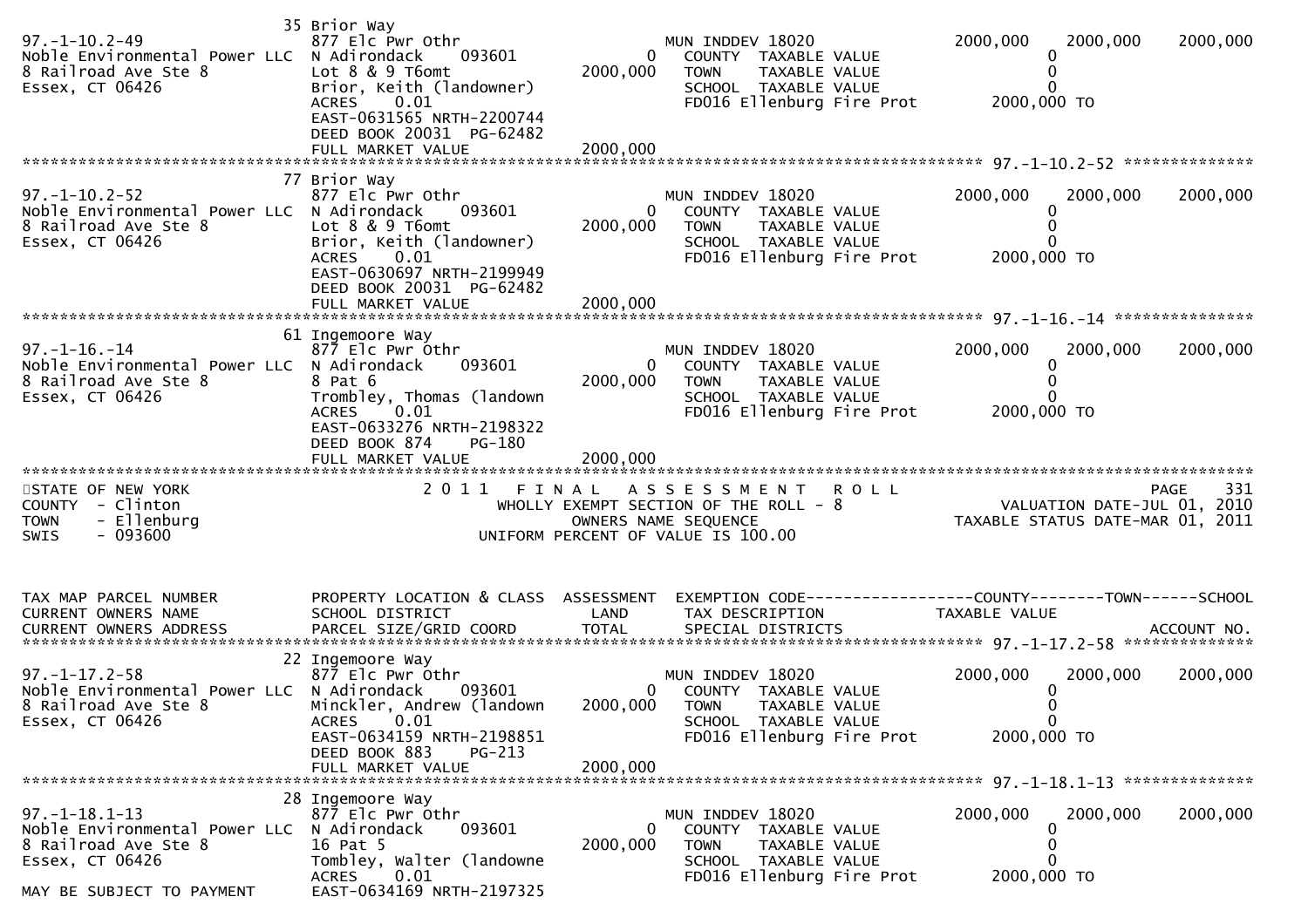| UNDER AGDIST LAW TIL 2015                                                                                                                                                | DEED BOOK 590<br>PG-432<br>FULL MARKET VALUE                                                                                                                                                                 | 2000,000                               |                                                                                                                                             |                                                                 |             |
|--------------------------------------------------------------------------------------------------------------------------------------------------------------------------|--------------------------------------------------------------------------------------------------------------------------------------------------------------------------------------------------------------|----------------------------------------|---------------------------------------------------------------------------------------------------------------------------------------------|-----------------------------------------------------------------|-------------|
|                                                                                                                                                                          |                                                                                                                                                                                                              |                                        |                                                                                                                                             |                                                                 |             |
| $97. - 1 - 18.1 - 15$<br>Noble Environmental Power LLC N Adirondack<br>8 Railroad Ave Ste 8<br>Essex, CT 06426<br>MAY BE SUBJECT TO PAYMENT<br>UNDER AGDIST LAW TIL 2015 | 103 Darlene Way<br>877 Elc Pwr Othr<br>093601<br>16 Pat 5<br>Trombley, Walter (landown<br>0.01<br><b>ACRES</b><br>EAST-0632572 NRTH-2197499<br>DEED BOOK 590<br>PG-432                                       | $\mathbf{0}$<br>2000,000               | MUN INDDEV 18020<br>COUNTY TAXABLE VALUE<br><b>TOWN</b><br>TAXABLE VALUE<br>SCHOOL TAXABLE VALUE<br>FD016 Ellenburg Fire Prot               | 2000,000<br>2000,000<br>0<br>0<br>0<br>2000,000 TO              | 2000,000    |
|                                                                                                                                                                          |                                                                                                                                                                                                              |                                        |                                                                                                                                             |                                                                 |             |
|                                                                                                                                                                          | 57 Darlene Way                                                                                                                                                                                               |                                        |                                                                                                                                             |                                                                 |             |
| $97. - 1 - 23. - 16$<br>Noble Environmental Power LLC N Adirondack<br>8 Railroad Ave Ste 8<br>Essex, CT 06426                                                            | 877 Elc Pwr Othr<br>093601<br>Lot 9 T6omt<br>Trombley, Gerald (landown<br>0.01<br><b>ACRES</b><br>EAST-0631482 NRTH-2197444<br>DEED BOOK 901<br>PG-294                                                       | $\overline{0}$<br>2000,000             | MUN INDDEV 18020<br>COUNTY TAXABLE VALUE<br>TAXABLE VALUE<br><b>TOWN</b><br>SCHOOL TAXABLE VALUE<br>FD016 Ellenburg Fire Prot               | 2000,000<br>2000,000<br>0<br>0<br>2000,000 TO                   | 2000,000    |
|                                                                                                                                                                          |                                                                                                                                                                                                              |                                        |                                                                                                                                             |                                                                 |             |
|                                                                                                                                                                          |                                                                                                                                                                                                              |                                        |                                                                                                                                             |                                                                 |             |
| $97. - 1 - 23. - 25$<br>Noble Environmental Power LLC N Adirondack<br>8 Railroad Ave Ste 8<br>Essex, CT 06426                                                            | 77 Gerald Way<br>877 Elc Pwr Othr<br>093601<br>Lot 9 T6omt<br>Trombley, Gerald (landown<br><b>ACRES</b><br>0.01<br>EAST-0628160 NRTH-2197247<br>DEED BOOK 901<br>PG-294<br>FULL MARKET VALUE                 | $\overline{0}$<br>2000,000<br>2000,000 | MUN INDDEV 18020<br>COUNTY TAXABLE VALUE<br><b>TOWN</b><br>TAXABLE VALUE<br>SCHOOL TAXABLE VALUE<br>FD016 Ellenburg Fire Prot               | 2000,000<br>2000,000<br>0<br>0<br>2000,000 TO                   | 2000,000    |
| *************************                                                                                                                                                | *************************                                                                                                                                                                                    |                                        |                                                                                                                                             |                                                                 |             |
| STATE OF NEW YORK<br>COUNTY - Clinton<br>- Ellenburg<br><b>TOWN</b><br>$-093600$<br>SWIS                                                                                 | 2011                                                                                                                                                                                                         | FINAL                                  | A S S E S S M E N T<br><b>ROLL</b><br>WHOLLY EXEMPT SECTION OF THE ROLL - $8$<br>OWNERS NAME SEQUENCE<br>UNIFORM PERCENT OF VALUE IS 100.00 | VALUATION DATE-JUL 01, 2010<br>TAXABLE STATUS DATE-MAR 01, 2011 | 332<br>PAGE |
| TAX MAP PARCEL NUMBER<br>CURRENT OWNERS NAME                                                                                                                             | PROPERTY LOCATION & CLASS ASSESSMENT<br>SCHOOL DISTRICT                                                                                                                                                      | LAND                                   | EXEMPTION CODE-----------------COUNTY--------TOWN------SCHOOL<br>TAX DESCRIPTION                                                            | TAXABLE VALUE                                                   |             |
| $97. - 1 - 23. - 26$<br>Noble Environmental Power LLC<br>8 Railroad Ave Ste 8<br>Essex, CT 06426                                                                         | 28 Gerald Way<br>877 Elc Pwr Othr<br>N Adirondack<br>093601<br>Lot 9 T6omt<br>Trombley, Gerald (landown<br>0.01<br><b>ACRES</b><br>EAST-0629272 NRTH-2197303<br>DEED BOOK 901<br>PG-294<br>FULL MARKET VALUE | 0<br>2000,000<br>2000,000              | MUN INDDEV 18020<br><b>COUNTY</b><br>TAXABLE VALUE<br><b>TOWN</b><br>TAXABLE VALUE<br>SCHOOL TAXABLE VALUE<br>FD016 Ellenburg Fire Prot     | 2000,000<br>2000,000<br>0<br>0<br>0<br>2000,000 TO              | 2000,000    |
|                                                                                                                                                                          | 127 Gerald Way                                                                                                                                                                                               |                                        |                                                                                                                                             |                                                                 |             |
| $97. - 1 - 23. - 27$<br>Noble Environmental Power LLC N Adirondack                                                                                                       | 877 Elc Pwr Othr<br>093601                                                                                                                                                                                   | 0                                      | MUN INDDEV 18020<br>COUNTY TAXABLE VALUE                                                                                                    | 2000,000<br>2000,000<br>$\Omega$                                | 2000,000    |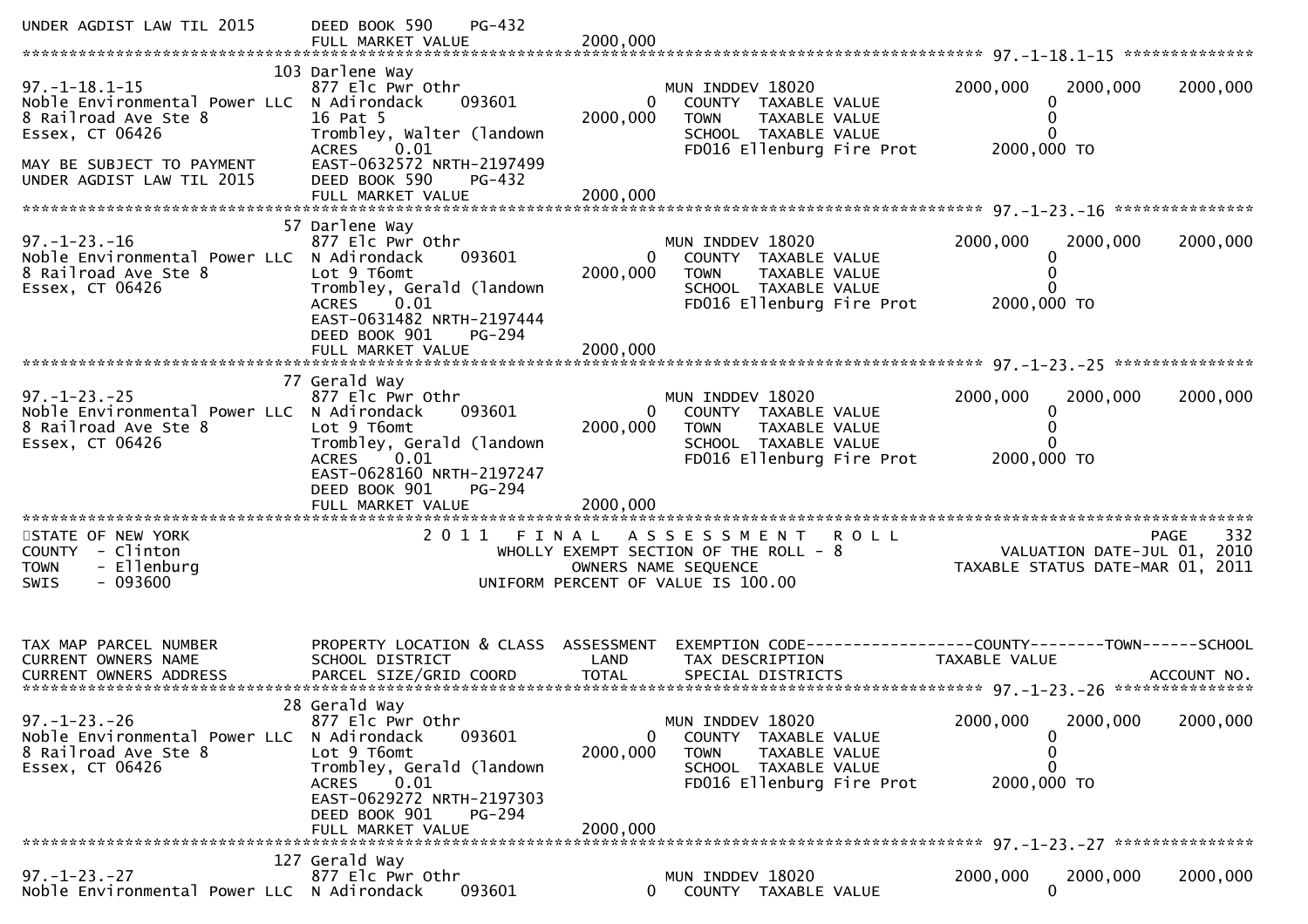| 8 Railroad Ave Ste 8<br>Essex, CT 06426                                                                       | Lot 9 T6omt<br>Trombley, Gerald (landown<br><b>ACRES</b><br>0.01<br>EAST-0626915 NRTH-2197071<br>DEED BOOK 901<br>PG-294                                                                             | 2000,000                         | <b>TAXABLE VALUE</b><br><b>TOWN</b><br>SCHOOL TAXABLE VALUE<br>FD016 Ellenburg Fire Prot                                      | 0<br>$\mathbf{0}$<br>2000,000 TO                                              |                    |
|---------------------------------------------------------------------------------------------------------------|------------------------------------------------------------------------------------------------------------------------------------------------------------------------------------------------------|----------------------------------|-------------------------------------------------------------------------------------------------------------------------------|-------------------------------------------------------------------------------|--------------------|
|                                                                                                               |                                                                                                                                                                                                      |                                  |                                                                                                                               |                                                                               |                    |
| $97. - 1 - 23. - 28$<br>Noble Environmental Power LLC N Adirondack<br>8 Railroad Ave Ste 8<br>Essex, CT 06426 | 110 Gerald Way<br>877 Elc Pwr Othr<br>093601<br>Lot 9 T6omt<br>Trombley, Gerald (landown<br>0.01<br><b>ACRES</b><br>EAST-0627085 NRTH-2198071<br>DEED BOOK 901<br>PG-294                             | $\overline{0}$<br>2000,000       | MUN INDDEV 18020<br>COUNTY TAXABLE VALUE<br>TAXABLE VALUE<br><b>TOWN</b><br>SCHOOL TAXABLE VALUE<br>FD016 Ellenburg Fire Prot | 2000,000<br>2000,000<br>0<br>2000,000 TO                                      | 2000,000           |
|                                                                                                               |                                                                                                                                                                                                      |                                  |                                                                                                                               |                                                                               |                    |
| $97. - 1 - 23. - 29$<br>Noble Environmental Power LLC N Adirondack<br>8 Railroad Ave Ste 8<br>Essex, CT 06426 | 162 Gerald Way<br>877 Elc Pwr Othr<br>093601<br>Lot 9 T6omt<br>Trombley, Gerald (landown<br>0.01<br><b>ACRES</b><br>EAST-0625908 NRTH-2197176                                                        | $\overline{0}$<br>2000,000       | MUN INDDEV 18020<br>COUNTY TAXABLE VALUE<br><b>TOWN</b><br>TAXABLE VALUE<br>SCHOOL TAXABLE VALUE<br>FD016 Ellenburg Fire Prot | 2000,000<br>2000,000<br>0<br>0<br>2000,000 TO                                 | 2000,000           |
|                                                                                                               | DEED BOOK 901<br>PG-294<br>FULL MARKET VALUE                                                                                                                                                         | 2000,000                         |                                                                                                                               |                                                                               |                    |
| $98. - 1 - 2. - 10$<br>Noble Environmental Power LLC N Adirondack<br>8 Railroad Ave Ste 8<br>Essex, CT 06426  | 141 Toms Way<br>877 Elc Pwr Othr<br>093601<br>14 Pat 7<br>Tombley, Tommy (landowner<br><b>ACRES</b><br>0.01<br>EAST-0637518 NRTH-2198184<br>DEED BOOK 98001 PG-07210                                 | $\overline{0}$<br>2000,000       | MUN INDDEV 18020<br>COUNTY TAXABLE VALUE<br>TAXABLE VALUE<br><b>TOWN</b><br>SCHOOL TAXABLE VALUE<br>FD016 Ellenburg Fire Prot | 2000,000<br>2000,000<br>0<br>2000,000 TO                                      | 2000,000           |
|                                                                                                               |                                                                                                                                                                                                      |                                  |                                                                                                                               |                                                                               |                    |
| STATE OF NEW YORK<br>COUNTY - Clinton<br>- Ellenburg<br><b>TOWN</b><br>$-093600$<br>SWIS                      | 2011<br>FINAL                                                                                                                                                                                        |                                  | ASSESSMENT ROLL<br>WHOLLY EXEMPT SECTION OF THE ROLL - 8<br>OWNERS NAME SEQUENCE<br>UNIFORM PERCENT OF VALUE IS 100.00        | VALUATION DATE-JUL 01, 2010<br>TAXABLE STATUS DATE-MAR 01, 2011               | 333<br><b>PAGE</b> |
| TAX MAP PARCEL NUMBER<br>CURRENT OWNERS NAME<br><b>CURRENT OWNERS ADDRESS</b>                                 | PROPERTY LOCATION & CLASS ASSESSMENT<br>SCHOOL DISTRICT<br>PARCEL SIZE/GRID COORD                                                                                                                    | LAND<br><b>TOTAL</b>             | TAX DESCRIPTION<br>SPECIAL DISTRICTS                                                                                          | EXEMPTION CODE-----------------COUNTY-------TOWN------SCHOOL<br>TAXABLE VALUE | ACCOUNT NO.        |
| $98. - 1 - 29. - 11$<br>Noble Environmental Power LLC<br>8 Railroad Ave Ste 8<br>Essex, CT 06426              | 25 Toms Way<br>877 Elc Pwr Othr<br>N Adirondack<br>093601<br>75 A<br>Trombley, Tommy (landowne<br><b>ACRES</b><br>0.01<br>EAST-0635974 NRTH-2198407<br>DEED BOOK 20041 PG-75758<br>FULL MARKET VALUE | $\bf{0}$<br>2000,000<br>2000,000 | MUN INDDEV 18020<br>COUNTY TAXABLE VALUE<br><b>TOWN</b><br>TAXABLE VALUE<br>SCHOOL TAXABLE VALUE<br>FD016 Ellenburg Fire Prot | 2000,000<br>2000,000<br>0<br>0<br>2000,000 TO                                 | 2000,000           |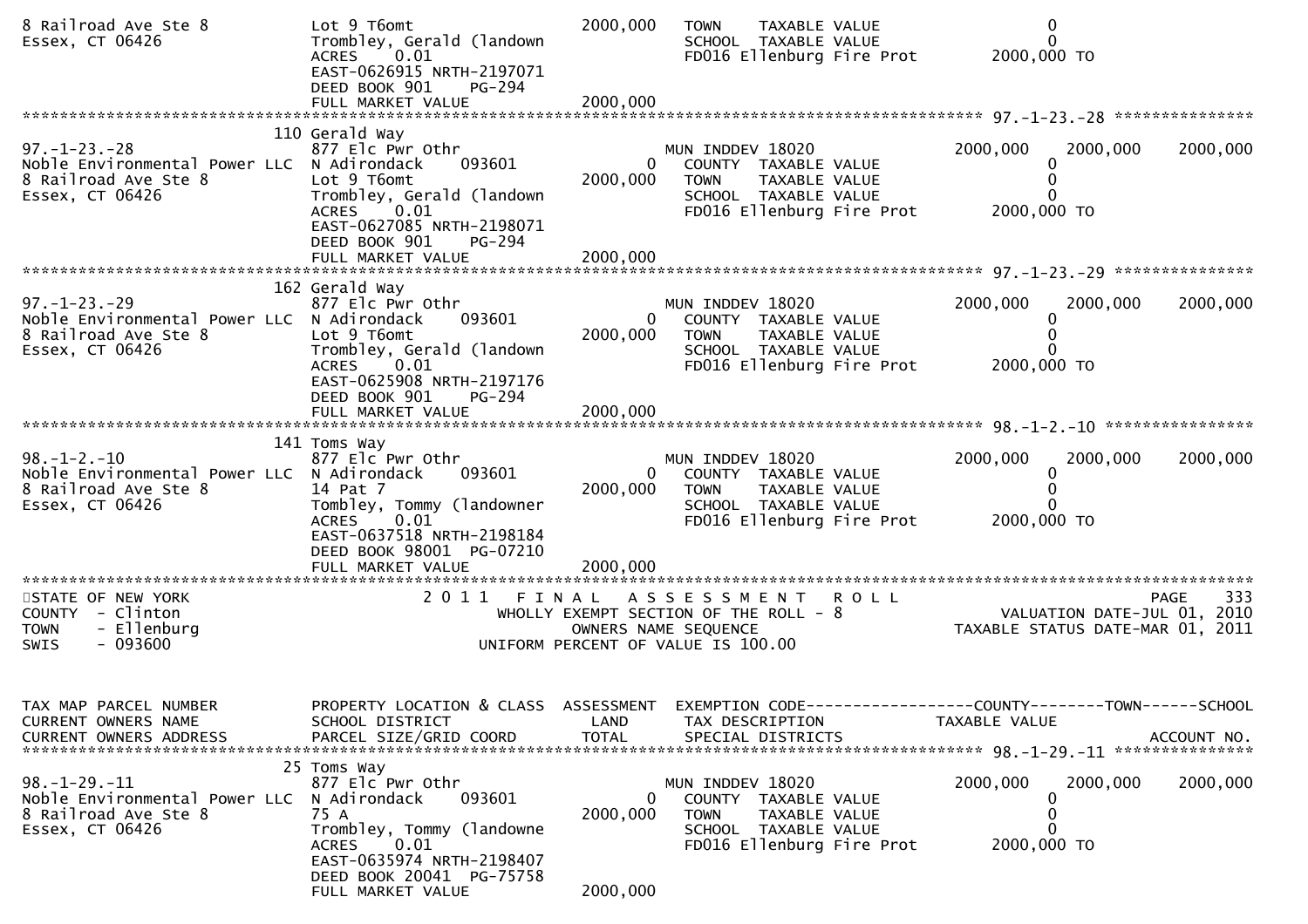| $98. - 1 - 29. - 12$<br>Noble Environmental Power LLC N Adirondack 093601<br>8 Railroad Ave Ste 8<br>Essex, CT 06426 | 56 Toms Way<br>877 Elc Pwr Othr<br>75 A<br>Trombley, Tommy (landowne<br>ACRES 0.01<br>EAST-0635302 NRTH-2197495<br>DEED BOOK 20041 PG-75758                                         | $\overline{0}$<br>2000,000   | MUN INDDEV 18020<br>COUNTY TAXABLE VALUE<br><b>TOWN</b><br>TAXABLE VALUE<br>SCHOOL TAXABLE VALUE<br>FD016 Ellenburg Fire Prot                                                             | 2000,000<br>2000,000<br>0<br>0<br>2000,000 TO        | 2000,000           |
|----------------------------------------------------------------------------------------------------------------------|-------------------------------------------------------------------------------------------------------------------------------------------------------------------------------------|------------------------------|-------------------------------------------------------------------------------------------------------------------------------------------------------------------------------------------|------------------------------------------------------|--------------------|
|                                                                                                                      | 106 Toms Way                                                                                                                                                                        |                              |                                                                                                                                                                                           |                                                      |                    |
| $98. - 1 - 29. - 53$<br>Noble Environmental Power LLC N Adirondack<br>8 Railroad Ave Ste 8<br>Essex, CT 06426        | 877 Elc Pwr Othr<br>093601<br>75 A<br>Trombley, Tommy (landowne<br><b>ACRES</b><br>0.01<br>EAST-0636655 NRTH-2197658                                                                | $\mathbf{0}$<br>2000,000     | MUN INDDEV 18020<br>COUNTY TAXABLE VALUE<br>TAXABLE VALUE<br><b>TOWN</b><br>SCHOOL TAXABLE VALUE<br>FD016 Ellenburg Fire Prot                                                             | 2000,000<br>2000,000<br>0<br>$\Omega$<br>2000,000 TO | 2000,000           |
|                                                                                                                      | DEED BOOK 20041 PG-75758                                                                                                                                                            | 2000,000                     |                                                                                                                                                                                           |                                                      |                    |
|                                                                                                                      |                                                                                                                                                                                     |                              |                                                                                                                                                                                           |                                                      |                    |
| $155.1 - 2 - 2. - 1$<br>NYS DEC<br>Attn: Real Property Bureau<br>50 Wolf Rd<br>Albany, NY 12233                      | Chateaugay Lk<br>961 State park<br>093601<br>N Adirondack<br>Exempt Improv Value Only<br>On Taxable State Land<br>Boat Launch<br>ACRES 0.01                                         | 100<br>37,000                | NYS PROP 12100<br>COUNTY TAXABLE VALUE<br><b>TOWN</b><br>TAXABLE VALUE<br>SCHOOL TAXABLE VALUE<br>FD040 Lyon Mountain FD<br>37,000 EX                                                     | 37,000<br>0<br>$\mathbf{0}$<br>$\Omega$<br>$0$ TO    | 37,000<br>37,000   |
|                                                                                                                      | EAST-0627227 NRTH-2164901<br>DEED BOOK 115<br>PG-562                                                                                                                                | 37,000                       | WD018 Chat Lake Water Dst<br>37,000 EX                                                                                                                                                    | 0 TO M                                               |                    |
| STATE OF NEW YORK<br>COUNTY - Clinton<br>- Ellenburg<br><b>TOWN</b><br>$-093600$<br>SWIS                             |                                                                                                                                                                                     |                              | 2011 FINAL ASSESSMENT ROLL<br>FINAL ASSESSMENT ROLL<br>WHOLLY EXEMPT SECTION OF THE ROLL - 8<br>OWNERS NAME SEQUENCE CONTRESTATUS DATE-MAR 01, 2011<br>UNIFORM PERCENT OF VALUE IS 100.00 |                                                      | -334<br>PAGE       |
| TAX MAP PARCEL NUMBER                                                                                                | PROPERTY LOCATION & CLASS ASSESSMENT                                                                                                                                                |                              | EXEMPTION CODE-----------------COUNTY--------TOWN------SCHOOL                                                                                                                             |                                                      |                    |
| CURRENT OWNERS NAME                                                                                                  | SCHOOL DISTRICT                                                                                                                                                                     | LAND                         | TAX DESCRIPTION                                                                                                                                                                           | TAXABLE VALUE                                        |                    |
|                                                                                                                      |                                                                                                                                                                                     |                              |                                                                                                                                                                                           |                                                      |                    |
| $97. - 1 - 21.4$<br>NYS Power Authority<br>Massena, NY 13662                                                         | 874/878 West Hill Rd<br>835 Cable tv<br>093601<br>N Adirondack<br>Lot 18 T5omt<br><b>ACRES</b><br>4.00<br>EAST-0628641 NRTH-2193560<br>DEED BOOK 396<br>PG-351<br>FULL MARKET VALUE | 20,000<br>250,000<br>250,000 | NYS POW AU 12350<br><b>COUNTY</b><br>TAXABLE VALUE<br><b>TOWN</b><br>TAXABLE VALUE<br>SCHOOL TAXABLE VALUE<br>FD016 Ellenburg Fire Prot<br>250,000 EX                                     | 250,000<br>0<br>0<br>0<br>$0$ TO                     | 250,000<br>250,000 |
|                                                                                                                      | 11 Brandy Brook Rd                                                                                                                                                                  |                              |                                                                                                                                                                                           |                                                      |                    |
| $99.1 - 2 - 29$<br>Of Ellenburg Center Methodist<br>Attn: Audrey Blow<br>PO Box 11                                   | 534 Social org.<br>093601<br>N Adirondack<br>Lot 11 T5omt<br>Church Hall                                                                                                            | 6,900<br>36,000              | NONPR RELI 25110<br>COUNTY TAXABLE VALUE<br><b>TOWN</b><br>TAXABLE VALUE<br>SCHOOL TAXABLE VALUE                                                                                          | 36,000<br>0<br>0<br>0                                | 36,000<br>36,000   |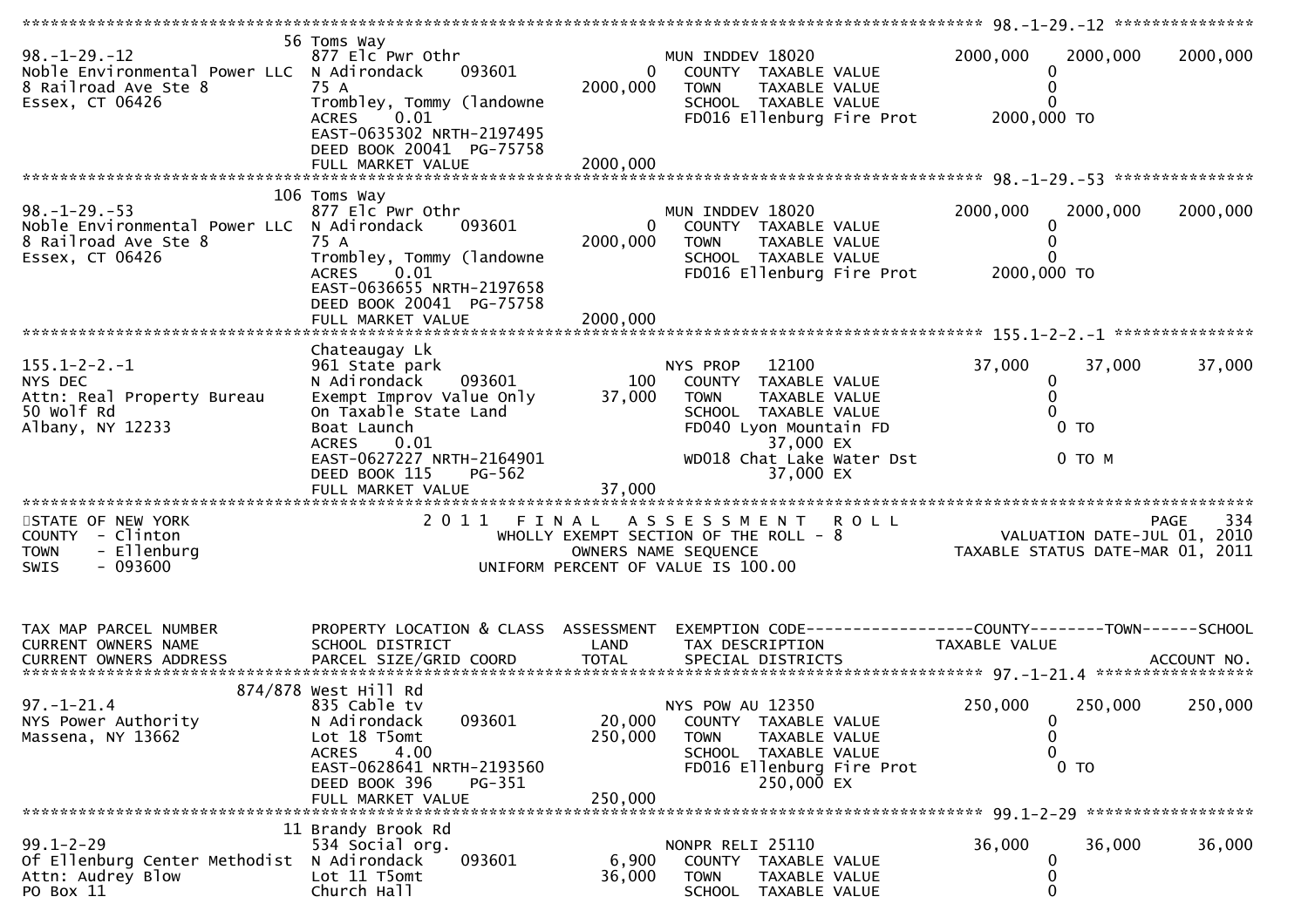| Ellenburg Center, NY 12934<br>PRIOR OWNER ON 3/01/2011                                                       | FRNT 115.00 DPTH 115.00<br>EAST-0649281 NRTH-2198512<br>DEED BOOK 191<br>PG-309                                                                                 |                            | FD014 Ellenburg Ctr FD15<br>36,000 EX                                                                                                       | $0$ TO                                                                 |             |
|--------------------------------------------------------------------------------------------------------------|-----------------------------------------------------------------------------------------------------------------------------------------------------------------|----------------------------|---------------------------------------------------------------------------------------------------------------------------------------------|------------------------------------------------------------------------|-------------|
| $99. - 2 - 15$<br>old Cemetery<br>Attn: Deborah Paine<br>PO Box 15<br>Ellenburg Center, NY 12934             | 1403 Smith Rd<br>695 Cemetery<br>093601<br>N Adirondack<br>On Smith Road<br>FRNT 170.00 DPTH 120.00<br>EAST-0652768 NRTH-2197846<br>DEED BOOK 1<br><b>PG-57</b> | 4,100<br>4,100             | PRI CMTERY 27350<br>COUNTY TAXABLE VALUE<br>TAXABLE VALUE<br>TOWN<br>SCHOOL TAXABLE VALUE<br>FD014 Ellenburg Ctr FD15<br>4,100 EX           | 4,100<br>4,100<br>0<br>0<br>$\Omega$<br>$0$ TO                         | 4,100       |
| $83.-1-10.1$<br>Our Lady Of The Adirondack Inc N Adirondack<br>7270 Star Rd<br>Ellenburg Center, NY 12934    | Star Rd<br>$314$ Rural vac<10<br>093601<br>15 Pat 6<br><b>ACRES</b><br>8.30<br>EAST-0647942 NRTH-2204588<br>DEED BOOK 841<br>$PG-29$<br>FULL MARKET VALUE       | 9,400<br>9,400<br>9,400    | NONPR RELI 25110<br>COUNTY TAXABLE VALUE<br>TAXABLE VALUE<br><b>TOWN</b><br>SCHOOL TAXABLE VALUE<br>FD014 Ellenburg Ctr FD15<br>$9,400$ EX  | 9,400<br>9,400<br>$\mathbf{0}$<br>0<br>0<br>$0$ TO                     | 9,400       |
| $83 - 1 - 12$<br>Our Lady Of The Adirondack Inc N Adirondack<br>7270 Star Rd<br>Ellenburg, NY 12934          | 7270 Star Rd<br>620 Religious<br>093601<br>Lot $15$ Pat $6$<br>FRNT 410.00 DPTH 110.00<br>EAST-0648254 NRTH-2204272<br>PG-1075<br>DEED BOOK 609                 | 4,100<br>106,000           | NONPR RELI 25110<br>COUNTY TAXABLE VALUE<br>TAXABLE VALUE<br><b>TOWN</b><br>SCHOOL TAXABLE VALUE<br>FD014 Ellenburg Ctr FD15<br>106,000 EX  | 106,000<br>106,000<br>0<br>0<br>0<br>$0$ TO                            | 106,000     |
| STATE OF NEW YORK<br>COUNTY - Clinton<br>- Ellenburg<br><b>TOWN</b><br>$-093600$<br>SWIS                     |                                                                                                                                                                 |                            | 2011 FINAL ASSESSMENT<br><b>ROLL</b><br>WHOLLY EXEMPT SECTION OF THE ROLL - 8<br>OWNERS NAME SEQUENCE<br>UNIFORM PERCENT OF VALUE IS 100.00 | ss><br>VALUATION DATE-JUL 01, 2010<br>TAXABLE STATUS DATE-MAR 01, 2011 | 335<br>PAGE |
| TAX MAP PARCEL NUMBER<br>CURRENT OWNERS NAME                                                                 | PROPERTY LOCATION & CLASS ASSESSMENT<br>SCHOOL DISTRICT                                                                                                         | LAND                       | TAX DESCRIPTION                                                                                                                             | TAXABLE VALUE                                                          |             |
| $83. - 1 - 9.4$<br>Our Lady of the Adirondacks In N Adirondack<br>7270 Star Rd<br>Ellenburg Center, NY 12934 | Star Rd<br>322 Rural vac>10<br>093601<br>15 T6omt<br>ACRES 12.30<br>EAST-0647370 NRTH-2204491<br>DEED BOOK 20021 PG-50428<br>FULL MARKET VALUE                  | 11,800<br>11,800<br>11,800 | NONPR RELI 25110<br>COUNTY TAXABLE VALUE<br>TAXABLE VALUE<br><b>TOWN</b><br>SCHOOL TAXABLE VALUE<br>FD014 Ellenburg Ctr FD15<br>11,800 EX   | 11,800<br>11,800<br>0<br>0<br>0<br>$0$ TO                              | 11,800      |
| $99. - 2 - 2$<br>Riverside Cemetery<br>Attn: Deborah Paine<br>PO Box 15                                      | 36 Brandy Brook Rd<br>695 Cemetery<br>N Adirondack<br>093601<br>Village Of Ellbg Ctr<br>4.00<br>ACRES                                                           | 20,000<br>20,700           | PRI CMTERY 27350<br>COUNTY TAXABLE VALUE<br>TOWN<br>TAXABLE VALUE<br>SCHOOL TAXABLE VALUE                                                   | 20,700<br>20,700<br>0<br>0<br>0                                        | 20,700      |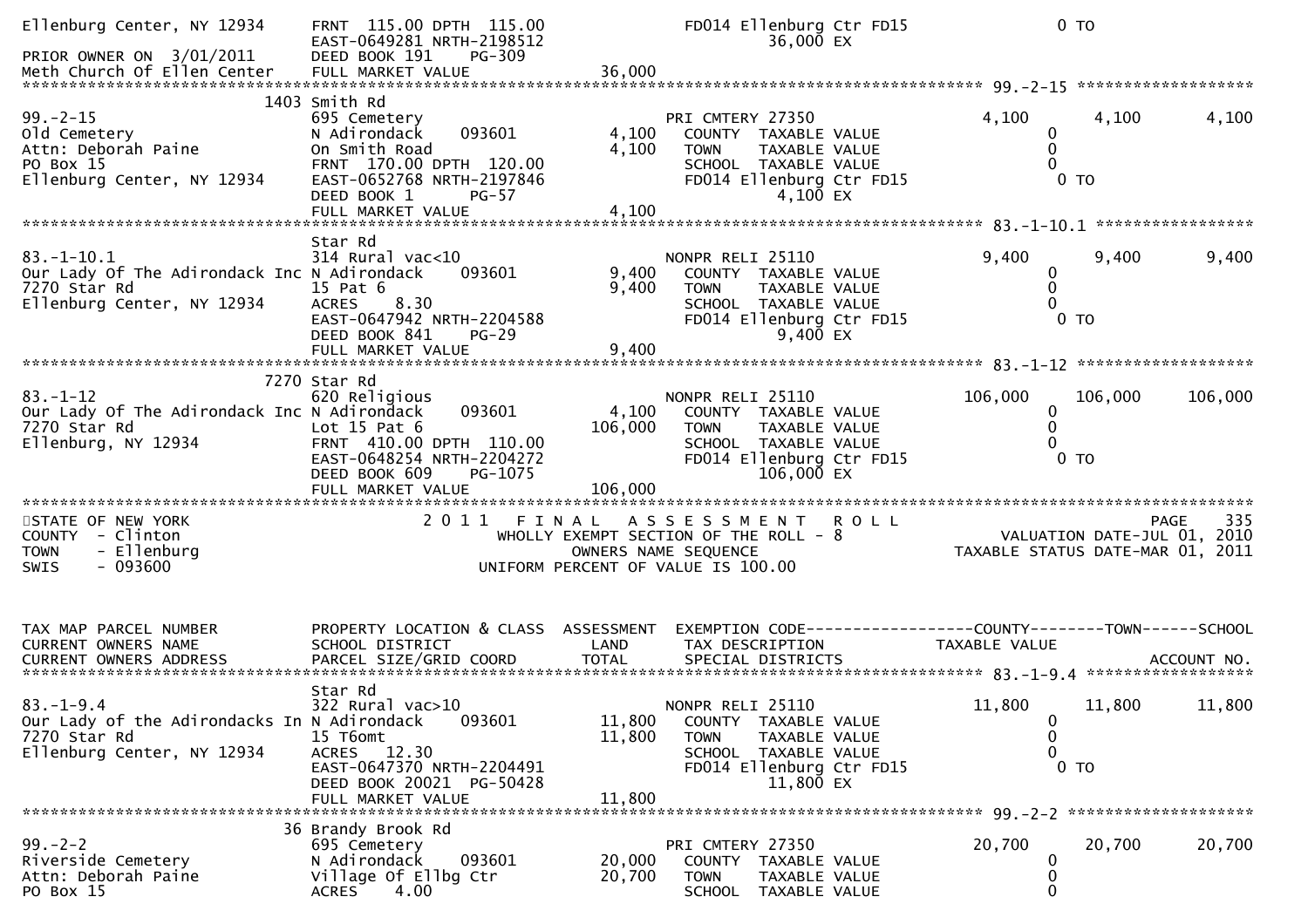| Ellenburg Center, NY 12934                                                                              | EAST-0650089 NRTH-2199341<br>DEED BOOK 228<br>PG-65<br>FULL MARKET VALUE                                                                                                                | 20,700                       | FD014 Ellenburg Ctr FD15<br>20,700 EX                                                                                                                                                 |                                                  | 0 <sub>T</sub>                                                                        |
|---------------------------------------------------------------------------------------------------------|-----------------------------------------------------------------------------------------------------------------------------------------------------------------------------------------|------------------------------|---------------------------------------------------------------------------------------------------------------------------------------------------------------------------------------|--------------------------------------------------|---------------------------------------------------------------------------------------|
|                                                                                                         |                                                                                                                                                                                         |                              |                                                                                                                                                                                       |                                                  |                                                                                       |
| $71.3 - 1 - 23$<br>Sarah A Munsil Free Library<br>Colleen Sheehan Chairman<br>Ellenburg Depot, NY 12935 | 5022 Rt 11<br>611 Library<br>N Adirondack<br>093601<br>20 Pat 6<br>50.00 DPTH 160.00<br><b>FRNT</b><br>EAST-0672308 NRTH-2212669<br>DEED BOOK 1016<br><b>PG-52</b><br>FULL MARKET VALUE | 5,500<br>55,900<br>55,900    | 29350<br>TR-LIB<br>COUNTY<br>TAXABLE VALUE<br>TAXABLE VALUE<br><b>TOWN</b><br>SCHOOL TAXABLE VALUE<br>FD002 Ellenburg Dpt FD 21<br>55,900 EX<br>LT011 Ellenburg Light 21<br>55,900 EX | 55,900<br>0<br>0<br>0                            | 55,900<br>55,900<br>$0$ TO<br>0 <sub>T</sub>                                          |
|                                                                                                         |                                                                                                                                                                                         |                              |                                                                                                                                                                                       |                                                  |                                                                                       |
| $115. - 1 - 8$<br>School & Shed<br>Ellenburg Center, NY 12934                                           | Smith Rd<br>311 Res vac land<br>093601<br>N Adirondack<br>35 Pat 5<br>FRNT 140.00 DPTH 75.00<br>EAST-0664615 NRTH-2188587<br>DEED BOOK 52<br><b>PG-206</b><br>FULL MARKET VALUE         | 3,000<br>3,000<br>3,000      | SCHOOL DIS 13800<br>COUNTY TAXABLE VALUE<br>TAXABLE VALUE<br>TOWN<br>SCHOOL TAXABLE VALUE<br>FD016 Ellenburg Fire Prot<br>$3,000$ EX                                                  | 3,000<br>$\mathbf 0$<br>0<br>0                   | 3,000<br>3,000<br>$0$ TO                                                              |
|                                                                                                         |                                                                                                                                                                                         |                              |                                                                                                                                                                                       |                                                  |                                                                                       |
| $71.3 - 2 - 36$<br>Sheldon Hill Cemetery<br>Sharon LaFave<br>PO Box 79<br>Ellenburg Depot, NY 12935     | Plank Rd<br>695 Cemetery<br>N Adirondack<br>093601<br>Vill Near Baptist Ch<br>9.00<br><b>ACRES</b><br>EAST-0675059 NRTH-2212692<br>DEED BOOK 348<br>PG-431                              | 45,000<br>45,000             | PRI CMTERY 27350<br>COUNTY TAXABLE VALUE<br>TAXABLE VALUE<br><b>TOWN</b><br>SCHOOL TAXABLE VALUE<br>FD002 Ellenburg Dpt FD 21<br>45,000 EX                                            | 45,000<br>0<br>$\mathbf{0}$<br>$\Omega$          | 45,000<br>45,000<br>0 <sub>T</sub>                                                    |
|                                                                                                         |                                                                                                                                                                                         |                              |                                                                                                                                                                                       |                                                  |                                                                                       |
| STATE OF NEW YORK<br>COUNTY - Clinton<br>- Ellenburg<br><b>TOWN</b><br>$-093600$<br><b>SWIS</b>         |                                                                                                                                                                                         |                              | 2011 FINAL ASSESSMENT<br><b>ROLL</b><br>WHOLLY EXEMPT SECTION OF THE ROLL - 8<br>OWNERS NAME SEQUENCE<br>UNIFORM PERCENT OF VALUE IS 100.00                                           |                                                  | 336<br><b>PAGE</b><br>VALUATION DATE-JUL 01, 2010<br>TAXABLE STATUS DATE-MAR 01, 2011 |
| TAX MAP PARCEL NUMBER<br>CURRENT OWNERS NAME                                                            | PROPERTY LOCATION & CLASS ASSESSMENT<br>SCHOOL DISTRICT                                                                                                                                 | LAND                         | TAX DESCRIPTION                                                                                                                                                                       | TAXABLE VALUE                                    |                                                                                       |
|                                                                                                         |                                                                                                                                                                                         |                              |                                                                                                                                                                                       |                                                  |                                                                                       |
| $85.1 - 1 - 7.1$<br>St Edmund's Catholic Church<br>PO Box 119<br>Ellenburg, NY 12933                    | 5528 Rt 11<br>620 Religious<br>093601<br>N Adirondack<br><b>ACRES</b><br>4.60<br>EAST-0664051 NRTH-2209099<br>DEED BOOK 403<br>PG-211<br>FULL MARKET VALUE                              | 18,500<br>527,500<br>527,500 | NONPR RELI 25110<br>COUNTY TAXABLE VALUE<br><b>TOWN</b><br>TAXABLE VALUE<br>SCHOOL TAXABLE VALUE<br>FD002 Ellenburg Dpt FD 21<br>LT012 Ellenburg Light 5                              | 527,500<br>0<br>0<br>0<br>71,777 TO<br>71,777 TO | 527,500<br>527,500                                                                    |
| $97. - 1 - 9$<br>Star Cemetery<br>Ellenburg Center, NY 12934                                            | 7997 Star Rd<br>695 Cemetery<br>093601<br>N Adirondack<br>Star No Rd At Star<br>FRNT 125.00 DPTH 185.00<br>EAST-0630568 NRTH-2201526                                                    | 4,500<br>4,500               | PRI CMTERY 27350<br>COUNTY TAXABLE VALUE<br><b>TOWN</b><br>TAXABLE VALUE<br>SCHOOL TAXABLE VALUE<br>FD016 Ellenburg Fire Prot                                                         | 4,500<br>0<br>0<br>0                             | 4,500<br>4,500<br>$0$ TO                                                              |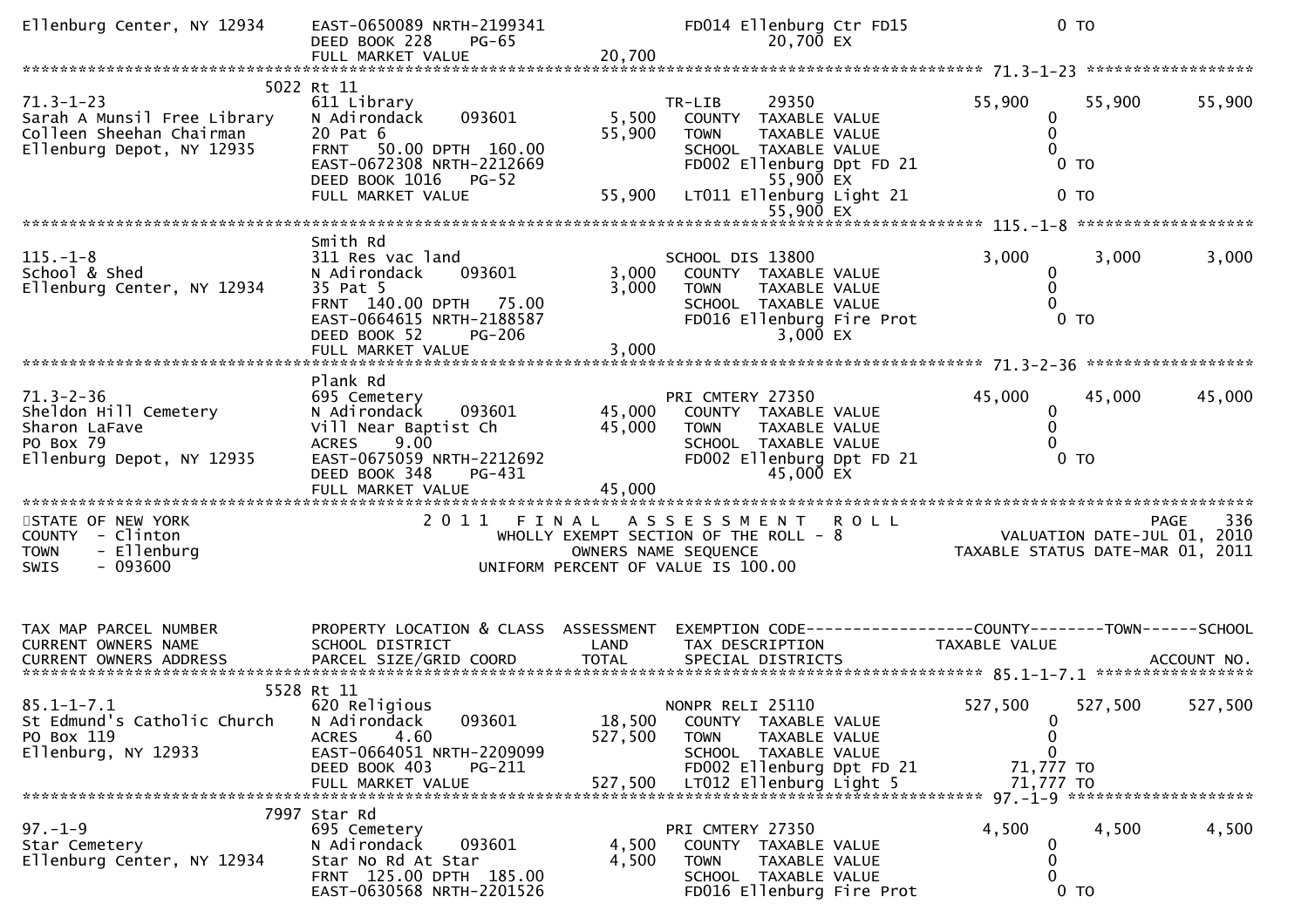| *************************                                                                          | FULL MARKET VALUE                                                                                                                                                                                                | 4,500                      | 4,500 EX                                                                                                                                                                                        |                                                                                      |     |
|----------------------------------------------------------------------------------------------------|------------------------------------------------------------------------------------------------------------------------------------------------------------------------------------------------------------------|----------------------------|-------------------------------------------------------------------------------------------------------------------------------------------------------------------------------------------------|--------------------------------------------------------------------------------------|-----|
| $85. - 2 - 4$<br>State Of New York<br>81 South Peru St<br>Plattsburgh, NY 12901                    | Military Tpke<br>314 Rural vac<10<br>093601<br>N Adirondack<br>19 Pat 6<br><b>ACRES</b><br>4.50<br>EAST-0668115 NRTH-2208237<br>DEED BOOK 628<br>PG-1105                                                         | 7,200<br>7,200             | NYS PROP<br>12100<br><b>COUNTY</b><br>TAXABLE VALUE<br>TAXABLE VALUE<br><b>TOWN</b><br>SCHOOL TAXABLE VALUE<br>FD016 Ellenburg Fire Prot<br>7,200 EX                                            | 7,200<br>7,200<br>7,200<br>0<br>0<br>0 <sub>T</sub>                                  |     |
|                                                                                                    |                                                                                                                                                                                                                  |                            |                                                                                                                                                                                                 |                                                                                      |     |
| $155.3 - 3 - 15$<br>State Of New York<br>137 Margaret St<br>Plattsburgh, NY 12901                  | Holtzman Way<br>560 Imprvd beach - WTRFNT<br>093601<br>N Adirondack<br>Sandbar Lt 120 T5omt<br>50.00 DPTH 600.00<br><b>FRNT</b><br>EAST-0629170 NRTH-2161940<br>FULL MARKET VALUE                                | 49,200<br>49,200<br>49,200 | 12100<br>NYS PROP<br><b>COUNTY</b><br>TAXABLE VALUE<br><b>TOWN</b><br>TAXABLE VALUE<br>SCHOOL TAXABLE VALUE<br>FD016 Ellenburg Fire Prot<br>49,200 EX<br>WD018 Chat Lake Water Dst              | 49,200<br>49,200<br>49,200<br>0<br>0<br>0<br>$0$ TO<br>0 TO M                        |     |
|                                                                                                    |                                                                                                                                                                                                                  |                            | 49,200 EX                                                                                                                                                                                       |                                                                                      |     |
| $99.1 - 2 - 12$<br>Town Hall                                                                       | 13 Brandy Brook Rd<br>652 Govt bldgs<br>N Adirondack<br>093601                                                                                                                                                   | 4,100                      | TOWN PROP 13500<br>COUNTY<br>TAXABLE VALUE                                                                                                                                                      | 125,000<br>125,000<br>125,000<br>0                                                   |     |
| Ellenburg Center, NY 12934                                                                         | 11 Pat 5<br>55.00 DPTH<br><b>FRNT</b><br>90.00<br>EAST-0649234 NRTH-2198580<br>DEED BOOK 143<br><b>PG-79</b><br>FULL MARKET VALUE                                                                                | 125,000<br>125,000         | <b>TOWN</b><br>TAXABLE VALUE<br>SCHOOL TAXABLE VALUE<br>FD014 Ellenburg Ctr FD15<br>125,000 EX                                                                                                  | 0<br>0<br>0 <sub>T</sub>                                                             |     |
| STATE OF NEW YORK<br><b>COUNTY</b><br>- Clinton<br>- Ellenburg<br><b>TOWN</b><br>$-093600$<br>SWIS | 2011<br>FINAL                                                                                                                                                                                                    |                            | A S S E S S M E N T<br><b>ROLL</b><br>WHOLLY EXEMPT SECTION OF THE ROLL - 8<br>OWNERS NAME SEQUENCE<br>UNIFORM PERCENT OF VALUE IS 100.00                                                       | <b>PAGE</b><br>VALUATION DATE-JUL 01, 2010<br>TAXABLE STATUS DATE-MAR 01, 2011       | 337 |
| TAX MAP PARCEL NUMBER<br><b>CURRENT OWNERS NAME</b>                                                | PROPERTY LOCATION & CLASS<br>SCHOOL DISTRICT                                                                                                                                                                     | ASSESSMENT<br>LAND         | TAX DESCRIPTION                                                                                                                                                                                 | EXEMPTION CODE-----------------COUNTY-------TOWN------SCHOOL<br><b>TAXABLE VALUE</b> |     |
| $71.3 - 2 - 20$<br>Town Of Ellenburg<br>Ellenburg, NY 12933                                        | Canaan Rd<br>$314$ Rural vac< $10$<br>093601<br>N Adirondack<br>Lot 21 T6omt<br>River Bed & Dam Site<br>2.00<br><b>ACRES</b><br>EAST-0674969 NRTH-2213928<br>DEED BOOK 575<br><b>PG-560</b><br>FULL MARKET VALUE | 20,000<br>20,000<br>20,000 | 13500<br>TOWN PROP<br>TAXABLE VALUE<br><b>COUNTY</b><br><b>TOWN</b><br>TAXABLE VALUE<br>SCHOOL TAXABLE VALUE<br>FD002 Ellenburg Dpt FD 21<br>20,000 EX<br>LT011 Ellenburg Light 21<br>20,000 EX | 20,000<br>20,000<br>20,000<br>$\bf{0}$<br>0<br>0<br>$0$ TO<br>0 <sub>T</sub>         |     |
| $85.1 - 1 - 7.21$<br>Town Of Ellenburg<br>5534 Rt 11<br>Ellenburg, NY 12933                        | 5534 Rt 11<br>652 Govt bldgs<br>093601<br>N Adirondack<br>Lot 18 T6omt<br>FRNT 160.00 DPTH 220.00<br>EAST-0663579 NRTH-2209103                                                                                   | 4,700<br>132,000           | TOWN PROP 13500<br>COUNTY TAXABLE VALUE<br>TAXABLE VALUE<br><b>TOWN</b><br>SCHOOL TAXABLE VALUE<br>FD002 Ellenburg Dpt FD 21                                                                    | 132,000<br>132,000<br>132,000<br>0<br>0<br>0<br>0 <sub>T</sub>                       |     |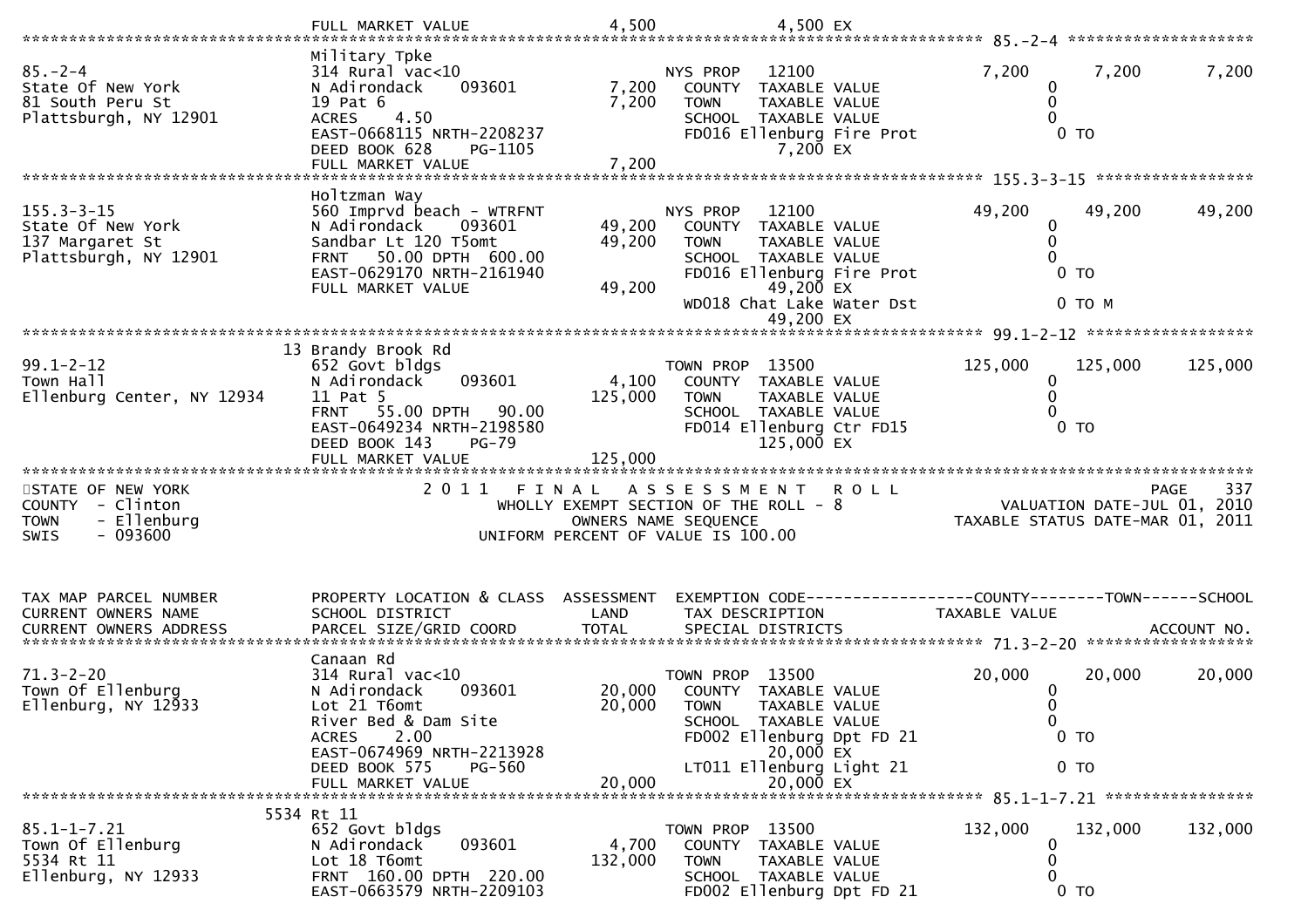|                                                                                          | PG-748<br>DEED BOOK 646<br>FULL MARKET VALUE                                                                                                                                        |                            | 132,000 EX<br>132,000 LT012 Ellenburg Light 5<br>132,000 EX                                                                                                                   |             |                                                                             | 0 <sub>T</sub>                                                |                    |
|------------------------------------------------------------------------------------------|-------------------------------------------------------------------------------------------------------------------------------------------------------------------------------------|----------------------------|-------------------------------------------------------------------------------------------------------------------------------------------------------------------------------|-------------|-----------------------------------------------------------------------------|---------------------------------------------------------------|--------------------|
|                                                                                          |                                                                                                                                                                                     |                            |                                                                                                                                                                               |             |                                                                             |                                                               |                    |
| $86. - 1 - 16$<br>Town Of Ellenburg<br>Ellenburg Depot, NY 12935                         | Military Tpke<br>323 Vacant rural<br>093601<br>N Adirondack<br>Dump<br>4.00<br><b>ACRES</b><br>EAST-0671539 NRTH-2207186<br>DEED BOOK 508<br><b>PG-503</b><br>FULL MARKET VALUE     | 20,000<br>20,000<br>20,000 | TOWN PROP 13500<br>COUNTY TAXABLE VALUE<br>TAXABLE VALUE<br><b>TOWN</b><br>SCHOOL TAXABLE VALUE<br>FD016 Ellenburg Fire Prot<br>12,000 EX                                     |             | 20,000                                                                      | 20,000<br>0<br>0<br>$\Omega$<br>$0$ TO                        | 20,000             |
|                                                                                          | 2099 Bradley Pond Rd                                                                                                                                                                |                            |                                                                                                                                                                               |             |                                                                             |                                                               |                    |
| $99. - 2 - 28$<br>Town of Ellenburg<br>PO Box 22<br>Ellenburg Center, NY 12934           | 651 Highway gar<br>093601<br>N Adirondack<br>11 Pat 5<br>survey map 2010/236311<br><b>ACRES</b><br>7.38<br>EAST-0649436 NRTH-2197002<br>DEED BOOK 20072 PG-4783                     | 39,000<br>203,000          | TOWN PROP 13500<br>COUNTY TAXABLE VALUE<br><b>TOWN</b><br>TAXABLE VALUE<br>SCHOOL TAXABLE VALUE<br>FD014 Ellenburg Ctr FD15<br>203,000 EX<br>LT010 Ellenburg Light 15         |             | 203,000                                                                     | 203,000<br>0<br>$\mathbf{0}$<br>0<br>$0$ TO<br>0 <sub>T</sub> | 203,000            |
|                                                                                          |                                                                                                                                                                                     |                            |                                                                                                                                                                               |             |                                                                             |                                                               |                    |
| STATE OF NEW YORK<br>COUNTY - Clinton<br>- Ellenburg<br><b>TOWN</b><br>$-093600$<br>SWIS | 2011 FINAL                                                                                                                                                                          |                            | ASSESSMENT<br>WHOLLY EXEMPT SECTION OF THE ROLL - $8$<br>OWNERS NAME SEQUENCE<br>UNIFORM PERCENT OF VALUE IS 100.00                                                           | <b>ROLL</b> | 938 PAGE<br>VALUATION DATE-JUL 01, 2010<br>TAXABLE STATUS DATE-MAR 01, 2011 |                                                               | 338<br><b>PAGE</b> |
|                                                                                          |                                                                                                                                                                                     |                            |                                                                                                                                                                               |             |                                                                             |                                                               |                    |
| TAX MAP PARCEL NUMBER                                                                    | PROPERTY LOCATION & CLASS ASSESSMENT                                                                                                                                                |                            | EXEMPTION CODE-----------------COUNTY-------TOWN------SCHOOL                                                                                                                  |             |                                                                             |                                                               |                    |
| CURRENT OWNERS NAME<br>CURRENT OWNERS ADDRESS                                            | SCHOOL DISTRICT                                                                                                                                                                     | LAND                       | TAX DESCRIPTION                                                                                                                                                               |             | TAXABLE VALUE                                                               |                                                               |                    |
|                                                                                          |                                                                                                                                                                                     |                            |                                                                                                                                                                               |             |                                                                             |                                                               |                    |
| $99.1 - 1 - 24$<br>Town Of Ellenburg<br>Rt 22<br>Ellenburg Center, NY 12934              | 2 Dupuis Rd<br>651 Highway gar<br>N Adirondack<br>093601<br>11 Pat 5<br>FRNT 150.00 DPTH 170.00<br>EAST-0649197 NRTH-2198739<br>DEED BOOK 945<br>PG-233                             | 9,000<br>69,000            | TOWN PROP 13500<br>COUNTY TAXABLE VALUE<br>TAXABLE VALUE<br><b>TOWN</b><br>SCHOOL TAXABLE VALUE<br>FD014 Ellenburg Ctr FD15<br>69,000 EX                                      |             | 69,000                                                                      | 69,000<br>0<br>0<br>0<br>$0$ TO                               | 69,000             |
|                                                                                          | FULL MARKET VALUE                                                                                                                                                                   | 69,000                     | LT010 Ellenburg Light 15<br>69,000 EX                                                                                                                                         |             |                                                                             | $0$ TO                                                        |                    |
|                                                                                          |                                                                                                                                                                                     |                            |                                                                                                                                                                               |             |                                                                             |                                                               |                    |
| $99.1 - 2 - 10$<br>Town Of Ellenburg<br>Ellenburg Center, NY 12934                       | Brandy Brook Rd<br>311 Res vac land<br>093601<br>N Adirondack<br>11 Pat 5<br>FRNT 150.00 DPTH<br>80.00<br>EAST-0649381 NRTH-2198731<br>DEED BOOK 945<br>PG-236<br>FULL MARKET VALUE | 3,200<br>3,200<br>3,200    | TOWN PROP 13500<br><b>COUNTY</b><br>TAXABLE VALUE<br><b>TOWN</b><br>TAXABLE VALUE<br>SCHOOL TAXABLE VALUE<br>FD014 Ellenburg Ctr FD15<br>3,200 EX<br>LT010 Ellenburg Light 15 |             | 3,200                                                                       | 3,200<br>0<br>0<br>0<br>$0$ TO<br>0 <sub>T</sub>              | 3,200              |
|                                                                                          | 27 West Hill Rd                                                                                                                                                                     |                            | $3,200$ EX                                                                                                                                                                    |             |                                                                             |                                                               |                    |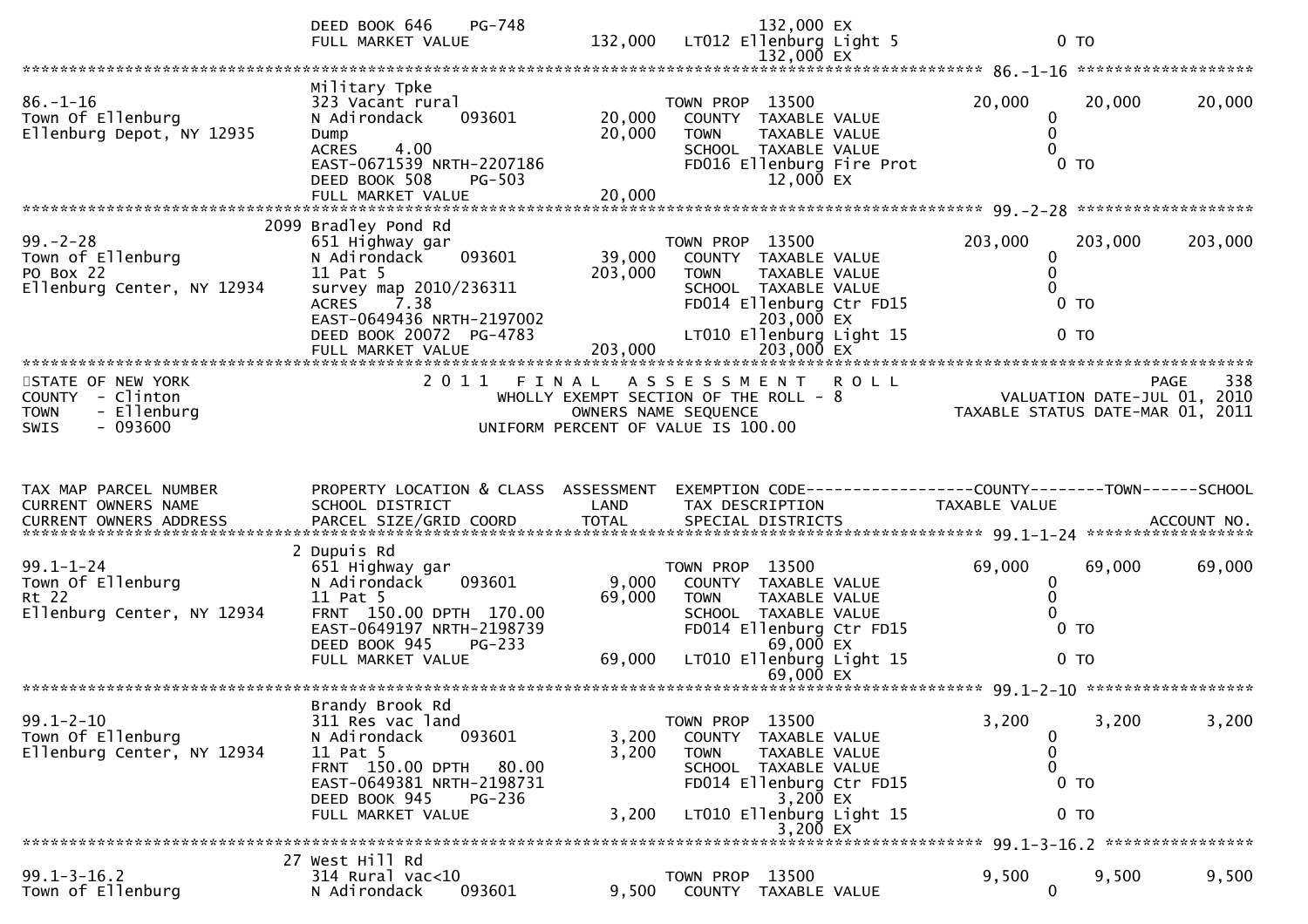| 13 Brandy Brook Rd<br>Ellenburg Center, NY 12934                                                                                                 | 11 Pat 5<br><b>ACRES</b><br>1.90<br>EAST-0697872 NRTH-2093802<br>DEED BOOK 20102 PG-32432<br>FULL MARKET VALUE                                               | 9,500<br>9,500            | TOWN<br>TAXABLE VALUE<br>SCHOOL TAXABLE VALUE<br>FD014 Ellenburg Ctr FD15<br>9,500 EX<br>LT010 Ellenburg Light 15                          | 0<br>0<br>0 <sub>T</sub><br>0 <sub>T</sub>                                       |             |
|--------------------------------------------------------------------------------------------------------------------------------------------------|--------------------------------------------------------------------------------------------------------------------------------------------------------------|---------------------------|--------------------------------------------------------------------------------------------------------------------------------------------|----------------------------------------------------------------------------------|-------------|
|                                                                                                                                                  |                                                                                                                                                              |                           | $9,500$ EX                                                                                                                                 |                                                                                  |             |
| $155. - 2 - 10.1$<br>Town Of Ellenburg<br>PO Box 7<br>Ellenburg, NY 12933                                                                        | 69 Bigelow Rd<br>652 Govt bldgs<br>093601<br>N Adirondack<br>102 Pat 5<br>FRNT 75.00 DPTH 115.00<br>EAST-0632640 NRTH-2167424<br>DEED BOOK 1009 PG-45        | 3,000<br>20,000           | WHOLLY EX 50000<br>COUNTY TAXABLE VALUE<br><b>TOWN</b><br>TAXABLE VALUE<br>SCHOOL TAXABLE VALUE<br>FD040 Lyon Mountain FD<br>20,000 EX     | 20,000<br>20,000<br>0<br>0<br>0<br>$0$ TO                                        | 20,000      |
|                                                                                                                                                  | FULL MARKET VALUE                                                                                                                                            | 20,000                    |                                                                                                                                            |                                                                                  |             |
| $155. - 3 - 5.2$<br>Town Of Ellenburg<br>Ellenburg Center, NY 12934                                                                              | Shutts Rd<br>963 Municpl park<br>N Adirondack<br>093601<br>Lot 119 Pat 5<br>5.70<br><b>ACRES</b><br>EAST-0631257 NRTH-2165253<br>PG-426<br>DEED BOOK 569     | 28,500<br>28,500          | TOWN PROP 13500<br>COUNTY TAXABLE VALUE<br><b>TOWN</b><br>TAXABLE VALUE<br>SCHOOL TAXABLE VALUE<br>FD040 Lyon Mountain FD<br>28,500 EX     | 28,500<br>28,500<br>0<br>0<br>0<br>0 <sub>T</sub>                                | 28,500      |
|                                                                                                                                                  |                                                                                                                                                              |                           |                                                                                                                                            |                                                                                  |             |
| STATE OF NEW YORK<br>COUNTY - Clinton<br>- Ellenburg<br><b>TOWN</b><br>$-093600$<br><b>SWIS</b>                                                  |                                                                                                                                                              |                           | 2011 FINAL ASSESSMENT ROLL<br>WHOLLY EXEMPT SECTION OF THE ROLL - 8<br>OWNERS NAME SEQUENCE<br>UNIFORM PERCENT OF VALUE IS 100.00          | PAGE 339<br>2010 VALUATION DATE-JUL 01, 2010<br>TAXABLE STATUS DATE-MAR 01, 2011 | 339<br>PAGE |
| TAX MAP PARCEL NUMBER<br>CURRENT OWNERS NAME                                                                                                     | SCHOOL DISTRICT                                                                                                                                              | LAND                      | PROPERTY LOCATION & CLASS ASSESSMENT EXEMPTION CODE----------------COUNTY-------TOWN------SCHOOL<br>TAX DESCRIPTION                        | TAXABLE VALUE                                                                    |             |
| $69. -2 - 2. - 1$<br>Veterans Of Foreign Wars<br>Post No 8793<br>Attn: Edward Dunn<br>PO Box 147<br>Ellenburg Depot, NY 12935-0147 DEED BOOK 608 | 88 old State Rd<br>534 Social org.<br>N Adirondack<br>093601<br>17 Pat 6<br><b>ACRES</b><br>8.10<br>EAST-0654042 NRTH-2209641<br>PG-129<br>FULL MARKET VALUE | 9,400<br>80,000<br>80,000 | VET ORGANI 26100<br>COUNTY TAXABLE VALUE<br><b>TOWN</b><br>TAXABLE VALUE<br>SCHOOL TAXABLE VALUE<br>FD016 Ellenburg Fire Prot<br>80,000 EX | 80,000<br>80,000<br>0<br>0<br>0<br>$0$ TO                                        | 80,000      |
|                                                                                                                                                  | 652 West Hill Rd                                                                                                                                             |                           |                                                                                                                                            |                                                                                  |             |
| $97. - 1 - 19$<br>West Hill Cemetery<br>Ellenburg Center, NY 12934                                                                               | 695 Cemetery<br>093601<br>N Adirondack<br>West Hll Rd Twd Lk<br>FRNT 220.00 DPTH 135.00<br>EAST-0634198 NRTH-2194385<br>FULL MARKET VALUE                    | 3,800<br>3,800<br>3,800   | PRI CMTERY 27350<br>COUNTY TAXABLE VALUE<br><b>TOWN</b><br>TAXABLE VALUE<br>SCHOOL TAXABLE VALUE<br>FD016 Ellenburg Fire Prot<br>3,800 EX  | 3,800<br>3,800<br>0<br>0<br>0<br>$0$ TO                                          | 3,800       |
|                                                                                                                                                  | Rt 11                                                                                                                                                        |                           |                                                                                                                                            |                                                                                  |             |
| $71.3 - 2 - 38$<br>Whispering Maples<br>Memorial Gardens Inc                                                                                     | 695 Cemetery<br>N Adirondack<br>093601<br>$10 \frac{1}{4}$ A                                                                                                 | 62,500<br>239,500         | PRI CMTERY 27350<br><b>COUNTY</b><br>TAXABLE VALUE<br><b>TOWN</b><br>TAXABLE VALUE                                                         | 239,500<br>239,500<br>0<br>0                                                     | 239,500     |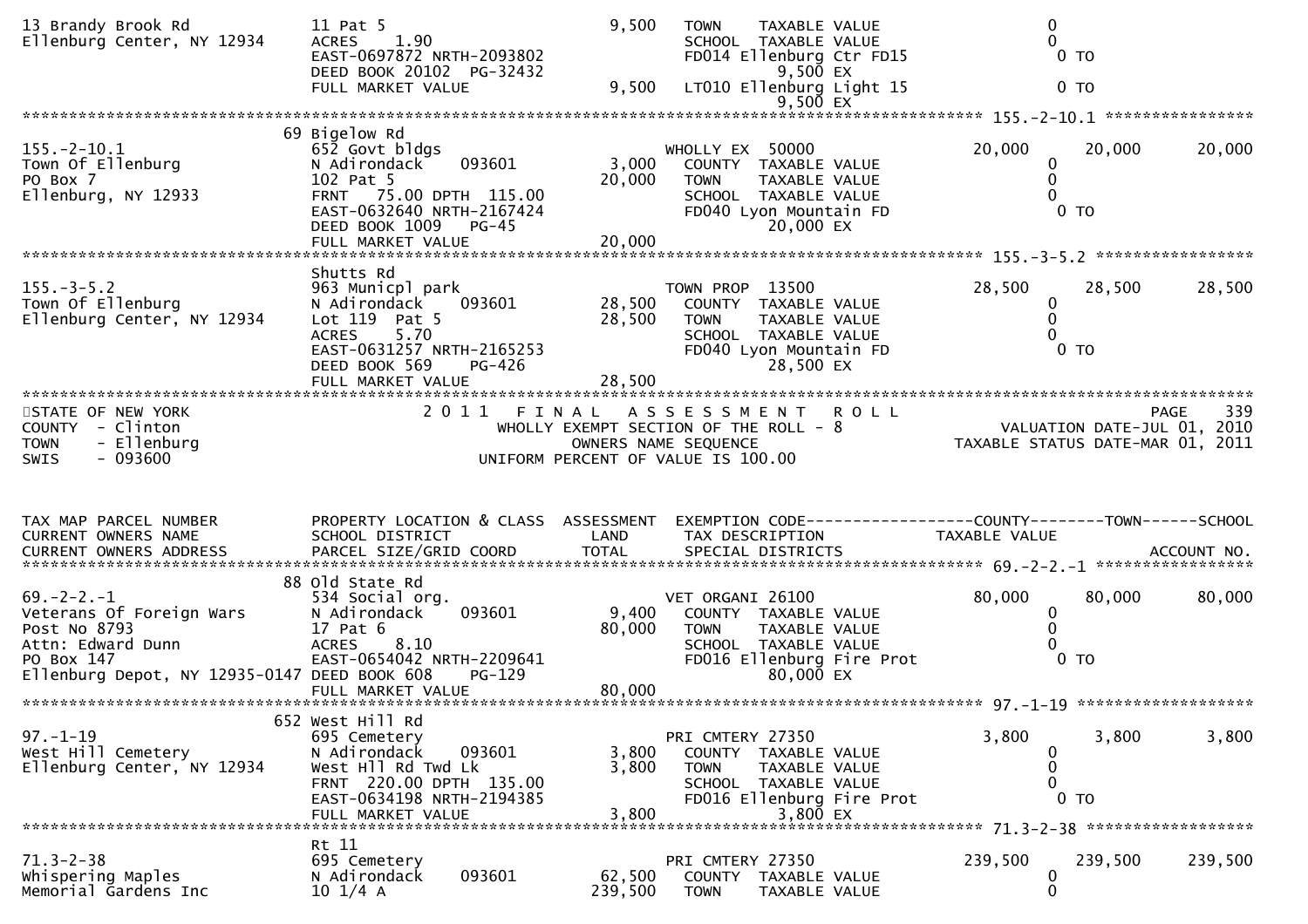| PO Box 163<br>Ellenburg Depot, NY 12935                                       | 12.50<br><b>ACRES</b><br>EAST-0674410 NRTH-2212909<br>DEED BOOK 721<br>PG-278 |         | TAXABLE VALUE<br>SCHOOL<br>FD002 Ellenburg Dpt FD 21<br>239,500 EX | 0 TO                                                                           |
|-------------------------------------------------------------------------------|-------------------------------------------------------------------------------|---------|--------------------------------------------------------------------|--------------------------------------------------------------------------------|
|                                                                               | FULL MARKET VALUE                                                             | 239,500 | LT011 Ellenburg Light 21<br>239,500 EX                             | 0 TO                                                                           |
|                                                                               |                                                                               |         |                                                                    |                                                                                |
| STATE OF NEW YORK<br>- Clinton<br><b>COUNTY</b><br>- Ellenburg<br><b>TOWN</b> |                                                                               |         | FINAL ASSESSMENT ROLL<br>WHOLLY EXEMPT SECTION OF THE ROLL - $8$   | 340<br>PAGE<br>VALUATION DATE-JUL 01, 2010<br>TAXABLE STATUS DATE-MAR 01, 2011 |
| - 093600<br><b>SWIS</b>                                                       |                                                                               |         | UNIFORM PERCENT OF VALUE IS 100.00                                 | RPS150/V04/L015<br>CURRENT DATE 6/21/2011                                      |
|                                                                               |                                                                               |         | ROLL SECTION TOTALS                                                |                                                                                |

### \*\*\* S P E C I A L D I S T R I C T S U M M A R Y \*\*\*

| DISTRICT NAME<br><b>CODE</b>                                                                | TOTAL<br>PARCELS | EXTENSION<br><b>TYPE</b>                  | <b>EXTENSION</b><br><b>VALUE</b> | AD VALOREM<br>VALUE                         | <b>EXEMPT</b><br>AMOUNT                  | <b>TAXABLE</b><br>VALUE |
|---------------------------------------------------------------------------------------------|------------------|-------------------------------------------|----------------------------------|---------------------------------------------|------------------------------------------|-------------------------|
| FD002 Ellenburg Dpt<br>FD014 Ellenburg Ctr                                                  |                  | 16 TOTAL<br>14 TOTAL                      |                                  | 12419,877<br>899.300                        | 12348,100<br>899,300                     | 71,777                  |
| FD016 Ellenburg Fire<br>FD040 Lyon Mountain<br>LT010 Ellenburg Ligh<br>LT011 Ellenburg Ligh |                  | 64 TOTAL<br>4 TOTAL<br>6 TOTAL<br>7 TOTAL |                                  | 108679,700<br>110,500<br>581,300<br>788,400 | 569,700<br>110,500<br>581,300<br>788,400 | 108110,000              |
| LT012 Ellenburg Ligh<br>WD018 Chat Lake Wate                                                |                  | 7 TOTAL<br>2 TOTAL M                      |                                  | 11372,395<br>86,200                         | 11300,618<br>86,200                      | 71,777                  |

#### \*\*\* S C H O O L D I S T R I C T S U M M A R Y \*\*\*

| <b>CODE</b>      | DISTRICT NAME                | <b>TOTAL</b><br><b>PARCELS</b> | ASSESSED<br>LAND | ASSESSED<br><b>TOTAL</b> | <b>EXEMPT</b><br><b>AMOUNT</b> | <b>TOTAL</b><br><b>TAXABLE</b> | <b>STAR</b><br><b>AMOUNT</b> | <b>STAR</b><br><b>TAXABLE</b> |
|------------------|------------------------------|--------------------------------|------------------|--------------------------|--------------------------------|--------------------------------|------------------------------|-------------------------------|
| 093601<br>163401 | N Adirondack<br>Chateaugay 1 | 94<br>4                        | 835,600          | 114573,100<br>8000,000   | 114573,100<br>8000,000         |                                |                              |                               |
|                  | SUB-TOTAL                    | 98                             | 835,600          | 122573,100               | 122573,100                     |                                |                              |                               |
|                  | T O T A L                    | 98                             | 835,600          | 122573,100               | 122573,100                     |                                |                              |                               |

### \*\*\* S Y S T E M C O D E S S U M M A R Y \*\*\*

| <b>CODE</b>           | DESCRIPTION                                   | TOTAL<br><b>PARCELS</b> | <b>COUNTY</b>                                                         | <b>TOWN</b>        | <b>SCHOOL</b>                                                   |             |     |
|-----------------------|-----------------------------------------------|-------------------------|-----------------------------------------------------------------------|--------------------|-----------------------------------------------------------------|-------------|-----|
| 50000                 | WHOLLY EX<br>T O T A L                        | 4                       | 439,300<br>439.300                                                    | 439,300<br>439,300 | 439,300<br>439,300                                              |             |     |
| COUNTY<br><b>TOWN</b> | STATE OF NEW YORK<br>- Clinton<br>- Ellenburg |                         | 2011 FINAL ASSESSMENT ROLL<br>WHOLLY EXEMPT SECTION OF THE ROLL - $8$ |                    | VALUATION DATE-JUL 01, 2010<br>TAXABLE STATUS DATE-MAR 01, 2011 | <b>PAGE</b> | 341 |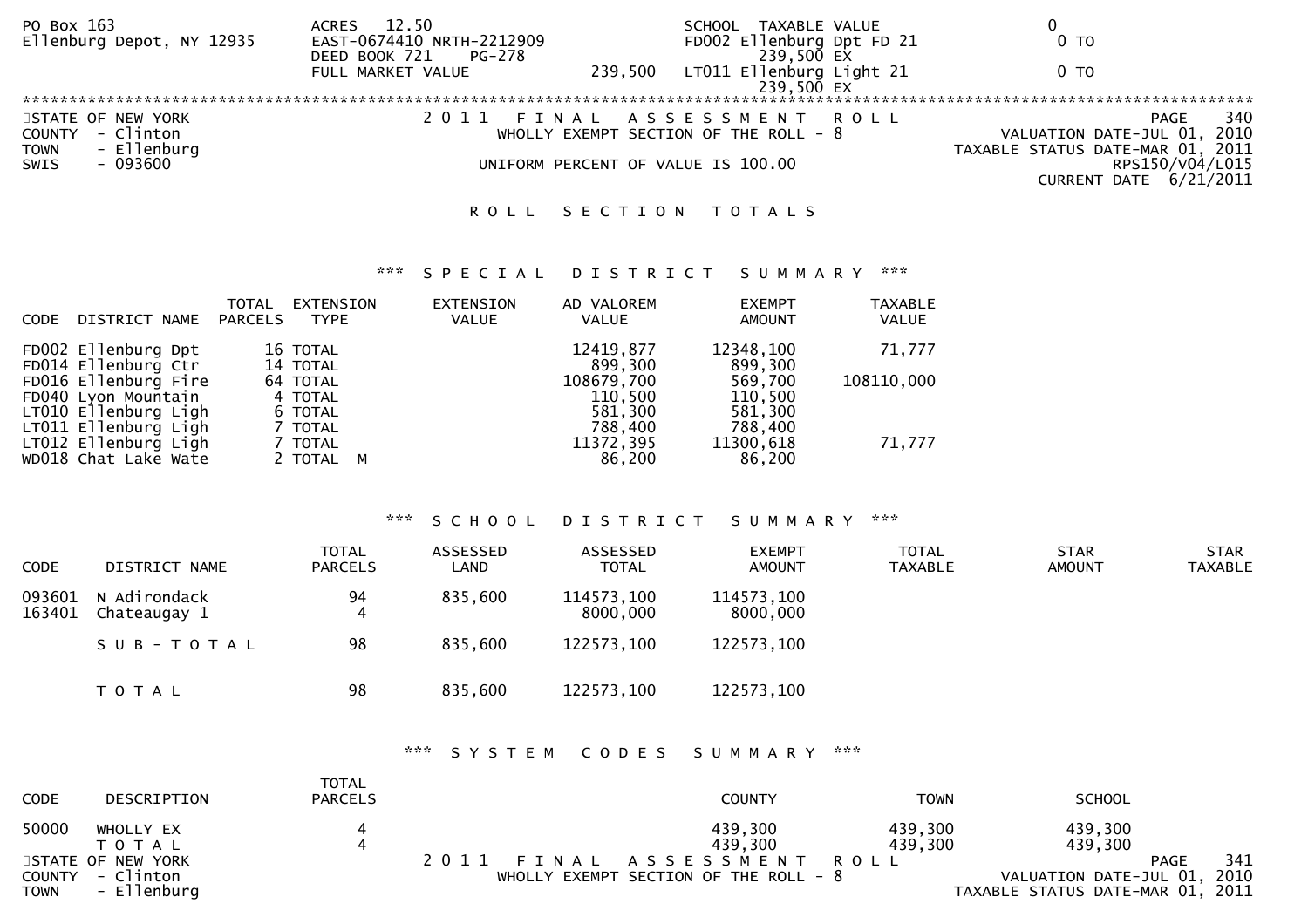#### ROLL SECTION TOTALS

# \*\*\* E X E M P T I O N S U M M A R Y \*\*\*

| <b>CODE</b><br>DESCRIPTION                                                                                                                                                                                                                                                                                                      | <b>TOTAL</b><br><b>PARCELS</b> | <b>COUNTY</b>                                                                                                                                               | <b>TOWN</b>                                                                                                                                                 | <b>SCHOOL</b>                                                                                                                                               |
|---------------------------------------------------------------------------------------------------------------------------------------------------------------------------------------------------------------------------------------------------------------------------------------------------------------------------------|--------------------------------|-------------------------------------------------------------------------------------------------------------------------------------------------------------|-------------------------------------------------------------------------------------------------------------------------------------------------------------|-------------------------------------------------------------------------------------------------------------------------------------------------------------|
| 12100<br>NYS PROP<br>12350<br>NYS POW AU<br>13100<br>CO OWNER<br>13500<br>TOWN PROP<br>13800<br>SCHOOL DIS<br>18020<br>MUN INDDEV<br>21600<br><b>RELIGIOUS</b><br>25110<br>NONPR RELI<br>26100<br><b>VET ORGANI</b><br>26400<br>INCVOLFIRE<br>27350<br>PRI CMTERY<br>28110<br><b>UDC PROJEC</b><br>29350<br>TR-LIB<br>T O T A L | 54<br>ი<br>94                  | 93,400<br>250,000<br>165,000<br>610,200<br>10363,400<br>108000,000<br>110,000<br>889,600<br>80,000<br>583,400<br>446,900<br>486,000<br>55,900<br>122133,800 | 93,400<br>250,000<br>165,000<br>610,200<br>10363,400<br>108000,000<br>110,000<br>889,600<br>80,000<br>583,400<br>446,900<br>486,000<br>55,900<br>122133,800 | 93,400<br>250,000<br>165,000<br>610,200<br>10363,400<br>108000,000<br>110,000<br>889,600<br>80,000<br>583,400<br>446,900<br>486,000<br>55,900<br>122133,800 |

# \*\*\* G R A N D T O T A L S \*\*\*

| <b>ROLL</b><br><b>SEC</b>  | DESCRIPTION                           | <b>TOTAL</b><br><b>PARCELS</b> | ASSESSED<br>LAND | ASSESSED<br><b>TOTAL</b> | TAXABLE<br><b>COUNTY</b>                          | <b>TAXABLE</b><br><b>TOWN</b> | <b>TAXABLE</b><br><b>SCHOOL</b> | <b>STAR</b><br>TAXABLE                                                        |
|----------------------------|---------------------------------------|--------------------------------|------------------|--------------------------|---------------------------------------------------|-------------------------------|---------------------------------|-------------------------------------------------------------------------------|
| 8                          | WHOLLY EXEMPT                         | 98                             | 835,600          | 122573,100               |                                                   |                               |                                 |                                                                               |
|                            | STATE OF NEW YORK<br>COUNTY - Clinton |                                |                  |                          | 2011 FINAL ASSESSMENT ROLL                        |                               |                                 | 342<br><b>PAGE</b><br>VALUATION DATE-JUL 01, 2010                             |
| <b>TOWN</b><br><b>SWIS</b> | - Ellenburg<br>- 093600               |                                |                  |                          | SWIS TOTALS<br>UNIFORM PERCENT OF VALUE IS 100.00 |                               |                                 | TAXABLE STATUS DATE-MAR 01, 2011<br>RPS150/V04/L015<br>CURRENT DATE 6/21/2011 |

### \*\*\* S P E C I A L D I S T R I C T S U M M A R Y \*\*\*

| CODE | DISTRICT NAME                                                                                                                                                     | TOTAL<br>PARCELS | EXTENSION<br><b>TYPE</b>                                                              | <b>EXTENSION</b><br>VALUE | AD VALOREM<br>VALUE                                           | <b>EXEMPT</b><br><b>AMOUNT</b>                        | <b>TAXABLE</b><br><b>VALUE</b>                                                    |
|------|-------------------------------------------------------------------------------------------------------------------------------------------------------------------|------------------|---------------------------------------------------------------------------------------|---------------------------|---------------------------------------------------------------|-------------------------------------------------------|-----------------------------------------------------------------------------------|
|      | OT002 Omitted Tax-Co<br>OT004 Omitted Tax-To<br>FD002 Ellenburg Dpt<br>FD014 Ellenburg Ctr<br>FD016 Ellenburg Fire<br>FD040 Lyon Mountain<br>LT010 Ellenburg Ligh |                  | 4 MOVTAX<br>4 MOVTAX<br>196 TOTAL<br>238 TOTAL<br>797 TOTAL<br>409 TOTAL<br>119 TOTAL | 231.69<br>219.52          | 24592,620<br>14228,395<br>156663,042<br>43588,800<br>5898,814 | 12369,500<br>938,215<br>953,375<br>210,000<br>590,104 | 231.69<br>219.52<br>12223,120<br>13290,180<br>155709,667<br>43378,800<br>5308,710 |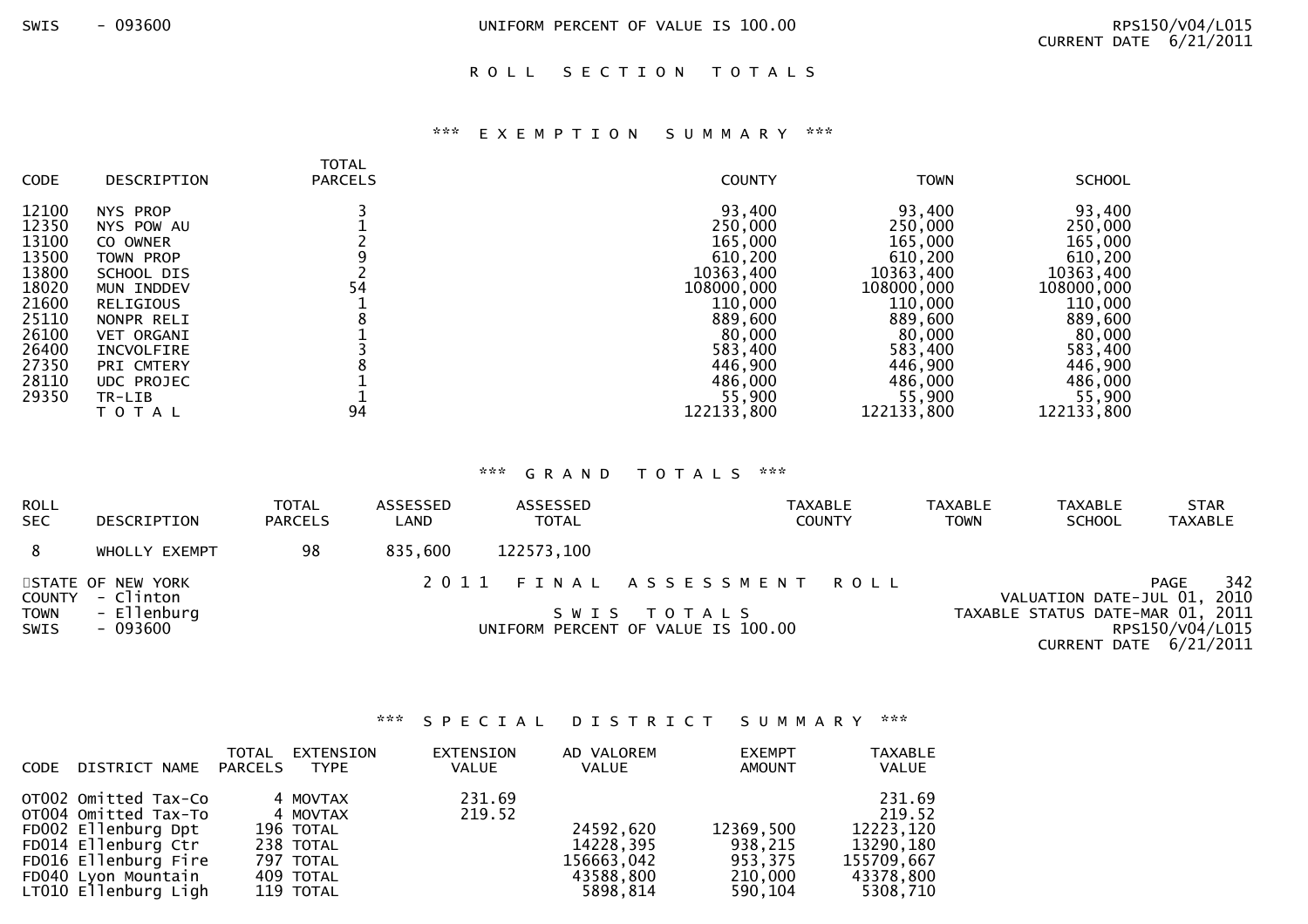| LT011 Ellenburg Ligh | 148 TOTAL   | 9421,229  | 802,960   | 8618,269  |
|----------------------|-------------|-----------|-----------|-----------|
| LT012 Ellenburg Ligh | 83 TOTAL    | 16017,840 | 11307.134 | 4710,706  |
| WD018 Chat Lake Wate | 217 TOTAL M | 34006,170 | 185,700   | 33820,470 |

### \*\*\* S C H O O L D I S T R I C T S U M M A R Y \*\*\*

| <b>CODE</b>      | DISTRICT NAME                | <b>TOTAL</b><br><b>PARCELS</b> | ASSESSED<br>LAND      | ASSESSED<br><b>TOTAL</b> | <b>EXEMPT</b><br><b>AMOUNT</b> | <b>TOTAL</b><br><b>TAXABLE</b> | <b>STAR</b><br><b>AMOUNT</b> | <b>STAR</b><br><b>TAXABLE</b> |
|------------------|------------------------------|--------------------------------|-----------------------|--------------------------|--------------------------------|--------------------------------|------------------------------|-------------------------------|
| 093601<br>163401 | N Adirondack<br>Chateaugay 1 | 1,543<br>69                    | 48601,100<br>2467.000 | 226996,374<br>13566,936  | 117060,599<br>8186.918         | 109935,775<br>5380.018         | 18012,878<br>782.000         | 91922,897<br>4598.018         |
|                  | SUB-TOTAL                    | 1,612                          | 51068,100             | 240563,310               | 125247,517                     | 115315,793                     | 18794,878                    | 96520,915                     |
|                  | T O T A L                    | 1,612                          | 51068,100             | 240563,310               | 125247,517                     | 115315,793                     | 18794,878                    | 96520,915                     |

### \*\*\* S Y S T E M C O D E S S U M M A R Y \*\*\*

| <b>CODE</b>         | DESCRIPTION                    | <b>TOTAL</b><br><b>PARCELS</b> |         |      | <b>COUNTY</b>                                     | TOWN    | <b>SCHOOL</b>                                                     |                     |
|---------------------|--------------------------------|--------------------------------|---------|------|---------------------------------------------------|---------|-------------------------------------------------------------------|---------------------|
| 50000<br>50001      | WHOLLY EX<br>SCHL TAXBL        |                                |         |      | 439,300                                           | 439,300 | 439,300                                                           |                     |
| 50004               | SCHL EXMPT<br>T O T A L        | 6                              |         |      | 439,300                                           | 439,300 | 439,300                                                           |                     |
| <b>COUNTY</b>       | STATE OF NEW YORK<br>- Clinton |                                | 2 0 1 1 |      | FINAL ASSESSMENT                                  | ROLL    | VALUATION DATE-JUL 01,                                            | 343<br>PAGE<br>2010 |
| <b>TOWN</b><br>SWIS | - Ellenburg<br>- 093600        |                                |         | SWIS | T O T A L S<br>UNIFORM PERCENT OF VALUE IS 100.00 |         | TAXABLE STATUS DATE-MAR 01, 2011<br><b>CURRENT DATE 6/21/2011</b> | RPS150/V04/L015     |

## \*\*\* E X E M P T I O N S U M M A R Y \*\*\*

| <b>CODE</b> | DESCRIPTION       | <b>TOTAL</b><br><b>PARCELS</b> | <b>COUNTY</b> | <b>TOWN</b> | <b>SCHOOL</b> |
|-------------|-------------------|--------------------------------|---------------|-------------|---------------|
| 12100       | NYS PROP          | 54                             | 93,400        | 93,400      | 93,400        |
| 12350       | NYS POW AU        |                                | 250,000       | 250,000     | 250,000       |
| 13100       | CO OWNER          |                                | 165,000       | 165,000     | 165,000       |
| 13500       | TOWN PROP         |                                | 610,200       | 610,200     | 610,200       |
| 13800       | SCHOOL DIS        |                                | 10363,400     | 10363,400   | 10363,400     |
| 18020       | MUN INDDEV        |                                | 108000,000    | 108000,000  | 108000,000    |
| 21600       | <b>RELIGIOUS</b>  |                                | 110,000       | 110,000     | 110,000       |
| 25110       | NONPR RELI        |                                | 889,600       | 889,600     | 889,600       |
| 26100       | <b>VET ORGANI</b> |                                | 80,000        | 80,000      | 80,000        |
| 26400       | INCVOLFIRE        |                                | 583,400       | 583,400     | 583,400       |
| 27350       | PRI CMTERY        |                                | 446,900       | 446,900     | 446,900       |
| 28110       | <b>UDC PROJEC</b> |                                | 486,000       | 486,000     | 486,000       |
| 29350       | TR-LIB            |                                | 55,900        | 55,900      | 55,900        |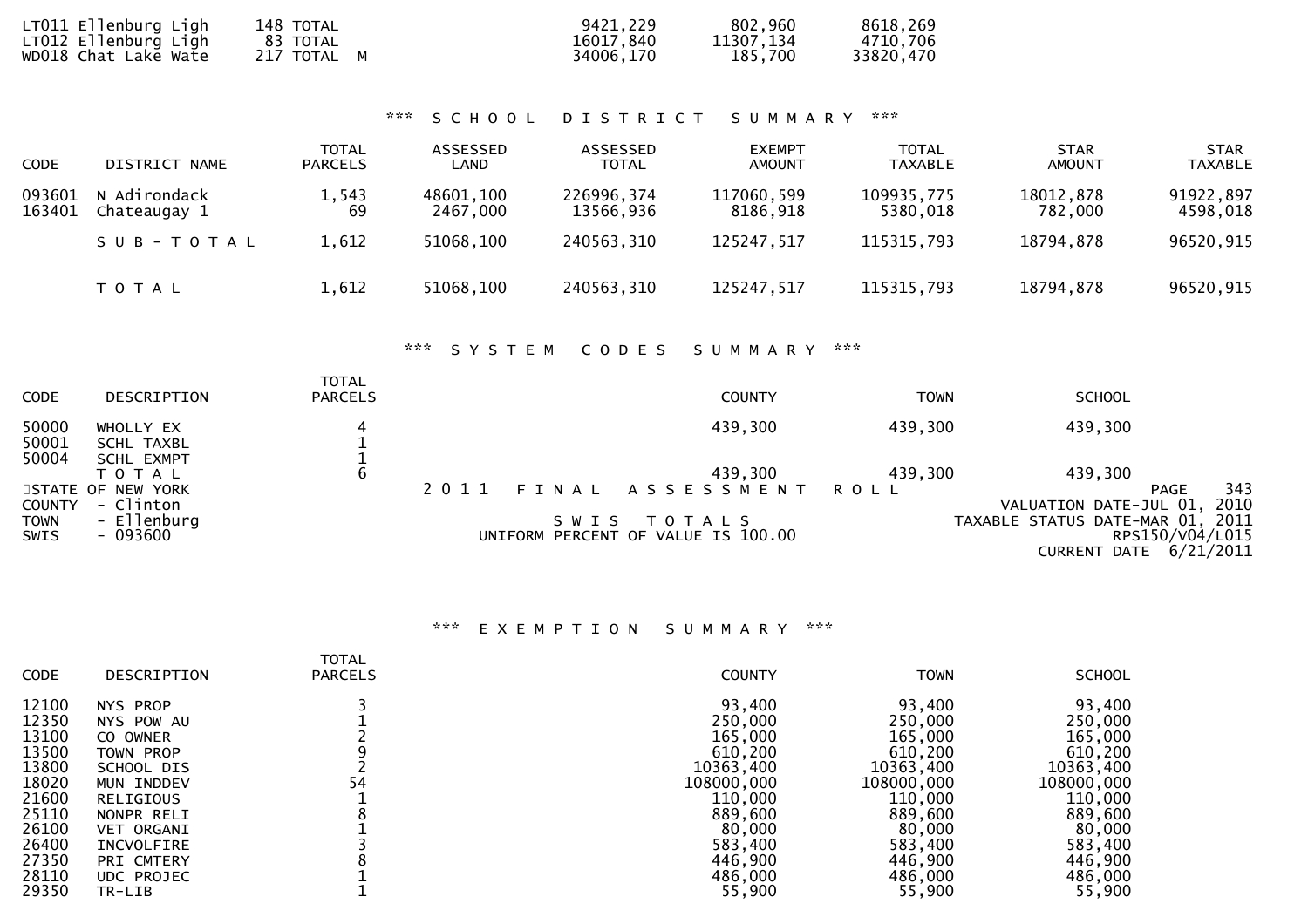| 32301<br>41101<br>41121<br>41131<br>41141 | <b>TXLSCHPURP</b><br><b>VETERANS</b><br>WARNONALL<br>WARCOMALL<br>WARDISALL | 6<br>4<br>38<br>24         |                  | 350,500<br>15,550<br>541,866<br>494,929<br>252,248 | 350,500<br>15,550<br>541,866<br>494,929<br>252,248 |                                                                                  |     |
|-------------------------------------------|-----------------------------------------------------------------------------|----------------------------|------------------|----------------------------------------------------|----------------------------------------------------|----------------------------------------------------------------------------------|-----|
| 41152<br>41642                            | $CW_10_VET/$<br>RPTL466_J                                                   |                            |                  | 12,188<br>23,626                                   |                                                    |                                                                                  |     |
| 41700<br>41720                            | 10 YR AGR<br>AGRI DISTR                                                     |                            |                  | 341,325<br>599,152                                 | 341,325<br>599,152                                 | 341,325<br>599,152                                                               |     |
| 41730<br>41800<br>41801                   | OS AG DIST<br>AGED - ALL<br>AGED C&T                                        | 16<br>91<br>12<br>15<br>26 |                  | 86,729<br>441,609<br>807,802                       | 86,729<br>441,609<br>809,896                       | 86,729<br>444,609                                                                |     |
| 41802<br>41834                            | AGED COUN<br>SR STAR                                                        | 12<br>122                  |                  | 264,517                                            |                                                    | 6380,818                                                                         |     |
| 41854<br>41864                            | <b>RES STAR</b><br>RS STAR MH                                               | 418                        |                  |                                                    |                                                    | 12409,060<br>5,000                                                               |     |
| 41932<br>42100                            | LIM INC DI<br>483A EX                                                       | 8<br>31                    |                  | 188,880<br>192,990                                 | 192,990                                            | 192,990                                                                          |     |
| 47460                                     | 480A EX<br>T O T A L                                                        | 17<br>950                  |                  | 1009,612<br>127757,323                             | 1009,612<br>127270,206                             | 1009,612<br>143603,095                                                           |     |
| <b>COUNTY</b>                             | STATE OF NEW YORK<br>- Clinton                                              |                            | 2 0 1 1<br>FINAL | ASSESSMENT                                         | <b>ROLL</b>                                        | <b>PAGE</b><br>VALUATION DATE-JUL 01, 2010                                       | 344 |
| <b>TOWN</b><br>SWIS                       | - Ellenburg<br>$-093600$                                                    |                            | SWIS             | TOTALS<br>UNIFORM PERCENT OF VALUE IS 100.00       |                                                    | TAXABLE STATUS DATE-MAR 01, 2011<br>RPS150/V04/L015<br>6/21/2011<br>CURRENT DATE |     |

# \*\*\* G R A N D T O T A L S \*\*\*

| <b>ROLL</b><br><b>SEC</b>           | <b>DESCRIPTION</b>                                                             | <b>TOTAL</b><br><b>PARCELS</b> | <b>ASSESSED</b><br>LAND | ASSESSED<br><b>TOTAL</b>       | <b>TAXABLE</b><br><b>COUNTY</b>                                                   | <b>TAXABLE</b><br><b>TOWN</b> | <b>TAXABLE</b><br><b>SCHOOL</b>                                          | <b>STAR</b><br><b>TAXABLE</b>                                                 |
|-------------------------------------|--------------------------------------------------------------------------------|--------------------------------|-------------------------|--------------------------------|-----------------------------------------------------------------------------------|-------------------------------|--------------------------------------------------------------------------|-------------------------------------------------------------------------------|
| $\mathbf{1}$                        | <b>TAXABLE</b>                                                                 | 1,447                          | 43364,413               | 106663,713                     | 101390,690                                                                        | 101877,807                    | 103989,296                                                               | 85194,418                                                                     |
| $\overline{3}$                      | STATE OWNED LAND                                                               | 52                             | 6791,887                | 6791,887                       | 6441,387                                                                          | 6441,387                      | 6791,887                                                                 | 6791,887                                                                      |
| 5                                   | SPECIAL FRANCHISE                                                              | 5.                             |                         | 1736,851                       | 1736,851                                                                          | 1736,851                      | 1736,851                                                                 | 1736,851                                                                      |
| 6                                   | UTILITIES & N.C.                                                               | 10                             | 76,200                  | 2797,759                       | 2797,759                                                                          | 2797,759                      | 2797,759                                                                 | 2797,759                                                                      |
| 8                                   | WHOLLY EXEMPT                                                                  | 98                             | 835,600                 | 122573,100                     |                                                                                   |                               |                                                                          |                                                                               |
| $\sim$                              | TOTAL<br><b>SUB</b>                                                            | 1,612                          | 51068,100               | 240563,310                     | 112366,687                                                                        | 112853,804                    | 115315,793                                                               | 96520,915                                                                     |
| **<br><b>COUNTY</b><br>TOWN<br>SWIS | <b>GRAND TOTAL</b><br>STATE OF NEW YORK<br>- Clinton<br>- Ellenburg<br>$-0936$ | 1,612                          | 51068,100<br>2011       | 240563,310<br>FINAL<br>T O W N | 112366,687<br>A S S E S S M E N T<br>TOTALS<br>UNIFORM PERCENT OF VALUE IS 100.00 | 112853,804<br>ROLL            | 115315,793<br>VALUATION DATE-JUL 01,<br>TAXABLE STATUS DATE-MAR 01, 2011 | 96520,915<br>345<br>PAGE<br>2010<br>RPS150/V04/L015<br>CURRENT DATE 6/21/2011 |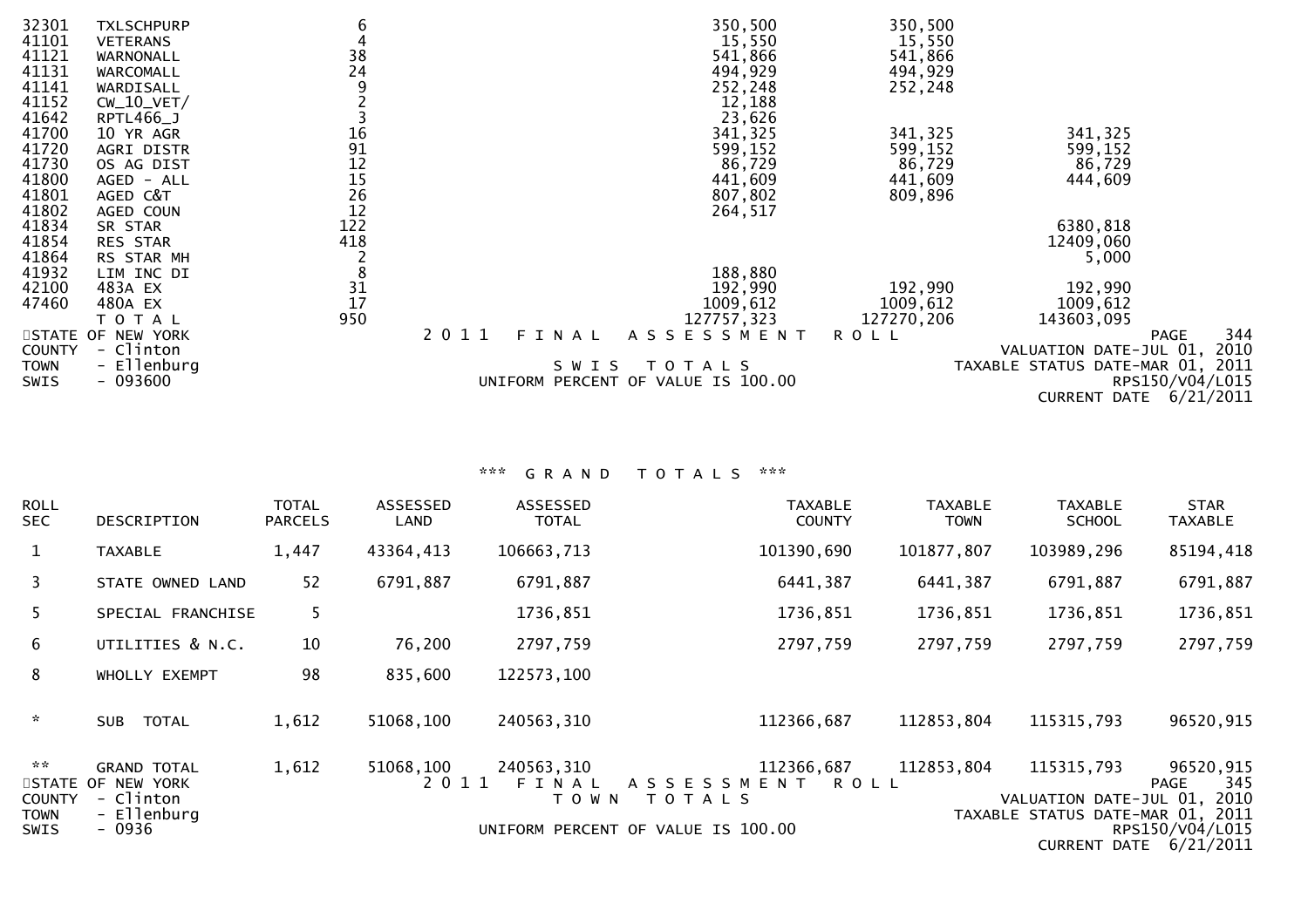### \*\*\* S P E C I A L D I S T R I C T S U M M A R Y \*\*\*

| <b>CODE</b> | DISTRICT NAME                                                                                                                                                                                                                             | <b>TOTAL</b><br>PARCELS | EXTENSION<br><b>TYPE</b>                                                                                                      | <b>EXTENSION</b><br><b>VALUE</b> | AD VALOREM<br>VALUE                                                                                 | <b>EXEMPT</b><br><b>AMOUNT</b>                                                           | <b>TAXABLE</b><br><b>VALUE</b>                                                                                          |
|-------------|-------------------------------------------------------------------------------------------------------------------------------------------------------------------------------------------------------------------------------------------|-------------------------|-------------------------------------------------------------------------------------------------------------------------------|----------------------------------|-----------------------------------------------------------------------------------------------------|------------------------------------------------------------------------------------------|-------------------------------------------------------------------------------------------------------------------------|
|             | OTO02 Omitted Tax-Co<br>OT004 Omitted Tax-To<br>FD002 Ellenburg Dpt<br>FD014 Ellenburg Ctr<br>FD016 Ellenburg Fire<br>FD040 Lyon Mountain<br>LT010 Ellenburg Ligh<br>LT011 Ellenburg Ligh<br>LT012 Ellenburg Ligh<br>WD018 Chat Lake Wate |                         | 4 MOVTAX<br>4 MOVTAX<br>196 TOTAL<br>238 TOTAL<br>797 TOTAL<br>409 TOTAL<br>119 TOTAL<br>148 TOTAL<br>83 TOTAL<br>217 TOTAL M | 231.69<br>219.52                 | 24592,620<br>14228,395<br>156663,042<br>43588,800<br>5898,814<br>9421.229<br>16017,840<br>34006,170 | 12369,500<br>938,215<br>953,375<br>210,000<br>590,104<br>802,960<br>11307,134<br>185,700 | 231.69<br>219.52<br>12223,120<br>13290, 180<br>155709,667<br>43378,800<br>5308,710<br>8618,269<br>4710,706<br>33820,470 |

#### \*\*\* S C H O O L D I S T R I C T S U M M A R Y \*\*\*

| <b>CODE</b>      | DISTRICT NAME                | TOTAL<br><b>PARCELS</b> | ASSESSED<br>LAND      | ASSESSED<br><b>TOTAL</b> | <b>EXEMPT</b><br>AMOUNT | <b>TOTAL</b><br><b>TAXABLE</b> | <b>STAR</b><br><b>AMOUNT</b> | <b>STAR</b><br>TAXABLE |
|------------------|------------------------------|-------------------------|-----------------------|--------------------------|-------------------------|--------------------------------|------------------------------|------------------------|
| 093601<br>163401 | N Adirondack<br>Chateaugay 1 | 1,543<br>69             | 48601,100<br>2467.000 | 226996,374<br>13566,936  | 117060,599<br>8186.918  | 109935,775<br>5380,018         | 18012,878<br>782.000         | 91922,897<br>4598,018  |
|                  | SUB-TOTAL                    | 1,612                   | 51068,100             | 240563,310               | 125247,517              | 115315,793                     | 18794,878                    | 96520,915              |
|                  | T O T A L                    | 1,612                   | 51068,100             | 240563,310               | 125247,517              | 115315,793                     | 18794,878                    | 96520,915              |

# \*\*\* S Y S T E M C O D E S S U M M A R Y \*\*\*

| <b>CODE</b>                  | DESCRIPTION                              | <b>TOTAL</b><br><b>PARCELS</b> |         |         | <b>COUNTY</b>                      | TOWN    | <b>SCHOOL</b>                                              |      |
|------------------------------|------------------------------------------|--------------------------------|---------|---------|------------------------------------|---------|------------------------------------------------------------|------|
| 50000<br>50001               | WHOLLY EX<br>SCHL TAXBL                  |                                |         |         | 439,300                            | 439,300 | 439,300                                                    |      |
| 50004                        | SCHL EXMPT<br>TOTAL<br>STATE OF NEW YORK | b                              | 2 0 1 1 | FINAL   | 439,300<br>ASSESSMENT ROLL         | 439,300 | 439,300<br><b>PAGE</b>                                     | 346  |
| <b>COUNTY</b><br><b>TOWN</b> | - Clinton<br>- Ellenburg                 |                                |         | T O W N | T O T A L S                        |         | VALUATION DATE-JUL 01,<br>TAXABLE STATUS DATE-MAR 01, 2011 | 2010 |
| SWIS                         | - 0936                                   |                                |         |         | UNIFORM PERCENT OF VALUE IS 100.00 |         | RPS150/V04/L015<br><b>CURRENT DATE 6/21/2011</b>           |      |

### \*\*\* E X E M P T I O N S U M M A R Y \*\*\*

**PARCELS**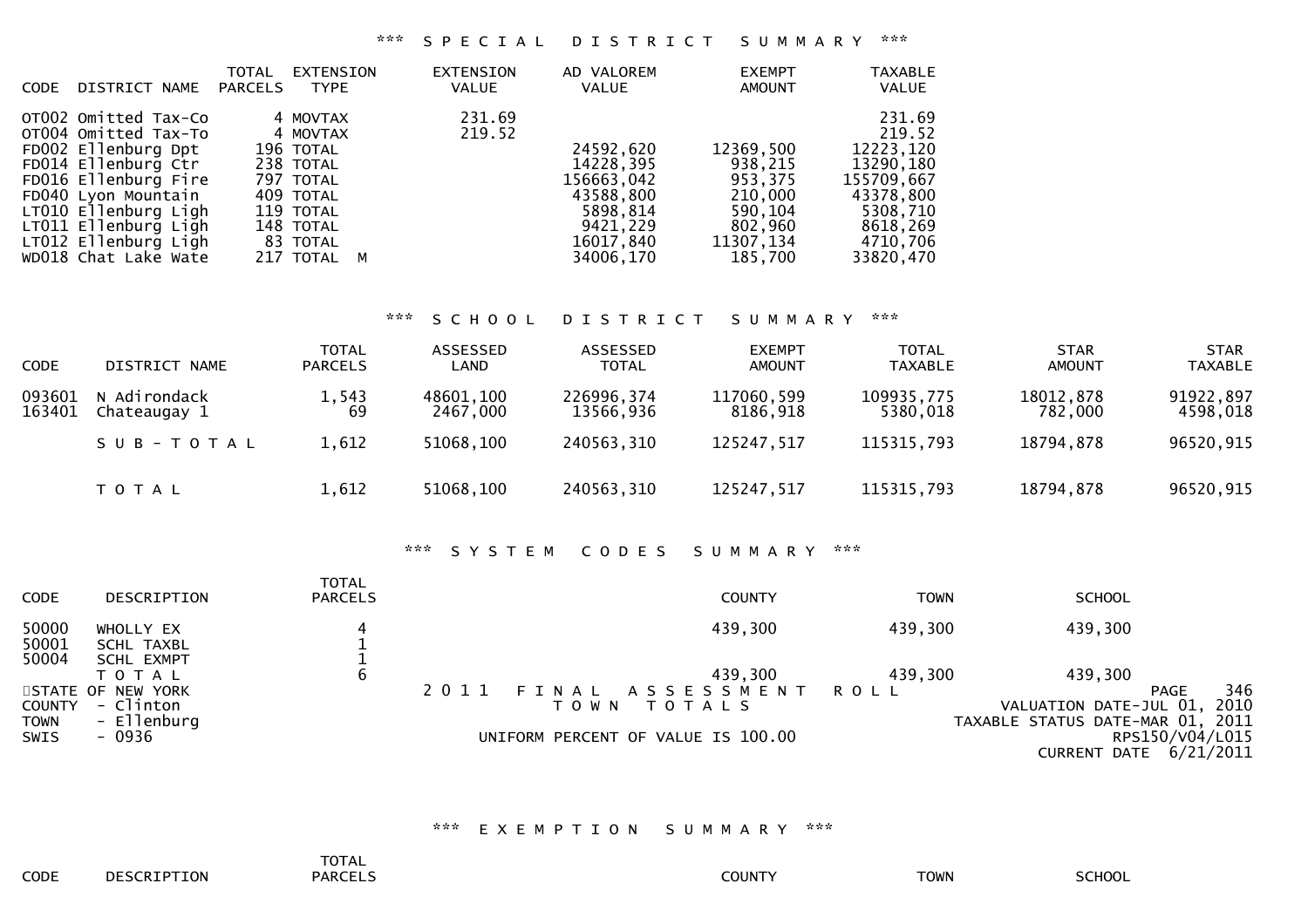| 12100<br>12350<br>13100<br>13500<br>13800<br>18020<br>21600<br>25110<br>26100<br>26400<br>27350<br>28110<br>29350<br>32301<br>41101<br>41121<br>41131<br>41141<br>41152<br>41642 | NYS PROP<br>NYS POW AU<br>CO OWNER<br>TOWN PROP<br>SCHOOL DIS<br>MUN INDDEV<br><b>RELIGIOUS</b><br>NONPR RELI<br>VET ORGANI<br>INCVOLFIRE<br>PRI CMTERY<br>UDC PROJEC<br>TR-LIB<br><b>TXLSCHPURP</b><br><b>VETERANS</b><br>WARNONALL<br>WARCOMALL<br>WARDISALL<br>$CW_10_VET/$<br>RPTL466_J | 3<br>2<br>9<br>$\overline{2}$<br>54<br>8<br>3<br>8<br>$\mathbf 1$<br>$\frac{1}{6}$<br>$\overline{4}$<br>38<br>24<br>9<br>$\overline{c}$<br>3 | 93,400<br>250,000<br>165,000<br>610,200<br>10363,400<br>108000,000<br>110,000<br>889,600<br>80,000<br>583,400<br>446,900<br>486,000<br>55,900<br>350,500<br>15,550<br>541,866<br>494,929<br>252,248<br>12,188<br>23,626 | 93,400<br>250,000<br>165,000<br>610,200<br>10363,400<br>108000,000<br>110,000<br>889,600<br>80,000<br>583,400<br>446,900<br>486,000<br>55,900<br>350,500<br>15,550<br>541,866<br>494,929<br>252,248 | 93,400<br>250,000<br>165,000<br>610,200<br>10363,400<br>108000,000<br>110,000<br>889,600<br>80,000<br>583,400<br>446,900<br>486,000<br>55,900 |
|----------------------------------------------------------------------------------------------------------------------------------------------------------------------------------|---------------------------------------------------------------------------------------------------------------------------------------------------------------------------------------------------------------------------------------------------------------------------------------------|----------------------------------------------------------------------------------------------------------------------------------------------|-------------------------------------------------------------------------------------------------------------------------------------------------------------------------------------------------------------------------|-----------------------------------------------------------------------------------------------------------------------------------------------------------------------------------------------------|-----------------------------------------------------------------------------------------------------------------------------------------------|
| 41700<br>41720                                                                                                                                                                   | 10 YR AGR<br>AGRI DISTR                                                                                                                                                                                                                                                                     | 16<br>91                                                                                                                                     | 341,325<br>599,152                                                                                                                                                                                                      | 341,325<br>599,152                                                                                                                                                                                  | 341,325<br>599,152                                                                                                                            |
| 41730<br>41800<br>41801<br>41802                                                                                                                                                 | OS AG DIST<br>AGED - ALL<br>AGED C&T<br>AGED COUN                                                                                                                                                                                                                                           | 12<br>15<br>26<br>12                                                                                                                         | 86,729<br>441,609<br>807,802<br>264,517                                                                                                                                                                                 | 86,729<br>441,609<br>809,896                                                                                                                                                                        | 86,729<br>444,609                                                                                                                             |
| 41834<br>41854<br>41864                                                                                                                                                          | SR STAR<br>RES STAR<br>RS STAR MH                                                                                                                                                                                                                                                           | 122<br>418<br>$\overline{c}$                                                                                                                 |                                                                                                                                                                                                                         |                                                                                                                                                                                                     | 6380,818<br>12409,060<br>5,000                                                                                                                |
| 41932<br>42100<br>47460                                                                                                                                                          | LIM INC DI<br>483A EX<br>480A EX<br>TOTAL                                                                                                                                                                                                                                                   | 8<br>31<br>17<br>950                                                                                                                         | 188,880<br>192,990<br>1009,612<br>127757,323                                                                                                                                                                            | 192,990<br>1009,612<br>127270,206                                                                                                                                                                   | 192,990<br>1009,612<br>143603,095                                                                                                             |
| <b>COUNTY</b><br><b>TOWN</b><br>SWIS                                                                                                                                             | STATE OF NEW YORK<br>- Clinton<br>- Ellenburg<br>$-0936$                                                                                                                                                                                                                                    | 2 0 1 1                                                                                                                                      | A S S E S S M E N T<br>FINAL<br>T O W N<br>T O T A L S<br>UNIFORM PERCENT OF VALUE IS 100.00                                                                                                                            | <b>ROLL</b>                                                                                                                                                                                         | 347<br><b>PAGE</b><br>VALUATION DATE-JUL 01, 2010<br>TAXABLE STATUS DATE-MAR 01, 2011<br>RPS150/V04/L015<br>CURRENT DATE 6/21/2011            |

\*\*\* G R A N D T O T A L S \*\*\*

| <b>ROLL</b><br><b>SEC</b> | DESCRIPTION       | <b>TOTAL</b><br><b>PARCELS</b> | ASSESSED<br>LAND | <b>ASSESSED</b><br><b>TOTAL</b> | <b>TAXABLE</b><br><b>COUNTY</b> | <b>TAXABLE</b><br><b>TOWN</b> | <b>TAXABLE</b><br><b>SCHOOL</b> | <b>STAR</b><br><b>TAXABLE</b> |
|---------------------------|-------------------|--------------------------------|------------------|---------------------------------|---------------------------------|-------------------------------|---------------------------------|-------------------------------|
|                           | <b>TAXABLE</b>    | 1,447                          | 43364,413        | 106663,713                      | 101390,690                      | 101877,807                    | 103989,296                      | 85194,418                     |
| $\overline{3}$            | STATE OWNED LAND  | 52                             | 6791,887         | 6791,887                        | 6441,387                        | 6441,387                      | 6791,887                        | 6791,887                      |
| 5.                        | SPECIAL FRANCHISE |                                |                  | 1736,851                        | 1736,851                        | 1736,851                      | 1736,851                        | 1736,851                      |
| 6                         | UTILITIES & N.C.  | 10                             | 76,200           | 2797,759                        | 2797,759                        | 2797,759                      | 2797,759                        | 2797,759                      |
| 8                         | WHOLLY EXEMPT     | 98                             | 835,600          | 122573,100                      |                                 |                               |                                 |                               |